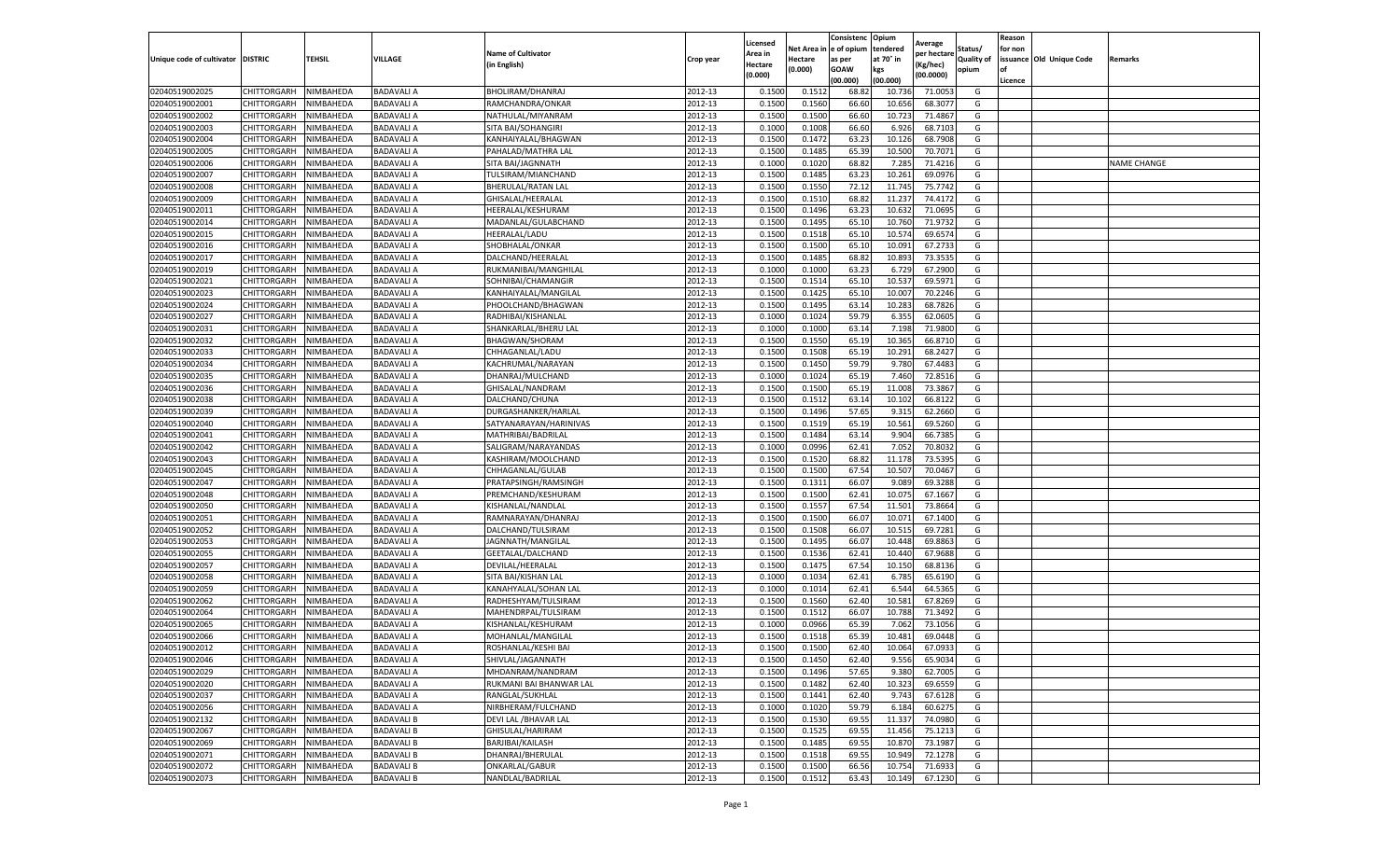|                                   |                       |           |                   |                               |           | Licensed |         | Consistenc             | Opium     |                        |                   | Reason  |                          |                    |
|-----------------------------------|-----------------------|-----------|-------------------|-------------------------------|-----------|----------|---------|------------------------|-----------|------------------------|-------------------|---------|--------------------------|--------------------|
|                                   |                       |           |                   | <b>Name of Cultivator</b>     |           | Area in  |         | Net Area in e of opium | tendered  | Average<br>per hectare | Status/           | for non |                          |                    |
| Unique code of cultivator DISTRIC |                       | TEHSIL    | VILLAGE           | in English)                   | Crop year | Hectare  | Hectare | as per                 | at 70° in | (Kg/hec                | <b>Quality of</b> |         | issuance Old Unique Code | <b>Remarks</b>     |
|                                   |                       |           |                   |                               |           | (0.000)  | (0.000) | <b>GOAW</b>            | kgs       | (00.0000)              | opium             |         |                          |                    |
|                                   |                       |           |                   |                               |           |          |         | (00.000)               | (00.000)  |                        |                   | Licence |                          |                    |
| 02040519002075                    | CHITTORGARH           | NIMBAHEDA | <b>BADAVALI B</b> | GANESHLAL/CHHAGANLAL          | 2012-13   | 0.1500   | 0.1519  | 66.56                  | 10.39     | 68.4200                | G                 |         |                          |                    |
| 02040519002076                    | CHITTORGARH           | NIMBAHEDA | <b>BADAVALI B</b> | GOPAL DAS/BALU DAS            | 2012-13   | 0.1500   | 0.1512  | 63.51                  | 10.37     | 68.5847                | G                 |         |                          |                    |
| 02040519002078                    | CHITTORGARH           | NIMBAHEDA | <b>BADAVALI B</b> | RAMESHWARLAL/MANGILAL         | 2012-13   | 0.1500   | 0.1508  | 68.80                  | 11.096    | 73.5809                | G                 |         |                          |                    |
| 02040519002079                    | CHITTORGARH           | NIMBAHEDA | <b>BADAVALI B</b> | KALUGIRI/CHAMANGIRI           | 2012-13   | 0.1500   | 0.1508  | 68.80                  | 11.244    | 74.5623                | G                 |         |                          |                    |
| 02040519002080                    | CHITTORGARH           | NIMBAHEDA | <b>BADAVALI B</b> | PRABHULAL/MEGHRAJ             | 2012-13   | 0.1500   | 0.1503  | 68.80                  | 10.693    | 71.1444                | G                 |         |                          |                    |
| 02040519002081                    | CHITTORGARH           | NIMBAHEDA | <b>BADAVALI B</b> | KISHANLAL/KANHAIYALAI         | 2012-13   | 0.1500   | 0.1551  | 65.27                  | 10.97     | 70.7608                | G                 |         |                          |                    |
| 02040519002082                    | CHITTORGARH           | NIMBAHEDA | <b>BADAVALI B</b> | MADANLAL/MEGHRAJ              | 2012-13   | 0.1500   | 0.1508  | 65.27                  | 10.219    | 67.7653                | G                 |         |                          |                    |
| 02040519002083                    | CHITTORGARH           | NIMBAHEDA | <b>BADAVALI B</b> | SHANKERLAL/MATHURALAL         | 2012-13   | 0.1500   | 0.1485  | 68.80                  | 10.949    | 73.7306                | G                 |         |                          |                    |
| 02040519002084                    | CHITTORGARH           | NIMBAHEDA | <b>BADAVALI B</b> | SOHAN BAI/DEEPCHAND           | 2012-13   | 0.1000   | 0.1037  | 63.51                  | 7.358     | 70.9547                | G                 |         |                          |                    |
| 02040519002085                    | CHITTORGARH           | NIMBAHEDA | <b>BADAVALI B</b> | NANALAL/DHANNA                | 2012-13   | 0.1000   | 0.1012  | 63.51                  | 6.977     | 68.9427                | G                 |         |                          |                    |
| 02040519002086                    | CHITTORGARH           | NIMBAHEDA | <b>BADAVALI B</b> | <b>BHARATGIRI/SOHANGIRI</b>   | 2012-13   | 0.1500   | 0.1512  | 65.27                  | 10.592    | 70.0529                | G                 |         |                          |                    |
| 02040519002087                    | CHITTORGARH           | NIMBAHEDA | BADAVALI B        | MOHANLAL/MANGILAL             | 2012-13   | 0.1500   | 0.1508  | 65.27                  | 10.294    | 68.2626                | G                 |         |                          |                    |
| 02040519002088                    | CHITTORGARH           | NIMBAHEDA | <b>BADAVALI B</b> | DEVILAL/RAMCHAND              | 2012-13   | 0.1000   | 0.1050  | 62.85                  | 6.635     | 63.1905                | G                 |         |                          |                    |
| 02040519002089                    | CHITTORGARH           | NIMBAHEDA | <b>BADAVALI B</b> | AMARCHAND/KISHANLAL           | 2012-13   | 0.1500   | 0.1560  | 65.27                  | 10.760    | 68.9744                | G                 |         |                          |                    |
| 02040519002092                    | CHITTORGARH           | NIMBAHEDA | BADAVALI B        | RAMESHWAR/NARULAL             | 2012-13   | 0.1000   | 0.1050  | 71.51                  | 8.367     | 79.6857                | G                 |         |                          |                    |
| 02040519002093                    | CHITTORGARH           | NIMBAHEDA | <b>BADAVALI B</b> | MITHULAL/BOTLAL               | 2012-13   | 0.1500   | 0.1450  | 63.51                  | 9.917     | 68.3931                | G                 |         |                          |                    |
| 02040519002096                    | CHITTORGARH           | NIMBAHEDA | BADAVALI B        | MANGUGIRI/CHAMANGIRI          | 2012-13   | 0.1500   | 0.1520  | 68.80                  | 11.205    | 73.7171                | G                 |         |                          |                    |
| 02040519002099                    | CHITTORGARH           | NIMBAHEDA | <b>BADAVALI B</b> | GANESHALAL/BADRILAL           | 2012-13   | 0.1500   | 0.1512  | 68.80                  | 11.165    | 73.8426                | G                 |         |                          |                    |
| 02040519002100                    | CHITTORGARH           | NIMBAHEDA | <b>BADAVALI B</b> | MANGILAL/KACHRUMAL            | 2012-13   | 0.1500   | 0.1500  | 65.14                  | 10.02     | 66.813                 | G                 |         |                          |                    |
| 02040519002102                    | CHITTORGARH           | NIMBAHEDA | <b>BADAVALI B</b> | JAGDISH PRASAD/KISHANLAL      | 2012-13   | 0.1500   | 0.1485  | 65.14                  | 9.697     | 65.2997                | G                 |         |                          |                    |
| 02040519002103                    | CHITTORGARH           | NIMBAHEDA | <b>BADAVALI B</b> | HULASI BAI/MOHAN LAL          | 2012-13   | 0.1500   | 0.1513  | 65.14                  | 10.171    | 67.2241                | G                 |         |                          |                    |
| 02040519002104                    | CHITTORGARH           | NIMBAHEDA | BADAVALI B        | RAMESHWARLAL/SHANKERLAL       | 2012-13   | 0.1000   | 0.1024  | 68.80                  | 7.214     | 70.4492                | G                 |         |                          |                    |
| 02040519002105                    | CHITTORGARH           | NIMBAHEDA | <b>BADAVALI B</b> | SATYANARAYAN/BADRILAL         | 2012-13   | 0.1000   | 0.1000  | 68.80                  | 7.371     | 73.7100                | G                 |         |                          |                    |
| 02040519002106                    | CHITTORGARH           | NIMBAHEDA | BADAVALI B        | RAMNARAYAN/JAGNNATH           | 2012-13   | 0.1500   | 0.1518  | 65.14                  | 10.264    | 67.6153                | G                 |         |                          |                    |
| 02040519002109                    | CHITTORGARH           | NIMBAHEDA | <b>BADAVALI B</b> | <b>BHANIRAM/KAJOD</b>         | 2012-13   | 0.1500   | 0.1500  | 62.79                  | 9.715     | 64.7667                | G                 |         |                          |                    |
| 02040519002111                    | CHITTORGARH           | NIMBAHEDA | <b>BADAVALI B</b> | PRABHULAL/BHERA               | 2012-13   | 0.1500   | 0.1500  | 65.14                  | 10.385    | 69.2333                | G                 |         |                          |                    |
| 02040519002113                    | CHITTORGARH           | NIMBAHEDA | <b>BADAVALI B</b> | OMPRAKASH/SHIVLAL             | 2012-13   | 0.1000   | 0.1020  | 62.79                  | 6.853     | 67.1863                | G                 |         |                          |                    |
| 02040519002114                    | CHITTORGARH           | NIMBAHEDA | <b>BADAVALI B</b> | HEERALAL/JAGNNATH             | 2012-13   | 0.1500   | 0.1560  | 69.64                  | 11.630    | 74.5513                | G                 |         |                          |                    |
| 02040519002115                    | CHITTORGARH           | NIMBAHEDA | <b>BADAVALI B</b> | BABULAL/SHOBHALAL             | 2012-13   | 0.1500   | 0.1496  | 62.79                  | 9.643     | 64.4586                | G                 |         |                          |                    |
| 02040519002117                    | CHITTORGARH           | NIMBAHEDA | <b>BADAVALI B</b> | KHEMRAJ/JASRAJ                | 2012-13   | 0.1500   | 0.1500  | 69.64                  | 11.600    | 77.3333                | G                 |         |                          |                    |
| 02040519002118                    | CHITTORGARH           | NIMBAHEDA | <b>BADAVALI B</b> | BANSHILAL/JAGNNATH            | 2012-13   | 0.1500   | 0.1536  | 65.59                  | 10.401    | 67.7148                | G                 |         |                          |                    |
| 02040519002119                    | CHITTORGARH           | NIMBAHEDA | <b>BADAVALI B</b> |                               | 2012-13   | 0.1500   | 0.1520  | 67.88                  | 11.113    | 73.1118                | G                 |         |                          |                    |
|                                   |                       |           |                   | JAGDISHCHAND/GHISULAL         |           |          |         |                        |           |                        |                   |         |                          |                    |
| 02040519002120                    | CHITTORGARH           | NIMBAHEDA | <b>BADAVALI B</b> | KAILASHDASH/SALIGRAM          | 2012-13   | 0.1500   | 0.1512  | 65.59                  | 10.560    | 69.8413                | G                 |         |                          |                    |
| 02040519002121                    | CHITTORGARH           | NIMBAHEDA | BADAVALI B        | BHARATKUMAR/KISHANLAL         | 2012-13   | 0.1500   | 0.1520  | 62.79                  | 10.253    | 67.4539                | G                 | 04      |                          |                    |
| 02040519002122                    | CHITTORGARH           | NIMBAHEDA | <b>BADAVALI B</b> | AMARCHAND/HEMRAJ              | 2012-13   | 0.1500   | 0.1530  | 56.98                  | 8.490     | 55.4902                | G                 |         |                          |                    |
| 02040519002125                    | CHITTORGARH           | NIMBAHEDA | <b>BADAVALI B</b> | CHHAGANLAL/PHOOLCHAND         | 2012-13   | 0.1000   | 0.1000  | 65.59                  | 7.074     | 70.7400                | G                 |         |                          |                    |
| 02040519002126                    | CHITTORGARH           | NIMBAHEDA | <b>BADAVALI B</b> | RAMESHWARLAL/JAGNNATH         | 2012-13   | 0.1500   | 0.1519  | 69.64                  | 11.202    | 73.7459                | G                 |         |                          |                    |
| 02040519002127                    | CHITTORGARH           | NIMBAHEDA | <b>BADAVALI B</b> | RAMESHCHANDRA/DALCHAND        | 2012-13   | 0.1000   | 0.1000  | 69.64                  | 7.43      | 74.3200                | G                 |         |                          |                    |
| 02040519002129                    | CHITTORGARH           | NIMBAHEDA | <b>BADAVALI B</b> | SHANTI BAI/MITHULAL           | 2012-13   | 0.1500   | 0.1500  | 62.79                  | 10.154    | 67.693                 | G                 |         |                          |                    |
| 02040519002130                    | CHITTORGARH           | NIMBAHEDA | <b>BADAVALI B</b> | RAMLAL/PREMCHAND              | 2012-13   | 0.1000   | 0.0999  | 69.76                  | 7.444     | 74.5145                | G                 |         |                          |                    |
| 02040519002131                    | CHITTORGARH           | NIMBAHEDA | BADAVALI B        | RADHESHYAM/KHYALIRAM          | 2012-13   | 0.1500   | 0.1479  | 59.67                  | 9.15      | 61.8999                | G                 |         |                          |                    |
| 02040519002133                    | CHITTORGARH           | NIMBAHEDA | <b>BADAVALI B</b> | GOPAL/BHERU LAL               | 2012-13   | 0.1500   | 0.1508  | 62.85                  | 10.514    | 69.7215                | G                 |         |                          |                    |
| 02040519002134                    | CHITTORGARH           | NIMBAHEDA | BADAVALI B        | JAI CHAND/BALU                | 2012-13   | 0.1500   | 0.1547  | 65.59                  | 10.588    | 68.4421                | G                 |         |                          |                    |
| 02040519002135                    | CHITTORGARH           | NIMBAHEDA | BADAVALI B        | KHEMI BAI/UKAR LAL            | 2012-13   | 0.1500   | 0.1496  | 62.85                  | 9.571     | 63.9773                | G                 |         |                          |                    |
| 02040519002136                    | CHITTORGARH           | NIMBAHEDA | <b>BADAVALI B</b> | MANNA LAL/CHUNA JI            | 2012-13   | 0.1500   | 0.1500  | 59.67                  | 9.343     | 62.2867                | G                 |         |                          |                    |
| 02040519002137                    | CHITTORGARH           | NIMBAHEDA | BADAVALI B        | RATAN LAL/CHUNNI LAL PRAJAPAT | 2012-13   | 0.1000   | 0.1000  | 65.59                  | 6.728     | 67.2800                | G                 |         |                          |                    |
| 02040519002139                    | CHITTORGARH           | NIMBAHEDA | <b>BADAVALI B</b> | TULSIRAM/KHAYALI LAL SHARMA   | 2012-13   | 0.1500   | 0.1488  | 66.43                  | 10.297    | 69.2003                | G                 |         |                          |                    |
| 02040519002140                    | CHITTORGARH           | NIMBAHEDA | <b>BADAVALI B</b> | JANI BAI/RAMCHANDRA           | 2012-13   | 0.1000   | 0.1023  | 59.67                  | 6.802     | 66.4907                | G                 |         |                          |                    |
| 02040519002142                    | CHITTORGARH NIMBAHEDA |           | <b>BADAVALI B</b> | DEVILAAL/GULAB JI BALAI       | 2012-13   | 0.1000   | 0.1023  | 66.01                  | 6.931     | 67.7517                | G                 |         |                          |                    |
| 02040519002143                    | CHITTORGARH           | NIMBAHEDA | <b>BADAVALI B</b> | NAND LAL/KISHAN LAL SHARMA    | 2012-13   | 0.1500   | 0.1512  | 69.76                  | 10.783    | 71.3161                | G                 |         |                          |                    |
| 02040519002146                    | <b>CHITTORGARH</b>    | NIMBAHEDA | <b>BADAVALI B</b> | PRABHU LAL/KISHAN LAL DHAKAD  | 2012-13   | 0.1500   | 0.1530  | 66.43                  | 11.103    | 72.5686                | G                 |         |                          |                    |
| 02040519002148                    | CHITTORGARH           | NIMBAHEDA | <b>BADAVALI B</b> | BOTH LAL/CHOGA LAL NAI        | 2012-13   | 0.1500   | 0.1458  | 66.43                  | 10.458    | 71.7284                | G                 |         |                          |                    |
| 02040519002151                    | CHITTORGARH           | NIMBAHEDA | <b>BADAVALI B</b> | SUKHLAL/NATHU LAL DHAKAD      | 2012-13   | 0.1500   | 0.1512  | 69.76                  | 11.291    | 74.6759                | G                 |         |                          |                    |
| 02040519002152                    | <b>CHITTORGARH</b>    | NIMBAHEDA | <b>BADAVALI B</b> | DINESH CHANDRA/MADAN LAL      | 2012-13   | 0.1500   | 0.1474  | 66.43                  | 10.781    | 73.1411                | G                 |         |                          |                    |
| 02040519002153                    | CHITTORGARH           | NIMBAHEDA | <b>BADAVALI B</b> | LILA SHANKAR/GHISU LAL DHAKAD | 2012-13   | 0.1500   | 0.1560  | 69.76                  | 11.789    | 75.5705                | G                 |         |                          |                    |
| 02040519002154                    | <b>CHITTORGARH</b>    | NIMBAHEDA | <b>BADAVALI B</b> | SHRILAL/TULSIRAM              | 2012-13   | 0.1500   | 0.1485  | 62.85                  | 10.271    | 69.1650                | G                 |         |                          |                    |
| 02040519002138                    | CHITTORGARH           | NIMBAHEDA | <b>BADAVALI B</b> | VISHNU GIRI/MANOHAR GIRI      | 2012-13   | 0.1500   | 0.1475  | 60.52                  | 9.147     | 62.0136                | G                 |         |                          |                    |
| 02040519002141                    | CHITTORGARH           | NIMBAHEDA | <b>BADAVALI B</b> | UMMEDKUNWAR/RATAN SINGH       | 2012-13   | 0.1500   | 0.1508  | 71.51                  | 10.757    | 71.3329                | G                 |         |                          | <b>NAME CHANGE</b> |
| 02040519002128                    | <b>CHITTORGARH</b>    | NIMBAHEDA | <b>BADAVALI B</b> | BHERU LAL/NATHU LAL           | 2012-13   | 0.1500   | 0.1512  | 62.85                  | 10.622    | 70.2513                | G                 |         |                          |                    |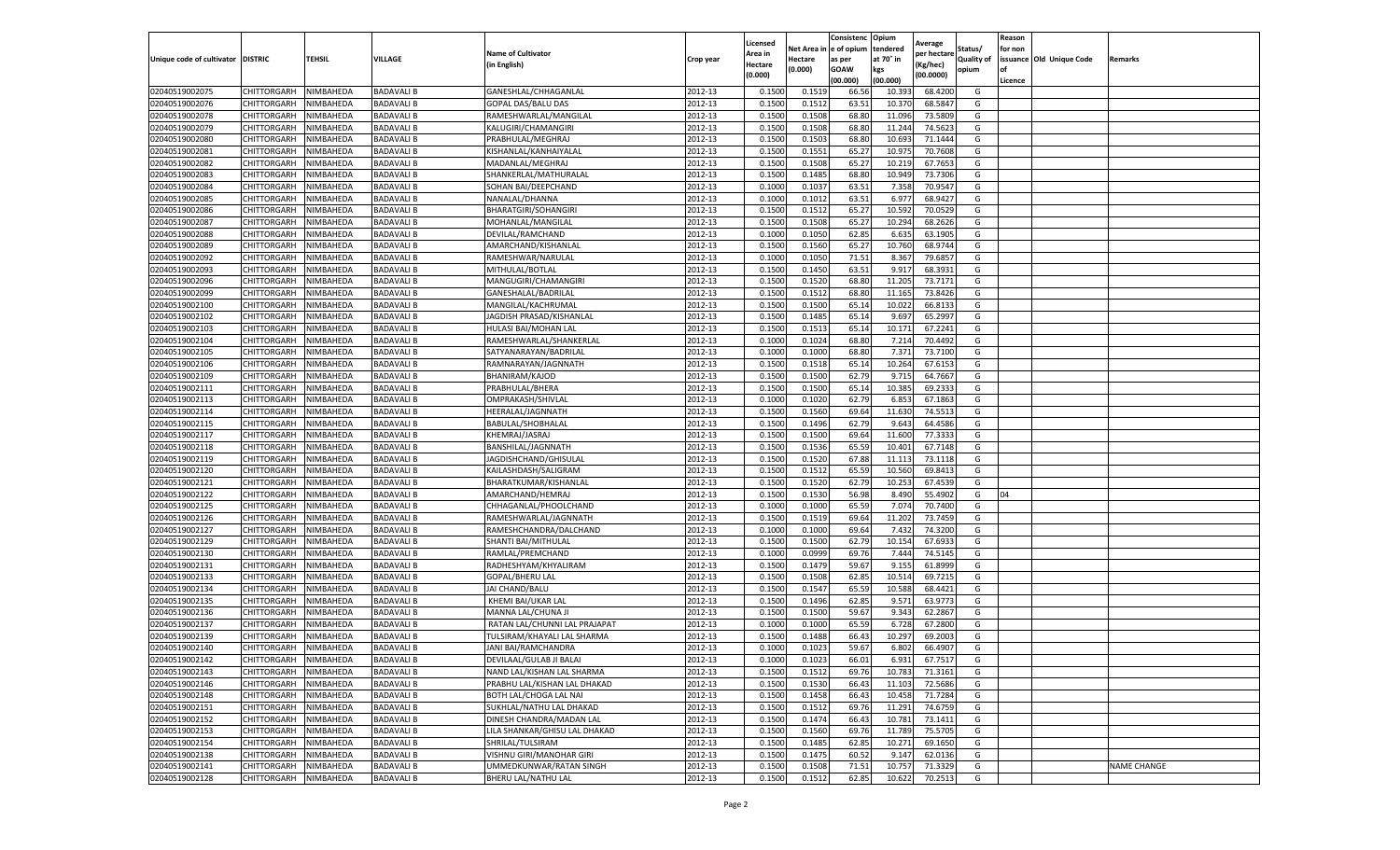|                                   |                    |           |                       |                                |           | Licensed |         | Consistenc             | Opium     |                        |                   | Reason  |                          |                    |
|-----------------------------------|--------------------|-----------|-----------------------|--------------------------------|-----------|----------|---------|------------------------|-----------|------------------------|-------------------|---------|--------------------------|--------------------|
|                                   |                    |           |                       | <b>Name of Cultivator</b>      |           | Area in  |         | Net Area in e of opium | tendered  | Average<br>per hectare | Status/           | for non |                          |                    |
| Unique code of cultivator DISTRIC |                    | TEHSIL    | VILLAGE               | in English)                    | Crop year | Hectare  | Hectare | as per                 | at 70° in | (Kg/hec                | <b>Quality of</b> |         | issuance Old Unique Code | <b>Remarks</b>     |
|                                   |                    |           |                       |                                |           | (0.000)  | (0.000) | <b>GOAW</b>            | kgs       | (00.0000)              | opium             |         |                          |                    |
|                                   |                    |           |                       |                                |           |          |         | (00.000)               | (00.000)  |                        |                   | Licence |                          |                    |
| 02040519002107                    | CHITTORGARH        | NIMBAHEDA | <b>BADAVALI B</b>     | DEVISINGH/BHIMSINGH            | 2012-13   | 0.1500   | 0.1380  | 66.01                  | 9.817     | 71.1377                | G                 |         |                          |                    |
| 02040519002097                    | CHITTORGARH        | NIMBAHEDA | <b>BADAVALI B</b>     | SHAMBHU LAL/BAGDIRAM           | 2012-13   | 0.1500   | 0.1500  | 66.01                  | 10.32     | 68.8400                | G                 |         |                          |                    |
| 02040519002110                    | CHITTORGARH        | NIMBAHEDA | <b>BADAVALI B</b>     | <b>OUNKARI BAI/OUNKAR</b>      | 2012-13   | 0.1500   | 0.1518  | 60.52                  | 9.709     | 63.9592                | G                 |         |                          |                    |
| 02040519002094                    | CHITTORGARH        | NIMBAHEDA | <b>BADAVALI B</b>     | KISHAN LAL/DANA JI             | 2012-13   | 0.1500   | 0.1508  | 60.52                  | 9.588     | 63.5809                | G                 |         |                          |                    |
| 02040519002095                    | CHITTORGARH        | NIMBAHEDA | <b>BADAVALI B</b>     | BHERULAL/BOTLAL                | 2012-13   | 0.1500   | 0.1530  | 66.01                  | 10.420    | 68.1046                | G                 |         |                          |                    |
| 02040519003030                    | CHITTORGARH        | NIMBAHEDA | BANGEDAGHATA A        | HEERA LAL/JIVRAJ               | 2012-13   | 0.1500   | 0.1500  | 66.27                  | 10.55     | 70.373                 | G                 |         |                          |                    |
| 02040519003001                    | CHITTORGARH        | NIMBAHEDA | <b>BANGEDAGHATA A</b> | MANGILAL/RAMALAL               | 2012-13   | 0.1500   | 0.1530  | 66.27                  | 11.13     | 72.7647                | G                 |         |                          |                    |
| 02040519003002                    | CHITTORGARH        | NIMBAHEDA | <b>BANGEDAGHATA A</b> | RATANLAL/KISHANLAI             | 2012-13   | 0.1000   | 0.1000  | 67.61                  | 7.08      | 70.8000                | G                 |         |                          |                    |
| 02040519003003                    | CHITTORGARH        | NIMBAHEDA | <b>BANGEDAGHATA A</b> | VARJIBAI/TEKCHAND              | 2012-13   | 0.1500   | 0.1569  | 67.61                  | 11.15     | 71.1026                | G                 |         |                          |                    |
| 02040519003004                    | CHITTORGARH        | NIMBAHEDA | <b>BANGEDAGHATA A</b> | MOTILAL/MANGILAL               | 2012-13   | 0.1500   | 0.1540  | 66.27                  | 11.095    | 72.0455                | G                 |         |                          | <b>NAME CHANGE</b> |
| 02040519003005                    | CHITTORGARH        | NIMBAHEDA | <b>BANGEDAGHATA A</b> | BHURALAL/BHANWAR LAL           | 2012-13   | 0.1500   | 0.1500  | 67.61                  | 10.972    | 73.1467                | G                 |         |                          |                    |
| 02040519003006                    | CHITTORGARH        | NIMBAHEDA | <b>BANGEDAGHATA A</b> | MOTIYABAI/MANGILAL             | 2012-13   | 0.1500   | 0.1512  | 63.07                  | 9.83      | 65.0728                | G                 |         |                          |                    |
| 02040519003007                    | CHITTORGARH        | NIMBAHEDA | BANGEDAGHATA A        | GOPALLAL/LALU                  | 2012-13   | 0.1000   | 0.1000  | 66.27                  | 6.864     | 68.6400                | G                 |         |                          |                    |
| 02040519003009                    | CHITTORGARH        | NIMBAHEDA | <b>BANGEDAGHATA A</b> | SOSAR BAI/BHUVANIRAM           | 2012-13   | 0.1500   | 0.1500  | 66.27                  | 10.12     | 67.4667                | G                 |         |                          |                    |
| 02040519003010                    | CHITTORGARH        | NIMBAHEDA | <b>BANGEDAGHATA A</b> | BHUWANIRAM/JAGNNATH            | 2012-13   | 0.1500   | 0.1504  | 66.23                  | 10.502    | 69.8271                | G                 |         |                          |                    |
| 02040519003011                    | CHITTORGARH        | NIMBAHEDA | <b>BANGEDAGHATA A</b> | BHERULAL/GHISALAI              | 2012-13   | 0.1000   | 0.1050  | 67.61                  | 7.698     | 73.3143                | G                 |         |                          |                    |
| 02040519003012                    | CHITTORGARH        | NIMBAHEDA | <b>BANGEDAGHATA A</b> | SHANTILAL/HEERALAL             | 2012-13   | 0.1500   | 0.1491  | 66.23                  | 10.56     | 70.8786                | G                 |         |                          |                    |
| 02040519003013                    | CHITTORGARH        | NIMBAHEDA | <b>BANGEDAGHATA A</b> | RAMESHWARLAL/BHUVANIRAM        | 2012-13   | 0.1500   | 0.1452  | 67.98                  | 11.07     | 76.2466                | G                 |         |                          |                    |
| 02040519003014                    | CHITTORGARH        | NIMBAHEDA | BANGEDAGHATA A        | BADRILAL/NANURAM               | 2012-13   | 0.1500   | 0.1450  | 66.23                  | 10.44     | 72.0345                | G                 |         |                          |                    |
| 02040519003015                    | CHITTORGARH        | NIMBAHEDA | <b>BANGEDAGHATA A</b> | BHANWARLAL/KESHURAM            | 2012-13   | 0.1500   | 0.1514  | 66.23                  | 10.559    | 69.7424                | G                 |         |                          |                    |
| 02040519003016                    | CHITTORGARH        | NIMBAHEDA | <b>BANGEDAGHATA A</b> | BHAGVATIBAI/CHHAGANLAL         | 2012-13   | 0.1500   | 0.1475  | 67.98                  | 10.585    | 71.7627                | G                 |         |                          |                    |
| 02040519003018                    | CHITTORGARH        | NIMBAHEDA | <b>BANGEDAGHATA A</b> | MANGHI BAI/NANALAI             | 2012-13   | 0.1500   | 0.1499  | 66.23                  | 10.805    | 72.0814                | G                 |         |                          |                    |
| 02040519003020                    | CHITTORGARH        | NIMBAHEDA | <b>BANGEDAGHATA A</b> | SHIVNARAYAN/PRABHULAL          | 2012-13   | 0.1500   | 0.1560  | 66.60                  | 10.685    | 68.4936                | G                 |         |                          |                    |
| 02040519003021                    | CHITTORGARH        | NIMBAHEDA | <b>BANGEDAGHATA A</b> | RAMESHWARI BAI/GANGARAM        | 2012-13   | 0.1000   | 0.1040  | 63.07                  | 7.082     | 68.0962                | G                 |         |                          |                    |
| 02040519003022                    | CHITTORGARH        | NIMBAHEDA | BANGEDAGHATA A        | RADHESHYAM/BHURIBAI            | 2012-13   | 0.1000   | 0.1036  | 63.07                  | 6.884     | 66.4479                | G                 |         |                          |                    |
| 02040519003023                    | CHITTORGARH        | NIMBAHEDA | <b>BANGEDAGHATA A</b> | ONKARLAL/BHAGIRATH             | 2012-13   | 0.1500   | 0.1494  | 59.63                  | 9.285     | 62.1486                | G                 |         |                          |                    |
| 02040519003024                    | CHITTORGARH        | NIMBAHEDA | <b>BANGEDAGHATA A</b> | VARDICHAND/PYARA               | 2012-13   | 0.1500   | 0.1521  | 67.98                  | 11.51     | 75.7265                | G                 |         |                          |                    |
| 02040519003025                    | CHITTORGARH        | NIMBAHEDA | BANGEDAGHATA A        | PHOOLCHAND/SUKHDEV             | 2012-13   | 0.1500   | 0.1483  | 63.07                  | 9.704     | 65.4349                | G                 |         |                          |                    |
| 02040519003026                    | CHITTORGARH        | NIMBAHEDA | <b>BANGEDAGHATA A</b> | PYARIBAI/NANA LAL              | 2012-13   | 0.1000   | 0.1012  | 67.98                  | 7.196     | 71.1067                | G                 |         |                          |                    |
| 02040519003028                    | CHITTORGARH        | NIMBAHEDA | <b>BANGEDAGHATA A</b> | KANHAIYALAL/BHUWANIRAM         | 2012-13   | 0.1500   | 0.1500  | 63.12                  | 10.24     | 68.2867                | G                 |         |                          |                    |
| 02040519003031                    | CHITTORGARH        | NIMBAHEDA | BANGEDAGHATA A        | SITA BAI/LABCHAND              | 2012-13   | 0.1500   | 0.1560  | 66.60                  | 11.39     | 73.0641                | G                 |         |                          |                    |
| 02040519003032                    | CHITTORGARH        | NIMBAHEDA | <b>BANGEDAGHATA A</b> | MOHANLAL/NANALAL               | 2012-13   | 0.1500   | 0.1511  | 66.60                  | 11.122    | 73.6069                | G                 |         |                          |                    |
| 02040519003035                    | CHITTORGARH        | NIMBAHEDA | <b>BANGEDAGHATA A</b> | KISHANLAL/BHUWANIRAM           | 2012-13   | 0.1000   | 0.1012  | 69.1                   | 7.486     | 73.9723                | G                 |         |                          |                    |
| 02040519003036                    | CHITTORGARH        | NIMBAHEDA | <b>BANGEDAGHATA A</b> | NANIBAI/BHANWARLAL             | 2012-13   | 0.1500   | 0.1500  | 66.60                  | 10.761    | 71.7400                | G                 |         |                          |                    |
| 02040519003037                    | CHITTORGARH        | NIMBAHEDA | <b>BANGEDAGHATA A</b> | PRABHULAL/ONKARLAL             | 2012-13   | 0.1500   | 0.1470  | 63.12                  | 10.13     | 68.9456                | G                 |         |                          |                    |
| 02040519003038                    | CHITTORGARH        | NIMBAHEDA | <b>BANGEDAGHATA A</b> | MANGILAL/NANALAL               | 2012-13   | 0.1500   | 0.1500  | 66.60                  | 10.81     | 72.1200                | G                 |         |                          |                    |
| 02040519003039                    | CHITTORGARH        | NIMBAHEDA | <b>BANGEDAGHATA A</b> | ASHOKKUMAR/BHAWARLAL           | 2012-13   | 0.1500   | 0.1520  | 56.20                  | 9.25      | 60.9013                | G                 |         |                          |                    |
| 02040519003040                    | CHITTORGARH        | NIMBAHEDA | BANGEDAGHATA A        | SHUWAGI BAI/RAM LAL            | 2012-13   | 0.1500   | 0.1500  | 66.28                  | 10.681    | 71.2067                | G                 |         |                          |                    |
| 02040519003043                    | CHITTORGARH        | NIMBAHEDA | <b>BANGEDAGHATA A</b> | DEUBAI/MOTILAL                 | 2012-13   | 0.1000   | 0.1050  | 57.11                  | 6.551     | 62.3905                | G                 |         |                          |                    |
| 02040519003044                    | CHITTORGARH        | NIMBAHEDA | <b>BANGEDAGHATA A</b> | KALURAM/KHEMRAJ                | 2012-13   | 0.1000   | 0.1014  | 66.02                  | 7.092     | 69.9408                | G                 |         |                          |                    |
| 02040519003046                    | CHITTORGARH        | NIMBAHEDA | BANGEDAGHATA A        | CHUNNILAL/BADRILAL             | 2012-13   | 0.1000   | 0.1029  | 66.28                  | 7.442     | 72.3226                | G                 |         |                          |                    |
| 02040519003047                    | CHITTORGARH        | NIMBAHEDA | <b>BANGEDAGHATA A</b> | GISULAL/NANDLAL                | 2012-13   | 0.1000   | 0.0998  | 63.12                  | 6.673     | 66.863                 | G                 |         |                          |                    |
| 02040519003049                    | CHITTORGARH        | NIMBAHEDA | <b>BANGEDAGHATA A</b> | SHRILAL/KISHANLAL              | 2012-13   | 0.1500   | 0.1520  | 63.12                  | 10.406    | 68.4605                | G                 |         |                          |                    |
| 02040519003051                    | CHITTORGARH        | NIMBAHEDA | BANGEDAGHATA A        | NANDLAL/KHEMRAJ                | 2012-13   | 0.1000   | 0.1000  | 66.28                  | 7.12      | 71.2000                | G                 |         |                          |                    |
| 02040519003053                    | CHITTORGARH        | NIMBAHEDA | <b>BANGEDAGHATA A</b> | MANGIBAI/HEERALAI              | 2012-13   | 0.1500   | 0.1482  | 69.13                  | 10.942    | 73.8327                | G                 |         |                          |                    |
| 02040519003054                    | CHITTORGARH        | NIMBAHEDA | <b>BANGEDAGHATA A</b> | RAMSUKHI BAI/PARBHU LAL        | 2012-13   | 0.1500   | 0.1508  | 66.28                  | 10.567    | 70.0729                | G                 |         |                          |                    |
| 02040519003055                    | CHITTORGARH        | NIMBAHEDA | <b>BANGEDAGHATA A</b> | JEETU/NANA                     | 2012-13   | 0.1500   | 0.1506  | 59.63                  | 9.652     | 64.0903                | G                 |         |                          |                    |
| 02040519003057                    | CHITTORGARH        | NIMBAHEDA | <b>BANGEDAGHATA A</b> | KANHAIYALAL/ONKAR              | 2012-13   | 0.1000   | 0.0969  | 66.28                  | 6.997     | 72.2085                | G                 |         |                          |                    |
| 02040519003058                    | CHITTORGARH        | NIMBAHEDA | <b>BANGEDAGHATA A</b> | PHOOLCHAND/SHANKERLAL-KASHIRAM | 2012-13   | 0.1500   | 0.1552  | 65.90                  | 11.250    | 72.4871                | G                 |         |                          |                    |
| 02040519003060                    | CHITTORGARH        | NIMBAHEDA | <b>BANGEDAGHATA A</b> | CHHAGANLAL/ONKARLAL            | 2012-13   | 0.1500   | 0.1476  | 65.90                  | 11.024    | 74.6883                | G                 |         |                          |                    |
| 02040519003062                    | CHITTORGARH        | NIMBAHEDA | <b>BANGEDAGHATA A</b> | LABHCHAND/HARLAL               | 2012-13   | 0.1500   | 0.1568  | 65.90                  | 11.325    | 72.2258                | G                 |         |                          |                    |
| 02040519003063                    | CHITTORGARH        | NIMBAHEDA | <b>BANGEDAGHATA A</b> | <b>BABULAL/BHAGU REGAR</b>     | 2012-13   | 0.1500   | 0.1512  | 69.13                  | 11.515    | 76.1574                | G                 |         |                          |                    |
| 02040519003064                    | CHITTORGARH        | NIMBAHEDA | <b>BANGEDAGHATA A</b> | GHISU/KISHANLAL                | 2012-13   | 0.1500   | 0.1540  | 63.06                  | 10.612    | 68.9091                | G                 |         |                          |                    |
| 02040519003065                    | <b>CHITTORGARH</b> | NIMBAHEDA | <b>BANGEDAGHATA A</b> | MANGILAL/HUKMA REGAR           | 2012-13   | 0.1500   | 0.1512  | 59.63                  | 10.018    | 66.2566                | G                 |         |                          |                    |
| 02040519003066                    | CHITTORGARH        | NIMBAHEDA | <b>BANGEDAGHATA A</b> | CHATRULAL/BHAGWAN REGAR        | 2012-13   | 0.1500   | 0.1518  | 69.13                  | 10.91     | 71.8906                | G                 |         |                          |                    |
| 02040519003067                    | CHITTORGARH        | NIMBAHEDA | <b>BANGEDAGHATA A</b> | ONKARLAL/BHAGU                 | 2012-13   | 0.1000   | 0.1020  | 65.90                  | 6.750     | 66.1765                | G                 |         |                          |                    |
| 02040519003068                    | CHITTORGARH        | NIMBAHEDA | <b>BANGEDAGHATA A</b> | RATANLAL/ONKAR                 | 2012-13   | 0.1000   | 0.1034  | 65.90                  | 7.644     | 73.9265                | G                 |         |                          |                    |
| 02040519003069                    | <b>CHITTORGARH</b> | NIMBAHEDA | <b>BANGEDAGHATA A</b> | AMBALAL/JAGNNATH               | 2012-13   | 0.1500   | 0.1500  | 69.1                   | 11.663    | 77.7533                | G                 |         |                          |                    |
| 02040519003070                    | <b>CHITTORGARH</b> | NIMBAHEDA | <b>BANGEDAGHATA A</b> | TULSIRAM/BHANWARLAL            | 2012-13   | 0.1500   | 0.1540  | 66.36                  | 10.987    | 71.3442                | G                 |         |                          |                    |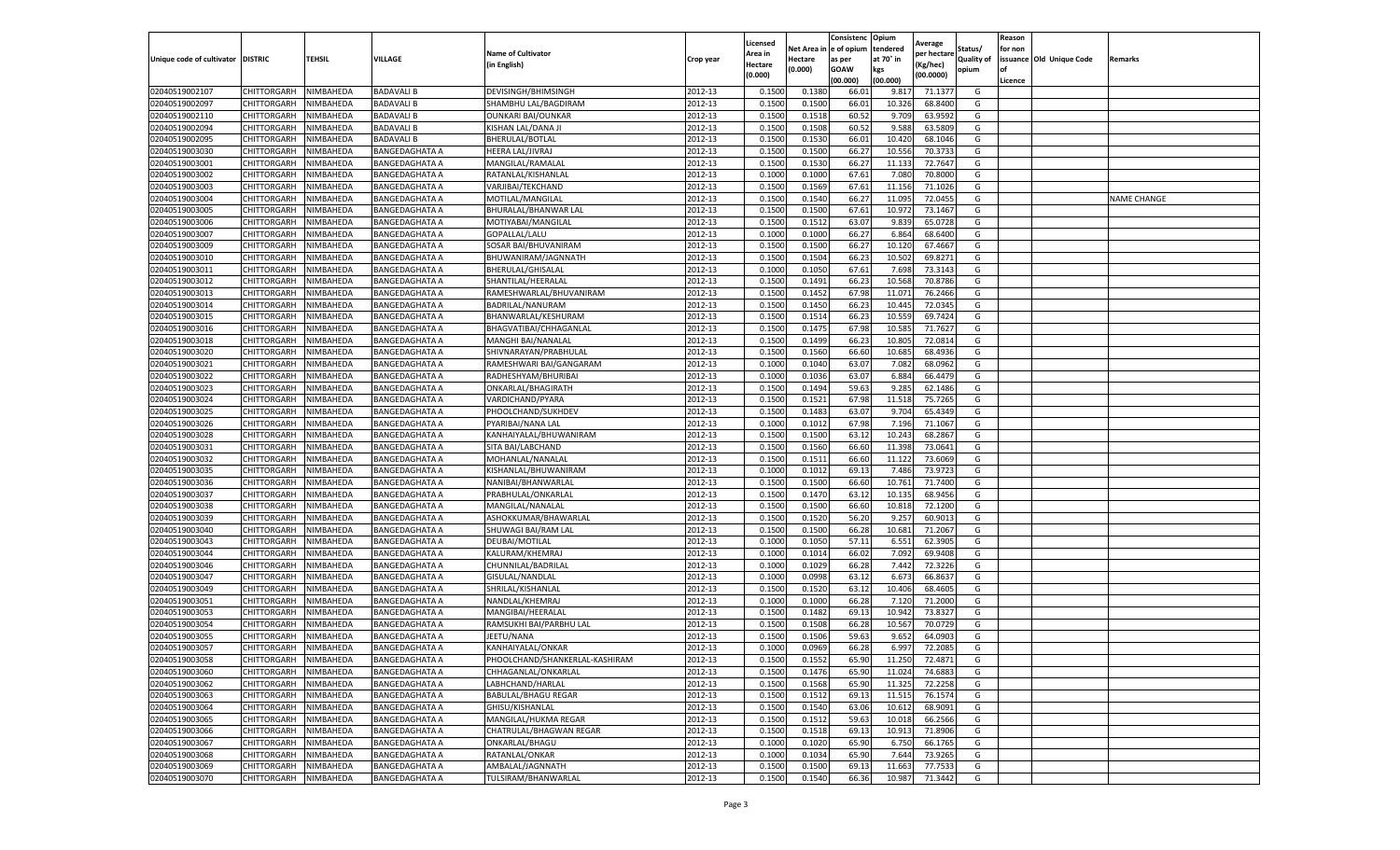|                                   |                    |           |                       |                            |           | Licensed |         | Consistenc             | Opium     | Average     |                   | Reason  |                          |                 |
|-----------------------------------|--------------------|-----------|-----------------------|----------------------------|-----------|----------|---------|------------------------|-----------|-------------|-------------------|---------|--------------------------|-----------------|
|                                   |                    |           |                       | <b>Name of Cultivator</b>  |           | Area in  |         | Net Area in e of opium | tendered  | per hectare | Status/           | for non |                          |                 |
| Unique code of cultivator DISTRIC |                    | TEHSIL    | VILLAGE               | in English)                | Crop year | Hectare  | Hectare | as per                 | at 70° in | (Kg/hec     | <b>Quality of</b> |         | issuance Old Unique Code | <b>Remarks</b>  |
|                                   |                    |           |                       |                            |           | (0.000)  | (0.000) | <b>GOAW</b>            | kgs       | (00.0000)   | opium             |         |                          |                 |
|                                   |                    |           |                       |                            |           |          |         | (00.000)               | (00.000)  |             |                   | Licence |                          |                 |
| 02040519003072                    | CHITTORGARH        | NIMBAHEDA | <b>BANGEDAGHATA A</b> | MANGILAL/KISHAN            | 2012-13   | 0.1500   | 0.1512  | 66.36                  | 11.01     | 72.8571     | G                 |         |                          |                 |
| 02040519003073                    | CHITTORGARH        | NIMBAHEDA | <b>BANGEDAGHATA A</b> | NANDLAL/BHAGWAN            | 2012-13   | 0.1500   | 0.1526  | 63.06                  | 10.27     | 67.3001     | G                 |         |                          |                 |
| 02040519003074                    | CHITTORGARH        | NIMBAHEDA | <b>BANGEDAGHATA A</b> | BHERULAL/SHANKERLAL        | 2012-13   | 0.1500   | 0.1560  | 66.36                  | 10.96     | 70.3077     | G                 |         |                          |                 |
| 02040519003075                    | CHITTORGARH        | NIMBAHEDA | <b>BANGEDAGHATA A</b> | KALURAM/KISHANLAL          | 2012-13   | 0.1500   | 0.1520  | 66.36                  | 10.153    | 66.7961     | G                 |         |                          |                 |
| 02040519003076                    | CHITTORGARH        | NIMBAHEDA | <b>BANGEDAGHATA A</b> | VARDICHAND/BHAGU           | 2012-13   | 0.1500   | 0.1500  | 57.11                  | 9.097     | 60.6467     | G                 |         |                          |                 |
| 02040519003078                    | CHITTORGARH        | NIMBAHEDA | BANGEDAGHATA A        | PHOOLCHAND/BHANWARLAL      | 2012-13   | 0.1500   | 0.1428  | 66.36                  | 10.902    | 76.3445     | G                 |         |                          |                 |
| 02040519003079                    | CHITTORGARH        | NIMBAHEDA | <b>BANGEDAGHATA A</b> | CHAGAN LAL/NARAYAN         | 2012-13   | 0.1500   | 0.1518  | 59.63                  | 9.796     | 64.5323     | G                 |         |                          |                 |
| 02040519003080                    | CHITTORGARH        | NIMBAHEDA | <b>BANGEDAGHATA A</b> | KISHANLAL/MODIRAM          | 2012-13   | 0.1000   | 0.1012  | 70.34                  | 7.406     | 73.1818     | G                 |         |                          |                 |
| 02040519003082                    | CHITTORGARH        | NIMBAHEDA | <b>BANGEDAGHATA A</b> | HEMRAJ/NARAYAN             | 2012-13   | 0.1500   | 0.1519  | 65.62                  | 10.602    | 69.7959     | G                 |         |                          |                 |
| 02040519003083                    | CHITTORGARH        | NIMBAHEDA | <b>BANGEDAGHATA A</b> | NANDLAL/HARLAL             | 2012-13   | 0.1500   | 0.1558  | 65.62                  | 10.555    | 67.7471     | G                 |         |                          |                 |
| 02040519003084                    | CHITTORGARH        | NIMBAHEDA | <b>BANGEDAGHATA A</b> | LABHCHAND/NARAYAN          | 2012-13   | 0.1500   | 0.1500  | 65.62                  | 11.437    | 76.2467     | G                 |         |                          |                 |
| 02040519003085                    | CHITTORGARH        | NIMBAHEDA | <b>BANGEDAGHATA A</b> | AMARCHAND/KHEMRAJ          | 2012-13   | 0.1000   | 0.1012  | 63.06                  | 7.126     | 70.4150     | G                 |         |                          |                 |
| 02040519003086                    | CHITTORGARH        | NIMBAHEDA | BANGEDAGHATA A        | <b>BANSHILAL/ONKAR</b>     | 2012-13   | 0.1000   | 0.1000  | 68.86                  | 7.555     | 75.5500     | G                 |         |                          |                 |
| 02040519003088                    | CHITTORGARH        | NIMBAHEDA | <b>BANGEDAGHATA A</b> | NANDU BAI/GISALAL          | 2012-13   | 0.1500   | 0.1485  | 65.62                  | 10.490    | 70.639      | G                 |         |                          |                 |
| 02040519003092                    | CHITTORGARH        | NIMBAHEDA | <b>BANGEDAGHATA A</b> | DHAPUBAI/GOKUL             | 2012-13   | 0.1500   | 0.1556  | 63.06                  | 10.81     | 69.4730     | G                 |         |                          |                 |
| 02040519003093                    | CHITTORGARH        | NIMBAHEDA | <b>BANGEDAGHATA A</b> | LABHCHAND/KISHANLAL        | 2012-13   | 0.1500   | 0.1520  | 66.02                  | 10.705    | 70.4276     | G                 |         |                          |                 |
| 02040519003095                    | CHITTORGARH        | NIMBAHEDA | <b>BANGEDAGHATA A</b> | GEETALAL/NANDLAL           | 2012-13   | 0.1500   | 0.1506  | 68.86                  | 10.959    | 72.7689     | G                 |         |                          |                 |
| 02040519003097                    | CHITTORGARH        | NIMBAHEDA | <b>BANGEDAGHATA A</b> | KALURAM/JAGGA              | 2012-13   | 0.1000   | 0.1008  | 68.86                  | 7.476     | 74.1667     | G                 |         |                          |                 |
| 02040519003098                    | CHITTORGARH        | NIMBAHEDA | BANGEDAGHATA A        | MANGILAL/NATHULAL          | 2012-13   | 0.1000   | 0.1045  | 65.62                  | 7.799     | 74.6316     | G                 |         |                          |                 |
| 02040519003100                    | CHITTORGARH        | NIMBAHEDA | <b>BANGEDAGHATA A</b> | RAMESHWARLAL/KISHANLAL     | 2012-13   | 0.1000   | 0.0988  | 68.86                  | 7.171     | 72.5810     | G                 |         |                          |                 |
| 02040519003101                    | CHITTORGARH        | NIMBAHEDA | <b>BANGEDAGHATA A</b> | PUSHKARLAL/BHERULAL        | 2012-13   | 0.1500   | 0.1520  | 60.00                  | 9.883     | 65.0197     | G                 |         |                          |                 |
| 02040519003104                    | CHITTORGARH        | NIMBAHEDA | <b>BANGEDAGHATA A</b> | MOHANLAL/KALURAM           | 2012-13   | 0.1500   | 0.1500  | 66.04                  | 11.066    | 73.7733     | G                 |         |                          |                 |
| 02040519003105                    | CHITTORGARH        | NIMBAHEDA | <b>BANGEDAGHATA A</b> | SHANTILAL/RAM LAL          | 2012-13   | 0.1500   | 0.1540  | 63.06                  | 10.387    | 67.4481     | G                 |         |                          |                 |
| 02040519003106                    | CHITTORGARH        | NIMBAHEDA | <b>BANGEDAGHATA A</b> | BANSILAL/KASHIRAM MALI     | 2012-13   | 0.1000   | 0.1000  | 68.86                  | 7.358     | 73.5800     | G                 |         |                          |                 |
| 02040519003107                    | CHITTORGARH        | NIMBAHEDA | BANGEDAGHATA A        | RAMCHANDRA/MOTILAL REGAR   | 2012-13   | 0.1000   | 0.1000  | 66.04                  | 7.179     | 71.7900     | G                 |         |                          |                 |
| 02040519003108                    | CHITTORGARH        | NIMBAHEDA | <b>BANGEDAGHATA A</b> | BABULAL/JAIRAM             | 2012-13   | 0.1000   | 0.1007  | 62.40                  | 6.802     | 67.5472     | G                 |         |                          |                 |
| 02040519003111                    | CHITTORGARH        | NIMBAHEDA | <b>BANGEDAGHATA A</b> | ONKARLAL/MOTILAL           | 2012-13   | 0.1000   | 0.1020  | 62.40                  | 6.775     | 66.4216     | G                 |         |                          |                 |
| 02040519003112                    | CHITTORGARH        | NIMBAHEDA | BANGEDAGHATA A        | SURAJMAL/BHERULAL          | 2012-13   | 0.1500   | 0.1530  | 62.40                  | 10.100    | 66.0131     | G                 |         |                          |                 |
| 02040519003113                    | CHITTORGARH        | NIMBAHEDA | <b>BANGEDAGHATA A</b> | GOPALLAL/BANSHILAL         | 2012-13   | 0.1500   | 0.1522  | 67.29                  | 11.007    | 72.3193     | G                 |         |                          |                 |
| 02040519003114                    | CHITTORGARH        | NIMBAHEDA | <b>BANGEDAGHATA A</b> | SHAMBHULAL/JAIRAJ          | 2012-13   | 0.1000   | 0.1012  | 60.00                  | 6.411     | 63.3498     | G                 |         |                          |                 |
| 02040519003116                    | CHITTORGARH        | NIMBAHEDA | BANGEDAGHATA A        | ASHARAM/MODIRAM            | 2012-13   | 0.1000   | 0.1047  | 67.29                  | 7.383     | 70.5158     | G                 |         |                          |                 |
| 02040519003118                    | CHITTORGARH        | NIMBAHEDA | <b>BANGEDAGHATA A</b> | KANHAIYALAL/MOTILAL        | 2012-13   | 0.1500   | 0.1560  | 66.04                  | 10.972    | 70.3333     | G                 |         |                          |                 |
| 02040519003120                    | CHITTORGARH        | NIMBAHEDA | <b>BANGEDAGHATA A</b> | MADANLAL/PRABHULAL         | 2012-13   | 0.1500   | 0.1558  | 62.40                  | 10.421    | 66.887      | G                 |         |                          |                 |
| 02040519003121                    | CHITTORGARH        | NIMBAHEDA | <b>BANGEDAGHATA A</b> | PRABHULAL/KASHIRAM         | 2012-13   | 0.1500   | 0.1560  | 66.04                  | 11.048    | 70.8205     | G                 |         |                          |                 |
| 02040519003122                    | CHITTORGARH        | NIMBAHEDA | <b>BANGEDAGHATA A</b> | NOJIBAI/JAGLIYA            | 2012-13   | 0.1000   | 0.1025  | 66.04                  | 7.293     | 71.1512     | G                 |         |                          |                 |
| 02040519003263                    | CHITTORGARH        | NIMBAHEDA | <b>BANGEDAGHATA A</b> | RATANLAL/MANA              | 2012-13   | 0.1500   | 0.1529  | 60.00                  | 9.88      | 64.6370     | G                 |         |                          |                 |
| 02040519003061                    | CHITTORGARH        | NIMBAHEDA | <b>BANGEDAGHATA A</b> | BHGAVAN/BHURA              | 2012-13   | 0.1000   | 0.0984  | 65.67                  | 7.261     | 73.7907     | G                 |         |                          |                 |
| 02040519003019                    | CHITTORGARH        | NIMBAHEDA | BANGEDAGHATA A        | CUNNI LAL/AMARCHAND        | 2012-13   | 0.1500   | 0.1514  | 67.29                  | 10.401    | 68.6988     | G                 |         |                          |                 |
| 02040519003094                    | CHITTORGARH        | NIMBAHEDA | <b>BANGEDAGHATA A</b> | MANGI LAL/VARDI CHAND      | 2012-13   | 0.1500   | 0.1425  | 62.40                  | 10.198    | 71.5649     | G                 |         |                          |                 |
| 02040519003264                    | CHITTORGARH        | NIMBAHEDA | <b>BANGEDAGHATA A</b> | SHIVLAL/JIVRAJ             | 2012-13   | 0.1000   | 0.1040  | 65.67                  | 7.608     | 73.1538     | G                 |         |                          |                 |
| 02040519003117                    | CHITTORGARH        | NIMBAHEDA | BANGEDAGHATA A        | UDAIRAM/BHANWARLAL DHAKAD  | 2012-13   | 0.1500   | 0.1470  | 62.76                  | 10.32     | 70.2653     | G                 |         |                          |                 |
| 02040519003017                    | CHITTORGARH        | NIMBAHEDA | <b>BANGEDAGHATA A</b> | SAMPATBAI/MOTI LAL         | 2012-13   | 0.1500   | 0.1554  | 66.02                  | 10.865    | 69.9163     | G                 |         |                          |                 |
| 02040519003041                    | CHITTORGARH        | NIMBAHEDA | <b>BANGEDAGHATA A</b> | BHANWAR LAL/LAKHMI CHAND   | 2012-13   | 0.1000   | 0.1050  | 65.67                  | 7.402     | 70.4952     | G                 |         |                          |                 |
| 02040519003091                    | CHITTORGARH        | NIMBAHEDA | BANGEDAGHATA A        | BHAGVATIBAI/CHAGAN LAL     | 2012-13   | 0.1500   | 0.1530  | 62.76                  | 10.705    | 69.9673     | G                 |         |                          |                 |
| 02040519003109                    | CHITTORGARH        | NIMBAHEDA | <b>BANGEDAGHATA A</b> | GOPALLAL/RATANLAI          | 2012-13   | 0.1000   | 0.1000  | 62.76                  | 7.244     | 72.4400     | G                 |         |                          |                 |
| 02040519003110                    | CHITTORGARH        | NIMBAHEDA | <b>BANGEDAGHATA A</b> | GISALAL/RATANLAL           | 2012-13   | 0.1000   | 0.1050  | 62.76                  | 6.796     | 64.7238     | G                 |         |                          |                 |
| 02040519003123                    | CHITTORGARH        | NIMBAHEDA | <b>BANGEDAGHATA A</b> | BANSILAL/SHANKAR           | 2012-13   | 0.1500   | 0.1512  | 65.67                  | 11.333    | 74.9537     | G                 |         |                          |                 |
| 02040519003087                    | CHITTORGARH        | NIMBAHEDA | <b>BANGEDAGHATA A</b> | MOHAN LAL/BHAGVANLAL       | 2012-13   | 0.1000   | 0.1020  | 65.67                  | 7.336     | 71.9216     | G                 |         |                          |                 |
| 02040519003029                    | CHITTORGARH        | NIMBAHEDA | <b>BANGEDAGHATA A</b> | BHERU LAL/DANRAJ           | 2012-13   | 0.1000   | 0.1020  | 66.02                  | 7.017     | 68.7941     | G                 |         |                          |                 |
| 02040519003273                    | CHITTORGARH        | NIMBAHEDA | <b>BANGEDAGHATA A</b> | LUXMINARAYAN/NANDLAL       | 2012-13   | 0.1500   | 0.1508  | 62.76                  | 10.355    | 68.6671     | G                 |         |                          |                 |
| 02040519003274                    | CHITTORGARH        | NIMBAHEDA | <b>BANGEDAGHATA A</b> | <b>GOPAL LAL/MANGI LAL</b> | 2012-13   | 0.1500   | 0.1425  | 60.00                  | 9.831     | 68.9895     | G                 |         | 02040519004026           | <b>TRANSFER</b> |
| 02040519003201                    | CHITTORGARH        | NIMBAHEDA | <b>BANGEDAGHATA B</b> | GOPALLAL/HEERALAL          | 2012-13   | 0.1500   | 0.1468  | 70.34                  | 10.983    | 74.8161     | G                 |         |                          |                 |
| 02040519003126                    | CHITTORGARH        | NIMBAHEDA | <b>BANGEDAGHATA B</b> | SUKHLAL/TEKCHAND DHAKAD    | 2012-13   | 0.1500   | 0.1519  | 64.69                  | 10.489    | 69.0520     | G                 |         |                          |                 |
| 02040519003132                    | <b>CHITTORGARH</b> | NIMBAHEDA | <b>BANGEDAGHATA B</b> | BANSHILAL/JAIRAJ           | 2012-13   | 0.1500   | 0.1508  | 62.54                  | 10.525    | 69.7944     | G                 |         |                          |                 |
| 02040519003133                    | CHITTORGARH        | NIMBAHEDA | <b>BANGEDAGHATA B</b> | BANSHILAL/NARAYAN          | 2012-13   | 0.1500   | 0.1521  | 64.69                  | 10.822    | 71.1506     | G                 |         |                          |                 |
| 02040519003134                    | CHITTORGARH        | NIMBAHEDA | <b>BANGEDAGHATA B</b> | MANGILAL/HEMRAJ            | 2012-13   | 0.1000   | 0.1000  | 62.79                  | 6.719     | 67.1900     | G                 |         |                          |                 |
| 02040519003135                    | CHITTORGARH        | NIMBAHEDA | <b>BANGEDAGHATA B</b> | NANALAL/HARIRAM            | 2012-13   | 0.1000   | 0.1020  | 65.91                  | 6.845     | 67.1078     | G                 |         |                          |                 |
| 02040519003137                    | CHITTORGARH        | NIMBAHEDA | <b>BANGEDAGHATA B</b> | BANSHILAL/DEVA             | 2012-13   | 0.1500   | 0.1500  | 65.91                  | 10.536    | 70.2400     | G                 |         |                          |                 |
| 02040519003138                    | <b>CHITTORGARH</b> | NIMBAHEDA | <b>BANGEDAGHATA B</b> | RATANLAL/MULA              | 2012-13   | 0.1500   | 0.1539  | 62.79                  | 10.271    | 66.7381     | G                 |         |                          |                 |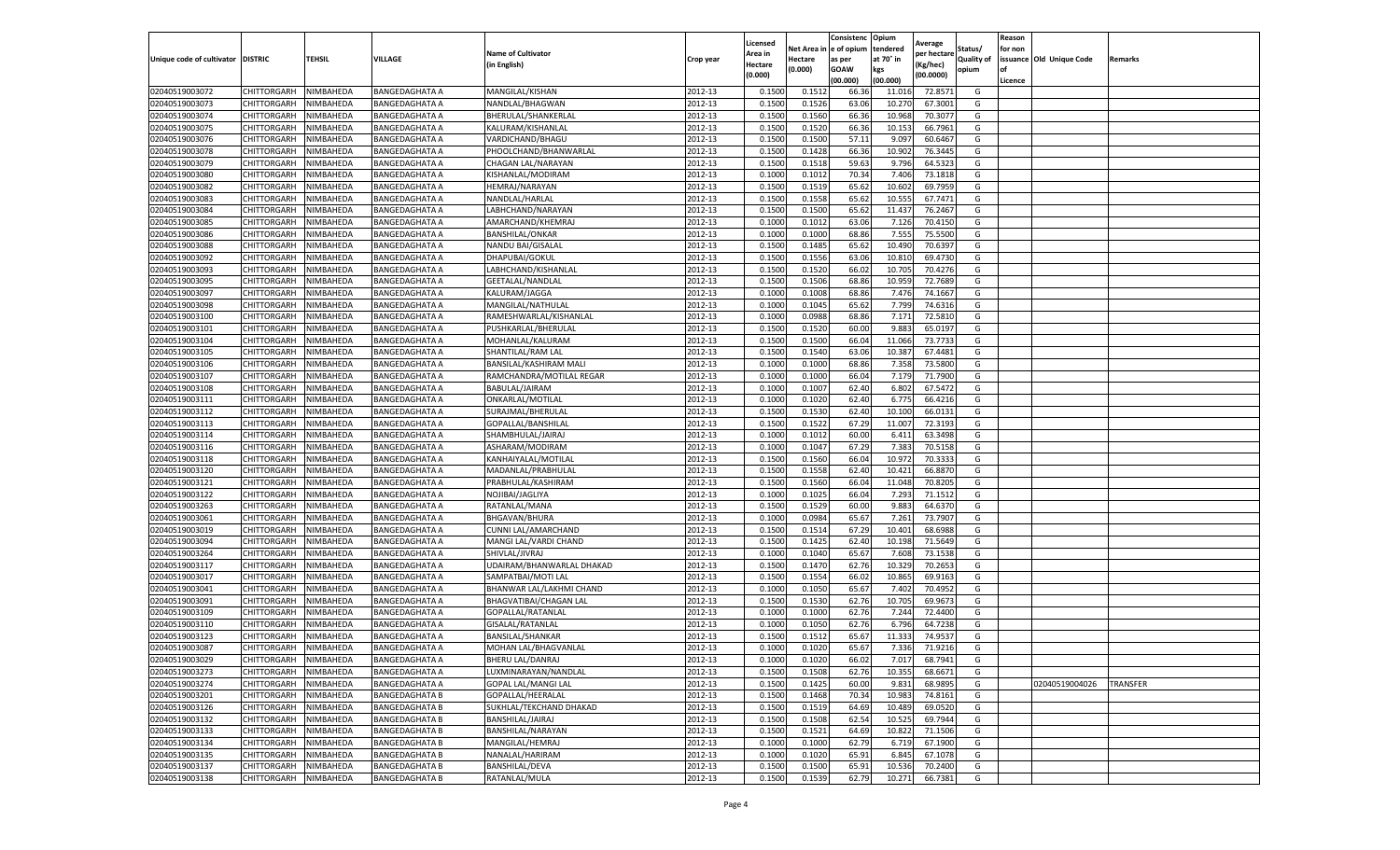|                                   |             |           |                       |                             |           | Licensed |            | Consistenc  | Opium     | Average     |                   | Reason  |                          |         |
|-----------------------------------|-------------|-----------|-----------------------|-----------------------------|-----------|----------|------------|-------------|-----------|-------------|-------------------|---------|--------------------------|---------|
|                                   |             |           |                       | <b>Name of Cultivator</b>   |           | Area in  | Net Area i | e of opium  | tendered  | per hectare | Status/           | for non |                          |         |
| Unique code of cultivator DISTRIC |             | TEHSIL    | VILLAGE               | (in English)                | Crop year | Hectare  | Hectare    | as per      | at 70° in | (Kg/hec)    | <b>Quality of</b> |         | issuance Old Unique Code | Remarks |
|                                   |             |           |                       |                             |           | (0.000)  | 0.000)     | <b>GOAW</b> | kgs       | (00.0000)   | opium             | οf      |                          |         |
|                                   |             |           |                       |                             |           |          |            | (00.000     | (00.000)  |             |                   | Licence |                          |         |
| 02040519003141                    | CHITTORGARH | NIMBAHEDA | <b>BANGEDAGHATA B</b> | KAILASHCHAND/JAGLIYA        | 2012-13   | 0.1500   | 0.151      | 65.9        | 10.72     | 70.6922     | G                 |         |                          |         |
| 02040519003142                    | CHITTORGARH | NIMBAHEDA | <b>BANGEDAGHATA B</b> | NANALAL/ROOPA               | 2012-13   | 0.100    | 0.101      | 70.34       | 7.456     | 73.6759     | G                 |         |                          |         |
| 02040519003143                    | CHITTORGARH | NIMBAHEDA | <b>BANGEDAGHATA B</b> | HEERALAL/BHANA              | 2012-13   | 0.1500   | 0.1550     | 69.32       | 11.705    | 75.5161     | G                 |         |                          |         |
| 02040519003148                    | CHITTORGARH | NIMBAHEDA | <b>BANGEDAGHATA B</b> | LABHCHAND/MAGNA             | 2012-13   | 0.1500   | 0.1555     | 68.99       | 10.565    | 67.9421     | G                 |         |                          |         |
| 02040519003153                    | CHITTORGARH | NIMBAHEDA | <b>BANGEDAGHATA B</b> | RAMESHWARLAL/MANGILAL       | 2012-13   | 0.1500   | 0.1512     | 65.91       | 10.480    | 69.3122     | G                 |         |                          |         |
| 02040519003157                    | CHITTORGARH | NIMBAHEDA | <b>BANGEDAGHATA B</b> | HEERALAL/MOTILAL            | 2012-13   | 0.1500   | 0.1512     | 65.91       | 10.451    | 69.1204     | G                 |         |                          |         |
| 02040519003159                    | CHITTORGARH | NIMBAHEDA | <b>BANGEDAGHATA B</b> | KANA/MOOLA                  | 2012-13   | 0.1500   | 0.1540     | 62.79       | 9.948     | 64.5974     | G                 |         |                          |         |
| 02040519003161                    | CHITTORGARH | NIMBAHEDA | <b>BANGEDAGHATA B</b> | HARJUBAI/MANA               | 2012-13   | 0.1500   | 0.1496     | 59.81       | 9.527     | 63.683      | G                 |         |                          |         |
| 02040519003162                    | CHITTORGARH | NIMBAHEDA | <b>BANGEDAGHATA B</b> | GEETALAL/ONKARLAL           | 2012-13   | 0.1500   | 0.1508     | 62.79       | 9.759     | 64.7149     | G                 |         |                          |         |
| 02040519003164                    | CHITTORGARH | NIMBAHEDA | <b>BANGEDAGHATA B</b> | BANSHILAL/KESHURAM          | 2012-13   | 0.1500   | 0.1504     | 62.79       | 9.903     | 65.8444     | G                 |         |                          |         |
| 02040519003165                    | CHITTORGARH | NIMBAHEDA | <b>BANGEDAGHATA B</b> | KANHAIYALAL/PREMCHAND       | 2012-13   | 0.1500   | 0.1500     | 66.08       | 11.186    | 74.5733     | G                 |         |                          |         |
| 02040519003166                    | CHITTORGARH | NIMBAHEDA | <b>BANGEDAGHATA B</b> | MADANLAL/NANALAL            | 2012-13   | 0.1500   | 0.1533     | 66.08       | 11.083    | 72.2962     | G                 |         |                          |         |
| 02040519003167                    | CHITTORGARH | NIMBAHEDA | <b>BANGEDAGHATA B</b> | LILABAI/MODIRAM             | 2012-13   | 0.1500   | 0.1518     | 59.81       | 9.834     | 64.7826     | G                 |         |                          |         |
| 02040519003169                    | CHITTORGARH | NIMBAHEDA | <b>BANGEDAGHATA B</b> | CHHAGANLAL/BHERULAL         | 2012-13   | 0.1500   | 0.1456     | 60.32       | 9.462     | 64.9863     | G                 |         |                          |         |
| 02040519003176                    | CHITTORGARH | NIMBAHEDA | <b>BANGEDAGHATA B</b> | DINESHCHANDRA/SHIVLAL       | 2012-13   | 0.1500   | 0.1560     | 66.08       | 10.988    | 70.4359     | G                 |         |                          |         |
| 02040519003177                    | CHITTORGARH | NIMBAHEDA | <b>BANGEDAGHATA B</b> | KANHAIYALAL/CHHAGANLAL      | 2012-13   | 0.1500   | 0.1512     | 63.29       | 10.633    | 70.3241     | G                 |         |                          |         |
| 02040519003178                    | CHITTORGARH | NIMBAHEDA | <b>BANGEDAGHATA B</b> | SHANTILAL/SHANKERLAL        | 2012-13   | 0.1500   | 0.1500     | 66.08       | 10.601    | 70.673      | G                 |         |                          |         |
| 02040519003180                    | CHITTORGARH | NIMBAHEDA | <b>BANGEDAGHATA B</b> | BHAGIRATH/BHANWARLAL        | 2012-13   | 0.1500   | 0.1500     | 68.99       | 10.841    | 72.2733     | G                 |         |                          |         |
| 02040519003181                    | CHITTORGARH | NIMBAHEDA | <b>BANGEDAGHATA B</b> | KHEMRAJ/MANGILAL            | 2012-13   | 0.1000   | 0.1012     | 66.08       | 7.505     | 74.1601     | G                 |         |                          |         |
| 02040519003182                    | CHITTORGARH | NIMBAHEDA | <b>BANGEDAGHATA B</b> | DALCHAND/BADRILAL           | 2012-13   | 0.1500   | 0.1520     | 66.40       | 10.643    | 70.0197     | G                 |         |                          |         |
| 02040519003183                    | CHITTORGARH | NIMBAHEDA | <b>BANGEDAGHATA B</b> | LUXMINARAYAN/PHOOLCHAND     | 2012-13   | 0.1500   | 0.1518     | 66.40       | 10.605    | 69.8617     | G                 |         |                          |         |
| 02040519003184                    | CHITTORGARH | NIMBAHEDA | <b>BANGEDAGHATA B</b> | GORILAL/HEERALAL            | 2012-13   | 0.1000   | 0.1040     | 60.32       | 6.920     | 66.5385     | G                 |         |                          |         |
| 02040519003185                    | CHITTORGARH | NIMBAHEDA | <b>BANGEDAGHATA B</b> | PRITHWIRAJ/BHAWANIRAM       | 2012-13   | 0.1500   | 0.1491     | 66.40       | 10.909    | 73.1657     | G                 |         |                          |         |
| 02040519003188                    | CHITTORGARH | NIMBAHEDA | <b>BANGEDAGHATA B</b> | KANHAIYALAL/HEERALAL        | 2012-13   | 0.1500   | 0.1536     | 66.40       | 10.852    | 70.6510     | G                 |         |                          |         |
| 02040519003189                    | CHITTORGARH | NIMBAHEDA | <b>BANGEDAGHATA B</b> | RADHESHYAM/CHHAGANLAI       | 2012-13   | 0.1500   | 0.1456     | 63.29       | 10.53     | 72.3420     | G                 |         |                          |         |
|                                   |             | NIMBAHEDA | <b>BANGEDAGHATA B</b> |                             |           | 0.1500   | 0.1500     | 63.29       | 10.660    | 71.0667     | G                 |         |                          |         |
| 02040519003190                    | CHITTORGARH |           |                       | SHIVLAL/NANALAL             | 2012-13   |          |            |             |           |             |                   |         |                          |         |
| 02040519003192                    | CHITTORGARH | NIMBAHEDA | <b>BANGEDAGHATA B</b> | MANGILAL/CHUNNILAL          | 2012-13   | 0.1000   | 0.1040     | 68.99       | 7.747     | 74.4904     | G                 |         |                          |         |
| 02040519003193                    | CHITTORGARH | NIMBAHEDA | BANGEDAGHATA B        | SURESHCHAND/SOHANLAL        | 2012-13   | 0.1500   | 0.1512     | 63.29       | 10.009    | 66.1971     | G                 |         |                          |         |
| 02040519003195                    | CHITTORGARH | NIMBAHEDA | <b>BANGEDAGHATA B</b> | LUXMINARAYAN/NANALAL        | 2012-13   | 0.1500   | 0.1533     | 63.29       | 11.076    | 72.2505     | G                 |         |                          |         |
| 02040519003196                    | CHITTORGARH | NIMBAHEDA | <b>BANGEDAGHATA B</b> | RAMESHWARLAL/BHANWARLAL     | 2012-13   | 0.1500   | 0.1520     | 60.32       | 10.272    | 67.5789     | G                 |         |                          |         |
| 02040519003197                    | CHITTORGARH | NIMBAHEDA | <b>BANGEDAGHATA B</b> | KISHANLAL/NATHULAL          | 2012-13   | 0.1500   | 0.1500     | 68.99       | 11.383    | 75.8867     | G                 |         |                          |         |
| 02040519003198                    | CHITTORGARH | NIMBAHEDA | <b>BANGEDAGHATA B</b> | DEVILAL/NANALAL             | 2012-13   | 0.1500   | 0.1530     | 66.40       | 11.487    | 75.0784     | G                 |         |                          |         |
| 02040519003200                    | CHITTORGARH | NIMBAHEDA | <b>BANGEDAGHATA B</b> | SHANKERLAL/VARDICHAND       | 2012-13   | 0.1500   | 0.1521     | 66.14       | 11.140    | 73.2413     | G                 |         |                          |         |
| 02040519003202                    | CHITTORGARH | NIMBAHEDA | <b>BANGEDAGHATA B</b> | RATANLAL/TEKCHAND           | 2012-13   | 0.1500   | 0.1521     | 57.64       | 9.914     | 65.1808     | G                 |         |                          |         |
| 02040519003203                    | CHITTORGARH | NIMBAHEDA | <b>BANGEDAGHATA B</b> | JAICHAND/NANALAL            | 2012-13   | 0.1500   | 0.1504     | 68.99       | 10.979    | 72.9987     | G                 |         |                          |         |
| 02040519003204                    | CHITTORGARH | NIMBAHEDA | <b>BANGEDAGHATA B</b> | BOTLAL/KISHANLAL            | 2012-13   | 0.1000   | 0.0999     | 68.34       | 7.127     | 71.3413     | G                 |         |                          |         |
| 02040519003205                    | CHITTORGARH | NIMBAHEDA | <b>BANGEDAGHATA B</b> | <b>GEETA BAI/RADAKISHAN</b> | 2012-13   | 0.1500   | 0.1472     | 68.34       | 10.876    | 73.8859     | G                 |         |                          |         |
| 02040519003208                    | CHITTORGARH | NIMBAHEDA | <b>BANGEDAGHATA B</b> | RADHESHYAM/TEKCHAND         | 2012-13   | 0.1500   | 0.1519     | 68.34       | 11.12     | 73.2061     | G                 |         |                          |         |
| 02040519003209                    | CHITTORGARH | NIMBAHEDA | <b>BANGEDAGHATA B</b> | SHANTI BAI/SURESH CHAND     | 2012-13   | 0.1500   | 0.1480     | 66.1        | 10.819    | 73.1014     | G                 |         |                          |         |
| 02040519003210                    | CHITTORGARH | NIMBAHEDA | <b>BANGEDAGHATA B</b> | RATANLAL/PRABHULAL          | 2012-13   | 0.1500   | 0.1505     | 66.14       | 11.197    | 74.3987     | G                 |         |                          |         |
| 02040519003211                    | CHITTORGARH | NIMBAHEDA | <b>BANGEDAGHATA B</b> | SUKHLAL/CHUNNILAL           | 2012-13   | 0.1500   | 0.1518     | 68.38       | 11.185    | 73.6825     | G                 |         |                          |         |
| 02040519003215                    | CHITTORGARH | NIMBAHEDA | <b>BANGEDAGHATA B</b> | SHANTILAL/SHANKERLAL        | 2012-13   | 0.1500   | 0.1562     | 68.38       | 11.771    | 75.3585     | G                 |         |                          |         |
| 02040519003216                    | CHITTORGARH | NIMBAHEDA | <b>BANGEDAGHATA B</b> | SOHANLAL/NARAYAN            | 2012-13   | 0.1500   | 0.1470     | 68.38       | 10.531    | 71.6395     | G                 |         |                          |         |
| 02040519003218                    | CHITTORGARH | NIMBAHEDA | <b>BANGEDAGHATA B</b> | SHIVLAL/PHOOLCHAND          | 2012-13   | 0.1500   | 0.1550     | 60.32       | 10.013    | 64.6000     | G                 |         |                          |         |
| 02040519003219                    | CHITTORGARH | NIMBAHEDA | <b>BANGEDAGHATA B</b> | NANALAL/RAMLAL              | 2012-13   | 0.1500   | 0.1530     | 66.14       | 11.338    | 74.1046     | G                 |         |                          |         |
| 02040519003220                    | CHITTORGARH | NIMBAHEDA | <b>BANGEDAGHATA B</b> | PHOOLCHAND/GEETALAL         | 2012-13   | 0.100    | 0.1026     | 66.06       | 7.106     | 69.2593     | G                 |         |                          |         |
| 02040519003221                    | CHITTORGARH | NIMBAHEDA | <b>BANGEDAGHATA B</b> | PREMLATA/SHOBHALAL          | 2012-13   | 0.1000   | 0.1000     | 57.64       | 6.217     | 62.1700     | G                 |         |                          |         |
| 02040519003222                    | CHITTORGARH | NIMBAHEDA | <b>BANGEDAGHATA B</b> | GOPALLAL/SOHANLAL           | 2012-13   | 0.1500   | 0.1512     | 63.40       | 9.872     | 65.2910     | G                 |         |                          |         |
| 02040519003223                    | CHITTORGARH | NIMBAHEDA | <b>BANGEDAGHATA B</b> | GEETALAL/MOHANLAL           | 2012-13   | 0.1500   | 0.1428     | 59.81       | 9.783     | 68.5084     | G                 |         |                          |         |
| 02040519003224                    | CHITTORGARH | NIMBAHEDA | <b>BANGEDAGHATA B</b> | SHYAMLAL/BHERULAL           | 2012-13   | 0.1500   | 0.1518     | 70.32       | 11.311    | 74.5125     | G                 |         |                          |         |
| 02040519003225                    | CHITTORGARH | NIMBAHEDA | <b>BANGEDAGHATA B</b> | KAMLABAI/SHANKERLAL         | 2012-13   | 0.1500   | 0.1562     | 59.81       | 10.014    | 64.1101     | G                 |         |                          |         |
| 02040519003227                    | CHITTORGARH | NIMBAHEDA | <b>BANGEDAGHATA B</b> | RATANLAL/LALU               | 2012-13   | 0.1500   | 0.1500     | 66.06       | 10.522    | 70.1467     | G                 |         |                          |         |
| 02040519003228                    | CHITTORGARH | NIMBAHEDA | <b>BANGEDAGHATA B</b> | NIRBHAIRAM/PHOOLCHAND       | 2012-13   | 0.1500   | 0.1518     | 68.54       | 11.045    | 72.7602     | G                 |         |                          |         |
| 02040519003229                    | CHITTORGARH | NIMBAHEDA | <b>BANGEDAGHATA B</b> | MANGILAL/GULAB CHAND        | 2012-13   | 0.1500   | 0.1520     | 66.06       | 11.004    | 72.3947     | G                 |         |                          |         |
| 02040519003231                    | CHITTORGARH | NIMBAHEDA | <b>BANGEDAGHATA B</b> | KISHOR KUMAR/KHEMRAJ        | 2012-13   | 0.1500   | 0.1496     | 66.06       | 10.296    | 68.8235     | G                 |         |                          |         |
| 02040519003234                    | CHITTORGARH | NIMBAHEDA | <b>BANGEDAGHATA B</b> | FULCHAND/DALUJI DHAKAD      | 2012-13   | 0.1000   | 0.0989     | 68.54       | 7.020     | 70.9808     | G                 |         |                          |         |
| 02040519003235                    | CHITTORGARH | NIMBAHEDA | <b>BANGEDAGHATA B</b> | SHANKARLAL/DEVABALAI        | 2012-13   | 0.1500   | 0.1542     | 68.54       | 11.525    | 74.7406     | G                 |         |                          |         |
| 02040519003237                    | CHITTORGARH | NIMBAHEDA | <b>BANGEDAGHATA B</b> | MADANLAL/MANGILAL DHAKAD    | 2012-13   | 0.1500   | 0.1516     | 63.38       | 10.630    | 70.1187     | G                 |         |                          |         |
| 02040519003238                    | CHITTORGARH | NIMBAHEDA | <b>BANGEDAGHATA B</b> | KALURAM/KASHIRAM MALI       | 2012-13   | 0.1500   | 0.1494     | 65.35       | 10.811    | 72.3628     | G                 |         |                          |         |
|                                   |             |           |                       |                             |           |          |            |             |           |             |                   |         |                          |         |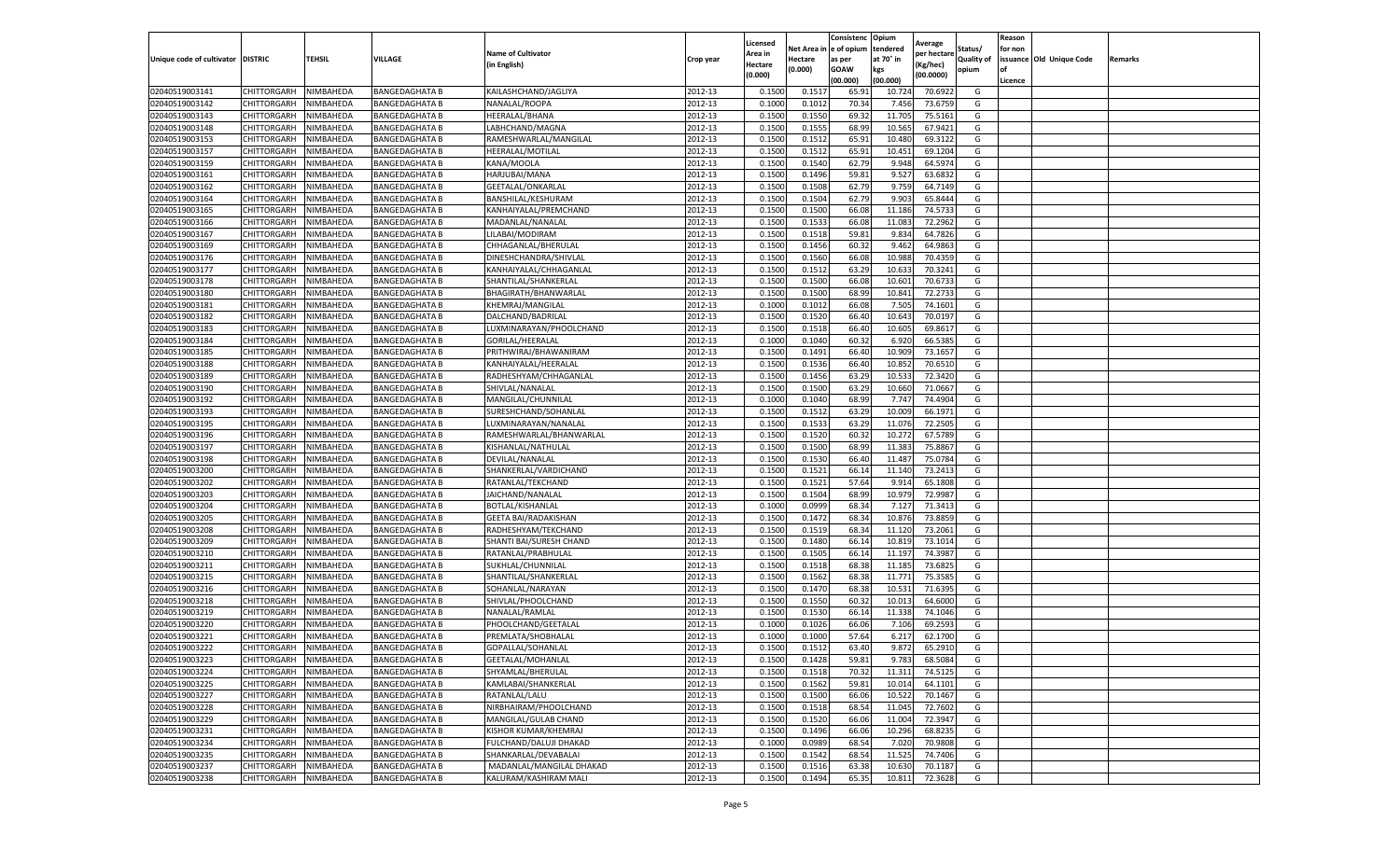|                           |                    |           |                       |                             |           | Licensed |         | Consistenc             | Opium     | Average     |                   | Reason  |                          |                    |
|---------------------------|--------------------|-----------|-----------------------|-----------------------------|-----------|----------|---------|------------------------|-----------|-------------|-------------------|---------|--------------------------|--------------------|
|                           |                    |           |                       | <b>Name of Cultivator</b>   |           | Area in  |         | Net Area in e of opium | tendered  | per hectare | Status/           | for non |                          |                    |
| Unique code of cultivator | <b>DISTRIC</b>     | TEHSIL    | VILLAGE               | in English)                 | Crop year | Hectare  | Hectare | as per                 | at 70° in | (Kg/hec     | <b>Quality of</b> |         | issuance Old Unique Code | <b>Remarks</b>     |
|                           |                    |           |                       |                             |           | (0.000)  | (0.000) | <b>GOAW</b>            | kgs       | (00.0000)   | opium             |         |                          |                    |
|                           |                    |           |                       |                             |           |          |         | (00.000)               | (00.000)  |             |                   | Licence |                          |                    |
| 02040519003241            | CHITTORGARH        | NIMBAHEDA | <b>BANGEDAGHATA B</b> | BAGDIRAM/NANALAL            | 2012-13   | 0.1500   | 0.1512  | 57.64                  | 9.379     | 62.030      | G                 |         |                          |                    |
| 02040519003243            | CHITTORGARH        | NIMBAHEDA | <b>BANGEDAGHATA B</b> | KANCHAN/NANALAL             | 2012-13   | 0.1000   | 0.1000  | 63.38                  | 6.93      | 69.3600     | G                 |         |                          | <b>NAME CHANGE</b> |
| 02040519003244            | CHITTORGARH        | NIMBAHEDA | <b>BANGEDAGHATA B</b> | RADHESHYAM/MADHOLAL         | 2012-13   | 0.1500   | 0.1500  | 68.78                  | 10.91     | 72.7733     | G                 |         |                          |                    |
| 02040519003245            | CHITTORGARH        | NIMBAHEDA | <b>BANGEDAGHATA B</b> | MOHANLAL/PRABHULAL BHIL     | 2012-13   | 0.1500   | 0.1500  | 59.81                  | 9.433     | 62.8867     | G                 |         |                          |                    |
| 02040519003252            | CHITTORGARH        | NIMBAHEDA | <b>BANGEDAGHATA B</b> | PRABHULAL/BHERULAL DHAKAD   | 2012-13   | 0.1500   | 0.1508  | 63.38                  | 10.086    | 66.883      | G                 |         |                          |                    |
| 02040519003253            | CHITTORGARH        | NIMBAHEDA | BANGEDAGHATA B        | MOTILAL/AASHARAM            | 2012-13   | 0.1000   | 0.1032  | 63.38                  | 7.053     | 68.3430     | G                 |         |                          |                    |
| 02040519003255            | CHITTORGARH        | NIMBAHEDA | <b>BANGEDAGHATA B</b> | BAGDIRAM/NARAYAN DHAKAD     | 2012-13   | 0.1000   | 0.1000  | 59.81                  | 6.494     | 64.9400     | G                 |         |                          |                    |
| 02040519003256            | CHITTORGARH        | NIMBAHEDA | <b>BANGEDAGHATA B</b> | HIRALAL/MAGNA REGAR         | 2012-13   | 0.1500   | 0.1508  | 68.78                  | 10.79     | 71.6048     | G                 |         |                          |                    |
| 02040519003260            | CHITTORGARH        | NIMBAHEDA | <b>BANGEDAGHATA B</b> | JAGDISH CHANDRA/JAIRAAM     | 2012-13   | 0.1500   | 0.1500  | 65.35                  | 10.17     | 67.8400     | G                 |         |                          |                    |
| 02040519003261            | CHITTORGARH        | NIMBAHEDA | <b>BANGEDAGHATA B</b> | RATANLAL/ONKARLAL           | 2012-13   | 0.1500   | 0.1512  | 68.78                  | 11.575    | 76.5542     | G                 |         |                          |                    |
| 02040519003262            | CHITTORGARH        | NIMBAHEDA | <b>BANGEDAGHATA B</b> | NANDLAL/SHANKARLAL DHAKAD   | 2012-13   | 0.1500   | 0.1568  | 68.78                  | 11.290    | 72.0026     | G                 |         |                          |                    |
| 02040519003131            | CHITTORGARH        | NIMBAHEDA | <b>BANGEDAGHATA B</b> | JHERAM/MOTI                 | 2012-13   | 0.1500   | 0.1496  | 59.81                  | 9.13      | 61.0561     | G                 |         |                          |                    |
| 02040519003144            | CHITTORGARH        | NIMBAHEDA | <b>BANGEDAGHATA B</b> | BHERULAL/CHATRU             | 2012-13   | 0.1000   | 0.1029  | 60.18                  | 6.71      | 65.2478     | G                 |         |                          | <b>NAME CHANGE</b> |
| 02040519003156            | CHITTORGARH        | NIMBAHEDA | <b>BANGEDAGHATA B</b> | NANDLAL/JAGNNTH             | 2012-13   | 0.1500   | 0.1517  | 63.38                  | 9.942     | 65.5372     | G                 |         |                          |                    |
| 02040519003170            | CHITTORGARH        | NIMBAHEDA | <b>BANGEDAGHATA B</b> | BABULAL/MOTILAL             | 2012-13   | 0.1000   | 0.1008  | 62.54                  | 6.862     | 68.0754     | G                 |         |                          |                    |
| 02040519003214            | CHITTORGARH        | NIMBAHEDA | <b>BANGEDAGHATA B</b> | MOHANLAL/RAMCHANDRA         | 2012-13   | 0.1500   | 0.1554  | 55.31                  | 9.790     | 62.9987     | G                 |         |                          |                    |
| 02040519003251            | CHITTORGARH        | NIMBAHEDA | <b>BANGEDAGHATA B</b> | SURESHCHAND/KASHIRAM        | 2012-13   | 0.1500   | 0.1488  | 60.18                  | 9.973     | 67.0228     | G                 |         |                          | <b>NAME CHANGE</b> |
| 02040519003233            | CHITTORGARH        | NIMBAHEDA | <b>BANGEDAGHATA B</b> | KAMLIBAI/NARU               | 2012-13   | 0.1500   | 0.1562  | 65.35                  | 11.34     | 72.6184     | G                 |         |                          |                    |
| 02040519003151            | CHITTORGARH        | NIMBAHEDA | BANGEDAGHATA B        | NANDU BAI/RAMLAI            | 2012-13   | 0.1000   | 0.0900  | 62.54                  | 6.34      | 70.4778     | G                 |         |                          |                    |
| 02040519003267            | CHITTORGARH        | NIMBAHEDA | <b>BANGEDAGHATA B</b> | RANGLAL/BHANWARLAL          | 2012-13   | 0.1500   | 0.1500  | 62.54                  | 10.328    | 68.8533     | G                 |         |                          |                    |
| 02040519003268            | CHITTORGARH        | NIMBAHEDA | <b>BANGEDAGHATA B</b> | OMPARKASH/BHAGVAN           | 2012-13   | 0.1500   | 0.1464  | 65.35                  | 10.241    | 69.9522     | G                 |         |                          |                    |
| 02040519003269            | CHITTORGARH        | NIMBAHEDA | <b>BANGEDAGHATA B</b> | NIRBHERAM/KJODH             | 2012-13   | 0.1500   | 0.1550  | 69.32                  | 11.13     | 71.8129     | G                 |         |                          |                    |
| 02040519003271            | CHITTORGARH        | NIMBAHEDA | <b>BANGEDAGHATA B</b> | JAGDISH/MOTILAL             | 2012-13   | 0.1500   | 0.1518  | 69.32                  | 11.111    | 73.1950     | G                 |         |                          |                    |
| 02040519003270            | CHITTORGARH        | NIMBAHEDA | <b>BANGEDAGHATA B</b> | RUKAMNIBAI/GANPATLAL        | 2012-13   | 0.1500   | 0.1554  | 66.52                  | 10.529    | 67.7542     | G                 |         |                          |                    |
| 02040519003163            | CHITTORGARH        | NIMBAHEDA | BANGEDAGHATA B        | SHYAMLAL/BHANA              | 2012-13   | 0.1500   | 0.1513  | 66.52                  | 11.13     | 73.6087     | G                 |         |                          |                    |
| 02040519003155            | CHITTORGARH        | NIMBAHEDA | <b>BANGEDAGHATA B</b> | DALCHAND/SHANKAR            | 2012-13   | 0.1500   | 0.1561  | 60.18                  | 10.824    | 69.3402     | G                 |         |                          |                    |
| 02040519003207            | CHITTORGARH        | NIMBAHEDA | <b>BANGEDAGHATA B</b> | RAMESHWAR/KACHRULAL         | 2012-13   | 0.1500   | 0.1496  | 60.18                  | 9.998     | 66.8316     | G                 |         |                          |                    |
| 02040519003213            | CHITTORGARH        | NIMBAHEDA | BANGEDAGHATA B        | MANGILAL/NARAYANLAL         | 2012-13   | 0.1500   | 0.0720  | 60.18                  | 4.978     | 69.1389     | G                 |         |                          |                    |
| 02040519003140            | CHITTORGARH        | NIMBAHEDA | <b>BANGEDAGHATA B</b> | DALLESINGH/MOHANSINGH       | 2012-13   | 0.1500   | 0.1500  | 59.81                  | 8.621     | 57.4733     | G                 |         |                          |                    |
| 02040519003129            | CHITTORGARH        | NIMBAHEDA | <b>BANGEDAGHATA B</b> | PANNALAL/MOTI               | 2012-13   | 0.1500   | 0.1500  | 66.52                  | 10.862    | 72.4133     | G                 |         |                          |                    |
| 02040519003130            | CHITTORGARH        | NIMBAHEDA | BANGEDAGHATA B        | RAMCHANDRA/SHANKAR          | 2012-13   | 0.1000   | 0.1020  | 69.32                  | 7.893     | 77.3824     | G                 |         |                          |                    |
| 02040519003145            | CHITTORGARH        | NIMBAHEDA | <b>BANGEDAGHATA B</b> | SHIVLAL/CHTRU               | 2012-13   | 0.1500   | 0.1518  | 57.64                  | 9.017     | 59.4005     | G                 |         |                          |                    |
| 02040519003146            | CHITTORGARH        | NIMBAHEDA | <b>BANGEDAGHATA B</b> | NANI BAI/PYARCHAND          | 2012-13   | 0.1500   | 0.1560  | 59.81                  | 10.005    | 64.1346     | G                 |         |                          |                    |
| 02040519003152            | CHITTORGARH        | NIMBAHEDA | <b>BANGEDAGHATA B</b> | NANALAL/HUKMA               | 2012-13   | 0.1500   | 0.1539  | 66.52                  | 10.71     | 69.6491     | G                 |         |                          |                    |
| 02040519003191            | CHITTORGARH        | NIMBAHEDA | <b>BANGEDAGHATA B</b> | SUKHLAL/HEERALAL            | 2012-13   | 0.1500   | 0.1508  | 59.81                  | 9.595     | 63.6273     | G                 |         |                          |                    |
| 02040519003250            | CHITTORGARH        | NIMBAHEDA | <b>BANGEDAGHATA B</b> | KISHANLAL/BHURALAL          | 2012-13   | 0.1500   | 0.1558  | 62.54                  | 10.27     | 65.9435     | G                 |         |                          |                    |
| 02040519003127            | CHITTORGARH        | NIMBAHEDA | <b>BANGEDAGHATA B</b> | MANOHARLAL/BHAVARLAL SHARMA | 2012-13   | 0.1000   | 0.1049  | 64.69                  | 6.97      | 66.5110     | G                 |         |                          |                    |
| 02040519003272            | CHITTORGARH        | NIMBAHEDA | BANGEDAGHATA B        | DINESHCHANDRA/SUKHLAL       | 2012-13   | 0.1500   | 0.1482  | 64.69                  | 10.39     | 70.1552     | G                 |         |                          |                    |
| 02040519125001            | CHITTORGARH        | NIMBAHEDA | BHUWANIYAKHEDI        | ROOPA/KALU                  | 2012-13   | 0.1500   | 0.1500  | 63.17                  | 10.955    | 73.0333     | G                 |         |                          |                    |
| 02040519125002            | CHITTORGARH        | NIMBAHEDA | BHUWANIYAKHEDI        | PRABHUBAI/GHASI             | 2012-13   | 0.1500   | 0.1500  | 65.23                  | 11.145    | 74.3000     | G                 |         |                          |                    |
| 02040519125003            | CHITTORGARH        | NIMBAHEDA | BHUWANIYAKHEDI        | SHYAMSUNDER/BHERULAL        | 2012-13   | 0.1500   | 0.1428  | 58.59                  | 9.14      | 64.0056     | G                 |         |                          |                    |
| 02040519125004            | CHITTORGARH        | NIMBAHEDA | BHUWANIYAKHEDI        | RATANLAL/NONDRAM            | 2012-13   | 0.1500   | 0.1518  | 63.17                  | 10.252    | 67.5362     | G                 |         |                          |                    |
| 02040519125005            | CHITTORGARH        | NIMBAHEDA | BHUWANIYAKHEDI        | HIRALAL/KHEMRAJ             | 2012-13   | 0.1500   | 0.1470  | 63.17                  | 10.20     | 69.4286     | G                 |         |                          |                    |
| 02040519125006            | CHITTORGARH        | NIMBAHEDA | BHUWANIYAKHEDI        | DHAPUBAI/MANGILAL           | 2012-13   | 0.1500   | 0.1496  | 68.27                  | 11.81     | 78.9505     | G                 |         |                          |                    |
| 02040519125007            | CHITTORGARH        | NIMBAHEDA | BHUWANIYAKHEDI        | DALURAM/TODULAL             | 2012-13   | 0.1000   | 0.0960  | 63.17                  | 6.651     | 69.2813     | G                 |         |                          |                    |
| 02040519125008            | CHITTORGARH        | NIMBAHEDA | BHUWANIYAKHEDI        | GIRDHARI/RAMLAL             | 2012-13   | 0.1500   | 0.1460  | 63.14                  | 10.37     | 71.047      | G                 |         |                          |                    |
| 02040519125009            | CHITTORGARH        | NIMBAHEDA | BHUWANIYAKHEDI        | SNEHLATA/JAGDISH            | 2012-13   | 0.1500   | 0.1520  | 58.59                  | 9.642     | 63.4342     | G                 |         |                          |                    |
| 02040519125010            | CHITTORGARH        | NIMBAHEDA | BHUWANIYAKHEDI        | KAMLADEVI/JAGDISH           | 2012-13   | 0.1500   | 0.1500  | 65.23                  | 10.623    | 70.8200     | G                 |         |                          |                    |
| 02040519125011            | CHITTORGARH        | NIMBAHEDA | BHUWANIYAKHEDI        | GULABHCHAND/DALU            | 2012-13   | 0.1000   | 0.1020  | 60.10                  | 6.628     | 64.9804     | G                 |         |                          |                    |
| 02040519004002            | CHITTORGARH        | NIMBAHEDA | DEEPPURA              | TOKUBAI/PRABHULAL           | 2012-13   | 0.1500   | 0.1463  | 59.61                  | 9.716     | 66.4115     | G                 |         |                          |                    |
| 02040519004004            | CHITTORGARH        | NIMBAHEDA | DEEPPURA              | HIRA BAI/NANALAL            | 2012-13   | 0.1000   | 0.1024  | 66.14                  | 7.313     | 71.4160     | G                 |         |                          |                    |
| 02040519004007            | CHITTORGARH        | NIMBAHEDA | DEEPPURA              | NARAYANIBAI/HJARI           | 2012-13   | 0.1500   | 0.1462  | 63.22                  | 9.862     | 67.4555     | G                 |         |                          |                    |
| 02040519004009            | CHITTORGARH        | NIMBAHEDA | DEEPPURA              | <b>BALU/NARU KUMAR</b>      | 2012-13   | 0.1500   | 0.1479  | 66.27                  | 10.774    | 72.8465     | G                 |         |                          |                    |
| 02040519004012            | <b>CHITTORGARH</b> | NIMBAHEDA | <b>DEEPPURA</b>       | JANIBAI/SHANKAR             | 2012-13   | 0.1500   | 0.1426  | 59.61                  | 9.265     | 64.9719     | G                 |         |                          |                    |
| 02040519004013            | CHITTORGARH        | NIMBAHEDA | DEEPPURA              | UDHAERAM/KISHNA             | 2012-13   | 0.1500   | 0.1416  | 66.27                  | 10.338    | 73.0085     | G                 |         |                          |                    |
| 02040519004014            | CHITTORGARH        | NIMBAHEDA | DEEPPURA              | RAMLAL/GOKEL                | 2012-13   | 0.1000   | 0.0920  | 63.22                  | 6.277     | 68.2283     | G                 |         |                          |                    |
| 02040519004016            | CHITTORGARH        | NIMBAHEDA | DEEPPURA              | BHERULAL/GISULAL            | 2012-13   | 0.1000   | 0.1036  | 59.61                  | 6.574     | 63.4556     | G                 |         |                          |                    |
| 02040519004018            | CHITTORGARH        | NIMBAHEDA | DEEPPURA              | SOHANIBAI/GISALAL           | 2012-13   | 0.1000   | 0.0940  | 66.27                  | 6.987     | 74.3298     | G                 |         |                          |                    |
| 02040519004020            | <b>CHITTORGARH</b> | NIMBAHEDA | <b>DEEPPURA</b>       | CUNNILAL/HARLAL             | 2012-13   | 0.1000   | 0.0975  | 68.38                  | 7.639     | 78.3487     | G                 |         |                          |                    |
|                           |                    |           |                       |                             |           |          |         |                        |           |             |                   |         |                          |                    |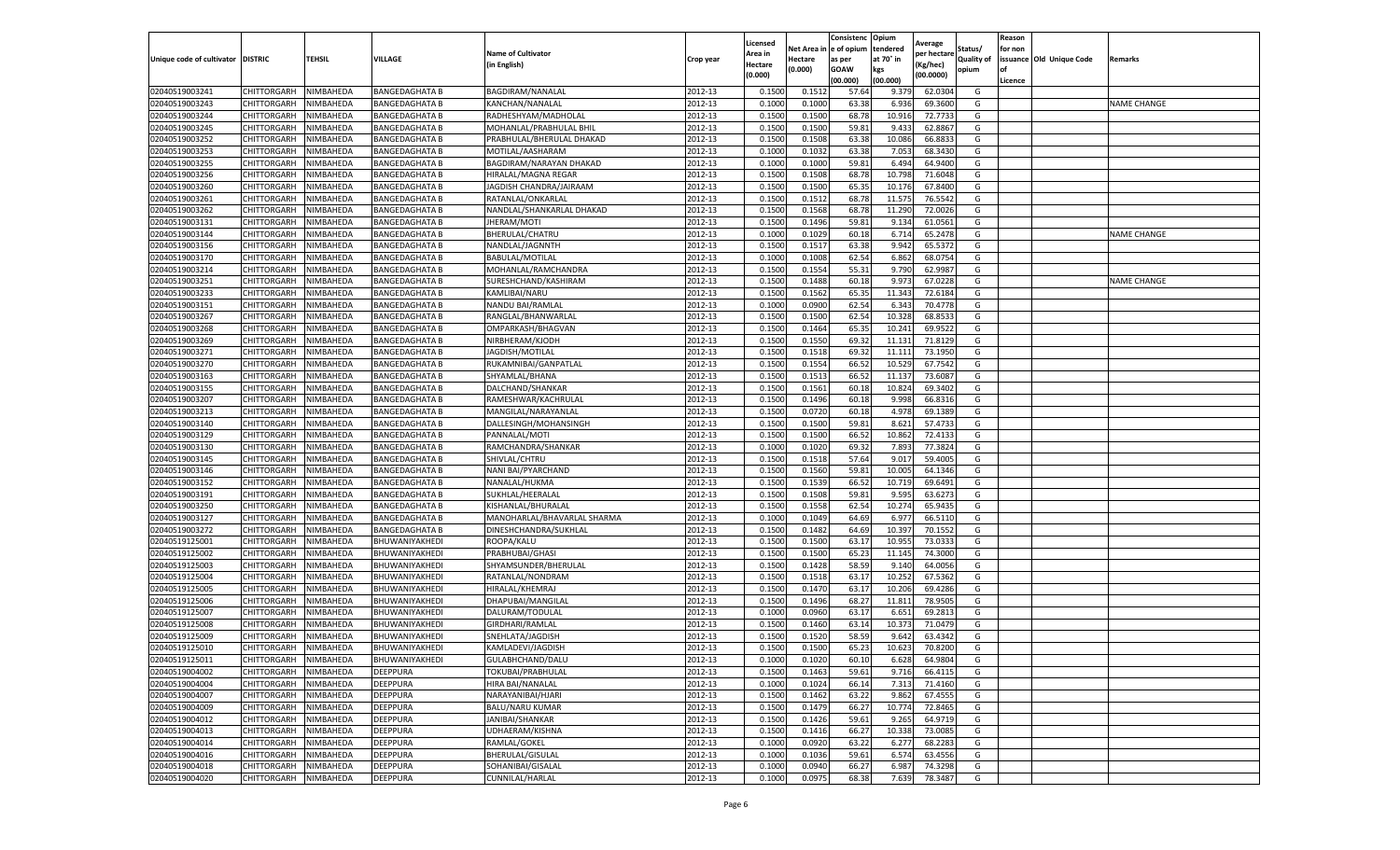|                                   |                    |           |                 |                                |           | Licensed |         | Consistenc             | Opium     |                        |                   | Reason  |                          |                    |
|-----------------------------------|--------------------|-----------|-----------------|--------------------------------|-----------|----------|---------|------------------------|-----------|------------------------|-------------------|---------|--------------------------|--------------------|
|                                   |                    |           |                 | <b>Name of Cultivator</b>      |           | Area in  |         | Net Area in e of opium | tendered  | Average<br>per hectare | Status/           | for non |                          |                    |
| Unique code of cultivator DISTRIC |                    | TEHSIL    | VILLAGE         | in English)                    | Crop year | Hectare  | Hectare | as per                 | at 70° in | (Kg/hec                | <b>Quality of</b> |         | issuance Old Unique Code | <b>Remarks</b>     |
|                                   |                    |           |                 |                                |           | (0.000)  | (0.000) | <b>GOAW</b>            | kgs       | (00.0000)              | opium             |         |                          |                    |
|                                   |                    |           |                 |                                |           |          |         | (00.000)               | (00.000)  |                        |                   | Licence |                          |                    |
| 02040519004024                    | CHITTORGARH        | NIMBAHEDA | DEEPPURA        | BHERU/WARDA                    | 2012-13   | 0.1500   | 0.1376  | 56.63                  | 8.300     | 60.3198                | G                 |         |                          |                    |
| 02040519004025                    | CHITTORGARH        | NIMBAHEDA | DEEPPURA        | GOPALKARSAN/MHDANLAL           | 2012-13   | 0.1000   | 0.1024  | 59.61                  | 6.429     | 62.7832                | G                 |         |                          |                    |
| 02040519004017                    | CHITTORGARH        | NIMBAHEDA | DEEPPURA        | MODIRAM/HARLAL                 | 2012-13   | 0.1000   | 0.0943  | 66.27                  | 7.044     | 74.6978                | G                 |         |                          |                    |
| 02040519004003                    | CHITTORGARH        | NIMBAHEDA | DEEPPURA        | KAMLA BAI/HJARILAL             | 2012-13   | 0.1000   | 0.1032  | 66.27                  | 7.261     | 70.3585                | G                 |         |                          |                    |
| 02040519004006                    | CHITTORGARH        | NIMBAHEDA | DEEPPURA        | UDHA/NARAYAN                   | 2012-13   | 0.1500   | 0.1330  | 50.09                  | 6.626     | 49.8195                | G                 | 04      |                          |                    |
| 02040519005036                    | CHITTORGARH        | NIMBAHEDA | DHARESHVAR      | <b>GULAB SING/RAM SING</b>     | 2012-13   | 0.1500   | 0.1500  | 65.75                  | 10.31     | 68.7533                | G                 |         |                          |                    |
| 02040519005002                    | CHITTORGARH        | NIMBAHEDA | DHARESHVAR      | MATHURIBAI/RUPA                | 2012-13   | 0.1000   | 0.0960  | 69.29                  | 7.167     | 74.6563                | G                 |         |                          |                    |
| 02040519005004                    | CHITTORGARH        | NIMBAHEDA | DHARESHVAR      | GOURILAL/NANDA                 | 2012-13   | 0.1500   | 0.1500  | 65.75                  | 10.285    | 68.5667                | G                 |         |                          |                    |
| 02040519005006                    | CHITTORGARH        | NIMBAHEDA | DHARESHVAR      | AIDAAN/GOVIND CHARAN           | 2012-13   | 0.1000   |         |                        |           |                        | F                 |         |                          |                    |
| 02040519005013                    | CHITTORGARH        | NIMBAHEDA | DHARESHVAR      | BHURA/GOVINDJI                 | 2012-13   | 0.1500   | 0.1534  | 65.49                  | 10.216    | 66.5971                | G                 |         |                          |                    |
| 02040519005018                    | CHITTORGARH        | NIMBAHEDA | DHARESHVAR      | GORAJI/LALA CHARAN             | 2012-13   | 0.1500   | 0.1488  | 69.29                  | 10.651    | 71.5793                | G                 |         |                          |                    |
| 02040519005021                    | CHITTORGARH        | NIMBAHEDA | DHARESHVAR      | BHURALAL/NANDAJI CHARAN        | 2012-13   | 0.1500   | 0.1472  | 65.49                  | 10.17     | 69.1508                | G                 |         |                          |                    |
| 02040519005022                    | CHITTORGARH        | NIMBAHEDA | DHARESHVAR      | KISHAN/NANDAJI CHARAN          | 2012-13   | 0.1500   | 0.1482  | 65.49                  | 10.254    | 69.1903                | G                 |         |                          |                    |
| 02040519005029                    | CHITTORGARH        | NIMBAHEDA | DHARESHVAR      | BADRILAL/GHISA DHAKAD          | 2012-13   | 0.1500   | 0.1450  | 62.32                  | 9.499     | 65.5103                | G                 |         |                          |                    |
| 02040519005033                    | CHITTORGARH        | NIMBAHEDA | DHARESHVAR      | KISHANLAL/GOVIND CHARAN        | 2012-13   | 0.1500   | 0.1500  | 69.29                  | 10.651    | 71.0067                | G                 |         |                          |                    |
| 02040519005034                    | CHITTORGARH        | NIMBAHEDA | DHARESHVAR      | <b>BAHADUR SINGH/RAM SINGH</b> | 2012-13   | 0.1500   | 0.1500  | 60.03                  | 9.691     | 64.6067                | G                 |         |                          |                    |
| 02040519005035                    | CHITTORGARH        | NIMBAHEDA | DHARESHVAR      | CHATAR SINGH/DEVI SING         | 2012-13   | 0.1500   | 0.1495  | 60.03                  | 9.373     | 62.695                 | G                 |         |                          |                    |
| 02040519005025                    | CHITTORGARH        | NIMBAHEDA | DHARESHVAR      | INDRA MAL/GORAJI BHIL          | 2012-13   | 0.1500   | 0.1530  | 62.32                  | 9.900     | 64.7059                | G                 |         |                          |                    |
| 02040519005019                    | CHITTORGARH        | NIMBAHEDA | DHARESHVAR      | KISHANLAL/KARNAJI CHARAN       | 2012-13   | 0.1500   | 0.1485  | 65.49                  | 10.25     | 69.0505                | G                 |         |                          |                    |
| 02040519005027                    | CHITTORGARH        | NIMBAHEDA | DHARESHVAR      | HIRALAL/RUPA DHAKAD            | 2012-13   | 0.1500   | 0.1523  | 65.49                  | 10.675    | 70.0919                | G                 |         |                          |                    |
| 02040519005009                    | CHITTORGARH        | NIMBAHEDA | DHARESHVAR      | KANA/BALU                      | 2012-13   | 0.1500   | 0.1450  | 62.32                  | 10.21     | 70.4276                | G                 |         |                          |                    |
| 02040519005014                    | CHITTORGARH        | NIMBAHEDA | DHARESHVAR      | SUNDARBAI/GOKEL                | 2012-13   | 0.1000   | 0.0969  | 69.29                  | 7.13      | 73.6533                | G                 |         |                          |                    |
| 02040519005030                    | CHITTORGARH        | NIMBAHEDA | DHARESHVAR      | BHAVARLAL/NANDLAL              | 2012-13   | 0.1500   | 0.1517  | 66.24                  | 10.400    | 68.5564                | G                 |         |                          |                    |
| 02040519005008                    | CHITTORGARH        | NIMBAHEDA | DHARESHVAR      | MATHURA/KHEMA                  | 2012-13   | 0.1000   | 0.1050  | 56.32                  | 5.946     | 56.6286                | G                 | 04      |                          |                    |
| 02040519126001                    | CHITTORGARH        | NIMBAHEDA | DEVPURIYA       | RAMNARAYAN/ROOPA               | 2012-13   | 0.1000   | 0.0992  | 70.34                  | 6.84      | 68.9819                | G                 |         |                          |                    |
| 02040519126002                    | CHITTORGARH        | NIMBAHEDA | DEVPURIYA       | GHISA/NARAYAN                  | 2012-13   | 0.1500   | 0.1495  | 56.63                  | 9.061     | 60.6087                | G                 |         |                          |                    |
| 02040519126003                    | CHITTORGARH        | NIMBAHEDA | DEVPURIYA       | KISHNA/KESHURAM                | 2012-13   | 0.1500   | 0.1449  | 65.80                  | 10.24     | 70.7108                | G                 |         |                          |                    |
| 02040519126004                    | CHITTORGARH        | NIMBAHEDA | DEVPURIYA       | FULCHAND BANSILAL/KISHANLAL    | 2012-13   | 0.1500   | 0.1470  | 66.33                  | 10.452    | 71.1020                | G                 |         |                          |                    |
| 02040519126005                    | CHITTORGARH        | NIMBAHEDA | DEVPURIYA       | KANHAILAL/KISHANLAL            | 2012-13   | 0.1500   | 0.1440  | 60.20                  | 9.477     | 65.8125                | G                 |         |                          |                    |
| 02040519126006                    | CHITTORGARH        | NIMBAHEDA | DEVPURIYA       | SHAMLAL/BHAVARLAL              | 2012-13   | 0.1500   | 0.1456  | 60.20                  | 9.056     | 62.1978                | G                 |         |                          |                    |
| 02040519126007                    | CHITTORGARH        | NIMBAHEDA | DEVPURIYA       | DEVILAL/RADHAKISHAN            | 2012-13   | 0.1000   | 0.1000  | 65.80                  | 7.12      | 71.2500                | G                 |         |                          |                    |
| 02040519126008                    | CHITTORGARH        | NIMBAHEDA | DEVPURIYA       | CHHAGANL/GHEESA                | 2012-13   | 0.1500   | 0.1452  | 65.80                  | 10.199    | 70.2410                | G                 |         |                          |                    |
| 02040519126009                    | CHITTORGARH        | NIMBAHEDA | DEVPURIYA       | RADHESHAYAM/KISHANLAL          | 2012-13   | 0.1500   | 0.1479  | 60.20                  | 9.486     | 64.1379                | G                 |         |                          |                    |
| 02040519126010                    | CHITTORGARH        | NIMBAHEDA | DEVPURIYA       | BALCHAND/SHANKERLAL            | 2012-13   | 0.1500   | 0.1455  | 65.80                  | 10.07     | 69.2577                | G                 |         |                          |                    |
| 02040519007010                    | CHITTORGARH        | NIMBAHEDA | GARVADA         | ONKARLAL/WAKTAWAR              | 2012-13   | 0.1000   | 0.1000  | 66.33                  | 7.031     | 70.3100                | G                 |         |                          |                    |
| 02040519007014                    | CHITTORGARH        | NIMBAHEDA | GARVADA         | LACHHIBAI/NANDA                | 2012-13   | 0.1500   | 0.1520  | 66.33                  | 10.63     | 69.9474                | G                 |         |                          |                    |
| 02040519007020                    | CHITTORGARH        | NIMBAHEDA | GARVADA         | LUXMAN/NAARU                   | 2012-13   | 0.1500   | 0.1470  | 63.22                  | 9.745     | 66.2925                | G                 |         |                          |                    |
| 02040519007032                    | CHITTORGARH        | NIMBAHEDA | GARVADA         | RAM LAL/HEERA JI               | 2012-13   | 0.1000   | 0.1000  | 66.33                  | 6.68      | 66.8000                | G                 |         |                          |                    |
| 02040519007019                    | CHITTORGARH        | NIMBAHEDA | GARVADA         | BHERA/NANDA KUMAR              | 2012-13   | 0.1500   | 0.1500  | 66.33                  | 10.15     | 67.7200                | G                 |         |                          |                    |
| 02040519007030                    | CHITTORGARH        | NIMBAHEDA | <b>GARVADA</b>  | TARADEVI/JALAM                 | 2012-13   | 0.1000   | 0.1000  | 56.63                  | 5.954     | 59.5400                | G                 |         |                          |                    |
| 02040519010458                    | CHITTORGARH        | NIMBAHEDA | KANERA A        | SURESHCHANDRA/JAGANNATH        | 2012-13   | 0.1500   | 0.1506  | 56.32                  | 9.317     | 61.8659                | G                 |         |                          |                    |
| 02040519010001                    | CHITTORGARH        | NIMBAHEDA | KANERA A        | RADHA BAI/KISHANLAL            | 2012-13   | 0.1000   | 0.0987  | 68.39                  | 7.533     | 76.3222                | G                 |         |                          | <b>NAME CHANGE</b> |
| 02040519010002                    | CHITTORGARH        | NIMBAHEDA | KANERA A        | LAKHMICHAND/CHUNNILAL          | 2012-13   | 0.1500   | 0.1508  | 59.18                  | 9.646     | 63.9655                | G                 |         |                          |                    |
| 02040519010003                    | CHITTORGARH        | NIMBAHEDA | KANERA A        | KHAYALILAL/KHEMRAJ             | 2012-13   | 0.1000   | 0.1008  | 68.89                  | 7.548     | 74.8810                | G                 |         |                          |                    |
| 02040519010004                    | CHITTORGARH        | NIMBAHEDA | KANERA A        | BHAGWANLAL/KASHIRAM            | 2012-13   | 0.1500   | 0.1505  | 62.03                  | 10.341    | 68.7110                | G                 |         |                          |                    |
| 02040519010005                    | CHITTORGARH        | NIMBAHEDA | KANERA A        | SHYAMLAL/GABUR                 | 2012-13   | 0.1000   | 0.1035  | 55.31                  | 6.27      | 60.6184                | G                 |         |                          |                    |
| 02040519010006                    | CHITTORGARH        | NIMBAHEDA | KANERA A        | BANSHILAL/KUKA                 | 2012-13   | 0.1500   | 0.1560  | 62.03                  | 10.403    | 66.6859                | G                 |         |                          |                    |
| 02040519010008                    | CHITTORGARH        | NIMBAHEDA | KANERA A        | PHOOLCHAND/BHANWARLAL          | 2012-13   | 0.1500   | 0.1504  | 59.18                  | 9.832     | 65.3723                | G                 |         |                          |                    |
| 02040519010009                    | CHITTORGARH        | NIMBAHEDA | <b>KANERA A</b> | BHAGWANLAL/NANALAL             | 2012-13   | 0.1500   | 0.1491  | 62.03                  | 10.262    | 68.8263                | G                 |         |                          |                    |
| 02040519010011                    | CHITTORGARH        | NIMBAHEDA | KANERA A        | DEVILAL/JAGNNATH               | 2012-13   | 0.1500   | 0.1554  | 65.11                  | 10.929    | 70.3282                | G                 |         |                          |                    |
| 02040519010013                    | <b>CHITTORGARH</b> | NIMBAHEDA | KANERA A        | DEVILAL/MADHO                  | 2012-13   | 0.1500   | 0.1510  | 65.11                  | 11.524    | 76.3179                | G                 |         |                          |                    |
| 02040519010014                    | CHITTORGARH        | NIMBAHEDA | KANERA A        | KAMLABAI/ONKAR                 | 2012-13   | 0.1500   | 0.1550  | 55.31                  | 9.292     | 59.9484                | G                 |         |                          |                    |
| 02040519010016                    | CHITTORGARH        | NIMBAHEDA | KANERA A        | CHHAGANLAL/TODU                | 2012-13   | 0.1000   | 0.1040  | 55.31                  | 6.290     | 60.4808                | G                 |         |                          |                    |
| 02040519010017                    | <b>CHITTORGARH</b> | NIMBAHEDA | <b>KANERA A</b> | KISHAN/PARBHU                  | 2012-13   | 0.1500   | 0.1518  | 68.89                  | 11.268    | 74.2292                | G                 |         |                          |                    |
| 02040519010018                    | CHITTORGARH        | NIMBAHEDA | KANERA A        | JAGNNATH/KAJOD                 | 2012-13   | 0.1500   | 0.1456  | 64.29                  | 10.048    | 69.0110                | G                 |         |                          |                    |
| 02040519010020                    | <b>CHITTORGARH</b> | NIMBAHEDA | KANERA A        | PHOOCHAND/GANGARAM             | 2012-13   | 0.1000   | 0.1000  | 68.89                  | 6.879     | 68.7900                | G                 |         |                          |                    |
| 02040519010021                    | CHITTORGARH        | NIMBAHEDA | KANERA A        | KISHANLAL/RAMLAL               | 2012-13   | 0.1500   | 0.1528  | 62.03                  | 10.324    | 67.5654                | G                 |         |                          |                    |
| 02040519010022                    | CHITTORGARH        | NIMBAHEDA | KANERA A        | JANIBAI/BHUVANIRAM             | 2012-13   | 0.1500   | 0.1560  | 59.18                  | 9.646     | 61.8333                | G                 |         |                          |                    |
| 02040519010023                    | <b>CHITTORGARH</b> | NIMBAHEDA | <b>KANERA A</b> | RAMESHVAR/BHAGWANLAL/KANIRAM   | 2012-13   | 0.1500   | 0.1500  | 59.18                  | 9.706     | 64.7067                | G                 |         |                          |                    |
|                                   |                    |           |                 |                                |           |          |         |                        |           |                        |                   |         |                          |                    |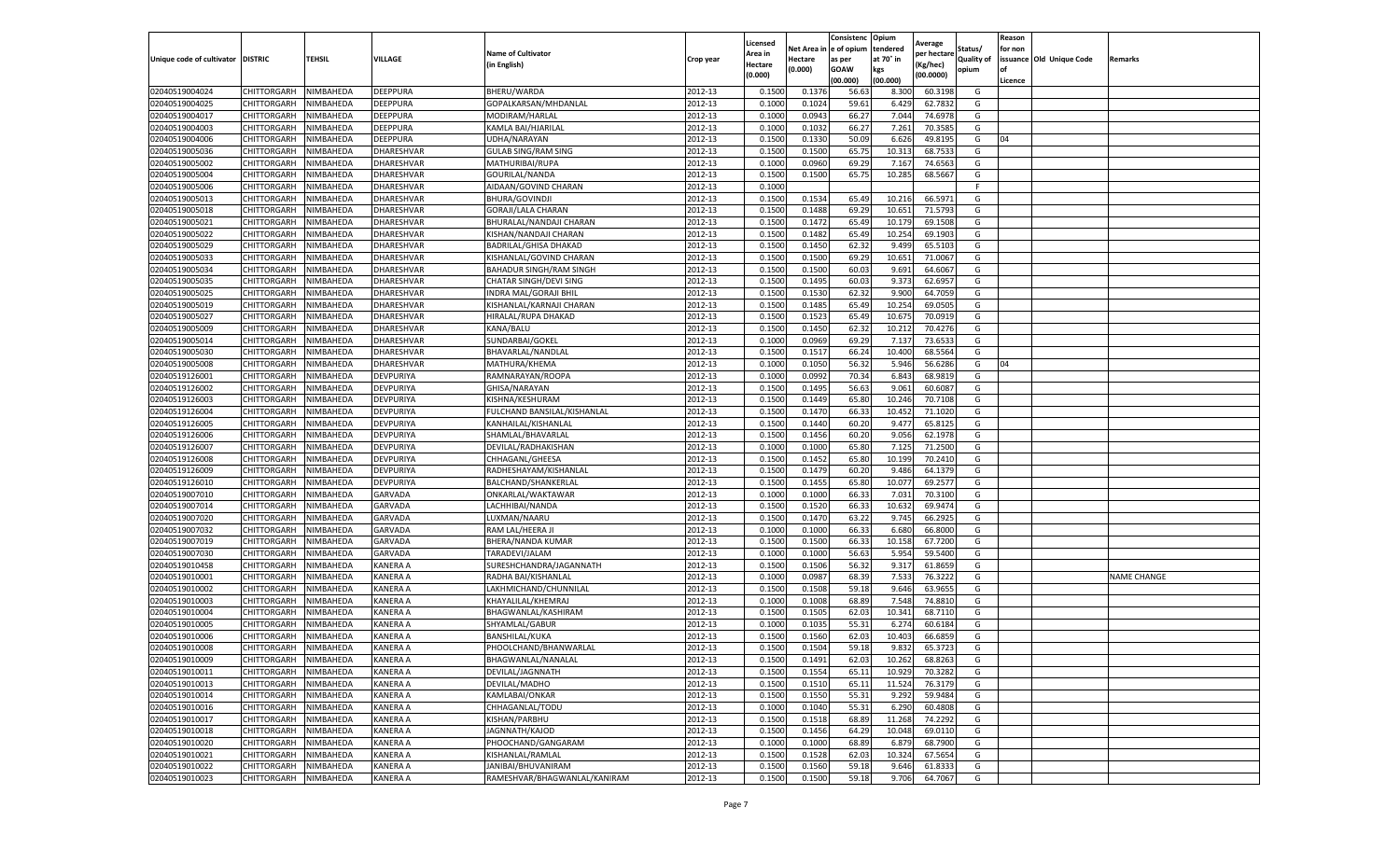|                                   |             |           |                 |                                |           | Licensed |            | Consistenc  | Opium     | Average     |                   | Reason  |                          |                        |
|-----------------------------------|-------------|-----------|-----------------|--------------------------------|-----------|----------|------------|-------------|-----------|-------------|-------------------|---------|--------------------------|------------------------|
|                                   |             |           |                 | <b>Name of Cultivator</b>      |           | Area in  | Net Area i | e of opium  | tendered  | per hectare | Status/           | for non |                          |                        |
| Unique code of cultivator DISTRIC |             | TEHSIL    | VILLAGE         | (in English)                   | Crop year | Hectare  | Hectare    | as per      | at 70° in | (Kg/hec)    | <b>Quality of</b> |         | issuance Old Unique Code | Remarks                |
|                                   |             |           |                 |                                |           | (0.000)  | (0.000)    | <b>GOAW</b> | kgs       | (00.0000)   | opium             | οf      |                          |                        |
|                                   |             |           |                 |                                |           |          |            | (00.000     | (00.000)  |             |                   | Licence |                          |                        |
| 02040519010025                    | CHITTORGARH | NIMBAHEDA | <b>KANERA A</b> | BANSHILAL/PRABHULAL            | 2012-13   | 0.1500   | 0.1520     | 62.03       | 10.120    | 66.5789     | G                 |         |                          |                        |
| 02040519010026                    | CHITTORGARH | NIMBAHEDA | <b>KANERA A</b> | JEEVRAJ/RAMLAL                 | 2012-13   | 0.150    | 0.151      | 68.89       | 11.091    | 73.1114     | G                 |         |                          |                        |
| 02040519010027                    | CHITTORGARH | NIMBAHEDA | KANERA A        | LALIBAI/PREMCHAND              | 2012-13   | 0.1000   | 0.0960     | 64.29       | 6.760     | 70.4167     | G                 |         |                          |                        |
| 02040519010028                    | CHITTORGARH | NIMBAHEDA | KANERA A        | BHAGIRATH/BHAWANIRAM           | 2012-13   | 0.1000   | 0.1015     | 68.39       | 6.790     | 66.8966     | G                 |         |                          |                        |
| 02040519010029                    | CHITTORGARH | NIMBAHEDA | <b>KANERA A</b> | RATANLAL/RAMLAL                | 2012-13   | 0.1500   | 0.1520     | 58.24       | 9.476     | 62.3421     | G                 |         |                          | TRANSFER/PATIYARKANERA |
| 02040519010030                    | CHITTORGARH | NIMBAHEDA | <b>KANERA A</b> | NANDLAL/KISHANLAL              | 2012-13   | 0.1000   | 0.1000     | 68.39       | 7.630     | 76.3000     | G                 |         |                          |                        |
| 02040519010031                    | CHITTORGARH | NIMBAHEDA | <b>KANERA A</b> | LAHRIBAI/BHANWARLAL            | 2012-13   | 0.1500   | 0.1562     | 68.39       | 11.773    | 75.3713     | G                 |         |                          |                        |
| 02040519010032                    | CHITTORGARH | NIMBAHEDA | KANERA A        | MOHNIBAI/NARAYAN               | 2012-13   | 0.1500   | 0.1512     | 64.29       | 10.87     | 71.9180     | G                 |         |                          |                        |
| 02040519010035                    | CHITTORGARH | NIMBAHEDA | <b>KANERA A</b> | ONKARLAL/LALU                  | 2012-13   | 0.1500   | 0.1505     | 64.29       | 10.516    | 69.8738     | G                 |         |                          |                        |
| 02040519010036                    | CHITTORGARH | NIMBAHEDA | KANERA A        | SOHANLAL/MANGILAL              | 2012-13   | 0.1000   | 0.1020     | 68.89       | 7.558     | 74.0980     | G                 |         |                          |                        |
| 02040519010037                    | CHITTORGARH | NIMBAHEDA | <b>KANERA A</b> | NANALAL/KASHIRAM               | 2012-13   | 0.1500   | 0.1505     | 64.29       | 10.681    | 70.9701     | G                 |         |                          |                        |
| 02040519010040                    | CHITTORGARH | NIMBAHEDA | <b>KANERA A</b> | CHHAGANLAL/RATANLAL            | 2012-13   | 0.1500   | 0.1556     | 63.11       | 10.350    | 66.5167     | G                 |         |                          |                        |
| 02040519010041                    | CHITTORGARH | NIMBAHEDA | <b>KANERA A</b> | DHAPUBAI/GOVERDHANLAL          | 2012-13   | 0.1500   | 0.1520     | 58.24       | 9.784     | 64.3684     | G                 |         |                          |                        |
| 02040519010045                    | CHITTORGARH | NIMBAHEDA | KANERA A        | NANDLAL/MOOLCHAND              | 2012-13   | 0.1500   | 0.1500     | 63.1        | 10.395    | 69.3000     | G                 |         |                          |                        |
| 02040519010435                    | CHITTORGARH | NIMBAHEDA | KANERA A        | LAXMI NARAYAN/PRATHVIRAJ       | 2012-13   | 0.1500   | 0.1500     | 63.1        | 10.359    | 69.0600     | G                 |         |                          |                        |
| 02040519010048                    | CHITTORGARH | NIMBAHEDA | KANERA A        | NANALAL/MANGILAL               | 2012-13   | 0.1500   | 0.1470     | 63.1        | 10.503    | 71.4490     | G                 |         |                          |                        |
| 02040519010049                    | CHITTORGARH | NIMBAHEDA | KANERA A        | CHATRI BAI/RAMNARAYAN          | 2012-13   | 0.1500   | 0.1500     | 66.09       | 10.688    | 71.253      | G                 |         |                          |                        |
| 02040519010052                    | CHITTORGARH | NIMBAHEDA | KANERA A        | GHISIBAI/SOHANLAL              | 2012-13   | 0.1500   | 0.1520     | 58.24       | 9.635     | 63.3882     | G                 |         |                          | <b>NAME CHANGE</b>     |
| 02040519010054                    | CHITTORGARH | NIMBAHEDA | KANERA A        | DAULATRAM/ROOPA                | 2012-13   | 0.1000   | 0.1024     | 61.47       | 6.753     | 65.947      | G                 |         |                          |                        |
| 02040519010058                    | CHITTORGARH | NIMBAHEDA | <b>KANERA A</b> | GHASILAL/NARAYAN               | 2012-13   | 0.1500   | 0.1014     | 68.39       | 7.240     | 71.4004     | G                 |         |                          |                        |
| 02040519010059                    | CHITTORGARH | NIMBAHEDA | KANERA A        | RADHESHYAM/RATANLAL            | 2012-13   | 0.1500   | 0.1508     | 66.09       | 11.018    | 73.0637     | G                 |         |                          |                        |
| 02040519010060                    | CHITTORGARH | NIMBAHEDA | KANERA A        | RAJENDRAKUMAR/BHANWARLAL       | 2012-13   | 0.1500   | 0.1530     | 66.09       | 11.415    | 74.6078     | G                 |         |                          |                        |
| 02040519010063                    | CHITTORGARH | NIMBAHEDA | <b>KANERA A</b> | MADANLAL/UDA                   | 2012-13   | 0.1500   | 0.1530     | 59.20       | 9.590     | 62.6797     | G                 |         |                          |                        |
| 02040519010065                    | CHITTORGARH | NIMBAHEDA | KANERA A        | MATHRIBAI/CHATARBHUJ           | 2012-13   | 0.1500   | 0.1512     | 61.59       | 10.497    | 69.4246     | G                 |         |                          |                        |
| 02040519010066                    | CHITTORGARH | NIMBAHEDA | KANERA A        | KESHURAM/BHAWANIRAM            | 2012-13   | 0.1500   | 0.1495     | 58.19       | 9.543     | 63.8328     | G                 |         |                          |                        |
| 02040519010067                    | CHITTORGARH | NIMBAHEDA | <b>KANERA A</b> | ROOPLAL/PREAMCHAND             | 2012-13   | 0.1500   | 0.1480     | 67.51       | 10.83     | 73.1824     | G                 |         |                          |                        |
| 02040519010070                    | CHITTORGARH | NIMBAHEDA | KANERA A        | JAGDISH/PANNALAI               | 2012-13   | 0.1500   | 0.1505     | 67.5        | 11.226    | 74.5914     | G                 |         |                          |                        |
| 02040519010073                    | CHITTORGARH | NIMBAHEDA | KANERA A        | DHANRAJ/HEERALAL               | 2012-13   | 0.1500   | 0.1462     | 64.25       | 10.317    | 70.5677     | G                 |         |                          |                        |
| 02040519010075                    | CHITTORGARH | NIMBAHEDA | KANERA A        | KAILASHCHANDRA/KANHAIYALAL     | 2012-13   | 0.1000   | 0.1015     | 61.59       | 6.784     | 66.8374     | G                 |         |                          |                        |
| 02040519010077                    | CHITTORGARH | NIMBAHEDA | KANERA A        | RAMESHWAR/BADRILAL             | 2012-13   | 0.1500   | 0.1470     | 58.19       | 9.128     | 62.0952     | G                 |         |                          |                        |
| 02040519010079                    | CHITTORGARH | NIMBAHEDA | KANERA A        | DINESH/DHANRAJ                 | 2012-13   | 0.1000   | 0.1050     | 64.18       | 7.289     | 69.4190     | G                 |         |                          |                        |
| 02040519010078                    | CHITTORGARH | NIMBAHEDA | <b>KANERA A</b> | LABHCHAND/BADRILAL             | 2012-13   | 0.1500   | 0.1516     | 61.59       | 9.978     | 65.8179     | G                 |         |                          |                        |
| 02040519010080                    | CHITTORGARH | NIMBAHEDA | KANERA A        | DHANRAJ/KALU                   | 2012-13   | 0.100    | 0.1050     | 64.18       | 6.996     | 66.6286     | G                 |         |                          |                        |
| 02040519010082                    | CHITTORGARH | NIMBAHEDA | KANERA A        | HARISHANKER/LUXMINARAYAN       | 2012-13   | 0.1500   | 0.1500     | 61.91       | 9.534     | 63.5600     | G                 |         |                          |                        |
| 02040519010085                    | CHITTORGARH | NIMBAHEDA | <b>KANERA A</b> | SUNDERBAI/BHURALAL             | 2012-13   | 0.1500   | 0.1470     | 56.17       | 9.236     | 62.8299     | G                 |         |                          |                        |
| 02040519010087                    | CHITTORGARH | NIMBAHEDA | KANERA A        | BHURALAL/HUKMA                 | 2012-13   | 0.1500   | 0.1500     | 58.19       | 9.751     | 65.0067     | G                 |         |                          |                        |
| 02040519010092                    | CHITTORGARH | NIMBAHEDA | <b>KANERA A</b> | MOHANLAL/MATHURA               | 2012-13   | 0.1500   | 0.1534     | 58.19       | 9.593     | 62.5359     | G                 |         |                          |                        |
| 02040519010093                    | CHITTORGARH | NIMBAHEDA | KANERA A        | <b>BADRILAL/GHISA</b>          | 2012-13   | 0.1000   | 0.1012     | 58.68       | 6.421     | 63.4486     | G                 |         |                          |                        |
| 02040519010096                    | CHITTORGARH | NIMBAHEDA | KANERA A        | KANHAIYALAL/HEERALAI           | 2012-13   | 0.1500   | 0.1416     | 64.18       | 9.838     | 69.4774     | G                 |         |                          |                        |
| 02040519010098                    | CHITTORGARH | NIMBAHEDA | KANERA A        | GOPAL/PHOOLCHAND               | 2012-13   | 0.1500   | 0.1520     | 61.91       | 10.383    | 68.3092     | G                 |         |                          |                        |
| 02040519010102                    | CHITTORGARH | NIMBAHEDA | KANERA A        | ONKARLAL/BHANWARLAL            | 2012-13   | 0.1500   | 0.1510     | 64.18       | 10.883    | 72.0728     | G                 |         |                          |                        |
| 02040519010103                    | CHITTORGARH | NIMBAHEDA | KANERA A        | SOBHALAL/JAGNNTH               | 2012-13   | 0.1500   | 0.1512     | 65.75       | 10.680    | 70.6349     | G                 |         |                          |                        |
| 02040519010105                    | CHITTORGARH | NIMBAHEDA | <b>KANERA A</b> | RAMESHWAR/RAMLAL               | 2012-13   | 0.1500   | 0.1521     | 61.91       | 10.295    | 67.6857     | G                 |         |                          |                        |
| 02040519010108                    | CHITTORGARH | NIMBAHEDA | KANERA A        | KISHANLAL/CHUNNILAL            | 2012-13   | 0.1500   | 0.1540     | 64.18       | 10.773    | 69.9545     | G                 |         |                          |                        |
| 02040519010411                    | CHITTORGARH | NIMBAHEDA | <b>KANERA A</b> | NANADLAL/RAMESHWARLAL-JETHIBAI | 2012-13   | 0.1500   | 0.1450     | 58.68       | 9.322     | 64.2897     | G                 |         |                          |                        |
| 02040519010412                    | CHITTORGARH | NIMBAHEDA | KANERA A        | <b>KHEMRAJ/GABUR</b>           | 2012-13   | 0.150    | 0.1513     | 58.68       | 9.741     | 64.3820     | G                 |         |                          |                        |
| 02040519010413                    | CHITTORGARH | NIMBAHEDA | KANERA A        | GOPAL/HERALAL                  | 2012-13   | 0.1500   | 0.1518     | 58.68       | 9.976     | 65.7181     | G                 |         |                          |                        |
| 02040519010415                    | CHITTORGARH | NIMBAHEDA | KANERA A        | LILASHANKAR/NANALAL            | 2012-13   | 0.1000   | 0.1000     | 58.29       | 6.229     | 62.2900     | G                 |         |                          |                        |
| 02040519010422                    | CHITTORGARH | NIMBAHEDA | KANERA A        | RATANLAL/PRABHULAL             | 2012-13   | 0.1500   | 0.1520     | 58.29       | 10.076    | 66.2895     | G                 |         |                          |                        |
| 02040519010424                    | CHITTORGARH | NIMBAHEDA | KANERA A        | FULCHAND/MANGILAL              | 2012-13   | 0.1500   | 0.1508     | 65.11       | 11.097    | 73.5875     | G                 |         |                          |                        |
| 02040519010426                    | CHITTORGARH | NIMBAHEDA | KANERA A        | GANESHLAL/BHAGWANLAL           | 2012-13   | 0.1500   | 0.1482     | 61.91       | 10.029    | 67.6721     | G                 |         |                          |                        |
| 02040519010428                    | CHITTORGARH | NIMBAHEDA | KANERA A        | SATYANARAYAN/CHAGANLAL         | 2012-13   | 0.1500   | 0.1456     | 58.29       | 9.293     | 63.8255     | G                 |         |                          |                        |
| 02040519010429                    | CHITTORGARH | NIMBAHEDA | KANERA A        | LABHCHAND/BHURA JI             | 2012-13   | 0.1500   | 0.1500     | 58.29       | 9.901     | 66.0067     | G                 |         |                          |                        |
| 02040519010431                    | CHITTORGARH | NIMBAHEDA | <b>KANERA A</b> | LAXMI CHAND/GULAB SANGITARA    | 2012-13   | 0.1500   | 0.1536     | 58.54       | 9.693     | 63.1055     | G                 |         |                          |                        |
| 02040519010433                    | CHITTORGARH | NIMBAHEDA | KANERA A        | SHANTILAL/JAGANNATH (BAMNIYA)  | 2012-13   | 0.1500   | 0.1500     | 67.51       | 10.724    | 71.4933     | G                 |         |                          |                        |
| 02040519010434                    | CHITTORGARH | NIMBAHEDA | KANERA A        | LAXMI NARAYAN/AMAR CHAND       | 2012-13   | 0.1000   | 0.1037     | 58.54       | 6.540     | 63.0665     | G                 |         |                          |                        |
| 02040519010442                    | CHITTORGARH | NIMBAHEDA | KANERA A        | BABULAL/NARAYANLAL             | 2012-13   | 0.1500   | 0.1520     | 58.54       | 10.136    | 66.6842     | G                 |         |                          |                        |
| 02040519010445                    | CHITTORGARH | NIMBAHEDA | KANERA A        | KISHANLAL/GHISALAL             | 2012-13   | 0.1500   | 0.1445     | 58.54       | 9.383     | 64.9343     | G                 |         |                          |                        |
| 02040519010446                    | CHITTORGARH | NIMBAHEDA | <b>KANERA A</b> | DEVILAL/MOHANLAL               | 2012-13   | 0.1500   | 0.1517     | 58.54       | 9.801     | 64.6078     | G                 |         |                          |                        |
|                                   |             |           |                 |                                |           |          |            |             |           |             |                   |         |                          |                        |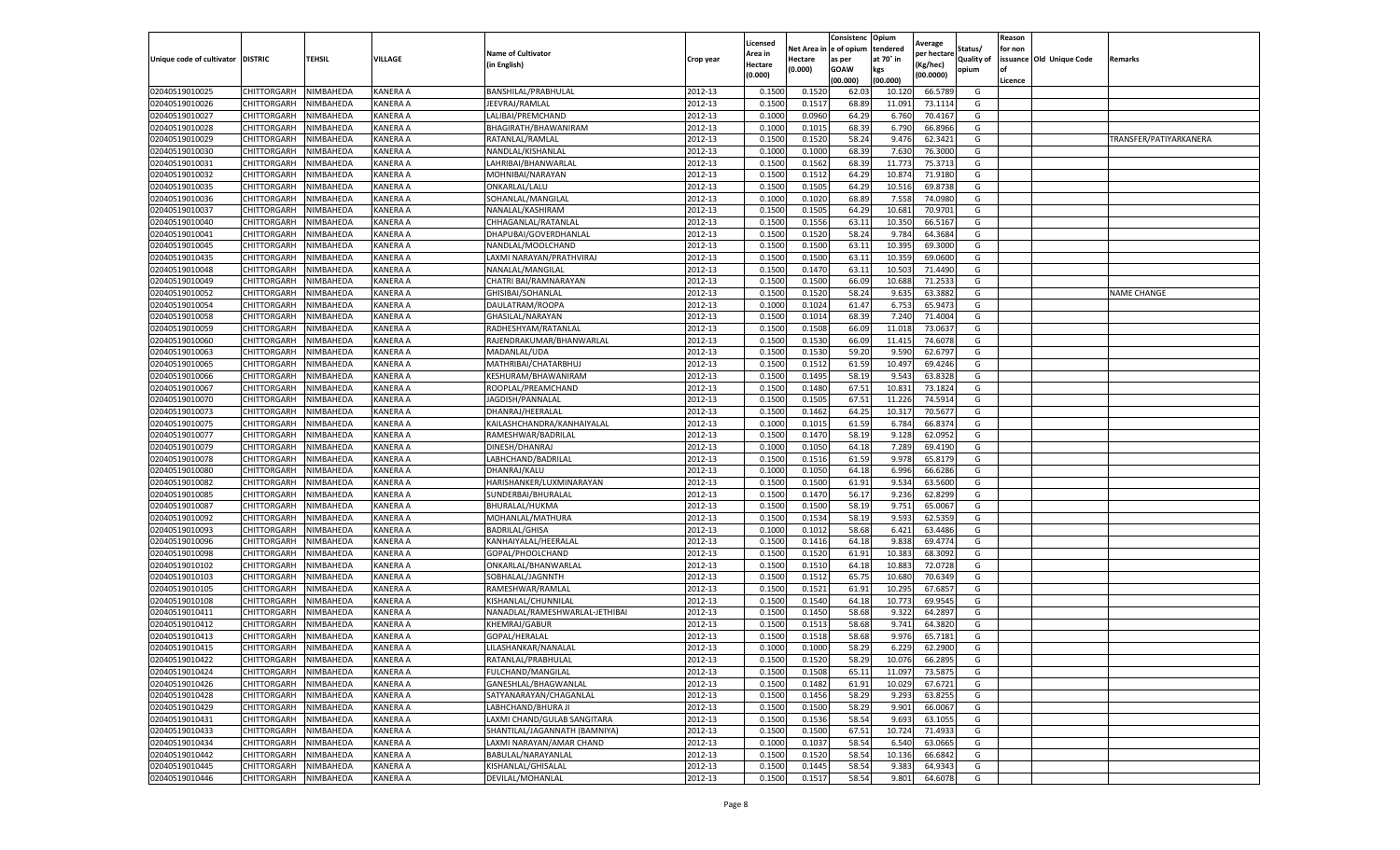|                           |                       |           |                 |                                |           | Licensed |         | Consistenc             | Opium     |                        |                   | Reason  |                          |                        |
|---------------------------|-----------------------|-----------|-----------------|--------------------------------|-----------|----------|---------|------------------------|-----------|------------------------|-------------------|---------|--------------------------|------------------------|
|                           |                       |           |                 | <b>Name of Cultivator</b>      |           | Area in  |         | Net Area in e of opium | tendered  | Average<br>per hectare | Status/           | for non |                          |                        |
| Unique code of cultivator | <b>DISTRIC</b>        | TEHSIL    | VILLAGE         | in English)                    | Crop year | Hectare  | Hectare | as per                 | at 70° in | (Kg/hec                | <b>Quality of</b> |         | issuance Old Unique Code | Remarks                |
|                           |                       |           |                 |                                |           | (0.000)  | (0.000) | <b>GOAW</b>            | kgs       | (00.0000)              | opium             |         |                          |                        |
|                           |                       |           |                 |                                |           |          |         | (00.000)               | (00.000)  |                        |                   | Licence |                          |                        |
| 02040519010447            | CHITTORGARH           | NIMBAHEDA | KANERA A        | FUL CHAND/LAKHMI CHAND         | 2012-13   | 0.1000   | 0.1032  | 65.1                   | 7.590     | 73.5465                | G                 |         |                          |                        |
| 02040519010449            | CHITTORGARH           | NIMBAHEDA | KANERA A        | CHAGANLAL/AMARCHAND            | 2012-13   | 0.1500   | 0.1500  | 65.1                   | 10.47     | 69.8200                | G                 |         |                          |                        |
| 02040519010452            | CHITTORGARH           | NIMBAHEDA | KANERA A        | CHAMPALAL/DALICHAND            | 2012-13   | 0.1500   | 0.1488  | 67.51                  | 11.400    | 76.6129                | G                 |         |                          |                        |
| 02040519010455            | CHITTORGARH           | NIMBAHEDA | KANERA A        | RAMESHWARLAL/BHURALAL          | 2012-13   | 0.1500   | 0.1562  | 67.51                  | 11.390    | 72.9193                | G                 |         |                          |                        |
| 02040519010456            | CHITTORGARH           | NIMBAHEDA | KANERA A        | RAMESHCHANDRA/KHEMRAJ          | 2012-13   | 0.1500   | 0.1520  | 58.24                  | 9.56      | 62.8947                | G                 |         |                          |                        |
| 02040519010457            | CHITTORGARH           | NIMBAHEDA | KANERA A        | RATANLAL/BHURALAL PANCHORIYA   | 2012-13   | 0.1500   | 0.1472  | 66.09                  | 10.68     | 72.608                 | G                 |         |                          |                        |
| 02040519010460            | CHITTORGARH           | NIMBAHEDA | KANERA A        | MANOHARLAL/NARAYAN JI BHANGURA | 2012-13   | 0.1500   | 0.1400  | 52.24                  | 7.948     | 56.7714                | G                 | 04      |                          |                        |
| 02040519010461            | CHITTORGARH           | NIMBAHEDA | KANERA A        | KISHANLAL/GABUR JI BAMBORIYA   | 2012-13   | 0.1500   | 0.1500  | 56.36                  | 9.291     | 61.9400                | G                 |         |                          |                        |
| 02040519010463            | CHITTORGARH           | NIMBAHEDA | KANERA A        | SHOKINLAL/SHIVLAL              | 2012-13   | 0.1500   | 0.1512  | 65.75                  | 11.750    | 77.7116                | G                 |         |                          |                        |
| 02040519010517            | <b>CHITTORGARH</b>    | NIMBAHEDA | KANERA A        | PREMCHAND/NATHUJI              | 2012-13   | 0.1500   | 0.1508  | 61.47                  | 9.800     | 64.9867                | G                 |         |                          |                        |
| 02040519010430            | CHITTORGARH           | NIMBAHEDA | KANERA A        | LAXMI NARAYAN/ KUKA BAMNIYA    | 2012-13   | 0.1500   | 0.1520  | 67.94                  | 11.268    | 74.1316                | G                 |         |                          |                        |
| 02040519010451            | CHITTORGARH           | NIMBAHEDA | KANERA A        | BHAGWANLAL/DULICHAND           | 2012-13   | 0.1500   | 0.1512  | 61.47                  | 10.31     | 68.2407                | G                 |         |                          | TRANSFER/PATIYARKANERA |
| 02040519010459            | CHITTORGARH           | NIMBAHEDA | KANERA A        | NANALAL/HOKMA                  | 2012-13   | 0.1500   | 0.1562  | 66.09                  | 11.207    | 71.7478                | G                 |         |                          |                        |
| 02040519010076            | CHITTORGARH           | NIMBAHEDA | KANERA A        | RAMCHANDRA/MODA                | 2012-13   | 0.1500   | 0.1485  | 58.24                  | 9.701     | 65.3266                | G                 |         |                          | TRANSFER/PATIYARKANERA |
| 02040519010074            | CHITTORGARH           | NIMBAHEDA | KANERA A        | KANKUBAI/KEVALRAM              | 2012-13   | 0.1500   | 0.1534  | 59.35                  | 10.15     | 66.2125                | G                 |         |                          |                        |
| 02040519010097            | CHITTORGARH           | NIMBAHEDA | <b>KANERA A</b> | CHATAR SINGH/SOHANLAL          | 2012-13   | 0.1500   | 0.1484  | 59.35                  | 10.022    | 67.5337                | G                 |         |                          |                        |
| 02040519010038            | CHITTORGARH           | NIMBAHEDA | KANERA A        | RAMLAL/PRTHVIRAJ               | 2012-13   | 0.1500   | 0.1520  | 65.63                  | 10.67     | 70.1974                | G                 |         |                          |                        |
| 02040519010044            | CHITTORGARH           | NIMBAHEDA | KANERA A        | JAGNNTH/GOPILAL                | 2012-13   | 0.1000   | 0.1014  | 61.47                  | 6.72      | 66.3412                | G                 |         |                          |                        |
| 02040519010046            | CHITTORGARH           | NIMBAHEDA | KANERA A        | NANIBAI/MULCHAND               | 2012-13   | 0.1500   | 0.1430  | 67.94                  | 10.98     | 76.8322                | G                 |         |                          |                        |
| 02040519010441            | CHITTORGARH           | NIMBAHEDA | KANERA A        | KANHAYALAL/GOPI JI             | 2012-13   | 0.1500   | 0.1508  | 67.94                  | 11.181    | 74.1446                | G                 |         |                          |                        |
| 02040519010420            | CHITTORGARH           | NIMBAHEDA | KANERA A        | NOJIBAI/BANSHILAL              | 2012-13   | 0.1500   | 0.1518  | 59.35                  | 9.759     | 64.2885                | G                 |         |                          | TRANSFER/SEMALIYA      |
| 02040519010100            | CHITTORGARH           | NIMBAHEDA | KANERA A        | BADRILAL/MANGILAL              | 2012-13   | 0.1000   | 0.1008  | 61.47                  | 6.77      | 67.1627                | G                 |         |                          |                        |
| 02040519010101            | CHITTORGARH           | NIMBAHEDA | KANERA A        | SOHAN/SHANKAR TELI             | 2012-13   | 0.1500   | 0.1500  | 67.94                  | 11.035    | 73.5667                | G                 |         |                          |                        |
| 02040519010034            | CHITTORGARH           | NIMBAHEDA | KANERA A        | SHRILAL/NANALAL                | 2012-13   | 0.1500   | 0.1389  | 59.35                  | 9.572     | 68.9129                | G                 |         |                          |                        |
| 02040519010053            | CHITTORGARH           | NIMBAHEDA | KANERA A        | MANKUVAR/MOHANLAL              | 2012-13   | 0.1000   | 0.1008  | 60.03                  | 6.560     | 65.0794                | G                 |         |                          |                        |
|                           |                       | NIMBAHEDA |                 | BSANTILAL/HEERALAI             |           |          |         | 55.93                  |           | 60.1933                | G                 |         |                          |                        |
| 02040519010055            | CHITTORGARH           |           | KANERA A        |                                | 2012-13   | 0.1500   | 0.1500  |                        | 9.029     |                        |                   |         |                          |                        |
| 02040519010069            | CHITTORGARH           | NIMBAHEDA | KANERA A        | BALKISHAN/HEERALAI             | 2012-13   | 0.1000   | 0.1000  | 60.37                  | 6.460     | 64.6000                | G                 |         |                          | TRANSFER/PATIYARKANERA |
| 02040519010072            | CHITTORGARH           | NIMBAHEDA | KANERA A        | PANNALAL/RAMLAL                | 2012-13   | 0.1000   | 0.1050  | 65.63                  | 7.379     | 70.2762                | G                 |         |                          | <b>NAME CHANGE</b>     |
| 02040519010086            | CHITTORGARH           | NIMBAHEDA | KANERA A        | JAGNNTH/HEERALAL               | 2012-13   | 0.1000   | 0.1033  | 65.63                  | 7.763     | 75.1500                | G                 |         |                          |                        |
| 02040519010094            | CHITTORGARH           | NIMBAHEDA | KANERA A        | LAD DEVI/RAMESHCHANDRA         | 2012-13   | 0.1500   | 0.1512  | 67.94                  | 11.181    | 73.9484                | G                 |         |                          |                        |
| 02040519010416            | CHITTORGARH           | NIMBAHEDA | KANERA A        | KAMLABAI/TENK CHAND            | 2012-13   | 0.1500   | 0.1536  | 65.63                  | 11.31     | 73.6719                | G                 |         |                          |                        |
| 02040519010417            | CHITTORGARH           | NIMBAHEDA | KANERA A        | KISHANLAL/RAAMLAI              | 2012-13   | 0.1500   | 0.1488  | 65.63                  | 10.951    | 73.5954                | G                 |         |                          |                        |
| 02040519010438            | CHITTORGARH           | NIMBAHEDA | KANERA A        | GANESHLAL/PREMCHAND            | 2012-13   | 0.1500   | 0.1525  | 62.32                  | 10.70     | 70.1705                | G                 |         |                          |                        |
| 02040519010440            | CHITTORGARH           | NIMBAHEDA | KANERA A        | RADHESHAYAM/CHAMPALAI          | 2012-13   | 0.1500   | 0.1558  | 59.35                  | 10.454    | 67.0988                | G                 |         |                          |                        |
| 02040519010462            | CHITTORGARH           | NIMBAHEDA | KANERA A        | KANHAYALAL/NANALAL             | 2012-13   | 0.1500   | 0.1513  | 64.59                  | 10.694    | 70.6808                | G                 |         |                          |                        |
| 02040519010443            | CHITTORGARH           | NIMBAHEDA | KANERA A        | LABH CHAND/NARAYAN             | 2012-13   | 0.1500   | 0.1520  | 60.03                  | 10.19     | 67.0855                | G                 |         |                          |                        |
| 02040519010437            | CHITTORGARH           | NIMBAHEDA | KANERA A        | DEVILAL / BHOLIRAAM            | 2012-13   | 0.1500   | 0.1520  | 64.59                  | 10.84     | 71.3289                | G                 |         |                          |                        |
| 02040519010511            | CHITTORGARH           | NIMBAHEDA | KANERA A        | SHABHULAL/NAGJIRAM             | 2012-13   | 0.1000   | 0.1026  | 60.03                  | 6.65      | 64.8635                | G                 |         |                          |                        |
| 02040519010309            | CHITTORGARH           | NIMBAHEDA | KANERA A        | GOPALLAL/KANIRAM               | 2012-13   | 0.1500   | 0.1480  | 64.59                  | 10.51     | 71.0135                | G                 |         |                          |                        |
| 02040519010323            | CHITTORGARH           | NIMBAHEDA | KANERA A        | BAGDIRAM/RATANLAL              | 2012-13   | 0.1500   | 0.1517  | 64.59                  | 10.519    | 69.3408                | G                 |         |                          |                        |
| 02040519010042            | CHITTORGARH           | NIMBAHEDA | KANERA A        | KASTHURIBAI/MANGILAL           | 2012-13   | 0.1500   | 0.1500  | 62.32                  | 10.203    | 68.0200                | G                 |         |                          |                        |
| 02040519010223            | CHITTORGARH           | NIMBAHEDA | <b>KANERA B</b> | GOPALLAL/LAKHMICHAND           | 2012-13   | 0.1500   |         |                        |           |                        | F.                |         |                          |                        |
| 02040519010110            | CHITTORGARH           | NIMBAHEDA | <b>KANERA B</b> | CHHAGANLAL/KALU                | 2012-13   | 0.1000   | 0.1020  | 65.87                  | 7.368     | 72.2353                | G                 |         |                          |                        |
| 02040519010111            | CHITTORGARH           | NIMBAHEDA | KANERA B        | MADANLAL/NATHULAL              | 2012-13   | 0.1500   | 0.1500  | 60.15                  | 10.088    | 67.2533                | G                 |         |                          |                        |
| 02040519010112            | CHITTORGARH           | NIMBAHEDA | <b>KANERA B</b> | SOHANLAL/RADHAKISHAN           | 2012-13   | 0.1500   | 0.1026  | 68.54                  | 7.716     | 75.2047                | G                 |         |                          |                        |
| 02040519010113            | CHITTORGARH           | NIMBAHEDA | <b>KANERA B</b> | KALURAM/TULSIRAM               | 2012-13   | 0.1500   | 0.1008  | 59.38                  | 6.549     | 64.9702                | G                 |         |                          |                        |
| 02040519010116            | CHITTORGARH           | NIMBAHEDA | <b>KANERA B</b> | MADANLAL/RATANLAL              | 2012-13   | 0.1500   | 0.1512  | 62.39                  | 10.57     | 69.9140                | G                 |         |                          |                        |
| 02040519010121            | CHITTORGARH           | NIMBAHEDA | KANERA B        | CHHAGANLAL/NANDA               | 2012-13   | 0.1500   | 0.1500  | 62.39                  | 10.651    | 71.0067                | G                 |         |                          |                        |
| 02040519010122            | CHITTORGARH NIMBAHEDA |           | <b>KANERA B</b> | AMARCHAND/SHANKERLAL           | 2012-13   | 0.1500   | 0.1501  | 63.40                  | 10.262    | 68.3678                | G                 |         |                          |                        |
| 02040519010128            | CHITTORGARH           | NIMBAHEDA | KANERA B        | NARAYANIBAI/NANALAL            | 2012-13   | 0.1500   | 0.1500  | 65.87                  | 10.822    | 72.1467                | G                 |         |                          |                        |
| 02040519010129            | <b>CHITTORGARH</b>    | NIMBAHEDA | KANERA B        | KANCHAN BAI/MANGILAL           | 2012-13   | 0.1500   | 0.1500  | 56.69                  | 9.346     | 62.3067                | G                 |         |                          | <b>NAME CHANGE</b>     |
| 02040519010130            | CHITTORGARH           | NIMBAHEDA | <b>KANERA B</b> | PYARCHAND/LAKHMICHAND          | 2012-13   | 0.1500   | 0.1480  | 59.86                  | 9.689     | 65.4662                | G                 |         |                          |                        |
| 02040519010132            | <b>CHITTORGARH</b>    | NIMBAHEDA | KANERA B        | MANGILAL/KELA                  | 2012-13   | 0.1000   | 0.1001  | 65.87                  | 7.500     | 74.9251                | G                 |         |                          |                        |
| 02040519010134            | <b>CHITTORGARH</b>    | NIMBAHEDA | <b>KANERA B</b> | JAGDISH/LAKHMICHAND            | 2012-13   | 0.1500   | 0.1008  | 63.40                  | 7.010     | 69.5437                | G                 |         |                          |                        |
| 02040519010136            | CHITTORGARH           | NIMBAHEDA | KANERA B        | <b>HEERALAL/GABUR</b>          | 2012-13   | 0.1000   | 0.1025  | 66.05                  | 7.983     | 77.8829                | G                 |         |                          |                        |
| 02040519010138            | <b>CHITTORGARH</b>    | NIMBAHEDA | KANERA B        | CHHAGANLAL/LAKHMICHAND         | 2012-13   | 0.1500   | 0.1456  | 62.38                  | 10.15     | 69.7734                | G                 |         |                          |                        |
| 02040519010140            | CHITTORGARH           | NIMBAHEDA | KANERA B        | NANIBAI/NANALAL                | 2012-13   | 0.1000   | 0.1026  | 59.86                  | 6.815     | 66.4230                | G                 |         |                          |                        |
| 02040519010141            | CHITTORGARH           | NIMBAHEDA | KANERA B        | SUKHLAL/BHOLIRAM               | 2012-13   | 0.1500   | 0.1482  | 59.86                  | 9.629     | 64.9730                | G                 |         |                          |                        |
| 02040519010142            | <b>CHITTORGARH</b>    | NIMBAHEDA | <b>KANERA B</b> | RAMCHAND/GANGARAM              | 2012-13   | 0.1500   | 0.1530  | 65.87                  | 10.756    | 70.3007                | G                 |         |                          |                        |
|                           |                       |           |                 |                                |           |          |         |                        |           |                        |                   |         |                          |                        |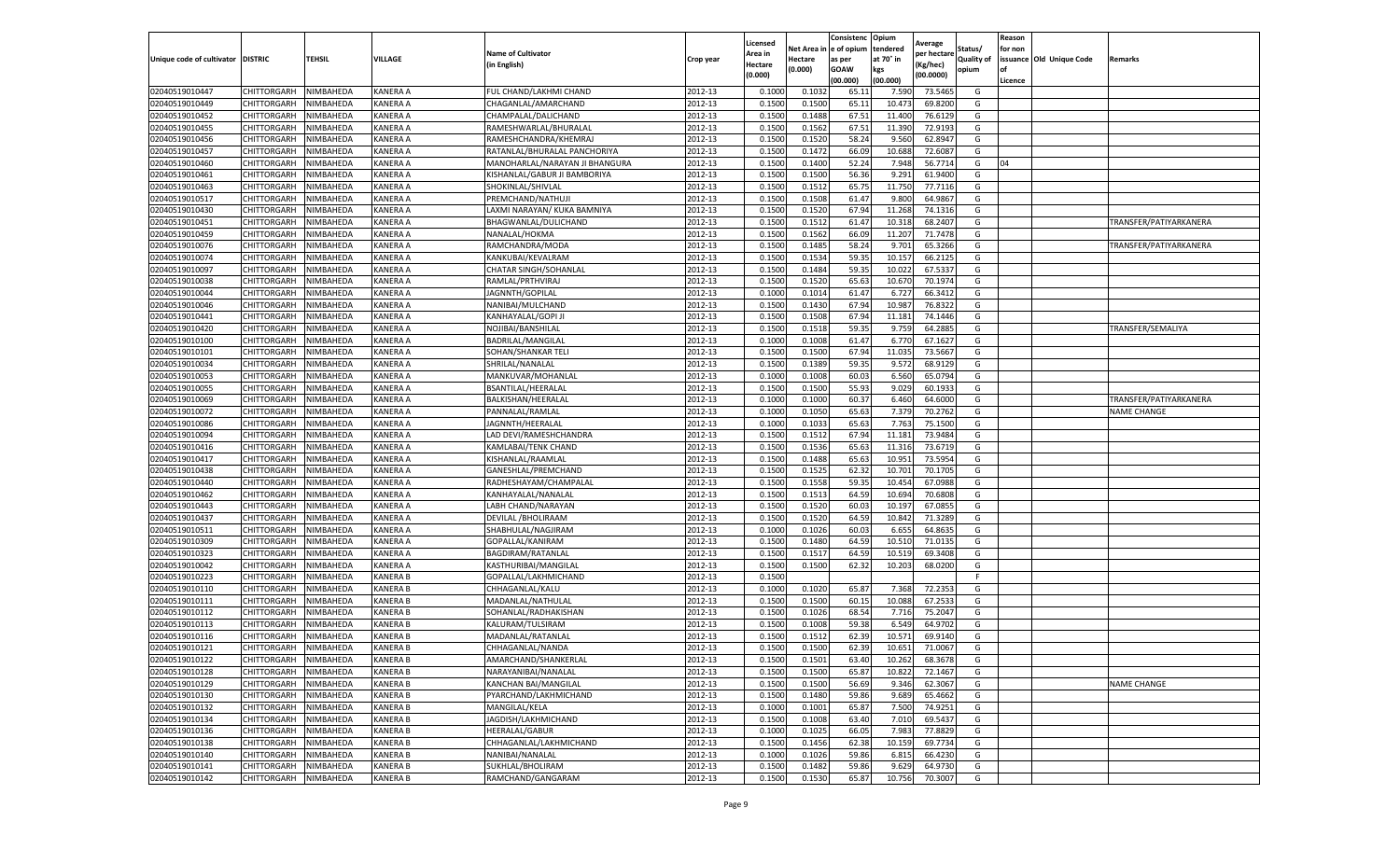|                                   |             |                  |                 |                           |           | Licensed |         | Consistenc              | Opium     | Average     |            | Reason  |                          |                        |
|-----------------------------------|-------------|------------------|-----------------|---------------------------|-----------|----------|---------|-------------------------|-----------|-------------|------------|---------|--------------------------|------------------------|
|                                   |             |                  |                 | <b>Name of Cultivator</b> |           | Area in  |         | Net Area in le of opium | tendered  | per hectare | Status/    | for non |                          |                        |
| Unique code of cultivator DISTRIC |             | <b>TEHSIL</b>    | VILLAGE         | (in English)              | Crop year | Hectare  | Hectare | as per                  | at 70° in | Kg/hec)     | Quality of |         | issuance Old Unique Code | Remarks                |
|                                   |             |                  |                 |                           |           | (0.000)  | (0.000) | GOAW                    | kgs       | (00.0000)   | opium      |         |                          |                        |
|                                   |             |                  |                 |                           |           |          |         | (00.000)                | (00.000)  |             |            | Licence |                          |                        |
| 02040519010143<br>02040519010144  | CHITTORGARH | NIMBAHEDA        | KANERA B        | KISHANLAL/GANGARAM        | 2012-13   | 0.150    | 0.153   | 65.87                   | 11.668    | 75.864      | G          |         |                          |                        |
|                                   | CHITTORGARH | NIMBAHEDA        | KANERA B        | ONKARLAL/LAKHMICHAND      | 2012-13   | 0.1500   | 0.155   | 66.08                   | 11.158    | 71.940      | G          |         |                          |                        |
| 02040519010147                    | CHITTORGARH | NIMBAHEDA        | KANERA B        | RUKMANIBAI/KHEMRAJ        | 2012-13   | 0.1500   | 0.1490  | 59.86                   | 9.749     | 65.429      | G          |         |                          |                        |
| 02040519010148                    | CHITTORGARH | NIMBAHEDA        | KANERA B        | NANALAL/BHAGATRAM         | 2012-13   | 0.1500   | 0.1472  | 66.08                   | 10.969    | 74.5177     | G          |         |                          |                        |
| 02040519010151                    | CHITTORGARH | NIMBAHEDA        | KANERA B        | STYANARAYN/KHEMRAJ        | 2012-13   | 0.1500   | 0.1564  | 66.08                   | 11.300    | 72.250      | G          |         |                          |                        |
| 02040519010157                    | CHITTORGARH | NIMBAHEDA        | KANERA B        | RATANLAL/GULAB            | 2012-13   | 0.1500   | 0.1500  | 69.2                    | 11.987    | 79.913      | G          |         |                          |                        |
| 02040519010158                    | CHITTORGARH | NIMBAHEDA        | KANERA B        | PHOOLCHAND/GANGARAM       | 2012-13   | 0.1000   | 0.1020  | 68.92                   | 7.788     | 76.352      | G          |         |                          |                        |
| 02040519010159                    | CHITTORGARH | NIMBAHEDA        | KANERA B        | KALURAM/BHAGIRATH         | 2012-13   | 0.1500   | 0.156   | 66.08                   | 11.03     | 70.737      | G          |         |                          |                        |
| 02040519010161                    | CHITTORGARH | NIMBAHEDA        | KANERA B        | NARAYAN/TEKCHAND          | 2012-13   | 0.1500   | 0.1520  | 68.92                   | 11.519    | 75.782      | G          |         |                          |                        |
| 02040519010163                    | CHITTORGARH | NIMBAHEDA        | KANERA B        | NATHULAL/KHEMRAJ          | 2012-13   | 0.1500   | 0.1546  | 59.86                   | 9.851     | 63.7193     | G          |         |                          |                        |
| 02040519010164                    | CHITTORGARH | NIMBAHEDA        | KANERA B        | GANPATLAL/PYARCHAND       | 2012-13   | 0.1000   | 0.1014  | 68.92                   | 7.493     | 73.895      | G          |         |                          |                        |
| 02040519010166                    | CHITTORGARH | NIMBAHEDA        | KANERA B        | GANGABAI/MODA             | 2012-13   | 0.1500   | 0.1504  | 66.08                   | 11.092    | 73.750      | G          |         |                          |                        |
| 02040519010168                    | CHITTORGARH | <b>NIMBAHEDA</b> | KANERA B        | CHAMPALAL/MOOLCHAND       | 2012-13   | 0.1000   | 0.100   | 68.92                   | 7.729     | 77.290      | G          |         |                          | TRANSFER/PATIYARKANERA |
| 02040519010173                    | CHITTORGARH | NIMBAHEDA        | KANERA B        | BAGDIRAM/NANA             | 2012-13   | 0.1000   | 0.100   | 60.4                    | 6.63      | 65.793      | G          |         |                          |                        |
| 02040519010174                    | CHITTORGARH | NIMBAHEDA        | KANERA B        | RADHESHYAM/JAGNNATH       | 2012-13   | 0.1500   | 0.1554  | 62.38                   | 10.382    | 66.808      | G          |         |                          |                        |
| 02040519010175                    | CHITTORGARH | NIMBAHEDA        | KANERA B        | RAMCHANDRA/SHANKERLAL     | 2012-13   | 0.1500   | 0.1528  | 68.92                   | 11.519    | 75.386      | G          |         |                          |                        |
| 02040519010176                    | CHITTORGARH | NIMBAHEDA        | KANERA B        | RATANLAL/GABUR            | 2012-13   | 0.1000   | 0.1025  | 68.80                   | 8.246     | 80.448      | G          |         |                          |                        |
| 02040519010177                    | CHITTORGARH | NIMBAHEDA        | KANERA B        | RUKMANI BAI/BHUVANIRAM    | 2012-13   | 0.1500   | 0.1480  | 62.38                   | 10.034    | 67.797      | G          |         |                          |                        |
| 02040519010178                    | CHITTORGARH | NIMBAHEDA        | <b>KANERA B</b> | VARJI BAI/DHANRAJ         | 2012-13   | 0.1500   | 0.1368  | 66.4                    | 10.436    | 76.286      | G          |         |                          |                        |
| 02040519010179                    | CHITTORGARH | <b>NIMBAHEDA</b> | KANERA B        | NATHULAL/RAMNARAYAN       | 2012-13   | 0.1000   | 0.100   | 66.41                   | 7.267     | 72.670      | G          |         |                          |                        |
| 02040519010180                    | CHITTORGARH | NIMBAHEDA        | KANERA B        | BADRI/GULAB               | 2012-13   | 0.1000   | 0.1000  | 60.45                   | 6.460     | 64.600      | G          |         |                          |                        |
| 02040519010183                    | CHITTORGARH | NIMBAHEDA        | KANERA B        | NATHULAL/KESRIMAL         | 2012-13   | 0.1500   | 0.150   | 56.16                   | 9.114     | 60.760      | G          |         |                          |                        |
| 02040519010184                    | CHITTORGARH | NIMBAHEDA        | KANERA B        | BAGDIRAM/KISHORE          | 2012-13   | 0.1500   |         |                         |           |             | F          |         |                          |                        |
| 02040519010192                    | CHITTORGARH | NIMBAHEDA        | KANERA B        | KANKUBAI/BHERULAL         | 2012-13   | 0.1000   | 0.1012  | 68.80                   | 7.745     | 76.531      | G          |         |                          |                        |
| 02040519010196                    | CHITTORGARH | NIMBAHEDA        | KANERA B        | KANI BAI/MANGILAL         | 2012-13   | 0.1500   | 0.145   | 62.38                   | 9.794     | 67.544      | G          |         |                          |                        |
| 02040519010197                    | CHITTORGARH | NIMBAHEDA        | KANERA B        | CHATRULAL/NANDA           | 2012-13   | 0.1000   | 0.1000  | 65.75                   | 7.402     | 74.020      | G          |         |                          | TRANSFER/PATIYARKANERA |
| 02040519010198                    | CHITTORGARH | NIMBAHEDA        | KANERA B        | SURESHCHANDRA/PRABHULAL   | 2012-13   | 0.1000   | 0.0966  | 62.3                    | 6.916     | 71.594      | G          |         |                          |                        |
| 02040519010199                    | CHITTORGARH | NIMBAHEDA        | KANERA B        | KISHANLAL/NANAJI          | 2012-13   | 0.1500   | 0.145   | 65.75                   | 10.567    | 72.525      | G          |         |                          |                        |
| 02040519010200                    | CHITTORGARH | NIMBAHEDA        | KANERA B        | DEVILAL/KHEMRAJ           | 2012-13   | 0.1500   | 0.1550  | 65.7                    | 11.581    | 74.7161     | G          |         |                          |                        |
| 02040519010201                    | CHITTORGARH | NIMBAHEDA        | KANERA B        | PARVATIDEVI/PHOOLCHAND    | 2012-13   | 0.1500   | 0.1520  | 66.0                    | 11.01:    | 72.440      | G          |         |                          |                        |
| 02040519010203                    | CHITTORGARH | NIMBAHEDA        | KANERA B        | MOTILAL/MANGILAL          | 2012-13   | 0.1000   | 0.1020  | 65.7                    | 7.308     | 71.647      | G          |         |                          |                        |
| 02040519010205                    | CHITTORGARH | <b>NIMBAHEDA</b> | KANERA B        | CHHAGANLAL/LALUJ          | 2012-13   | 0.1500   | 0.147   | 60.4                    | 10.389    | 70.673      | G          |         |                          |                        |
| 02040519010206                    | CHITTORGARH | NIMBAHEDA        | KANERA B        | RADHESHYAM/ONKARLAI       | 2012-13   | 0.1500   | 0.1554  | 62.74                   | 10.702    | 68.867      | G          |         |                          |                        |
| 02040519010207                    | CHITTORGARH | NIMBAHEDA        | KANERA B        | KALURAM/CHAMPALAL         | 2012-13   | 0.1500   | 0.1500  | 65.75                   | 10.605    | 70.700      | G          |         |                          |                        |
| 02040519010209                    | CHITTORGARH | NIMBAHEDA        | KANERA B        | KANHAIYALAL/PRABHULAL     | 2012-13   | 0.1000   | 0.1022  | 68.80                   | 7.774     | 76.066      | G          |         |                          |                        |
| 02040519010212                    | CHITTORGARH | NIMBAHEDA        | KANERA B        | KANHAIYALAL/GHISALAL      | 2012-13   | 0.1500   | 0.1498  | 66.0                    | 10.040    | 67.022      | G          |         |                          |                        |
| 02040519010214                    | CHITTORGARH | NIMBAHEDA        | KANERA B        | LUXMINARAYAN/NANALAL      | 2012-13   | 0.1000   | 0.1000  | 56.16                   | 6.314     | 63.140      | G          |         |                          |                        |
| 02040519010216                    | CHITTORGARH | <b>NIMBAHEDA</b> | <b>KANERA B</b> | BABULAL/PRABHULAI         | 2012-13   | 0.1500   | 0.154   | 66.06                   | 10.919    | 70.902      | G          |         |                          |                        |
| 02040519010217                    | CHITTORGARH | NIMBAHEDA        | KANERA B        | NANALAL/CHUNNILAI         | 2012-13   | 0.1500   | 0.156   | 66.4                    | 10.996    | 70.127      | G          |         |                          |                        |
| 02040519010219                    | CHITTORGARH | NIMBAHEDA        | KANERA B        | RAMESHWAR/PRABHULAL       | 2012-13   | 0.1500   | 0.1530  | 66.41                   | 10.758    | 70.313      | G          |         |                          |                        |
| 02040519010220                    | CHITTORGARH | NIMBAHEDA        | KANERA B        | AMBALAL/PYARCHAND         | 2012-13   | 0.1500   | 0.151   | 68.80                   | 11.126    | 73.293      | G          |         |                          | TRANSFER/PATIYARKANERA |
| 02040519010221                    | CHITTORGARH | NIMBAHEDA        | KANERA B        | BABULAL/MANGILAL          | 2012-13   | 0.1500   | 0.1520  | 66.41                   | 10.569    | 69.532      | G          |         |                          |                        |
| 02040519010222                    | CHITTORGARH | NIMBAHEDA        | KANERA B        | SATYANARAYAN/PYARCHAND    | 2012-13   | 0.1500   | 0.1507  | 60.4                    | 9.853     | 65.381      | G          |         |                          |                        |
| 02040519010226                    | CHITTORGARH | NIMBAHEDA        | KANERA B        | BADRIDAS/SUKHRAMDAS       | 2012-13   | 0.1500   | 0.1496  | 66.33                   | 10.840    | 72.459      | G          |         |                          |                        |
| 02040519010227                    | CHITTORGARH | NIMBAHEDA        | KANERA B        | BHAGWANLAL/KANIRAM        | 2012-13   | 0.1500   | 0.1520  | 62.74                   | 10.594    | 69.697      | G          |         |                          |                        |
| 02040519010229                    | CHITTORGARH | NIMBAHEDA        | KANERA B        | MANHOHERLAL/ONKARLAL      | 2012-13   | 0.1500   | 0.151   | 60.4                    | 9.992     | 65.997      | G          |         |                          |                        |
| 02040519010230                    | CHITTORGARH | NIMBAHEDA        | KANERA B        | SHANTILAL/GORILAL         | 2012-13   | 0.150    | 0.1560  | 66.3                    | 11.47     | 73.557      | G          |         |                          |                        |
| 02040519010231                    | CHITTORGARH | <b>NIMBAHEDA</b> | KANERA B        | BABULAL/BADRILAL          | 2012-13   | 0.1500   | 0.1495  | 62.74                   | 10.433    | 69.7860     | G          |         |                          |                        |
| 02040519010466                    | CHITTORGARH | NIMBAHEDA        | KANERA B        | RAMNARAYAN/LAKHMICHAND    | 2012-13   | 0.1500   | 0.1508  | 66.33                   | 10.338    | 68.5544     | G          |         |                          |                        |
| 02040519010469                    | CHITTORGARH | NIMBAHEDA        | KANERA B        | SOHANLAL/PREMCHAND        | 2012-13   | 0.1500   | 0.1419  | 59.54                   | 9.475     | 66.7724     | G          |         |                          |                        |
| 02040519010470                    | CHITTORGARH | NIMBAHEDA        | KANERA B        | BHAVARLAL/NARAYAN         | 2012-13   | 0.1500   | 0.1480  | 66.33                   | 11.096    | 74.9730     | G          |         |                          |                        |
| 02040519010471                    | CHITTORGARH | NIMBAHEDA        | KANERA B        | SURESHCHANDRA/BHAVARLAL   | 2012-13   | 0.1000   | 0.1029  | 59.54                   | 6.873     | 66.7930     | G          |         |                          |                        |
| 02040519010473                    | CHITTORGARH | NIMBAHEDA        | KANERA B        | TULSIRAM/MANGILAL         | 2012-13   | 0.1500   | 0.1500  | 62.74                   | 10.818    | 72.1200     | G          |         |                          |                        |
| 02040519010476                    | CHITTORGARH | NIMBAHEDA        | <b>KANERA B</b> | SHIVLAL/MANGILAL          | 2012-13   | 0.1500   | 0.1556  | 63.51                   | 11.014    | 70.7841     | G          |         |                          |                        |
| 02040519010479                    | CHITTORGARH | NIMBAHEDA        | KANERA B        | KISHANLAL/MATHRALAL       | 2012-13   | 0.1000   | 0.1014  | 59.54                   | 6.243     | 61.5680     | G          |         |                          |                        |
| 02040519010482                    | CHITTORGARH | NIMBAHEDA        | KANERA B        | MOHANLAL/RATANLAL         | 2012-13   | 0.1500   | 0.1482  | 59.54                   | 9.628     | 64.9663     | G          |         |                          |                        |
| 02040519010483                    | CHITTORGARH | NIMBAHEDA        | KANERA B        | SOHNIBAI/CHAMPALAL        | 2012-13   | 0.1000   | 0.1008  | 59.38                   | 6.693     | 66.398      | G          |         |                          | <b>NAME CHANGE</b>     |
| 02040519010484                    | CHITTORGARH | NIMBAHEDA        | KANERA B        | PREMCHAND/KHAYALILAL      | 2012-13   | 0.1000   | 0.1026  | 66.33                   | 7.543     | 73.518      | G          |         |                          |                        |
| 02040519010485                    | CHITTORGARH | NIMBAHEDA        | KANERA B        | SHAYAMLAL/JAMNALAL        | 2012-13   | 0.1500   | 0.1560  | 65.50                   | 11.725    | 75.1603     | G          |         |                          |                        |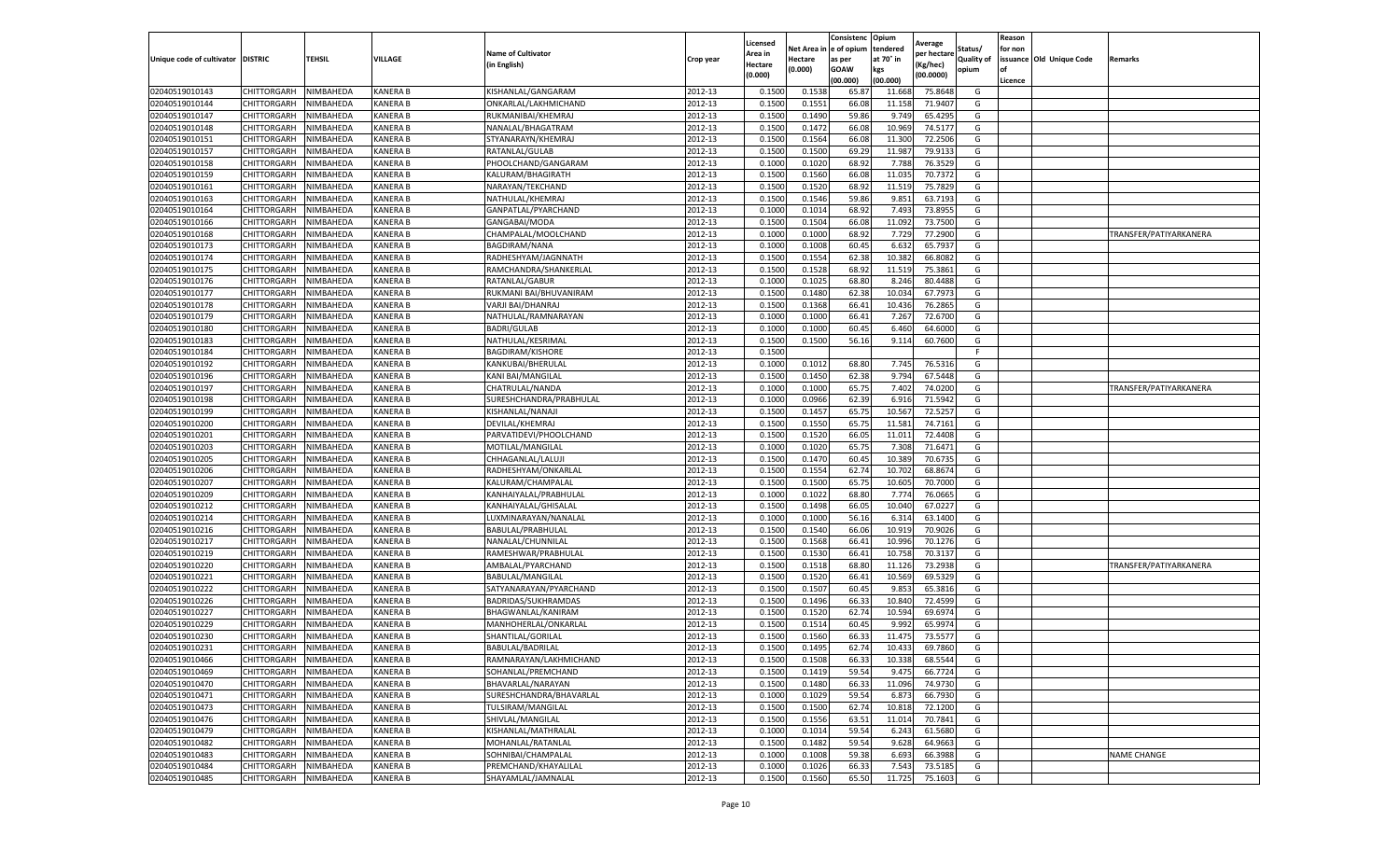|                                   |             |           |                 |                           |           | Licensed |            | Consistenc  | Opium     | Average     |                   | Reason  |                          |                        |
|-----------------------------------|-------------|-----------|-----------------|---------------------------|-----------|----------|------------|-------------|-----------|-------------|-------------------|---------|--------------------------|------------------------|
|                                   |             |           |                 | <b>Name of Cultivator</b> |           | Area in  | Net Area i | e of opium  | tendered  | per hectare | Status/           | for non |                          |                        |
| Unique code of cultivator DISTRIC |             | TEHSIL    | VILLAGE         | (in English)              | Crop year | Hectare  | Hectare    | as per      | at 70° in | (Kg/hec)    | <b>Quality of</b> |         | issuance Old Unique Code | Remarks                |
|                                   |             |           |                 |                           |           | (0.000)  | (0.000)    | <b>GOAW</b> | kgs       | (00.0000)   | opium             |         |                          |                        |
|                                   |             |           |                 |                           |           |          |            | (00.000)    | (00.000)  |             |                   | Licence |                          |                        |
| 02040519010488                    | CHITTORGARH | NIMBAHEDA | <b>KANERA B</b> | JAGDISH/HIRALAI           | 2012-13   | 0.1500   | 0.147      | 68.54       | 11.955    | 81.1609     | G                 |         |                          |                        |
| 02040519010489                    | CHITTORGARH | NIMBAHEDA | <b>KANERA B</b> | PAHLAD/PYARCHAND          | 2012-13   | 0.150    | 0.1508     | 59.54       | 9.909     | 65.7095     | G                 |         |                          |                        |
| 02040519010491                    | CHITTORGARH | NIMBAHEDA | <b>KANERA B</b> | AMARCHAND/BHAGIRATH       | 2012-13   | 0.1500   | 0.1512     | 65.50       | 10.770    | 71.2302     | G                 |         |                          |                        |
| 02040519010493                    | CHITTORGARH | NIMBAHEDA | <b>KANERA B</b> | BHERULAL/MANGILAL         | 2012-13   | 0.1000   | 0.1000     | 58.75       | 6.278     | 62.7800     | G                 |         |                          |                        |
| 02040519010494                    | CHITTORGARH | NIMBAHEDA | <b>KANERA B</b> | GOPAL/GORILAL             | 2012-13   | 0.1500   | 0.1520     | 63.51       | 10.461    | 68.8224     | G                 |         |                          |                        |
| 02040519010495                    | CHITTORGARH | NIMBAHEDA | <b>KANERA B</b> | SHOBHALAL/DUNGA           | 2012-13   | 0.1500   | 0.1480     | 58.75       | 10.12     | 68.3919     | G                 |         |                          |                        |
| 02040519010497                    | CHITTORGARH | NIMBAHEDA | <b>KANERA B</b> | KANHAYALAL/KHEMRAJ        | 2012-13   | 0.1500   | 0.1520     | 58.75       | 9.635     | 63.3882     | G                 |         |                          |                        |
| 02040519010500                    | CHITTORGARH | NIMBAHEDA | <b>KANERA B</b> | GHISALAL/CHAMPALAI        | 2012-13   | 0.1500   | 0.1479     | 65.50       | 10.424    | 70.4801     | G                 |         |                          | TRANSFER/PATIYARKANERA |
| 02040519010228                    | CHITTORGARH | NIMBAHEDA | <b>KANERA B</b> | RAMESVARLAL/RAMNARAYAN    | 2012-13   | 0.1500   | 0.1560     | 63.51       | 10.933    | 70.0833     | G                 |         |                          |                        |
| 02040519010480                    | CHITTORGARH | NIMBAHEDA | KANERA B        | VIDYA BAI/RADHESHYAM      | 2012-13   | 0.1000   | 0.1040     | 65.50       | 7.533     | 72.4327     | G                 |         |                          |                        |
| 02040519010499                    | CHITTORGARH | NIMBAHEDA | <b>KANERA B</b> | KANHAYALAL/CHAMPALAL      | 2012-13   | 0.1500   | 0.1536     | 65.50       | 11.182    | 72.7995     | G                 |         |                          | TRANSFER/PATIYARKANERA |
| 02040519010126                    | CHITTORGARH | NIMBAHEDA | <b>KANERA B</b> | RAMESHWAR/BHAGIRTH        | 2012-13   | 0.1000   | 0.1005     | 56.16       | 5.720     | 56.9154     | G                 | 04      |                          | <b>NAME CHANGE</b>     |
| 02040519010133                    | CHITTORGARH | NIMBAHEDA | <b>KANERA B</b> | GITABAI/NANALAL           | 2012-13   | 0.1500   | 0.1500     | 66.69       | 10.985    | 73.2333     | G                 |         |                          |                        |
| 02040519010145                    | CHITTORGARH | NIMBAHEDA | <b>KANERA B</b> | SHRILAL/HARLAL            | 2012-13   | 0.1500   | 0.1504     | 66.69       | 11.375    | 75.6316     | G                 |         |                          |                        |
| 02040519010185                    | CHITTORGARH | NIMBAHEDA | <b>KANERA B</b> | SOHANLAL/NANALAL          | 2012-13   | 0.1000   | 0.1024     | 56.16       | 6.194     | 60.4883     | G                 |         |                          |                        |
| 02040519010118                    | CHITTORGARH | NIMBAHEDA | <b>KANERA B</b> | SHYAMLAL/BHAGIRTH         | 2012-13   | 0.1500   | 0.1554     | 66.69       | 11.585    | 74.5495     | G                 |         |                          |                        |
| 02040519010165                    | CHITTORGARH | NIMBAHEDA | KANERA B        | PARBHULAL/TARACHAND       | 2012-13   | 0.1500   | 0.1536     | 66.69       | 11.147    | 72.5716     | G                 |         |                          |                        |
| 02040519010167                    | CHITTORGARH | NIMBAHEDA | KANERA B        | AMBHALAL/NANALAL          | 2012-13   | 0.1500   | 0.1527     | 63.51       | 10.316    | 67.5573     | G                 |         |                          |                        |
| 02040519010172                    | CHITTORGARH | NIMBAHEDA | <b>KANERA B</b> | KISHANLAL/BADRILAL        | 2012-13   | 0.1500   | 0.1457     | 56.16       | 9.098     | 62.4434     | G                 |         |                          |                        |
| 02040519010182                    | CHITTORGARH | NIMBAHEDA | <b>KANERA B</b> | KASHI BAI/RUPA            | 2012-13   | 0.1000   | 0.1000     | 58.75       | 6.555     | 65.5500     | G                 |         |                          |                        |
| 02040519010474                    | CHITTORGARH | NIMBAHEDA | KANERA B        | BANSHILAL/GANGARAM        | 2012-13   | 0.1000   | 0.1020     | 59.38       | 6.608     | 64.7843     | G                 |         |                          |                        |
| 02040519010504                    | CHITTORGARH | NIMBAHEDA | <b>KANERA B</b> | TARACHAND/BHOLA           | 2012-13   | 0.1500   | 0.1558     | 66.69       | 11.166    | 71.6688     | G                 |         |                          |                        |
| 02040519010508                    | CHITTORGARH | NIMBAHEDA | <b>KANERA B</b> | VARDICHAND/LAKHMICHAND    | 2012-13   | 0.1500   | 0.1521     | 63.40       | 10.198    | 67.0480     | G                 |         |                          |                        |
| 02040519010171                    | CHITTORGARH | NIMBAHEDA | KANERA B        | JAGNNTH/MANGILAL          | 2012-13   | 0.1000   | 0.1020     | 59.38       | 6.701     | 65.6961     | G                 |         |                          |                        |
| 02040519010131                    | CHITTORGARH | NIMBAHEDA | <b>KANERA B</b> | MADHOLAL/MULCHAND         | 2012-13   | 0.1500   | 0.1560     | 63.40       | 10.995    | 70.4808     | G                 |         |                          |                        |
| 02040519010233                    | CHITTORGARH | NIMBAHEDA | <b>KANERA B</b> | <b>JAGNNTH/LALUJI</b>     | 2012-13   | 0.1500   | 0.1012     | 66.05       | 7.256     | 71.6996     | G                 |         |                          |                        |
| 02040519010139                    | CHITTORGARH | NIMBAHEDA | KANERA B        | RAMNARAYAN/SHANKARLAL     | 2012-13   | 0.1500   | 0.1500     | 66.0        | 10.73     | 71.5867     | G                 |         |                          |                        |
| 02040519010310                    | CHITTORGARH | NIMBAHEDA | <b>KANERA C</b> | SUKHLAL/RAMCHANDRA        | 2012-13   | 0.1500   | 0.1508     | 62.11       | 10.594    | 70.2520     | G                 |         |                          |                        |
| 02040519010234                    | CHITTORGARH | NIMBAHEDA | KANERA C        | BADRILAL/BHUWANIRAM       | 2012-13   | 0.1500   | 0.1521     | 65.06       | 10.930    | 71.8606     | G                 |         |                          |                        |
| 02040519010236                    | CHITTORGARH | NIMBAHEDA | KANERA C        | ABDUL RASHID/SULTAN       | 2012-13   | 0.1500   | 0.1537     | 59.38       | 10.290    | 66.9486     | G                 |         |                          |                        |
| 02040519010237                    | CHITTORGARH | NIMBAHEDA | <b>KANERA C</b> | RAM KISHAN/NANALAL        | 2012-13   | 0.1500   | 0.1560     | 59.38       | 10.17     | 65.1987     | G                 |         |                          |                        |
| 02040519010238                    | CHITTORGARH | NIMBAHEDA | <b>KANERA C</b> | JAGNNATH/MODA             | 2012-13   | 0.1500   | 0.1508     | 62.11       | 10.062    | 66.7241     | G                 |         |                          |                        |
| 02040519010239                    | CHITTORGARH | NIMBAHEDA | KANERA C        | TALKU BAI//KANAJI         | 2012-13   | 0.1500   | 0.1540     | 65.30       | 10.849    | 70.4481     | G                 |         |                          |                        |
| 02040519010242                    | CHITTORGARH | NIMBAHEDA | KANERA C        | PRAHLAD RAM/RADHAKISHAN   | 2012-13   | 0.1500   | 0.1532     | 59.38       | 10.434    | 68.1070     | G                 |         |                          |                        |
| 02040519010243                    | CHITTORGARH | NIMBAHEDA | KANERA C        | SHRILAL/HUKAMJI           | 2012-13   | 0.1500   | 0.1517     | 65.30       | 10.644    | 70.1648     | G                 |         |                          |                        |
| 02040519010247                    | CHITTORGARH | NIMBAHEDA | KANERA C        | BAGDIRAM/NARAYANLAL       | 2012-13   | 0.1500   | 0.1512     | 65.30       | 10.914    | 72.1825     | G                 |         |                          |                        |
| 02040519010248                    | CHITTORGARH | NIMBAHEDA | <b>KANERA C</b> | MOTILAL/RAMCHANDRA        | 2012-13   | 0.1500   | 0.1500     | 65.09       | 10.284    | 68.5600     | G                 |         |                          |                        |
| 02040519010250                    | CHITTORGARH | NIMBAHEDA | <b>KANERA C</b> | SUKHLAL/NANALAL           | 2012-13   | 0.1500   | 0.1500     | 69.16       | 11.046    | 73.6400     | G                 |         |                          |                        |
| 02040519010256                    | CHITTORGARH | NIMBAHEDA | KANERA C        | BANSHILAL/MANGILAI        | 2012-13   | 0.1500   | 0.1530     | 65.09       | 10.75     | 70.3137     | G                 |         |                          |                        |
| 02040519010258                    | CHITTORGARH | NIMBAHEDA | <b>KANERA C</b> | MUKESH KUMAR/RATANLAL     | 2012-13   | 0.100    | 0.0999     | 65.09       | 7.318     | 73.2533     | G                 |         |                          |                        |
| 02040519010260                    | CHITTORGARH | NIMBAHEDA | <b>KANERA C</b> | GORILAL/RATANLAL          | 2012-13   | 0.1500   | 0.1564     | 65.09       | 10.693    | 68.3696     | G                 |         |                          |                        |
| 02040519010261                    | CHITTORGARH | NIMBAHEDA | <b>KANERA C</b> | BAGDIRAM/LALU             | 2012-13   | 0.1500   | 0.1530     | 62.11       | 10.115    | 66.1111     | G                 |         |                          |                        |
| 02040519010262                    | CHITTORGARH | NIMBAHEDA | <b>KANERA C</b> | GEETALAL/JAGNNATH         | 2012-13   | 0.1500   | 0.1530     | 65.09       | 11.093    | 72.5033     | G                 |         |                          |                        |
| 02040519010264                    | CHITTORGARH | NIMBAHEDA | <b>KANERA C</b> | JAGDISH/NANALAI           | 2012-13   | 0.1500   | 0.1500     | 69.16       | 11.075    | 73.8333     | G                 |         |                          |                        |
| 02040519010265                    | CHITTORGARH | NIMBAHEDA | <b>KANERA C</b> | MANGILAL/HEMRAM           | 2012-13   | 0.1500   | 0.1516     | 59.38       | 10.188    | 67.2032     | G                 |         |                          |                        |
| 02040519010266                    | CHITTORGARH | NIMBAHEDA | <b>KANERA C</b> | RAMESHWAR/PANNALAI        | 2012-13   | 0.150    | 0.1450     | 59.30       | 9.463     | 65.2621     | G                 |         |                          |                        |
| 02040519010268                    | CHITTORGARH | NIMBAHEDA | <b>KANERA C</b> | BABULAL/ONKARLAL          | 2012-13   | 0.1500   | 0.1500     | 59.30       | 9.844     | 65.6267     | G                 |         |                          |                        |
| 02040519010275                    | CHITTORGARH | NIMBAHEDA | <b>KANERA C</b> | KAILASH/PREMCHAND         | 2012-13   | 0.1000   | 0.0990     | 65.34       | 7.411     | 74.8586     | G                 |         |                          |                        |
| 02040519010276                    | CHITTORGARH | NIMBAHEDA | KANERA C        | RAMESHWAR/PREMCHANDRA     | 2012-13   | 0.1500   | 0.1440     | 62.11       | 9.964     | 69.1944     | G                 |         |                          |                        |
| 02040519010282                    | CHITTORGARH | NIMBAHEDA | <b>KANERA C</b> | PANNALAL/MANGILAL         | 2012-13   | 0.1500   | 0.1514     | 65.34       | 11.322    | 74.7820     | G                 |         |                          |                        |
| 02040519010283                    | CHITTORGARH | NIMBAHEDA | <b>KANERA C</b> | SHOBHALAL/RAMCHANDRA      | 2012-13   | 0.1500   | 0.1512     | 65.34       | 10.837    | 71.6733     | G                 |         |                          |                        |
| 02040519010289                    | CHITTORGARH | NIMBAHEDA | KANERA C        | GOPAL/BHANWARLAL          | 2012-13   | 0.1500   | 0.1520     | 59.30       | 10.310    | 67.8289     | G                 |         |                          |                        |
| 02040519010290                    | CHITTORGARH | NIMBAHEDA | KANERA C        | GOPAL/CHHAGANLAL          | 2012-13   | 0.1500   | 0.1500     | 69.16       | 11.965    | 79.7667     | G                 |         |                          |                        |
| 02040519010291                    | CHITTORGARH | NIMBAHEDA | KANERA C        | RAMNIWAS/RATANLAL         | 2012-13   | 0.1500   | 0.1512     | 62.09       | 10.138    | 67.0503     | G                 |         |                          |                        |
| 02040519010293                    | CHITTORGARH | NIMBAHEDA | <b>KANERA C</b> | PREMCHANDRA/GHISA         | 2012-13   | 0.1500   | 0.1488     | 65.34       | 10.613    | 71.3239     | G                 |         |                          |                        |
| 02040519010294                    | CHITTORGARH | NIMBAHEDA | <b>KANERA C</b> | MOHANLAL/MADANLAL RATHI   | 2012-13   | 0.1500   | 0.1496     | 56.43       | 9.287     | 62.0789     | G                 |         |                          |                        |
| 02040519010295                    | CHITTORGARH | NIMBAHEDA | KANERA C        | NANALAL/KALU              | 2012-13   | 0.1500   | 0.1496     | 65.34       | 10.314    | 68.9439     | G                 |         |                          |                        |
| 02040519010297                    | CHITTORGARH | NIMBAHEDA | KANERA C        | LABHCHAND/RAMLAI          | 2012-13   | 0.1500   | 0.1560     | 59.30       | 10.564    | 67.7179     | G                 |         |                          |                        |
| 02040519010302                    | CHITTORGARH | NIMBAHEDA | <b>KANERA C</b> | GOPAL/JAGNNATH            | 2012-13   | 0.1500   | 0.1530     | 69.16       | 11.658    | 76.1961     | G                 |         |                          |                        |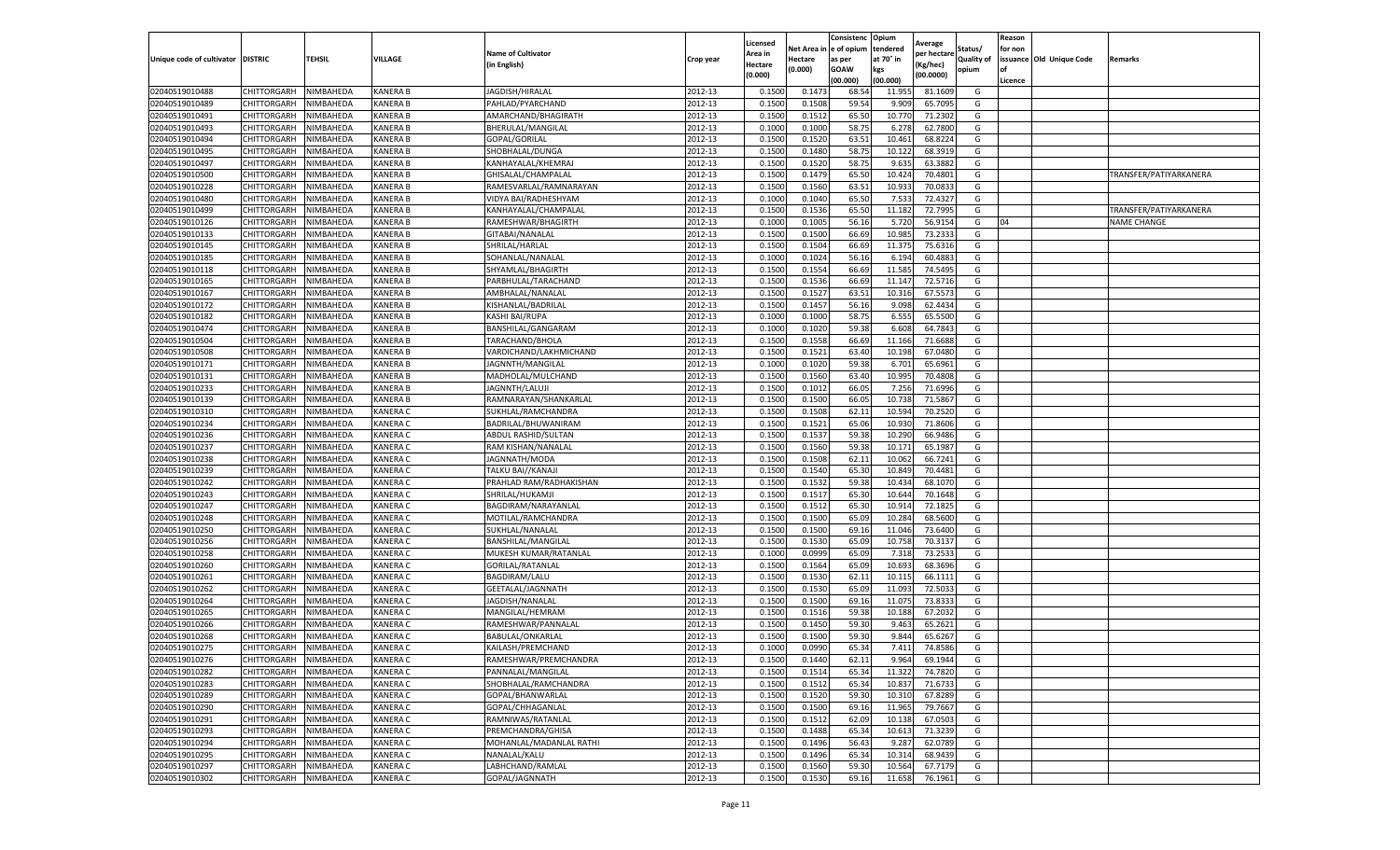|                           |                    |                  |                 |                              |           | Licensed |         | Consistenc             | Opium           | Average    |            | Reason  |                          |                                    |
|---------------------------|--------------------|------------------|-----------------|------------------------------|-----------|----------|---------|------------------------|-----------------|------------|------------|---------|--------------------------|------------------------------------|
|                           |                    |                  |                 | <b>Name of Cultivator</b>    |           | Area in  |         | Net Area in e of opium | tendered        | per hectar | Status/    | for non |                          |                                    |
| Unique code of cultivator | <b>DISTRIC</b>     | <b>TEHSIL</b>    | <b>VILLAGE</b>  | (in English)                 | Crop year | Hectare  | Hectare | as per                 | at 70° in       | Kg/hec)    | Quality of |         | issuance Old Unique Code | Remarks                            |
|                           |                    |                  |                 |                              |           | (0.000)  | (0.000) | <b>GOAW</b><br>00.000) | kgs<br>(00.000) | (00.0000)  | opium      | Licence |                          |                                    |
| 02040519010304            | CHITTORGARH        | NIMBAHEDA        | <b>KANERA C</b> | SHIVNARAYAN/ONKARLAL         | 2012-13   | 0.150    | 0.1560  | 60.1                   | 10.129          | 64.929     | G          |         |                          |                                    |
| 02040519010305            | <b>CHITTORGARH</b> | NIMBAHEDA        | KANERA C        | KANHAIYALAL/HEERALAL         | 2012-13   | 0.1500   | 0.1488  | 62.0                   | 10.02           | 67.3589    | G          |         |                          |                                    |
| 02040519010306            | CHITTORGARH        | NIMBAHEDA        | <b>KANERA C</b> | JAGDISH/BHAGIRATH            | 2012-13   | 0.1500   | 0.1520  | 65.2                   | 10.508          | 69.1316    | G          |         |                          |                                    |
| 02040519010307            | <b>CHITTORGARH</b> | NIMBAHEDA        | <b>KANERA C</b> | PHOOLCHAND/PREMCHAND         | 2012-13   | 0.1500   | 0.1482  | 65.2                   | 10.797          | 72.8543    | G          |         |                          |                                    |
| 02040519010313            | CHITTORGARH        | NIMBAHEDA        | <b>KANERA C</b> | BADRILAL/HARLAL              | 2012-13   | 0.1000   | 0.0990  | 62.09                  | 7.442           | 75.1717    | G          |         |                          |                                    |
| 02040519010314            | CHITTORGARH        | NIMBAHEDA        | <b>KANERA C</b> | SEETABAI/RAMLAL              | 2012-13   | 0.1500   | 0.1530  | 65.2                   | 11.095          | 72.5163    | G          |         |                          |                                    |
| 02040519010315            | <b>CHITTORGARH</b> | NIMBAHEDA        | KANERA C        | PHOOLCHAND/GANGARAM          | 2012-13   | 0.1500   | 0.1508  | 60.1                   | 10.327          | 68.4814    | G          |         |                          |                                    |
| 02040519010318            | CHITTORGARH        | NIMBAHEDA        | <b>KANERA C</b> | GOPAL/BHAGWANLAL             | 2012-13   | 0.1500   | 0.1512  | 62.09                  | 10.174          | 67.2884    | G          |         |                          |                                    |
| 02040519010320            | CHITTORGARH        | NIMBAHEDA        | <b>KANERA C</b> | DAULATRAM/PREMCHAND          | 2012-13   | 0.1500   | 0.1496  | 65.2                   | 11.039          | 73.7901    | G          |         |                          |                                    |
| 02040519010321            | <b>CHITTORGARH</b> | NIMBAHEDA        | <b>KANERA C</b> | RAMESHWAR/CHHAGANLAL         | 2012-13   | 0.150    | 0.151   | 61.68                  | 10.380          | 68.4245    | G          |         |                          | TRANSFER/PATIYARKANERA             |
| 02040519010326            | CHITTORGARH        | <b>NIMBAHEDA</b> | <b>KANERA C</b> | JAGDISH/RAMLAL               | 2012-13   | 0.1000   | 0.1044  | 61.68                  | 6.811           | 65.2395    | G          |         |                          |                                    |
| 02040519010327            | CHITTORGARH        | NIMBAHEDA        | KANERA C        | RAMPRASAD/SHIVLAL            | 2012-13   | 0.1500   | 0.1500  | 65.1                   | 10.804          | 72.0267    | G          |         |                          |                                    |
| 02040519010328            | <b>CHITTORGARH</b> | NIMBAHEDA        | <b>KANERA C</b> | JAGDISH/JAGNNATH             | 2012-13   | 0.1500   | 0.1500  | 65.1                   | 10.506          | 70.0400    | G          |         |                          |                                    |
| 02040519010332            | CHITTORGARH        | NIMBAHEDA        | <b>KANERA C</b> | ABDUL HAKIM/ABDUL RAHIM      | 2012-13   | 0.1000   | 0.0912  | 60.1                   | 5.537           | 60.7127    | G          |         |                          |                                    |
| 02040519010333            | <b>CHITTORGARH</b> | NIMBAHEDA        | KANERA C        | SOHANLAL/JAIRAM              | 2012-13   | 0.100    | 0.1000  | 60.1                   | 6.122           | 61.2200    | G          |         |                          |                                    |
| 02040519010339            | <b>CHITTORGARH</b> | NIMBAHEDA        | <b>KANERA C</b> | GANESHLAL/GHISALAL           | 2012-13   | 0.1500   | 0.1560  | 65.1                   | 10.832          | 69.4359    | G          |         |                          |                                    |
| 02040519010341            | CHITTORGARH        | NIMBAHEDA        | <b>KANERA C</b> | KAILASH/BADRILAL JOSHI       | 2012-13   | 0.1500   | 0.1374  | 61.68                  | 9.922           | 72.2125    | G          |         |                          |                                    |
| 02040519010342            | CHITTORGARH        | NIMBAHEDA        | <b>KANERA C</b> | BHERULAL/RATANLAL            | 2012-13   | 0.1500   | 0.1512  | 65.1                   | 10.199          | 67.4537    | G          |         |                          |                                    |
| 02040519010343            | CHITTORGARH        | NIMBAHEDA        | <b>KANERA C</b> | MOTILAL/PRABHULAL            | 2012-13   | 0.1500   | 0.1513  | 65.3                   | 10.816          | 71.4871    | G          |         |                          |                                    |
| 02040519010344            | CHITTORGARH        | NIMBAHEDA        | KANERA C        | SOHANLAL/NANDLAL             | 2012-13   | 0.1500   | 0.1485  | 61.6                   | 10.177          | 68.5320    | G          |         |                          |                                    |
| 02040519010346            | <b>CHITTORGARH</b> | NIMBAHEDA        | <b>KANERA C</b> | LABHCHAN/SHRILAL             | 2012-13   | 0.1500   | 0.1480  | 65.3                   | 10.508          | 71.0000    | G          |         |                          |                                    |
| 02040519010347            | <b>CHITTORGARH</b> | NIMBAHEDA        | <b>KANERA C</b> | RAMPRASAD/JEEVRAJ            | 2012-13   | 0.1500   | 0.1500  | 65.3                   | 10.442          | 69.6133    | G          |         |                          |                                    |
| 02040519010348            | <b>CHITTORGARH</b> | NIMBAHEDA        | <b>KANERA C</b> | HANGAMI BAI/CHHAGANLAL       | 2012-13   | 0.1000   | 0.0984  | 56.4                   | 6.070           | 61.6870    | G          |         |                          | <b>NAME CHANGE</b>                 |
| 02040519010351            | CHITTORGARH        | NIMBAHEDA        | <b>KANERA C</b> | RAMESHWARLAL/RATANLAL        | 2012-13   | 0.150    | 0.1463  | 65.06                  | 10.261          | 70.1367    | G          |         |                          | TRANSFER/PATIYARKANERA             |
| 02040519010352            | CHITTORGARH        | NIMBAHEDA        | <b>KANERA C</b> | KISHANLAL/KHAYALIRAM         | 2012-13   | 0.1500   | 0.1496  | 65.3                   | 10.461          | 69.9265    | G          |         |                          |                                    |
| 02040519010355            | CHITTORGARH        | NIMBAHEDA        | KANERA C        | PHOOLCHAND/MANGILAL          | 2012-13   | 0.1500   | 0.1484  | 60.1                   | 10.447          | 70.3976    | G          |         |                          |                                    |
| 02040519010356            | CHITTORGARH        | <b>NIMBAHEDA</b> | KANERA C        | GORILAL/HEERALAL             | 2012-13   | 0.1500   | 0.150   | 63.7                   | 10.379          | 69.1933    | G          |         |                          |                                    |
| 02040519010357            | CHITTORGARH        | NIMBAHEDA        | <b>KANERA C</b> | SOHANLAL/KUSHAL              | 2012-13   | 0.1500   | 0.1461  | 66.3                   | 10.712          | 73.3196    | G          |         |                          |                                    |
| 02040519010358            | CHITTORGARH        | NIMBAHEDA        | <b>KANERA C</b> | KISHANLAL/BHERULAL           | 2012-13   | 0.150    | 0.150   | 60.1                   | 10.069          | 67.1267    | G          |         |                          |                                    |
| 02040519010360            | CHITTORGARH        | NIMBAHEDA        | <b>KANERA C</b> | MOHANLAL/KUKA                | 2012-13   | 0.1000   | 0.1018  | 66.36                  | 7.461           | 73.2908    | G          |         |                          |                                    |
| 02040519010361            | CHITTORGARH        | NIMBAHEDA        | <b>KANERA C</b> | BABULAL/BHANIRAM             | 2012-13   | 0.1500   | 0.1504  | 66.36                  | 11.054          | 73.4973    | G          |         |                          |                                    |
| 02040519010367            | CHITTORGARH        | NIMBAHEDA        | <b>KANERA C</b> | DEVILAL/LAKHMICHAND          | 2012-13   | 0.1000   | 0.0989  | 66.3                   | 6.949           | 70.2629    | G          |         |                          | TRANSFER/PATIYARKANERA             |
| 02040519010370            | CHITTORGARH        | NIMBAHEDA        | <b>KANERA C</b> | RAJENDRA PRASAD/GOVARDHANLAL | 2012-13   | 0.1500   | 0.1508  | 63.7                   | 10.270          | 68.1034    | G          |         |                          |                                    |
| 02040519010375            | <b>CHITTORGARH</b> | NIMBAHEDA        | <b>KANERA C</b> | KANTA JOSHI/GENDMAL JOSHI    | 2012-13   | 0.150    | 0.1500  | 60.1                   | 10.103          | 67.3533    | G          |         |                          | TRANSFER/PATIYARKANERA             |
| 02040519010377            | <b>CHITTORGARH</b> | NIMBAHEDA        | <b>KANERA C</b> | JAMNIBAI/MAGNIRAM            | 2012-13   | 0.1000   | 0.1034  | 63.73                  | 6.910           | 66.8279    | G          |         |                          | NAME CHANGE/TRANSFER/PATIYARKANERA |
| 02040519010382            | CHITTORGARH        | NIMBAHEDA        | <b>KANERA C</b> | RAMGOPAL/RAMCHAND            | 2012-13   | 0.1500   | 0.1500  | 60.19                  | 9.871           | 65.8067    | G          |         |                          |                                    |
| 02040519010383            | CHITTORGARH        | NIMBAHEDA        | <b>KANERA C</b> | GOVARDHANLAL/NANALAL SHARMA  | 2012-13   | 0.1500   | 0.1023  | 60.63                  | 6.557           | 64.0958    | G          |         |                          |                                    |
| 02040519010384            | <b>CHITTORGARH</b> | NIMBAHEDA        | <b>KANERA C</b> | BHERU SINGH/MADAN SINGH      | 2012-13   | 0.1000   | 0.0992  | 63.73                  | 7.156           | 72.1371    | G          |         |                          |                                    |
| 02040519010385            | CHITTORGARH        | NIMBAHEDA        | <b>KANERA C</b> | RADHESHAYAM/RAMCHANDRA       | 2012-13   | 0.1000   | 0.1050  | 66.36                  | 7.963           | 75.8381    | G          |         |                          |                                    |
| 02040519010386            | <b>CHITTORGARH</b> | NIMBAHEDA        | <b>KANERA C</b> | SITA BAI/MOHANLAL            | 2012-13   | 0.1000   | 0.1020  | 69.7                   | 7.743           | 75.9118    | G          |         |                          |                                    |
| 02040519010390            | <b>CHITTORGARH</b> | NIMBAHEDA        | <b>KANERA C</b> | PAHLAD/BANSHILAL             | 2012-13   | 0.1500   | 0.1518  | 59.69                  | 9.508           | 62.6350    | G          |         |                          |                                    |
| 02040519010394            | CHITTORGARH        | NIMBAHEDA        | <b>KANERA C</b> | PREM PRAKASH/HAJARILAL       | 2012-13   | 0.1000   | 0.0969  | 66.25                  | 7.032           | 72.5697    | G          |         |                          |                                    |
| 02040519010395            | CHITTORGARH        | NIMBAHEDA        | KANERA C        | GHISALAL/JAGANNATH           | 2012-13   | 0.1500   | 0.1482  | 59.69                  | 9.806           | 66.1673    | G          |         |                          |                                    |
| 02040519010396            | CHITTORGARH        | NIMBAHEDA        | <b>KANERA C</b> | SATYANARAYAN/BADRILAL JOSHI  | 2012-13   | 0.1500   | 0.1560  | 59.69                  | 10.122          | 64.8846    | G          |         |                          |                                    |
| 02040519010397            | <b>CHITTORGARH</b> | NIMBAHEDA        | KANERA C        | KANHAYALAL/RUPA              | 2012-13   | 0.1500   | 0.150   | 59.6                   | 9.866           | 65.5548    | G          |         |                          |                                    |
| 02040519010399            | CHITTORGARH        | NIMBAHEDA        | <b>KANERA C</b> | LABH CHAND/KHYALILAI         | 2012-13   | 0.150    | 0.1470  | 66.2                   | 10.458          | 71.1429    | G          |         |                          |                                    |
| 02040519010400            | CHITTORGARH        | NIMBAHEDA        | <b>KANERA C</b> | RAMPYARI BAI/BANSILAL        | 2012-13   | 0.1000   | 0.1020  | 59.58                  | 6.698           | 65.6667    | G          |         |                          | <b>NAME CHANGE</b>                 |
| 02040519010403            | CHITTORGARH        | NIMBAHEDA        | <b>KANERA C</b> | BALKISHAN/PARASMAL           | 2012-13   | 0.1500   | 0.1440  | 63.73                  | 9.732           | 67.5833    | G          |         |                          | TRANSFER/PATIYARKANERA             |
| 02040519010404            | CHITTORGARH        | <b>NIMBAHEDA</b> | <b>KANERA C</b> | CHAGANLAL/KASHIRAM           | 2012-13   | 0.1500   | 0.1510  | 56.43                  | 9.319           | 61.7152    | G          |         |                          |                                    |
| 02040519010409            | CHITTORGARH        | NIMBAHEDA        | <b>KANERA C</b> | PRATHVIRAJ/GANGARAM          | 2012-13   | 0.1500   | 0.1540  | 66.25                  | 11.196          | 72.7013    | G          |         |                          |                                    |
| 02040519010378            | CHITTORGARH        | NIMBAHEDA        | <b>KANERA C</b> | KISHAN LAL/LAKHMI CHAND      | 2012-13   | 0.1500   | 0.1479  | 59.69                  | 9.593           | 64.8614    | G          |         |                          |                                    |
| 02040519010244            | CHITTORGARH        | NIMBAHEDA        | <b>KANERA C</b> | SHYAMLAL/NANDLAL             | 2012-13   | 0.1500   | 0.1520  | 56.16                  | 9.724           | 63.9737    | G          |         |                          |                                    |
| 02040519010381            | CHITTORGARH        | NIMBAHEDA        | <b>KANERA C</b> | TARA CHAND/BHARMAL           | 2012-13   | 0.1000   | 0.1023  | 56.16                  | 6.434           | 62.8935    | G          |         |                          |                                    |
| 02040519010269            | CHITTORGARH        | NIMBAHEDA        | <b>KANERA C</b> | BHIMRAJ/BHAVARLAL            | 2012-13   | 0.1500   | 0.1504  | 62.27                  | 10.212          | 67.8989    | G          |         |                          |                                    |
| 02040519010286            | CHITTORGARH        | NIMBAHEDA        | <b>KANERA C</b> | DEVILAL/NANALAL              | 2012-13   | 0.1500   | 0.1512  | 69.76                  | 11.550          | 76.3889    | G          |         |                          |                                    |
| 02040519010292            | CHITTORGARH        | NIMBAHEDA        | <b>KANERA C</b> | BAGDIRAM/UDHERAM             | 2012-13   | 0.1000   | 0.1034  | 62.27                  | 6.841           | 66.1605    | G          |         |                          |                                    |
| 02040519010316            | <b>CHITTORGARH</b> | NIMBAHEDA        | <b>KANERA C</b> | RAMESVARI/SOHANLAL           | 2012-13   | 0.1000   | 0.0998  | 66.2                   | 6.795           | 68.0862    | G          |         |                          |                                    |
| 02040519010349            | CHITTORGARH        | NIMBAHEDA        | <b>KANERA C</b> | BADRILAL/BHANWARLAL          | 2012-13   | 0.1500   | 0.1512  | 66.2                   | 10.723          | 70.9193    | G          |         |                          |                                    |
| 02040519010254            | CHITTORGARH        | NIMBAHEDA        | <b>KANERA C</b> | LAXMINARAYAN/SHANKARLAL      | 2012-13   | 0.1500   | 0.1525  | 59.58                  | 10.009          | 65.6328    | G          |         |                          |                                    |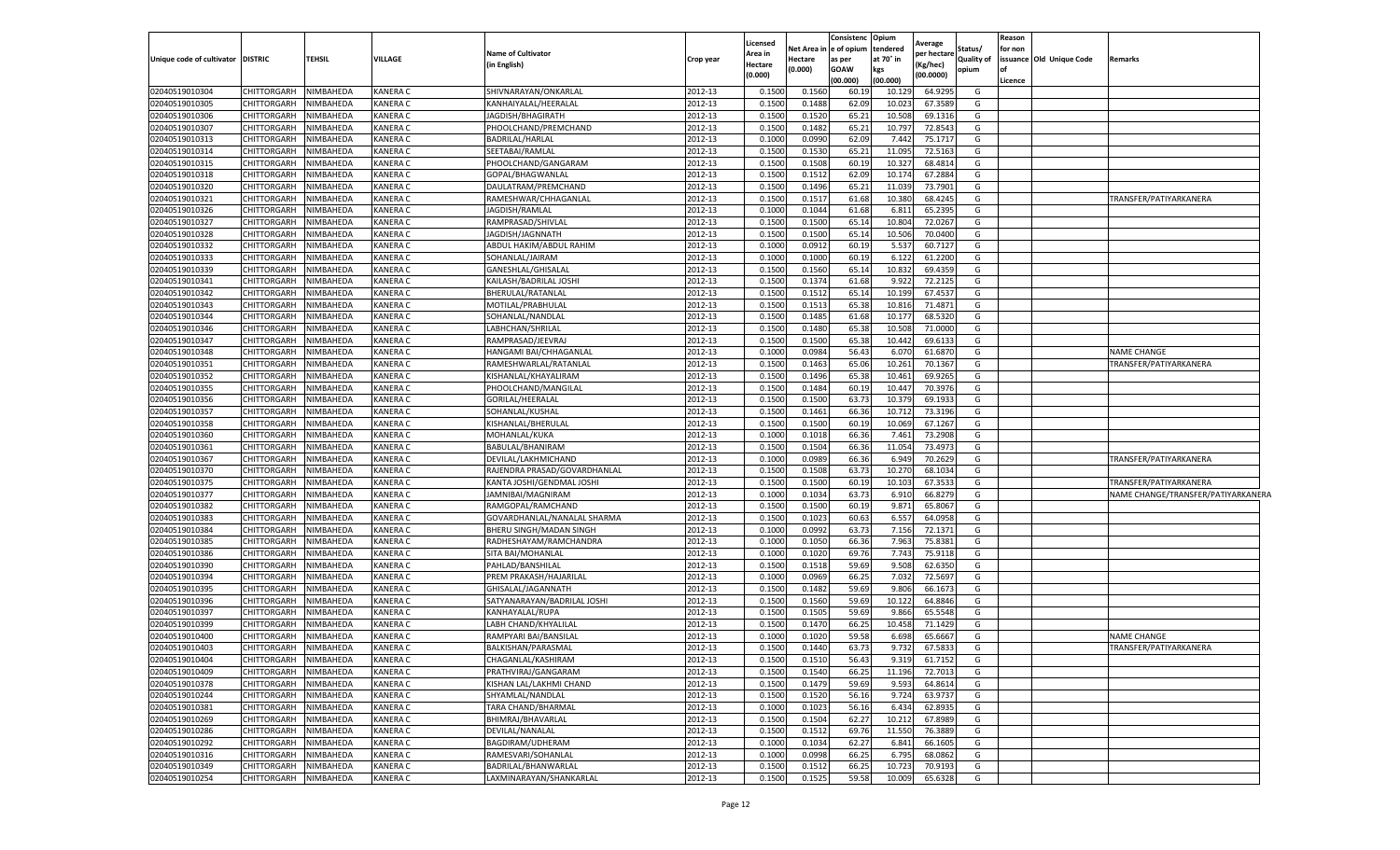|                           |                    |           |                 |                            |           | Licensed |         | Consistenc             | Opium     |                        |                   | Reason  |                          |                        |
|---------------------------|--------------------|-----------|-----------------|----------------------------|-----------|----------|---------|------------------------|-----------|------------------------|-------------------|---------|--------------------------|------------------------|
|                           |                    |           |                 | <b>Name of Cultivator</b>  |           | Area in  |         | Net Area in e of opium | tendered  | Average<br>per hectare | Status/           | for non |                          |                        |
| Unique code of cultivator | <b>DISTRIC</b>     | TEHSIL    | VILLAGE         | in English)                | Crop year | Hectare  | Hectare | as per                 | at 70° in | (Kg/hec                | <b>Quality of</b> |         | issuance Old Unique Code | <b>Remarks</b>         |
|                           |                    |           |                 |                            |           | (0.000)  | (0.000) | <b>GOAW</b>            | kgs       | (00.0000)              | opium             |         |                          |                        |
|                           |                    |           |                 |                            |           |          |         | (00.000)               | (00.000)  |                        |                   | Licence |                          |                        |
| 02040519010263            | CHITTORGARH        | NIMBAHEDA | <b>KANERA C</b> | NANDLAL/GOPILAL            | 2012-13   | 0.1500   | 0.1500  | 56.16                  | 9.258     | 61.7200                | G                 |         |                          |                        |
| 02040519010274            | CHITTORGARH        | NIMBAHEDA | <b>KANERA C</b> | BADRILAL/RAMCHANDRA        | 2012-13   | 0.1500   | 0.1500  | 56.16                  | 9.427     | 62.8467                | G                 |         |                          |                        |
| 02040519010301            | CHITTORGARH        | NIMBAHEDA | <b>KANERA C</b> | BHANWARLAL/NARAYAN         | 2012-13   | 0.1500   | 0.1457  | 69.76                  | 11.102    | 76.1977                | G                 |         |                          |                        |
| 02040519010322            | CHITTORGARH        | NIMBAHEDA | KANERA C        | GISALAL/MANGANIRAM         | 2012-13   | 0.1500   | 0.1520  | 59.58                  | 10.486    | 68.9868                | G                 |         |                          |                        |
| 02040519010372            | <b>CHITTORGARH</b> | NIMBAHEDA | KANERA C        | RAM NATHIBAI/BALURAAM      | 2012-13   | 0.1000   | 0.1015  | 65.32                  | 7.185     | 70.7882                | G                 |         |                          |                        |
| 02040519010388            | CHITTORGARH        | NIMBAHEDA | KANERA C        | ASHOK KUMAR/DEVILAL SHARMA | 2012-13   | 0.1000   | 0.1020  | 62.27                  | 6.423     | 62.9706                | G                 |         |                          |                        |
| 02040519010270            | CHITTORGARH        | NIMBAHEDA | KANERA C        | SITABAI/SHANKARLAL         | 2012-13   | 0.1500   | 0.1546  | 59.58                  | 9.737     | 62.9819                | G                 |         |                          |                        |
| 02040519010509            | CHITTORGARH        | NIMBAHEDA | KANERA C        | INDARMAL/KHEMRAJ           | 2012-13   | 0.1000   | 0.1000  | 62.27                  | 6.716     | 67.1600                | G                 |         |                          |                        |
| 02040519010510            | CHITTORGARH        | NIMBAHEDA | <b>KANERA C</b> | MOTILAL/MANGILAL           | 2012-13   | 0.1500   | 0.1501  | 65.32                  | 10.423    | 69.4404                | G                 |         |                          |                        |
| 02040519010288            | CHITTORGARH        | NIMBAHEDA | KANERA C        | MANGILAL/OUNKARLAL         | 2012-13   | 0.1500   | 0.1550  | 62.27                  | 10.506    | 67.7806                | G                 |         |                          |                        |
| 02040519010241            | CHITTORGARH        | NIMBAHEDA | KANERA C        | RATANLAL/NANALAL           | 2012-13   | 0.1500   | 0.1506  | 63.60                  | 9.622     | 63.8911                | G                 |         |                          |                        |
| 02040519010235            | CHITTORGARH        | NIMBAHEDA | KANERA C        | <b>FULCHAND/DANRAJ</b>     | 2012-13   | 0.1500   | 0.1512  | 65.32                  | 10.86     | 71.8386                | G                 |         |                          |                        |
| 02040519010303            | CHITTORGARH        | NIMBAHEDA | KANERA C        | NARAYANI BAI/MANGILAL      | 2012-13   | 0.1500   | 0.1484  | 63.60                  | 10.39     | 70.0404                | G                 |         |                          | TRANSFER/PATIYARKANERA |
| 02040519010246            | CHITTORGARH        | NIMBAHEDA | KANERA C        | SHANKARLAL/BADRILAL        | 2012-13   | 0.1000   | 0.1050  | 59.58                  | 6.81      | 64.933                 | G                 |         |                          | TRANSFER/PATIYARKANERA |
| 02040519010255            | CHITTORGARH        | NIMBAHEDA | <b>KANERA C</b> | MAGNIRAM/KAJOD             | 2012-13   | 0.1500   | 0.1501  | 65.32                  | 10.787    | 71.8654                | G                 |         |                          |                        |
| 02040519010512            | CHITTORGARH        | NIMBAHEDA | <b>KANERA C</b> | LABHCHAND/HEERALAL         | 2012-13   | 0.1000   | 0.1000  | 63.60                  | 6.905     | 69.0500                | G                 |         |                          |                        |
| 02040519010513            | CHITTORGARH        | NIMBAHEDA | KANERA C        | BHURALAL/NANALAL           | 2012-13   | 0.1500   | 0.1560  | 56.16                  | 9.307     | 59.6603                | G                 |         |                          |                        |
| 02040519010514            | CHITTORGARH        | NIMBAHEDA | <b>KANERA C</b> | JITMAL/MULCHAND            | 2012-13   | 0.1000   | 0.1000  | 65.32                  | 7.064     | 70.6400                | G                 |         | 02040519018025           | TRANSFER               |
| 02040519011007            | CHITTORGARH        | NIMBAHEDA | KOCHWA          | KISHANLAL/KASHIRAM         | 2012-13   | 0.1500   | 0.1512  | 65.62                  | 10.84     | 71.7328                | G                 |         |                          |                        |
| 02040519011001            | CHITTORGARH        | NIMBAHEDA | KOCHWA          | JAGDISH/RADHAKISHAN        | 2012-13   | 0.1500   | 0.1550  | 59.03                  | 9.723     | 62.7290                | G                 |         |                          |                        |
| 02040519011002            | CHITTORGARH        | NIMBAHEDA | KOCHWA          | CHATRIBAI/LABHCHAND        | 2012-13   | 0.1000   | 0.1020  | 62.32                  | 6.971     | 68.3431                | G                 |         |                          | <b>NAME CHANGE</b>     |
| 02040519011003            | CHITTORGARH        | NIMBAHEDA | KOCHWA          | TULSIBAI/AMARCHAND         | 2012-13   | 0.1500   | 0.1536  | 68.27                  | 11.557    | 75.2409                | G                 |         |                          |                        |
| 02040519011004            | CHITTORGARH        | NIMBAHEDA | KOCHWA          | BANSHILAL/GHISA            | 2012-13   | 0.1500   | 0.1496  | 59.03                  | 9.824     | 65.6684                | G                 |         |                          |                        |
| 02040519011005            | CHITTORGARH        | NIMBAHEDA | KOCHWA          | BADRILAL/DHANRAJ           | 2012-13   | 0.1500   | 0.1505  | 62.32                  | 10.541    | 70.0399                | G                 |         |                          |                        |
| 02040519011006            | CHITTORGARH        | NIMBAHEDA | KOCHWA          | JAGDISH/KISHANLAL          | 2012-13   | 0.1500   | 0.1505  | 62.32                  | 10.95     | 72.7641                | G                 |         |                          |                        |
| 02040519011008            | CHITTORGARH        | NIMBAHEDA | KOCHWA          | AMARCHAND/GHISA (BADA)     | 2012-13   | 0.1500   | 0.1508  | 69.33                  | 11.578    | 76.7772                | G                 |         |                          |                        |
| 02040519011009            | CHITTORGARH        | NIMBAHEDA | KOCHWA          | BHANWARLAL/NATHU           | 2012-13   | 0.1500   | 0.1560  | 62.32                  | 10.692    | 68.5385                | G                 |         |                          |                        |
| 02040519011010            | CHITTORGARH        | NIMBAHEDA | KOCHWA          | MULCHAND/BHANWARLAL        | 2012-13   | 0.1500   | 0.1554  | 59.03                  | 10.11     | 65.1158                | G                 |         |                          |                        |
| 02040519011011            | CHITTORGARH        | NIMBAHEDA | KOCHWA          | LILA SHANKAR/KASHIRAM      | 2012-13   | 0.1500   | 0.1470  | 62.32                  | 10.301    | 70.0748                | G                 |         |                          |                        |
| 02040519011012            | CHITTORGARH        | NIMBAHEDA | KOCHWA          | AMARCHAND/GHISA (CHHOTA)   | 2012-13   | 0.1000   | 0.1000  | 68.27                  | 7.207     | 72.0700                | G                 |         |                          |                        |
| 02040519011013            | CHITTORGARH        | NIMBAHEDA | KOCHWA          | <b>BHOLI BAI/HEMRAJ</b>    | 2012-13   | 0.1000   | 0.1000  | 62.09                  | 6.52      | 65.2800                | G                 |         |                          |                        |
| 02040519011014            | CHITTORGARH        | NIMBAHEDA | KOCHWA          | GHISALAL/PEMA              | 2012-13   | 0.1500   | 0.1472  | 59.03                  | 9.976     | 67.7717                | G                 |         |                          |                        |
| 02040519011015            | CHITTORGARH        | NIMBAHEDA | KOCHWA          | BANSHILAL/RADHAKISHAN      | 2012-13   | 0.1500   | 0.1550  | 58.31                  | 9.963     | 64.2774                | G                 |         |                          |                        |
| 02040519011016            | CHITTORGARH        | NIMBAHEDA | KOCHWA          | BALIBAI/PAYARA             | 2012-13   | 0.1500   | 0.1518  | 58.31                  | 9.721     | 64.0382                | G                 |         |                          | <b>NAME CHANGE</b>     |
| 02040519011017            | CHITTORGARH        | NIMBAHEDA | KOCHWA          | BHAGVANI BAI/MATHRA        | 2012-13   | 0.1000   | 0.1000  | 60.16                  | 6.953     | 69.5300                | G                 |         |                          | <b>NAME CHANGE</b>     |
| 02040519011018            | CHITTORGARH        | NIMBAHEDA | KOCHWA          | BHERULAL/RAMSUKH           | 2012-13   | 0.1500   | 0.1480  | 58.31                  | 9.446     | 63.8243                | G                 |         |                          |                        |
| 02040519011022            | CHITTORGARH        | NIMBAHEDA | KOCHWA          | SHANKERLAL/DEVJI           | 2012-13   | 0.1000   | 0.0989  | 62.09                  | 6.768     | 68.4328                | G                 |         |                          |                        |
| 02040519011023            | CHITTORGARH        | NIMBAHEDA | KOCHWA          | BHERULAL/BHANWARLAL        | 2012-13   | 0.1500   | 0.1500  | 62.09                  | 10.22     | 68.1800                | G                 |         |                          |                        |
| 02040519011024            | CHITTORGARH        | NIMBAHEDA | KOCHWA          | RATANLAL/HARIRAM           | 2012-13   | 0.1500   | 0.1482  | 68.27                  | 11.664    | 78.7045                | G                 |         |                          |                        |
| 02040519011025            | CHITTORGARH        | NIMBAHEDA | KOCHWA          | NOJIBAI/PRABHULAI          | 2012-13   | 0.1000   | 0.1008  | 69.33                  | 7.755     | 76.9345                | G                 |         |                          |                        |
| 02040519011026            | CHITTORGARH        | NIMBAHEDA | KOCHWA          | BHERULAL/GHISA             | 2012-13   | 0.1500   | 0.1505  | 58.31                  | 9.946     | 66.0864                | G                 |         |                          |                        |
| 02040519011028            | CHITTORGARH        | NIMBAHEDA | KOCHWA          | GHISULAL/RAMA              | 2012-13   | 0.1500   | 0.1560  | 62.09                  | 10.688    | 68.5128                | G                 |         |                          |                        |
| 02040519011029            | CHITTORGARH        | NIMBAHEDA | KOCHWA          | RUKMANIBAI/DEVILAL         | 2012-13   | 0.1500   | 0.1520  | 62.09                  | 10.50     | 69.0921                | G                 |         |                          |                        |
| 02040519011030            | CHITTORGARH        | NIMBAHEDA | KOCHWA          | JAGNNATH/BALU              | 2012-13   | 0.1500   | 0.1530  | 65.62                  | 11.57     | 75.6667                | G                 |         |                          |                        |
| 02040519011031            | CHITTORGARH        | NIMBAHEDA | KOCHWA          | LILA BAI/RADHESHYAM        | 2012-13   | 0.1500   | 0.1550  | 68.27                  | 11.664    | 75.2516                | G                 |         |                          |                        |
| 02040519011032            | CHITTORGARH        | NIMBAHEDA | KOCHWA          | PRABHULAL/GULAB            | 2012-13   | 0.1500   | 0.1517  | 65.62                  | 11.034    | 72.7357                | G                 |         |                          |                        |
| 02040519011033            | CHITTORGARH        | NIMBAHEDA | KOCHWA          | LABHCHAND/NANALAL          | 2012-13   | 0.1500   | 0.1496  | 65.62                  | 11.22     | 75.0067                | G                 |         |                          |                        |
| 02040519011034            | CHITTORGARH        | NIMBAHEDA | KOCHWA          | MANGILAL/NARAYAN           | 2012-13   | 0.1500   | 0.1485  | 62.25                  | 10.013    | 67.4276                | G                 |         |                          |                        |
| 02040519011035            | CHITTORGARH        | NIMBAHEDA | <b>KOCHWA</b>   | JAGANNATH/RAMA             | 2012-13   | 0.1500   | 0.1488  | 60.16                  | 10.004    | 67.2312                | G                 |         |                          |                        |
| 02040519011036            | CHITTORGARH        | NIMBAHEDA | KOCHWA          | NANDLAL/GABURJI            | 2012-13   | 0.1500   | 0.1510  | 65.20                  | 11.196    | 74.1457                | G                 |         |                          |                        |
| 02040519011039            | <b>CHITTORGARH</b> | NIMBAHEDA | KOCHWA          | MATHRA LAL/HAR LAL         | 2012-13   | 0.1500   | 0.1456  | 59.30                  | 9.649     | 66.2706                | G                 |         |                          |                        |
| 02040519011040            | CHITTORGARH        | NIMBAHEDA | KOCHWA          | <b>BHERU LAL/PYARA</b>     | 2012-13   | 0.1500   | 0.1520  | 59.30                  | 9.827     | 64.6513                | G                 |         |                          |                        |
| 02040519011041            | <b>CHITTORGARH</b> | NIMBAHEDA | KOCHWA          | BOTLAL/BHANWARLAL          | 2012-13   | 0.1500   | 0.1552  | 62.25                  | 10.716    | 69.0464                | G                 |         |                          |                        |
| 02040519011042            | <b>CHITTORGARH</b> | NIMBAHEDA | <b>KOCHWA</b>   | GHISALAL/NAGJIRAM          | 2012-13   | 0.1500   | 0.1568  | 65.20                  | 11.103    | 70.8099                | G                 |         |                          |                        |
| 02040519011043            | CHITTORGARH        | NIMBAHEDA | KOCHWA          | MANGIBAI/HARIRAM           | 2012-13   | 0.1500   | 0.1530  | 62.25                  | 10.431    | 68.1765                | G                 |         |                          |                        |
| 02040519011044            | <b>CHITTORGARH</b> | NIMBAHEDA | KOCHWA          | PANIBAI/NATHU              | 2012-13   | 0.1000   | 0.1000  | 66.03                  | 7.075     | 70.7500                | G                 |         |                          |                        |
| 02040519011045            | CHITTORGARH        | NIMBAHEDA | KOCHWA          | PHOOLCHAND/RADHAKISHAN     | 2012-13   | 0.1500   | 0.1500  | 59.30                  | 10.115    | 67.4333                | G                 |         |                          |                        |
| 02040519011046            | CHITTORGARH        | NIMBAHEDA | KOCHWA          | <b>BHAGWAN/NARAYAN</b>     | 2012-13   | 0.1500   | 0.1506  | 70.16                  | 11.757    | 78.0677                | G                 |         |                          |                        |
| 02040519011048            | <b>CHITTORGARH</b> | NIMBAHEDA | KOCHWA          | KAMLABAI/JAGNNATH          | 2012-13   | 0.1500   | 0.1551  | 62.25                  | 11.054    | 71.2701                | G                 |         |                          |                        |
|                           |                    |           |                 |                            |           |          |         |                        |           |                        |                   |         |                          |                        |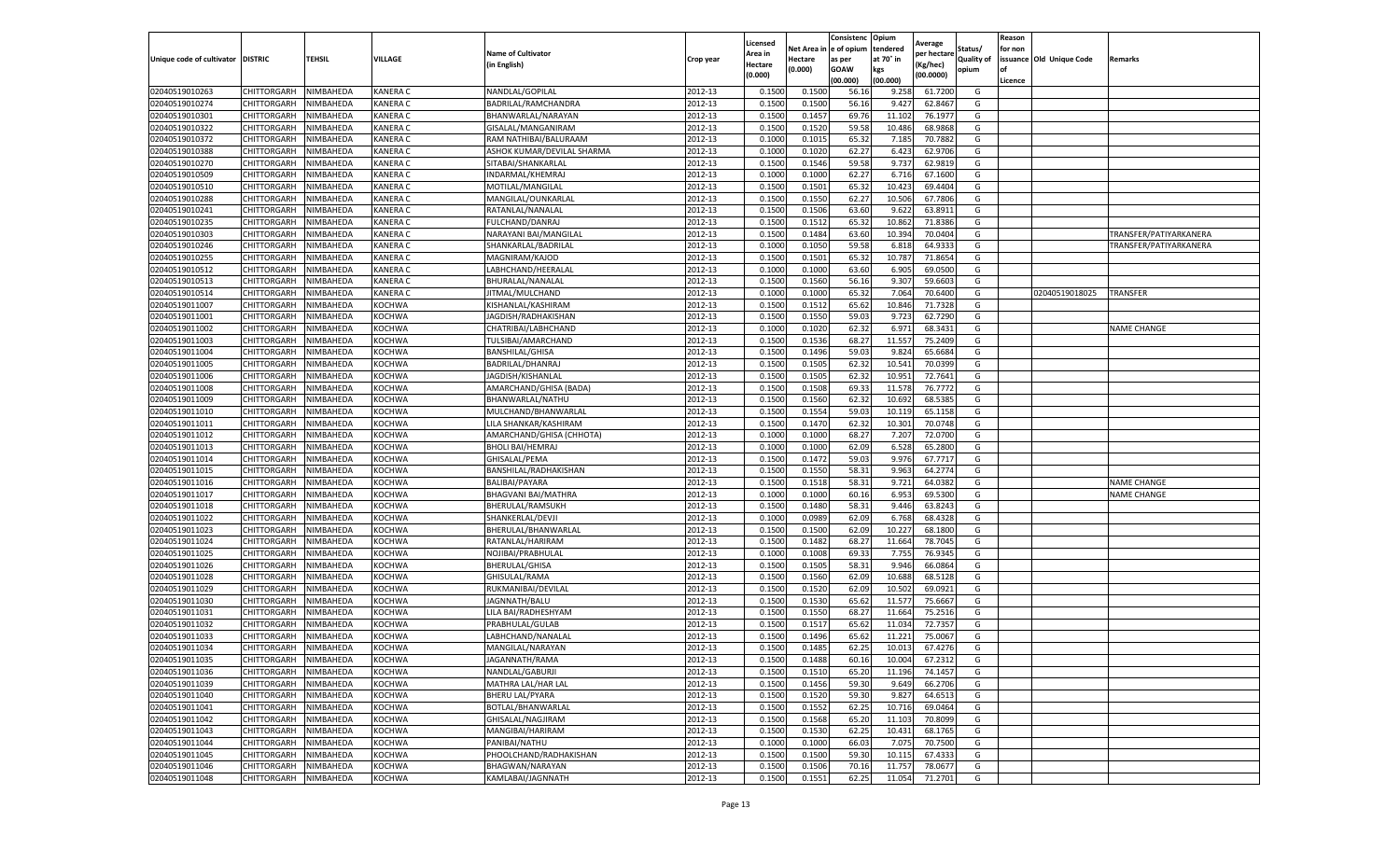|                                   |             |                  |               |                           |           | Licensed |            | Consistenc  | Opium     |                        |                   | Reason  |                          |         |
|-----------------------------------|-------------|------------------|---------------|---------------------------|-----------|----------|------------|-------------|-----------|------------------------|-------------------|---------|--------------------------|---------|
|                                   |             |                  |               | <b>Name of Cultivator</b> |           | Area in  | Net Area i | e of opium  | tendered  | Average<br>per hectare | Status/           | for non |                          |         |
| Unique code of cultivator DISTRIC |             | TEHSIL           | VILLAGE       | (in English)              | Crop year | Hectare  | Hectare    | as per      | at 70° in | (Kg/hec)               | <b>Quality of</b> |         | issuance Old Unique Code | Remarks |
|                                   |             |                  |               |                           |           | (0.000)  | (0.000)    | <b>GOAW</b> | kgs       | (00.0000)              | opium             |         |                          |         |
|                                   |             |                  |               |                           |           |          |            | (00.000     | (00.000)  |                        |                   | Licence |                          |         |
| 02040519011050                    | CHITTORGARH | NIMBAHEDA        | <b>KOCHWA</b> | GOPAL/BADRILAL            | 2012-13   | 0.1500   | 0.1473     | 62.25       | 10.520    | 71.1773                | G                 |         |                          |         |
| 02040519011051                    | CHITTORGARH | NIMBAHEDA        | KOCHWA        | SHANTILAL/BANSHILAI       | 2012-13   | 0.150    | 0.151      | 59.30       | 9.581     | 63.3664                | G                 |         |                          |         |
| 02040519011054                    | CHITTORGARH | NIMBAHEDA        | KOCHWA        | CHHAGANLAL/HARLAL         | 2012-13   | 0.1500   | 0.1449     | 59.30       | 9.708     | 66.9979                | G                 |         |                          |         |
| 02040519011056                    | CHITTORGARH | NIMBAHEDA        | <b>KOCHWA</b> | CHAMPALAL/MANNALAL        | 2012-13   | 0.1500   | 0.1518     | 63.19       | 10.517    | 69.2819                | л.                | 02      |                          |         |
| 02040519011057                    | CHITTORGARH | NIMBAHEDA        | KOCHWA        | JASRAJ/PREMCHAND          | 2012-13   | 0.1500   | 0.1520     | 65.20       | 11.037    | 72.6118                | G                 |         |                          |         |
| 02040519011058                    | CHITTORGARH | NIMBAHEDA        | KOCHWA        | MADANLAL/BHERULAL         | 2012-13   | 0.1500   | 0.1508     | 58.59       | 9.860     | 65.3846                | G                 |         |                          |         |
| 02040519011059                    | CHITTORGARH | NIMBAHEDA        | KOCHWA        | TANKUBAI/RAMNARAYAN       | 2012-13   | 0.1500   | 0.1516     | 60.16       | 9.789     | 64.5712                | G                 |         |                          |         |
| 02040519011060                    | CHITTORGARH | NIMBAHEDA        | KOCHWA        | HEERALAL/NARAYAN          | 2012-13   | 0.1500   | 0.1517     | 65.20       | 10.888    | 71.773                 | G                 |         |                          |         |
| 02040519011061                    | CHITTORGARH | NIMBAHEDA        | KOCHWA        | BADRILAL/GHISALAL         | 2012-13   | 0.1500   | 0.1512     | 62.13       | 10.25     | 67.7976                | G                 |         |                          |         |
| 02040519011062                    | CHITTORGARH | NIMBAHEDA        | KOCHWA        | BABULAL/CHHAGANLAL        | 2012-13   | 0.1500   | 0.1505     | 62.13       | 10.083    | 66.9967                | G                 |         |                          |         |
| 02040519011063                    | CHITTORGARH | NIMBAHEDA        | KOCHWA        | ONKARLAL/PREMCHAND        | 2012-13   | 0.1500   | 0.1540     | 65.34       | 11.005    | 71.4610                | G                 |         |                          |         |
| 02040519011064                    | CHITTORGARH | NIMBAHEDA        | <b>KOCHWA</b> | KISHANLAL/PREMCHAND       | 2012-13   | 0.1500   | 0.1535     | 62.13       | 10.784    | 70.2541                | G                 |         |                          |         |
| 02040519011065                    | CHITTORGARH | NIMBAHEDA        | KOCHWA        | DHAPUBAI/OUNKAR           | 2012-13   | 0.1500   | 0.1540     | 65.34       | 11.575    | 75.1623                | G                 |         |                          |         |
| 02040519011068                    | CHITTORGARH | NIMBAHEDA        | KOCHWA        | KANHAIYALAL/BHANWARLAI    | 2012-13   | 0.1500   | 0.1484     | 58.59       | 9.651     | 65.0337                | G                 |         |                          |         |
| 02040519011069                    | CHITTORGARH | NIMBAHEDA        | KOCHWA        | <b>BADRILAL/SUKHDEV</b>   | 2012-13   | 0.1500   | 0.1488     | 65.34       | 10.940    | 73.5215                | G                 |         |                          |         |
| 02040519011071                    | CHITTORGARH | NIMBAHEDA        | <b>KOCHWA</b> | RANGLAL/BANSHILAL         | 2012-13   | 0.1500   | 0.1485     | 62.13       | 10.216    | 68.7946                | G                 |         |                          |         |
| 02040519011073                    | CHITTORGARH | NIMBAHEDA        | KOCHWA        | MOHANLAL/KASHIRAM         | 2012-13   | 0.1500   | 0.1568     | 62.1        | 11.024    | 70.3061                | G                 |         |                          |         |
| 02040519011075                    | CHITTORGARH | NIMBAHEDA        | <b>KOCHWA</b> | GOPAL/BHANWARLAL          | 2012-13   | 0.1500   | 0.1522     | 63.17       | 10.640    | 69.9080                | G                 |         |                          |         |
| 02040519011076                    | CHITTORGARH | NIMBAHEDA        | <b>KOCHWA</b> | MANGILAL/RAMLAL           | 2012-13   | 0.1500   | 0.1500     | 65.34       | 11.15     | 74.3600                | G                 |         |                          |         |
| 02040519011077                    | CHITTORGARH | <b>NIMBAHEDA</b> | KOCHWA        | KANHAIYALAL/RADHAKISHAN   | 2012-13   | 0.1500   | 0.1504     | 58.59       | 10.061    | 66.8949                | G                 |         |                          |         |
| 02040519011079                    | CHITTORGARH | NIMBAHEDA        | KOCHWA        | LABHCHAND/MANGILAL        | 2012-13   | 0.1500   | 0.1519     | 65.34       | 10.837    | 71.3430                | G                 |         |                          |         |
| 02040519011080                    | CHITTORGARH | NIMBAHEDA        | KOCHWA        | SOHANIBAI/GANGARAM        | 2012-13   | 0.1500   | 0.1520     | 69.4        | 11.978    | 78.8026                | G                 |         |                          |         |
| 02040519011081                    | CHITTORGARH | NIMBAHEDA        | KOCHWA        | RATANLAL/CHATURBHU.       | 2012-13   | 0.1500   | 0.1500     | 65.23       | 10.605    | 70.7000                | G                 |         |                          |         |
| 02040519011082                    | CHITTORGARH | NIMBAHEDA        | <b>KOCHWA</b> | PHOOLCHAND/SHANKER        | 2012-13   | 0.1500   | 0.1512     | 60.10       | 10.054    | 66.4947                | G                 |         |                          |         |
| 02040519011084                    | CHITTORGARH | NIMBAHEDA        | KOCHWA        | KANHAIYALAL/GHISULAL      | 2012-13   | 0.1000   | 0.1014     | 63.14       | 7.216     | 71.1637                | G                 |         |                          |         |
|                                   | CHITTORGARH | NIMBAHEDA        | KOCHWA        | <b>BADRILAL/RAMA</b>      |           | 0.1500   | 0.1537     | 69.4        | 11.373    | 73.9948                |                   |         |                          |         |
| 02040519011085                    |             |                  |               |                           | 2012-13   |          |            |             |           |                        | G                 |         |                          |         |
| 02040519011086                    | CHITTORGARH | NIMBAHEDA        | KOCHWA        | BANSHILAL/NARAYAN         | 2012-13   | 0.1500   | 0.1548     | 63.14       | 10.896    | 70.3876                | G                 |         |                          |         |
| 02040519011087                    | CHITTORGARH | NIMBAHEDA        | <b>KOCHWA</b> | MADHULAL/KALU             | 2012-13   | 0.1500   | 0.1500     | 65.23       | 10.772    | 71.8133                | G                 |         |                          |         |
| 02040519011088                    | CHITTORGARH | NIMBAHEDA        | KOCHWA        | JAGANNATH/DEVJI           | 2012-13   | 0.1500   | 0.1534     | 65.23       | 11.080    | 72.2295                | G                 |         |                          |         |
| 02040519011090                    | CHITTORGARH | NIMBAHEDA        | KOCHWA        | BHANWARLAL/MANGILAL       | 2012-13   | 0.1500   | 0.1550     | 60.10       | 10.183    | 65.6968                | G                 |         |                          |         |
| 02040519011092                    | CHITTORGARH | NIMBAHEDA        | KOCHWA        | GEETALAL/HARIRAM          | 2012-13   | 0.1500   | 0.1500     | 63.14       | 9.814     | 65.4267                | G                 |         |                          |         |
| 02040519011093                    | CHITTORGARH | NIMBAHEDA        | KOCHWA        | RADHESHYAM/HEMRAJ (BADA)  | 2012-13   | 0.1500   | 0.1520     | 63.14       | 11.068    | 72.8158                | G                 |         |                          |         |
| 02040519011094                    | CHITTORGARH | NIMBAHEDA        | KOCHWA        | SOHALAL/GOPI              | 2012-13   | 0.1500   | 0.1500     | 65.29       | 10.51     | 70.0800                | G                 |         |                          |         |
| 02040519011095                    | CHITTORGARH | NIMBAHEDA        | KOCHWA        | MANGILAL/BHAWANIRAM       | 2012-13   | 0.1500   | 0.1554     | 60.16       | 9.866     | 63.4878                | G                 |         |                          |         |
| 02040519011096                    | CHITTORGARH | NIMBAHEDA        | KOCHWA        | LADULAL/KANIRAM           | 2012-13   | 0.1500   | 0.1505     | 60.10       | 9.959     | 66.1728                | G                 |         |                          |         |
| 02040519011097                    | CHITTORGARH | NIMBAHEDA        | KOCHWA        | BHERULAL/GHISULAL         | 2012-13   | 0.1500   | 0.1500     | 65.29       | 10.857    | 72.3800                | G                 |         |                          |         |
| 02040519011099                    | CHITTORGARH | NIMBAHEDA        | KOCHWA        | GHISI BAI/CHAMPA LAL      | 2012-13   | 0.1500   | 0.1536     | 60.10       | 10.483    | 68.2487                | G                 |         |                          |         |
| 02040519011100                    | CHITTORGARH | NIMBAHEDA        | KOCHWA        | GORDHAN/JAIRAJ            | 2012-13   | 0.1500   | 0.1500     | 65.29       | 10.689    | 71.2600                | G                 |         |                          |         |
| 02040519011101                    | CHITTORGARH | NIMBAHEDA        | KOCHWA        | HARIRAM/NANALAI           | 2012-13   | 0.1500   | 0.1522     | 59.23       | 9.900     | 65.0460                | G                 |         |                          |         |
| 02040519011103                    | CHITTORGARH | NIMBAHEDA        | KOCHWA        | DILIP/GHISULAL            | 2012-13   | 0.1500   | 0.1512     | 65.29       | 11.426    | 75.5688                | G                 |         |                          |         |
| 02040519011104                    | CHITTORGARH | NIMBAHEDA        | KOCHWA        | SURESHCNAND/BANSHILAL     | 2012-13   | 0.1500   | 0.1517     | 59.23       | 9.604     | 63.3092                | G                 |         |                          |         |
| 02040519011106                    | CHITTORGARH | NIMBAHEDA        | KOCHWA        | BABULAL/PREMCHAND         | 2012-13   | 0.1500   | 0.1536     | 62.15       | 10.592    | 68.9583                | G                 |         |                          |         |
| 02040519011107                    | CHITTORGARH | NIMBAHEDA        | <b>KOCHWA</b> | GOPAL/NARAYAN             | 2012-13   | 0.1500   | 0.1575     | 69.41       | 11.939    | 75.8032                | G                 |         |                          |         |
| 02040519011108                    | CHITTORGARH | NIMBAHEDA        | KOCHWA        | BIHARILAL/KISHANLAL       | 2012-13   | 0.1500   | 0.1524     | 65.29       | 10.98     | 72.0932                | G                 |         |                          |         |
| 02040519011111                    | CHITTORGARH | NIMBAHEDA        | KOCHWA        | NIHAL KUNWAR/BALU SINGH   | 2012-13   | 0.1000   | 0.0994     | 71.08       | 7.585     | 76.3078                | G                 |         |                          |         |
| 02040519011112                    | CHITTORGARH | NIMBAHEDA        | KOCHWA        | SHANKARLAL/KAJOD PRAJAPAT | 2012-13   | 0.100    | 0.1028     | 59.23       | 6.888     | 67.0039                | G                 |         |                          |         |
| 02040519011113                    | CHITTORGARH | NIMBAHEDA        | <b>KOCHWA</b> | GHISALAL/HARLAL GAJI      | 2012-13   | 0.1500   | 0.151      | 62.15       | 10.059    | 66.5278                | G                 |         |                          |         |
| 02040519011115                    | CHITTORGARH | NIMBAHEDA        | <b>KOCHWA</b> | BHAGVANLAL/KASHIRAM       | 2012-13   | 0.1500   | 0.1560     | 69.41       | 12.434    | 79.7051                | G                 |         |                          |         |
| 02040519011116                    | CHITTORGARH | NIMBAHEDA        | KOCHWA        | PRABHULAL/NANALAL         | 2012-13   | 0.1500   | 0.1484     | 62.15       | 10.539    | 71.0175                | G                 |         |                          |         |
| 02040519011119                    | CHITTORGARH | NIMBAHEDA        | KOCHWA        | AMARCHAND/PREMCHAND       | 2012-13   | 0.1500   | 0.1494     | 59.23       | 10.018    | 67.0549                | G                 |         |                          |         |
| 02040519011122                    | CHITTORGARH | NIMBAHEDA        | KOCHWA        | UNKARLAL/NANALAL DHAKAD   | 2012-13   | 0.1500   | 0.1508     | 66.19       | 10.997    | 72.9244                | G                 |         |                          |         |
| 02040519011123                    | CHITTORGARH | NIMBAHEDA        | KOCHWA        | JAGANNATH/KESHURAM JATIYA | 2012-13   | 0.1000   | 0.1014     | 66.19       | 7.101     | 70.0296                | G                 |         |                          |         |
| 02040519011124                    | CHITTORGARH | NIMBAHEDA        | KOCHWA        | HEERALAL/NATHULAL         | 2012-13   | 0.1500   | 0.1496     | 66.19       | 11.186    | 74.7727                | G                 |         |                          |         |
| 02040519011126                    | CHITTORGARH | NIMBAHEDA        | <b>KOCHWA</b> | NATHULAL/NANDA JI BHIL    | 2012-13   | 0.1500   | 0.1575     | 66.03       | 11.461    | 72.7683                | G                 |         |                          |         |
| 02040519011127                    | CHITTORGARH | NIMBAHEDA        | KOCHWA        | BHERULAL/NANALAL DHAKAD   | 2012-13   | 0.1500   | 0.1448     | 59.23       | 9.815     | 67.7831                | G                 |         |                          |         |
| 02040519011128                    | CHITTORGARH | NIMBAHEDA        | KOCHWA        | MEGRAJ/NARAYAN JI         | 2012-13   | 0.1500   | 0.1509     | 62.15       | 10.344    | 68.5487                | G                 |         |                          |         |
| 02040519011129                    | CHITTORGARH | NIMBAHEDA        | <b>KOCHWA</b> | NANDLAL/KISHANLAL NAYAMA  | 2012-13   | 0.1500   | 0.1572     | 63.19       | 11.239    | 71.4949                | G                 |         |                          |         |
| 02040519011130                    | CHITTORGARH | NIMBAHEDA        | KOCHWA        | RADHESHYAM/HEMRAJ DHAKAD  | 2012-13   | 0.1500   | 0.1530     | 60.16       | 9.746     | 63.6993                | G                 |         |                          |         |
| 02040519011132                    | CHITTORGARH | NIMBAHEDA        | KOCHWA        | RAMESHWARLAL/PREMCHAND    | 2012-13   | 0.1500   | 0.1500     | 69.33       | 11.430    | 76.2000                | G                 |         |                          |         |
|                                   |             |                  |               |                           |           |          |            |             |           |                        |                   |         |                          |         |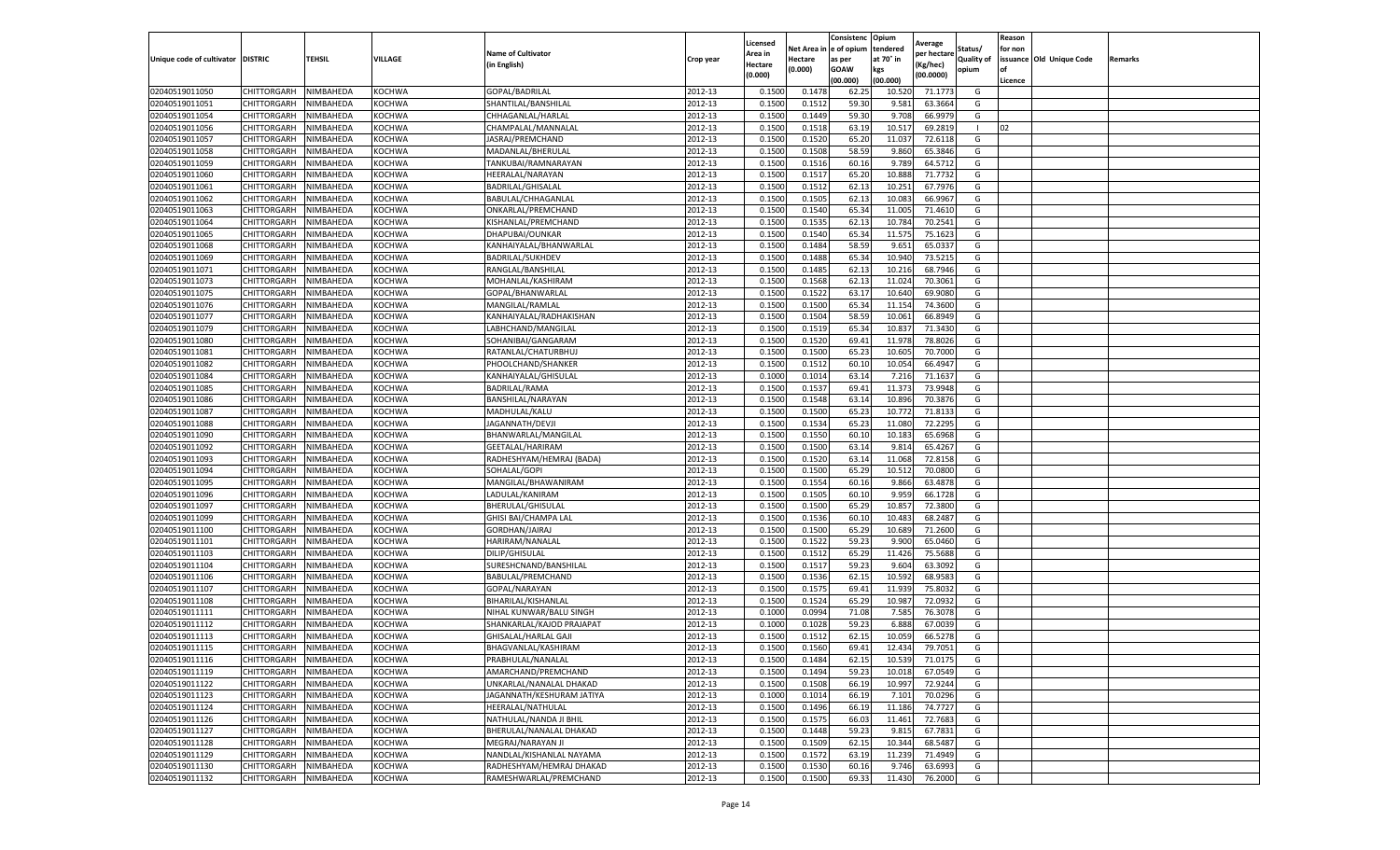|                           |                    |           |           |                           |           | Licensed |         | Consistenc             | Opium     |                        |                   | Reason  |                          |                    |
|---------------------------|--------------------|-----------|-----------|---------------------------|-----------|----------|---------|------------------------|-----------|------------------------|-------------------|---------|--------------------------|--------------------|
|                           |                    |           |           | <b>Name of Cultivator</b> |           | Area in  |         | Net Area in e of opium | tendered  | Average<br>per hectare | Status/           | for non |                          |                    |
| Unique code of cultivator | <b>DISTRIC</b>     | TEHSIL    | VILLAGE   | in English)               | Crop year | Hectare  | Hectare | as per                 | at 70° in | (Kg/hec                | <b>Quality of</b> |         | issuance Old Unique Code | <b>Remarks</b>     |
|                           |                    |           |           |                           |           | (0.000)  | (0.000) | <b>GOAW</b>            | kgs       | (00.0000)              | opium             |         |                          |                    |
|                           |                    |           |           |                           |           |          |         | (00.000)               | (00.000)  |                        |                   | Licence |                          |                    |
| 02040519011133            | CHITTORGARH        | NIMBAHEDA | KOCHWA    | JAGDISH/NANDA BHIL        | 2012-13   | 0.1500   | 0.1440  | 63.19                  | 9.975     | 69.2708                | G                 |         |                          |                    |
| 02040519011049            | CHITTORGARH        | NIMBAHEDA | KOCHWA    | KANYA LAL/BHAGVAN         | 2012-13   | 0.1500   | 0.1521  | 66.19                  | 11.25     | 73.9776                | G                 |         |                          |                    |
| 02040519011105            | CHITTORGARH        | NIMBAHEDA | KOCHWA    | RADHESHYAM/BHAVARLAL      | 2012-13   | 0.1500   | 0.1541  | 66.19                  | 11.413    | 74.0623                | G                 |         |                          |                    |
| 02040519011117            | CHITTORGARH        | NIMBAHEDA | KOCHWA    | PRABHULAL/HARLAL JATIYA   | 2012-13   | 0.1500   | 0.1539  | 69.33                  | 11.132    | 72.3327                | G                 |         |                          |                    |
| 02040519011134            | CHITTORGARH        | NIMBAHEDA | KOCHWA    | BASNTIBAI/LAXMICHAND      | 2012-13   | 0.1500   | 0.1500  | 63.19                  | 10.481    | 69.873                 | G                 |         |                          |                    |
| 02040519011053            | CHITTORGARH        | NIMBAHEDA | KOCHWA    | BADRI LAL/HAR LAL(JATIYA) | 2012-13   | 0.1500   | 0.1500  | 66.03                  | 10.91     | 72.7600                | G                 |         |                          |                    |
| 02040519011078            | CHITTORGARH        | NIMBAHEDA | KOCHWA    | ASHOK KUMAR/LABHCHAND     | 2012-13   | 0.1500   | 0.1496  | 66.03                  | 11.376    | 76.0428                | G                 |         |                          |                    |
| 02040519013007            | CHITTORGARH        | NIMBAHEDA | LUNKHANDA | <b>BHOTLAL/RATANA</b>     | 2012-13   | 0.1500   | 0.1522  | 64.12                  | 10.644    | 69.9343                | G                 |         |                          |                    |
| 02040519013002            | CHITTORGARH        | NIMBAHEDA | LUNKHANDA | MANGILAL/KANIRAM          | 2012-13   | 0.1500   | 0.1500  | 64.12                  | 10.497    | 69.9800                | G                 |         |                          |                    |
| 02040519013003            | CHITTORGARH        | NIMBAHEDA | LUNKHANDA | MOHANLAL/LUXMICHAND       | 2012-13   | 0.1500   | 0.1496  | 64.12                  | 10.561    | 70.5949                | G                 |         |                          |                    |
| 02040519013004            | CHITTORGARH        | NIMBAHEDA | LUNKHANDA | NANIBAI/NANALAL           | 2012-13   | 0.1000   | 0.1012  | 64.12                  | 6.760     | 66.7984                | G                 |         |                          | <b>NAME CHANGE</b> |
| 02040519013005            | CHITTORGARH        | NIMBAHEDA | UNKHANDA. | KAMLIBAI/LABHCHAND-VARDA  | 2012-13   | 0.1500   | 0.1515  | 64.12                  | 10.11     | 66.7525                | G                 |         |                          |                    |
| 02040519013006            | CHITTORGARH        | NIMBAHEDA | LUNKHANDA | BABULAL/RAMLAL            | 2012-13   | 0.1000   | 0.1000  | 64.26                  | 6.628     | 66.2800                | G                 |         |                          |                    |
| 02040519013010            | CHITTORGARH        | NIMBAHEDA | LUNKHANDA | HIRALAL/NANDA JI          | 2012-13   | 0.1500   | 0.1500  | 67.39                  | 10.494    | 69.9600                | G                 |         |                          |                    |
| 02040519013011            | CHITTORGARH        | NIMBAHEDA | LUNKHANDA | JANIBAI/NANALAL           | 2012-13   | 0.1500   | 0.1512  | 67.39                  | 10.513    | 69.5304                | G                 |         |                          |                    |
| 02040519013012            | CHITTORGARH        | NIMBAHEDA | LUNKHANDA | MANGILAL/GANGARAM         | 2012-13   | 0.1500   | 0.1500  | 67.39                  | 10.417    | 69.4467                | G                 |         |                          |                    |
| 02040519013013            | CHITTORGARH        | NIMBAHEDA | LUNKHANDA | SHRILAL/HEERALAL          | 2012-13   | 0.1500   | 0.1520  | 62.06                  | 10.18     | 67.0197                | G                 |         |                          |                    |
| 02040519013014            | CHITTORGARH        | NIMBAHEDA | LUNKHANDA | LABHCHAND/PHOOLCHAND      | 2012-13   | 0.1000   | 0.1012  | 67.39                  | 7.413     | 73.2510                | G                 |         |                          |                    |
| 02040519013015            | CHITTORGARH        | NIMBAHEDA | UNKHANDA. | MOHANLAL/RUPA             | 2012-13   | 0.1500   | 0.1512  | 62.06                  | 10.284    | 68.0159                | G                 |         |                          |                    |
| 02040519013016            | CHITTORGARH        | NIMBAHEDA | UNKHANDA  | ONKAR/NARAYAN             | 2012-13   | 0.1500   | 0.1512  | 64.26                  | 10.309    | 68.1812                | G                 |         |                          |                    |
| 02040519013017            | CHITTORGARH        | NIMBAHEDA | LUNKHANDA | BHANWARLAL/LAKSHMICHAND   | 2012-13   | 0.1000   | 0.1014  | 62.06                  | 6.525     | 64.3491                | G                 |         |                          |                    |
| 02040519013018            | CHITTORGARH        | NIMBAHEDA | UNKHANDA. | GHISA/NARAYAN             | 2012-13   | 0.1000   | 0.1024  | 62.06                  | 6.756     | 65.9766                | G                 |         |                          |                    |
| 02040519013019            | CHITTORGARH        | NIMBAHEDA | LUNKHANDA | KESARBAI/BHANWARLAL       | 2012-13   | 0.1500   | 0.1512  | 67.39                  | 10.667    | 70.5489                | G                 |         |                          |                    |
| 02040519013020            | CHITTORGARH        | NIMBAHEDA | LUNKHANDA | BADRILAL/DAULA            | 2012-13   | 0.1500   | 0.1512  | 67.19                  | 10.616    | 70.2116                | G                 |         |                          |                    |
| 02040519013021            | CHITTORGARH        | NIMBAHEDA | UNKHANDA. | GISIBAI/KJODH             | 2012-13   | 0.1000   | 0.0990  | 62.06                  | 6.64      | 67.0707                | G                 |         |                          |                    |
| 02040519013022            | CHITTORGARH        | NIMBAHEDA | LUNKHANDA | RAMLAL/KASHIRAM           | 2012-13   | 0.1500   | 0.1500  | 62.13                  | 10.145    | 67.6333                | G                 |         |                          |                    |
| 02040519013024            | CHITTORGARH        | NIMBAHEDA | LUNKHANDA | ONKAR/BHURA               | 2012-13   | 0.1500   | 0.1470  | 62.13                  | 9.417     | 64.0612                | G                 |         |                          |                    |
| 02040519013025            | CHITTORGARH        | NIMBAHEDA | UNKHANDA. | PHOOLCHAND/LAXMICHAND     | 2012-13   | 0.1500   | 0.1520  | 62.13                  | 10.216    | 67.2105                | G                 |         |                          |                    |
| 02040519013026            | CHITTORGARH        | NIMBAHEDA | LUNKHANDA | MIYACHAND/NAANJI          | 2012-13   | 0.1000   | 0.1000  | 67.19                  | 7.007     | 70.0700                | G                 |         |                          |                    |
| 02040519013027            | CHITTORGARH        | NIMBAHEDA | LUNKHANDA | RADHESHYAM/SHANKERLAL     | 2012-13   | 0.1000   | 0.0992  | 67.19                  | 7.093     | 71.5020                | G                 |         |                          |                    |
| 02040519013028            | CHITTORGARH        | NIMBAHEDA | UNKHANDA  | PANNALAL/GOTU             | 2012-13   | 0.1500   | 0.1476  | 59.30                  | 9.48      | 64.2276                | G                 |         |                          |                    |
| 02040519013029            | CHITTORGARH        | NIMBAHEDA | LUNKHANDA | CHHAGANLAL/PRABHULAL      | 2012-13   | 0.1500   | 0.1504  | 64.26                  | 9.657     | 64.2088                | G                 |         |                          |                    |
| 02040519013031            | CHITTORGARH        | NIMBAHEDA | LUNKHANDA | KASHIRAM/HARIRAM          | 2012-13   | 0.1500   | 0.1514  | 64.26                  | 10.346    | 68.3355                | G                 |         |                          |                    |
| 02040519013032            | CHITTORGARH        | NIMBAHEDA | LUNKHANDA | NARAYANIBAI/NARAYAN       | 2012-13   | 0.1000   | 0.1000  | 67.19                  | 7.180     | 71.8000                | G                 |         |                          |                    |
| 02040519013033            | CHITTORGARH        | NIMBAHEDA | LUNKHANDA | MANGILAL/BHANWARLAI       | 2012-13   | 0.1500   | 0.1492  | 59.30                  | 9.573     | 64.1622                | G                 |         |                          |                    |
| 02040519013037            | CHITTORGARH        | NIMBAHEDA | LUNKHANDA | NANDKISHORE/HEERALAL      | 2012-13   | 0.1500   | 0.1520  | 64.26                  | 10.51     | 69.1513                | G                 |         |                          |                    |
| 02040519013039            | CHITTORGARH        | NIMBAHEDA | LUNKHANDA | BHERULAL/HARIRAM          | 2012-13   | 0.1000   | 0.0992  | 62.13                  | 6.967     | 70.2319                | G                 |         |                          |                    |
| 02040519013040            | CHITTORGARH        | NIMBAHEDA | UNKHANDA  | JAGDISH/ONKARLAL          | 2012-13   | 0.1500   | 0.1510  | 59.30                  | 9.725     | 64.4040                | G                 |         |                          |                    |
| 02040519013042            | CHITTORGARH        | NIMBAHEDA | LUNKHANDA | BABULAL/ONKARLAL          | 2012-13   | 0.1000   | 0.1020  | 64.21                  | 6.971     | 68.3431                | G                 |         |                          |                    |
| 02040519013043            | CHITTORGARH        | NIMBAHEDA | LUNKHANDA | RADHESHYAM/HEERALAL       | 2012-13   | 0.1000   | 0.0986  | 62.13                  | 6.728     | 68.2353                | G                 |         |                          |                    |
| 02040519013044            | CHITTORGARH        | NIMBAHEDA | UNKHANDA. | SOHANLAL/KIMSI            | 2012-13   | 0.1500   | 0.1449  | 64.21                  | 9.87      | 68.1159                | G                 |         |                          |                    |
| 02040519013045            | CHITTORGARH        | NIMBAHEDA | LUNKHANDA | SUKHLAL/NANDA             | 2012-13   | 0.1500   | 0.1500  | 67.19                  | 10.472    | 69.8133                | G                 |         |                          |                    |
| 02040519013046            | CHITTORGARH        | NIMBAHEDA | LUNKHANDA | BHERULAL/MOTILAL          | 2012-13   | 0.1500   | 0.1500  | 64.21                  | 10.145    | 67.633                 | G                 |         |                          |                    |
| 02040519013047            | CHITTORGARH        | NIMBAHEDA | UNKHANDA. | GOURILAL/KANIRAM          | 2012-13   | 0.1500   | 0.1512  | 62.23                  | 9.895     | 65.4431                | G                 |         |                          |                    |
| 02040519013048            | CHITTORGARH        | NIMBAHEDA | LUNKHANDA | SHRILAL/PRABHULAL DHAKAD  | 2012-13   | 0.1000   | 0.1008  | 62.23                  | 7.299     | 72.4107                | G                 |         |                          |                    |
| 02040519013049            | CHITTORGARH        | NIMBAHEDA | LUNKHANDA | JAGDISH/PRABHULAL         | 2012-13   | 0.1000   | 0.1014  | 62.23                  | 6.454     | 63.6489                | G                 |         |                          |                    |
| 02040519013050            | CHITTORGARH        | NIMBAHEDA | UNKHANDA. | SAMPATLAL/HEERALAL        | 2012-13   | 0.1500   | 0.1505  | 62.23                  | 10.161    | 67.5150                | G                 |         |                          |                    |
| 02040519013051            | CHITTORGARH        | NIMBAHEDA | LUNKHANDA | RADHESHYAM/BHANWARLAL     | 2012-13   | 0.1000   | 0.1008  | 62.23                  | 6.845     | 67.9067                | G                 |         |                          |                    |
| 02040519013052            | CHITTORGARH        | NIMBAHEDA | LUNKHANDA | HEERALAL/LUXMICHAND       | 2012-13   | 0.1500   | 0.1530  | 64.21                  | 10.319    | 67.4444                | G                 |         |                          |                    |
| 02040519013054            | CHITTORGARH        | NIMBAHEDA | LUNKHANDA | DHAPU BAI/NANALAL         | 2012-13   | 0.1500   | 0.1410  | 68.15                  | 9.872     | 70.0142                | G                 |         |                          |                    |
| 02040519013055            | <b>CHITTORGARH</b> | NIMBAHEDA | LUNKHANDA | JAGNNATH/NARAYAN          | 2012-13   | 0.1500   | 0.1504  | 64.21                  | 10.457    | 69.5279                | G                 |         |                          |                    |
| 02040519013056            | CHITTORGARH        | NIMBAHEDA | LUNKHANDA | SOHANLAL/DALU             | 2012-13   | 0.1000   | 0.1008  | 65.30                  | 6.847     | 67.9266                | G                 |         |                          |                    |
| 02040519013058            | CHITTORGARH        | NIMBAHEDA | LUNKHANDA | SHYAMUBAI/JAGNNTH         | 2012-13   | 0.1500   | 0.1450  | 61.26                  | 9.565     | 65.9655                | G                 |         |                          |                    |
| 02040519013059            | <b>CHITTORGARH</b> | NIMBAHEDA | LUNKHANDA | KAILASHCHANDRA/AMARCHAND  | 2012-13   | 0.1000   | 0.1003  | 61.26                  | 6.537     | 65.1745                | G                 |         |                          |                    |
| 02040519013062            | CHITTORGARH        | NIMBAHEDA | LUNKHANDA | MOHANIBAICHAGANLAL        | 2012-13   | 0.1500   | 0.1485  | 68.15                  | 11.021    | 74.2155                | G                 |         |                          |                    |
| 02040519013063            | <b>CHITTORGARH</b> | NIMBAHEDA | LUNKHANDA | RHADIBAI/PANNALAL         | 2012-13   | 0.1500   | 0.1498  | 65.30                  | 10.187    | 68.0040                | G                 |         |                          |                    |
| 02040519013064            | CHITTORGARH        | NIMBAHEDA | LUNKHANDA | JAGDISHCHANDRA/CHAGANLAL  | 2012-13   | 0.1500   | 0.1484  | 61.26                  | 9.775     | 65.8693                | G                 |         |                          |                    |
| 02040519013067            | CHITTORGARH        | NIMBAHEDA | LUNKHANDA | SHAMBHULAL/SHANKARLAL     | 2012-13   | 0.1000   | 0.1000  | 65.30                  | 7.006     | 70.0600                | G                 |         |                          |                    |
| 02040519013068            | <b>CHITTORGARH</b> | NIMBAHEDA | LUNKHANDA | NANDLAL/NARAYAN DHAKAD    | 2012-13   | 0.1000   | 0.1014  | 65.30                  | 7.034     | 69.3688                | G                 |         |                          |                    |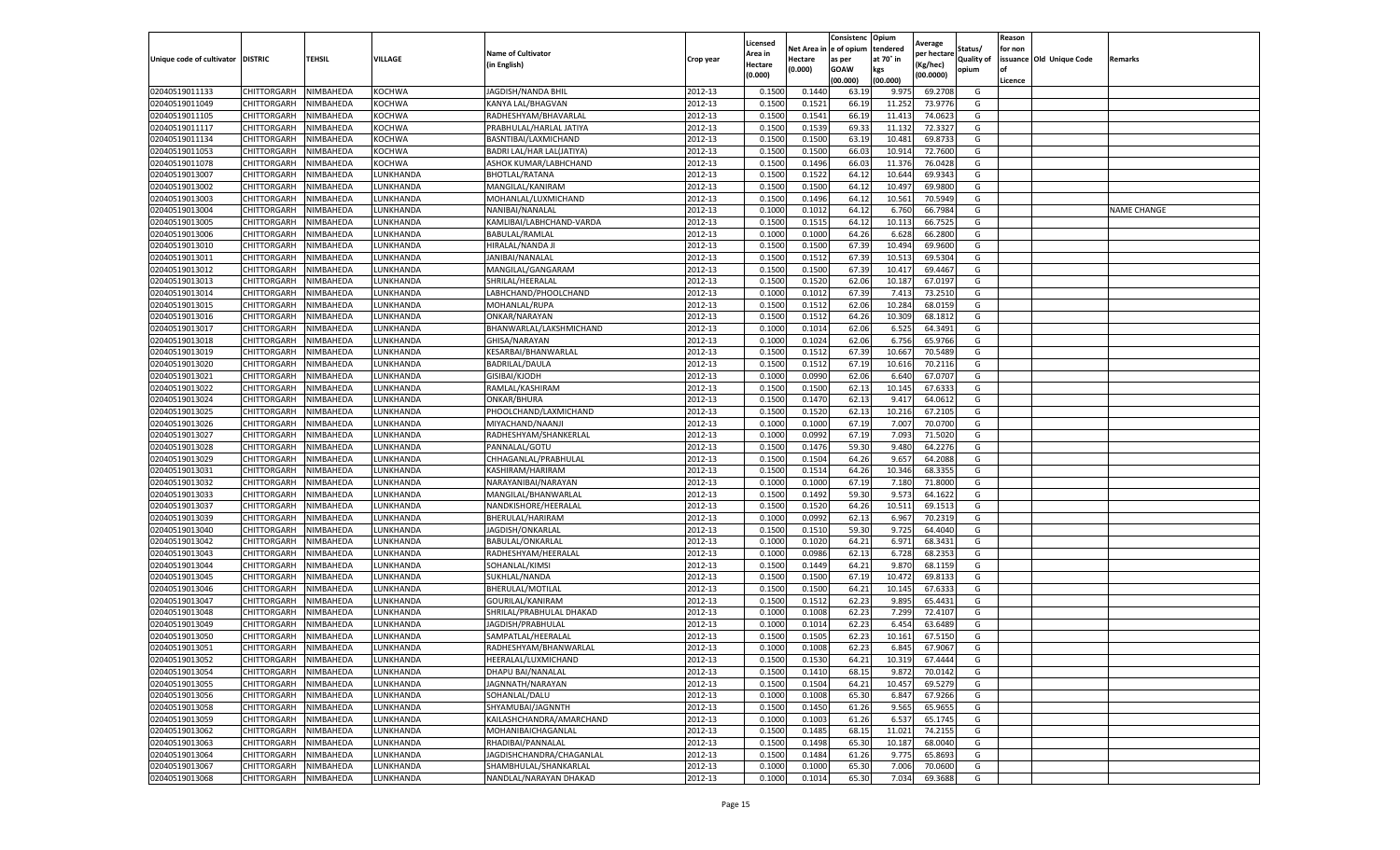|                           |                    |           |            |                                |           | Licensed |         | Consistenc             | Opium     |                        |                   | Reason  |                          |                |
|---------------------------|--------------------|-----------|------------|--------------------------------|-----------|----------|---------|------------------------|-----------|------------------------|-------------------|---------|--------------------------|----------------|
|                           |                    |           |            | <b>Name of Cultivator</b>      |           | Area in  |         | Net Area in e of opium | tendered  | Average<br>per hectare | Status/           | for non |                          |                |
| Unique code of cultivator | <b>DISTRIC</b>     | TEHSIL    | VILLAGE    | in English)                    | Crop year | Hectare  | Hectare | as per                 | at 70° in | (Kg/hec                | <b>Quality of</b> |         | issuance Old Unique Code | <b>Remarks</b> |
|                           |                    |           |            |                                |           | (0.000)  | (0.000) | <b>GOAW</b>            | kgs       | (00.0000)              | opium             |         |                          |                |
|                           |                    |           |            |                                |           |          |         | (00.000)               | (00.000)  |                        |                   | Licence |                          |                |
| 02040519013071            | CHITTORGARH        | NIMBAHEDA | LUNKHANDA  | RAMCHANDRA/BARDA JI DHAKAD     | 2012-13   | 0.1500   | 0.1512  | 56.17                  | 8.47      | 56.0450                | G                 | 04      |                          |                |
| 02040519013072            | CHITTORGARH        | NIMBAHEDA | LUNKHANDA  | PRABHULAL/KASHIRAM SUTHAR      | 2012-13   | 0.1500   | 0.1521  | 65.30                  | 10.83     | 71.2032                | G                 |         |                          |                |
| 02040519013073            | CHITTORGARH        | NIMBAHEDA | UNKHANDA.  | <b>BAGDIRAM/NARAYAN DHAKAD</b> | 2012-13   | 0.1500   | 0.1474  | 65.20                  | 10.534    | 71.4654                | G                 |         |                          |                |
| 02040519013074            | CHITTORGARH        | NIMBAHEDA | LUNKHANDA  | GORILAL/AMAR CHANDRA DHAKAD    | 2012-13   | 0.1000   | 0.1008  | 65.20                  | 7.088     | 70.3175                | G                 |         |                          |                |
| 02040519013076            | <b>CHITTORGARH</b> | NIMBAHEDA | LUNKHANDA  | CHAGANLAL/BHAGWAN BALAI        | 2012-13   | 0.1500   | 0.1486  | 61.26                  | 10.405    | 70.0202                | G                 |         |                          |                |
| 02040519013079            | CHITTORGARH        | NIMBAHEDA | UNKHANDA   | NATHULAL/DEVA DHAKAD           | 2012-13   | 0.1500   | 0.1519  | 65.20                  | 10.37     | 68.3081                | G                 |         |                          |                |
| 02040519013080            | CHITTORGARH        | NIMBAHEDA | LUNKHANDA  | RAMLAL/HANSRAJ DHAKAD          | 2012-13   | 0.1000   | 0.1000  | 68.15                  | 7.243     | 72.4300                | G                 |         |                          |                |
| 02040519013081            | CHITTORGARH        | NIMBAHEDA | LUNKHANDA  | KISHANLAL/BHAVARLAL DHAKAD     | 2012-13   | 0.1500   | 0.1440  | 68.15                  | 10.26     | 71.2569                | G                 |         |                          |                |
| 02040519013082            | CHITTORGARH        | NIMBAHEDA | LUNKHANDA  | LABH CHAND/AMARCHAND DHAKAD    | 2012-13   | 0.1000   | 0.1000  | 65.20                  | 6.837     | 68.3700                | G                 |         |                          |                |
| 02040519013083            | CHITTORGARH        | NIMBAHEDA | LUNKHANDA  | BHURALAL/KISMI JI DHAKAD       | 2012-13   | 0.1500   | 0.1518  | 68.15                  | 10.826    | 71.3175                | G                 |         |                          |                |
| 02040519013086            | CHITTORGARH        | NIMBAHEDA | LUNKHANDA  | GOPALLAL/HARIRAM DHAKAD        | 2012-13   | 0.1500   | 0.1408  | 65.20                  | 9.445     | 67.0810                | G                 |         |                          |                |
| 02040519013087            | CHITTORGARH        | NIMBAHEDA | UNKHANDA.  | NANALAL/TEKCHAND DHAKAD        | 2012-13   | 0.1500   | 0.1512  | 64.15                  | 10.365    | 68.5516                | G                 |         |                          |                |
| 02040519013089            | CHITTORGARH        | NIMBAHEDA | LUNKHANDA  | SHANTILAL/LABHCHAND DHAKAD     | 2012-13   | 0.1500   | 0.1493  | 61.26                  | 9.469     | 63.4226                | G                 |         |                          |                |
| 02040519013090            | CHITTORGARH        | NIMBAHEDA | LUNKHANDA  | SOHANLAL/MANGU JI BHIL         | 2012-13   | 0.1500   | 0.1504  | 62.33                  | 9.991     | 66.4295                | G                 |         |                          |                |
| 02040519013091            | CHITTORGARH        | NIMBAHEDA | LUNKHANDA  | JIVRAJ/AMARCHAND DHAKAD        | 2012-13   | 0.1500   | 0.1482  | 59.20                  | 9.294     | 62.7126                | G                 |         |                          |                |
| 02040519013038            | CHITTORGARH        | NIMBAHEDA | LUNKHANDA  | MANGHI BAI/ MANGHI LAL         | 2012-13   | 0.1000   | 0.1026  | 64.15                  | 6.708     | 65.3801                | G                 |         |                          |                |
| 02040519013041            | CHITTORGARH        | NIMBAHEDA | LUNKHANDA  | SHYAMLAL/KASIRAM               | 2012-13   | 0.1500   | 0.1482  | 62.33                  | 9.554     | 64.4669                | G                 |         |                          |                |
| 02040519013075            | CHITTORGARH        | NIMBAHEDA | LUNKHANDA  | KASHIRAM/MAGNA JI BALAI        | 2012-13   | 0.1500   | 0.1064  | 64.15                  | 6.992     | 65.7143                | G                 |         |                          |                |
| 02040519013023            | CHITTORGARH        | NIMBAHEDA | UNKHANDA.  | MANGILAL/HARLAL                | 2012-13   | 0.1500   | 0.1521  | 59.20                  | 9.464     | 62.2222                | G                 |         |                          |                |
| 02040519013060            | CHITTORGARH        | NIMBAHEDA | LUNKHANDA  | SOHANLAL/KUKA                  | 2012-13   | 0.1500   | 0.1500  | 64.15                  | 9.623     | 64.1533                | G                 |         |                          |                |
| 02040519013084            | CHITTORGARH        | NIMBAHEDA | LUNKHANDA  | DHANRAJ/MAGNIRAM KUMHAR        | 2012-13   | 0.1500   | 0.1500  | 62.33                  | 9.643     | 64.2867                | G                 |         |                          |                |
| 02040519013061            | CHITTORGARH        | NIMBAHEDA | UNKHANDA.  | PREAMCHAND/KJODH               | 2012-13   | 0.1500   | 0.1440  | 62.33                  | 9.599     | 66.6597                | G                 |         |                          |                |
| 02040519013096            | CHITTORGARH        | NIMBAHEDA | LUNKHANDA  | NANALAL/RAMLAL                 | 2012-13   | 0.1500   | 0.1505  | 64.15                  | 10.823    | 71.9136                | G                 |         |                          |                |
| 02040519013097            | CHITTORGARH        | NIMBAHEDA | LUNKHANDA  | GOPALSINGH/OUNKARSINGH         | 2012-13   | 0.1000   | 0.1015  | 59.20                  | 6.487     | 63.9113                | G                 |         |                          |                |
| 02040519013098            | CHITTORGARH        | NIMBAHEDA | UNKHANDA   | GIRJA KUWAR/KHUMANSINGH        | 2012-13   | 0.1000   | 0.1020  | 64.25                  | 6.77      | 66.4118                | G                 |         |                          |                |
| 02040519013085            | CHITTORGARH        | NIMBAHEDA | LUNKHANDA  | <b>GORILAL/KIMSHI JI</b>       | 2012-13   | 0.1000   | 0.1020  | 64.25                  | 7.003     | 68.6569                | G                 |         |                          |                |
| 02040519013036            | CHITTORGARH        | NIMBAHEDA | LUNKHANDA  | RADHABAI/POKHER                | 2012-13   | 0.1500   | 0.1556  | 64.25                  | 10.53     | 67.7185                | G                 |         |                          |                |
| 02040519013088            | CHITTORGARH        | NIMBAHEDA | UNKHANDA.  | BHAVAR KUVAR/GULABSINGH        | 2012-13   | 0.1000   | 0.1024  | 64.25                  | 7.113     | 69.4629                | G                 |         |                          |                |
| 02040519013101            | CHITTORGARH        | NIMBAHEDA | LUNKHANDA  | HEERALAL/GULAB                 | 2012-13   | 0.1500   | 0.1550  | 61.59                  | 10.145    | 65.4516                | G                 |         |                          |                |
| 02040519012005            | CHITTORGARH        | NIMBAHEDA | LUXMIPURA1 | SUKHLAL/JAGNNTH                | 2012-13   | 0.1000   | 0.0990  | 71.37                  | 7.769     | 78.4747                | G                 |         |                          |                |
| 02040519012001            | CHITTORGARH        | NIMBAHEDA | UXMIPURA1  | DALIBAI/ MANGILAL              | 2012-13   | 0.1500   | 0.1484  | 62.31                  | 10.19     | 68.6792                | G                 |         |                          |                |
| 02040519012002            | CHITTORGARH        | NIMBAHEDA | LUXMIPURA1 | NANDLAL/CHAMPALAI              | 2012-13   | 0.1500   | 0.1550  | 62.31                  | 10.904    | 70.3484                | G                 |         |                          |                |
| 02040519012003            | CHITTORGARH        | NIMBAHEDA | LUXMIPURA1 | KESARBAI/PARBHULAL             | 2012-13   | 0.1500   | 0.1538  | 65.93                  | 10.82     | 70.3641                | G                 |         |                          |                |
| 02040519012004            | CHITTORGARH        | NIMBAHEDA | LUXMIPURA1 | PHOOLCHAND/MOOLCHAND 5         | 2012-13   | 0.1500   | 0.1500  | 62.42                  | 10.264    | 68.4267                | G                 |         |                          |                |
| 02040519012007            | CHITTORGARH        | NIMBAHEDA | LUXMIPURA1 | NANDUBAI/JASRAJ                | 2012-13   | 0.1000   | 0.0986  | 62.42                  | 7.089     | 71.8966                | G                 |         |                          |                |
| 02040519012009            | CHITTORGARH        | NIMBAHEDA | LUXMIPURA1 | SUKHLAL/DALU                   | 2012-13   | 0.1500   | 0.1485  | 68.98                  | 10.909    | 73.4613                | G                 |         |                          |                |
| 02040519012010            | CHITTORGARH        | NIMBAHEDA | LUXMIPURA1 | KANCHANBAI/SOHANLAL            | 2012-13   | 0.1500   | 0.1551  | 65.15                  | 11.04     | 71.2315                | G                 |         |                          |                |
| 02040519012011            | CHITTORGARH        | NIMBAHEDA | UXMIPURA1  | DAKHIBAI/LOBHIRAM              | 2012-13   | 0.1500   | 0.1512  | 65.15                  | 10.75     | 71.0979                | G                 |         |                          |                |
| 02040519012013            | CHITTORGARH        | NIMBAHEDA | LUXMIPURA1 | <b>BAGDIRAM/GISA</b>           | 2012-13   | 0.1500   | 0.1500  | 62.42                  | 10.04     | 66.9400                | G                 |         |                          |                |
| 02040519012014            | CHITTORGARH        | NIMBAHEDA | LUXMIPURA1 | RADHESHYAM/MIYACHAND           | 2012-13   | 0.1500   | 0.1505  | 62.42                  | 9.978     | 66.2990                | G                 |         |                          |                |
| 02040519012015            | CHITTORGARH        | NIMBAHEDA | UXMIPURA1  | RADHABAI/MOHANLAL              | 2012-13   | 0.1500   | 0.1500  | 60.16                  | 9.832     | 65.5467                | G                 |         |                          |                |
| 02040519012016            | CHITTORGARH        | NIMBAHEDA | LUXMIPURA1 | KANHAIYALAL/CHAMPALAL          | 2012-13   | 0.1500   | 0.1530  | 62.29                  | 10.598    | 69.2680                | G                 |         |                          |                |
| 02040519012017            | CHITTORGARH        | NIMBAHEDA | LUXMIPURA1 | LABHCHAND/DALURAM              | 2012-13   | 0.1500   | 0.1536  | 62.29                  | 10.465    | 68.1315                | G                 |         |                          |                |
| 02040519012020            | CHITTORGARH        | NIMBAHEDA | LUXMIPURA1 | MOHANLAL/LOBHIRAM              | 2012-13   | 0.1500   | 0.1496  | 65.93                  | 10.67     | 71.3302                | G                 |         |                          |                |
| 02040519012022            | CHITTORGARH        | NIMBAHEDA | LUXMIPURA1 | MADANLAL/NANALAL               | 2012-13   | 0.1500   | 0.1500  | 65.93                  | 10.756    | 71.7067                | G                 |         |                          |                |
| 02040519012023            | CHITTORGARH        | NIMBAHEDA | LUXMIPURA1 | BAGDIRAM/LOBHCHAND             | 2012-13   | 0.1500   | 0.1540  | 65.93                  | 11.05     | 71.7987                | G                 |         |                          |                |
| 02040519012025            | CHITTORGARH        | NIMBAHEDA | UXMIPURA1  | KALABAI/SHYAMLAL               | 2012-13   | 0.1500   | 0.1500  | 60.16                  | 9.866     | 65.7733                | G                 |         |                          |                |
| 02040519012026            | CHITTORGARH        | NIMBAHEDA | LUXMIPURA1 | GHISA/JAGNNATH                 | 2012-13   | 0.1500   | 0.1530  | 68.98                  | 11.569    | 75.6144                | G                 |         |                          |                |
| 02040519012027            | CHITTORGARH        | NIMBAHEDA | LUXMIPURA1 | BHAGWAN/GAMERA                 | 2012-13   | 0.1500   | 0.1530  | 62.29                  | 10.554    | 68.9804                | G                 |         |                          |                |
| 02040519012006            | CHITTORGARH        | NIMBAHEDA | LUXMIPURA1 | NARAYAN/DHULA                  | 2012-13   | 0.1000   | 0.0990  | 68.98                  | 7.706     | 77.8384                | G                 |         |                          |                |
| 02040519012021            | CHITTORGARH        | NIMBAHEDA | LUXMIPURA1 | MANGILAL/RUPJI                 | 2012-13   | 0.1500   | 0.1498  | 60.16                  | 9.806     | 65.4606                | G                 |         |                          |                |
| 02040519012032            | CHITTORGARH        | NIMBAHEDA | LUXMIPURA1 | <b>GOPILAL/RATANA</b>          | 2012-13   | 0.1500   | 0.1520  | 62.29                  | 10.927    | 71.8882                | G                 |         |                          |                |
| 02040519015001            | CHITTORGARH        | NIMBAHEDA | MELANA A   | SITA BAI/NARAYAN               | 2012-13   | 0.1500   | 0.1508  | 62.87                  | 10.472    | 69.4430                | G                 |         |                          |                |
| 02040519015003            | <b>CHITTORGARH</b> | NIMBAHEDA | MELANA A   | NIRBHAIRAM/RAMLAL              | 2012-13   | 0.1500   | 0.1500  | 68.22                  | 11.169    | 74.4600                | G                 |         |                          |                |
| 02040519015004            | CHITTORGARH        | NIMBAHEDA | MELANA A   | GHISALAL/DHULA                 | 2012-13   | 0.1500   | 0.1506  | 66.05                  | 10.73     | 71.3015                | G                 |         |                          |                |
| 02040519015005            | CHITTORGARH        | NIMBAHEDA | MELANA A   | DAKHI BAI/SOLAL                | 2012-13   | 0.1500   | 0.1456  | 62.37                  | 9.97      | 68.4753                | G                 |         |                          |                |
| 02040519015006            | <b>CHITTORGARH</b> | NIMBAHEDA | MELANA A   | LAHRI BAI/UDHA                 | 2012-13   | 0.1500   | 0.1462  | 68.98                  | 10.948    | 74.8837                | G                 |         |                          |                |
| 02040519015007            | CHITTORGARH        | NIMBAHEDA | MELANA A   | <b>BALU/PARBHULAL</b>          | 2012-13   | 0.1500   | 0.1500  | 66.25                  | 11.509    | 76.7267                | G                 |         |                          |                |
| 02040519015008            | <b>CHITTORGARH</b> | NIMBAHEDA | MELANA A   | GHISALAL/GOPILAL               | 2012-13   | 0.1500   | 0.1554  | 60.00                  | 10.277    | 66.1326                | G                 |         |                          |                |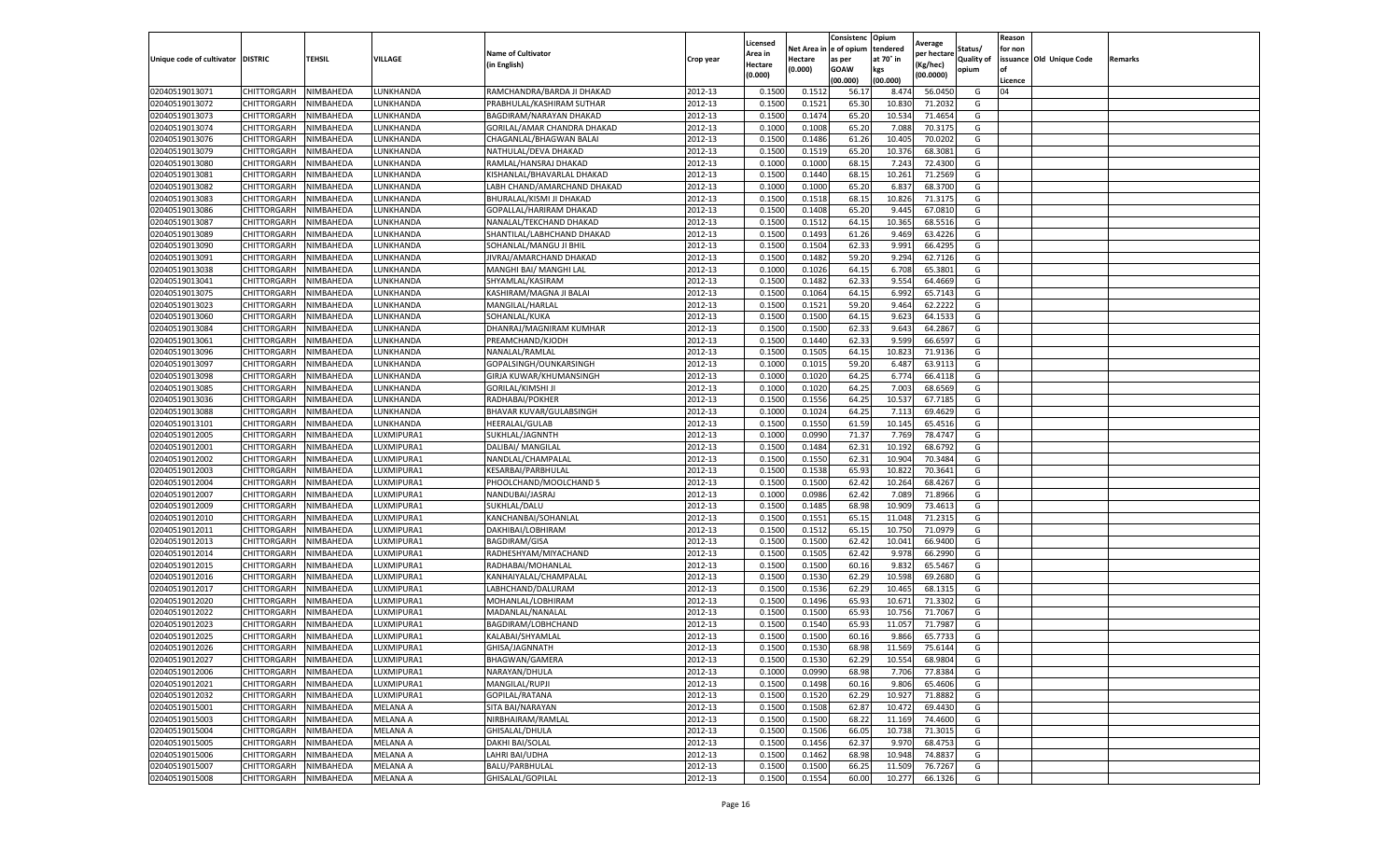|                                   |             |           |                 |                           |           | Licensed |            | Consistenc  | Opium     |                        |                   | Reason  |                          |         |
|-----------------------------------|-------------|-----------|-----------------|---------------------------|-----------|----------|------------|-------------|-----------|------------------------|-------------------|---------|--------------------------|---------|
|                                   |             |           |                 | <b>Name of Cultivator</b> |           | Area in  | Net Area i | e of opium  | tendered  | Average<br>per hectare | Status/           | for non |                          |         |
| Unique code of cultivator DISTRIC |             | TEHSIL    | VILLAGE         | (in English)              | Crop year | Hectare  | Hectare    | as per      | at 70° in | (Kg/hec)               | <b>Quality of</b> |         | issuance Old Unique Code | Remarks |
|                                   |             |           |                 |                           |           | (0.000)  | (0.000)    | <b>GOAW</b> | kgs       | (00.0000)              | opium             | οf      |                          |         |
|                                   |             |           |                 |                           |           |          |            | (00.000     | (00.000)  |                        |                   | Licence |                          |         |
| 02040519015010                    | CHITTORGARH | NIMBAHEDA | MELANA A        | RAMCHANDRA/SHANKER        | 2012-13   | 0.1500   | 0.1508     | 62.37       | 10.603    | 70.3117                | G                 |         |                          |         |
| 02040519015012                    | CHITTORGARH | NIMBAHEDA | MELANA A        | GANSHAYAM/BHANWARLAL      | 2012-13   | 0.150    | 0.1518     | 66.05       | 10.568    | 69.6179                | G                 |         |                          |         |
| 02040519015013                    | CHITTORGARH | NIMBAHEDA | MELANA A        | NAVAL RAM//OUNKARLAL      | 2012-13   | 0.1500   | 0.1500     | 60.08       | 9.784     | 65.2267                | G                 |         |                          |         |
| 02040519015014                    | CHITTORGARH | NIMBAHEDA | MELANA A        | JAGDISH/JAGNNATH          | 2012-13   | 0.1500   | 0.1449     | 60.08       | 9.870     | 68.1159                | G                 |         |                          |         |
| 02040519015015                    | CHITTORGARH | NIMBAHEDA | MELANA A        | RADHESHYAM/KALU           | 2012-13   | 0.1500   | 0.1444     | 62.37       | 10.033    | 69.4806                | G                 |         |                          |         |
| 02040519015016                    | CHITTORGARH | NIMBAHEDA | MELANA A        | MUL CHAND/GANGA           | 2012-13   | 0.1500   | 0.1421     | 71.37       | 11.807    | 83.0894                | G                 |         |                          |         |
| 02040519015017                    | CHITTORGARH | NIMBAHEDA | MELANA A        | KALURAM/BOTLAL            | 2012-13   | 0.1500   | 0.1522     | 62.37       | 10.451    | 68.6662                | G                 |         |                          |         |
| 02040519015019                    | CHITTORGARH | NIMBAHEDA | MELANA A        | SHANKERLAL/RAMA           | 2012-13   | 0.1500   | 0.1470     | 60.08       | 10.05     | 68.3741                | G                 |         |                          |         |
| 02040519015022                    | CHITTORGARH | NIMBAHEDA | MELANA A        | NARAYAN/MANGILAL          | 2012-13   | 0.1000   | 0.1000     | 62.49       | 6.901     | 69.0100                | G                 |         |                          |         |
| 02040519015023                    | CHITTORGARH | NIMBAHEDA | MELANA A        | JAGDISH/PRABHU            | 2012-13   | 0.1500   | 0.1560     | 66.05       | 11.417    | 73.1859                | G                 |         |                          |         |
| 02040519015024                    | CHITTORGARH | NIMBAHEDA | MELANA A        | PRABHULAL/HARLAL          | 2012-13   | 0.1000   | 0.0984     | 60.00       | 6.377     | 64.8069                | G                 |         |                          |         |
| 02040519015025                    | CHITTORGARH | NIMBAHEDA | MELANA A        | <b>HIRALAL/GABUR</b>      | 2012-13   | 0.1500   | 0.1485     | 62.37       | 9.961     | 67.0774                | G                 |         |                          |         |
| 02040519015026                    | CHITTORGARH | NIMBAHEDA | MELANA A        | SUKHI BAI/SHANKAR         | 2012-13   | 0.1500   | 0.1503     | 62.10       | 10.291    | 68.4697                | G                 |         |                          |         |
| 02040519015027                    | CHITTORGARH | NIMBAHEDA | MELANA A        | BALU/CHAMPA               | 2012-13   | 0.1500   | 0.1402     | 62.10       | 9.874     | 70.4280                | G                 |         |                          |         |
| 02040519015028                    | CHITTORGARH | NIMBAHEDA | MELANA A        | LAHRIBAI/SEVARAM          | 2012-13   | 0.1500   | 0.1505     | 56.18       | 9.173     | 60.9502                | G                 |         |                          |         |
| 02040519015029                    | CHITTORGARH | NIMBAHEDA | MELANA A        | BHAGWAN/MAGNIRAM          | 2012-13   | 0.1500   | 0.1543     | 60.00       | 10.371    | 67.2132                | G                 |         |                          |         |
| 02040519015030                    | CHITTORGARH | NIMBAHEDA | MELANA A        | DEVKISHAN/GORILAL         | 2012-13   | 0.1500   | 0.1458     | 66.0        | 10.53     | 72.2222                | G                 |         |                          |         |
| 02040519015031                    | CHITTORGARH | NIMBAHEDA | MELANA A        | PARBHU/NARAYAN            | 2012-13   | 0.1500   | 0.1525     | 60.13       | 10.016    | 65.6787                | G                 |         |                          |         |
| 02040519015033                    | CHITTORGARH | NIMBAHEDA | MELANA A        | BHANWARLAL/KALU           | 2012-13   | 0.1500   | 0.1500     | 66.05       | 10.728    | 71.5200                | G                 |         |                          |         |
| 02040519015034                    | CHITTORGARH | NIMBAHEDA | MELANA A        | JAGNNATH/CHAMPA           | 2012-13   | 0.1500   | 0.1459     | 66.43       | 10.534    | 72.2001                | G                 |         |                          |         |
| 02040519015035                    | CHITTORGARH | NIMBAHEDA | MELANA A        | DEVILAL/GOTU              | 2012-13   | 0.1500   | 0.1501     | 66.43       | 10.885    | 72.5183                | G                 |         |                          |         |
| 02040519015036                    | CHITTORGARH | NIMBAHEDA | MELANA A        | BHAGWANLAL/OUNKAR         | 2012-13   | 0.1500   | 0.1500     | 60.1        | 9.698     | 64.6533                | G                 |         |                          |         |
| 02040519015037                    | CHITTORGARH | NIMBAHEDA | MELANA A        | BANSILAL/MAGNA            | 2012-13   | 0.1500   | 0.1479     | 56.20       | 9.401     | 63.5632                | G                 |         |                          |         |
| 02040519015038                    | CHITTORGARH | NIMBAHEDA | MELANA A        | HEERALAL/DAULA            | 2012-13   | 0.1500   | 0.1479     | 62.10       | 10.255    | 69.3374                | G                 |         |                          |         |
| 02040519015039                    | CHITTORGARH | NIMBAHEDA | MELANA A        | PAHLAD/CHAGAN             | 2012-13   | 0.1500   | 0.1520     | 56.18       | 9.109     | 59.9276                | G                 |         |                          |         |
| 02040519015040                    | CHITTORGARH | NIMBAHEDA | MELANA A        | MOHANLAL//GOTTU           | 2012-13   | 0.1500   | 0.1522     | 66.25       | 10.685    | 70.2037                | G                 |         |                          |         |
| 02040519015041                    | CHITTORGARH | NIMBAHEDA | MELANA A        | NANIBAI/NARAYAN           | 2012-13   | 0.1000   | 0.1025     | 59.58       | 6.818     | 66.5171                | G                 |         |                          |         |
| 02040519015042                    | CHITTORGARH | NIMBAHEDA | MELANA A        | NANALAL/LAKHMICHAND       | 2012-13   | 0.1500   | 0.1485     | 60.08       | 9.656     | 65.0236                | G                 |         |                          |         |
| 02040519015043                    | CHITTORGARH | NIMBAHEDA | MELANA A        | GOPAL/NANDA               | 2012-13   | 0.1500   | 0.1450     | 60.00       | 9.900     | 68.2759                | G                 |         |                          |         |
| 02040519015044                    | CHITTORGARH | NIMBAHEDA | MELANA A        | GEETABAI/NATHU            | 2012-13   | 0.1500   | 0.1494     | 66.43       | 11.151    | 74.6386                | G                 |         |                          |         |
| 02040519015046                    | CHITTORGARH | NIMBAHEDA | MELANA A        | MOHANLAL/MATHURA          | 2012-13   | 0.1000   | 0.1008     | 56.20       | 6.318     | 62.6786                | G                 |         |                          |         |
| 02040519015047                    | CHITTORGARH | NIMBAHEDA | MELANA A        | RAMLAL/LALU               | 2012-13   | 0.1500   | 0.1518     | 66.43       | 10.951    | 72.1410                | G                 |         |                          |         |
| 02040519015048                    | CHITTORGARH | NIMBAHEDA | MELANA A        | RATAN/PYARA               | 2012-13   | 0.1500   | 0.1408     | 68.22       | 10.954    | 77.7983                | G                 |         |                          |         |
| 02040519015050                    | CHITTORGARH | NIMBAHEDA | MELANA A        | KELASHICHANDRA/BADRILAL   | 2012-13   | 0.1500   | 0.1520     | 62.49       | 10.355    | 68.1250                | G                 |         |                          |         |
| 02040519015051                    | CHITTORGARH | NIMBAHEDA | MELANA A        | NAWALRAM/SHANKER          | 2012-13   | 0.1500   | 0.1485     | 60.00       | 10.457    | 70.4175                | G                 |         |                          |         |
| 02040519015053                    | CHITTORGARH | NIMBAHEDA | MELANA A        | KANHAIYALAL/MOHANLAL      | 2012-13   | 0.1500   | 0.1416     | 68.22       | 10.350    | 73.0932                | G                 |         |                          |         |
| 02040519015054                    | CHITTORGARH | NIMBAHEDA | MELANA A        | DEVILAL/RAMCHAND          | 2012-13   | 0.1500   | 0.1505     | 59.30       | 9.962     | 66.1927                | G                 |         |                          |         |
| 02040519015055                    | CHITTORGARH | NIMBAHEDA | MELANA A        | JAICHAND/BHAGIRATH        | 2012-13   | 0.1500   | 0.1530     | 62.10       | 9.83      | 64.2484                | G                 |         |                          |         |
| 02040519015056                    | CHITTORGARH | NIMBAHEDA | MELANA A        | JAGDISHCHANDRA/BHANWARLAL | 2012-13   | 0.1500   | 0.1488     | 65.03       | 10.851    | 72.9234                | G                 |         |                          |         |
| 02040519015057                    | CHITTORGARH | NIMBAHEDA | MELANA A        | RADHESHYAM/GANESH         | 2012-13   | 0.1500   | 0.1495     | 66.43       | 11.008    | 73.6321                | G                 |         |                          |         |
| 02040519015059                    | CHITTORGARH | NIMBAHEDA | MELANA A        | KESRIMAL/MANGUSINGH       | 2012-13   | 0.1000   | 0.0981     | 56.20       | 6.150     | 62.6911                | G                 |         |                          |         |
| 02040519015061                    | CHITTORGARH | NIMBAHEDA | MELANA A        | BALCHAND/BHAGCHAND        | 2012-13   | 0.1000   | 0.1026     | 59.30       | 6.150     | 59.9415                | G                 |         |                          |         |
| 02040519015063                    | CHITTORGARH | NIMBAHEDA | MELANA A        | MANGILAL/NAGJIRAM         | 2012-13   | 0.1500   | 0.1440     | 60.13       | 9.260     | 64.3056                | G                 |         |                          |         |
| 02040519015065                    | CHITTORGARH | NIMBAHEDA | MELANA A        | CHANDRIBAI/SHANKERLAL     | 2012-13   | 0.1000   | 0.0960     | 56.20       | 6.118     | 63.7292                | G                 |         |                          |         |
| 02040519015068                    | CHITTORGARH | NIMBAHEDA | MELANA A        | MOHANLAL/ONKAR            | 2012-13   | 0.1500   | 0.1494     | 62.10       | 9.874     | 66.0910                | G                 |         |                          |         |
| 02040519015069                    | CHITTORGARH | NIMBAHEDA | MELANA A        | SHAMBHULAL/GHISALAL       | 2012-13   | 0.150    | 0.1554     | 66.10       | 11.398    | 73.3462                | G                 |         |                          |         |
| 02040519015070                    | CHITTORGARH | NIMBAHEDA | MELANA A        | JAGDISH/MEGHRAJ           | 2012-13   | 0.1500   | 0.1484     | 59.30       | 9.886     | 66.6173                | G                 |         |                          |         |
| 02040519015071                    | CHITTORGARH | NIMBAHEDA | <b>MELANA A</b> | KALURAM/SHANKERLAL        | 2012-13   | 0.1500   | 0.1571     | 59.30       | 10.022    | 63.7938                | G                 |         |                          |         |
| 02040519015072                    | CHITTORGARH | NIMBAHEDA | MELANA A        | BANSILAL/PREAMCHAND       | 2012-13   | 0.1500   | 0.1496     | 59.58       | 10.171    | 67.9880                | G                 |         |                          |         |
| 02040519015073                    | CHITTORGARH | NIMBAHEDA | MELANA A        | JAGNNATH/PRABHULAL        | 2012-13   | 0.1500   | 0.1536     | 68.22       | 11.383    | 74.1081                | G                 |         |                          |         |
| 02040519015074                    | CHITTORGARH | NIMBAHEDA | MELANA A        | DEVILAL/PARBHULAL         | 2012-13   | 0.1500   | 0.1500     | 65.03       | 10.126    | 67.5067                | G                 |         |                          |         |
| 02040519015075                    | CHITTORGARH | NIMBAHEDA | MELANA A        | BHERULAL/BADRILAL         | 2012-13   | 0.1500   | 0.1560     | 56.18       | 9.486     | 60.8077                | G                 |         |                          |         |
| 02040519015076                    | CHITTORGARH | NIMBAHEDA | MELANA A        | CHOOGALAL/RAMA            | 2012-13   | 0.1500   | 0.1512     | 62.87       | 10.625    | 70.2712                | G                 |         |                          |         |
| 02040519015077                    | CHITTORGARH | NIMBAHEDA | <b>MELANA A</b> | RAMLAL/LAKHMICHAND        | 2012-13   | 0.1500   | 0.1484     | 65.93       | 10.831    | 72.9852                | G                 |         |                          |         |
| 02040519015078                    | CHITTORGARH | NIMBAHEDA | MELANA A        | MAGNIRAM/RATANLAL         | 2012-13   | 0.1500   | 0.1484     | 66.25       | 11.102    | 74.8113                | G                 |         |                          |         |
| 02040519015079                    | CHITTORGARH | NIMBAHEDA | MELANA A        | RAMCHANDRA/RAMA           | 2012-13   | 0.1000   | 0.1023     | 62.27       | 7.232     | 70.6940                | G                 |         |                          |         |
| 02040519015080                    | CHITTORGARH | NIMBAHEDA | MELANA A        | HEERALAL/GULAB            | 2012-13   | 0.1000   | 0.0966     | 59.58       | 6.571     | 68.0228                | G                 |         |                          |         |
| 02040519015081                    | CHITTORGARH | NIMBAHEDA | MELANA A        | RAMESHWAR/KISHANLAL       | 2012-13   | 0.1500   | 0.1504     | 66.10       | 11.275    | 74.9668                | G                 |         |                          |         |
| 02040519015082                    | CHITTORGARH | NIMBAHEDA | MELANA A        | <b>BAGDIRAM/GAUTAM</b>    | 2012-13   | 0.1500   | 0.1450     | 62.87       | 10.203    | 70.3655                | G                 |         |                          |         |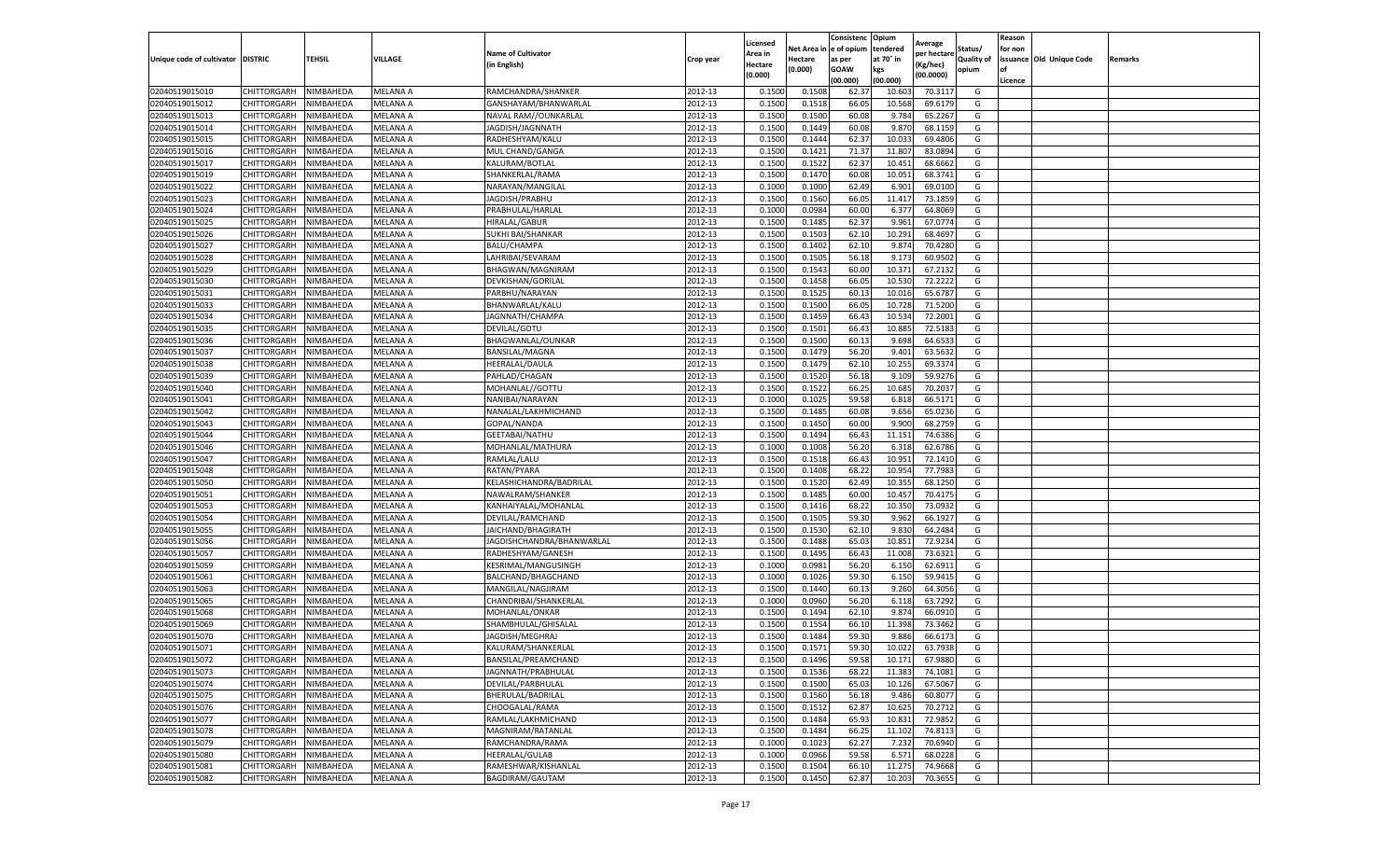|                                   |                    |           |                             |                                            |                    | Licensed |                  | Consistenc             | Opium            |                        |                   | Reason  |                          |                    |
|-----------------------------------|--------------------|-----------|-----------------------------|--------------------------------------------|--------------------|----------|------------------|------------------------|------------------|------------------------|-------------------|---------|--------------------------|--------------------|
|                                   |                    |           |                             | <b>Name of Cultivator</b>                  |                    | Area in  |                  | Net Area in e of opium | tendered         | Average<br>per hectare | Status/           | for non |                          |                    |
| Unique code of cultivator DISTRIC |                    | TEHSIL    | VILLAGE                     | in English)                                | Crop year          | Hectare  | Hectare          | as per                 | at 70° in        | (Kg/hec                | <b>Quality of</b> |         | issuance Old Unique Code | <b>Remarks</b>     |
|                                   |                    |           |                             |                                            |                    | (0.000)  | (0.000)          | <b>GOAW</b>            | kgs              | (00.0000)              | opium             |         |                          |                    |
|                                   |                    |           |                             |                                            |                    |          |                  | (00.000)               | (00.000)         |                        |                   | Licence |                          |                    |
| 02040519015083                    | CHITTORGARH        | NIMBAHEDA | <b>MELANA B</b>             | LAXMIBAI/BADRILAL                          | 2012-13            | 0.1500   | 0.1475           | 65.06                  | 10.92            | 74.0407                | G                 |         |                          |                    |
| 02040519015084                    | CHITTORGARH        | NIMBAHEDA | <b>MELANA B</b>             | SEETABAI/VIJAYSINGH                        | 2012-13            | 0.1500   | 0.1560           | 60.63                  | 10.36            | 66.4615                | G                 |         |                          |                    |
| 02040519015085                    | CHITTORGARH        | NIMBAHEDA | MELANA B                    | SEETABAI/NANALAL                           | 2012-13            | 0.1500   | 0.1481           | 58.33                  | 9.624            | 64.9831                | G                 |         |                          |                    |
| 02040519015087                    | CHITTORGARH        | NIMBAHEDA | MELANA B                    | NATHULAL/BHANWARLAL                        | 2012-13            | 0.1500   | 0.1456           | 65.06                  | 10.521           | 72.2596                | G                 |         |                          |                    |
| 02040519015088                    | CHITTORGARH        | NIMBAHEDA | MELANA B                    | PANNALAL/PRABHULAL                         | 2012-13            | 0.1500   | 0.1496           | 63.60                  | 10.81            | 72.2727                | G                 |         |                          |                    |
| 02040519015089                    | CHITTORGARH        | NIMBAHEDA | <b>MELANA B</b>             | SHIVLAL/BHANWARLAL                         | 2012-13            | 0.1500   | 0.1500           | 69.76                  | 11.55            | 77.0000                | G                 |         |                          |                    |
| 02040519015090                    | CHITTORGARH        | NIMBAHEDA | <b>MELANA B</b>             | GABURLAL/BHURA                             | 2012-13            | 0.1500   | 0.1500           | 68.87                  | 11.472           | 76.4800                | G                 |         |                          |                    |
| 02040519015091                    | CHITTORGARH        | NIMBAHEDA | MELANA B                    | JAGNNATH/CHUNNILAL                         | 2012-13            | 0.1500   | 0.1496           | 62.63                  | 10.262           | 68.5963                | G                 |         |                          |                    |
| 02040519015092                    | CHITTORGARH        | NIMBAHEDA | MELANA B                    | NANIBAI/BHANWARLAL                         | 2012-13            | 0.1000   | 0.0988           | 65.06                  | 7.203            | 72.9049                | G                 |         |                          | <b>NAME CHANGE</b> |
| 02040519015093                    | CHITTORGARH        | NIMBAHEDA | <b>MELANA B</b>             | RADHESHYAM/NANDLAL                         | 2012-13            | 0.1500   | 0.1521           | 64.45                  | 10.892           | 71.6108                | G                 |         |                          |                    |
| 02040519015094                    | CHITTORGARH        | NIMBAHEDA | MELANA B                    | BHANWARLAL/PYARA                           | 2012-13            | 0.1500   | 0.1500           | 64.45                  | 10.95            | 73.0467                | G                 |         |                          |                    |
| 02040519015095                    | CHITTORGARH        | NIMBAHEDA | MELANA B                    | HEERALAL/NANALAL                           | 2012-13            | 0.1500   | 0.1403           | 62.63                  | 9.43             | 67.2773                | G                 |         |                          |                    |
| 02040519015096                    | CHITTORGARH        | NIMBAHEDA | MELANA B                    | SHANKERLAL/PRABHULAI                       | 2012-13            | 0.1500   | 0.1518           | 64.45                  | 10.67            | 70.2964                | G                 |         |                          |                    |
| 02040519015097                    | CHITTORGARH        | NIMBAHEDA | MELANA B                    | KANHAIYALAL/KALURAM                        | 2012-13            | 0.1000   | 0.1020           | 62.63                  | 7.24             | 71.0490                | G                 |         |                          |                    |
| 02040519015098                    | CHITTORGARH        | NIMBAHEDA | MELANA B                    | MADHOLAL/NANALAL                           | 2012-13            | 0.1500   | 0.1474           | 64.51                  | 10.79            | 73.2157                | G                 |         |                          |                    |
| 02040519015099                    | CHITTORGARH        | NIMBAHEDA | MELANA B                    | KISHNALAL/LADU                             | 2012-13            | 0.1500   | 0.1519           | 62.63                  | 10.55            | 69.5063                | G                 |         |                          |                    |
| 02040519015100                    | CHITTORGARH        | NIMBAHEDA | MELANA B                    | MADHOLAL/PRABHULAL                         | 2012-13            | 0.1500   | 0.1395           | 64.45                  | 9.732            | 69.7634                | G                 |         |                          |                    |
| 02040519015101                    | CHITTORGARH        | NIMBAHEDA | <b>MELANA B</b>             | RATANLAL/MEGHRAJ                           | 2012-13            | 0.1500   | 0.1560           | 62.63                  | 11.05            | 70.8333                | G                 |         |                          |                    |
| 02040519015102                    | CHITTORGARH        | NIMBAHEDA | MELANA B                    | SUKHIBAI/BADRILAL                          | 2012-13            | 0.1500   | 0.1488           | 61.46                  | 10.19            | 68.5081                | G                 |         |                          |                    |
| 02040519015103                    | CHITTORGARH        | NIMBAHEDA | MELANA B                    | TULSIRAM/GANGARAM                          | 2012-13            | 0.1500   | 0.1505           | 61.46                  | 10.65            | 70.7641                | G                 |         |                          |                    |
| 02040519015105                    | CHITTORGARH        | NIMBAHEDA | <b>MELANA B</b>             | MOHANLAL/NANALAL                           | 2012-13            | 0.1500   | 0.1500           | 61.46                  | 10.483           | 69.8867                | G                 |         |                          |                    |
| 02040519015106                    | CHITTORGARH        | NIMBAHEDA | MELANA B                    | DEVILAL/GAMER                              | 2012-13            | 0.1500   | 0.1518           | 68.87                  | 11.462           | 75.5072                | G                 |         |                          |                    |
| 02040519015107                    | CHITTORGARH        | NIMBAHEDA | MELANA B                    | PANNALAL/HARIRAM                           | 2012-13            | 0.1500   | 0.1519           | 68.87                  | 12.298           | 80.9612                | G                 |         |                          |                    |
| 02040519015108                    | CHITTORGARH        | NIMBAHEDA | MELANA B                    | JAGDISH/RAMLAL                             | 2012-13            | 0.1500   | 0.1500           | 64.45                  | 10.524           | 70.1600                | G                 |         |                          |                    |
| 02040519015109                    | CHITTORGARH        | NIMBAHEDA | MELANA B                    | VENIRAM/DOLA                               | 2012-13            | 0.1500   | 0.1287           | 63.60                  | 8.94             | 69.4639                | G                 |         |                          |                    |
| 02040519015110                    | CHITTORGARH        | NIMBAHEDA | <b>MELANA B</b>             | RAMESHWAR/MODIRAM                          | 2012-13            | 0.1500   | 0.1521           | 66.04                  | 11.349           | 74.6154                | G                 |         |                          |                    |
| 02040519015111                    | CHITTORGARH        | NIMBAHEDA | MELANA B                    | SUNDARBAI/RADHESHYAM                       | 2012-13            | 0.1500   | 0.1536           | 58.33                  | 9.724            | 63.307                 | G                 |         |                          |                    |
| 02040519015112                    | CHITTORGARH        | NIMBAHEDA | MELANA B                    | NANALAL/NATHULAL                           | 2012-13            | 0.1000   | 0.1050           | 61.46                  | 7.481            | 71.2476                | G                 |         |                          |                    |
| 02040519015115                    | CHITTORGARH        | NIMBAHEDA | MELANA B                    | PREMCHAND/CHUNNILAL                        | 2012-13            | 0.1500   | 0.1540           | 66.04                  | 11.302           | 73.3896                | G                 |         |                          |                    |
| 02040519015116                    | CHITTORGARH        | NIMBAHEDA | MELANA B                    | HANGAMIBAI/CHUNNILAL                       | 2012-13            | 0.1500   | 0.1498           | 61.46                  | 10.492           | 70.0401                | G                 |         |                          |                    |
| 02040519015117                    | CHITTORGARH        | NIMBAHEDA | MELANA B                    | SUKHLAL/BARDICHAND                         | 2012-13            | 0.1500   | 0.1512           | 66.04                  | 10.39            | 68.7632                | G                 |         |                          |                    |
| 02040519015118                    | CHITTORGARH        | NIMBAHEDA | MELANA B                    | SHIVNARAYAN/CHHAGANLAI                     | 2012-13            | 0.1000   | 0.0960           | 66.04                  | 7.359            | 76.6563                | G                 |         |                          |                    |
| 02040519015119                    | CHITTORGARH        | NIMBAHEDA | MELANA B                    | SOHANLAL/MAHADEV                           | 2012-13            | 0.1500   | 0.1560           | 63.07                  | 10.97            | 70.3462                | G                 |         |                          |                    |
| 02040519015120                    | CHITTORGARH        | NIMBAHEDA | MELANA B                    | BHERULAL/CHMPA                             | 2012-13            | 0.1500   | 0.1496           | 66.11                  | 11.07            | 74.0508                | G                 |         |                          |                    |
| 02040519015121                    | CHITTORGARH        | NIMBAHEDA | MELANA B                    | JANIBAI/LABHCHAND                          | 2012-13            | 0.1500   | 0.1500           | 66.11                  | 11.059           | 73.7267                | G                 |         |                          |                    |
| 02040519015123                    | CHITTORGARH        | NIMBAHEDA | MELANA B                    | KANHAIYALAL/KASHIRAM                       | 2012-13            | 0.1500   | 0.1500           | 60.63                  | 10.203           | 68.0200                | G                 |         |                          |                    |
| 02040519015124                    | CHITTORGARH        | NIMBAHEDA | <b>MELANA B</b>             | BABULAL/MGANIRAM                           | 2012-13            | 0.1500   | 0.1222           | 65.07                  | 8.580            | 70.2128                | G                 |         |                          |                    |
| 02040519015125                    | CHITTORGARH        | NIMBAHEDA | MELANA B                    | RUKMANIBAI/KISHANLAI                       | 2012-13            | 0.1000   | 0.0961           | 63.07                  | 7.13             | 74.2560                | G                 |         |                          |                    |
| 02040519015126                    | CHITTORGARH        | NIMBAHEDA | MELANA B                    | MOOLCHAND/NANDA                            | 2012-13            | 0.1500   | 0.1504           | 66.04                  | 10.859           | 72.2008                | G                 |         |                          |                    |
| 02040519015127                    | CHITTORGARH        | NIMBAHEDA | MELANA B                    | PARBHULAL/BHURA                            | 2012-13            | 0.1500   | 0.1462           | 63.07                  | 10.461           | 71.5527                | G                 |         |                          |                    |
| 02040519015129                    | CHITTORGARH        | NIMBAHEDA | MELANA B                    | BHERULAL/MANGILAL                          | 2012-13            | 0.1500   | 0.1512           | 60.63                  | 9.969            | 65.9325                | G                 |         |                          |                    |
| 02040519015131                    | CHITTORGARH        | NIMBAHEDA | MELANA B                    | BHERULAL/NARAYAN                           | 2012-13            | 0.1500   | 0.1400           | 61.28                  | 9.139            | 65.2786                | G                 |         |                          |                    |
| 02040519015132                    | CHITTORGARH        | NIMBAHEDA | MELANA B                    | MEGHRAJ/NARAYAN                            | 2012-13            | 0.1500   | 0.1485           | 63.07                  | 10.67            | 71.8990                | G                 |         |                          |                    |
| 02040519015133                    | CHITTORGARH        | NIMBAHEDA | MELANA B                    | NANDLAL/SAJJAN SINGH                       | 2012-13            | 0.1500   | 0.1496           | 63.07                  | 10.09            | 67.4532                | G                 |         |                          |                    |
| 02040519015134                    | CHITTORGARH        | NIMBAHEDA | <b>MELANA B</b>             | JAGNNATHI BAI/MODIRAM                      | 2012-13            | 0.1000   | 0.0996           | 68.87                  | 7.527            | 75.5723                | G                 |         |                          |                    |
| 02040519015137                    | CHITTORGARH        | NIMBAHEDA | MELANA B                    | MANGILAL/NATHULAL                          | 2012-13            | 0.1500   | 0.1550           | 71.83                  | 12.23            | 78.9161                | G                 |         |                          |                    |
| 02040519015139                    | CHITTORGARH        | NIMBAHEDA | <b>MELANA B</b>             | LUXMAN/BHAGIRATH                           | 2012-13            | 0.1500   | 0.1534           | 65.17                  | 11.03            | 71.9166                | G                 |         |                          |                    |
| 02040519015141                    | CHITTORGARH        | NIMBAHEDA | <b>MELANA B</b>             | RAMESHWARLAL/CHGANLAL                      | 2012-13            | 0.1500   | 0.1500           | 59.46                  | 9.879            | 65.8600                | G                 |         |                          |                    |
| 02040519015143                    | CHITTORGARH        | NIMBAHEDA | <b>MELANA B</b>             | NANDU BAI/NANALAL                          | 2012-13            | 0.1000   | 0.0990           | 68.87                  | 7.782            | 78.6061                | G                 |         |                          | <b>NAME CHANGE</b> |
| 02040519015144                    | CHITTORGARH        | NIMBAHEDA | <b>MELANA B</b>             | GAUTAMLAL/GABBA                            | 2012-13            | 0.1500   | 0.1540           | 62.21                  | 10.505           | 68.2143                | G                 |         |                          |                    |
| 02040519015145                    | CHITTORGARH        | NIMBAHEDA | MELANA B                    | GHISALAL/MANGILAL                          | 2012-13            | 0.1500   | 0.1478           | 62.21                  | 10.638           | 71.9756                | G                 |         |                          |                    |
|                                   |                    |           |                             |                                            |                    |          |                  |                        |                  |                        |                   |         |                          |                    |
| 02040519015146                    | CHITTORGARH        | NIMBAHEDA | MELANA B                    | JAGDISH/NANALAL                            | 2012-13            | 0.1500   | 0.1521           | 65.17                  | 11.107           | 73.0243                | G                 |         |                          |                    |
| 02040519015147                    | CHITTORGARH        | NIMBAHEDA | MELANA B                    | MANGILAL/NANALAL                           | 2012-13<br>2012-13 | 0.1500   | 0.1500<br>0.1470 | 65.17                  | 10.874<br>11.440 | 72.4933<br>77.8231     | G<br>G            |         |                          |                    |
| 02040519015148                    | <b>CHITTORGARH</b> | NIMBAHEDA | <b>MELANA B</b>             | KANHAIYALAL/TULSIRAM<br>KASIRAM/BHANWARLAL |                    | 0.1500   |                  | 68.74                  |                  |                        |                   |         |                          |                    |
| 02040519015149                    | CHITTORGARH        | NIMBAHEDA | MELANA B                    |                                            | 2012-13            | 0.1500   | 0.1500           | 56.59                  | 10.17            | 67.8000                | G                 |         |                          |                    |
| 02040519015150                    | CHITTORGARH        | NIMBAHEDA | MELANA B<br><b>MELANA B</b> | RAMCHANDRA/BADRILAL                        | 2012-13            | 0.1500   | 0.1470           | 64.51                  | 10.84            | 73.7891                | G                 |         |                          |                    |
| 02040519015151                    | CHITTORGARH        | NIMBAHEDA |                             | NATHULAL/BHANWARLAL                        | 2012-13            | 0.1500   | 0.1501           | 62.21                  | 10.611           | 70.6929                | G                 |         |                          |                    |
| 02040519015152                    | CHITTORGARH        | NIMBAHEDA | MELANA B                    | RADHAKISHAN/LALURAM                        | 2012-13            | 0.1500   | 0.1485           | 60.63                  | 10.047           | 67.6566                | G                 |         |                          |                    |
| 02040519015153                    | <b>CHITTORGARH</b> | NIMBAHEDA | MELANA B                    | SHANKARLAL/CHMPALAL                        | 2012-13            | 0.1500   | 0.1520           | 68.74                  | 11.489           | 75.5855                | G                 |         |                          |                    |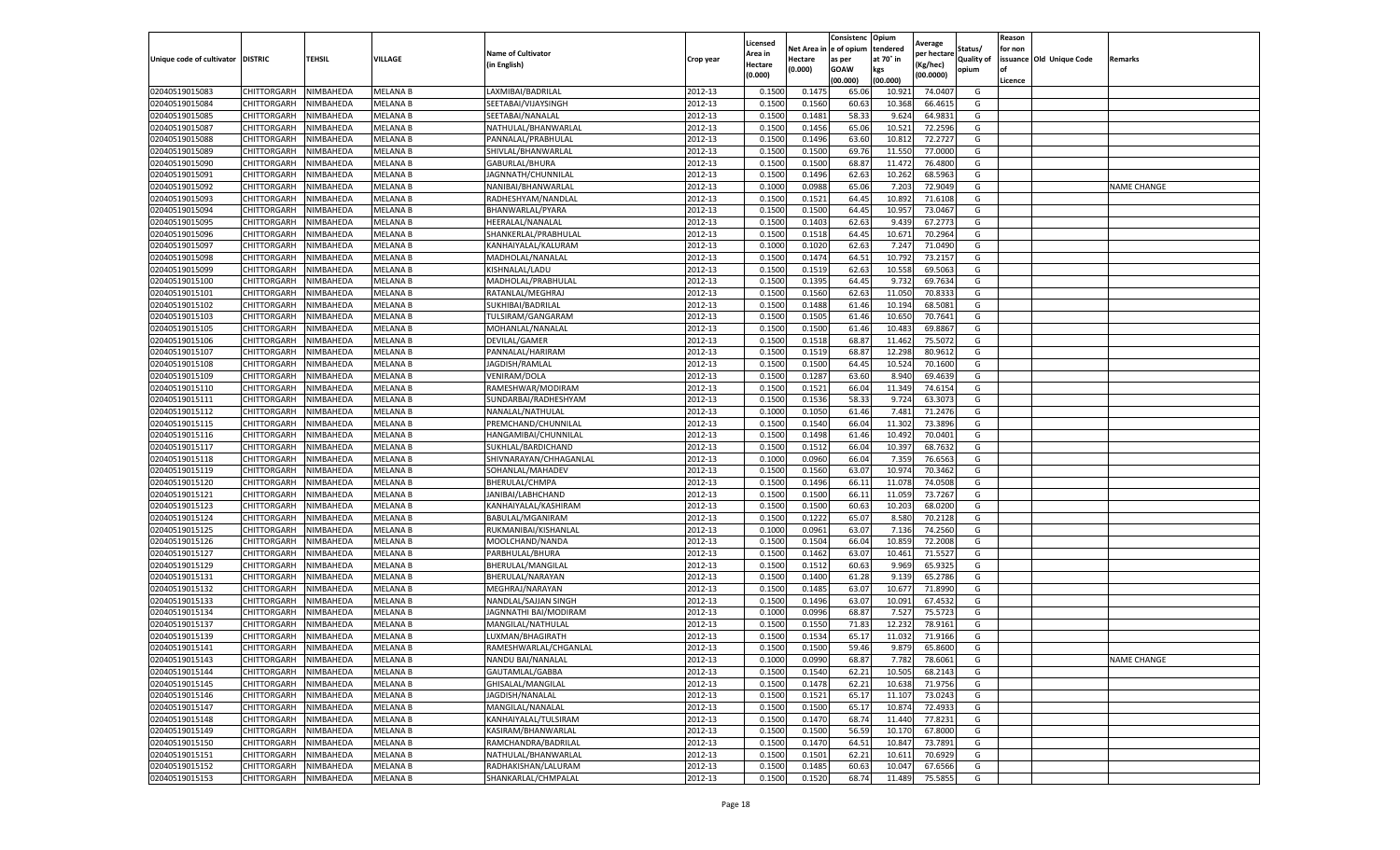|                                   |                       |           |                 |                                   |           | Licensed |         | Consistenc             | Opium     |                        |                   | Reason  |                          |                    |
|-----------------------------------|-----------------------|-----------|-----------------|-----------------------------------|-----------|----------|---------|------------------------|-----------|------------------------|-------------------|---------|--------------------------|--------------------|
|                                   |                       |           |                 | <b>Name of Cultivator</b>         |           | Area in  |         | Net Area in e of opium | tendered  | Average<br>per hectare | Status/           | for non |                          |                    |
| Unique code of cultivator DISTRIC |                       | TEHSIL    | VILLAGE         | in English)                       | Crop year | Hectare  | Hectare | as per                 | at 70° in | (Kg/hec                | <b>Quality of</b> |         | issuance Old Unique Code | <b>Remarks</b>     |
|                                   |                       |           |                 |                                   |           | (0.000)  | (0.000) | <b>GOAW</b>            | kgs       | (00.0000)              | opium             |         |                          |                    |
|                                   |                       |           |                 |                                   |           |          |         | (00.000)               | (00.000)  |                        |                   | Licence |                          |                    |
| 02040519015154                    | CHITTORGARH           | NIMBAHEDA | <b>MELANA B</b> | GHISALAL/KISHANLAI                | 2012-13   | 0.1500   | 0.1498  | 65.1                   | 10.88     | 72.6502                | G                 |         |                          |                    |
| 02040519015155                    | CHITTORGARH           | NIMBAHEDA | <b>MELANA B</b> | RAMESVARLAL/GIRDHARI              | 2012-13   | 0.1500   | 0.1500  | 61.28                  | 9.80      | 65.3667                | G                 |         |                          |                    |
| 02040519015157                    | CHITTORGARH           | NIMBAHEDA | MELANA B        | KAILACHANDRA/BHANWARLAL           | 2012-13   | 0.1500   | 0.1488  | 62.21                  | 10.202    | 68.5618                | G                 |         |                          |                    |
| 02040519015158                    | CHITTORGARH           | NIMBAHEDA | MELANA B        | DEVILAL/NARAYAN AHIR              | 2012-13   | 0.1500   | 0.1512  | 59.46                  | 9.471     | 62.6389                | G                 |         |                          |                    |
| 02040519015159                    | <b>CHITTORGARH</b>    | NIMBAHEDA | MELANA B        | <b>BABRU/MANGILAL</b>             | 2012-13   | 0.1500   | 0.1499  | 62.36                  | 11.073    | 73.8692                | G                 |         |                          |                    |
| 02040519015160                    | CHITTORGARH           | NIMBAHEDA | <b>MELANA B</b> | RADHAKISHAN/RAMA DHOBI            | 2012-13   | 0.1500   | 0.0880  | 56.28                  | 5.21      | 59.2045                | G                 |         |                          |                    |
| 02040519015161                    | CHITTORGARH           | NIMBAHEDA | <b>MELANA B</b> | PREAMCHAND/SHANKARLAL             | 2012-13   | 0.1500   | 0.1462  | 64.51                  | 10.690    | 73.1190                | G                 |         |                          |                    |
| 02040519015162                    | CHITTORGARH           | NIMBAHEDA | MELANA B        | BARDICHAND/CUNNILAL               | 2012-13   | 0.1500   | 0.1532  | 58.33                  | 10.199    | 66.5731                | G                 |         |                          |                    |
| 02040519015163                    | CHITTORGARH           | NIMBAHEDA | MELANA B        | DEVILAL/GABUR DHAKAD              | 2012-13   | 0.1500   | 0.1500  | 62.36                  | 10.361    | 69.0733                | G                 |         |                          |                    |
| 02040519015165                    | CHITTORGARH           | NIMBAHEDA | <b>MELANA B</b> | CHHAGANLAL/CHUNNILAL              | 2012-13   | 0.1500   | 0.1487  | 62.36                  | 10.147    | 68.2381                | G                 |         |                          |                    |
| 02040519015166                    | CHITTORGARH           | NIMBAHEDA | MELANA B        | BHERULAL/MAGNIRAM                 | 2012-13   | 0.1500   | 0.1460  | 58.33                  | 9.458     | 64.7808                | G                 |         |                          |                    |
| 02040519015167                    | CHITTORGARH           | NIMBAHEDA | MELANA B        | NANDLAL/GIRDHARILAL               | 2012-13   | 0.1500   | 0.1525  | 59.46                  | 9.794     | 64.2230                | G                 |         |                          |                    |
| 02040519015168                    | CHITTORGARH           | NIMBAHEDA | <b>MELANA B</b> | JAGDISH/MADHOLAL                  | 2012-13   | 0.1500   | 0.1482  | 62.36                  | 10.646    | 71.8354                | G                 |         |                          |                    |
| 02040519015170                    | CHITTORGARH           | NIMBAHEDA | MELANA B        | MEGRAJ/GOTTU                      | 2012-13   | 0.1500   | 0.1499  | 61.28                  | 10.19     | 67.978                 | G                 |         |                          |                    |
| 02040519015171                    | CHITTORGARH           | NIMBAHEDA | MELANA B        | KASHIRAM/CHAMPALAL                | 2012-13   | 0.1500   | 0.1492  | 68.73                  | 11.900    | 79.7587                | G                 |         |                          |                    |
| 02040519015173                    | CHITTORGARH           | NIMBAHEDA | MELANA B        | MANGILAL/GAUTAMLAL                | 2012-13   | 0.1000   | 0.0925  | 66.31                  | 7.000     | 75.6757                | G                 |         |                          |                    |
| 02040519015175                    | CHITTORGARH           | NIMBAHEDA | <b>MELANA B</b> | GOPALLAL/PARBHULAL                | 2012-13   | 0.1500   | 0.1530  | 66.31                  | 10.922    | 71.3856                | G                 |         |                          |                    |
| 02040519015179                    | CHITTORGARH           | NIMBAHEDA | <b>MELANA B</b> | KHAYALILAL/MANGILAL               | 2012-13   | 0.1500   | 0.1516  | 68.73                  | 11.272    | 74.3536                | G                 |         |                          |                    |
| 02040519015180                    | CHITTORGARH           | NIMBAHEDA | MELANA B        | MITTULAL/NANALAL                  | 2012-13   | 0.1500   | 0.1440  | 64.51                  | 10.34     | 71.8056                | G                 |         |                          |                    |
| 02040519015181                    | CHITTORGARH           | NIMBAHEDA | MELANA B        | SEETA BAI/HIRALAL                 | 2012-13   | 0.1000   | 0.0987  | 62.28                  | 6.860     | 69.5035                | G                 |         |                          | <b>NAME CHANGE</b> |
| 02040519015183                    | CHITTORGARH           | NIMBAHEDA | <b>MELANA B</b> | BABULAL/MODIRAM DHAKAD            | 2012-13   | 0.1500   | 0.1550  | 58.74                  | 10.162    | 65.5613                | G                 |         |                          |                    |
| 02040519015184                    | CHITTORGARH           | NIMBAHEDA | MELANA B        | MADHOLAL/UDA JI AHIR              | 2012-13   | 0.1500   | 0.1480  | 66.31                  | 10.25     | 69.3176                | G                 |         |                          |                    |
| 02040519015185                    | CHITTORGARH           | NIMBAHEDA | MELANA B        | RAMPYARI BAI/KANHAYALAL           | 2012-13   | 0.1500   | 0.1444  | 66.31                  | 10.591    | 73.3449                | G                 |         |                          |                    |
| 02040519015186                    | CHITTORGARH           | NIMBAHEDA | MELANA B        | NANDLAL/BENIRAM DHOBI             | 2012-13   | 0.1500   | 0.1470  | 62.28                  | 10.39     | 70.6939                | G                 |         |                          |                    |
| 02040519015187                    | CHITTORGARH           | NIMBAHEDA | MELANA B        | PREMCHAND/PRABHULAL DHAKAD        | 2012-13   | 0.1500   | 0.1553  | 58.74                  | 10.41     | 67.0573                | G                 |         |                          |                    |
| 02040519015188                    | CHITTORGARH           | NIMBAHEDA | <b>MELANA B</b> | JANI BAI/TARACHAND                | 2012-13   | 0.1500   | 0.1530  | 66.11                  | 11.276    | 73.6993                | G                 |         |                          |                    |
| 02040519015189                    | CHITTORGARH           | NIMBAHEDA | MELANA B        | <b>NANDU BAI/BHAVARLAL</b>        | 2012-13   | 0.1000   | 0.1000  | 56.59                  | 6.265     | 62.6500                | G                 |         |                          | <b>NAME CHANGE</b> |
| 02040519015190                    | CHITTORGARH           | NIMBAHEDA | MELANA B        | DEVILAL/BHAVARLAL DHAKAD          | 2012-13   | 0.1500   | 0.1425  | 62.28                  | 10.294    | 72.2386                | G                 |         |                          |                    |
| 02040519015191                    | CHITTORGARH           | NIMBAHEDA | MELANA B        | RATANLAL/MOTI JI DHAKAD           | 2012-13   | 0.1500   | 0.1512  | 68.73                  | 11.664    | 77.1429                | G                 |         |                          |                    |
| 02040519015192                    | CHITTORGARH           | NIMBAHEDA | MELANA B        | DHANRAJ/BADRILAL DHAKAD           | 2012-13   | 0.1500   | 0.1530  | 62.28                  | 10.97     | 71.6993                | G                 |         |                          |                    |
| 02040519015193                    | CHITTORGARH           | NIMBAHEDA | MELANA B        | MEGHRAJ/KALULAL DHAKAD            | 2012-13   | 0.1500   | 0.1440  | 66.31                  | 10.47     | 72.7569                | G                 |         |                          |                    |
| 02040519015194                    | CHITTORGARH           | NIMBAHEDA | <b>MELANA B</b> | ONKARLAL/KALULAL DHAKAD           | 2012-13   | 0.1500   | 0.1494  | 65.12                  | 10.661    | 71.3588                | G                 |         |                          |                    |
| 02040519015195                    | CHITTORGARH           | NIMBAHEDA | MELANA B        | ONKARLAL/CHUNNILAL AHIR           | 2012-13   | 0.1500   | 0.1395  | 65.12                  | 9.93      | 71.2186                | G                 |         |                          |                    |
| 02040519015196                    | CHITTORGARH           | NIMBAHEDA | MELANA B        | SHANKARLAL/BADRILAL               | 2012-13   | 0.1500   | 0.1457  | 68.73                  | 11.056    | 75.8819                | G                 |         |                          |                    |
| 02040519015197                    | CHITTORGARH           | NIMBAHEDA | MELANA B        | JAGDISH CHANDRA/VIJAY SINGH KALAL | 2012-13   | 0.1000   | 0.1000  | 65.12                  | 7.13      | 71.3500                | G                 |         |                          |                    |
| 02040519015200                    | CHITTORGARH           | NIMBAHEDA | MELANA B        | JAGDISH/GIRDHARI NAT              | 2012-13   | 0.1500   | 0.1504  | 65.12                  | 10.44     | 69.4614                | G                 |         |                          |                    |
| 02040519015201                    | CHITTORGARH           | NIMBAHEDA | <b>MELANA B</b> | KANHAYALAL/BADRILAL               | 2012-13   | 0.1500   | 0.1572  | 61.28                  | 10.70     | 68.1043                | G                 |         |                          |                    |
| 02040519015202                    | CHITTORGARH           | NIMBAHEDA | MELANA B        | OUNKARLAL/NARAYANLAL AHIR         | 2012-13   | 0.1500   | 0.1464  | 58.74                  | 10.33     | 70.6148                | G                 |         |                          |                    |
| 02040519015204                    | CHITTORGARH           | NIMBAHEDA | <b>MELANA B</b> | RAJKUMAR/MANGILAL SALVI           | 2012-13   | 0.1500   | 0.1500  | 65.12                  | 10.884    | 72.5600                | G                 |         |                          |                    |
| 02040519015205                    | CHITTORGARH           | NIMBAHEDA | MELANA B        | ONKARLAL/GHISALAL DHAKAD          | 2012-13   | 0.1500   | 0.1512  | 58.74                  | 9.700     | 64.1534                | G                 |         |                          |                    |
| 02040519015206                    | CHITTORGARH           | NIMBAHEDA | MELANA B        | SHIVLAL/BHAVARLAL                 | 2012-13   | 0.1500   | 0.1500  | 64.51                  | 10.451    | 69.6733                | G                 |         |                          |                    |
| 02040519015207                    | CHITTORGARH           | NIMBAHEDA | MELANA B        | TULSIRAM/PANNALAL DHAKAD          | 2012-13   | 0.1500   | 0.1448  | 68.74                  | 11.872    | 81.9890                | G                 |         |                          |                    |
| 02040519015208                    | CHITTORGARH           | NIMBAHEDA | MELANA B        | KASHIRAM/PRABHULAL DHAKAD         | 2012-13   | 0.1500   | 0.1507  | 68.74                  | 11.303    | 75.003                 | G                 |         |                          |                    |
| 02040519015209                    | CHITTORGARH           | NIMBAHEDA | MELANA B        | KISHANLAL/GOTAM                   | 2012-13   | 0.1500   | 0.1560  | 56.28                  | 9.761     | 62.5705                | G                 |         |                          |                    |
| 02040519015210                    | CHITTORGARH           | NIMBAHEDA | <b>MELANA B</b> | NANDLAL/GANGARAM DHAKAD           | 2012-13   | 0.1500   | 0.1435  | 59.46                  | 9.819     | 68.4251                | G                 |         |                          |                    |
| 02040519015198                    | CHITTORGARH           | NIMBAHEDA | MELANA B        | NANALAL/MANGILAL AHIR             | 2012-13   | 0.1000   | 0.0960  | 66.11                  | 7.102     | 73.9792                | G                 |         |                          |                    |
| 02040519015243                    | CHITTORGARH           | NIMBAHEDA | <b>MELANA B</b> | BHANWAR LAL/GANGARAM              | 2012-13   | 0.1500   | 0.1474  | 66.11                  | 10.87     | 73.7449                | G                 |         |                          |                    |
| 02040519015211                    | CHITTORGARH           | NIMBAHEDA | MELANA A        | BHAVARLAL/GULAB JI DHAKAD         | 2012-13   | 0.1500   | 0.1395  | 62.87                  | 10.320    | 73.9785                | G                 |         |                          |                    |
| 02040519015212                    | CHITTORGARH NIMBAHEDA |           | <b>MELANA A</b> | HARLAL/HEMA JI BHIL               | 2012-13   | 0.1000   | 0.1026  | 66.10                  | 7.167     | 69.8538                | G                 |         |                          |                    |
| 02040519015213                    | CHITTORGARH           | NIMBAHEDA | MELANA A        | DHAPUBAI/RAM CHANDRA              | 2012-13   | 0.1500   | 0.1505  | 62.87                  | 10.589    | 70.3588                | G                 |         |                          |                    |
| 02040519015214                    | <b>CHITTORGARH</b>    | NIMBAHEDA | MELANA A        | JHAMKUBAI/MOHANLAL                | 2012-13   | 0.1500   | 0.1479  | 60.13                  | 9.492     | 64.1785                | G                 |         |                          | <b>NAME CHANGE</b> |
| 02040519015215                    | CHITTORGARH           | NIMBAHEDA | MELANA A        | SHANKARLAL/GOPI JI DHAKAD         | 2012-13   | 0.1500   | 0.1560  | 66.10                  | 11.341    | 72.6987                | G                 |         |                          |                    |
| 02040519015216                    | CHITTORGARH           | NIMBAHEDA | MELANA A        | GANSHAYAM/JAGANNATH DHAKAD        | 2012-13   | 0.1500   | 0.1533  | 67.85                  | 11.224    | 73.2159                | G                 |         |                          |                    |
| 02040519015219                    | <b>CHITTORGARH</b>    | NIMBAHEDA | MELANA A        | DYARAM/RUPA JI DHAKAD             | 2012-13   | 0.1500   | 0.1557  | 67.85                  | 12.068    | 77.5080                | G                 |         |                          |                    |
| 02040519015220                    | CHITTORGARH           | NIMBAHEDA | MELANA A        | SOHANLAL/ GOTU JI DHAKAD          | 2012-13   | 0.1500   | 0.1503  | 66.25                  | 10.524    | 70.0200                | G                 |         |                          |                    |
|                                   | CHITTORGARH           |           | MELANA A        | NATHU DAS/DEVIDAS BAIRAGI         | 2012-13   |          | 0.1512  | 62.27                  | 10.159    |                        | G                 |         |                          |                    |
| 02040519015221                    |                       | NIMBAHEDA |                 |                                   |           | 0.1500   |         | 59.58                  |           | 67.1892                |                   |         |                          |                    |
| 02040519015222                    | CHITTORGARH           | NIMBAHEDA | MELANA A        | JAGANNATH/OKAR JI DHAKAD          | 2012-13   | 0.1500   | 0.1512  |                        | 9.643     | 63.7765                | G                 |         |                          |                    |
| 02040519015223                    | CHITTORGARH           | NIMBAHEDA | MELANA A        | BALIBAI/NANALAL                   | 2012-13   | 0.1500   | 0.1490  | 62.87                  | 9.871     | 66.2483                | G                 |         |                          |                    |
| 02040519015224                    | <b>CHITTORGARH</b>    | NIMBAHEDA | MELANA A        | <b>HEMRAJ/LALU JI BHIL</b>        | 2012-13   | 0.1500   | 0.1525  | 62.49                  | 9.829     | 64.4525                | G                 |         |                          |                    |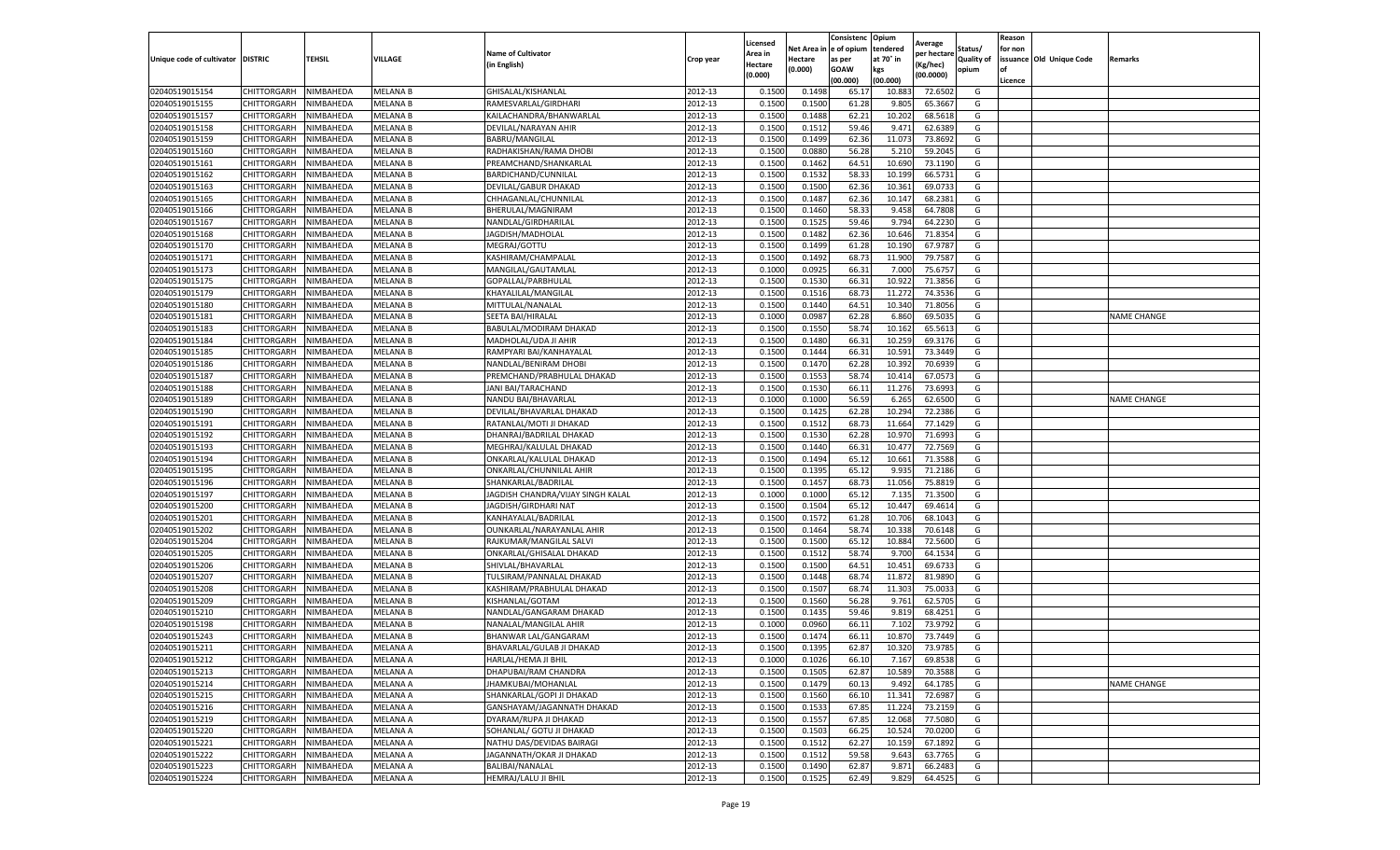|                                   |                    |           |                 |                             |           | Licensed |         | Consistenc             | Opium     |                        |                   | Reason  |                          |                |
|-----------------------------------|--------------------|-----------|-----------------|-----------------------------|-----------|----------|---------|------------------------|-----------|------------------------|-------------------|---------|--------------------------|----------------|
|                                   |                    |           |                 | <b>Name of Cultivator</b>   |           | Area in  |         | Net Area in e of opium | tendered  | Average<br>per hectare | Status/           | for non |                          |                |
| Unique code of cultivator DISTRIC |                    | TEHSIL    | VILLAGE         | in English)                 | Crop year | Hectare  | Hectare | as per                 | at 70° in | (Kg/hec                | <b>Quality of</b> |         | issuance Old Unique Code | <b>Remarks</b> |
|                                   |                    |           |                 |                             |           | (0.000)  | (0.000) | <b>GOAW</b>            | kgs       | (00.0000)              | opium             |         |                          |                |
|                                   |                    |           |                 |                             |           |          |         | (00.000)               | (00.000)  |                        |                   | Licence |                          |                |
| 02040519015225                    | CHITTORGARH        | NIMBAHEDA | MELANA A        | MUNNI BAI/BANSHILAL KALAL   | 2012-13   | 0.1500   | 0.1480  | 62.27                  | 9.696     | 65.5135                | G                 |         |                          |                |
| 02040519015227                    | CHITTORGARH        | NIMBAHEDA | MELANA A        | GOTAMLAL/NANDA JI DHAKAD    | 2012-13   | 0.1500   | 0.1512  | 71.37                  | 11.501    | 76.0648                | G                 |         |                          |                |
| 02040519015228                    | CHITTORGARH        | NIMBAHEDA | MELANA A        | HIRALAL/NANDA JI DHAKAD     | 2012-13   | 0.1500   | 0.1568  | 62.87                  | 10.921    | 69.6492                | G                 |         |                          |                |
| 02040519015230                    | CHITTORGARH        | NIMBAHEDA | MELANA A        | MANGILAL/BHAVARLAL DHAKAD   | 2012-13   | 0.1500   | 0.1496  | 65.03                  | 10.396    | 69.4920                | G                 |         |                          |                |
| 02040519015232                    | CHITTORGARH        | NIMBAHEDA | MELANA A        | DALCHAND/UDAIRAM DHAKAD     | 2012-13   | 0.1500   | 0.1344  | 62.27                  | 9.189     | 68.3705                | G                 |         |                          |                |
| 02040519015231                    | CHITTORGARH        | NIMBAHEDA | MELANA A        | CHAMPALAL/MANGNA BHIL       | 2012-13   | 0.1000   | 0.0960  | 62.49                  | 5.838     | 60.8125                | G                 |         |                          |                |
| 02040519015233                    | CHITTORGARH        | NIMBAHEDA | MELANA A        | SURESHCHANDRA/RAMLAL DHAKAD | 2012-13   | 0.1500   | 0.1500  | 60.13                  | 9.758     | 65.0533                | G                 |         |                          |                |
| 02040519015234                    | CHITTORGARH        | NIMBAHEDA | MELANA A        | BADRILAL/NATHULAL DHAKAD    | 2012-13   | 0.1500   | 0.1560  | 59.58                  | 9.754     | 62.5256                | G                 |         |                          |                |
| 02040519015236                    | CHITTORGARH        | NIMBAHEDA | MELANA A        | KISHANLAL/MANGILAL DHAKAD   | 2012-13   | 0.1500   | 0.1526  | 71.37                  | 11.807    | 77.3722                | G                 |         |                          |                |
| 02040519015237                    | CHITTORGARH        | NIMBAHEDA | MELANA A        | HEMRAJ/CHUNNILAL DHAKAD     | 2012-13   | 0.1500   | 0.1482  | 67.85                  | 11.370    | 76.7206                | G                 |         |                          |                |
| 02040519015240                    | CHITTORGARH        | NIMBAHEDA | MELANA A        | MODIRAM/BHERULAL MEGHWAL    | 2012-13   | 0.1000   | 0.0990  | 62.49                  | 7.133     | 72.0505                | G                 |         |                          |                |
| 02040519015009                    | CHITTORGARH        | NIMBAHEDA | MELANA A        | SUKHLAL/MANGILAL            | 2012-13   | 0.1500   | 0.1501  | 62.87                  | 10.84     | 72.2252                | G                 |         |                          |                |
| 02040519015032                    | CHITTORGARH        | NIMBAHEDA | MELANA A        | MOHANI BAI/KANAHYALAL       | 2012-13   | 0.1500   | 0.1512  | 65.03                  | 10.934    | 72.3148                | G                 |         |                          |                |
| 02040519015244                    | CHITTORGARH        | NIMBAHEDA | MELANA A        | MOOLCHAND/JAGNNATH          | 2012-13   | 0.1500   | 0.1504  | 62.87                  | 10.33     | 68.7367                | G                 |         |                          |                |
| 02040519015245                    | CHITTORGARH        | NIMBAHEDA | MELANA B        | RAMCHANDRA/KUKAJI           | 2012-13   | 0.1500   | 0.1500  | 68.51                  | 11.07     | 73.8600                | G                 |         |                          |                |
| 02040519015246                    | CHITTORGARH        | NIMBAHEDA | <b>MELANA B</b> | RADHESHYAM/MOTILAL          | 2012-13   | 0.1500   | 0.1428  | 62.30                  | 10.09     | 70.6793                | G                 |         |                          |                |
| 02040519014062                    | CHITTORGARH        | NIMBAHEDA | MANOHERKHEDI    | <b>GISU LAL/JABUR</b>       | 2012-13   | 0.1500   | 0.1518  | 65.91                  | 11.723    | 77.2266                | G                 |         |                          |                |
| 02040519014001                    | CHITTORGARH        | NIMBAHEDA | MANOHERKHEDI    | BHANWARLAL/PURANMAL         | 2012-13   | 0.1500   | 0.1504  | 63.47                  | 10.11     | 67.2207                | G                 |         |                          |                |
| 02040519014003                    | CHITTORGARH        | NIMBAHEDA | MANOHERKHEDI    | KISHAN/JAGNNATH             | 2012-13   | 0.1000   | 0.1014  | 62.77                  | 6.654     | 65.6213                | G                 |         |                          |                |
| 02040519014004                    | CHITTORGARH        | NIMBAHEDA | MANOHERKHEDI    | ONKARLAL/DALURAM            | 2012-13   | 0.1000   | 0.0987  | 66.69                  | 6.879     | 69.6960                | G                 |         |                          |                |
| 02040519014005                    | CHITTORGARH        | NIMBAHEDA | MANOHERKHEDI    | LALU/KASHIRAM               | 2012-13   | 0.1000   | 0.1008  | 66.69                  | 7.136     | 70.7937                | G                 |         |                          |                |
| 02040519014006                    | CHITTORGARH        | NIMBAHEDA | MANOHERKHEDI    | <b>BHAGDI BAI/ BHIMRAJ</b>  | 2012-13   | 0.1000   | 0.1029  | 65.91                  | 7.241     | 70.3693                | G                 |         |                          |                |
| 02040519014008                    | CHITTORGARH        | NIMBAHEDA | MANOHERKHEDI    | MANGILAL/AMARCHAND          | 2012-13   | 0.1500   | 0.1520  | 65.93                  | 10.803    | 71.0724                | G                 |         |                          |                |
| 02040519014009                    | CHITTORGARH        | NIMBAHEDA | MANOHERKHEDI    | SUKHIBAI/NARAYAN            | 2012-13   | 0.1500   |         |                        |           |                        | F                 |         |                          |                |
| 02040519014011                    | CHITTORGARH        | NIMBAHEDA | MANOHERKHEDI    | MOOLCHAND/MOTILAL           | 2012-13   | 0.1000   | 0.1008  | 63.47                  | 6.964     | 69.087                 | G                 |         |                          |                |
| 02040519014012                    | CHITTORGARH        | NIMBAHEDA | MANOHERKHEDI    | RAMLAL/PURANMAL             | 2012-13   | 0.1000   | 0.1035  | 65.91                  | 7.052     | 68.1353                | G                 |         |                          |                |
| 02040519014013                    | CHITTORGARH        | NIMBAHEDA | MANOHERKHEDI    | DHALUBAI/RAMCHANDRA         | 2012-13   | 0.1000   | 0.0540  | 68.58                  | 3.899     | 72.203                 | G                 |         |                          |                |
| 02040519014014                    | CHITTORGARH        | NIMBAHEDA | MANOHERKHEDI    | MADHOLAL/JAICHAND           | 2012-13   | 0.1000   | 0.0990  | 56.10                  | 5.891     | 59.5051                | G                 |         |                          |                |
| 02040519014015                    | CHITTORGARH        | NIMBAHEDA | MANOHERKHEDI    | RANGLAL/PRABHULAL           | 2012-13   | 0.1500   | 0.1520  | 65.93                  | 10.408    | 68.4737                | G                 |         |                          |                |
| 02040519014020                    | CHITTORGARH        | NIMBAHEDA | MANOHERKHEDI    | AMBALAL/KHAYALILAL          | 2012-13   | 0.1000   | 0.1020  | 69.46                  | 7.849     | 76.9510                | G                 |         |                          |                |
| 02040519014019                    | CHITTORGARH        | NIMBAHEDA | MANOHERKHEDI    | RAMESHWARLAL/PRABHULAL      | 2012-13   | 0.1000   | 0.1020  | 69.46                  | 7.353     | 72.0882                | G                 |         |                          |                |
| 02040519014022                    | CHITTORGARH        | NIMBAHEDA | MANOHERKHEDI    | SUKHIBAI/HEERALAL           | 2012-13   | 0.1000   | 0.1008  | 65.91                  | 7.109     | 70.5258                | G                 |         |                          |                |
| 02040519014023                    | CHITTORGARH        | NIMBAHEDA | MANOHERKHEDI    | <b>BOTLAL/GULAB</b>         | 2012-13   | 0.1000   | 0.1020  | 63.47                  | 6.927     | 67.9118                | G                 |         |                          |                |
| 02040519014028                    | CHITTORGARH        | NIMBAHEDA | MANOHERKHEDI    | MATHURI BAI/MATHURALAL      | 2012-13   | 0.1000   | 0.1022  | 66.71                  | 7.100     | 69.4716                | G                 |         |                          |                |
| 02040519014029                    | CHITTORGARH        | NIMBAHEDA | MANOHERKHEDI    | TULSIRAM/LUXMICHAND         | 2012-13   | 0.1500   | 0.1071  | 65.93                  | 7.563     | 70.6162                | G                 |         |                          |                |
| 02040519014030                    | CHITTORGARH        | NIMBAHEDA | MANOHERKHEDI    | BABULAL/PRABHULAL           | 2012-13   | 0.1500   | 0.1012  | 65.93                  | 6.923     | 68.4091                | G                 |         |                          |                |
| 02040519014033                    | CHITTORGARH        | NIMBAHEDA | MANOHERKHEDI    | BADRILAL/MADHOLAL           | 2012-13   | 0.1500   | 0.1518  | 62.77                  | 9.828     | 64.7431                | G                 |         |                          |                |
| 02040519014034                    | CHITTORGARH        | NIMBAHEDA | MANOHERKHEDI    | KISHANDAS/NANALAL           | 2012-13   | 0.1500   | 0.1035  | 69.53                  | 7.549     | 72.9372                | G                 |         |                          |                |
| 02040519014035                    | CHITTORGARH        | NIMBAHEDA | MANOHERKHEDI    | KELASHIBAI/DAULATRAM        | 2012-13   | 0.1000   | 0.1005  | 66.71                  | 7.005     | 69.7015                | G                 |         |                          |                |
| 02040519014036                    | CHITTORGARH        | NIMBAHEDA | MANOHERKHEDI    | SHRILAL/MANGILAL            | 2012-13   | 0.1500   | 0.1012  | 66.67                  | 7.153     | 70.6818                | G                 |         |                          |                |
| 02040519014037                    | CHITTORGARH        | NIMBAHEDA | MANOHERKHEDI    | PREMCHANDRA/KHEMRAJ         | 2012-13   | 0.1500   | 0.1500  | 66.71                  | 10.74     | 71.6000                | G                 |         |                          |                |
| 02040519014038                    | CHITTORGARH        | NIMBAHEDA | MANOHERKHEDI    | CHHAGANLAL/MATHRALAL        | 2012-13   | 0.1000   | 0.1040  | 68.58                  | 7.612     | 73.1923                | G                 |         |                          |                |
| 02040519014040                    | CHITTORGARH        | NIMBAHEDA | MANOHERKHEDI    | MANGILAL/RAMCHANDRA         | 2012-13   | 0.1500   | 0.1525  | 68.58                  | 11.218    | 73.5607                | G                 |         |                          |                |
| 02040519014043                    | CHITTORGARH        | NIMBAHEDA | MANOHERKHEDI    | GORILAL/MOTILAL             | 2012-13   | 0.1000   | 0.1022  | 66.71                  | 7.033     | 68.8160                | G                 |         |                          |                |
| 02040519014045                    | CHITTORGARH        | NIMBAHEDA | MANOHERKHEDI    | PRAKASHCHANDRA/CHHAGANLAL   | 2012-13   | 0.1500   | 0.1456  | 65.93                  | 10.144    | 69.6703                | G                 |         |                          |                |
| 02040519014046                    | CHITTORGARH        | NIMBAHEDA | MANOHERKHEDI    | BHERULAL/BHEEMRAJ           | 2012-13   | 0.1500   | 0.1503  | 66.67                  | 11.201    | 74.5243                | G                 |         |                          |                |
| 02040519014047                    | CHITTORGARH        | NIMBAHEDA | MANOHERKHEDI    | NANALAL/RAMCHANDRA          | 2012-13   | 0.1000   | 0.1004  | 66.71                  | 7.472     | 74.4223                | G                 |         |                          |                |
| 02040519014048                    | CHITTORGARH        | NIMBAHEDA | MANOHERKHEDI    | RATANLAL/PREMCHAND          | 2012-13   | 0.1500   | 0.1569  | 66.67                  | 10.867    | 69.2607                | G                 |         |                          |                |
| 02040519014049                    | CHITTORGARH        | NIMBAHEDA | MANOHERKHEDI    | BANSHILAL/PRABHULAL         | 2012-13   | 0.1500   | 0.1566  | 66.67                  | 10.924    | 69.7573                | G                 |         |                          |                |
| 02040519014054                    | CHITTORGARH        | NIMBAHEDA | MANOHERKHEDI    | GEETALAL/ONKARLAL           | 2012-13   | 0.1000   | 0.1024  | 66.69                  | 7.212     | 70.4297                | G                 |         |                          |                |
| 02040519014055                    | <b>CHITTORGARH</b> | NIMBAHEDA | MANOHERKHEDI    | MADANLAL/NANALAL            | 2012-13   | 0.1000   | 0.1012  | 66.67                  | 7.019     | 69.3577                | G                 |         |                          |                |
| 02040519014056                    | CHITTORGARH        | NIMBAHEDA | MANOHERKHEDI    | BHANWARLAL/RAMCHANDRA       | 2012-13   | 0.1500   | 0.1512  | 63.47                  | 10.010    | 66.2037                | G                 |         |                          |                |
| 02040519014057                    | <b>CHITTORGARH</b> | NIMBAHEDA | MANOHERKHEDI    | SUKHLAL/MATHURALAL          | 2012-13   | 0.1000   | 0.1003  | 69.53                  | 7.529     | 75.0648                | G                 |         |                          |                |
| 02040519014059                    | <b>CHITTORGARH</b> | NIMBAHEDA | MANOHERKHEDI    | DALCHAND/RAMLAL             | 2012-13   | 0.1000   | 0.1000  | 63.56                  | 6.910     | 69.1000                | G                 |         |                          |                |
| 02040519014061                    | CHITTORGARH        | NIMBAHEDA | MANOHERKHEDI    | BHANWARLAL/KISHANLAL        | 2012-13   | 0.1000   |         |                        |           |                        | F                 |         |                          |                |
| 02040519014063                    | CHITTORGARH        | NIMBAHEDA | MANOHERKHEDI    | RAMLAL/GULABCHAND           | 2012-13   | 0.1500   | 0.1508  | 68.58                  | 11.228    | 74.4562                | G                 |         |                          |                |
| 02040519014064                    | CHITTORGARH        | NIMBAHEDA | MANOHERKHEDI    | DHAPU BAI/NANDLAL           | 2012-13   | 0.1000   | 0.1014  | 63.56                  | 6.801     | 67.0710                | G                 |         |                          |                |
| 02040519014065                    | CHITTORGARH        | NIMBAHEDA | MANOHERKHEDI    | SHANTILAL/PRABHULAL         | 2012-13   | 0.1500   | 0.1024  | 66.60                  | 7.516     | 73.3984                | G                 |         |                          |                |
| 02040519014066                    | <b>CHITTORGARH</b> | NIMBAHEDA | MANOHERKHEDI    | SHANTILAL/PREMCHAND         | 2012-13   | 0.1500   | 0.1005  | 69.53                  | 7.648     | 76.0995                | G                 |         |                          |                |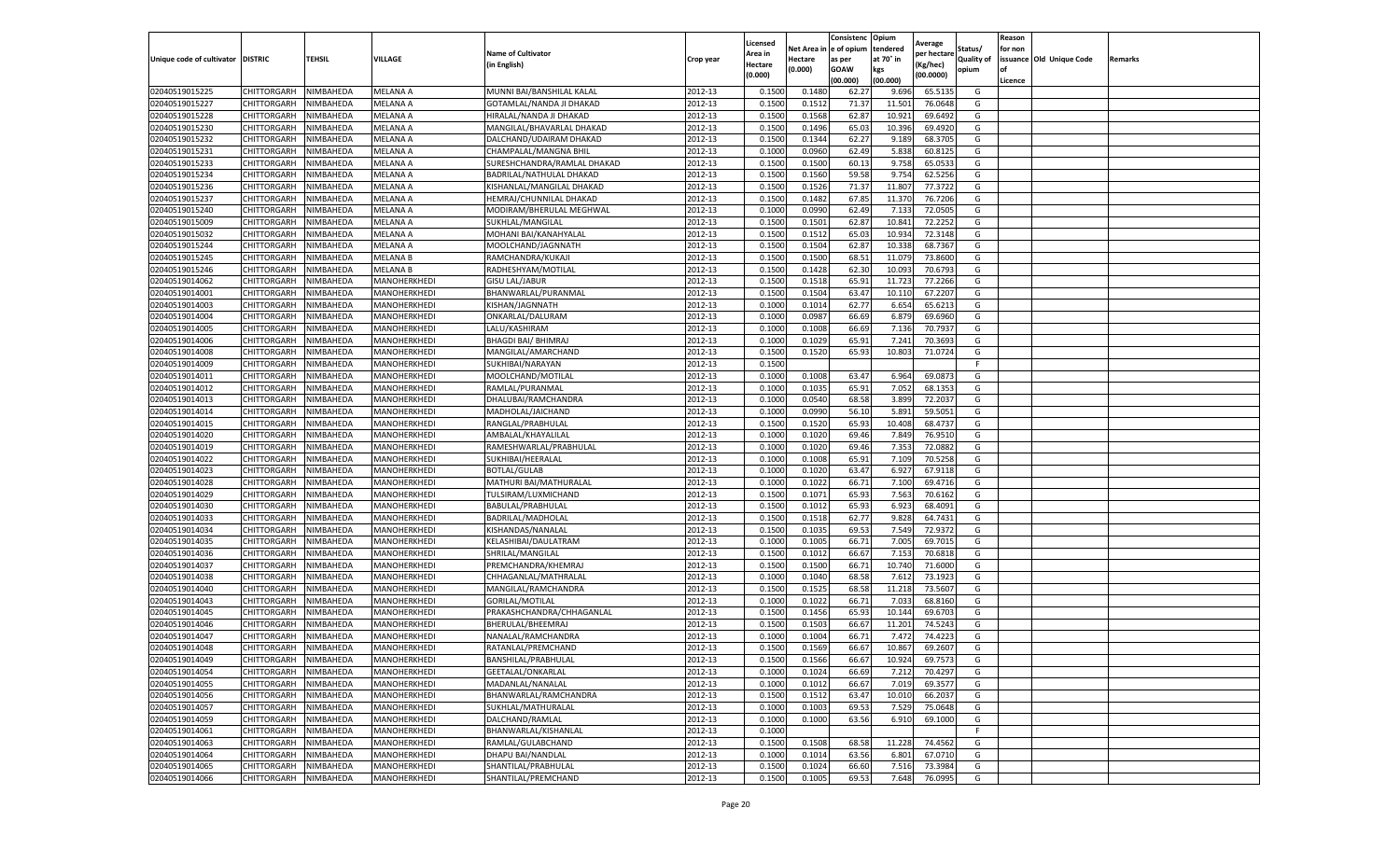|                                   |             |                  |                |                           |           | Licensed |                         | Consistenc | Opium     | Average     |            | Reason  |                          |                        |
|-----------------------------------|-------------|------------------|----------------|---------------------------|-----------|----------|-------------------------|------------|-----------|-------------|------------|---------|--------------------------|------------------------|
|                                   |             |                  |                | <b>Name of Cultivator</b> |           | Area in  | Net Area in le of opium |            | tendered  | per hectare | Status/    | for non |                          |                        |
| Unique code of cultivator DISTRIC |             | <b>TEHSIL</b>    | VILLAGE        | (in English)              | Crop year | Hectare  | Hectare                 | as per     | at 70° in | Kg/hec)     | Quality of |         | issuance Old Unique Code | Remarks                |
|                                   |             |                  |                |                           |           | (0.000)  | (0.000)                 | GOAW       | kgs       | (00.0000)   | opium      | l of    |                          |                        |
|                                   |             |                  |                |                           |           |          |                         | (00.000)   | (00.000)  |             |            | Licence |                          |                        |
| 02040519014068                    | CHITTORGARH | NIMBAHEDA        | MANOHERKHEDI   | HIRALAL/KALU              | 2012-13   | 0.100    | 0.1008                  | 63.56      | 6.565     | 65.1290     | G          |         |                          |                        |
| 02040519014070                    | CHITTORGARH | NIMBAHEDA        | MANOHERKHEDI   | <b>BALI BAI/DHANRAJ</b>   | 2012-13   | 0.1000   |                         |            |           |             | -F         |         |                          |                        |
| 02040519014017                    | CHITTORGARH | NIMBAHEDA        | MANOHERKHEDI   | GABUR/BALU                | 2012-13   | 0.1500   |                         |            |           |             | -F         |         |                          |                        |
| 02040519014024                    | CHITTORGARH | NIMBAHEDA        | MANOHERKHEDI   | JANI BAI/UDHA             | 2012-13   | 0.1000   | 0.1050                  | 66.60      | 7.507     | 71.4952     | G          |         |                          |                        |
| 02040519014027                    | CHITTORGARH | NIMBAHEDA        | MANOHERKHEDI   | BHERU SINGH/DULE SINGH    | 2012-13   | 0.1000   | 0.1026                  | 63.56      | 6.683     | 65.136      | G          |         |                          |                        |
| 02040519014041                    | CHITTORGARH | NIMBAHEDA        | MANOHERKHEDI   | OUNKAR LAL/LAKHMI CHAND   | 2012-13   | 0.1500   | 0.0936                  | 62.82      | 6.64      | 70.950      | G          |         |                          |                        |
| 02040519014042                    | CHITTORGARH | NIMBAHEDA        | MANOHERKHEDI   | LABHCHAND/BHIMRAJ         | 2012-13   | 0.1000   | 0.090                   | 69.53      | 6.903     | 76.700      | G          |         |                          |                        |
| 02040519014050                    | CHITTORGARH | NIMBAHEDA        | MANOHERKHEDI   | RAM LAL/BHIMRAJ           | 2012-13   | 0.1000   | 0.1020                  | 66.69      | 7.44      | 72.951      | G          |         |                          |                        |
| 02040519014053                    | CHITTORGARH | NIMBAHEDA        | MANOHERKHEDI   | GOVERDHAN LAL/BHANWAR LAL | 2012-13   | 0.1000   | 0.0987                  | 62.77      | 6.923     | 70.141      | G          |         |                          |                        |
| 02040519014072                    | CHITTORGARH | NIMBAHEDA        | MANOHERKHEDI   | RUPLAL/PYARA              | 2012-13   | 0.1000   | 0.1050                  | 66.60      | 7.526     | 71.6762     | G          |         |                          |                        |
| 02040519014025                    | CHITTORGARH | NIMBAHEDA        | MANOHERKHEDI   | MOTI LAL/KISHAN LAL       | 2012-13   | 0.1000   | 0.1012                  | 66.87      | 7.126     | 70.4150     |            | 02      |                          |                        |
| 02040519014060                    | CHITTORGARH | NIMBAHEDA        | MANOHERKHEDI   | SATYE NARAYAN/MULCHAND    | 2012-13   | 0.1500   | 0.1560                  | 66.69      | 11.671    | 74.814      | G          |         |                          |                        |
| 02040519014075                    | CHITTORGARH | <b>NIMBAHEDA</b> | MANOHERKHEDI   | MANGI LAL/KASIRAM         | 2012-13   | 0.1000   | 0.1050                  | 62.77      | 7.030     | 66.952      | G          |         |                          | TRANSFER/BANGEDAGHATAA |
| 02040519014076                    | CHITTORGARH | NIMBAHEDA        | MANOHERKHEDI   | SHYAMI BAI/NARAYAN        | 2012-13   | 0.1000   | 0.101                   | 66.60      | 6.91      | 68.349      | G          |         |                          |                        |
| 02040519014077                    | CHITTORGARH | NIMBAHEDA        | MANOHERKHEDI   | KAILASH/JITU              | 2012-13   | 0.1500   | 0.1003                  | 62.82      | 6.838     | 68.175      | G          |         |                          |                        |
| 02040519016038                    | CHITTORGARH | NIMBAHEDA        | NIMBODA        | PANNALAL/BHURA            | 2012-13   | 0.1500   | 0.150                   | 62.69      | 10.460    | 69.733      | G          |         |                          |                        |
| 02040519016010                    | CHITTORGARH | NIMBAHEDA        | NIMBODA        | NARAYANLAL/NANAJI         | 2012-13   | 0.1500   | 0.1480                  | 65.7       | 10.849    | 73.3041     | G          |         |                          |                        |
| 02040519016016                    | CHITTORGARH | NIMBAHEDA        | NIMBODA        | HEMRAJ/NANDA              | 2012-13   | 0.1000   | 0.0975                  | 60.3       | 6.507     | 66.738      | G          |         |                          |                        |
| 02040519016036                    | CHITTORGARH | <b>NIMBAHEDA</b> | NIMBODA        | AMRA/NANAJI               | 2012-13   | 0.1000   | 0.1020                  | 56.9       | 6.121     | 60.009      | G          |         |                          |                        |
| 02040519016073                    | CHITTORGARH | <b>NIMBAHEDA</b> | NIMBODA        | SHOBHARAM/MANGU           | 2012-13   | 0.1000   | 0.1048                  | 65.7       | 7.467     | 71.250      | G          |         |                          |                        |
| 02040519016075                    | CHITTORGARH | NIMBAHEDA        | NIMBODA        | KISHNA/KHETA              | 2012-13   | 0.1000   | 0.1020                  | 60.33      | 6.292     | 61.6863     | G          |         |                          |                        |
| 02040519016028                    | CHITTORGARH | NIMBAHEDA        | NIMBODA        | SUKHIBAI/HARLAL           | 2012-13   | 0.1500   | 0.1540                  | 62.69      | 10.496    | 68.155      | G          |         |                          |                        |
| 02040519016012                    | CHITTORGARH | NIMBAHEDA        | NIMBODA        | KISHANLAL/KARNIDAN        | 2012-13   | 0.1000   | 0.0980                  | 60.33      | 6.412     | 65.4286     | G          |         |                          |                        |
| 02040519016047                    | CHITTORGARH | NIMBAHEDA        | NIMBODA        | GOVIND/KUKA               | 2012-13   | 0.1500   | 0.1426                  | 62.69      | 9.368     | 65.6942     | G          |         |                          |                        |
| 02040519016071                    | CHITTORGARH | NIMBAHEDA        | NIMBODA        | BANSHILAL/SHOJI           | 2012-13   | 0.1000   | 0.1000                  | 62.69      | 6.627     | 66.270      | G          |         |                          |                        |
| 02040519016072                    | CHITTORGARH | NIMBAHEDA        | NIMBODA        | KISHNA/HIRA               | 2012-13   | 0.1000   | 0.1020                  | 66.56      | 7.207     | 70.656      | G          |         |                          |                        |
| 02040519016074                    | CHITTORGARH | NIMBAHEDA        | NIMBODA        | GORU/MOTI                 | 2012-13   | 0.1000   | 0.1000                  | 63.4       | 6.705     | 67.050      | G          |         |                          |                        |
| 02040519016001                    | CHITTORGARH | NIMBAHEDA        | NIMBODA        | DHANNA/MANNA              | 2012-13   | 0.1000   | 0.0986                  | 63.43      | 7.050     | 71.501      | G          |         |                          |                        |
| 02040519016076                    | CHITTORGARH | NIMBAHEDA        | NIMBODA        | CUNNILAL/NARAYAN          | 2012-13   | 0.1000   | 0.0990                  | 56.98      | 6.195     | 62.5758     | G          |         |                          |                        |
| 02040519016078                    | CHITTORGARH | NIMBAHEDA        | NIMBODA        | NIRBHERAM/GISALAL         | 2012-13   | 0.1500   | 0.1484                  | 63.43      | 10.185    | 68.632      | G          |         |                          |                        |
| 02040519016082                    | CHITTORGARH | NIMBAHEDA        | NIMBODA        | PYARCHAND/OUNKARLAL       | 2012-13   | 0.1500   | 0.147                   | 56.9       | 9.556     | 65.006      | G          |         |                          |                        |
| 02040519016084                    | CHITTORGARH | NIMBAHEDA        | NIMBODA        | LOBHCHAND/KUKA            | 2012-13   | 0.1500   | 0.1530                  | 67.88      | 11.142    | 72.823      | G          |         |                          |                        |
| 02040519016029                    | CHITTORGARH | NIMBAHEDA        | NIMBODA        | ONKARDAN/SHIVDAN          | 2012-13   | 0.1000   | 0.0990                  | 66.56      | 7.426     | 75.010      | G          |         |                          |                        |
| 02040519016087                    | CHITTORGARH | NIMBAHEDA        | NIMBODA        | AMARCHAND/DHANNA          | 2012-13   | 0.1500   | 0.1500                  | 60.3       | 9.670     | 64.466      | G          |         |                          |                        |
| 02040519016088                    | CHITTORGARH | NIMBAHEDA        | NIMBODA        | KUKA/DHANNA               | 2012-13   | 0.1500   | 0.150                   | 66.56      | 11.287    | 75.2467     | G          |         |                          |                        |
| 02040519016089                    | CHITTORGARH | NIMBAHEDA        | NIMBODA        | MANGURAM/DANA JI          | 2012-13   | 0.1000   | 0.1000                  | 59.67      | 6.316     | 63.160      | G          |         |                          |                        |
| 02040519016090                    | CHITTORGARH | NIMBAHEDA        | NIMBODA        | NARAYANKUVAR/BHEEMSINGH   | 2012-13   | 0.1500   | 0.1496                  | 56.98      | 9.532     | 63.7166     | G          |         |                          |                        |
| 02040519017012                    | CHITTORGARH | NIMBAHEDA        | PEELKHEDI      | MOHANLAL/BHAGIRTH         | 2012-13   | 0.1500   | 0.150                   | 72.20      | 11.397    | 75.980      | G          |         |                          |                        |
| 02040519017006                    | CHITTORGARH | NIMBAHEDA        | PEELKHEDI      | BHANWARLAL/HARIRAM        | 2012-13   | 0.1500   | 0.1482                  | 60.1       | 9.951     | 67.145      | G          |         |                          |                        |
| 02040519017009                    | CHITTORGARH | NIMBAHEDA        | PEELKHEDI      | CHAMPALAL/KUKA            | 2012-13   | 0.1500   | 0.1548                  | 56.69      | 9.896     | 63.927      | G          |         |                          |                        |
| 02040519017017                    | CHITTORGARH | NIMBAHEDA        | PEELKHEDI      | KASTURIBAI/BANSHIDAS      | 2012-13   | 0.1000   | 0.091                   | 66.24      | 6.91      | 75.348      |            | 02      |                          |                        |
| 02040519017044                    | CHITTORGARH | NIMBAHEDA        | PEELKHEDI      | KANCHAN BAI/OUNKARLAL     | 2012-13   | 0.1000   | 0.096                   | 56.69      | 6.195     | 64.531      | G          |         |                          | NAME CHANGE            |
| 02040519017007                    | CHITTORGARH | NIMBAHEDA        | PEELKHEDI      | RADHA BAI/MANGILAL        | 2012-13   | 0.1500   | 0.1378                  | 56.69      | 9.119     | 66.175      | G          |         |                          |                        |
| 02040519017005                    | CHITTORGARH | NIMBAHEDA        | PEELKHEDI      | BHAGWATI BAI/LAXMAN       | 2012-13   | 0.1000   | 0.1008                  | 66.24      | 7.428     | 73.690      | G          |         |                          |                        |
| 02040519017016                    | CHITTORGARH | NIMBAHEDA        | PEELKHEDI      | SHIVLAL/MOHANLAL          | 2012-13   | 0.1500   | 0.149                   | 60.15      | 9.495     | 63.511      | G          |         |                          |                        |
| 02040519017031                    | CHITTORGARH | NIMBAHEDA        | PEELKHEDI      | DEVILAL/NANALAL           | 2012-13   | 0.1500   | 0.1540                  | 62.3       | 10.820    | 70.259      | G          |         |                          |                        |
| 02040519017002                    | CHITTORGARH | NIMBAHEDA        | PEELKHEDI      | TARACHAND/BHOTHLAL        | 2012-13   | 0.1500   | 0.1560                  | 72.20      | 12.779    | 81.916      | G          |         |                          |                        |
| 02040519017035                    | CHITTORGARH | NIMBAHEDA        | PEELKHEDI      | MANGILAL/HEMRAJ           | 2012-13   | 0.1500   | 0.1540                  | 60.15      | 10.440    | 67.7922     | G          |         |                          |                        |
| 02040519017037                    | CHITTORGARH | NIMBAHEDA        | PEELKHEDI      | SANTILAL/LAXMAN           | 2012-13   | 0.1500   | 0.1512                  | 60.15      | 10.079    | 66.6601     | G          |         |                          |                        |
| 02040519017034                    | CHITTORGARH | NIMBAHEDA        | PEELKHEDI      | DEVIDAS/MATHURADAS        | 2012-13   | 0.1500   | 0.1500                  | 66.24      | 11.128    | 74.1867     | G          |         |                          |                        |
| 02040519017023                    | CHITTORGARH | NIMBAHEDA        | PEELKHEDI      | ONKAR SINGH/MOHAN SINGH   | 2012-13   | 0.1500   | 0.1500                  | 72.20      | 12.253    | 81.6867     | G          |         |                          |                        |
| 02040519017052                    | CHITTORGARH | NIMBAHEDA        | PEELKHEDI      | BHAGVATILAL/NARAYAN AHIR  | 2012-13   | 0.1500   | 0.1464                  | 66.24      | 10.627    | 72.5888     | G          |         |                          |                        |
| 02040519018006                    | CHITTORGARH | NIMBAHEDA        | RAVLIYA KANERA | HARDEV/HAZARI             | 2012-13   | 0.1500   | 0.1537                  | 63.22      | 10.910    | 70.9824     | G          |         |                          |                        |
| 02040519018001                    | CHITTORGARH | NIMBAHEDA        | RAVLIYA KANERA | HAZARILAL/RAMLAL          | 2012-13   | 0.1500   | 0.1482                  | 68.38      | 10.599    | 71.5182     | G          |         |                          |                        |
| 02040519018002                    | CHITTORGARH | NIMBAHEDA        | RAVLIYA KANERA | KASTURI BAI/JITMAL        | 2012-13   | 0.1000   | 0.0990                  | 63.22      | 6.674     | 67.4141     | G          |         |                          |                        |
| 02040519018003                    | CHITTORGARH | NIMBAHEDA        | RAVLIYA KANERA | NAGJIRAM/UDA              | 2012-13   | 0.1500   | 0.1520                  | 63.47      | 10.980    | 72.2368     | G          |         |                          |                        |
| 02040519018013                    | CHITTORGARH | NIMBAHEDA        | RAVLIYA KANERA | KANA/NATHU                | 2012-13   | 0.1500   | 0.1470                  | 63.47      | 9.384     | 63.8367     | G          |         |                          |                        |
| 02040519018017                    | CHITTORGARH | NIMBAHEDA        | RAVLIYA KANERA | KALURAM/NARAYAN           | 2012-13   | 0.1500   | 0.150                   | 65.80      | 10.077    | 67.180      | G          |         |                          |                        |
| 02040519018008                    | CHITTORGARH | NIMBAHEDA        | RAVLIYA KANERA | KHEMRAJ/BHAGVAN           | 2012-13   | 0.1500   | 0.1505                  | 60.20      | 9.744     | 64.7442     | G          |         |                          |                        |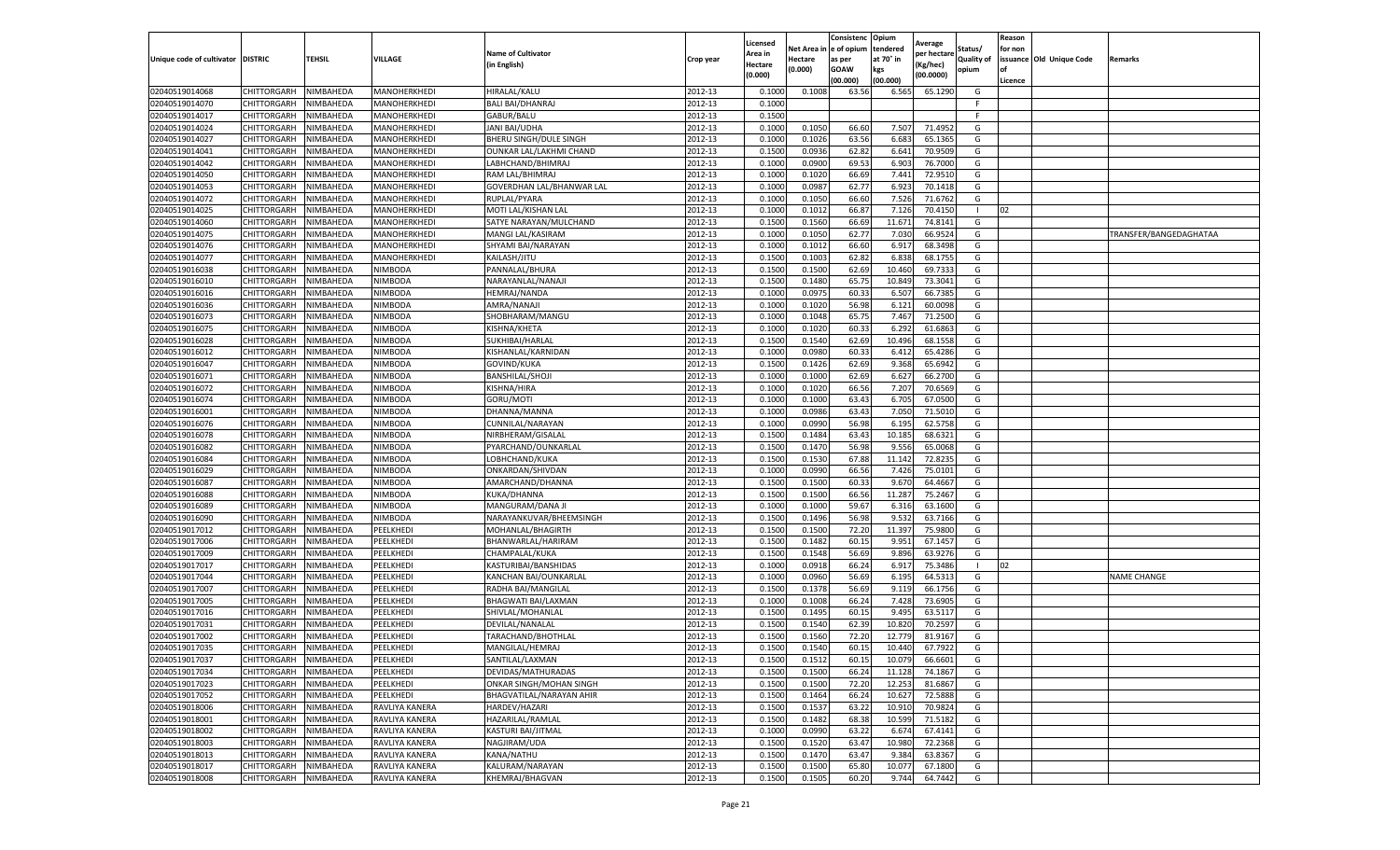|                           |                    |           |                |                           |           | Licensed |         | Consistenc             | Opium     |                        |                   | Reason  |                          |                    |
|---------------------------|--------------------|-----------|----------------|---------------------------|-----------|----------|---------|------------------------|-----------|------------------------|-------------------|---------|--------------------------|--------------------|
|                           |                    |           |                | <b>Name of Cultivator</b> |           | Area in  |         | Net Area in e of opium | tendered  | Average<br>per hectare | Status/           | for non |                          |                    |
| Unique code of cultivator | <b>DISTRIC</b>     | TEHSIL    | VILLAGE        | in English)               | Crop year | Hectare  | Hectare | as per                 | at 70° in | (Kg/hec                | <b>Quality of</b> |         | issuance Old Unique Code | <b>Remarks</b>     |
|                           |                    |           |                |                           |           | (0.000)  | (0.000) | <b>GOAW</b>            | kgs       | (00.0000)              | opium             |         |                          |                    |
|                           |                    |           |                |                           |           |          |         | (00.000)               | (00.000)  |                        |                   | Licence |                          |                    |
| 02040519018012            | CHITTORGARH        | NIMBAHEDA | RAVLIYA KANERA | KANHAIYALAL/NAGJIRAM      | 2012-13   | 0.1500   | 0.1520  | 65.20                  | 11.177    | 73.5329                | G                 |         |                          |                    |
| 02040519018014            | CHITTORGARH        | NIMBAHEDA | RAVLIYA KANERA | <b>BHERULAL/UDHA</b>      | 2012-13   | 0.1000   | 0.1020  | 65.20                  | 7.16      | 70.2255                | G                 |         |                          |                    |
| 02040519018019            | CHITTORGARH        | NIMBAHEDA | RAVLIYA KANERA | MUKESH(ASHISH)/GOPAL      | 2012-13   | 0.1000   | 0.0999  | 65.20                  | 6.567     | 65.7357                | G                 |         |                          |                    |
| 02040519018021            | CHITTORGARH        | NIMBAHEDA | RAVLIYA KANERA | NANDLAL/SHRILAL           | 2012-13   | 0.1500   | 0.1488  | 65.20                  | 10.693    | 71.8616                | G                 |         |                          |                    |
| 02040519018022            | CHITTORGARH        | NIMBAHEDA | RAVLIYA KANERA | SOSARBAI/SHRILAL          | 2012-13   | 0.1500   | 0.1500  | 63.47                  | 10.67     | 71.1467                | G                 |         |                          |                    |
| 02040519018024            | CHITTORGARH        | NIMBAHEDA | RAVLIYA KANERA | MOOLCHAND/NATHURAM        | 2012-13   | 0.1500   | 0.1504  | 65.20                  | 10.22     | 67.9987                | G                 |         |                          |                    |
| 02040519019020            | CHITTORGARH        | NIMBAHEDA | SARSI A        | <b>BANSILAL/GOKEL</b>     | 2012-13   | 0.1500   | 0.1513  | 61.90                  | 9.533     | 63.0073                | G                 |         |                          |                    |
| 02040519019001            | CHITTORGARH        | NIMBAHEDA | SARSI A        | LAHRI BAI/HEERALAI        | 2012-13   | 0.1000   | 0.1038  | 60.23                  | 6.703     | 64.5761                | G                 |         |                          |                    |
| 02040519019002            | CHITTORGARH        | NIMBAHEDA | SARSI A        | KAMLIBAI/HEMRAJ           | 2012-13   | 0.1000   | 0.0990  | 69.76                  | 7.325     | 73.9899                | G                 |         |                          | <b>NAME CHANGE</b> |
| 02040519019003            | CHITTORGARH        | NIMBAHEDA | SARSI A        | RUKMANI BAI/CHHAGANLAL    | 2012-13   | 0.1500   | 0.1485  | 61.90                  | 9.763     | 65.7441                | G                 |         |                          | <b>NAME CHANGE</b> |
| 02040519019004            | CHITTORGARH        | NIMBAHEDA | SARSI A        | MULIBAI/PREMCHAND         | 2012-13   | 0.1500   | 0.1429  | 60.23                  | 9.422     | 65.9342                | G                 |         |                          |                    |
| 02040519019005            | CHITTORGARH        | NIMBAHEDA | SARSI A        | GISALAL/KISHANLAL         | 2012-13   | 0.1000   | 0.1025  | 57.39                  | 6.13      | 59.8341                | G                 |         |                          |                    |
| 02040519019006            | CHITTORGARH        | NIMBAHEDA | SARSI A        | GABURLAL/LAKHMICHAND      | 2012-13   | 0.1500   | 0.1508  | 61.90                  | 9.81      | 65.0928                | G                 |         |                          |                    |
| 02040519019007            | CHITTORGARH        | NIMBAHEDA | SARSI A        | <b>BANSHILAL/MOTILAL</b>  | 2012-13   | 0.1500   | 0.1518  | 66.37                  | 10.505    | 69.2029                | G                 |         |                          |                    |
| 02040519019008            | CHITTORGARH        | NIMBAHEDA | SARSI A        | SOHANLAL/MADHOLAL         | 2012-13   | 0.1500   | 0.1558  | 66.37                  | 10.287    | 66.0270                | G                 |         |                          |                    |
| 02040519019009            | CHITTORGARH        | NIMBAHEDA | SARSI A        | GOPALLAL/SOHANLAL         | 2012-13   | 0.1000   | 0.1020  | 66.37                  | 6.855     | 67.2059                | G                 |         |                          | <b>NAME CHANGE</b> |
| 02040519019012            | CHITTORGARH        | NIMBAHEDA | SARSI A        | BHURIBAI/RAMLAL           | 2012-13   | 0.1500   | 0.1488  | 68.60                  | 10.662    | 71.6532                | G                 |         |                          |                    |
| 02040519019011            | CHITTORGARH        | NIMBAHEDA | SARSI A        | BALU/TARACHAND            | 2012-13   | 0.1500   | 0.1568  | 66.37                  | 10.77     | 68.6926                | G                 |         |                          |                    |
| 02040519019013            | CHITTORGARH        | NIMBAHEDA | SARSI A        | HEERALAL/SUKHLAL          | 2012-13   | 0.1000   | 0.1000  | 66.37                  | 6.71      | 67.1300                | G                 |         |                          |                    |
| 02040519019014            | CHITTORGARH        | NIMBAHEDA | SARSI A        | PRATAPI BAI/NANALAL       | 2012-13   | 0.1500   | 0.1431  | 66.21                  | 9.932     | 69.4060                | G                 |         |                          |                    |
| 02040519019015            | CHITTORGARH        | NIMBAHEDA | SARSI A        | MOHANLAL/BADRILAL         | 2012-13   | 0.1500   | 0.1500  | 66.21                  | 10.414    | 69.4267                | G                 |         |                          |                    |
| 02040519019016            | CHITTORGARH        | NIMBAHEDA | SARSI A        | BALIBAI/BHANWARLAL        | 2012-13   | 0.1500   | 0.1505  | 61.90                  | 9.692     | 64.3987                | G                 |         |                          |                    |
| 02040519019017            | CHITTORGARH        | NIMBAHEDA | SARSI A        | KALLABAI/FULCHAND         | 2012-13   | 0.1500   | 0.1513  | 60.23                  | 9.267     | 61.2492                | G                 |         |                          |                    |
| 02040519019019            | CHITTORGARH        | NIMBAHEDA | SARSI A        | <b>BADRILAL/GULAB</b>     | 2012-13   | 0.1500   | 0.1505  | 66.21                  | 10.272    | 68.2525                | G                 |         |                          |                    |
| 02040519019022            | CHITTORGARH        | NIMBAHEDA | SARSI A        | BADRILAL/UNKAR            | 2012-13   | 0.1000   | 0.1008  | 60.23                  | 6.16      | 61.2004                | G                 |         |                          |                    |
| 02040519019024            | CHITTORGARH        | NIMBAHEDA | SARSI A        | MOHANLAL/KASHIRAM         | 2012-13   | 0.1500   | 0.1476  | 71.51                  | 10.941    | 74.1260                | G                 |         |                          |                    |
| 02040519019027            | CHITTORGARH        | NIMBAHEDA | SARSI A        | KASTURI BAI/DANRAJ        | 2012-13   | 0.1500   | 0.1524  | 68.60                  | 10.88     | 71.4436                | G                 |         |                          |                    |
| 02040519019029            | CHITTORGARH        | NIMBAHEDA | SARSI A        | KISHNA/RAMSUKH            | 2012-13   | 0.1500   | 0.1505  | 61.90                  | 9.771     | 64.9236                | G                 |         |                          |                    |
| 02040519019030            | CHITTORGARH        | NIMBAHEDA | SARSI A        | KANHAIYALAL/HARJI BAI     | 2012-13   | 0.1500   | 0.1495  | 60.23                  | 9.344     | 62.5017                | G                 |         |                          |                    |
| 02040519019031            | CHITTORGARH        | NIMBAHEDA | SARSI A        | GHISALAL/DAULA            | 2012-13   | 0.1500   | 0.1500  | 66.21                  | 9.922     | 66.1467                | G                 |         |                          |                    |
| 02040519019032            | CHITTORGARH        | NIMBAHEDA | SARSI A        | GOPALLAL/PREMCHAND        | 2012-13   | 0.1500   | 0.1484  | 60.71                  | 9.644     | 64.9865                | G                 |         |                          |                    |
| 02040519019033            | CHITTORGARH        | NIMBAHEDA | SARSI A        | GORDHAN/MOHANLAL          | 2012-13   | 0.1500   | 0.1462  | 62.71                  | 10.13     | 69.3023                | G                 |         |                          |                    |
| 02040519019034            | CHITTORGARH        | NIMBAHEDA | SARSI A        | LABHCHAND/DAYARAM         | 2012-13   | 0.1500   | 0.1525  | 62.71                  | 9.91      | 65.0295                | G                 |         |                          |                    |
| 02040519019035            | CHITTORGARH        | NIMBAHEDA | SARSI A        | MANGILAL/BADRILAL         | 2012-13   | 0.1500   | 0.1500  | 68.60                  | 10.839    | 72.2600                | G                 |         |                          |                    |
| 02040519019036            | CHITTORGARH        | NIMBAHEDA | SARSI A        | BADRILAL/RAMSUKH          | 2012-13   | 0.1500   | 0.1516  | 60.71                  | 8.898     | 58.6939                | G                 |         |                          |                    |
| 02040519019037            | CHITTORGARH        | NIMBAHEDA | SARSI A        | KAJODIBAI/NARAYAN         | 2012-13   | 0.1500   | 0.1484  | 66.21                  | 10.28     | 69.2790                | G                 |         |                          |                    |
| 02040519019039            | CHITTORGARH        | NIMBAHEDA | SARSI A        | RAMNATH/KUKA              | 2012-13   | 0.1500   | 0.1508  | 66.41                  | 10.59     | 70.2719                | G                 |         |                          |                    |
| 02040519019040            | CHITTORGARH        | NIMBAHEDA | SARSI A        | KANHAIYALAL/ONKARLAL      | 2012-13   | 0.1500   | 0.1550  | 66.41                  | 10.645    | 68.6774                | G                 |         |                          |                    |
| 02040519019041            | CHITTORGARH        | NIMBAHEDA | SARSI A        | DEVILAL/KACHRULAL         | 2012-13   | 0.1500   | 0.1500  | 68.60                  | 9.526     | 63.5067                | G                 |         |                          |                    |
| 02040519019042            | CHITTORGARH        | NIMBAHEDA | SARSI A        | MATRIBAI/RAMCHANRA        | 2012-13   | 0.1500   | 0.1541  | 60.71                  | 10.017    | 65.0032                | G                 |         |                          |                    |
| 02040519019045            | CHITTORGARH        | NIMBAHEDA | SARSI A        | KANHAIYALAL/GANGARAM      | 2012-13   | 0.1500   | 0.0966  | 68.60                  | 7.066     | 73.1470                | G                 |         |                          |                    |
| 02040519019046            | CHITTORGARH        | NIMBAHEDA | SARSI A        | MOHANLAL/PREMCHANDRA      | 2012-13   | 0.1000   | 0.1012  | 66.41                  | 6.935     | 68.5277                | G                 |         |                          |                    |
| 02040519019047            | CHITTORGARH        | NIMBAHEDA | SARSI A        | HORAM/GOPILAL             | 2012-13   | 0.1500   | 0.1484  | 66.41                  | 10.208    | 68.7871                | G                 |         |                          |                    |
| 02040519019048            | CHITTORGARH        | NIMBAHEDA | SARSI A        | BALULAL/RAMSUKH           | 2012-13   | 0.1500   | 0.1500  | 62.71                  | 10.23     | 68.2067                | G                 |         |                          |                    |
| 02040519019049            | CHITTORGARH        | NIMBAHEDA | SARSI A        | JAGDISH/SHANKER           | 2012-13   | 0.1500   | 0.1513  | 66.41                  | 10.474    | 69.2267                | G                 |         |                          |                    |
| 02040519019051            | CHITTORGARH        | NIMBAHEDA | SARSI A        | BHERULAL/RATANA           | 2012-13   | 0.1000   | 0.1025  | 57.39                  | 6.14      | 59.9902                | G                 |         |                          |                    |
| 02040519019053            | CHITTORGARH        | NIMBAHEDA | SARSI A        | DHANRAJ/ONKAR             | 2012-13   | 0.1000   | 0.1024  | 60.71                  | 7.094     | 69.2773                | G                 |         |                          |                    |
| 02040519019055            | CHITTORGARH        | NIMBAHEDA | SARSI A        | PRAKASH/BHANWARLAL        | 2012-13   | 0.1500   | 0.1484  | 65.91                  | 9.858     | 66.4286                | G                 |         |                          |                    |
| 02040519019057            | CHITTORGARH        | NIMBAHEDA | <b>SARSIA</b>  | KAILASHCHANDRA/BABULAL    | 2012-13   | 0.1500   | 0.1518  | 65.91                  | 10.790    | 71.0804                | G                 |         |                          |                    |
| 02040519019058            | CHITTORGARH        | NIMBAHEDA | SARSI A        | MANGILAL/SHANKERLAL       | 2012-13   | 0.1500   | 0.1500  | 60.71                  | 9.826     | 65.5067                | G                 |         |                          |                    |
| 02040519019061            | CHITTORGARH        | NIMBAHEDA | SARSI A        | KISHANLAL/HARLAL          | 2012-13   | 0.1000   | 0.1025  | 69.06                  | 7.182     | 70.0683                | G                 |         |                          |                    |
| 02040519019062            | CHITTORGARH        | NIMBAHEDA | SARSI A        | KANHAIYALAL/GABURLAL      | 2012-13   | 0.1500   | 0.1525  | 65.91                  | 10.197    | 66.8656                | G                 |         |                          |                    |
| 02040519019063            | CHITTORGARH        | NIMBAHEDA | SARSI A        | BALU/MAGNA                | 2012-13   | 0.1000   | 0.0966  | 65.91                  | 6.713     | 69.4928                | G                 |         |                          |                    |
| 02040519019066            | <b>CHITTORGARH</b> | NIMBAHEDA | <b>SARSIA</b>  | SHABHULAL/KACRIYA         | 2012-13   | 0.1000   | 0.1000  | 66.60                  | 6.917     | 69.1700                | G                 |         |                          | <b>NAME CHANGE</b> |
| 02040519019064            | CHITTORGARH        | NIMBAHEDA | SARSI A        | CHHAGANLAL/GULAB          | 2012-13   | 0.1500   | 0.1495  | 57.39                  | 8.764     | 58.6221                | G                 |         |                          |                    |
| 02040519019067            | CHITTORGARH        | NIMBAHEDA | SARSI A        | GOPAL/NANA                | 2012-13   | 0.1000   | 0.1010  | 59.79                  | 6.286     | 62.2376                | G                 |         |                          |                    |
| 02040519019069            | CHITTORGARH        | NIMBAHEDA | SARSI A        | NANALAL/DAULA             | 2012-13   | 0.1500   | 0.1500  | 65.66                  | 9.877     | 65.8467                | G                 |         |                          |                    |
| 02040519019070            | CHITTORGARH        | NIMBAHEDA | SARSI A        | GHISALAL/SHANKERLAL       | 2012-13   | 0.1000   | 0.1000  | 62.71                  | 6.45      | 64.5000                | G                 |         |                          |                    |
| 02040519019072            | <b>CHITTORGARH</b> | NIMBAHEDA | <b>SARSIA</b>  | PANNALAL/MANGILAL         | 2012-13   | 0.1000   | 0.1005  | 65.66                  | 7.007     | 69.7214                | G                 |         |                          |                    |
|                           |                    |           |                |                           |           |          |         |                        |           |                        |                   |         |                          |                    |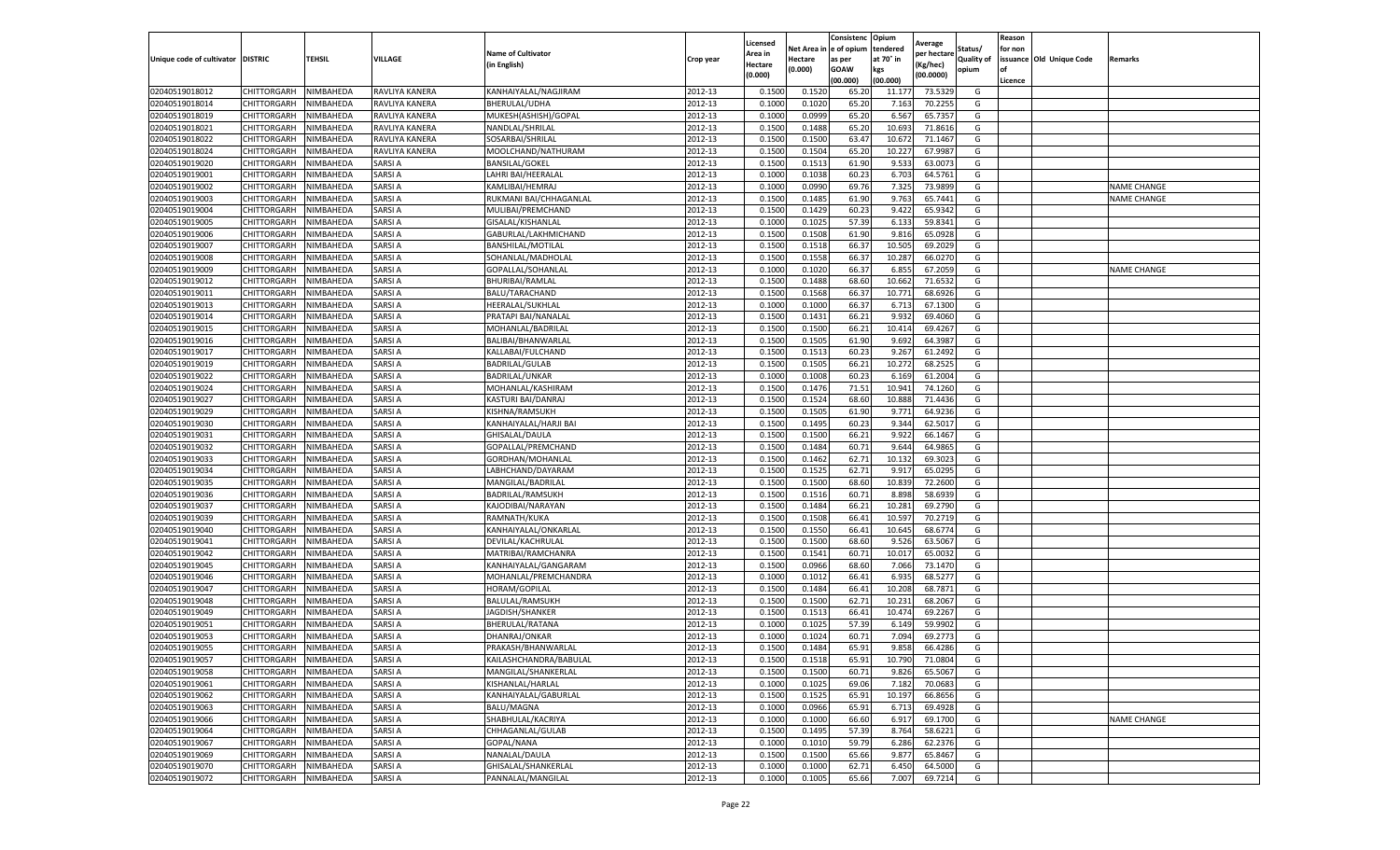|                           |                    |           |               |                            |           |                     |         | Consistenc             | Opium     |                        |                   | Reason  |                          |                    |
|---------------------------|--------------------|-----------|---------------|----------------------------|-----------|---------------------|---------|------------------------|-----------|------------------------|-------------------|---------|--------------------------|--------------------|
|                           |                    |           |               | <b>Name of Cultivator</b>  |           | Licensed<br>Area in |         | Net Area in e of opium | tendered  | Average<br>per hectare | Status/           | for non |                          |                    |
| Unique code of cultivator | <b>DISTRIC</b>     | TEHSIL    | VILLAGE       | in English)                | Crop year | Hectare             | Hectare | as per                 | at 70° in | (Kg/hec                | <b>Quality of</b> |         | issuance Old Unique Code | <b>Remarks</b>     |
|                           |                    |           |               |                            |           | (0.000)             | (0.000) | <b>GOAW</b>            | kgs       | (00.0000)              | opium             |         |                          |                    |
|                           |                    |           |               |                            |           |                     |         | (00.000)               | (00.000)  |                        |                   | Licence |                          |                    |
| 02040519019076            | CHITTORGARH        | NIMBAHEDA | SARSI A       | SOHANLAL/MANGILAL          | 2012-13   | 0.1000              | 0.0950  | 69.06                  | 7.301     | 76.8526                | G                 |         |                          |                    |
| 02040519019078            | CHITTORGARH        | NIMBAHEDA | SARSI A       | RAMCHANDRA/HANSRAJ         | 2012-13   | 0.1000              | 0.1020  | 69.06                  | 6.916     | 67.803                 | G                 |         |                          |                    |
| 02040519019079            | CHITTORGARH        | NIMBAHEDA | SARSI A       | RANGLAL/BHANWARLAL         | 2012-13   | 0.1500              | 0.1500  | 57.65                  | 9.389     | 62.5933                | G                 |         |                          |                    |
| 02040519019082            | CHITTORGARH        | NIMBAHEDA | SARSI A       | KANHAIYALALA/BHANWARLAL    | 2012-13   | 0.1000              | 0.0990  | 69.06                  | 7.153     | 72.2525                | G                 |         |                          |                    |
| 02040519019083            | CHITTORGARH        | NIMBAHEDA | SARSI A       | KANHAILAL/PREMCHAND        | 2012-13   | 0.1500              | 0.1462  | 65.66                  | 10.506    | 71.8605                | G                 |         |                          |                    |
| 02040519019087            | CHITTORGARH        | NIMBAHEDA | SARSI A       | SURESHCHANDRA/SHOBHALAL    | 2012-13   | 0.1500              | 0.1500  | 65.66                  | 10.47     | 69.8467                | G                 |         |                          |                    |
| 02040519019088            | CHITTORGARH        | NIMBAHEDA | SARSI A       | MATHRALAL/HEMRAJ           | 2012-13   | 0.1500              | 0.1456  | 62.71                  | 9.308     | 63.9286                | G                 |         |                          |                    |
| 02040519019090            | CHITTORGARH        | NIMBAHEDA | SARSI A       | KISHANLAL/NARAYAN          | 2012-13   | 0.1500              | 0.1508  | 65.39                  | 9.93      | 65.8488                | G                 |         |                          |                    |
| 02040519019095            | CHITTORGARH        | NIMBAHEDA | SARSI A       | CHHAGANLAL/MODIRAM         | 2012-13   | 0.1500              | 0.1512  | 69.06                  | 11.03     | 72.9497                | G                 |         |                          |                    |
| 02040519019054            | CHITTORGARH        | NIMBAHEDA | SARSI A       | RAMNARAYAN/HARLAL          | 2012-13   | 0.1500              | 0.1500  | 65.39                  | 9.883     | 65.8867                | G                 |         |                          |                    |
| 02040519019094            | CHITTORGARH        | NIMBAHEDA | SARSI A       | KANIYALAL/RAMSUKH          | 2012-13   | 0.1000              | 0.0999  | 65.39                  | 6.595     | 66.0160                | G                 |         |                          |                    |
| 02040519019093            | CHITTORGARH        | NIMBAHEDA | SARSI A       | RAMLAL/KUKA                | 2012-13   | 0.1000              | 0.1014  | 57.65                  | 6.226     | 61.4004                | G                 |         |                          |                    |
| 02040519019201            | CHITTORGARH        | NIMBAHEDA | SARSI A       | LILABAI/GOPAL              | 2012-13   | 0.1000              | 0.1044  | 63.23                  | 6.702     | 64.1954                | G                 |         |                          |                    |
| 02040519019038            | CHITTORGARH        | NIMBAHEDA | SARSI A       | BHERULAL/DAYARAM           | 2012-13   | 0.1500              | 0.1500  | 65.39                  | 10.18     | 67.8800                | G                 |         |                          |                    |
| 02040519019198            | CHITTORGARH        | NIMBAHEDA | SARSI A       | LABHCHAND/MATHURALAL       | 2012-13   | 0.1500              | 0.1566  | 59.79                  | 9.985     | 63.7612                | G                 |         |                          |                    |
| 02040519019195            | CHITTORGARH        | NIMBAHEDA | SARSI B       | SOHANLAL/MANGILAL          | 2012-13   | 0.1500              | 0.1568  | 62.28                  | 10.21     | 65.1403                | G                 |         |                          |                    |
| 02040519019097            | CHITTORGARH        | NIMBAHEDA | SARSI B       | DEVILAL/GORILAL            | 2012-13   | 0.1000              | 0.1020  | 65.39                  | 6.941     | 68.0490                | G                 |         |                          |                    |
| 02040519019098            | CHITTORGARH        | NIMBAHEDA | SARSI B       | <b>BHOLI BAI/JAIKISHAN</b> | 2012-13   | 0.1000              | 0.0990  | 60.17                  | 6.309     | 63.7273                | G                 |         |                          |                    |
| 02040519019102            | CHITTORGARH        | NIMBAHEDA | SARSI B       | BADRILAL/SHANKARLAL        | 2012-13   | 0.1000              | 0.1008  | 67.54                  | 7.101     | 70.4464                | G                 |         |                          |                    |
| 02040519019104            | CHITTORGARH        | NIMBAHEDA | SARSI B       | GHISALAL/NARAIN            | 2012-13   | 0.1000              | 0.1008  | 62.28                  | 6.344     | 62.9365                | G                 |         |                          |                    |
| 02040519019105            | CHITTORGARH        | NIMBAHEDA | SARSI B       | BHAIRULAL/PREMCHAND        | 2012-13   | 0.1500              | 0.1566  | 65.39                  | 10.799    | 68.9591                | G                 |         |                          |                    |
| 02040519019106            | CHITTORGARH        | NIMBAHEDA | SARSI B       | LABHCHAND/MANGILAL         | 2012-13   | 0.1500              | 0.1500  | 67.54                  | 10.932    | 72.8800                | G                 |         |                          |                    |
| 02040519019107            | CHITTORGARH        | NIMBAHEDA | SARSI B       | <b>BANSILAL/KANRAM</b>     | 2012-13   | 0.1500              | 0.1470  | 60.17                  | 9.748     | 66.3129                | G                 |         |                          |                    |
| 02040519019108            | CHITTORGARH        | NIMBAHEDA | SARSI B       | MANGILAL/DEVA              | 2012-13   | 0.1000              | 0.0990  | 66.21                  | 7.103     | 71.7475                | G                 |         |                          |                    |
| 02040519019110            | CHITTORGARH        | NIMBAHEDA | SARSI B       | MOHANLAL/MANGILAL          | 2012-13   | 0.1000              | 0.1025  | 62.28                  | 6.975     | 68.0488                | G                 |         |                          | <b>NAME CHANGE</b> |
| 02040519019112            | CHITTORGARH        | NIMBAHEDA | SARSI B       | MOHAN/UNKAR                | 2012-13   | 0.1000              | 0.0986  | 62.28                  | 6.45      | 65.4158                | G                 |         |                          |                    |
| 02040519019113            | CHITTORGARH        | NIMBAHEDA | SARSI B       | RATANLAL/HUKMA             | 2012-13   | 0.1500              | 0.1488  | 63.04                  | 9.420     | 63.3065                | G                 |         |                          |                    |
| 02040519019114            | CHITTORGARH        | NIMBAHEDA | SARSI B       | RADHABAI/SHANKARLAL        | 2012-13   | 0.1500              | 0.1554  | 66.21                  | 10.584    | 68.1081                | G                 |         |                          |                    |
| 02040519019115            | CHITTORGARH        | NIMBAHEDA | SARSI B       | SHAMBUBAI/SHUKHLAL         | 2012-13   | 0.1500              | 0.1515  | 66.21                  | 10.111    | 66.7393                | G                 |         |                          |                    |
| 02040519019118            | CHITTORGARH        | NIMBAHEDA | SARSI B       | JAGNNATH/BALU              | 2012-13   | 0.1000              | 0.0966  | 67.89                  | 6.983     | 72.2878                | G                 |         |                          |                    |
| 02040519019119            | CHITTORGARH        | NIMBAHEDA | SARSI B       | PRABHULAL/BHANWARLAL       | 2012-13   | 0.1500              | 0.1360  | 63.04                  | 9.19      | 67.6103                | G                 |         |                          |                    |
| 02040519019120            | CHITTORGARH        | NIMBAHEDA | SARSI B       | HIRALAL/JAIRAM             | 2012-13   | 0.1500              | 0.1505  | 66.21                  | 10.177    | 67.6213                | G                 |         |                          |                    |
| 02040519019121            | CHITTORGARH        | NIMBAHEDA | SARSI B       | PARBHU/GABUR               | 2012-13   | 0.1500              | 0.1500  | 66.2                   | 10.064    | 67.093                 | G                 |         |                          |                    |
| 02040519019122            | CHITTORGARH        | NIMBAHEDA | SARSI B       | <b>BADRI/NARAIN</b>        | 2012-13   | 0.1000              | 0.1008  | 60.17                  | 7.281     | 72.2321                | G                 |         |                          |                    |
| 02040519019123            | CHITTORGARH        | NIMBAHEDA | SARSI B       | NANIBAI/JAGDISH            | 2012-13   | 0.1000              | 0.1007  | 59.19                  | 6.291     | 62.4727                | G                 |         |                          |                    |
| 02040519019126            | CHITTORGARH        | NIMBAHEDA | SARSI B       | RUKMANI BAI/BHANWARLAL     | 2012-13   | 0.1000              | 0.1004  | 63.04                  | 6.646     | 66.1952                | G                 |         |                          |                    |
| 02040519019127            | CHITTORGARH        | NIMBAHEDA | SARSI B       | BALU/NARAYAN               | 2012-13   | 0.1000              | 0.1000  | 60.21                  | 6.262     | 62.6200                | G                 |         |                          |                    |
| 02040519019128            | CHITTORGARH        | NIMBAHEDA | SARSI B       | NANIBAI/MANGILAL           | 2012-13   | 0.1500              | 0.1488  | 64.38                  | 9.94      | 66.8145                | G                 |         |                          |                    |
| 02040519019130            | CHITTORGARH        | NIMBAHEDA | SARSI B       | LABHCHAND/DEVA             | 2012-13   | 0.1500              | 0.1500  | 64.38                  | 10.14     | 67.6267                | G                 |         |                          |                    |
| 02040519019134            | CHITTORGARH        | NIMBAHEDA | SARSI B       | BABULAL/MANGILAL           | 2012-13   | 0.1000              | 0.1008  | 63.04                  | 6.808     | 67.5397                | G                 |         |                          |                    |
| 02040519019135            | CHITTORGARH        | NIMBAHEDA | SARSI B       | SHOBHALAL/BALU             | 2012-13   | 0.1000              | 0.1012  | 72.12                  | 7.511     | 74.2194                | G                 |         |                          |                    |
| 02040519019136            | CHITTORGARH        | NIMBAHEDA | SARSI B       | MOHANLAL/SITARAM           | 2012-13   | 0.1500              | 0.1494  | 59.19                  | 8.946     | 59.8795                | G                 |         |                          |                    |
| 02040519019137            | CHITTORGARH        | NIMBAHEDA | SARSI B       | MADHULAL/DAYARAM           | 2012-13   | 0.1500              | 0.1416  | 56.09                  | 8.27      | 58.4534                | G                 |         |                          |                    |
| 02040519019140            | CHITTORGARH        | NIMBAHEDA | SARSI B       | RAMESHWARLAL/KISHANLAL     | 2012-13   | 0.1500              | 0.1512  | 64.38                  | 10.16     | 67.2156                | G                 |         |                          |                    |
| 02040519019141            | CHITTORGARH        | NIMBAHEDA | SARSI B       | YAMUNALAL/GABURLAL         | 2012-13   | 0.1500              | 0.1551  | 64.38                  | 10.411    | 67.1244                | G                 |         |                          |                    |
| 02040519019143            | CHITTORGARH        | NIMBAHEDA | SARSI B       | MATHURALAL/PREMCHAND       | 2012-13   | 0.1500              | 0.1495  | 67.89                  | 10.09     | 67.5318                | G                 |         |                          |                    |
| 02040519019144            | CHITTORGARH        | NIMBAHEDA | SARSI B       | <b>SOHNI BAI/NANALAI</b>   | 2012-13   | 0.1500              | 0.1500  | 64.38                  | 10.39     | 69.2867                | G                 |         |                          |                    |
| 02040519019146            | CHITTORGARH        | NIMBAHEDA | SARSI B       | PREMCHAND/HOKMA            | 2012-13   | 0.1500              | 0.1500  | 59.19                  | 9.521     | 63.4733                | G                 |         |                          |                    |
| 02040519019149            | CHITTORGARH        | NIMBAHEDA | SARSI B       | MOHANLAL/PREMCHAND         | 2012-13   | 0.1500              | 0.1501  | 65.46                  | 9.931     | 66.1626                | G                 |         |                          |                    |
| 02040519019152            | CHITTORGARH        | NIMBAHEDA | SARSI B       | <b>BABULAL/GOKAL</b>       | 2012-13   | 0.1000              | 0.1020  | 65.46                  | 6.986     | 68.4902                | G                 |         |                          |                    |
| 02040519019153            | CHITTORGARH        | NIMBAHEDA | SARSI B       | <b>BHAGWAN/GOKAL</b>       | 2012-13   | 0.1500              | 0.1518  | 67.89                  | 10.368    | 68.3004                | G                 |         |                          |                    |
| 02040519019154            | CHITTORGARH        | NIMBAHEDA | SARSI B       | CHHAGANLAL/PRABHULAL       | 2012-13   | 0.1500              | 0.1500  | 65.46                  | 10.193    | 67.9533                | G                 |         |                          |                    |
| 02040519019156            | <b>CHITTORGARH</b> | NIMBAHEDA | SARSI B       | MOHANLAL/BHAGIRATH         | 2012-13   | 0.1500              | 0.1523  | 65.46                  | 10.57     | 69.4419                | G                 |         |                          |                    |
| 02040519019157            | <b>CHITTORGARH</b> | NIMBAHEDA | <b>SARSIB</b> | BHANWARLAL/NANALAL         | 2012-13   | 0.1000              | 0.1036  | 63.04                  | 7.124     | 68.7645                | G                 |         |                          |                    |
| 02040519019158            | CHITTORGARH        | NIMBAHEDA | SARSI B       | PRABHULAL/SHANKERLAL       | 2012-13   | 0.1500              | 0.1452  | 65.46                  | 9.679     | 66.6598                | G                 |         |                          |                    |
| 02040519019159            | CHITTORGARH        | NIMBAHEDA | SARSI B       | <b>BADRILAL/GOPILAL</b>    | 2012-13   | 0.1500              | 0.1458  | 67.89                  | 10.455    | 71.7078                | G                 |         |                          |                    |
| 02040519019160            | CHITTORGARH        | NIMBAHEDA | SARSI B       | BABULAL/MATHURALAL         | 2012-13   | 0.1500              | 0.1508  | 67.89                  | 10.688    | 70.8753                | G                 |         |                          |                    |
| 02040519019161            | CHITTORGARH        | NIMBAHEDA | SARSI B       | LUXMINARAYAN/BHANWARLAL    | 2012-13   | 0.1000              | 0.1000  | 62.53                  | 6.503     | 65.0300                | G                 |         |                          |                    |
| 02040519019162            | <b>CHITTORGARH</b> | NIMBAHEDA | <b>SARSIB</b> | SHANKERLAL/PRABHULAL       | 2012-13   | 0.1500              | 0.1512  | 69.40                  | 11.114    | 73.5053                | G                 |         |                          |                    |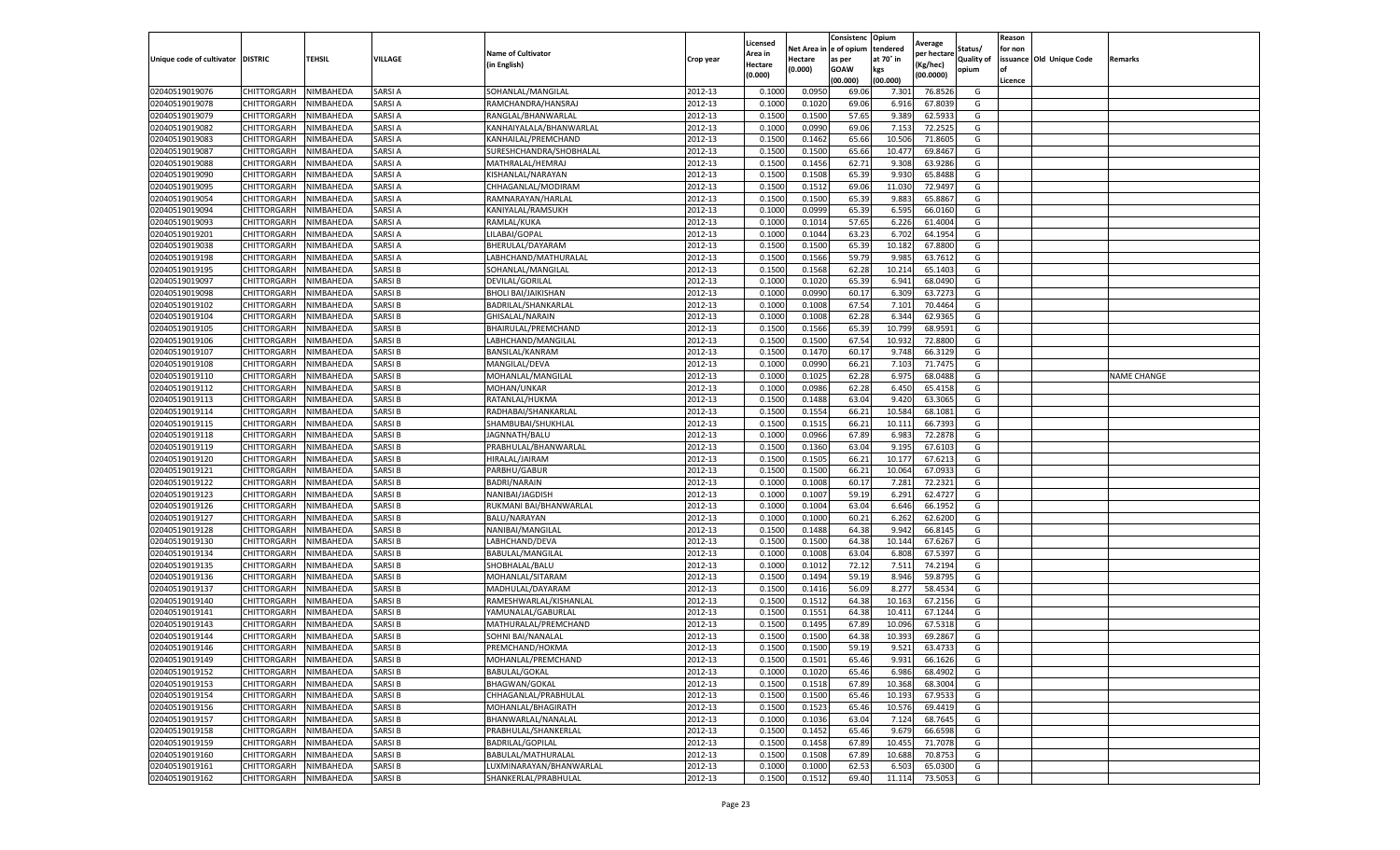|                           |                       |           |                 |                                                     |           | Licensed |         | Consistenc             | Opium     |                        |            | Reason  |                          |                    |
|---------------------------|-----------------------|-----------|-----------------|-----------------------------------------------------|-----------|----------|---------|------------------------|-----------|------------------------|------------|---------|--------------------------|--------------------|
|                           |                       |           |                 | <b>Name of Cultivator</b>                           |           | Area in  |         | Net Area in e of opium | tendered  | Average<br>oer hectare | Status/    | for non |                          |                    |
| Unique code of cultivator | <b>DISTRIC</b>        | TEHSIL    | VILLAGE         | in English)                                         | Crop year | Hectare  | Hectare | as per                 | at 70° in | (Kg/hec                | Quality of |         | issuance Old Unique Code | <b>Remarks</b>     |
|                           |                       |           |                 |                                                     |           | (0.000)  | (0.000) | <b>GOAW</b>            | kgs       | (00.0000)              | opium      |         |                          |                    |
|                           |                       |           |                 |                                                     |           |          |         | (00.000)               | (00.000)  |                        |            | Licence |                          |                    |
| 02040519019163            | <b>CHITTORGARH</b>    | NIMBAHEDA | SARSI B         | SHYAMLAL/DAYARAM                                    | 2012-13   | 0.1000   | 0.1008  | 62.53                  | 6.548     | 64.9603                | G          |         |                          |                    |
| 02040519019168            | <b>CHITTORGARH</b>    | NIMBAHEDA | SARSI B         | MATHURALALAL/KASHIRAM                               | 2012-13   | 0.1500   | 0.1528  | 72.12                  | 11.560    | 75.6545                | G          |         |                          |                    |
| 02040519019169            | CHITTORGARH           | NIMBAHEDA | SARSI B         | <b>GANGARAM/PYAR JI</b>                             | 2012-13   | 0.1500   | 0.1443  | 69.40                  | 11.193    | 77.5676                | G          |         |                          |                    |
| 02040519019170            | CHITTORGARH           | NIMBAHEDA | <b>SARSIB</b>   | MUKESH KUMAR/BANSHILAL                              | 2012-13   | 0.1500   | 0.1463  | 65.08                  | 9.734     | 66.5345                | G          |         |                          |                    |
| 02040519019175            | CHITTORGARH           | NIMBAHEDA | SARSI B         | SURESHCHAND/MANGILAL                                | 2012-13   | 0.1000   | 0.1001  | 69.40                  | 6.950     | 69.4306                | G          |         |                          |                    |
| 02040519019177            | CHITTORGARH           | NIMBAHEDA | SARSI B         | RAMLAL/MATHURALAL                                   | 2012-13   | 0.1500   | 0.1496  | 65.08                  | 10.32     | 68.9840                | G          |         |                          |                    |
| 02040519019178            | CHITTORGARH           | NIMBAHEDA | SARSI B         | JAMUNALAL/MOHANLAL                                  | 2012-13   | 0.1000   | 0.1040  | 65.08                  | 6.81      | 65.5288                | G          |         |                          |                    |
| 02040519019180            | CHITTORGARH           | NIMBAHEDA | SARSI B         | GOPAL/NANALAL                                       | 2012-13   | 0.1500   | 0.1507  | 65.08                  | 10.37     | 68.8520                | G          |         |                          |                    |
| 02040519019182            | CHITTORGARH           | NIMBAHEDA | SARSI B         | BABULAL/HIRALAL                                     | 2012-13   | 0.1000   | 0.1007  | 69.40                  | 7.515     | 74.6276                | G          |         |                          |                    |
| 02040519019183            | CHITTORGARH           | NIMBAHEDA | SARSI B         | KISHANLAL/NARAYAN                                   | 2012-13   | 0.1000   | 0.1007  | 65.08                  | 6.778     | 67.3088                | G          |         |                          |                    |
| 02040519019184            | CHITTORGARH           | NIMBAHEDA | SARSI B         | TARACHAND/NANALAL                                   | 2012-13   | 0.1500   | 0.1496  | 64.98                  | 10.415    | 69.6190                | G          |         |                          |                    |
| 02040519019187            | CHITTORGARH           | NIMBAHEDA | SARSI B         | BHERULAL/KHEMRAJ                                    | 2012-13   | 0.1000   | 0.1005  | 69.37                  | 7.175     | 71.3930                | G          |         |                          |                    |
| 02040519019189            | CHITTORGARH           | NIMBAHEDA | SARSI B         | PRABHULAL/RAMSUKH                                   | 2012-13   | 0.1000   | 0.1012  | 69.37                  | 7.304     | 72.1739                | G          |         |                          |                    |
| 02040519019191            | CHITTORGARH           | NIMBAHEDA | SARSI B         | KISHANLAL/CHUNNILAL                                 | 2012-13   | 0.1000   | 0.1003  | 64.98                  | 6.953     | 69.3220                | G          |         |                          |                    |
| 02040519019192            | CHITTORGARH           | NIMBAHEDA | SARSI B         | RAMESHWARLAL/GABURLAL                               | 2012-13   | 0.1500   | 0.1500  | 64.98                  | 10.100    | 67.3333                | G          |         |                          |                    |
| 02040519019129            | CHITTORGARH           | NIMBAHEDA | SARSI B         | <b>BALI BAI/DHAPU BAI</b>                           | 2012-13   | 0.1500   | 0.1500  | 72.12                  | 11.33     | 75.5533                | G          |         |                          |                    |
| 02040519019111            | CHITTORGARH           | NIMBAHEDA | SARSI B         | SUKHLAL/NANA                                        | 2012-13   | 0.1500   | 0.1450  | 64.98                  | 9.821     | 67.7310                | G          |         |                          |                    |
| 02040519019117            | CHITTORGARH           | NIMBAHEDA | SARSI B         | GOPAL/NANALAL                                       | 2012-13   | 0.1500   | 0.1495  | 65.97                  | 10.28     | 68.7759                | G          |         |                          |                    |
| 02040519019167            | CHITTORGARH           | NIMBAHEDA | SARSI B         | DINESH/MOTILAL                                      | 2012-13   | 0.1000   | 0.1020  | 69.37                  | 7.026     | 68.8824                | G          |         |                          |                    |
| 02040519019190            | CHITTORGARH           | NIMBAHEDA | SARSI B         | RUKMANIBAI/SUKHLAI                                  | 2012-13   | 0.1500   | 0.1431  | 62.53                  | 9.692     | 67.7289                | G          |         |                          |                    |
| 02040519019109            | CHITTORGARH           | NIMBAHEDA | SARSI B         | KAMLIKBAI/BADRILAL                                  | 2012-13   | 0.1000   | 0.1000  | 65.97                  | 6.974     | 69.7400                | G          |         |                          | <b>NAME CHANGE</b> |
| 02040519019138            | CHITTORGARH           | NIMBAHEDA | SARSI B         | NANDLAL/CHGANLAL                                    | 2012-13   | 0.1500   | 0.1500  | 62.53                  | 9.630     | 64.2000                | G          |         |                          |                    |
| 02040519019164            | CHITTORGARH           | NIMBAHEDA | <b>SARSIB</b>   | RAMESVARLAL/NARAYAN                                 | 2012-13   | 0.1500   | 0.1449  | 57.08                  | 8.782     | 60.6073                | G          |         |                          |                    |
| 02040519019174            | CHITTORGARH           | NIMBAHEDA | SARSI B         | RAMKUWARIBAI/GHISALAL                               | 2012-13   | 0.1500   | 0.1388  | 65.97                  | 9.622     | 69.3228                | G          |         |                          |                    |
| 02040519019188            | CHITTORGARH           | NIMBAHEDA | SARSI B         | KELASHIBAI/PRABHULAL                                | 2012-13   | 0.1500   | 0.1449  | 62.53                  | 9.567     | 66.0248                | G          |         |                          |                    |
| 02040519019200            | CHITTORGARH           | NIMBAHEDA | SARSI B         | JAYRAM/NANDA                                        | 2012-13   | 0.1500   | 0.1540  | 59.19                  | 9.318     | 60.5065                | G          |         |                          |                    |
| 02040519019101            | CHITTORGARH           | NIMBAHEDA | SARSI B         | SHAMLAL/JANKILAL                                    | 2012-13   | 0.1500   | 0.1520  | 65.97                  | 9.990     | 65.7237                | G          |         |                          |                    |
| 02040519019203            | CHITTORGARH           | NIMBAHEDA | SARSI B         | RADHAKISHAN/HEERALAL                                | 2012-13   | 0.1500   | 0.1500  | 69.37                  | 11.060    | 73.7333                | G          |         |                          |                    |
| 02040519020004            | CHITTORGARH           | NIMBAHEDA | SEMLIYA-1       | PYARCHAND/DEVILAL                                   | 2012-13   | 0.1500   | 0.1518  | 66.03                  | 10.857    | 71.5217                | G          |         |                          |                    |
| 02040519020005            | CHITTORGARH           | NIMBAHEDA | SEMLIYA-1       | MOHANIBAI/NATHULAL                                  | 2012-13   | 0.1500   | 0.1500  | 58.62                  | 9.262     | 61.7467                | G          |         |                          |                    |
| 02040519020006            | CHITTORGARH           | NIMBAHEDA | SEMLIYA-1       | <b>BADRILAL/BHURA</b>                               | 2012-13   | 0.1500   | 0.1518  | 62.20                  | 10.21     | 67.3188                | G          |         |                          |                    |
| 02040519020007            | CHITTORGARH           | NIMBAHEDA | SEMLIYA-1       | KANAHYALAL/UDA                                      | 2012-13   | 0.1500   | 0.1512  | 58.62                  | 9.446     | 62.4735                | G          |         |                          |                    |
| 02040519020008            | CHITTORGARH           | NIMBAHEDA | SEMLIYA-1       | PREM CHAND/AMAR CHAND                               | 2012-13   | 0.1500   | 0.1512  | 62.20                  | 11.02     | 72.9299                | G          |         |                          |                    |
| 02040519020009            | CHITTORGARH           | NIMBAHEDA | SEMLIYA-1       | SARDARSINGH/MANNALAL                                | 2012-13   | 0.1500   | 0.1518  | 56.43                  | 9.617     | 63.3531                | G          |         |                          |                    |
| 02040519020010            | CHITTORGARH           | NIMBAHEDA | SEMLIYA-1       | KANTIBAI/JODHRAJ                                    | 2012-13   | 0.1500   | 0.1500  | 69.33                  | 11.182    | 74.5467                | G          |         |                          |                    |
| 02040519020011            | CHITTORGARH           | NIMBAHEDA | SEMLIYA-1       | DAULATRAM/MODU                                      | 2012-13   | 0.1500   | 0.1505  | 62.20                  | 10.05     | 66.7774                | G          |         |                          |                    |
| 02040519020012            | CHITTORGARH           | NIMBAHEDA | SEMLIYA-1       | RAMLAL/ROOPAJI                                      | 2012-13   | 0.1500   | 0.1560  | 62.20                  | 10.423    | 66.8141                | G          |         |                          |                    |
| 02040519020013            | CHITTORGARH           | NIMBAHEDA | SEMLIYA-1       | HAZARILAL/HARLAL                                    | 2012-13   | 0.1500   | 0.1524  | 65.25                  | 10.44     | 68.5630                | G          |         |                          |                    |
| 02040519020014            | CHITTORGARH           | NIMBAHEDA | SEMLIYA-1       | FULIBAI/BANSILAL                                    | 2012-13   | 0.1500   | 0.1500  | 65.25                  | 10.85     | 72.3333                | G          |         |                          |                    |
| 02040519020015            | CHITTORGARH           | NIMBAHEDA | SEMLIYA-1       | NANALAL/CHUNNILAL                                   | 2012-13   | 0.1500   | 0.1494  | 71.08                  | 11.67     | 78.1593                | G          |         |                          |                    |
| 02040519020016            | CHITTORGARH           | NIMBAHEDA | SEMLIYA-1       | <b>BOTLAL/UDA</b>                                   | 2012-13   | 0.1500   | 0.1485  | 65.25                  | 10.487    | 70.6195                | G          |         |                          |                    |
| 02040519020017            | CHITTORGARH           | NIMBAHEDA | SEMLIYA-1       | KALABAI/VIKRAMDAS                                   | 2012-13   | 0.1000   | 0.1046  | 58.62                  | 6.867     | 65.6501                | G          |         |                          |                    |
| 02040519020018            | CHITTORGARH           | NIMBAHEDA | SEMLIYA-1       | PRAHLAD/BHERULAL                                    | 2012-13   | 0.1500   | 0.1500  | 69.16                  | 11.59     | 77.3267                | G          |         |                          |                    |
| 02040519020019            | CHITTORGARH           | NIMBAHEDA | SEMLIYA-1       | MANGILAL/CHUNNILAL                                  | 2012-13   | 0.1500   | 0.1515  | 71.08                  | 11.70     | 77.2805                | G          |         |                          |                    |
| 02040519020020            | CHITTORGARH           | NIMBAHEDA | SEMLIYA-1       | DEVILAL/MADANLAL                                    | 2012-13   | 0.1500   | 0.1558  | 65.25                  | 11.065    | 71.0205                | G          |         |                          |                    |
| 02040519020021            | CHITTORGARH           | NIMBAHEDA | SEMLIYA-1       | LABHCHAND/MOTIRAM                                   | 2012-13   | 0.1500   | 0.1484  | 65.25                  | 10.25     | 69.0970                | G          |         |                          |                    |
| 02040519020022            | CHITTORGARH           | NIMBAHEDA | SEMLIYA-1       | NANIBAI/KALURAM                                     | 2012-13   | 0.1000   | 0.1008  | 65.30                  | 7.164     | 71.0714                | G          |         |                          | <b>NAME CHANGE</b> |
| 02040519020023            | CHITTORGARH           | NIMBAHEDA | SEMLIYA-1       |                                                     | 2012-13   | 0.1500   | 0.1508  | 65.30                  | 10.420    | 69.0981                | G          |         |                          |                    |
| 02040519020024            | CHITTORGARH NIMBAHEDA |           | SEMLIYA-1       | SHANTILAL/RAMNARAYAN<br>SHUHAGIBAI/TULSIRAM         | 2012-13   | 0.1000   | 0.1012  | 58.62                  | 6.239     | 61.6502                | G          |         |                          |                    |
|                           | CHITTORGARH           | NIMBAHEDA | SHRIPURA        |                                                     | 2012-13   | 0.1500   | 0.1537  | 65.57                  | 10.866    | 70.6962                | G          |         |                          |                    |
| 02040519021027            | <b>CHITTORGARH</b>    |           | <b>SHRIPURA</b> | <b>BADRI LAL/SHRI LAL</b><br><b>GENDIBAI/RAMLAL</b> | 2012-13   |          |         | 65.57                  | 6.960     |                        | G          |         |                          |                    |
| 02040519021001            |                       | NIMBAHEDA |                 |                                                     |           | 0.1000   | 0.0960  |                        |           | 72.5000                |            |         |                          |                    |
| 02040519021003            | CHITTORGARH           | NIMBAHEDA | SHRIPURA        | BANSHILAL/BHURA                                     | 2012-13   | 0.1000   | 0.0950  | 65.57                  | 7.194     | 75.7263                | G          |         |                          |                    |
| 02040519021004            | <b>CHITTORGARH</b>    | NIMBAHEDA | SHRIPURA        | KANA/NARAYAN                                        | 2012-13   | 0.1500   | 0.1512  | 69.52                  | 11.203    | 74.0939                | G          |         |                          |                    |
| 02040519021005            | <b>CHITTORGARH</b>    | NIMBAHEDA | <b>SHRIPURA</b> | LAKSHMICHAND/BHERA                                  | 2012-13   | 0.1500   | 0.1520  | 65.57                  | 10.688    | 70.3158                | G          |         |                          |                    |
| 02040519021007            | CHITTORGARH           | NIMBAHEDA | SHRIPURA        | SOHNIBAI/BARDICHAND                                 | 2012-13   | 0.1500   | 0.1512  | 63.47                  | 10.037    | 66.3823                | G          |         |                          |                    |
| 02040519021008            | CHITTORGARH           | NIMBAHEDA | SHRIPURA        | NARAYAN/HEERALAL                                    | 2012-13   | 0.1500   | 0.1496  | 65.57                  | 10.744    | 71.8182                | G          |         |                          |                    |
| 02040519021009            | CHITTORGARH           | NIMBAHEDA | SHRIPURA        | SURECHAND/CHHAGANLAL                                | 2012-13   | 0.1000   | 0.0988  | 69.52                  | 7.747     | 78.4109                | G          |         |                          |                    |
| 02040519021010            | CHITTORGARH           | NIMBAHEDA | SHRIPURA        | JAGDISH/BADRILAL                                    | 2012-13   | 0.1000   | 0.1015  | 63.47                  | 7.317     | 72.0887                | G          |         |                          |                    |
| 02040519021011            | <b>CHITTORGARH</b>    | NIMBAHEDA | <b>SHRIPURA</b> | MANGILAL/CHHAGANLAL                                 | 2012-13   | 0.1500   | 0.1488  | 69.52                  | 11.371    | 76.4180                | G          |         |                          |                    |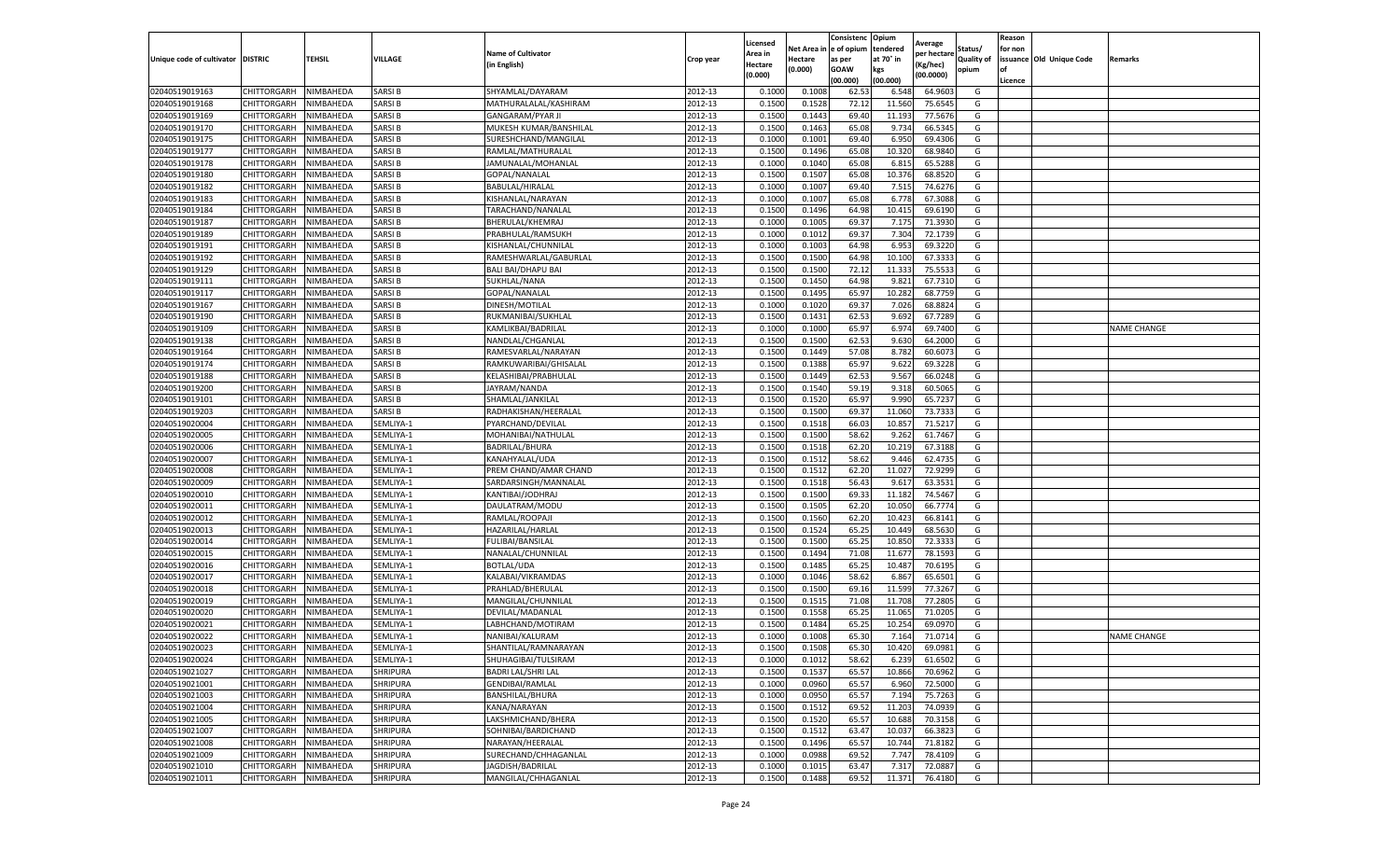|                                   |             |           |                 |                            |                    | Licensed         |                  | Consistenc  | Opium     |                        |                   | Reason  |                          |         |
|-----------------------------------|-------------|-----------|-----------------|----------------------------|--------------------|------------------|------------------|-------------|-----------|------------------------|-------------------|---------|--------------------------|---------|
|                                   |             |           |                 | <b>Name of Cultivator</b>  |                    | Area in          | Net Area i       | e of opium  | tendered  | Average<br>per hectare | Status/           | for non |                          |         |
| Unique code of cultivator DISTRIC |             | TEHSIL    | VILLAGE         | (in English)               | Crop year          | Hectare          | Hectare          | as per      | at 70° in | (Kg/hec)               | <b>Quality of</b> |         | issuance Old Unique Code | Remarks |
|                                   |             |           |                 |                            |                    | (0.000)          | (0.000)          | <b>GOAW</b> | kgs       | (00.0000)              | opium             |         |                          |         |
|                                   |             |           |                 |                            |                    |                  |                  | (00.000     | (00.000)  |                        |                   | Licence |                          |         |
| 02040519021017                    | CHITTORGARH | NIMBAHEDA | <b>SHRIPURA</b> | MANGILAL/BADRI LAI         | 2012-13            | 0.1000           | 0.0945           | 60.1        | 6.570     | 69.5238                | G                 |         |                          |         |
| 02040519021018                    | CHITTORGARH | NIMBAHEDA | <b>SHRIPURA</b> | CHHGANLAL/NARAYAN          | 2012-13            | 0.150            | 0.1522           | 72.67       | 11.87     | 78.0802                | G                 |         |                          |         |
| 02040519021020                    | CHITTORGARH | NIMBAHEDA | SHRIPURA        | BADRILAL/NARAYAN           | 2012-13            | 0.1500           | 0.1482           | 66.38       | 10.640    | 71.7949                | G                 |         |                          |         |
| 02040519021021                    | CHITTORGARH | NIMBAHEDA | <b>SHRIPURA</b> | MANGILAL/BARDICHAND        | 2012-13            | 0.1500           | 0.1463           | 69.52       | 11.044    | 75.4887                | G                 |         |                          |         |
| 02040519021022                    | CHITTORGARH | NIMBAHEDA | SHRIPURA        | MOHANLAL/BANSHILAL         | 2012-13            | 0.1500           | 0.1500           | 62.08       | 10.172    | 67.813                 | G                 |         |                          |         |
| 02040519021023                    | CHITTORGARH | NIMBAHEDA | SHRIPURA        | KISHANLAL/GHASI            | 2012-13            | 0.1000           | 0.1044           | 66.38       | 8.004     | 76.6667                | G                 |         |                          |         |
| 02040519021025                    | CHITTORGARH | NIMBAHEDA | SHRIPURA        | RAM PYARI/BHERU LAL        | 2012-13            | 0.1500           | 0.1508           | 66.38       | 10.659    | 70.6830                | G                 |         |                          |         |
| 02040519021026                    | CHITTORGARH | NIMBAHEDA | SHRIPURA        | BHERULAL/HEERALAL          | 2012-13            | 0.1500           | 0.1496           | 66.38       | 10.943    | 73.1484                | G                 |         |                          |         |
| 02040519021030                    | CHITTORGARH | NIMBAHEDA | <b>SHRIPURA</b> | BHERULAL/KANHAIYALAI       | 2012-13            | 0.1500           | 0.1556           | 69.52       | 11.828    | 76.0154                | G                 |         |                          |         |
| 02040519021031                    | CHITTORGARH | NIMBAHEDA | SHRIPURA        | LABHCHNAD/BHANWARLAL       | 2012-13            | 0.1500           | 0.1500           | 66.38       | 10.896    | 72.6400                | G                 |         |                          |         |
| 02040519021033                    | CHITTORGARH | NIMBAHEDA | SHRIPURA        | NANDUBAI/MANGILAL          | 2012-13            | 0.1000           | 0.0980           | 66.08       | 7.033     | 71.7653                | G                 |         |                          |         |
| 02040519021034                    | CHITTORGARH | NIMBAHEDA | SHRIPURA        | KALURAM/NANA CHAMAR        | 2012-13            | 0.1500           | 0.1505           | 72.67       | 11.814    | 78.4983                | G                 |         |                          |         |
| 02040519021035                    | CHITTORGARH | NIMBAHEDA | SHRIPURA        | KAMLA BAI/TARACHAND JI     | 2012-13            | 0.1500           | 0.1508           | 67.88       | 10.929    | 72.4735                | G                 |         |                          |         |
| 02040519021036                    | CHITTORGARH | NIMBAHEDA | SHRIPURA        | RAMESH/JALAM JI            | 2012-13            | 0.100            | 0.0999           | 62.08       | 6.607     | 66.1361                | G                 |         |                          |         |
| 02040519021037                    | CHITTORGARH | NIMBAHEDA | SHRIPURA        | MATHURALAL/PANNALAL        | 2012-13            | 0.1500           | 0.1484           | 66.08       | 10.516    | 70.8625                | G                 |         |                          |         |
| 02040519021040                    | CHITTORGARH | NIMBAHEDA | <b>SHRIPURA</b> | DAMORLAL/BANSHILAL         | 2012-13            | 0.1000           | 0.0975           | 66.08       | 7.401     | 75.9077                | G                 |         |                          |         |
| 02040519021043                    | CHITTORGARH | NIMBAHEDA | SHRIPURA        | JANI BAI/RATANLAL          | 2012-13            | 0.1500           | 0.1505           | 66.08       | 10.592    | 70.3787                | G                 |         |                          |         |
| 02040519021041                    | CHITTORGARH | NIMBAHEDA | SHRIPURA        | KISHANLAL/BANSHILAL DHAKAD | 2012-13            | 0.1500           | 0.1509           | 66.08       | 11.149    | 73.8834                | G                 |         |                          |         |
| 02040519021046                    | CHITTORGARH | NIMBAHEDA | SHRIPURA        | RUPLAL/NARAYAN JI DHAKAD   | 2012-13            | 0.1000           | 0.1050           | 65.75       | 7.759     | 73.895                 | G                 |         |                          |         |
| 02040519021047                    | CHITTORGARH | NIMBAHEDA | <b>SHRIPURA</b> | HIRALAL/CHUNNILAL DHAKAD   | 2012-13            | 0.1000           | 0.1045           | 67.88       | 7.787     | 74.5167                | G                 |         |                          |         |
| 02040519021048                    | CHITTORGARH | NIMBAHEDA | SHRIPURA        | DOLATRAM/HEMRAJ DHAKAD     | 2012-13            | 0.1000           | 0.1015           | 65.75       | 7.326     | 72.1773                | G                 |         |                          |         |
| 02040519021050                    | CHITTORGARH | NIMBAHEDA | SHRIPURA        | SHANKARLAL/NATHULAL        | 2012-13            | 0.1500           | 0.1456           | 62.08       | 9.862     | 67.7335                | G                 |         |                          |         |
| 02040519021051                    | CHITTORGARH | NIMBAHEDA | <b>SHRIPURA</b> | SOHANLAL/NATHURAM          | 2012-13            | 0.1500           | 0.1450           | 67.88       | 10.686    | 73.6966                | G                 |         |                          |         |
| 02040519021052                    | CHITTORGARH | NIMBAHEDA | SHRIPURA        | BHERULAL/NATHULAL          | 2012-13            | 0.1500           | 0.1521           | 72.67       | 12.312    | 80.9467                | G                 |         |                          |         |
| 02040519021053                    | CHITTORGARH | NIMBAHEDA | SHRIPURA        | JHECHAND/NATHURAM          | 2012-13            | 0.1500           | 0.1452           | 60.12       | 9.585     | 66.0124                | G                 |         |                          |         |
| 02040519021054                    | CHITTORGARH | NIMBAHEDA | SHRIPURA        | SHOBHALAL/KUKA             | 2012-13            | 0.1500           | 0.1494           | 60.12       | 9.508     | 63.6412                | G                 |         |                          |         |
| 02040519021055                    | CHITTORGARH | NIMBAHEDA | SHRIPURA        | MHDANLAL/SOBHALAL          | 2012-13            | 0.1500           | 0.1556           | 62.08       | 10.607    | 68.1684                | G                 |         |                          |         |
| 02040519021028                    | CHITTORGARH | NIMBAHEDA | SHRIPURA        | DANRAJ/NATHU JI            | 2012-13            | 0.1500           | 0.1557           | 65.75       | 11.084    | 71.1882                | G                 |         |                          |         |
| 02040519022018                    | CHITTORGARH | NIMBAHEDA | VENIPURIYA      | PARBHU/MATHRALAL           | 2012-13            | 0.1000           | 0.1034           | 68.51       | 7.213     | 69.7582                | G                 |         |                          |         |
| 02040519022001                    | CHITTORGARH | NIMBAHEDA | VENIPURIYA      | MANGIBAI/SUKHLAL           | 2012-13            | 0.1500           | 0.1411           | 65.07       | 9.798     | 69.4401                | G                 |         |                          |         |
| 02040519022002                    | CHITTORGARH | NIMBAHEDA | VENIPURIYA      | HEERALAL/KASHIRAM          | 2012-13            | 0.1500           | 0.1452           | 68.51       | 10.580    | 72.8650                | G                 |         |                          |         |
| 02040519022004                    | CHITTORGARH | NIMBAHEDA | VENIPURIYA      | LALURAM/JETMAL             | 2012-13            | 0.1500           | 0.1505           | 65.07       | 10.383    | 68.9900                | G                 |         |                          |         |
| 02040519022005                    | CHITTORGARH | NIMBAHEDA | VENIPURIYA      | GHISIBAI/MATHURALAL        | 2012-13            | 0.1500           | 0.1485           | 68.51       | 11.02     | 74.2088                | G                 |         |                          |         |
| 02040519022006                    | CHITTORGARH | NIMBAHEDA | VENIPURIYA      | NANALAL/KASHIRAM           | 2012-13            | 0.1500           | 0.1521           | 64.31       | 10.345    | 68.0145                | G                 |         |                          |         |
| 02040519022007                    | CHITTORGARH | NIMBAHEDA | VENIPURIYA      | DHAPUBAI/LAXMICHAND        | 2012-13            | 0.1500           | 0.1050           | 62.21       | 6.861     | 65.3429                | G                 |         |                          |         |
| 02040519022008                    | CHITTORGARH | NIMBAHEDA | VENIPURIYA      | MANGHI BAI/PARBHULAL       | 2012-13            | 0.1500           | 0.1479           | 65.07       | 10.039    | 67.8769                | G                 |         |                          |         |
| 02040519022009                    | CHITTORGARH | NIMBAHEDA | VENIPURIYA      | KASTURI BAINATHULAL        | 2012-13            | 0.1500           | 0.1488           | 68.51       | 10.717    | 72.0228                | G                 |         |                          |         |
| 02040519022010                    | CHITTORGARH | NIMBAHEDA | VENIPURIYA      | NARULAL/DHANRAJ            | 2012-13            | 0.1000           | 0.1036           | 68.65       | 7.777     | 75.0676                | G                 |         |                          |         |
| 02040519022011                    | CHITTORGARH | NIMBAHEDA | VENIPURIYA      | <b>BHAGWAN/GABUR</b>       | 2012-13            | 0.1500           | 0.1516           | 68.65       | 11.013    | 72.6451                | G                 |         |                          |         |
| 02040519022014                    | CHITTORGARH | NIMBAHEDA | VENIPURIYA      | <b>BOTLAL/GOGA</b>         | 2012-13            | 0.1500           | 0.1504           | 68.14       | 10.036    | 66.7287                | G                 |         |                          |         |
| 02040519022015                    | CHITTORGARH | NIMBAHEDA | VENIPURIYA      | NANDLAL/JEETMAL            | 2012-13            | 0.1500           | 0.1504           | 65.18       | 10.354    | 68.8431                | G                 |         |                          |         |
| 02040519022016                    | CHITTORGARH | NIMBAHEDA | VENIPURIYA      | KASTURIBAI/NANDLAL         | 2012-13            | 0.1500           | 0.1438           | 71.83       | 10.713    | 74.4993                | G                 |         |                          |         |
| 02040519022017                    | CHITTORGARH | NIMBAHEDA | VENIPURIYA      | HANGAMIBAI/NANURAM         | 2012-13            | 0.1000           | 0.1014           | 65.07       | 6.823     | 67.2880                | G                 |         |                          |         |
| 02040519022020                    | CHITTORGARH | NIMBAHEDA | VENIPURIYA      | KISHANLAL/BHANWARLAL       | 2012-13            | 0.1500           | 0.1512           | 65.18       | 10.298    | 68.1085                | G                 |         |                          |         |
| 02040519022021                    | CHITTORGARH | NIMBAHEDA | VENIPURIYA      | CHHAGANLAL/GABUR           | 2012-13            | 0.1500           | 0.1482           | 62.30       | 9.843     | 66.4170                | G                 |         |                          |         |
| 02040519022022                    | CHITTORGARH | NIMBAHEDA | VENIPURIYA      | <b>GOPAL LAL/NANALAL</b>   | 2012-13            | 0.150            | 0.1537           | 68.65       | 10.73     | 69.8699                | G                 |         |                          |         |
| 02040519022025                    | CHITTORGARH | NIMBAHEDA | VENIPURIYA      | HUDIBAI/FULCHAND           | 2012-13            | 0.1500           | 0.1500           | 62.30       | 10.084    | 67.2267                | G                 |         |                          |         |
|                                   | CHITTORGARH | NIMBAHEDA | VENIPURIYA      |                            |                    | 0.1500           | 0.1530           | 62.30       | 10.137    | 66.2549                | G                 |         |                          |         |
| 02040519022026                    |             |           |                 | KANHAIYALAL/HARIKISHAN     | 2012-13            |                  |                  |             |           |                        |                   |         |                          |         |
| 02040519022029<br>02040519022030  | CHITTORGARH | NIMBAHEDA | VENIPURIYA      | BANSHILAL/KHAYALILAL       | 2012-13<br>2012-13 | 0.1500<br>0.1500 | 0.1518           | 65.18       | 10.410    | 68.5771                | G                 |         |                          |         |
|                                   | CHITTORGARH | NIMBAHEDA | VENIPURIYA      | NANALALAL/GOGAJI           | 2012-13            |                  | 0.1492<br>0.1540 | 65.18       | 10.140    | 67.9625<br>72.2792     | G<br>G            |         |                          |         |
| 02040519022033                    | CHITTORGARH | NIMBAHEDA | VENIPURIYA      | DEVBAI/RAMCHANDRA          |                    | 0.1500           |                  | 68.65       | 11.131    |                        |                   |         |                          |         |
| 02040519022035                    | CHITTORGARH | NIMBAHEDA | VENIPURIYA      | BHANWARLAL/HUKMICHAND      | 2012-13            | 0.1500           | 0.1441           | 62.21       | 9.571     | 66.4192                | G                 |         |                          |         |
| 02040519022037                    | CHITTORGARH | NIMBAHEDA | VENIPURIYA      | RAMLAL/BHANWARLAL          | 2012-13            | 0.1500           | 0.1470           | 62.21       | 9.411     | 64.0204                | G                 |         |                          |         |
| 02040519022043                    | CHITTORGARH | NIMBAHEDA | VENIPURIYA      | <b>BADRILAL/KAJOD</b>      | 2012-13            | 0.1500           | 0.1568           | 62.21       | 10.309    | 65.7462                | G                 |         |                          |         |
| 02040519022046                    | CHITTORGARH | NIMBAHEDA | VENIPURIYA      | GHISALAL/BOTLAL            | 2012-13            | 0.1500           | 0.1536           | 64.31       | 10.483    | 68.2487                | G                 |         |                          |         |
| 02040519022048                    | CHITTORGARH | NIMBAHEDA | VENIPURIYA      | SHANTILAL/BHANWARLAL       | 2012-13            | 0.1000           | 0.0975           | 68.65       | 7.247     | 74.3282                | G                 |         |                          |         |
| 02040519022051                    | CHITTORGARH | NIMBAHEDA | VENIPURIYA      | MOOLCHAND/MATHURALAL       | 2012-13            | 0.1500           | 0.1500           | 68.14       | 10.377    | 69.1800                | G                 |         |                          |         |
| 02040519022054                    | CHITTORGARH | NIMBAHEDA | VENIPURIYA      | BHAGWANLAL/MANGILAL        | 2012-13            | 0.1500           | 0.1488           | 59.30       | 9.319     | 62.6277                | G                 |         |                          |         |
| 02040519022055                    | CHITTORGARH | NIMBAHEDA | VENIPURIYA      | <b>BHURI BAI/BADRILAL</b>  | 2012-13            | 0.1500           | 0.1395           | 62.21       | 9.349     | 67.0179                | G                 |         |                          |         |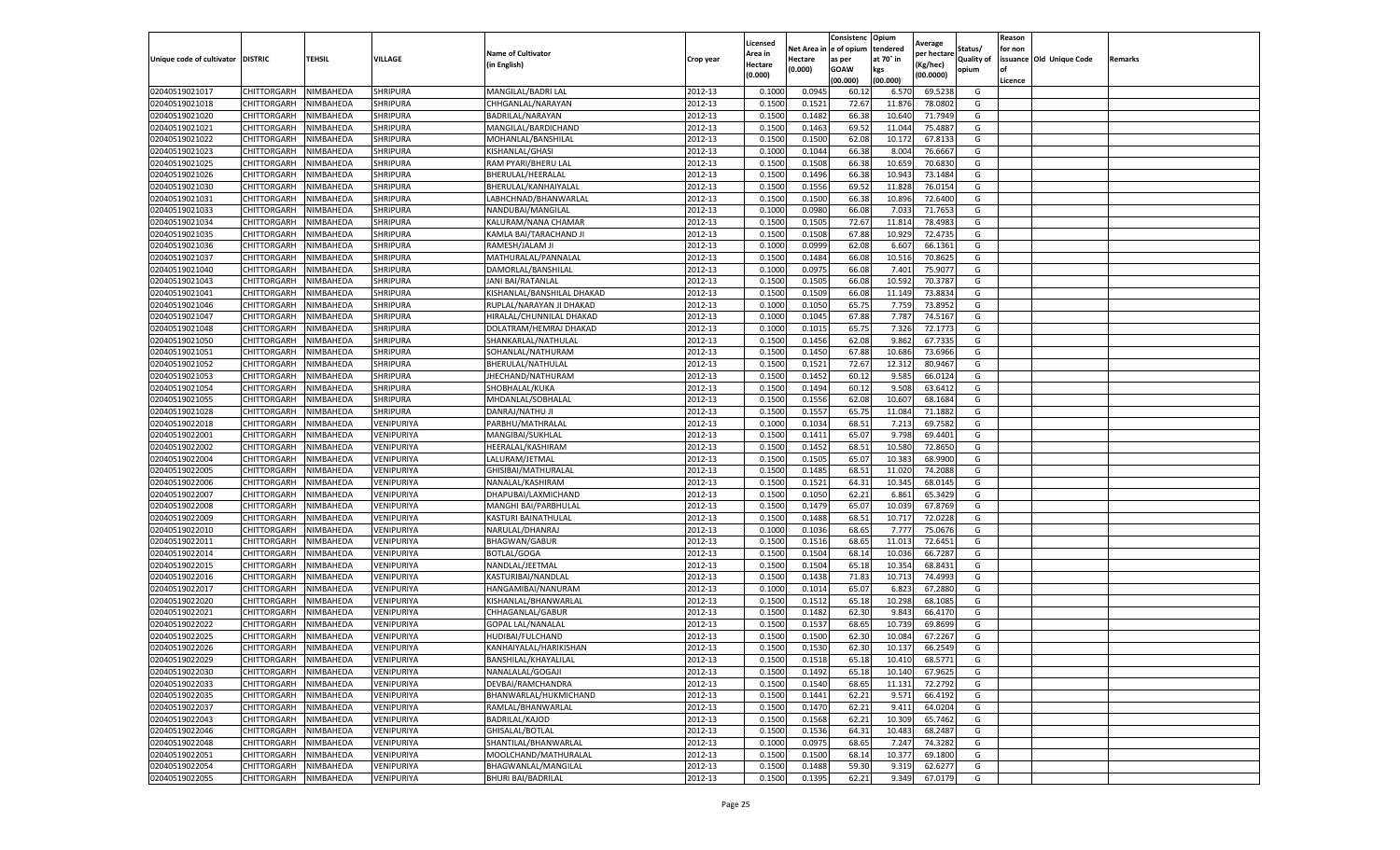|                                   |                    |           |              |                           |           | Licensed |         | Consistenc             | Opium     |                        |                   | Reason  |                          |                 |
|-----------------------------------|--------------------|-----------|--------------|---------------------------|-----------|----------|---------|------------------------|-----------|------------------------|-------------------|---------|--------------------------|-----------------|
|                                   |                    |           |              | <b>Name of Cultivator</b> |           | Area in  |         | Net Area in e of opium | tendered  | Average<br>per hectare | Status/           | for non |                          |                 |
| Unique code of cultivator DISTRIC |                    | TEHSIL    | VILLAGE      | in English)               | Crop year | Hectare  | Hectare | as per                 | at 70° in | (Kg/hec                | <b>Quality of</b> |         | issuance Old Unique Code | <b>Remarks</b>  |
|                                   |                    |           |              |                           |           | (0.000)  | (0.000) | <b>GOAW</b>            | kgs       | (00.0000)              | opium             |         |                          |                 |
|                                   |                    |           |              |                           |           |          |         | (00.000)               | (00.000)  |                        |                   | Licence |                          |                 |
| 02040519022019                    | CHITTORGARH        | NIMBAHEDA | VENIPURIYA   | RADHESHYAM/MATHRALAL      | 2012-13   | 0.1500   | 0.1504  | 64.31                  | 10.10     | 67.1941                | G                 |         |                          |                 |
| 02040519022024                    | CHITTORGARH        | NIMBAHEDA | VENIPURIYA   | <b>GITA BAI/PARBHULAL</b> | 2012-13   | 0.1500   | 0.1520  | 68.14                  | 11.194    | 73.6447                | G                 |         |                          |                 |
| 02040519022059                    | CHITTORGARH        | NIMBAHEDA | VENIPURIYA   | CHAMPALAL/PRABHULAL       | 2012-13   | 0.1000   | 0.0988  | 68.14                  | 7.087     | 71.7308                | G                 |         |                          |                 |
| 02040519022060                    | CHITTORGARH        | NIMBAHEDA | VENIPURIYA   | GHISALAL/KETHURAM         | 2012-13   | 0.1500   | 0.1560  | 68.14                  | 11.613    | 74.4423                | G                 |         |                          |                 |
| 02040519022061                    | CHITTORGARH        | NIMBAHEDA | VENIPURIYA   | KASIRAM/NANDA             | 2012-13   | 0.1000   | 0.1005  | 64.31                  | 7.23      | 71.9403                | G                 |         | 02040519018020           | <b>TRANSFER</b> |
| 02040519023001                    | CHITTORGARH        | NIMBAHEDA | AAJAMPURA    | RAMLAL/RUPAJI             | 2012-13   | 0.1500   | 0.1458  | 62.75                  | 9.807     | 67.2634                | G                 |         |                          |                 |
| 02040519023007                    | CHITTORGARH        | NIMBAHEDA | AAJAMPURA    | DOLATRAM/KHEMRAJ          | 2012-13   | 0.1500   | 0.1500  | 65.43                  | 10.721    | 71.4733                | G                 |         |                          |                 |
| 02040519023009                    | CHITTORGARH        | NIMBAHEDA | AAJAMPURA    | SHIVNARAYAN/DOLATRAM      | 2012-13   | 0.1000   | 0.1000  | 65.43                  | 7.207     | 72.0700                | G                 |         |                          |                 |
| 02040519023018                    | CHITTORGARH        | NIMBAHEDA | AAJAMPURA    | GORILAL/CHATRBHUJ         | 2012-13   | 0.1500   | 0.1504  | 56.25                  | 8.976     | 59.6809                | G                 |         |                          |                 |
| 02040519023019                    | CHITTORGARH        | NIMBAHEDA | AAJAMPURA    | UDAIRAM/MANGU             | 2012-13   | 0.1000   | 0.1007  | 62.75                  | 6.777     | 67.2989                | G                 |         |                          |                 |
| 02040519023020                    | CHITTORGARH        | NIMBAHEDA | AAJAMPURA    | BHURALAL/BARDICHAND       | 2012-13   | 0.1000   | 0.1000  | 60.20                  | 6.631     | 66.3100                | G                 |         |                          |                 |
| 02040519023021                    | CHITTORGARH        | NIMBAHEDA | AAJAMPURA    | BHOTHLAL/DADAMCHAND       | 2012-13   | 0.1500   | 0.1482  | 60.20                  | 9.486     | 64.0081                | G                 |         |                          |                 |
| 02040519023022                    | CHITTORGARH        | NIMBAHEDA | AAJAMPURA    | NAGJIRAM/KISHANLAI        | 2012-13   | 0.1500   | 0.1517  | 56.86                  | 9.065     | 59.7561                | G                 |         |                          |                 |
| 02040519023023                    | CHITTORGARH        | NIMBAHEDA | AAJAMPURA    | CHTRBHUJ/NANALAL          | 2012-13   | 0.1500   | 0.1518  | 62.35                  | 9.825     | 64.7233                | G                 |         |                          |                 |
| 02040519023024                    | CHITTORGARH        | NIMBAHEDA | AAJAMPURA    | MOTILAL/AMARTHRAM         | 2012-13   | 0.1000   | 0.1008  | 62.35                  | 6.698     | 66.4484                | G                 |         |                          |                 |
| 02040519023025                    | CHITTORGARH        | NIMBAHEDA | AAJAMPURA    | SOHANLAL/HJARI            | 2012-13   | 0.1000   | 0.1000  | 65.43                  | 7.496     | 74.9600                | G                 |         |                          |                 |
| 02040519023026                    | CHITTORGARH        | NIMBAHEDA | AAJAMPURA    | DAKHIBAI/SHRIRAM          | 2012-13   | 0.1500   | 0.1344  | 56.86                  | 8.009     | 59.5908                | G                 |         |                          |                 |
| 02040519023027                    | CHITTORGARH        | NIMBAHEDA | AAJAMPURA    | AMBHALAL/DHANRAJ          | 2012-13   | 0.1000   | 0.1020  | 66.17                  | 7.033     | 68.9510                | G                 |         |                          |                 |
| 02040519023028                    | CHITTORGARH        | NIMBAHEDA | AAJAMPURA    | JASRAJ/OUNKARLAL          | 2012-13   | 0.1500   | 0.1485  | 66.17                  | 10.82     | 72.8889                |                   | 02      |                          |                 |
| 02040519023029                    | CHITTORGARH        | NIMBAHEDA | AAJAMPURA    | PRTHVIRAJ/OUNKARLAL       | 2012-13   | 0.1500   | 0.1566  | 60.20                  | 9.718     | 62.0562                | G                 |         |                          |                 |
| 02040519023030                    | CHITTORGARH        | NIMBAHEDA | AAJAMPURA    | RAMNARAYAN/GHAMANDIRAN    | 2012-13   | 0.1500   | 0.1540  | 69.04                  | 11.451    | 74.3571                | G                 |         |                          |                 |
| 02040519023034                    | CHITTORGARH        | NIMBAHEDA | AAJAMPURA    | SHANKARLAL/RAMBAX         | 2012-13   | 0.1500   | 0.1500  | 54.29                  | 8.524     | 56.8267                | G                 | 04      |                          |                 |
| 02040519023005                    | CHITTORGARH        | NIMBAHEDA | AAJAMPURA    | DOLATRAM/FHETELAL         | 2012-13   | 0.1500   | 0.1485  | 60.20                  | 9.701     | 65.3266                | G                 |         |                          |                 |
| 02040519023008                    | CHITTORGARH        | NIMBAHEDA | AAJAMPURA    | JASHRAJ/PRTHVIRAJ         | 2012-13   | 0.1000   | 0.1025  | 61.26                  | 6.494     | 63.3561                |                   | 02      |                          |                 |
| 02040519023014                    | CHITTORGARH        | NIMBAHEDA | AAJAMPURA    | MNOHARSINGH/PRTHVIRAJ     | 2012-13   | 0.1500   |         |                        |           |                        | F                 |         |                          |                 |
| 02040519023036                    | CHITTORGARH        | NIMBAHEDA | AAJAMPURA    | NANDLAL/OUNKARLAL         | 2012-13   | 0.1500   | 0.1540  | 63.33                  | 10.639    | 69.0844                |                   | 02      |                          |                 |
| 02040519023037                    | CHITTORGARH        | NIMBAHEDA | AAJAMPURA    | OUNKARLAL/BASRAJ          | 2012-13   | 0.1500   | 0.1504  | 60.05                  | 9.78      | 65.0798                | G                 |         |                          |                 |
| 02040519023016                    | CHITTORGARH        | NIMBAHEDA | AAJAMPURA    | GOPAL/RAMLAL              | 2012-13   | 0.1500   | 0.1458  | 62.35                  | 9.914     | 67.9973                | G                 |         |                          |                 |
| 02040519023038                    | CHITTORGARH        | NIMBAHEDA | AAJAMPURA    | BHERULAL/NAGJIRAM         | 2012-13   | 0.1500   | 0.1496  | 66.17                  | 10.83     | 72.4131                | G                 |         |                          |                 |
| 02040519023039                    | CHITTORGARH        | NIMBAHEDA | AAJAMPURA    | BHERULAL/CHAUTHA          | 2012-13   | 0.1500   | 0.1539  | 63.42                  | 10.437    | 67.8168                | G                 |         |                          |                 |
| 02040519023040                    | CHITTORGARH        | NIMBAHEDA | AAJAMPURA    | MANOHARSINGH/SRILAI       | 2012-13   | 0.1500   | 0.1488  | 60.05                  | 9.33      | 62.7218                | G                 |         |                          |                 |
| 02040519025027                    | CHITTORGARH        | NIMBAHEDA | ARNIYAJOSI-A | BABRULAL/PANNALAI         | 2012-13   | 0.1500   | 0.1504  | 62.61                  | 10.053    | 66.8418                | G                 |         |                          |                 |
| 02040519025003                    | CHITTORGARH        | NIMBAHEDA | ARNIYAJOSI-A | OUNKARLAL/BHURALAL        | 2012-13   | 0.1500   | 0.1485  | 63.25                  | 10.50     | 70.7071                | G                 |         |                          |                 |
| 02040519025005                    | CHITTORGARH        | NIMBAHEDA | ARNIYAJOSI-A | PARBHULAL/KALU            | 2012-13   | 0.1500   | 0.1482  | 57.10                  | 9.275     | 62.5843                | G                 |         |                          |                 |
| 02040519025007                    | CHITTORGARH        | NIMBAHEDA | ARNIYAJOSI-A | MANGILAL/MOHANLAL         | 2012-13   | 0.1500   | 0.1518  | 59.58                  | 9.763     | 64.3149                | G                 |         |                          |                 |
| 02040519025009                    | CHITTORGARH        | NIMBAHEDA | ARNIYAJOSI-A | HEERALAL/BHANWARLAL       | 2012-13   | 0.1500   | 0.1500  | 62.61                  | 9.973     | 66.4867                | G                 |         |                          |                 |
| 02040519025015                    | CHITTORGARH        | NIMBAHEDA | ARNIYAJOSI-A | NANALAL/SHANKARLAL        | 2012-13   | 0.1500   | 0.1496  | 62.61                  | 10.73     | 71.7447                | G                 |         |                          |                 |
| 02040519025017                    | CHITTORGARH        | NIMBAHEDA | ARNIYAJOSI-A | CHTRBHJ/MEGRAJ            | 2012-13   | 0.1500   | 0.1518  | 58.80                  | 9.33      | 61.4756                | G                 |         |                          |                 |
| 02040519025021                    | CHITTORGARH        | NIMBAHEDA | ARNIYAJOSI-A | NANALAL/KASIRAM           | 2012-13   | 0.1500   | 0.1537  | 62.61                  | 10.349    | 67.3325                | G                 |         |                          |                 |
| 02040519025023                    | CHITTORGARH        | NIMBAHEDA | ARNIYAJOSI-A | BANSILAL/BHAGVANLAL       | 2012-13   | 0.1500   | 0.1525  | 58.80                  | 9.416     | 61.7443                | G                 |         |                          |                 |
| 02040519025024                    | CHITTORGARH        | NIMBAHEDA | ARNIYAJOSI-A | BABRULAL/DHANNA           | 2012-13   | 0.1000   | 0.1026  | 58.80                  | 6.250     | 60.9162                | G                 |         |                          |                 |
| 02040519025025                    | CHITTORGARH        | NIMBAHEDA | ARNIYAJOSI-A | NANALAL/GOKEL             | 2012-13   | 0.1500   | 0.1500  | 66.03                  | 10.67     | 71.1867                | G                 |         |                          |                 |
| 02040519025028                    | CHITTORGARH        | NIMBAHEDA | ARNIYAJOSI-A | RADHESHYAM/DOLATRAM       | 2012-13   | 0.1500   | 0.1501  | 58.80                  | 9.82      | 65.4763                | G                 |         |                          |                 |
| 02040519025039                    | CHITTORGARH        | NIMBAHEDA | ARNIYAJOSI-A | NIRBHERAM/PARBHULAL       | 2012-13   | 0.1500   | 0.1500  | 62.49                  | 10.28     | 68.5600                | G                 |         |                          |                 |
| 02040519025040                    | CHITTORGARH        | NIMBAHEDA | ARNIYAJOSI-A | BABRULAL/BHERULAL         | 2012-13   | 0.1500   | 0.1536  | 62.49                  | 10.686    | 69.5703                | G                 |         |                          |                 |
| 02040519025110                    | CHITTORGARH        | NIMBAHEDA | ARNIYAJOSI-A | BHAGIRTH/DOLATRAM         | 2012-13   | 0.1500   | 0.1512  | 62.49                  | 10.400    | 68.7831                | G                 |         |                          |                 |
| 02040519025111                    | CHITTORGARH        | NIMBAHEDA | ARNIYAJOSI-A | MOTILAL/POKHERJI          | 2012-13   | 0.1500   | 0.1505  | 60.00                  | 9.883     | 65.6678                | G                 |         |                          |                 |
| 02040519025012                    | CHITTORGARH        | NIMBAHEDA | ARNIYAJOSI-A | MANGILAL/PYARA            | 2012-13   | 0.1500   | 0.1485  | 62.49                  | 10.132    | 68.2290                | G                 |         |                          |                 |
| 02040519025004                    | CHITTORGARH        | NIMBAHEDA | ARNIYAJOSI-A | CHAGANLAL/PYARA           | 2012-13   | 0.1000   | 0.0987  | 63.26                  | 6.832     | 69.2199                | G                 |         |                          |                 |
| 02040519025019                    | CHITTORGARH        | NIMBAHEDA | ARNIYAJOSI-A | CHAMPALAL/BADRILAL        | 2012-13   | 0.1500   | 0.1500  | 60.00                  | 10.003    | 66.6867                | G                 |         |                          |                 |
| 02040519025041                    | CHITTORGARH        | NIMBAHEDA | ARNIYAJOSI-A | JAGNNATH/GOPILAL          | 2012-13   | 0.1500   | 0.1496  | 69.53                  | 11.353    | 75.8890                | G                 |         |                          |                 |
| 02040519025044                    | CHITTORGARH        | NIMBAHEDA | ARNIYAJOSI-A | SUKHLAL/PANNALAL          | 2012-13   | 0.1500   | 0.1504  | 60.00                  | 9.840     | 65.4255                | G                 |         |                          |                 |
| 02040519025046                    | CHITTORGARH        | NIMBAHEDA | ARNIYAJOSI-A | PARBHULAL/NANDA           | 2012-13   | 0.1500   | 0.1517  | 57.10                  | 9.258     | 61.0283                | G                 |         |                          |                 |
| 02040519025002                    | <b>CHITTORGARH</b> | NIMBAHEDA | ARNIYAJOSI-A | JAGNNATHIBAI/BHAWARLAL    | 2012-13   | 0.1500   | 0.1472  | 54.36                  | 9.280     | 63.0435                | G                 | 05      |                          |                 |
| 02040519025026                    | CHITTORGARH        | NIMBAHEDA | ARNIYAJOSI-A | SHRILAL/PYARA             | 2012-13   | 0.1500   | 0.1482  | 63.26                  | 10.194    | 68.7854                | G                 |         |                          |                 |
| 02040519025063                    | CHITTORGARH        | NIMBAHEDA | ARNIYAJOSI-B | MOTI/PANNA                | 2012-13   | 0.1500   | 0.1501  | 59.63                  | 9.575     | 63.7908                | G                 |         |                          |                 |
| 02040519025057                    | CHITTORGARH        | NIMBAHEDA | ARNIYAJOSI-B | SANTIBAI/BADRILAL         | 2012-13   | 0.1500   | 0.1508  | 59.63                  | 9.115     | 60.4443                | G                 |         |                          |                 |
| 02040519025059                    | CHITTORGARH        | NIMBAHEDA | ARNIYAJOSI-B | HARISHANKAR/PYARCHAND     | 2012-13   | 0.1500   | 0.1508  | 64.38                  | 9.795     | 64.9536                | G                 |         |                          |                 |
| 02040519025065                    | <b>CHITTORGARH</b> | NIMBAHEDA | ARNIYAJOSI-B | NANALAL/KHEMA             | 2012-13   | 0.1500   | 0.1480  | 61.69                  | 9.412     | 63.5946                | G                 |         |                          |                 |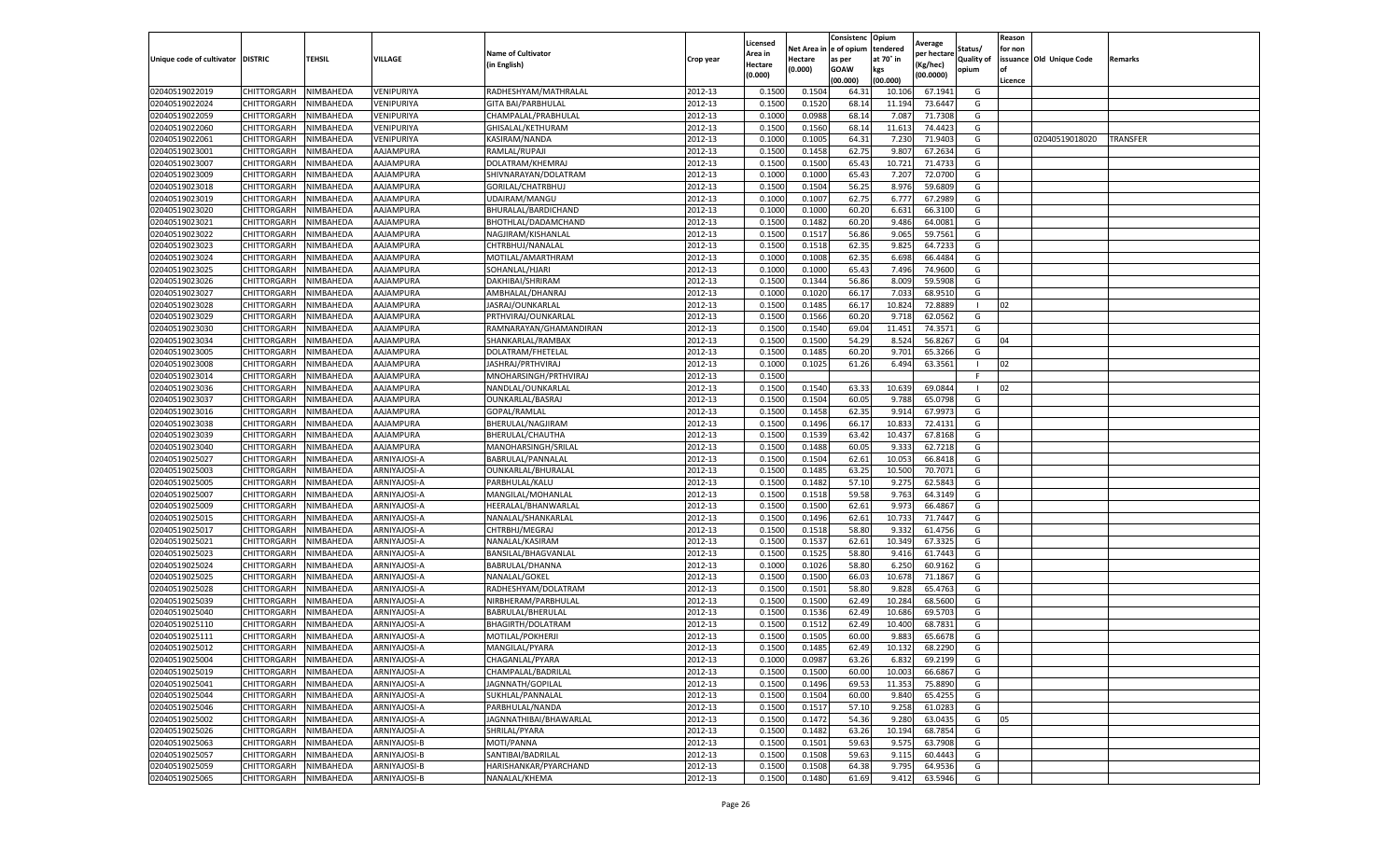|                                  |                            |                        |                      |                                     |                    | Licensed         |                  | Consistenc             | Opium           |                        |                   | Reason  |                          |                    |
|----------------------------------|----------------------------|------------------------|----------------------|-------------------------------------|--------------------|------------------|------------------|------------------------|-----------------|------------------------|-------------------|---------|--------------------------|--------------------|
|                                  |                            |                        |                      | <b>Name of Cultivator</b>           |                    | Area in          |                  | Net Area in e of opium | tendered        | Average<br>per hectare | Status/           | for non |                          |                    |
| Unique code of cultivator        | <b>DISTRIC</b>             | TEHSIL                 | VILLAGE              | in English)                         | Crop year          | Hectare          | Hectare          | as per                 | at 70° in       | (Kg/hec                | <b>Quality of</b> |         | issuance Old Unique Code | <b>Remarks</b>     |
|                                  |                            |                        |                      |                                     |                    | (0.000)          | (0.000)          | <b>GOAW</b>            | kgs             | (00.0000)              | opium             |         |                          |                    |
|                                  |                            |                        |                      |                                     |                    |                  |                  | (00.000)               | (00.000)        |                        |                   | Licence |                          |                    |
| 02040519025080                   | CHITTORGARH                | NIMBAHEDA              | ARNIYAJOSI-B         | GORILAL/KHEMRAJ                     | 2012-13            | 0.1500           | 0.1500           | 61.69                  | 9.333           | 62.2200                | G                 |         |                          |                    |
| 02040519025082                   | CHITTORGARH                | NIMBAHEDA              | ARNIYAJOSI-B         | GOPALLAL/HEERALAL                   | 2012-13            | 0.1500           | 0.1504           | 61.69                  | 9.509           | 63.2247                | G                 |         |                          |                    |
| 02040519025084                   | CHITTORGARH                | NIMBAHEDA              | ARNIYAJOSI-B         | NANDKISOR/KHEMRAJ                   | 2012-13            | 0.1500           | 0.1520           | 68.35                  | 10.399          | 68.4145                | G                 |         |                          |                    |
| 02040519025085                   | CHITTORGARH                | NIMBAHEDA              | ARNIYAJOSI-B         | HEERALAL/CUNNILAL                   | 2012-13            | 0.1500           | 0.1500           | 59.63                  | 8.851           | 59.0067                | G                 |         |                          |                    |
| 02040519025087                   | CHITTORGARH                | NIMBAHEDA              | ARNIYAJOSI-B         | BANSIDAS/PYARDAS                    | 2012-13            | 0.1500           | 0.1505           | 61.69                  | 9.562           | 63.5349                | G                 |         |                          |                    |
| 02040519025101                   | CHITTORGARH                | NIMBAHEDA              | ARNIYAJOSI-B         | BANSILAL/HEERALAL                   | 2012-13            | 0.1500           | 0.1484           | 60.31                  | 8.952           | 60.3235                | G                 |         |                          |                    |
| 02040519025107                   | CHITTORGARH                | NIMBAHEDA              | ARNIYAJOSI-B         | MANNALAL/DEVRAM                     | 2012-13            | 0.1500           | 0.1518           | 61.69                  | 9.588           | 63.1621                | G                 |         |                          |                    |
| 02040519025108                   | CHITTORGARH                | NIMBAHEDA              | ARNIYAJOSI-B         | SHANKARLAL/MOTILAI                  | 2012-13            | 0.1500           | 0.1548           | 59.65                  | 9.561           | 61.7636                | G                 |         |                          |                    |
| 02040519025118                   | CHITTORGARH                | NIMBAHEDA              | ARNIYAJOSI-B         | BHAGIRTH/DOLATRAM                   | 2012-13            | 0.1500           | 0.1480           | 64.02                  | 9.621           | 65.0068                | G                 |         |                          |                    |
| 02040519025054                   | CHITTORGARH                | NIMBAHEDA              | ARNIYAJOSI-B         | FAKIRCHAND/MAGNA                    | 2012-13            | 0.1500           | 0.1504           | 62.59                  | 10.086          | 67.0612                | G                 |         |                          |                    |
| 02040519025062                   | CHITTORGARH                | NIMBAHEDA              | ARNIYAJOSI-B         | POKERLAL/RATANA                     | 2012-13            | 0.1500           | 0.1500           | 62.59                  | 9.603           | 64.0200                | G                 |         |                          |                    |
| 02040519025097                   | CHITTORGARH                | NIMBAHEDA              | ARNIYAJOSI-B         | MANGILAL/POKER                      | 2012-13            | 0.1500           | 0.1500           | 59.63                  | 8.962           | 59.7467                | G                 |         |                          |                    |
| 02040519025051                   | CHITTORGARH                | NIMBAHEDA              | ARNIYAJOSI-B         | BHAGVANLAL/DEVRAM                   | 2012-13            | 0.1500           | 0.1518           | 62.59                  | 9.657           | 63.6166                | G                 |         |                          |                    |
| 02040519025052                   | CHITTORGARH                | NIMBAHEDA              | ARNIYAJOSI-B         | DEVNARAYAN/TULSIRAM                 | 2012-13            | 0.1500           | 0.1500           | 56.86                  | 8.293           | 55.2867                | G                 | 04      |                          |                    |
| 02040519026049                   | CHITTORGARH                | NIMBAHEDA              | ARNODA-A             | KISHANDAS/RAMDAS                    | 2012-13            | 0.1000           | 0.0976           | 69.10                  | 6.979           | 71.5061                | G                 |         |                          |                    |
| 02040519026001                   | CHITTORGARH                | NIMBAHEDA              | ARNODA-A             | MHDANLAL/PURANMAL                   | 2012-13            | 0.1500           | 0.1500           | 69.10                  | 11.01           | 73.4467                | G                 |         |                          |                    |
| 02040519026002                   | CHITTORGARH                | NIMBAHEDA              | ARNODA-A             | BHOLIRAM/SHAMBHULAL                 | 2012-13            | 0.1500           | 0.1512           | 62.56                  | 10.01           | 66.203                 | G                 |         |                          |                    |
| 02040519026003                   | CHITTORGARH                | NIMBAHEDA              | ARNODA-A             | AMRTHRAM/BHAGIRTH                   | 2012-13            | 0.1500           | 0.1512           | 65.53                  | 10.101          | 66.8056                | G                 |         |                          |                    |
| 02040519026004                   | CHITTORGARH                | NIMBAHEDA              | ARNODA-A             | RAMESVARLAL/NANDRAM                 | 2012-13            | 0.1500           | 0.1507           | 66.34                  | 10.68           | 70.875                 | G                 |         |                          |                    |
| 02040519026007                   | CHITTORGARH                | NIMBAHEDA              | ARNODA-A             | MANGILAL/HUKMICHAND                 | 2012-13            | 0.1500           | 0.1500           | 69.10                  | 10.829          | 72.1933                | G                 |         |                          |                    |
| 02040519026008                   | CHITTORGARH                | NIMBAHEDA              | ARNODA-A             | PUSHKAR/NANDLAL                     | 2012-13            | 0.1500           | 0.1470           | 65.71                  | 9.744           | 66.2857                | G                 |         |                          |                    |
| 02040519026009                   | CHITTORGARH                | NIMBAHEDA              | ARNODA-A             | BANSILAL/BHOTHLAL                   | 2012-13            | 0.1500           | 0.1520           | 69.10                  | 10.947          | 72.0197                | G                 |         |                          |                    |
| 02040519026010                   | CHITTORGARH                | NIMBAHEDA              | ARNODA-A             | DEVRAM/KISHANLAL                    | 2012-13            | 0.1500           | 0.1573           | 69.10                  | 11.392          | 72.4221                | G                 |         |                          |                    |
| 02040519026011                   | CHITTORGARH                | NIMBAHEDA              | ARNODA-A             | SATYANARAYAN/CHUNNILAL              | 2012-13            | 0.1500           | 0.1519           | 66.34                  | 10.501          | 69.1310                | G                 |         |                          |                    |
| 02040519026012                   | CHITTORGARH                | NIMBAHEDA              | ARNODA-A             | <b>BADRILAL/HEMRAJ</b>              | 2012-13            | 0.1500           | 0.1520           | 68.67                  | 10.81           | 71.1250                | G                 |         |                          |                    |
| 02040519026013                   | CHITTORGARH                | NIMBAHEDA              | ARNODA-A             | GANGARAM/VENAGUJAR                  | 2012-13            | 0.1000           | 0.1020           | 62.56                  | 6.613           | 64.8333                | G                 |         |                          |                    |
| 02040519026014                   | CHITTORGARH                | NIMBAHEDA              | ARNODA-A             | UDHA/KALU                           | 2012-13            | 0.1500           | 0.1490           | 62.56                  | 9.777           | 65.6174                | G                 |         |                          |                    |
| 02040519026015                   | CHITTORGARH                | NIMBAHEDA              | ARNODA-A             | RAMPRASAD/MANGILAL                  | 2012-13            | 0.1500           | 0.1518           | 65.71                  | 10.27           | 67.6548                | G                 |         |                          | <b>NAME CHANGE</b> |
| 02040519026017                   | CHITTORGARH                | NIMBAHEDA              | ARNODA-A             | NATHULAL/MADHO                      | 2012-13            | 0.1500           | 0.1508           | 68.67                  | 11.134          | 73.8329                | G                 |         |                          |                    |
| 02040519026019                   | CHITTORGARH                | NIMBAHEDA              | ARNODA-A             | RAMPARSADH/MOTIRAM                  | 2012-13            | 0.1000           | 0.1000           | 62.56                  | 6.390           | 63.9000                | G                 |         |                          |                    |
| 02040519026022                   | CHITTORGARH                | NIMBAHEDA              | ARNODA-A             | PRAKASHCHAND/MANGILAL               | 2012-13            | 0.1500           | 0.1500           | 68.67                  | 10.72           | 71.4800                | G                 |         |                          | <b>NAME CHANGE</b> |
| 02040519026025                   | CHITTORGARH                | NIMBAHEDA              | ARNODA-A             | NARAYAN/GISALAL                     | 2012-13            | 0.1000           | 0.1044           | 68.67                  | 7.681           | 73.5728                | G                 |         |                          |                    |
|                                  |                            | NIMBAHEDA              | ARNODA-A             |                                     | 2012-13            | 0.1000           | 0.1008           | 62.77                  | 6.681           | 66.2798                |                   |         |                          |                    |
| 02040519026028                   | CHITTORGARH                |                        |                      | MOHANIBAI/JANKIBAI                  |                    |                  |                  | 62.77                  |                 |                        | G                 |         |                          |                    |
| 02040519026029<br>02040519026030 | CHITTORGARH<br>CHITTORGARH | NIMBAHEDA<br>NIMBAHEDA | ARNODA-A<br>ARNODA-A | BHERULAL/NARAYAN<br>PURANMAL/GULABH | 2012-13<br>2012-13 | 0.1500<br>0.1500 | 0.1462<br>0.1500 | 66.34                  | 9.093<br>10.321 | 62.1956<br>68.8067     | G<br>G            |         |                          |                    |
|                                  |                            |                        |                      |                                     |                    |                  |                  |                        |                 |                        |                   |         |                          |                    |
| 02040519026031                   | CHITTORGARH                | NIMBAHEDA              | ARNODA-A             | PRTHVIRAJ/RADHU                     | 2012-13            | 0.1000           | 0.1019           | 69.53                  | 7.231           | 70.9617                | G                 |         |                          |                    |
| 02040519026033                   | CHITTORGARH                | NIMBAHEDA              | ARNODA-A             | CHAGANLAL/NARAYAN                   | 2012-13            | 0.1500           | 0.1560           | 62.77                  | 9.909           | 63.5192                | G                 |         |                          |                    |
| 02040519026034                   | CHITTORGARH                | NIMBAHEDA              | ARNODA-A             | AMBHALAL/DEVRAJ                     | 2012-13            | 0.1000           | 0.1014           | 69.53                  | 7.32            | 72.1992                | G                 |         |                          |                    |
| 02040519026036                   | CHITTORGARH                | NIMBAHEDA              | ARNODA-A             | KALURAM/HARIRAM                     | 2012-13            | 0.1500           | 0.1512           | 66.34                  | 10.359          | 68.5119                | G                 |         |                          |                    |
| 02040519026039                   | CHITTORGARH                | NIMBAHEDA              | ARNODA-A             | LILABAI/BABULAL/SHAMBHULAL          | 2012-13            | 0.1000           | 0.1008           | 66.34                  | 7.004           | 69.4841                | G                 |         |                          |                    |
| 02040519026042                   | CHITTORGARH                | NIMBAHEDA              | ARNODA-A             | RASHESHYAM/BHERULAL                 | 2012-13            | 0.1500           | 0.1515           | 62.77                  | 9.442           | 62.3234                | G                 |         |                          |                    |
| 02040519026045                   | CHITTORGARH                | NIMBAHEDA              | ARNODA-A             | BAGDIRAM/KALURAM                    | 2012-13            | 0.1000           | 0.1020           | 62.77                  | 6.636           | 65.0588                | G                 |         |                          |                    |
| 02040519026046                   | CHITTORGARH                | NIMBAHEDA              | ARNODA-A             | MODIRAM/PURANMAL                    | 2012-13            | 0.1000           | 0.1020           | 63.26                  | 6.534           | 64.0588                | G                 |         |                          |                    |
| 02040519026052                   | CHITTORGARH                | NIMBAHEDA              | ARNODA-A             | PARHLAD/BHERULAL                    | 2012-13            | 0.1500           | 0.1479           | 65.86                  | 10.03           | 67.8769                | G                 |         |                          |                    |
| 02040519026053                   | CHITTORGARH                | NIMBAHEDA              | ARNODA-A             | RAMCHANDRA/BHOTHLAL                 | 2012-13            | 0.1500           | 0.1489           | 65.86                  | 10.378          | 69.6978                | G                 |         |                          |                    |
| 02040519026313                   | CHITTORGARH                | NIMBAHEDA              | ARNODA-A             | GOPAL/BANSILAL                      | 2012-13            | 0.1000           | 0.1014           | 69.53                  | 7.33            | 72.2880                | G                 |         |                          |                    |
| 02040519026020                   | CHITTORGARH                | NIMBAHEDA              | ARNODA-A             | KESURAM/GISALAL                     | 2012-13            | 0.1000           | 0.1000           | 65.86                  | 6.74            | 67.4600                | G                 |         |                          |                    |
| 02040519026335                   | CHITTORGARH                | NIMBAHEDA              | ARNODA-A             | SUNDARLAL/DEVILAL/PYARCHAND         | 2012-13            | 0.1000           | 0.1022           | 69.53                  | 7.479           | 73.1800                | G                 |         |                          |                    |
| 02040519026336                   | CHITTORGARH                | NIMBAHEDA              | ARNODA-A             | GOVINDRAM/CHAGANLAL                 | 2012-13            | 0.1500           | 0.1517           | 65.71                  | 10.354          | 68.2531                | G                 |         |                          |                    |
| 02040519026337                   | CHITTORGARH                | NIMBAHEDA              | ARNODA-A             | NANDLAL/BHANWARLAL                  | 2012-13            | 0.1500           | 0.1520           | 65.86                  | 10.368          | 68.2105                | G                 |         |                          |                    |
| 02040519026338                   | CHITTORGARH                | NIMBAHEDA              | ARNODA-A             | KALURAM/PYARCHAND                   | 2012-13            | 0.1500           | 0.1520           | 63.26                  | 9.959           | 65.5197                | G                 |         |                          |                    |
| 02040519026339                   | CHITTORGARH                | NIMBAHEDA              | ARNODA-A             | KISHANKAK/SHALIGRAM                 | 2012-13            | 0.1500           | 0.1500           | 54.32                  | 8.458           | 56.3867                | G                 | 04      |                          |                    |
| 02040519026340                   | CHITTORGARH                | NIMBAHEDA              | ARNODA-A             | NANIBAI/BHUVANIRAM                  | 2012-13            | 0.1500           | 0.1482           | 65.71                  | 9.960           | 67.2065                | G                 |         |                          |                    |
| 02040519026341                   | <b>CHITTORGARH</b>         | NIMBAHEDA              | ARNODA-A             | BABULAL/CUNNIBAI                    | 2012-13            | 0.1500           | 0.1520           | 69.54                  | 10.749          | 70.7171                | G                 |         |                          |                    |
| 02040519026037                   | CHITTORGARH                | NIMBAHEDA              | ARNODA-A             | BHANWARLAL/GOKEL                    | 2012-13            | 0.1000           | 0.1032           | 69.54                  | 7.490           | 72.5775                | G                 |         |                          |                    |
| 02040519026048                   | CHITTORGARH                | NIMBAHEDA              | ARNODA-A             | PARHLAD/KALURAM                     | 2012-13            | 0.1500           | 0.1520           | 69.54                  | 10.809          | 71.1118                | G                 |         |                          |                    |
| 02040519026316                   | CHITTORGARH                | NIMBAHEDA              | ARNODA-B             | NANDLAL/PRTHVIRAJ                   | 2012-13            | 0.1500           | 0.1470           | 62.76                  | 9.710           | 66.0544                | G                 |         |                          |                    |
| 02040519026055                   | <b>CHITTORGARH</b>         | NIMBAHEDA              | ARNODA-B             | HUKMICHAND/CHTRBHUJ                 | 2012-13            | 0.1500           | 0.1520           | 64.77                  | 10.372          | 68.2368                | G                 |         |                          |                    |
| 02040519026056                   | <b>CHITTORGARH</b>         | NIMBAHEDA              | ARNODA-B             | PUSKAR/JIVRAJ                       | 2012-13            | 0.1500           | 0.1504           | 62.76                  | 9.871           | 65.6316                | G                 |         |                          |                    |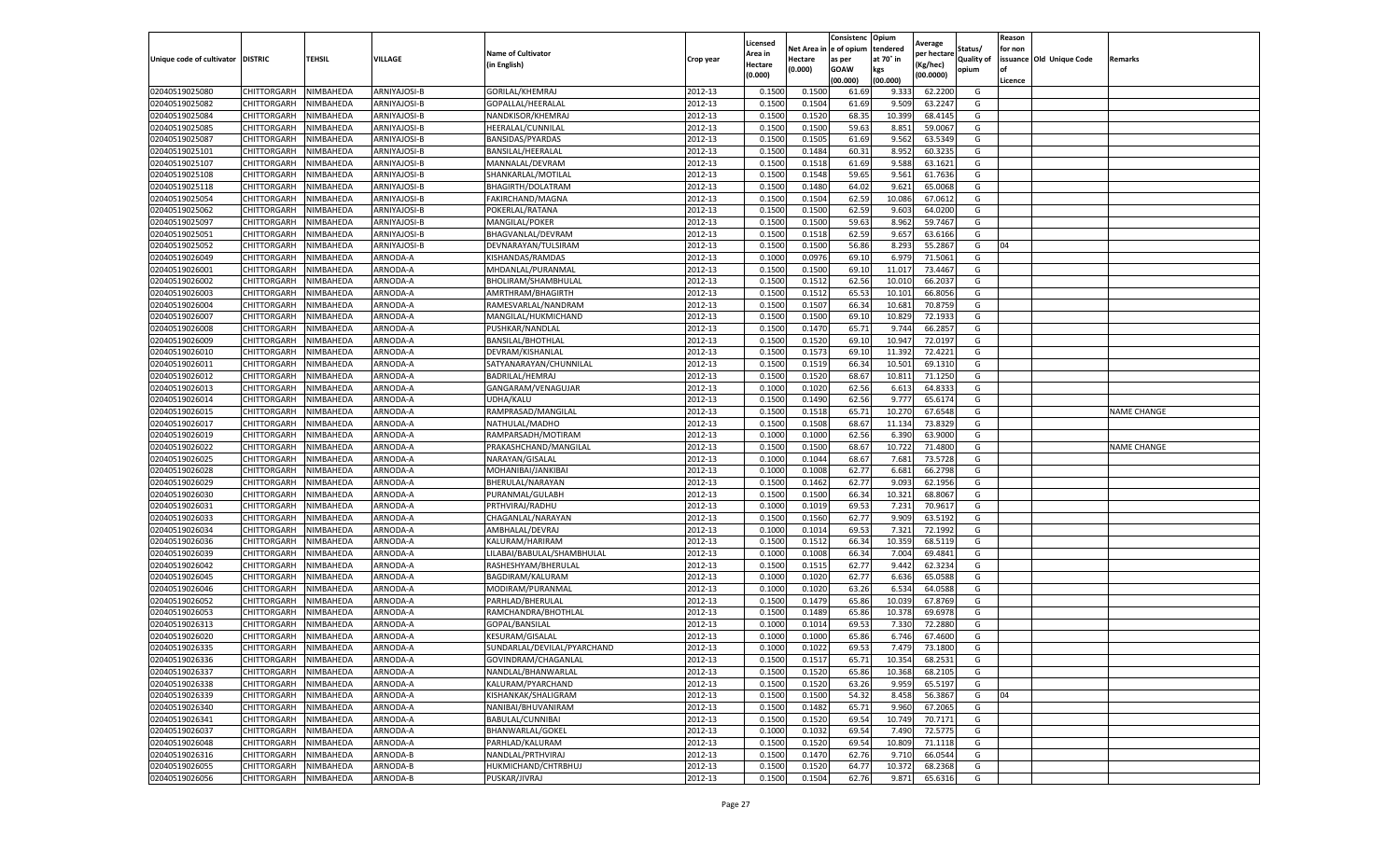|                                   |                                      |           |                      |                             |                    | Licensed         |         | Consistenc             | Opium          |                        |                   | Reason  |                          |                    |
|-----------------------------------|--------------------------------------|-----------|----------------------|-----------------------------|--------------------|------------------|---------|------------------------|----------------|------------------------|-------------------|---------|--------------------------|--------------------|
|                                   |                                      |           |                      | <b>Name of Cultivator</b>   |                    | Area in          |         | Net Area in e of opium | tendered       | Average<br>per hectare | Status/           | for non |                          |                    |
| Unique code of cultivator DISTRIC |                                      | TEHSIL    | VILLAGE              | in English)                 | Crop year          | Hectare          | Hectare | as per                 | at 70° in      | (Kg/hec                | <b>Quality of</b> |         | issuance Old Unique Code | <b>Remarks</b>     |
|                                   |                                      |           |                      |                             |                    | (0.000)          | (0.000) | <b>GOAW</b>            | kgs            | (00.0000)              | opium             |         |                          |                    |
|                                   |                                      |           |                      |                             |                    |                  |         | (00.000)               | (00.000)       |                        |                   | Licence |                          |                    |
| 02040519026057                    | CHITTORGARH                          | NIMBAHEDA | ARNODA-B             | YUSUFH M./HEDARSHAHA        | 2012-13            | 0.1000           | 0.0990  | 62.38                  | 6.042          | 61.0303                | G                 |         |                          |                    |
| 02040519026062                    | CHITTORGARH                          | NIMBAHEDA | ARNODA-B             | PERAMCHAND/MEGRAJ           | 2012-13            | 0.1000           | 0.1024  | 64.77                  | 6.949          | 67.861                 | G                 |         |                          |                    |
| 02040519026063                    | CHITTORGARH                          | NIMBAHEDA | ARNODA-B             | JAGDISH/KESARMAL            | 2012-13            | 0.1500           | 0.1520  | 64.77                  | 10.308         | 67.8158                | G                 |         |                          |                    |
| 02040519026067                    | CHITTORGARH                          | NIMBAHEDA | ARNODA-B             | NATHU/NANDA                 | 2012-13            | 0.1000           | 0.1020  | 59.07                  | 6.506          | 63.7843                | G                 |         |                          |                    |
| 02040519026070                    | CHITTORGARH                          | NIMBAHEDA | ARNODA-B             | SALIMSHA/KASAMSHA           | 2012-13            | 0.1000           | 0.0990  | 64.77                  | 6.699          | 67.6667                | G                 |         |                          |                    |
| 02040519026065                    | CHITTORGARH                          | NIMBAHEDA | <b>ARNODA-B</b>      | CHAGANLAL/HARIRAM           | 2012-13            | 0.1500           | 0.1500  | 64.77                  | 10.06          | 67.1133                | G                 |         |                          |                    |
| 02040519026073                    | CHITTORGARH                          | NIMBAHEDA | ARNODA-B             | BHANWARLAL/KHEMRAJ          | 2012-13            | 0.1000           | 0.1012  | 62.38                  | 6.621          | 65.4249                | G                 |         |                          |                    |
| 02040519026075                    | CHITTORGARH                          | NIMBAHEDA | ARNODA-B             | SHIVRAM/RAMBAX              | 2012-13            | 0.1500           | 0.1520  | 67.88                  | 10.64          | 70.0461                | G                 |         |                          |                    |
| 02040519026076                    | CHITTORGARH                          | NIMBAHEDA | ARNODA-B             | SEETARAM/PARSHRAM           | 2012-13            | 0.1500           | 0.1512  | 62.38                  | 9.80           | 64.8347                | G                 |         |                          |                    |
| 02040519026078                    | CHITTORGARH                          | NIMBAHEDA | ARNODA-B             | <b>HEERALAL/NARAYAN</b>     | 2012-13            | 0.1500           | 0.1550  | 62.38                  | 10.667         | 68.8194                | G                 |         |                          |                    |
| 02040519026079                    | CHITTORGARH                          | NIMBAHEDA | ARNODA-B             | MOHANLAL/KESARIMAL          | 2012-13            | 0.1500           | 0.1510  | 67.88                  | 11.21          | 74.2384                | G                 |         |                          |                    |
| 02040519026088                    | CHITTORGARH                          | NIMBAHEDA | ARNODA-B             | SHAILAENDRASINGH/NAWALSINGH | 2012-13            | 0.1000           | 0.1050  | 59.79                  | 6.167          | 58.7333                | G                 |         |                          | <b>NAME CHANGE</b> |
| 02040519026092                    | CHITTORGARH                          | NIMBAHEDA | ARNODA-B             | GANESHRAM/SOBHARAM          | 2012-13            | 0.1500           | 0.1470  | 65.62                  | 10.415         | 70.8503                | G                 |         |                          |                    |
| 02040519026098                    | CHITTORGARH                          | NIMBAHEDA | ARNODA-B             | RADHESHYAM/CUNNILAL         | 2012-13            | 0.1500           | 0.1540  | 62.38                  | 9.580          | 62.2078                | G                 |         |                          |                    |
| 02040519026100                    | CHITTORGARH                          | NIMBAHEDA | ARNODA-B             | JASRAJ/BHVANIRAM            | 2012-13            | 0.1500           | 0.1545  | 59.79                  | 9.874          | 63.9094                | G                 |         |                          |                    |
| 02040519026102                    | CHITTORGARH                          | NIMBAHEDA | ARNODA-B             | HEERALAL/DOLATRAM           | 2012-13            | 0.1500           | 0.1450  | 65.62                  | 10.209         | 70.4069                | G                 |         |                          |                    |
| 02040519026103                    | CHITTORGARH                          | NIMBAHEDA | ARNODA-B             | NANDLAL/RATANLAL            | 2012-13            | 0.1500           | 0.1505  | 65.62                  | 10.134         | 67.3355                | G                 |         |                          |                    |
| 02040519026105                    | CHITTORGARH                          | NIMBAHEDA | ARNODA-B             | RAMESVAR/MOJIRAM            | 2012-13            | 0.1500           | 0.1480  | 62.28                  | 9.564          | 64.6216                | G                 |         |                          |                    |
| 02040519026109                    | CHITTORGARH                          | NIMBAHEDA | ARNODA-B             | TULSIRAM/NANURAM            | 2012-13            | 0.1500           | 0.1365  | 62.28                  | 9.084          | 66.5495                | G                 |         |                          |                    |
| 02040519026114                    | CHITTORGARH                          | NIMBAHEDA | ARNODA-B             | BHERULAL/PARBHULAL          | 2012-13            | 0.1500           | 0.1500  | 62.28                  | 10.623         | 70.8200                | G                 |         |                          |                    |
| 02040519026118                    | CHITTORGARH                          | NIMBAHEDA | ARNODA-B             | GOPILAL/KISHANLAL           | 2012-13            | 0.1000           | 0.1000  | 67.72                  | 6.946          | 69.4600                | G                 |         |                          |                    |
| 02040519026120                    | CHITTORGARH                          | NIMBAHEDA | ARNODA-B             | BHURALAL/WARDA              | 2012-13            | 0.1000           | 0.1015  | 62.28                  | 6.637          | 65.3892                | G                 |         |                          |                    |
| 02040519026125                    | CHITTORGARH                          | NIMBAHEDA | ARNODA-B             | MNOHAR/BADRILAL             | 2012-13            | 0.1500           | 0.1512  | 62.28                  | 9.929          | 65.6680                | G                 |         |                          |                    |
| 02040519026128                    | CHITTORGARH                          | NIMBAHEDA | ARNODA-B             | SEETARAM/NANDRAM            | 2012-13            | 0.1500           | 0.1504  | 62.65                  | 9.899          | 65.8178                | G                 |         |                          |                    |
| 02040519026130                    | CHITTORGARH                          | NIMBAHEDA | ARNODA-B             | JAGDISHCHAND/NANDRAM        | 2012-13            | 0.1500           | 0.1509  | 62.65                  | 9.98           | 66.1895                | G                 |         |                          |                    |
| 02040519026133                    | CHITTORGARH                          | NIMBAHEDA | ARNODA-B             | SHANKARLAL/KISHANLAL        | 2012-13            | 0.1500           | 0.1512  | 67.72                  | 10.806         | 71.4683                | G                 |         |                          |                    |
| 02040519026314                    | CHITTORGARH                          | NIMBAHEDA | ARNODA-B             | ISMAILSHA/HEDARSHA          | 2012-13            | 0.1500           | 0.1505  | 59.79                  | 9.165          | 60.8970                | G                 |         |                          |                    |
| 02040519026315                    | CHITTORGARH                          | NIMBAHEDA | ARNODA-B             | GOVINDRAM/DALLICHAND        | 2012-13            | 0.1000           | 0.1050  | 72.11                  | 8.004          | 76.2286                | G                 |         |                          |                    |
| 02040519026324                    | CHITTORGARH                          | NIMBAHEDA | ARNODA-B             | <b>FULCHAND/BARDA</b>       | 2012-13            | 0.1000           | 0.1020  | 59.79                  | 6.269          | 61.4608                | G                 |         |                          |                    |
| 02040519026322                    | CHITTORGARH                          | NIMBAHEDA | ARNODA-B             | BALURAM/HUKMICHAND          | 2012-13            | 0.1000           | 0.0988  | 65.62                  | 6.646          | 67.2672                | G                 |         |                          |                    |
| 02040519026323                    | CHITTORGARH                          | NIMBAHEDA | ARNODA-B             | SHRILAL/SHAMBHULAL          | 2012-13            | 0.1500           | 0.1517  | 65.89                  | 10.73          | 70.7383                | G                 |         |                          |                    |
| 02040519026325                    | CHITTORGARH                          | NIMBAHEDA | ARNODA-B             | RADHESHYAM/CUNNILAL         | 2012-13            | 0.1500           | 0.1496  | 62.65                  | 10.04          | 67.1257                | G                 |         |                          |                    |
| 02040519026328                    | CHITTORGARH                          | NIMBAHEDA | ARNODA-B             | BADRILAL/BHURALI            | 2012-13            | 0.1500           | 0.1560  | 65.89                  | 11.05          | 70.839                 | G                 |         |                          |                    |
| 02040519026329                    | CHITTORGARH                          | NIMBAHEDA | ARNODA-B             | JAGDISHCHAND/TEKCHAND       | 2012-13            | 0.1500           | 0.1512  | 65.89                  | 10.542         | 69.7222                | G                 |         |                          |                    |
| 02040519026330                    | CHITTORGARH                          | NIMBAHEDA | ARNODA-B             | RAMPARSHAD/DEVRAM           | 2012-13            | 0.1000           | 0.1024  | 62.65                  | 7.088          | 69.2188                | G                 |         |                          |                    |
| 02040519026066                    | CHITTORGARH                          | NIMBAHEDA | ARNODA-B             | RUPLAL/KISHANLAL            | 2012-13            | 0.1500           | 0.1517  | 65.89                  | 10.21          | 67.3237                | G                 |         |                          |                    |
| 02040519026069                    | CHITTORGARH                          | NIMBAHEDA | ARNODA-B             | DEVRAJ/BARDA                | 2012-13            | 0.1000           | 0.1007  | 63.20                  | 6.636          | 65.898                 | G                 |         |                          |                    |
| 02040519026093                    | CHITTORGARH                          | NIMBAHEDA | ARNODA-B             | MHDANLAL/SOBHARAM           | 2012-13            | 0.1500           | 0.1431  | 64.84                  | 9.93           | 69.4549                | G                 |         |                          |                    |
| 02040519026317                    | CHITTORGARH                          | NIMBAHEDA | ARNODA-B             | RATANIBAI/KALURAM           | 2012-13            | 0.1000           | 0.1024  | 67.72                  | 7.362          | 71.8945                | G                 |         |                          |                    |
| 02040519026132                    | CHITTORGARH                          | NIMBAHEDA | ARNODA-B             | SHAMBHULAL/BHURALAL         | 2012-13            | 0.1500           | 0.1517  | 68.83                  | 11.17          | 73.6322                | G                 |         |                          |                    |
| 02040519026123                    | CHITTORGARH                          | NIMBAHEDA | ARNODA-B             | CHAGANLAL/RUPLAI            | 2012-13            | 0.1500           | 0.1512  | 68.83                  | 10.76          | 71.2103                | G                 |         |                          |                    |
| 02040519026061                    | CHITTORGARH                          | NIMBAHEDA | ARNODA-B             | SATYANARAYAN/KISANLAL       | 2012-13            | 0.1500           | 0.1530  | 64.84                  | 10.717         | 70.0458                | G                 |         |                          |                    |
| 02040519026320                    | CHITTORGARH                          | NIMBAHEDA | ARNODA-B             | SHRYAMLAL/MANGILAL          | 2012-13            | 0.1500           | 0.1498  | 63.20                  | 9.805          | 65.4539                | G                 |         |                          |                    |
| 02040519026068                    | CHITTORGARH                          | NIMBAHEDA | ARNODA-B             | ABDULKARIMSHA/NATHIBAI      | 2012-13            | 0.1000           | 0.1000  | 64.84                  | 6.743          | 67.4300                | G                 |         |                          |                    |
| 02040519026081                    | CHITTORGARH                          | NIMBAHEDA | ARNODA-B             | BHANWARLAL/MATHRA           | 2012-13            | 0.1500           | 0.1508  | 59.79                  | 9.524          | 63.1565                | G                 |         |                          |                    |
| 02040519026097                    | CHITTORGARH                          | NIMBAHEDA | ARNODA-B             | SAKINA/NANU                 | 2012-13            | 0.1000           | 0.0990  | 53.51                  | 5.802          | 58.6061                | G                 | 05      |                          |                    |
| 02040519026119                    | CHITTORGARH                          | NIMBAHEDA | ARNODA-B             | TULSIRAM/BHAGU              | 2012-13            | 0.1500           | 0.1558  | 56.28                  | 8.95           | 57.4904                | G                 |         |                          |                    |
|                                   |                                      | NIMBAHEDA | ARNODA-B             |                             |                    | 0.1500           |         | 64.84                  | 9.995          | 65.8432                | G                 |         |                          |                    |
| 02040519026054                    | CHITTORGARH                          |           |                      | DINDAYAL/HUKMICHAND         | 2012-13            |                  | 0.1518  |                        |                |                        |                   |         |                          |                    |
| 02040519026087                    | CHITTORGARH NIMBAHEDA<br>CHITTORGARH |           | ARNODA-B<br>ARNODA-B | HUKMICHAND/BHERULAL         | 2012-13<br>2012-13 | 0.1500<br>0.1000 | 0.1512  | 63.20<br>68.83         | 9.959<br>7.316 | 65.8664<br>71.3060     | G<br>G            |         |                          |                    |
| 02040519026319                    |                                      | NIMBAHEDA |                      | DURGASHANKAR/RAMCHANDRA     |                    |                  | 0.1026  |                        |                |                        |                   |         |                          |                    |
| 02040519026342                    | CHITTORGARH                          | NIMBAHEDA | ARNODA-B             | PARBHULAL/HARIRAM           | 2012-13            | 0.1500           | 0.1419  | 63.20                  | 9.715          | 68.4637                | G                 |         |                          |                    |
| 02040519026183                    | CHITTORGARH                          | NIMBAHEDA | ARNODA-C             | MUKESHKUMAR/GANSHYAM        | 2012-13            | 0.1500           | 0.1520  | 65.91                  | 10.367         | 68.2039                | G                 |         |                          |                    |
| 02040519026134                    | <b>CHITTORGARH</b>                   | NIMBAHEDA | ARNODA-C             | BHAGVATIPARSAD/BHANWARLAL   | 2012-13            | 0.1500           | 0.1500  | 68.83                  | 10.629         | 70.8600                | G                 |         |                          |                    |
| 02040519026136                    | <b>CHITTORGARH</b>                   | NIMBAHEDA | ARNODA-C             | KALURAM/HEMRAJ              | 2012-13            | 0.1500           | 0.1519  | 68.83                  | 10.718         | 70.5596                | G                 |         |                          |                    |
| 02040519026137                    | CHITTORGARH                          | NIMBAHEDA | ARNODA-C             | MURLIPARSAD/BHANWARLAL      | 2012-13            | 0.1500           | 0.1496  | 68.52                  | 10.591         | 70.7955                | G                 |         |                          |                    |
| 02040519026138                    | CHITTORGARH                          | NIMBAHEDA | ARNODA-C             | RATANLAL/JAICHAND           | 2012-13            | 0.1500           | 0.1512  | 68.52                  | 10.523         | 69.5966                | G                 |         |                          |                    |
| 02040519026141                    | CHITTORGARH                          | NIMBAHEDA | ARNODA-C             | LAXMINARAYAN/BADRILAL       | 2012-13            | 0.1000           | 0.1024  | 62.49                  | 6.678          | 65.2148                | G                 |         |                          |                    |
| 02040519026148                    | CHITTORGARH                          | NIMBAHEDA | ARNODA-C             | JAGDISH/MODIRAM             | 2012-13            | 0.1500           | 0.1521  | 68.52                  | 11.02          | 72.4655                | G                 |         |                          |                    |
| 02040519026150                    | <b>CHITTORGARH</b>                   | NIMBAHEDA | ARNODA-C             | <b>BADRILAL/DALLA</b>       | 2012-13            | 0.1500           | 0.1428  | 62.49                  | 9.338          | 65.3922                | G                 |         |                          |                    |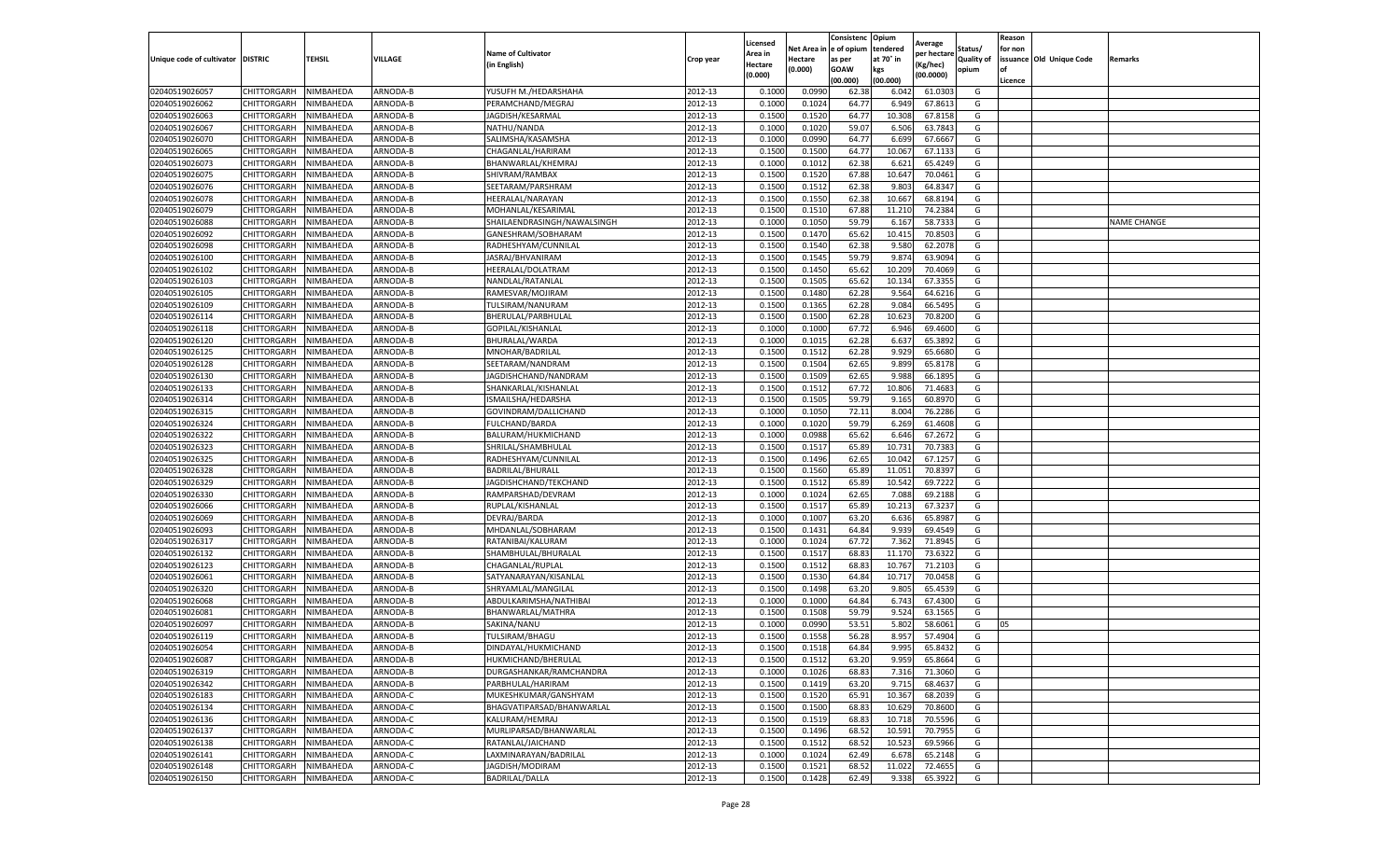|                                   |             |           |          |                              |           | Licensed |            | Consistenc  | Opium     | Average     |                   | Reason  |                          |         |
|-----------------------------------|-------------|-----------|----------|------------------------------|-----------|----------|------------|-------------|-----------|-------------|-------------------|---------|--------------------------|---------|
|                                   |             |           |          | <b>Name of Cultivator</b>    |           | Area in  | Net Area i | e of opium  | tendered  | per hectare | Status/           | for non |                          |         |
| Unique code of cultivator DISTRIC |             | TEHSIL    | VILLAGE  | (in English)                 | Crop year | Hectare  | Hectare    | as per      | at 70° in | (Kg/hec)    | <b>Quality of</b> |         | issuance Old Unique Code | Remarks |
|                                   |             |           |          |                              |           | (0.000)  | (0.000)    | <b>GOAW</b> | kgs       | (00.0000)   | opium             | οf      |                          |         |
|                                   |             |           |          |                              |           |          |            | (00.000     | (00.000)  |             |                   | Licence |                          |         |
| 02040519026154                    | CHITTORGARH | NIMBAHEDA | ARNODA-C | RAMCHANDRA/CUNNILAL          | 2012-13   | 0.1500   | 0.1520     | 68.52       | 10.953    | 72.0592     | G                 |         |                          |         |
| 02040519026155                    | CHITTORGARH | NIMBAHEDA | ARNODA-C | BARDICHAND/CHAMPALAL         | 2012-13   | 0.150    | 0.1200     | 65.9        | 7.956     | 66.3000     | G                 |         |                          |         |
| 02040519026156                    | CHITTORGARH | NIMBAHEDA | ARNODA-C | GISALAL/MOTIRAM              | 2012-13   | 0.1000   | 0.0980     | 65.91       | 7.034     | 71.7755     | G                 |         |                          |         |
| 02040519026162                    | CHITTORGARH | NIMBAHEDA | ARNODA-C | KHEMRAJ/RODA                 | 2012-13   | 0.1500   | 0.1419     | 62.49       | 10.052    | 70.8386     | G                 |         |                          |         |
| 02040519026163                    | CHITTORGARH | NIMBAHEDA | ARNODA-C | DHAPUBAI/MEGRAJ              | 2012-13   | 0.1500   | 0.1421     | 60.04       | 8.680     | 61.0837     | G                 |         |                          |         |
| 02040519026164                    | CHITTORGARH | NIMBAHEDA | ARNODA-C | <b>BANSILAL/GOPAL</b>        | 2012-13   | 0.1500   | 0.1500     | 68.52       | 10.709    | 71.3933     | G                 |         |                          |         |
| 02040519026165                    | CHITTORGARH | NIMBAHEDA | ARNODA-C | SHYAMBAI/RAMNARAYAN          | 2012-13   | 0.1500   | 0.1519     | 65.91       | 10.386    | 68.3739     | G                 |         |                          |         |
| 02040519026166                    | CHITTORGARH | NIMBAHEDA | ARNODA-C | BAGDIRAM/MEGRAJ              | 2012-13   | 0.1500   | 0.1556     | 65.0        | 10.470    | 67.287      | G                 |         |                          |         |
| 02040519026169                    | CHITTORGARH | NIMBAHEDA | ARNODA-C | SOHANBAI/RAMCHANDRA          | 2012-13   | 0.1500   | 0.1470     | 68.52       | 10.386    | 70.6531     | G                 |         |                          |         |
| 02040519026171                    | CHITTORGARH | NIMBAHEDA | ARNODA-C | PYARCHAND/RADHU              | 2012-13   | 0.1500   | 0.1488     | 68.52       | 10.875    | 73.0847     | G                 |         |                          |         |
| 02040519026172                    | CHITTORGARH | NIMBAHEDA | ARNODA-C | RAMESHCHANDRA/BADRILAL       | 2012-13   | 0.1000   | 0.1020     | 68.52       | 7.400     | 72.5490     | G                 |         |                          |         |
| 02040519026174                    | CHITTORGARH | NIMBAHEDA | ARNODA-C | BAPULAL/RAMNARAYAN           | 2012-13   | 0.1500   | 0.1520     | 62.49       | 9.766     | 64.2500     | G                 |         |                          |         |
| 02040519026180                    | CHITTORGARH | NIMBAHEDA | ARNODA-C | KOSLYABAI/BADRILAL           | 2012-13   | 0.1500   | 0.1500     | 65.03       | 10.163    | 67.7533     | G                 |         |                          |         |
| 02040519026182                    | CHITTORGARH | NIMBAHEDA | ARNODA-C | <b>BAPULAL/SHRILAL</b>       | 2012-13   | 0.1500   | 0.1537     | 68.52       | 10.777    | 70.1171     | G                 |         |                          |         |
| 02040519026185                    | CHITTORGARH | NIMBAHEDA | ARNODA-C | MANKUWAR/OMPARKASH           | 2012-13   | 0.1500   | 0.1520     | 68.52       | 10.699    | 70.3882     | G                 |         |                          |         |
| 02040519026187                    | CHITTORGARH | NIMBAHEDA | ARNODA-C | BHAGATRAM/BHUVANIRAM         | 2012-13   | 0.1000   | 0.1000     | 72.11       | 7.788     | 77.8800     | G                 |         |                          |         |
| 02040519026191                    | CHITTORGARH | NIMBAHEDA | ARNODA-C | SEETARAM/NIRBHERAM           | 2012-13   | 0.1000   | 0.0999     | 65.03       | 6.81      | 68.1682     | G                 |         |                          |         |
| 02040519026192                    | CHITTORGARH | NIMBAHEDA | ARNODA-C | CHAMPALAL/WARDA              | 2012-13   | 0.1500   | 0.1551     | 65.03       | 10.377    | 66.9052     | G                 |         |                          |         |
| 02040519026193                    | CHITTORGARH | NIMBAHEDA | ARNODA-C | SANTILAL/NATHULAL            | 2012-13   | 0.1500   | 0.1470     | 69.3        | 11.119    | 75.6395     | G                 |         |                          |         |
| 02040519026195                    | CHITTORGARH | NIMBAHEDA | ARNODA-C | KALURAM/OUNKARLAI            | 2012-13   | 0.1500   | 0.1520     | 69.3        | 10.991    | 72.3092     | G                 |         |                          |         |
| 02040519026196                    | CHITTORGARH | NIMBAHEDA | ARNODA-C | MHDANLAL/BHANWARLAL          | 2012-13   | 0.1500   | 0.1512     | 62.49       | 9.989     | 66.0648     | G                 |         |                          |         |
| 02040519026198                    | CHITTORGARH | NIMBAHEDA | ARNODA-C | MHDANLAL/KALURAM             | 2012-13   | 0.1500   | 0.1520     | 69.31       | 10.951    | 72.0461     | G                 |         |                          |         |
| 02040519026199                    | CHITTORGARH | NIMBAHEDA | ARNODA-C | BHANWARLAL/MEGRAJ            | 2012-13   | 0.1500   | 0.1520     | 65.03       | 10.293    | 67.7171     | G                 |         |                          |         |
| 02040519026200                    | CHITTORGARH | NIMBAHEDA | ARNODA-C | MOJIRAM/NARAYAN              | 2012-13   | 0.1500   | 0.1512     | 72.11       | 10.827    | 71.6071     | G                 |         |                          |         |
| 02040519026201                    | CHITTORGARH | NIMBAHEDA | ARNODA-C | DHANSUKH/SHRILAL             | 2012-13   | 0.1500   | 0.1517     | 72.11       | 11.33     | 74.7001     | G                 |         |                          |         |
| 02040519026331                    | CHITTORGARH | NIMBAHEDA | ARNODA-C | NANDLAL/MOHANLAI             | 2012-13   | 0.1500   | 0.1500     | 69.31       | 10.545    | 70.3000     | G                 |         |                          |         |
| 02040519026332                    | CHITTORGARH | NIMBAHEDA | ARNODA-C | KHEMRAJ/DALURAM              | 2012-13   | 0.1500   | 0.1521     | 68.4        | 10.492    | 68.9809     | G                 |         |                          |         |
| 02040519026135                    | CHITTORGARH | NIMBAHEDA | ARNODA-C | BANSILAL/HEMRAJ              | 2012-13   | 0.1500   | 0.1479     | 72.11       | 11.074    | 74.8749     | G                 |         |                          |         |
| 02040519026139                    | CHITTORGARH | NIMBAHEDA | ARNODA-C | BANSILAL/BHANWARLAL          | 2012-13   | 0.1500   | 0.1500     | 68.75       | 10.676    | 71.1733     | G                 |         |                          |         |
| 02040519026143                    | CHITTORGARH | NIMBAHEDA | ARNODA-C | DAMARLAL/BHERULAL            | 2012-13   | 0.1000   | 0.1000     | 60.04       | 6.278     | 62.7800     | G                 |         |                          |         |
| 02040519026160                    | CHITTORGARH | NIMBAHEDA | ARNODA-C | CHAMPALAL/KISHANLAL          | 2012-13   | 0.1500   | 0.1426     | 68.4        | 9.788     | 68.6396     | G                 |         |                          |         |
| 02040519026333                    | CHITTORGARH | NIMBAHEDA | ARNODA-C | RAMPARSHAD/KANIRAM           | 2012-13   | 0.1500   | 0.1548     | 68.4        | 11.881    | 76.7506     | G                 |         |                          |         |
| 02040519026142                    | CHITTORGARH | NIMBAHEDA | ARNODA-C | MANKUWAR/MANGILAL            | 2012-13   | 0.1500   | 0.1495     | 68.4        | 11.01     | 73.6522     | G                 |         |                          |         |
| 02040519026144                    | CHITTORGARH | NIMBAHEDA | ARNODA-C | SATEYENARAYAN/NIRBHERAM      | 2012-13   | 0.1000   | 0.0992     | 60.04       | 6.227     | 62.7722     | G                 |         |                          |         |
| 02040519026146                    | CHITTORGARH | NIMBAHEDA | ARNODA-C | MOTIRAM/PRTHVIRAJ            | 2012-13   | 0.1000   | 0.1020     | 63.41       | 6.721     | 65.8922     | G                 |         |                          |         |
| 02040519026161                    | CHITTORGARH | NIMBAHEDA | ARNODA-C | BANSILAL/RAMCHANDRA          | 2012-13   | 0.1500   | 0.1508     | 64.54       | 9.994     | 66.2732     | G                 |         |                          |         |
| 02040519026168                    | CHITTORGARH | NIMBAHEDA | ARNODA-C | SHANKARLAL/DOLATRAM          | 2012-13   | 0.1500   | 0.1530     | 64.54       | 10.124    | 66.1699     | G                 |         |                          |         |
| 02040519026175                    | CHITTORGARH | NIMBAHEDA | ARNODA-C | BHAWANIRAM/BHERULAL/NANDUBAI | 2012-13   | 0.1000   | 0.1000     | 68.7        | 7.022     | 70.2200     | G                 |         |                          |         |
| 02040519026184                    | CHITTORGARH | NIMBAHEDA | ARNODA-C | KAMLABAI/GOKEL               | 2012-13   | 0.1000   | 0.0992     | 68.7        | 7.219     | 72.7722     | G                 |         |                          |         |
| 02040519026152                    | CHITTORGARH | NIMBAHEDA | ARNODA-C | GISALAL/RODA                 | 2012-13   | 0.1500   | 0.1485     | 64.54       | 9.552     | 64.3232     | G                 |         |                          |         |
| 02040519026153                    | CHITTORGARH | NIMBAHEDA | ARNODA-C | SANTAKUMARI/BHANWARLAL       | 2012-13   | 0.1500   | 0.1485     | 64.54       | 9.773     | 65.8114     | G                 |         |                          |         |
| 02040519026167                    | CHITTORGARH | NIMBAHEDA | ARNODA-C | BABULAL/MEGRAJ               | 2012-13   | 0.1500   | 0.1488     | 68.75       | 10.509    | 70.6250     | G                 |         |                          |         |
| 02040519026206                    | CHITTORGARH | NIMBAHEDA | ARNODA-D | PREAMCHAND/HEERA             | 2012-13   | 0.1500   | 0.1500     | 68.60       | 10.486    | 69.9067     | G                 |         |                          |         |
| 02040519026202                    | CHITTORGARH | NIMBAHEDA | ARNODA-D | SATEYENARAYAN/BHERULAL       | 2012-13   | 0.1000   | 0.1012     | 66.43       | 6.937     | 68.5474     | G                 |         |                          |         |
| 02040519026203                    | CHITTORGARH | NIMBAHEDA | ARNODA-D | BHANWARLAL/RATANLAL          | 2012-13   | 0.1000   | 0.1008     | 63.53       | 6.716     | 66.6270     | G                 |         |                          |         |
| 02040519026208                    | CHITTORGARH | NIMBAHEDA | ARNODA-D | RADHESHYAM/BHANWARLAI        | 2012-13   | 0.150    | 0.1565     | 63.53       | 10.374    | 66.287      | G                 |         |                          |         |
| 02040519026209                    | CHITTORGARH | NIMBAHEDA | ARNODA-D | RUPA/BHAGVAN                 | 2012-13   | 0.1500   | 0.1518     | 66.43       | 10.382    | 68.3926     | G                 |         |                          |         |
| 02040519026211                    | CHITTORGARH | NIMBAHEDA | ARNODA-D | NANDUBAI/OUNKARLAL           | 2012-13   | 0.1500   | 0.1470     | 63.53       | 9.575     | 65.1361     | G                 |         |                          |         |
| 02040519026212                    | CHITTORGARH | NIMBAHEDA | ARNODA-D | NIRBHERAM/NARAYAN            | 2012-13   | 0.1000   | 0.0999     | 68.60       | 7.017     | 70.2402     | G                 |         |                          |         |
| 02040519026213                    | CHITTORGARH | NIMBAHEDA | ARNODA-D | BAGDIRAM/SUKHDEV             | 2012-13   | 0.1000   | 0.1000     | 63.53       | 6.417     | 64.1700     | G                 |         |                          |         |
| 02040519026214                    | CHITTORGARH | NIMBAHEDA | ARNODA-D | NANDLAL/BHERULAL             | 2012-13   | 0.1500   | 0.1520     | 68.60       | 10.966    | 72.1447     | G                 |         |                          |         |
| 02040519026218                    | CHITTORGARH | NIMBAHEDA | ARNODA-D | DHAPUBAI/SOBHARAM            | 2012-13   | 0.1000   | 0.0990     | 57.23       | 5.985     | 60.4545     | G                 |         |                          |         |
| 02040519026221                    | CHITTORGARH | NIMBAHEDA | ARNODA-D | DEVILAL/PYARA                | 2012-13   | 0.1500   | 0.1500     | 66.43       | 10.287    | 68.5800     | G                 |         |                          |         |
| 02040519026222                    | CHITTORGARH | NIMBAHEDA | ARNODA-D | GOPILAL/RAMLAL               | 2012-13   | 0.1500   | 0.1404     | 62.42       | 8.578     | 61.0969     | G                 |         |                          |         |
| 02040519026223                    | CHITTORGARH | NIMBAHEDA | ARNODA-D | KANKMAL/PRTHVIRAJ            | 2012-13   | 0.1500   | 0.1500     | 69.31       | 11.109    | 74.0600     | G                 |         |                          |         |
| 02040519026226                    | CHITTORGARH | NIMBAHEDA | ARNODA-D | MOHANLAL/HEERALAL            | 2012-13   | 0.1000   | 0.1040     | 62.42       | 7.036     | 67.6538     | G                 |         |                          |         |
| 02040519026227                    | CHITTORGARH | NIMBAHEDA | ARNODA-D | KALU/HEERA                   | 2012-13   | 0.1500   | 0.1490     | 60.34       | 9.077     | 60.9195     | G                 |         |                          |         |
| 02040519026230                    | CHITTORGARH | NIMBAHEDA | ARNODA-D | NANDUBAI/CUNNILAL            | 2012-13   | 0.1000   | 0.1022     | 66.43       | 6.776     | 66.3014     | G                 |         |                          |         |
| 02040519026231                    | CHITTORGARH | NIMBAHEDA | ARNODA-D | NARMDABAI/CHENRAM            | 2012-13   | 0.1500   | 0.1500     | 62.42       | 9.907     | 66.0467     | G                 |         |                          |         |
|                                   |             |           |          |                              |           |          |            |             |           |             |                   |         |                          |         |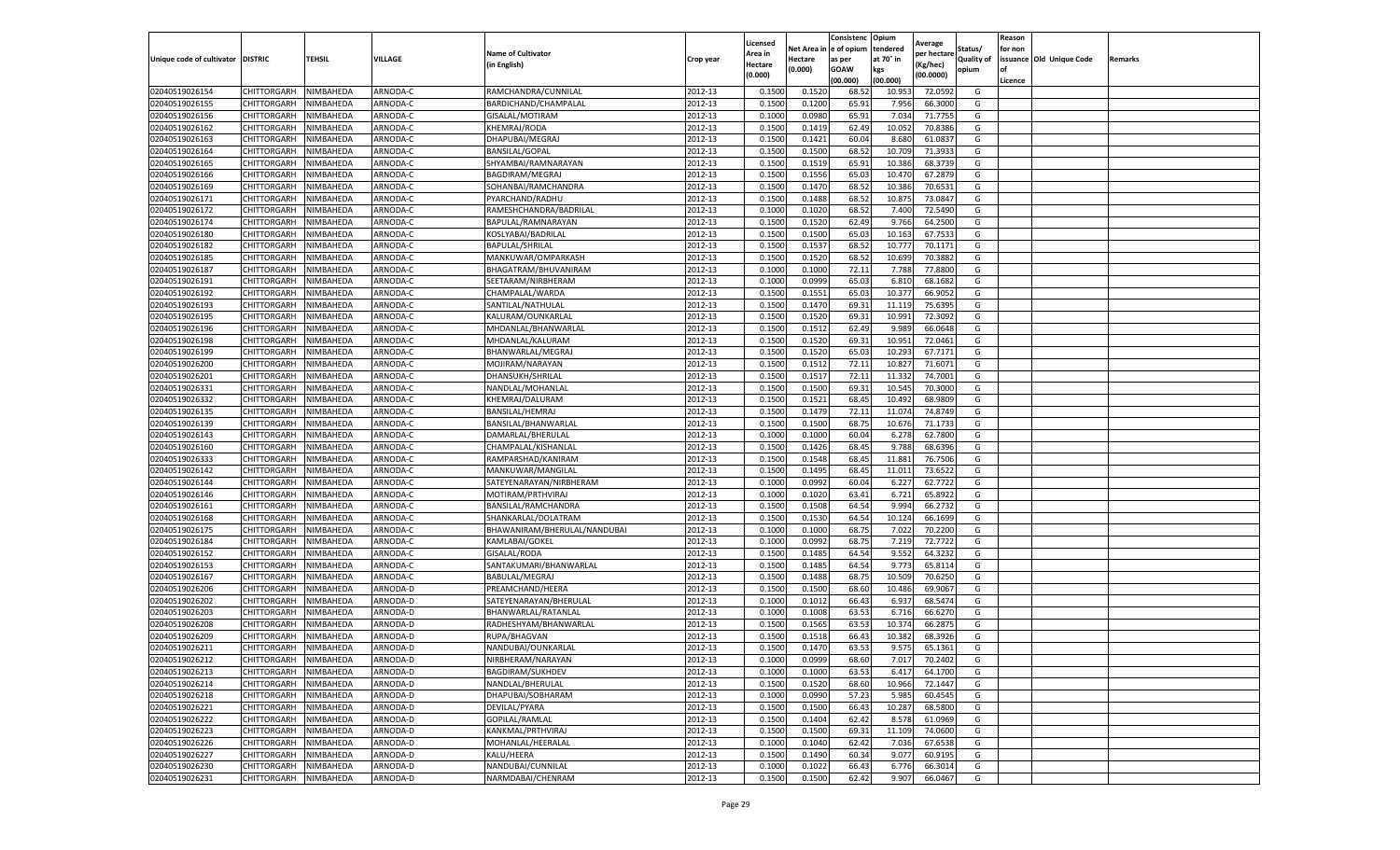|                                   |                       |                        |                      |                           |           | Licensed         |         | Consistenc             | Opium     |                        |                   | Reason  |                          |                    |
|-----------------------------------|-----------------------|------------------------|----------------------|---------------------------|-----------|------------------|---------|------------------------|-----------|------------------------|-------------------|---------|--------------------------|--------------------|
|                                   |                       |                        |                      | <b>Name of Cultivator</b> |           | Area in          |         | Net Area in e of opium | tendered  | Average<br>per hectare | Status/           | for non |                          |                    |
| Unique code of cultivator DISTRIC |                       | TEHSIL                 | VILLAGE              | in English)               | Crop year | Hectare          | Hectare | as per                 | at 70° in | (Kg/hec                | <b>Quality of</b> |         | issuance Old Unique Code | <b>Remarks</b>     |
|                                   |                       |                        |                      |                           |           | (0.000)          | (0.000) | <b>GOAW</b>            | kgs       | (00.0000)              | opium             |         |                          |                    |
|                                   |                       |                        |                      |                           |           |                  |         | (00.000)               | (00.000)  |                        |                   | Licence |                          |                    |
| 02040519026238                    | CHITTORGARH           | NIMBAHEDA              | ARNODA-D             | DALU/PYARA                | 2012-13   | 0.1500           | 0.1494  | 62.42                  | 9.72      | 65.0602                | G                 |         |                          |                    |
| 02040519026239                    | CHITTORGARH           | NIMBAHEDA              | ARNODA-D             | DALU/BHERA                | 2012-13   | 0.1500           | 0.1496  | 59.24                  | 9.14      | 61.0963                | G                 |         |                          |                    |
| 02040519026242                    | CHITTORGARH           | NIMBAHEDA              | ARNODA-D             | UTHAMCHAND/BHAGIRTH       | 2012-13   | 0.1000           | 0.0500  | 62.88                  | 3.369     | 67.3800                | G                 |         |                          |                    |
| 02040519026243                    | CHITTORGARH           | NIMBAHEDA              | ARNODA-D             | HEERALAL/SUHAGIBAI        | 2012-13   | 0.1500           | 0.1500  | 62.88                  | 9.701     | 64.6733                | G                 |         |                          |                    |
| 02040519026253                    | CHITTORGARH           | NIMBAHEDA              | ARNODA-D             | MHDANLAL/BHAGIRTH         | 2012-13   | 0.1500           | 0.1540  | 62.88                  | 9.728     | 63.1688                | G                 |         |                          |                    |
| 02040519026255                    | CHITTORGARH           | NIMBAHEDA              | ARNODA-D             | BANSILAL/BADRILAL         | 2012-13   | 0.1000           | 0.0986  | 66.43                  | 6.738     | 68.3367                | G                 |         |                          |                    |
| 02040519026257                    | CHITTORGARH           | NIMBAHEDA              | ARNODA-D             | BAGDIRAM/MODIRAM          | 2012-13   | 0.1500           | 0.1500  | 62.88                  | 9.531     | 63.5400                | G                 |         |                          |                    |
| 02040519026258                    | CHITTORGARH           | NIMBAHEDA              | ARNODA-D             | RATANLAL/NANURAM          | 2012-13   | 0.1500           | 0.1404  | 65.40                  | 9.455     | 67.3433                | G                 |         |                          |                    |
| 02040519026260                    | CHITTORGARH           | NIMBAHEDA              | ARNODA-D             | PRTHVIRAJ/NARAYAN         | 2012-13   | 0.1500           | 0.1500  | 65.40                  | 9.782     | 65.2133                | G                 |         |                          |                    |
| 02040519026262                    | CHITTORGARH           | NIMBAHEDA              | ARNODA-D             | SANTILAL/DEVRAM           | 2012-13   | 0.1000           | 0.1020  | 65.40                  | 6.774     | 66.4118                | G                 |         |                          |                    |
| 02040519026263                    | CHITTORGARH           | NIMBAHEDA              | ARNODA-D             | BALARAM/BAGDIRAM          | 2012-13   | 0.1000           |         |                        |           |                        | F.                |         |                          |                    |
| 02040519026264                    | CHITTORGARH           | NIMBAHEDA              | ARNODA-D             | RAMCHANDRA/BHAGIRTH       | 2012-13   | 0.1000           | 0.1020  | 62.35                  | 6.529     | 64.0098                | G                 |         |                          |                    |
| 02040519026266                    | CHITTORGARH           | NIMBAHEDA              | ARNODA-D             | GOPALLAL/KANIRAM          | 2012-13   | 0.1000           | 0.0960  | 69.31                  | 6.802     | 70.8542                | G                 |         |                          |                    |
| 02040519026271                    | CHITTORGARH           | NIMBAHEDA              | ARNODA-D             | UDHERAM/PREAMCHAND        | 2012-13   | 0.1500           | 0.1500  | 69.31                  | 10.525    | 70.1667                | G                 |         |                          |                    |
| 02040519026273                    | CHITTORGARH           | NIMBAHEDA              | ARNODA-D             | DALLICHAND/PYARCHAND      | 2012-13   | 0.1000           | 0.1012  | 62.88                  | 6.71      | 66.3043                | G                 |         |                          |                    |
| 02040519026274                    | CHITTORGARH           | NIMBAHEDA              | ARNODA-D             | RAMESHCHANDRA/MEGRAJ      | 2012-13   | 0.1500           | 0.1480  | 69.31                  | 11.21     | 75.7973                | G                 |         |                          |                    |
| 02040519026277                    | CHITTORGARH           | NIMBAHEDA              | ARNODA-D             | NYAJYUKHAN/SULTANKHAN     | 2012-13   | 0.1500           | 0.1500  | 64.79                  | 9.904     | 66.0267                | G                 |         |                          |                    |
| 02040519026278                    | CHITTORGARH           | NIMBAHEDA              | ARNODA-D             | SHANKARLAL/BAGDIRAM       | 2012-13   | 0.1000           | 0.1024  | 65.40                  | 7.016     | 68.5156                | G                 |         |                          |                    |
| 02040519026279                    | CHITTORGARH           | NIMBAHEDA              | ARNODA-D             | OMPARKASH/BADRILAL        | 2012-13   | 0.1500           | 0.1500  | 65.40                  | 10.212    | 68.0800                | G                 |         |                          |                    |
| 02040519026281                    | CHITTORGARH           | NIMBAHEDA              | ARNODA-D             | DALCHAND/OUNKARLAL        | 2012-13   | 0.1500           | 0.1450  | 62.35                  | 9.263     | 63.8828                | G                 |         |                          |                    |
| 02040519026282                    | CHITTORGARH           | NIMBAHEDA              | ARNODA-D             | OMPARKASH/BAGDIRAM        | 2012-13   | 0.1500           | 0.1500  | 62.15                  | 9.624     | 64.1600                | G                 |         |                          |                    |
| 02040519026284                    |                       |                        |                      | SOBHARAM/BHANWARLAL       | 2012-13   | 0.1500           | 0.1012  | 64.79                  | 6.655     | 65.7609                | G                 |         |                          |                    |
| 02040519026285                    | CHITTORGARH           | NIMBAHEDA              | ARNODA-D             |                           |           |                  |         |                        |           |                        | G                 |         |                          |                    |
|                                   | CHITTORGARH           | NIMBAHEDA<br>NIMBAHEDA | ARNODA-D<br>ARNODA-D | KISHANLAL/PYARCHAND       | 2012-13   | 0.1000<br>0.1000 | 0.0990  | 64.79<br>64.79         | 6.673     | 67.4040                | G                 |         |                          |                    |
| 02040519026288                    | CHITTORGARH           |                        |                      | KELASHCHANDRA/RAMLAI      | 2012-13   |                  | 0.1023  |                        | 7.025     | 68.6706                | F                 |         |                          |                    |
| 02040519026289                    | CHITTORGARH           | NIMBAHEDA              | ARNODA-D             | OUNKARLAL/CUNNILAL        | 2012-13   | 0.1000           |         |                        |           |                        |                   |         |                          |                    |
| 02040519026290                    | CHITTORGARH           | NIMBAHEDA              | ARNODA-D             | BHGVATRAM/CHAMPALAI       | 2012-13   | 0.1500           | 0.1488  | 64.79                  | 9.598     | 64.502                 | G                 |         |                          |                    |
| 02040519026291                    | CHITTORGARH           | NIMBAHEDA              | ARNODA-D             | RAMLAL/RUPLAL             | 2012-13   | 0.1000           | 0.1000  | 65.34                  | 6.609     | 66.0900                | G                 |         |                          |                    |
| 02040519026292                    | CHITTORGARH           | NIMBAHEDA              | ARNODA-D             | SOHANLAL/BANSILAL         | 2012-13   | 0.1500           | 0.1500  | 69.36                  | 10.919    | 72.7933                | G                 |         |                          |                    |
| 02040519026296                    | CHITTORGARH           | NIMBAHEDA              | ARNODA-D             | KELASHCHAND/MANGILAL      | 2012-13   | 0.1000           | 0.0950  | 65.34                  | 6.609     | 69.5684                | G                 |         |                          |                    |
| 02040519026297                    | CHITTORGARH           | NIMBAHEDA              | ARNODA-D             | DALIBAI/PARBHULAL         | 2012-13   | 0.1500           | 0.1500  | 65.34                  | 9.988     | 66.5867                | G                 |         |                          |                    |
| 02040519026299                    | CHITTORGARH           | NIMBAHEDA              | ARNODA-D             | SANTOSHBAI/SHIVNARAYAN    | 2012-13   | 0.1000           | 0.0950  | 65.65                  | 6.77      | 71.2737                | G                 |         |                          | <b>NAME CHANGE</b> |
| 02040519026308                    | CHITTORGARH           | NIMBAHEDA              | ARNODA-D             | <b>BANSILAL/RADHUJI</b>   | 2012-13   | 0.1000           | 0.1008  | 65.65                  | 6.771     | 67.1726                | G                 |         |                          |                    |
| 02040519026311                    | CHITTORGARH           | NIMBAHEDA              | ARNODA-D             | CHTRBHUJ/KISHANLAL        | 2012-13   | 0.1500           | 0.1512  | 65.34                  | 10.33     | 68.3399                | G                 |         |                          |                    |
| 02040519026236                    | CHITTORGARH           | NIMBAHEDA              | ARNODA-D             | BHUVANIRAM/KALURAM        | 2012-13   | 0.1500           | 0.1518  | 65.34                  | 10.417    | 68.6232                | G                 |         |                          |                    |
| 02040519026205                    | CHITTORGARH           | NIMBAHEDA              | ARNODA-D             | KANCHANBAI/KANIRAM        | 2012-13   | 0.1000           | 0.1000  | 71.91                  | 7.520     | 75.2000                | G                 |         |                          | <b>NAME CHANGE</b> |
| 02040519026216                    | CHITTORGARH           | NIMBAHEDA              | ARNODA-D             | MANIGIBAI/MANGILAL        | 2012-13   | 0.1500           | 0.1435  | 62.35                  | 9.103     | 63.4355                | G                 |         |                          |                    |
| 02040519026219                    | CHITTORGARH           | NIMBAHEDA              | ARNODA-D             | MOHANLAL/NARAYAN          | 2012-13   | 0.1500           | 0.1508  | 65.65                  | 9.988     | 66.2334                | G                 |         |                          | <b>NAME CHANGE</b> |
| 02040519026225                    | CHITTORGARH           | NIMBAHEDA              | ARNODA-D             | NANDA/NANA                | 2012-13   | 0.1500           | 0.1504  | 62.15                  | 9.35      | 62.2207                | G                 |         |                          |                    |
| 02040519026232                    | CHITTORGARH           | NIMBAHEDA              | ARNODA-D             | MODIBAI/NATHU             | 2012-13   | 0.1000           | 0.1000  | 65.65                  | 6.593     | 65.9300                | G                 |         |                          |                    |
| 02040519026261                    | CHITTORGARH           | NIMBAHEDA              | ARNODA-D             | KAVARLAL/MANGILAL         | 2012-13   | 0.1500           | 0.1496  | 65.65                  | 10.260    | 68.5829                | G                 |         |                          |                    |
| 02040519026237                    | CHITTORGARH           | NIMBAHEDA              | ARNODA-D             | MEGHRAJ/HEMRAJ            | 2012-13   | 0.1000           | 0.1042  | 69.36                  | 7.580     | 72.7447                | G                 |         |                          |                    |
| 02040519026246                    | CHITTORGARH           | NIMBAHEDA              | ARNODA-D             | RUKMANIBAI/BHERULAL       | 2012-13   | 0.1000           | 0.0989  | 62.35                  | 6.395     | 64.6613                | G                 |         |                          | <b>NAME CHANGE</b> |
| 02040519026306                    | CHITTORGARH           | NIMBAHEDA              | ARNODA-D             | PYARIBAI/RAMLAL           | 2012-13   | 0.1500           | 0.1542  | 57.23                  | 9.067     | 58.8003                | G                 |         |                          |                    |
| 02040519026228                    | CHITTORGARH           | NIMBAHEDA              | ARNODA-D             | JIVRAJ/DHANRAJ            | 2012-13   | 0.1000           | 0.1000  | 62.35                  | 6.654     | 66.5400                | G                 |         |                          |                    |
| 02040519026287                    | CHITTORGARH           | NIMBAHEDA              | ARNODA-D             | OUNKARLAL/RAMLAL          | 2012-13   | 0.1500           | 0.1497  | 57.23                  | 8.887     | 59.365                 | G                 |         |                          |                    |
| 02040519026300                    | CHITTORGARH           | NIMBAHEDA              | ARNODA-D             | KAMLIBAI/RATANBALAH       | 2012-13   | 0.1500           | 0.1505  | 66.32                  | 10.128    | 67.2957                | G                 |         |                          |                    |
| 02040519026233                    | CHITTORGARH           | NIMBAHEDA              | ARNODA-D             | MANGILAL/KOJU             | 2012-13   | 0.1500           | 0.1530  | 59.24                  | 9.004     | 58.8497                | G                 |         |                          |                    |
| 02040519026304                    | CHITTORGARH           | NIMBAHEDA              | ARNODA-D             | HMERSINGH/MEGSINGH        | 2012-13   | 0.1000           | 0.1008  | 56.72                  | 6.085     | 60.3671                | G                 |         |                          |                    |
| 02040519026224                    | CHITTORGARH NIMBAHEDA |                        | ARNODA-D             | CHANDMAL/HEMRAJ           | 2012-13   | 0.1500           |         |                        |           |                        | F.                |         |                          |                    |
| 02040519027028                    | CHITTORGARH           | NIMBAHEDA              | BADOLIGHATA-A        | LABHCHAND/BHAGVAN SUTHAR  | 2012-13   | 0.1500           | 0.1560  | 63.21                  | 9.888     | 63.3846                | G                 |         |                          |                    |
| 02040519027005                    | <b>CHITTORGARH</b>    | NIMBAHEDA              | BADOLIGHATA-A        | GASI/KHEMRAJ              | 2012-13   | 0.1500           | 0.1430  | 68.67                  | 10.791    | 75.4615                | G                 |         |                          |                    |
| 02040519027006                    | CHITTORGARH           | NIMBAHEDA              | BADOLIGHATA-A        | GAMNDIRAM/KISHANRAM       | 2012-13   | 0.1000           | 0.0884  | 63.21                  | 5.987     | 67.7262                | G                 |         |                          |                    |
| 02040519027012                    | <b>CHITTORGARH</b>    | NIMBAHEDA              | BADOLIGHATA-A        | NATHUDAS/RADHUDAS         | 2012-13   | 0.1500           | 0.1392  | 56.54                  | 8.828     | 63.4195                | G                 |         |                          |                    |
| 02040519027014                    | <b>CHITTORGARH</b>    | NIMBAHEDA              | BADOLIGHATA-A        | ANOPIBAI/KISHANLAL        | 2012-13   | 0.1500           | 0.1344  | 63.21                  | 8.678     | 64.5685                | G                 |         |                          |                    |
| 02040519027032                    | CHITTORGARH           | NIMBAHEDA              | BADOLIGHATA-A        | PREAMDAS/BANSIDAS         | 2012-13   | 0.1500           | 0.1482  | 62.89                  | 9.568     | 64.5614                | G                 |         |                          |                    |
| 02040519027033                    | CHITTORGARH           | NIMBAHEDA              | <b>BADOLIGHATA-A</b> | AMBHALAL/CHTRBHUJ         | 2012-13   | 0.1500           | 0.1440  | 62.89                  | 9.559     | 66.3819                | G                 |         |                          |                    |
| 02040519027038                    | CHITTORGARH           | NIMBAHEDA              | BADOLIGHATA-A        | HULASIBAI/DHARMCHAND      | 2012-13   | 0.1500           | 0.1491  | 68.67                  | 10.291    | 69.0208                | G                 |         |                          |                    |
|                                   |                       |                        | BADOLIGHATA-A        |                           |           |                  |         |                        |           |                        |                   |         |                          |                    |
| 02040519027078                    | CHITTORGARH           | NIMBAHEDA              |                      | GISIBAI/BALDEV            | 2012-13   | 0.1000           | 0.1000  | 68.67                  | 6.936     | 69.3600                | G                 |         |                          |                    |
| 02040519027030                    | <b>CHITTORGARH</b>    | NIMBAHEDA              | BADOLIGHATA-A        | GIRDHARI/MANA             | 2012-13   | 0.1500           | 0.1450  | 65.84                  | 10.723    | 73.9517                | G                 |         |                          |                    |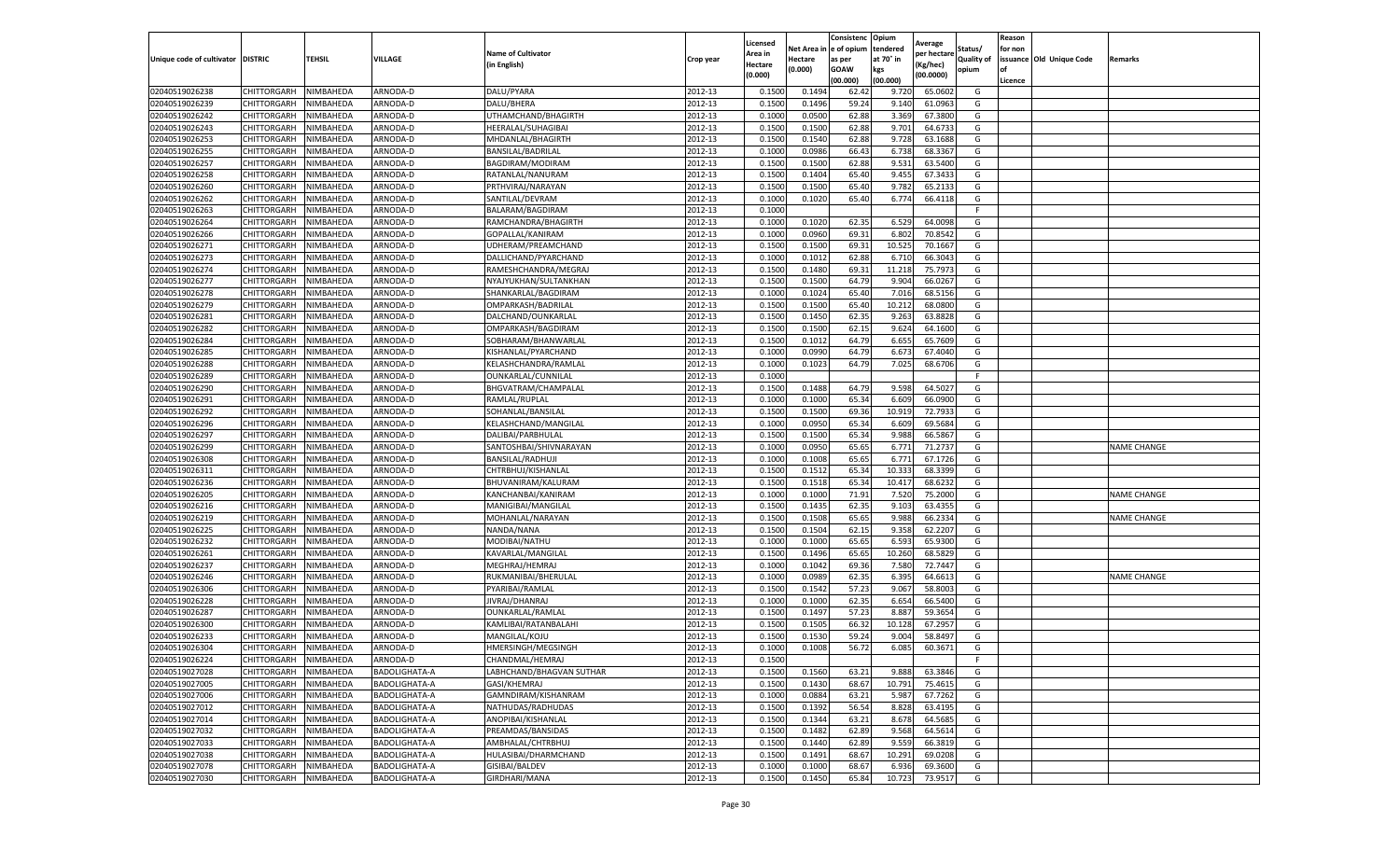|                                   |                    |           |                      |                                    |           | Licensed |         | Consistenc             | Opium     |                        |                   | Reason  |                          |                    |
|-----------------------------------|--------------------|-----------|----------------------|------------------------------------|-----------|----------|---------|------------------------|-----------|------------------------|-------------------|---------|--------------------------|--------------------|
|                                   |                    |           |                      | <b>Name of Cultivator</b>          |           | Area in  |         | Net Area in e of opium | tendered  | Average<br>per hectare | Status/           | for non |                          |                    |
| Unique code of cultivator DISTRIC |                    | TEHSIL    | VILLAGE              | in English)                        | Crop year | Hectare  | Hectare | as per                 | at 70° in | (Kg/hec                | <b>Quality of</b> |         | issuance Old Unique Code | <b>Remarks</b>     |
|                                   |                    |           |                      |                                    |           | (0.000)  | (0.000) | <b>GOAW</b>            | kgs       | (00.0000)              | opium             |         |                          |                    |
|                                   |                    |           |                      |                                    |           |          |         | (00.000)               | (00.000)  |                        |                   | Licence |                          |                    |
| 02040519027059                    | CHITTORGARH        | NIMBAHEDA | <b>BADOLIGHATA-A</b> | SAGARMAL/GISALAL                   | 2012-13   | 0.1500   | 0.1430  | 68.67                  | 10.77     | 75.3217                | G                 |         |                          |                    |
| 02040519027075                    | CHITTORGARH        | NIMBAHEDA | <b>BADOLIGHATA-A</b> | PARVATIBAI/GOTTU                   | 2012-13   | 0.1500   | 0.1482  | 59.39                  | 9.35      | 63.1444                | G                 |         |                          |                    |
| 02040519027015                    | CHITTORGARH        | NIMBAHEDA | BADOLIGHATA-A        | DHULIBAI/BHAWARLAL                 | 2012-13   | 0.1000   | 0.1000  | 62.89                  | 6.63      | 66.3000                | G                 |         |                          | <b>NAME CHANGE</b> |
| 02040519027067                    | CHITTORGARH        | NIMBAHEDA | BADOLIGHATA-A        | BAPULAL/CHTRBHUJ                   | 2012-13   | 0.1500   | 0.1443  | 62.89                  | 10.197    | 70.6653                | G                 |         |                          |                    |
| 02040519027150                    | <b>CHITTORGARH</b> | NIMBAHEDA | BADOLIGHATA-A        | UTHAMCHAND/CHTRBHUJ                | 2012-13   | 0.1500   | 0.1480  | 63.33                  | 10.35     | 69.9932                | G                 |         |                          |                    |
| 02040519027151                    | CHITTORGARH        | NIMBAHEDA | BADOLIGHATA-A        | <b>HEMRAJ/CHENABHII</b>            | 2012-13   | 0.1500   | 0.1500  | 63.33                  | 10.25     | 68.3933                | G                 |         |                          |                    |
| 02040519027152                    | CHITTORGARH        | NIMBAHEDA | BADOLIGHATA-A        | RAMSVRUP UARF RAMESHVARLAL/NANDLAL | 2012-13   | 0.1500   | 0.1500  | 65.84                  | 10.92     | 72.8000                | G                 |         |                          |                    |
| 02040519027154                    | CHITTORGARH        | NIMBAHEDA | <b>BADOLIGHATA-A</b> | BHANWARLAL/MOHANLAI                | 2012-13   | 0.1500   | 0.1500  | 68.67                  | 10.88     | 72.593                 | G                 |         |                          |                    |
| 02040519027159                    | CHITTORGARH        | NIMBAHEDA | BADOLIGHATA-A        | RAMNARAYAN/BHOLIRAM                | 2012-13   | 0.1500   | 0.1484  | 67.37                  | 10.55     | 71.1456                | G                 |         |                          |                    |
| 02040519027013                    | CHITTORGARH        | NIMBAHEDA | BADOLIGHATA-A        | PARWATIBAI/GANGARAM                | 2012-13   | 0.1500   | 0.1517  | 64.46                  | 10.304    | 67.9235                | G                 |         |                          |                    |
| 02040519027018                    | CHITTORGARH        | NIMBAHEDA | BADOLIGHATA-A        | NANIBAI/OUNKAR                     | 2012-13   | 0.1000   | 0.0957  | 64.46                  | 6.299     | 65.8203                | G                 |         |                          |                    |
| 02040519027025                    | CHITTORGARH        | NIMBAHEDA | BADOLIGHATA-A        | BHERULAL/RAMLAL                    | 2012-13   | 0.1500   | 0.1518  | 66.38                  | 10.801    | 71.1528                | G                 |         |                          |                    |
| 02040519027039                    | CHITTORGARH        | NIMBAHEDA | BADOLIGHATA-A        | SHYAMLAL/PRTHVIRAJ                 | 2012-13   | 0.1500   | 0.1512  | 67.37                  | 10.73     | 70.9722                | G                 |         |                          |                    |
| 02040519027003                    | CHITTORGARH        | NIMBAHEDA | BADOLIGHATA-A        | KHEMRAJ/NARAYAN                    | 2012-13   | 0.1000   | 0.1014  | 59.39                  | 6.075     | 59.9112                | G                 |         |                          |                    |
| 02040519027052                    | CHITTORGARH        | NIMBAHEDA | BADOLIGHATA-A        | DALLICHAND/KISHNRAM                | 2012-13   | 0.1500   | 0.1500  | 63.21                  | 10.249    | 68.3267                | G                 |         |                          |                    |
| 02040519027053                    | CHITTORGARH        | NIMBAHEDA | BADOLIGHATA-A        | MHDANLAL/CHAGNA                    | 2012-13   | 0.1500   | 0.1512  | 66.38                  | 10.640    | 70.3704                | G                 |         |                          |                    |
| 02040519027069                    | CHITTORGARH        | NIMBAHEDA | BADOLIGHATA-A        | RAMLAL/CHTRBHUJ                    | 2012-13   | 0.1500   | 0.1400  | 66.38                  | 9.682     | 69.1571                | G                 |         |                          |                    |
| 02040519027176                    | CHITTORGARH        | NIMBAHEDA | BADOLIGHATA-A        | BHAGU/HARIRAM                      | 2012-13   | 0.1500   | 0.1504  | 65.84                  | 10.704    | 71.1702                | G                 |         |                          |                    |
| 02040519027160                    | CHITTORGARH        | NIMBAHEDA | BADOLIGHATA-A        | BARDIBAI/NAVLRAM                   | 2012-13   | 0.1500   | 0.1488  | 67.37                  | 11.03     | 74.1868                | G                 |         |                          |                    |
| 02040519027161                    | CHITTORGARH        | NIMBAHEDA | BADOLIGHATA-A        | BHOLIRAM/BHANWARLAL                | 2012-13   | 0.1500   | 0.1520  | 67.37                  | 11.588    | 76.2368                | G                 |         |                          |                    |
| 02040519027162                    | CHITTORGARH        | NIMBAHEDA | BADOLIGHATA-A        | BAPULAL/JASRAJ                     | 2012-13   | 0.1000   | 0.0986  | 64.46                  | 6.805     | 69.0162                | G                 |         |                          |                    |
| 02040519027163                    | CHITTORGARH        | NIMBAHEDA | BADOLIGHATA-A        | HUDIBAI/CHTRBHUJ                   | 2012-13   | 0.1500   | 0.1456  | 63.33                  | 9.662     | 66.3599                | G                 |         |                          |                    |
| 02040519027164                    | CHITTORGARH        | NIMBAHEDA | BADOLIGHATA-A        | DADAMCHAND/CHTRBHUJ                | 2012-13   | 0.1500   | 0.1430  | 67.37                  | 10.654    | 74.5035                | G                 |         |                          |                    |
| 02040519027165                    | CHITTORGARH        | NIMBAHEDA | BADOLIGHATA-A        | GITABAI/SHOBHARAM                  | 2012-13   | 0.1500   | 0.1445  | 66.38                  | 10.488    | 72.5813                | G                 |         |                          |                    |
| 02040519027166                    | CHITTORGARH        | NIMBAHEDA | BADOLIGHATA-A        | RAMSINGH/SOBHARAM                  | 2012-13   | 0.1500   | 0.1428  | 66.38                  | 10.44     | 73.1162                | G                 |         |                          |                    |
| 02040519027168                    | CHITTORGARH        | NIMBAHEDA | BADOLIGHATA-A        | LAXMIBAI/NANDLAL                   | 2012-13   | 0.1500   | 0.1500  | 68.30                  | 11.260    | 75.0667                | G                 |         |                          |                    |
| 02040519027170                    | CHITTORGARH        | NIMBAHEDA | BADOLIGHATA-A        | GEHRILAL/JASRAJ                    | 2012-13   | 0.1500   | 0.1456  | 70.74                  | 11.44     | 78.5714                | G                 |         |                          |                    |
| 02040519027171                    | CHITTORGARH        | NIMBAHEDA | BADOLIGHATA-A        | <b>BHOTHLAL/HEERALAL</b>           | 2012-13   | 0.1500   | 0.1458  | 56.54                  | 8.853     | 60.7202                | G                 |         |                          |                    |
| 02040519027122                    | CHITTORGARH        | NIMBAHEDA | BADOLIGHATA-B        | PARSHRAM/SHAMBHULAL                | 2012-13   | 0.1500   | 0.1512  | 68.30                  | 10.752    | 71.1111                | G                 |         |                          |                    |
| 02040519027081                    | CHITTORGARH        | NIMBAHEDA | BADOLIGHATA-B        | SOHANIBAI/SOHANLAL                 | 2012-13   | 0.1500   | 0.1488  | 64.57                  | 10.33     | 69.4288                | G                 |         |                          |                    |
| 02040519027084                    | CHITTORGARH        | NIMBAHEDA | BADOLIGHATA-B        | OMPARKASH/SOHANIBAI                | 2012-13   | 0.1500   | 0.1505  | 68.14                  | 11.05     | 73.4751                | G                 |         |                          |                    |
| 02040519027086                    | CHITTORGARH        | NIMBAHEDA | BADOLIGHATA-B        | BARDICHAND/DEVA                    | 2012-13   | 0.1500   | 0.1500  | 65.23                  | 10.51     | 70.0733                | G                 |         |                          |                    |
| 02040519027097                    | CHITTORGARH        | NIMBAHEDA | <b>BADOLIGHATA-B</b> | DHAPUBAI/BHAGVAN                   | 2012-13   | 0.1500   | 0.1520  | 65.23                  | 10.08     | 66.3355                | G                 |         |                          |                    |
| 02040519027102                    | CHITTORGARH        | NIMBAHEDA | <b>BADOLIGHATA-B</b> | UMASHANKAR/MOHANLAL                | 2012-13   | 0.1500   | 0.1462  | 68.14                  | 10.75     | 73.5705                | G                 |         |                          |                    |
| 02040519027106                    | CHITTORGARH        | NIMBAHEDA | <b>BADOLIGHATA-B</b> | LALCHAND/BHANA                     | 2012-13   | 0.1500   | 0.1512  | 68.14                  | 10.883    | 71.9775                | G                 |         |                          |                    |
| 02040519027107                    | CHITTORGARH        | NIMBAHEDA | BADOLIGHATA-B        | <b>OUNKAR/BHERA</b>                | 2012-13   | 0.1500   | 0.1440  | 62.45                  | 9.403     | 65.2986                | G                 |         |                          |                    |
| 02040519027119                    | CHITTORGARH        | NIMBAHEDA | BADOLIGHATA-B        | KELASHCHANDRA/SOHANLAL             | 2012-13   | 0.1500   | 0.1508  | 68.14                  | 10.99     | 72.8780                | G                 |         |                          |                    |
| 02040519027121                    | CHITTORGARH        | NIMBAHEDA | BADOLIGHATA-B        | SHAMBHULAL/KASIRAM                 | 2012-13   | 0.1500   | 0.1505  | 64.57                  | 10.36     | 68.8904                | G                 |         |                          |                    |
| 02040519027131                    | CHITTORGARH        | NIMBAHEDA | <b>BADOLIGHATA-B</b> | MOHANLAL/RODA                      | 2012-13   | 0.1500   | 0.1520  | 62.45                  | 9.876     | 64.973                 | G                 |         |                          |                    |
| 02040519027136                    | CHITTORGARH        | NIMBAHEDA | BADOLIGHATA-B        | GERILAL/SHANKARLAL                 | 2012-13   | 0.1500   | 0.1470  | 64.57                  | 9.686     | 65.8912                | G                 |         |                          |                    |
| 02040519027141                    | CHITTORGARH        | NIMBAHEDA | <b>BADOLIGHATA-B</b> | SURAJMAL/OMJI                      | 2012-13   | 0.1500   | 0.1519  | 59.91                  | 10.34     | 68.1172                | G                 |         |                          |                    |
| 02040519027095                    | CHITTORGARH        | NIMBAHEDA | BADOLIGHATA-B        | RATANLAL/SHANKARLAL                | 2012-13   | 0.1500   | 0.1518  | 64.57                  | 10.294    | 67.8129                | G                 |         |                          |                    |
| 02040519027080                    | CHITTORGARH        | NIMBAHEDA | BADOLIGHATA-B        | SHANKARLAL/UDHA                    | 2012-13   | 0.1500   | 0.1512  | 69.11                  | 11.591    | 76.6601                | G                 |         |                          |                    |
| 02040519027082                    | CHITTORGARH        | NIMBAHEDA | BADOLIGHATA-B        | BHERULAL/KASIRAM                   | 2012-13   | 0.1500   | 0.1462  | 62.45                  | 9.564     | 65.4172                | G                 |         |                          |                    |
| 02040519027083                    | CHITTORGARH        | NIMBAHEDA | BADOLIGHATA-B        | BHURA/BHUVANA                      | 2012-13   | 0.1500   | 0.1520  | 62.45                  | 9.912     | 65.2105                | G                 |         |                          |                    |
| 02040519027085                    | CHITTORGARH        | NIMBAHEDA | <b>BADOLIGHATA-B</b> | SUHAGIBAI/NATHU                    | 2012-13   | 0.1500   | 0.1482  | 64.57                  | 10.294    | 69.4602                | G                 |         |                          |                    |
| 02040519027096                    | CHITTORGARH        | NIMBAHEDA | BADOLIGHATA-B        | DEVILAL/MEGRAJ                     | 2012-13   | 0.1500   | 0.1500  | 69.11                  | 11.16     | 74.4400                | G                 |         |                          |                    |
| 02040519027111                    | CHITTORGARH        | NIMBAHEDA | BADOLIGHATA-B        | WARDIBAI/SHANKARLAL                | 2012-13   | 0.1000   | 0.1012  | 66.06                  | 7.191     | 71.0573                | G                 |         |                          |                    |
| 02040519027123                    | CHITTORGARH        | NIMBAHEDA | <b>BADOLIGHATA-B</b> | BAGDIRAM/GANGARAM                  | 2012-13   | 0.1500   | 0.1430  | 66.06                  | 10.041    | 70.2168                | G                 |         |                          |                    |
| 02040519027126                    | CHITTORGARH        | NIMBAHEDA | BADOLIGHATA-B        | KANTABAI/AMARSINGH                 | 2012-13   | 0.1000   | 0.1032  | 56.54                  | 6.106     | 59.1667                | G                 |         |                          |                    |
| 02040519027133                    | <b>CHITTORGARH</b> | NIMBAHEDA | BADOLIGHATA-B        | KHEMRAJ/DEVA                       | 2012-13   | 0.1000   | 0.1000  | 66.06                  | 7.068     | 70.6800                | G                 |         |                          |                    |
| 02040519027143                    | CHITTORGARH        | NIMBAHEDA | <b>BADOLIGHATA-B</b> | MOHANLAL/NARAYAN                   | 2012-13   | 0.1000   | 0.0975  | 66.06                  | 7.352     | 75.4051                | G                 |         |                          |                    |
| 02040519027144                    | CHITTORGARH        | NIMBAHEDA | BADOLIGHATA-B        | MANGILAL/RAMAJI                    | 2012-13   | 0.1500   | 0.1504  | 69.11                  | 11.255    | 74.8338                | G                 |         |                          |                    |
| 02040519027147                    | <b>CHITTORGARH</b> | NIMBAHEDA | BADOLIGHATA-B        | DOLATRAM/LALCHAND                  | 2012-13   | 0.1500   | 0.1485  | 66.06                  | 10.381    | 69.9057                | G                 |         |                          |                    |
| 02040519027099                    | CHITTORGARH        | NIMBAHEDA | BADOLIGHATA-B        | FAKIRCHAND/NARAYAN                 | 2012-13   | 0.1500   | 0.1426  | 69.11                  | 10.297    | 72.2090                | G                 |         |                          |                    |
| 02040519027155                    | <b>CHITTORGARH</b> | NIMBAHEDA | BADOLIGHATA-B        | MOTIYABAI/SHANKARLAL               | 2012-13   | 0.1500   | 0.1450  | 69.19                  | 11.288    | 77.8483                | G                 |         |                          |                    |
| 02040519027091                    | CHITTORGARH        | NIMBAHEDA | BADOLIGHATA-B        | FAKIRCHAND/RAMA                    | 2012-13   | 0.1500   | 0.1476  | 56.54                  | 8.505     | 57.6220                | G                 |         |                          |                    |
| 02040519027087                    | CHITTORGARH        | NIMBAHEDA | <b>BADOLIGHATA-B</b> | PYARIBAI/NANA                      | 2012-13   | 0.1000   | 0.0990  | 71.89                  | 7.682     | 77.5960                | G                 |         |                          |                    |
| 02040519027090                    | <b>CHITTORGARH</b> | NIMBAHEDA | <b>BADOLIGHATA-B</b> | WARDIBAI/GOPAL                     | 2012-13   | 0.1500   | 0.1404  | 59.91                  | 9.021     | 64.2521                | G                 |         |                          |                    |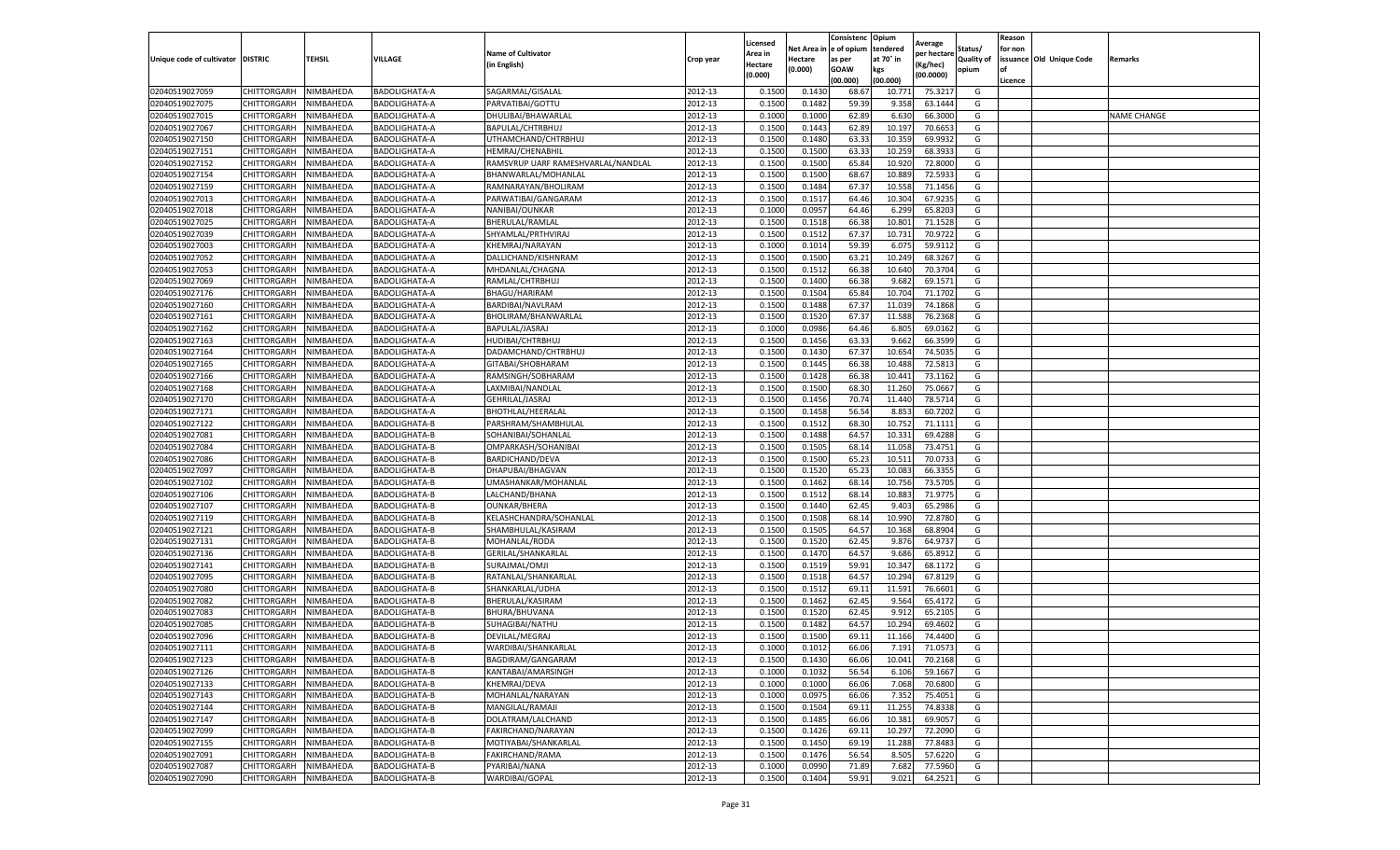| tendered<br>Net Area in e of opium<br>Status/<br>for non<br><b>Name of Cultivator</b><br>Area in<br>per hectare<br>at 70° in<br>issuance Old Unique Code<br>Unique code of cultivator DISTRIC<br>TEHSIL<br>VILLAGE<br><b>Quality of</b><br>Crop year<br>Hectare<br>as per<br><b>Remarks</b><br>in English)<br>(Kg/hec<br>Hectare<br>(0.000)<br><b>GOAW</b><br>kgs<br>opium<br>(0.000)<br>(00.0000)<br>(00.000)<br>(00.000)<br>Licence<br>NIMBAHEDA<br><b>BADOLIGHATA-B</b><br>SOHANIBAI/BHAGVAN<br>2012-13<br>0.1500<br>0.1512<br>62.45<br>64.2526<br>02040519027098<br>CHITTORGARH<br>9.715<br>G<br>0.1500<br>0.1540<br>65.84<br>10.72<br>02040519027105<br>CHITTORGARH<br>NIMBAHEDA<br><b>BADOLIGHATA-B</b><br><b>KHEMRAJ/RODA</b><br>2012-13<br>69.6299<br>G<br>02040519027120<br>2012-13<br>0.1482<br>65.84<br>CHITTORGARH<br>NIMBAHEDA<br>BADOLIGHATA-B<br>BHANWARLAL/CHTRBHUJ<br>0.1500<br>10.864<br>73.3063<br>G<br>02040519027128<br>NIMBAHEDA<br>BADOLIGHATA-B<br>2012-13<br>0.1500<br>0.1540<br>68.30<br>11.084<br>71.9740<br>G<br>CHITTORGARH<br>SOHANLAL/CUNA<br>02040519027116<br>CHITTORGARH<br>NIMBAHEDA<br>KANKUBAI/GANGARAM<br>2012-13<br>0.1000<br>0.1014<br>59.91<br>6.154<br>60.6903<br>G<br>BADOLIGHATA-B<br>02040519027139<br>2012-13<br>0.1500<br>0.1541<br>59.91<br>9.71<br>63.0370<br>G<br>CHITTORGARH<br>NIMBAHEDA<br>BADOLIGHATA-B<br>MANGILAL/BHOLIRAM<br>02040519027132<br>CHITTORGARH<br>NIMBAHEDA<br>BADOLIGHATA-B<br>GASI/UDHA<br>2012-13<br>0.1500<br>0.1496<br>68.30<br>10.694<br>71.4840<br>G<br>02040519027172<br>UDIBAI/GORILAL<br>2012-13<br>0.1000<br>0.0988<br>65.23<br>6.896<br>69.7976<br>CHITTORGARH<br>NIMBAHEDA<br><b>BADOLIGHATA-B</b><br>G<br>65.23<br>02040519027173<br>2012-13<br>0.1500<br>0.1520<br>10.89<br>71.6645<br>G<br>CHITTORGARH<br>NIMBAHEDA<br>BADOLIGHATA-B<br><b>BHAGIRTH/BHERA</b><br>02040519027174<br>NIMBAHEDA<br>2012-13<br>0.1500<br>0.1518<br>65.23<br>10.632<br>70.0395<br>CHITTORGARH<br>BADOLIGHATA-B<br>BHUVANA/PRTHA<br>G<br>02040519027175<br>NIMBAHEDA<br>BADOLIGHATA-B<br>KALU/SHANKER<br>2012-13<br>0.1000<br>0.1024<br>71.89<br>7.600<br>74.2188<br>G<br>CHITTORGARH<br>0.1482<br>56.28<br>02040519029004<br>NIMBAHEDA<br>2012-13<br>0.1500<br>8.94<br>60.3239<br>G<br>CHITTORGARH<br>BHAVLIYA<br>MANAKBAI/GITMAL<br>02040519029084<br>CHITTORGARH<br>NIMBAHEDA<br>BHAVLIYA<br>2012-13<br>0.1500<br>0.1500<br>62.57<br>9.627<br>64.1800<br>G<br>BASNTIBAI/BHANWARLAL<br>BHAVLIYA<br>2012-13<br>0.1000<br>0.0994<br>58.79<br>6.013<br>60.4930<br>02040519029002<br>CHITTORGARH<br>NIMBAHEDA<br>BOTHIBAI/BANSILAL<br>G<br>53.51<br>2012-13<br>0.1500<br>9.288<br>62.5876<br>02040519029085<br>CHITTORGARH<br>NIMBAHEDA<br>BHAVLIYA<br>SOHAN DAS/BHOLUDAS<br>0.1484<br>G<br>05<br>2012-13<br>02040519029007<br>NIMBAHEDA<br>BHAVLIYA<br>0.1500<br>0.1485<br>56.28<br>8.924<br>60.0943<br>CHITTORGARH<br>KANKUBAI/BHANWARLAL<br>G<br>02040519029041<br>2012-13<br>0.1000<br>0.0990<br>56.28<br>5.901<br>CHITTORGARH<br>NIMBAHEDA<br>BHAVLIYA<br>BHAGIRTH/KHEMRAJ<br>59.6061<br>G<br>2012-13<br>58.79<br>02040519029068<br>BHAVLIYA<br>0.1500<br>0.1440<br>9.289<br>64.5069<br>G<br>CHITTORGARH<br>NIMBAHEDA<br>MOHANLAL/SEETARAM<br>2012-13<br>58.79<br>02040519029077<br>CHITTORGARH<br>NIMBAHEDA<br>BHAVLIYA<br>0.1500<br>0.1470<br>9.381<br>63.8163<br>G<br>SURESHCHANDRA/NIYATLAL<br>02040519029053<br>CHITTORGARH<br>NIMBAHEDA<br>BHAVLIYA<br>PANNALAL/SHRILAL<br>2012-13<br>0.1000<br>0.1020<br>55.35<br>5.954<br>58.3725<br>G<br>2012-13<br>0.1500<br>0.1466<br>55.35<br>8.674<br>59.1678<br>G<br>02040519029102<br>CHITTORGARH<br>NIMBAHEDA<br>BHAVLIYA<br>SHANKARLAL/DAMARLAL<br>02040519029103<br>2012-13<br>0.1000<br>0.0960<br>70.31<br>7.373<br>76.8021<br>G<br>CHITTORGARH<br>NIMBAHEDA<br>BHAVLIYA<br>AMBHALAL/PARSHRAM<br>02040519029104<br>CHITTORGARH<br>NIMBAHEDA<br>BHAVLIYA<br>2012-13<br>0.1500<br>0.1450<br>58.79<br>9.154<br>63.1310<br>G<br>BHANWARLAL/RUPLAL<br>58.79<br>02040519029105<br>NIMBAHEDA<br>2012-13<br>0.1500<br>0.1512<br>9.154<br>60.5423<br>G<br>CHITTORGARH<br>BHAVLIYA<br>SOSARBAI/NARAYANLAL<br>2012-13<br>59.07<br>02040519029106<br>CHITTORGARH<br>BHAVLIYA<br>0.1000<br>0.1036<br>6.422<br>61.9884<br>G<br>NIMBAHEDA<br>SHTYENARAYAN/SOHANLAL<br>02040519029001<br>CHITTORGARH<br>NIMBAHEDA<br>BHAVLIYA<br>KANU/SHVA<br>2012-13<br>0.1500<br>0.1470<br>55.35<br>8.824<br>60.0272<br>G<br>02040519029107<br>BHAVLIYA<br>2012-13<br>0.1500<br>0.1518<br>53.51<br>8.470<br>55.7971<br>CHITTORGARH<br>NIMBAHEDA<br>GOPILAL/ONKAR<br>G<br>04<br>2012-13<br>0.1000<br>53.51<br>5.550<br>54.6798<br>04<br>02040519029108<br>CHITTORGARH<br>NIMBAHEDA<br>BHAVLIYA<br>KALLURAM/HAJARI<br>0.1015<br>G<br>02040519029109<br>NIMBAHEDA<br>NANALAL/ONKAR<br>2012-13<br>0.1500<br>0.1518<br>53.51<br>8.516<br>56.1001<br>04<br>CHITTORGARH<br>BHAVLIYA<br>G<br>02040519030016<br>CHITTORGARH<br>NIMBAHEDA<br>BHUJIYAKHEDI<br>NIRBHERAM/MADHU<br>2012-13<br>0.1000<br>0.1015<br>60.04<br>6.356<br>62.6207<br>G<br>2012-13<br>0.1500<br>0.1505<br>63.20<br>9.986<br>66.3522<br>G<br>02040519030004<br>CHITTORGARH<br>NIMBAHEDA<br>BHUJIYAKHEDI<br>KASTURIBAI/PARBHULAL<br>02040519030005<br>CHITTORGARH<br>NIMBAHEDA<br>BHUJIYAKHEDI<br>DALLICHAND/NANDA<br>2012-13<br>0.1500<br>0.1470<br>65.91<br>10.047<br>68.3469<br>G<br>NIMBAHEDA<br>BHUJIYAKHEDI<br>2012-13<br>0.1500<br>0.1513<br>66.30<br>10.17<br>67.2307<br>02040519030006<br>CHITTORGARH<br>MATHRIBAI/BHANWARLAL<br>G<br>0.1500<br>73.06<br>02040519030009<br>CHITTORGARH<br>NIMBAHEDA<br>BHUJIYAKHEDI<br>RAMCHANDRA/PYARCHAND<br>2012-13<br>0.1500<br>11.283<br>75.2200<br>G<br>02040519030012<br>CHITTORGARH<br>NIMBAHEDA<br>BHUJIYAKHEDI<br>MANGILAL/KALU<br>2012-13<br>0.1500<br>0.1482<br>62.78<br>9.749<br>65.7827<br>G<br>NIMBAHEDA<br>BHUJIYAKHEDI<br>MITTULAL/CUNNILAL<br>2012-13<br>0.1000<br>0.1014<br>63.20<br>7.105<br>70.0690<br>02040519030018<br>CHITTORGARH<br>G<br>2012-13<br>63.20<br>0.1500<br>0.1440<br>9.679<br>67.2153<br>G<br>02040519030023<br>CHITTORGARH<br>NIMBAHEDA<br>BHUJIYAKHEDI<br>SANTILAL/VJAIRAM<br>65.26<br>02040519030039<br>CHITTORGARH<br>NIMBAHEDA<br>KISHANLAL/JAIRAJ<br>2012-13<br>0.1500<br>0.1496<br>10.162<br>67.9278<br>G<br>BHUJIYAKHEDI<br>BHUJIYAKHEDI<br>BANSILAL/CUNNILAL<br>2012-13<br>0.1500<br>0.1500<br>60.04<br>9.529<br>63.5267<br>02040519030040<br>CHITTORGARH<br>NIMBAHEDA<br>G<br>2012-13<br>0.1500<br>0.1500<br>65.26<br>10.236<br>68.2400<br>G<br>02040519030041<br>CHITTORGARH<br>NIMBAHEDA<br>BHUJIYAKHEDI<br>SANTILAL/JAIRAJ<br>2012-13<br>0.1000<br>0.0999<br>60.04<br>6.21<br>62.2422<br>G<br>02040519030042<br>CHITTORGARH<br>NIMBAHEDA<br>BHUJIYAKHEDI<br>JAGNNATH/MADHU<br>BHUJIYAKHEDI<br>2012-13<br>0.1500<br>0.1440<br>62.78<br>02040519030047<br>CHITTORGARH<br>NIMBAHEDA<br>GITABAI/DALCHAND<br>9.605<br>66.7014<br>G<br>63.29<br>2012-13<br>0.1500<br>0.1482<br>9.566<br>64.5479<br>G<br>02040519030055<br>CHITTORGARH<br>NIMBAHEDA<br>BHUJIYAKHEDI<br>SEETABAI/BABULAL<br>02040519030059<br>JAGDISH/ASHARAM<br>2012-13<br>0.1500<br>0.1500<br>63.20<br>9.94<br>66.2667<br>G<br>CHITTORGARH<br>NIMBAHEDA<br>BHUJIYAKHEDI<br>02040519030064<br>CHITTORGARH<br>NIMBAHEDA<br>BHUJIYAKHEDI<br>KALURAM/VJAIRAM<br>2012-13<br>0.1500<br>0.1419<br>63.20<br>9.426<br>66.4271<br>G<br>60.04<br>9.564<br>02040519030067<br>CHITTORGARH<br>NIMBAHEDA<br>BHUJIYAKHEDI<br>LAXMILAL/DOLATRAM<br>2012-13<br>0.1500<br>0.1480<br>64.6216<br>G<br>NIMBAHEDA<br>2012-13<br>0.1500<br>0.1545<br>65.26<br>10.404<br>67.3398<br>G<br>02040519030069<br>CHITTORGARH<br>BHUJIYAKHEDI<br>UDHERAM/DOLATRAM<br>CHITTORGARH<br>NIMBAHEDA<br>BHUJIYAKHEDI<br>BHIMRAJ/LAKHMICHAND<br>2012-13<br>0.1500<br>0.1480<br>62.78<br>9.686<br>65.4459<br>G<br>2012-13<br>CHITTORGARH<br>NIMBAHEDA<br>BHUJIYAKHEDI<br>DEVILAL/GASIRAM<br>0.1000<br>0.0968<br>60.27<br>5.846<br>60.3926<br>G<br>2012-13<br>0.1500<br>0.1422<br>65.26<br>CHITTORGARH<br>NIMBAHEDA<br>BHUJIYAKHEDI<br>RAMESVARLAL/BHANWARLAL<br>9.453<br>66.4768<br>G<br>2012-13<br>CHITTORGARH<br>NIMBAHEDA<br>BHUJIYAKHEDI<br>NATHULAL/FAKIRCHAND<br>0.1500<br>0.1484<br>65.26<br>10.181<br>68.6051<br>G<br>CHITTORGARH<br>NIMBAHEDA<br>BHUJIYAKHEDI<br>FAKIRCHAND/CUNNILAL<br>2012-13<br>0.1500<br>0.1521<br>66.30<br>10.608<br>69.7436<br>G<br>NIMBAHEDA<br>BHUJIYAKHEDI<br>MUKANDLAL/JAIRAM<br>2012-13<br>0.1500<br>0.1484<br>63.29<br>9.937<br>66.9609<br>G<br>CHITTORGARH<br>2012-13<br>0.1506<br><b>CHITTORGARH</b><br>NIMBAHEDA<br>BHUJIYAKHEDI<br>MITTULAL/BANSILAL<br>0.1500<br>62.78<br>9.874<br>65.5644<br>G<br>02040519030003<br>CHITTORGARH<br>NIMBAHEDA<br>BHUJIYAKHEDI<br>DOLATRAM/NANDA<br>2012-13<br>0.1500<br>0.1505<br>66.30<br>10.002<br>66.4585<br>G<br>2012-13<br>62.5878<br>02040519030024<br>CHITTORGARH<br>NIMBAHEDA<br>GORILAL/SHOHANIBAI/LAKSHMICHAND<br>0.1500<br>0.1480<br>60.15<br>9.263<br>G<br>BHUJIYAKHEDI<br>02040519030013<br>CHITTORGARH<br>NIMBAHEDA<br>BHUJIYAKHEDI<br>RAMLAL/ONKAR<br>2012-13<br>0.1500<br>0.1512<br>62.78<br>9.937<br>65.7209<br>G<br>02040519030027<br>CHITTORGARH<br>NIMBAHEDA<br>BHUJIYAKHEDI<br>HEERABAI/NANA<br>2012-13<br>0.1500<br>0.1496<br>63.29<br>9.955<br>66.5441<br><b>NAME CHANGE</b><br>G |                |                    |           |              |                    |         | Licensed |        | Consistenc | Opium  | Average |   | Reason |  |
|-------------------------------------------------------------------------------------------------------------------------------------------------------------------------------------------------------------------------------------------------------------------------------------------------------------------------------------------------------------------------------------------------------------------------------------------------------------------------------------------------------------------------------------------------------------------------------------------------------------------------------------------------------------------------------------------------------------------------------------------------------------------------------------------------------------------------------------------------------------------------------------------------------------------------------------------------------------------------------------------------------------------------------------------------------------------------------------------------------------------------------------------------------------------------------------------------------------------------------------------------------------------------------------------------------------------------------------------------------------------------------------------------------------------------------------------------------------------------------------------------------------------------------------------------------------------------------------------------------------------------------------------------------------------------------------------------------------------------------------------------------------------------------------------------------------------------------------------------------------------------------------------------------------------------------------------------------------------------------------------------------------------------------------------------------------------------------------------------------------------------------------------------------------------------------------------------------------------------------------------------------------------------------------------------------------------------------------------------------------------------------------------------------------------------------------------------------------------------------------------------------------------------------------------------------------------------------------------------------------------------------------------------------------------------------------------------------------------------------------------------------------------------------------------------------------------------------------------------------------------------------------------------------------------------------------------------------------------------------------------------------------------------------------------------------------------------------------------------------------------------------------------------------------------------------------------------------------------------------------------------------------------------------------------------------------------------------------------------------------------------------------------------------------------------------------------------------------------------------------------------------------------------------------------------------------------------------------------------------------------------------------------------------------------------------------------------------------------------------------------------------------------------------------------------------------------------------------------------------------------------------------------------------------------------------------------------------------------------------------------------------------------------------------------------------------------------------------------------------------------------------------------------------------------------------------------------------------------------------------------------------------------------------------------------------------------------------------------------------------------------------------------------------------------------------------------------------------------------------------------------------------------------------------------------------------------------------------------------------------------------------------------------------------------------------------------------------------------------------------------------------------------------------------------------------------------------------------------------------------------------------------------------------------------------------------------------------------------------------------------------------------------------------------------------------------------------------------------------------------------------------------------------------------------------------------------------------------------------------------------------------------------------------------------------------------------------------------------------------------------------------------------------------------------------------------------------------------------------------------------------------------------------------------------------------------------------------------------------------------------------------------------------------------------------------------------------------------------------------------------------------------------------------------------------------------------------------------------------------------------------------------------------------------------------------------------------------------------------------------------------------------------------------------------------------------------------------------------------------------------------------------------------------------------------------------------------------------------------------------------------------------------------------------------------------------------------------------------------------------------------------------------------------------------------------------------------------------------------------------------------------------------------------------------------------------------------------------------------------------------------------------------------------------------------------------------------------------------------------------------------------------------------------------------------------------------------------------------------------------------------------------------------------------------------------------------------------------------------------------------------------------------------------------------------------------------------------------------------------------------------------------------------------------------------------------------------------------------------------------------------------------------------------------------------------------------------------------------------------------------------------------------------------------------------------------------------------------------------------------------------------------------------------------------------------------------------------------------------------------------------------------------------------------------------------------------------------------------------------------------------------------------------------------------------------------------------------------------------------------------------------------------------------------------------------------------------------------------------------------------------------------------------------------------------------------------------------------------------------------------------------------------------------------------------------------------------------------------------------------------------------------------------------------------------------------------------------------------------------------------------------------------------------------------------------------------------------------------------------------------------------------------------------------------------------------------------------------------------------------------------------------------------------------------------------------------------------------------------------------------------------------------------------------------------------------------------------------------------------------------------------------------------------------------------------------------------------------------------------------------------------------------------------------------------------------------------------------------------------------------------------------------------------------------------------------------------------------------------------------------------|----------------|--------------------|-----------|--------------|--------------------|---------|----------|--------|------------|--------|---------|---|--------|--|
|                                                                                                                                                                                                                                                                                                                                                                                                                                                                                                                                                                                                                                                                                                                                                                                                                                                                                                                                                                                                                                                                                                                                                                                                                                                                                                                                                                                                                                                                                                                                                                                                                                                                                                                                                                                                                                                                                                                                                                                                                                                                                                                                                                                                                                                                                                                                                                                                                                                                                                                                                                                                                                                                                                                                                                                                                                                                                                                                                                                                                                                                                                                                                                                                                                                                                                                                                                                                                                                                                                                                                                                                                                                                                                                                                                                                                                                                                                                                                                                                                                                                                                                                                                                                                                                                                                                                                                                                                                                                                                                                                                                                                                                                                                                                                                                                                                                                                                                                                                                                                                                                                                                                                                                                                                                                                                                                                                                                                                                                                                                                                                                                                                                                                                                                                                                                                                                                                                                                                                                                                                                                                                                                                                                                                                                                                                                                                                                                                                                                                                                                                                                                                                                                                                                                                                                                                                                                                                                                                                                                                                                                                                                                                                                                                                                                                                                                                                                                                                                                                                                                                                                                                                                                                                                                                                                                                                                                                                                                                                                                                                                                                                                                                                                                                                                                                                                                                                                                                                                                                                                                                                                                                                                                                                                                                                                                                                                                                                                                                                                                                                                                                                                                                                                                                                                 |                |                    |           |              |                    |         |          |        |            |        |         |   |        |  |
|                                                                                                                                                                                                                                                                                                                                                                                                                                                                                                                                                                                                                                                                                                                                                                                                                                                                                                                                                                                                                                                                                                                                                                                                                                                                                                                                                                                                                                                                                                                                                                                                                                                                                                                                                                                                                                                                                                                                                                                                                                                                                                                                                                                                                                                                                                                                                                                                                                                                                                                                                                                                                                                                                                                                                                                                                                                                                                                                                                                                                                                                                                                                                                                                                                                                                                                                                                                                                                                                                                                                                                                                                                                                                                                                                                                                                                                                                                                                                                                                                                                                                                                                                                                                                                                                                                                                                                                                                                                                                                                                                                                                                                                                                                                                                                                                                                                                                                                                                                                                                                                                                                                                                                                                                                                                                                                                                                                                                                                                                                                                                                                                                                                                                                                                                                                                                                                                                                                                                                                                                                                                                                                                                                                                                                                                                                                                                                                                                                                                                                                                                                                                                                                                                                                                                                                                                                                                                                                                                                                                                                                                                                                                                                                                                                                                                                                                                                                                                                                                                                                                                                                                                                                                                                                                                                                                                                                                                                                                                                                                                                                                                                                                                                                                                                                                                                                                                                                                                                                                                                                                                                                                                                                                                                                                                                                                                                                                                                                                                                                                                                                                                                                                                                                                                                                 |                |                    |           |              |                    |         |          |        |            |        |         |   |        |  |
|                                                                                                                                                                                                                                                                                                                                                                                                                                                                                                                                                                                                                                                                                                                                                                                                                                                                                                                                                                                                                                                                                                                                                                                                                                                                                                                                                                                                                                                                                                                                                                                                                                                                                                                                                                                                                                                                                                                                                                                                                                                                                                                                                                                                                                                                                                                                                                                                                                                                                                                                                                                                                                                                                                                                                                                                                                                                                                                                                                                                                                                                                                                                                                                                                                                                                                                                                                                                                                                                                                                                                                                                                                                                                                                                                                                                                                                                                                                                                                                                                                                                                                                                                                                                                                                                                                                                                                                                                                                                                                                                                                                                                                                                                                                                                                                                                                                                                                                                                                                                                                                                                                                                                                                                                                                                                                                                                                                                                                                                                                                                                                                                                                                                                                                                                                                                                                                                                                                                                                                                                                                                                                                                                                                                                                                                                                                                                                                                                                                                                                                                                                                                                                                                                                                                                                                                                                                                                                                                                                                                                                                                                                                                                                                                                                                                                                                                                                                                                                                                                                                                                                                                                                                                                                                                                                                                                                                                                                                                                                                                                                                                                                                                                                                                                                                                                                                                                                                                                                                                                                                                                                                                                                                                                                                                                                                                                                                                                                                                                                                                                                                                                                                                                                                                                                                 |                |                    |           |              |                    |         |          |        |            |        |         |   |        |  |
|                                                                                                                                                                                                                                                                                                                                                                                                                                                                                                                                                                                                                                                                                                                                                                                                                                                                                                                                                                                                                                                                                                                                                                                                                                                                                                                                                                                                                                                                                                                                                                                                                                                                                                                                                                                                                                                                                                                                                                                                                                                                                                                                                                                                                                                                                                                                                                                                                                                                                                                                                                                                                                                                                                                                                                                                                                                                                                                                                                                                                                                                                                                                                                                                                                                                                                                                                                                                                                                                                                                                                                                                                                                                                                                                                                                                                                                                                                                                                                                                                                                                                                                                                                                                                                                                                                                                                                                                                                                                                                                                                                                                                                                                                                                                                                                                                                                                                                                                                                                                                                                                                                                                                                                                                                                                                                                                                                                                                                                                                                                                                                                                                                                                                                                                                                                                                                                                                                                                                                                                                                                                                                                                                                                                                                                                                                                                                                                                                                                                                                                                                                                                                                                                                                                                                                                                                                                                                                                                                                                                                                                                                                                                                                                                                                                                                                                                                                                                                                                                                                                                                                                                                                                                                                                                                                                                                                                                                                                                                                                                                                                                                                                                                                                                                                                                                                                                                                                                                                                                                                                                                                                                                                                                                                                                                                                                                                                                                                                                                                                                                                                                                                                                                                                                                                                 |                |                    |           |              |                    |         |          |        |            |        |         |   |        |  |
|                                                                                                                                                                                                                                                                                                                                                                                                                                                                                                                                                                                                                                                                                                                                                                                                                                                                                                                                                                                                                                                                                                                                                                                                                                                                                                                                                                                                                                                                                                                                                                                                                                                                                                                                                                                                                                                                                                                                                                                                                                                                                                                                                                                                                                                                                                                                                                                                                                                                                                                                                                                                                                                                                                                                                                                                                                                                                                                                                                                                                                                                                                                                                                                                                                                                                                                                                                                                                                                                                                                                                                                                                                                                                                                                                                                                                                                                                                                                                                                                                                                                                                                                                                                                                                                                                                                                                                                                                                                                                                                                                                                                                                                                                                                                                                                                                                                                                                                                                                                                                                                                                                                                                                                                                                                                                                                                                                                                                                                                                                                                                                                                                                                                                                                                                                                                                                                                                                                                                                                                                                                                                                                                                                                                                                                                                                                                                                                                                                                                                                                                                                                                                                                                                                                                                                                                                                                                                                                                                                                                                                                                                                                                                                                                                                                                                                                                                                                                                                                                                                                                                                                                                                                                                                                                                                                                                                                                                                                                                                                                                                                                                                                                                                                                                                                                                                                                                                                                                                                                                                                                                                                                                                                                                                                                                                                                                                                                                                                                                                                                                                                                                                                                                                                                                                                 |                |                    |           |              |                    |         |          |        |            |        |         |   |        |  |
|                                                                                                                                                                                                                                                                                                                                                                                                                                                                                                                                                                                                                                                                                                                                                                                                                                                                                                                                                                                                                                                                                                                                                                                                                                                                                                                                                                                                                                                                                                                                                                                                                                                                                                                                                                                                                                                                                                                                                                                                                                                                                                                                                                                                                                                                                                                                                                                                                                                                                                                                                                                                                                                                                                                                                                                                                                                                                                                                                                                                                                                                                                                                                                                                                                                                                                                                                                                                                                                                                                                                                                                                                                                                                                                                                                                                                                                                                                                                                                                                                                                                                                                                                                                                                                                                                                                                                                                                                                                                                                                                                                                                                                                                                                                                                                                                                                                                                                                                                                                                                                                                                                                                                                                                                                                                                                                                                                                                                                                                                                                                                                                                                                                                                                                                                                                                                                                                                                                                                                                                                                                                                                                                                                                                                                                                                                                                                                                                                                                                                                                                                                                                                                                                                                                                                                                                                                                                                                                                                                                                                                                                                                                                                                                                                                                                                                                                                                                                                                                                                                                                                                                                                                                                                                                                                                                                                                                                                                                                                                                                                                                                                                                                                                                                                                                                                                                                                                                                                                                                                                                                                                                                                                                                                                                                                                                                                                                                                                                                                                                                                                                                                                                                                                                                                                                 |                |                    |           |              |                    |         |          |        |            |        |         |   |        |  |
|                                                                                                                                                                                                                                                                                                                                                                                                                                                                                                                                                                                                                                                                                                                                                                                                                                                                                                                                                                                                                                                                                                                                                                                                                                                                                                                                                                                                                                                                                                                                                                                                                                                                                                                                                                                                                                                                                                                                                                                                                                                                                                                                                                                                                                                                                                                                                                                                                                                                                                                                                                                                                                                                                                                                                                                                                                                                                                                                                                                                                                                                                                                                                                                                                                                                                                                                                                                                                                                                                                                                                                                                                                                                                                                                                                                                                                                                                                                                                                                                                                                                                                                                                                                                                                                                                                                                                                                                                                                                                                                                                                                                                                                                                                                                                                                                                                                                                                                                                                                                                                                                                                                                                                                                                                                                                                                                                                                                                                                                                                                                                                                                                                                                                                                                                                                                                                                                                                                                                                                                                                                                                                                                                                                                                                                                                                                                                                                                                                                                                                                                                                                                                                                                                                                                                                                                                                                                                                                                                                                                                                                                                                                                                                                                                                                                                                                                                                                                                                                                                                                                                                                                                                                                                                                                                                                                                                                                                                                                                                                                                                                                                                                                                                                                                                                                                                                                                                                                                                                                                                                                                                                                                                                                                                                                                                                                                                                                                                                                                                                                                                                                                                                                                                                                                                                 |                |                    |           |              |                    |         |          |        |            |        |         |   |        |  |
|                                                                                                                                                                                                                                                                                                                                                                                                                                                                                                                                                                                                                                                                                                                                                                                                                                                                                                                                                                                                                                                                                                                                                                                                                                                                                                                                                                                                                                                                                                                                                                                                                                                                                                                                                                                                                                                                                                                                                                                                                                                                                                                                                                                                                                                                                                                                                                                                                                                                                                                                                                                                                                                                                                                                                                                                                                                                                                                                                                                                                                                                                                                                                                                                                                                                                                                                                                                                                                                                                                                                                                                                                                                                                                                                                                                                                                                                                                                                                                                                                                                                                                                                                                                                                                                                                                                                                                                                                                                                                                                                                                                                                                                                                                                                                                                                                                                                                                                                                                                                                                                                                                                                                                                                                                                                                                                                                                                                                                                                                                                                                                                                                                                                                                                                                                                                                                                                                                                                                                                                                                                                                                                                                                                                                                                                                                                                                                                                                                                                                                                                                                                                                                                                                                                                                                                                                                                                                                                                                                                                                                                                                                                                                                                                                                                                                                                                                                                                                                                                                                                                                                                                                                                                                                                                                                                                                                                                                                                                                                                                                                                                                                                                                                                                                                                                                                                                                                                                                                                                                                                                                                                                                                                                                                                                                                                                                                                                                                                                                                                                                                                                                                                                                                                                                                                 |                |                    |           |              |                    |         |          |        |            |        |         |   |        |  |
|                                                                                                                                                                                                                                                                                                                                                                                                                                                                                                                                                                                                                                                                                                                                                                                                                                                                                                                                                                                                                                                                                                                                                                                                                                                                                                                                                                                                                                                                                                                                                                                                                                                                                                                                                                                                                                                                                                                                                                                                                                                                                                                                                                                                                                                                                                                                                                                                                                                                                                                                                                                                                                                                                                                                                                                                                                                                                                                                                                                                                                                                                                                                                                                                                                                                                                                                                                                                                                                                                                                                                                                                                                                                                                                                                                                                                                                                                                                                                                                                                                                                                                                                                                                                                                                                                                                                                                                                                                                                                                                                                                                                                                                                                                                                                                                                                                                                                                                                                                                                                                                                                                                                                                                                                                                                                                                                                                                                                                                                                                                                                                                                                                                                                                                                                                                                                                                                                                                                                                                                                                                                                                                                                                                                                                                                                                                                                                                                                                                                                                                                                                                                                                                                                                                                                                                                                                                                                                                                                                                                                                                                                                                                                                                                                                                                                                                                                                                                                                                                                                                                                                                                                                                                                                                                                                                                                                                                                                                                                                                                                                                                                                                                                                                                                                                                                                                                                                                                                                                                                                                                                                                                                                                                                                                                                                                                                                                                                                                                                                                                                                                                                                                                                                                                                                                 |                |                    |           |              |                    |         |          |        |            |        |         |   |        |  |
|                                                                                                                                                                                                                                                                                                                                                                                                                                                                                                                                                                                                                                                                                                                                                                                                                                                                                                                                                                                                                                                                                                                                                                                                                                                                                                                                                                                                                                                                                                                                                                                                                                                                                                                                                                                                                                                                                                                                                                                                                                                                                                                                                                                                                                                                                                                                                                                                                                                                                                                                                                                                                                                                                                                                                                                                                                                                                                                                                                                                                                                                                                                                                                                                                                                                                                                                                                                                                                                                                                                                                                                                                                                                                                                                                                                                                                                                                                                                                                                                                                                                                                                                                                                                                                                                                                                                                                                                                                                                                                                                                                                                                                                                                                                                                                                                                                                                                                                                                                                                                                                                                                                                                                                                                                                                                                                                                                                                                                                                                                                                                                                                                                                                                                                                                                                                                                                                                                                                                                                                                                                                                                                                                                                                                                                                                                                                                                                                                                                                                                                                                                                                                                                                                                                                                                                                                                                                                                                                                                                                                                                                                                                                                                                                                                                                                                                                                                                                                                                                                                                                                                                                                                                                                                                                                                                                                                                                                                                                                                                                                                                                                                                                                                                                                                                                                                                                                                                                                                                                                                                                                                                                                                                                                                                                                                                                                                                                                                                                                                                                                                                                                                                                                                                                                                                 |                |                    |           |              |                    |         |          |        |            |        |         |   |        |  |
|                                                                                                                                                                                                                                                                                                                                                                                                                                                                                                                                                                                                                                                                                                                                                                                                                                                                                                                                                                                                                                                                                                                                                                                                                                                                                                                                                                                                                                                                                                                                                                                                                                                                                                                                                                                                                                                                                                                                                                                                                                                                                                                                                                                                                                                                                                                                                                                                                                                                                                                                                                                                                                                                                                                                                                                                                                                                                                                                                                                                                                                                                                                                                                                                                                                                                                                                                                                                                                                                                                                                                                                                                                                                                                                                                                                                                                                                                                                                                                                                                                                                                                                                                                                                                                                                                                                                                                                                                                                                                                                                                                                                                                                                                                                                                                                                                                                                                                                                                                                                                                                                                                                                                                                                                                                                                                                                                                                                                                                                                                                                                                                                                                                                                                                                                                                                                                                                                                                                                                                                                                                                                                                                                                                                                                                                                                                                                                                                                                                                                                                                                                                                                                                                                                                                                                                                                                                                                                                                                                                                                                                                                                                                                                                                                                                                                                                                                                                                                                                                                                                                                                                                                                                                                                                                                                                                                                                                                                                                                                                                                                                                                                                                                                                                                                                                                                                                                                                                                                                                                                                                                                                                                                                                                                                                                                                                                                                                                                                                                                                                                                                                                                                                                                                                                                                 |                |                    |           |              |                    |         |          |        |            |        |         |   |        |  |
|                                                                                                                                                                                                                                                                                                                                                                                                                                                                                                                                                                                                                                                                                                                                                                                                                                                                                                                                                                                                                                                                                                                                                                                                                                                                                                                                                                                                                                                                                                                                                                                                                                                                                                                                                                                                                                                                                                                                                                                                                                                                                                                                                                                                                                                                                                                                                                                                                                                                                                                                                                                                                                                                                                                                                                                                                                                                                                                                                                                                                                                                                                                                                                                                                                                                                                                                                                                                                                                                                                                                                                                                                                                                                                                                                                                                                                                                                                                                                                                                                                                                                                                                                                                                                                                                                                                                                                                                                                                                                                                                                                                                                                                                                                                                                                                                                                                                                                                                                                                                                                                                                                                                                                                                                                                                                                                                                                                                                                                                                                                                                                                                                                                                                                                                                                                                                                                                                                                                                                                                                                                                                                                                                                                                                                                                                                                                                                                                                                                                                                                                                                                                                                                                                                                                                                                                                                                                                                                                                                                                                                                                                                                                                                                                                                                                                                                                                                                                                                                                                                                                                                                                                                                                                                                                                                                                                                                                                                                                                                                                                                                                                                                                                                                                                                                                                                                                                                                                                                                                                                                                                                                                                                                                                                                                                                                                                                                                                                                                                                                                                                                                                                                                                                                                                                                 |                |                    |           |              |                    |         |          |        |            |        |         |   |        |  |
|                                                                                                                                                                                                                                                                                                                                                                                                                                                                                                                                                                                                                                                                                                                                                                                                                                                                                                                                                                                                                                                                                                                                                                                                                                                                                                                                                                                                                                                                                                                                                                                                                                                                                                                                                                                                                                                                                                                                                                                                                                                                                                                                                                                                                                                                                                                                                                                                                                                                                                                                                                                                                                                                                                                                                                                                                                                                                                                                                                                                                                                                                                                                                                                                                                                                                                                                                                                                                                                                                                                                                                                                                                                                                                                                                                                                                                                                                                                                                                                                                                                                                                                                                                                                                                                                                                                                                                                                                                                                                                                                                                                                                                                                                                                                                                                                                                                                                                                                                                                                                                                                                                                                                                                                                                                                                                                                                                                                                                                                                                                                                                                                                                                                                                                                                                                                                                                                                                                                                                                                                                                                                                                                                                                                                                                                                                                                                                                                                                                                                                                                                                                                                                                                                                                                                                                                                                                                                                                                                                                                                                                                                                                                                                                                                                                                                                                                                                                                                                                                                                                                                                                                                                                                                                                                                                                                                                                                                                                                                                                                                                                                                                                                                                                                                                                                                                                                                                                                                                                                                                                                                                                                                                                                                                                                                                                                                                                                                                                                                                                                                                                                                                                                                                                                                                                 |                |                    |           |              |                    |         |          |        |            |        |         |   |        |  |
|                                                                                                                                                                                                                                                                                                                                                                                                                                                                                                                                                                                                                                                                                                                                                                                                                                                                                                                                                                                                                                                                                                                                                                                                                                                                                                                                                                                                                                                                                                                                                                                                                                                                                                                                                                                                                                                                                                                                                                                                                                                                                                                                                                                                                                                                                                                                                                                                                                                                                                                                                                                                                                                                                                                                                                                                                                                                                                                                                                                                                                                                                                                                                                                                                                                                                                                                                                                                                                                                                                                                                                                                                                                                                                                                                                                                                                                                                                                                                                                                                                                                                                                                                                                                                                                                                                                                                                                                                                                                                                                                                                                                                                                                                                                                                                                                                                                                                                                                                                                                                                                                                                                                                                                                                                                                                                                                                                                                                                                                                                                                                                                                                                                                                                                                                                                                                                                                                                                                                                                                                                                                                                                                                                                                                                                                                                                                                                                                                                                                                                                                                                                                                                                                                                                                                                                                                                                                                                                                                                                                                                                                                                                                                                                                                                                                                                                                                                                                                                                                                                                                                                                                                                                                                                                                                                                                                                                                                                                                                                                                                                                                                                                                                                                                                                                                                                                                                                                                                                                                                                                                                                                                                                                                                                                                                                                                                                                                                                                                                                                                                                                                                                                                                                                                                                                 |                |                    |           |              |                    |         |          |        |            |        |         |   |        |  |
|                                                                                                                                                                                                                                                                                                                                                                                                                                                                                                                                                                                                                                                                                                                                                                                                                                                                                                                                                                                                                                                                                                                                                                                                                                                                                                                                                                                                                                                                                                                                                                                                                                                                                                                                                                                                                                                                                                                                                                                                                                                                                                                                                                                                                                                                                                                                                                                                                                                                                                                                                                                                                                                                                                                                                                                                                                                                                                                                                                                                                                                                                                                                                                                                                                                                                                                                                                                                                                                                                                                                                                                                                                                                                                                                                                                                                                                                                                                                                                                                                                                                                                                                                                                                                                                                                                                                                                                                                                                                                                                                                                                                                                                                                                                                                                                                                                                                                                                                                                                                                                                                                                                                                                                                                                                                                                                                                                                                                                                                                                                                                                                                                                                                                                                                                                                                                                                                                                                                                                                                                                                                                                                                                                                                                                                                                                                                                                                                                                                                                                                                                                                                                                                                                                                                                                                                                                                                                                                                                                                                                                                                                                                                                                                                                                                                                                                                                                                                                                                                                                                                                                                                                                                                                                                                                                                                                                                                                                                                                                                                                                                                                                                                                                                                                                                                                                                                                                                                                                                                                                                                                                                                                                                                                                                                                                                                                                                                                                                                                                                                                                                                                                                                                                                                                                                 |                |                    |           |              |                    |         |          |        |            |        |         |   |        |  |
|                                                                                                                                                                                                                                                                                                                                                                                                                                                                                                                                                                                                                                                                                                                                                                                                                                                                                                                                                                                                                                                                                                                                                                                                                                                                                                                                                                                                                                                                                                                                                                                                                                                                                                                                                                                                                                                                                                                                                                                                                                                                                                                                                                                                                                                                                                                                                                                                                                                                                                                                                                                                                                                                                                                                                                                                                                                                                                                                                                                                                                                                                                                                                                                                                                                                                                                                                                                                                                                                                                                                                                                                                                                                                                                                                                                                                                                                                                                                                                                                                                                                                                                                                                                                                                                                                                                                                                                                                                                                                                                                                                                                                                                                                                                                                                                                                                                                                                                                                                                                                                                                                                                                                                                                                                                                                                                                                                                                                                                                                                                                                                                                                                                                                                                                                                                                                                                                                                                                                                                                                                                                                                                                                                                                                                                                                                                                                                                                                                                                                                                                                                                                                                                                                                                                                                                                                                                                                                                                                                                                                                                                                                                                                                                                                                                                                                                                                                                                                                                                                                                                                                                                                                                                                                                                                                                                                                                                                                                                                                                                                                                                                                                                                                                                                                                                                                                                                                                                                                                                                                                                                                                                                                                                                                                                                                                                                                                                                                                                                                                                                                                                                                                                                                                                                                                 |                |                    |           |              |                    |         |          |        |            |        |         |   |        |  |
|                                                                                                                                                                                                                                                                                                                                                                                                                                                                                                                                                                                                                                                                                                                                                                                                                                                                                                                                                                                                                                                                                                                                                                                                                                                                                                                                                                                                                                                                                                                                                                                                                                                                                                                                                                                                                                                                                                                                                                                                                                                                                                                                                                                                                                                                                                                                                                                                                                                                                                                                                                                                                                                                                                                                                                                                                                                                                                                                                                                                                                                                                                                                                                                                                                                                                                                                                                                                                                                                                                                                                                                                                                                                                                                                                                                                                                                                                                                                                                                                                                                                                                                                                                                                                                                                                                                                                                                                                                                                                                                                                                                                                                                                                                                                                                                                                                                                                                                                                                                                                                                                                                                                                                                                                                                                                                                                                                                                                                                                                                                                                                                                                                                                                                                                                                                                                                                                                                                                                                                                                                                                                                                                                                                                                                                                                                                                                                                                                                                                                                                                                                                                                                                                                                                                                                                                                                                                                                                                                                                                                                                                                                                                                                                                                                                                                                                                                                                                                                                                                                                                                                                                                                                                                                                                                                                                                                                                                                                                                                                                                                                                                                                                                                                                                                                                                                                                                                                                                                                                                                                                                                                                                                                                                                                                                                                                                                                                                                                                                                                                                                                                                                                                                                                                                                                 |                |                    |           |              |                    |         |          |        |            |        |         |   |        |  |
|                                                                                                                                                                                                                                                                                                                                                                                                                                                                                                                                                                                                                                                                                                                                                                                                                                                                                                                                                                                                                                                                                                                                                                                                                                                                                                                                                                                                                                                                                                                                                                                                                                                                                                                                                                                                                                                                                                                                                                                                                                                                                                                                                                                                                                                                                                                                                                                                                                                                                                                                                                                                                                                                                                                                                                                                                                                                                                                                                                                                                                                                                                                                                                                                                                                                                                                                                                                                                                                                                                                                                                                                                                                                                                                                                                                                                                                                                                                                                                                                                                                                                                                                                                                                                                                                                                                                                                                                                                                                                                                                                                                                                                                                                                                                                                                                                                                                                                                                                                                                                                                                                                                                                                                                                                                                                                                                                                                                                                                                                                                                                                                                                                                                                                                                                                                                                                                                                                                                                                                                                                                                                                                                                                                                                                                                                                                                                                                                                                                                                                                                                                                                                                                                                                                                                                                                                                                                                                                                                                                                                                                                                                                                                                                                                                                                                                                                                                                                                                                                                                                                                                                                                                                                                                                                                                                                                                                                                                                                                                                                                                                                                                                                                                                                                                                                                                                                                                                                                                                                                                                                                                                                                                                                                                                                                                                                                                                                                                                                                                                                                                                                                                                                                                                                                                                 |                |                    |           |              |                    |         |          |        |            |        |         |   |        |  |
|                                                                                                                                                                                                                                                                                                                                                                                                                                                                                                                                                                                                                                                                                                                                                                                                                                                                                                                                                                                                                                                                                                                                                                                                                                                                                                                                                                                                                                                                                                                                                                                                                                                                                                                                                                                                                                                                                                                                                                                                                                                                                                                                                                                                                                                                                                                                                                                                                                                                                                                                                                                                                                                                                                                                                                                                                                                                                                                                                                                                                                                                                                                                                                                                                                                                                                                                                                                                                                                                                                                                                                                                                                                                                                                                                                                                                                                                                                                                                                                                                                                                                                                                                                                                                                                                                                                                                                                                                                                                                                                                                                                                                                                                                                                                                                                                                                                                                                                                                                                                                                                                                                                                                                                                                                                                                                                                                                                                                                                                                                                                                                                                                                                                                                                                                                                                                                                                                                                                                                                                                                                                                                                                                                                                                                                                                                                                                                                                                                                                                                                                                                                                                                                                                                                                                                                                                                                                                                                                                                                                                                                                                                                                                                                                                                                                                                                                                                                                                                                                                                                                                                                                                                                                                                                                                                                                                                                                                                                                                                                                                                                                                                                                                                                                                                                                                                                                                                                                                                                                                                                                                                                                                                                                                                                                                                                                                                                                                                                                                                                                                                                                                                                                                                                                                                                 |                |                    |           |              |                    |         |          |        |            |        |         |   |        |  |
|                                                                                                                                                                                                                                                                                                                                                                                                                                                                                                                                                                                                                                                                                                                                                                                                                                                                                                                                                                                                                                                                                                                                                                                                                                                                                                                                                                                                                                                                                                                                                                                                                                                                                                                                                                                                                                                                                                                                                                                                                                                                                                                                                                                                                                                                                                                                                                                                                                                                                                                                                                                                                                                                                                                                                                                                                                                                                                                                                                                                                                                                                                                                                                                                                                                                                                                                                                                                                                                                                                                                                                                                                                                                                                                                                                                                                                                                                                                                                                                                                                                                                                                                                                                                                                                                                                                                                                                                                                                                                                                                                                                                                                                                                                                                                                                                                                                                                                                                                                                                                                                                                                                                                                                                                                                                                                                                                                                                                                                                                                                                                                                                                                                                                                                                                                                                                                                                                                                                                                                                                                                                                                                                                                                                                                                                                                                                                                                                                                                                                                                                                                                                                                                                                                                                                                                                                                                                                                                                                                                                                                                                                                                                                                                                                                                                                                                                                                                                                                                                                                                                                                                                                                                                                                                                                                                                                                                                                                                                                                                                                                                                                                                                                                                                                                                                                                                                                                                                                                                                                                                                                                                                                                                                                                                                                                                                                                                                                                                                                                                                                                                                                                                                                                                                                                                 |                |                    |           |              |                    |         |          |        |            |        |         |   |        |  |
|                                                                                                                                                                                                                                                                                                                                                                                                                                                                                                                                                                                                                                                                                                                                                                                                                                                                                                                                                                                                                                                                                                                                                                                                                                                                                                                                                                                                                                                                                                                                                                                                                                                                                                                                                                                                                                                                                                                                                                                                                                                                                                                                                                                                                                                                                                                                                                                                                                                                                                                                                                                                                                                                                                                                                                                                                                                                                                                                                                                                                                                                                                                                                                                                                                                                                                                                                                                                                                                                                                                                                                                                                                                                                                                                                                                                                                                                                                                                                                                                                                                                                                                                                                                                                                                                                                                                                                                                                                                                                                                                                                                                                                                                                                                                                                                                                                                                                                                                                                                                                                                                                                                                                                                                                                                                                                                                                                                                                                                                                                                                                                                                                                                                                                                                                                                                                                                                                                                                                                                                                                                                                                                                                                                                                                                                                                                                                                                                                                                                                                                                                                                                                                                                                                                                                                                                                                                                                                                                                                                                                                                                                                                                                                                                                                                                                                                                                                                                                                                                                                                                                                                                                                                                                                                                                                                                                                                                                                                                                                                                                                                                                                                                                                                                                                                                                                                                                                                                                                                                                                                                                                                                                                                                                                                                                                                                                                                                                                                                                                                                                                                                                                                                                                                                                                                 |                |                    |           |              |                    |         |          |        |            |        |         |   |        |  |
|                                                                                                                                                                                                                                                                                                                                                                                                                                                                                                                                                                                                                                                                                                                                                                                                                                                                                                                                                                                                                                                                                                                                                                                                                                                                                                                                                                                                                                                                                                                                                                                                                                                                                                                                                                                                                                                                                                                                                                                                                                                                                                                                                                                                                                                                                                                                                                                                                                                                                                                                                                                                                                                                                                                                                                                                                                                                                                                                                                                                                                                                                                                                                                                                                                                                                                                                                                                                                                                                                                                                                                                                                                                                                                                                                                                                                                                                                                                                                                                                                                                                                                                                                                                                                                                                                                                                                                                                                                                                                                                                                                                                                                                                                                                                                                                                                                                                                                                                                                                                                                                                                                                                                                                                                                                                                                                                                                                                                                                                                                                                                                                                                                                                                                                                                                                                                                                                                                                                                                                                                                                                                                                                                                                                                                                                                                                                                                                                                                                                                                                                                                                                                                                                                                                                                                                                                                                                                                                                                                                                                                                                                                                                                                                                                                                                                                                                                                                                                                                                                                                                                                                                                                                                                                                                                                                                                                                                                                                                                                                                                                                                                                                                                                                                                                                                                                                                                                                                                                                                                                                                                                                                                                                                                                                                                                                                                                                                                                                                                                                                                                                                                                                                                                                                                                                 |                |                    |           |              |                    |         |          |        |            |        |         |   |        |  |
|                                                                                                                                                                                                                                                                                                                                                                                                                                                                                                                                                                                                                                                                                                                                                                                                                                                                                                                                                                                                                                                                                                                                                                                                                                                                                                                                                                                                                                                                                                                                                                                                                                                                                                                                                                                                                                                                                                                                                                                                                                                                                                                                                                                                                                                                                                                                                                                                                                                                                                                                                                                                                                                                                                                                                                                                                                                                                                                                                                                                                                                                                                                                                                                                                                                                                                                                                                                                                                                                                                                                                                                                                                                                                                                                                                                                                                                                                                                                                                                                                                                                                                                                                                                                                                                                                                                                                                                                                                                                                                                                                                                                                                                                                                                                                                                                                                                                                                                                                                                                                                                                                                                                                                                                                                                                                                                                                                                                                                                                                                                                                                                                                                                                                                                                                                                                                                                                                                                                                                                                                                                                                                                                                                                                                                                                                                                                                                                                                                                                                                                                                                                                                                                                                                                                                                                                                                                                                                                                                                                                                                                                                                                                                                                                                                                                                                                                                                                                                                                                                                                                                                                                                                                                                                                                                                                                                                                                                                                                                                                                                                                                                                                                                                                                                                                                                                                                                                                                                                                                                                                                                                                                                                                                                                                                                                                                                                                                                                                                                                                                                                                                                                                                                                                                                                                 |                |                    |           |              |                    |         |          |        |            |        |         |   |        |  |
|                                                                                                                                                                                                                                                                                                                                                                                                                                                                                                                                                                                                                                                                                                                                                                                                                                                                                                                                                                                                                                                                                                                                                                                                                                                                                                                                                                                                                                                                                                                                                                                                                                                                                                                                                                                                                                                                                                                                                                                                                                                                                                                                                                                                                                                                                                                                                                                                                                                                                                                                                                                                                                                                                                                                                                                                                                                                                                                                                                                                                                                                                                                                                                                                                                                                                                                                                                                                                                                                                                                                                                                                                                                                                                                                                                                                                                                                                                                                                                                                                                                                                                                                                                                                                                                                                                                                                                                                                                                                                                                                                                                                                                                                                                                                                                                                                                                                                                                                                                                                                                                                                                                                                                                                                                                                                                                                                                                                                                                                                                                                                                                                                                                                                                                                                                                                                                                                                                                                                                                                                                                                                                                                                                                                                                                                                                                                                                                                                                                                                                                                                                                                                                                                                                                                                                                                                                                                                                                                                                                                                                                                                                                                                                                                                                                                                                                                                                                                                                                                                                                                                                                                                                                                                                                                                                                                                                                                                                                                                                                                                                                                                                                                                                                                                                                                                                                                                                                                                                                                                                                                                                                                                                                                                                                                                                                                                                                                                                                                                                                                                                                                                                                                                                                                                                                 |                |                    |           |              |                    |         |          |        |            |        |         |   |        |  |
|                                                                                                                                                                                                                                                                                                                                                                                                                                                                                                                                                                                                                                                                                                                                                                                                                                                                                                                                                                                                                                                                                                                                                                                                                                                                                                                                                                                                                                                                                                                                                                                                                                                                                                                                                                                                                                                                                                                                                                                                                                                                                                                                                                                                                                                                                                                                                                                                                                                                                                                                                                                                                                                                                                                                                                                                                                                                                                                                                                                                                                                                                                                                                                                                                                                                                                                                                                                                                                                                                                                                                                                                                                                                                                                                                                                                                                                                                                                                                                                                                                                                                                                                                                                                                                                                                                                                                                                                                                                                                                                                                                                                                                                                                                                                                                                                                                                                                                                                                                                                                                                                                                                                                                                                                                                                                                                                                                                                                                                                                                                                                                                                                                                                                                                                                                                                                                                                                                                                                                                                                                                                                                                                                                                                                                                                                                                                                                                                                                                                                                                                                                                                                                                                                                                                                                                                                                                                                                                                                                                                                                                                                                                                                                                                                                                                                                                                                                                                                                                                                                                                                                                                                                                                                                                                                                                                                                                                                                                                                                                                                                                                                                                                                                                                                                                                                                                                                                                                                                                                                                                                                                                                                                                                                                                                                                                                                                                                                                                                                                                                                                                                                                                                                                                                                                                 |                |                    |           |              |                    |         |          |        |            |        |         |   |        |  |
|                                                                                                                                                                                                                                                                                                                                                                                                                                                                                                                                                                                                                                                                                                                                                                                                                                                                                                                                                                                                                                                                                                                                                                                                                                                                                                                                                                                                                                                                                                                                                                                                                                                                                                                                                                                                                                                                                                                                                                                                                                                                                                                                                                                                                                                                                                                                                                                                                                                                                                                                                                                                                                                                                                                                                                                                                                                                                                                                                                                                                                                                                                                                                                                                                                                                                                                                                                                                                                                                                                                                                                                                                                                                                                                                                                                                                                                                                                                                                                                                                                                                                                                                                                                                                                                                                                                                                                                                                                                                                                                                                                                                                                                                                                                                                                                                                                                                                                                                                                                                                                                                                                                                                                                                                                                                                                                                                                                                                                                                                                                                                                                                                                                                                                                                                                                                                                                                                                                                                                                                                                                                                                                                                                                                                                                                                                                                                                                                                                                                                                                                                                                                                                                                                                                                                                                                                                                                                                                                                                                                                                                                                                                                                                                                                                                                                                                                                                                                                                                                                                                                                                                                                                                                                                                                                                                                                                                                                                                                                                                                                                                                                                                                                                                                                                                                                                                                                                                                                                                                                                                                                                                                                                                                                                                                                                                                                                                                                                                                                                                                                                                                                                                                                                                                                                                 |                |                    |           |              |                    |         |          |        |            |        |         |   |        |  |
|                                                                                                                                                                                                                                                                                                                                                                                                                                                                                                                                                                                                                                                                                                                                                                                                                                                                                                                                                                                                                                                                                                                                                                                                                                                                                                                                                                                                                                                                                                                                                                                                                                                                                                                                                                                                                                                                                                                                                                                                                                                                                                                                                                                                                                                                                                                                                                                                                                                                                                                                                                                                                                                                                                                                                                                                                                                                                                                                                                                                                                                                                                                                                                                                                                                                                                                                                                                                                                                                                                                                                                                                                                                                                                                                                                                                                                                                                                                                                                                                                                                                                                                                                                                                                                                                                                                                                                                                                                                                                                                                                                                                                                                                                                                                                                                                                                                                                                                                                                                                                                                                                                                                                                                                                                                                                                                                                                                                                                                                                                                                                                                                                                                                                                                                                                                                                                                                                                                                                                                                                                                                                                                                                                                                                                                                                                                                                                                                                                                                                                                                                                                                                                                                                                                                                                                                                                                                                                                                                                                                                                                                                                                                                                                                                                                                                                                                                                                                                                                                                                                                                                                                                                                                                                                                                                                                                                                                                                                                                                                                                                                                                                                                                                                                                                                                                                                                                                                                                                                                                                                                                                                                                                                                                                                                                                                                                                                                                                                                                                                                                                                                                                                                                                                                                                                 |                |                    |           |              |                    |         |          |        |            |        |         |   |        |  |
|                                                                                                                                                                                                                                                                                                                                                                                                                                                                                                                                                                                                                                                                                                                                                                                                                                                                                                                                                                                                                                                                                                                                                                                                                                                                                                                                                                                                                                                                                                                                                                                                                                                                                                                                                                                                                                                                                                                                                                                                                                                                                                                                                                                                                                                                                                                                                                                                                                                                                                                                                                                                                                                                                                                                                                                                                                                                                                                                                                                                                                                                                                                                                                                                                                                                                                                                                                                                                                                                                                                                                                                                                                                                                                                                                                                                                                                                                                                                                                                                                                                                                                                                                                                                                                                                                                                                                                                                                                                                                                                                                                                                                                                                                                                                                                                                                                                                                                                                                                                                                                                                                                                                                                                                                                                                                                                                                                                                                                                                                                                                                                                                                                                                                                                                                                                                                                                                                                                                                                                                                                                                                                                                                                                                                                                                                                                                                                                                                                                                                                                                                                                                                                                                                                                                                                                                                                                                                                                                                                                                                                                                                                                                                                                                                                                                                                                                                                                                                                                                                                                                                                                                                                                                                                                                                                                                                                                                                                                                                                                                                                                                                                                                                                                                                                                                                                                                                                                                                                                                                                                                                                                                                                                                                                                                                                                                                                                                                                                                                                                                                                                                                                                                                                                                                                                 |                |                    |           |              |                    |         |          |        |            |        |         |   |        |  |
|                                                                                                                                                                                                                                                                                                                                                                                                                                                                                                                                                                                                                                                                                                                                                                                                                                                                                                                                                                                                                                                                                                                                                                                                                                                                                                                                                                                                                                                                                                                                                                                                                                                                                                                                                                                                                                                                                                                                                                                                                                                                                                                                                                                                                                                                                                                                                                                                                                                                                                                                                                                                                                                                                                                                                                                                                                                                                                                                                                                                                                                                                                                                                                                                                                                                                                                                                                                                                                                                                                                                                                                                                                                                                                                                                                                                                                                                                                                                                                                                                                                                                                                                                                                                                                                                                                                                                                                                                                                                                                                                                                                                                                                                                                                                                                                                                                                                                                                                                                                                                                                                                                                                                                                                                                                                                                                                                                                                                                                                                                                                                                                                                                                                                                                                                                                                                                                                                                                                                                                                                                                                                                                                                                                                                                                                                                                                                                                                                                                                                                                                                                                                                                                                                                                                                                                                                                                                                                                                                                                                                                                                                                                                                                                                                                                                                                                                                                                                                                                                                                                                                                                                                                                                                                                                                                                                                                                                                                                                                                                                                                                                                                                                                                                                                                                                                                                                                                                                                                                                                                                                                                                                                                                                                                                                                                                                                                                                                                                                                                                                                                                                                                                                                                                                                                                 |                |                    |           |              |                    |         |          |        |            |        |         |   |        |  |
|                                                                                                                                                                                                                                                                                                                                                                                                                                                                                                                                                                                                                                                                                                                                                                                                                                                                                                                                                                                                                                                                                                                                                                                                                                                                                                                                                                                                                                                                                                                                                                                                                                                                                                                                                                                                                                                                                                                                                                                                                                                                                                                                                                                                                                                                                                                                                                                                                                                                                                                                                                                                                                                                                                                                                                                                                                                                                                                                                                                                                                                                                                                                                                                                                                                                                                                                                                                                                                                                                                                                                                                                                                                                                                                                                                                                                                                                                                                                                                                                                                                                                                                                                                                                                                                                                                                                                                                                                                                                                                                                                                                                                                                                                                                                                                                                                                                                                                                                                                                                                                                                                                                                                                                                                                                                                                                                                                                                                                                                                                                                                                                                                                                                                                                                                                                                                                                                                                                                                                                                                                                                                                                                                                                                                                                                                                                                                                                                                                                                                                                                                                                                                                                                                                                                                                                                                                                                                                                                                                                                                                                                                                                                                                                                                                                                                                                                                                                                                                                                                                                                                                                                                                                                                                                                                                                                                                                                                                                                                                                                                                                                                                                                                                                                                                                                                                                                                                                                                                                                                                                                                                                                                                                                                                                                                                                                                                                                                                                                                                                                                                                                                                                                                                                                                                                 |                |                    |           |              |                    |         |          |        |            |        |         |   |        |  |
|                                                                                                                                                                                                                                                                                                                                                                                                                                                                                                                                                                                                                                                                                                                                                                                                                                                                                                                                                                                                                                                                                                                                                                                                                                                                                                                                                                                                                                                                                                                                                                                                                                                                                                                                                                                                                                                                                                                                                                                                                                                                                                                                                                                                                                                                                                                                                                                                                                                                                                                                                                                                                                                                                                                                                                                                                                                                                                                                                                                                                                                                                                                                                                                                                                                                                                                                                                                                                                                                                                                                                                                                                                                                                                                                                                                                                                                                                                                                                                                                                                                                                                                                                                                                                                                                                                                                                                                                                                                                                                                                                                                                                                                                                                                                                                                                                                                                                                                                                                                                                                                                                                                                                                                                                                                                                                                                                                                                                                                                                                                                                                                                                                                                                                                                                                                                                                                                                                                                                                                                                                                                                                                                                                                                                                                                                                                                                                                                                                                                                                                                                                                                                                                                                                                                                                                                                                                                                                                                                                                                                                                                                                                                                                                                                                                                                                                                                                                                                                                                                                                                                                                                                                                                                                                                                                                                                                                                                                                                                                                                                                                                                                                                                                                                                                                                                                                                                                                                                                                                                                                                                                                                                                                                                                                                                                                                                                                                                                                                                                                                                                                                                                                                                                                                                                                 |                |                    |           |              |                    |         |          |        |            |        |         |   |        |  |
|                                                                                                                                                                                                                                                                                                                                                                                                                                                                                                                                                                                                                                                                                                                                                                                                                                                                                                                                                                                                                                                                                                                                                                                                                                                                                                                                                                                                                                                                                                                                                                                                                                                                                                                                                                                                                                                                                                                                                                                                                                                                                                                                                                                                                                                                                                                                                                                                                                                                                                                                                                                                                                                                                                                                                                                                                                                                                                                                                                                                                                                                                                                                                                                                                                                                                                                                                                                                                                                                                                                                                                                                                                                                                                                                                                                                                                                                                                                                                                                                                                                                                                                                                                                                                                                                                                                                                                                                                                                                                                                                                                                                                                                                                                                                                                                                                                                                                                                                                                                                                                                                                                                                                                                                                                                                                                                                                                                                                                                                                                                                                                                                                                                                                                                                                                                                                                                                                                                                                                                                                                                                                                                                                                                                                                                                                                                                                                                                                                                                                                                                                                                                                                                                                                                                                                                                                                                                                                                                                                                                                                                                                                                                                                                                                                                                                                                                                                                                                                                                                                                                                                                                                                                                                                                                                                                                                                                                                                                                                                                                                                                                                                                                                                                                                                                                                                                                                                                                                                                                                                                                                                                                                                                                                                                                                                                                                                                                                                                                                                                                                                                                                                                                                                                                                                                 |                |                    |           |              |                    |         |          |        |            |        |         |   |        |  |
|                                                                                                                                                                                                                                                                                                                                                                                                                                                                                                                                                                                                                                                                                                                                                                                                                                                                                                                                                                                                                                                                                                                                                                                                                                                                                                                                                                                                                                                                                                                                                                                                                                                                                                                                                                                                                                                                                                                                                                                                                                                                                                                                                                                                                                                                                                                                                                                                                                                                                                                                                                                                                                                                                                                                                                                                                                                                                                                                                                                                                                                                                                                                                                                                                                                                                                                                                                                                                                                                                                                                                                                                                                                                                                                                                                                                                                                                                                                                                                                                                                                                                                                                                                                                                                                                                                                                                                                                                                                                                                                                                                                                                                                                                                                                                                                                                                                                                                                                                                                                                                                                                                                                                                                                                                                                                                                                                                                                                                                                                                                                                                                                                                                                                                                                                                                                                                                                                                                                                                                                                                                                                                                                                                                                                                                                                                                                                                                                                                                                                                                                                                                                                                                                                                                                                                                                                                                                                                                                                                                                                                                                                                                                                                                                                                                                                                                                                                                                                                                                                                                                                                                                                                                                                                                                                                                                                                                                                                                                                                                                                                                                                                                                                                                                                                                                                                                                                                                                                                                                                                                                                                                                                                                                                                                                                                                                                                                                                                                                                                                                                                                                                                                                                                                                                                                 |                |                    |           |              |                    |         |          |        |            |        |         |   |        |  |
|                                                                                                                                                                                                                                                                                                                                                                                                                                                                                                                                                                                                                                                                                                                                                                                                                                                                                                                                                                                                                                                                                                                                                                                                                                                                                                                                                                                                                                                                                                                                                                                                                                                                                                                                                                                                                                                                                                                                                                                                                                                                                                                                                                                                                                                                                                                                                                                                                                                                                                                                                                                                                                                                                                                                                                                                                                                                                                                                                                                                                                                                                                                                                                                                                                                                                                                                                                                                                                                                                                                                                                                                                                                                                                                                                                                                                                                                                                                                                                                                                                                                                                                                                                                                                                                                                                                                                                                                                                                                                                                                                                                                                                                                                                                                                                                                                                                                                                                                                                                                                                                                                                                                                                                                                                                                                                                                                                                                                                                                                                                                                                                                                                                                                                                                                                                                                                                                                                                                                                                                                                                                                                                                                                                                                                                                                                                                                                                                                                                                                                                                                                                                                                                                                                                                                                                                                                                                                                                                                                                                                                                                                                                                                                                                                                                                                                                                                                                                                                                                                                                                                                                                                                                                                                                                                                                                                                                                                                                                                                                                                                                                                                                                                                                                                                                                                                                                                                                                                                                                                                                                                                                                                                                                                                                                                                                                                                                                                                                                                                                                                                                                                                                                                                                                                                                 |                |                    |           |              |                    |         |          |        |            |        |         |   |        |  |
|                                                                                                                                                                                                                                                                                                                                                                                                                                                                                                                                                                                                                                                                                                                                                                                                                                                                                                                                                                                                                                                                                                                                                                                                                                                                                                                                                                                                                                                                                                                                                                                                                                                                                                                                                                                                                                                                                                                                                                                                                                                                                                                                                                                                                                                                                                                                                                                                                                                                                                                                                                                                                                                                                                                                                                                                                                                                                                                                                                                                                                                                                                                                                                                                                                                                                                                                                                                                                                                                                                                                                                                                                                                                                                                                                                                                                                                                                                                                                                                                                                                                                                                                                                                                                                                                                                                                                                                                                                                                                                                                                                                                                                                                                                                                                                                                                                                                                                                                                                                                                                                                                                                                                                                                                                                                                                                                                                                                                                                                                                                                                                                                                                                                                                                                                                                                                                                                                                                                                                                                                                                                                                                                                                                                                                                                                                                                                                                                                                                                                                                                                                                                                                                                                                                                                                                                                                                                                                                                                                                                                                                                                                                                                                                                                                                                                                                                                                                                                                                                                                                                                                                                                                                                                                                                                                                                                                                                                                                                                                                                                                                                                                                                                                                                                                                                                                                                                                                                                                                                                                                                                                                                                                                                                                                                                                                                                                                                                                                                                                                                                                                                                                                                                                                                                                                 |                |                    |           |              |                    |         |          |        |            |        |         |   |        |  |
|                                                                                                                                                                                                                                                                                                                                                                                                                                                                                                                                                                                                                                                                                                                                                                                                                                                                                                                                                                                                                                                                                                                                                                                                                                                                                                                                                                                                                                                                                                                                                                                                                                                                                                                                                                                                                                                                                                                                                                                                                                                                                                                                                                                                                                                                                                                                                                                                                                                                                                                                                                                                                                                                                                                                                                                                                                                                                                                                                                                                                                                                                                                                                                                                                                                                                                                                                                                                                                                                                                                                                                                                                                                                                                                                                                                                                                                                                                                                                                                                                                                                                                                                                                                                                                                                                                                                                                                                                                                                                                                                                                                                                                                                                                                                                                                                                                                                                                                                                                                                                                                                                                                                                                                                                                                                                                                                                                                                                                                                                                                                                                                                                                                                                                                                                                                                                                                                                                                                                                                                                                                                                                                                                                                                                                                                                                                                                                                                                                                                                                                                                                                                                                                                                                                                                                                                                                                                                                                                                                                                                                                                                                                                                                                                                                                                                                                                                                                                                                                                                                                                                                                                                                                                                                                                                                                                                                                                                                                                                                                                                                                                                                                                                                                                                                                                                                                                                                                                                                                                                                                                                                                                                                                                                                                                                                                                                                                                                                                                                                                                                                                                                                                                                                                                                                                 |                |                    |           |              |                    |         |          |        |            |        |         |   |        |  |
|                                                                                                                                                                                                                                                                                                                                                                                                                                                                                                                                                                                                                                                                                                                                                                                                                                                                                                                                                                                                                                                                                                                                                                                                                                                                                                                                                                                                                                                                                                                                                                                                                                                                                                                                                                                                                                                                                                                                                                                                                                                                                                                                                                                                                                                                                                                                                                                                                                                                                                                                                                                                                                                                                                                                                                                                                                                                                                                                                                                                                                                                                                                                                                                                                                                                                                                                                                                                                                                                                                                                                                                                                                                                                                                                                                                                                                                                                                                                                                                                                                                                                                                                                                                                                                                                                                                                                                                                                                                                                                                                                                                                                                                                                                                                                                                                                                                                                                                                                                                                                                                                                                                                                                                                                                                                                                                                                                                                                                                                                                                                                                                                                                                                                                                                                                                                                                                                                                                                                                                                                                                                                                                                                                                                                                                                                                                                                                                                                                                                                                                                                                                                                                                                                                                                                                                                                                                                                                                                                                                                                                                                                                                                                                                                                                                                                                                                                                                                                                                                                                                                                                                                                                                                                                                                                                                                                                                                                                                                                                                                                                                                                                                                                                                                                                                                                                                                                                                                                                                                                                                                                                                                                                                                                                                                                                                                                                                                                                                                                                                                                                                                                                                                                                                                                                                 |                |                    |           |              |                    |         |          |        |            |        |         |   |        |  |
|                                                                                                                                                                                                                                                                                                                                                                                                                                                                                                                                                                                                                                                                                                                                                                                                                                                                                                                                                                                                                                                                                                                                                                                                                                                                                                                                                                                                                                                                                                                                                                                                                                                                                                                                                                                                                                                                                                                                                                                                                                                                                                                                                                                                                                                                                                                                                                                                                                                                                                                                                                                                                                                                                                                                                                                                                                                                                                                                                                                                                                                                                                                                                                                                                                                                                                                                                                                                                                                                                                                                                                                                                                                                                                                                                                                                                                                                                                                                                                                                                                                                                                                                                                                                                                                                                                                                                                                                                                                                                                                                                                                                                                                                                                                                                                                                                                                                                                                                                                                                                                                                                                                                                                                                                                                                                                                                                                                                                                                                                                                                                                                                                                                                                                                                                                                                                                                                                                                                                                                                                                                                                                                                                                                                                                                                                                                                                                                                                                                                                                                                                                                                                                                                                                                                                                                                                                                                                                                                                                                                                                                                                                                                                                                                                                                                                                                                                                                                                                                                                                                                                                                                                                                                                                                                                                                                                                                                                                                                                                                                                                                                                                                                                                                                                                                                                                                                                                                                                                                                                                                                                                                                                                                                                                                                                                                                                                                                                                                                                                                                                                                                                                                                                                                                                                                 |                |                    |           |              |                    |         |          |        |            |        |         |   |        |  |
|                                                                                                                                                                                                                                                                                                                                                                                                                                                                                                                                                                                                                                                                                                                                                                                                                                                                                                                                                                                                                                                                                                                                                                                                                                                                                                                                                                                                                                                                                                                                                                                                                                                                                                                                                                                                                                                                                                                                                                                                                                                                                                                                                                                                                                                                                                                                                                                                                                                                                                                                                                                                                                                                                                                                                                                                                                                                                                                                                                                                                                                                                                                                                                                                                                                                                                                                                                                                                                                                                                                                                                                                                                                                                                                                                                                                                                                                                                                                                                                                                                                                                                                                                                                                                                                                                                                                                                                                                                                                                                                                                                                                                                                                                                                                                                                                                                                                                                                                                                                                                                                                                                                                                                                                                                                                                                                                                                                                                                                                                                                                                                                                                                                                                                                                                                                                                                                                                                                                                                                                                                                                                                                                                                                                                                                                                                                                                                                                                                                                                                                                                                                                                                                                                                                                                                                                                                                                                                                                                                                                                                                                                                                                                                                                                                                                                                                                                                                                                                                                                                                                                                                                                                                                                                                                                                                                                                                                                                                                                                                                                                                                                                                                                                                                                                                                                                                                                                                                                                                                                                                                                                                                                                                                                                                                                                                                                                                                                                                                                                                                                                                                                                                                                                                                                                                 |                |                    |           |              |                    |         |          |        |            |        |         |   |        |  |
|                                                                                                                                                                                                                                                                                                                                                                                                                                                                                                                                                                                                                                                                                                                                                                                                                                                                                                                                                                                                                                                                                                                                                                                                                                                                                                                                                                                                                                                                                                                                                                                                                                                                                                                                                                                                                                                                                                                                                                                                                                                                                                                                                                                                                                                                                                                                                                                                                                                                                                                                                                                                                                                                                                                                                                                                                                                                                                                                                                                                                                                                                                                                                                                                                                                                                                                                                                                                                                                                                                                                                                                                                                                                                                                                                                                                                                                                                                                                                                                                                                                                                                                                                                                                                                                                                                                                                                                                                                                                                                                                                                                                                                                                                                                                                                                                                                                                                                                                                                                                                                                                                                                                                                                                                                                                                                                                                                                                                                                                                                                                                                                                                                                                                                                                                                                                                                                                                                                                                                                                                                                                                                                                                                                                                                                                                                                                                                                                                                                                                                                                                                                                                                                                                                                                                                                                                                                                                                                                                                                                                                                                                                                                                                                                                                                                                                                                                                                                                                                                                                                                                                                                                                                                                                                                                                                                                                                                                                                                                                                                                                                                                                                                                                                                                                                                                                                                                                                                                                                                                                                                                                                                                                                                                                                                                                                                                                                                                                                                                                                                                                                                                                                                                                                                                                                 |                |                    |           |              |                    |         |          |        |            |        |         |   |        |  |
|                                                                                                                                                                                                                                                                                                                                                                                                                                                                                                                                                                                                                                                                                                                                                                                                                                                                                                                                                                                                                                                                                                                                                                                                                                                                                                                                                                                                                                                                                                                                                                                                                                                                                                                                                                                                                                                                                                                                                                                                                                                                                                                                                                                                                                                                                                                                                                                                                                                                                                                                                                                                                                                                                                                                                                                                                                                                                                                                                                                                                                                                                                                                                                                                                                                                                                                                                                                                                                                                                                                                                                                                                                                                                                                                                                                                                                                                                                                                                                                                                                                                                                                                                                                                                                                                                                                                                                                                                                                                                                                                                                                                                                                                                                                                                                                                                                                                                                                                                                                                                                                                                                                                                                                                                                                                                                                                                                                                                                                                                                                                                                                                                                                                                                                                                                                                                                                                                                                                                                                                                                                                                                                                                                                                                                                                                                                                                                                                                                                                                                                                                                                                                                                                                                                                                                                                                                                                                                                                                                                                                                                                                                                                                                                                                                                                                                                                                                                                                                                                                                                                                                                                                                                                                                                                                                                                                                                                                                                                                                                                                                                                                                                                                                                                                                                                                                                                                                                                                                                                                                                                                                                                                                                                                                                                                                                                                                                                                                                                                                                                                                                                                                                                                                                                                                                 |                |                    |           |              |                    |         |          |        |            |        |         |   |        |  |
|                                                                                                                                                                                                                                                                                                                                                                                                                                                                                                                                                                                                                                                                                                                                                                                                                                                                                                                                                                                                                                                                                                                                                                                                                                                                                                                                                                                                                                                                                                                                                                                                                                                                                                                                                                                                                                                                                                                                                                                                                                                                                                                                                                                                                                                                                                                                                                                                                                                                                                                                                                                                                                                                                                                                                                                                                                                                                                                                                                                                                                                                                                                                                                                                                                                                                                                                                                                                                                                                                                                                                                                                                                                                                                                                                                                                                                                                                                                                                                                                                                                                                                                                                                                                                                                                                                                                                                                                                                                                                                                                                                                                                                                                                                                                                                                                                                                                                                                                                                                                                                                                                                                                                                                                                                                                                                                                                                                                                                                                                                                                                                                                                                                                                                                                                                                                                                                                                                                                                                                                                                                                                                                                                                                                                                                                                                                                                                                                                                                                                                                                                                                                                                                                                                                                                                                                                                                                                                                                                                                                                                                                                                                                                                                                                                                                                                                                                                                                                                                                                                                                                                                                                                                                                                                                                                                                                                                                                                                                                                                                                                                                                                                                                                                                                                                                                                                                                                                                                                                                                                                                                                                                                                                                                                                                                                                                                                                                                                                                                                                                                                                                                                                                                                                                                                                 |                |                    |           |              |                    |         |          |        |            |        |         |   |        |  |
|                                                                                                                                                                                                                                                                                                                                                                                                                                                                                                                                                                                                                                                                                                                                                                                                                                                                                                                                                                                                                                                                                                                                                                                                                                                                                                                                                                                                                                                                                                                                                                                                                                                                                                                                                                                                                                                                                                                                                                                                                                                                                                                                                                                                                                                                                                                                                                                                                                                                                                                                                                                                                                                                                                                                                                                                                                                                                                                                                                                                                                                                                                                                                                                                                                                                                                                                                                                                                                                                                                                                                                                                                                                                                                                                                                                                                                                                                                                                                                                                                                                                                                                                                                                                                                                                                                                                                                                                                                                                                                                                                                                                                                                                                                                                                                                                                                                                                                                                                                                                                                                                                                                                                                                                                                                                                                                                                                                                                                                                                                                                                                                                                                                                                                                                                                                                                                                                                                                                                                                                                                                                                                                                                                                                                                                                                                                                                                                                                                                                                                                                                                                                                                                                                                                                                                                                                                                                                                                                                                                                                                                                                                                                                                                                                                                                                                                                                                                                                                                                                                                                                                                                                                                                                                                                                                                                                                                                                                                                                                                                                                                                                                                                                                                                                                                                                                                                                                                                                                                                                                                                                                                                                                                                                                                                                                                                                                                                                                                                                                                                                                                                                                                                                                                                                                                 |                |                    |           |              |                    |         |          |        |            |        |         |   |        |  |
|                                                                                                                                                                                                                                                                                                                                                                                                                                                                                                                                                                                                                                                                                                                                                                                                                                                                                                                                                                                                                                                                                                                                                                                                                                                                                                                                                                                                                                                                                                                                                                                                                                                                                                                                                                                                                                                                                                                                                                                                                                                                                                                                                                                                                                                                                                                                                                                                                                                                                                                                                                                                                                                                                                                                                                                                                                                                                                                                                                                                                                                                                                                                                                                                                                                                                                                                                                                                                                                                                                                                                                                                                                                                                                                                                                                                                                                                                                                                                                                                                                                                                                                                                                                                                                                                                                                                                                                                                                                                                                                                                                                                                                                                                                                                                                                                                                                                                                                                                                                                                                                                                                                                                                                                                                                                                                                                                                                                                                                                                                                                                                                                                                                                                                                                                                                                                                                                                                                                                                                                                                                                                                                                                                                                                                                                                                                                                                                                                                                                                                                                                                                                                                                                                                                                                                                                                                                                                                                                                                                                                                                                                                                                                                                                                                                                                                                                                                                                                                                                                                                                                                                                                                                                                                                                                                                                                                                                                                                                                                                                                                                                                                                                                                                                                                                                                                                                                                                                                                                                                                                                                                                                                                                                                                                                                                                                                                                                                                                                                                                                                                                                                                                                                                                                                                                 |                |                    |           |              |                    |         |          |        |            |        |         |   |        |  |
|                                                                                                                                                                                                                                                                                                                                                                                                                                                                                                                                                                                                                                                                                                                                                                                                                                                                                                                                                                                                                                                                                                                                                                                                                                                                                                                                                                                                                                                                                                                                                                                                                                                                                                                                                                                                                                                                                                                                                                                                                                                                                                                                                                                                                                                                                                                                                                                                                                                                                                                                                                                                                                                                                                                                                                                                                                                                                                                                                                                                                                                                                                                                                                                                                                                                                                                                                                                                                                                                                                                                                                                                                                                                                                                                                                                                                                                                                                                                                                                                                                                                                                                                                                                                                                                                                                                                                                                                                                                                                                                                                                                                                                                                                                                                                                                                                                                                                                                                                                                                                                                                                                                                                                                                                                                                                                                                                                                                                                                                                                                                                                                                                                                                                                                                                                                                                                                                                                                                                                                                                                                                                                                                                                                                                                                                                                                                                                                                                                                                                                                                                                                                                                                                                                                                                                                                                                                                                                                                                                                                                                                                                                                                                                                                                                                                                                                                                                                                                                                                                                                                                                                                                                                                                                                                                                                                                                                                                                                                                                                                                                                                                                                                                                                                                                                                                                                                                                                                                                                                                                                                                                                                                                                                                                                                                                                                                                                                                                                                                                                                                                                                                                                                                                                                                                                 |                |                    |           |              |                    |         |          |        |            |        |         |   |        |  |
|                                                                                                                                                                                                                                                                                                                                                                                                                                                                                                                                                                                                                                                                                                                                                                                                                                                                                                                                                                                                                                                                                                                                                                                                                                                                                                                                                                                                                                                                                                                                                                                                                                                                                                                                                                                                                                                                                                                                                                                                                                                                                                                                                                                                                                                                                                                                                                                                                                                                                                                                                                                                                                                                                                                                                                                                                                                                                                                                                                                                                                                                                                                                                                                                                                                                                                                                                                                                                                                                                                                                                                                                                                                                                                                                                                                                                                                                                                                                                                                                                                                                                                                                                                                                                                                                                                                                                                                                                                                                                                                                                                                                                                                                                                                                                                                                                                                                                                                                                                                                                                                                                                                                                                                                                                                                                                                                                                                                                                                                                                                                                                                                                                                                                                                                                                                                                                                                                                                                                                                                                                                                                                                                                                                                                                                                                                                                                                                                                                                                                                                                                                                                                                                                                                                                                                                                                                                                                                                                                                                                                                                                                                                                                                                                                                                                                                                                                                                                                                                                                                                                                                                                                                                                                                                                                                                                                                                                                                                                                                                                                                                                                                                                                                                                                                                                                                                                                                                                                                                                                                                                                                                                                                                                                                                                                                                                                                                                                                                                                                                                                                                                                                                                                                                                                                                 |                |                    |           |              |                    |         |          |        |            |        |         |   |        |  |
|                                                                                                                                                                                                                                                                                                                                                                                                                                                                                                                                                                                                                                                                                                                                                                                                                                                                                                                                                                                                                                                                                                                                                                                                                                                                                                                                                                                                                                                                                                                                                                                                                                                                                                                                                                                                                                                                                                                                                                                                                                                                                                                                                                                                                                                                                                                                                                                                                                                                                                                                                                                                                                                                                                                                                                                                                                                                                                                                                                                                                                                                                                                                                                                                                                                                                                                                                                                                                                                                                                                                                                                                                                                                                                                                                                                                                                                                                                                                                                                                                                                                                                                                                                                                                                                                                                                                                                                                                                                                                                                                                                                                                                                                                                                                                                                                                                                                                                                                                                                                                                                                                                                                                                                                                                                                                                                                                                                                                                                                                                                                                                                                                                                                                                                                                                                                                                                                                                                                                                                                                                                                                                                                                                                                                                                                                                                                                                                                                                                                                                                                                                                                                                                                                                                                                                                                                                                                                                                                                                                                                                                                                                                                                                                                                                                                                                                                                                                                                                                                                                                                                                                                                                                                                                                                                                                                                                                                                                                                                                                                                                                                                                                                                                                                                                                                                                                                                                                                                                                                                                                                                                                                                                                                                                                                                                                                                                                                                                                                                                                                                                                                                                                                                                                                                                                 |                |                    |           |              |                    |         |          |        |            |        |         |   |        |  |
|                                                                                                                                                                                                                                                                                                                                                                                                                                                                                                                                                                                                                                                                                                                                                                                                                                                                                                                                                                                                                                                                                                                                                                                                                                                                                                                                                                                                                                                                                                                                                                                                                                                                                                                                                                                                                                                                                                                                                                                                                                                                                                                                                                                                                                                                                                                                                                                                                                                                                                                                                                                                                                                                                                                                                                                                                                                                                                                                                                                                                                                                                                                                                                                                                                                                                                                                                                                                                                                                                                                                                                                                                                                                                                                                                                                                                                                                                                                                                                                                                                                                                                                                                                                                                                                                                                                                                                                                                                                                                                                                                                                                                                                                                                                                                                                                                                                                                                                                                                                                                                                                                                                                                                                                                                                                                                                                                                                                                                                                                                                                                                                                                                                                                                                                                                                                                                                                                                                                                                                                                                                                                                                                                                                                                                                                                                                                                                                                                                                                                                                                                                                                                                                                                                                                                                                                                                                                                                                                                                                                                                                                                                                                                                                                                                                                                                                                                                                                                                                                                                                                                                                                                                                                                                                                                                                                                                                                                                                                                                                                                                                                                                                                                                                                                                                                                                                                                                                                                                                                                                                                                                                                                                                                                                                                                                                                                                                                                                                                                                                                                                                                                                                                                                                                                                                 |                |                    |           |              |                    |         |          |        |            |        |         |   |        |  |
|                                                                                                                                                                                                                                                                                                                                                                                                                                                                                                                                                                                                                                                                                                                                                                                                                                                                                                                                                                                                                                                                                                                                                                                                                                                                                                                                                                                                                                                                                                                                                                                                                                                                                                                                                                                                                                                                                                                                                                                                                                                                                                                                                                                                                                                                                                                                                                                                                                                                                                                                                                                                                                                                                                                                                                                                                                                                                                                                                                                                                                                                                                                                                                                                                                                                                                                                                                                                                                                                                                                                                                                                                                                                                                                                                                                                                                                                                                                                                                                                                                                                                                                                                                                                                                                                                                                                                                                                                                                                                                                                                                                                                                                                                                                                                                                                                                                                                                                                                                                                                                                                                                                                                                                                                                                                                                                                                                                                                                                                                                                                                                                                                                                                                                                                                                                                                                                                                                                                                                                                                                                                                                                                                                                                                                                                                                                                                                                                                                                                                                                                                                                                                                                                                                                                                                                                                                                                                                                                                                                                                                                                                                                                                                                                                                                                                                                                                                                                                                                                                                                                                                                                                                                                                                                                                                                                                                                                                                                                                                                                                                                                                                                                                                                                                                                                                                                                                                                                                                                                                                                                                                                                                                                                                                                                                                                                                                                                                                                                                                                                                                                                                                                                                                                                                                                 |                |                    |           |              |                    |         |          |        |            |        |         |   |        |  |
|                                                                                                                                                                                                                                                                                                                                                                                                                                                                                                                                                                                                                                                                                                                                                                                                                                                                                                                                                                                                                                                                                                                                                                                                                                                                                                                                                                                                                                                                                                                                                                                                                                                                                                                                                                                                                                                                                                                                                                                                                                                                                                                                                                                                                                                                                                                                                                                                                                                                                                                                                                                                                                                                                                                                                                                                                                                                                                                                                                                                                                                                                                                                                                                                                                                                                                                                                                                                                                                                                                                                                                                                                                                                                                                                                                                                                                                                                                                                                                                                                                                                                                                                                                                                                                                                                                                                                                                                                                                                                                                                                                                                                                                                                                                                                                                                                                                                                                                                                                                                                                                                                                                                                                                                                                                                                                                                                                                                                                                                                                                                                                                                                                                                                                                                                                                                                                                                                                                                                                                                                                                                                                                                                                                                                                                                                                                                                                                                                                                                                                                                                                                                                                                                                                                                                                                                                                                                                                                                                                                                                                                                                                                                                                                                                                                                                                                                                                                                                                                                                                                                                                                                                                                                                                                                                                                                                                                                                                                                                                                                                                                                                                                                                                                                                                                                                                                                                                                                                                                                                                                                                                                                                                                                                                                                                                                                                                                                                                                                                                                                                                                                                                                                                                                                                                                 |                |                    |           |              |                    |         |          |        |            |        |         |   |        |  |
|                                                                                                                                                                                                                                                                                                                                                                                                                                                                                                                                                                                                                                                                                                                                                                                                                                                                                                                                                                                                                                                                                                                                                                                                                                                                                                                                                                                                                                                                                                                                                                                                                                                                                                                                                                                                                                                                                                                                                                                                                                                                                                                                                                                                                                                                                                                                                                                                                                                                                                                                                                                                                                                                                                                                                                                                                                                                                                                                                                                                                                                                                                                                                                                                                                                                                                                                                                                                                                                                                                                                                                                                                                                                                                                                                                                                                                                                                                                                                                                                                                                                                                                                                                                                                                                                                                                                                                                                                                                                                                                                                                                                                                                                                                                                                                                                                                                                                                                                                                                                                                                                                                                                                                                                                                                                                                                                                                                                                                                                                                                                                                                                                                                                                                                                                                                                                                                                                                                                                                                                                                                                                                                                                                                                                                                                                                                                                                                                                                                                                                                                                                                                                                                                                                                                                                                                                                                                                                                                                                                                                                                                                                                                                                                                                                                                                                                                                                                                                                                                                                                                                                                                                                                                                                                                                                                                                                                                                                                                                                                                                                                                                                                                                                                                                                                                                                                                                                                                                                                                                                                                                                                                                                                                                                                                                                                                                                                                                                                                                                                                                                                                                                                                                                                                                                                 |                |                    |           |              |                    |         |          |        |            |        |         |   |        |  |
|                                                                                                                                                                                                                                                                                                                                                                                                                                                                                                                                                                                                                                                                                                                                                                                                                                                                                                                                                                                                                                                                                                                                                                                                                                                                                                                                                                                                                                                                                                                                                                                                                                                                                                                                                                                                                                                                                                                                                                                                                                                                                                                                                                                                                                                                                                                                                                                                                                                                                                                                                                                                                                                                                                                                                                                                                                                                                                                                                                                                                                                                                                                                                                                                                                                                                                                                                                                                                                                                                                                                                                                                                                                                                                                                                                                                                                                                                                                                                                                                                                                                                                                                                                                                                                                                                                                                                                                                                                                                                                                                                                                                                                                                                                                                                                                                                                                                                                                                                                                                                                                                                                                                                                                                                                                                                                                                                                                                                                                                                                                                                                                                                                                                                                                                                                                                                                                                                                                                                                                                                                                                                                                                                                                                                                                                                                                                                                                                                                                                                                                                                                                                                                                                                                                                                                                                                                                                                                                                                                                                                                                                                                                                                                                                                                                                                                                                                                                                                                                                                                                                                                                                                                                                                                                                                                                                                                                                                                                                                                                                                                                                                                                                                                                                                                                                                                                                                                                                                                                                                                                                                                                                                                                                                                                                                                                                                                                                                                                                                                                                                                                                                                                                                                                                                                                 |                |                    |           |              |                    |         |          |        |            |        |         |   |        |  |
|                                                                                                                                                                                                                                                                                                                                                                                                                                                                                                                                                                                                                                                                                                                                                                                                                                                                                                                                                                                                                                                                                                                                                                                                                                                                                                                                                                                                                                                                                                                                                                                                                                                                                                                                                                                                                                                                                                                                                                                                                                                                                                                                                                                                                                                                                                                                                                                                                                                                                                                                                                                                                                                                                                                                                                                                                                                                                                                                                                                                                                                                                                                                                                                                                                                                                                                                                                                                                                                                                                                                                                                                                                                                                                                                                                                                                                                                                                                                                                                                                                                                                                                                                                                                                                                                                                                                                                                                                                                                                                                                                                                                                                                                                                                                                                                                                                                                                                                                                                                                                                                                                                                                                                                                                                                                                                                                                                                                                                                                                                                                                                                                                                                                                                                                                                                                                                                                                                                                                                                                                                                                                                                                                                                                                                                                                                                                                                                                                                                                                                                                                                                                                                                                                                                                                                                                                                                                                                                                                                                                                                                                                                                                                                                                                                                                                                                                                                                                                                                                                                                                                                                                                                                                                                                                                                                                                                                                                                                                                                                                                                                                                                                                                                                                                                                                                                                                                                                                                                                                                                                                                                                                                                                                                                                                                                                                                                                                                                                                                                                                                                                                                                                                                                                                                                                 | 02040519030070 |                    |           |              |                    |         |          |        |            |        |         |   |        |  |
|                                                                                                                                                                                                                                                                                                                                                                                                                                                                                                                                                                                                                                                                                                                                                                                                                                                                                                                                                                                                                                                                                                                                                                                                                                                                                                                                                                                                                                                                                                                                                                                                                                                                                                                                                                                                                                                                                                                                                                                                                                                                                                                                                                                                                                                                                                                                                                                                                                                                                                                                                                                                                                                                                                                                                                                                                                                                                                                                                                                                                                                                                                                                                                                                                                                                                                                                                                                                                                                                                                                                                                                                                                                                                                                                                                                                                                                                                                                                                                                                                                                                                                                                                                                                                                                                                                                                                                                                                                                                                                                                                                                                                                                                                                                                                                                                                                                                                                                                                                                                                                                                                                                                                                                                                                                                                                                                                                                                                                                                                                                                                                                                                                                                                                                                                                                                                                                                                                                                                                                                                                                                                                                                                                                                                                                                                                                                                                                                                                                                                                                                                                                                                                                                                                                                                                                                                                                                                                                                                                                                                                                                                                                                                                                                                                                                                                                                                                                                                                                                                                                                                                                                                                                                                                                                                                                                                                                                                                                                                                                                                                                                                                                                                                                                                                                                                                                                                                                                                                                                                                                                                                                                                                                                                                                                                                                                                                                                                                                                                                                                                                                                                                                                                                                                                                                 | 02040519030071 |                    |           |              |                    |         |          |        |            |        |         |   |        |  |
|                                                                                                                                                                                                                                                                                                                                                                                                                                                                                                                                                                                                                                                                                                                                                                                                                                                                                                                                                                                                                                                                                                                                                                                                                                                                                                                                                                                                                                                                                                                                                                                                                                                                                                                                                                                                                                                                                                                                                                                                                                                                                                                                                                                                                                                                                                                                                                                                                                                                                                                                                                                                                                                                                                                                                                                                                                                                                                                                                                                                                                                                                                                                                                                                                                                                                                                                                                                                                                                                                                                                                                                                                                                                                                                                                                                                                                                                                                                                                                                                                                                                                                                                                                                                                                                                                                                                                                                                                                                                                                                                                                                                                                                                                                                                                                                                                                                                                                                                                                                                                                                                                                                                                                                                                                                                                                                                                                                                                                                                                                                                                                                                                                                                                                                                                                                                                                                                                                                                                                                                                                                                                                                                                                                                                                                                                                                                                                                                                                                                                                                                                                                                                                                                                                                                                                                                                                                                                                                                                                                                                                                                                                                                                                                                                                                                                                                                                                                                                                                                                                                                                                                                                                                                                                                                                                                                                                                                                                                                                                                                                                                                                                                                                                                                                                                                                                                                                                                                                                                                                                                                                                                                                                                                                                                                                                                                                                                                                                                                                                                                                                                                                                                                                                                                                                                 | 02040519030072 |                    |           |              |                    |         |          |        |            |        |         |   |        |  |
|                                                                                                                                                                                                                                                                                                                                                                                                                                                                                                                                                                                                                                                                                                                                                                                                                                                                                                                                                                                                                                                                                                                                                                                                                                                                                                                                                                                                                                                                                                                                                                                                                                                                                                                                                                                                                                                                                                                                                                                                                                                                                                                                                                                                                                                                                                                                                                                                                                                                                                                                                                                                                                                                                                                                                                                                                                                                                                                                                                                                                                                                                                                                                                                                                                                                                                                                                                                                                                                                                                                                                                                                                                                                                                                                                                                                                                                                                                                                                                                                                                                                                                                                                                                                                                                                                                                                                                                                                                                                                                                                                                                                                                                                                                                                                                                                                                                                                                                                                                                                                                                                                                                                                                                                                                                                                                                                                                                                                                                                                                                                                                                                                                                                                                                                                                                                                                                                                                                                                                                                                                                                                                                                                                                                                                                                                                                                                                                                                                                                                                                                                                                                                                                                                                                                                                                                                                                                                                                                                                                                                                                                                                                                                                                                                                                                                                                                                                                                                                                                                                                                                                                                                                                                                                                                                                                                                                                                                                                                                                                                                                                                                                                                                                                                                                                                                                                                                                                                                                                                                                                                                                                                                                                                                                                                                                                                                                                                                                                                                                                                                                                                                                                                                                                                                                                 | 02040519030033 |                    |           |              |                    |         |          |        |            |        |         |   |        |  |
|                                                                                                                                                                                                                                                                                                                                                                                                                                                                                                                                                                                                                                                                                                                                                                                                                                                                                                                                                                                                                                                                                                                                                                                                                                                                                                                                                                                                                                                                                                                                                                                                                                                                                                                                                                                                                                                                                                                                                                                                                                                                                                                                                                                                                                                                                                                                                                                                                                                                                                                                                                                                                                                                                                                                                                                                                                                                                                                                                                                                                                                                                                                                                                                                                                                                                                                                                                                                                                                                                                                                                                                                                                                                                                                                                                                                                                                                                                                                                                                                                                                                                                                                                                                                                                                                                                                                                                                                                                                                                                                                                                                                                                                                                                                                                                                                                                                                                                                                                                                                                                                                                                                                                                                                                                                                                                                                                                                                                                                                                                                                                                                                                                                                                                                                                                                                                                                                                                                                                                                                                                                                                                                                                                                                                                                                                                                                                                                                                                                                                                                                                                                                                                                                                                                                                                                                                                                                                                                                                                                                                                                                                                                                                                                                                                                                                                                                                                                                                                                                                                                                                                                                                                                                                                                                                                                                                                                                                                                                                                                                                                                                                                                                                                                                                                                                                                                                                                                                                                                                                                                                                                                                                                                                                                                                                                                                                                                                                                                                                                                                                                                                                                                                                                                                                                                 | 02040519030036 |                    |           |              |                    |         |          |        |            |        |         |   |        |  |
|                                                                                                                                                                                                                                                                                                                                                                                                                                                                                                                                                                                                                                                                                                                                                                                                                                                                                                                                                                                                                                                                                                                                                                                                                                                                                                                                                                                                                                                                                                                                                                                                                                                                                                                                                                                                                                                                                                                                                                                                                                                                                                                                                                                                                                                                                                                                                                                                                                                                                                                                                                                                                                                                                                                                                                                                                                                                                                                                                                                                                                                                                                                                                                                                                                                                                                                                                                                                                                                                                                                                                                                                                                                                                                                                                                                                                                                                                                                                                                                                                                                                                                                                                                                                                                                                                                                                                                                                                                                                                                                                                                                                                                                                                                                                                                                                                                                                                                                                                                                                                                                                                                                                                                                                                                                                                                                                                                                                                                                                                                                                                                                                                                                                                                                                                                                                                                                                                                                                                                                                                                                                                                                                                                                                                                                                                                                                                                                                                                                                                                                                                                                                                                                                                                                                                                                                                                                                                                                                                                                                                                                                                                                                                                                                                                                                                                                                                                                                                                                                                                                                                                                                                                                                                                                                                                                                                                                                                                                                                                                                                                                                                                                                                                                                                                                                                                                                                                                                                                                                                                                                                                                                                                                                                                                                                                                                                                                                                                                                                                                                                                                                                                                                                                                                                                                 | 02040519030054 |                    |           |              |                    |         |          |        |            |        |         |   |        |  |
|                                                                                                                                                                                                                                                                                                                                                                                                                                                                                                                                                                                                                                                                                                                                                                                                                                                                                                                                                                                                                                                                                                                                                                                                                                                                                                                                                                                                                                                                                                                                                                                                                                                                                                                                                                                                                                                                                                                                                                                                                                                                                                                                                                                                                                                                                                                                                                                                                                                                                                                                                                                                                                                                                                                                                                                                                                                                                                                                                                                                                                                                                                                                                                                                                                                                                                                                                                                                                                                                                                                                                                                                                                                                                                                                                                                                                                                                                                                                                                                                                                                                                                                                                                                                                                                                                                                                                                                                                                                                                                                                                                                                                                                                                                                                                                                                                                                                                                                                                                                                                                                                                                                                                                                                                                                                                                                                                                                                                                                                                                                                                                                                                                                                                                                                                                                                                                                                                                                                                                                                                                                                                                                                                                                                                                                                                                                                                                                                                                                                                                                                                                                                                                                                                                                                                                                                                                                                                                                                                                                                                                                                                                                                                                                                                                                                                                                                                                                                                                                                                                                                                                                                                                                                                                                                                                                                                                                                                                                                                                                                                                                                                                                                                                                                                                                                                                                                                                                                                                                                                                                                                                                                                                                                                                                                                                                                                                                                                                                                                                                                                                                                                                                                                                                                                                                 | 02040519030060 |                    |           |              |                    |         |          |        |            |        |         |   |        |  |
|                                                                                                                                                                                                                                                                                                                                                                                                                                                                                                                                                                                                                                                                                                                                                                                                                                                                                                                                                                                                                                                                                                                                                                                                                                                                                                                                                                                                                                                                                                                                                                                                                                                                                                                                                                                                                                                                                                                                                                                                                                                                                                                                                                                                                                                                                                                                                                                                                                                                                                                                                                                                                                                                                                                                                                                                                                                                                                                                                                                                                                                                                                                                                                                                                                                                                                                                                                                                                                                                                                                                                                                                                                                                                                                                                                                                                                                                                                                                                                                                                                                                                                                                                                                                                                                                                                                                                                                                                                                                                                                                                                                                                                                                                                                                                                                                                                                                                                                                                                                                                                                                                                                                                                                                                                                                                                                                                                                                                                                                                                                                                                                                                                                                                                                                                                                                                                                                                                                                                                                                                                                                                                                                                                                                                                                                                                                                                                                                                                                                                                                                                                                                                                                                                                                                                                                                                                                                                                                                                                                                                                                                                                                                                                                                                                                                                                                                                                                                                                                                                                                                                                                                                                                                                                                                                                                                                                                                                                                                                                                                                                                                                                                                                                                                                                                                                                                                                                                                                                                                                                                                                                                                                                                                                                                                                                                                                                                                                                                                                                                                                                                                                                                                                                                                                                                 |                |                    |           |              |                    |         |          |        |            |        |         |   |        |  |
|                                                                                                                                                                                                                                                                                                                                                                                                                                                                                                                                                                                                                                                                                                                                                                                                                                                                                                                                                                                                                                                                                                                                                                                                                                                                                                                                                                                                                                                                                                                                                                                                                                                                                                                                                                                                                                                                                                                                                                                                                                                                                                                                                                                                                                                                                                                                                                                                                                                                                                                                                                                                                                                                                                                                                                                                                                                                                                                                                                                                                                                                                                                                                                                                                                                                                                                                                                                                                                                                                                                                                                                                                                                                                                                                                                                                                                                                                                                                                                                                                                                                                                                                                                                                                                                                                                                                                                                                                                                                                                                                                                                                                                                                                                                                                                                                                                                                                                                                                                                                                                                                                                                                                                                                                                                                                                                                                                                                                                                                                                                                                                                                                                                                                                                                                                                                                                                                                                                                                                                                                                                                                                                                                                                                                                                                                                                                                                                                                                                                                                                                                                                                                                                                                                                                                                                                                                                                                                                                                                                                                                                                                                                                                                                                                                                                                                                                                                                                                                                                                                                                                                                                                                                                                                                                                                                                                                                                                                                                                                                                                                                                                                                                                                                                                                                                                                                                                                                                                                                                                                                                                                                                                                                                                                                                                                                                                                                                                                                                                                                                                                                                                                                                                                                                                                                 |                |                    |           |              |                    |         |          |        |            |        |         |   |        |  |
|                                                                                                                                                                                                                                                                                                                                                                                                                                                                                                                                                                                                                                                                                                                                                                                                                                                                                                                                                                                                                                                                                                                                                                                                                                                                                                                                                                                                                                                                                                                                                                                                                                                                                                                                                                                                                                                                                                                                                                                                                                                                                                                                                                                                                                                                                                                                                                                                                                                                                                                                                                                                                                                                                                                                                                                                                                                                                                                                                                                                                                                                                                                                                                                                                                                                                                                                                                                                                                                                                                                                                                                                                                                                                                                                                                                                                                                                                                                                                                                                                                                                                                                                                                                                                                                                                                                                                                                                                                                                                                                                                                                                                                                                                                                                                                                                                                                                                                                                                                                                                                                                                                                                                                                                                                                                                                                                                                                                                                                                                                                                                                                                                                                                                                                                                                                                                                                                                                                                                                                                                                                                                                                                                                                                                                                                                                                                                                                                                                                                                                                                                                                                                                                                                                                                                                                                                                                                                                                                                                                                                                                                                                                                                                                                                                                                                                                                                                                                                                                                                                                                                                                                                                                                                                                                                                                                                                                                                                                                                                                                                                                                                                                                                                                                                                                                                                                                                                                                                                                                                                                                                                                                                                                                                                                                                                                                                                                                                                                                                                                                                                                                                                                                                                                                                                                 |                |                    |           |              |                    |         |          |        |            |        |         |   |        |  |
|                                                                                                                                                                                                                                                                                                                                                                                                                                                                                                                                                                                                                                                                                                                                                                                                                                                                                                                                                                                                                                                                                                                                                                                                                                                                                                                                                                                                                                                                                                                                                                                                                                                                                                                                                                                                                                                                                                                                                                                                                                                                                                                                                                                                                                                                                                                                                                                                                                                                                                                                                                                                                                                                                                                                                                                                                                                                                                                                                                                                                                                                                                                                                                                                                                                                                                                                                                                                                                                                                                                                                                                                                                                                                                                                                                                                                                                                                                                                                                                                                                                                                                                                                                                                                                                                                                                                                                                                                                                                                                                                                                                                                                                                                                                                                                                                                                                                                                                                                                                                                                                                                                                                                                                                                                                                                                                                                                                                                                                                                                                                                                                                                                                                                                                                                                                                                                                                                                                                                                                                                                                                                                                                                                                                                                                                                                                                                                                                                                                                                                                                                                                                                                                                                                                                                                                                                                                                                                                                                                                                                                                                                                                                                                                                                                                                                                                                                                                                                                                                                                                                                                                                                                                                                                                                                                                                                                                                                                                                                                                                                                                                                                                                                                                                                                                                                                                                                                                                                                                                                                                                                                                                                                                                                                                                                                                                                                                                                                                                                                                                                                                                                                                                                                                                                                                 |                |                    |           |              |                    |         |          |        |            |        |         |   |        |  |
|                                                                                                                                                                                                                                                                                                                                                                                                                                                                                                                                                                                                                                                                                                                                                                                                                                                                                                                                                                                                                                                                                                                                                                                                                                                                                                                                                                                                                                                                                                                                                                                                                                                                                                                                                                                                                                                                                                                                                                                                                                                                                                                                                                                                                                                                                                                                                                                                                                                                                                                                                                                                                                                                                                                                                                                                                                                                                                                                                                                                                                                                                                                                                                                                                                                                                                                                                                                                                                                                                                                                                                                                                                                                                                                                                                                                                                                                                                                                                                                                                                                                                                                                                                                                                                                                                                                                                                                                                                                                                                                                                                                                                                                                                                                                                                                                                                                                                                                                                                                                                                                                                                                                                                                                                                                                                                                                                                                                                                                                                                                                                                                                                                                                                                                                                                                                                                                                                                                                                                                                                                                                                                                                                                                                                                                                                                                                                                                                                                                                                                                                                                                                                                                                                                                                                                                                                                                                                                                                                                                                                                                                                                                                                                                                                                                                                                                                                                                                                                                                                                                                                                                                                                                                                                                                                                                                                                                                                                                                                                                                                                                                                                                                                                                                                                                                                                                                                                                                                                                                                                                                                                                                                                                                                                                                                                                                                                                                                                                                                                                                                                                                                                                                                                                                                                                 | 02040519030010 | <b>CHITTORGARH</b> | NIMBAHEDA | BHUJIYAKHEDI | BALIBAI/FAKIRCHAND | 2012-13 | 0.1500   | 0.1484 | 66.30      | 10.419 | 70.2089 | G |        |  |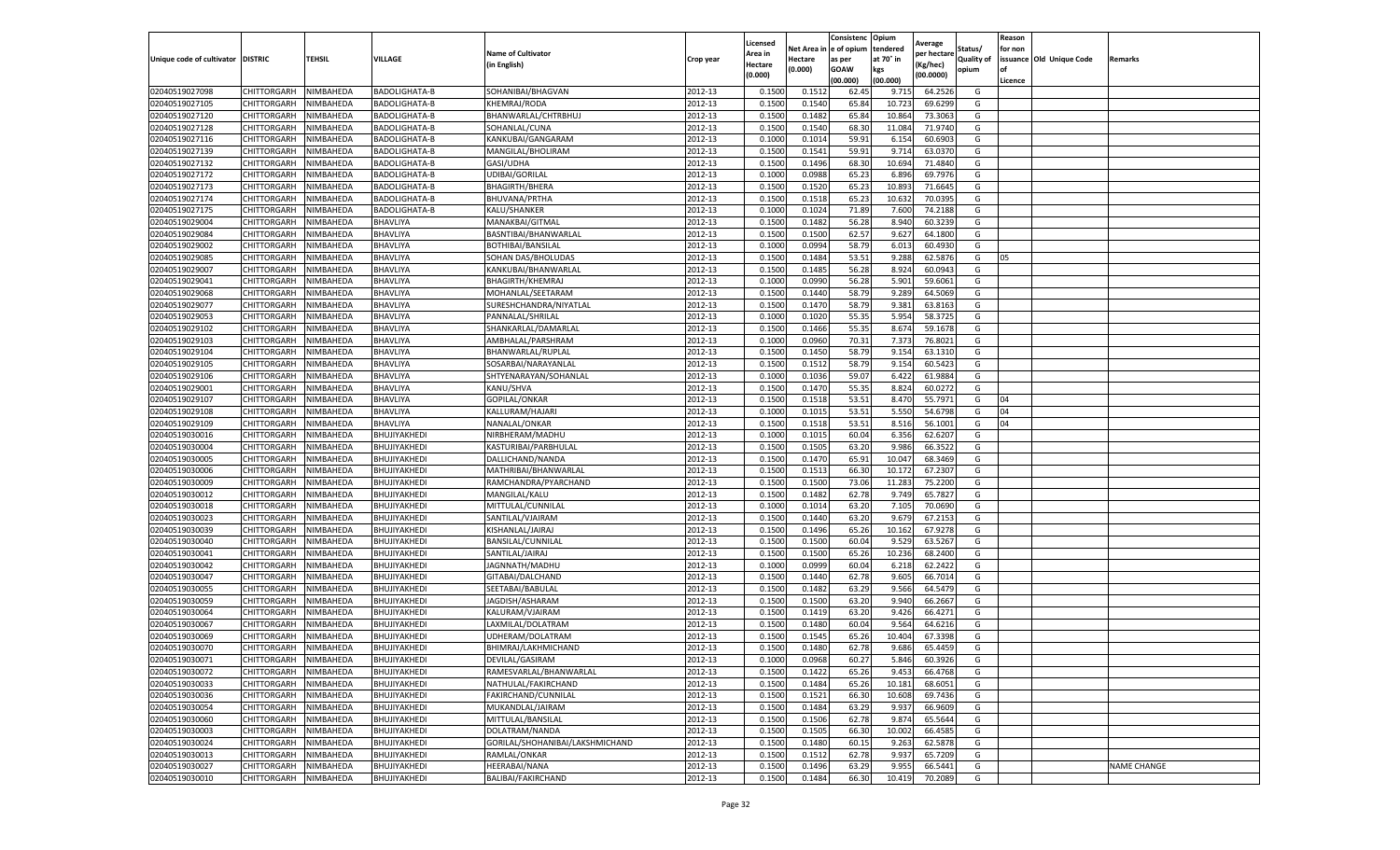|                                   |                            |                        |                 |                           |           | Licensed         |                  | Consistenc             | Opium            |                        |                   | Reason  |                          |                    |
|-----------------------------------|----------------------------|------------------------|-----------------|---------------------------|-----------|------------------|------------------|------------------------|------------------|------------------------|-------------------|---------|--------------------------|--------------------|
|                                   |                            |                        |                 | <b>Name of Cultivator</b> |           | Area in          |                  | Net Area in e of opium | tendered         | Average<br>per hectare | Status/           | for non |                          |                    |
| Unique code of cultivator DISTRIC |                            | TEHSIL                 | VILLAGE         | in English)               | Crop year | Hectare          | Hectare          | as per                 | at 70° in        | (Kg/hec                | <b>Quality of</b> |         | issuance Old Unique Code | <b>Remarks</b>     |
|                                   |                            |                        |                 |                           |           | (0.000)          | (0.000)          | <b>GOAW</b>            | kgs              | (00.0000)              | opium             |         |                          |                    |
|                                   |                            |                        |                 |                           |           |                  |                  | (00.000)               | (00.000)         |                        |                   | Licence |                          |                    |
| 02040519030015                    | CHITTORGARH                | NIMBAHEDA              | BHUJIYAKHEDI    | KALURAM/DEVA              | 2012-13   | 0.1500           | 0.1476           | 66.30                  | 10.24            | 69.4309                | G                 |         |                          |                    |
| 02040519030021                    | CHITTORGARH                | NIMBAHEDA              | BHUJIYAKHEDI    | SUKHLAL/LALU              | 2012-13   | 0.1500           | 0.1512           | 63.29                  | 10.23            | 67.6918                | G                 |         |                          |                    |
| 02040519030022                    | CHITTORGARH                | NIMBAHEDA              | BHUJIYAKHEDI    | <b>BADRILAL/MOTI</b>      | 2012-13   | 0.1000           | 0.1020           | 60.04                  | 6.373            | 62.4804                | G                 |         |                          |                    |
| 02040519030002                    | CHITTORGARH                | NIMBAHEDA              | BHUJIYAKHEDI    | RANGLAL/MANGILAL          | 2012-13   | 0.1500           | 0.1521           | 60.04                  | 9.366            | 61.5779                | G                 |         |                          |                    |
| 02040519030011                    | CHITTORGARH                | NIMBAHEDA              | BHUJIYAKHEDI    | NANDA/KESURAM             | 2012-13   | 0.1500           | 0.1500           | 63.29                  | 9.729            | 64.8600                | G                 |         |                          |                    |
| 02040519031001                    | CHITTORGARH                | NIMBAHEDA              | BORKHEDI        | NANDLAL/MOTILAL           | 2012-13   | 0.1000           | 0.1025           | 55.28                  | 6.31             | 61.5610                | G                 |         |                          | NAME CHANGE        |
| 02040519031002                    | CHITTORGARH                | NIMBAHEDA              | <b>BORKHEDI</b> | SHANKAR/GIRDHARI          | 2012-13   | 0.1000           | 0.0968           | 64.64                  | 7.083            | 73.1715                | G                 |         |                          |                    |
| 02040519031003                    | CHITTORGARH                | NIMBAHEDA              | <b>BORKHEDI</b> | DEVILAL/TARACHAND         | 2012-13   | 0.1500           | 0.1500           | 64.64                  | 10.76            | 71.7800                | G                 |         |                          |                    |
| 02040519031020                    | CHITTORGARH                | NIMBAHEDA              | <b>BORKHEDI</b> | GOKEL/HARIRAM             | 2012-13   | 0.1000           | 0.0988           | 56.08                  | 6.145            | 62.1964                | G                 |         |                          |                    |
| 02040519031048                    | CHITTORGARH                | NIMBAHEDA              | <b>BORKHEDI</b> | SOHANIBAI/KANA            | 2012-13   | 0.1500           | 0.1504           | 64.14                  | 10.629           | 70.6715                | G                 |         |                          |                    |
| 02040519031066                    | CHITTORGARH                | NIMBAHEDA              | <b>BORKHEDI</b> | KISHANLAL/OUNKAR          | 2012-13   | 0.1500           | 0.1500           | 58.19                  | 9.693            | 64.6200                | G                 |         |                          |                    |
| 02040519031063                    | CHITTORGARH                | NIMBAHEDA              | <b>BORKHEDI</b> | JAMNALAL/GOMA             | 2012-13   | 0.1500           | 0.1564           | 69.73                  | 12.33            | 78.8491                | G                 |         |                          |                    |
| 02040519031036                    | CHITTORGARH                | NIMBAHEDA              | <b>BORKHEDI</b> | BADAMIBAI/GULABCHAND      | 2012-13   | 0.1500           | 0.1440           | 64.64                  | 10.67            | 74.1319                | G                 |         |                          |                    |
| 02040519031077                    | CHITTORGARH                | NIMBAHEDA              | <b>BORKHEDI</b> | RAMLAL/SORAM              | 2012-13   | 0.1000           | 0.1008           | 58.78                  | 7.054            | 69.9802                | G                 |         |                          |                    |
| 02040519031057                    | CHITTORGARH                | NIMBAHEDA              | BORKHEDI        | MOHANLAL/RAMCHANDRA       | 2012-13   | 0.1000           | 0.1005           | 58.74                  | 6.873            | 68.3881                | G                 |         |                          |                    |
| 02040519031078                    | CHITTORGARH                | NIMBAHEDA              | <b>BORKHEDI</b> | KANIYALAL/SORAM           | 2012-13   | 0.1500           | 0.1512           | 58.60                  | 10.071           | 66.6071                | G                 |         |                          |                    |
| 02040519031053                    | CHITTORGARH                | NIMBAHEDA              | BORKHEDI        | NARAYAN/SHANKARLAL        | 2012-13   | 0.1500           | 0.1450           | 58.45                  | 9.895            | 68.2414                | G                 |         |                          |                    |
| 02040519031015                    | CHITTORGARH                | NIMBAHEDA              | <b>BORKHEDI</b> | CHOGALAL/TARACHAND        | 2012-13   | 0.1500           | 0.1504           | 64.14                  | 10.55            | 70.1862                | G                 |         |                          |                    |
| 02040519031014                    | CHITTORGARH                | NIMBAHEDA              | <b>BORKHEDI</b> | GORIBAI/SORAM             | 2012-13   | 0.1000           | 0.1000           | 56.08                  | 6.32             | 63.2100                | G                 |         |                          |                    |
| 02040519031039                    | CHITTORGARH                | NIMBAHEDA              | <b>BORKHEDI</b> | NANIBAI/GOMA              | 2012-13   | 0.1500           | 0.1484           | 64.14                  | 10.904           | 73.4771                | G                 |         |                          |                    |
| 02040519031047                    | CHITTORGARH                | NIMBAHEDA              | <b>BORKHEDI</b> | MANSINGH/GOVERDHANSINGH   | 2012-13   | 0.1500           | 0.1500           | 56.20                  | 9.562            | 63.7467                | G                 |         |                          |                    |
| 02040519031005                    | CHITTORGARH                | NIMBAHEDA              | BORKHEDI        | MATHRIBAI/PARBHULAL       | 2012-13   | 0.1500           | 0.1517           | 58.65                  | 10.54            | 69.4792                | G                 |         |                          |                    |
| 02040519031080                    | CHITTORGARH                | NIMBAHEDA              | <b>BORKHEDI</b> | RAMESVARLAL/KUKA          | 2012-13   | 0.1500           | 0.1440           | 72.24                  | 12.136           | 84.2778                | G                 |         |                          |                    |
| 02040519031081                    | CHITTORGARH                | NIMBAHEDA              | BORKHEDI        | CHANDMAL/SHANKARLAL       | 2012-13   | 0.1000           | 0.1030           | 56.93                  | 6.523            | 63.3301                | G                 |         |                          |                    |
| 02040519033001                    | CHITTORGARH                | NIMBAHEDA              | CHARLIYAMEVASA  | PARVATIBAI/NATHU          | 2012-13   | 0.1500           | 0.1410           | 62.75                  | 9.852            | 69.8723                | G                 |         |                          |                    |
| 02040519033002                    | CHITTORGARH                | NIMBAHEDA              | CHARLIYAMEVASA  | KANTIBAI/TULSIRAM         | 2012-13   | 0.1500           | 0.1491           | 60.20                  | 9.761            | 65.4661                | G                 |         |                          |                    |
| 02040519033006                    | CHITTORGARH                | NIMBAHEDA              | CHARLIYAMEVASA  | BHAVARIBAI/GOPAL          | 2012-13   | 0.1500           | 0.1456           | 56.25                  | 9.161            | 62.9190                | G                 |         |                          |                    |
| 02040519033007                    | CHITTORGARH                | NIMBAHEDA              | CHARLIYAMEVASA  | <b>BHERULAL/GOKEL</b>     | 2012-13   | 0.1500           | 0.1457           | 62.71                  | 9.971            | 68.4351                | G                 |         |                          |                    |
| 02040519033023                    | CHITTORGARH                | NIMBAHEDA              | CHARLIYAMEVASA  | BANSILAL/RUPA             | 2012-13   | 0.1500           | 0.1542           | 62.71                  | 9.998            | 64.8379                | G                 |         |                          |                    |
| 02040519033031                    | CHITTORGARH                | NIMBAHEDA              | CHARLIYAMEVASA  | SHYAMLAL/LAKHMICHAND      | 2012-13   | 0.1500           | 0.1542           | 65.54                  | 10.57            | 68.5538                | G                 |         |                          |                    |
| 02040519033032                    | CHITTORGARH                | NIMBAHEDA              | CHARLIYAMEVASA  | JAMKUBAI/OUNKAR           | 2012-13   | 0.1000           | 0.1015           | 62.71                  | 6.84             | 67.4286                | G                 |         |                          |                    |
| 02040519033036                    | CHITTORGARH                | NIMBAHEDA              | CHARLIYAMEVASA  | DEVILAL/BHERULAL          | 2012-13   | 0.1500           | 0.1440           | 65.54                  | 10.608           | 73.6667                | G                 |         |                          |                    |
| 02040519033040                    | CHITTORGARH                | NIMBAHEDA              | CHARLIYAMEVASA  | PANNALAL/WAGLU            | 2012-13   | 0.1500           | 0.1440           | 65.54                  | 9.915            | 68.8542                | G                 |         |                          |                    |
| 02040519033046                    | CHITTORGARH                | NIMBAHEDA              | CHARLIYAMEVASA  | GOPALDAS/CHENDAS          | 2012-13   | 0.1500           | 0.1512           | 62.71                  | 11.091           | 73.3532                | G                 |         |                          |                    |
| 02040519033068                    | CHITTORGARH                | NIMBAHEDA              | CHARLIYAMEVASA  | RUKMNIBAI/MANGILAL        | 2012-13   | 0.1500           | 0.1500           | 62.71                  | 9.917            | 66.1133                | G                 |         |                          |                    |
| 02040519033070                    | CHITTORGARH                | NIMBAHEDA              | CHARLIYAMEVASA  | RAMLAL/BAGDIRAM           | 2012-13   | 0.1000           | 0.1015           | 62.63                  | 7.292            | 71.8424                | G                 |         |                          |                    |
| 02040519033076                    | CHITTORGARH                | NIMBAHEDA              | CHARLIYAMEVASA  | RADHESHYAM/BHERULAL       | 2012-13   | 0.1500           | 0.1472           | 62.63                  | 9.752            | 66.2500                | G                 |         |                          |                    |
| 02040519033081                    | CHITTORGARH                | NIMBAHEDA              | CHARLIYAMEVASA  | SATEYENARAYAN/MANGILAL    | 2012-13   | 0.1000           | 0.1008           | 62.63                  | 6.952            | 68.968                 | G                 |         |                          |                    |
| 02040519033038                    | CHITTORGARH                | NIMBAHEDA              | CHARLIYAMEVASA  | BHAGVATILAL/NATHULAL      | 2012-13   | 0.1000           | 0.1034           | 62.75                  | 7.378            | 71.3540                | G                 |         |                          |                    |
| 02040519033050                    | CHITTORGARH                | NIMBAHEDA              | CHARLIYAMEVASA  | SANTILAL/OUNKAR           | 2012-13   | 0.1000           | 0.0987           | 65.54                  | 7.294            | 73.9007                | G                 |         |                          |                    |
| 02040519033058                    | CHITTORGARH                | NIMBAHEDA              | CHARLIYAMEVASA  | MANGILAL/KALU             | 2012-13   | 0.1500           | 0.1510           | 62.75                  | 9.995            | 66.1921                | G                 |         |                          |                    |
| 02040519033079                    | CHITTORGARH                | NIMBAHEDA              | CHARLIYAMEVASA  | GITABAI/LALARAM           | 2012-13   | 0.1000           | 0.1025           | 56.25                  | 6.469            | 63.1122                | G                 |         |                          | <b>NAME CHANGE</b> |
| 02040519033071                    | CHITTORGARH                | NIMBAHEDA              | CHARLIYAMEVASA  | KALIBAI/DEVA              | 2012-13   | 0.1500           | 0.1500           | 56.25                  | 9.121            | 60.8067                | G                 |         |                          |                    |
| 02040519033042                    | CHITTORGARH                | NIMBAHEDA              | CHARLIYAMEVASA  | <b>GISALAL/OUNKAR</b>     | 2012-13   | 0.1500           | 0.1484           | 62.63                  | 10.003           | 67.4057                | G                 |         |                          |                    |
| 02040519033063                    | CHITTORGARH                | NIMBAHEDA              | CHARLIYAMEVASA  | KHEMRAJ/GOTTULAL          | 2012-13   | 0.1500           | 0.1456           | 62.63                  | 10.549           | 72.4519                | G                 |         |                          |                    |
| 02040519033083                    | CHITTORGARH                | NIMBAHEDA              | CHARLIYAMEVASA  | TRILOKCHAND/BAGDIRAM      | 2012-13   | 0.1000           | 0.0986           | 67.88                  | 7.273            | 73.7627                | G                 |         |                          |                    |
| 02040519033084                    | CHITTORGARH                | NIMBAHEDA              | CHARLIYAMEVASA  | LAKSAMIBAI/MOHANLAL       | 2012-13   | 0.1500           | 0.1480           | 65.54                  | 10.496           | 70.9189                | G                 |         |                          |                    |
| 02040519034043                    | CHITTORGARH                | NIMBAHEDA              | DHANI           | RAJARAM/HATHA             | 2012-13   | 0.1500           | 0.1488           | 63.19                  | 9.749            | 65.5175                | G                 |         |                          |                    |
| 02040519034001                    |                            |                        | DHANI           | CUNNILAL/RAMCHANDRA       | 2012-13   |                  |                  |                        |                  |                        |                   |         |                          |                    |
| 02040519034002                    | CHITTORGARH<br>CHITTORGARH | NIMBAHEDA<br>NIMBAHEDA | DHANI           | JANIALAL/HJARI            | 2012-13   | 0.1500<br>0.1500 | 0.1500<br>0.1496 | 67.15<br>64.27         | 10.840<br>10.017 | 72.2667<br>66.9586     | G<br>G            |         |                          |                    |
| 02040519034005                    | CHITTORGARH                | NIMBAHEDA              | DHANI           | NATHULAL/BHGGA            | 2012-13   | 0.1500           | 0.1500           | 67.15                  | 10.120           | 67.4667                | G                 |         |                          |                    |
| 02040519034009                    | CHITTORGARH                | NIMBAHEDA              | DHANI           | SHAMBHUBAI/PRHLAD         | 2012-13   | 0.1500           | 0.1496           | 64.27                  | 10.145           | 67.8142                | G                 |         |                          |                    |
| 02040519034010                    | CHITTORGARH                | NIMBAHEDA              | DHANI           | DARIYAVBAI/BAGGA          | 2012-13   | 0.1000           | 0.0950           | 64.86                  | 6.801            | 71.5895                | G                 |         |                          |                    |
|                                   |                            |                        | DHANI           | RATANLAL/KASTURIBAI       | 2012-13   |                  |                  |                        |                  |                        | G                 |         |                          |                    |
| 02040519034011<br>02040519034016  | <b>CHITTORGARH</b>         | NIMBAHEDA              |                 |                           |           | 0.1000           | 0.1008           | 63.31                  | 6.458            | 64.0675                |                   |         |                          |                    |
|                                   | CHITTORGARH                | NIMBAHEDA              | DHANI           | BAKSU/UDHA                | 2012-13   | 0.1000           | 0.1024           | 63.31                  | 6.648            | 64.9219                | G                 |         |                          |                    |
| 02040519034022                    | <b>CHITTORGARH</b>         | NIMBAHEDA              | DHANI<br>DHANI  | MAHADEV/NANURAM           | 2012-13   | 0.1500           | 0.1480           | 63.31                  | 9.958            | 67.2838                | G<br>G            | 04      |                          |                    |
| 02040519034024                    | CHITTORGARH                | NIMBAHEDA              |                 | DHAPUBAI/KHEMA            | 2012-13   | 0.1000           | 0.0980           | 56.32                  | 5.568            | 56.8163                |                   |         |                          |                    |
| 02040519034027                    | CHITTORGARH                | NIMBAHEDA              | DHANI           | RADHULAL/SHVLAL           | 2012-13   | 0.1500           | 0.1480           | 64.86                  | 10.424           | 70.4324                | G                 |         |                          |                    |
| 02040519034031                    | <b>CHITTORGARH</b>         | NIMBAHEDA              | <b>DHANI</b>    | KARU/NANURAM              | 2012-13   | 0.1500           | 0.1496           | 64.86                  | 10.359           | 69.2447                | G                 |         |                          |                    |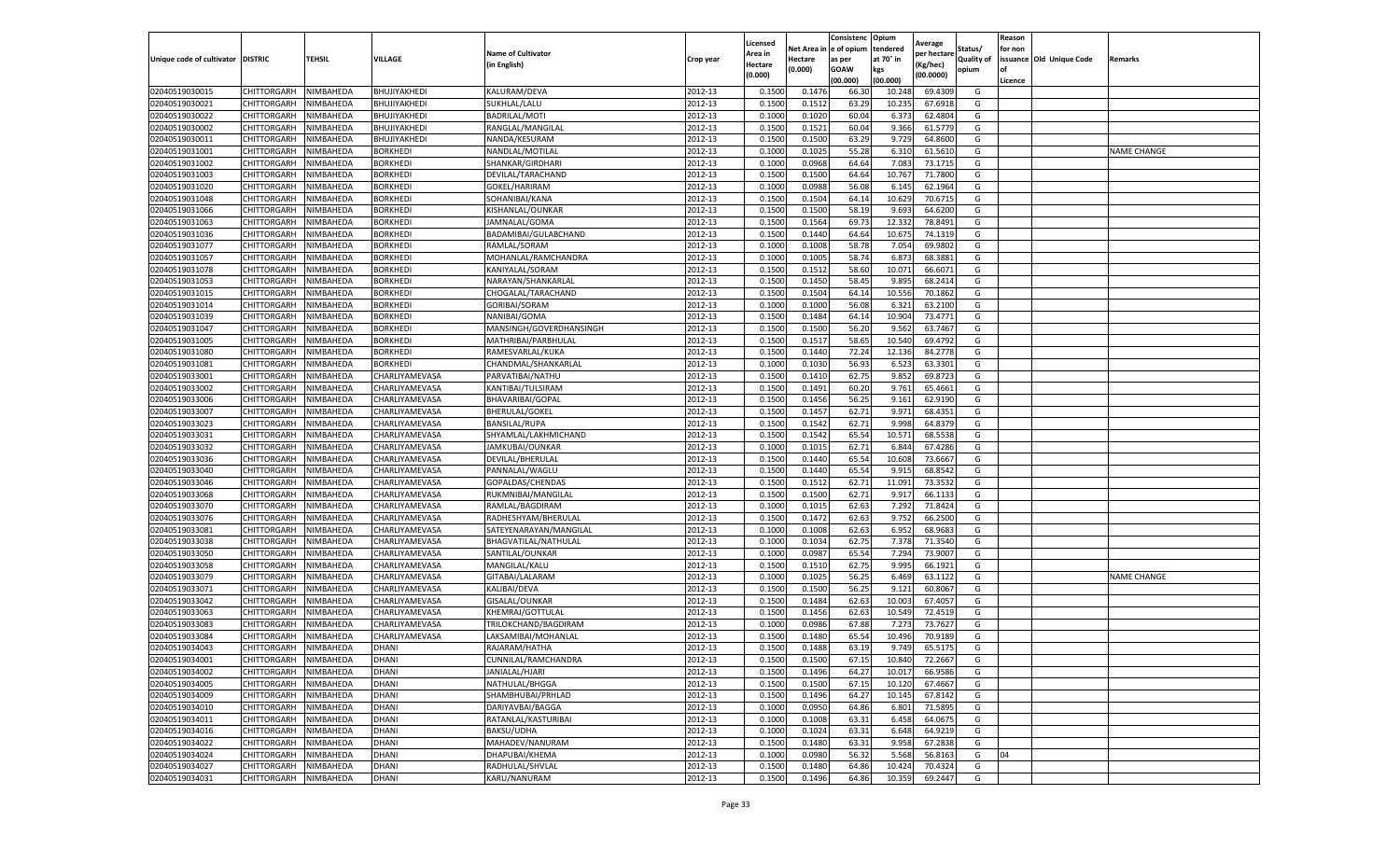|                           |                    |           |                      |                           |           | Licensed |         | Consistenc             | Opium     | Average     |                   | Reason  |                          |                    |
|---------------------------|--------------------|-----------|----------------------|---------------------------|-----------|----------|---------|------------------------|-----------|-------------|-------------------|---------|--------------------------|--------------------|
|                           |                    |           |                      | <b>Name of Cultivator</b> |           | Area in  |         | Net Area in e of opium | tendered  | per hectare | Status/           | for non |                          |                    |
| Unique code of cultivator | <b>DISTRIC</b>     | TEHSIL    | VILLAGE              | in English)               | Crop year | Hectare  | Hectare | as per                 | at 70° in | (Kg/hec     | <b>Quality of</b> |         | issuance Old Unique Code | <b>Remarks</b>     |
|                           |                    |           |                      |                           |           | (0.000)  | (0.000) | <b>GOAW</b>            | kgs       | (00.0000)   | opium             |         |                          |                    |
|                           |                    |           |                      |                           |           |          |         | (00.000)               | (00.000)  |             |                   | Licence |                          |                    |
| 02040519034034            | CHITTORGARH        | NIMBAHEDA | DHANI                | NOJUBAI/GOVINDRAM         | 2012-13   | 0.1500   | 0.1485  | 64.86                  | 10.33     | 69.5690     | G                 |         |                          |                    |
| 02040519034035            | CHITTORGARH        | NIMBAHEDA | DHANI                | BAGGARAM/DANNA            | 2012-13   | 0.1500   | 0.1479  | 64.86                  | 10.32     | 69.7904     | G                 |         |                          |                    |
| 02040519034036            | CHITTORGARH        | NIMBAHEDA | DHANI                | HEERALAL/RATANLAL         | 2012-13   | 0.1500   | 0.1440  | 65.31                  | 10.27     | 71.3333     | G                 |         |                          |                    |
| 02040519034038            | CHITTORGARH        | NIMBAHEDA | DHANI                | UDHERAM/MAGNA             | 2012-13   | 0.1500   | 0.1480  | 65.31                  | 10.347    | 69.9122     | G                 |         |                          |                    |
| 02040519034045            | CHITTORGARH        | NIMBAHEDA | DHANI                | BAGDU/SHVA                | 2012-13   | 0.1500   | 0.1458  | 65.31                  | 10.32     | 70.8368     | G                 |         |                          |                    |
| 02040519034048            | CHITTORGARH        | NIMBAHEDA | DHANI                | RATIRAM/NARAYAN           | 2012-13   | 0.1000   | 0.1000  | 62.10                  | 6.57      | 65.7400     | G                 |         |                          |                    |
| 02040519034049            | CHITTORGARH        | NIMBAHEDA | DHANI                | BHERULAL/SEETARAM         | 2012-13   | 0.1000   | 0.0900  | 62.10                  | 6.33      | 70.3778     | G                 |         |                          |                    |
| 02040519034051            | CHITTORGARH        | NIMBAHEDA | DHANI                | GANPATLAL/BHOMA           | 2012-13   | 0.1500   | 0.1500  | 62.10                  | 10.06     | 67.1267     | G                 |         |                          |                    |
| 02040519034040            | CHITTORGARH        | NIMBAHEDA | DHANI                | JANIBAI/HJARILAL          | 2012-13   | 0.1500   | 0.1520  | 65.31                  | 10.08     | 66.3553     | G                 |         |                          |                    |
| 02040519034003            | CHITTORGARH        | NIMBAHEDA | DHANI                | RATANIBAI/MANGILAL        | 2012-13   | 0.1000   | 0.0960  | 68.31                  | 6.782     | 70.6458     | G                 |         |                          | <b>NAME CHANGE</b> |
| 02040519034030            | CHITTORGARH        | NIMBAHEDA | DHANI                | SARWANLAL/BHOMA           | 2012-13   | 0.1000   | 0.0990  | 63.31                  | 6.476     | 65.4141     | G                 |         |                          |                    |
| 02040519034041            | CHITTORGARH        | NIMBAHEDA | DHANI                | IUMMABAI/BADRILAL         | 2012-13   | 0.1500   | 0.1517  | 65.31                  | 10.263    | 67.6533     | G                 |         |                          |                    |
| 02040519034046            | CHITTORGARH        | NIMBAHEDA | DHANI                | CHANDALAL/DEVA            | 2012-13   | 0.1000   | 0.1008  | 56.32                  | 5.809     | 57.6290     | G                 |         |                          |                    |
| 02040519035004            | CHITTORGARH        | NIMBAHEDA | FACHARSOLANKI        | BARJIBAI/SHANKARLAL       | 2012-13   | 0.1500   | 0.1482  | 65.27                  | 11.665    | 78.7112     | G                 |         |                          |                    |
| 02040519035001            | CHITTORGARH        | NIMBAHEDA | FACHARSOLANKI        | SHUKDEV/NANURAM           | 2012-13   | 0.1500   | 0.1500  | 61.42                  | 9.941     | 66.2733     | G                 |         |                          |                    |
| 02040519035003            | CHITTORGARH        | NIMBAHEDA | <b>FACHARSOLANKI</b> | HANSIBAI/BHAGIRTH         | 2012-13   | 0.1500   | 0.1512  | 59.51                  | 9.853     | 65.1653     | G                 |         |                          |                    |
| 02040519035009            | CHITTORGARH        | NIMBAHEDA | FACHARSOLANKI        | NARAYANIBAI/MOHANLAL      | 2012-13   | 0.1500   | 0.1500  | 63.17                  | 10.026    | 66.8400     | G                 |         |                          |                    |
| 02040519035010            | CHITTORGARH        | NIMBAHEDA | FACHARSOLANKI        | NANDUBAI/SHANKAR          | 2012-13   | 0.1500   | 0.1488  | 62.16                  | 9.795     | 65.8266     | G                 |         |                          | <b>NAME CHANGE</b> |
| 02040519035012            | CHITTORGARH        | NIMBAHEDA | FACHARSOLANKI        | NANDLAL/GOPILAL           | 2012-13   | 0.1500   | 0.1490  | 64.64                  | 10.59     | 71.087      | G                 |         |                          |                    |
| 02040519035016            | CHITTORGARH        | NIMBAHEDA | FACHARSOLANKI        | MULCHAND/NANURAM          | 2012-13   | 0.1500   | 0.1492  | 68.28                  | 10.47     | 70.2145     | G                 |         |                          |                    |
| 02040519035017            | CHITTORGARH        | NIMBAHEDA | FACHARSOLANKI        | BADAMIBAI/DOLATRAM        | 2012-13   | 0.1500   | 0.1550  | 65.27                  | 11.17     | 72.0645     | G                 |         |                          |                    |
| 02040519035018            | CHITTORGARH        | NIMBAHEDA | FACHARSOLANKI        | SHYAMA/HEERA              | 2012-13   | 0.1500   | 0.1464  | 58.32                  | 9.481     | 64.7609     | G                 |         |                          |                    |
| 02040519035026            | CHITTORGARH        | NIMBAHEDA | FACHARSOLANKI        | RUKAMNKVAR/GORISINGH      | 2012-13   | 0.1500   | 0.1485  | 62.42                  | 9.943     | 66.9562     | G                 |         |                          |                    |
| 02040519035036            | CHITTORGARH        | NIMBAHEDA | FACHARSOLANKI        | HARKLAL/BHAGIRTH          | 2012-13   | 0.1500   | 0.1488  | 62.16                  | 9.73      | 65.4032     | G                 |         |                          |                    |
| 02040519035039            | CHITTORGARH        | NIMBAHEDA | FACHARSOLANKI        | SHIVLAL/GOPILAL           | 2012-13   | 0.1500   | 0.1480  | 59.51                  | 9.607     | 64.9122     | G                 |         |                          |                    |
| 02040519035041            | CHITTORGARH        | NIMBAHEDA | <b>FACHARSOLANKI</b> | AMARSINGH/GORISINGH       | 2012-13   | 0.1500   | 0.1452  | 60.08                  | 9.364     | 64.4904     | G                 |         |                          |                    |
| 02040519035042            | CHITTORGARH        | NIMBAHEDA | FACHARSOLANKI        | RAMNARAYAN/SUKHDEV        | 2012-13   | 0.1000   | 0.0975  | 68.50                  | 7.515     | 77.0769     | G                 |         |                          |                    |
| 02040519035025            | CHITTORGARH        | NIMBAHEDA | FACHARSOLANKI        | SHANKAR/KJODH             | 2012-13   | 0.1500   |         |                        |           |             | F.                |         |                          |                    |
| 02040519035008            | CHITTORGARH        | NIMBAHEDA | <b>FACHARSOLANKI</b> | DANNA/KHEMA               | 2012-13   | 0.1500   | 0.1510  | 62.16                  | 9.777     | 64.7483     | G                 |         |                          |                    |
| 02040519035005            | CHITTORGARH        | NIMBAHEDA | <b>FACHARSOLANKI</b> | KALURAM/KASIRAM           | 2012-13   | 0.1500   | 0.1534  | 56.20                  | 9.120     | 59.4524     | G                 |         |                          |                    |
| 02040519035014            | CHITTORGARH        | NIMBAHEDA | FACHARSOLANKI        | BHERU/WARDA               | 2012-13   | 0.1000   | 0.1000  | 60.08                  | 6.660     | 66.6000     | G                 |         |                          |                    |
| 02040519035015            | CHITTORGARH        | NIMBAHEDA | FACHARSOLANKI        | RADHAKISHAN/MODA          | 2012-13   | 0.1500   | 0.1504  | 60.08                  | 9.381     | 62.3737     | G                 |         |                          |                    |
| 02040519035022            | CHITTORGARH        | NIMBAHEDA | FACHARSOLANKI        | GORILAL/BHAGIRTH          | 2012-13   | 0.1000   | 0.0989  | 62.16                  | 6.802     | 68.7765     | G                 |         |                          |                    |
| 02040519035023            | CHITTORGARH        | NIMBAHEDA | FACHARSOLANKI        | <b>KESURAM/KHEMA</b>      | 2012-13   | 0.1500   | 0.1422  | 62.16                  | 9.777     | 68.7553     | G                 |         |                          |                    |
| 02040519035002            | CHITTORGARH        | NIMBAHEDA | FACHARSOLANKI        | NARAYAN/PANNALAL          | 2012-13   | 0.1500   | 0.0714  | 69.32                  | 5.169     | 72.3950     | G                 |         |                          |                    |
| 02040519035007            | CHITTORGARH        | NIMBAHEDA | FACHARSOLANKI        | PARVATIBAI/UTHAMCHAND     | 2012-13   | 0.1500   | 0.1490  | 65.27                  | 10.546    | 70.7785     | G                 |         |                          |                    |
| 02040519035038            | CHITTORGARH        | NIMBAHEDA | FACHARSOLANKI        | LAXMILAL/UTHAMCHAND       | 2012-13   | 0.1000   | 0.1000  | 65.27                  | 7.142     | 71.4200     | G                 |         |                          |                    |
| 02040519035044            | CHITTORGARH        | NIMBAHEDA | FACHARSOLANKI        | SHANKARLAL/BHANWARLAL     | 2012-13   | 0.1500   | 0.1508  | 59.51                  | 9.615     | 63.7599     | G                 |         |                          |                    |
| 02040519035045            | CHITTORGARH        | NIMBAHEDA | FACHARSOLANKI        | RAMESVARLAL/CUNNILAL      | 2012-13   | 0.1500   | 0.1500  | 59.51                  | 9.743     | 64.953      | G                 |         |                          |                    |
| 02040519037176            | CHITTORGARH        | NIMBAHEDA | GADOLA-B             | SHANKARLAL/NARAYAN        | 2012-13   | 0.1500   | 0.1476  | 69.04                  | 11.747    | 79.5867     | G                 |         |                          |                    |
| 02040519037185            | CHITTORGARH        | NIMBAHEDA | GADOLA-B             | RATANLAL/BHAGVANLAL       | 2012-13   | 0.1500   | 0.1500  | 69.04                  | 11.559    | 77.0600     | G                 |         |                          |                    |
| 02040519037006            | CHITTORGARH        | NIMBAHEDA | GADOLA-B             | BHAVANIRAM/BHARMAL        | 2012-13   | 0.1000   | 0.0990  | 66.47                  | 7.786     | 78.6465     | G                 |         |                          |                    |
| 02040519037034            | CHITTORGARH        | NIMBAHEDA | GADOLA-B             | LALURAM/BHANWARLAL        | 2012-13   | 0.1000   | 0.0999  | 59.17                  | 6.289     | 62.9530     | G                 |         |                          |                    |
| 02040519037005            | CHITTORGARH        | NIMBAHEDA | GADOLA-B             | SAMANDIBAI/BHERU          | 2012-13   | 0.1000   | 0.0975  | 63.35                  | 7.023     | 72.0308     | G                 |         |                          |                    |
| 02040519037213            | CHITTORGARH        | NIMBAHEDA | GADOLA-B             | RAJARAM/AMBHALAI          | 2012-13   | 0.1500   | 0.1476  | 66.47                  | 11.281    | 76.4295     | G                 |         |                          |                    |
| 02040519037220            | CHITTORGARH        | NIMBAHEDA | GADOLA-B             | KELASHDAS/NARAYANDAS      | 2012-13   | 0.1500   | 0.1476  | 69.04                  | 11.757    | 79.6545     | G                 |         |                          |                    |
| 02040519037237            | CHITTORGARH        | NIMBAHEDA | GADOLA-B             | SHANKERLAL/SHOLAL         | 2012-13   | 0.1000   | 0.0990  | 66.47                  | 8.17      | 82.5859     | G                 |         |                          |                    |
| 02040519039029            | CHITTORGARH        | NIMBAHEDA | KANPURA              | SHANKARLAL/GULABH         | 2012-13   | 0.1500   | 0.1520  | 60.39                  | 9.913     | 65.2171     | G                 |         |                          |                    |
| 02040519039032            | CHITTORGARH        | NIMBAHEDA | <b>KANPURA</b>       | BHERULAL/HARCHAND         | 2012-13   | 0.1500   | 0.1480  | 64.38                  | 10.384    | 70.1622     | G                 |         |                          |                    |
| 02040519039005            | CHITTORGARH        | NIMBAHEDA | KANPURA              | SHANKARLAL/BHANWARLAL     | 2012-13   | 0.1500   | 0.1540  | 65.29                  | 10.493    | 68.1364     | G                 |         |                          |                    |
| 02040519039037            | <b>CHITTORGARH</b> | NIMBAHEDA | KANPURA              | GHERILAL/GANGARAM         | 2012-13   | 0.1500   | 0.1550  | 65.29                  | 10.913    | 70.4065     | G                 |         |                          |                    |
| 02040519039020            | CHITTORGARH        | NIMBAHEDA | KANPURA              | BAGDIRAM/SHANKAR          | 2012-13   | 0.1000   | 0.0966  | 68.66                  | 7.337     | 75.9524     | G                 |         |                          |                    |
| 02040519039026            | CHITTORGARH        | NIMBAHEDA | KANPURA              | NANDA/MEGA                | 2012-13   | 0.1500   | 0.1500  | 68.66                  | 11.13     | 74.2200     | G                 |         |                          |                    |
| 02040519039001            | <b>CHITTORGARH</b> | NIMBAHEDA | KANPURA              | KHEMRAJ/BHURA             | 2012-13   | 0.1500   | 0.1452  | 68.66                  | 11.250    | 77.4793     | G                 |         |                          |                    |
| 02040519039050            | CHITTORGARH        | NIMBAHEDA | KANPURA              | MANGILAL/HIRALAL          | 2012-13   | 0.1500   | 0.1500  | 64.38                  | 10.190    | 67.9333     | G                 |         |                          |                    |
| 02040519040025            | CHITTORGARH        | NIMBAHEDA | KARTHANA             | RAMCHANDRA/MANGILAL       | 2012-13   | 0.1500   | 0.1518  | 68.86                  | 11.342    | 74.7167     | G                 |         |                          |                    |
| 02040519040003            | CHITTORGARH        | NIMBAHEDA | KARTHANA             | LAXMIBAI/CUNNILAL         | 2012-13   | 0.1000   | 0.1008  | 65.73                  | 7.625     | 75.6448     | G                 |         |                          |                    |
| 02040519040024            |                    |           |                      |                           |           |          |         |                        |           |             |                   |         |                          |                    |
|                           | CHITTORGARH        | NIMBAHEDA | KARTHANA             | DEVILAL/RUPA              | 2012-13   | 0.1500   | 0.1476  | 65.73                  | 10.601    | 71.8225     | G                 |         |                          |                    |
| 02040519040028            | <b>CHITTORGARH</b> | NIMBAHEDA | KARTHANA             | SHAMBHULAL/RAMLAL         | 2012-13   | 0.1500   | 0.1484  | 65.73                  | 9.784     | 65.9299     | G                 |         |                          |                    |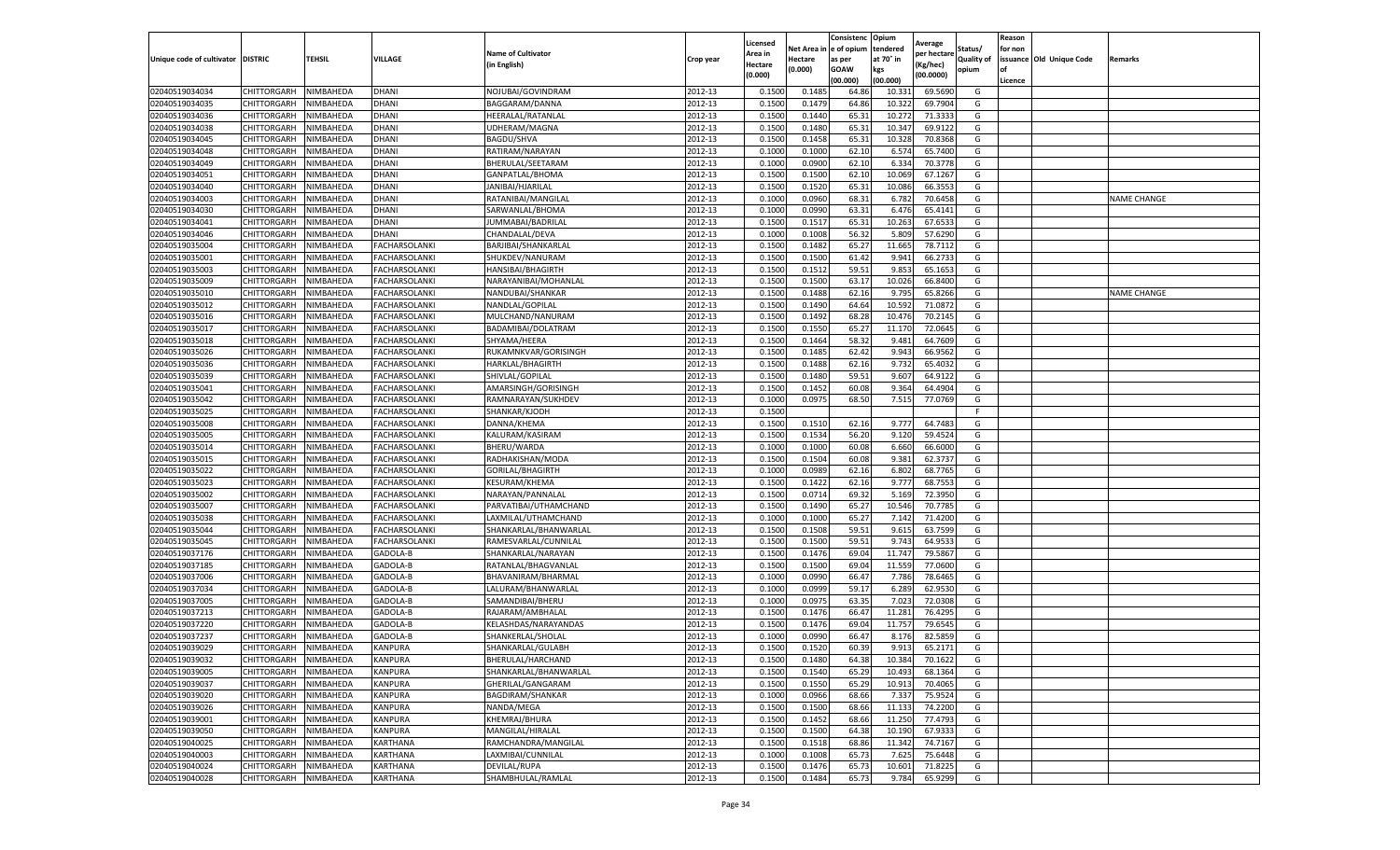|                           |                    |           |                 |                             |           | Licensed |         | Consistenc             | Opium     |                        |                   | Reason  |                          |                          |
|---------------------------|--------------------|-----------|-----------------|-----------------------------|-----------|----------|---------|------------------------|-----------|------------------------|-------------------|---------|--------------------------|--------------------------|
|                           |                    |           |                 | <b>Name of Cultivator</b>   |           | Area in  |         | Net Area in e of opium | tendered  | Average<br>per hectare | Status/           | for non |                          |                          |
| Unique code of cultivator | <b>DISTRIC</b>     | TEHSIL    | VILLAGE         | in English)                 | Crop year | Hectare  | Hectare | as per                 | at 70° in | (Kg/hec                | <b>Quality of</b> |         | issuance Old Unique Code | <b>Remarks</b>           |
|                           |                    |           |                 |                             |           | (0.000)  | (0.000) | <b>GOAW</b>            | kgs       | (00.0000)              | opium             |         |                          |                          |
|                           |                    |           |                 |                             |           |          |         | (00.000)               | (00.000)  |                        |                   | Licence |                          |                          |
| 02040519040004            | CHITTORGARH        | NIMBAHEDA | KARTHANA        | SURESHCHAND/MANGILAL        | 2012-13   | 0.1000   | 0.0990  | 68.86                  | 7.230     | 73.0303                | G                 |         |                          |                          |
| 02040519040013            | CHITTORGARH        | NIMBAHEDA | KARTHANA        | GISALAL/RANGLAL             | 2012-13   | 0.1500   | 0.1456  | 62.02                  | 9.684     | 66.5110                | G                 |         |                          |                          |
| 02040519040017            | CHITTORGARH        | NIMBAHEDA | KARTHANA        | DEVILAL/NANURAM             | 2012-13   | 0.1000   | 0.1014  | 65.83                  | 6.884     | 67.8895                | G                 |         |                          |                          |
| 02040519040001            | CHITTORGARH        | NIMBAHEDA | KARTHANA        | RAMLAL/HARIRAM              | 2012-13   | 0.1500   | 0.1484  | 62.02                  | 9.108     | 61.3747                | G                 |         |                          |                          |
| 02040519040002            | CHITTORGARH        | NIMBAHEDA | KARTHANA        | KISHANLAL/HEMRAJ            | 2012-13   | 0.1500   | 0.1472  | 62.02                  | 9.746     | 66.2092                | G                 |         |                          |                          |
| 02040519041001            | CHITTORGARH        | NIMBAHEDA | KARUNDA         | KESIBAI/NATHU               | 2012-13   | 0.1500   | 0.1513  | 64.27                  | 11.064    | 73.1262                | G                 |         |                          |                          |
| 02040519041002            | CHITTORGARH        | NIMBAHEDA | KARUNDA         | GANESH/TULSIRAM             | 2012-13   | 0.1000   | 0.0996  | 56.32                  | 6.195     | 62.1988                | G                 |         |                          |                          |
| 02040519041008            | CHITTORGARH        | NIMBAHEDA | KARUNDA         | <b>OUNKAR/CHAGANLAI</b>     | 2012-13   | 0.1000   | 0.1026  | 61.61                  | 6.487     | 63.2261                | G                 |         |                          |                          |
| 02040519041012            | CHITTORGARH        | NIMBAHEDA | KARUNDA         | NARAYAN/MIYACHAND           | 2012-13   | 0.1500   | 0.1496  | 58.45                  | 10.78     | 72.1123                | G                 |         |                          |                          |
| 02040519041005            | CHITTORGARH        | NIMBAHEDA | KARUNDA         | DEVBAI/NARAYAN              | 2012-13   | 0.1500   | 0.1558  | 56.56                  | 9.631     | 61.8164                | G                 |         |                          |                          |
| 02040519041015            | CHITTORGARH        | NIMBAHEDA | KARUNDA         | BARDICHANDRA/AMARLAL        | 2012-13   | 0.1500   | 0.1496  | 64.27                  | 10.981    | 73.4024                | G                 |         |                          |                          |
| 02040519041017            | CHITTORGARH        | NIMBAHEDA | KARUNDA         | MANGIBAI/AMARLAL            | 2012-13   | 0.1000   | 0.1024  | 58.45                  | 6.605     | 64.5020                | G                 |         |                          |                          |
| 02040519041020            | CHITTORGARH        | NIMBAHEDA | KARUNDA         | MANGU/JIVA                  | 2012-13   | 0.1000   | 0.0996  | 58.25                  | 6.75      | 67.8414                | G                 |         |                          |                          |
| 02040519042003            | CHITTORGARH        | NIMBAHEDA | KELI            | RAHIMBAX/SABUDIN            | 2012-13   | 0.1000   | 0.1015  | 64.20                  | 7.65      | 75.4483                | -1                | 02      |                          |                          |
| 02040519042118            | CHITTORGARH        | NIMBAHEDA | KELI            | NATHULAL/DEVILAL            | 2012-13   | 0.1500   | 0.1482  | 51.16                  | 9.698     | 65.4386                | G                 | 05      |                          |                          |
| 02040519042078            | CHITTORGARH        | NIMBAHEDA | KELI            | KELASHCHAND/RADHESHYAM      | 2012-13   | 0.1500   |         |                        |           |                        | N                 |         |                          | <b>TRANSFER/BORKHEDI</b> |
| 02040519042054            | CHITTORGARH        | NIMBAHEDA | KELI            | MOHAN/SHANKAR               | 2012-13   | 0.1000   | 0.0989  | 59.24                  | 6.178     | 62.4671                | G                 |         |                          | TRANSFER/MEWASAJAGIR     |
| 02040519042115            | CHITTORGARH        | NIMBAHEDA | KELI            | <b>HEERALAL/NATHU</b>       | 2012-13   | 0.1000   | 0.1023  | 56.72                  | 6.385     | 62.4145                | G                 |         |                          | TRANSFER/RATHAJNA B      |
| 02040519042139            | CHITTORGARH        | NIMBAHEDA | KELI            | BHANWARLAL/GOKEI            | 2012-13   | 0.1500   | 0.1400  | 59.24                  | 10.09     | 72.1143                | G                 |         |                          | TRANSFER/RATHAJNA B      |
| 02040519043073            | CHITTORGARH        | NIMBAHEDA | KRIPARAMKIKHEDI | BAPULAL/SORAMSUTHAR         | 2012-13   | 0.1500   | 0.1525  | 62.26                  | 9.490     | 62.2295                | G                 |         |                          |                          |
| 02040519043003            | CHITTORGARH        | NIMBAHEDA | KRIPARAMKIKHEDI | BAGDIRAM/LALURAM            | 2012-13   | 0.1500   | 0.1488  | 62.26                  | 9.561     | 64.2540                | G                 |         |                          |                          |
| 02040519043016            | CHITTORGARH        | NIMBAHEDA | KRIPARAMKIKHEDI | ANSIBAI/MITTULAL            | 2012-13   | 0.1500   | 0.1496  | 58.38                  | 8.966     | 59.9332                | G                 |         |                          |                          |
| 02040519043071            | CHITTORGARH        | NIMBAHEDA | KRIPARAMKIKHEDI | JAGDISHCHAND/LALURAM        | 2012-13   | 0.1500   | 0.1482  | 63.35                  | 9.521     | 64.2443                | G                 |         |                          |                          |
| 02040519043002            | CHITTORGARH        | NIMBAHEDA | KRIPARAMKIKHEDI | LALU/KISHNA                 | 2012-13   | 0.1500   | 0.1462  | 63.35                  | 9.720     | 66.4843                | G                 |         |                          |                          |
| 02040519043014            | CHITTORGARH        | NIMBAHEDA | KRIPARAMKIKHEDI | GENDALAL/NANALAL            | 2012-13   | 0.1500   | 0.1505  | 69.04                  | 10.82     | 71.893                 | G                 |         |                          |                          |
| 02040519043031            | CHITTORGARH        | NIMBAHEDA | KRIPARAMKIKHEDI | MANGUNATH/CHAMPANATH        | 2012-13   | 0.1000   | 0.1020  | 59.17                  | 6.162     | 60.4118                | G                 |         |                          |                          |
| 02040519043029            | CHITTORGARH        | NIMBAHEDA | KRIPARAMKIKHEDI | AMARNATH/LALUNATH           | 2012-13   | 0.1500   | 0.1456  | 59.1                   | 9.21      | 63.2830                | G                 |         |                          |                          |
| 02040519043060            | CHITTORGARH        | NIMBAHEDA | KRIPARAMKIKHEDI | AMARCHAND/PYARCHAND         | 2012-13   | 0.1500   | 0.1550  | 63.35                  | 10.109    | 65.2194                | G                 |         |                          |                          |
| 02040519043030            | CHITTORGARH        | NIMBAHEDA | KRIPARAMKIKHEDI | GOPALLAL/MITHULAL           | 2012-13   | 0.1500   | 0.1500  | 63.35                  | 9.837     | 65.5800                | G                 |         |                          |                          |
| 02040519043069            | CHITTORGARH        | NIMBAHEDA | KRIPARAMKIKHEDI | BAPDAS/BHERUDAS             | 2012-13   | 0.1500   | 0.1470  | 56.25                  | 8.542     | 58.1088                | G                 |         |                          |                          |
| 02040519045018            | CHITTORGARH        | NIMBAHEDA | MALYAKHEDI      | PARBHULAL/SHRILAL           | 2012-13   | 0.1500   | 0.1450  | 56.32                  | 8.199     | 56.5448                | G                 | 04      |                          |                          |
| 02040519045032            | CHITTORGARH        | NIMBAHEDA | MALYAKHEDI      | BHANWARLAL/HARLAI           | 2012-13   | 0.1000   | 0.0975  | 58.45                  | 6.121     | 62.7795                | G                 |         |                          |                          |
| 02040519045042            | CHITTORGARH        | NIMBAHEDA | MALYAKHEDI      | NARAYANLAL/JASRAJ           | 2012-13   | 0.1000   | 0.0992  | 61.61                  | 6.381     | 64.3246                | G                 |         |                          |                          |
| 02040519045027            | CHITTORGARH        | NIMBAHEDA | MALYAKHEDI      | LAXMAN/PRTHA                | 2012-13   | 0.1500   | 0.1500  | 62.10                  | 9.634     | 64.2267                | G                 |         |                          |                          |
| 02040519045022            | CHITTORGARH        | NIMBAHEDA | MALYAKHEDI      | RATANLAL/KISHANLAL          | 2012-13   | 0.1000   | 0.0975  | 67.15                  | 6.139     | 62.9641                | G                 |         |                          |                          |
| 02040519045003            | CHITTORGARH        | NIMBAHEDA | MALYAKHEDI      | BHUVANILAL/LAXMAN           | 2012-13   | 0.1000   | 0.1036  | 61.61                  | 6.944     | 67.0270                | G                 |         |                          |                          |
| 02040519045005            | CHITTORGARH        | NIMBAHEDA | MALYAKHEDI      | OUNKARLAL/UDHIBAI           | 2012-13   | 0.1500   | 0.1500  | 61.61                  | 9.259     | 61.7267                | G                 |         |                          |                          |
| 02040519045008            | CHITTORGARH        | NIMBAHEDA | MALYAKHEDI      | BHAGVANLAL/PRTHVIRAJ        | 2012-13   | 0.1000   | 0.0992  | 64.27                  | 6.519     | 65.7157                | G                 |         |                          |                          |
| 02040519046028            | CHITTORGARH        | NIMBAHEDA | MEVASAJAGIR     | GOTTULAL/GANGARAM           | 2012-13   | 0.1500   | 0.1518  | 59.07                  | 9.358     | 61.6469                | G                 |         |                          |                          |
| 02040519046001            | CHITTORGARH        | NIMBAHEDA | MEVASAJAGIR     | BADRILAL/MHDANLAL           | 2012-13   | 0.1000   | 0.1012  | 59.07                  | 6.067     | 59.9506                | G                 |         |                          |                          |
| 02040519046003            | CHITTORGARH        | NIMBAHEDA | MEVASAJAGIR     | BHAGWANTIBAI/JAGDISHCHANDRA | 2012-13   | 0.1500   | 0.1539  | 62.76                  | 10.11     | 65.7115                | G                 |         |                          |                          |
| 02040519046005            | CHITTORGARH        | NIMBAHEDA | MEVASAJAGIR     | NATHULAL/MANA               | 2012-13   | 0.1500   | 0.1500  | 59.07                  | 9.223     | 61.4867                | G                 |         |                          |                          |
| 02040519046007            | CHITTORGARH        | NIMBAHEDA | MEVASAJAGIR     | PUSPAKUMARI/LOKENDRASINGH   | 2012-13   | 0.1500   | 0.1452  | 62.76                  | 9.791     | 67.4311                | G                 |         |                          |                          |
| 02040519046014            | CHITTORGARH        | NIMBAHEDA | MEVASAJAGIR     | CHAMPALAL/GANPATLAL         | 2012-13   | 0.1500   | 0.1488  | 64.58                  | 10.08     | 67.7688                | G                 |         |                          |                          |
| 02040519046015            | CHITTORGARH        | NIMBAHEDA | MEVASAJAGIR     | CHANDMAL/NARAYAN TELI       | 2012-13   | 0.1500   | 0.1500  | 62.57                  | 9.77      | 65.1333                | G                 |         |                          |                          |
| 02040519046031            | CHITTORGARH        | NIMBAHEDA | MEVASAJAGIR     | KALLABAI/BHAGVATILAL        | 2012-13   | 0.1500   | 0.1512  | 64.58                  | 10.09     | 66.7526                | G                 |         |                          |                          |
| 02040519046012            | CHITTORGARH        | NIMBAHEDA | MEVASAJAGIR     | NANALAL/MANGILAL            | 2012-13   | 0.1500   | 0.1520  | 64.58                  | 10.102    | 66.4605                | G                 |         |                          |                          |
| 02040519046032            | CHITTORGARH        | NIMBAHEDA | MEVASAJAGIR     | JAMNALAL/SHANKAR            | 2012-13   | 0.1500   | 0.1450  | 64.65                  | 9.928     | 68.4690                | G                 |         |                          |                          |
| 02040519046035            | <b>CHITTORGARH</b> | NIMBAHEDA | MEVASAJAGIR     | UDHERAM/OUNKAR              | 2012-13   | 0.1500   | 0.1450  | 62.76                  | 9.692     | 66.8414                | G                 |         |                          | TRANSFER/CHARLIYAMEWASA  |
| 02040519046036            | CHITTORGARH        | NIMBAHEDA | MEVASAJAGIR     | MANGILAL/GOKEL              | 2012-13   | 0.1500   | 0.1512  | 62.57                  | 10.047    | 66.4484                | G                 |         |                          |                          |
| 02040519046020            | CHITTORGARH        | NIMBAHEDA | MEVASAJAGIR     | NANURAM/DANNA               | 2012-13   | 0.1500   | 0.1523  | 62.57                  | 9.958     | 65.3841                | G                 |         |                          |                          |
| 02040519046025            | CHITTORGARH        | NIMBAHEDA | MEVASAJAGIR     | KANCHANBAI/MADAN LAL        | 2012-13   | 0.1000   | 0.1014  | 62.57                  | 6.284     | 61.9724                | G                 |         |                          | <b>NAME CHANGE</b>       |
| 02040519046041            | CHITTORGARH        | NIMBAHEDA | MEVASAJAGIR     | KALURAM/NARAYAN             | 2012-13   | 0.1500   | 0.1566  | 64.65                  | 10.473    | 66.8774                | G                 |         |                          |                          |
| 02040519046042            | CHITTORGARH        | NIMBAHEDA | MEVASAJAGIR     | MANGIBAI/BAGDURAM           | 2012-13   | 0.1500   | 0.1512  | 64.65                  | 9.993     | 66.0913                | G                 |         |                          |                          |
| 02040519046045            | CHITTORGARH        | NIMBAHEDA | MEVASAJAGIR     | KISHAN/VIJHERAM             | 2012-13   | 0.1500   | 0.1470  | 64.65                  | 10.002    | 68.0408                | G                 |         |                          | TRANSFER/CHARLIYAMEWASA  |
| 02040519046046            | CHITTORGARH        | NIMBAHEDA | MEVASAJAGIR     | PYARA/PRTHA                 | 2012-13   | 0.1500   | 0.1440  | 64.65                  | 9.891     | 68.6875                | G                 |         |                          |                          |
| 02040519046047            | CHITTORGARH        | NIMBAHEDA | MEVASAJAGIR     | VISHNULAL/RADHU             | 2012-13   | 0.1000   | 0.1015  | 67.88                  | 7.224     | 71.1724                | G                 |         |                          |                          |
| 02040519046052            | CHITTORGARH        | NIMBAHEDA | MEVASAJAGIR     | NANIBAI/ONKAR               | 2012-13   | 0.1500   | 0.1485  | 64.58                  | 10.14     | 68.3367                | G                 |         |                          |                          |
| 02040519046050            | <b>CHITTORGARH</b> | NIMBAHEDA | MEVASAJAGIR     | BHERULAL/HUKMICHAND         | 2012-13   | 0.1500   | 0.1449  | 64.58                  | 9.641     | 66.5355                | G                 |         |                          |                          |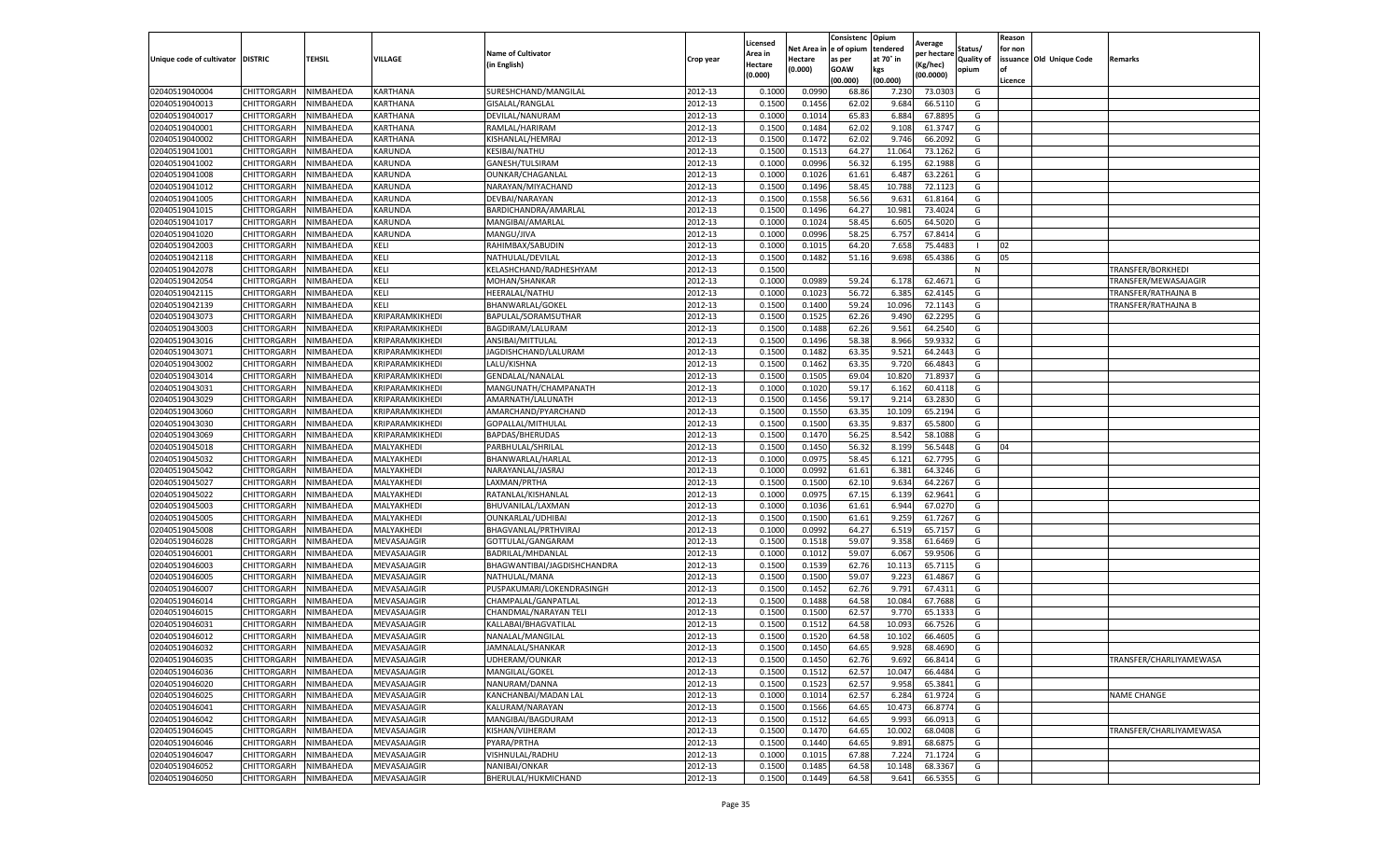|                                   |                    |           |                |                           |           | Licensed |         | Consistenc             | Opium     |                        |                   | Reason  |                          |                    |
|-----------------------------------|--------------------|-----------|----------------|---------------------------|-----------|----------|---------|------------------------|-----------|------------------------|-------------------|---------|--------------------------|--------------------|
|                                   |                    |           |                | <b>Name of Cultivator</b> |           | Area in  |         | Net Area in e of opium | tendered  | Average<br>per hectare | Status/           | for non |                          |                    |
| Unique code of cultivator DISTRIC |                    | TEHSIL    | VILLAGE        | in English)               | Crop year | Hectare  | Hectare | as per                 | at 70° in | (Kg/hec                | <b>Quality of</b> |         | issuance Old Unique Code | <b>Remarks</b>     |
|                                   |                    |           |                |                           |           | (0.000)  | (0.000) | <b>GOAW</b>            | kgs       | (00.0000)              | opium             |         |                          |                    |
|                                   |                    |           |                |                           |           |          |         | (00.000)               | (00.000)  |                        |                   | Licence |                          |                    |
| 02040519047058                    | CHITTORGARH        | NIMBAHEDA | MOHMADPURA     | LAKHMICHAND/NOLA          | 2012-13   | 0.1500   | 0.1496  | 64.14                  | 10.207    | 68.2286                | G                 |         |                          |                    |
| 02040519047001                    | CHITTORGARH        | NIMBAHEDA | MOHMADPURA     | PAVANSINGH/KESARSINGH     | 2012-13   | 0.1500   | 0.1500  | 61.94                  | 9.663     | 64.4200                | G                 |         |                          |                    |
| 02040519047002                    | CHITTORGARH        | NIMBAHEDA | MOHMADPURA     | KESARSINGH/UDHESINGH      | 2012-13   | 0.1500   | 0.1500  | 62.32                  | 10.14     | 67.6000                | G                 |         |                          |                    |
| 02040519047003                    | CHITTORGARH        | NIMBAHEDA | MOHMADPURA     | CHGANLAL/KESARRAM         | 2012-13   | 0.1500   | 0.1517  | 65.22                  | 10.622    | 70.0198                | G                 |         |                          |                    |
| 02040519047017                    | CHITTORGARH        | NIMBAHEDA | MOHMADPURA     | KISHANLAL/BHURA           | 2012-13   | 0.1500   | 0.1516  | 65.22                  | 10.361    | 68.3443                | G                 |         |                          |                    |
| 02040519047024                    | CHITTORGARH        | NIMBAHEDA | MOHMADPURA     | MITTULAL/MANGILAL         | 2012-13   | 0.1500   | 0.1479  | 58.45                  | 9.168     | 61.9878                | G                 |         |                          |                    |
| 02040519047032                    | CHITTORGARH        | NIMBAHEDA | MOHMADPURA     | NATHULAL/RAMA             | 2012-13   | 0.1500   | 0.1485  | 62.32                  | 9.971     | 67.1448                | G                 |         |                          |                    |
| 02040519047033                    | CHITTORGARH        | NIMBAHEDA | MOHMADPURA     | <b>BALULAL/KESULAL</b>    | 2012-13   | 0.1500   | 0.1521  | 68.38                  | 10.95     | 71.9987                | G                 |         |                          |                    |
| 02040519047034                    | CHITTORGARH        | NIMBAHEDA | MOHMADPURA     | NANALAL/MADHOLAL          | 2012-13   | 0.1500   | 0.1500  | 65.22                  | 10.33     | 68.8867                | G                 |         |                          |                    |
| 02040519047036                    | CHITTORGARH        | NIMBAHEDA | MOHMADPURA     | RATANLAL/KASIRAM          | 2012-13   | 0.1500   | 0.1440  | 58.45                  | 9.21      | 63.9583                | G                 |         |                          |                    |
| 02040519047043                    | CHITTORGARH        | NIMBAHEDA | MOHMADPURA     | MOTILAL/GOTTULAL          | 2012-13   | 0.1500   | 0.1560  | 62.32                  | 9.882     | 63.3462                | G                 |         |                          |                    |
| 02040519047045                    | CHITTORGARH        | NIMBAHEDA | MOHMADPURA     | RAMCHANDRA/PEMA           | 2012-13   | 0.1500   | 0.1456  | 65.22                  | 10.18     | 69.9451                | G                 |         |                          |                    |
| 02040519047055                    | CHITTORGARH        | NIMBAHEDA | MOHMADPURA     | DADAMCHAND/KESURAM        | 2012-13   | 0.1500   | 0.1548  | 68.38                  | 11.08     | 71.6214                | G                 |         |                          |                    |
| 02040519047059                    | CHITTORGARH        | NIMBAHEDA | MOHMADPURA     | DHANRAJ/NOLA              | 2012-13   | 0.1500   | 0.1375  | 62.32                  | 9.366     | 68.1164                | G                 |         |                          |                    |
| 02040519047053                    | CHITTORGARH        | NIMBAHEDA | MOHMADPURA     | BALCHAND/SHANKARLAL       | 2012-13   | 0.1500   | 0.1470  | 65.22                  | 10.23     | 69.5918                | G                 |         |                          |                    |
| 02040519047048                    | CHITTORGARH        | NIMBAHEDA | MOHMADPURA     | SOHANLAL/BHURALAL         | 2012-13   | 0.1500   | 0.1540  | 62.28                  | 9.956     | 64.6494                | G                 |         |                          |                    |
| 02040519047057                    | CHITTORGARH        | NIMBAHEDA | MOHMADPURA     | KANIYALAL/MADHOLAL        | 2012-13   | 0.1500   | 0.1472  | 62.28                  | 9.547     | 64.857                 | G                 |         |                          |                    |
| 02040519047035                    | CHITTORGARH        | NIMBAHEDA | MOHMADPURA     | BHERULAL/MADHOLAL         | 2012-13   | 0.1500   | 0.1408  | 62.28                  | 8.995     | 63.8849                | G                 |         |                          |                    |
| 02040519047037                    | CHITTORGARH        | NIMBAHEDA | MOHMADPURA     | SHAMBHULAL/MAGNIRAM       | 2012-13   | 0.1500   | 0.1550  | 68.38                  | 10.78     | 69.5806                | G                 |         |                          |                    |
| 02040519047012                    | CHITTORGARH        | NIMBAHEDA | MOHMADPURA     | BHERULAL/RAMAJI           | 2012-13   | 0.1500   | 0.1518  | 58.45                  | 9.419     | 62.0487                | G                 |         |                          |                    |
| 02040519047029                    | CHITTORGARH        | NIMBAHEDA | MOHMADPURA     | DALIBAI/BHURALAL          | 2012-13   | 0.1500   | 0.1449  | 68.38                  | 10.501    | 72.4707                | G                 |         |                          | <b>NAME CHANGE</b> |
| 02040519047056                    | CHITTORGARH        | NIMBAHEDA | MOHMADPURA     | KALURAM/MANGILAI          | 2012-13   | 0.1500   | 0.1525  | 65.24                  | 10.75     | 70.5246                | G                 |         |                          |                    |
| 02040519047051                    | CHITTORGARH        | NIMBAHEDA | MOHMADPURA     | CHTRBHUJ/MANGILAL         | 2012-13   | 0.1500   | 0.1491  | 65.24                  | 10.299    | 69.0744                | G                 |         |                          |                    |
| 02040519048029                    | CHITTORGARH        | NIMBAHEDA | MOTHA          | ARJUN/TARACHAND           | 2012-13   | 0.1500   | 0.1463  | 57.10                  | 8.467     | 57.8742                | G                 |         |                          |                    |
| 02040519048001                    | CHITTORGARH        | NIMBAHEDA | MOTHA          | BADRILAL/SHANKARLAL       | 2012-13   | 0.1500   | 0.1450  | 60.00                  | 9.72      | 67.0966                | G                 |         |                          |                    |
| 02040519048007                    | CHITTORGARH        | NIMBAHEDA | MOTHA          | SANTILAL/HJARILAL         | 2012-13   | 0.1500   | 0.1470  | 65.47                  | 10.746    | 73.1020                | G                 |         |                          |                    |
| 02040519048018                    | CHITTORGARH        | NIMBAHEDA | MOTHA          | CHOGALAL/TARCHAND         | 2012-13   | 0.1500   | 0.1464  | 65.47                  | 10.95     | 74.8087                | $\blacksquare$    | 02      |                          |                    |
| 02040519048027                    | CHITTORGARH        | NIMBAHEDA | MOTHA          | JAINARAYAN/MOTILAL        | 2012-13   | 0.1500   | 0.1440  | 65.47                  | 10.887    | 75.6042                | G                 |         |                          |                    |
| 02040519048016                    | CHITTORGARH        | NIMBAHEDA | MOTHA          | KISHANLAL/CUNNILAL        | 2012-13   | 0.1500   | 0.1485  | 63.26                  | 10.384    | 69.9259                | G                 |         |                          |                    |
| 02040519048024                    | CHITTORGARH        | NIMBAHEDA | MOTHA          | MANGILAL/TARACHAND        | 2012-13   | 0.1500   | 0.1500  | 63.26                  | 10.194    | 67.9600                | G                 |         |                          |                    |
| 02040519048021                    | CHITTORGARH        | NIMBAHEDA | MOTHA          | ASHOKKUMAR/BADRILAI       | 2012-13   | 0.1500   | 0.1470  | 65.47                  | 10.503    | 71.4490                | G                 |         |                          |                    |
| 02040519048031                    | CHITTORGARH        | NIMBAHEDA | MOTHA          | OUNKARLAL/CUNNILAL        | 2012-13   | 0.1500   | 0.1462  | 62.42                  | 9.853     | 67.3940                | G                 |         |                          |                    |
| 02040519048022                    | CHITTORGARH        | NIMBAHEDA | MOTHA          | NANDLAL/RAMLAL            | 2012-13   | 0.1000   | 0.0936  | 57.10                  | 5.93      | 63.3547                | G                 |         |                          |                    |
| 02040519048009                    | CHITTORGARH        | NIMBAHEDA | MOTHA          | RUKMNIBAI/CUNNILAL        | 2012-13   | 0.1000   | 0.1000  | 60.00                  | 6.446     | 64.4600                | G                 |         |                          |                    |
| 02040519063035                    | CHITTORGARH        | NIMBAHEDA | PEMANDAKHEDA   | RAMRATAN/BHANWARLAL       | 2012-13   | 0.1500   | 0.1435  | 63.25                  | 9.614     | 66.9965                | G                 |         |                          |                    |
| 02040519063002                    | CHITTORGARH        | NIMBAHEDA | PEMANDAKHEDA   | BHANWARLAL/LALURAM        | 2012-13   | 0.1500   | 0.1508  | 64.54                  | 9.967     | 66.0942                | G                 |         |                          |                    |
| 02040519063004                    | CHITTORGARH        | NIMBAHEDA | PEMANDAKHEDA   | OUNKARSIGH/MOTISINGH      | 2012-13   | 0.1500   | 0.1500  | 63.25                  | 9.731     | 64.8733                | G                 |         |                          |                    |
| 02040519063011                    | CHITTORGARH        | NIMBAHEDA | PEMANDAKHEDA   | PREMKUNWAR/SAMBHUSINGH    | 2012-13   | 0.1500   | 0.1480  | 63.41                  | 10.02     | 67.7568                | G                 |         |                          |                    |
| 02040519063013                    | CHITTORGARH        | NIMBAHEDA | PEMANDAKHEDA   | BHERULAL/CUNNILAL         | 2012-13   | 0.1000   | 0.1008  | 63.41                  | 6.776     | 67.2222                | G                 |         |                          |                    |
| 02040519063026                    | CHITTORGARH        | NIMBAHEDA | PEMANDAKHEDA   | GANPATSINGH/UDHESINGH     | 2012-13   | 0.1000   | 0.0966  | 63.41                  | 6.250     | 64.6998                | G                 |         |                          |                    |
| 02040519063028                    | CHITTORGARH        | NIMBAHEDA | PEMANDAKHEDA   | AMBHALAL/MULCHAND         | 2012-13   | 0.1000   | 0.1000  | 63.41                  | 6.341     | 63.4100                | G                 |         |                          |                    |
| 02040519063034                    | CHITTORGARH        | NIMBAHEDA | PEMANDAKHEDA   | RATANLAL/DHULAJI          | 2012-13   | 0.1500   | 0.1470  | 55.19                  | 8.152     | 55.4558                | G                 | 04      |                          |                    |
| 02040519063032                    | CHITTORGARH        | NIMBAHEDA | PEMANDAKHEDA   | BASRAJ/NANDLAL            | 2012-13   | 0.1500   |         |                        |           |                        | F                 |         |                          |                    |
| 02040519063030                    | CHITTORGARH        | NIMBAHEDA | PEMANDAKHEDA   | SOBHALAL/NANDLAL          | 2012-13   | 0.1000   |         |                        |           |                        | F                 |         |                          |                    |
| 02040519063031                    | CHITTORGARH        | NIMBAHEDA | PEMANDAKHEDA   | BHANWARSINGH/AMARSINGH    | 2012-13   | 0.1000   | 0.0992  | 63.25                  | 6.352     | 64.0323                | G                 |         |                          |                    |
| 02040519063006                    | CHITTORGARH        | NIMBAHEDA | PEMANDAKHEDA   | DEEPKUVAR/KARANSINGH      | 2012-13   | 0.1000   | 0.1014  | 63.25                  | 6.452     | 63.6292                | G                 |         |                          |                    |
| 02040519051051                    | CHITTORGARH        | NIMBAHEDA | RAMPURA        | KASIRAM/DYARAM            | 2012-13   | 0.1500   | 0.1504  | 56.20                  | 8.968     | 59.6277                | G                 |         |                          |                    |
| 02040519051036                    | CHITTORGARH        | NIMBAHEDA | <b>RAMPURA</b> | RAMNARAYAN/AMRATRAM       | 2012-13   | 0.1500   | 0.1505  | 60.08                  | 9.690     | 64.3854                | G                 |         |                          |                    |
| 02040519051046                    | CHITTORGARH        | NIMBAHEDA | <b>RAMPURA</b> | <b>FULCHAND/KHEMRAJ</b>   | 2012-13   | 0.1500   | 0.1500  | 62.42                  | 9.889     | 65.9267                | G                 |         |                          |                    |
| 02040519051063                    | CHITTORGARH        | NIMBAHEDA | RAMPURA        | JANKILAL/KHEMRAJ          | 2012-13   | 0.1000   | 0.0984  | 62.42                  | 6.527     | 66.3313                | G                 |         |                          |                    |
| 02040519051028                    | CHITTORGARH        | NIMBAHEDA | RAMPURA        | HABUDA/HARIRAM            | 2012-13   | 0.1000   | 0.1008  | 62.42                  | 6.813     | 67.5893                | G                 |         |                          |                    |
| 02040519051049                    | CHITTORGARH        | NIMBAHEDA | RAMPURA        | SANTILAL/BHANWARLAL       | 2012-13   | 0.1500   | 0.1500  | 53.39                  | 8.573     | 57.1533                | G                 | 05      |                          |                    |
| 02040519051055                    | CHITTORGARH        | NIMBAHEDA | RAMPURA        | MAHIPAL/UTHAMCHAND        | 2012-13   | 0.1500   | 0.1495  | 56.69                  | 8.811     | 58.9365                | G                 |         |                          |                    |
| 02040519052005                    | <b>CHITTORGARH</b> | NIMBAHEDA | RATHANJANA-A   | PRTHVIRAJ/GOKEL           | 2012-13   | 0.1500   | 0.1517  | 71.91                  | 12.430    | 81.9380                | G                 |         |                          |                    |
| 02040519052009                    | CHITTORGARH        | NIMBAHEDA | RATHANJANA-A   | OUNKARLAL/KHEMRAJ         | 2012-13   | 0.1500   | 0.1520  | 62.15                  | 10.415    | 68.5197                | G                 |         |                          |                    |
| 02040519052010                    | <b>CHITTORGARH</b> | NIMBAHEDA | RATHANJANA-A   | PYARA/GOKEL               | 2012-13   | 0.1500   | 0.1485  | 66.32                  | 11.056    | 74.4512                | G                 |         |                          |                    |
| 02040519052027                    | CHITTORGARH        | NIMBAHEDA | RATHANJANA-A   | GHERILAL/BHURA            | 2012-13   | 0.1500   | 0.1443  | 56.72                  | 9.083     | 62.9453                | G                 |         |                          |                    |
| 02040519052003                    | <b>CHITTORGARH</b> | NIMBAHEDA | RATHANJANA-A   | SHYAMLAL/SHIVLAL          | 2012-13   | 0.1500   | 0.1500  | 66.32                  | 10.85     | 72.3867                | G                 |         |                          |                    |
| 02040519052028                    | <b>CHITTORGARH</b> | NIMBAHEDA | RATHANJANA-A   | BALCHAND/BHAGVAN          | 2012-13   | 0.1000   | 0.1034  | 66.32                  | 7.722     | 74.6809                | G                 |         |                          |                    |
|                                   |                    |           |                |                           |           |          |         |                        |           |                        |                   |         |                          |                    |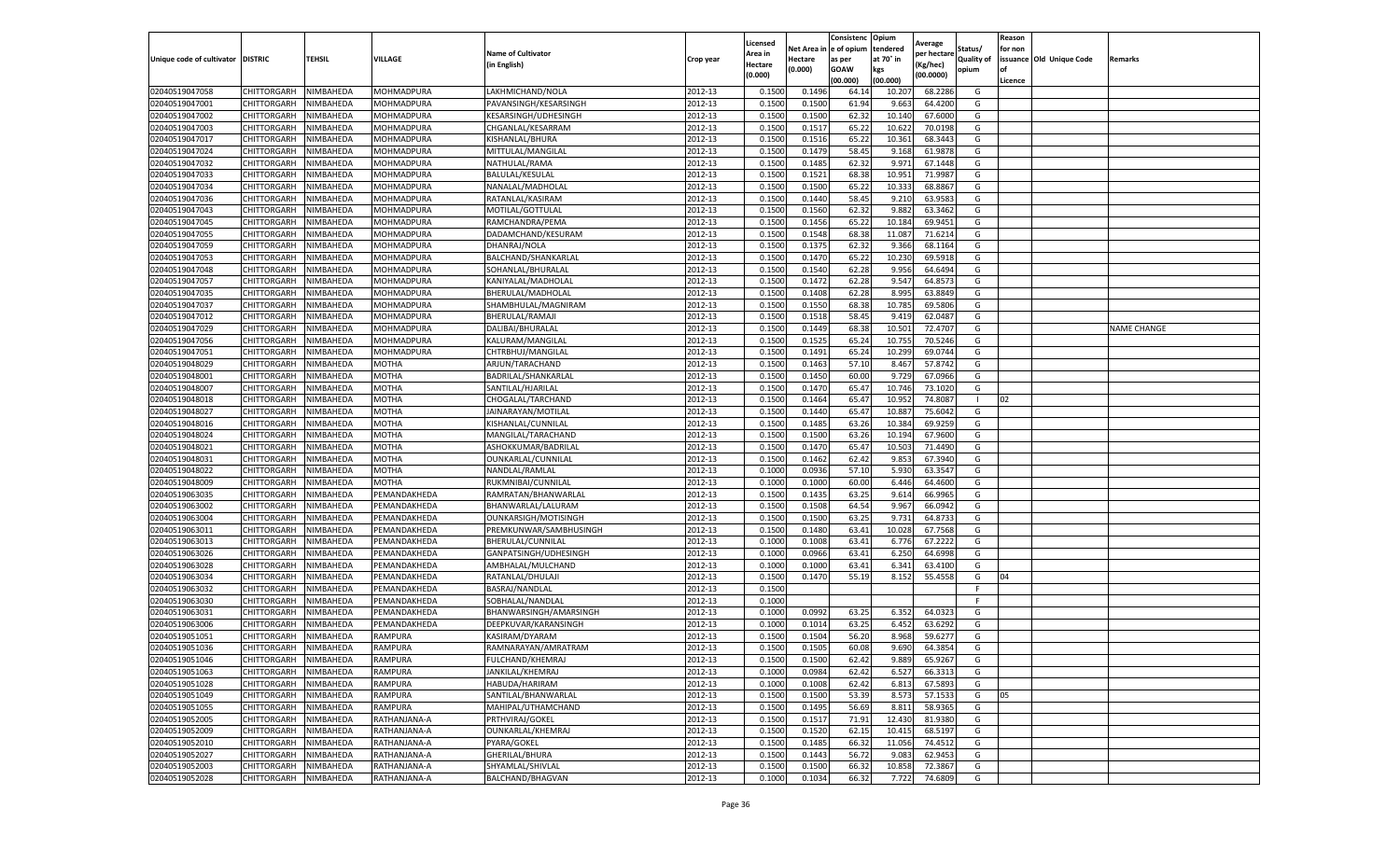|                                   |                            |                        |                                |                            |           | Licensed |         | Consistenc             | Opium     |                        |                   | Reason  |                          |                    |
|-----------------------------------|----------------------------|------------------------|--------------------------------|----------------------------|-----------|----------|---------|------------------------|-----------|------------------------|-------------------|---------|--------------------------|--------------------|
|                                   |                            |                        |                                | <b>Name of Cultivator</b>  |           | Area in  |         | Net Area in e of opium | tendered  | Average<br>per hectare | Status/           | for non |                          |                    |
| Unique code of cultivator DISTRIC |                            | TEHSIL                 | VILLAGE                        | in English)                | Crop year | Hectare  | Hectare | as per                 | at 70° in | (Kg/hec                | <b>Quality of</b> |         | issuance Old Unique Code | <b>Remarks</b>     |
|                                   |                            |                        |                                |                            |           | (0.000)  | (0.000) | <b>GOAW</b>            | kgs       | (00.0000)              | opium             |         |                          |                    |
|                                   |                            |                        |                                |                            |           |          |         | (00.000)               | (00.000)  |                        |                   | Licence |                          |                    |
| 02040519052002                    | CHITTORGARH                | NIMBAHEDA              | RATHANJANA-A                   | LALA/CHOTTU                | 2012-13   | 0.1500   | 0.1508  | 69.36                  | 11.14     | 73.9191                | G                 |         |                          |                    |
| 02040519052008                    | CHITTORGARH                | NIMBAHEDA              | RATHANJANA-A                   | MOTIYABAI/BHERA            | 2012-13   | 0.1500   | 0.1520  | 71.91                  | 12.16     | 80.0197                | G                 |         |                          |                    |
| 02040519052034                    | CHITTORGARH                | NIMBAHEDA              | RATHANJANA-A                   | GASILAL/RAMA               | 2012-13   | 0.1500   | 0.1500  | 66.52                  | 11.651    | 77.6733                | G                 |         |                          |                    |
| 02040519052011                    | CHITTORGARH                | NIMBAHEDA              | RATHANJANA-A                   | SUNDARBAI/MEGRAJ           | 2012-13   | 0.1000   | 0.1026  | 66.32                  | 7.579     | 73.8694                | G                 |         |                          |                    |
| 02040519052133                    | CHITTORGARH                | NIMBAHEDA              | RATHANJANA-A                   | DURGALAL/HEERALAI          | 2012-13   | 0.1500   | 0.1512  | 56.72                  | 8.719     | 57.6653                | G                 |         |                          |                    |
| 02040519052134                    | CHITTORGARH                | NIMBAHEDA              | RATHANJANA-A                   | KANIYALAL/HEERALAI         | 2012-13   | 0.1500   | 0.1460  | 62.15                  | 10.18     | 69.7534                | G                 |         |                          |                    |
| 02040519052135                    | CHITTORGARH                | NIMBAHEDA              | RATHANJANA-A                   | NIKAMLAL/KHEMRAJ           | 2012-13   | 0.1500   | 0.1500  | 66.52                  | 11.555    | 77.0333                | G                 |         |                          |                    |
| 02040519052108                    | CHITTORGARH                | NIMBAHEDA              | RATHANJANA-B                   | SHANKARLAL/KISHANLAL       | 2012-13   | 0.1500   | 0.1518  | 63.42                  | 11.11     | 73.2345                | G                 |         |                          |                    |
| 02040519052088                    | CHITTORGARH                | NIMBAHEDA              | RATHANJANA-B                   | HJARI/HEERALAL             | 2012-13   | 0.1500   | 0.1521  | 68.66                  | 11.78     | 77.4490                | G                 |         |                          |                    |
| 02040519052100                    | CHITTORGARH                | NIMBAHEDA              | RATHANJANA-B                   | BAPULAL/HJARILAL(HEERALAL) | 2012-13   | 0.1500   | 0.1480  | 65.29                  | 10.931    | 73.8581                | G                 |         |                          |                    |
| 02040519052111                    | CHITTORGARH                | NIMBAHEDA              | RATHANJANA-B                   | DADAMCHAND/TARACHAND       | 2012-13   | 0.1500   | 0.1554  | 65.29                  | 11.37     | 73.1660                | G                 |         |                          |                    |
| 02040519052113                    | CHITTORGARH                | NIMBAHEDA              | RATHANJANA-B                   | SHAMBHULAL/MODA            | 2012-13   | 0.1500   | 0.1482  | 69.04                  | 10.98     | 74.1363                | G                 |         |                          |                    |
| 02040519052129                    | CHITTORGARH                | NIMBAHEDA              | RATHANJANA-B                   | SEETARAM/TARACHAND         | 2012-13   | 0.1500   | 0.1554  | 63.42                  | 11.33     | 72.9344                | G                 |         |                          |                    |
| 02040519052115                    | CHITTORGARH                | NIMBAHEDA              | RATHANJANA-B                   | BABUSINGH/AMARSINGH        | 2012-13   | 0.1500   | 0.1476  | 63.42                  | 10.62     | 71.9986                | G                 |         |                          |                    |
| 02040519052052                    | CHITTORGARH                | NIMBAHEDA              | RATHANJANA-B                   | ASHU/SOLA                  | 2012-13   | 0.1500   | 0.1482  | 62.59                  | 10.71     | 72.2807                | G                 |         |                          |                    |
| 02040519052080                    | CHITTORGARH                | NIMBAHEDA              | RATHANJANA-B                   | CHAMPALAL/BHAGVAN          | 2012-13   | 0.1500   | 0.1500  | 62.59                  | 10.005    | 66.7000                | G                 |         |                          |                    |
| 02040519052137                    | CHITTORGARH                | NIMBAHEDA              | RATHANJANA-B                   | NANDLAL/MEGHA              | 2012-13   | 0.1500   | 0.1554  | 59.67                  | 10.434    | 67.1429                | G                 |         |                          |                    |
| 02040519052098                    | CHITTORGARH                | NIMBAHEDA              | RATHANJANA-B                   | BADRILAL/KASIRAM           | 2012-13   | 0.1500   | 0.1485  | 69.04                  | 11.67     | 78.6397                | G                 |         |                          |                    |
| 02040519052102                    | CHITTORGARH                | NIMBAHEDA              | RATHANJANA-B                   | BHERULAL/RAMCHANDRA        | 2012-13   | 0.1500   | 0.1472  | 65.29                  | 11.00     | 74.7690                | G                 |         |                          |                    |
| 02040519052095                    | CHITTORGARH                | NIMBAHEDA              | RATHANJANA-B                   | JASVANSINGH/KUNDANSINGH    | 2012-13   | 0.1500   | 0.1518  | 69.04                  | 10.958    | 72.1871                | G                 |         |                          |                    |
| 02040519052138                    | CHITTORGARH                | NIMBAHEDA              | RATHANJANA-B                   | TULSIRAM/MANA              | 2012-13   | 0.1500   | 0.1550  | 59.67                  | 10.152    | 65.4968                | G                 |         |                          |                    |
| 02040519055015                    | CHITTORGARH                | NIMBAHEDA              | SANKLOKAKHEDA                  | GOVINDRAM/HANSRAJ          | 2012-13   | 0.1500   | 0.1484  | 66.04                  | 10.87     | 73.3019                | G                 |         |                          |                    |
| 02040519055002                    | CHITTORGARH                | NIMBAHEDA              | SANKLOKAKHEDA                  | KASIRAM/JASRAJ             | 2012-13   | 0.1500   | 0.1500  | 66.47                  | 11.300    | 75.3333                | -1                | 02      |                          |                    |
| 02040519055003                    | CHITTORGARH                | NIMBAHEDA              | SANKLOKAKHEDA                  | GOPALLAL/HEMRAJ            | 2012-13   | 0.1500   | 0.1500  | 60.12                  | 9.456     | 63.0400                | G                 |         |                          |                    |
| 02040519055013                    | CHITTORGARH                | NIMBAHEDA              | SANKLOKAKHEDA                  | RAMSINGH/JASRAJ            | 2012-13   | 0.1500   | 0.1501  | 67.12                  | 10.98     | 73.2112                |                   | 02      |                          |                    |
| 02040519055014                    | CHITTORGARH                | NIMBAHEDA              | SANKLOKAKHEDA                  | RUKMNIBAI/LOBHCHAND        | 2012-13   | 0.1500   | 0.1500  | 66.03                  | 11.197    | 74.6467                | G                 |         |                          |                    |
| 02040519055021                    |                            |                        |                                | RAMRATAN/HJARILAI          | 2012-13   | 0.1500   | 0.1470  | 66.03                  | 10.85     | 73.8571                | G                 |         |                          |                    |
|                                   | CHITTORGARH<br>CHITTORGARH | NIMBAHEDA<br>NIMBAHEDA | SANKLOKAKHEDA<br>SANKLOKAKHEDA | CHANDIBAI/HJARILAL         | 2012-13   | 0.1500   | 0.1500  | 57.22                  | 10.022    | 66.8133                | G                 |         |                          |                    |
| 02040519055023                    |                            | NIMBAHEDA              | SANKLOKAKHEDA                  | BAPULAL/JASRAJ             |           |          |         |                        |           |                        |                   | 02      |                          |                    |
| 02040519055011                    | CHITTORGARH                |                        |                                |                            | 2012-13   | 0.1500   | 0.1488  | 64.05                  | 11.401    | 76.6196                | $\mathbf{I}$      |         |                          |                    |
| 02040519055026                    | CHITTORGARH                | NIMBAHEDA              | SANKLOKAKHEDA                  | AMARSINGH/BHERUSINGH       | 2012-13   | 0.1500   | 0.1500  | 63.25                  | 10.373    | 69.1533<br>61.8595     | G<br>G            |         |                          |                    |
| 02040519056005                    | CHITTORGARH                | NIMBAHEDA              | SARTHAL                        | KUKIBAI/GHISULAL           | 2012-13   | 0.1500   | 0.1452  | 60.05                  | 8.982     |                        |                   |         |                          |                    |
| 02040519056012                    | CHITTORGARH                | NIMBAHEDA              | SARTHAL                        | MOHAN/RATTA                | 2012-13   | 0.1000   | 0.0957  | 66.17                  | 6.466     | 67.5653                | G                 |         |                          |                    |
| 02040519056025                    | CHITTORGARH                | NIMBAHEDA              | SARTHAL                        | MANGU/NAVLA                | 2012-13   | 0.1500   | 0.1519  | 60.05                  | 9.213     | 60.6517                | G                 |         |                          |                    |
| 02040519056001                    | CHITTORGARH                | NIMBAHEDA              | SARTHAL                        | NIRBHAYRAM/BHERULAL        | 2012-13   | 0.1500   | 0.1435  | 66.17                  | 9.169     | 63.8955                | G                 |         |                          |                    |
| 02040519056038                    | CHITTORGARH                | NIMBAHEDA              | SARTHAL                        | DALLA/KALU                 | 2012-13   | 0.1500   | 0.1395  | 60.05                  | 8.244     | 59.0968                | G                 |         |                          |                    |
| 02040519056039                    | CHITTORGARH                | NIMBAHEDA              | SARTHAL                        | NANURAM/BHURA              | 2012-13   | 0.1500   | 0.1488  | 59.67                  | 8.806     | 59.1801                | G                 |         |                          |                    |
| 02040519056013                    | CHITTORGARH                | NIMBAHEDA              | SARTHAL                        | CUNNILAL/BHERU             | 2012-13   | 0.1500   | 0.1450  | 63.42                  | 9.477     | 65.3586                | G                 |         |                          |                    |
| 02040519056040                    | CHITTORGARH                | NIMBAHEDA              | SARTHAL                        | SOHANDAS/TULSIDAS          | 2012-13   | 0.1000   | 0.1020  | 59.67                  | 6.172     | 60.5098                | G                 |         |                          |                    |
| 02040519056041                    | CHITTORGARH                | NIMBAHEDA              | SARTHAL                        | NATHULAL/BHURA             | 2012-13   | 0.1500   | 0.1460  | 69.04                  | 9.843     | 67.4178                | G                 |         |                          |                    |
| 02040519056042                    | CHITTORGARH                | NIMBAHEDA              | SARTHAL                        | RAJIBAI/DHANNA             | 2012-13   | 0.1500   | 0.1496  | 54.29                  | 8.159     | 54.5388                | G                 | 04      |                          |                    |
| 02040519058012                    | CHITTORGARH                | NIMBAHEDA              | SHAHBAD                        | DALCHAND/SHRIRAM           | 2012-13   | 0.1500   | 0.1470  | 61.34                  | 9.700     | 65.9864                | G                 |         |                          |                    |
| 02040519058036                    | CHITTORGARH                | NIMBAHEDA              | SHAHBAD                        | GOPALLAL/DALCHAND          | 2012-13   | 0.1500   | 0.1500  | 62.21                  | 9.785     | 65.2333                | G                 |         |                          |                    |
| 02040519058048                    | CHITTORGARH                | NIMBAHEDA              | SHAHBAD                        | SANTILAL/KALURAM           | 2012-13   | 0.1000   | 0.0945  | 71.89                  | 7.620     | 80.6349                | G                 |         |                          |                    |
| 02040519058016                    | CHITTORGARH                | NIMBAHEDA              | SHAHBAD                        | NIRBHAYRAM / NAVALRAM      | 2012-13   | 0.1500   | 0.1537  | 64.38                  | 9.97      | 64.8666                | G                 |         |                          |                    |
| 02040519058022                    | CHITTORGARH                | NIMBAHEDA              | SHAHBAD                        | KASTURIBAI/RAMRATAN        | 2012-13   | 0.1500   | 0.1472  | 64.38                  | 10.034    | 68.1658                | G                 |         |                          |                    |
| 02040519058003                    | CHITTORGARH                | NIMBAHEDA              | SHAHBAD                        | RAMSINGH/AMRATRAM          | 2012-13   | 0.1500   | 0.1500  | 68.66                  | 10.81     | 72.1267                | G                 |         |                          |                    |
| 02040519060032                    | CHITTORGARH                | NIMBAHEDA              | TAI-A                          | GOVERDHAN/HJARILAL         | 2012-13   | 0.1500   | 0.1488  | 62.28                  | 9.048     | 60.8065                | G                 |         |                          |                    |
| 02040519060007                    | CHITTORGARH                | NIMBAHEDA              | TAI-A                          | CHTRBHUJ/BHAGVAN           | 2012-13   | 0.1000   | 0.1026  | 59.29                  | 5.997     | 58.4503                | G                 |         |                          |                    |
| 02040519060009                    | CHITTORGARH NIMBAHEDA      |                        | TAI-A                          | GHISIBAI/RATANLAL          | 2012-13   | 0.1000   | 0.1050  | 65.24                  | 6.897     | 65.6857                | G                 |         |                          | <b>NAME CHANGE</b> |
| 02040519060014                    | CHITTORGARH                | NIMBAHEDA              | TAI-A                          | SHYAMKUVAR/DULICHAND       | 2012-13   | 0.1500   | 0.1520  | 62.37                  | 9.454     | 62.1974                | G                 |         |                          |                    |
| 02040519060016                    | CHITTORGARH                | NIMBAHEDA              | TAI-A                          | RAMESVAR/KESARIMAL         | 2012-13   | 0.1500   | 0.1458  | 65.24                  | 9.944     | 68.2030                | G                 |         |                          |                    |
| 02040519060022                    | CHITTORGARH                | NIMBAHEDA              | TAI-A                          | CHAMPALAL/PANNALAL         | 2012-13   | 0.1500   | 0.1500  | 65.24                  | 9.665     | 64.4333                | G                 |         |                          |                    |
| 02040519060025                    | CHITTORGARH                | NIMBAHEDA              | TAI-A                          | BHVANIRAM/MOTILAL          | 2012-13   | 0.1500   | 0.1470  | 58.45                  | 9.177     | 62.4286                | G                 |         |                          |                    |
| 02040519060028                    | <b>CHITTORGARH</b>         | NIMBAHEDA              | TAI-A                          | NANDRAM/RATANDAS           | 2012-13   | 0.1500   | 0.0924  | 50.48                  | 5.315     | 57.5216                | G                 | 05      |                          |                    |
| 02040519060037                    | CHITTORGARH                | NIMBAHEDA              | TAI-A                          | DAMARLAL/NIRBHESINGH       | 2012-13   | 0.1500   | 0.1470  | 62.37                  | 9.471     | 64.4286                | G                 |         |                          |                    |
| 02040519060038                    | CHITTORGARH                | NIMBAHEDA              | TAI-A                          | MOHANLAL/NANDA             | 2012-13   | 0.1500   | 0.1500  | 59.29                  | 8.944     | 59.6267                | G                 |         |                          |                    |
| 02040519060091                    | CHITTORGARH                | NIMBAHEDA              | TAI-A                          | MANGILAL/NATHULAL          | 2012-13   | 0.1000   | 0.1000  | 65.25                  | 6.618     | 66.1800                | G                 |         |                          |                    |
| 02040519060095                    | CHITTORGARH                | NIMBAHEDA              | TAI-A                          | TULSIRAM/BHAGATRAM         | 2012-13   | 0.1500   | 0.1482  | 59.29                  | 8.741     | 58.9811                | G                 |         |                          |                    |
| 02040519060096                    | <b>CHITTORGARH</b>         | NIMBAHEDA              | TAI-A                          | MANJUBAI/OMPARKASH         | 2012-13   | 0.1000   | 0.0990  | 65.25                  | 6.562     | 66.2828                | G                 |         |                          |                    |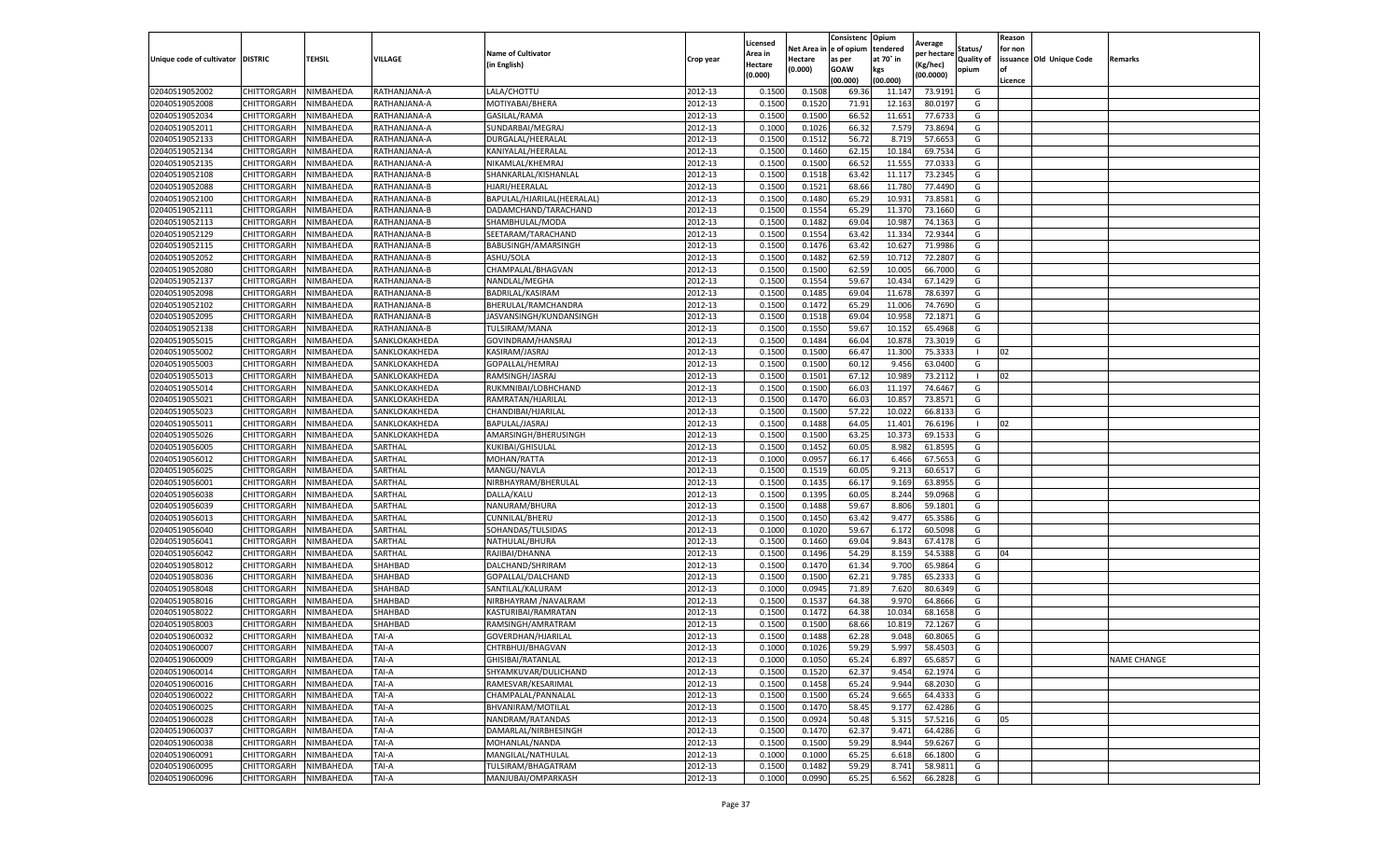|                                   |                            |           |            |                                          |                    | Licensed |                  | Consistenc     | Opium     |                        |                   | Reason  |                          |         |
|-----------------------------------|----------------------------|-----------|------------|------------------------------------------|--------------------|----------|------------------|----------------|-----------|------------------------|-------------------|---------|--------------------------|---------|
|                                   |                            |           |            | <b>Name of Cultivator</b>                |                    | Area in  | Net Area i       | e of opium     | tendered  | Average<br>per hectare | Status/           | for non |                          |         |
| Unique code of cultivator DISTRIC |                            | TEHSIL    | VILLAGE    | (in English)                             | Crop year          | Hectare  | Hectare          | as per         | at 70° in | Kg/hec)                | <b>Quality of</b> |         | issuance Old Unique Code | Remarks |
|                                   |                            |           |            |                                          |                    | (0.000)  | (0.000)          | <b>GOAW</b>    | kgs       | (00.0000)              | opium             |         |                          |         |
|                                   |                            |           |            |                                          |                    |          |                  | (00.000        | (00.000)  |                        |                   | Licence |                          |         |
| 02040519060097                    | CHITTORGARH                | NIMBAHEDA | TAI-A      | CHANDPARKASH/OUNKARLAL                   | 2012-13            | 0.1500   | 0.147            | 59.29          | 8.724     | 59.3469                | G                 |         |                          |         |
| 02040519060099                    | CHITTORGARH                | NIMBAHEDA | TAI-A      | SHYAMLAL/JAMNALAL                        | 2012-13            | 0.150    | 0.150            | 67.44          | 10.309    | 68.4983                | G                 |         |                          |         |
| 02040519060101                    | CHITTORGARH                | NIMBAHEDA | TAI-A      | PARBHULAL/BHANWARLAL                     | 2012-13            | 0.1500   | 0.1500           | 70.74          | 10.136    | 67.5733                | G                 |         |                          |         |
| 02040519060102                    | CHITTORGARH                | NIMBAHEDA | TAI-A      | JIVARAJ/MOTILAL                          | 2012-13            | 0.1500   | 0.1496           | 67.44          | 9.788     | 65.4278                | G                 |         |                          |         |
| 02040519060018                    | CHITTORGARH                | NIMBAHEDA | TAI-A      | DHAPUBAI/MANGILAL                        | 2012-13            | 0.1500   | 0.1496           | 62.37          | 9.204     | 61.5241                | G                 |         |                          |         |
| 02040519060003                    | CHITTORGARH                | NIMBAHEDA | TAI-A      | SHANKARLAL/TULSIRAM                      | 2012-13            | 0.1500   | 0.1500           | 62.37          | 9.445     | 62.9667                | G                 |         |                          |         |
| 02040519060019                    | CHITTORGARH                | NIMBAHEDA | TAI-A      | RAMCHANDIBAI/SHRILAI                     | 2012-13            | 0.1500   | 0.1529           | 59.29          | 9.190     | 60.1046                | G                 |         |                          |         |
| 02040519060029                    | CHITTORGARH                | NIMBAHEDA | TAI-A      | RAMCHANRA/BHANA                          | 2012-13            | 0.100    | 0.1008           | 62.08          | 6.510     | 64.583                 | G                 |         |                          |         |
| 02040519060098                    | CHITTORGARH                | NIMBAHEDA | TAI-A      | MAGNIBAI/BHERULAL                        | 2012-13            | 0.1500   | 0.1500           | 67.44          | 10.222    | 68.1467                | G                 |         |                          |         |
| 02040519060013                    | CHITTORGARH                | NIMBAHEDA | TAI-A      | OUNKAR/HEERA                             | 2012-13            | 0.1500   | 0.1554           | 56.08          | 8.724     | 56.1390                | G                 | 04      |                          |         |
| 02040519060026                    | CHITTORGARH                | NIMBAHEDA | TAI-A      | RAMCHANRA/NANDA                          | 2012-13            | 0.1500   | 0.1445           | 56.08          | 8.180     | 56.6090                | G                 | 04      |                          |         |
| 02040519060093                    | CHITTORGARH                | NIMBAHEDA | TAI-A      | BAGDIRAM/NANALAL                         | 2012-13            | 0.1500   | 0.1540           | 62.08          | 9.560     | 62.0779                | G                 |         |                          |         |
| 02040519060006                    | CHITTORGARH                | NIMBAHEDA | TAI-A      | KESURAM/PREAMCHANDRA                     | 2012-13            | 0.1500   | 0.1456           | 62.08          | 9.31      | 63.9560                | G                 |         |                          |         |
| 02040519060103                    | CHITTORGARH                | NIMBAHEDA | TAI-A      | TULSIRAM/DALLICHAND                      | 2012-13            | 0.1500   | 0.1504           | 62.08          | 9.427     | 62.6795                | G                 |         |                          |         |
| 02040519060086                    | CHITTORGARH                | NIMBAHEDA | TAI-B      | BABULAL/JAMNALAL                         | 2012-13            | 0.1500   | 0.1505           | 63.33          | 9.680     | 64.3189                | G                 |         |                          |         |
| 02040519060039                    | CHITTORGARH                | NIMBAHEDA | TAI-B      | PYARA/LALU                               | 2012-13            | 0.1500   | 0.1500           | 70.74          | 10.985    | 73.2333                | G                 |         |                          |         |
| 02040519060041                    | CHITTORGARH                | NIMBAHEDA | TAI-B      | VIDHIYA/KANIYALAL                        | 2012-13            | 0.1500   | 0.1440           | 62.39          | 8.868     | 61.583                 | G                 |         |                          |         |
| 02040519060050                    | CHITTORGARH                | NIMBAHEDA | TAI-B      | MOHANIBAI/DALCHAND                       | 2012-13            | 0.1500   | 0.1510           | 64.46          | 9.826     | 65.0728                | G                 |         |                          |         |
| 02040519060056                    | CHITTORGARH                | NIMBAHEDA | TAI-B      | GITABAI/NIRBHAYRAM                       | 2012-13            | 0.1000   | 0.1012           | 65.25          | 6.749     | 66.6897                | G                 |         |                          |         |
| 02040519060062                    | CHITTORGARH                | NIMBAHEDA | TAI-B      | MOTILAL/NANURAM                          | 2012-13            | 0.1500   | 0.1503           | 62.39          | 9.260     | 61.6101                | G                 |         |                          |         |
| 02040519060074                    | CHITTORGARH                | NIMBAHEDA | TAI-B      | BAJERAM/BHVANA                           | 2012-13            | 0.1500   | 0.1560           | 67.44          | 10.790    | 69.1667                | G                 |         |                          |         |
| 02040519060080                    | CHITTORGARH                | NIMBAHEDA | TAI-B      | BIHARILAL/NANDA                          | 2012-13            | 0.1000   | 0.0999           | 56.54          | 5.896     | 59.0190                | G                 |         |                          |         |
| 02040519060081                    | CHITTORGARH                | NIMBAHEDA | TAI-B      | BHANWARLAL/NANDRAM                       | 2012-13            | 0.1500   | 0.1458           | 59.39          | 8.705     | 59.7051                | G                 |         |                          |         |
| 02040519060089                    | CHITTORGARH                | NIMBAHEDA | TAI-B      | SANTILAL/HEERALAL                        | 2012-13            | 0.1500   | 0.1301           | 60.04          | 7.874     | 60.5227                | G                 |         |                          |         |
| 02040519060052                    | CHITTORGARH                | NIMBAHEDA | TAI-B      | LOBHIBAI/HEMRAJ                          | 2012-13            | 0.1500   | 0.1512           | 62.39          | 9.225     | 61.0119                | G                 |         |                          |         |
| 02040519060053                    | CHITTORGARH                | NIMBAHEDA | TAI-B      | RAMESVARLAL/NETRAM                       | 2012-13            | 0.1500   | 0.1500           | 59.39          | 9.299     | 61.9933                | G                 |         |                          |         |
| 02040519060054                    | CHITTORGARH                | NIMBAHEDA | TAI-B      | MOHAN/MAGNA                              | 2012-13            | 0.1500   | 0.1564           | 54.12          | 8.783     | 56.1573                | G                 | 04      |                          |         |
| 02040519060057                    | CHITTORGARH                | NIMBAHEDA | TAI-B      | OUNKARLAL/PREAMCHAND                     | 2012-13            | 0.1500   | 0.1470           | 60.04          | 8.937     | 60.7959                | G                 |         |                          |         |
| 02040519060078                    | CHITTORGARH                | NIMBAHEDA | TAI-B      | GISA/PRTHA                               | 2012-13            | 0.1500   | 0.1482           | 62.39          | 9.733     | 65.6748                | G                 |         |                          |         |
| 02040519060071                    | CHITTORGARH                | NIMBAHEDA | TAI-B      | NANDA/PRTHA                              | 2012-13            | 0.1000   | 0.0992           | 51.27          | 2.629     | 26.5020                | G                 | 04      |                          |         |
| 02040519060044                    | CHITTORGARH                | NIMBAHEDA | TAI-B      | BHANWARIBAI/PRTHVIRAJ                    | 2012-13            | 0.1500   | 0.1488           | 65.25          | 9.704     | 65.2151                | G                 |         |                          |         |
| 02040519060048                    | CHITTORGARH                | NIMBAHEDA | TAI-B      | MANGILAL/POKER                           | 2012-13            | 0.1000   | 0.0976           | 67.44          | 6.609     | 67.7152                | G                 |         |                          |         |
| 02040519060051                    | CHITTORGARH                | NIMBAHEDA | TAI-B      | NANALAL/NANDA                            | 2012-13            | 0.100    | 0.0992           | 73.45          | 7.555     | 76.1593                | G                 |         |                          |         |
| 02040519060087                    | CHITTORGARH                | NIMBAHEDA | TAI-B      | BAGDIRAM/SHORAM                          | 2012-13            | 0.1500   | 0.1470           | 60.04          | 8.551     | 58.1701                | G                 |         |                          |         |
| 02040519060077                    | CHITTORGARH                | NIMBAHEDA | TAI-B      | MULCHAND/LAKHMICHAND                     | 2012-13            | 0.1500   | 0.1512           | 60.04          | 9.040     | 59.7884                | G                 |         |                          |         |
| 02040519061006                    | CHITTORGARH                | NIMBAHEDA | TILAKHEDA  | CHAGANLAL/BHAGVAN                        | 2012-13            | 0.1500   | 0.1500           | 60.18          | 9.801     | 65.3400                | G                 |         |                          |         |
| 02040519061009                    | CHITTORGARH                | NIMBAHEDA | TILAKHEDA  | MATHURALAL/PYARA                         | 2012-13            | 0.1500   | 0.1436           | 64.12          | 10.360    | 72.1448                | G                 |         |                          |         |
| 02040519061019                    | CHITTORGARH                | NIMBAHEDA | TILAKHEDA  | GULABCHAND/BARDICHAND                    | 2012-13            | 0.1500   | 0.1485           | 60.18          | 9.362     | 63.0438                | G                 |         |                          |         |
| 02040519061002                    | CHITTORGARH                | NIMBAHEDA | TILAKHEDA  | DHANRAJ/SUKHRAJ                          | 2012-13            | 0.1500   | 0.1500           | 62.28          | 9.885     | 65.9000                | G                 |         |                          |         |
| 02040519061013                    | CHITTORGARH                | NIMBAHEDA | TILAKHEDA  | BANSILAL/KISHANLAL                       | 2012-13            | 0.1500   | 0.1450           | 62.26          | 10.024    | 69.1310                | G                 |         |                          |         |
| 02040519061026                    | CHITTORGARH                | NIMBAHEDA | TILAKHEDA  | PREAMCHAND/MOTILAL                       | 2012-13            | 0.1500   | 0.1472           | 60.18          | 9.741     | 66.1753                | G                 |         |                          |         |
| 02040519062001                    | CHITTORGARH                | NIMBAHEDA | UNKHLIYA-A | GISULAL/GANGARAM                         | 2012-13            | 0.1500   | 0.1568           | 68.11          | 11.851    | 75.5804                | G                 |         |                          |         |
| 02040519062003                    | CHITTORGARH                | NIMBAHEDA | UNKHLIYA-A | BADRILAL/NANDLAL                         | 2012-13            | 0.1500   | 0.1530           | 65.83          | 10.589    | 69.2092                | G                 |         |                          |         |
| 02040519062004                    | CHITTORGARH                | NIMBAHEDA | UNKHLIYA-A | SEETABAI/GANGARAM                        | 2012-13            | 0.1500   | 0.1012           | 68.86          | 7.339     | 72.5198                | G                 |         |                          |         |
| 02040519062006                    | CHITTORGARH                | NIMBAHEDA | UNKHLIYA-A | DEVBAI/DEVILAL                           | 2012-13            | 0.1000   | 0.1020           | 68.86          | 7.250     | 71.0784                | G                 |         |                          |         |
| 02040519062008                    | CHITTORGARH                | NIMBAHEDA | UNKHLIYA-A | KISHANLAL/UDHERAM                        | 2012-13            | 0.150    | 0.1539           | 65.83          | 10.721    | 69.6621                | G                 |         |                          |         |
| 02040519062011                    | CHITTORGARH                | NIMBAHEDA | UNKHLIYA-A | RATANLAL/BARDICHAND                      | 2012-13            | 0.1500   | 0.151            | 65.83          | 11.191    | 74.0146                | G                 |         |                          |         |
| 02040519062012                    | CHITTORGARH                | NIMBAHEDA | UNKHLIYA-A | MOTILAL/KHEMA                            | 2012-13            | 0.1500   | 0.1472           | 65.83          | 10.523    | 71.4878                | G                 |         |                          |         |
| 02040519062017                    | CHITTORGARH                | NIMBAHEDA | UNKHLIYA-A | NANDLAL/BHOLIRAM                         | 2012-13            | 0.1500   | 0.1500           | 62.02          | 10.074    | 67.1600                | G                 |         |                          |         |
| 02040519062019                    | CHITTORGARH                | NIMBAHEDA | UNKHLIYA-A | KAMLESH/KANIRAM                          | 2012-13            | 0.1500   | 0.1505           | 68.11          | 10.966    | 72.8638                | G                 |         |                          |         |
| 02040519062020                    | CHITTORGARH                | NIMBAHEDA | UNKHLIYA-A | MADHOLAL/BHAGATRAM                       | 2012-13            | 0.1000   | 0.1000           | 68.11          | 7.229     | 72.2900                | G                 |         |                          |         |
|                                   |                            |           |            |                                          |                    |          |                  |                |           |                        |                   |         |                          |         |
| 02040519062021                    | CHITTORGARH                | NIMBAHEDA | UNKHLIYA-A | <b>BADRILAL/SUKHA</b>                    | 2012-13            | 0.1500   | 0.1452           | 65.71          | 10.495    | 72.2796                | G                 |         |                          |         |
| 02040519062024<br>02040519062032  | CHITTORGARH                | NIMBAHEDA | UNKHLIYA-A | BARDIBAI/SHANKARLAL                      | 2012-13<br>2012-13 | 0.1500   | 0.1470<br>0.1482 | 62.23          | 10.055    | 68.4014                | G<br>G            |         |                          |         |
|                                   | CHITTORGARH                | NIMBAHEDA | UNKHLIYA-A | PRATAPIBAI/SANKAR                        |                    | 0.1500   |                  | 68.86          | 11.323    | 76.4035                |                   |         |                          |         |
| 02040519062033                    | CHITTORGARH                | NIMBAHEDA | UNKHLIYA-A | DEVILAL/PRTHVIRAJ                        | 2012-13            | 0.1500   | 0.1512           | 65.71          | 10.776    | 71.2698                | G                 |         |                          |         |
| 02040519062038                    | CHITTORGARH<br>CHITTORGARH | NIMBAHEDA | UNKHLIYA-A | MANGILAL/DAYARAM                         | 2012-13<br>2012-13 | 0.1500   | 0.1482<br>0.1512 | 68.86<br>68.11 | 11.145    | 75.2024                | G<br>G            |         |                          |         |
| 02040519062046<br>02040519062051  |                            | NIMBAHEDA | UNKHLIYA-A | KISHANLAL/DUNGRAM<br>RAMCHANDRA/BHOTHLAL |                    | 0.1500   |                  |                | 11.131    | 73.6177                |                   |         |                          |         |
|                                   | CHITTORGARH                | NIMBAHEDA | UNKHLIYA-A |                                          | 2012-13            | 0.1500   | 0.1568           | 65.7           | 11.293    | 72.0217                | G                 |         |                          |         |
| 02040519062173                    | CHITTORGARH                | NIMBAHEDA | UNKHLIYA-A | MANGILAL/CHTRBHUJ                        | 2012-13            | 0.1500   | 0.1500           | 65.71          | 10.664    | 71.0933                | G                 |         |                          |         |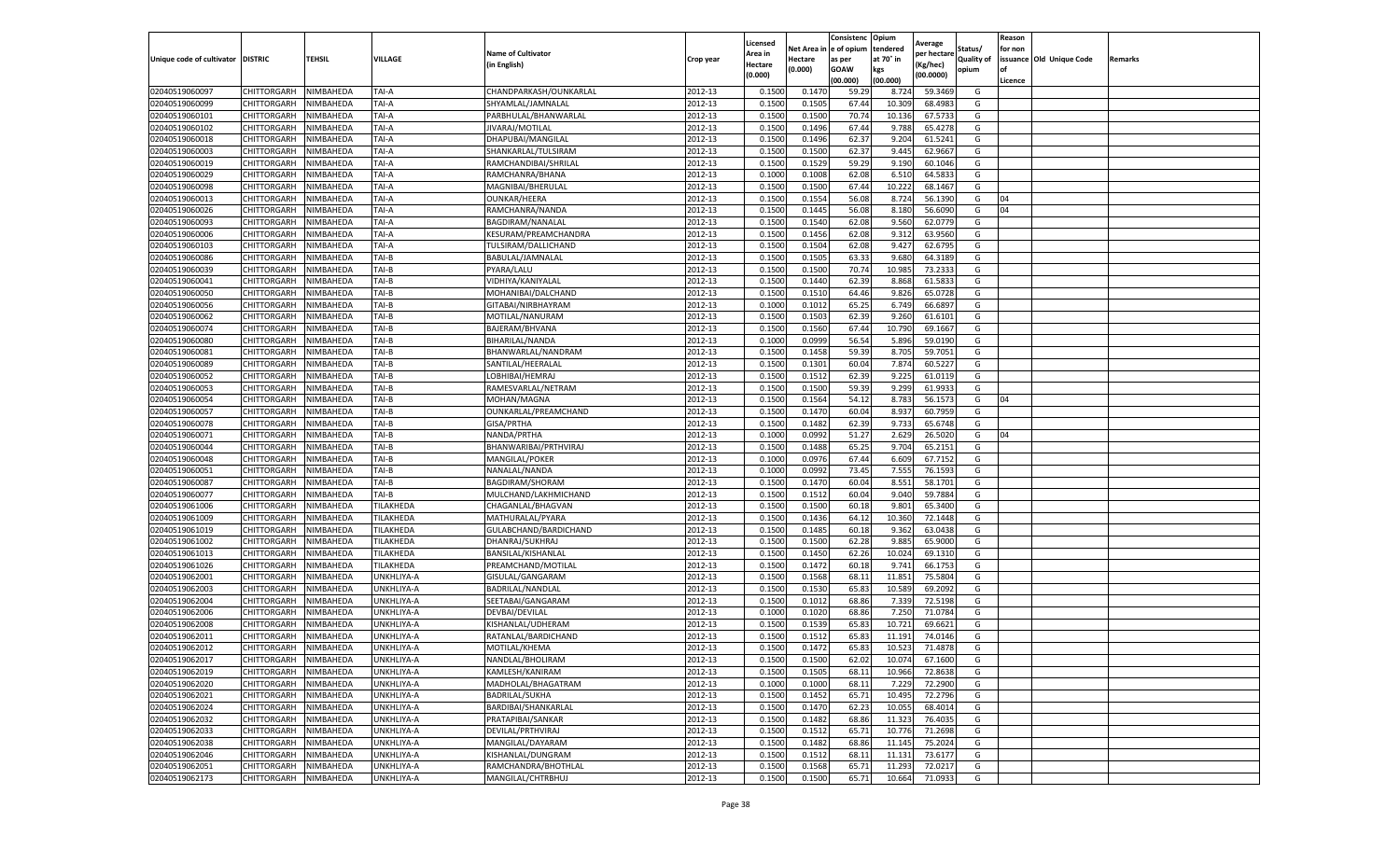|                           |                       |           |                   |                           |           | Licensed |         | Consistenc             | Opium     |                        |                   | Reason  |                          |                    |
|---------------------------|-----------------------|-----------|-------------------|---------------------------|-----------|----------|---------|------------------------|-----------|------------------------|-------------------|---------|--------------------------|--------------------|
|                           |                       |           |                   | <b>Name of Cultivator</b> |           | Area in  |         | Net Area in e of opium | tendered  | Average<br>per hectare | Status/           | for non |                          |                    |
| Unique code of cultivator | <b>DISTRIC</b>        | TEHSIL    | VILLAGE           | in English)               | Crop year | Hectare  | Hectare | as per                 | at 70° in | (Kg/hec                | <b>Quality of</b> |         | issuance Old Unique Code | <b>Remarks</b>     |
|                           |                       |           |                   |                           |           | (0.000)  | (0.000) | <b>GOAW</b>            | kgs       | (00.0000)              | opium             |         |                          |                    |
|                           |                       |           |                   |                           |           |          |         | (00.000)               | (00.000)  |                        |                   | Licence |                          |                    |
| 02040519062174            | CHITTORGARH           | NIMBAHEDA | UNKHLIYA-A        | PANNALAL/KJODHJI          | 2012-13   | 0.1500   | 0.1505  | 65.7                   | 11.01     | 73.1628                | G                 |         |                          |                    |
| 02040519062176            | CHITTORGARH           | NIMBAHEDA | UNKHLIYA-A        | BADRILAL/DALCHAND         | 2012-13   | 0.1500   | 0.1440  | 62.23                  | 9.85      | 68.4653                | G                 |         |                          |                    |
| 02040519062179            | CHITTORGARH           | NIMBAHEDA | UNKHLIYA-A        | BANSILAL/BADRILAL         | 2012-13   | 0.1500   | 0.1444  | 65.50                  | 10.546    | 73.0332                | G                 |         |                          |                    |
| 02040519062182            | CHITTORGARH           | NIMBAHEDA | UNKHLIYA-A        | MDHUSUDAN/BADRILAL        | 2012-13   | 0.1500   | 0.1568  | 65.50                  | 11.201    | 71.4349                | G                 |         |                          |                    |
| 02040519062183            | CHITTORGARH           | NIMBAHEDA | UNKHLIYA-A        | RATANLAL/DEVILAL          | 2012-13   | 0.1500   | 0.1500  | 65.50                  | 10.377    | 69.1800                | G                 |         |                          |                    |
| 02040519062190            | CHITTORGARH           | NIMBAHEDA | UNKHLIYA-A        | NATHULAL/DALCHAND         | 2012-13   | 0.1500   | 0.1495  | 62.23                  | 9.966     | 66.6622                | G                 |         |                          |                    |
| 02040519062030            | CHITTORGARH           | NIMBAHEDA | UNKHLIYA-A        | UDHELAL/PANNALAI          | 2012-13   | 0.1500   | 0.1500  | 59.27                  | 9.627     | 64.1800                | G                 |         |                          |                    |
| 02040519062031            | CHITTORGARH           | NIMBAHEDA | UNKHLIYA-A        | NOJIBAI/CUNNILAL          | 2012-13   | 0.1500   | 0.1452  | 68.1                   | 11.316    | 77.9339                | G                 |         |                          |                    |
| 02040519062039            | CHITTORGARH           | NIMBAHEDA | UNKHLIYA-A        | MHDANSINGH/MNOHARSINGH    | 2012-13   | 0.1000   | 0.1008  | 65.50                  | 7.345     | 72.8671                | G                 |         |                          |                    |
| 02040519062050            | CHITTORGARH           | NIMBAHEDA | UNKHLIYA-A        | RAMCHANDRA/KHEMRAJ        | 2012-13   | 0.1500   | 0.1560  | 65.19                  | 11.092    | 71.1026                | G                 |         |                          |                    |
| 02040519062055            | CHITTORGARH           | NIMBAHEDA | UNKHLIYA-A        | JANIBAI/RADHAKISHAN       | 2012-13   | 0.1500   | 0.1000  | 65.19                  | 6.882     | 68.8200                | G                 |         |                          |                    |
| 02040519062170            | CHITTORGARH           | NIMBAHEDA | UNKHLIYA-A        | NANDKISOR/NANURAM         | 2012-13   | 0.1500   | 0.1500  | 65.19                  | 10.41     | 69.4133                | G                 |         |                          |                    |
| 02040519062181            | CHITTORGARH           | NIMBAHEDA | <b>JNKHLIYA-A</b> | CHTRSINGH/MHDANSINGH      | 2012-13   | 0.1500   | 0.1470  | 62.23                  | 10.10     | 68.7619                | G                 |         |                          |                    |
| 02040519062002            | CHITTORGARH           | NIMBAHEDA | UNKHLIYA-A        | KALURAM/NAGJIRAM          | 2012-13   | 0.1500   | 0.1508  | 62.23                  | 10.09     | 66.9098                | G                 |         |                          |                    |
| 02040519062005            | CHITTORGARH           | NIMBAHEDA | UNKHLIYA-A        | GOPAL/RAMLAL              | 2012-13   | 0.1500   | 0.1512  | 63.14                  | 10.25     | 67.8307                | G                 |         |                          |                    |
| 02040519062016            | CHITTORGARH           | NIMBAHEDA | UNKHLIYA-A        | MANGILAL/MOTILAL          | 2012-13   | 0.1500   | 0.1512  | 65.19                  | 10.505    | 69.4775                | G                 |         |                          |                    |
| 02040519062013            | CHITTORGARH           | NIMBAHEDA | UNKHLIYA-A        | <b>BHAGIRTH/KHEMA</b>     | 2012-13   | 0.1500   | 0.1472  | 65.20                  | 10.693    | 72.6427                | G                 |         |                          |                    |
| 02040519062018            | CHITTORGARH           | NIMBAHEDA | UNKHLIYA-A        | NIRBHERAM/RUKAMN          | 2012-13   | 0.1500   | 0.1560  | 65.20                  | 11.419    | 73.1987                | G                 |         |                          |                    |
| 02040519062054            | CHITTORGARH           | NIMBAHEDA | UNKHLIYA-A        | SHANKERLAL/VENIRAM        | 2012-13   | 0.1000   | 0.1024  | 59.27                  | 6.35      | 62.0117                | G                 |         |                          | <b>NAME CHANGE</b> |
| 02040519062040            | CHITTORGARH           | NIMBAHEDA | UNKHLIYA-A        | KANKUBAI/RADHAKISHAN      | 2012-13   | 0.1000   | 0.0980  | 54.18                  | 5.921     | 60.4184                | G                 | 05      |                          | <b>NAME CHANGE</b> |
| 02040519062166            | CHITTORGARH           | NIMBAHEDA | UNKHLIYA-A        | BHERULAL/PRTHVIRAJ        | 2012-13   | 0.1500   | 0.1440  | 68.86                  | 11.205    | 77.8125                | G                 |         |                          |                    |
| 02040519062169            | CHITTORGARH           | NIMBAHEDA | UNKHLIYA-A        | RUKMNIBAI/NANURAM         | 2012-13   | 0.1000   | 0.0961  | 56.20                  | 5.981     | 62.2373                | G                 |         |                          |                    |
| 02040519062178            | CHITTORGARH           | NIMBAHEDA | UNKHLIYA-A        | DEVILAL/HEMRAJ            | 2012-13   | 0.1500   | 0.1496  | 65.20                  | 10.656    | 71.2299                | G                 |         |                          |                    |
| 02040519062180            | CHITTORGARH           | NIMBAHEDA | UNKHLIYA-A        | BHANWARLAL/KHEMRAJ        | 2012-13   | 0.1500   | 0.1464  | 63.14                  | 10.14     | 69.3169                | G                 |         |                          |                    |
| 02040519062047            | CHITTORGARH           | NIMBAHEDA | UNKHLIYA-A        | BHOTHLAL/NANDLAL          | 2012-13   | 0.1500   | 0.1530  | 63.14                  | 10.29     | 67.2680                | G                 |         |                          |                    |
| 02040519062027            | CHITTORGARH           | NIMBAHEDA | UNKHLIYA-A        | KANMAL/CHOGA              | 2012-13   | 0.1500   | 0.1520  | 59.27                  | 9.712     | 63.8947                | G                 |         |                          |                    |
| 02040519062167            | CHITTORGARH           | NIMBAHEDA | <b>JNKHLIYA-A</b> | DHANRAJ/HARLAI            | 2012-13   | 0.1500   | 0.1534  | 63.14                  | 10.60     | 69.1525                | G                 |         |                          |                    |
| 02040519062172            | CHITTORGARH           | NIMBAHEDA | UNKHLIYA-A        | JAGNNATH/HEMRAJ           | 2012-13   | 0.1500   | 0.1505  | 65.20                  | 10.590    | 70.3654                | G                 |         |                          |                    |
| 02040519062056            | CHITTORGARH           | NIMBAHEDA | UNKHLIYA-B        | RAMCHANDRA/NARAYAN        | 2012-13   | 0.1500   | 0.1518  | 69.53                  | 12.446    | 81.9895                | G                 |         |                          |                    |
| 02040519062057            | CHITTORGARH           | NIMBAHEDA | UNKHLIYA-B        | JAIRAJ/BADRILAL           | 2012-13   | 0.1500   | 0.1490  | 66.04                  | 10.604    | 71.1678                | G                 |         |                          |                    |
| 02040519062058            | CHITTORGARH           | NIMBAHEDA | UNKHLIYA-B        | OUNKARLAL/GANGARAM        | 2012-13   | 0.1500   | 0.1560  | 62.21                  | 10.08     | 64.6603                | G                 |         |                          |                    |
| 02040519062061            | CHITTORGARH           | NIMBAHEDA | UNKHLIYA-B        | MOTILAL/MOHANLAI          | 2012-13   | 0.1500   | 0.1498  | 63.48                  | 10.465    | 69.8598                | G                 |         |                          |                    |
| 02040519062062            | CHITTORGARH           | NIMBAHEDA | UNKHLIYA-B        | NANDLAL/DUNGA             | 2012-13   | 0.1500   | 0.1500  | 69.53                  | 11.57     | 77.1467                | G                 |         |                          |                    |
| 02040519062063            | CHITTORGARH           | NIMBAHEDA | UNKHLIYA-B        | KANIRAM/SUKHDEV           | 2012-13   | 0.1500   | 0.1508  | 64.74                  | 10.617    | 70.4045                | G                 |         |                          |                    |
| 02040519062064            | CHITTORGARH           | NIMBAHEDA | UNKHLIYA-B        | BHAGIRTH/CUNNILAL         | 2012-13   | 0.1500   | 0.1450  | 66.24                  | 10.551    | 72.7655                | G                 |         |                          |                    |
| 02040519062065            | CHITTORGARH           | NIMBAHEDA | UNKHLIYA-B        | DEVILAL/NARAYAN           | 2012-13   | 0.1500   | 0.1495  | 69.53                  | 11.55     | 77.2709                | G                 |         |                          |                    |
| 02040519062072            | CHITTORGARH           | NIMBAHEDA | UNKHLIYA-B        | MATHURALAL/MANGILAL       | 2012-13   | 0.1500   | 0.1484  | 66.04                  | 10.55     | 71.1388                | G                 |         |                          |                    |
| 02040519062075            | CHITTORGARH           | NIMBAHEDA | JNKHLIYA-B        | JAGNNATH/HEERALAL         | 2012-13   | 0.1500   | 0.1508  | 68.54                  | 11.35     | 75.318                 | G                 |         |                          |                    |
| 02040519062076            | CHITTORGARH           | NIMBAHEDA | UNKHLIYA-B        | BAGDIRAM/BOTHLAL          | 2012-13   | 0.1500   | 0.1568  | 65.24                  | 11.249    | 71.7411                | $\blacksquare$    | 02      |                          |                    |
| 02040519062077            | CHITTORGARH           | NIMBAHEDA | UNKHLIYA-B        | MOHANLAL/LAXMICHAND       | 2012-13   | 0.1500   | 0.1500  | 59.87                  | 9.844     | 65.6267                | G                 |         |                          |                    |
| 02040519062078            | CHITTORGARH           | NIMBAHEDA | UNKHLIYA-B        | <b>KESURAM/NARAYAN</b>    | 2012-13   | 0.1500   | 0.1480  | 66.04                  | 10.982    | 74.2027                | G                 |         |                          |                    |
| 02040519062080            | CHITTORGARH           | NIMBAHEDA | UNKHLIYA-B        | DOLATRAM/POKHER           | 2012-13   | 0.1500   | 0.1519  | 68.54                  | 11.75     | 77.3535                | G                 |         |                          |                    |
| 02040519062083            | CHITTORGARH           | NIMBAHEDA | <b>JNKHLIYA-B</b> | UTHAMCHAND/BHOLIRAM       | 2012-13   | 0.1500   | 0.1512  | 68.54                  | 11.80     | 78.0952                | G                 |         |                          |                    |
| 02040519062085            | CHITTORGARH           | NIMBAHEDA | UNKHLIYA-B        | NANDLAL/JAGNNATH          | 2012-13   | 0.1500   | 0.1505  | 63.48                  | 10.25     | 68.1528                | G                 |         |                          |                    |
| 02040519062097            | CHITTORGARH           | NIMBAHEDA | UNKHLIYA-B        | GORILAL/BABRU             | 2012-13   | 0.1500   | 0.1518  | 65.81                  | 10.661    | 70.2306                | G                 |         |                          |                    |
| 02040519062098            | CHITTORGARH           | NIMBAHEDA | UNKHLIYA-B        | KANMAL/CHAGANLAL          | 2012-13   | 0.1500   | 0.1470  | 59.87                  | 9.998     | 68.0136                | G                 |         |                          |                    |
| 02040519062101            | CHITTORGARH           | NIMBAHEDA | UNKHLIYA-B        | TULSIBAI/PRTHVIRAJ        | 2012-13   | 0.1500   | 0.1421  | 63.48                  | 9.595     | 67.5229                | G                 |         |                          |                    |
| 02040519062102            | CHITTORGARH           | NIMBAHEDA | UNKHLIYA-B        | GANGABAI/MOHANDAS         | 2012-13   | 0.1500   | 0.1302  | 63.48                  | 8.089     | 62.1275                | G                 |         |                          |                    |
| 02040519062104            | CHITTORGARH NIMBAHEDA |           | UNKHLIYA-B        | NIRBHERAM/DALCHAND        | 2012-13   | 0.1500   | 0.1496  | 68.54                  | 11.407    | 76.2500                | G                 |         |                          |                    |
| 02040519062118            | CHITTORGARH           | NIMBAHEDA | UNKHLIYA-B        | JAIRAJ/DHULA              | 2012-13   | 0.1500   | 0.1520  | 66.04                  | 10.859    | 71.4408                | G                 |         |                          |                    |
| 02040519062125            | <b>CHITTORGARH</b>    | NIMBAHEDA | UNKHLIYA-B        | OUNKARLAL/KESURAM         | 2012-13   | 0.1500   | 0.1505  | 66.24                  | 10.958    | 72.8106                | G                 |         |                          |                    |
| 02040519062129            | CHITTORGARH           | NIMBAHEDA | UNKHLIYA-B        | MATHURALAL/NARAYAN        | 2012-13   | 0.1500   | 0.1518  | 66.24                  | 10.882    | 71.6864                | G                 |         |                          |                    |
| 02040519062130            | CHITTORGARH           | NIMBAHEDA | UNKHLIYA-B        | RANGLAL/LAXMICHAND        | 2012-13   | 0.1500   | 0.1512  | 59.87                  | 9.613     | 63.5780                | G                 |         |                          |                    |
| 02040519062131            | <b>CHITTORGARH</b>    | NIMBAHEDA | UNKHLIYA-B        | SHANKARLAL/HEERALAL       | 2012-13   | 0.1500   | 0.1500  | 66.24                  | 10.930    | 72.8667                | G                 |         |                          |                    |
| 02040519062135            | CHITTORGARH           | NIMBAHEDA | UNKHLIYA-B        | LABHCHAND/JAGNNATH        | 2012-13   | 0.1500   | 0.1508  | 68.54                  | 11.270    | 74.7347                | G                 |         |                          |                    |
| 02040519062136            | CHITTORGARH           | NIMBAHEDA | UNKHLIYA-B        | MITTULAL/BABRULAL         | 2012-13   | 0.1500   | 0.1450  | 68.26                  | 10.931    | 75.3862                | G                 |         |                          |                    |
| 02040519062142            | CHITTORGARH           | NIMBAHEDA | UNKHLIYA-B        | RAMCHANDRIBAI/BHERULAL    | 2012-13   | 0.1500   | 0.1440  | 59.87                  | 9.237     | 64.1458                | G                 |         |                          |                    |
| 02040519062145            | CHITTORGARH           | NIMBAHEDA | UNKHLIYA-B        | LAXMILAL/SHANKARLAL       | 2012-13   | 0.1500   | 0.1480  | 68.26                  | 10.941    | 73.9257                | G                 |         |                          |                    |
| 02040519062149            | <b>CHITTORGARH</b>    | NIMBAHEDA | UNKHLIYA-B        | PYARCHAND/NANURAM         | 2012-13   | 0.1500   | 0.1500  | 68.26                  | 10.775    | 71.8333                | G                 |         |                          |                    |
|                           |                       |           |                   |                           |           |          |         |                        |           |                        |                   |         |                          |                    |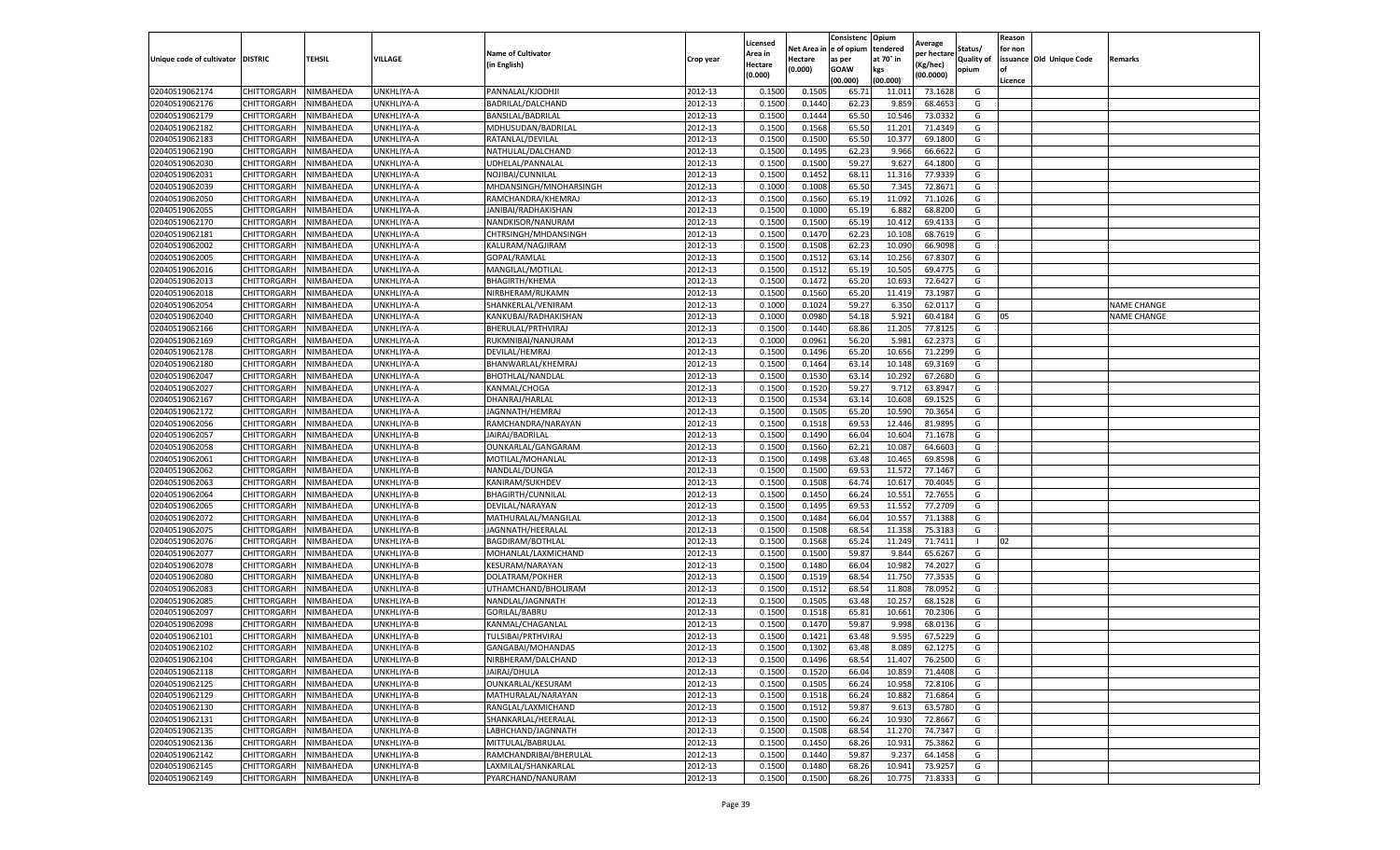| e of opium<br>tendered<br>Net Area i<br>Status/<br>for non<br><b>Name of Cultivator</b><br>Area in<br>per hectare<br>at 70° in<br>issuance Old Unique Code<br>Unique code of cultivator DISTRIC<br>TEHSIL<br>VILLAGE<br><b>Quality of</b><br>Crop year<br>Hectare<br>as per<br>Remarks<br>(in English)<br>(Kg/hec)<br>Hectare<br>(0.000)<br><b>GOAW</b><br>kgs<br>opium<br>οf<br>(0.000)<br>(00.0000)<br>(00.000)<br>(00.000<br>Licence<br>CHITTORGARH<br>NIMBAHEDA<br>UNKHLIYA-B<br>NARBDABAI/BADRILAL<br>2012-13<br>59.58<br>64.0659<br>02040519062161<br>0.1500<br>0.1488<br>9.533<br>G<br>02040519062163<br>2012-13<br>0.150<br>64.74<br>73.8564<br>CHITTORGARH<br>NIMBAHEDA<br>UNKHLIYA-B<br>CUNNILAL/CHAGANLAL<br>0.1504<br>11.108<br>G<br>2012-13<br>0.1500<br>64.74<br>69.3651<br>02040519062069<br>CHITTORGARH<br>NIMBAHEDA<br>UNKHLIYA-B<br><b>HEMA/BHAGIRTH</b><br>0.1512<br>10.488<br>G<br>02040519062071<br>CHITTORGARH<br>NIMBAHEDA<br>UNKHLIYA-B<br>CHAGANLAL/ASHARAM<br>2012-13<br>0.1500<br>0.1500<br>59.58<br>9.558<br>63.7200<br>G<br>02040519062089<br>CHITTORGARH<br>NIMBAHEDA<br>GANGARAM/KALU<br>2012-13<br>0.1500<br>0.1456<br>56.62<br>8.938<br>61.3874<br>UNKHLIYA-B<br>G<br>02040519062091<br>2012-13<br>0.1500<br>0.1500<br>62.21<br>10.33<br>68.9067<br>CHITTORGARH<br>NIMBAHEDA<br>UNKHLIYA-B<br>MATHURALAL/RATANLAI<br>G<br>02040519062066<br>CHITTORGARH<br>NIMBAHEDA<br>BALURAM/TODHURAM<br>2012-13<br>0.1500<br>0.1452<br>62.21<br>10.354<br>71.3085<br>UNKHLIYA-B<br>G<br>02040519062074<br>2012-13<br>0.1500<br>0.1500<br>62.22<br>9.794<br>65.2933<br>CHITTORGARH<br>NIMBAHEDA<br>UNKHLIYA-B<br>BAGDIRAM/JAGGANNATH<br>G<br>2012-13<br>0.1500<br>62.21<br>10.789<br>02040519062093<br>CHITTORGARH<br>NIMBAHEDA<br>UNKHLIYA-B<br>NANALAL/TODURAM<br>0.1512<br>71.3558<br>G<br>2012-13<br>0.1500<br>0.1508<br>65.81<br>11.028<br>73.1300<br>02040519062094<br>CHITTORGARH<br>NIMBAHEDA<br>UNKHLIYA-B<br>MOTILAL/TODURAM<br>G<br>02040519062095<br>CHITTORGARH<br>MANGILAL/PRTHVIRAJ<br>2012-13<br>0.1500<br>0.1520<br>68.26<br>11.399<br>74.9934<br>NIMBAHEDA<br>UNKHLIYA-B<br>G<br>59.58<br>2012-13<br>0.1500<br>0.1500<br>9.865<br>65.7667<br>02040519062100<br>CHITTORGARH<br>NIMBAHEDA<br>UNKHLIYA-B<br>DEVBAI/BHOTHLAL<br>G<br>02040519062105<br>CHITTORGARH<br>NIMBAHEDA<br>PARTAPIBAI/HEERALAL<br>2012-13<br>0.1500<br>0.1458<br>61.84<br>9.550<br>65.5007<br>G<br>UNKHLIYA-B<br>02040519062122<br>2012-13<br>0.1500<br>0.1500<br>10.248<br>68.3200<br>CHITTORGARH<br>NIMBAHEDA<br>UNKHLIYA-B<br>BHANWARLAL/KESURAM<br>61.84<br>G<br>50.78<br>04<br>02040519062126<br>CHITTORGARH<br>NIMBAHEDA<br>UNKHLIYA-B<br>LAKMICHAND/SUKHDEV<br>2012-13<br>0.1500<br>0.1558<br>8.292<br>53.2221<br>G<br>2012-13<br>0.1500<br>65.81<br>02040519062133<br>CHITTORGARH<br>NIMBAHEDA<br>UNKHLIYA-B<br>LAXMILAL/MOHANLAL<br>0.1458<br>10.32<br>70.8025<br>G<br>2012-13<br>0.1500<br>0.1485<br>68.5791<br>02040519062084<br>CHITTORGARH<br>NIMBAHEDA<br>UNKHLIYA-B<br>GORILAL/NARAYAN<br>63.48<br>10.184<br>G<br>2012-13<br>02040519062073<br>0.1500<br>64.74<br>67.8867<br>CHITTORGARH<br>NIMBAHEDA<br>UNKHLIYA-B<br>DEVILAL/VENIRAM<br>0.1500<br>10.18<br>G<br>CHITTORGARH<br>2012-13<br>0.1500<br>0.1520<br>65.8<br>10.680<br>70.2632<br>G<br>02040519062060<br>NIMBAHEDA<br>UNKHLIYA-B<br>BANSILAL/BADRILAL<br>02040519062082<br>CHITTORGARH<br>2012-13<br>0.1000<br>0.0992<br>65.81<br>7.418<br>74.7782<br><b>NAME CHANGE</b><br>NIMBAHEDA<br>UNKHLIYA-B<br>BHAGWANIBAI/MANGILAL<br>G<br>02040519062096<br>CHITTORGARH<br>NIMBAHEDA<br>UNKHLIYA-B<br>UDHERAM/BABRU<br>2012-13<br>0.1500<br>0.1500<br>66.24<br>10.258<br>68.3867<br>G<br>2012-13<br>0.1500<br>02040519062148<br>CHITTORGARH<br>NIMBAHEDA<br>UNKHLIYA-B<br>NIRBHERAM/SHANKARLAL<br>0.1505<br>61.84<br>10.212<br>67.8538<br>G<br>02040519062162<br>CHITTORGARH<br>NIMBAHEDA<br>UNKHLIYA-B<br>AMBHALAL/NANDLAL<br>2012-13<br>0.1500<br>0.1470<br>61.84<br>10.053<br>68.3878<br>G<br>2012-13<br>0.1500<br>68.26<br>10.87<br>72.4867<br>02040519062143<br>CHITTORGARH<br>NIMBAHEDA<br>UNKHLIYA-B<br>MHDANLAL/NANURAM<br>0.1500<br>G<br>2012-13<br>02040519062144<br>CHITTORGARH<br>0.1560<br>61.84<br>66.7692<br>NIMBAHEDA<br>UNKHLIYA-B<br>KISHANLAL/DEVILAL<br>0.1500<br>10.416<br>G<br>02040519124001<br>CHITTORGARH<br>NIMBAHEDA<br>AHMADNAGAR<br>2012-13<br>0.1500<br>0.1390<br>59.19<br>8.845<br>63.6331<br>G<br>BHANWAR LAL/KHEMRAJ<br>AHMADNAGAR<br>2012-13<br>0.1500<br>56.25<br>8.727<br>58.9662<br>02040519124003<br>CHITTORGARH<br>NIMBAHEDA<br>MANGI LAL/MAGNIRAM<br>0.1480<br>G<br>2012-13<br>0.1500<br>02040519124004<br>CHITTORGARH<br>AHMADNAGAR<br><b>BHERU LAL/KHEMRAJ</b><br>0.1500<br>62.26<br>9.837<br>65.5800<br>G<br>NIMBAHEDA<br>CHITTORGARH<br>NIMBAHEDA<br>2012-13<br>0.1500<br>0.1506<br>64.27<br>10.118<br>67.1846<br>02040519124009<br>AHMADNAGAR<br>SANTILAL/MAGNA<br>G<br>02040519124002<br>CHITTORGARH<br>NIMBAHEDA<br>AHMADNAGAR<br>2012-13<br>0.1500<br>0.1507<br>59.19<br>9.462<br>62.7870<br><b>BADRI LAL/KHEMRAJ</b><br>G<br>2012-13<br>0.1500<br>0.1330<br>59.19<br>8.227<br>61.8571<br>02040519124011<br>CHITTORGARH<br>NIMBAHEDA<br>AHMADNAGAR<br>KISHANA/BHERFA<br>G<br>02040519124014<br>CHITTORGARH<br>NIMBAHEDA<br>AHMADNAGAR<br>2012-13<br>0.1500<br>0.1500<br>58.49<br>9.467<br>63.1133<br>BHAGWANIBAI/TULSIRAM<br>G<br>02040519124017<br>AHMADNAGAR<br>2012-13<br>0.100<br>0.1024<br>54.22<br>5.856<br>57.187<br>CHITTORGARH<br>NIMBAHEDA<br>KHUBCHAND/JAYCHAND<br>G<br>05<br>2012-13<br>58.49<br>9.116<br>62.8690<br>02040519124018<br>CHITTORGARH<br>NIMBAHEDA<br>AHMADNAGAR<br>DEVILAL/BHNAWARLAL<br>0.1500<br>0.1450<br>G<br>02040519124006<br>CHITTORGARH<br>NIMBAHEDA<br>2012-13<br>0.1500<br>0.1500<br>58.49<br>9.642<br>64.2800<br>AHMADNAGAR<br>NARAYAN/GULAB<br>G<br>CHITTORGARH<br>SHANKAR/KALU<br>2012-13<br>0.1500<br>0.1000<br>64.27<br>6.739<br>67.3900<br>02040519124020<br>NIMBAHEDA<br>AHMADNAGAR<br>G<br>2012-13<br>58.49<br>02040519124019<br>0.1500<br>0.1500<br>9.258<br>61.7200<br>CHITTORGARH<br>NIMBAHEDA<br>AHMADNAGAR<br>MANGILAL/GOKAL<br>G<br>57.12<br>02040519124014<br>CHITTORGARH<br>NIMBAHEDA<br>2012-13<br>0.1500<br>0.1544<br>9.564<br>61.9430<br>G<br>AHMADNAGAR<br>CHATARBHUJ/GANGARAM<br>02040519064003<br>2012-13<br>0.0990<br>67.29<br>7.979<br>80.5960<br>CHITTORGARH<br>NIMBAHEDA<br>ARNIYAMALI<br>DHAPUBAI/SURAJMAL<br>0.1000<br>G<br>02040519064007<br>2012-13<br>0.1500<br>65.43<br>11.020<br>75.4795<br>G<br>CHITTORGARH<br>NIMBAHEDA<br>ARNIYAMALI<br>MISHRILAL/BHOTHLAL<br>0.1460<br>2012-13<br>0.1500<br>65.43<br>11.048<br>76.1931<br>02040519064024<br>CHITTORGARH<br>NIMBAHEDA<br>ARNIYAMALI<br>AMBHALAL/TARACHAND<br>0.1450<br>G<br>02040519064033<br>2012-13<br>0.1500<br>0.1500<br>10.494<br>CHITTORGARH<br>NIMBAHEDA<br>ARNIYAMALI<br>GISIBAI/MANGILAL<br>61.32<br>69.9600<br>G<br>0.0957<br>70.34<br>2012-13<br>0.1000<br>7.999<br>83.5841<br>02040519064037<br>CHITTORGARH<br>NIMBAHEDA<br>ARNIYAMALI<br>SOBHALAL/NANDA<br>G<br>2012-13<br>02040519064048<br>CHITTORGARH<br>0.1500<br>0.1512<br>61.32<br>10.12<br>66.9775<br>G<br>NIMBAHEDA<br>ARNIYAMALI<br>KISHANLAL/HIRA JI<br>02040519064056<br>CHITTORGARH<br>NIMBAHEDA<br>ARNIYAMALI<br>SHANKAR/ASHU REGAR<br>2012-13<br>0.1500<br>0.1525<br>54.1<br>8.223<br>53.9213<br>04<br>G<br>65.43<br>13.385<br>02040519064001<br>CHITTORGARH<br>NIMBAHEDA<br>ARNIYAMALI<br>NATHULAL/RAMLAL<br>2012-13<br>0.150<br>0.157<br>84.9841<br>G<br>02040519064034<br>CHITTORGARH<br>2012-13<br>0.1500<br>65.43<br>10.908<br>77.9143<br>G<br>NIMBAHEDA<br>ARNIYAMALI<br>RATANLAL/GANGAJI<br>0.1400<br>02040519074058<br>CHITTORGARH<br>NIMBAHEDA<br>ARNIYAMALI<br>SHIV LAL/BHUVANA<br>2012-13<br>0.1000<br>0.0980<br>61.32<br>6.815<br>69.5408<br>G<br>2012-13<br>CHITTORGARH<br>NIMBAHEDA<br><b>BADI-A</b><br>NANDLAL/KALURAM<br>0.1500<br>0.1500<br>10.039<br>66.9267<br>63.31<br>G<br>2012-13<br>65.65<br>02040519065001<br>CHITTORGARH<br>NIMBAHEDA<br><b>BADI-A</b><br>SOSARBAI/HEERALAL<br>0.1000<br>0.0950<br>6.377<br>67.1263<br>G<br>2012-13<br>60.55<br>CHITTORGARH<br>NIMBAHEDA<br><b>BADI-A</b><br>DHAPUBAI/BHANWARLAL<br>0.1000<br>0.0962<br>6.237<br>64.8337<br>G<br>02040519065027<br>CHITTORGARH<br>NIMBAHEDA<br><b>BADI-A</b><br>LALCHAND/KHEMRAJ<br>2012-13<br>0.1500<br>0.1445<br>65.65<br>10.204<br>70.6159<br>G<br>02040519065118<br>2012-13<br>0.1500<br>0.1530<br>60.55<br>9.584<br>62.6405<br>CHITTORGARH<br>NIMBAHEDA<br>BADI-A<br>SHANKARLAL/PRTHVIRAJ<br>G<br>2012-13<br>0.0960<br>CHITTORGARH<br>NIMBAHEDA<br><b>BADI-A</b><br>0.1000<br>63.31<br>6.476<br>67.4583<br>G<br>DADAMCHAND/GAMNDIRAM<br>02040519065005<br>CHITTORGARH<br>NIMBAHEDA<br><b>BADI-A</b><br>DEVILAL/GISALAL/HAZARILAL<br>2012-13<br>0.1000<br>0.1000<br>63.31<br>6.657<br>66.5700<br>G<br>02040519065025<br>2012-13<br><b>BADI-A</b><br>0.1500<br>57.45<br>8.683<br>57.8867<br>G<br>CHITTORGARH<br>NIMBAHEDA<br>FHULIBAIRATANLAL<br>0.1500<br>2012-13<br>02040519065149<br>CHITTORGARH<br>NIMBAHEDA<br><b>BADI-A</b><br>ANCHIBAI/HIRALAL<br>0.1000<br>0.0990<br>63.31<br>6.222<br>62.8485<br>G<br>CHITTORGARH<br><b>BADI-A</b><br>SURESHKUMAR/BHANWARLAL<br>2012-13<br>57.45<br>8.100<br>60.9023<br>NIMBAHEDA<br>0.1500<br>0.1330<br>G<br>CHITTORGARH<br>NIMBAHEDA<br><b>BADI-A</b><br>SHRIRAM/GOKEL<br>2012-13<br>65.65<br>65.6500<br>G<br>0.1000<br>0.1000<br>6.565 |                |  |  | Licensed | Consistenc | Opium |         | Reason |  |
|-----------------------------------------------------------------------------------------------------------------------------------------------------------------------------------------------------------------------------------------------------------------------------------------------------------------------------------------------------------------------------------------------------------------------------------------------------------------------------------------------------------------------------------------------------------------------------------------------------------------------------------------------------------------------------------------------------------------------------------------------------------------------------------------------------------------------------------------------------------------------------------------------------------------------------------------------------------------------------------------------------------------------------------------------------------------------------------------------------------------------------------------------------------------------------------------------------------------------------------------------------------------------------------------------------------------------------------------------------------------------------------------------------------------------------------------------------------------------------------------------------------------------------------------------------------------------------------------------------------------------------------------------------------------------------------------------------------------------------------------------------------------------------------------------------------------------------------------------------------------------------------------------------------------------------------------------------------------------------------------------------------------------------------------------------------------------------------------------------------------------------------------------------------------------------------------------------------------------------------------------------------------------------------------------------------------------------------------------------------------------------------------------------------------------------------------------------------------------------------------------------------------------------------------------------------------------------------------------------------------------------------------------------------------------------------------------------------------------------------------------------------------------------------------------------------------------------------------------------------------------------------------------------------------------------------------------------------------------------------------------------------------------------------------------------------------------------------------------------------------------------------------------------------------------------------------------------------------------------------------------------------------------------------------------------------------------------------------------------------------------------------------------------------------------------------------------------------------------------------------------------------------------------------------------------------------------------------------------------------------------------------------------------------------------------------------------------------------------------------------------------------------------------------------------------------------------------------------------------------------------------------------------------------------------------------------------------------------------------------------------------------------------------------------------------------------------------------------------------------------------------------------------------------------------------------------------------------------------------------------------------------------------------------------------------------------------------------------------------------------------------------------------------------------------------------------------------------------------------------------------------------------------------------------------------------------------------------------------------------------------------------------------------------------------------------------------------------------------------------------------------------------------------------------------------------------------------------------------------------------------------------------------------------------------------------------------------------------------------------------------------------------------------------------------------------------------------------------------------------------------------------------------------------------------------------------------------------------------------------------------------------------------------------------------------------------------------------------------------------------------------------------------------------------------------------------------------------------------------------------------------------------------------------------------------------------------------------------------------------------------------------------------------------------------------------------------------------------------------------------------------------------------------------------------------------------------------------------------------------------------------------------------------------------------------------------------------------------------------------------------------------------------------------------------------------------------------------------------------------------------------------------------------------------------------------------------------------------------------------------------------------------------------------------------------------------------------------------------------------------------------------------------------------------------------------------------------------------------------------------------------------------------------------------------------------------------------------------------------------------------------------------------------------------------------------------------------------------------------------------------------------------------------------------------------------------------------------------------------------------------------------------------------------------------------------------------------------------------------------------------------------------------------------------------------------------------------------------------------------------------------------------------------------------------------------------------------------------------------------------------------------------------------------------------------------------------------------------------------------------------------------------------------------------------------------------------------------------------------------------------------------------------------------------------------------------------------------------------------------------------------------------------------------------------------------------------------------------------------------------------------------------------------------------------------------------------------------------------------------------------------------------------------------------------------------------------------------------------------------------------------------------------------------------------------------------------------------------------------------------------------------------------------------------------------------------------------------------------------------------------------------------------------------------------------------------------------------------------------------------------------------------------------------------------------------------------------------------------------------------------------------------------------------------------------------------------------------------------------------------------------------------------------------------------------------------------------------------------------------------------------------------------------------------------------------------------------------------------------------------------------------------------------------------------------------------------------------------------------------------------------------------------------------------------------------------------------------------------------------------------------------------------------------------------------------------------------------------------------------------------------------------------------------------------------------------------------------------------------------------------------------------------------------------|----------------|--|--|----------|------------|-------|---------|--------|--|
|                                                                                                                                                                                                                                                                                                                                                                                                                                                                                                                                                                                                                                                                                                                                                                                                                                                                                                                                                                                                                                                                                                                                                                                                                                                                                                                                                                                                                                                                                                                                                                                                                                                                                                                                                                                                                                                                                                                                                                                                                                                                                                                                                                                                                                                                                                                                                                                                                                                                                                                                                                                                                                                                                                                                                                                                                                                                                                                                                                                                                                                                                                                                                                                                                                                                                                                                                                                                                                                                                                                                                                                                                                                                                                                                                                                                                                                                                                                                                                                                                                                                                                                                                                                                                                                                                                                                                                                                                                                                                                                                                                                                                                                                                                                                                                                                                                                                                                                                                                                                                                                                                                                                                                                                                                                                                                                                                                                                                                                                                                                                                                                                                                                                                                                                                                                                                                                                                                                                                                                                                                                                                                                                                                                                                                                                                                                                                                                                                                                                                                                                                                                                                                                                                                                                                                                                                                                                                                                                                                                                                                                                                                                                                                                                                                                                                                                                                                                                                                                                                                                                                                                                                                                                                                                                                                                                                                                                                                                                                                                                                                                                                                                                                                                                                                                                                                                                                                                                                                                                                                                                                                                                                                                                                                                                                                                                                                                                                                                                                                                                                                                                                                                                                                                                                                                                                                                                                                                                                 |                |  |  |          |            |       | Average |        |  |
|                                                                                                                                                                                                                                                                                                                                                                                                                                                                                                                                                                                                                                                                                                                                                                                                                                                                                                                                                                                                                                                                                                                                                                                                                                                                                                                                                                                                                                                                                                                                                                                                                                                                                                                                                                                                                                                                                                                                                                                                                                                                                                                                                                                                                                                                                                                                                                                                                                                                                                                                                                                                                                                                                                                                                                                                                                                                                                                                                                                                                                                                                                                                                                                                                                                                                                                                                                                                                                                                                                                                                                                                                                                                                                                                                                                                                                                                                                                                                                                                                                                                                                                                                                                                                                                                                                                                                                                                                                                                                                                                                                                                                                                                                                                                                                                                                                                                                                                                                                                                                                                                                                                                                                                                                                                                                                                                                                                                                                                                                                                                                                                                                                                                                                                                                                                                                                                                                                                                                                                                                                                                                                                                                                                                                                                                                                                                                                                                                                                                                                                                                                                                                                                                                                                                                                                                                                                                                                                                                                                                                                                                                                                                                                                                                                                                                                                                                                                                                                                                                                                                                                                                                                                                                                                                                                                                                                                                                                                                                                                                                                                                                                                                                                                                                                                                                                                                                                                                                                                                                                                                                                                                                                                                                                                                                                                                                                                                                                                                                                                                                                                                                                                                                                                                                                                                                                                                                                                                                 |                |  |  |          |            |       |         |        |  |
|                                                                                                                                                                                                                                                                                                                                                                                                                                                                                                                                                                                                                                                                                                                                                                                                                                                                                                                                                                                                                                                                                                                                                                                                                                                                                                                                                                                                                                                                                                                                                                                                                                                                                                                                                                                                                                                                                                                                                                                                                                                                                                                                                                                                                                                                                                                                                                                                                                                                                                                                                                                                                                                                                                                                                                                                                                                                                                                                                                                                                                                                                                                                                                                                                                                                                                                                                                                                                                                                                                                                                                                                                                                                                                                                                                                                                                                                                                                                                                                                                                                                                                                                                                                                                                                                                                                                                                                                                                                                                                                                                                                                                                                                                                                                                                                                                                                                                                                                                                                                                                                                                                                                                                                                                                                                                                                                                                                                                                                                                                                                                                                                                                                                                                                                                                                                                                                                                                                                                                                                                                                                                                                                                                                                                                                                                                                                                                                                                                                                                                                                                                                                                                                                                                                                                                                                                                                                                                                                                                                                                                                                                                                                                                                                                                                                                                                                                                                                                                                                                                                                                                                                                                                                                                                                                                                                                                                                                                                                                                                                                                                                                                                                                                                                                                                                                                                                                                                                                                                                                                                                                                                                                                                                                                                                                                                                                                                                                                                                                                                                                                                                                                                                                                                                                                                                                                                                                                                                                 |                |  |  |          |            |       |         |        |  |
|                                                                                                                                                                                                                                                                                                                                                                                                                                                                                                                                                                                                                                                                                                                                                                                                                                                                                                                                                                                                                                                                                                                                                                                                                                                                                                                                                                                                                                                                                                                                                                                                                                                                                                                                                                                                                                                                                                                                                                                                                                                                                                                                                                                                                                                                                                                                                                                                                                                                                                                                                                                                                                                                                                                                                                                                                                                                                                                                                                                                                                                                                                                                                                                                                                                                                                                                                                                                                                                                                                                                                                                                                                                                                                                                                                                                                                                                                                                                                                                                                                                                                                                                                                                                                                                                                                                                                                                                                                                                                                                                                                                                                                                                                                                                                                                                                                                                                                                                                                                                                                                                                                                                                                                                                                                                                                                                                                                                                                                                                                                                                                                                                                                                                                                                                                                                                                                                                                                                                                                                                                                                                                                                                                                                                                                                                                                                                                                                                                                                                                                                                                                                                                                                                                                                                                                                                                                                                                                                                                                                                                                                                                                                                                                                                                                                                                                                                                                                                                                                                                                                                                                                                                                                                                                                                                                                                                                                                                                                                                                                                                                                                                                                                                                                                                                                                                                                                                                                                                                                                                                                                                                                                                                                                                                                                                                                                                                                                                                                                                                                                                                                                                                                                                                                                                                                                                                                                                                                                 |                |  |  |          |            |       |         |        |  |
|                                                                                                                                                                                                                                                                                                                                                                                                                                                                                                                                                                                                                                                                                                                                                                                                                                                                                                                                                                                                                                                                                                                                                                                                                                                                                                                                                                                                                                                                                                                                                                                                                                                                                                                                                                                                                                                                                                                                                                                                                                                                                                                                                                                                                                                                                                                                                                                                                                                                                                                                                                                                                                                                                                                                                                                                                                                                                                                                                                                                                                                                                                                                                                                                                                                                                                                                                                                                                                                                                                                                                                                                                                                                                                                                                                                                                                                                                                                                                                                                                                                                                                                                                                                                                                                                                                                                                                                                                                                                                                                                                                                                                                                                                                                                                                                                                                                                                                                                                                                                                                                                                                                                                                                                                                                                                                                                                                                                                                                                                                                                                                                                                                                                                                                                                                                                                                                                                                                                                                                                                                                                                                                                                                                                                                                                                                                                                                                                                                                                                                                                                                                                                                                                                                                                                                                                                                                                                                                                                                                                                                                                                                                                                                                                                                                                                                                                                                                                                                                                                                                                                                                                                                                                                                                                                                                                                                                                                                                                                                                                                                                                                                                                                                                                                                                                                                                                                                                                                                                                                                                                                                                                                                                                                                                                                                                                                                                                                                                                                                                                                                                                                                                                                                                                                                                                                                                                                                                                                 |                |  |  |          |            |       |         |        |  |
|                                                                                                                                                                                                                                                                                                                                                                                                                                                                                                                                                                                                                                                                                                                                                                                                                                                                                                                                                                                                                                                                                                                                                                                                                                                                                                                                                                                                                                                                                                                                                                                                                                                                                                                                                                                                                                                                                                                                                                                                                                                                                                                                                                                                                                                                                                                                                                                                                                                                                                                                                                                                                                                                                                                                                                                                                                                                                                                                                                                                                                                                                                                                                                                                                                                                                                                                                                                                                                                                                                                                                                                                                                                                                                                                                                                                                                                                                                                                                                                                                                                                                                                                                                                                                                                                                                                                                                                                                                                                                                                                                                                                                                                                                                                                                                                                                                                                                                                                                                                                                                                                                                                                                                                                                                                                                                                                                                                                                                                                                                                                                                                                                                                                                                                                                                                                                                                                                                                                                                                                                                                                                                                                                                                                                                                                                                                                                                                                                                                                                                                                                                                                                                                                                                                                                                                                                                                                                                                                                                                                                                                                                                                                                                                                                                                                                                                                                                                                                                                                                                                                                                                                                                                                                                                                                                                                                                                                                                                                                                                                                                                                                                                                                                                                                                                                                                                                                                                                                                                                                                                                                                                                                                                                                                                                                                                                                                                                                                                                                                                                                                                                                                                                                                                                                                                                                                                                                                                                                 |                |  |  |          |            |       |         |        |  |
|                                                                                                                                                                                                                                                                                                                                                                                                                                                                                                                                                                                                                                                                                                                                                                                                                                                                                                                                                                                                                                                                                                                                                                                                                                                                                                                                                                                                                                                                                                                                                                                                                                                                                                                                                                                                                                                                                                                                                                                                                                                                                                                                                                                                                                                                                                                                                                                                                                                                                                                                                                                                                                                                                                                                                                                                                                                                                                                                                                                                                                                                                                                                                                                                                                                                                                                                                                                                                                                                                                                                                                                                                                                                                                                                                                                                                                                                                                                                                                                                                                                                                                                                                                                                                                                                                                                                                                                                                                                                                                                                                                                                                                                                                                                                                                                                                                                                                                                                                                                                                                                                                                                                                                                                                                                                                                                                                                                                                                                                                                                                                                                                                                                                                                                                                                                                                                                                                                                                                                                                                                                                                                                                                                                                                                                                                                                                                                                                                                                                                                                                                                                                                                                                                                                                                                                                                                                                                                                                                                                                                                                                                                                                                                                                                                                                                                                                                                                                                                                                                                                                                                                                                                                                                                                                                                                                                                                                                                                                                                                                                                                                                                                                                                                                                                                                                                                                                                                                                                                                                                                                                                                                                                                                                                                                                                                                                                                                                                                                                                                                                                                                                                                                                                                                                                                                                                                                                                                                                 |                |  |  |          |            |       |         |        |  |
|                                                                                                                                                                                                                                                                                                                                                                                                                                                                                                                                                                                                                                                                                                                                                                                                                                                                                                                                                                                                                                                                                                                                                                                                                                                                                                                                                                                                                                                                                                                                                                                                                                                                                                                                                                                                                                                                                                                                                                                                                                                                                                                                                                                                                                                                                                                                                                                                                                                                                                                                                                                                                                                                                                                                                                                                                                                                                                                                                                                                                                                                                                                                                                                                                                                                                                                                                                                                                                                                                                                                                                                                                                                                                                                                                                                                                                                                                                                                                                                                                                                                                                                                                                                                                                                                                                                                                                                                                                                                                                                                                                                                                                                                                                                                                                                                                                                                                                                                                                                                                                                                                                                                                                                                                                                                                                                                                                                                                                                                                                                                                                                                                                                                                                                                                                                                                                                                                                                                                                                                                                                                                                                                                                                                                                                                                                                                                                                                                                                                                                                                                                                                                                                                                                                                                                                                                                                                                                                                                                                                                                                                                                                                                                                                                                                                                                                                                                                                                                                                                                                                                                                                                                                                                                                                                                                                                                                                                                                                                                                                                                                                                                                                                                                                                                                                                                                                                                                                                                                                                                                                                                                                                                                                                                                                                                                                                                                                                                                                                                                                                                                                                                                                                                                                                                                                                                                                                                                                                 |                |  |  |          |            |       |         |        |  |
|                                                                                                                                                                                                                                                                                                                                                                                                                                                                                                                                                                                                                                                                                                                                                                                                                                                                                                                                                                                                                                                                                                                                                                                                                                                                                                                                                                                                                                                                                                                                                                                                                                                                                                                                                                                                                                                                                                                                                                                                                                                                                                                                                                                                                                                                                                                                                                                                                                                                                                                                                                                                                                                                                                                                                                                                                                                                                                                                                                                                                                                                                                                                                                                                                                                                                                                                                                                                                                                                                                                                                                                                                                                                                                                                                                                                                                                                                                                                                                                                                                                                                                                                                                                                                                                                                                                                                                                                                                                                                                                                                                                                                                                                                                                                                                                                                                                                                                                                                                                                                                                                                                                                                                                                                                                                                                                                                                                                                                                                                                                                                                                                                                                                                                                                                                                                                                                                                                                                                                                                                                                                                                                                                                                                                                                                                                                                                                                                                                                                                                                                                                                                                                                                                                                                                                                                                                                                                                                                                                                                                                                                                                                                                                                                                                                                                                                                                                                                                                                                                                                                                                                                                                                                                                                                                                                                                                                                                                                                                                                                                                                                                                                                                                                                                                                                                                                                                                                                                                                                                                                                                                                                                                                                                                                                                                                                                                                                                                                                                                                                                                                                                                                                                                                                                                                                                                                                                                                                                 |                |  |  |          |            |       |         |        |  |
|                                                                                                                                                                                                                                                                                                                                                                                                                                                                                                                                                                                                                                                                                                                                                                                                                                                                                                                                                                                                                                                                                                                                                                                                                                                                                                                                                                                                                                                                                                                                                                                                                                                                                                                                                                                                                                                                                                                                                                                                                                                                                                                                                                                                                                                                                                                                                                                                                                                                                                                                                                                                                                                                                                                                                                                                                                                                                                                                                                                                                                                                                                                                                                                                                                                                                                                                                                                                                                                                                                                                                                                                                                                                                                                                                                                                                                                                                                                                                                                                                                                                                                                                                                                                                                                                                                                                                                                                                                                                                                                                                                                                                                                                                                                                                                                                                                                                                                                                                                                                                                                                                                                                                                                                                                                                                                                                                                                                                                                                                                                                                                                                                                                                                                                                                                                                                                                                                                                                                                                                                                                                                                                                                                                                                                                                                                                                                                                                                                                                                                                                                                                                                                                                                                                                                                                                                                                                                                                                                                                                                                                                                                                                                                                                                                                                                                                                                                                                                                                                                                                                                                                                                                                                                                                                                                                                                                                                                                                                                                                                                                                                                                                                                                                                                                                                                                                                                                                                                                                                                                                                                                                                                                                                                                                                                                                                                                                                                                                                                                                                                                                                                                                                                                                                                                                                                                                                                                                                                 |                |  |  |          |            |       |         |        |  |
|                                                                                                                                                                                                                                                                                                                                                                                                                                                                                                                                                                                                                                                                                                                                                                                                                                                                                                                                                                                                                                                                                                                                                                                                                                                                                                                                                                                                                                                                                                                                                                                                                                                                                                                                                                                                                                                                                                                                                                                                                                                                                                                                                                                                                                                                                                                                                                                                                                                                                                                                                                                                                                                                                                                                                                                                                                                                                                                                                                                                                                                                                                                                                                                                                                                                                                                                                                                                                                                                                                                                                                                                                                                                                                                                                                                                                                                                                                                                                                                                                                                                                                                                                                                                                                                                                                                                                                                                                                                                                                                                                                                                                                                                                                                                                                                                                                                                                                                                                                                                                                                                                                                                                                                                                                                                                                                                                                                                                                                                                                                                                                                                                                                                                                                                                                                                                                                                                                                                                                                                                                                                                                                                                                                                                                                                                                                                                                                                                                                                                                                                                                                                                                                                                                                                                                                                                                                                                                                                                                                                                                                                                                                                                                                                                                                                                                                                                                                                                                                                                                                                                                                                                                                                                                                                                                                                                                                                                                                                                                                                                                                                                                                                                                                                                                                                                                                                                                                                                                                                                                                                                                                                                                                                                                                                                                                                                                                                                                                                                                                                                                                                                                                                                                                                                                                                                                                                                                                                                 |                |  |  |          |            |       |         |        |  |
|                                                                                                                                                                                                                                                                                                                                                                                                                                                                                                                                                                                                                                                                                                                                                                                                                                                                                                                                                                                                                                                                                                                                                                                                                                                                                                                                                                                                                                                                                                                                                                                                                                                                                                                                                                                                                                                                                                                                                                                                                                                                                                                                                                                                                                                                                                                                                                                                                                                                                                                                                                                                                                                                                                                                                                                                                                                                                                                                                                                                                                                                                                                                                                                                                                                                                                                                                                                                                                                                                                                                                                                                                                                                                                                                                                                                                                                                                                                                                                                                                                                                                                                                                                                                                                                                                                                                                                                                                                                                                                                                                                                                                                                                                                                                                                                                                                                                                                                                                                                                                                                                                                                                                                                                                                                                                                                                                                                                                                                                                                                                                                                                                                                                                                                                                                                                                                                                                                                                                                                                                                                                                                                                                                                                                                                                                                                                                                                                                                                                                                                                                                                                                                                                                                                                                                                                                                                                                                                                                                                                                                                                                                                                                                                                                                                                                                                                                                                                                                                                                                                                                                                                                                                                                                                                                                                                                                                                                                                                                                                                                                                                                                                                                                                                                                                                                                                                                                                                                                                                                                                                                                                                                                                                                                                                                                                                                                                                                                                                                                                                                                                                                                                                                                                                                                                                                                                                                                                                                 |                |  |  |          |            |       |         |        |  |
|                                                                                                                                                                                                                                                                                                                                                                                                                                                                                                                                                                                                                                                                                                                                                                                                                                                                                                                                                                                                                                                                                                                                                                                                                                                                                                                                                                                                                                                                                                                                                                                                                                                                                                                                                                                                                                                                                                                                                                                                                                                                                                                                                                                                                                                                                                                                                                                                                                                                                                                                                                                                                                                                                                                                                                                                                                                                                                                                                                                                                                                                                                                                                                                                                                                                                                                                                                                                                                                                                                                                                                                                                                                                                                                                                                                                                                                                                                                                                                                                                                                                                                                                                                                                                                                                                                                                                                                                                                                                                                                                                                                                                                                                                                                                                                                                                                                                                                                                                                                                                                                                                                                                                                                                                                                                                                                                                                                                                                                                                                                                                                                                                                                                                                                                                                                                                                                                                                                                                                                                                                                                                                                                                                                                                                                                                                                                                                                                                                                                                                                                                                                                                                                                                                                                                                                                                                                                                                                                                                                                                                                                                                                                                                                                                                                                                                                                                                                                                                                                                                                                                                                                                                                                                                                                                                                                                                                                                                                                                                                                                                                                                                                                                                                                                                                                                                                                                                                                                                                                                                                                                                                                                                                                                                                                                                                                                                                                                                                                                                                                                                                                                                                                                                                                                                                                                                                                                                                                                 |                |  |  |          |            |       |         |        |  |
|                                                                                                                                                                                                                                                                                                                                                                                                                                                                                                                                                                                                                                                                                                                                                                                                                                                                                                                                                                                                                                                                                                                                                                                                                                                                                                                                                                                                                                                                                                                                                                                                                                                                                                                                                                                                                                                                                                                                                                                                                                                                                                                                                                                                                                                                                                                                                                                                                                                                                                                                                                                                                                                                                                                                                                                                                                                                                                                                                                                                                                                                                                                                                                                                                                                                                                                                                                                                                                                                                                                                                                                                                                                                                                                                                                                                                                                                                                                                                                                                                                                                                                                                                                                                                                                                                                                                                                                                                                                                                                                                                                                                                                                                                                                                                                                                                                                                                                                                                                                                                                                                                                                                                                                                                                                                                                                                                                                                                                                                                                                                                                                                                                                                                                                                                                                                                                                                                                                                                                                                                                                                                                                                                                                                                                                                                                                                                                                                                                                                                                                                                                                                                                                                                                                                                                                                                                                                                                                                                                                                                                                                                                                                                                                                                                                                                                                                                                                                                                                                                                                                                                                                                                                                                                                                                                                                                                                                                                                                                                                                                                                                                                                                                                                                                                                                                                                                                                                                                                                                                                                                                                                                                                                                                                                                                                                                                                                                                                                                                                                                                                                                                                                                                                                                                                                                                                                                                                                                                 |                |  |  |          |            |       |         |        |  |
|                                                                                                                                                                                                                                                                                                                                                                                                                                                                                                                                                                                                                                                                                                                                                                                                                                                                                                                                                                                                                                                                                                                                                                                                                                                                                                                                                                                                                                                                                                                                                                                                                                                                                                                                                                                                                                                                                                                                                                                                                                                                                                                                                                                                                                                                                                                                                                                                                                                                                                                                                                                                                                                                                                                                                                                                                                                                                                                                                                                                                                                                                                                                                                                                                                                                                                                                                                                                                                                                                                                                                                                                                                                                                                                                                                                                                                                                                                                                                                                                                                                                                                                                                                                                                                                                                                                                                                                                                                                                                                                                                                                                                                                                                                                                                                                                                                                                                                                                                                                                                                                                                                                                                                                                                                                                                                                                                                                                                                                                                                                                                                                                                                                                                                                                                                                                                                                                                                                                                                                                                                                                                                                                                                                                                                                                                                                                                                                                                                                                                                                                                                                                                                                                                                                                                                                                                                                                                                                                                                                                                                                                                                                                                                                                                                                                                                                                                                                                                                                                                                                                                                                                                                                                                                                                                                                                                                                                                                                                                                                                                                                                                                                                                                                                                                                                                                                                                                                                                                                                                                                                                                                                                                                                                                                                                                                                                                                                                                                                                                                                                                                                                                                                                                                                                                                                                                                                                                                                                 |                |  |  |          |            |       |         |        |  |
|                                                                                                                                                                                                                                                                                                                                                                                                                                                                                                                                                                                                                                                                                                                                                                                                                                                                                                                                                                                                                                                                                                                                                                                                                                                                                                                                                                                                                                                                                                                                                                                                                                                                                                                                                                                                                                                                                                                                                                                                                                                                                                                                                                                                                                                                                                                                                                                                                                                                                                                                                                                                                                                                                                                                                                                                                                                                                                                                                                                                                                                                                                                                                                                                                                                                                                                                                                                                                                                                                                                                                                                                                                                                                                                                                                                                                                                                                                                                                                                                                                                                                                                                                                                                                                                                                                                                                                                                                                                                                                                                                                                                                                                                                                                                                                                                                                                                                                                                                                                                                                                                                                                                                                                                                                                                                                                                                                                                                                                                                                                                                                                                                                                                                                                                                                                                                                                                                                                                                                                                                                                                                                                                                                                                                                                                                                                                                                                                                                                                                                                                                                                                                                                                                                                                                                                                                                                                                                                                                                                                                                                                                                                                                                                                                                                                                                                                                                                                                                                                                                                                                                                                                                                                                                                                                                                                                                                                                                                                                                                                                                                                                                                                                                                                                                                                                                                                                                                                                                                                                                                                                                                                                                                                                                                                                                                                                                                                                                                                                                                                                                                                                                                                                                                                                                                                                                                                                                                                                 |                |  |  |          |            |       |         |        |  |
|                                                                                                                                                                                                                                                                                                                                                                                                                                                                                                                                                                                                                                                                                                                                                                                                                                                                                                                                                                                                                                                                                                                                                                                                                                                                                                                                                                                                                                                                                                                                                                                                                                                                                                                                                                                                                                                                                                                                                                                                                                                                                                                                                                                                                                                                                                                                                                                                                                                                                                                                                                                                                                                                                                                                                                                                                                                                                                                                                                                                                                                                                                                                                                                                                                                                                                                                                                                                                                                                                                                                                                                                                                                                                                                                                                                                                                                                                                                                                                                                                                                                                                                                                                                                                                                                                                                                                                                                                                                                                                                                                                                                                                                                                                                                                                                                                                                                                                                                                                                                                                                                                                                                                                                                                                                                                                                                                                                                                                                                                                                                                                                                                                                                                                                                                                                                                                                                                                                                                                                                                                                                                                                                                                                                                                                                                                                                                                                                                                                                                                                                                                                                                                                                                                                                                                                                                                                                                                                                                                                                                                                                                                                                                                                                                                                                                                                                                                                                                                                                                                                                                                                                                                                                                                                                                                                                                                                                                                                                                                                                                                                                                                                                                                                                                                                                                                                                                                                                                                                                                                                                                                                                                                                                                                                                                                                                                                                                                                                                                                                                                                                                                                                                                                                                                                                                                                                                                                                                                 |                |  |  |          |            |       |         |        |  |
|                                                                                                                                                                                                                                                                                                                                                                                                                                                                                                                                                                                                                                                                                                                                                                                                                                                                                                                                                                                                                                                                                                                                                                                                                                                                                                                                                                                                                                                                                                                                                                                                                                                                                                                                                                                                                                                                                                                                                                                                                                                                                                                                                                                                                                                                                                                                                                                                                                                                                                                                                                                                                                                                                                                                                                                                                                                                                                                                                                                                                                                                                                                                                                                                                                                                                                                                                                                                                                                                                                                                                                                                                                                                                                                                                                                                                                                                                                                                                                                                                                                                                                                                                                                                                                                                                                                                                                                                                                                                                                                                                                                                                                                                                                                                                                                                                                                                                                                                                                                                                                                                                                                                                                                                                                                                                                                                                                                                                                                                                                                                                                                                                                                                                                                                                                                                                                                                                                                                                                                                                                                                                                                                                                                                                                                                                                                                                                                                                                                                                                                                                                                                                                                                                                                                                                                                                                                                                                                                                                                                                                                                                                                                                                                                                                                                                                                                                                                                                                                                                                                                                                                                                                                                                                                                                                                                                                                                                                                                                                                                                                                                                                                                                                                                                                                                                                                                                                                                                                                                                                                                                                                                                                                                                                                                                                                                                                                                                                                                                                                                                                                                                                                                                                                                                                                                                                                                                                                                                 |                |  |  |          |            |       |         |        |  |
|                                                                                                                                                                                                                                                                                                                                                                                                                                                                                                                                                                                                                                                                                                                                                                                                                                                                                                                                                                                                                                                                                                                                                                                                                                                                                                                                                                                                                                                                                                                                                                                                                                                                                                                                                                                                                                                                                                                                                                                                                                                                                                                                                                                                                                                                                                                                                                                                                                                                                                                                                                                                                                                                                                                                                                                                                                                                                                                                                                                                                                                                                                                                                                                                                                                                                                                                                                                                                                                                                                                                                                                                                                                                                                                                                                                                                                                                                                                                                                                                                                                                                                                                                                                                                                                                                                                                                                                                                                                                                                                                                                                                                                                                                                                                                                                                                                                                                                                                                                                                                                                                                                                                                                                                                                                                                                                                                                                                                                                                                                                                                                                                                                                                                                                                                                                                                                                                                                                                                                                                                                                                                                                                                                                                                                                                                                                                                                                                                                                                                                                                                                                                                                                                                                                                                                                                                                                                                                                                                                                                                                                                                                                                                                                                                                                                                                                                                                                                                                                                                                                                                                                                                                                                                                                                                                                                                                                                                                                                                                                                                                                                                                                                                                                                                                                                                                                                                                                                                                                                                                                                                                                                                                                                                                                                                                                                                                                                                                                                                                                                                                                                                                                                                                                                                                                                                                                                                                                                                 |                |  |  |          |            |       |         |        |  |
|                                                                                                                                                                                                                                                                                                                                                                                                                                                                                                                                                                                                                                                                                                                                                                                                                                                                                                                                                                                                                                                                                                                                                                                                                                                                                                                                                                                                                                                                                                                                                                                                                                                                                                                                                                                                                                                                                                                                                                                                                                                                                                                                                                                                                                                                                                                                                                                                                                                                                                                                                                                                                                                                                                                                                                                                                                                                                                                                                                                                                                                                                                                                                                                                                                                                                                                                                                                                                                                                                                                                                                                                                                                                                                                                                                                                                                                                                                                                                                                                                                                                                                                                                                                                                                                                                                                                                                                                                                                                                                                                                                                                                                                                                                                                                                                                                                                                                                                                                                                                                                                                                                                                                                                                                                                                                                                                                                                                                                                                                                                                                                                                                                                                                                                                                                                                                                                                                                                                                                                                                                                                                                                                                                                                                                                                                                                                                                                                                                                                                                                                                                                                                                                                                                                                                                                                                                                                                                                                                                                                                                                                                                                                                                                                                                                                                                                                                                                                                                                                                                                                                                                                                                                                                                                                                                                                                                                                                                                                                                                                                                                                                                                                                                                                                                                                                                                                                                                                                                                                                                                                                                                                                                                                                                                                                                                                                                                                                                                                                                                                                                                                                                                                                                                                                                                                                                                                                                                                                 |                |  |  |          |            |       |         |        |  |
|                                                                                                                                                                                                                                                                                                                                                                                                                                                                                                                                                                                                                                                                                                                                                                                                                                                                                                                                                                                                                                                                                                                                                                                                                                                                                                                                                                                                                                                                                                                                                                                                                                                                                                                                                                                                                                                                                                                                                                                                                                                                                                                                                                                                                                                                                                                                                                                                                                                                                                                                                                                                                                                                                                                                                                                                                                                                                                                                                                                                                                                                                                                                                                                                                                                                                                                                                                                                                                                                                                                                                                                                                                                                                                                                                                                                                                                                                                                                                                                                                                                                                                                                                                                                                                                                                                                                                                                                                                                                                                                                                                                                                                                                                                                                                                                                                                                                                                                                                                                                                                                                                                                                                                                                                                                                                                                                                                                                                                                                                                                                                                                                                                                                                                                                                                                                                                                                                                                                                                                                                                                                                                                                                                                                                                                                                                                                                                                                                                                                                                                                                                                                                                                                                                                                                                                                                                                                                                                                                                                                                                                                                                                                                                                                                                                                                                                                                                                                                                                                                                                                                                                                                                                                                                                                                                                                                                                                                                                                                                                                                                                                                                                                                                                                                                                                                                                                                                                                                                                                                                                                                                                                                                                                                                                                                                                                                                                                                                                                                                                                                                                                                                                                                                                                                                                                                                                                                                                                                 |                |  |  |          |            |       |         |        |  |
|                                                                                                                                                                                                                                                                                                                                                                                                                                                                                                                                                                                                                                                                                                                                                                                                                                                                                                                                                                                                                                                                                                                                                                                                                                                                                                                                                                                                                                                                                                                                                                                                                                                                                                                                                                                                                                                                                                                                                                                                                                                                                                                                                                                                                                                                                                                                                                                                                                                                                                                                                                                                                                                                                                                                                                                                                                                                                                                                                                                                                                                                                                                                                                                                                                                                                                                                                                                                                                                                                                                                                                                                                                                                                                                                                                                                                                                                                                                                                                                                                                                                                                                                                                                                                                                                                                                                                                                                                                                                                                                                                                                                                                                                                                                                                                                                                                                                                                                                                                                                                                                                                                                                                                                                                                                                                                                                                                                                                                                                                                                                                                                                                                                                                                                                                                                                                                                                                                                                                                                                                                                                                                                                                                                                                                                                                                                                                                                                                                                                                                                                                                                                                                                                                                                                                                                                                                                                                                                                                                                                                                                                                                                                                                                                                                                                                                                                                                                                                                                                                                                                                                                                                                                                                                                                                                                                                                                                                                                                                                                                                                                                                                                                                                                                                                                                                                                                                                                                                                                                                                                                                                                                                                                                                                                                                                                                                                                                                                                                                                                                                                                                                                                                                                                                                                                                                                                                                                                                                 |                |  |  |          |            |       |         |        |  |
|                                                                                                                                                                                                                                                                                                                                                                                                                                                                                                                                                                                                                                                                                                                                                                                                                                                                                                                                                                                                                                                                                                                                                                                                                                                                                                                                                                                                                                                                                                                                                                                                                                                                                                                                                                                                                                                                                                                                                                                                                                                                                                                                                                                                                                                                                                                                                                                                                                                                                                                                                                                                                                                                                                                                                                                                                                                                                                                                                                                                                                                                                                                                                                                                                                                                                                                                                                                                                                                                                                                                                                                                                                                                                                                                                                                                                                                                                                                                                                                                                                                                                                                                                                                                                                                                                                                                                                                                                                                                                                                                                                                                                                                                                                                                                                                                                                                                                                                                                                                                                                                                                                                                                                                                                                                                                                                                                                                                                                                                                                                                                                                                                                                                                                                                                                                                                                                                                                                                                                                                                                                                                                                                                                                                                                                                                                                                                                                                                                                                                                                                                                                                                                                                                                                                                                                                                                                                                                                                                                                                                                                                                                                                                                                                                                                                                                                                                                                                                                                                                                                                                                                                                                                                                                                                                                                                                                                                                                                                                                                                                                                                                                                                                                                                                                                                                                                                                                                                                                                                                                                                                                                                                                                                                                                                                                                                                                                                                                                                                                                                                                                                                                                                                                                                                                                                                                                                                                                                                 |                |  |  |          |            |       |         |        |  |
|                                                                                                                                                                                                                                                                                                                                                                                                                                                                                                                                                                                                                                                                                                                                                                                                                                                                                                                                                                                                                                                                                                                                                                                                                                                                                                                                                                                                                                                                                                                                                                                                                                                                                                                                                                                                                                                                                                                                                                                                                                                                                                                                                                                                                                                                                                                                                                                                                                                                                                                                                                                                                                                                                                                                                                                                                                                                                                                                                                                                                                                                                                                                                                                                                                                                                                                                                                                                                                                                                                                                                                                                                                                                                                                                                                                                                                                                                                                                                                                                                                                                                                                                                                                                                                                                                                                                                                                                                                                                                                                                                                                                                                                                                                                                                                                                                                                                                                                                                                                                                                                                                                                                                                                                                                                                                                                                                                                                                                                                                                                                                                                                                                                                                                                                                                                                                                                                                                                                                                                                                                                                                                                                                                                                                                                                                                                                                                                                                                                                                                                                                                                                                                                                                                                                                                                                                                                                                                                                                                                                                                                                                                                                                                                                                                                                                                                                                                                                                                                                                                                                                                                                                                                                                                                                                                                                                                                                                                                                                                                                                                                                                                                                                                                                                                                                                                                                                                                                                                                                                                                                                                                                                                                                                                                                                                                                                                                                                                                                                                                                                                                                                                                                                                                                                                                                                                                                                                                                                 |                |  |  |          |            |       |         |        |  |
|                                                                                                                                                                                                                                                                                                                                                                                                                                                                                                                                                                                                                                                                                                                                                                                                                                                                                                                                                                                                                                                                                                                                                                                                                                                                                                                                                                                                                                                                                                                                                                                                                                                                                                                                                                                                                                                                                                                                                                                                                                                                                                                                                                                                                                                                                                                                                                                                                                                                                                                                                                                                                                                                                                                                                                                                                                                                                                                                                                                                                                                                                                                                                                                                                                                                                                                                                                                                                                                                                                                                                                                                                                                                                                                                                                                                                                                                                                                                                                                                                                                                                                                                                                                                                                                                                                                                                                                                                                                                                                                                                                                                                                                                                                                                                                                                                                                                                                                                                                                                                                                                                                                                                                                                                                                                                                                                                                                                                                                                                                                                                                                                                                                                                                                                                                                                                                                                                                                                                                                                                                                                                                                                                                                                                                                                                                                                                                                                                                                                                                                                                                                                                                                                                                                                                                                                                                                                                                                                                                                                                                                                                                                                                                                                                                                                                                                                                                                                                                                                                                                                                                                                                                                                                                                                                                                                                                                                                                                                                                                                                                                                                                                                                                                                                                                                                                                                                                                                                                                                                                                                                                                                                                                                                                                                                                                                                                                                                                                                                                                                                                                                                                                                                                                                                                                                                                                                                                                                                 |                |  |  |          |            |       |         |        |  |
|                                                                                                                                                                                                                                                                                                                                                                                                                                                                                                                                                                                                                                                                                                                                                                                                                                                                                                                                                                                                                                                                                                                                                                                                                                                                                                                                                                                                                                                                                                                                                                                                                                                                                                                                                                                                                                                                                                                                                                                                                                                                                                                                                                                                                                                                                                                                                                                                                                                                                                                                                                                                                                                                                                                                                                                                                                                                                                                                                                                                                                                                                                                                                                                                                                                                                                                                                                                                                                                                                                                                                                                                                                                                                                                                                                                                                                                                                                                                                                                                                                                                                                                                                                                                                                                                                                                                                                                                                                                                                                                                                                                                                                                                                                                                                                                                                                                                                                                                                                                                                                                                                                                                                                                                                                                                                                                                                                                                                                                                                                                                                                                                                                                                                                                                                                                                                                                                                                                                                                                                                                                                                                                                                                                                                                                                                                                                                                                                                                                                                                                                                                                                                                                                                                                                                                                                                                                                                                                                                                                                                                                                                                                                                                                                                                                                                                                                                                                                                                                                                                                                                                                                                                                                                                                                                                                                                                                                                                                                                                                                                                                                                                                                                                                                                                                                                                                                                                                                                                                                                                                                                                                                                                                                                                                                                                                                                                                                                                                                                                                                                                                                                                                                                                                                                                                                                                                                                                                                                 |                |  |  |          |            |       |         |        |  |
|                                                                                                                                                                                                                                                                                                                                                                                                                                                                                                                                                                                                                                                                                                                                                                                                                                                                                                                                                                                                                                                                                                                                                                                                                                                                                                                                                                                                                                                                                                                                                                                                                                                                                                                                                                                                                                                                                                                                                                                                                                                                                                                                                                                                                                                                                                                                                                                                                                                                                                                                                                                                                                                                                                                                                                                                                                                                                                                                                                                                                                                                                                                                                                                                                                                                                                                                                                                                                                                                                                                                                                                                                                                                                                                                                                                                                                                                                                                                                                                                                                                                                                                                                                                                                                                                                                                                                                                                                                                                                                                                                                                                                                                                                                                                                                                                                                                                                                                                                                                                                                                                                                                                                                                                                                                                                                                                                                                                                                                                                                                                                                                                                                                                                                                                                                                                                                                                                                                                                                                                                                                                                                                                                                                                                                                                                                                                                                                                                                                                                                                                                                                                                                                                                                                                                                                                                                                                                                                                                                                                                                                                                                                                                                                                                                                                                                                                                                                                                                                                                                                                                                                                                                                                                                                                                                                                                                                                                                                                                                                                                                                                                                                                                                                                                                                                                                                                                                                                                                                                                                                                                                                                                                                                                                                                                                                                                                                                                                                                                                                                                                                                                                                                                                                                                                                                                                                                                                                                                 |                |  |  |          |            |       |         |        |  |
|                                                                                                                                                                                                                                                                                                                                                                                                                                                                                                                                                                                                                                                                                                                                                                                                                                                                                                                                                                                                                                                                                                                                                                                                                                                                                                                                                                                                                                                                                                                                                                                                                                                                                                                                                                                                                                                                                                                                                                                                                                                                                                                                                                                                                                                                                                                                                                                                                                                                                                                                                                                                                                                                                                                                                                                                                                                                                                                                                                                                                                                                                                                                                                                                                                                                                                                                                                                                                                                                                                                                                                                                                                                                                                                                                                                                                                                                                                                                                                                                                                                                                                                                                                                                                                                                                                                                                                                                                                                                                                                                                                                                                                                                                                                                                                                                                                                                                                                                                                                                                                                                                                                                                                                                                                                                                                                                                                                                                                                                                                                                                                                                                                                                                                                                                                                                                                                                                                                                                                                                                                                                                                                                                                                                                                                                                                                                                                                                                                                                                                                                                                                                                                                                                                                                                                                                                                                                                                                                                                                                                                                                                                                                                                                                                                                                                                                                                                                                                                                                                                                                                                                                                                                                                                                                                                                                                                                                                                                                                                                                                                                                                                                                                                                                                                                                                                                                                                                                                                                                                                                                                                                                                                                                                                                                                                                                                                                                                                                                                                                                                                                                                                                                                                                                                                                                                                                                                                                                                 |                |  |  |          |            |       |         |        |  |
|                                                                                                                                                                                                                                                                                                                                                                                                                                                                                                                                                                                                                                                                                                                                                                                                                                                                                                                                                                                                                                                                                                                                                                                                                                                                                                                                                                                                                                                                                                                                                                                                                                                                                                                                                                                                                                                                                                                                                                                                                                                                                                                                                                                                                                                                                                                                                                                                                                                                                                                                                                                                                                                                                                                                                                                                                                                                                                                                                                                                                                                                                                                                                                                                                                                                                                                                                                                                                                                                                                                                                                                                                                                                                                                                                                                                                                                                                                                                                                                                                                                                                                                                                                                                                                                                                                                                                                                                                                                                                                                                                                                                                                                                                                                                                                                                                                                                                                                                                                                                                                                                                                                                                                                                                                                                                                                                                                                                                                                                                                                                                                                                                                                                                                                                                                                                                                                                                                                                                                                                                                                                                                                                                                                                                                                                                                                                                                                                                                                                                                                                                                                                                                                                                                                                                                                                                                                                                                                                                                                                                                                                                                                                                                                                                                                                                                                                                                                                                                                                                                                                                                                                                                                                                                                                                                                                                                                                                                                                                                                                                                                                                                                                                                                                                                                                                                                                                                                                                                                                                                                                                                                                                                                                                                                                                                                                                                                                                                                                                                                                                                                                                                                                                                                                                                                                                                                                                                                                                 |                |  |  |          |            |       |         |        |  |
|                                                                                                                                                                                                                                                                                                                                                                                                                                                                                                                                                                                                                                                                                                                                                                                                                                                                                                                                                                                                                                                                                                                                                                                                                                                                                                                                                                                                                                                                                                                                                                                                                                                                                                                                                                                                                                                                                                                                                                                                                                                                                                                                                                                                                                                                                                                                                                                                                                                                                                                                                                                                                                                                                                                                                                                                                                                                                                                                                                                                                                                                                                                                                                                                                                                                                                                                                                                                                                                                                                                                                                                                                                                                                                                                                                                                                                                                                                                                                                                                                                                                                                                                                                                                                                                                                                                                                                                                                                                                                                                                                                                                                                                                                                                                                                                                                                                                                                                                                                                                                                                                                                                                                                                                                                                                                                                                                                                                                                                                                                                                                                                                                                                                                                                                                                                                                                                                                                                                                                                                                                                                                                                                                                                                                                                                                                                                                                                                                                                                                                                                                                                                                                                                                                                                                                                                                                                                                                                                                                                                                                                                                                                                                                                                                                                                                                                                                                                                                                                                                                                                                                                                                                                                                                                                                                                                                                                                                                                                                                                                                                                                                                                                                                                                                                                                                                                                                                                                                                                                                                                                                                                                                                                                                                                                                                                                                                                                                                                                                                                                                                                                                                                                                                                                                                                                                                                                                                                                                 |                |  |  |          |            |       |         |        |  |
|                                                                                                                                                                                                                                                                                                                                                                                                                                                                                                                                                                                                                                                                                                                                                                                                                                                                                                                                                                                                                                                                                                                                                                                                                                                                                                                                                                                                                                                                                                                                                                                                                                                                                                                                                                                                                                                                                                                                                                                                                                                                                                                                                                                                                                                                                                                                                                                                                                                                                                                                                                                                                                                                                                                                                                                                                                                                                                                                                                                                                                                                                                                                                                                                                                                                                                                                                                                                                                                                                                                                                                                                                                                                                                                                                                                                                                                                                                                                                                                                                                                                                                                                                                                                                                                                                                                                                                                                                                                                                                                                                                                                                                                                                                                                                                                                                                                                                                                                                                                                                                                                                                                                                                                                                                                                                                                                                                                                                                                                                                                                                                                                                                                                                                                                                                                                                                                                                                                                                                                                                                                                                                                                                                                                                                                                                                                                                                                                                                                                                                                                                                                                                                                                                                                                                                                                                                                                                                                                                                                                                                                                                                                                                                                                                                                                                                                                                                                                                                                                                                                                                                                                                                                                                                                                                                                                                                                                                                                                                                                                                                                                                                                                                                                                                                                                                                                                                                                                                                                                                                                                                                                                                                                                                                                                                                                                                                                                                                                                                                                                                                                                                                                                                                                                                                                                                                                                                                                                                 |                |  |  |          |            |       |         |        |  |
|                                                                                                                                                                                                                                                                                                                                                                                                                                                                                                                                                                                                                                                                                                                                                                                                                                                                                                                                                                                                                                                                                                                                                                                                                                                                                                                                                                                                                                                                                                                                                                                                                                                                                                                                                                                                                                                                                                                                                                                                                                                                                                                                                                                                                                                                                                                                                                                                                                                                                                                                                                                                                                                                                                                                                                                                                                                                                                                                                                                                                                                                                                                                                                                                                                                                                                                                                                                                                                                                                                                                                                                                                                                                                                                                                                                                                                                                                                                                                                                                                                                                                                                                                                                                                                                                                                                                                                                                                                                                                                                                                                                                                                                                                                                                                                                                                                                                                                                                                                                                                                                                                                                                                                                                                                                                                                                                                                                                                                                                                                                                                                                                                                                                                                                                                                                                                                                                                                                                                                                                                                                                                                                                                                                                                                                                                                                                                                                                                                                                                                                                                                                                                                                                                                                                                                                                                                                                                                                                                                                                                                                                                                                                                                                                                                                                                                                                                                                                                                                                                                                                                                                                                                                                                                                                                                                                                                                                                                                                                                                                                                                                                                                                                                                                                                                                                                                                                                                                                                                                                                                                                                                                                                                                                                                                                                                                                                                                                                                                                                                                                                                                                                                                                                                                                                                                                                                                                                                                                 |                |  |  |          |            |       |         |        |  |
|                                                                                                                                                                                                                                                                                                                                                                                                                                                                                                                                                                                                                                                                                                                                                                                                                                                                                                                                                                                                                                                                                                                                                                                                                                                                                                                                                                                                                                                                                                                                                                                                                                                                                                                                                                                                                                                                                                                                                                                                                                                                                                                                                                                                                                                                                                                                                                                                                                                                                                                                                                                                                                                                                                                                                                                                                                                                                                                                                                                                                                                                                                                                                                                                                                                                                                                                                                                                                                                                                                                                                                                                                                                                                                                                                                                                                                                                                                                                                                                                                                                                                                                                                                                                                                                                                                                                                                                                                                                                                                                                                                                                                                                                                                                                                                                                                                                                                                                                                                                                                                                                                                                                                                                                                                                                                                                                                                                                                                                                                                                                                                                                                                                                                                                                                                                                                                                                                                                                                                                                                                                                                                                                                                                                                                                                                                                                                                                                                                                                                                                                                                                                                                                                                                                                                                                                                                                                                                                                                                                                                                                                                                                                                                                                                                                                                                                                                                                                                                                                                                                                                                                                                                                                                                                                                                                                                                                                                                                                                                                                                                                                                                                                                                                                                                                                                                                                                                                                                                                                                                                                                                                                                                                                                                                                                                                                                                                                                                                                                                                                                                                                                                                                                                                                                                                                                                                                                                                                                 |                |  |  |          |            |       |         |        |  |
|                                                                                                                                                                                                                                                                                                                                                                                                                                                                                                                                                                                                                                                                                                                                                                                                                                                                                                                                                                                                                                                                                                                                                                                                                                                                                                                                                                                                                                                                                                                                                                                                                                                                                                                                                                                                                                                                                                                                                                                                                                                                                                                                                                                                                                                                                                                                                                                                                                                                                                                                                                                                                                                                                                                                                                                                                                                                                                                                                                                                                                                                                                                                                                                                                                                                                                                                                                                                                                                                                                                                                                                                                                                                                                                                                                                                                                                                                                                                                                                                                                                                                                                                                                                                                                                                                                                                                                                                                                                                                                                                                                                                                                                                                                                                                                                                                                                                                                                                                                                                                                                                                                                                                                                                                                                                                                                                                                                                                                                                                                                                                                                                                                                                                                                                                                                                                                                                                                                                                                                                                                                                                                                                                                                                                                                                                                                                                                                                                                                                                                                                                                                                                                                                                                                                                                                                                                                                                                                                                                                                                                                                                                                                                                                                                                                                                                                                                                                                                                                                                                                                                                                                                                                                                                                                                                                                                                                                                                                                                                                                                                                                                                                                                                                                                                                                                                                                                                                                                                                                                                                                                                                                                                                                                                                                                                                                                                                                                                                                                                                                                                                                                                                                                                                                                                                                                                                                                                                                                 |                |  |  |          |            |       |         |        |  |
|                                                                                                                                                                                                                                                                                                                                                                                                                                                                                                                                                                                                                                                                                                                                                                                                                                                                                                                                                                                                                                                                                                                                                                                                                                                                                                                                                                                                                                                                                                                                                                                                                                                                                                                                                                                                                                                                                                                                                                                                                                                                                                                                                                                                                                                                                                                                                                                                                                                                                                                                                                                                                                                                                                                                                                                                                                                                                                                                                                                                                                                                                                                                                                                                                                                                                                                                                                                                                                                                                                                                                                                                                                                                                                                                                                                                                                                                                                                                                                                                                                                                                                                                                                                                                                                                                                                                                                                                                                                                                                                                                                                                                                                                                                                                                                                                                                                                                                                                                                                                                                                                                                                                                                                                                                                                                                                                                                                                                                                                                                                                                                                                                                                                                                                                                                                                                                                                                                                                                                                                                                                                                                                                                                                                                                                                                                                                                                                                                                                                                                                                                                                                                                                                                                                                                                                                                                                                                                                                                                                                                                                                                                                                                                                                                                                                                                                                                                                                                                                                                                                                                                                                                                                                                                                                                                                                                                                                                                                                                                                                                                                                                                                                                                                                                                                                                                                                                                                                                                                                                                                                                                                                                                                                                                                                                                                                                                                                                                                                                                                                                                                                                                                                                                                                                                                                                                                                                                                                                 |                |  |  |          |            |       |         |        |  |
|                                                                                                                                                                                                                                                                                                                                                                                                                                                                                                                                                                                                                                                                                                                                                                                                                                                                                                                                                                                                                                                                                                                                                                                                                                                                                                                                                                                                                                                                                                                                                                                                                                                                                                                                                                                                                                                                                                                                                                                                                                                                                                                                                                                                                                                                                                                                                                                                                                                                                                                                                                                                                                                                                                                                                                                                                                                                                                                                                                                                                                                                                                                                                                                                                                                                                                                                                                                                                                                                                                                                                                                                                                                                                                                                                                                                                                                                                                                                                                                                                                                                                                                                                                                                                                                                                                                                                                                                                                                                                                                                                                                                                                                                                                                                                                                                                                                                                                                                                                                                                                                                                                                                                                                                                                                                                                                                                                                                                                                                                                                                                                                                                                                                                                                                                                                                                                                                                                                                                                                                                                                                                                                                                                                                                                                                                                                                                                                                                                                                                                                                                                                                                                                                                                                                                                                                                                                                                                                                                                                                                                                                                                                                                                                                                                                                                                                                                                                                                                                                                                                                                                                                                                                                                                                                                                                                                                                                                                                                                                                                                                                                                                                                                                                                                                                                                                                                                                                                                                                                                                                                                                                                                                                                                                                                                                                                                                                                                                                                                                                                                                                                                                                                                                                                                                                                                                                                                                                                                 |                |  |  |          |            |       |         |        |  |
|                                                                                                                                                                                                                                                                                                                                                                                                                                                                                                                                                                                                                                                                                                                                                                                                                                                                                                                                                                                                                                                                                                                                                                                                                                                                                                                                                                                                                                                                                                                                                                                                                                                                                                                                                                                                                                                                                                                                                                                                                                                                                                                                                                                                                                                                                                                                                                                                                                                                                                                                                                                                                                                                                                                                                                                                                                                                                                                                                                                                                                                                                                                                                                                                                                                                                                                                                                                                                                                                                                                                                                                                                                                                                                                                                                                                                                                                                                                                                                                                                                                                                                                                                                                                                                                                                                                                                                                                                                                                                                                                                                                                                                                                                                                                                                                                                                                                                                                                                                                                                                                                                                                                                                                                                                                                                                                                                                                                                                                                                                                                                                                                                                                                                                                                                                                                                                                                                                                                                                                                                                                                                                                                                                                                                                                                                                                                                                                                                                                                                                                                                                                                                                                                                                                                                                                                                                                                                                                                                                                                                                                                                                                                                                                                                                                                                                                                                                                                                                                                                                                                                                                                                                                                                                                                                                                                                                                                                                                                                                                                                                                                                                                                                                                                                                                                                                                                                                                                                                                                                                                                                                                                                                                                                                                                                                                                                                                                                                                                                                                                                                                                                                                                                                                                                                                                                                                                                                                                                 |                |  |  |          |            |       |         |        |  |
|                                                                                                                                                                                                                                                                                                                                                                                                                                                                                                                                                                                                                                                                                                                                                                                                                                                                                                                                                                                                                                                                                                                                                                                                                                                                                                                                                                                                                                                                                                                                                                                                                                                                                                                                                                                                                                                                                                                                                                                                                                                                                                                                                                                                                                                                                                                                                                                                                                                                                                                                                                                                                                                                                                                                                                                                                                                                                                                                                                                                                                                                                                                                                                                                                                                                                                                                                                                                                                                                                                                                                                                                                                                                                                                                                                                                                                                                                                                                                                                                                                                                                                                                                                                                                                                                                                                                                                                                                                                                                                                                                                                                                                                                                                                                                                                                                                                                                                                                                                                                                                                                                                                                                                                                                                                                                                                                                                                                                                                                                                                                                                                                                                                                                                                                                                                                                                                                                                                                                                                                                                                                                                                                                                                                                                                                                                                                                                                                                                                                                                                                                                                                                                                                                                                                                                                                                                                                                                                                                                                                                                                                                                                                                                                                                                                                                                                                                                                                                                                                                                                                                                                                                                                                                                                                                                                                                                                                                                                                                                                                                                                                                                                                                                                                                                                                                                                                                                                                                                                                                                                                                                                                                                                                                                                                                                                                                                                                                                                                                                                                                                                                                                                                                                                                                                                                                                                                                                                                                 |                |  |  |          |            |       |         |        |  |
|                                                                                                                                                                                                                                                                                                                                                                                                                                                                                                                                                                                                                                                                                                                                                                                                                                                                                                                                                                                                                                                                                                                                                                                                                                                                                                                                                                                                                                                                                                                                                                                                                                                                                                                                                                                                                                                                                                                                                                                                                                                                                                                                                                                                                                                                                                                                                                                                                                                                                                                                                                                                                                                                                                                                                                                                                                                                                                                                                                                                                                                                                                                                                                                                                                                                                                                                                                                                                                                                                                                                                                                                                                                                                                                                                                                                                                                                                                                                                                                                                                                                                                                                                                                                                                                                                                                                                                                                                                                                                                                                                                                                                                                                                                                                                                                                                                                                                                                                                                                                                                                                                                                                                                                                                                                                                                                                                                                                                                                                                                                                                                                                                                                                                                                                                                                                                                                                                                                                                                                                                                                                                                                                                                                                                                                                                                                                                                                                                                                                                                                                                                                                                                                                                                                                                                                                                                                                                                                                                                                                                                                                                                                                                                                                                                                                                                                                                                                                                                                                                                                                                                                                                                                                                                                                                                                                                                                                                                                                                                                                                                                                                                                                                                                                                                                                                                                                                                                                                                                                                                                                                                                                                                                                                                                                                                                                                                                                                                                                                                                                                                                                                                                                                                                                                                                                                                                                                                                                                 |                |  |  |          |            |       |         |        |  |
|                                                                                                                                                                                                                                                                                                                                                                                                                                                                                                                                                                                                                                                                                                                                                                                                                                                                                                                                                                                                                                                                                                                                                                                                                                                                                                                                                                                                                                                                                                                                                                                                                                                                                                                                                                                                                                                                                                                                                                                                                                                                                                                                                                                                                                                                                                                                                                                                                                                                                                                                                                                                                                                                                                                                                                                                                                                                                                                                                                                                                                                                                                                                                                                                                                                                                                                                                                                                                                                                                                                                                                                                                                                                                                                                                                                                                                                                                                                                                                                                                                                                                                                                                                                                                                                                                                                                                                                                                                                                                                                                                                                                                                                                                                                                                                                                                                                                                                                                                                                                                                                                                                                                                                                                                                                                                                                                                                                                                                                                                                                                                                                                                                                                                                                                                                                                                                                                                                                                                                                                                                                                                                                                                                                                                                                                                                                                                                                                                                                                                                                                                                                                                                                                                                                                                                                                                                                                                                                                                                                                                                                                                                                                                                                                                                                                                                                                                                                                                                                                                                                                                                                                                                                                                                                                                                                                                                                                                                                                                                                                                                                                                                                                                                                                                                                                                                                                                                                                                                                                                                                                                                                                                                                                                                                                                                                                                                                                                                                                                                                                                                                                                                                                                                                                                                                                                                                                                                                                                 |                |  |  |          |            |       |         |        |  |
|                                                                                                                                                                                                                                                                                                                                                                                                                                                                                                                                                                                                                                                                                                                                                                                                                                                                                                                                                                                                                                                                                                                                                                                                                                                                                                                                                                                                                                                                                                                                                                                                                                                                                                                                                                                                                                                                                                                                                                                                                                                                                                                                                                                                                                                                                                                                                                                                                                                                                                                                                                                                                                                                                                                                                                                                                                                                                                                                                                                                                                                                                                                                                                                                                                                                                                                                                                                                                                                                                                                                                                                                                                                                                                                                                                                                                                                                                                                                                                                                                                                                                                                                                                                                                                                                                                                                                                                                                                                                                                                                                                                                                                                                                                                                                                                                                                                                                                                                                                                                                                                                                                                                                                                                                                                                                                                                                                                                                                                                                                                                                                                                                                                                                                                                                                                                                                                                                                                                                                                                                                                                                                                                                                                                                                                                                                                                                                                                                                                                                                                                                                                                                                                                                                                                                                                                                                                                                                                                                                                                                                                                                                                                                                                                                                                                                                                                                                                                                                                                                                                                                                                                                                                                                                                                                                                                                                                                                                                                                                                                                                                                                                                                                                                                                                                                                                                                                                                                                                                                                                                                                                                                                                                                                                                                                                                                                                                                                                                                                                                                                                                                                                                                                                                                                                                                                                                                                                                                                 |                |  |  |          |            |       |         |        |  |
|                                                                                                                                                                                                                                                                                                                                                                                                                                                                                                                                                                                                                                                                                                                                                                                                                                                                                                                                                                                                                                                                                                                                                                                                                                                                                                                                                                                                                                                                                                                                                                                                                                                                                                                                                                                                                                                                                                                                                                                                                                                                                                                                                                                                                                                                                                                                                                                                                                                                                                                                                                                                                                                                                                                                                                                                                                                                                                                                                                                                                                                                                                                                                                                                                                                                                                                                                                                                                                                                                                                                                                                                                                                                                                                                                                                                                                                                                                                                                                                                                                                                                                                                                                                                                                                                                                                                                                                                                                                                                                                                                                                                                                                                                                                                                                                                                                                                                                                                                                                                                                                                                                                                                                                                                                                                                                                                                                                                                                                                                                                                                                                                                                                                                                                                                                                                                                                                                                                                                                                                                                                                                                                                                                                                                                                                                                                                                                                                                                                                                                                                                                                                                                                                                                                                                                                                                                                                                                                                                                                                                                                                                                                                                                                                                                                                                                                                                                                                                                                                                                                                                                                                                                                                                                                                                                                                                                                                                                                                                                                                                                                                                                                                                                                                                                                                                                                                                                                                                                                                                                                                                                                                                                                                                                                                                                                                                                                                                                                                                                                                                                                                                                                                                                                                                                                                                                                                                                                                                 |                |  |  |          |            |       |         |        |  |
|                                                                                                                                                                                                                                                                                                                                                                                                                                                                                                                                                                                                                                                                                                                                                                                                                                                                                                                                                                                                                                                                                                                                                                                                                                                                                                                                                                                                                                                                                                                                                                                                                                                                                                                                                                                                                                                                                                                                                                                                                                                                                                                                                                                                                                                                                                                                                                                                                                                                                                                                                                                                                                                                                                                                                                                                                                                                                                                                                                                                                                                                                                                                                                                                                                                                                                                                                                                                                                                                                                                                                                                                                                                                                                                                                                                                                                                                                                                                                                                                                                                                                                                                                                                                                                                                                                                                                                                                                                                                                                                                                                                                                                                                                                                                                                                                                                                                                                                                                                                                                                                                                                                                                                                                                                                                                                                                                                                                                                                                                                                                                                                                                                                                                                                                                                                                                                                                                                                                                                                                                                                                                                                                                                                                                                                                                                                                                                                                                                                                                                                                                                                                                                                                                                                                                                                                                                                                                                                                                                                                                                                                                                                                                                                                                                                                                                                                                                                                                                                                                                                                                                                                                                                                                                                                                                                                                                                                                                                                                                                                                                                                                                                                                                                                                                                                                                                                                                                                                                                                                                                                                                                                                                                                                                                                                                                                                                                                                                                                                                                                                                                                                                                                                                                                                                                                                                                                                                                                                 |                |  |  |          |            |       |         |        |  |
|                                                                                                                                                                                                                                                                                                                                                                                                                                                                                                                                                                                                                                                                                                                                                                                                                                                                                                                                                                                                                                                                                                                                                                                                                                                                                                                                                                                                                                                                                                                                                                                                                                                                                                                                                                                                                                                                                                                                                                                                                                                                                                                                                                                                                                                                                                                                                                                                                                                                                                                                                                                                                                                                                                                                                                                                                                                                                                                                                                                                                                                                                                                                                                                                                                                                                                                                                                                                                                                                                                                                                                                                                                                                                                                                                                                                                                                                                                                                                                                                                                                                                                                                                                                                                                                                                                                                                                                                                                                                                                                                                                                                                                                                                                                                                                                                                                                                                                                                                                                                                                                                                                                                                                                                                                                                                                                                                                                                                                                                                                                                                                                                                                                                                                                                                                                                                                                                                                                                                                                                                                                                                                                                                                                                                                                                                                                                                                                                                                                                                                                                                                                                                                                                                                                                                                                                                                                                                                                                                                                                                                                                                                                                                                                                                                                                                                                                                                                                                                                                                                                                                                                                                                                                                                                                                                                                                                                                                                                                                                                                                                                                                                                                                                                                                                                                                                                                                                                                                                                                                                                                                                                                                                                                                                                                                                                                                                                                                                                                                                                                                                                                                                                                                                                                                                                                                                                                                                                                                 |                |  |  |          |            |       |         |        |  |
|                                                                                                                                                                                                                                                                                                                                                                                                                                                                                                                                                                                                                                                                                                                                                                                                                                                                                                                                                                                                                                                                                                                                                                                                                                                                                                                                                                                                                                                                                                                                                                                                                                                                                                                                                                                                                                                                                                                                                                                                                                                                                                                                                                                                                                                                                                                                                                                                                                                                                                                                                                                                                                                                                                                                                                                                                                                                                                                                                                                                                                                                                                                                                                                                                                                                                                                                                                                                                                                                                                                                                                                                                                                                                                                                                                                                                                                                                                                                                                                                                                                                                                                                                                                                                                                                                                                                                                                                                                                                                                                                                                                                                                                                                                                                                                                                                                                                                                                                                                                                                                                                                                                                                                                                                                                                                                                                                                                                                                                                                                                                                                                                                                                                                                                                                                                                                                                                                                                                                                                                                                                                                                                                                                                                                                                                                                                                                                                                                                                                                                                                                                                                                                                                                                                                                                                                                                                                                                                                                                                                                                                                                                                                                                                                                                                                                                                                                                                                                                                                                                                                                                                                                                                                                                                                                                                                                                                                                                                                                                                                                                                                                                                                                                                                                                                                                                                                                                                                                                                                                                                                                                                                                                                                                                                                                                                                                                                                                                                                                                                                                                                                                                                                                                                                                                                                                                                                                                                                                 |                |  |  |          |            |       |         |        |  |
|                                                                                                                                                                                                                                                                                                                                                                                                                                                                                                                                                                                                                                                                                                                                                                                                                                                                                                                                                                                                                                                                                                                                                                                                                                                                                                                                                                                                                                                                                                                                                                                                                                                                                                                                                                                                                                                                                                                                                                                                                                                                                                                                                                                                                                                                                                                                                                                                                                                                                                                                                                                                                                                                                                                                                                                                                                                                                                                                                                                                                                                                                                                                                                                                                                                                                                                                                                                                                                                                                                                                                                                                                                                                                                                                                                                                                                                                                                                                                                                                                                                                                                                                                                                                                                                                                                                                                                                                                                                                                                                                                                                                                                                                                                                                                                                                                                                                                                                                                                                                                                                                                                                                                                                                                                                                                                                                                                                                                                                                                                                                                                                                                                                                                                                                                                                                                                                                                                                                                                                                                                                                                                                                                                                                                                                                                                                                                                                                                                                                                                                                                                                                                                                                                                                                                                                                                                                                                                                                                                                                                                                                                                                                                                                                                                                                                                                                                                                                                                                                                                                                                                                                                                                                                                                                                                                                                                                                                                                                                                                                                                                                                                                                                                                                                                                                                                                                                                                                                                                                                                                                                                                                                                                                                                                                                                                                                                                                                                                                                                                                                                                                                                                                                                                                                                                                                                                                                                                                                 |                |  |  |          |            |       |         |        |  |
|                                                                                                                                                                                                                                                                                                                                                                                                                                                                                                                                                                                                                                                                                                                                                                                                                                                                                                                                                                                                                                                                                                                                                                                                                                                                                                                                                                                                                                                                                                                                                                                                                                                                                                                                                                                                                                                                                                                                                                                                                                                                                                                                                                                                                                                                                                                                                                                                                                                                                                                                                                                                                                                                                                                                                                                                                                                                                                                                                                                                                                                                                                                                                                                                                                                                                                                                                                                                                                                                                                                                                                                                                                                                                                                                                                                                                                                                                                                                                                                                                                                                                                                                                                                                                                                                                                                                                                                                                                                                                                                                                                                                                                                                                                                                                                                                                                                                                                                                                                                                                                                                                                                                                                                                                                                                                                                                                                                                                                                                                                                                                                                                                                                                                                                                                                                                                                                                                                                                                                                                                                                                                                                                                                                                                                                                                                                                                                                                                                                                                                                                                                                                                                                                                                                                                                                                                                                                                                                                                                                                                                                                                                                                                                                                                                                                                                                                                                                                                                                                                                                                                                                                                                                                                                                                                                                                                                                                                                                                                                                                                                                                                                                                                                                                                                                                                                                                                                                                                                                                                                                                                                                                                                                                                                                                                                                                                                                                                                                                                                                                                                                                                                                                                                                                                                                                                                                                                                                                                 |                |  |  |          |            |       |         |        |  |
|                                                                                                                                                                                                                                                                                                                                                                                                                                                                                                                                                                                                                                                                                                                                                                                                                                                                                                                                                                                                                                                                                                                                                                                                                                                                                                                                                                                                                                                                                                                                                                                                                                                                                                                                                                                                                                                                                                                                                                                                                                                                                                                                                                                                                                                                                                                                                                                                                                                                                                                                                                                                                                                                                                                                                                                                                                                                                                                                                                                                                                                                                                                                                                                                                                                                                                                                                                                                                                                                                                                                                                                                                                                                                                                                                                                                                                                                                                                                                                                                                                                                                                                                                                                                                                                                                                                                                                                                                                                                                                                                                                                                                                                                                                                                                                                                                                                                                                                                                                                                                                                                                                                                                                                                                                                                                                                                                                                                                                                                                                                                                                                                                                                                                                                                                                                                                                                                                                                                                                                                                                                                                                                                                                                                                                                                                                                                                                                                                                                                                                                                                                                                                                                                                                                                                                                                                                                                                                                                                                                                                                                                                                                                                                                                                                                                                                                                                                                                                                                                                                                                                                                                                                                                                                                                                                                                                                                                                                                                                                                                                                                                                                                                                                                                                                                                                                                                                                                                                                                                                                                                                                                                                                                                                                                                                                                                                                                                                                                                                                                                                                                                                                                                                                                                                                                                                                                                                                                                                 |                |  |  |          |            |       |         |        |  |
|                                                                                                                                                                                                                                                                                                                                                                                                                                                                                                                                                                                                                                                                                                                                                                                                                                                                                                                                                                                                                                                                                                                                                                                                                                                                                                                                                                                                                                                                                                                                                                                                                                                                                                                                                                                                                                                                                                                                                                                                                                                                                                                                                                                                                                                                                                                                                                                                                                                                                                                                                                                                                                                                                                                                                                                                                                                                                                                                                                                                                                                                                                                                                                                                                                                                                                                                                                                                                                                                                                                                                                                                                                                                                                                                                                                                                                                                                                                                                                                                                                                                                                                                                                                                                                                                                                                                                                                                                                                                                                                                                                                                                                                                                                                                                                                                                                                                                                                                                                                                                                                                                                                                                                                                                                                                                                                                                                                                                                                                                                                                                                                                                                                                                                                                                                                                                                                                                                                                                                                                                                                                                                                                                                                                                                                                                                                                                                                                                                                                                                                                                                                                                                                                                                                                                                                                                                                                                                                                                                                                                                                                                                                                                                                                                                                                                                                                                                                                                                                                                                                                                                                                                                                                                                                                                                                                                                                                                                                                                                                                                                                                                                                                                                                                                                                                                                                                                                                                                                                                                                                                                                                                                                                                                                                                                                                                                                                                                                                                                                                                                                                                                                                                                                                                                                                                                                                                                                                                                 |                |  |  |          |            |       |         |        |  |
|                                                                                                                                                                                                                                                                                                                                                                                                                                                                                                                                                                                                                                                                                                                                                                                                                                                                                                                                                                                                                                                                                                                                                                                                                                                                                                                                                                                                                                                                                                                                                                                                                                                                                                                                                                                                                                                                                                                                                                                                                                                                                                                                                                                                                                                                                                                                                                                                                                                                                                                                                                                                                                                                                                                                                                                                                                                                                                                                                                                                                                                                                                                                                                                                                                                                                                                                                                                                                                                                                                                                                                                                                                                                                                                                                                                                                                                                                                                                                                                                                                                                                                                                                                                                                                                                                                                                                                                                                                                                                                                                                                                                                                                                                                                                                                                                                                                                                                                                                                                                                                                                                                                                                                                                                                                                                                                                                                                                                                                                                                                                                                                                                                                                                                                                                                                                                                                                                                                                                                                                                                                                                                                                                                                                                                                                                                                                                                                                                                                                                                                                                                                                                                                                                                                                                                                                                                                                                                                                                                                                                                                                                                                                                                                                                                                                                                                                                                                                                                                                                                                                                                                                                                                                                                                                                                                                                                                                                                                                                                                                                                                                                                                                                                                                                                                                                                                                                                                                                                                                                                                                                                                                                                                                                                                                                                                                                                                                                                                                                                                                                                                                                                                                                                                                                                                                                                                                                                                                                 |                |  |  |          |            |       |         |        |  |
|                                                                                                                                                                                                                                                                                                                                                                                                                                                                                                                                                                                                                                                                                                                                                                                                                                                                                                                                                                                                                                                                                                                                                                                                                                                                                                                                                                                                                                                                                                                                                                                                                                                                                                                                                                                                                                                                                                                                                                                                                                                                                                                                                                                                                                                                                                                                                                                                                                                                                                                                                                                                                                                                                                                                                                                                                                                                                                                                                                                                                                                                                                                                                                                                                                                                                                                                                                                                                                                                                                                                                                                                                                                                                                                                                                                                                                                                                                                                                                                                                                                                                                                                                                                                                                                                                                                                                                                                                                                                                                                                                                                                                                                                                                                                                                                                                                                                                                                                                                                                                                                                                                                                                                                                                                                                                                                                                                                                                                                                                                                                                                                                                                                                                                                                                                                                                                                                                                                                                                                                                                                                                                                                                                                                                                                                                                                                                                                                                                                                                                                                                                                                                                                                                                                                                                                                                                                                                                                                                                                                                                                                                                                                                                                                                                                                                                                                                                                                                                                                                                                                                                                                                                                                                                                                                                                                                                                                                                                                                                                                                                                                                                                                                                                                                                                                                                                                                                                                                                                                                                                                                                                                                                                                                                                                                                                                                                                                                                                                                                                                                                                                                                                                                                                                                                                                                                                                                                                                                 |                |  |  |          |            |       |         |        |  |
|                                                                                                                                                                                                                                                                                                                                                                                                                                                                                                                                                                                                                                                                                                                                                                                                                                                                                                                                                                                                                                                                                                                                                                                                                                                                                                                                                                                                                                                                                                                                                                                                                                                                                                                                                                                                                                                                                                                                                                                                                                                                                                                                                                                                                                                                                                                                                                                                                                                                                                                                                                                                                                                                                                                                                                                                                                                                                                                                                                                                                                                                                                                                                                                                                                                                                                                                                                                                                                                                                                                                                                                                                                                                                                                                                                                                                                                                                                                                                                                                                                                                                                                                                                                                                                                                                                                                                                                                                                                                                                                                                                                                                                                                                                                                                                                                                                                                                                                                                                                                                                                                                                                                                                                                                                                                                                                                                                                                                                                                                                                                                                                                                                                                                                                                                                                                                                                                                                                                                                                                                                                                                                                                                                                                                                                                                                                                                                                                                                                                                                                                                                                                                                                                                                                                                                                                                                                                                                                                                                                                                                                                                                                                                                                                                                                                                                                                                                                                                                                                                                                                                                                                                                                                                                                                                                                                                                                                                                                                                                                                                                                                                                                                                                                                                                                                                                                                                                                                                                                                                                                                                                                                                                                                                                                                                                                                                                                                                                                                                                                                                                                                                                                                                                                                                                                                                                                                                                                                                 |                |  |  |          |            |       |         |        |  |
|                                                                                                                                                                                                                                                                                                                                                                                                                                                                                                                                                                                                                                                                                                                                                                                                                                                                                                                                                                                                                                                                                                                                                                                                                                                                                                                                                                                                                                                                                                                                                                                                                                                                                                                                                                                                                                                                                                                                                                                                                                                                                                                                                                                                                                                                                                                                                                                                                                                                                                                                                                                                                                                                                                                                                                                                                                                                                                                                                                                                                                                                                                                                                                                                                                                                                                                                                                                                                                                                                                                                                                                                                                                                                                                                                                                                                                                                                                                                                                                                                                                                                                                                                                                                                                                                                                                                                                                                                                                                                                                                                                                                                                                                                                                                                                                                                                                                                                                                                                                                                                                                                                                                                                                                                                                                                                                                                                                                                                                                                                                                                                                                                                                                                                                                                                                                                                                                                                                                                                                                                                                                                                                                                                                                                                                                                                                                                                                                                                                                                                                                                                                                                                                                                                                                                                                                                                                                                                                                                                                                                                                                                                                                                                                                                                                                                                                                                                                                                                                                                                                                                                                                                                                                                                                                                                                                                                                                                                                                                                                                                                                                                                                                                                                                                                                                                                                                                                                                                                                                                                                                                                                                                                                                                                                                                                                                                                                                                                                                                                                                                                                                                                                                                                                                                                                                                                                                                                                                                 | 02040519065008 |  |  |          |            |       |         |        |  |
|                                                                                                                                                                                                                                                                                                                                                                                                                                                                                                                                                                                                                                                                                                                                                                                                                                                                                                                                                                                                                                                                                                                                                                                                                                                                                                                                                                                                                                                                                                                                                                                                                                                                                                                                                                                                                                                                                                                                                                                                                                                                                                                                                                                                                                                                                                                                                                                                                                                                                                                                                                                                                                                                                                                                                                                                                                                                                                                                                                                                                                                                                                                                                                                                                                                                                                                                                                                                                                                                                                                                                                                                                                                                                                                                                                                                                                                                                                                                                                                                                                                                                                                                                                                                                                                                                                                                                                                                                                                                                                                                                                                                                                                                                                                                                                                                                                                                                                                                                                                                                                                                                                                                                                                                                                                                                                                                                                                                                                                                                                                                                                                                                                                                                                                                                                                                                                                                                                                                                                                                                                                                                                                                                                                                                                                                                                                                                                                                                                                                                                                                                                                                                                                                                                                                                                                                                                                                                                                                                                                                                                                                                                                                                                                                                                                                                                                                                                                                                                                                                                                                                                                                                                                                                                                                                                                                                                                                                                                                                                                                                                                                                                                                                                                                                                                                                                                                                                                                                                                                                                                                                                                                                                                                                                                                                                                                                                                                                                                                                                                                                                                                                                                                                                                                                                                                                                                                                                                                                 |                |  |  |          |            |       |         |        |  |
|                                                                                                                                                                                                                                                                                                                                                                                                                                                                                                                                                                                                                                                                                                                                                                                                                                                                                                                                                                                                                                                                                                                                                                                                                                                                                                                                                                                                                                                                                                                                                                                                                                                                                                                                                                                                                                                                                                                                                                                                                                                                                                                                                                                                                                                                                                                                                                                                                                                                                                                                                                                                                                                                                                                                                                                                                                                                                                                                                                                                                                                                                                                                                                                                                                                                                                                                                                                                                                                                                                                                                                                                                                                                                                                                                                                                                                                                                                                                                                                                                                                                                                                                                                                                                                                                                                                                                                                                                                                                                                                                                                                                                                                                                                                                                                                                                                                                                                                                                                                                                                                                                                                                                                                                                                                                                                                                                                                                                                                                                                                                                                                                                                                                                                                                                                                                                                                                                                                                                                                                                                                                                                                                                                                                                                                                                                                                                                                                                                                                                                                                                                                                                                                                                                                                                                                                                                                                                                                                                                                                                                                                                                                                                                                                                                                                                                                                                                                                                                                                                                                                                                                                                                                                                                                                                                                                                                                                                                                                                                                                                                                                                                                                                                                                                                                                                                                                                                                                                                                                                                                                                                                                                                                                                                                                                                                                                                                                                                                                                                                                                                                                                                                                                                                                                                                                                                                                                                                                                 | 02040519065026 |  |  |          |            |       |         |        |  |
|                                                                                                                                                                                                                                                                                                                                                                                                                                                                                                                                                                                                                                                                                                                                                                                                                                                                                                                                                                                                                                                                                                                                                                                                                                                                                                                                                                                                                                                                                                                                                                                                                                                                                                                                                                                                                                                                                                                                                                                                                                                                                                                                                                                                                                                                                                                                                                                                                                                                                                                                                                                                                                                                                                                                                                                                                                                                                                                                                                                                                                                                                                                                                                                                                                                                                                                                                                                                                                                                                                                                                                                                                                                                                                                                                                                                                                                                                                                                                                                                                                                                                                                                                                                                                                                                                                                                                                                                                                                                                                                                                                                                                                                                                                                                                                                                                                                                                                                                                                                                                                                                                                                                                                                                                                                                                                                                                                                                                                                                                                                                                                                                                                                                                                                                                                                                                                                                                                                                                                                                                                                                                                                                                                                                                                                                                                                                                                                                                                                                                                                                                                                                                                                                                                                                                                                                                                                                                                                                                                                                                                                                                                                                                                                                                                                                                                                                                                                                                                                                                                                                                                                                                                                                                                                                                                                                                                                                                                                                                                                                                                                                                                                                                                                                                                                                                                                                                                                                                                                                                                                                                                                                                                                                                                                                                                                                                                                                                                                                                                                                                                                                                                                                                                                                                                                                                                                                                                                                                 |                |  |  |          |            |       |         |        |  |
|                                                                                                                                                                                                                                                                                                                                                                                                                                                                                                                                                                                                                                                                                                                                                                                                                                                                                                                                                                                                                                                                                                                                                                                                                                                                                                                                                                                                                                                                                                                                                                                                                                                                                                                                                                                                                                                                                                                                                                                                                                                                                                                                                                                                                                                                                                                                                                                                                                                                                                                                                                                                                                                                                                                                                                                                                                                                                                                                                                                                                                                                                                                                                                                                                                                                                                                                                                                                                                                                                                                                                                                                                                                                                                                                                                                                                                                                                                                                                                                                                                                                                                                                                                                                                                                                                                                                                                                                                                                                                                                                                                                                                                                                                                                                                                                                                                                                                                                                                                                                                                                                                                                                                                                                                                                                                                                                                                                                                                                                                                                                                                                                                                                                                                                                                                                                                                                                                                                                                                                                                                                                                                                                                                                                                                                                                                                                                                                                                                                                                                                                                                                                                                                                                                                                                                                                                                                                                                                                                                                                                                                                                                                                                                                                                                                                                                                                                                                                                                                                                                                                                                                                                                                                                                                                                                                                                                                                                                                                                                                                                                                                                                                                                                                                                                                                                                                                                                                                                                                                                                                                                                                                                                                                                                                                                                                                                                                                                                                                                                                                                                                                                                                                                                                                                                                                                                                                                                                                                 |                |  |  |          |            |       |         |        |  |
|                                                                                                                                                                                                                                                                                                                                                                                                                                                                                                                                                                                                                                                                                                                                                                                                                                                                                                                                                                                                                                                                                                                                                                                                                                                                                                                                                                                                                                                                                                                                                                                                                                                                                                                                                                                                                                                                                                                                                                                                                                                                                                                                                                                                                                                                                                                                                                                                                                                                                                                                                                                                                                                                                                                                                                                                                                                                                                                                                                                                                                                                                                                                                                                                                                                                                                                                                                                                                                                                                                                                                                                                                                                                                                                                                                                                                                                                                                                                                                                                                                                                                                                                                                                                                                                                                                                                                                                                                                                                                                                                                                                                                                                                                                                                                                                                                                                                                                                                                                                                                                                                                                                                                                                                                                                                                                                                                                                                                                                                                                                                                                                                                                                                                                                                                                                                                                                                                                                                                                                                                                                                                                                                                                                                                                                                                                                                                                                                                                                                                                                                                                                                                                                                                                                                                                                                                                                                                                                                                                                                                                                                                                                                                                                                                                                                                                                                                                                                                                                                                                                                                                                                                                                                                                                                                                                                                                                                                                                                                                                                                                                                                                                                                                                                                                                                                                                                                                                                                                                                                                                                                                                                                                                                                                                                                                                                                                                                                                                                                                                                                                                                                                                                                                                                                                                                                                                                                                                                                 | 02040519065148 |  |  |          |            |       |         |        |  |
|                                                                                                                                                                                                                                                                                                                                                                                                                                                                                                                                                                                                                                                                                                                                                                                                                                                                                                                                                                                                                                                                                                                                                                                                                                                                                                                                                                                                                                                                                                                                                                                                                                                                                                                                                                                                                                                                                                                                                                                                                                                                                                                                                                                                                                                                                                                                                                                                                                                                                                                                                                                                                                                                                                                                                                                                                                                                                                                                                                                                                                                                                                                                                                                                                                                                                                                                                                                                                                                                                                                                                                                                                                                                                                                                                                                                                                                                                                                                                                                                                                                                                                                                                                                                                                                                                                                                                                                                                                                                                                                                                                                                                                                                                                                                                                                                                                                                                                                                                                                                                                                                                                                                                                                                                                                                                                                                                                                                                                                                                                                                                                                                                                                                                                                                                                                                                                                                                                                                                                                                                                                                                                                                                                                                                                                                                                                                                                                                                                                                                                                                                                                                                                                                                                                                                                                                                                                                                                                                                                                                                                                                                                                                                                                                                                                                                                                                                                                                                                                                                                                                                                                                                                                                                                                                                                                                                                                                                                                                                                                                                                                                                                                                                                                                                                                                                                                                                                                                                                                                                                                                                                                                                                                                                                                                                                                                                                                                                                                                                                                                                                                                                                                                                                                                                                                                                                                                                                                                                 |                |  |  |          |            |       |         |        |  |
|                                                                                                                                                                                                                                                                                                                                                                                                                                                                                                                                                                                                                                                                                                                                                                                                                                                                                                                                                                                                                                                                                                                                                                                                                                                                                                                                                                                                                                                                                                                                                                                                                                                                                                                                                                                                                                                                                                                                                                                                                                                                                                                                                                                                                                                                                                                                                                                                                                                                                                                                                                                                                                                                                                                                                                                                                                                                                                                                                                                                                                                                                                                                                                                                                                                                                                                                                                                                                                                                                                                                                                                                                                                                                                                                                                                                                                                                                                                                                                                                                                                                                                                                                                                                                                                                                                                                                                                                                                                                                                                                                                                                                                                                                                                                                                                                                                                                                                                                                                                                                                                                                                                                                                                                                                                                                                                                                                                                                                                                                                                                                                                                                                                                                                                                                                                                                                                                                                                                                                                                                                                                                                                                                                                                                                                                                                                                                                                                                                                                                                                                                                                                                                                                                                                                                                                                                                                                                                                                                                                                                                                                                                                                                                                                                                                                                                                                                                                                                                                                                                                                                                                                                                                                                                                                                                                                                                                                                                                                                                                                                                                                                                                                                                                                                                                                                                                                                                                                                                                                                                                                                                                                                                                                                                                                                                                                                                                                                                                                                                                                                                                                                                                                                                                                                                                                                                                                                                                                                 |                |  |  |          |            |       |         |        |  |
|                                                                                                                                                                                                                                                                                                                                                                                                                                                                                                                                                                                                                                                                                                                                                                                                                                                                                                                                                                                                                                                                                                                                                                                                                                                                                                                                                                                                                                                                                                                                                                                                                                                                                                                                                                                                                                                                                                                                                                                                                                                                                                                                                                                                                                                                                                                                                                                                                                                                                                                                                                                                                                                                                                                                                                                                                                                                                                                                                                                                                                                                                                                                                                                                                                                                                                                                                                                                                                                                                                                                                                                                                                                                                                                                                                                                                                                                                                                                                                                                                                                                                                                                                                                                                                                                                                                                                                                                                                                                                                                                                                                                                                                                                                                                                                                                                                                                                                                                                                                                                                                                                                                                                                                                                                                                                                                                                                                                                                                                                                                                                                                                                                                                                                                                                                                                                                                                                                                                                                                                                                                                                                                                                                                                                                                                                                                                                                                                                                                                                                                                                                                                                                                                                                                                                                                                                                                                                                                                                                                                                                                                                                                                                                                                                                                                                                                                                                                                                                                                                                                                                                                                                                                                                                                                                                                                                                                                                                                                                                                                                                                                                                                                                                                                                                                                                                                                                                                                                                                                                                                                                                                                                                                                                                                                                                                                                                                                                                                                                                                                                                                                                                                                                                                                                                                                                                                                                                                                                 |                |  |  |          |            |       |         |        |  |
|                                                                                                                                                                                                                                                                                                                                                                                                                                                                                                                                                                                                                                                                                                                                                                                                                                                                                                                                                                                                                                                                                                                                                                                                                                                                                                                                                                                                                                                                                                                                                                                                                                                                                                                                                                                                                                                                                                                                                                                                                                                                                                                                                                                                                                                                                                                                                                                                                                                                                                                                                                                                                                                                                                                                                                                                                                                                                                                                                                                                                                                                                                                                                                                                                                                                                                                                                                                                                                                                                                                                                                                                                                                                                                                                                                                                                                                                                                                                                                                                                                                                                                                                                                                                                                                                                                                                                                                                                                                                                                                                                                                                                                                                                                                                                                                                                                                                                                                                                                                                                                                                                                                                                                                                                                                                                                                                                                                                                                                                                                                                                                                                                                                                                                                                                                                                                                                                                                                                                                                                                                                                                                                                                                                                                                                                                                                                                                                                                                                                                                                                                                                                                                                                                                                                                                                                                                                                                                                                                                                                                                                                                                                                                                                                                                                                                                                                                                                                                                                                                                                                                                                                                                                                                                                                                                                                                                                                                                                                                                                                                                                                                                                                                                                                                                                                                                                                                                                                                                                                                                                                                                                                                                                                                                                                                                                                                                                                                                                                                                                                                                                                                                                                                                                                                                                                                                                                                                                                                 | 02040519065135 |  |  |          |            |       |         |        |  |
|                                                                                                                                                                                                                                                                                                                                                                                                                                                                                                                                                                                                                                                                                                                                                                                                                                                                                                                                                                                                                                                                                                                                                                                                                                                                                                                                                                                                                                                                                                                                                                                                                                                                                                                                                                                                                                                                                                                                                                                                                                                                                                                                                                                                                                                                                                                                                                                                                                                                                                                                                                                                                                                                                                                                                                                                                                                                                                                                                                                                                                                                                                                                                                                                                                                                                                                                                                                                                                                                                                                                                                                                                                                                                                                                                                                                                                                                                                                                                                                                                                                                                                                                                                                                                                                                                                                                                                                                                                                                                                                                                                                                                                                                                                                                                                                                                                                                                                                                                                                                                                                                                                                                                                                                                                                                                                                                                                                                                                                                                                                                                                                                                                                                                                                                                                                                                                                                                                                                                                                                                                                                                                                                                                                                                                                                                                                                                                                                                                                                                                                                                                                                                                                                                                                                                                                                                                                                                                                                                                                                                                                                                                                                                                                                                                                                                                                                                                                                                                                                                                                                                                                                                                                                                                                                                                                                                                                                                                                                                                                                                                                                                                                                                                                                                                                                                                                                                                                                                                                                                                                                                                                                                                                                                                                                                                                                                                                                                                                                                                                                                                                                                                                                                                                                                                                                                                                                                                                                                 | 02040519065160 |  |  |          |            |       |         |        |  |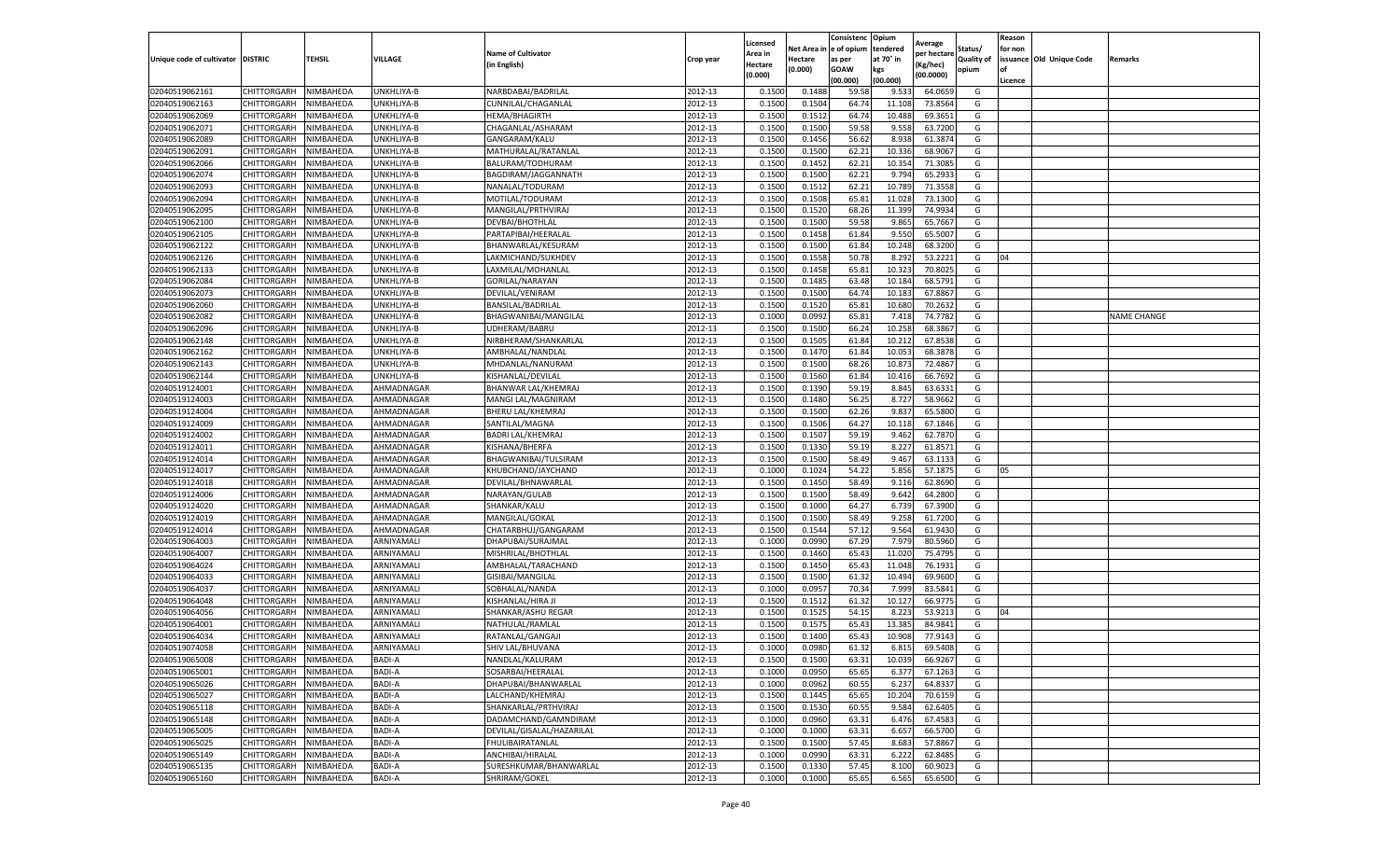|                           |                       |           |               |                             |           | Licensed |         | Consistenc             | Opium     |                        |            | Reason  |                          |                    |
|---------------------------|-----------------------|-----------|---------------|-----------------------------|-----------|----------|---------|------------------------|-----------|------------------------|------------|---------|--------------------------|--------------------|
|                           |                       |           |               | <b>Name of Cultivator</b>   |           | Area in  |         | Net Area in e of opium | tendered  | Average<br>per hectare | Status/    | for non |                          |                    |
| Unique code of cultivator | <b>DISTRIC</b>        | TEHSIL    | VILLAGE       | in English)                 | Crop year | Hectare  | Hectare | as per                 | at 70° in | (Kg/hec                | Quality of |         | issuance Old Unique Code | Remarks            |
|                           |                       |           |               |                             |           | (0.000)  | (0.000) | <b>GOAW</b>            | kgs       | (00.0000)              | opium      |         |                          |                    |
|                           |                       |           |               |                             |           |          |         | (00.000)               | (00.000)  |                        |            | Licence |                          |                    |
| 02040519065161            | CHITTORGARH           | NIMBAHEDA | <b>BADI-A</b> | SAGARBAI/NETRAM             | 2012-13   | 0.1500   | 0.1525  | 63.31                  | 10.301    | 67.5475                | G          |         |                          |                    |
| 02040519065162            | CHITTORGARH           | NIMBAHEDA | BADI-A        | SITABAI/HEERALAL/PREMCHAND  | 2012-13   | 0.1000   | 0.1025  | 57.45                  | 6.262     | 61.0927                | G          |         |                          |                    |
| 02040519065163            | CHITTORGARH           | NIMBAHEDA | BADI-A        | MANGIBAI/MOTILAL            | 2012-13   | 0.1500   | 0.1443  | 56.63                  | 8.373     | 58.0249                | G          |         |                          |                    |
| 02040519065164            | CHITTORGARH           | NIMBAHEDA | <b>BADI-A</b> | SANTILAL/BHANWARLAL         | 2012-13   | 0.1500   | 0.1479  | 66.45                  | 10.224    | 69.1278                | G          |         |                          |                    |
| 02040519065165            | <b>CHITTORGARH</b>    | NIMBAHEDA | <b>BADI-A</b> | UTHMICHAND/CHTRBHUJ         | 2012-13   | 0.1500   | 0.1430  | 62.72                  | 9.283     | 64.9161                | G          |         |                          |                    |
| 02040519065166            | CHITTORGARH           | NIMBAHEDA | <b>BADI-A</b> | BAPULAL/LOBHCHAND           | 2012-13   | 0.1500   | 0.1470  | 62.72                  | 9.372     | 63.7551                | G          |         |                          |                    |
| 02040519065168            | CHITTORGARH           | NIMBAHEDA | <b>BADI-A</b> | RAMRATAN/CHATARBHUJ         | 2012-13   | 0.1500   | 0.1430  | 62.72                  | 9.292     | 64.9790                | G          |         |                          |                    |
| 02040519065169            | CHITTORGARH           | NIMBAHEDA | <b>BADI-A</b> | LHERIBAI/LOBCHAND           | 2012-13   | 0.1000   | 0.0980  | 66.45                  | 6.427     | 65.5816                | G          |         |                          |                    |
| 02040519065170            | CHITTORGARH           | NIMBAHEDA | <b>BADI-A</b> | WASRAJ/KISHANJI             | 2012-13   | 0.1500   | 0.1416  | 63.58                  | 9.900     | 69.9153                | G          |         |                          |                    |
| 02040519065007            | CHITTORGARH           | NIMBAHEDA | <b>BADI-A</b> | SOHANLAL/NAHARSINGH         | 2012-13   | 0.1500   | 0.1500  | 56.63                  | 8.915     | 59.4333                | G          |         |                          |                    |
| 02040519065128            | CHITTORGARH           | NIMBAHEDA | <b>BADI-A</b> | PREAMCHAND/DHOKEL           | 2012-13   | 0.1000   | 0.1000  | 66.45                  | 6.588     | 65.8800                | G          |         |                          |                    |
| 02040519065012            | CHITTORGARH           | NIMBAHEDA | BADI-A        | BHANWARLAL/BHURA            | 2012-13   | 0.1500   | 0.1517  | 62.72                  | 9.829     | 64.7924                | G          |         |                          |                    |
| 02040519065123            | CHITTORGARH           | NIMBAHEDA | <b>BADI-A</b> | KAMLABAI/DADAMCHAND         | 2012-13   | 0.1500   | 0.1484  | 62.72                  | 9.641     | 64.9663                | G          |         |                          |                    |
| 02040519065129            | CHITTORGARH           | NIMBAHEDA | <b>BADI-A</b> | TRILOKCHAND/RAMRATAN        | 2012-13   | 0.1500   | 0.1554  | 60.55                  | 9.766     | 62.8443                | G          |         |                          |                    |
| 02040519065131            | CHITTORGARH           | NIMBAHEDA | BADI-A        | BAPULAL/BHANWARLAL          | 2012-13   | 0.1500   | 0.1330  | 63.58                  | 10.10     | 75.9398                | G          |         |                          |                    |
| 02040519065133            | CHITTORGARH           | NIMBAHEDA | BADI-A        | GORILAL/SHRIRAM             | 2012-13   | 0.1500   | 0.1450  | 67.84                  | 10.544    | 72.7172                | G          |         |                          |                    |
| 02040519065140            | CHITTORGARH           | NIMBAHEDA | BADI-A        | SHYAMDAS/RAMCHANDRADAS      | 2012-13   | 0.1500   | 0.1461  | 60.55                  | 8.953     | 61.2799                | G          |         |                          |                    |
| 02040519065141            | CHITTORGARH           | NIMBAHEDA | BADI-A        | FTEHLAL/CHENRAM             | 2012-13   | 0.1500   | 0.1500  | 66.45                  | 10.205    | 68.033                 | G          |         |                          |                    |
| 02040519065147            | CHITTORGARH           | NIMBAHEDA | BADI-A        | NOJIBAI/LABCHNAD CHOTI      | 2012-13   | 0.1000   | 0.0936  | 63.58                  | 6.276     | 67.0513                | G          |         |                          |                    |
| 02040519065137            | CHITTORGARH           | NIMBAHEDA | BADI-A        | SANTILAL/KHEMRAJ            | 2012-13   | 0.1500   | 0.1472  | 60.33                  | 9.343     | 63.4715                | G          |         |                          |                    |
| 02040519065150            | CHITTORGARH           | NIMBAHEDA | BADI-A        | TULSIRAM/NARAYANDAS         | 2012-13   | 0.1500   | 0.1496  | 60.33                  | 9.429     | 63.0281                | G          |         |                          |                    |
| 02040519065003            | CHITTORGARH           | NIMBAHEDA | BADI-A        | MANGU/NARAYAN               | 2012-13   | 0.1000   | 0.1000  | 60.33                  | 6.317     | 63.1700                | G          |         |                          |                    |
| 02040519065138            | CHITTORGARH           | NIMBAHEDA | BADI-A        | KELASHCHAND/RAMRATAN        | 2012-13   | 0.1500   | 0.1472  | 66.45                  | 10.186    | 69.1984                | G          |         |                          |                    |
| 02040519065004            | CHITTORGARH           | NIMBAHEDA | BADI-A        | NANURAM/NARAYAN             | 2012-13   | 0.1000   | 0.1000  | 67.84                  | 6.862     | 68.6200                | G          |         |                          |                    |
| 02040519065143            | CHITTORGARH           | NIMBAHEDA | BADI-A        | BAPULAL/KHEMRAJ             | 2012-13   | 0.1000   | 0.0984  | 67.84                  | 6.842     | 69.5325                | G          |         |                          |                    |
| 02040519065175            | CHITTORGARH           | NIMBAHEDA | <b>BADI-A</b> | <b>BALU DAS/NARAYAN DAS</b> | 2012-13   | 0.1500   | 0.1500  | 56.63                  | 9.028     | 60.1867                | G          |         |                          |                    |
| 02040519065176            | CHITTORGARH           | NIMBAHEDA | <b>BADI-A</b> | RAM SINGH/BASRAJ            | 2012-13   | 0.1000   | 0.0960  | 63.58                  | 6.249     | 65.0938                | G          |         |                          |                    |
| 02040519065177            | CHITTORGARH           | NIMBAHEDA | BADI-A        | SHUKHI BAI/GOVIND RAM       | 2012-13   | 0.1000   | 0.0960  | 65.21                  | 6.260     | 65.2083                | G          |         | 02040519094115           | <b>TRANSFER</b>    |
| 02040519065049            | CHITTORGARH           | NIMBAHEDA | BADI-B        | RAMLAL/BHANWARLAL           | 2012-13   | 0.1000   | 0.1014  | 63.73                  | 6.364     | 62.7613                | G          |         |                          |                    |
| 02040519065028            | CHITTORGARH           | NIMBAHEDA | BADI-B        | RATANLAL/MANGILAL           | 2012-13   | 0.1500   | 0.1421  | 59.42                  | 9.575     | 67.3821                | G          |         |                          |                    |
| 02040519065030            | CHITTORGARH           | NIMBAHEDA | <b>BADI-B</b> | PARBHUBAI/BAGDIRAM          | 2012-13   | 0.1500   | 0.1485  | 63.73                  | 9.74      | 65.602                 | G          |         |                          |                    |
| 02040519065033            | CHITTORGARH           | NIMBAHEDA | <b>BADI-B</b> | MOHANLAL/BHERULAI           | 2012-13   | 0.1500   | 0.1518  | 66.41                  | 10.208    | 67.2464                | G          |         |                          |                    |
| 02040519065058            | CHITTORGARH           | NIMBAHEDA | <b>BADI-B</b> | BHEYALAL/NATHULAL           | 2012-13   | 0.1000   | 0.0920  | 68.89                  | 6.97      | 75.8478                | G          |         |                          |                    |
| 02040519065062            | CHITTORGARH           | NIMBAHEDA | <b>BADI-B</b> | AASHISKUMAR/HIMMATHSINGH    | 2012-13   | 0.1500   | 0.1440  | 59.42                  | 8.743     | 60.7153                | G          |         |                          |                    |
| 02040519065064            | CHITTORGARH           | NIMBAHEDA | BADI-B        | GISALAL/HAJARI              | 2012-13   | 0.1500   | 0.1500  | 63.73                  | 10.361    | 69.0733                | G          |         |                          |                    |
| 02040519065066            | CHITTORGARH           | NIMBAHEDA | BADI-B        | YASHVANTKUMAR/HEERALAL      | 2012-13   | 0.1500   | 0.1485  | 63.73                  | 9.47      | 63.8249                | G          |         |                          |                    |
| 02040519065071            | CHITTORGARH           | NIMBAHEDA | BADI-B        | JAGDISHCHANDRA/KISHANLAL    | 2012-13   | 0.1500   | 0.1464  | 66.41                  | 10.01     | 68.4290                | G          |         |                          |                    |
| 02040519065072            | CHITTORGARH           | NIMBAHEDA | <b>BADI-B</b> | JAGDISH/SHANKERJI           | 2012-13   | 0.1500   | 0.1470  | 59.42                  | 8.777     | 59.7075                | G          |         |                          |                    |
| 02040519065078            | CHITTORGARH           | NIMBAHEDA | BADI-B        | <b>BHERULAL/JORJI</b>       | 2012-13   | 0.1500   | 0.1496  | 63.73                  | 9.723     | 64.993                 | G          |         |                          |                    |
| 02040519065079            | CHITTORGARH           | NIMBAHEDA | BADI-B        | GOPAL/KISHANLAL             | 2012-13   | 0.1500   | 0.1500  | 63.22                  | 9.953     | 66.3533                | G          |         |                          |                    |
| 02040519065081            | CHITTORGARH           | NIMBAHEDA | BADI-B        | DHANRAJ/HEERALAL            | 2012-13   | 0.1000   | 0.0960  | 66.41                  | 6.584     | 68.5833                | G          |         |                          |                    |
| 02040519065082            | CHITTORGARH           | NIMBAHEDA | BADI-B        | GYARSIBAI/BADRILAL          | 2012-13   | 0.1500   | 0.1500  | 63.22                  | 9.826     | 65.5067                | G          |         |                          | <b>NAME CHANGE</b> |
| 02040519065084            | CHITTORGARH           | NIMBAHEDA | BADI-B        | KELASHCHANDRA/BHERULAL      | 2012-13   | 0.1500   | 0.1518  | 66.41                  | 9.99      | 65.8103                | G          |         |                          |                    |
| 02040519065085            | CHITTORGARH           | NIMBAHEDA | BADI-B        | UTTAMICHAND/DHANRAJ         | 2012-13   | 0.1500   | 0.1470  | 63.22                  | 10.27     | 69.9184                | G          |         |                          |                    |
| 02040519065088            | CHITTORGARH           | NIMBAHEDA | BADI-B        | MADANLAL/ROOPLAI            | 2012-13   | 0.1500   | 0.1452  | 55.36                  | 8.059     | 55.5028                | G          | 04      |                          |                    |
| 02040519065089            | CHITTORGARH           | NIMBAHEDA | <b>BADI-B</b> | PURANMAL/HEERALAL           | 2012-13   | 0.1500   | 0.1476  | 57.01                  | 8.804     | 59.6477                | G          |         |                          |                    |
| 02040519065094            | CHITTORGARH           | NIMBAHEDA | <b>BADI-B</b> | PARTHVIRAJ/ROOPA            | 2012-13   | 0.1500   | 0.1554  | 55.59                  | 9.482     | 61.0167                | G          |         |                          |                    |
| 02040519065097            | CHITTORGARH           | NIMBAHEDA | BADI-B        | OUNKARLAL/SHORAM            | 2012-13   | 0.1500   | 0.1500  | 63.22                  | 9.519     | 63.4600                | G          |         |                          |                    |
| 02040519065105            | CHITTORGARH NIMBAHEDA |           | BADI-B        | MUKESH/TULSHIRAM            | 2012-13   | 0.1000   | 0.1024  | 59.42                  | 6.129     | 59.8535                | G          |         |                          |                    |
| 02040519065102            | CHITTORGARH           | NIMBAHEDA | BADI-B        | RAMSAVROOP/UTTAMCHAND       | 2012-13   | 0.1500   | 0.1470  | 63.22                  | 10.061    | 68.4422                | G          |         |                          |                    |
| 02040519065106            | <b>CHITTORGARH</b>    | NIMBAHEDA | BADI-B        | KISHANLAL/POKHARJI          | 2012-13   | 0.1500   | 0.1500  | 62.70                  | 9.772     | 65.1467                | G          |         |                          |                    |
| 02040519065108            | CHITTORGARH           | NIMBAHEDA | BADI-B        | AMRATRAM/BHERULAL           | 2012-13   | 0.1500   | 0.1485  | 57.01                  | 9.065     | 61.0438                | G          |         |                          |                    |
| 02040519065114            | <b>CHITTORGARH</b>    | NIMBAHEDA | BADI-B        | CHENRAM/DHANRAJ             | 2012-13   | 0.1000   | 0.0936  | 59.42                  | 6.400     | 68.3761                | G          |         |                          |                    |
| 02040519065054            | <b>CHITTORGARH</b>    | NIMBAHEDA | BADI-B        | SUNILAKUMAR/RATANLAL        | 2012-13   | 0.1500   | 0.1450  | 62.70                  | 10.471    | 72.2138                | G          |         |                          |                    |
| 02040519065100            | CHITTORGARH           | NIMBAHEDA | BADI-B        | BHERULAL/MOHANJI            | 2012-13   | 0.1500   | 0.1500  | 68.89                  | 11.013    | 73.4200                | G          |         |                          |                    |
| 02040519065029            | CHITTORGARH           | NIMBAHEDA | BADI-B        | MADANLAL/KANEHYALAL         | 2012-13   | 0.1500   | 0.1470  | 57.01                  | 9.407     | 63.9932                | G          |         |                          |                    |
| 02040519065037            | CHITTORGARH           | NIMBAHEDA | BADI-B        | CHANDMAL/NOLA               | 2012-13   | 0.1000   | 0.1000  | 60.60                  | 6.285     | 62.8500                | G          |         |                          |                    |
| 02040519065107            | CHITTORGARH           | NIMBAHEDA | BADI-B        | GAHRILAL/BHAGATRAM          | 2012-13   | 0.1500   | 0.1520  | 62.70                  | 9.790     | 64.4079                | G          |         |                          |                    |
| 02040519065032            | <b>CHITTORGARH</b>    | NIMBAHEDA | BADI-B        | KESARBAI/KHYALILAL          | 2012-13   | 0.1000   | 0.1000  | 62.70                  | 6.449     | 64.4900                | G          |         |                          |                    |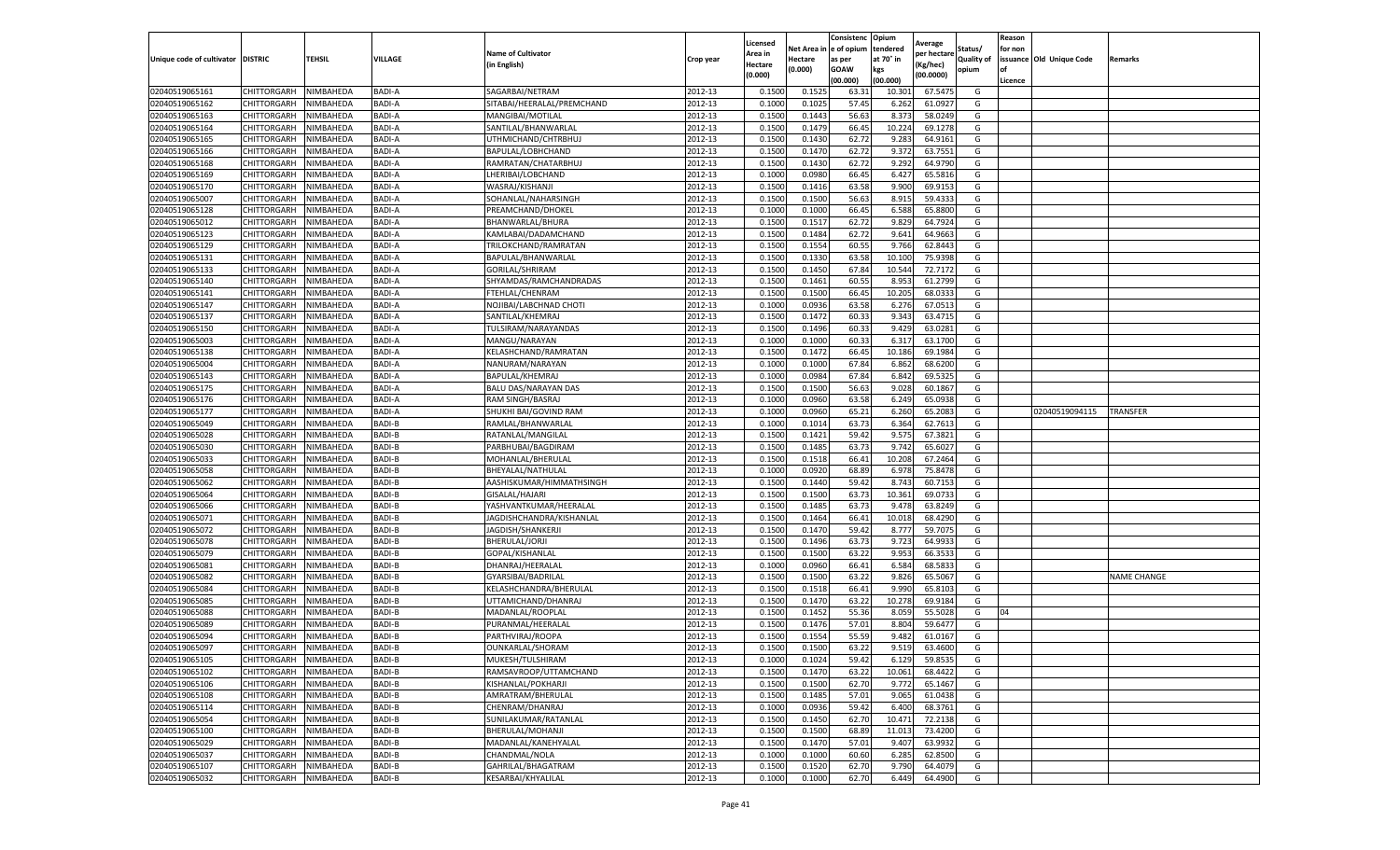|                                   |                            |                        |                                                      |                                          |                    | Licensed         |                  | Consistenc     | Opium          | Average            |                   | Reason  |                          |                    |
|-----------------------------------|----------------------------|------------------------|------------------------------------------------------|------------------------------------------|--------------------|------------------|------------------|----------------|----------------|--------------------|-------------------|---------|--------------------------|--------------------|
|                                   |                            |                        |                                                      | <b>Name of Cultivator</b>                |                    | Area in          | Net Area         | e of opium     | tendered       | per hectarı        | Status/           | for non |                          |                    |
| Unique code of cultivator DISTRIC |                            | TEHSIL                 | <b>VILLAGE</b>                                       | (in English)                             | Crop year          | Hectare          | Hectare          | as per         | at 70° in      | (Kg/hec)           | <b>Quality of</b> |         | issuance Old Unique Code | Remarks            |
|                                   |                            |                        |                                                      |                                          |                    | (0.000)          | (0.000)          | <b>GOAW</b>    | kgs            | (00.0000)          | opium             | οf      |                          |                    |
|                                   |                            |                        |                                                      |                                          |                    |                  |                  | (00.000)       | (00.000)       |                    |                   | Licence |                          |                    |
| 02040519065092                    | CHITTORGARH                | NIMBAHEDA              | BADI-B                                               | TULSHIRAM/BHURALAL                       | 2012-13            | 0.1000           | 0.1000           | 60.60          | 6.450          | 64.5000            | G                 |         |                          |                    |
| 02040519065093                    | CHITTORGARH                | NIMBAHEDA              | <b>BADI-B</b>                                        | RATANLAL/PYARJI                          | 2012-13            | 0.1500           | 0.1518           | 57.01          | 8.812          | 58.0501            | G                 |         |                          |                    |
| 02040519065096                    | CHITTORGARH                | NIMBAHEDA              | BADI-B                                               | SHANTILAL/BHURA                          | 2012-13            | 0.1500           | 0.1517           | 60.60          | 9.532          | 62.8345            | G                 |         |                          |                    |
| 02040519065101                    | CHITTORGARH                | NIMBAHEDA              | BADI-B                                               | YASHVANTLAL/GORILAL                      | 2012-13            | 0.1000           | 0.0990           | 66.41          | 6.821          | 68.8990            | G                 |         |                          |                    |
| 02040519065067                    | CHITTORGARH                | NIMBAHEDA              | BADI-B<br>BADI-B                                     | NANDLAL/MULCHAND                         | 2012-13            | 0.1500           | 0.1480           | 62.70<br>57.01 | 9.656          | 65.2432<br>56.2800 | G<br>G            | 04      |                          |                    |
| 02040519065047<br>02040519066057  | CHITTORGARH<br>CHITTORGARH | NIMBAHEDA<br>NIMBAHEDA | <b>BADOLI MADHOSINGH</b>                             | SANTIBAI/DALCHAND                        | 2012-13<br>2012-13 | 0.1000<br>0.1500 | 0.1000<br>0.1482 | 56.19          | 5.628<br>9.536 | 64.3455            | G                 |         |                          |                    |
| 02040519066001                    | CHITTORGARH                | NIMBAHEDA              | <b>BADOLI MADHOSINGH</b>                             | BHANWARLAL/MOHANJI<br>CHAGANLAL/HEERALAL | 2012-13            | 0.1000           | 0.0990           | 66.49          | 7.409          | 74.8384            | G                 |         |                          |                    |
| 02040519066004                    |                            |                        |                                                      | CHUNNIBAI/SHANKERLAL                     | 2012-13            | 0.1000           | 0.1000           | 57.15          | 6.238          | 62.3800            | G                 |         |                          |                    |
| 02040519066007                    | CHITTORGARH<br>CHITTORGARH | NIMBAHEDA<br>NIMBAHEDA | <b>BADOLI MADHOSINGH</b><br><b>BADOLI MADHOSINGH</b> | NARAYANLAL/KALULAL                       | 2012-13            | 0.1000           | 0.0990           | 63.48          | 7.155          | 72.2727            | G                 |         |                          |                    |
| 02040519066008                    | CHITTORGARH                | NIMBAHEDA              | <b>BADOLI MADHOSINGH</b>                             | SHANKERLAL/FULLCHAND                     | 2012-13            | 0.1000           | 0.0950           | 68.80          | 7.312          | 76.9684            | G                 |         |                          |                    |
| 02040519066011                    | CHITTORGARH                | NIMBAHEDA              | BADOLI MADHOSINGH                                    | ANCHIBAI/BADRILAL                        | 2012-13            | 0.1000           | 0.0960           | 66.49          | 7.247          | 75.4896            | G                 |         |                          |                    |
| 02040519066013                    | CHITTORGARH                | NIMBAHEDA              | BADOLI MADHOSINGH                                    | UDAILAL/BHERULAL                         | 2012-13            | 0.1000           | 0.0962           | 56.81          | 5.998          | 62.3493            | G                 |         |                          |                    |
| 02040519066014                    | CHITTORGARH                | NIMBAHEDA              | <b>BADOLI MADHOSINGH</b>                             | BADAMIBAI/KAJOD                          | 2012-13            | 0.1000           | 0.1026           | 63.48          | 7.355          | 71.686             | G                 |         |                          | <b>NAME CHANGE</b> |
| 02040519066015                    | CHITTORGARH                | NIMBAHEDA              | <b>BADOLI MADHOSINGH</b>                             | MANGUIBAI/MUNDALAL                       | 2012-13            | 0.1000           | 0.1000           | 66.49          | 7.428          | 74.2800            | G                 |         |                          |                    |
| 02040519066027                    | CHITTORGARH                | NIMBAHEDA              | <b>BADOLI MADHOSINGH</b>                             | BABULAL/UDAILAL                          | 2012-13            | 0.1000           | 0.0960           | 59.69          | 6.711          | 69.9063            | G                 |         |                          |                    |
| 02040519066049                    | CHITTORGARH                | NIMBAHEDA              | <b>BADOLI MADHOSINGH</b>                             | BHERULAL/SEVARAM                         | 2012-13            | 0.1000           | 0.1000           | 63.48          | 7.010          | 70.1000            | G                 |         |                          |                    |
| 02040519066051                    | CHITTORGARH                | NIMBAHEDA              | <b>BADOLI MADHOSINGH</b>                             | RADHESHYAM/MANGILAL                      | 2012-13            | 0.1000           | 0.0962           | 56.81          | 6.135          | 63.7734            | G                 |         |                          |                    |
| 02040519066052                    | CHITTORGARH                | NIMBAHEDA              | <b>BADOLI MADHOSINGH</b>                             | MANGILAL/VARDAJI                         | 2012-13            | 0.1500           | 0.1505           | 56.81          | 9.414          | 62.551             | G                 |         |                          |                    |
| 02040519066053                    | CHITTORGARH                | NIMBAHEDA              | <b>BADOLI MADHOSINGH</b>                             | KANWARLALA/MATHRALAL                     | 2012-13            | 0.1000           | 0.1022           | 60.58          | 6.413          | 62.7495            | G                 |         |                          |                    |
| 02040519066058                    | CHITTORGARH                | NIMBAHEDA              | <b>BADOLI MADHOSINGH</b>                             | MOTILAL/NARAYAN                          | 2012-13            | 0.1000           | 0.1000           | 60.58          | 6.733          | 67.3300            | G                 |         |                          |                    |
| 02040519066064                    | CHITTORGARH                | NIMBAHEDA              | <b>BADOLI MADHOSINGH</b>                             | RANGLAL/HEERALAL                         | 2012-13            | 0.1500           | 0.1500           | 66.49          | 10.477         | 69.8467            | G                 |         |                          |                    |
| 02040519066072                    | CHITTORGARH                | NIMBAHEDA              | <b>BADOLI MADHOSINGH</b>                             | RAMESWAR/KASIRAM                         | 2012-13            | 0.1000           | 0.1008           | 66.14          | 7.502          | 74.4246            | G                 |         |                          |                    |
| 02040519066088                    | CHITTORGARH                | NIMBAHEDA              | <b>BADOLI MADHOSINGH</b>                             | SATYNARAYAN/BAGDIRAM                     | 2012-13            | 0.1000           | 0.0960           | 63.48          | 7.291          | 75.9479            | G                 |         |                          |                    |
| 02040519066091                    | CHITTORGARH                | NIMBAHEDA              | <b>BADOLI MADHOSINGH</b>                             | HANSRAJ/GOPALDANGI                       | 2012-13            | 0.1500           | 0.1500           | 56.81          | 9.025          | 60.1667            | G                 |         |                          |                    |
| 02040519066095                    | CHITTORGARH                | NIMBAHEDA              | <b>BADOLI MADHOSINGH</b>                             | HARIRAM/ONKAR DHAKAD                     | 2012-13            | 0.1000           | 0.0990           | 66.14          | 6.661          | 67.2828            | G                 |         |                          |                    |
| 02040519066102                    | CHITTORGARH                | NIMBAHEDA              | <b>BADOLI MADHOSINGH</b>                             | LAKMICHAND/GISI DHAKAD                   | 2012-13            | 0.1000           | 0.0990           | 60.58          | 6.292          | 63.5556            | G                 |         |                          |                    |
| 02040519066016                    | CHITTORGARH                | NIMBAHEDA              | <b>BADOLI MADHOSINGH</b>                             | NARAYANSINGH/BHOPALSINGH                 | 2012-13            | 0.1000           | 0.1008           | 56.81          | 6.273          | 62.2321            | G                 |         |                          |                    |
| 02040519066038                    | CHITTORGARH                | NIMBAHEDA              | <b>BADOLI MADHOSINGH</b>                             | NOJIBAI/BHANWARLAL                       | 2012-13            | 0.1000           | 0.1040           | 63.48          | 7.164          | 68.8846            | G                 |         |                          |                    |
| 02040519066050                    | CHITTORGARH                | NIMBAHEDA              | <b>BADOLI MADHOSINGH</b>                             | LAXMILAL/HEMRAJ                          | 2012-13            | 0.1500           | 0.1450           | 60.58          | 10.524         | 72.5793            | G                 |         |                          |                    |
| 02040519066054                    | CHITTORGARH                | NIMBAHEDA              | <b>BADOLI MADHOSINGH</b>                             | MOTILAL/RAMRATAN                         | 2012-13            | 0.1000           | 0.1000           | 62.76          | 6.581          | 65.8100            | G                 |         |                          |                    |
| 02040519066039                    | CHITTORGARH                | NIMBAHEDA              | <b>BADOLI MADHOSINGH</b>                             | FATEHLAL/PARBHULAL                       | 2012-13            | 0.1500           | 0.1540           | 62.76          | 10.875         | 70.6169            | G                 |         |                          |                    |
| 02040519066030                    | CHITTORGARH                | NIMBAHEDA              | <b>BADOLI MADHOSINGH</b>                             | FULLCHAND/MOHANLAL                       | 2012-13            | 0.1000           | 0.1000           | 62.76          | 6.886          | 68.8600            | G                 |         |                          |                    |
| 02040519066097                    | CHITTORGARH                | NIMBAHEDA              | <b>BADOLI MADHOSINGH</b>                             | BADRILAL/KISHANLAL                       | 2012-13            | 0.1000           | 0.1000           | 57.68          | 6.040          | 60.4000            | G                 |         |                          |                    |
| 02040519066003                    | CHITTORGARH                | NIMBAHEDA              | <b>BADOLI MADHOSINGH</b>                             | GEETABAI/BHANWARLAL                      | 2012-13            | 0.1500           | 0.1530           | 57.68          | 9.509          | 62.1503            | G                 |         |                          |                    |
| 02040519066098                    | CHITTORGARH                | NIMBAHEDA              | <b>BADOLI MADHOSINGH</b>                             | BHERULAL/BHAGIRAT DANGI                  | 2012-13            | 0.1000           | 0.1014           | 59.89          | 6.160          | 60.7495            | G                 |         |                          |                    |
| 02040519066021                    | CHITTORGARH                | NIMBAHEDA              | <b>BADOLI MADHOSINGH</b>                             | KASHIRAM/DEVA                            | 2012-13            | 0.1000           | 0.1020           | 59.89          | 6.596          | 64.6667            | G                 |         |                          |                    |
| 02040519066025                    | CHITTORGARH                | NIMBAHEDA              | BADOLI MADHOSINGH                                    | JANIBAI/KHEMA                            | 2012-13            | 0.1000           | 0.1008           | 66.14          | 7.143          | 70.8631            | G                 |         |                          |                    |
| 02040519066028                    | CHITTORGARH                | NIMBAHEDA              | <b>BADOLI MADHOSINGH</b>                             | MANGILAL/SEVARAM                         | 2012-13            | 0.1000           | 0.1000           | 62.76          | 7.137          | 71.3700            | G                 |         |                          |                    |
| 02040519066086                    | CHITTORGARH                | NIMBAHEDA              | <b>BADOLI MADHOSINGH</b>                             | JHAMKUBAI/NANURAM                        | 2012-13            | 0.1000           | 0.1000           | 57.17          | 6.477          | 64.7700            | G                 |         |                          |                    |
| 02040519066103                    | CHITTORGARH                | NIMBAHEDA              | <b>BADOLI MADHOSINGH</b>                             | <b>BHERULAL/GOKEL</b>                    | 2012-13            | 0.1000           | 0.0990           | 57.68          | 5.990          | 60.5051            | G                 |         |                          |                    |
| 02040519066061                    | CHITTORGARH                | NIMBAHEDA              | <b>BADOLI MADHOSINGH</b>                             | AMARCHAND/MOHANLAL                       | 2012-13            | 0.1000           | 0.1008           | 57.68          | 6.411          | 63.6012            | G                 |         |                          |                    |
| 02040519066067                    | CHITTORGARH                | NIMBAHEDA              | <b>BADOLI MADHOSINGH</b>                             | MAANIBAI/NANDRAM                         | 2012-13            | 0.1000           | 0.1000           | 66.14          | 7.105          | 71.0500            | G                 |         |                          | <b>NAME CHANGE</b> |
| 02040519066087                    | CHITTORGARH                | NIMBAHEDA              | BADOLI MADHOSINGH                                    | UDYLAL/SHANKARLAL                        | 2012-13            | 0.1500           | 0.1500           | 62.76          | 10.77          | 71.8467            | G                 |         |                          |                    |
| 02040519066063                    | CHITTORGARH                | NIMBAHEDA              | <b>BADOLI MADHOSINGH</b>                             | KANHEYALAL/MOTILAL                       | 2012-13            | 0.1500           | 0.1500           | 63.64          | 10.646         | 70.973             | G                 |         |                          |                    |
| 02040519066104                    | CHITTORGARH                | NIMBAHEDA              | <b>BADOLI MADHOSINGH</b>                             | MANGILAL/MAGNIRAM                        | 2012-13            | 0.1000           | 0.1025           | 63.64          | 6.637          | 64.751             | G                 |         |                          |                    |
| 02040519066105                    | CHITTORGARH                | NIMBAHEDA              | <b>BADOLI MADHOSINGH</b>                             | CHTRBHUJ/KALURAM                         | 2012-13            | 0.1000           | 0.0968           | 63.64          | 6.646          | 68.6570            | G                 |         |                          | TRANSFER/BORAKHEDI |
| 02040519066106                    | CHITTORGARH                | NIMBAHEDA              | <b>BADOLI MADHOSINGH</b>                             | MOHANLAL/POKERLAI                        | 2012-13            | 0.1000           | 0.1008           | 55.27          | 6.198          | 61.4881            | G                 |         |                          |                    |
| 02040519066107                    | <b>CHITTORGARH</b>         | NIMBAHEDA              | <b>BADOLI MADHOSINGH</b>                             | KESURAM/MULCHAND/NARAYAN                 | 2012-13            | 0.1000           | 0.0968           | 66.14          | 7.039          | 72.7169            | G                 |         |                          | TRANSFER/BORAKHEDI |
| 02040519066108                    | CHITTORGARH                | NIMBAHEDA              | <b>BADOLI MADHOSINGH</b>                             | KAMLABAI/KALURAM                         | 2012-13            | 0.1000           | 0.0968           | 63.64          | 6.673          | 68.9360            | G                 |         |                          | TRANSFER/BORAKHEDI |
| 02040519067007                    | <b>CHITTORGARH</b>         | NIMBAHEDA              | <b>BANGERDA MAMADEV</b>                              | HUKMICHAND/GANGARAM                      | 2012-13            | 0.1500           | 0.1520           | 62.79          | 10.513         | 69.1645            | G                 |         |                          |                    |
| 02040519067005                    | CHITTORGARH                | NIMBAHEDA              | <b>BANGERDA MAMADEV</b>                              | DHANRAJ/BHOLIRAM                         | 2012-13            | 0.1000           | 0.0992           | 60.29          | 6.675          | 67.2883            | G                 |         |                          |                    |
| 02040519067006                    | <b>CHITTORGARH</b>         | NIMBAHEDA              | <b>BANGERDA MAMADEV</b>                              | GOPI/KASIRAM                             | 2012-13            | 0.1000           | 0.0999           | 66.38          | 7.406          | 74.1341            | G                 |         |                          |                    |
| 02040519067011                    | CHITTORGARH                | NIMBAHEDA              | <b>BANGERDA MAMADEV</b>                              | FHOOLCHNAD/KHEMRAJ                       | 2012-13            | 0.1000           | 0.0999           | 66.38          | 7.046          | 70.5305            | G                 |         |                          |                    |
| 02040519067014                    | CHITTORGARH                | NIMBAHEDA              | <b>BANGERDA MAMADEV</b>                              | SANTILALL/DAYARAM                        | 2012-13            | 0.1500           | 0.1484           | 56.96          | 8.918          | 60.0943            | G                 |         |                          |                    |
| 02040519067017                    | CHITTORGARH                | NIMBAHEDA              | <b>BANGERDA MAMADEV</b>                              | MOHANLAL/MAGNIRAM                        | 2012-13            | 0.1000           | 0.0990           | 62.79          | 7.580          | 76.5657            | G                 |         |                          |                    |
| 02040519067032                    | <b>CHITTORGARH</b>         | NIMBAHEDA              | <b>BANGERDA MAMADEV</b>                              | KALULAL/PRTHA                            | 2012-13            | 0.1500           | 0.1480           | 66.38          | 11.455         | 77.3986            | G                 |         |                          |                    |
| 02040519067042                    | <b>CHITTORGARH</b>         | NIMBAHEDA              | <b>BANGERDA MAMADEV</b>                              | KISHANLAL/BHAGIRTH                       | 2012-13            | 0.1000           | 0.1015           | 68.91          | 7.226          | 71.1921            | G                 |         |                          |                    |
| 02040519067060                    | <b>CHITTORGARH</b>         | NIMBAHEDA              | <b>BANGERDA MAMADEV</b>                              | BAGRILAL/PYARCHAND                       | 2012-13            | 0.1000           | 0.0988           | 62.79          | 7.024          | 71.0931            | G                 |         |                          |                    |
|                                   |                            |                        |                                                      |                                          |                    |                  |                  |                |                |                    |                   |         |                          |                    |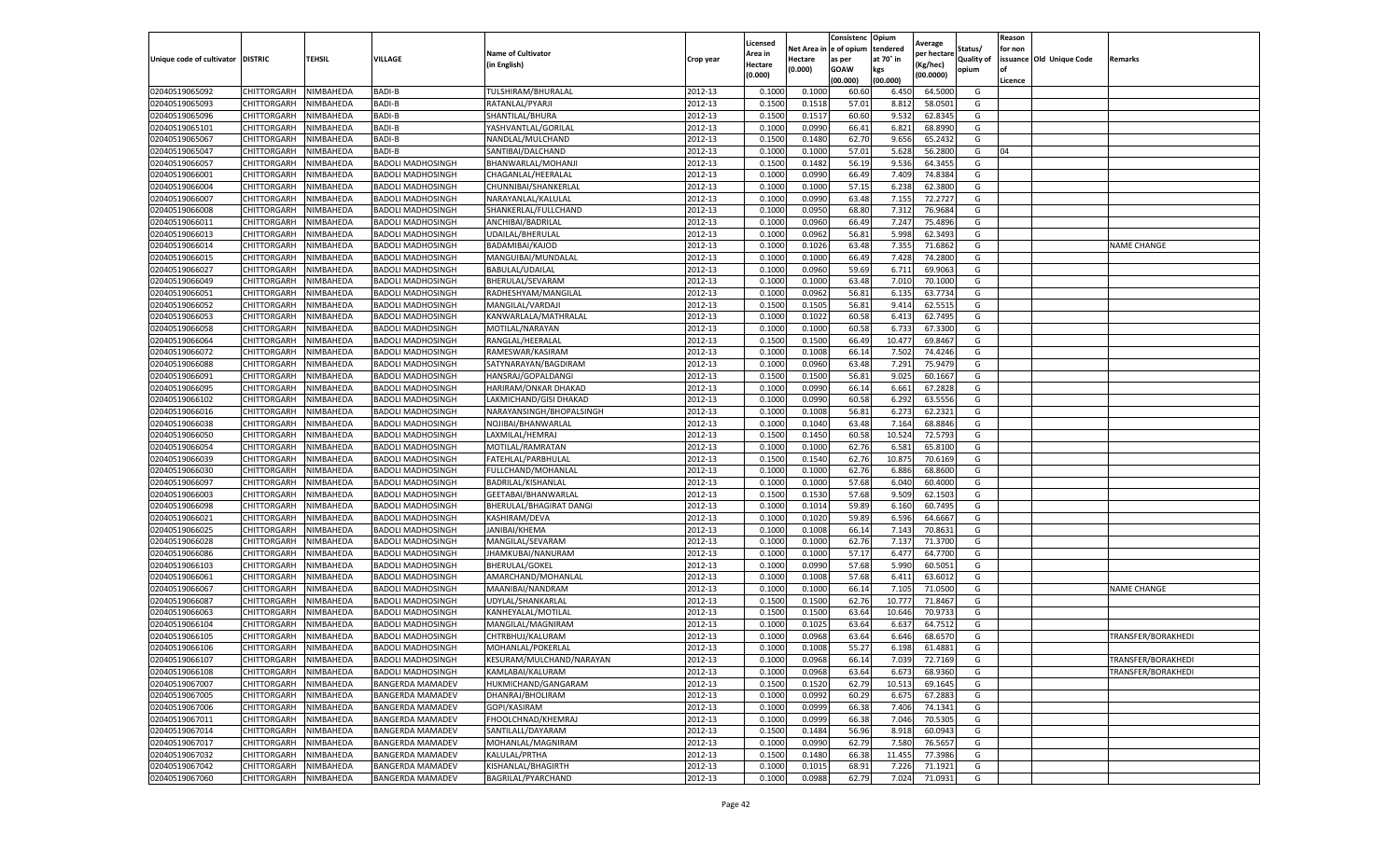|                                   |                       |           |                         |                           |           | Licensed |         | Consistenc             | Opium     | Average     |                   | Reason  |                          |                    |
|-----------------------------------|-----------------------|-----------|-------------------------|---------------------------|-----------|----------|---------|------------------------|-----------|-------------|-------------------|---------|--------------------------|--------------------|
|                                   |                       |           |                         | <b>Name of Cultivator</b> |           | Area in  |         | Net Area in e of opium | tendered  | per hectare | Status/           | for non |                          |                    |
| Unique code of cultivator DISTRIC |                       | TEHSIL    | VILLAGE                 | in English)               | Crop year | Hectare  | Hectare | as per                 | at 70° in | (Kg/hec     | <b>Quality of</b> |         | issuance Old Unique Code | <b>Remarks</b>     |
|                                   |                       |           |                         |                           |           | (0.000)  | (0.000) | <b>GOAW</b>            | kgs       | (00.0000)   | opium             | of      |                          |                    |
|                                   |                       |           |                         |                           |           |          |         | (00.000)               | (00.000)  |             |                   | Licence |                          |                    |
| 02040519067002                    | CHITTORGARH           | NIMBAHEDA | <b>BANGERDA MAMADEV</b> | RATANLAL/GASINATH         | 2012-13   | 0.1500   | 0.1450  | 60.29                  | 9.681     | 66.7655     | G                 |         |                          |                    |
| 02040519067008                    | CHITTORGARH           | NIMBAHEDA | <b>BANGERDA MAMADEV</b> | DAYARAM/WARDA             | 2012-13   | 0.1000   | 0.1000  | 68.91                  | 7.472     | 74.7200     | G                 |         |                          |                    |
| 02040519067004                    | CHITTORGARH           | NIMBAHEDA | <b>BANGERDA MAMADEV</b> | BHERULAL/BHAGVAN          | 2012-13   | 0.1000   | 0.0924  | 59.87                  | 6.004     | 64.9784     | G                 |         |                          |                    |
| 02040519067044                    | CHITTORGARH           | NIMBAHEDA | <b>BANGERDA MAMADEV</b> | MANGILAL/BHERULAL         | 2012-13   | 0.1000   | 0.1030  | 62.92                  | 6.616     | 64.2330     | G                 |         |                          |                    |
| 02040519067019                    | CHITTORGARH           | NIMBAHEDA | <b>BANGERDA MAMADEV</b> | KISHANLAL/OUNKARLAL       | 2012-13   | 0.1000   | 0.1020  | 66.38                  | 7.330     | 71.8627     | G                 |         |                          |                    |
| 02040519067009                    | CHITTORGARH           | NIMBAHEDA | BANGERDA MAMADEV        | KANIRAM/WARDA             | 2012-13   | 0.1000   | 0.0968  | 68.91                  | 7.826     | 80.8471     | G                 |         |                          |                    |
| 02040519067001                    | CHITTORGARH           | NIMBAHEDA | <b>BANGERDA MAMADEV</b> | RAMCHANDRA/GOVERDHAN      | 2012-13   | 0.1000   | 0.0960  | 66.32                  | 7.437     | 77.4688     | G                 |         |                          |                    |
| 02040519067069                    | CHITTORGARH           | NIMBAHEDA | <b>BANGERDA MAMADEV</b> | LALURAM/HEMRAJ            | 2012-13   | 0.1000   | 0.1012  | 68.91                  | 7.619     | 75.2866     | G                 |         |                          |                    |
| 02040519067070                    | CHITTORGARH           | NIMBAHEDA | <b>BANGERDA MAMADEV</b> | RADHESHYAM/LAXMAN         | 2012-13   | 0.1000   | 0.0990  | 59.87                  | 6.192     | 62.5455     | G                 |         |                          |                    |
| 02040519067071                    | CHITTORGARH           | NIMBAHEDA | <b>BANGERDA MAMADEV</b> | ONKARLAL/GORILAL          | 2012-13   | 0.1000   | 0.1014  | 59.87                  | 7.013     | 69.1617     | G                 |         |                          | <b>NAME CHANGE</b> |
| 02040519067072                    | CHITTORGARH           | NIMBAHEDA | <b>BANGERDA MAMADEV</b> | RATANLAL/PYARA JI         | 2012-13   | 0.1000   | 0.1036  | 62.92                  | 6.625     | 63.9479     | G                 |         |                          |                    |
| 02040519067054                    | CHITTORGARH           | NIMBAHEDA | <b>BANGERDA MAMADEV</b> | BABRU/MANGU               | 2012-13   | 0.1000   | 0.0990  | 74.00                  | 7.802     | 78.8081     |                   | 02      |                          |                    |
| 02040519067023                    | CHITTORGARH           | NIMBAHEDA | BANGERDA MAMADEV        | PARBHUBAI/NARAYAN         | 2012-13   | 0.1000   | 0.1008  | 62.92                  | 7.263     | 72.0536     | G                 |         |                          |                    |
| 02040519067074                    | CHITTORGARH           | NIMBAHEDA | <b>BANGERDA MAMADEV</b> | BHANWARLAL/MODIRAM        | 2012-13   | 0.1000   | 0.1000  | 66.32                  | 7.352     | 73.5200     | G                 |         |                          |                    |
| 02040519067075                    | CHITTORGARH           | NIMBAHEDA | <b>BANGERDA MAMADEV</b> | MANGIBAI/BAGDURAM         | 2012-13   | 0.1500   | 0.1536  | 66.32                  | 10.763    | 70.0716     | G                 |         |                          |                    |
| 02040519069014                    | CHITTORGARH           | NIMBAHEDA | BHAGWANPURA-A           | HEERALAL/PYARA            | 2012-13   | 0.1500   | 0.0832  | 67.63                  | 5.913     | 71.0697     | G                 |         |                          |                    |
| 02040519069001                    | CHITTORGARH           | NIMBAHEDA | BHAGWANPURA-A           | BHERULAL/BHANEARLAL       | 2012-13   | 0.1500   | 0.1454  | 68.13                  | 10.745    | 73.8996     | G                 |         |                          |                    |
| 02040519069002                    | CHITTORGARH           | NIMBAHEDA | BHAGWANPURA-A           | PARBHULAL/PYARA           | 2012-13   | 0.1000   | 0.1014  | 64.27                  | 7.575     | 74.7041     | G                 |         |                          |                    |
| 02040519069003                    | CHITTORGARH           | NIMBAHEDA | BHAGWANPURA-A           | MAGNIRAM/HEERALAI         | 2012-13   | 0.1500   | 0.0440  | 62.10                  | 3.034     | 68.9545     | G                 |         |                          |                    |
| 02040519069005                    | CHITTORGARH           | NIMBAHEDA | BHAGWANPURA-A           | ASARAM/RATANLAL           | 2012-13   | 0.1500   | 0.1446  | 68.13                  | 10.395    | 71.8880     | G                 |         |                          |                    |
| 02040519069006                    | CHITTORGARH           | NIMBAHEDA | BHAGWANPURA-A           | MANGILAL/KASHIRAM         | 2012-13   | 0.1500   | 0.1520  | 67.52                  | 10.697    | 70.3750     | G                 |         |                          |                    |
| 02040519069007                    | CHITTORGARH           | NIMBAHEDA | BHAGWANPURA-A           | RAMCHANDRA/DHULA          | 2012-13   | 0.1500   | 0.0680  | 62.10                  | 4.480     | 65.8824     | G                 |         |                          |                    |
| 02040519069010                    | CHITTORGARH           | NIMBAHEDA | BHAGWANPURA-A           | KISHNA/DHANNA             | 2012-13   | 0.1500   | 0.0320  | 65.21                  | 2.301     | 71.9063     | G                 |         |                          |                    |
| 02040519069011                    | CHITTORGARH           | NIMBAHEDA | BHAGWANPURA-A           | DEVILAL/UDA               | 2012-13   | 0.1500   | 0.1520  | 67.52                  | 10.81     | 71.1382     | G                 |         |                          |                    |
| 02040519069012                    | CHITTORGARH           | NIMBAHEDA | BHAGWANPURA-A           | HEERALAL/JAGANNATH        | 2012-13   | 0.1500   | 0.1480  | 64.27                  | 10.08     | 68.1149     | G                 |         |                          |                    |
| 02040519069015                    | CHITTORGARH           | NIMBAHEDA | BHAGWANPURA-A           | FULCHAND/NARAYAN          | 2012-13   | 0.1500   | 0.1500  | 67.52                  | 10.69     | 71.3133     | G                 |         |                          |                    |
| 02040519069016                    | CHITTORGARH           | NIMBAHEDA | BHAGWANPURA-A           | VARDA/DOLA                | 2012-13   | 0.1500   | 0.1496  | 64.27                  | 10.19     | 68.1217     | G                 |         |                          |                    |
| 02040519069019                    | CHITTORGARH           | NIMBAHEDA | BHAGWANPURA-A           | HEERALAL/RAMCHANDRA       | 2012-13   | 0.1500   | 0.1512  | 67.52                  | 11.247    | 74.3849     | G                 |         |                          |                    |
| 02040519069020                    | CHITTORGARH           | NIMBAHEDA | BHAGWANPURA-A           | RAMESHVARLAL/PARBHULAL    | 2012-13   | 0.1500   | 0.1518  | 67.84                  | 11.029    | 72.6548     | G                 |         |                          |                    |
| 02040519069021                    | CHITTORGARH           | NIMBAHEDA | BHAGWANPURA-A           | BANSILAL/SHANKARLAL       | 2012-13   | 0.1500   | 0.1500  | 67.84                  | 10.961    | 73.0733     | G                 |         |                          |                    |
| 02040519069022                    | CHITTORGARH           | NIMBAHEDA | BHAGWANPURA-A           | BHANWARLAL/HEERALAI       | 2012-13   | 0.1500   | 0.1450  | 70.34                  | 11.03     | 76.0897     | G                 |         |                          |                    |
| 02040519069024                    | CHITTORGARH           | NIMBAHEDA | BHAGWANPURA-A           | BADRILAL/SHANKARLAI       | 2012-13   | 0.1500   | 0.1490  | 70.34                  | 11.053    | 74.1812     | G                 |         |                          |                    |
| 02040519069028                    | CHITTORGARH           | NIMBAHEDA | BHAGWANPURA-A           | MADANLAL/PRAYCHAND        | 2012-13   | 0.1500   | 0.1440  | 65.1                   | 10.68     | 74.2153     | G                 |         |                          |                    |
| 02040519069030                    | CHITTORGARH           | NIMBAHEDA | BHAGWANPURA-A           | BHERULAL/LAXMAN           | 2012-13   | 0.1500   | 0.1508  | 65.11                  | 10.25     | 67.9708     | G                 |         |                          |                    |
| 02040519069031                    | CHITTORGARH           | NIMBAHEDA | BHAGWANPURA-A           | MANGILAL/NARAYAN          | 2012-13   | 0.1000   | 0.1014  | 67.84                  | 7.13      | 70.3452     | G                 |         |                          |                    |
| 02040519069032                    | CHITTORGARH           | NIMBAHEDA | BHAGWANPURA-A           | RATANLAL/NARAYAN          | 2012-13   | 0.1500   | 0.1517  | 65.11                  | 10.12     | 66.7106     | G                 |         |                          |                    |
| 02040519069034                    | CHITTORGARH           | NIMBAHEDA | BHAGWANPURA-A           | LABHCHNAD/KASHIRAM        | 2012-13   | 0.1500   | 0.1495  | 70.34                  | 10.762    | 71.9866     | G                 |         |                          |                    |
| 02040519069035                    | CHITTORGARH           | NIMBAHEDA | BHAGWANPURA-A           | NARAYANIBAI/MATHURALAL    | 2012-13   | 0.1000   | 0.0992  | 62.26                  | 6.47      | 65.2722     | G                 |         |                          |                    |
| 02040519069040                    | CHITTORGARH           | NIMBAHEDA | BHAGWANPURA-A           | SHANKERLAL/CHUNNILAL      | 2012-13   | 0.1500   | 0.1518  | 65.11                  | 10.21     | 67.2793     | G                 |         |                          |                    |
| 02040519069023                    | CHITTORGARH           | NIMBAHEDA | BHAGWANPURA-A           | RAMNARAYN/SHANKERLAL      | 2012-13   | 0.1500   | 0.1518  | 62.26                  | 9.988     | 65.7971     | G                 |         |                          |                    |
| 02040519069041                    | CHITTORGARH           | NIMBAHEDA | BHAGWANPURA-A           | DHAPUBAI/NARAYAN          | 2012-13   | 0.1500   | 0.1505  | 67.84                  | 10.38     | 69.0299     | G                 |         |                          |                    |
| 02040519069129                    | CHITTORGARH           | NIMBAHEDA | BHAGWANPURA-A           | JAGNNATH/PYARA            | 2012-13   | 0.1000   | 0.1024  | 65.11                  | 7.106     | 69.3945     | G                 |         |                          |                    |
| 02040519069004                    | CHITTORGARH           | NIMBAHEDA | BHAGWANPURA-A           | RAMESHLAL/RATANLAL        | 2012-13   | 0.1500   | 0.1462  | 65.21                  | 9.772     | 66.8399     | G                 |         |                          |                    |
| 02040519069130                    | CHITTORGARH           | NIMBAHEDA | BHAGWANPURA-A           | DHAPU BAI/UDAI LAL        | 2012-13   | 0.1000   | 0.0972  | 62.10                  | 6.308     | 64.8971     | G                 |         |                          |                    |
| 02040519069026                    | CHITTORGARH           | NIMBAHEDA | BHAGWANPURA-A           | LACHMICHAND/PYARA         | 2012-13   | 0.1500   | 0.1480  | 65.21                  | 10.145    | 68.5473     | G                 |         |                          |                    |
| 02040519069045                    | CHITTORGARH           | NIMBAHEDA | BHAGWANPURA-A           | RAMKANWARIBAI/NANALAL     | 2012-13   | 0.1500   | 0.1517  | 67.63                  | 10.27     | 67.6994     | G                 |         |                          |                    |
| 02040519069134                    | CHITTORGARH           | NIMBAHEDA | BHAGWANPURA-A           | GORILAL/CHANDANMAL        | 2012-13   | 0.1000   | 0.1008  | 71.52                  | 7.387     | 73.2837     | -1                | 02      |                          |                    |
| 02040519069135                    | CHITTORGARH           | NIMBAHEDA | BHAGWANPURA-A           | MANGILAL/PARTHVIRAJ       | 2012-13   | 0.1500   | 0.1302  | 62.10                  | 8.889     | 68.2719     | G                 |         |                          |                    |
| 02040519069131                    | CHITTORGARH NIMBAHEDA |           | <b>BHAGWANPURA-A</b>    | NARAYANIBAI/MANGILAL      | 2012-13   | 0.1000   | 0.1032  | 65.21                  | 7.201     | 69.7771     | G                 |         |                          |                    |
| 02040519069132                    | CHITTORGARH           | NIMBAHEDA | BHAGWANPURA-A           | <b>BADRILAL/RODILAL</b>   | 2012-13   | 0.1000   | 0.1032  | 67.63                  | 7.352     | 71.2403     | G                 |         |                          |                    |
| 02040519069133                    | CHITTORGARH           | NIMBAHEDA | BHAGWANPURA-A           | PREMCHAND/DEEPLAL         | 2012-13   | 0.1000   | 0.0988  | 65.21                  | 6.773     | 68.5526     | G                 |         |                          |                    |
| 02040519069082                    | CHITTORGARH           | NIMBAHEDA | BHAGWANPURA-B           | BHANWARLAL/DHANRAJ        | 2012-13   | 0.1000   | 0.0961  | 67.25                  | 6.965     | 72.4766     | G                 |         |                          |                    |
| 02040519069057                    | CHITTORGARH           | NIMBAHEDA | BHAGWANPURA-B           | GANPATLAL/BADRILAL        | 2012-13   | 0.1000   | 0.1050  | 66.60                  | 7.155     | 68.1429     | G                 |         |                          |                    |
| 02040519069058                    | <b>CHITTORGARH</b>    | NIMBAHEDA | BHAGWANPURA-B           | PARBHULAL/MOTILAL         | 2012-13   | 0.1500   | 0.1518  | 65.74                  | 10.875    | 71.6403     | G                 |         |                          |                    |
| 02040519069046                    | CHITTORGARH           | NIMBAHEDA | BHAGWANPURA-B           | KAVARLAL/MATHURALAL       | 2012-13   | 0.1500   | 0.1512  | 65.74                  | 10.584    | 70.0000     | G                 |         |                          |                    |
| 02040519069047                    | CHITTORGARH           | NIMBAHEDA | BHAGWANPURA-B           | FULCHAND/LAXMAN           | 2012-13   | 0.1000   | 0.1040  | 65.74                  | 7.091     | 68.1827     | G                 |         |                          |                    |
| 02040519069049                    | CHITTORGARH           | NIMBAHEDA | BHAGWANPURA-B           | BHAGWATIBAI/PREAMCHAND    | 2012-13   | 0.1000   | 0.1020  | 65.74                  | 7.250     | 71.0784     | G                 |         |                          |                    |
| 02040519069051                    | CHITTORGARH           | NIMBAHEDA | BHAGWANPURA-B           | JAGNNATH/BHAGIRTH         | 2012-13   | 0.1500   | 0.1510  | 67.25                  | 10.674    | 70.6887     | G                 |         |                          |                    |
| 02040519069052                    | <b>CHITTORGARH</b>    | NIMBAHEDA | BHAGWANPURA-B           | <b>DEVILAL/GASI</b>       | 2012-13   | 0.1500   | 0.1512  | 67.25                  | 12.230    | 80.8862     | G                 |         |                          |                    |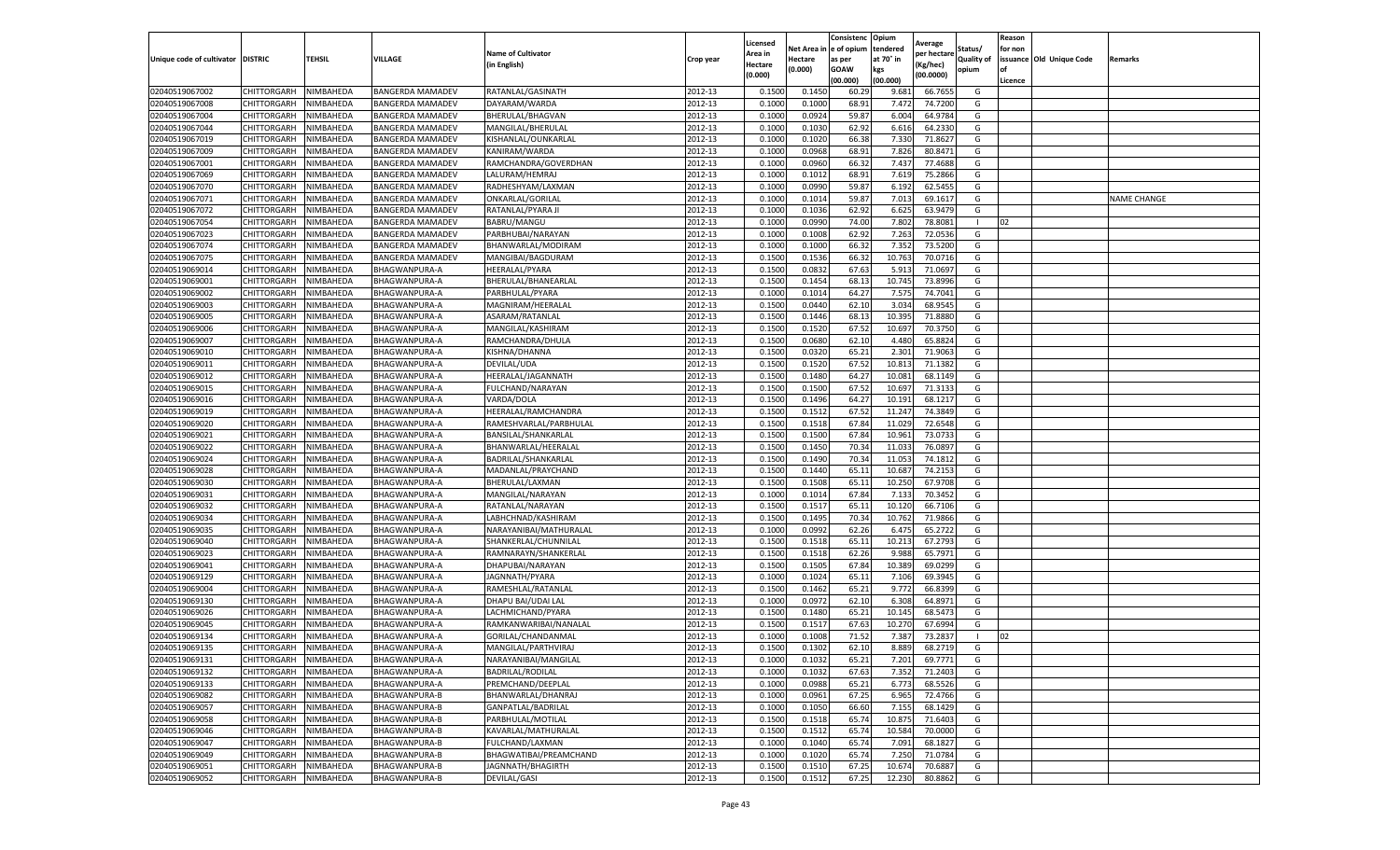|                                   |                            |                        |                                              |                                          |                    | Licensed         |                  | Consistenc     | Opium            | Average            |                   | Reason  |                          |         |
|-----------------------------------|----------------------------|------------------------|----------------------------------------------|------------------------------------------|--------------------|------------------|------------------|----------------|------------------|--------------------|-------------------|---------|--------------------------|---------|
|                                   |                            |                        |                                              | <b>Name of Cultivator</b>                |                    | Area in          | Net Area i       | e of opium     | tendered         | per hectare        | Status/           | for non |                          |         |
| Unique code of cultivator DISTRIC |                            | TEHSIL                 | VILLAGE                                      | (in English)                             | Crop year          | Hectare          | Hectare          | as per         | at 70° in        | (Kg/hec)           | <b>Quality of</b> |         | issuance Old Unique Code | Remarks |
|                                   |                            |                        |                                              |                                          |                    | (0.000)          | (0.000)          | <b>GOAW</b>    | kgs              | (00.0000)          | opium             | οf      |                          |         |
|                                   |                            |                        |                                              |                                          |                    |                  |                  | (00.000        | (00.000)         |                    |                   | Licence |                          |         |
| 02040519069054<br>02040519069056  | CHITTORGARH<br>CHITTORGARH | NIMBAHEDA              | <b>BHAGWANPURA-B</b><br><b>BHAGWANPURA-B</b> | BIHARILAL/GABUR                          | 2012-13<br>2012-13 | 0.1500<br>0.150  | 0.1505           | 65.74<br>58.29 | 10.640<br>9.05   | 70.6977<br>60.3467 | G<br>G            |         |                          |         |
|                                   |                            | NIMBAHEDA              |                                              | UDAILAL/MATHURALAL                       | 2012-13            |                  | 0.1500<br>0.1555 | 67.25          |                  |                    |                   |         |                          |         |
| 02040519069059<br>02040519069060  | CHITTORGARH<br>CHITTORGARH | NIMBAHEDA<br>NIMBAHEDA | BHAGWANPURA-B<br>BHAGWANPURA-B               | PARBHULAL/JAGNNATH<br>HUKMICHAND/DHANRAJ | 2012-13            | 0.1500<br>0.1500 | 0.1518           | 62.82          | 11.039<br>10.033 | 70.9904<br>66.0935 | G<br>G            |         |                          |         |
|                                   | CHITTORGARH                | NIMBAHEDA              | BHAGWANPURA-B                                | NANDA/SHVA                               | 2012-13            | 0.1500           | 0.1500           |                | 11.354           |                    | G                 |         |                          |         |
| 02040519069061<br>02040519069063  | CHITTORGARH                | NIMBAHEDA              | BHAGWANPURA-B                                | LAXMILAL/NARAYAN                         | 2012-13            | 0.1500           | 0.1440           | 71.15<br>66.39 | 10.101           | 75.693<br>70.1458  | G                 |         |                          |         |
| 02040519069064                    | CHITTORGARH                | NIMBAHEDA              | BHAGWANPURA-B                                | RAMCHANDRA/MATHURALAI                    | 2012-13            | 0.1500           | 0.1512           | 62.82          | 9.585            | 63.3929            | G                 |         |                          |         |
| 02040519069066                    | CHITTORGARH                | NIMBAHEDA              | <b>BHAGWANPURA-B</b>                         | BADRILAL/NANDA                           | 2012-13            | 0.1500           | 0.1498           | 67.25          | 10.654           | 71.1215            | G                 |         |                          |         |
| 02040519069068                    | CHITTORGARH                | NIMBAHEDA              | BHAGWANPURA-B                                | KANIRM/NANDA                             | 2012-13            | 0.1500           | 0.1529           | 66.39          | 10.660           | 69.7188            | G                 |         |                          |         |
| 02040519069070                    | CHITTORGARH                | NIMBAHEDA              | BHAGWANPURA-B                                | <b>OUNKAR/GOKEL</b>                      | 2012-13            | 0.1500           | 0.1012           | 71.15          | 7.359            | 72.7174            | G                 |         |                          |         |
| 02040519069072                    | CHITTORGARH                | NIMBAHEDA              | BHAGWANPURA-B                                | BHERULAL/GASI                            | 2012-13            | 0.1500           | 0.1512           | 68.25          | 11.330           | 74.9339            | G                 |         |                          |         |
| 02040519069073                    | CHITTORGARH                | NIMBAHEDA              | BHAGWANPURA-B                                | PARBHULAL/LAXMAN                         | 2012-13            | 0.1500           | 0.1508           | 66.39          | 10.575           | 70.1260            | G                 |         |                          |         |
| 02040519069076                    | CHITTORGARH                | NIMBAHEDA              | BHAGWANPURA-B                                | NANURAM/DHULA                            | 2012-13            | 0.1500           | 0.1558           | 59.51          | 9.309            | 59.7497            | G                 |         |                          |         |
| 02040519069077                    | CHITTORGARH                | NIMBAHEDA              | BHAGWANPURA-B                                | PARBHULAL/KESURAM                        | 2012-13            | 0.1500           | 0.1521           | 63.60          | 10.03            | 65.9500            | G                 |         |                          |         |
| 02040519069079                    | CHITTORGARH                | NIMBAHEDA              | BHAGWANPURA-B                                | BHANWARLAL/KISHANLAL                     | 2012-13            | 0.1500           | 0.1520           | 68.25          | 11.222           | 73.8289            | G                 |         |                          |         |
| 02040519069083                    | CHITTORGARH                | NIMBAHEDA              | BHAGWANPURA-B                                | RADHESHYAM/MOTILAL                       | 2012-13            | 0.1500           | 0.1554           | 58.29          | 9.776            | 62.9086            | G                 |         |                          |         |
| 02040519069084                    | CHITTORGARH                | NIMBAHEDA              | BHAGWANPURA-B                                | <b>FULCHAND/GABUR</b>                    | 2012-13            | 0.1500           | 0.1463           | 66.39          | 10.509           | 71.8319            | G                 |         |                          |         |
| 02040519069085                    | CHITTORGARH                | NIMBAHEDA              | BHAGWANPURA-B                                | UDHA/KASIRAM                             | 2012-13            | 0.1000           | 0.1024           | 65.38          | 7.033            | 68.6816            | G                 |         |                          |         |
| 02040519069086                    | CHITTORGARH                | NIMBAHEDA              | BHAGWANPURA-B                                | HEERALAL/NARAYAN                         | 2012-13            | 0.1500           | 0.1550           | 68.25          | 11.018           | 71.0839            | G                 |         |                          |         |
| 02040519069088                    | CHITTORGARH                | NIMBAHEDA              | BHAGWANPURA-B                                | BHANWARLAL/NARAYAN                       | 2012-13            | 0.1500           | 0.1015           | 69.20          | 7.236            | 71.2906            | G                 |         |                          |         |
| 02040519069089                    | CHITTORGARH                | NIMBAHEDA              | <b>BHAGWANPURA-B</b>                         | DHANRAJ/KASIRAM                          | 2012-13            | 0.1500           | 0.1520           | 66.39          | 10.547           | 69.3882            | G                 |         |                          |         |
| 02040519069090                    | CHITTORGARH                | NIMBAHEDA              | BHAGWANPURA-B                                | PRABHULAL/SHVA                           | 2012-13            | 0.1000           | 0.1012           | 68.25          | 7.488            | 73.9921            | G                 |         |                          |         |
| 02040519069091                    | CHITTORGARH                | NIMBAHEDA              | BHAGWANPURA-B                                | MANGILAL/NARAYAN                         | 2012-13            | 0.1500           | 0.0905           | 65.38          | 6.267            | 69.2486            | G                 |         |                          |         |
| 02040519069092                    | CHITTORGARH                | NIMBAHEDA              | BHAGWANPURA-B                                | RAMESHWARLAL/PREAMCHAND                  | 2012-13            | 0.1000           | 0.1024           | 68.25          | 7.790            | 76.0742            | G                 |         |                          |         |
| 02040519069094                    | CHITTORGARH                | NIMBAHEDA              | BHAGWANPURA-B                                | KISHAN/NANDA                             | 2012-13            | 0.1500           | 0.1505           | 67.06          | 10.605           | 70.4651            | G                 |         |                          |         |
| 02040519069095                    | CHITTORGARH                | NIMBAHEDA              | BHAGWANPURA-B                                | UDHA/KASIRAM                             | 2012-13            | 0.1500           | 0.1440           | 68.65          | 10.552           | 73.2778            | G                 |         |                          |         |
| 02040519069096                    | CHITTORGARH                | NIMBAHEDA              | BHAGWANPURA-B                                | RATANLAL/NARAYAN                         | 2012-13            | 0.1500           |                  |                |                  |                    | F.                |         |                          |         |
| 02040519069097                    | CHITTORGARH                | NIMBAHEDA              | BHAGWANPURA-B                                | NANDUBAI/PARBHULAL                       | 2012-13            | 0.1000           | 0.101            | 67.06          | 7.290            | 71.6814            | G                 |         |                          |         |
| 02040519069098                    | CHITTORGARH                | NIMBAHEDA              | BHAGWANPURA-B                                | PARBULAL/LAXMAN                          | 2012-13            | 0.1500           | 0.1547           | 58.29          | 9.235            | 59.6962            | G                 |         |                          |         |
| 02040519069099                    | CHITTORGARH                | NIMBAHEDA              | BHAGWANPURA-B                                | HUKMICHAND/GISA                          | 2012-13            | 0.1500           | 0.1474           | 63.60          | 9.894            | 67.1235            | G                 |         |                          |         |
| 02040519069100                    | CHITTORGARH                | NIMBAHEDA              | BHAGWANPURA-B                                | <b>BADRILAL/GOKEL</b>                    | 2012-13            | 0.1500           | 0.1500           | 66.20          | 10.507           | 70.0467            | G                 |         |                          |         |
| 02040519069101                    | CHITTORGARH                | NIMBAHEDA              | BHAGWANPURA-B                                | BANSILAL/PYARA                           | 2012-13            | 0.1500           | 0.1504           | 67.06          | 11.027           | 73.3178            | G                 |         |                          |         |
| 02040519069103                    | CHITTORGARH                | NIMBAHEDA              | BHAGWANPURA-B                                | MOTILAL/CHAMPALAL                        | 2012-13            | 0.1500           | 0.1508           | 63.60          | 10.085           | 66.8767            | G                 |         |                          |         |
| 02040519069104                    | CHITTORGARH                | NIMBAHEDA              | BHAGWANPURA-B                                | SHIVLAL/GOKEL                            | 2012-13            | 0.1500           | 0.1456           | 66.20          | 10.185           | 69.9519            | G                 |         |                          |         |
| 02040519069105                    | CHITTORGARH                | NIMBAHEDA              | BHAGWANPURA-B                                | BADRILAL/CUNNILAL                        | 2012-13            | 0.1000           | 0.1008           | 58.29          | 6.137            | 60.8829            | G                 |         |                          |         |
| 02040519069109                    | CHITTORGARH                | NIMBAHEDA              | BHAGWANPURA-B                                | BAGDIRAM/RATANLAL                        | 2012-13            | 0.1500           | 0.1511           | 66.20          | 10.601           | 70.1588            | G                 |         |                          |         |
| 02040519069111                    | CHITTORGARH                | NIMBAHEDA              | BHAGWANPURA-B                                | SURESHCHAND/MTHURALAL                    | 2012-13            | 0.1500           | 0.1518           | 66.20          | 10.819           | 71.2714            | G                 |         |                          |         |
| 02040519069112                    | CHITTORGARH                | NIMBAHEDA              | BHAGWANPURA-B                                | PERMCHNAD/KISHNA JI                      | 2012-13            | 0.1500           | 0.1504           | 66.20          | 10.649           | 70.8045            | G                 |         |                          |         |
| 02040519069113                    | CHITTORGARH                | NIMBAHEDA              | <b>BHAGWANPURA-B</b>                         | BADRILAL/NANDA                           | 2012-13            | 0.1500           | 0.1508           | 66.5           | 10.509           | 69.688             | G                 |         |                          |         |
| 02040519069114                    | CHITTORGARH                | NIMBAHEDA              | BHAGWANPURA-B                                | BABULAL/KISHANA                          | 2012-13            | 0.1500           | 0.1518           | 65.38          | 10.489           | 69.0975            | G                 |         |                          |         |
| 02040519069115                    | CHITTORGARH                | NIMBAHEDA              | BHAGWANPURA-B                                | SIVESINGH/MANSINGH                       | 2012-13            | 0.1500           | 0.1482           | 67.06          | 10.797           | 72.8543            | G                 |         |                          |         |
| 02040519069116                    | CHITTORGARH                | NIMBAHEDA              | BHAGWANPURA-B                                | MOHANLAL/NANDA                           | 2012-13            | 0.1500           | 0.1520           | 63.60          | 10.085           | 66.3487            | G                 |         |                          |         |
| 02040519069117                    | CHITTORGARH                | NIMBAHEDA              | BHAGWANPURA-B                                | MUKESH/FULCHNAD                          | 2012-13            | 0.1500           | 0.1521           | 67.06          | 10.490           | 68.9678            | G                 |         |                          |         |
| 02040519069118                    | CHITTORGARH                | NIMBAHEDA              | BHAGWANPURA-B                                | MOHANLAL/KASIRAM                         | 2012-13            | 0.1500           | 0.1472           | 68.65          | 11.03            | 74.9524            | G                 |         |                          |         |
| 02040519069120                    | CHITTORGARH                | NIMBAHEDA              | BHAGWANPURA-B                                | KISHANLAL/LAKMICHNAD                     | 2012-13            | 0.1500           | 0.1479           | 68.65          | 10.866           | 73.4686            | G                 |         |                          |         |
| 02040519069122                    | CHITTORGARH                | NIMBAHEDA              | BHAGWANPURA-B                                | DHNARAJ/SHANKAR                          | 2012-13            | 0.150            | 0.1520           | 66.51          | 10.23            | 67.3224            | G                 |         |                          |         |
| 02040519069123                    | CHITTORGARH                | NIMBAHEDA              | BHAGWANPURA-B                                | LABCHAND/PYARCHAND                       | 2012-13            | 0.1500           | 0.1518           | 66.51          | 10.480           | 69.0382            | G                 |         |                          |         |
| 02040519069125                    | CHITTORGARH                | NIMBAHEDA              | BHAGWANPURA-B                                | DALCHNAD/LALU                            | 2012-13            | 0.1500           | 0.1513           | 58.29          | 9.668            | 63.8995            | G                 |         |                          |         |
| 02040519069126                    | CHITTORGARH                | NIMBAHEDA              | BHAGWANPURA-B                                | BABRULAL/SHANKARLAL                      | 2012-13            | 0.1500           | 0.1517           | 68.65          | 10.827           | 71.3711            | G                 |         |                          |         |
| 02040519069055                    | CHITTORGARH                | NIMBAHEDA              | BHAGWANPURA-B                                | SHIVLAL/RAMCHANDRA                       | 2012-13            | 0.1500           | 0.1500           | 66.51          | 10.319           | 68.7933            | G                 |         |                          |         |
| 02040519069075                    | CHITTORGARH                | NIMBAHEDA              | <b>BHAGWANPURA-B</b>                         | MATHURALAL/RAMLAL                        | 2012-13            | 0.1500           | 0.1008           | 65.38          | 7.117            | 70.6052            | G                 |         |                          |         |
| 02040519069128                    | CHITTORGARH                | NIMBAHEDA              | BHAGWANPURA-B                                | BHERUNATH/GANESHNATH                     | 2012-13            | 0.1000           | 0.0957           | 69.20          | 7.128            | 74.4828            | G                 |         |                          |         |
| 02040519068002                    | CHITTORGARH                | NIMBAHEDA              | BHAGWANPURA-B                                | GAJRAJSINGH/SHAMBHUSINGH                 | 2012-13            | 0.1500           | 0.1443           | 66.51          | 10.081           | 69.8614            | G                 |         |                          |         |
| 02040519070041                    | CHITTORGARH                | NIMBAHEDA              | <b>BHATTKOTDI</b>                            | RAMCHAND/CHUNNILAL                       | 2012-13            | 0.1000           | 0.0928           | 68.80          | 7.253            | 78.1573            | G                 |         |                          |         |
| 02040519070038                    | CHITTORGARH                | NIMBAHEDA              | BHATTKOTDI                                   | FULLCHAND/CHATARBHUJ                     | 2012-13            | 0.1000           | 0.1025           | 68.80          | 7.450            | 72.6829            | G                 |         |                          |         |
| 02040519070006                    | CHITTORGARH                | NIMBAHEDA              | BHATTKOTDI                                   | RANGLAL/TARACHAD                         | 2012-13            | 0.1500           | 0.1513           | 65.57          | 10.173           | 67.2373            | G                 |         |                          |         |
| 02040519070008                    | CHITTORGARH                | NIMBAHEDA              | <b>BHATTKOTDI</b>                            | RAMESHCHAND/BADRILAL                     | 2012-13            | 0.1000           | 0.1008           | 64.51          | 6.718            | 66.6468            | G                 |         |                          |         |
| 02040519070018                    | CHITTORGARH                | NIMBAHEDA              | BHATTKOTDI                                   | NANALAL/KASHIRAM                         | 2012-13            | 0.1000           | 0.1008           | 59.69          | 6.054            | 60.0595            | G                 |         |                          |         |
| 02040519070019                    | CHITTORGARH                | NIMBAHEDA              | <b>BHATTKOTDI</b>                            | SHANKERLAL/LAXMAN                        | 2012-13            | 0.1500           | 0.1504           | 68.80          | 11.234           | 74.6941            | G                 |         |                          |         |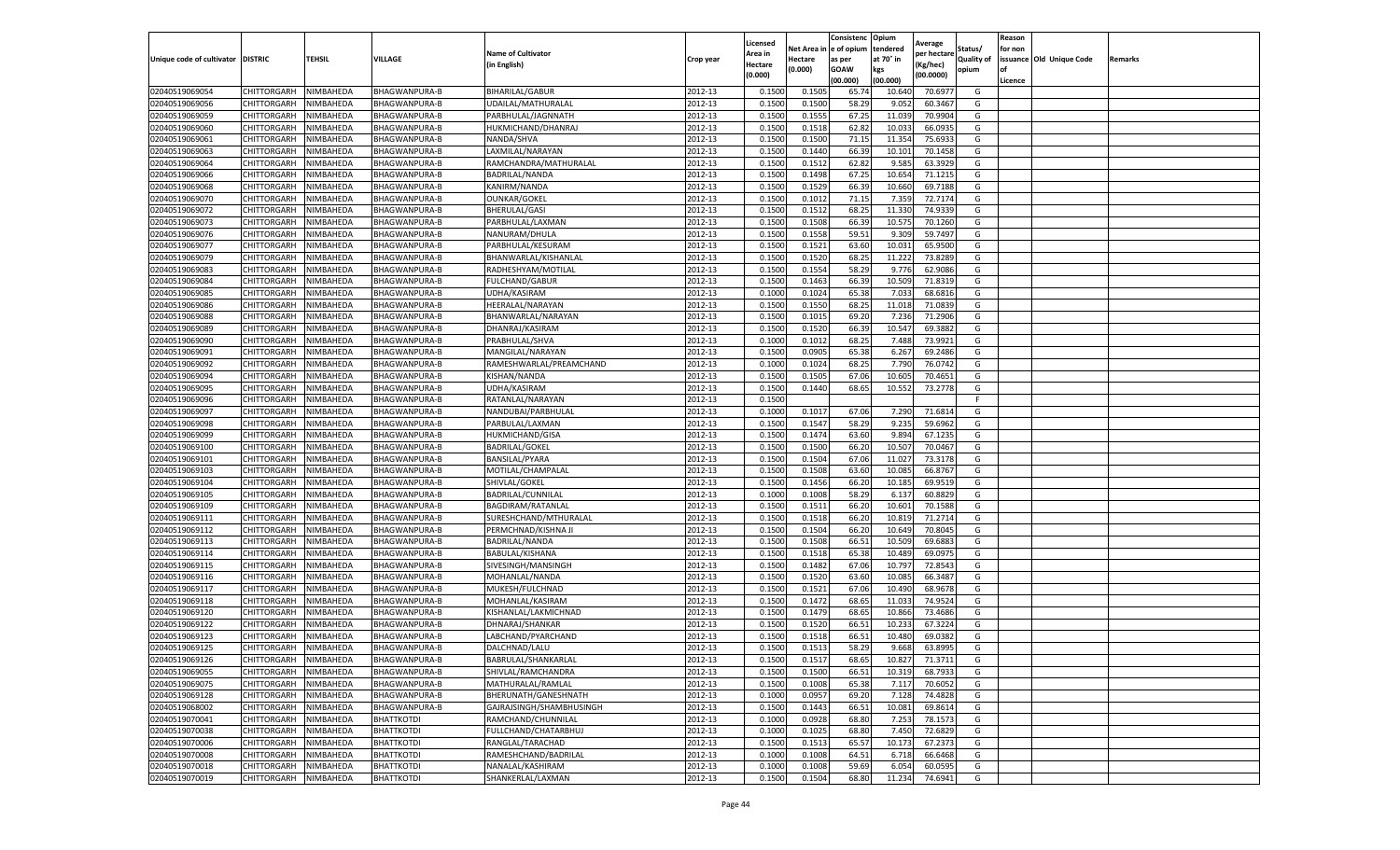|                                   |             |           |                   |                           |           | Licensed |            | Consistenc  | Opium     | Average     |                   | Reason  |                          |                         |
|-----------------------------------|-------------|-----------|-------------------|---------------------------|-----------|----------|------------|-------------|-----------|-------------|-------------------|---------|--------------------------|-------------------------|
|                                   |             |           |                   | <b>Name of Cultivator</b> |           | Area in  | Net Area i | e of opium  | tendered  | per hectare | Status/           | for non |                          |                         |
| Unique code of cultivator DISTRIC |             | TEHSIL    | VILLAGE           | (in English)              | Crop year | Hectare  | Hectare    | as per      | at 70° in | (Kg/hec)    | <b>Quality of</b> |         | issuance Old Unique Code | Remarks                 |
|                                   |             |           |                   |                           |           | (0.000)  | (0.000)    | <b>GOAW</b> | kgs       | (00.0000)   | opium             | οf      |                          |                         |
|                                   |             |           |                   |                           |           |          |            | (00.000)    | (00.000)  |             |                   | Licence |                          |                         |
| 02040519070022                    | CHITTORGARH | NIMBAHEDA | <b>BHATTKOTDI</b> | JAGDISH/SOHANIBAI         | 2012-13   | 0.1000   | 0.1000     | 64.5        | 6.645     | 66.4500     | G                 |         |                          |                         |
| 02040519070028                    | CHITTORGARH | NIMBAHEDA | <b>BHATTKOTDI</b> | AMBALAL/CHATARBHUJ        | 2012-13   | 0.100    | 0.1024     | 62.45       | 6.700     | 65.4297     | G                 |         |                          |                         |
| 02040519070035                    | CHITTORGARH | NIMBAHEDA | BHATTKOTDI        | UDAILAL/BADRILAL          | 2012-13   | 0.1000   | 0.0987     | 63.18       | 6.625     | 67.1226     | G                 |         |                          |                         |
| 02040519070036                    | CHITTORGARH | NIMBAHEDA | <b>BHATTKOTDI</b> | RANGLAL/LAXMICHAND        | 2012-13   | 0.1000   | 0.1040     | 64.51       | 6.820     | 65.5769     | G                 |         |                          |                         |
| 02040519070039                    | CHITTORGARH | NIMBAHEDA | <b>BHATTKOTDI</b> | SOHANIBAI/RATANLAL        | 2012-13   | 0.1000   | 0.0999     | 63.18       | 6.562     | 65.6857     | G                 |         |                          |                         |
| 02040519070040                    | CHITTORGARH | NIMBAHEDA | BHATTKOTDI        | MATHURALAL/TARACHAND      | 2012-13   | 0.1000   | 0.0989     | 63.18       | 6.345     | 64.1557     | G                 |         |                          |                         |
| 02040519070051                    | CHITTORGARH | NIMBAHEDA | BHATTKOTDI        | ONAKRLAL/BHAGWAN MALI     | 2012-13   | 0.1000   | 0.0988     | 68.80       | 7.175     | 72.6215     | G                 |         |                          |                         |
| 02040519070053                    | CHITTORGARH | NIMBAHEDA | BHATTKOTDI        | RAMLAL/BANWARLAI          | 2012-13   | 0.100    | 0.1025     | 64.51       | 6.976     | 68.0585     | G                 |         |                          |                         |
| 02040519070055                    | CHITTORGARH | NIMBAHEDA | BHATTKOTDI        | GANGRAM/BURAJI            | 2012-13   | 0.100    | 0.1007     | 64.32       | 6.689     | 66.4250     | G                 |         |                          |                         |
| 02040519070063                    | CHITTORGARH | NIMBAHEDA | <b>BHATTKOTDI</b> | MOHANLAL/CHUNNILAL        | 2012-13   | 0.1000   | 0.1000     | 63.18       | 6.643     | 66.4300     | G                 |         |                          |                         |
| 02040519070064                    | CHITTORGARH | NIMBAHEDA | BHATTKOTDI        | GISALAL/LAXMICHAND        | 2012-13   | 0.1500   | 0.1508     | 63.18       | 10.100    | 66.9761     | G                 |         |                          |                         |
| 02040519070065                    | CHITTORGARH | NIMBAHEDA | <b>BHATTKOTDI</b> | DURGASHANKAR/KASIRAM      | 2012-13   | 0.1000   | 0.0980     | 57.15       | 6.074     | 61.9796     | G                 |         |                          |                         |
| 02040519070066                    | CHITTORGARH | NIMBAHEDA | BHATTKOTDI        | RAMNARAYAN/CHUUNILAL      | 2012-13   | 0.1000   | 0.0990     | 63.58       | 6.630     | 66.9697     | G                 |         |                          |                         |
| 02040519070067                    | CHITTORGARH | NIMBAHEDA | BHATTKOTDI        | BHAGWATILAL/CHUUNILAL     | 2012-13   | 0.100    | 0.0950     | 57.15       | 5.788     | 60.9263     | G                 |         |                          |                         |
| 02040519070068                    | CHITTORGARH | NIMBAHEDA | BHATTKOTDI        | NARAYANLAL/PYARFCHAND     | 2012-13   | 0.1000   | 0.0956     | 63.58       | 6.458     | 67.5523     | G                 |         |                          |                         |
| 02040519070070                    | CHITTORGARH | NIMBAHEDA | BHATTKOTDI        | SOKINLAL/CHATRBHUJ        | 2012-13   | 0.1500   | 0.1530     | 64.32       | 10.227    | 66.8431     | G                 |         |                          |                         |
| 02040519070071                    | CHITTORGARH | NIMBAHEDA | BHATTKOTDI        | SHANTILAL/BHERULAL        | 2012-13   | 0.1000   | 0.1001     | 63.58       | 6.721     | 67.1429     | G                 |         |                          |                         |
| 02040519070074                    | CHITTORGARH | NIMBAHEDA | <b>BHATTKOTDI</b> | BABULALL/PARBHULAL        | 2012-13   | 0.1000   | 0.0990     | 57.15       | 6.009     | 60.6970     | G                 |         |                          |                         |
| 02040519070075                    | CHITTORGARH | NIMBAHEDA | <b>BHATTKOTDI</b> | MATRA/RUPA                | 2012-13   | 0.1500   | 0.1520     | 64.32       | 10.319    | 67.8882     | G                 |         |                          |                         |
| 02040519070077                    | CHITTORGARH | NIMBAHEDA | BHATTKOTDI        | GOKEL/KHEMA               | 2012-13   | 0.1000   | 0.1024     | 64.32       | 6.772     | 66.1328     | G                 |         |                          |                         |
| 02040519070078                    | CHITTORGARH | NIMBAHEDA | BHATTKOTDI        | JAGANNATH/MAGNA           | 2012-13   | 0.1000   | 0.1001     | 63.58       | 6.313     | 63.0669     | G                 |         |                          |                         |
| 02040519070079                    | CHITTORGARH | NIMBAHEDA | BHATTKOTDI        | <b>BHAGIU/GASI</b>        | 2012-13   | 0.1000   | 0.1036     | 63.58       | 7.048     | 68.0309     | G                 |         |                          |                         |
| 02040519070069                    | CHITTORGARH | NIMBAHEDA | <b>BHATTKOTDI</b> | BALUDAS/JAGATNATH         | 2012-13   | 0.1000   |            |             |           |             | F.                | 07      |                          | 2 YEARS CONT. UPROOTING |
| 02040519072002                    | CHITTORGARH | NIMBAHEDA | BHERUKHEDA        | BADRILAL/KASIRAM          | 2012-13   | 0.1500   | 0.1512     | 61.40       | 10.113    | 66.8849     | G                 |         |                          |                         |
| 02040519072001                    | CHITTORGARH | NIMBAHEDA | BHERUKHEDA        | SOHANIBAI/HEERALAL        | 2012-13   | 0.1000   | 0.1015     | 61.40       | 6.386     | 62.9163     | G                 |         |                          |                         |
| 02040519072006                    | CHITTORGARH | NIMBAHEDA | BHERUKHEDA        | SUKHLAL/KHEMA             | 2012-13   | 0.1500   | 0.1418     | 59.20       | 9.404     | 66.3188     | G                 |         |                          |                         |
| 02040519072007                    | CHITTORGARH | NIMBAHEDA | BHERUKHEDA        | CHAMPALAL/HARLAI          | 2012-13   | 0.1500   |            |             |           |             | F                 |         |                          |                         |
| 02040519072010                    | CHITTORGARH | NIMBAHEDA | BHERUKHEDA        | NARAYAN/RUPA              | 2012-13   | 0.1500   |            |             |           |             | F.                |         |                          |                         |
| 02040519072014                    | CHITTORGARH | NIMBAHEDA | BHERUKHEDA        | SHAMBHULAL/WARDA          | 2012-13   | 0.1500   | 0.1023     | 56.25       | 6.356     | 62.1310     | G                 |         |                          |                         |
| 02040519072015                    | CHITTORGARH | NIMBAHEDA | BHERUKHEDA        | RAMCHANDRA/RUPA           | 2012-13   | 0.1500   | 0.1456     | 65.23       | 10.614    | 72.8984     | G                 |         |                          |                         |
| 02040519072016                    | CHITTORGARH | NIMBAHEDA | BHERUKHEDA        | PARBHULAL/RUPA            | 2012-13   | 0.1500   |            |             |           |             |                   |         |                          |                         |
| 02040519072019                    | CHITTORGARH | NIMBAHEDA | BHERUKHEDA        | JAGDISH/WARDA             | 2012-13   | 0.1500   | 0.1480     | 68.1        | 11.349    | 76.6824     | G                 |         |                          |                         |
| 02040519072021                    | CHITTORGARH | NIMBAHEDA | BHERUKHEDA        | RAMESH/GOPILAL            | 2012-13   | 0.1500   | 0.1000     | 58.49       | 6.008     | 60.0800     | G                 |         |                          |                         |
| 02040519072022                    | CHITTORGARH | NIMBAHEDA | BHERUKHEDA        | BHERULAL/JAGNNATH         | 2012-13   | 0.1500   | 0.1500     | 59.20       | 9.878     | 65.8533     | G                 |         |                          |                         |
| 02040519072023                    | CHITTORGARH | NIMBAHEDA | <b>BHERUKHEDA</b> | SURESH/GOPILAL            | 2012-13   | 0.1500   | 0.0999     | 56.25       | 6.011     | 60.1702     | G                 |         |                          |                         |
| 02040519072025                    | CHITTORGARH | NIMBAHEDA | BHERUKHEDA        | GISALAL/KHEMRAJ           | 2012-13   | 0.1500   | 0.1462     | 59.20       | 9.717     | 66.4637     | G                 |         |                          |                         |
| 02040519072028                    | CHITTORGARH | NIMBAHEDA | BHERUKHEDA        | HUKMACHAND/NANDA          | 2012-13   | 0.1500   |            |             |           |             |                   |         |                          |                         |
| 02040519072005                    | CHITTORGARH | NIMBAHEDA | BHERUKHEDA        | DHAPUBAI/GOPILAL          | 2012-13   | 0.1500   | 0.1484     | 65.23       | 10.651    | 71.7722     | G                 |         |                          |                         |
| 02040519072013                    | CHITTORGARH | NIMBAHEDA | BHERUKHEDA        | JAIRAJ/MOTILAL            | 2012-13   | 0.1500   | 0.1485     | 61.40       | 9.885     | 66.5657     | G                 |         |                          |                         |
| 02040519072018                    | CHITTORGARH | NIMBAHEDA | BHERUKHEDA        | PARBHULAL/BHURALAL        | 2012-13   | 0.1500   | 0.141      | 62.26       | 9.499     | 67.3210     | G                 |         |                          |                         |
| 02040519072029                    | CHITTORGARH | NIMBAHEDA | BHERUKHEDA        | CHANDMAL/BHURALAL         | 2012-13   | 0.1000   | 0.0960     | 59.20       | 6.157     | 64.1354     | G                 |         |                          |                         |
| 02040519072030                    | CHITTORGARH | NIMBAHEDA | BHERUKHEDA        | BALKISHAN/BHERU/JAGTHNATH | 2012-13   | 0.1000   | 0.1000     | 56.25       | 6.115     | 61.1500     | G                 |         |                          |                         |
| 02040519072020                    | CHITTORGARH | NIMBAHEDA | BHERUKHEDA        | MOHANLAL/CHAMPALAI        | 2012-13   | 0.1500   | 0.1518     | 65.23       | 10.754    | 70.8432     | G                 |         | 02040519093015           | TRANSFER                |
| 02040519074005                    | CHITTORGARH | NIMBAHEDA | <b>BORAKHEDI</b>  | RAJUBAI/NANDLAL           | 2012-13   | 0.1000   | 0.1008     | 67.86       | 6.960     | 69.0476     |                   | 02      |                          |                         |
| 02040519074001                    | CHITTORGARH | NIMBAHEDA | <b>BORAKHEDI</b>  | RAMESHCHAND/JAMNALAL      | 2012-13   | 0.1500   | 0.1406     | 59.21       | 9.482     | 67.4395     | G                 |         |                          |                         |
| 02040519074002                    | CHITTORGARH | NIMBAHEDA | <b>BORAKHEDI</b>  | SHANAKARLAL/PARSHRAM      | 2012-13   | 0.150    | 0.1522     | 59.21       | 9.863     | 64.8455     | G                 |         |                          |                         |
| 02040519074003                    | CHITTORGARH | NIMBAHEDA | <b>BORAKHEDI</b>  | JAMUNALAL/BHERULAL        | 2012-13   | 0.1500   | 0.1406     | 59.21       | 9.558     | 67.9801     | G                 |         |                          |                         |
| 02040519074004                    | CHITTORGARH | NIMBAHEDA | <b>BORAKHEDI</b>  | MOHANLAL/NATHULAL         | 2012-13   | 0.1000   | 0.1008     | 56.22       | 6.200     | 61.5079     | G                 |         |                          |                         |
| 02040519074006                    | CHITTORGARH | NIMBAHEDA | <b>BORAKHEDI</b>  | POKERLAL/KALURAM          | 2012-13   | 0.1000   | 0.0960     | 58.26       | 5.834     | 60.7708     | G                 |         |                          |                         |
| 02040519074011                    | CHITTORGARH | NIMBAHEDA | <b>BORAKHEDI</b>  | NARAYANLAL/AMBHALAL       | 2012-13   | 0.1000   | 0.0936     | 62.26       | 6.431     | 68.7073     | G                 |         |                          |                         |
| 02040519074013                    | CHITTORGARH | NIMBAHEDA | BORAKHEDI         | SYAMHUBAI/HANGAMIBAI      | 2012-13   | 0.1000   | 0.0960     | 70.22       | 7.514     | 78.2708     | G                 |         |                          |                         |
| 02040519074014                    | CHITTORGARH | NIMBAHEDA | BORAKHEDI         | NARYANLAL/CHAGANLAL       | 2012-13   | 0.1500   | 0.1404     | 65.16       | 10.407    | 74.1239     | G                 |         |                          |                         |
| 02040519074017                    | CHITTORGARH | NIMBAHEDA | BORAKHEDI         | DALCHAND/SHANKAR          | 2012-13   | 0.1000   | 0.0952     | 58.26       | 6.042     | 63.4664     | G                 |         |                          |                         |
| 02040519074020                    | CHITTORGARH | NIMBAHEDA | <b>BORAKHEDI</b>  | SHYAMLAL/KHEMRAJ          | 2012-13   | 0.1500   | 0.1450     | 56.22       | 8.963     | 61.8138     | G                 |         |                          | <b>NAME CHANGE</b>      |
| 02040519074025                    | CHITTORGARH | NIMBAHEDA | BORAKHEDI         | JAHGDISHCHAND/GISALAL     | 2012-13   | 0.1500   | 0.1512     | 62.26       | 9.899     | 65.4696     | G                 |         |                          |                         |
| 02040519074027                    | CHITTORGARH | NIMBAHEDA | <b>BORAKHEDI</b>  | HEERALAL/JAIRAM           | 2012-13   | 0.1000   | 0.1024     | 65.16       | 7.084     | 69.1797     | G                 |         |                          |                         |
| 02040519074033                    | CHITTORGARH | NIMBAHEDA | BORAKHEDI         | RAMCHANDRA/JAMNALAL       | 2012-13   | 0.1500   | 0.1406     | 65.16       | 11.580    | 82.3613     | G                 |         |                          |                         |
| 02040519074034                    | CHITTORGARH | NIMBAHEDA | BORAKHEDI         | TOLIRAM/FTEHLAL           | 2012-13   | 0.1500   | 0.1530     | 58.26       | 9.338     | 61.0327     | G                 |         |                          |                         |
| 02040519074035                    | CHITTORGARH | NIMBAHEDA | <b>BORAKHEDI</b>  | KAVARLAL/MANGILAL         | 2012-13   | 0.1500   | 0.1404     | 62.26       | 10.148    | 72.2792     | G                 |         |                          |                         |
|                                   |             |           |                   |                           |           |          |            |             |           |             |                   |         |                          |                         |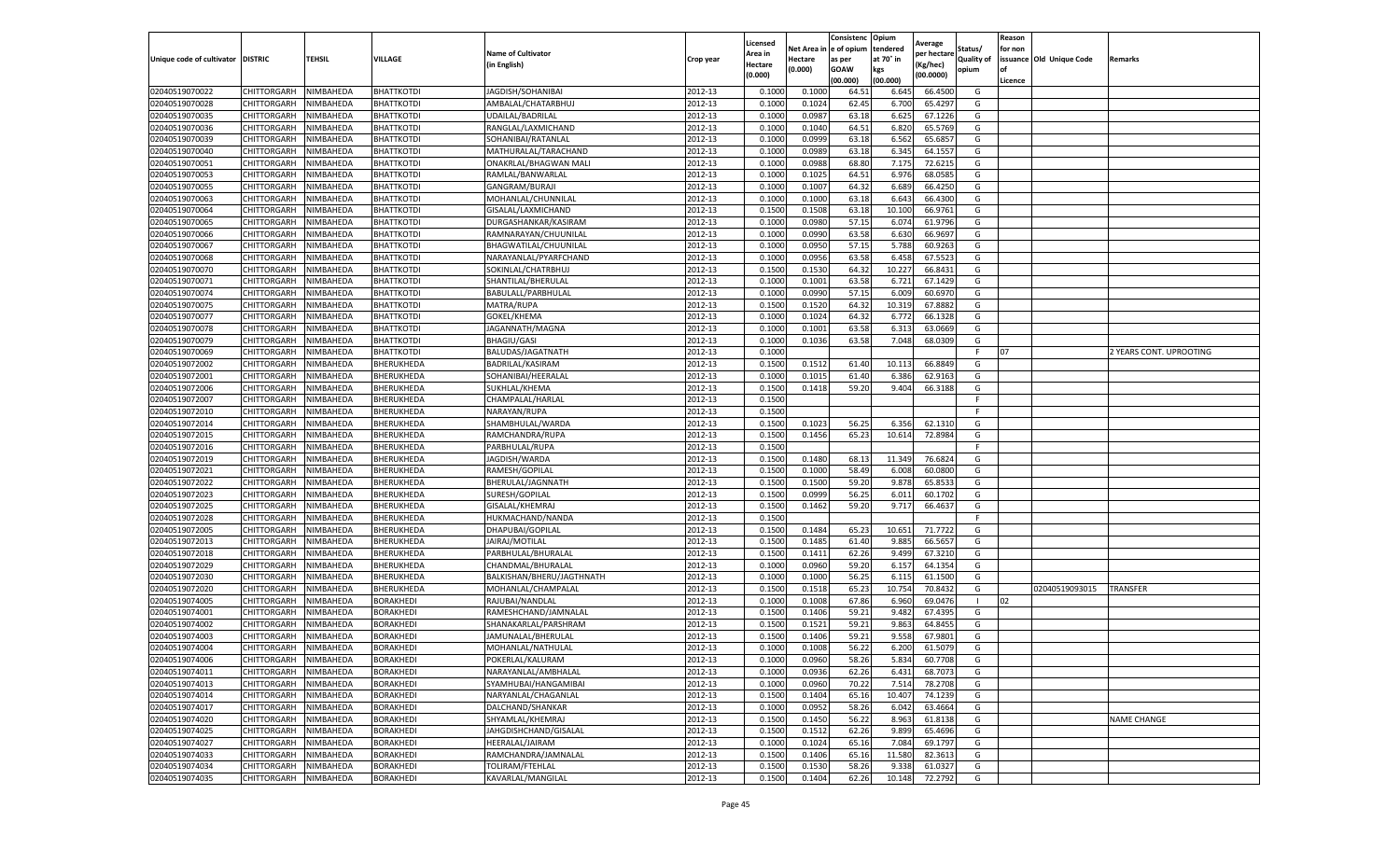|                                   |                    |           |                  |                           |           | Licensed |         | Consistenc             | Opium     |                        |            | Reason  |                          |                    |
|-----------------------------------|--------------------|-----------|------------------|---------------------------|-----------|----------|---------|------------------------|-----------|------------------------|------------|---------|--------------------------|--------------------|
|                                   |                    |           |                  | <b>Name of Cultivator</b> |           | Area in  |         | Net Area in e of opium | tendered  | Average<br>per hectare | Status/    | for non |                          |                    |
| Unique code of cultivator DISTRIC |                    | TEHSIL    | VILLAGE          | in English)               | Crop year | Hectare  | Hectare | as per                 | at 70° in | (Kg/hec                | Quality of |         | issuance Old Unique Code | <b>Remarks</b>     |
|                                   |                    |           |                  |                           |           | (0.000)  | (0.000) | <b>GOAW</b>            | kgs       | (00.0000)              | opium      |         |                          |                    |
|                                   |                    |           |                  |                           |           |          |         | (00.000)               | (00.000)  |                        |            | Licence |                          |                    |
| 02040519074036                    | CHITTORGARH        | NIMBAHEDA | <b>BORAKHEDI</b> | DEVKISHAN/NATHULALS       | 2012-13   | 0.1000   | 0.1008  | 65.14                  | 6.998     | 69.4246                | G          |         |                          |                    |
| 02040519074042                    | CHITTORGARH        | NIMBAHEDA | <b>BORAKHEDI</b> | SANTILAL/MANGILAL         | 2012-13   | 0.1000   | 0.1015  | 58.26                  | 6.342     | 62.4828                | G          |         |                          |                    |
| 02040519074045                    | CHITTORGARH        | NIMBAHEDA | BORAKHEDI        | SATEYENARAYAN/OUNKARLAL   | 2012-13   | 0.1500   | 0.1500  | 56.22                  | 8.899     | 59.3267                | G          |         |                          |                    |
| 02040519074050                    | CHITTORGARH        | NIMBAHEDA | <b>BORAKHEDI</b> | SHYAMLAL/SOBHARAM         | 2012-13   | 0.1500   | 0.1500  | 58.26                  | 9.580     | 63.8667                | G          |         |                          |                    |
| 02040519074053                    | CHITTORGARH        | NIMBAHEDA | BORAKHEDI        | HEERALAL/GANESHLAL        | 2012-13   | 0.1000   | 0.0980  | 62.26                  | 6.386     | 65.1633                | G          |         |                          |                    |
| 02040519074054                    | CHITTORGARH        | NIMBAHEDA | BORAKHEDI        | RAMESVARLAL/PYARCHAND     | 2012-13   | 0.1500   | 0.1485  | 62.26                  | 10.31     | 69.4747                | G          |         |                          |                    |
| 02040519074048                    | CHITTORGARH        | NIMBAHEDA | <b>BORAKHEDI</b> | SHAMBHULAL/NANURAM        | 2012-13   | 0.1500   | 0.1498  | 63.15                  | 10.131    | 67.6302                | G          |         |                          |                    |
| 02040519074012                    | CHITTORGARH        | NIMBAHEDA | BORAKHEDI        | NARAYANLAL/SHAMBHULAL     | 2012-13   | 0.1000   | 0.1008  | 65.16                  | 7.24      | 71.8452                | G          |         |                          |                    |
| 02040519074037                    | CHITTORGARH        | NIMBAHEDA | BORAKHEDI        | RUPLAL/FTEHLAL            | 2012-13   | 0.1500   | 0.1480  | 65.16                  | 10.593    | 71.5743                | G          |         |                          |                    |
| 02040519074059                    | CHITTORGARH        | NIMBAHEDA | BORAKHEDI        | BHAGIRAT/GANGARAM         | 2012-13   | 0.1000   | 0.0980  | 63.15                  | 7.749     | 79.0714                | G          |         |                          |                    |
| 02040519074057                    | CHITTORGARH        | NIMBAHEDA | BORAKHEDI        | VARJUBAI/NANDRAM          | 2012-13   | 0.1500   | 0.1102  | 68.10                  | 7.686     | 69.7459                | G          |         |                          |                    |
| 02040519074029                    | CHITTORGARH        | NIMBAHEDA | BORAKHEDI        | POKHERLAL/NATHULAL        | 2012-13   | 0.1000   | 0.0960  | 65.14                  | 7.212     | 75.1250                | G          |         |                          |                    |
| 02040519074007                    | CHITTORGARH        | NIMBAHEDA | BORAKHEDI        | DALCHAND/OUNKARLAL        | 2012-13   | 0.1500   | 0.1512  | 59.09                  | 9.589     | 63.4193                | G          |         |                          |                    |
| 02040519074009                    | CHITTORGARH        | NIMBAHEDA | <b>BORAKHEDI</b> | YASVENTLAL/GOTAMLAL       | 2012-13   | 0.1500   | 0.1470  | 63.15                  | 10.302    | 70.0816                | G          |         |                          |                    |
| 02040519074015                    | CHITTORGARH        | NIMBAHEDA | BORAKHEDI        | GOPIBAI/GANGARAM          | 2012-13   | 0.1000   | 0.1013  | 56.22                  | 6.481     | 63.9783                | G          |         |                          |                    |
| 02040519074016                    | CHITTORGARH        | NIMBAHEDA | <b>BORAKHEDI</b> | LEELABAI/GANGARAM         | 2012-13   | 0.1000   | 0.1015  | 63.15                  | 6.703     | 66.0394                | G          |         |                          |                    |
| 02040519074056                    | CHITTORGARH        | NIMBAHEDA | BORAKHEDI        | ROOPLAL/GANESHLAL         | 2012-13   | 0.1000   | 0.0992  | 63.47                  | 6.900     | 69.5565                |            | 02      |                          |                    |
| 02040519074049                    | CHITTORGARH        | NIMBAHEDA | BORAKHEDI        | GISIBAI/BHURABHIL         | 2012-13   | 0.1000   | 0.1020  | 56.59                  | 6.233     | 61.1078                | G          |         |                          |                    |
| 02040519074022                    | CHITTORGARH        | NIMBAHEDA | BORAKHEDI        | MAHADEV/PRTHVIRAJ         | 2012-13   | 0.1000   | 0.1020  | 65.14                  | 7.193     | 70.5196                | G          |         |                          |                    |
| 02040519074038                    | CHITTORGARH        | NIMBAHEDA | BORAKHEDI        | LAXMILAL/DEVKISHAN        | 2012-13   | 0.1500   | 0.1510  | 68.10                  | 11.742    | 77.7616                | G          |         |                          |                    |
| 02040519074060                    | CHITTORGARH        | NIMBAHEDA | BORAKHEDI        | OUNKARLAL/SHRILAL         | 2012-13   | 0.1000   | 0.1000  | 55.84                  | 5.712     | 57.1200                | G          |         |                          |                    |
| 02040519074046                    | CHITTORGARH        | NIMBAHEDA | BORAKHEDI        | SITABSAI/BALMUKUND        | 2012-13   | 0.1500   | 0.1500  | 56.84                  | 9.15      | 61.0600                | G          |         |                          |                    |
| 02040519077030                    | CHITTORGARH        | NIMBAHEDA | CHANGERI         | TARACHAND/HEMRAJDHAKAD    | 2012-13   | 0.1500   | 0.1485  | 63.50                  | 10.287    | 69.2727                | G          |         |                          |                    |
| 02040519077004                    | CHITTORGARH        | NIMBAHEDA | CHANGERI         | MOTILAL/DHULA             | 2012-13   | 0.1500   | 0.1482  | 65.44                  | 10.685    | 72.0985                | G          |         |                          |                    |
| 02040519077006                    | <b>CHITTORGARH</b> | NIMBAHEDA | CHANGERI         | NANDLAL/RAMCHANDRA        | 2012-13   | 0.1500   | 0.1505  | 60.60                  | 9.886     | 65.687                 | G          |         |                          |                    |
| 02040519077009                    | CHITTORGARH        | NIMBAHEDA | CHANGERI         | BHANWRIBAI/LAXMICHAND     | 2012-13   | 0.1000   | 0.1000  | 65.44                  | 6.974     | 69.7400                | G          |         |                          | <b>NAME CHANGE</b> |
| 02040519077022                    | CHITTORGARH        | NIMBAHEDA | CHANGERI         | LALURAM/LAXMAN DHAKAD     | 2012-13   | 0.1500   | 0.1491  | 63.50                  | 10.305    | 69.1147                | G          |         |                          |                    |
| 02040519077025                    | CHITTORGARH        | NIMBAHEDA | CHANGERI         | GITABAI/NANALAL           | 2012-13   | 0.1500   | 0.1476  | 65.44                  | 10.536    | 71.3821                | G          |         |                          |                    |
| 02040519077026                    | CHITTORGARH        | NIMBAHEDA | CHANGERI         | DADAMCHAND/HEMRAJ DHAKD   | 2012-13   | 0.1000   | 0.1020  | 60.60                  | 6.328     | 62.0392                | G          |         |                          |                    |
| 02040519077027                    | CHITTORGARH        | NIMBAHEDA | CHANGERI         | MANGILAL/HEMRAJDHAKAD     | 2012-13   | 0.1000   | 0.1020  | 57.12                  | 5.875     | 57.5980                | G          |         |                          |                    |
| 02040519077032                    | CHITTORGARH        | NIMBAHEDA | CHANGERI         | HUKMICHAND/RAMCHAND       | 2012-13   | 0.1000   | 0.0960  | 65.31                  | 6.85      | 71.437                 | G          |         |                          |                    |
| 02040519077031                    | CHITTORGARH        | NIMBAHEDA | CHANGERI         | BHANWARLAL/RAMCHAND       | 2012-13   | 0.1500   | 0.1512  | 59.70                  | 9.492     | 62.7778                | G          |         |                          |                    |
| 02040519077014                    | CHITTORGARH        | NIMBAHEDA | CHANGERI         | BHANWARLAL/LAXMAN         | 2012-13   | 0.1500   | 0.1498  | 59.70                  | 9.697     | 64.7330                | G          |         |                          |                    |
| 02040519077023                    | CHITTORGARH        | NIMBAHEDA | CHANGERI         | KANCHANBAI/SOBHALAI       | 2012-13   | 0.1000   | 0.1008  | 65.44                  | 7.096     | 70.3968                | G          |         |                          |                    |
| 02040519077020                    | CHITTORGARH        | NIMBAHEDA | CHANGERI         | HUKMICHAND/LAXMAN DHAKAD  | 2012-13   | 0.1500   | 0.1501  | 65.44                  | 10.592    | 70.5663                | G          |         |                          |                    |
| 02040519077021                    | CHITTORGARH        | NIMBAHEDA | CHANGERI         | HIRALAL/LAXAMN DHAKAD     | 2012-13   | 0.1000   | 0.1008  | 59.70                  | 6.61      | 65.6548                | G          |         |                          |                    |
| 02040519077003                    | CHITTORGARH        | NIMBAHEDA | CHANGERI         | SAGARBAI/RATANLAL         | 2012-13   | 0.1500   | 0.1500  | 63.50                  | 10.07     | 67.1867                | G          |         |                          |                    |
| 02040519077013                    | CHITTORGARH        | NIMBAHEDA | CHANGERI         | MATHRIBAI/BHOTHLAL        | 2012-13   | 0.1500   | 0.1475  | 63.50                  | 10.24     | 69.4373                | G          |         |                          |                    |
| 02040519077032                    | CHITTORGARH        | NIMBAHEDA | CHANGERI         | DARIYAKANWAR/SOHANSINGH   | 2012-13   | 0.1000   | 0.1000  | 63.50                  | 6.804     | 68.0400                | G          |         |                          |                    |
| 02040519078003                    | CHITTORGARH        | NIMBAHEDA | DALLAKISHANPURA  | SUKHLAL/PARBHULAL         | 2012-13   | 0.1500   | 0.1496  | 63.52                  | 10.399    | 69.5120                | G          |         |                          |                    |
| 02040519078011                    | CHITTORGARH        | NIMBAHEDA | DALLAKISHANPURA  | FULCHAND/SHANKARLAL       | 2012-13   | 0.1500   | 0.1444  | 62.76                  | 10.17     | 70.4709                | G          |         |                          |                    |
| 02040519078024                    | CHITTORGARH        | NIMBAHEDA | DALLAKISHANPURA  | LALURAM/TARACHAND         | 2012-13   | 0.1500   | 0.1479  | 62.76                  | 9.665     | 65.3482                | G          |         |                          |                    |
| 02040519078029                    | CHITTORGARH        | NIMBAHEDA | DALLAKISHANPURA  | SURESH/NANALAL            | 2012-13   | 0.1000   | 0.0924  | 68.82                  | 7.354     | 79.588                 | G          |         |                          |                    |
| 02040519078004                    | CHITTORGARH        | NIMBAHEDA | DALLAKISHANPURA  | SOBHARAM/PYARA            | 2012-13   | 0.1500   | 0.1508  | 60.68                  | 9.67      | 64.1512                | G          |         |                          |                    |
| 02040519078008                    | CHITTORGARH        | NIMBAHEDA | DALLAKISHANPURA  | GISIBAI/BHAGVAN           | 2012-13   | 0.1500   | 0.1500  | 65.76                  | 10.475    | 69.833                 | G          |         |                          |                    |
| 02040519078037                    | CHITTORGARH        | NIMBAHEDA | DALLAKISHANPURA  | NANIBAI/SOBHALAL          | 2012-13   | 0.1000   | 0.1008  | 60.68                  | 6.519     | 64.6726                | G          |         |                          |                    |
| 02040519078034                    | CHITTORGARH        | NIMBAHEDA | DALLAKISHANPURA  | JAGDISH/BHAGWANLAL        | 2012-13   | 0.1000   | 0.0992  | 62.76                  | 6.626     | 66.7944                | G          |         |                          |                    |
| 02040519078005                    | CHITTORGARH        | NIMBAHEDA | DALLAKISHANPURA  | GOPAL/RAMLAL              | 2012-13   | 0.1500   | 0.1514  | 68.82                  | 11.611    | 76.6909                | G          |         |                          | <b>NAME CHANGE</b> |
| 02040519078010                    | CHITTORGARH        | NIMBAHEDA | DALLAKISHANPURA  | UDHELAL/ASHARAM           | 2012-13   | 0.1000   | 0.0960  | 68.82                  | 7.226     | 75.2708                | G          |         |                          |                    |
| 02040519078021                    | CHITTORGARH        | NIMBAHEDA | DALLAKISHANPURA  | SRHIRAM/PYARAJI           | 2012-13   | 0.1500   | 0.1500  | 62.76                  | 10.221    | 68.1400                | G          |         |                          |                    |
| 02040519078001                    | CHITTORGARH        | NIMBAHEDA | DALLAKISHANPURA  | RADHESHYAM/JAGTNATH       | 2012-13   | 0.1500   | 0.1543  | 60.68                  | 10.576    | 68.5418                | G          |         |                          |                    |
| 02040519079028                    | CHITTORGARH        | NIMBAHEDA | DHANORA          | NATHULAL/HJARILAL         | 2012-13   | 0.1000   | 0.1040  | 51.39                  | 5.675     | 54.5673                | G          | 04      |                          |                    |
| 02040519079010                    | CHITTORGARH        | NIMBAHEDA | DHANORA          | SUSHILA/CHTRBHUJ/JAGDISH  | 2012-13   | 0.1500   | 0.1440  | 60.19                  | 9.329     | 64.7847                | G          |         |                          |                    |
| 02040519079029                    | <b>CHITTORGARH</b> | NIMBAHEDA | <b>DHANORA</b>   | GERULAL/HJARILAL          | 2012-13   | 0.1000   | 0.1020  | 60.19                  | 6.724     | 65.9216                | G          |         |                          |                    |
| 02040519079009                    | CHITTORGARH        | NIMBAHEDA | <b>DHANORA</b>   | GATTUBAI/PRTHVIRAJ        | 2012-13   | 0.1500   | 0.1520  | 57.96                  | 9.025     | 59.3750                | G          |         |                          |                    |
| 02040519079001                    | CHITTORGARH        | NIMBAHEDA | DHANORA          | GIRDHARILAL/KISHANLAL     | 2012-13   | 0.1000   | 0.1020  | 60.29                  | 6.425     | 62.9902                | G          |         |                          |                    |
| 02040519079011                    | CHITTORGARH        | NIMBAHEDA | <b>DHANORA</b>   | BHURALAL/GULABCHAND       | 2012-13   | 0.1000   | 0.1050  | 56.96                  | 6.493     | 61.8381                | G          |         |                          |                    |
| 02040519079036                    | CHITTORGARH        | NIMBAHEDA | DHANORA          | BHERULAL/MAGNIRAM         | 2012-13   | 0.1000   | 0.1008  | 60.29                  | 6.468     | 64.1667                | G          |         |                          |                    |
| 02040519088050                    | <b>CHITTORGARH</b> | NIMBAHEDA | JAVDA-A          | NIRBHERAM/PARBHULAL       | 2012-13   | 0.1500   | 0.1520  | 65.31                  | 10.496    | 69.0526                | G          |         |                          |                    |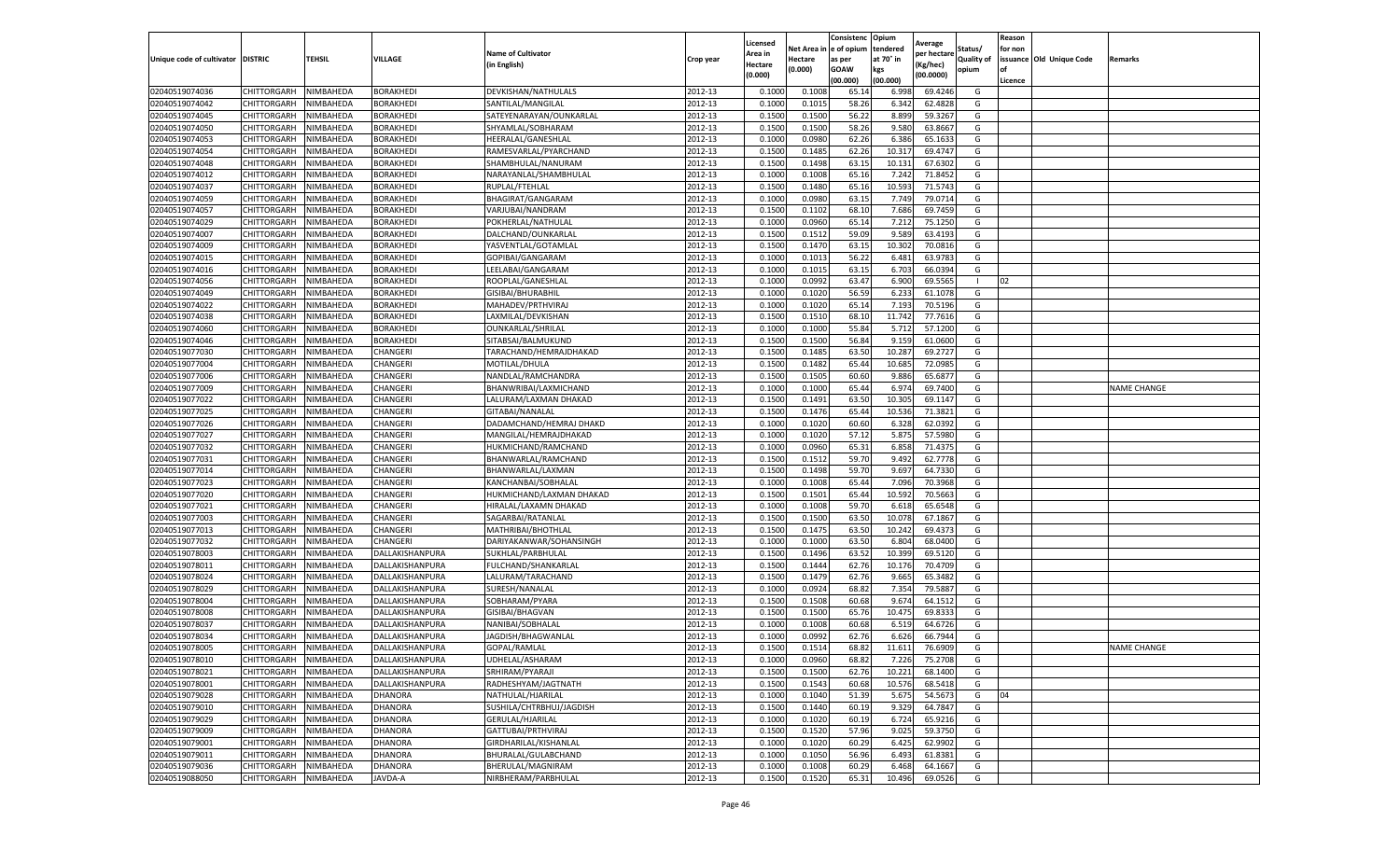|                                   |                            |                        |         |                           |           | Licensed |            | Consistenc  | Opium     |                        |                   | Reason  |                          |         |
|-----------------------------------|----------------------------|------------------------|---------|---------------------------|-----------|----------|------------|-------------|-----------|------------------------|-------------------|---------|--------------------------|---------|
|                                   |                            |                        |         | <b>Name of Cultivator</b> |           | Area in  | Net Area i | e of opium  | tendered  | Average<br>per hectare | Status/           | for non |                          |         |
| Unique code of cultivator DISTRIC |                            | TEHSIL                 | VILLAGE | (in English)              | Crop year | Hectare  | Hectare    | as per      | at 70° in | (Kg/hec)               | <b>Quality of</b> |         | issuance Old Unique Code | Remarks |
|                                   |                            |                        |         |                           |           | (0.000)  | (0.000)    | <b>GOAW</b> | kgs       | (00.0000)              | opium             |         |                          |         |
|                                   |                            |                        |         |                           |           |          |            | (00.000     | (00.000)  |                        |                   | Licence |                          |         |
| 02040519088003                    | CHITTORGARH                | NIMBAHEDA              | JAVDA-A | PARBHULAL/WARDA           | 2012-13   | 0.1500   | 0.1458     | 68.48       | 10.34     | 70.9191                | G                 |         |                          |         |
| 02040519088002                    | CHITTORGARH                | NIMBAHEDA              | JAVDA-A | <b>BHERULAL/UDHA</b>      | 2012-13   | 0.150    | 0.1430     | 65.3        | 10.08     | 70.5315                | G                 |         |                          |         |
| 02040519088004                    | CHITTORGARH                | NIMBAHEDA              | JAVDA-A | KANIRAM/BHVANA            | 2012-13   | 0.1500   | 0.1512     | 68.48       | 10.722    | 70.9127                | G                 |         |                          |         |
| 02040519088005                    | CHITTORGARH                | NIMBAHEDA              | JAVDA-A | BANSILAL/NARAYAN          | 2012-13   | 0.1500   | 0.1449     | 65.31       | 9.535     | 65.8040                | G                 |         |                          |         |
| 02040519088007                    | CHITTORGARH                | NIMBAHEDA              | JAVDA-A | BADRILAL/SOBHARAM         | 2012-13   | 0.1500   | 0.1512     | 68.48       | 10.800    | 71.4286                | G                 |         |                          |         |
| 02040519088008                    | CHITTORGARH                | NIMBAHEDA              | JAVDA-A | BAGDIRAM/NATHULAI         | 2012-13   | 0.1500   | 0.1496     | 62.59       | 9.693     | 64.7928                | G                 |         |                          |         |
| 02040519088013                    | CHITTORGARH                | NIMBAHEDA              | JAVDA-A | JASRAJ/PANNALAL           | 2012-13   | 0.1500   | 0.1509     | 62.59       | 9.934     | 65.8317                | G                 |         |                          |         |
| 02040519088015                    | CHITTORGARH                | NIMBAHEDA              | JAVDA-A | BAGDIRAM/BHANA            | 2012-13   | 0.100    | 0.1020     | 68.48       | 7.053     | 69.1471                | G                 |         |                          |         |
| 02040519088016                    | CHITTORGARH                | NIMBAHEDA              | JAVDA-A | NANDUBAI/MOHANLAL         | 2012-13   | 0.1500   | 0.1521     | 62.59       | 10.390    | 68.3103                | G                 |         |                          |         |
| 02040519088021                    | CHITTORGARH                | NIMBAHEDA              | JAVDA-A | BHERULAL/BHVANA           | 2012-13   | 0.1500   | 0.1506     | 65.31       | 10.440    | 69.3227                | G                 |         |                          |         |
| 02040519088022                    | CHITTORGARH                | NIMBAHEDA              | JAVDA-A | HARNARAYAN/SURAJMAL       | 2012-13   | 0.1000   | 0.1012     | 62.59       | 6.554     | 64.7628                | G                 |         |                          |         |
| 02040519088023                    | CHITTORGARH                | NIMBAHEDA              | JAVDA-A | KISHANLAL/NARAYANGUJAR    | 2012-13   | 0.1000   | 0.0925     | 62.59       | 6.420     | 69.4054                | G                 |         |                          |         |
| 02040519088025                    | CHITTORGARH                | NIMBAHEDA              | JAVDA-A | JAGDISH/GASI              | 2012-13   | 0.1500   | 0.151      | 68.48       | 10.340    | 68.1608                | G                 |         |                          |         |
| 02040519088029                    | CHITTORGARH                | NIMBAHEDA              | JAVDA-A | SHANKARLAL/UDHA           | 2012-13   | 0.100    | 0.0990     | 66.49       | 6.962     | 70.3232                | G                 |         |                          |         |
| 02040519088036                    | CHITTORGARH                | NIMBAHEDA              | JAVDA-A | LACHIRAM/NARAYAN          | 2012-13   | 0.1500   | 0.1479     | 69.41       | 11.235    | 75.9635                | G                 |         |                          |         |
| 02040519088037                    | CHITTORGARH                | NIMBAHEDA              | JAVDA-A | NARAYAN/KESURAM           | 2012-13   | 0.1000   | 0.0966     | 59.70       | 6.004     | 62.1532                | G                 |         |                          |         |
| 02040519088039                    | CHITTORGARH                | NIMBAHEDA              | JAVDA-A | KJODHJI/PREAMCHAND        | 2012-13   | 0.1500   | 0.1512     | 66.49       | 10.980    | 72.6190                | G                 |         |                          |         |
| 02040519088040                    | CHITTORGARH                | NIMBAHEDA              | JAVDA-A | SHIVLAL/WAJAIRAM          | 2012-13   | 0.1000   | 0.1036     | 66.49       | 7.437     | 71.7857                | G                 |         |                          |         |
| 02040519088041                    | CHITTORGARH                | NIMBAHEDA              | JAVDA-A | SHRILAL/HEERALAL          | 2012-13   | 0.1500   | 0.1500     | 66.49       | 10.277    | 68.513                 | G                 |         |                          |         |
| 02040519088043                    | CHITTORGARH                | NIMBAHEDA              | JAVDA-A | SURESHKUMAR/BHANWARLAL    | 2012-13   | 0.1000   | 0.1037     | 57.12       | 6.259     | 60.3568                | G                 |         |                          |         |
| 02040519088044                    | CHITTORGARH                | NIMBAHEDA              | JAVDA-A | MOHANLAL/NARAYAN          | 2012-13   | 0.1500   | 0.1501     | 66.49       | 10.505    | 69.9867                | G                 |         |                          |         |
| 02040519088047                    | CHITTORGARH                | NIMBAHEDA              | JAVDA-A | BHAGVATIBAI/PARBHULAL     | 2012-13   | 0.1500   | 0.1530     | 63.64       | 10.264    | 67.0850                | G                 |         |                          |         |
| 02040519088049                    | CHITTORGARH                | NIMBAHEDA              | JAVDA-A | SURESH/PANNALAL           | 2012-13   | 0.1500   | 0.1500     | 69.41       | 10.759    | 71.7267                | G                 |         |                          |         |
| 02040519088051                    | CHITTORGARH                | NIMBAHEDA              | JAVDA-A | MATHRIBAI/RAMCHANDRA      | 2012-13   | 0.1000   | 0.1020     | 65.74       | 7.025     | 68.8725                | G                 |         |                          |         |
| 02040519088052                    |                            |                        |         |                           | 2012-13   |          |            | 59.70       | 9.083     | 60.5533                |                   |         |                          |         |
|                                   | CHITTORGARH<br>CHITTORGARH | NIMBAHEDA<br>NIMBAHEDA | JAVDA-A | SHIVLAL/PANNALAL          |           | 0.1500   | 0.1500     |             |           |                        | G                 |         |                          |         |
| 02040519088054                    |                            |                        | JAVDA-A | KAMLIBAI/MOTI             | 2012-13   | 0.1500   | 0.1485     | 63.64       | 9.201     | 61.9596                | G                 |         |                          |         |
| 02040519088057                    | CHITTORGARH                | NIMBAHEDA              | JAVDA-A | DHANRAJ/HEERALAL          | 2012-13   | 0.100    |            |             |           |                        | F.                |         |                          |         |
| 02040519088058                    | CHITTORGARH                | NIMBAHEDA              | JAVDA-A | SURESHCHAND/WAJAIRAM      | 2012-13   | 0.1000   | 0.0990     | 69.4        | 7.100     | 71.7172                | G                 |         |                          |         |
| 02040519088059                    | CHITTORGARH                | NIMBAHEDA              | JAVDA-A | GANESHLAL/KANIRAM         | 2012-13   | 0.1500   | 0.1512     | 69.41       | 10.778    | 71.2831                | G                 |         |                          |         |
| 02040519088060                    | CHITTORGARH                | NIMBAHEDA              | JAVDA-A | NANDLAL/SHANKARLAL        | 2012-13   | 0.1500   | 0.1496     | 69.41       | 10.957    | 73.2420                | G                 |         |                          |         |
| 02040519088061                    | CHITTORGARH                | NIMBAHEDA              | JAVDA-A | BABULAL/KANIRAM (BAVTIYA) | 2012-13   | 0.1500   | 0.1456     | 65.74       | 9.964     | 68.4341                | G                 |         |                          |         |
| 02040519088067                    | CHITTORGARH                | NIMBAHEDA              | JAVDA-A | PARSH/KJODH               | 2012-13   | 0.1500   | 0.1512     | 65.74       | 10.894    | 72.0503                | G                 |         |                          |         |
| 02040519088068                    | CHITTORGARH                | NIMBAHEDA              | JAVDA-A | GISALAL/BHERULAL          | 2012-13   | 0.1500   | 0.1512     | 63.64       | 10.43     | 69.0278                | G                 |         |                          |         |
| 02040519088071                    | CHITTORGARH                | NIMBAHEDA              | JAVDA-A | GORISHANKARLAL/KANIYALAL  | 2012-13   | 0.1500   | 0.1512     | 65.74       | 10.274    | 67.9497                | G                 |         |                          |         |
| 02040519088074                    | CHITTORGARH                | NIMBAHEDA              | JAVDA-A | HUKMICHAND/DOLA           | 2012-13   | 0.1500   | 0.1490     | 65.74       | 10.171    | 68.2617                | G                 |         |                          |         |
| 02040519088076                    | CHITTORGARH                | NIMBAHEDA              | JAVDA-A | WAJAIRAM/BHYALAL          | 2012-13   | 0.1500   | 0.1443     | 65.44       | 9.760     | 67.6369                | G                 |         |                          |         |
| 02040519088077                    | CHITTORGARH                | NIMBAHEDA              | JAVDA-A | DALCHAND/MEGRAJ           | 2012-13   | 0.1500   | 0.1512     | 65.44       | 10.601    | 70.1124                | G                 |         |                          |         |
| 02040519088080                    | CHITTORGARH                | NIMBAHEDA              | JAVDA-A | DURGABAIGERILAL           | 2012-13   | 0.1000   | 0.0952     | 63.64       | 6.691     | 70.2836                | G                 |         |                          |         |
| 02040519088082                    | CHITTORGARH                | NIMBAHEDA              | JAVDA-A | SHAMBHULAL/WAJAIRAM       | 2012-13   | 0.1000   | 0.1040     | 63.64       | 7.182     | 69.0577                | G                 |         |                          |         |
| 02040519088083                    | CHITTORGARH                | NIMBAHEDA              | JAVDA-A | OUNKARLAL/NARAYAN         | 2012-13   | 0.100    | 0.0966     | 60.48       | 6.394     | 66.1905                | G                 |         |                          |         |
| 02040519088084                    | CHITTORGARH                | NIMBAHEDA              | JAVDA-A | NANALAL/SHANKARLAL        | 2012-13   | 0.1500   | 0.1506     | 65.44       | 10.564    | 70.1461                | G                 |         |                          |         |
| 02040519088085                    | CHITTORGARH                | NIMBAHEDA              | JAVDA-A | SANTILAL/MEGRAJ           | 2012-13   | 0.1500   | 0.1450     | 65.44       | 10.171    | 70.1448                | G                 |         |                          |         |
| 02040519088086                    | CHITTORGARH                | NIMBAHEDA              | JAVDA-A | KASTHURIBAI/BHERULAL      | 2012-13   | 0.1000   | 0.1019     | 63.58       | 6.821     | 66.9382                | G                 |         |                          |         |
| 02040519088087                    | CHITTORGARH                | NIMBAHEDA              | JAVDA-A | UDHERAM/MODA              | 2012-13   | 0.1500   | 0.1550     | 63.58       | 10.391    | 67.0387                | G                 |         |                          |         |
| 02040519088088                    | CHITTORGARH                | NIMBAHEDA              | JAVDA-A | SANTILAL/RATANLAL         | 2012-13   | 0.1500   | 0.1500     | 63.58       | 9.873     | 65.8200                | G                 |         |                          |         |
| 02040519088092                    | CHITTORGARH                | NIMBAHEDA              | JAVDA-A | BAGDIRAM/WAJAIRAM         | 2012-13   | 0.150    | 0.1508     | 65.44       | 10.358    | 68.6870                | G                 |         |                          |         |
| 02040519088094                    | CHITTORGARH                | NIMBAHEDA              | JAVDA-A | KISHANLAL/SOBHARAM        | 2012-13   | 0.1500   | 0.1533     | 65.71       | 10.57     | 68.9498                | G                 |         |                          |         |
| 02040519088095                    | CHITTORGARH                | NIMBAHEDA              | JAVDA-A | DAMARULAL/KJODHJI         | 2012-13   | 0.1000   | 0.1000     | 60.48       | 6.817     | 68.1700                | G                 |         |                          |         |
| 02040519088098                    | CHITTORGARH                | NIMBAHEDA              | JAVDA-A | KESIBAI/JAGNNATH          | 2012-13   | 0.1500   | 0.1457     | 69.29       | 9.968     | 68.4146                | G                 |         |                          |         |
| 02040519088099                    | CHITTORGARH                | NIMBAHEDA              | JAVDA-A | UDIBAI/BHAGVANLAL         | 2012-13   | 0.1500   | 0.1524     | 65.71       | 10.467    | 68.6811                | G                 |         |                          |         |
| 02040519088100                    | CHITTORGARH                | NIMBAHEDA              | JAVDA-A | SURESHCHAND/RUPLAL        | 2012-13   | 0.1500   | 0.1507     | 63.58       | 10.109    | 67.0803                | G                 |         |                          |         |
| 02040519088101                    | CHITTORGARH                | NIMBAHEDA              | JAVDA-A | <b>GERILAL/NARAYAN</b>    | 2012-13   | 0.1500   | 0.1500     | 69.29       | 10.710    | 71.4000                | G                 |         |                          |         |
| 02040519088102                    | CHITTORGARH                | NIMBAHEDA              | JAVDA-A | KANCHANBAI/GOPILAL        | 2012-13   | 0.1500   | 0.1490     | 65.71       | 10.138    | 68.0403                | G                 |         |                          |         |
| 02040519088103                    | CHITTORGARH                | NIMBAHEDA              | JAVDA-A | HUKMICHAND/HEERALAL       | 2012-13   | 0.1500   | 0.1496     | 62.31       | 9.765     | 65.2741                | G                 |         |                          |         |
| 02040519088104                    | CHITTORGARH                | NIMBAHEDA              | JAVDA-A | SURESHCHAND/SHANKARLAL    | 2012-13   | 0.1500   | 0.1464     | 65.71       | 9.997     | 68.2855                | G                 |         |                          |         |
| 02040519088105                    | CHITTORGARH                | NIMBAHEDA              | JAVDA-A | MULCHAND/RAMA             | 2012-13   | 0.1500   | 0.1518     | 69.29       | 10.978    | 72.3188                | G                 |         |                          |         |
| 02040519088110                    | CHITTORGARH                | NIMBAHEDA              | JAVDA-A | NIBHERAM/SHANKARLAL       | 2012-13   | 0.1500   | 0.1554     | 66.45       | 10.404    | 66.9498                | G                 |         |                          |         |
| 02040519088113                    | CHITTORGARH                | NIMBAHEDA              | JAVDA-A | SHANKARLAL/DOLA           | 2012-13   | 0.1000   | 0.1000     | 62.3        | 6.551     | 65.5100                | G                 |         |                          |         |
| 02040519088045                    | CHITTORGARH                | NIMBAHEDA              | JAVDA-A | KALURAM/BHERULAL          | 2012-13   | 0.1500   | 0.1482     | 62.31       | 10.121    | 68.2928                | G                 |         |                          |         |
|                                   |                            |                        |         |                           |           |          |            |             |           |                        |                   |         |                          |         |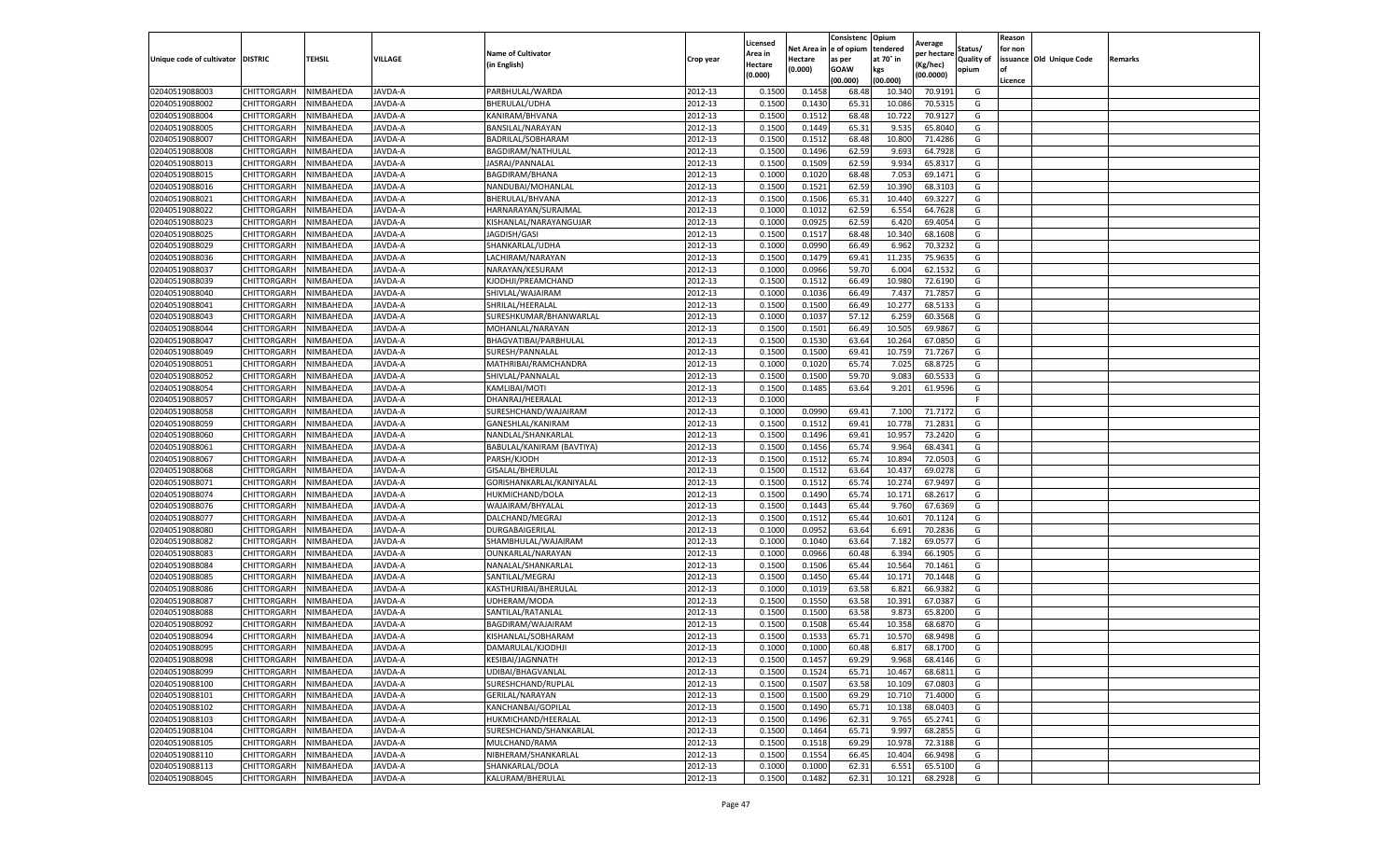|                                   |             |           |                |                              |           | Licensed |            | Consistenc  | Opium     |                        |                   | Reason  |                          |         |
|-----------------------------------|-------------|-----------|----------------|------------------------------|-----------|----------|------------|-------------|-----------|------------------------|-------------------|---------|--------------------------|---------|
|                                   |             |           |                | <b>Name of Cultivator</b>    |           | Area in  | Net Area i | e of opium  | tendered  | Average<br>per hectare | Status/           | for non |                          |         |
| Unique code of cultivator DISTRIC |             | TEHSIL    | VILLAGE        | (in English)                 | Crop year | Hectare  | Hectare    | as per      | at 70° in | (Kg/hec)               | <b>Quality of</b> |         | issuance Old Unique Code | Remarks |
|                                   |             |           |                |                              |           | (0.000)  | (0.000)    | <b>GOAW</b> | kgs       | (00.0000)              | opium             | οf      |                          |         |
|                                   |             |           |                |                              |           |          |            | (00.000     | (00.000)  |                        |                   | Licence |                          |         |
| 02040519088056                    | CHITTORGARH | NIMBAHEDA | JAVDA-A        | CUNNILAL/BHAGVANLAL          | 2012-13   | 0.1500   | 0.152      | 69.29       | 10.75     | 70.6772                | G                 |         |                          |         |
| 02040519088091                    | CHITTORGARH | NIMBAHEDA | JAVDA-A        | FTEHLAL/MOHANLAI             | 2012-13   | 0.150    | 0.1554     | 66.45       | 10.99     | 70.7400                | G                 |         |                          |         |
| 02040519088192                    | CHITTORGARH | NIMBAHEDA | JAVDA-A        | JANUBAI/MANGU                | 2012-13   | 0.1500   | 0.1500     | 66.45       | 10.480    | 69.8667                | G                 |         |                          |         |
| 02040519088031                    | CHITTORGARH | NIMBAHEDA | JAVDA-A        | KESIBAI/NARAYAN              | 2012-13   | 0.1000   | 0.1000     | 60.48       | 6.316     | 63.1600                | G                 |         |                          |         |
| 02040519088010                    | CHITTORGARH | NIMBAHEDA | JAVDA-A        | BHANWARLAL/OUNKARLAL         | 2012-13   | 0.1500   | 0.1476     | 66.45       | 10.262    | 69.5257                | G                 |         |                          |         |
| 02040519088012                    | CHITTORGARH | NIMBAHEDA | JAVDA-A        | JANIBAI/HARIRAM              | 2012-13   | 0.1000   | 0.0969     | 60.48       | 6.385     | 65.8927                | G                 |         |                          |         |
| 02040519088075                    | CHITTORGARH | NIMBAHEDA | JAVDA-A        | MTHURALAL/MULCHAND           | 2012-13   | 0.1500   | 0.1504     | 69.29       | 10.512    | 69.8936                | G                 |         |                          |         |
| 02040519088112                    | CHITTORGARH | NIMBAHEDA | JAVDA-A        | HANGAMIBAI/MOHANLAI          | 2012-13   | 0.100    | 0.1029     | 65.65       | 7.034     | 68.3576                | G                 |         |                          |         |
| 02040519088027                    | CHITTORGARH | NIMBAHEDA | JAVDA-A        | MEGRAJ/DHYARAM               | 2012-13   | 0.1500   | 0.1501     | 60.48       | 9.971     | 66.4290                | G                 |         |                          |         |
| 02040519088032                    | CHITTORGARH | NIMBAHEDA | JAVDA-A        | GANGABAI/KASIRAM             | 2012-13   | 0.1500   | 0.1500     | 65.65       | 10.382    | 69.2133                | G                 |         |                          |         |
| 02040519088197                    | CHITTORGARH | NIMBAHEDA | JAVDA-A        | SHAMBHULAL/DOLATRAM          | 2012-13   | 0.1000   | 0.1000     | 62.31       | 6.489     | 64.8900                | G                 |         |                          |         |
| 02040519088126                    | CHITTORGARH | NIMBAHEDA | JAVDA-B        | KANKUBAI/DOLIBAI             | 2012-13   | 0.1500   | 0.1460     | 66.62       | 10.050    | 68.8356                | G                 |         |                          |         |
| 02040519088114                    | CHITTORGARH | NIMBAHEDA | JAVDA-B        | AMBHALAL/SHANKERLAL          | 2012-13   | 0.1500   | 0.1430     | 66.62       | 9.650     | 67.4825                | G                 |         |                          |         |
| 02040519088115                    | CHITTORGARH | NIMBAHEDA | JAVDA-B        | DEVILAL/MITHULAL             | 2012-13   | 0.1500   | 0.1452     | 63.70       | 9.764     | 67.2452                | G                 |         |                          |         |
| 02040519088116                    | CHITTORGARH | NIMBAHEDA | JAVDA-B        | KAMLIBAI/MANGILAL            | 2012-13   | 0.1000   | 0.1008     | 65.67       | 7.308     | 72.5000                | G                 |         |                          |         |
| 02040519088120                    | CHITTORGARH | NIMBAHEDA | JAVDA-B        | BHAGVATIBAI/KESHURAM         | 2012-13   | 0.1000   | 0.0980     | 62.84       | 6.544     | 66.7755                | G                 |         |                          |         |
| 02040519088122                    | CHITTORGARH | NIMBAHEDA | JAVDA-B        | RANGLAL/KAJOD                | 2012-13   | 0.1500   | 0.1518     | 65.67       | 10.076    | 66.3768                | G                 |         |                          |         |
| 02040519088123                    | CHITTORGARH | NIMBAHEDA | JAVDA-B        | SHAKUBAI/HEERALAL            | 2012-13   | 0.1500   | 0.1500     | 66.39       | 9.977     | 66.5133                | G                 |         |                          |         |
| 02040519088124                    | CHITTORGARH | NIMBAHEDA | JAVDA-B        | RAMNARAYAN/CHAMPALAL         | 2012-13   | 0.1000   | 0.1005     | 65.76       | 6.839     | 68.0498                | G                 |         |                          |         |
| 02040519088125                    | CHITTORGARH | VIMBAHEDA | JAVDA-B        | UDAILAL/NATHU                | 2012-13   | 0.1000   | 0.1012     | 72.45       | 7.328     | 72.4111                | G                 |         |                          |         |
| 02040519088128                    | CHITTORGARH | NIMBAHEDA | JAVDA-B        | FULLCHAND/MAYARAM            | 2012-13   | 0.1500   | 0.1518     | 69.54       | 11.236    | 74.0184                | G                 |         |                          |         |
| 02040519088129                    | CHITTORGARH | NIMBAHEDA | JAVDA-B        | SHUKI BAI/SHOBHARAM          | 2012-13   | 0.1500   | 0.1530     | 65.67       | 10.479    | 68.4902                | G                 |         |                          |         |
| 02040519088131                    | CHITTORGARH | NIMBAHEDA | JAVDA-B        | SOHANLAL/SUGANLAL            | 2012-13   | 0.1500   | 0.1462     | 62.84       | 9.175     | 62.7565                | G                 |         |                          |         |
| 02040519088132                    | CHITTORGARH | NIMBAHEDA | JAVDA-B        | MITHULAL/MYARAM              | 2012-13   | 0.1500   | 0.1504     | 69.52       | 11.282    | 75.0133                | G                 |         |                          |         |
| 02040519088133                    | CHITTORGARH | NIMBAHEDA | JAVDA-B        | KANIRAM/NATHU                | 2012-13   | 0.1500   | 0.1486     | 70.78       | 11.406    | 76.7564                |                   | 02      |                          |         |
| 02040519088134                    | CHITTORGARH | NIMBAHEDA | JAVDA-B        | NANDA/NARAYAN                | 2012-13   | 0.1500   | 0.1508     | 69.54       | 10.818    | 71.7374                | G                 |         |                          |         |
| 02040519088135                    | CHITTORGARH | NIMBAHEDA | JAVDA-B        | MANGILAL/NANDLAI             | 2012-13   | 0.1500   | 0.1508     | 59.00       | 9.373     | 62.1552                | G                 |         |                          |         |
| 02040519088138                    | CHITTORGARH | NIMBAHEDA | JAVDA-B        | MANA/KELA                    | 2012-13   | 0.1000   | 0.1006     | 56.54       | 6.292     | 62.5447                | G                 |         |                          |         |
| 02040519088141                    | CHITTORGARH | NIMBAHEDA | JAVDA-B        | MADHOLAL/NANDLAL             | 2012-13   | 0.1500   | 0.1500     | 65.67       | 10.610    | 70.7333                | G                 |         |                          |         |
| 02040519088146                    | CHITTORGARH | NIMBAHEDA | JAVDA-B        | DEUBAI/LAXMAN                | 2012-13   | 0.1500   | 0.1519     | 69.52       | 10.974    | 72.2449                | G                 |         |                          |         |
| 02040519088154                    | CHITTORGARH | NIMBAHEDA | JAVDA-B        | SHANKERLAL/GASI              | 2012-13   | 0.1500   | 0.1485     | 69.52       | 10.249    | 69.0168                | G                 |         |                          |         |
| 02040519088157                    | CHITTORGARH | NIMBAHEDA | JAVDA-B        | AMBALAL/KISHANLAL            | 2012-13   | 0.1500   | 0.1440     | 69.52       | 11.034    | 76.6250                | G                 |         |                          |         |
| 02040519088163                    | CHITTORGARH | NIMBAHEDA | JAVDA-B        | AMBALAL/MOHANLAL             | 2012-13   | 0.100    | 0.0966     | 60.68       | 6.250     | 64.6998                | G                 |         |                          |         |
| 02040519088164                    | CHITTORGARH | NIMBAHEDA | JAVDA-B        | GANPATLAL/KALU               | 2012-13   | 0.1500   | 0.1408     | 62.84       | 9.237     | 65.6037                | G                 |         |                          |         |
| 02040519088167                    | CHITTORGARH | NIMBAHEDA | JAVDA-B        | AKLINGDAS/MANGUDAS           | 2012-13   | 0.1500   | 0.1482     | 63.52       | 10.172    | 68.6370                | G                 |         |                          |         |
| 02040519088169                    | CHITTORGARH | NIMBAHEDA | JAVDA-B        | UDALAL/KANHYALAL             | 2012-13   | 0.1500   | 0.1484     | 65.76       | 10.381    | 69.9528                | G                 |         |                          |         |
| 02040519088171                    | CHITTORGARH | NIMBAHEDA | JAVDA-B        | SAMBHULAL/MAHDEV             | 2012-13   | 0.1500   | 0.1460     | 65.76       | 10.193    | 69.8151                | G                 |         |                          |         |
| 02040519088171                    | CHITTORGARH | NIMBAHEDA | JAVDA-B        | RAMLAL/BALA                  | 2012-13   | 0.1500   | 0.1500     | 65.70       | 10.19     | 67.9533                | G                 |         |                          |         |
| 02040519088172                    | CHITTORGARH | NIMBAHEDA | JAVDA-B        | KANIRAM/ONKARLAL             | 2012-13   | 0.1000   | 0.1008     | 69.52       | 7.319     | 72.6091                | G                 |         |                          |         |
| 02040519088173                    | CHITTORGARH | NIMBAHEDA | JAVDA-B        | <b>BADRILAL/DOLAJI</b>       | 2012-13   | 0.1500   | 0.1465     | 65.70       | 10.033    | 68.4846                | G                 |         |                          |         |
| 02040519088174                    | CHITTORGARH | NIMBAHEDA | JAVDA-B        | GORVADHANLAL/RATANLAL        | 2012-13   | 0.1500   | 0.1500     | 65.70       | 10.596    | 70.6400                | G                 |         |                          |         |
| 02040519088175                    | CHITTORGARH | NIMBAHEDA | JAVDA-B        | BADRILAL/CHAGANLAL           | 2012-13   | 0.1500   | 0.1430     | 56.72       | 8.783     | 61.4196                | G                 |         |                          |         |
| 02040519088176                    | CHITTORGARH | NIMBAHEDA | JAVDA-B        | BALURAM/MANGILAL             | 2012-13   | 0.1000   | 0.1036     | 65.70       | 7.556     | 72.9344                | G                 |         |                          |         |
| 02040519088177                    | CHITTORGARH | NIMBAHEDA | JAVDA-B        | BANWARDAS/BADRIDAS           | 2012-13   | 0.1500   | 0.1460     | 68.82       | 10.667    | 73.0616                | G                 |         |                          |         |
| 02040519088178                    | CHITTORGARH | NIMBAHEDA | JAVDA-B        | PUSHPA/BANWARLAL             | 2012-13   | 0.1000   | 0.1024     | 63.52       | 6.996     | 68.3203                | G                 |         |                          |         |
| 02040519088180                    | CHITTORGARH | NIMBAHEDA | JAVDA-B        | KISHANLAL/MOHANLAL           | 2012-13   | 0.150    | 0.1440     | 66.39       | 10.177    | 70.6736                | G                 |         |                          |         |
| 02040519088188                    | CHITTORGARH | NIMBAHEDA | JAVDA-B        | BHAGWANLAL/PYARA             | 2012-13   | 0.1000   | 0.0920     | 66.39       | 6.630     | 72.0652                | G                 |         |                          |         |
| 02040519088155                    | CHITTORGARH | NIMBAHEDA | JAVDA-B        | BHANWARLAL/CHAMPALAL         | 2012-13   | 0.1500   | 0.1530     | 66.39       | 10.262    | 67.0719                | G                 |         |                          |         |
| 02040519088168                    | CHITTORGARH | NIMBAHEDA | JAVDA-B        | LAXMAN/MHADEV JI             | 2012-13   | 0.1500   | 0.1530     | 62.84       | 10.279    | 67.1830                | G                 |         |                          |         |
| 02040519088142                    | CHITTORGARH | NIMBAHEDA | JAVDA-B        | MODABAI/MOHANLAL             | 2012-13   | 0.1500   | 0.1482     | 68.82       | 10.274    | 69.3252                | G                 |         |                          |         |
| 02040519088145                    | CHITTORGARH | NIMBAHEDA | JAVDA-B        | SHANKERLAL/BHAGIRATH         | 2012-13   | 0.1000   | 0.1050     | 62.84       | 6.885     | 65.5714                | G                 |         |                          |         |
| 02040519088184                    | CHITTORGARH | NIMBAHEDA | JAVDA-B        | MADANLAL/RUPLAL              | 2012-13   | 0.1000   | 0.1030     | 63.52       | 6.887     | 66.8641                | G                 |         |                          |         |
| 02040519089008                    | CHITTORGARH | NIMBAHEDA | KACHARIYAKHEDI | JAGANNATH/KALU               | 2012-13   | 0.1000   | 0.1020     | 62.45       | 7.146     | 70.0588                | G                 |         |                          |         |
| 02040519089002                    | CHITTORGARH | NIMBAHEDA | KACHARIYAKHEDI | CHAAGANLAL/PYARCHAND         | 2012-13   | 0.1500   | 0.1500     | 65.57       | 10.210    | 68.0667                | G                 |         |                          |         |
| 02040519089003                    | CHITTORGARH | NIMBAHEDA | KACHARIYAKHEDI | RANGLAL/KANIRAM              | 2012-13   | 0.1000   | 0.1000     | 57.15       | 6.752     | 67.5200                | G                 |         |                          |         |
| 02040519089007                    | CHITTORGARH | NIMBAHEDA | KACHARIYAKHEDI | BAGWATIBAI/SANTILAL/DHAPUBAI | 2012-13   | 0.1500   | 0.1440     | 65.57       | 9.985     | 69.3403                | G                 |         |                          |         |
| 02040519089015                    | CHITTORGARH | NIMBAHEDA | KACHARIYAKHEDI | JAGDISH/MANGILAL             | 2012-13   | 0.1000   | 0.1008     | 59.69       | 6.847     | 67.9266                | G                 |         |                          |         |
| 02040519089018                    | CHITTORGARH | NIMBAHEDA | KACHARIYAKHEDI | KANIRAM/SEETARAM             | 2012-13   | 0.1500   | 0.1472     | 62.45       | 10.197    | 69.2731                | G                 |         |                          |         |
| 02040519089001                    | CHITTORGARH | NIMBAHEDA | KACHARIYAKHEDI | JUNDALAL/KASTURIBAI/NAVLA    | 2012-13   | 0.1000   | 0.1040     | 62.45       |           | 68.7981                | G                 |         |                          |         |
|                                   |             |           |                |                              |           |          |            |             | 7.155     |                        |                   |         |                          |         |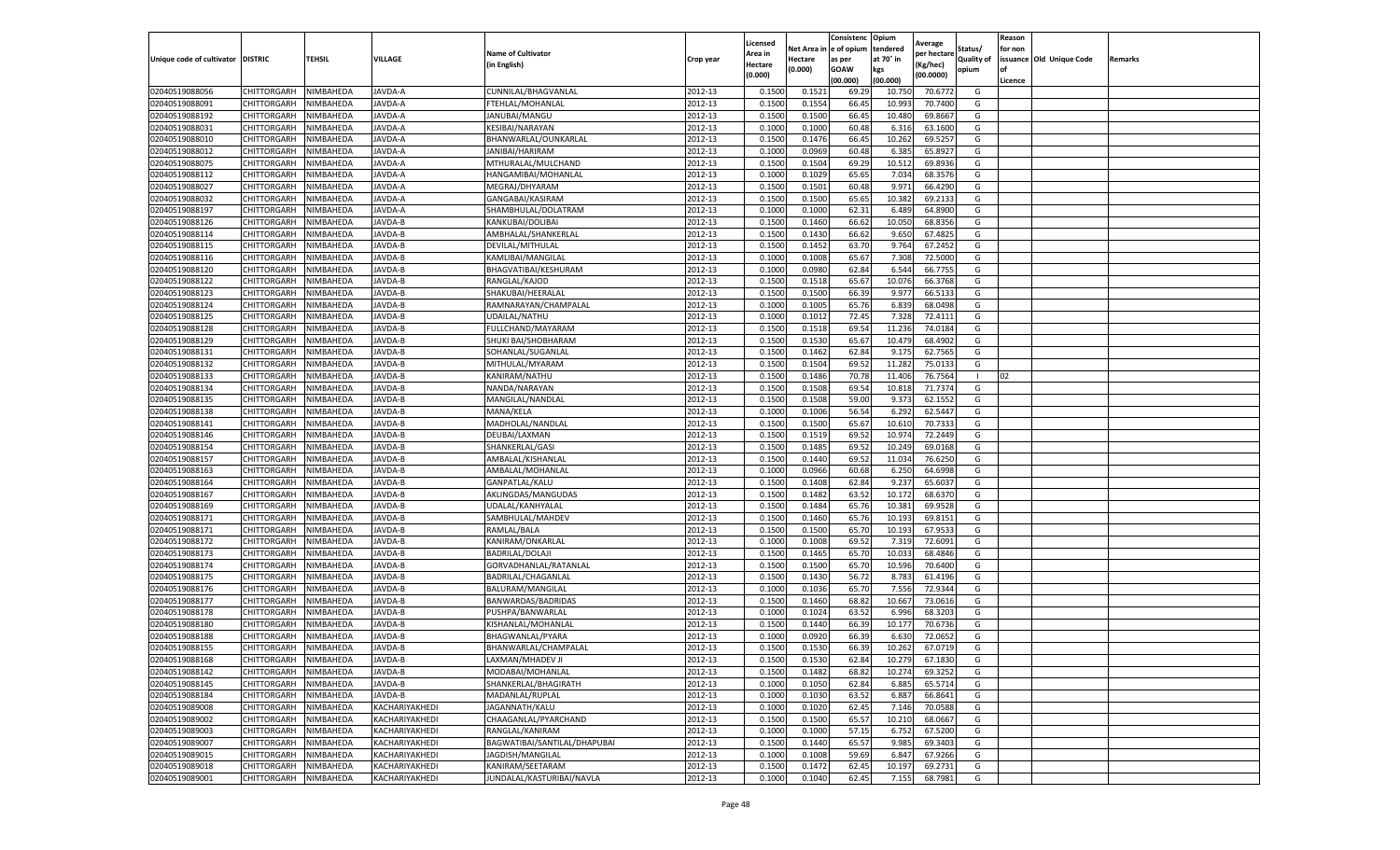|                                   |             |                  |                |                           |           | Licensed |         | Consistenc              | Opium     | Average     |            | Reason  |                          |                       |
|-----------------------------------|-------------|------------------|----------------|---------------------------|-----------|----------|---------|-------------------------|-----------|-------------|------------|---------|--------------------------|-----------------------|
|                                   |             |                  |                | <b>Name of Cultivator</b> |           | Area in  |         | Net Area in le of opium | tendered  | per hectare | Status/    | for non |                          |                       |
| Unique code of cultivator DISTRIC |             | <b>TEHSIL</b>    | VILLAGE        | (in English)              | Crop year | Hectare  | Hectare | as per                  | at 70° in | Kg/hec)     | Quality of |         | issuance Old Unique Code | Remarks               |
|                                   |             |                  |                |                           |           | (0.000)  | (0.000) | GOAW                    | kgs       | (00.0000)   | opium      |         |                          |                       |
|                                   |             |                  |                |                           |           |          |         | (00.000)                | (00.000)  |             |            | Licence |                          |                       |
| 02040519089009                    | CHITTORGARH | NIMBAHEDA        | KACHARIYAKHEDI | MATHRIBAI/UDAIRAM         | 2012-13   | 0.150    | 0.154   | 62.4                    | 10.090    | 65.180      | G          |         |                          |                       |
| 02040519089014                    | CHITTORGARH | NIMBAHEDA        | KACHARIYAKHEDI | BADRILAL/DOLA             | 2012-13   | 0.1500   | 0.150   | 59.69                   | 9.58      | 63.900      | G          |         |                          |                       |
| 02040519089006                    | CHITTORGARH | NIMBAHEDA        | KACHARIYAKHEDI | CHANDIBAI/NANALAL         | 2012-13   | 0.1500   | 0.1430  | 65.57                   | 10.294    | 71.986      | G          |         |                          |                       |
| 02040519091004                    | CHITTORGARH | NIMBAHEDA        | KHARAMANKCHOK  | GISALAL/NANURAM           | 2012-13   | 0.1500   | 0.1470  | 59.19                   | 8.692     | 59.1293     | G          |         |                          |                       |
| 02040519091008                    | CHITTORGARH | NIMBAHEDA        | KHARAMANKCHOK  | BHERU/HEERA               | 2012-13   | 0.1500   | 0.1148  | 63.4                    | 7.607     | 66.263      | G          |         |                          |                       |
| 02040519091009                    | CHITTORGARH | NIMBAHEDA        | KHARAMANKCHOK  | RODIBAI/DALICHAND         | 2012-13   | 0.1000   | 0.0948  | 66.51                   | 6.489     | 68.449      | G          |         |                          | <b>NAME CHANGE</b>    |
| 02040519091010                    | CHITTORGARH | NIMBAHEDA        | KHARAMANKCHOK  | MOHANLAL//RAGHU           | 2012-13   | 0.1500   | 0.1458  | 66.51                   | 10.537    | 72.270      | G          |         |                          |                       |
| 02040519091014                    | CHITTORGARH | NIMBAHEDA        | KHARAMANKCHOK  | RAMLAL/JIVA               | 2012-13   | 0.1500   | 0.145   | 66.51                   | 10.034    | 69.200      | G          |         |                          |                       |
| 02040519091019                    | CHITTORGARH | NIMBAHEDA        | KHARAMANKCHOK  | PAYARCHAND/KALU           | 2012-13   | 0.1500   | 0.1504  | 53.64                   | 8.03      | 53.397      | G          | 04      |                          |                       |
| 02040519091024                    | CHITTORGARH | NIMBAHEDA        | KHARAMANKCHOK  | DEVILAL/NANURAM           | 2012-13   | 0.1500   | 0.1494  | 59.19                   | 9.242     | 61.8608     | G          |         |                          |                       |
| 02040519091002                    | CHITTORGARH | NIMBAHEDA        | KHARAMANKCHOK  | DALU/NARAYAN              | 2012-13   | 0.1500   | 0.1404  | 69.46                   | 10.131    | 72.158      | G          |         |                          |                       |
| 02040519091003                    | CHITTORGARH | NIMBAHEDA        | KHARAMANKCHOK  | CHANDIBAI/SHAMBU          | 2012-13   | 0.1500   | 0.1068  | 65.9                    | 6.81      | 63.829      | G          |         |                          |                       |
| 02040519091018                    | CHITTORGARH | <b>NIMBAHEDA</b> | KHARAMANKCHOK  | DALCHAND/KALU             | 2012-13   | 0.1500   | 0.141   | 66.51                   | 9.672     | 68.450      | G          |         |                          |                       |
| 02040519091022                    | CHITTORGARH | NIMBAHEDA        | KHARAMANKCHOK  | BHERULAL/MOTI             | 2012-13   | 0.1500   | 0.1508  | 69.46                   | 10.657    | 70.669      | G          |         |                          |                       |
| 02040519091027                    | CHITTORGARH | NIMBAHEDA        | KHARAMANKCHOK  | HEERABAI/BHAGWANLAI       | 2012-13   | 0.1000   | 0.0988  | 66.51                   | 6.527     | 66.062      | G          |         |                          | <b>NAME CHANGE</b>    |
| 02040519092003                    | CHITTORGARH | NIMBAHEDA        | KHEDAJADIP     | RADESYAM/GASI             | 2012-13   | 0.1500   | 0.151   | 62.10                   | 10.122    | 66.679      | G          |         |                          |                       |
| 02040519092001                    | CHITTORGARH | NIMBAHEDA        | KHEDAJADIP     | MOTILALA/RATANLAL         | 2012-13   | 0.1500   | 0.1493  | 62.28                   | 10.143    | 67.937      | G          |         |                          |                       |
| 02040519092002                    | CHITTORGARH | NIMBAHEDA        | KHEDAJADIP     | RAMLAL/PYARA              | 2012-13   | 0.1500   | 0.1508  | 69.20                   | 10.716    | 71.061      | G          |         |                          |                       |
| 02040519092004                    | CHITTORGARH | NIMBAHEDA        | KHEDAJADIP     | PARBHULAL/JAGANNATH       | 2012-13   | 0.1500   | 0.152   | 62.28                   | 9.725     | 63.980      | G          |         |                          |                       |
| 02040519092006                    | CHITTORGARH | <b>NIMBAHEDA</b> | KHEDAJADIP     | RAMCHANDRA/UDA            | 2012-13   | 0.1500   | 0.1496  | 59.20                   | 9.320     | 62.299      | G          |         |                          |                       |
| 02040519092007                    | CHITTORGARH | NIMBAHEDA        | KHEDAJADIP     | SURESHCHANDRA/MANGILAL    | 2012-13   | 0.1500   | 0.1518  | 62.28                   | 10.009    | 65.9354     | G          |         |                          |                       |
| 02040519092012                    | CHITTORGARH | NIMBAHEDA        | KHEDAJADIP     | HIRALAL/JAGANNATH         | 2012-13   | 0.1500   | 0.1448  | 59.20                   | 9.582     | 66.174      | G          |         |                          |                       |
| 02040519092014                    | CHITTORGARH | NIMBAHEDA        | KHEDAJADIP     | NATHU/DEVILAL             | 2012-13   | 0.1000   | 0.1008  | 59.20                   | 6.419     | 63.6806     | G          |         |                          |                       |
| 02040519092017                    | CHITTORGARH | NIMBAHEDA        | KHEDAJADIF     | RUKAMNIBAI/MANGILAL       | 2012-13   | 0.1500   | 0.1452  | 62.28                   | 9.742     | 67.093      | G          |         |                          | <b>NAME CHANGE</b>    |
| 02040519092011                    | CHITTORGARH | NIMBAHEDA        | KHEDAJADIF     | BADRILAL/RAMAJI           | 2012-13   | 0.1500   | 0.1460  | 68.44                   | 10.902    | 74.671      | G          |         |                          |                       |
| 02040519092005                    | CHITTORGARH | NIMBAHEDA        | KHEDAJADIP     | RAMCHANDRA/NANDA          | 2012-13   | 0.1500   | 0.150   | 63.25                   | 10.147    | 67.6467     | G          |         |                          |                       |
| 02040519092009                    | CHITTORGARH | NIMBAHEDA        | KHEDAJADIP     | BHANWARLAL/NANDAJ         | 2012-13   | 0.1000   | 0.101   | 63.2                    | 7.82      | 77.017      | G          |         |                          |                       |
| 02040519092010                    | CHITTORGARH | NIMBAHEDA        | KHEDAJADIP     | TULSIRAM/JAGANNATH        | 2012-13   | 0.1000   | 0.1024  | 56.15                   | 5.960     | 58.203      | G          |         |                          | <b>NAME CHANGE</b>    |
| 02040519092018                    | CHITTORGARH | NIMBAHEDA        | KHEDAJADIP     | ALLANUR/JIVANKHAN         | 2012-13   | 0.1500   | 0.1500  | 63.25                   | 9.704     | 64.693      | G          |         |                          |                       |
| 02040519092019                    | CHITTORGARH | NIMBAHEDA        | KHEDAJADIP     | KHEVAJAHUSEN/ALLANUR      | 2012-13   | 0.1500   | 0.150   | 63.25                   | 9.822     | 65.480      | G          |         |                          |                       |
| 02040519092020                    | CHITTORGARH | NIMBAHEDA        | KHEDAJADIP     | DHAPUBAI/PRTHVIRAJ        | 2012-13   | 0.1000   | 0.1020  | 68.44                   | 7.176     | 70.352      | G          |         |                          | <b>NAME CHANGE</b>    |
| 02040519092022                    | CHITTORGARH | <b>NIMBAHEDA</b> | KHEDAJADIP     | NATHIBAI/NARAYAN          | 2012-13   | 0.1000   | 0.1020  | 68.44                   | 7.352     | 72.078      | G          |         | 02040519110033           | TRANSFER              |
| 02040519094062                    | CHITTORGARH | NIMBAHEDA        | KISHANPURA     | RAMESVARLAL/CUNNILAL      | 2012-13   | 0.1500   | 0.150   | 62.3                    | 9.980     | 66.533      | G          |         |                          |                       |
| 02040519094005                    | CHITTORGARH | NIMBAHEDA        | KISHANPURA     | SITABAI/HEERALAL          | 2012-13   | 0.1500   | 0.1365  | 65.31                   | 9.04      | 66.234      | G          |         |                          |                       |
| 02040519094012                    | CHITTORGARH | NIMBAHEDA        | KISHANPURA     | BHOLIRAM/RAMLAL           | 2012-13   | 0.1500   | 0.150   | 65.31                   | 10.151    | 67.673      | G          |         |                          |                       |
| 02040519094015                    | CHITTORGARH | NIMBAHEDA        | KISHANPURA     | RAMRATAN/RAMLAL           | 2012-13   | 0.1500   | 0.1496  | 67.38                   | 10.136    | 67.754      | G          |         |                          |                       |
| 02040519094048                    | CHITTORGARH | NIMBAHEDA        | KISHANPURA     | KAILASHIBAI/RAMRATAN      | 2012-13   | 0.1000   | 0.0972  | 64.75                   | 6.290     | 64.711      | G          |         |                          |                       |
| 02040519094051                    | CHITTORGARH | NIMBAHEDA        | KISHANPURA     | GOVINDRAM/SHANKARLAL      | 2012-13   | 0.1500   | 0.144   | 65.31                   | 9.619     | 66.798      | G          |         |                          |                       |
| 02040519094061                    | CHITTORGARH | NIMBAHEDA        | KISHANPURA     | RAMBAX/SHRIRAM            | 2012-13   | 0.1000   | 0.095   | 67.38                   | 6.622     | 69.705      | G          |         |                          |                       |
| 02040519094063                    | CHITTORGARH | NIMBAHEDA        | KISHANPURA     | BHAGWANIDEVI/DALCHAND     | 2012-13   | 0.1500   | 0.1462  | 67.38                   | 9.693     | 66.2996     | G          |         |                          |                       |
| 02040519094067                    | CHITTORGARH | NIMBAHEDA        | KISHANPURA     | DADAMCHAND/JITMAL         | 2012-13   | 0.1500   | 0.1386  | 65.31                   | 9.087     | 65.562      | G          |         |                          |                       |
| 02040519094068                    | CHITTORGARH | NIMBAHEDA        | KISHANPURA     | SANTILAL/HEERALAL(CHOTA)  | 2012-13   | 0.1500   | 0.1365  | 64.7                    | 9.010     | 66.007      | G          |         |                          |                       |
| 02040519094069                    | CHITTORGARH | NIMBAHEDA        | KISHANPURA     | SHRIRAM/NATHU             | 2012-13   | 0.1500   | 0.139   | 59.52                   | 8.469     | 60.709      | G          |         |                          |                       |
| 02040519094070                    | CHITTORGARH | NIMBAHEDA        | KISHANPURA     | KELASHCHAND/HEERALAI      | 2012-13   | 0.1500   | 0.1392  | 62.32                   | 9.027     | 64.895      | G          |         |                          |                       |
| 02040519094073                    | CHITTORGARH | NIMBAHEDA        | KISHANPURA     | SHANKARLAL/MANGILAL       | 2012-13   | 0.1000   | 0.1000  | 59.52                   | 6.258     | 62.580      | G          |         |                          |                       |
| 02040519094077                    | CHITTORGARH | NIMBAHEDA        | KISHANPURA     | RAMNARAYAN/BHOLIRAM       | 2012-13   | 0.1500   | 0.1162  | 67.38                   | 7.826     | 67.349      | G          |         |                          |                       |
| 02040519094092                    | CHITTORGARH | NIMBAHEDA        | KISHANPURA     | PARBULAL/MANGILAL         | 2012-13   | 0.1000   | 0.098   | 64.7                    | 6.762     | 68.441      | G          |         |                          |                       |
| 02040519094099                    | CHITTORGARH | NIMBAHEDA        | KISHANPURA     | KANCHANBAI/NANU KHAN      | 2012-13   | 0.1500   | 0.1494  | 64.75                   | 9.777     | 65.4418     | G          |         |                          |                       |
| 02040519094019                    | CHITTORGARH | NIMBAHEDA        | KISHANPURA     | SHUHAGIBAI/RAMA           | 2012-13   | 0.1500   | 0.1391  | 59.52                   | 8.826     | 63.4508     | G          |         |                          |                       |
| 02040519094011                    | CHITTORGARH | NIMBAHEDA        | KISHANPURA     | NAGJIRAM/SHRIRAM          | 2012-13   | 0.1500   | 0.1344  | 59.18                   | 8.361     | 62.2098     | G          |         |                          |                       |
| 02040519094108                    | CHITTORGARH | NIMBAHEDA        | KISHANPURA     | BADAMBAI/CHTRBHUJ         | 2012-13   | 0.1000   | 0.1043  | 62.32                   | 6.837     | 65.5513     | G          |         |                          |                       |
| 02040519094085                    | CHITTORGARH | NIMBAHEDA        | KISHANPURA     | SANTILAL/HEERALAL(BHDA)   | 2012-13   | 0.1500   | 0.1440  | 59.18                   | 9.038     | 62.7639     | G          |         |                          |                       |
| 02040519094044                    | CHITTORGARH | NIMBAHEDA        | KISHANPURA     | RAMESVARLAL/BALUDAS       | 2012-13   | 0.1500   | 0.1392  | 62.32                   | 8.707     | 62.5503     | G          |         |                          |                       |
| 02040519094105                    | CHITTORGARH | NIMBAHEDA        | KISHANPURA     | KAILASHIBAIS/SHANKARLAL   | 2012-13   | 0.1000   | 0.0980  | 64.75                   | 6.410     | 65.4082     | G          |         |                          |                       |
| 02040519094112                    | CHITTORGARH | NIMBAHEDA        | KISHANPURA     | MOHANIBAI/SHANKARLAL      | 2012-13   | 0.1500   | 0.1452  | 67.38                   | 9.934     | 68.4160     | G          |         |                          |                       |
| 02040519094113                    | CHITTORGARH | NIMBAHEDA        | KISHANPURA     | LALURAM/ONKAR             | 2012-13   | 0.1000   |         |                         |           |             | N          |         |                          | TRANSFER/BHAGWANPURAB |
| 02040519094114                    | CHITTORGARH | NIMBAHEDA        | KISHANPURA     | JAMNALAL/NATHU            | 2012-13   | 0.1500   | 0.1392  | 59.18                   | 8.573     | 61.5876     | G          |         |                          |                       |
| 02040519094004                    | CHITTORGARH | NIMBAHEDA        | KISHANPURA     | NARAYANIBAI/GAMNDIRAM     | 2012-13   | 0.1000   | 0.1007  | 68.10                   | 6.703     | 66.5641     | G          |         |                          |                       |
| 02040519094033                    | CHITTORGARH | NIMBAHEDA        | KISHANPURA     | DEVRAM/MADHUDAS           | 2012-13   | 0.1000   | 0.0996  | 62.32                   | 6.374     | 63.9960     | G          |         |                          |                       |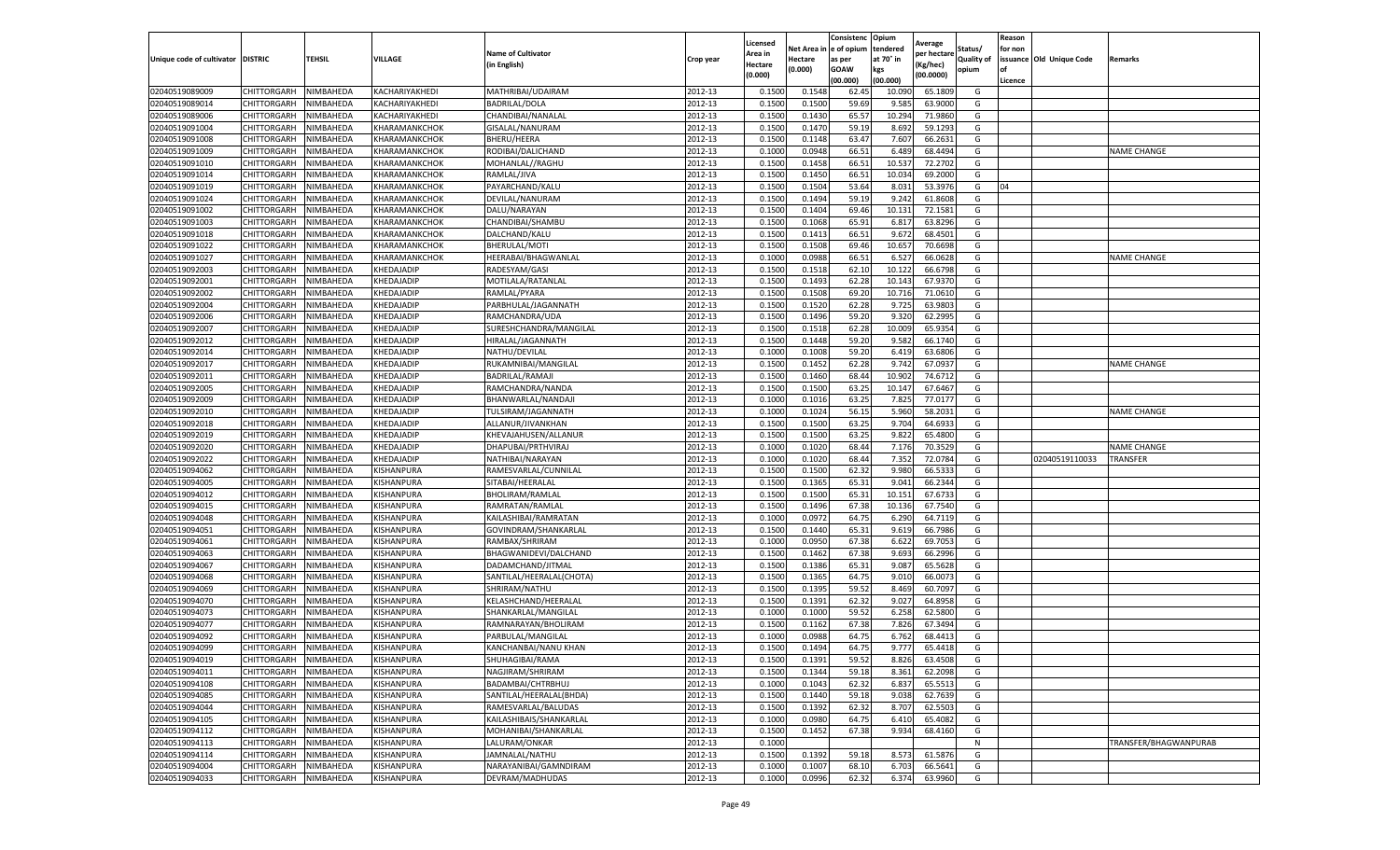|                           |                    |                  |                |                           |           | Licensed |         | Consistenc             | Opium     |                        |                   | Reason  |                          |                    |
|---------------------------|--------------------|------------------|----------------|---------------------------|-----------|----------|---------|------------------------|-----------|------------------------|-------------------|---------|--------------------------|--------------------|
|                           |                    |                  |                | <b>Name of Cultivator</b> |           | Area in  |         | Net Area in e of opium | tendered  | Average<br>per hectare | Status/           | for non |                          |                    |
| Unique code of cultivator | <b>DISTRIC</b>     | TEHSIL           | VILLAGE        | in English)               | Crop year | Hectare  | Hectare | as per                 | at 70° in | (Kg/hec                | <b>Quality of</b> |         | issuance Old Unique Code | <b>Remarks</b>     |
|                           |                    |                  |                |                           |           | (0.000)  | (0.000) | <b>GOAW</b>            | kgs       | (00.0000)              | opium             |         |                          |                    |
|                           |                    |                  |                |                           |           |          |         | (00.000)               | (00.000)  |                        |                   | Licence |                          |                    |
| 02040519094046            | CHITTORGARH        | NIMBAHEDA        | KISHANPURA     | GOVINDRAM/BHANWARLAL      | 2012-13   | 0.1500   | 0.1440  | 59.18                  | 8.928     | 62.0000                | G                 |         |                          |                    |
| 02040519094098            | CHITTORGARH        | NIMBAHEDA        | KISHANPURA     | JAGGTNATH/NANALAL JAT     | 2012-13   | 0.1000   | 0.0962  | 56.17                  | 5.264     | 54.7193                | G                 | 04      |                          |                    |
| 02040519094100            | CHITTORGARH        | NIMBAHEDA        | KISHANPURA     | RAMDAS/NARAYANDAS         | 2012-13   | 0.1500   | 0.1496  | 59.21                  | 8.924     | 59.6524                | G                 |         |                          |                    |
| 02040519094118            | CHITTORGARH        | NIMBAHEDA        | KISHANPURA     | BHERULAL/MOTI             | 2012-13   | 0.1000   | 0.0990  | 59.21                  | 5.946     | 60.0606                | G                 |         |                          | <b>NAME CHANGE</b> |
| 02040519094115            | CHITTORGARH        | NIMBAHEDA        | KISHANPURA     | KALU/BHERA                | 2012-13   | 0.1500   | 0.1406  | 68.10                  | 9.787     | 69.6088                | G                 |         |                          |                    |
| 02040519094075            | CHITTORGARH        | NIMBAHEDA        | KISHANPURA     | CHANDIBAI/LALCHAND        | 2012-13   | 0.1500   | 0.1470  | 56.17                  | 8.658     | 58.8980                | G                 |         |                          |                    |
| 02040519096011            | CHITTORGARH        | NIMBAHEDA        | KOTDIKALA      | BARDICHAND/NATHU          | 2012-13   | 0.1500   | 0.1508  | 69.09                  | 12.851    | 85.2188                | G                 |         |                          |                    |
| 02040519096002            | CHITTORGARH        | NIMBAHEDA        | KOTDIKALA      | <b>BANSILAL/RAMLAL</b>    | 2012-13   | 0.1000   | 0.1020  | 62.92                  | 6.687     | 65.5588                | G                 |         |                          |                    |
| 02040519096006            | CHITTORGARH        | NIMBAHEDA        | KOTDIKALA      | SAGARBAI/GOTAM            | 2012-13   | 0.1000   | 0.1012  | 59.88                  | 6.381     | 63.0534                | G                 |         |                          |                    |
| 02040519096007            | CHITTORGARH        | NIMBAHEDA        | KOTDIKALA      | MOHANIBAI/BHURALAL        | 2012-13   | 0.1500   | 0.1443  | 66.32                  | 9.844     | 68.2190                | G                 |         |                          |                    |
| 02040519096012            | CHITTORGARH        | NIMBAHEDA        | KOTDIKALA      | KANIRAM/HARLAL            | 2012-13   | 0.1000   | 0.0984  | 69.09                  | 7.768     | 78.9431                | G                 |         |                          |                    |
| 02040519096017            | CHITTORGARH        | NIMBAHEDA        | KOTDIKALA      | MANGILAL/NARAYAN          | 2012-13   | 0.1000   | 0.0999  | 56.96                  | 6.021     | 60.2703                | G                 |         |                          |                    |
| 02040519096018            | CHITTORGARH        | NIMBAHEDA        | KOTDIKALA      | RAGUNATH/SHVA             | 2012-13   | 0.1000   | 0.0990  | 59.87                  | 6.081     | 61.4242                | G                 |         |                          |                    |
| 02040519096022            | CHITTORGARH        | NIMBAHEDA        | KOTDIKALA      | BHANWARLAL/KANIRAM        | 2012-13   | 0.1000   | 0.0992  | 66.32                  | 7.551     | 76.1190                | G                 |         |                          |                    |
| 02040519096029            | CHITTORGARH        | NIMBAHEDA        | KOTDIKALA      | AMRITRAM/SHANKAR          | 2012-13   | 0.1000   | 0.1000  | 57.10                  | 6.07      | 60.7700                | G                 |         |                          |                    |
| 02040519096031            | CHITTORGARH        | NIMBAHEDA        | KOTDIKALA      | GIRJABAI/PARBHULAL        | 2012-13   | 0.1500   | 0.1500  | 56.96                  | 9.114     | 60.7600                | G                 |         |                          |                    |
| 02040519096036            | CHITTORGARH        | NIMBAHEDA        | KOTDIKALA      | KANIRAM/UDA               | 2012-13   | 0.1000   | 0.1020  | 62.92                  | 7.047     | 69.0882                | G                 |         |                          |                    |
| 02040519096038            | CHITTORGARH        | NIMBAHEDA        | KOTDIKALA      | BHERULAL/LAXMAN           | 2012-13   | 0.1000   | 0.1000  | 57.10                  | 6.330     | 63.3000                | G                 |         |                          |                    |
| 02040519096035            | CHITTORGARH        | NIMBAHEDA        | KOTDIKALA      | NAGJIRAM/SHANKAR          | 2012-13   | 0.1000   | 0.1020  | 62.14                  | 6.507     | 63.7941                | G                 |         |                          |                    |
| 02040519096008            | CHITTORGARH        | NIMBAHEDA        | KOTDIKALA      | JASRAJ/SHANKAR            | 2012-13   | 0.1500   | 0.1520  | 62.14                  | 11.114    | 73.1184                | G                 |         |                          |                    |
| 02040519096009            | CHITTORGARH        | NIMBAHEDA        | KOTDIKALA      | SHYANIBAI/TULSIRAM        | 2012-13   | 0.1500   | 0.1464  | 69.09                  | 10.462    | 71.4617                | G                 |         |                          |                    |
| 02040519096001            | CHITTORGARH        | NIMBAHEDA        | KOTDIKALA      | NANA/GASI                 | 2012-13   | 0.1000   | 0.0999  | 57.10                  | 6.012     | 60.1802                | G                 |         |                          |                    |
| 02040519096023            | CHITTORGARH        | NIMBAHEDA        | KOTDIKALA      | SOHANBAI/RAMA             | 2012-13   | 0.1000   | 0.0990  | 59.87                  | 6.303     | 63.6667                | G                 |         |                          |                    |
| 02040519096039            | CHITTORGARH        | NIMBAHEDA        | KOTDIKALA      | NANIBAI/BHANWARLAL        | 2012-13   | 0.1000   | 0.1020  | 59.88                  | 6.647     | 65.1667                | G                 |         |                          |                    |
| 02040519095033            | CHITTORGARH        | NIMBAHEDA        | KOTADIKHURD    | <b>BANSILAL/SHIVLAL</b>   | 2012-13   | 0.1000   | 0.1008  | 53.35                  | 6.288     | 62.3810                | G                 | 05      |                          |                    |
| 02040519095005            | CHITTORGARH        | NIMBAHEDA        | KOTADIKHURD    | SAJJANSINGH/KESARBAI      | 2012-13   | 0.1000   | 0.0980  | 62.14                  | 6.383     | 65.1327                | G                 |         |                          |                    |
| 02040519095006            | CHITTORGARH        | NIMBAHEDA        | KOTADIKHURD    | RATANSINGH/BHANWARSINGH   | 2012-13   | 0.1000   | 0.1000  | 57.10                  | 6.265     | 62.6500                | G                 |         |                          |                    |
| 02040519095013            | CHITTORGARH        | NIMBAHEDA        | KOTADIKHURD    | GOVERDHANSINGH/RUPSIGNH   | 2012-13   | 0.1000   | 0.1050  | 57.12                  | 6.291     | 59.9143                | G                 |         |                          |                    |
| 02040519095022            | CHITTORGARH        | NIMBAHEDA        | KOTADIKHURD    | PREMCHAND/NARAYAN         | 2012-13   | 0.1000   | 0.0992  | 56.19                  | 5.980     | 60.2823                | G                 |         |                          |                    |
| 02040519095059            | CHITTORGARH        | NIMBAHEDA        | KOTADIKHURD    | KANWARLAL/SHIVELAL        | 2012-13   | 0.1000   | 0.1040  | 62.14                  | 6.800     | 65.3846                | G                 |         |                          |                    |
| 02040519095064            | CHITTORGARH        | NIMBAHEDA        | KOTADIKHURD    | SOHANSINGH/SARDARSINGH    | 2012-13   | 0.1000   | 0.0980  | 59.88                  | 6.31      | 64.4184                | G                 |         |                          |                    |
| 02040519095034            | CHITTORGARH        | NIMBAHEDA        | KOTADIKHURD    | NARAYANSINGH/BHANWARSINGH | 2012-13   | 0.1000   | 0.1000  | 57.12                  | 6.071     | 60.7100                | G                 |         |                          |                    |
| 02040519095030            | CHITTORGARH        | NIMBAHEDA        | KOTADIKHURD    | RAMCHANDRA/GANGARAM       | 2012-13   | 0.1000   | 0.1000  | 59.88                  | 6.236     | 62.3600                | G                 |         |                          |                    |
| 02040519095015            | CHITTORGARH        | NIMBAHEDA        | KOTADIKHURD    | <b>CUNA/UDHA</b>          | 2012-13   | 0.1000   | 0.1025  | 58.74                  | 6.042     | 58.9463                | G                 |         |                          |                    |
| 02040519095067            | CHITTORGARH        | NIMBAHEDA        | KOTADIKHURD    | RADHABAI/NANURAM          | 2012-13   | 0.1000   | 0.0896  | 57.12                  | 5.614     | 62.6563                | G                 |         |                          |                    |
| 02040519095054            | CHITTORGARH        | NIMBAHEDA        | KOTADIKHURD    | MANGUSINGH/SHIVESINGH     | 2012-13   | 0.1000   | 0.1044  | 62.14                  | 7.066     | 67.6820                | G                 |         |                          |                    |
| 02040519095029            | CHITTORGARH        | NIMBAHEDA        | KOTADIKHURD    | HEERALAL/MOTILAL          | 2012-13   | 0.1000   | 0.0992  | 69.09                  | 8.014     | 80.7863                | G                 |         |                          |                    |
| 02040519095065            | CHITTORGARH        | NIMBAHEDA        | KOTADIKHURD    | KAMALSINGH/SARDARSINGH    | 2012-13   | 0.1500   | 0.1475  | 57.12                  | 9.825     | 66.6102                | G                 |         |                          |                    |
| 02040519095028            | CHITTORGARH        | NIMBAHEDA        | KOTADIKHURD    | SANTILAL/SHIVLAL          | 2012-13   | 0.1000   | 0.1040  | 59.88                  | 6.929     | 66.6250                | G                 |         |                          |                    |
| 02040519097001            | CHITTORGARH        | NIMBAHEDA        | LASDAVAN       | ALAUDIN/RAHMAN            | 2012-13   | 0.1500   | 0.1520  | 62.99                  | 10.069    | 66.2434                | G                 |         |                          |                    |
| 02040519097008            | CHITTORGARH        | NIMBAHEDA        | <b>ASDAVAN</b> | KAJODIBAI/GAMERA          | 2012-13   | 0.1500   | 0.1482  | 62.99                  | 10.03     | 67.6991                | G                 |         |                          |                    |
| 02040519097016            | CHITTORGARH        | NIMBAHEDA        | LASDAVAN       | TARACHAND/UDAJI           | 2012-13   | 0.1000   | 0.1000  | 62.99                  | 6.596     | 65.9600                | G                 |         |                          |                    |
| 02040519097024            | CHITTORGARH        | NIMBAHEDA        | LASDAVAN       | ROOPA/MODAJI              | 2012-13   | 0.1500   | 0.1575  | 56.24                  | 10.123    | 64.2730                | G                 |         |                          |                    |
| 02040519097025            | CHITTORGARH        | NIMBAHEDA        | <b>ASDAVAN</b> | MADHULAL/CHANDMAL         | 2012-13   | 0.1000   | 0.0990  | 57.94                  | 6.009     | 60.6970                | G                 |         |                          |                    |
| 02040519097027            | CHITTORGARH        | NIMBAHEDA        | LASDAVAN       | DEVBAI/KANA               | 2012-13   | 0.1000   | 0.1024  | 65.11                  | 7.209     | 70.4004                | G                 |         |                          |                    |
| 02040519097038            | CHITTORGARH        | NIMBAHEDA        | LASDAVAN       | SUNDERBAI/CHAMPALAL       | 2012-13   | 0.1500   | 0.1452  | 56.61                  | 8.87      | 61.1019                | G                 |         |                          |                    |
| 02040519097004            | CHITTORGARH        | NIMBAHEDA        | LASDAVAN       | KHYALILAL/PANNALAL        | 2012-13   | 0.1500   | 0.1500  | 65.11                  | 9.990     | 66.6000                | G                 |         |                          |                    |
| 02040519097019            | CHITTORGARH        | NIMBAHEDA        | LASDAVAN       | SHANKERLAL/UDA            | 2012-13   | 0.1500   | 0.1500  | 62.07                  | 10.038    | 66.9200                | G                 |         |                          |                    |
| 02040519097013            | CHITTORGARH        | <b>NIMBAHEDA</b> | LASDAVAN       | DEVILAL/GAMERJI           | 2012-13   | 0.1000   | 0.1000  | 55.06                  | 6.135     | 61.3500                | G                 |         |                          |                    |
| 02040519097015            | CHITTORGARH        | NIMBAHEDA        | LASDAVAN       | UDAILAL/DALICHAND         | 2012-13   | 0.1000   | 0.0950  | 62.07                  | 6.172     | 64.9684                | G                 |         |                          |                    |
| 02040519097032            | <b>CHITTORGARH</b> | NIMBAHEDA        | LASDAVAN       | SOHANBAI/CHANDMAL         | 2012-13   | 0.1500   | 0.1525  | 55.06                  | 8.503     | 55.7574                | G                 | 04      |                          |                    |
| 02040519097023            | CHITTORGARH        | NIMBAHEDA        | LASDAVAN       | BHERULAL/MOTILAL          | 2012-13   | 0.1000   | 0.1003  | 62.07                  | 6.597     | 65.7727                | G                 |         |                          |                    |
| 02040519097005            | <b>CHITTORGARH</b> | NIMBAHEDA        | LASDAVAN       | GAHRILAL/MODA             | 2012-13   | 0.1500   | 0.1472  | 57.12                  | 8.584     | 58.3152                | G                 |         |                          |                    |
| 02040519097020            | <b>CHITTORGARH</b> | NIMBAHEDA        | LASDAVAN       | HEERALAL/BHAGVAN          | 2012-13   | 0.1000   | 0.0952  | 65.11                  | 6.837     | 71.8172                | G                 |         |                          |                    |
| 02040519097053            | CHITTORGARH        | NIMBAHEDA        | LASDAVAN       | RADHIBAI/FULCHAND         | 2012-13   | 0.1500   | 0.1500  | 65.11                  | 10.548    | 70.3200                | G                 |         |                          |                    |
| 02040519097054            | <b>CHITTORGARH</b> | NIMBAHEDA        | LASDAVAN       | PYARCHAND/RAMCHANDAR      | 2012-13   | 0.1500   | 0.1500  | 65.11                  | 10.752    | 71.6800                | G                 |         |                          |                    |
| 02040519097003            | CHITTORGARH        | NIMBAHEDA        | LASDAVAN       | MEGHRAJ/BHERULAL          | 2012-13   | 0.1000   | 0.1050  | 55.06                  | 5.844     | 55.6571                | G                 | 04      |                          |                    |
| 02040519097049            | CHITTORGARH        | NIMBAHEDA        | LASDAVAN       | SEETADEVI/BAGDIRAM        | 2012-13   | 0.1500   | 0.1500  | 55.06                  | 9.549     | 63.6600                | G                 |         |                          |                    |
| 02040519097050            | <b>CHITTORGARH</b> | NIMBAHEDA        | LASDAVAN       | BHANWARAL/PANNALAL        | 2012-13   | 0.1000   | 0.0994  | 65.04                  | 7.071     | 71.1368                | G                 |         |                          |                    |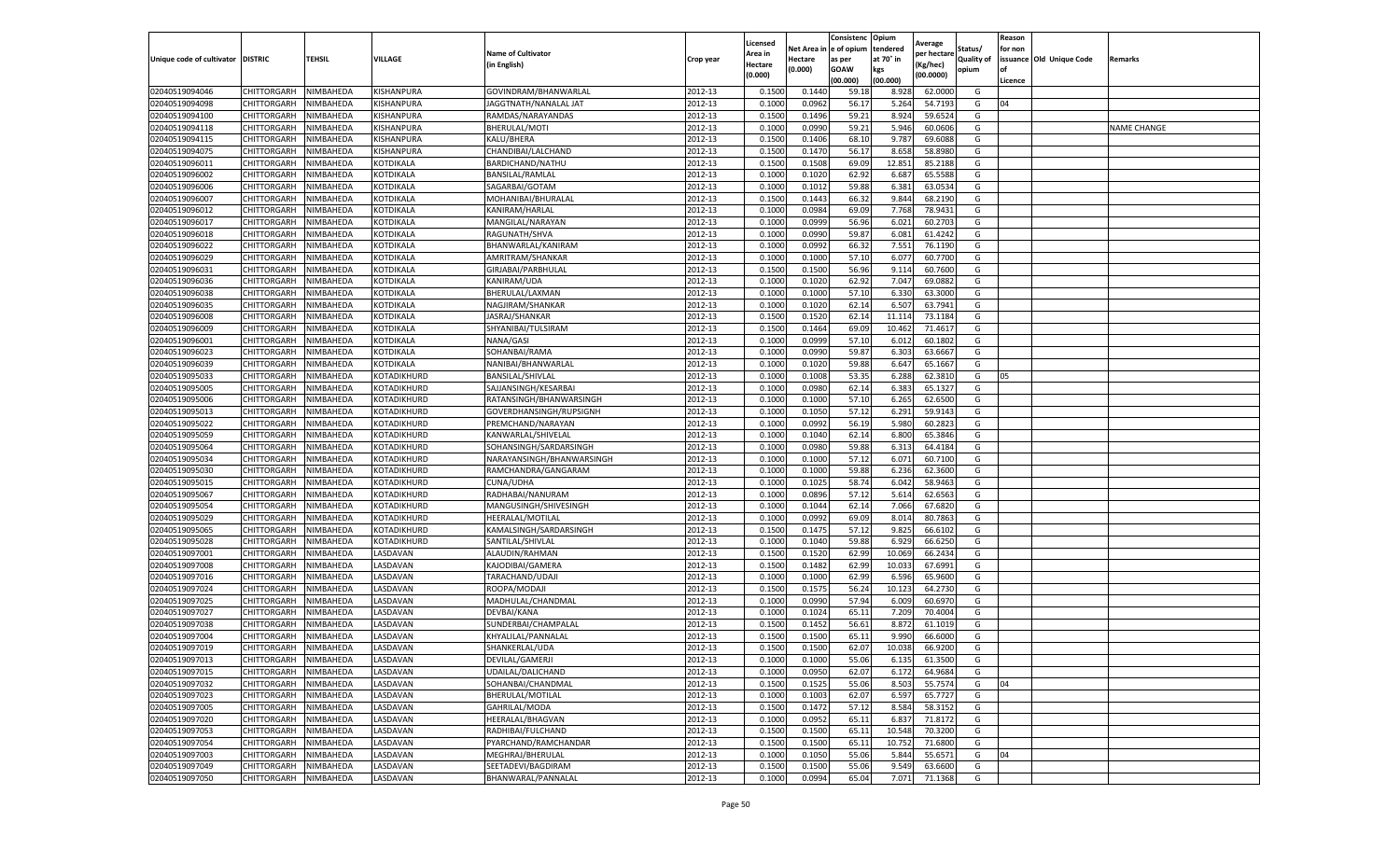|                                   |                            |                        |                  |                            |           | Licensed         |                  | Consistenc             | Opium          |                        |                   | Reason  |                          |                    |
|-----------------------------------|----------------------------|------------------------|------------------|----------------------------|-----------|------------------|------------------|------------------------|----------------|------------------------|-------------------|---------|--------------------------|--------------------|
|                                   |                            |                        |                  | <b>Name of Cultivator</b>  |           | Area in          |                  | Net Area in e of opium | tendered       | Average<br>per hectare | Status/           | for non |                          |                    |
| Unique code of cultivator DISTRIC |                            | TEHSIL                 | VILLAGE          | in English)                | Crop year | Hectare          | Hectare          | as per                 | at 70° in      | (Kg/hec                | <b>Quality of</b> |         | issuance Old Unique Code | <b>Remarks</b>     |
|                                   |                            |                        |                  |                            |           | (0.000)          | (0.000)          | <b>GOAW</b>            | kgs            | (00.0000)              | opium             |         |                          |                    |
|                                   |                            |                        |                  |                            |           |                  |                  | (00.000)               | (00.000)       |                        |                   | Licence |                          |                    |
| 02040519097026                    | CHITTORGARH                | NIMBAHEDA              | LASDAVAN         | MUKESH/CHANDMAL            | 2012-13   | 0.1000           | 0.1012           | 62.07                  | 6.739          | 66.5909                | G                 |         |                          |                    |
| 02040519097051                    | CHITTORGARH                | NIMBAHEDA              | LASDAVAN         | PARBHULAL/KHAMRAJ          | 2012-13   | 0.1000           | 0.1050           | 62.07                  | 7.174          | 68.3238                | G                 |         |                          |                    |
| 02040519098002                    | CHITTORGARH                | NIMBAHEDA              | LAXMIPURA-3      | BHAGUBAI/HJARILAI          | 2012-13   | 0.1000           | 0.0980           | 59.34                  | 5.866          | 59.8571                | G                 |         |                          |                    |
| 02040519098020                    | CHITTORGARH                | NIMBAHEDA              | LAXMIPURA-3      | BARDICHAND/NANDLAL         | 2012-13   | 0.1500           | 0.1508           | 59.16                  | 9.652          | 64.0053                | G                 |         |                          |                    |
| 02040519098022                    | CHITTORGARH                | NIMBAHEDA              | LAXMIPURA-3      | RAMNIVASH/HJARILAL         | 2012-13   | 0.1000           | 0.0950           | 53.48                  | 5.463          | 57.505                 | G                 | 05      |                          |                    |
| 02040519098021                    | CHITTORGARH                | NIMBAHEDA              | LAXMIPURA-3      | AVANTILAL/HJARILAL         | 2012-13   | 0.1000           | 0.0950           | 65.40                  | 7.082          | 74.5474                | G                 |         |                          |                    |
| 02040519098001                    | CHITTORGARH                | NIMBAHEDA              | LAXMIPURA-3      | VENIRAM/LALJI              | 2012-13   | 0.1500           | 0.1550           | 56.98                  | 9.068          | 58.5032                | G                 |         |                          |                    |
| 02040519098003                    | CHITTORGARH                | NIMBAHEDA              | LAXMIPURA-3      | PARASRAM/BARGRAJ           | 2012-13   | 0.1500           | 0.1500           | 59.16                  | 9.542          | 63.6133                | G                 |         |                          |                    |
| 02040519098004                    | CHITTORGARH                | NIMBAHEDA              | LAXMIPURA-3      | KALURAM/PRTHVIRAJ          | 2012-13   | 0.1000           | 0.1020           | 59.16                  | 6.465          | 63.3824                | G                 |         |                          |                    |
| 02040519098028                    | CHITTORGARH                | NIMBAHEDA              | LAXMIPURA-3      | CHANRAM/LALA               | 2012-13   | 0.1500           | 0.1450           | 62.79                  | 9.921          | 68.4207                | G                 |         |                          |                    |
| 02040519098008                    | CHITTORGARH                | NIMBAHEDA              | LAXMIPURA-3      | MOHANSINGH/GULABSINGH      | 2012-13   | 0.1000           | 0.1050           | 60.19                  | 7.068          | 67.3143                | G                 |         |                          |                    |
| 02040519098014                    | CHITTORGARH                | NIMBAHEDA              | LAXMIPURA-3      | RAMCHANDRA/CUNNILAL        | 2012-13   | 0.1500           | 0.1500           | 65.40                  | 9.969          | 66.4600                | G                 |         |                          |                    |
| 02040519098005                    | CHITTORGARH                | NIMBAHEDA              | LAXMIPURA-3      | LHERIBAI/PREAMCHAND        | 2012-13   | 0.1000           | 0.1050           | 65.40                  | 6.979          | 66.4667                | G                 |         |                          |                    |
| 02040519098007                    | CHITTORGARH                | NIMBAHEDA              | LAXMIPURA-3      | BHERULAL/OUNKARLAL         | 2012-13   | 0.1500           | 0.1560           | 65.40                  | 10.91          | 69.9487                | G                 |         |                          |                    |
| 02040519098013                    | CHITTORGARH                | NIMBAHEDA              | LAXMIPURA-3      | RAMNARAYAN/KALURAM         | 2012-13   | 0.1000           | 0.0986           | 68.91                  | 7.324          | 74.2799                | G                 |         |                          |                    |
| 02040519098024                    | CHITTORGARH                | NIMBAHEDA              | LAXMIPURA-3      | KARPALSINGH/HJARILAL       | 2012-13   | 0.1500           | 0.1470           | 60.19                  | 9.630          | 65.5102                | G                 |         |                          |                    |
| 02040519098029                    | CHITTORGARH                | NIMBAHEDA              | LAXMIPURA-3      | <b>OUNKER LAL/NAND LAL</b> | 2012-13   | 0.1500           | 0.1500           | 57.18                  | 9.982          | 66.5467                | G                 |         |                          |                    |
| 02040519099029                    | CHITTORGARH                | NIMBAHEDA              | MAKHANPURA       | BADRIBAI/AMARCHAND         | 2012-13   | 0.1500           | 0.1500           | 65.19                  | 10.12          | 67.4867                | G                 |         |                          | <b>NAME CHANGE</b> |
| 02040519099010                    | CHITTORGARH                | NIMBAHEDA              | MAKHANPURA       | MAGNIRAM/HEERALAL          | 2012-13   | 0.1500           | 0.1530           | 65.19                  | 10.46          | 68.418                 | G                 |         |                          |                    |
| 02040519099011                    | CHITTORGARH                | NIMBAHEDA              | MAKHANPURA       | OUNKARLAL/AMRATRAM         | 2012-13   | 0.1500           | 0.1512           | 67.29                  | 10.47          | 69.2989                | G                 |         |                          |                    |
| 02040519099025                    | CHITTORGARH                | NIMBAHEDA              | MAKHANPURA       | SANTILAL/BHERA             | 2012-13   | 0.1500           | 0.1494           | 65.19                  | 10.477         | 70.1272                | G                 |         |                          |                    |
| 02040519099034                    | CHITTORGARH                | NIMBAHEDA              | MAKHANPURA       | MANGILAL/TARACHAND         | 2012-13   | 0.1500           | 0.1500           | 65.19                  | 10.561         | 70.4067                | G                 |         |                          |                    |
| 02040519099032                    | CHITTORGARH                | NIMBAHEDA              | MAKHANPURA       | OUNKARDAS/SHIVDAS          | 2012-13   | 0.1500           | 0.1440           | 67.57                  | 9.933          | 68.9792                | G                 |         |                          |                    |
| 02040519099040                    | CHITTORGARH                | NIMBAHEDA              | MAKHANPURA       | BHURALAL/RAMA              | 2012-13   | 0.1500           | 0.1406           | 67.57                  | 9.257          | 65.8393                | G                 |         |                          |                    |
| 02040519099053                    | CHITTORGARH                | NIMBAHEDA              | MAKHANPURA       | JAMNALAL/BHERULAL          | 2012-13   | 0.1500           | 0.1536           | 65.19                  | 9.993          | 65.0586                | G                 |         |                          |                    |
| 02040519099002                    | CHITTORGARH                | NIMBAHEDA              | MAKHANPURA       | GISADAS/MURLIDAS           | 2012-13   | 0.1500           | 0.1500           | 61.32                  | 9.119          | 60.7933                | G                 |         |                          |                    |
| 02040519099013                    | CHITTORGARH                | NIMBAHEDA              | MAKHANPURA       | HEERALAL/LALU              | 2012-13   | 0.1500           | 0.1530           | 67.57                  | 10.75          | 70.2810                | G                 |         |                          |                    |
| 02040519099014                    | CHITTORGARH                | NIMBAHEDA              | MAKHANPURA       | HARLAL/SEETARAM            | 2012-13   | 0.1500           | 0.1500           | 61.32                  | 9.794          | 65.2933                | G                 |         |                          |                    |
| 02040519099016                    | CHITTORGARH                | NIMBAHEDA              | MAKHANPURA       | MOHANLAL/GMER              | 2012-13   | 0.1500           | 0.1512           | 67.57                  | 10.348         | 68.4392                | G                 |         |                          |                    |
| 02040519099017                    | CHITTORGARH                | NIMBAHEDA              | MAKHANPURA       | HJARILAL/WARDICHAND        | 2012-13   | 0.1500           | 0.1500           | 67.57                  | 10.396         | 69.3067                | G                 |         |                          |                    |
| 02040519099020                    | CHITTORGARH                | NIMBAHEDA              | MAKHANPURA       | CHAMPALAL/SEETARAM         | 2012-13   | 0.1500           | 0.1536           | 65.23                  | 10.46          | 68.1315                | G                 |         |                          |                    |
| 02040519099052                    | CHITTORGARH                | NIMBAHEDA              | MAKHANPURA       | POKER/MAGNIRAM             | 2012-13   | 0.1500           | 0.1496           | 61.40                  | 9.359          | 62.5602                | G                 |         |                          |                    |
| 02040519099001                    | CHITTORGARH                | NIMBAHEDA              | MAKHANPURA       | NARSINGHLAL/WARDICHAD      | 2012-13   | 0.1500           | 0.1470           | 65.23                  | 9.84           | 66.9388                | G                 |         |                          |                    |
| 02040519099003                    | CHITTORGARH                | NIMBAHEDA              | MAKHANPURA       | GAMNDIRAM/DHANRAJ          | 2012-13   | 0.1500           | 0.1440           | 68.13                  | 10.054         | 69.8194                | G                 |         |                          |                    |
| 02040519099038                    | CHITTORGARH                | NIMBAHEDA              | MAKHANPURA       | LHERULAL/WARDICHAND        | 2012-13   | 0.1500           | 0.1500           | 73.43                  | 11.172         | 74.4800                | G                 |         |                          |                    |
| 02040519100050                    | CHITTORGARH                | NIMBAHEDA              | MANGROL-A        | MOJUDDIN/FAKIRMOHMAD       | 2012-13   | 0.1000           | 0.1000           | 70.26                  | 6.885          | 68.8500                | G                 |         |                          |                    |
| 02040519100032                    | CHITTORGARH                | NIMBAHEDA              | MANGROL-A        | HAJARI/KISHANLAL GANDARU   | 2012-13   | 0.1000           | 0.1050           | 62.69                  | 6.699          | 63.8000                | G                 |         |                          |                    |
| 02040519100001                    | CHITTORGARH                | NIMBAHEDA              | <b>MANGROL-A</b> | ROOPCHAND/VENDIRAM         | 2012-13   | 0.1000           | 0.1000           | 65.05                  | 6.51           | 65.1400                | G                 |         |                          |                    |
| 02040519100002                    | CHITTORGARH                | NIMBAHEDA              | MANGROL-A        | DEVILAL/CHAGANLAL          | 2012-13   | 0.1000           | 0.0969           | 57.68                  | 5.908          | 60.9701                | G                 |         |                          |                    |
| 02040519100005                    | CHITTORGARH                | NIMBAHEDA              | MANGROL-A        | KELASHIBAI/RAMNARAYAN      | 2012-13   | 0.1000           | 0.1020           | 62.69                  | 6.699          | 65.6765                | G                 |         |                          |                    |
| 02040519100007                    | CHITTORGARH                | NIMBAHEDA              | MANGROL-A        | OUNKARLAL/BHANWARLAL       | 2012-13   | 0.1500           | 0.0800           | 65.05                  | 5.501          | 68.7625                | G                 |         |                          |                    |
| 02040519100008                    | CHITTORGARH                | NIMBAHEDA              | MANGROL-A        | DALCHAND/MOTILAL           | 2012-13   | 0.1500           | 0.1444           | 62.69                  | 9.278          | 64.2521                | G                 |         |                          |                    |
| 02040519100011                    | CHITTORGARH                | NIMBAHEDA              | MANGROL-A        | NARAYANIBAI/AMRATRAM       | 2012-13   | 0.1000           | 0.1000           | 65.05                  | 7.081          | 70.8100                | G                 |         |                          |                    |
| 02040519100014                    | CHITTORGARH                | NIMBAHEDA              | MANGROL-A        | GAMNDIRAM/BHOTHLAL         | 2012-13   | 0.1000           | 0.1000           | 62.69                  | 6.573          | 65.7300                | G                 |         |                          |                    |
| 02040519100015                    | CHITTORGARH                | NIMBAHEDA              | MANGROL-A        | GISU/DOLA                  | 2012-13   | 0.1500           | 0.1485           | 62.96                  | 9.867          | 66.4444                | G                 |         |                          |                    |
| 02040519100018                    | CHITTORGARH                | NIMBAHEDA              | MANGROL-A        | RAMNIVAS/MODIBAI           | 2012-13   | 0.1500           | 0.1500           | 65.05                  | 9.711          | 64.7400                | G                 |         |                          |                    |
| 02040519100019                    | CHITTORGARH                | NIMBAHEDA              | MANGROL-A        | BHERULAL/OUNKARLAL         | 2012-13   | 0.1000           | 0.0960           | 69.04                  | 6.973          | 72.6354                | G                 |         |                          |                    |
| 02040519100020                    | CHITTORGARH                | NIMBAHEDA              | MANGROL-A        | CHATARBHUJ/HUMICHAND       | 2012-13   | 0.1000           | 0.0990           | 65.05                  | 6.774          | 68.4242                | G                 |         |                          |                    |
|                                   |                            |                        |                  | BAGDIRAM/OUNKARLAL         | 2012-13   |                  |                  |                        |                |                        |                   |         |                          |                    |
| 02040519100021                    | CHITTORGARH<br>CHITTORGARH | NIMBAHEDA<br>NIMBAHEDA | MANGROL-A        | RAMVILAS/NANALAL           | 2012-13   | 0.1500<br>0.1000 | 0.1488<br>0.1020 | 62.96<br>65.91         | 9.750<br>7.118 | 65.5242<br>69.7843     | G<br>G            |         |                          |                    |
| 02040519100025                    | <b>CHITTORGARH</b>         |                        | MANGROL-A        |                            | 2012-13   |                  |                  |                        | 6.845          | 71.2279                | G                 |         |                          |                    |
| 02040519100033                    |                            | NIMBAHEDA              | MANGROL-A        | BHAGIRATH/HAJARI           |           | 0.1000           | 0.0961           | 65.91                  |                |                        |                   |         |                          |                    |
| 02040519100037                    | CHITTORGARH                | NIMBAHEDA              | MANGROL-A        | DHANRAJ/DEVA               | 2012-13   | 0.1500           | 0.1519           | 53.17                  | 8.500          | 55.9579                | G                 | 04      |                          |                    |
| 02040519100043                    | <b>CHITTORGARH</b>         | NIMBAHEDA              | MANGROL-A        | DOULATRAM/CHAGANLAL        | 2012-13   | 0.1000           | 0.0999           | 56.31                  | 6.194          | 62.0020                | G                 |         |                          |                    |
| 02040519100046                    | <b>CHITTORGARH</b>         | NIMBAHEDA              | MANGROL-A        | SULTANMOHMAD/RASUL         | 2012-13   | 0.1000           | 0.1000           | 62.96                  | 6.584          | 65.8400                | G                 |         |                          |                    |
| 02040519100047                    | CHITTORGARH                | NIMBAHEDA              | MANGROL-A        | BHERULAL/PARTHVIRAJ        | 2012-13   | 0.1500           | 0.1424           | 62.96                  | 9.543          | 67.0154                | G                 |         |                          |                    |
| 02040519100049                    | CHITTORGARH                | NIMBAHEDA              | MANGROL-A        | DALCHAND/AMRATRAM          | 2012-13   | 0.1500           | 0.1458           | 65.91                  | 9.952          | 68.2579                | G                 |         |                          |                    |
| 02040519100052                    | CHITTORGARH                | NIMBAHEDA              | MANGROL-A        | DOULATRAM/DHULAIRAM        | 2012-13   | 0.1000           | 0.1050           | 69.04                  | 7.328          | 69.7905                | G                 |         |                          |                    |
| 02040519100054                    | CHITTORGARH                | NIMBAHEDA              | MANGROL-A        | JAMNALAL/HEERAJI           | 2012-13   | 0.1500           | 0.1482           | 56.31                  | 9.251          | 62.4224                | G                 |         |                          |                    |
| 02040519100056                    | <b>CHITTORGARH</b>         | NIMBAHEDA              | MANGROL-A        | RAJMAL/GAMNDIRAM           | 2012-13   | 0.1000           | 0.1015           | 63.22                  | 6.521          | 64.2463                | G                 |         |                          |                    |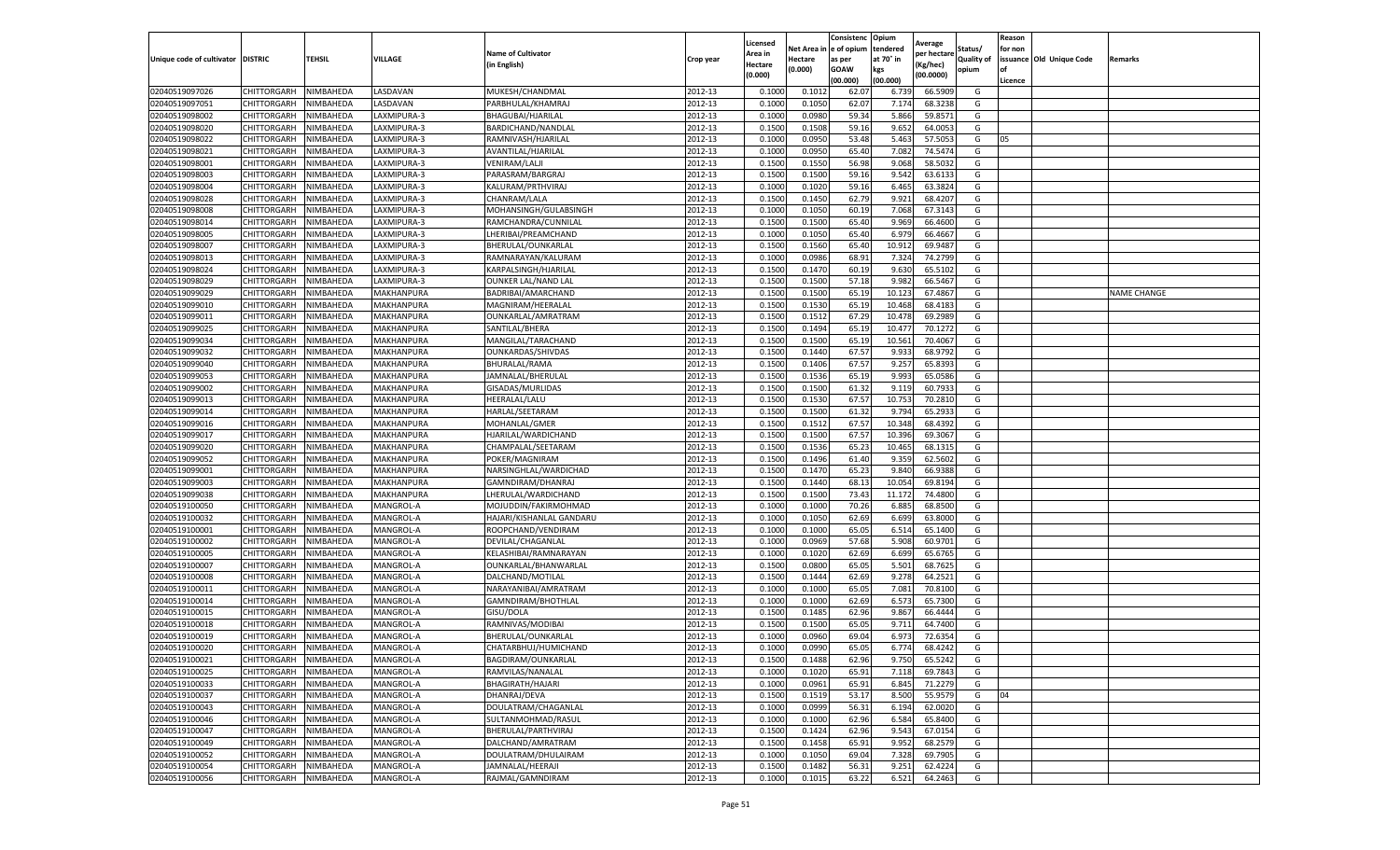|                                   |                    |           |                  |                               |           | Licensed |            | Consistenc   | Opium     | Average     |                   | Reason  |                          |                    |
|-----------------------------------|--------------------|-----------|------------------|-------------------------------|-----------|----------|------------|--------------|-----------|-------------|-------------------|---------|--------------------------|--------------------|
|                                   |                    |           |                  | <b>Name of Cultivator</b>     |           | Area in  | Net Area i | n e of opium | tendered  | per hectarı | Status/           | for non |                          |                    |
| Unique code of cultivator DISTRIC |                    | TEHSIL    | VILLAGE          | (in English)                  | Crop year | Hectare  | Hectare    | as per       | at 70° in | (Kg/hec)    | <b>Quality of</b> |         | issuance Old Unique Code | Remarks            |
|                                   |                    |           |                  |                               |           | (0.000)  | (0.000)    | <b>GOAW</b>  | kgs       | (00.0000)   | opium             | οf      |                          |                    |
|                                   |                    |           |                  |                               |           |          |            | (00.000)     | (00.000)  |             |                   | Licence |                          |                    |
| 02040519100251                    | CHITTORGARH        | NIMBAHEDA | MANGROL-A        | RAMRATAN/KHEMRAJ              | 2012-13   | 0.1000   | 0.102      | 63.22        | 6.783     | 66.3050     | G                 |         |                          |                    |
| 02040519100262                    | CHITTORGARH        | NIMBAHEDA | MANGROL-A        | SHKUR MO./RASHUL MO.          | 2012-13   | 0.1500   | 0.1512     | 63.22        | 9.375     | 62.0040     | G                 |         |                          |                    |
| 02040519100264                    | CHITTORGARH        | NIMBAHEDA | MANGROL-A        | HIRALAL/NOLAA                 | 2012-13   | 0.1000   | 0.1000     | 54.19        | 5.659     | 56.5900     | G                 | 04      |                          |                    |
| 02040519100275                    | CHITTORGARH        | NIMBAHEDA | MANGROL-A        | SIVEPARKASH/RAMNARAYAN        | 2012-13   | 0.1000   | 0.1020     | 63.22        | 6.728     | 65.9608     | G                 |         |                          |                    |
| 02040519100276                    | CHITTORGARH        | NIMBAHEDA | MANGROL-A        | ASOKKHUMAR/ONKARLAL JAT       | 2012-13   | 0.1500   | 0.0800     | 65.91        | 5.584     | 69.8000     | G                 |         |                          |                    |
| 02040519100278                    | CHITTORGARH        | NIMBAHEDA | MANGROL-A        | BHURALAL/MITHULAI             | 2012-13   | 0.1000   | 0.1014     | 56.31        | 5.856     | 57.751      | G                 |         |                          |                    |
| 02040519100051                    | CHITTORGARH        | NIMBAHEDA | MANGROL-A        | MOLABAKSH/KHAJU               | 2012-13   | 0.1500   | 0.1560     | 65.91        | 10.527    | 67.4808     | G                 |         |                          |                    |
| 02040519100006                    | CHITTORGARH        | NIMBAHEDA | MANGROL-A        | HARIRAM/KISHANLAL             | 2012-13   | 0.1000   | 0.1000     | 54.19        | 5.698     | 56.9800     | G                 | 04      |                          |                    |
| 02040519100024                    | CHITTORGARH        | NIMBAHEDA | MANGROL-A        | SHRILAL/RAMLAL                | 2012-13   | 0.1500   | 0.1392     | 59.89        | 8.504     | 61.0920     | G                 |         |                          |                    |
| 02040519100026                    | CHITTORGARH        | NIMBAHEDA | MANGROL-A        | KAMLABAI/AMRATRAM             | 2012-13   | 0.1500   | 0.1435     | 65.09        | 10.321    | 71.9233     | G                 |         |                          | <b>NAME CHANGE</b> |
| 02040519100042                    | CHITTORGARH        | NIMBAHEDA | MANGROL-A        | CHANDIBAI/MOHANLAL/KISHANALAL | 2012-13   | 0.1000   | 0.1050     | 56.31        | 6.508     | 61.9810     | G                 |         |                          |                    |
| 02040519100045                    | CHITTORGARH        | NIMBAHEDA | MANGROL-A        | BHERULAL/VENDIRAM             | 2012-13   | 0.1000   | 0.1000     | 59.89        | 6.391     | 63.9100     | G                 |         |                          |                    |
| 02040519100254                    | CHITTORGARH        | NIMBAHEDA | MANGROL-A        | BAGDIRAM/BHERULAL             | 2012-13   | 0.1000   | 0.0999     | 63.22        | 6.421     | 64.2743     | G                 |         |                          |                    |
| 02040519100223                    | CHITTORGARH        | NIMBAHEDA | MANGROL-A        | ISHAKMOHMAD/ALLADIN           | 2012-13   | 0.1000   | 0.0960     | 65.09        | 6.025     | 62.7604     | G                 |         |                          |                    |
| 02040519100271                    | CHITTORGARH        | NIMBAHEDA | MANGROL-A        | RAMSINGH/KALURAM JAT          | 2012-13   | 0.1500   | 0.1500     | 65.09        | 10.135    | 67.5667     | G                 |         |                          |                    |
| 02040519100258                    | CHITTORGARH        | NIMBAHEDA | MANGROL-A        | SHANTILAL/AMRATRAM JAT        | 2012-13   | 0.1500   | 0.1495     | 65.09        | 10.052    | 67.237      | G                 |         |                          |                    |
| 02040519100036                    | CHITTORGARH        | NIMBAHEDA | MANGROL-A        | SOHNIBAI/MODA                 | 2012-13   | 0.1000   | 0.1000     | 62.99        | 6.596     | 65.9600     | G                 |         |                          |                    |
| 02040519100239                    | CHITTORGARH        | NIMBAHEDA | MANGROL-A        | MANGIBAI/RAMRATAN             | 2012-13   | 0.1000   | 0.1008     | 65.09        | 6.528     | 64.7619     | G                 |         |                          |                    |
| 02040519100269                    | CHITTORGARH        | NIMBAHEDA | MANGROL-A        | SAHNTILAL/NARU REGAR          | 2012-13   | 0.1500   | 0.1558     | 56.31        | 8.994     | 57.7279     | G                 |         |                          |                    |
| 02040519100267                    | CHITTORGARH        | NIMBAHEDA | MANGROL-A        | SYAMPURI/ONKARPURI            | 2012-13   | 0.1500   | 0.1520     | 62.99        | 9.862     | 64.8816     | G                 |         |                          |                    |
| 02040519100057                    | CHITTORGARH        | NIMBAHEDA | MANGROL-B        | MATHRALAL/NANDAJI             | 2012-13   | 0.1000   | 0.0992     | 62.05        | 6.542     | 65.9476     | G                 |         |                          |                    |
| 02040519100144                    | CHITTORGARH        | NIMBAHEDA | MANGROL-B        | LOBCHAND/HAZARILAL            | 2012-13   | 0.1000   | 0.1050     | 60.32        | 6.515     | 62.0476     | G                 |         |                          |                    |
| 02040519100063                    | CHITTORGARH        | NIMBAHEDA | MANGROL-B        | IBHRAHIM/FHKIRMOHMD           | 2012-13   | 0.1500   | 0.1472     | 65.04        | 9.951     | 67.6019     | G                 |         |                          |                    |
| 02040519100064                    | CHITTORGARH        | NIMBAHEDA | MANGROL-B        | RADHABAI/OUNKAR               | 2012-13   | 0.1500   |            |              |           |             |                   |         |                          |                    |
| 02040519100069                    | CHITTORGARH        | NIMBAHEDA | MANGROL-B        | SULTAN/KHAJU                  | 2012-13   | 0.1500   | 0.1537     | 65.04        | 10.471    | 68.1262     | G                 |         |                          |                    |
| 02040519100071                    | CHITTORGARH        | NIMBAHEDA | MANGROL-B        | MOHANIBAI/MITTU               | 2012-13   | 0.1500   | 0.1500     | 57.12        | 8.584     | 57.2267     | G                 | 08      |                          |                    |
| 02040519100073                    | CHITTORGARH        | NIMBAHEDA | MANGROL-B        | KHATUN/SHAMBHUDIN             | 2012-13   | 0.1500   | 0.1518     | 69.04        | 10.524    | 69.3281     | G                 |         |                          |                    |
| 02040519100074                    | CHITTORGARH        | NIMBAHEDA | MANGROL-B        | MADHU/POKHER                  | 2012-13   | 0.1500   | 0.1470     | 62.05        | 9.910     | 67.4150     | G                 |         |                          |                    |
| 02040519100075                    | CHITTORGARH        | NIMBAHEDA | MANGROL-B        | ABDUL/FHKIRMOHMAD             | 2012-13   | 0.1000   | 0.1000     | 65.04        | 6.495     | 64.9500     | G                 |         |                          |                    |
| 02040519100077                    | CHITTORGARH        | NIMBAHEDA | MANGROL-B        | BANSILAL/KALURAM              | 2012-13   | 0.1500   | 0.1520     | 65.04        | 10.035    | 66.0197     | G                 |         |                          |                    |
| 02040519100078                    | CHITTORGARH        | NIMBAHEDA | MANGROL-B        | MANGIBAI/RATANLAL             | 2012-13   | 0.1000   | 0.1000     | 64.07        | 6.453     | 64.5300     | G                 |         |                          |                    |
| 02040519100079                    | CHITTORGARH        | NIMBAHEDA | MANGROL-B        | LALU/BHERA                    | 2012-13   | 0.1500   | 0.1485     | 60.32        | 9.884     | 66.5589     | G                 |         |                          |                    |
| 02040519100080                    | CHITTORGARH        | NIMBAHEDA | MANGROL-B        | BHOLIRAM/KALURAM              | 2012-13   | 0.1000   | 0.1020     | 65.56        | 6.668     | 65.3725     | G                 |         |                          |                    |
| 02040519100084                    | CHITTORGARH        | NIMBAHEDA | MANGROL-B        | CHAMPA/RODA                   | 2012-13   | 0.1000   | 0.0992     | 57.12        | 5.859     | 59.0625     | G                 |         |                          |                    |
| 02040519100092                    | CHITTORGARH        | NIMBAHEDA | MANGROL-B        | SHRILAL/SHIVLAL(JAT)          | 2012-13   | 0.1000   | 0.1040     | 62.05        | 6.914     | 66.4808     | G                 |         |                          |                    |
| 02040519100097                    | CHITTORGARH        | NIMBAHEDA | MANGROL-B        | SHANKAR/PRTHA                 | 2012-13   | 0.1500   | 0.1470     | 64.07        | 9.556     | 65.0068     | G                 |         |                          |                    |
| 02040519100100                    | CHITTORGARH        | NIMBAHEDA | MANGROL-B        | PARSHRAM/BHERULAL             | 2012-13   | 0.1500   | 0.1394     | 64.07        | 9.794     | 70.2582     | G                 |         |                          |                    |
| 02040519100104                    | CHITTORGARH        | NIMBAHEDA | MANGROL-B        | CUNA/OUNKAR                   | 2012-13   | 0.1500   | 0.1504     | 60.32        | 9.332     | 62.0479     | G                 |         |                          |                    |
| 02040519100107                    | CHITTORGARH        | NIMBAHEDA | MANGROL-B        | LABHCHAND/GAMNDIRAM           | 2012-13   | 0.1000   | 0.1034     | 62.05        | 7.145     | 69.1006     | G                 |         |                          |                    |
| 02040519100114                    | CHITTORGARH        | NIMBAHEDA | MANGROL-B        | KANIBAI/NATHULAL              | 2012-13   | 0.1500   | 0.1464     | 64.07        | 8.915     | 60.8948     | G                 |         |                          |                    |
| 02040519100124                    | CHITTORGARH        | NIMBAHEDA | MANGROL-B        | MUNNIBAI/BHERULAL             | 2012-13   | 0.1500   | 0.1540     | 63.01        | 10.037    | 65.1753     | G                 |         |                          | <b>NAME CHANGE</b> |
| 02040519100131                    | CHITTORGARH        | NIMBAHEDA | MANGROL-B        | KAMLESH/CHAGANLAL             | 2012-13   | 0.1000   | 0.0990     | 63.01        | 6.643     | 67.1010     | G                 |         |                          |                    |
| 02040519100133                    | CHITTORGARH        | NIMBAHEDA | MANGROL-B        | RATANLAL/GISALAL              | 2012-13   | 0.1500   | 0.1500     | 66.34        | 9.932     | 66.2133     | G                 |         |                          |                    |
| 02040519100134                    | CHITTORGARH        | NIMBAHEDA | MANGROL-B        | MAGNIRAM/GULABHJ              | 2012-13   | 0.1500   | 0.1470     | 63.01        | 9.884     | 67.2381     | G                 |         |                          |                    |
| 02040519100136                    | CHITTORGARH        | NIMBAHEDA | MANGROL-B        | RAMNARAYAN/GISULAL            | 2012-13   | 0.1500   | 0.1500     | 60.32        | 8.893     | 59.2867     | G                 |         |                          |                    |
| 02040519100141                    | CHITTORGARH        | NIMBAHEDA | MANGROL-B        | RAJJAKMOHMAD/MITTUSHA         | 2012-13   | 0.1500   | 0.1500     | 60.32        | 9.487     | 63.2467     | G                 |         |                          |                    |
| 02040519100147                    | CHITTORGARH        | NIMBAHEDA | MANGROL-B        | SAKIMOHMAD/ABDULPIJARA        | 2012-13   | 0.1500   | 0.1500     | 69.04        | 10.415    | 69.433      | G                 |         |                          |                    |
| 02040519100149                    | CHITTORGARH        | NIMBAHEDA | MANGROL-B        | NARVARSINGH/CHTRBHUJ          | 2012-13   | 0.1500   | 0.1520     | 66.34        | 10.359    | 68.1513     | G                 |         |                          |                    |
| 02040519100153                    | <b>CHITTORGARH</b> | NIMBAHEDA | <b>MANGROL-B</b> | TODARMAL/HJARILAL             | 2012-13   | 0.1000   | 0.1012     | 66.34        | 7.193     | 71.0771     | G                 |         |                          |                    |
| 02040519100156                    | CHITTORGARH        | NIMBAHEDA | MANGROL-B        | KELASHCHAND/BHAGIRTH          | 2012-13   | 0.1000   | 0.0950     | 63.01        | 6.472     | 68.1263     | G                 |         |                          |                    |
| 02040519100157                    | CHITTORGARH        | NIMBAHEDA | MANGROL-B        | MOHANLAL/DHULIRAM             | 2012-13   | 0.1500   | 0.1480     | 67.16        | 10.314    | 69.6892     | G                 |         |                          |                    |
| 02040519100158                    | CHITTORGARH        | NIMBAHEDA | MANGROL-B        | RAJJAKMOHMAD/IBRAHIM          | 2012-13   | 0.1500   | 0.1472     | 67.16        | 10.256    | 69.6739     | G                 |         |                          |                    |
| 02040519100159                    | <b>CHITTORGARH</b> | NIMBAHEDA | MANGROL-B        | KELASH/NANALAL                | 2012-13   | 0.1500   | 0.1525     | 57.12        | 8.715     | 57.1475     | G                 |         |                          |                    |
| 02040519100160                    | CHITTORGARH        | NIMBAHEDA | MANGROL-B        | TAKHATSINGH/OUNKARLAL         | 2012-13   | 0.1500   | 0.0800     | 66.34        | 5.620     | 70.2500     | G                 |         |                          |                    |
| 02040519100151                    | CHITTORGARH        | NIMBAHEDA | MANGROL-B        | JIVANLAL/CUNNILAL             | 2012-13   | 0.1500   | 0.1365     | 63.25        | 9.695     | 71.0256     | G                 |         |                          |                    |
| 02040519100126                    | CHITTORGARH        | NIMBAHEDA | MANGROL-B        | GISIBAI/AMRCHAND              | 2012-13   | 0.1000   | 0.0990     | 42.67        | 4.090     | 41.3131     |                   | 02      |                          | <b>NAME CHANGE</b> |
| 02040519100068                    | CHITTORGARH        | NIMBAHEDA | MANGROL-B        | KASTURIBAI/PYARA              | 2012-13   | 0.1000   | 0.1000     | 63.25        | 6.298     | 62.9800     | G                 |         |                          |                    |
| 02040519100076                    | CHITTORGARH        | NIMBAHEDA | MANGROL-B        | BHERULAL/KANIRAM              | 2012-13   | 0.1500   | 0.1500     | 50.12        | 8.542     | 56.9467     | G                 | 04      |                          |                    |
| 02040519100088                    | <b>CHITTORGARH</b> | NIMBAHEDA | MANGROL-B        | SOHANLA/MALCHAND              | 2012-13   | 0.1000   | 0.1000     | 65.56        | 6.687     | 66.8700     | G                 |         |                          |                    |
|                                   |                    |           |                  |                               |           |          |            |              |           |             |                   |         |                          |                    |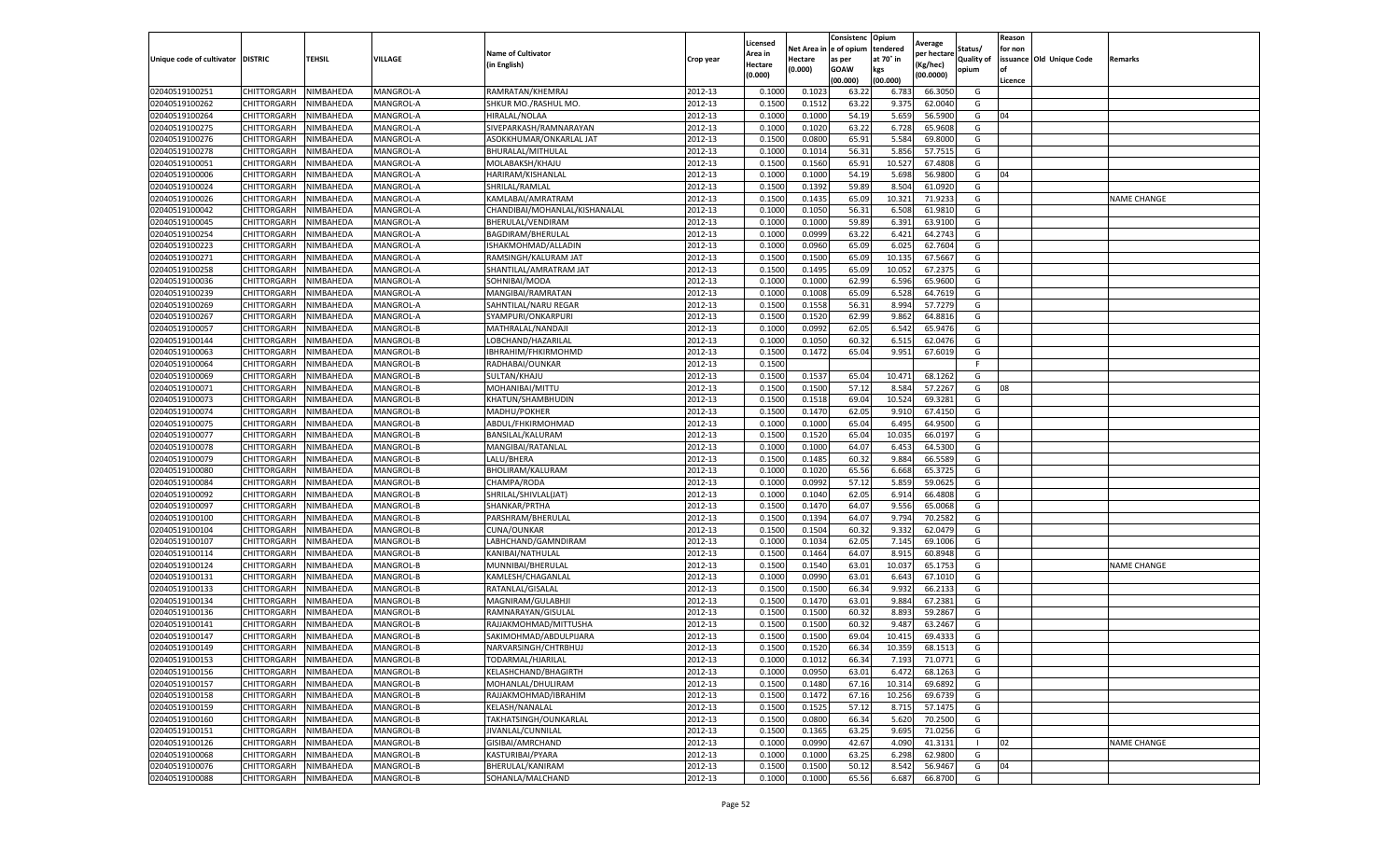|                                   |                    |           |                  |                            |           | Licensed |            | Consistenc     | Opium     |                        |                   | Reason  |                          |                |
|-----------------------------------|--------------------|-----------|------------------|----------------------------|-----------|----------|------------|----------------|-----------|------------------------|-------------------|---------|--------------------------|----------------|
|                                   |                    |           |                  | <b>Name of Cultivator</b>  |           | Area in  | Net Area i | in  e of opium | tendered  | Average<br>per hectare | Status/           | for non |                          |                |
| Unique code of cultivator DISTRIC |                    | TEHSIL    | VILLAGE          | in English)                | Crop year | Hectare  | Hectare    | as per         | at 70° in | (Kg/hec                | <b>Quality of</b> |         | issuance Old Unique Code | <b>Remarks</b> |
|                                   |                    |           |                  |                            |           | (0.000)  | (0.000)    | <b>GOAW</b>    | kgs       | (00.0000)              | opium             |         |                          |                |
|                                   |                    |           |                  |                            |           |          |            | (00.000)       | (00.000)  |                        |                   | Licence |                          |                |
| 02040519100103                    | CHITTORGARH        | NIMBAHEDA | MANGROL-B        | KHEMRAJ/NOLA               | 2012-13   | 0.1000   |            |                |           |                        | F.                |         |                          |                |
| 02040519100105                    | CHITTORGARH        | NIMBAHEDA | MANGROL-B        | PARTAPSINGH/OUNKARSINGH    | 2012-13   | 0.1000   | 0.1020     | 65.56          | 6.725     | 65.9314                | G                 |         |                          |                |
| 02040519100119                    | CHITTORGARH        | NIMBAHEDA | MANGROL-B        | MHDANLAL/PRTHVIRAJ         | 2012-13   | 0.1500   | 0.1480     | 56.36          | 8.639     | 58.3716                | G                 |         |                          |                |
| 02040519100121                    | CHITTORGARH        | NIMBAHEDA | MANGROL-B        | CHANDMOHMAD/IBRAHIMPINJARA | 2012-13   | 0.1000   | 0.0943     | 57.12          | 5.581     | 59.1835                | G                 |         |                          |                |
| 02040519100122                    | CHITTORGARH        | NIMBAHEDA | MANGROL-B        | LOBHCHAND/PRTHVIAJ         | 2012-13   | 0.1500   | 0.1560     | 67.16          | 10.391    | 66.6090                | G                 |         |                          |                |
| 02040519100123                    | CHITTORGARH        | NIMBAHEDA | MANGROL-B        | PUSHPABAI/MHDANLAL         | 2012-13   | 0.1500   | 0.1517     | 63.25          | 9.614     | 63.3751                | G                 |         |                          |                |
| 02040519100148                    | CHITTORGARH        | NIMBAHEDA | MANGROL-B        | BHERULAL/NARAYANLAL        | 2012-13   | 0.1500   | 0.1500     | 56.12          | 9.228     | 61.5200                | G                 |         |                          |                |
| 02040519100062                    | CHITTORGARH        | NIMBAHEDA | MANGROL-B        | LHERIBAI/BHAGIRTH          | 2012-13   | 0.1000   | 0.0950     | 63.25          | 6.605     | 69.5263                | G                 |         |                          |                |
| 02040519100083                    | CHITTORGARH        | NIMBAHEDA | MANGROL-B        | HJARI/CHTRBHUJ             | 2012-13   | 0.1000   | 0.0990     | 65.56          | 6.809     | 68.7778                | G                 |         |                          |                |
| 02040519100086                    | CHITTORGARH        | NIMBAHEDA | MANGROL-B        | NARAYANIBAI/BHERULAL       | 2012-13   | 0.1000   | 0.0990     | 53.25          | 5.500     | 55.5556                | G                 | 04      |                          |                |
| 02040519100294                    | CHITTORGARH        | NIMBAHEDA | MANGROL-B        | GOKEL/JAICHAND             | 2012-13   | 0.1500   | 0.1560     | 59.16          | 9.144     | 58.6154                | G                 |         |                          |                |
| 02040519100222                    | CHITTORGARH        | NIMBAHEDA | MANGROL-C        | OMPARKASH/BANSILAL         | 2012-13   | 0.1500   | 0.1512     | 69.36          | 10.86     | 71.8254                | G                 |         |                          |                |
| 02040519100162                    | CHITTORGARH        | NIMBAHEDA | MANGROL-C        | MANGIBAI/SHANKARLAL        | 2012-13   | 0.1500   | 0.1562     | 57.22          | 9.392     | 60.1280                | G                 |         |                          |                |
| 02040519100166                    | CHITTORGARH        | NIMBAHEDA | MANGROL-C        | KAMLADEVI/MOHANLAL         | 2012-13   | 0.1500   | 0.1500     | 63.50          | 2.640     | 17.6000                | G                 | 04      |                          |                |
| 02040519100169                    | CHITTORGARH        | NIMBAHEDA | MANGROL-C        | RAJMAL/RAMRATAN            | 2012-13   | 0.1000   | 0.1025     | 57.22          | 5.845     | 57.0244                | G                 |         |                          |                |
| 02040519100174                    | CHITTORGARH        | NIMBAHEDA | MANGROL-C        | BHERUGIR/GULABGIR          | 2012-13   | 0.1500   | 0.1449     | 63.50          | 9.480     | 65.4244                | G                 |         |                          |                |
| 02040519100177                    | CHITTORGARH        | NIMBAHEDA | MANGROL-C        | GANGABAI/MOHANLAL          | 2012-13   | 0.1000   | 0.1000     | 63.50          | 6.314     | 63.1400                | G                 |         |                          |                |
| 02040519100178                    | CHITTORGARH        | NIMBAHEDA | MANGROL-C        | WARDICHAND/GISULAL         | 2012-13   | 0.1500   | 0.1530     | 60.61          | 9.447     | 61.7451                | G                 |         |                          |                |
| 02040519100182                    | CHITTORGARH        | NIMBAHEDA | MANGROL-C        | PARBHULAL/HARIRAM          | 2012-13   | 0.1500   | 0.1500     | 57.22          | 8.91      | 59.4000                | G                 |         |                          |                |
| 02040519100187                    | CHITTORGARH        | NIMBAHEDA | MANGROL-C        | RADHABAI/BHAGVANLAI        | 2012-13   | 0.1500   | 0.1496     | 60.61          | 9.083     | 60.7152                | G                 |         |                          |                |
| 02040519100191                    | CHITTORGARH        | NIMBAHEDA | MANGROL-C        | OUNKARLAL/BHAGVAN          | 2012-13   | 0.1500   | 0.1520     | 53.42          | 8.318     | 54.7237                | $\mathbf{L}$      | 02      |                          |                |
| 02040519100189                    | CHITTORGARH        | NIMBAHEDA | MANGROL-C        | RAJMAL/PYARCHAND           | 2012-13   | 0.1000   | 0.0928     | 63.50          | 6.214     | 66.9612                | G                 |         |                          |                |
| 02040519100192                    | CHITTORGARH        | NIMBAHEDA | MANGROL-C        | GISULAL/AMRA               | 2012-13   | 0.1000   | 0.1000     | 60.61          | 6.052     | 60.5200                | G                 |         |                          |                |
| 02040519100200                    | CHITTORGARH        | NIMBAHEDA | MANGROL-C        | GATTUBAI/CHAGANLAL         | 2012-13   | 0.1500   | 0.1480     | 63.50          | 9.83      | 66.4392                | G                 |         |                          |                |
| 02040519100203                    | CHITTORGARH        | NIMBAHEDA | MANGROL-C        | DHANNA/BHURA               | 2012-13   | 0.1500   | 0.1537     | 57.22          | 9.360     | 60.8979                | G                 |         |                          |                |
| 02040519100211                    | CHITTORGARH        | NIMBAHEDA | MANGROL-C        | MAGNIBAI/NARULAL           | 2012-13   | 0.1500   | 0.1482     | 57.28          | 9.050     | 61.0661                | G                 |         |                          |                |
| 02040519100214                    | CHITTORGARH        | NIMBAHEDA | MANGROL-C        | HASTIMAL/BHERULAL          | 2012-13   | 0.1500   | 0.1500     | 63.70          | 9.746     | 64.9733                | G                 |         |                          |                |
| 02040519100216                    | CHITTORGARH        | NIMBAHEDA | MANGROL-C        | OMPARKASH/CUNNILAL         | 2012-13   | 0.1000   | 0.1012     | 66.54          | 6.521     | 64.4368                | G                 |         |                          |                |
| 02040519100221                    | CHITTORGARH        | NIMBAHEDA | MANGROL-C        | RATANLAL/KALURAM           | 2012-13   | 0.1500   | 0.1440     | 69.36          | 10.325    | 71.7014                | G                 |         |                          |                |
| 02040519100225                    | CHITTORGARH        | NIMBAHEDA | MANGROL-C        | RADHABAI/PARBHULAL         | 2012-13   | 0.1000   | 0.0992     | 60.61          | 6.338     | 63.8911                | G                 |         |                          |                |
| 02040519100230                    | CHITTORGARH        | NIMBAHEDA | MANGROL-C        | SADIK MO./KHAJU JI         | 2012-13   | 0.1000   | 0.0990     | 72.45          | 7.297     | 73.7071                | G                 |         |                          |                |
| 02040519100231                    | CHITTORGARH        | NIMBAHEDA | MANGROL-C        | PURANAML/SHANKARLAI        | 2012-13   | 0.1500   | 0.1450     | 57.28          | 8.551     | 58.9724                | G                 |         |                          |                |
| 02040519100237                    |                    | NIMBAHEDA | MANGROL-C        | RAMESWAR/MANGILAL          | 2012-13   | 0.1500   | 0.1550     | 66.54          | 10.504    | 67.7677                |                   |         |                          |                |
|                                   | CHITTORGARH        |           |                  |                            |           |          |            |                |           |                        | G                 |         |                          |                |
| 02040519100030                    | CHITTORGARH        | NIMBAHEDA | MANGROL-C        | KANHEYALAL/RATANLAL        | 2012-13   | 0.1500   | 0.1521     | 69.36          | 9.869     | 64.8849                | G                 |         |                          |                |
| 02040519100243                    | CHITTORGARH        | NIMBAHEDA | MANGROL-C        | RADESYAM/BHAGWANLAL        | 2012-13   | 0.1500   | 0.1512     | 57.28          | 8.927     | 59.0410                | G                 |         |                          |                |
| 02040519100252                    | CHITTORGARH        | NIMBAHEDA | MANGROL-C        | BANWARLAL/LALURAM SHARMA   | 2012-13   | 0.1000   | 0.0960     | 63.70          | 6.379     | 66.4479                | G                 |         |                          |                |
| 02040519100253                    | CHITTORGARH        | NIMBAHEDA | MANGROL-C        | MANGILAL/MOHANLAL SHARMA   | 2012-13   | 0.1500   | 0.1500     | 66.54          | 10.048    | 66.9867                | G                 |         |                          |                |
| 02040519100266                    | CHITTORGARH        | NIMBAHEDA | <b>MANGROL-C</b> | TOLIRAM/CHAGANLAL GUJAR    | 2012-13   | 0.1500   | 0.1500     | 69.36          | 11.04     | 73.6533                | G                 |         |                          |                |
| 02040519100168                    | CHITTORGARH        | NIMBAHEDA | MANGROL-C        | VENIRAM/BHERULAL           | 2012-13   | 0.1000   | 0.1000     | 59.78          | 6.31      | 63.1100                | G                 |         |                          |                |
| 02040519100224                    | CHITTORGARH        | NIMBAHEDA | MANGROL-C        | GOPALLAL/LALUJI GUJAR      | 2012-13   | 0.1500   | 0.1504     | 69.54          | 11.424    | 75.9574                | G                 |         |                          |                |
| 02040519100163                    | CHITTORGARH        | NIMBAHEDA | MANGROL-C        | LALURAM/CHAGANLAL          | 2012-13   | 0.1500   | 0.1500     | 66.54          | 10.608    | 70.7200                | G                 |         |                          |                |
| 02040519100161                    | CHITTORGARH        | NIMBAHEDA | MANGROL-C        | MOHANIBAI/GORILAL          | 2012-13   | 0.1500   | 0.1450     | 74.42          | 10.259    | 70.7517                | G                 |         |                          |                |
| 02040519100196                    | CHITTORGARH        | NIMBAHEDA | MANGROL-C        | SHRILAL/MODA               | 2012-13   | 0.1000   | 0.0990     | 63.70          | 6.47      | 65.3535                | G                 |         |                          |                |
| 02040519100215                    | CHITTORGARH        | NIMBAHEDA | MANGROL-C        | RAMLAL/OUNKAR              | 2012-13   | 0.1500   | 0.1500     | 66.54          | 10.323    | 68.8200                | G                 |         |                          |                |
| 02040519100194                    | CHITTORGARH        | NIMBAHEDA | MANGROL-C        | SHANKARLAL/BHERU           | 2012-13   | 0.1500   | 0.1518     | 66.62          | 10.516    | 69.2754                | G                 |         |                          |                |
| 02040519100199                    | CHITTORGARH        | NIMBAHEDA | MANGROL-C        | NANALAL/KANA               | 2012-13   | 0.1500   | 0.1459     | 54.32          | 8.257     | 56.5936                | G                 | 04      |                          |                |
| 02040519100172                    | CHITTORGARH        | NIMBAHEDA | MANGROL-C        | RADHIBAI/MANGI LAL         | 2012-13   | 0.1500   | 0.1536     | 60.00          | 9.214     | 59.9870                | G                 |         |                          |                |
| 02040519100246                    | CHITTORGARH        | NIMBAHEDA | MANGROL-C        | SYAMLAL/DALCHAND           | 2012-13   | 0.1500   | 0.1479     | 59.78          | 8.856     | 59.8783                | G                 |         |                          |                |
| 02040519100256                    | CHITTORGARH        | NIMBAHEDA | MANGROL-C        | PERMCHAND/GISU GADRI       | 2012-13   | 0.1500   | 0.1496     | 69.54          | 11.087    | 74.1110                | G                 |         |                          |                |
| 02040519100229                    | CHITTORGARH        | NIMBAHEDA | MANGROL-C        | DOLATGIRI/MOHANGIRI        | 2012-13   | 0.1500   | 0.1450     | 66.62          | 9.736     | 67.1448                | G                 |         |                          |                |
| 02040519100201                    | <b>CHITTORGARH</b> | NIMBAHEDA | MANGROL-C        | MNIDMOHMAD/SHAHBUDIN       | 2012-13   | 0.1000   | 0.1020     | 59.78          | 6.268     | 61.4510                | G                 |         |                          |                |
| 02040519100185                    | CHITTORGARH        | NIMBAHEDA | MANGROL-C        | SAGARMAL/GOKEL             | 2012-13   | 0.1500   | 0.1540     | 59.78          | 9.249     | 60.0584                | G                 |         |                          |                |
| 02040519100190                    | CHITTORGARH        | NIMBAHEDA | MANGROL-C        | BHAGWANLAL/RAMLAL          | 2012-13   | 0.1500   | 0.1416     | 57.28          | 8.371     | 59.1172                | G                 |         |                          |                |
| 02040519100175                    | <b>CHITTORGARH</b> | NIMBAHEDA | MANGROL-C        | BHURALAL/RAMA              | 2012-13   | 0.1500   | 0.1512     | 60.00          | 8.897     | 58.8426                | G                 |         |                          |                |
| 02040519100180                    | CHITTORGARH        | NIMBAHEDA | MANGROL-C        | MUBARIK/RAHIMBAX           | 2012-13   | 0.1500   | 0.1480     | 66.62          | 10.098    | 68.2297                | G                 |         |                          |                |
| 02040519100184                    | CHITTORGARH        | NIMBAHEDA | MANGROL-C        | PARBHULAL/CHAGANLAL        | 2012-13   | 0.1500   | 0.1480     | 60.00          | 8.777     | 59.3041                | G                 |         |                          |                |
| 02040519100202                    | CHITTORGARH        | NIMBAHEDA | MANGROL-C        | SHANKARGIR/MADHUGIR        | 2012-13   | 0.1000   | 0.0990     | 63.70          | 6.397     | 64.6162                | G                 |         |                          |                |
| 02040519100220                    | CHITTORGARH        | NIMBAHEDA | MANGROL-C        | SAGARMAL/BHAGIRTH          | 2012-13   | 0.1000   | 0.1015     | 60.00          | 6.480     | 63.8424                | G                 |         |                          |                |
| 02040519101057                    | <b>CHITTORGARH</b> | NIMBAHEDA | MARJEEVI         | NABBUBAI/KESHURAM          | 2012-13   | 0.1500   |            |                |           |                        | F                 |         |                          |                |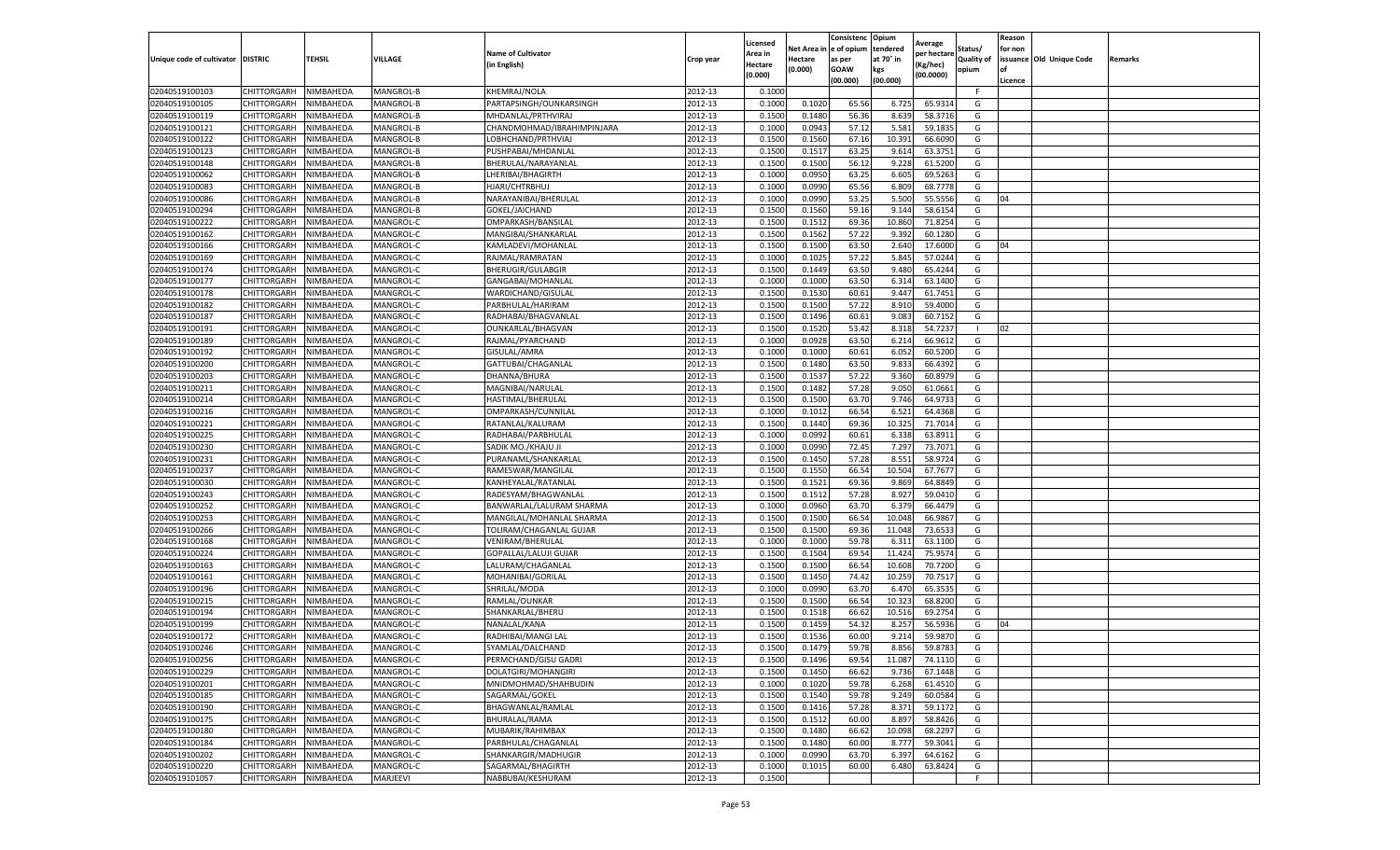|                                   |                    |           |                 |                            |           | Licensed |         | Consistenc             | Opium     |                        |                   | Reason  |                          |                    |
|-----------------------------------|--------------------|-----------|-----------------|----------------------------|-----------|----------|---------|------------------------|-----------|------------------------|-------------------|---------|--------------------------|--------------------|
|                                   |                    |           |                 | <b>Name of Cultivator</b>  |           | Area in  |         | Net Area in e of opium | tendered  | Average<br>per hectare | Status/           | for non |                          |                    |
| Unique code of cultivator DISTRIC |                    | TEHSIL    | VILLAGE         | in English)                | Crop year | Hectare  | Hectare | as per                 | at 70° in | (Kg/hec                | <b>Quality of</b> |         | issuance Old Unique Code | <b>Remarks</b>     |
|                                   |                    |           |                 |                            |           | (0.000)  | (0.000) | <b>GOAW</b>            | kgs       | (00.0000)              | opium             |         |                          |                    |
|                                   |                    |           |                 |                            |           |          |         | (00.000)               | (00.000)  |                        |                   | Licence |                          |                    |
| 02040519101004                    | CHITTORGARH        | NIMBAHEDA | MARJEEVI        | CHAGANLAL/BHERA            | 2012-13   | 0.1500   | 0.1480  | 65.53                  | 10.064    | 68.0000                | G                 |         |                          |                    |
| 02040519101005                    | CHITTORGARH        | NIMBAHEDA | MARJEEVI        | AMRATRAM/RODIBAI           | 2012-13   | 0.1000   | 0.0990  | 66.12                  | 7.302     | 73.7576                | G                 |         |                          |                    |
| 02040519101007                    | CHITTORGARH        | NIMBAHEDA | MARJEEVI        | LALURAM/SHANKERLAL         | 2012-13   | 0.1500   | 0.1462  | 63.49                  | 9.705     | 66.3817                | G                 |         |                          |                    |
| 02040519101008                    | CHITTORGARH        | NIMBAHEDA | MARJEEVI        | AMRATLAL/DHANNA            | 2012-13   | 0.1000   | 0.0986  | 68.54                  | 7.441     | 75.4665                | G                 |         |                          |                    |
| 02040519101010                    | CHITTORGARH        | NIMBAHEDA | MARJEEVI        | NABBUBAISHRILAL            | 2012-13   | 0.1000   | 0.1022  | 65.53                  | 7.470     | 73.0920                | G                 |         |                          |                    |
| 02040519101012                    | CHITTORGARH        | NIMBAHEDA | MARJEEVI        | SAMANDARBAI/MODJ           | 2012-13   | 0.1500   |         |                        |           |                        | F                 |         |                          |                    |
| 02040519101015                    | CHITTORGARH        | NIMBAHEDA | MARJEEVI        | KANA/NANDA                 | 2012-13   | 0.1000   | 0.0992  | 68.54                  | 7.481     | 75.413                 | G                 |         |                          |                    |
| 02040519101017                    | CHITTORGARH        | NIMBAHEDA | MARJEEVI        | MANGILAL/SEETARAM          | 2012-13   | 0.1500   | 0.1452  | 65.53                  | 10.21     | 70.3375                | G                 |         |                          |                    |
| 02040519101025                    | CHITTORGARH        | NIMBAHEDA | MARJEEVI        | MATHURALAL/BHAGVAN         | 2012-13   | 0.1500   | 0.1500  | 66.12                  | 10.532    | 70.2133                | G                 |         |                          |                    |
| 02040519101022                    | CHITTORGARH        | NIMBAHEDA | MARJEEVI        | SHANTILAL/BHERULAL         | 2012-13   | 0.1000   | 0.1008  | 62.84                  | 6.751     | 66.9742                | $\mathbf{I}$      | 02      |                          |                    |
| 02040519101016                    | CHITTORGARH        | NIMBAHEDA | MARJEEVI        | GANGABAI/HEERALAL          | 2012-13   | 0.1000   | 0.1014  | 62.42                  | 7.080     | 69.8225                | G                 |         |                          |                    |
| 02040519101035                    | CHITTORGARH        | NIMBAHEDA | MARJEEVI        | KANVARLAL/MOD JI           | 2012-13   | 0.1500   | 0.1443  | 65.53                  | 10.37     | 71.8780                | G                 |         |                          |                    |
| 02040519101036                    | CHITTORGARH        | NIMBAHEDA | MARJEEVI        | MOHANLAL/KESHURAM          | 2012-13   | 0.1000   | 0.1000  | 72.28                  | 7.868     | 78.6800                | G                 |         |                          |                    |
| 02040519101038                    | CHITTORGARH        | NIMBAHEDA | MARJEEVI        | MANNALAL/MEGHA             | 2012-13   | 0.1000   | 0.1024  | 60.33                  | 6.119     | 59.7559                | G                 |         |                          |                    |
| 02040519101041                    | CHITTORGARH        | NIMBAHEDA | MARJEEVI        | ONKARLAL/RODJI             | 2012-13   | 0.1000   | 0.0992  | 62.42                  | 6.590     | 66.4315                | G                 |         |                          |                    |
| 02040519101047                    | CHITTORGARH        | NIMBAHEDA | MARJEEVI        | NANDUBAI/JANIBAI           | 2012-13   | 0.1000   | 0.0999  | 56.17                  | 6.163     | 61.6917                | G                 |         |                          |                    |
| 02040519101050                    | CHITTORGARH        | NIMBAHEDA | MARJEEVI        | HEERALAL/NANDRAM           | 2012-13   | 0.1500   | 0.1520  | 56.17                  | 8.554     | 56.2763                | G                 | 04      |                          |                    |
| 02040519101054                    | CHITTORGARH        | NIMBAHEDA | MARJEEVI        | HARIRAM/PYARA              | 2012-13   | 0.1000   | 0.1004  | 68.54                  | 7.774     | 77.4303                | G                 |         |                          |                    |
| 02040519101034                    | CHITTORGARH        | NIMBAHEDA | MARJEEVI        | NANURAM/RODJI              | 2012-13   | 0.1000   |         |                        |           |                        | F                 |         |                          |                    |
| 02040519101055                    | CHITTORGARH        | NIMBAHEDA | MARJEEVI        | SANTIBAI/GANPATLAL         | 2012-13   | 0.1500   | 0.1458  | 66.12                  | 10.664    | 73.1413                | G                 |         |                          |                    |
| 02040519101059                    | CHITTORGARH        | NIMBAHEDA | MARJEEVI        | CHUNNILAL/NANDA            | 2012-13   | 0.1000   | 0.1015  | 62.42                  | 7.018     | 69.1429                | G                 |         |                          |                    |
| 02040519101002                    | CHITTORGARH        | NIMBAHEDA | MARJEEVI        | SHANKERLAL/BHERULAL        | 2012-13   | 0.1500   |         |                        |           |                        | F                 |         |                          |                    |
| 02040519101009                    | CHITTORGARH        | NIMBAHEDA | MARJEEVI        | LALU/NANDA                 | 2012-13   | 0.1000   | 0.1020  | 72.28                  | 8.271     | 81.0882                | G                 |         |                          |                    |
| 02040519101023                    | CHITTORGARH        | NIMBAHEDA | MARJEEVI        | KANIRAM/BHAGVAN            | 2012-13   | 0.1000   | 0.0990  | 59.52                  | 6.275     | 63.3838                | G                 |         |                          |                    |
| 02040519101020                    | CHITTORGARH        | NIMBAHEDA | MARJEEVI        | MADANLAL/BHANWARLAL        | 2012-13   | 0.1000   | 0.1012  | 59.52                  | 6.81      | 67.3814                | G                 |         |                          |                    |
| 02040519101018                    | CHITTORGARH        | NIMBAHEDA | MARJEEVI        | PARTHVIRAJ/KESHURAM        | 2012-13   | 0.1000   | 0.1023  | 62.42                  | 6.929     | 67.7322                | G                 |         |                          |                    |
| 02040519101066                    | CHITTORGARH        | NIMBAHEDA | MARJEEVI        | MOHANLAL/RATANLAL          | 2012-13   | 0.1500   | 0.1496  | 65.53                  | 10.045    | 67.1457                | G                 |         |                          |                    |
| 02040519101019                    | CHITTORGARH        | NIMBAHEDA | MARJEEVI        | MOHANIBAI/MODA             | 2012-13   | 0.1500   | 0.1564  | 66.12                  | 10.211    | 65.2877                | G                 |         |                          |                    |
| 02040519101043                    | CHITTORGARH        | NIMBAHEDA | MARJEEVI        | TANKUBAI/SHANKERLAL        | 2012-13   | 0.1000   | 0.1008  | 62.42                  | 7.143     | 70.8631                | G                 |         |                          |                    |
| 02040519101045                    | CHITTORGARH        | NIMBAHEDA | MARJEEVI        | MOTYABAI/GOTU              | 2012-13   | 0.1500   | 0.1560  | 68.54                  | 11.231    | 71.9936                | G                 |         |                          |                    |
| 02040519104062                    | CHITTORGARH        | NIMBAHEDA | MUNDAVLI        | BHURALAL/GULABCHAND        | 2012-13   | 0.1500   | 0.1450  | 60.69                  | 9.693     | 66.848                 | G                 |         |                          |                    |
| 02040519104001                    | CHITTORGARH        | NIMBAHEDA | MUNDAVLI        | MATHRIBAI/MOTILAL          | 2012-13   | 0.1500   | 0.1482  | 63.02                  | 9.930     | 67.0040                | -1                | 02      |                          | <b>NAME CHANGE</b> |
| 02040519104004                    | CHITTORGARH        | NIMBAHEDA | MUNDAVLI        | SANTIBAI/AMRATLAL/HIRALAL  | 2012-13   | 0.1500   | 0.1555  | 63.15                  | 10.21     | 65.6720                | G                 |         |                          |                    |
| 02040519104008                    | CHITTORGARH        | NIMBAHEDA | MUNDAVLI        | PARBHULAL/KANIRAM          | 2012-13   | 0.1500   | 0.1517  | 65.14                  | 10.246    | 67.5412                | G                 |         |                          |                    |
| 02040519104013                    | CHITTORGARH        | NIMBAHEDA | MUNDAVLI        | FULLCHAND/NANDA            | 2012-13   | 0.1500   | 0.1501  | 65.14                  | 10.367    | 69.0673                | G                 |         |                          |                    |
| 02040519104016                    | CHITTORGARH        | NIMBAHEDA | MUNDAVLI        | KISHANLAL/NARAYAN          | 2012-13   | 0.1000   | 0.1044  | 68.23                  | 7.31      | 70.0192                | G                 |         |                          |                    |
| 02040519104014                    | CHITTORGARH        | NIMBAHEDA | MUNDAVLI        | GANPATLAL/NANDA            | 2012-13   | 0.1000   | 0.1000  | 64.35                  | 7.042     | 70.4200                | G                 |         |                          |                    |
| 02040519104023                    | CHITTORGARH        | NIMBAHEDA | MUNDAVLI        | BAGDIRAM/MANGILAL          | 2012-13   | 0.1000   | 0.1020  | 64.35                  | 6.96      | 68.3137                | G                 |         |                          |                    |
| 02040519104034                    | CHITTORGARH        | NIMBAHEDA | MUNDAVLI        | JAYRAJ/TARACHAND           | 2012-13   | 0.1500   | 0.1500  | 64.35                  | 10.62     | 70.8467                | G                 |         |                          |                    |
| 02040519104037                    | CHITTORGARH        | NIMBAHEDA | MUNDAVLI        | KELASIBAI/MADANLAL         | 2012-13   | 0.1500   | 0.1496  | 65.01                  | 10.234    | 68.4091                | -1                | 02      |                          |                    |
| 02040519104058                    | CHITTORGARH        | NIMBAHEDA | MUNDAVLI        | UDAYLAL/RAMLAL             | 2012-13   | 0.1500   | 0.1506  | 59.09                  | 9.032     | 59.9734                | G                 |         |                          |                    |
| 02040519104063                    | CHITTORGARH        | NIMBAHEDA | MUNDAVLI        | SIVELAL/BHAGWAN J          | 2012-13   | 0.1500   | 0.1496  | 61.27                  | 9.847     | 65.8222                | G                 |         |                          |                    |
| 02040519104064                    | CHITTORGARH        | NIMBAHEDA | MUNDAVLI        | SOBHALAL/BHNWARLAL         | 2012-13   | 0.1000   | 0.0966  | 59.34                  | 6.120     | 63.3540                | G                 |         |                          |                    |
| 02040519104070                    | CHITTORGARH        | NIMBAHEDA | MUNDAVLI        | DEVILAL/MOTYILAL           | 2012-13   | 0.1500   | 0.1520  | 61.27                  | 10.17     | 66.9145                | G                 |         |                          |                    |
| 02040519104057                    | CHITTORGARH        | NIMBAHEDA | MUNDAVLI        | HUKMICHAND/TARACHAND       | 2012-13   | 0.1500   | 0.1474  | 61.27                  | 9.917     | 67.2795                | G                 |         |                          |                    |
| 02040519104059                    | CHITTORGARH        | NIMBAHEDA | MUNDAVLI        | MANGILAL/SHANKARLAL        | 2012-13   | 0.1000   | 0.0957  | 68.23                  | 6.726     | 70.2821                | G                 |         |                          |                    |
| 02040519104009                    | CHITTORGARH        | NIMBAHEDA | MUNDAVLI        | MOTILAL/PYARIBAI           | 2012-13   | 0.1000   | 0.1020  | 57.61                  | 6.23      | 61.0784                | G                 |         |                          |                    |
| 02040519104055                    | CHITTORGARH        | NIMBAHEDA | MUNDAVLI        | MOHANSINGH/CHOGAJI         | 2012-13   | 0.1000   | 0.1000  | 61.27                  | 6.285     | 62.8500                | G                 |         |                          |                    |
| 02040519104029                    | CHITTORGARH        | NIMBAHEDA | <b>MUNDAVLI</b> | UTTMCHAND/MOTILAL          | 2012-13   | 0.1500   | 0.1494  | 61.27                  | 9.576     | 64.0964                | G                 |         |                          |                    |
| 02040519104003                    | CHITTORGARH        | NIMBAHEDA | MUNDAVLI        | UDAILAL/PARTHVIRAJ         | 2012-13   | 0.1000   | 0.1000  | 62.47                  | 6.800     | 68.0000                | G                 |         |                          |                    |
| 02040519104011                    | CHITTORGARH        | NIMBAHEDA | MUNDAVLI        | MATHURALAL/SHIVLAL         | 2012-13   | 0.1000   | 0.0950  | 57.61                  | 6.098     | 64.1895                | G                 |         |                          |                    |
| 02040519104025                    | CHITTORGARH        | NIMBAHEDA | MUNDAVLI        | UDAILAL/DHULA              | 2012-13   | 0.1500   | 0.1500  | 68.23                  | 10.732    | 71.5467                | G                 |         |                          |                    |
| 02040519104030                    | CHITTORGARH        | NIMBAHEDA | MUNDAVLI        | KANWARI/GASIRAM            | 2012-13   | 0.1000   | 0.1000  | 50.26                  | 5.457     | 54.5700                | G                 | 04      |                          |                    |
| 02040519104035                    | <b>CHITTORGARH</b> | NIMBAHEDA | MUNDAVLI        | KISHANLAL/GULABCHAND       | 2012-13   | 0.1000   | 0.1000  | 59.34                  | 6.332     | 63.3200                | G                 |         |                          |                    |
| 02040519104041                    | CHITTORGARH        | NIMBAHEDA | MUNDAVLI        | RADESYAM/MOTILAL           | 2012-13   | 0.1500   | 0.1482  | 59.34                  | 9.613     | 64.8650                | G                 |         |                          |                    |
| 02040519104049                    | <b>CHITTORGARH</b> | NIMBAHEDA | MUNDAVLI        | SHURENDARSINGH/SAJJANSINGH | 2012-13   | 0.1000   | 0.1000  | 64.35                  | 6.922     | 69.2200                | G                 |         |                          |                    |
| 02040519104021                    | CHITTORGARH        | NIMBAHEDA | MUNDAVLI        | MANOHARSINGH/NARANDARSINGH | 2012-13   | 0.1000   | 0.1000  | 62.47                  | 6.515     | 65.1500                | G                 |         |                          |                    |
| 02040519104042                    | CHITTORGARH        | NIMBAHEDA | MUNDAVLI        | RAMESWARLAL/UDAYLAL        | 2012-13   | 0.1000   | 0.1000  | 68.23                  | 7.359     | 73.5900                | G                 |         |                          |                    |
| 02040519104044                    | <b>CHITTORGARH</b> | NIMBAHEDA | MUNDAVLI        | MANGUSINGH/CHOGASINGH      | 2012-13   | 0.1000   | 0.1000  | 57.61                  | 6.066     | 60.6600                | G                 |         |                          |                    |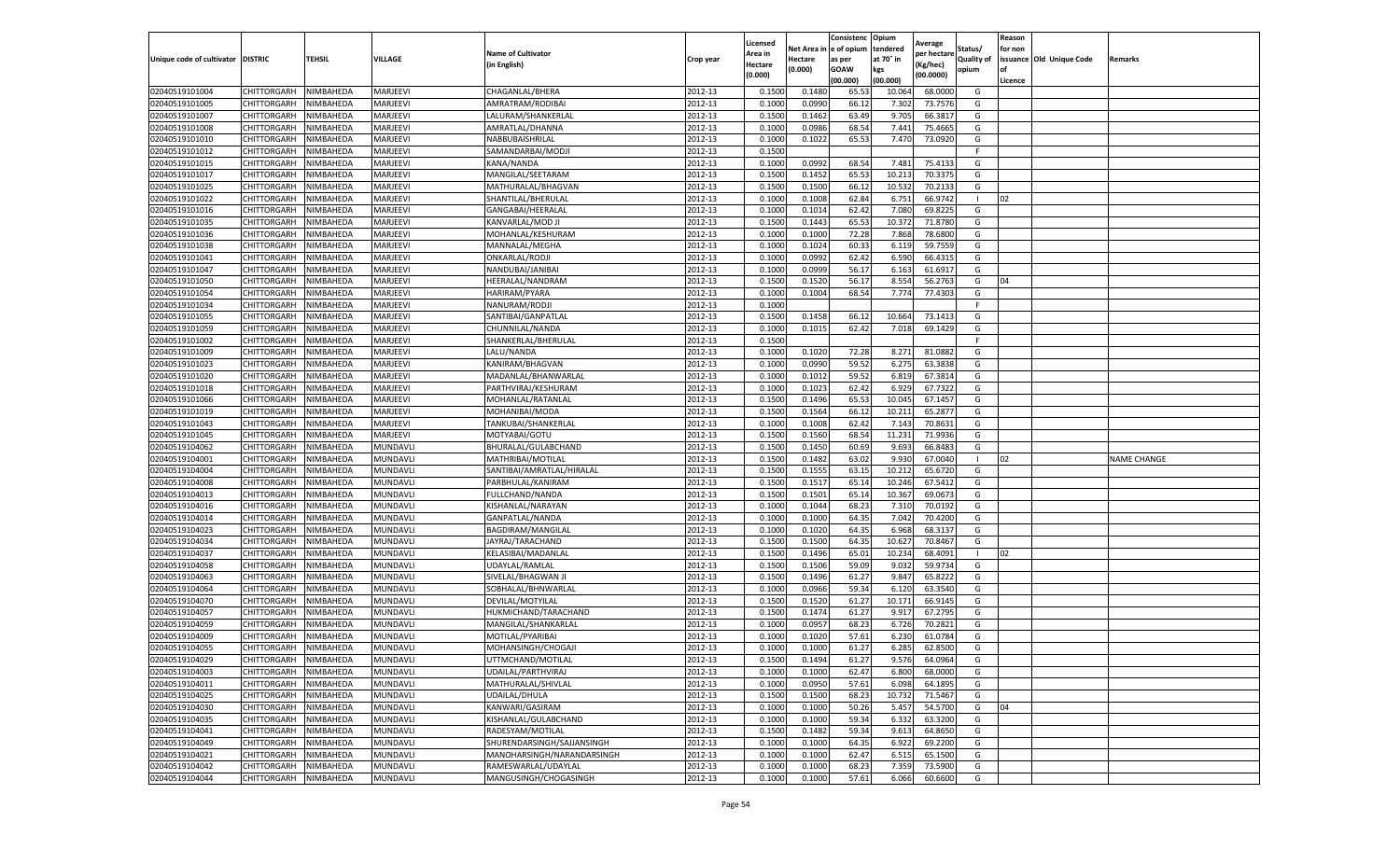|                                   |             |           |               |                           |                    | Licensed |            | Consistenc  | Opium     |                        |                   | Reason  |                          |                    |
|-----------------------------------|-------------|-----------|---------------|---------------------------|--------------------|----------|------------|-------------|-----------|------------------------|-------------------|---------|--------------------------|--------------------|
|                                   |             |           |               | <b>Name of Cultivator</b> |                    | Area in  | Net Area i | e of opium  | tendered  | Average<br>per hectare | Status/           | for non |                          |                    |
| Unique code of cultivator DISTRIC |             | TEHSIL    | VILLAGE       | (in English)              | Crop year          | Hectare  | Hectare    | as per      | at 70° in | (Kg/hec)               | <b>Quality of</b> |         | issuance Old Unique Code | Remarks            |
|                                   |             |           |               |                           |                    | (0.000)  | (0.000)    | <b>GOAW</b> | kgs       | (00.0000)              | opium             |         |                          |                    |
|                                   |             |           |               |                           |                    |          |            | (00.000     | (00.000)  |                        |                   | Licence |                          |                    |
| 02040519104069                    | CHITTORGARH | NIMBAHEDA | MUNDAVL       | BAGDIRAM/SHIVELAL         | 2012-13            | 0.1000   | 0.1000     | 59.34       | 6.426     | 64.2600                | G                 |         |                          |                    |
| 02040519104002                    | CHITTORGARH | NIMBAHEDA | MUNDAVL       | JAMNABAI/BADRILAL         | 2012-13            | 0.150    | 0.1526     | 64.35       | 10.287    | 67.4115                | G                 |         |                          |                    |
| 02040519104065                    | CHITTORGARH | NIMBAHEDA | MUNDAVL       | DHANRAJ/NANALAL           | 2012-13            | 0.1000   | 0.1008     | 62.47       | 6.488     | 64.3651                | G                 |         |                          |                    |
| 02040519104074                    | CHITTORGARH | NIMBAHEDA | MUNDAVL       | HANGAMIBAI/VEERAM         | 2012-13            | 0.1000   | 0.0960     | 67.46       | 7.430     | 77.3958                | л.                | 02      |                          |                    |
| 02040519104060                    | CHITTORGARH | NIMBAHEDA | MUNDAVL       | SHAMBULAL/SHANKARLAL      | 2012-13            | 0.1500   | 0.1508     | 57.61       | 8.872     | 58.8329                | G                 |         |                          |                    |
| 02040519104075                    | CHITTORGARH | NIMBAHEDA | MUNDAVL       | UDAYLAL/JAGTTNAATH        | 2012-13            | 0.1000   | 0.1012     | 59.34       | 6.510     | 64.3281                | G                 |         |                          |                    |
| 02040519104076                    | CHITTORGARH | NIMBAHEDA | MUNDAVL       | CHATARBHUJ/JGGANNATH      | 2012-13            | 0.1000   | 0.1000     | 43.28       | 4.705     | 47.0500                | -1                | 02      |                          |                    |
| 02040519106015                    | CHITTORGARH | NIMBAHEDA | NAHRSINGHGARH | FULCHAND/BHANWARLAI       | 2012-13            | 0.1500   | 0.1500     | 56.1        | 9.393     | 62.6200                | G                 |         |                          |                    |
| 02040519106001                    | CHITTORGARH | NIMBAHEDA | NAHRSINGHGARH | MANGILAL/PRTHVIRAJ        | 2012-13            | 0.1500   | 0.1496     | 64.05       | 11.026    | 73.7032                | G                 |         |                          |                    |
| 02040519106002                    | CHITTORGARH | NIMBAHEDA | NAHRSINGHGARH | HEERALAL/KASIRAM          | 2012-13            | 0.1500   | 0.1550     | 62.10       | 10.575    | 68.2258                | G                 |         |                          |                    |
| 02040519106016                    | CHITTORGARH | NIMBAHEDA | NAHRSINGHGARH | CHAGANLAL/CHAMPALAL       | 2012-13            | 0.1500   | 0.1512     | 62.10       | 10.530    | 69.6429                | G                 |         |                          |                    |
| 02040519106008                    | CHITTORGARH | NIMBAHEDA | NAHRSINGHGARH | GOPILAL/NANDA             | 2012-13            | 0.1500   | 0.1484     | 59.20       | 9.624     | 64.8518                | G                 |         |                          |                    |
| 02040519106019                    | CHITTORGARH | NIMBAHEDA | NAHRSINGHGARH | MANGILAL/BHUVANA          | 2012-13            | 0.1000   | 0.1000     | 59.20       | 6.580     | 65.8000                | G                 |         |                          |                    |
| 02040519106020                    | CHITTORGARH | NIMBAHEDA | NAHRSINGHGARH | TAMMUBAI/DHANRAJ          | 2012-13            | 0.100    | 0.101      | 57.17       | 6.289     | 62.1443                | G                 |         |                          |                    |
| 02040519106007                    | CHITTORGARH | NIMBAHEDA | NAHRSINGHGARH | GOPILAL/BAGDIRAM          | 2012-13            | 0.1000   | 0.1000     | 62.10       | 6.973     | 69.7300                | G                 |         |                          |                    |
| 02040519106005                    | CHITTORGARH | NIMBAHEDA | NAHRSINGHGARH | RADHESHYAM/LAXMAN         | 2012-13            | 0.1500   | 0.1518     | 64.05       | 11.190    | 73.7154                | G                 |         |                          |                    |
| 02040519106006                    | CHITTORGARH | NIMBAHEDA | NAHRSINGHGARH | BADRILAL/PRTHVIRAJ        | 2012-13            | 0.1500   | 0.1500     | 64.0        | 11.007    | 73.3800                | G                 |         |                          |                    |
| 02040519106011                    | CHITTORGARH | NIMBAHEDA | NAHRSINGHGARH | <b>BHOLIRAM/GASI</b>      | 2012-13            | 0.1000   | 0.1020     | 69.20       | 7.464     | 73.1765                | G                 |         |                          |                    |
| 02040519123023                    | CHITTORGARH | NIMBAHEDA | SARLAI        | DEVILAL/MODA              | 2012-13            | 0.1500   | 0.1550     | 65.21       | 10.126    | 65.3290                | G                 |         |                          |                    |
| 02040519123003                    | CHITTORGARH | NIMBAHEDA | SARLAI        | BARDICHAND/GASI           | 2012-13            | 0.1500   | 0.1440     | 63.58       | 9.918     | 68.8750                | G                 |         |                          |                    |
| 02040519123004                    | CHITTORGARH | NIMBAHEDA | SARLAI        | MOHANLAL/HARI RAM         | 2012-13            | 0.1500   | 0.1457     | 67.84       | 10.283    | 70.5765                | G                 |         |                          |                    |
| 02040519123015                    | CHITTORGARH | NIMBAHEDA | SARLAI        | SITABAI/SANTILAL          | 2012-13            | 0.1500   | 0.1525     | 63.49       | 10.276    | 67.3836                | G                 |         |                          |                    |
| 02040519123033                    | CHITTORGARH | NIMBAHEDA | SARLAI        | BAGDIRAM/DALU             | 2012-13            | 0.1000   | 0.1025     | 63.49       | 6.648     | 64.8585                | G                 |         |                          |                    |
| 02040519123016                    | CHITTORGARH | NIMBAHEDA | SARLAI        | PERMBAI/GANSYAM           | 2012-13            | 0.1000   | 0.1012     | 67.84       | 7.491     | 74.0217                | G                 |         |                          |                    |
| 02040519123002                    | CHITTORGARH | NIMBAHEDA | SARLAI        | BHERULAL/GANGARAM         | 2012-13            | 0.1500   | 0.1480     | 68.54       | 10.839    | 73.2365                | G                 |         |                          |                    |
| 02040519123008                    | CHITTORGARH | NIMBAHEDA | SARLAI        |                           | 2012-13            | 0.1000   | 0.0972     | 65.21       | 6.866     | 70.6379                | G                 |         |                          |                    |
|                                   |             |           |               | SUNDARBAI/NANURAM/GASI    |                    |          |            |             |           |                        |                   |         |                          |                    |
| 02040519123010                    | CHITTORGARH | NIMBAHEDA | SARLAI        | HIRALAL/NANURAM           | 2012-13<br>2012-13 | 0.1500   | 0.1500     | 63.49       | 9.959     | 66.3933                | G                 |         |                          |                    |
| 02040519123011                    | CHITTORGARH | NIMBAHEDA | SARLAI        | BHAGWANIBAI/CHAMPALAL     |                    | 0.1000   | 0.0990     | 65.21       | 7.108     | 71.7980                | G                 |         |                          |                    |
| 02040519123021                    | CHITTORGARH | NIMBAHEDA | SARLAI        | RAMLAL/BHUWANA            | 2012-13            | 0.1500   | 0.1537     | 65.21       | 10.834    | 70.4880                | G                 |         |                          |                    |
| 02040519123001                    | CHITTORGARH | NIMBAHEDA | SARLAI        | MANGILAL/PONKAR           | 2012-13            | 0.1000   | 0.1015     | 63.49       | 6.558     | 64.6108                | G                 |         |                          |                    |
| 02040519116019                    | CHITTORGARH | NIMBAHEDA | SEMLIYA-3     | RAMLAL/LAKHMICHAND        | 2012-13            | 0.1500   | 0.1440     | 64.05       | 9.882     | 68.6250                | G                 |         |                          |                    |
| 02040519116002                    | CHITTORGARH | NIMBAHEDA | SEMLIYA-3     | GISALAL/BARDICHAND        | 2012-13            | 0.1500   | 0.1508     | 57.17       | 9.343     | 61.9562                | G                 |         |                          |                    |
| 02040519116005                    | CHITTORGARH | NIMBAHEDA | SEMLIYA-3     | BHOLIRAM/HUKMICHAND       | 2012-13            | 0.1500   | 0.1467     | 65.08       | 10.394    | 70.8521                | G                 |         |                          |                    |
| 02040519116006                    | CHITTORGARH | NIMBAHEDA | SEMLIYA-3     | SANTILAL/NARAYAN          | 2012-13            | 0.1000   | 0.0960     | 60.06       | 6.135     | 63.9063                | G                 |         |                          |                    |
| 02040519116007                    | CHITTORGARH | NIMBAHEDA | SEMLIYA-3     | GOPILAL/MANGILAL          | 2012-13            | 0.1500   | 0.1445     | 64.05       | 10.010    | 69.2734                | G                 |         |                          |                    |
| 02040519116008                    | CHITTORGARH | NIMBAHEDA | SEMLIYA-3     | GOPILAL/PYARA             | 2012-13            | 0.1500   | 0.1376     | 57.11       | 8.232     | 59.8256                | G                 |         |                          |                    |
| 02040519116021                    | CHITTORGARH | NIMBAHEDA | SEMLIYA-3     | BHURAIBAI/CHAMPALAL       | 2012-13            | 0.1500   | 0.1470     | 60.06       | 9.790     | 66.5986                | G                 |         |                          |                    |
| 02040519116020                    | CHITTORGARH | NIMBAHEDA | SEMLIYA-3     | GOPILAL/MODA              | 2012-13            | 0.1500   | 0.1512     | 62.18       | 9.700     | 64.1534                | G                 |         |                          |                    |
| 02040519116016                    | CHITTORGARH | NIMBAHEDA | SEMLIYA-3     | ANSIBAI/JAICHAND          | 2012-13            | 0.1500   | 0.0969     | 55.36       | 5.465     | 56.3983                | G                 | 04      |                          |                    |
| 02040519116025                    | CHITTORGARH | NIMBAHEDA | SEMLIYA-3     | RADHESHYAM/KANIRAM        | 2012-13            | 0.1000   | 0.0984     | 62.18       | 6.493     | 65.9858                | G                 |         |                          |                    |
| 02040519116031                    | CHITTORGARH | NIMBAHEDA | SEMLIYA-3     | HARIRAM/DHANRAJ           | 2012-13            | 0.1500   | 0.1500     | 62.18       | 9.514     | 63.4267                | G                 |         |                          |                    |
| 02040519116040                    | CHITTORGARH | NIMBAHEDA | SEMLIYA-3     | CHAGANLAL/PRTHVIRAJ       | 2012-13            | 0.1500   | 0.1500     | 56.15       | 9.008     | 60.0533                | G                 |         |                          |                    |
| 02040519116044                    | CHITTORGARH | NIMBAHEDA | SEMLIYA-3     | HEERALAL/MOTILAL          | 2012-13            | 0.1500   | 0.1450     | 60.06       | 9.241     | 63.7310                | G                 |         |                          |                    |
| 02040519116048                    | CHITTORGARH | NIMBAHEDA | SEMLIYA-3     | TULSIRAM/WARDA            | 2012-13            | 0.1500   | 0.1508     | 60.06       | 9.661     | 64.0650                | G                 |         |                          |                    |
| 02040519116052                    | CHITTORGARH | NIMBAHEDA | SEMLIYA-3     | RADHESHYAM/NARAYAN        | 2012-13            | 0.1500   | 0.1480     | 60.12       | 9.379     | 63.3716                | G                 |         |                          |                    |
| 02040519116054                    | CHITTORGARH | NIMBAHEDA | SEMLIYA-3     | DEVILAL/CHAMPALAI         | 2012-13            | 0.150    | 0.1494     | 57.17       | 9.27      | 62.0482                | G                 |         |                          |                    |
| 02040519116057                    | CHITTORGARH | NIMBAHEDA | SEMLIYA-3     | KAVARLAL/BHOLIRAM         | 2012-13            | 0.1500   | 0.1520     | 68.44       | 11.244    | 73.9737                | G                 |         |                          |                    |
| 02040519116059                    | CHITTORGARH | NIMBAHEDA | SEMLIYA-3     | PARBHULAL/SHVLAL          | 2012-13            | 0.1000   | 0.0990     | 56.15       | 6.433     | 64.9798                | G                 |         |                          |                    |
| 02040519116060                    | CHITTORGARH | NIMBAHEDA | SEMLIYA-3     | RADHESHYAM/LAKHMICHAND    | 2012-13            | 0.1500   | 0.1440     | 65.08       | 10.078    | 69.9861                | G                 |         |                          |                    |
| 02040519116023                    | CHITTORGARH | NIMBAHEDA | SEMLIYA-3     | BHERULAL/HANGAMIBAI       | 2012-13            | 0.1000   | 0.1040     | 56.11       | 6.108     | 58.7308                | G                 |         |                          |                    |
| 02040519116070                    | CHITTORGARH | NIMBAHEDA | SEMLIYA-3     | GANGARAM/NANURAM          | 2012-13            | 0.1000   | 0.1000     | 61.17       | 6.493     | 64.9300                | G                 |         |                          |                    |
| 02040519116074                    | CHITTORGARH | NIMBAHEDA | SEMLIYA-3     | SALUUBAI/KASHIRAM         | 2012-13            | 0.1000   | 0.1000     | 56.11       | 6.292     | 62.9200                | G                 |         |                          |                    |
| 02040519116071                    | CHITTORGARH | NIMBAHEDA | SEMLIYA-3     | LAXMINARAYN/BAGDIRAM      | 2012-13            | 0.1000   | 0.0990     | 65.08       | 7.150     | 72.2222                | G                 |         |                          | <b>NAME CHANGE</b> |
| 02040519116065                    | CHITTORGARH | NIMBAHEDA | SEMLIYA-3     | SEETARAM/NARAYAN          | 2012-13            | 0.1000   | 0.1000     | 60.06       | 6.504     | 65.0400                | G                 |         |                          |                    |
| 02040519116015                    | CHITTORGARH | NIMBAHEDA | SEMLIYA-3     | BHERULAL/MOHANLAL         | 2012-13            | 0.1500   | 0.1475     | 56.11       | 9.218     | 62.4949                | G                 |         |                          |                    |
| 02040519116068                    | CHITTORGARH | NIMBAHEDA | SEMLIYA-3     | AMRATRAM/MAGNIRAM         | 2012-13            | 0.1500   | 0.1436     | 60.06       | 9.558     | 66.5599                | G                 |         |                          |                    |
| 02040519116003                    | CHITTORGARH | NIMBAHEDA | SEMLIYA-3     | HEERALAL/WARDA            | 2012-13            | 0.1500   | 0.1012     | 61.17       | 6.764     | 66.8379                | G                 |         |                          |                    |
| 02040519116012                    | CHITTORGARH | NIMBAHEDA | SEMLIYA-3     | LAKMICHAND/GATTUBAI       | 2012-13            | 0.1500   | 0.1440     | 62.18       | 9.656     | 67.0556                | G                 |         |                          |                    |
| 02040519116013                    | CHITTORGARH | NIMBAHEDA | SEMLIYA-3     | BHAGWANIBAI/KASIRAM       | 2012-13            | 0.1500   | 0.1472     | 60.06       | 9.610     | 65.2853                | G                 |         |                          |                    |
|                                   |             |           |               |                           |                    |          |            |             |           |                        |                   |         |                          |                    |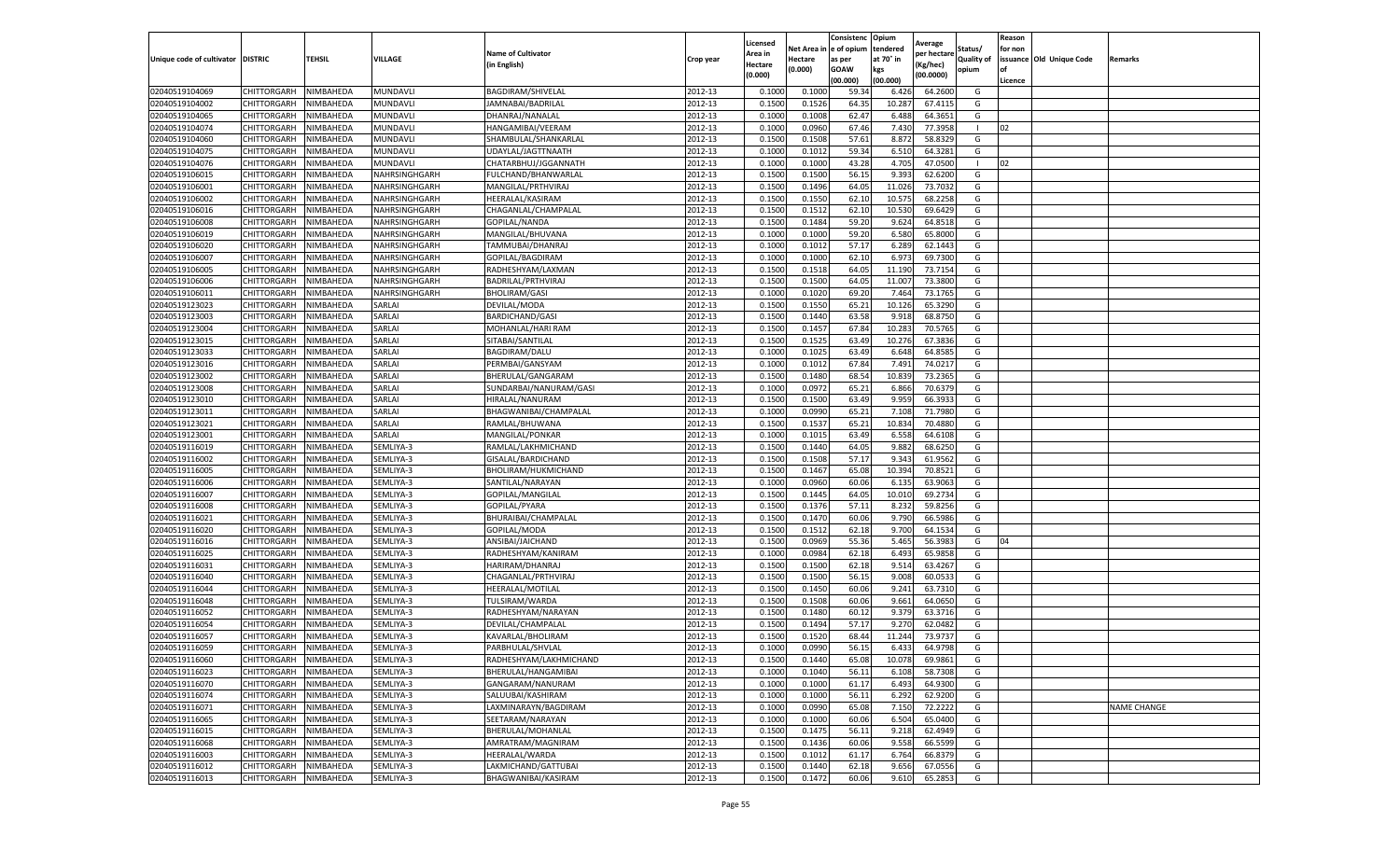|                           |                    |               |               |                            |           | Licensed |         | Consistenc             | Opium     |                        |                   | Reason  |                          |                 |
|---------------------------|--------------------|---------------|---------------|----------------------------|-----------|----------|---------|------------------------|-----------|------------------------|-------------------|---------|--------------------------|-----------------|
|                           |                    |               |               | <b>Name of Cultivator</b>  |           | Area in  |         | Net Area in e of opium | tendered  | Average<br>per hectare | Status/           | for non |                          |                 |
| Unique code of cultivator | <b>DISTRIC</b>     | TEHSIL        | VILLAGE       | in English)                | Crop year | Hectare  | Hectare | as per                 | at 70° in | (Kg/hec                | <b>Quality of</b> |         | issuance Old Unique Code | <b>Remarks</b>  |
|                           |                    |               |               |                            |           | (0.000)  | (0.000) | <b>GOAW</b>            | kgs       | (00.0000)              | opium             |         |                          |                 |
|                           |                    |               |               |                            |           |          |         | (00.000)               | (00.000)  |                        |                   | Licence |                          |                 |
| 02040519116018            | CHITTORGARH        | NIMBAHEDA     | SEMLIYA-3     | BHERULAL/PRATVIRAJ         | 2012-13   | 0.1500   | 0.1440  | 61.17                  | 9.656     | 67.0556                | G                 |         |                          |                 |
| 02040519116028            | CHITTORGARH        | NIMBAHEDA     | SEMLIYA-3     | BHAGVANIBAI/NANDA          | 2012-13   | 0.1000   | 0.0994  | 56.1                   | 6.18      | 62.1730                | G                 |         |                          |                 |
| 02040519116032            | CHITTORGARH        | NIMBAHEDA     | SEMLIYA-3     | KANKUBAI/HARIRAM           | 2012-13   | 0.1500   | 0.1495  | 60.06                  | 9.232     | 61.7525                | G                 |         |                          |                 |
| 02040519116036            | CHITTORGARH        | NIMBAHEDA     | SEMLIYA-3     | BAGDIRAM/GOPILAL           | 2012-13   | 0.1500   | 0.1488  | 60.12                  | 9.284     | 62.3925                | G                 |         |                          |                 |
| 02040519116038            | CHITTORGARH        | NIMBAHEDA     | SEMLIYA-3     | OUNKARLAL/TULSIRAM         | 2012-13   | 0.1000   | 0.1000  | 61.17                  | 6.965     | 69.6500                | G                 |         |                          |                 |
| 02040519116045            | CHITTORGARH        | NIMBAHEDA     | SEMLIYA-3     | MAKHANLAL/SUKHLAL          | 2012-13   | 0.1000   | 0.0864  | 65.08                  | 6.396     | 74.0278                | G                 |         |                          |                 |
| 02040519116051            | CHITTORGARH        | NIMBAHEDA     | SEMLIYA-3     | DHAPUBAI/MOTILAL           | 2012-13   | 0.1000   | 0.0975  | 61.17                  | 6.353     | 65.1590                | G                 |         |                          |                 |
| 02040519116053            | CHITTORGARH        | NIMBAHEDA     | SEMLIYA-3     | LAXMINARAYAN/PRTHVIRAJ     | 2012-13   | 0.1000   | 0.0980  | 55.36                  | 5.639     | 57.5408                | G                 |         |                          |                 |
| 02040519116029            | CHITTORGARH        | NIMBAHEDA     | SEMLIYA-3     | NANALAL/SUKHLAL            | 2012-13   | 0.1500   | 0.1428  | 55.36                  | 9.229     | 64.6289                | G                 |         |                          |                 |
| 02040519116041            | CHITTORGARH        | NIMBAHEDA     | SEMLIYA-3     | ARJUANSINGH/GOVERDHANSINGH | 2012-13   | 0.1500   | 0.1500  | 60.12                  | 9.679     | 64.5267                | G                 |         |                          |                 |
| 02040519116077            | CHITTORGARH        | NIMBAHEDA     | SEMLIYA-3     | UTAMCHAND/NARAYAN          | 2012-13   | 0.1500   | 0.1485  | 57.10                  | 8.663     | 58.3367                | G                 |         | 02040519093013           | <b>TRANSFER</b> |
| 02040519116073            | CHITTORGARH        | NIMBAHEDA     | SEMLIYA-3     | MANGILAL/NARAYAN           | 2012-13   | 0.1500   | 0.1440  | 52.16                  | 7.966     | 55.3194                | G                 | 04      | 02040519093003           | TRANSFER        |
| 02040519116076            | CHITTORGARH        | NIMBAHEDA     | SEMLIYA-3     | <b>GULSER KHA/ALLA KAH</b> | 2012-13   | 0.1500   | 0.1537  | 60.12                  | 9.765     | 63.5329                | G                 |         | 02040519093012           | TRANSFER        |
| 02040518001013            | CHITTORGARH        | DUNGLA        | ALAKHEDI      | GOPILAL/KISHNA             | 2012-13   | 0.1500   | 0.1445  | 55.91                  | 8.394     | 58.0900                | G                 |         |                          |                 |
| 02040518001001            | CHITTORGARH        | DUNGLA        | ALAKHEDI      | BALKISHAN/LAXMAN           | 2012-13   | 0.1500   | 0.1520  | 64.39                  | 10.468    | 68.8684                | G                 |         |                          |                 |
| 02040518001002            | CHITTORGARH        | <b>DUNGLA</b> | ALAKHEDI      | LAXMINARAYAN/CHATARBHUJ    | 2012-13   | 0.1000   | 0.0990  | 62.01                  | 6.945     | 70.1515                | G                 |         |                          |                 |
| 02040518001005            | CHITTORGARH        | <b>DUNGLA</b> | ALAKHEDI      | GEHARILAL/LAXMAN           | 2012-13   | 0.1000   | 0.0996  | 65.29                  | 7.089     | 71.1747                | G                 |         |                          |                 |
| 02040518001006            | CHITTORGARH        | <b>DUNGLA</b> | ALAKHEDI      | MOHANLAL/LAXMAN            | 2012-13   | 0.1500   | 0.1512  | 65.29                  | 10.55     | 69.8280                | G                 |         |                          |                 |
| 02040518001015            | CHITTORGARH        | DUNGLA        | ALAKHEDI      | SHANKERLAL/LAXMAN          | 2012-13   | 0.1500   | 0.1497  | 65.29                  | 10.484    | 70.0334                | G                 |         |                          |                 |
| 02040518001030            | CHITTORGARH        | DUNGLA        | ALAKHEDI      | LAXMAN/SHOBHALAL           | 2012-13   | 0.1000   | 0.0986  | 56.60                  | 6.299     | 63.8844                | G                 |         |                          |                 |
| 02040518001036            | CHITTORGARH        | <b>DUNGLA</b> | ALAKHEDI      | MANGILAL/NANALAL           | 2012-13   | 0.1000   | 0.0990  | 56.60                  | 5.919     | 59.7879                | G                 |         |                          |                 |
| 02040518001031            | CHITTORGARH        | DUNGLA        | ALAKHEDI      | RATNLAL/JYOTICHAND         | 2012-13   | 0.1000   | 0.1012  | 56.60                  | 6.032     | 59.6047                | G                 |         |                          |                 |
| 02040518001008            | CHITTORGARH        | <b>DUNGLA</b> | ALAKHEDI      | OUKARLAL/MADHULAL          | 2012-13   | 0.1000   | 0.1000  | 62.01                  | 6.759     | 67.5900                | G                 |         |                          |                 |
| 02040518001027            | CHITTORGARH        | DUNGLA        | ALAKHEDI      | <b>BHOPSINGH/RAMSINGH</b>  | 2012-13   | 0.1000   | 0.1010  | 62.01                  | 6.750     | 66.8317                | G                 |         |                          |                 |
| 02040518003009            | CHITTORGARH        | DUNGLA        | ARNED         | SHRI LAL/BHURA JANVA       | 2012-13   | 0.1000   | 0.1024  | 56.54                  | 6.260     | 61.1328                | G                 |         |                          |                 |
| 02040518003008            | CHITTORGARH        | DUNGLA        | ARNED         | SHANKAR/DALCHAND           | 2012-13   | 0.1000   | 0.1020  | 65.41                  | 7.111     | 69.7157                | G                 |         |                          |                 |
| 02040518003016            | CHITTORGARH        | DUNGLA        | ARNED         | JAGNNTH/KANIRAM            | 2012-13   | 0.1500   | 0.1462  | 69.54                  | 11.166    | 76.3748                | G                 |         |                          |                 |
| 02040518003022            | CHITTORGARH        | <b>DUNGLA</b> | ARNED         | DAL CHAND/PEMA             | 2012-13   | 0.1500   | 0.1500  | 56.31                  | 9.766     | 65.1067                | G                 |         |                          |                 |
| 02040518003045            | CHITTORGARH        | <b>DUNGLA</b> | ARNED         | HUKMI CHAND/BHANWAR LAL    | 2012-13   | 0.1000   | 0.1000  | 56.31                  | 5.913     | 59.1300                | G                 |         |                          |                 |
| 02040518003055            | CHITTORGARH        | <b>DUNGLA</b> | ARNED         | BADRI LAL/BHANWAR LAL      | 2012-13   | 0.1000   | 0.1000  | 64.39                  | 7.202     | 72.0200                | G                 |         |                          |                 |
| 02040518003030            | CHITTORGARH        | DUNGLA        | ARNED         | OUNKAR/KALU                | 2012-13   | 0.1500   | 0.1496  | 65.41                  | 10.372    | 69.3316                | G                 |         |                          |                 |
| 02040518003002            | CHITTORGARH        | DUNGLA        | ARNED         | <b>OUNKAR / BHOLA</b>      | 2012-13   | 0.1000   | 0.0990  | 56.31                  | 5.929     | 59.8889                | G                 |         |                          |                 |
| 02040518003004            | CHITTORGARH        | DUNGLA        | ARNED         | CHOGA LAL/SHVA JANVA       | 2012-13   | 0.1500   | 0.1496  | 56.32                  | 9.309     | 62.2259                | G                 |         |                          |                 |
| 02040518003005            | CHITTORGARH        | DUNGLA        | ARNED         | GOKEL/JHECHAND             | 2012-13   | 0.1500   | 0.1512  | 56.32                  | 9.743     | 64.4378                | G                 |         |                          |                 |
| 02040518003006            | CHITTORGARH        | <b>DUNGLA</b> | ARNED         | LAXMAN/BABRU               | 2012-13   | 0.1500   | 0.1386  | 56.32                  | 8.295     | 59.8485                | G                 |         |                          |                 |
| 02040518003011            | CHITTORGARH        | DUNGLA        | ARNED         | SHAMBHU LAL/OUNKAR LAL     | 2012-13   | 0.1000   | 0.0960  | 63.42                  | 6.559     | 68.3229                | G                 |         |                          |                 |
| 02040518003031            | CHITTORGARH        | <b>DUNGLA</b> | ARNED         | PANALAL/JAGNNTH            | 2012-13   | 0.1500   | 0.1500  | 56.32                  | 9.582     | 63.8800                | G                 |         |                          |                 |
| 02040518003032            | CHITTORGARH        | DUNGLA        | ARNED         | POKHAR LAL/CHTRBHUJ        | 2012-13   | 0.1000   | 0.1025  | 65.41                  | 7.092     | 69.1902                | G                 |         |                          |                 |
| 02040518003046            | CHITTORGARH        | DUNGLA        | ARNED         | <b>GOTAM PURI/RAM PURI</b> | 2012-13   | 0.1000   | 0.0984  | 56.32                  | 6.364     | 64.6748                | G                 |         |                          |                 |
| 02040518003050            | CHITTORGARH        | <b>DUNGLA</b> | ARNED         | BHANWAR LAL/BHURA          | 2012-13   | 0.1500   | 0.1494  | 57.36                  | 10.022    | 67.0817                | G                 |         |                          |                 |
| 02040518003051            | CHITTORGARH        | DUNGLA        | ARNED         | HEERA/MODA                 | 2012-13   | 0.1500   | 0.1501  | 57.36                  | 9.636     | 64.1972                | G                 |         |                          |                 |
| 02040518003057            | CHITTORGARH        | <b>DUNGLA</b> | ARNED         | MOHAN PURI/MADHO PURI      | 2012-13   | 0.1500   | 0.1500  | 63.42                  | 10.990    | 73.2667                | G                 |         |                          |                 |
| 02040518003014            | CHITTORGARH        | DUNGLA        | ARNED         | KALU/UDAI LAL LUHAR        | 2012-13   | 0.1000   | 0.1026  | 62.09                  | 7.398     | 72.1053                | G                 |         |                          |                 |
| 02040518003010            | CHITTORGARH        | <b>DUNGLA</b> | ARNED         | HUKMI CHAND/MATURA LAI     | 2012-13   | 0.1500   | 0.1500  | 57.36                  | 9.809     | 65.3933                | G                 |         |                          |                 |
| 02040518003023            | CHITTORGARH        | <b>DUNGLA</b> | ARNED         | BADAMI BAI/OUNKAR J        | 2012-13   | 0.1000   | 0.1000  | 63.42                  | 6.913     | 69.1300                | G                 |         |                          |                 |
| 02040518003020            | CHITTORGARH        | DUNGLA        | ARNED         | GOPI LAL/NARAYAN           | 2012-13   | 0.1000   | 0.1025  | 57.32                  | 5.838     | 56.9561                | G                 | 04      |                          |                 |
| 02040518003028            | CHITTORGARH        | DUNGLA        | ARNED         | KISHAN LAL/BHAGVAN         | 2012-13   | 0.1000   | 0.0960  | 65.41                  | 7.111     | 74.0729                | G                 |         |                          |                 |
| 02040518003019            | CHITTORGARH        | <b>DUNGLA</b> | ARNED         | DALLI CHAND/GANGA RAM      | 2012-13   | 0.1500   | 0.1480  | 57.36                  | 9.268     | 62.6216                | G                 |         |                          |                 |
| 02040518003059            | CHITTORGARH        | <b>DUNGLA</b> | ARNED         | KISHAN LAL/BHAGVAN         | 2012-13   | 0.1000   | 0.1000  | 58.35                  | 6.352     | 63.5200                | G                 |         |                          |                 |
| 02040518003038            | <b>CHITTORGARH</b> | <b>DUNGLA</b> | ARNED         | SHOHANI BAI/DOLATRAM       | 2012-13   | 0.1500   | 0.0960  | 65.41                  | 8.597     | 89.5521                | G                 |         |                          |                 |
| 02040518003060            | <b>CHITTORGARH</b> | <b>DUNGLA</b> | ARNED         | HEERA LAL/CUNNI LAL        | 2012-13   | 0.1500   | 0.1496  | 63.42                  | 10.211    | 68.2553                | G                 |         |                          |                 |
| 02040518005020            | CHITTORGARH        | <b>DUNGLA</b> | <b>BADVAI</b> | <b>GENESH/RUP LAL</b>      | 2012-13   | 0.1000   | 0.1024  | 56.32                  | 5.970     | 58.3008                | G                 |         |                          |                 |
| 02040518005022            | CHITTORGARH        | <b>DUNGLA</b> | BADVAI        | KALU LAL/NAVLA             | 2012-13   | 0.1500   | 0.1518  | 57.01                  | 9.749     | 64.2227                | G                 |         |                          |                 |
| 02040518005019            | <b>CHITTORGARH</b> | <b>DUNGLA</b> | <b>BADVAI</b> | MOHANI BAI/PRATVIRAJ       | 2012-13   | 0.1500   | 0.1495  | 60.15                  | 9.323     | 62.3612                | G                 |         |                          |                 |
| 02040518005011            | CHITTORGARH        | <b>DUNGLA</b> | BADVAI        | GOPI LAL/OUNKAR            | 2012-13   | 0.1500   | 0.1524  | 51.15                  | 8.060     | 52.8871                | -1                | 02      |                          |                 |
| 02040518005016            | <b>CHITTORGARH</b> | <b>DUNGLA</b> | <b>BADVAI</b> | LAXMILAL/SHANKER LAL       | 2012-13   | 0.1500   | 0.1504  | 60.15                  | 9.272     | 61.6489                | G                 |         |                          |                 |
| 02040518005006            | CHITTORGARH        | <b>DUNGLA</b> | BADVAI        | BANSI LAL/LAXMI RAM        | 2012-13   | 0.1000   | 0.1024  | 59.13                  | 6.259     | 61.1230                | G                 |         |                          |                 |
| 02040518005014            | CHITTORGARH        | DUNGLA        | BADVAI        | <b>GASI LAL/NATHU LAL</b>  | 2012-13   | 0.1000   | 0.1000  | 59.13                  | 6.099     | 60.9900                | G                 |         |                          |                 |
| 02040518005013            | <b>CHITTORGARH</b> | <b>DUNGLA</b> | BADVAI        | MANGI LAL/KHESYA           | 2012-13   | 0.1500   | 0.1519  | 57.01                  | 8.845     | 58.2291                | G                 |         |                          |                 |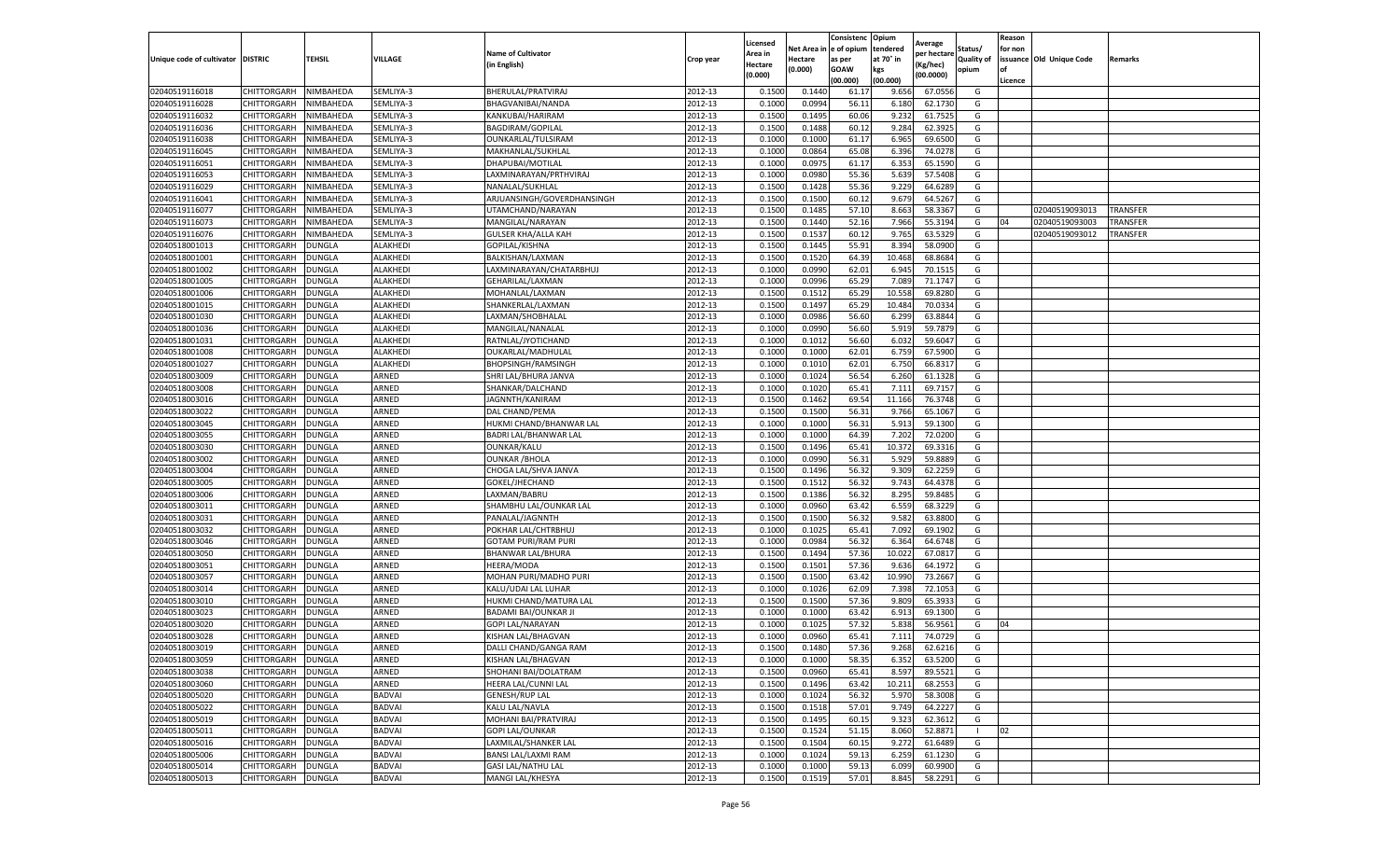|                           |                    |               |               |                            |           | Licensed |         | Consistenc             | Opium     |                        |                   | Reason  |                          |                |
|---------------------------|--------------------|---------------|---------------|----------------------------|-----------|----------|---------|------------------------|-----------|------------------------|-------------------|---------|--------------------------|----------------|
|                           |                    |               |               | <b>Name of Cultivator</b>  |           | Area in  |         | Net Area in e of opium | tendered  | Average<br>per hectare | Status/           | for non |                          |                |
| Unique code of cultivator | <b>DISTRIC</b>     | TEHSIL        | VILLAGE       | in English)                | Crop year | Hectare  | Hectare | as per                 | at 70° in | (Kg/hec                | <b>Quality of</b> |         | issuance Old Unique Code | <b>Remarks</b> |
|                           |                    |               |               |                            |           | (0.000)  | (0.000) | <b>GOAW</b>            | kgs       | (00.0000)              | opium             |         |                          |                |
|                           |                    |               |               |                            |           |          |         | (00.000)               | (00.000)  |                        |                   | Licence |                          |                |
| 02040518007007            | CHITTORGARH        | <b>DUNGLA</b> | BHANAKHEDI    | KISHANLAL/HEERALAI         | 2012-13   | 0.1500   | 0.1500  | 62.00                  | 9.442     | 62.9467                | G                 |         |                          |                |
| 02040518007002            | CHITTORGARH        | DUNGLA        | BHANAKHEDI    | <b>KESHURAM/OUNKAR</b>     | 2012-13   | 0.1500   | 0.1462  | 62.00                  | 9.35      | 63.9740                | G                 |         |                          |                |
| 02040518007006            | CHITTORGARH        | DUNGLA        | BHANAKHEDI    | NANALAL/SUKHLAL            | 2012-13   | 0.1000   | 0.0990  | 62.00                  | 6.466     | 65.3131                | G                 |         |                          |                |
| 02040518007008            | CHITTORGARH        | <b>DUNGLA</b> | BHANAKHEDI    | LAXMICHAND/GASHI           | 2012-13   | 0.1500   | 0.1520  | 68.11                  | 10.041    | 66.0592                | G                 |         |                          |                |
| 02040518007010            | <b>CHITTORGARH</b> | DUNGLA        | BHANAKHEDI    | VENDIRAM/SHAMBHU           | 2012-13   | 0.1000   | 0.1020  | 60.15                  | 6.642     | 65.1176                | G                 |         |                          |                |
| 02040518007001            | CHITTORGARH        | DUNGLA        | BHANAKHEDI    | LAXMILAL/OUNKAR            | 2012-13   | 0.1500   | 0.1519  | 64.04                  | 9.762     | 64.2660                | G                 |         |                          |                |
| 02040518013018            | CHITTORGARH        | <b>DUNGLA</b> | <b>BILOT</b>  | <b>GOLABI BAI/HEMA</b>     | 2012-13   | 0.1500   | 0.1480  | 63.01                  | 10.388    | 70.1892                | G                 |         |                          |                |
| 02040518013038            | CHITTORGARH        | DUNGLA        | <b>BILOT</b>  | SANTI LAL/KISHAN LAL       | 2012-13   | 0.1500   | 0.1472  | 69.36                  | 11.31     | 76.8750                | G                 |         |                          |                |
| 02040518013001            | CHITTORGARH        | DUNGLA        | <b>BILOT</b>  | GANGABAI/KISHAN LAL        | 2012-13   | 0.1500   | 0.1472  | 63.01                  | 10.334    | 70.2038                | G                 |         |                          |                |
| 02040518013013            | CHITTORGARH        | <b>DUNGLA</b> | <b>BILOT</b>  | GOTM/DEVA                  | 2012-13   | 0.1500   | 0.1500  | 65.55                  | 10.675    | 71.1667                | G                 |         |                          |                |
| 02040518013017            | CHITTORGARH        | <b>DUNGLA</b> | <b>BILOT</b>  | KESHURAM/BHAGVAN           | 2012-13   | 0.1500   | 0.1496  | 66.52                  | 11.185    | 74.7660                | G                 |         |                          |                |
| 02040518013019            | CHITTORGARH        | <b>DUNGLA</b> | <b>BILOT</b>  | RUPA/MODA                  | 2012-13   | 0.1500   | 0.1500  | 63.01                  | 10.37     | 69.1933                | G                 |         |                          |                |
| 02040518013030            | CHITTORGARH        | DUNGLA        | <b>BILOT</b>  | SHANKAR LAL/RAMA           | 2012-13   | 0.1500   | 0.1500  | 56.65                  | 9.784     | 65.2267                | G                 |         |                          |                |
| 02040518013031            | CHITTORGARH        | DUNGLA        | <b>BILOT</b>  | JASHRAJ/PYAR JI            | 2012-13   | 0.1000   | 0.0999  | 63.01                  | 6.589     | 65.9560                | G                 |         |                          |                |
| 02040518013040            | CHITTORGARH        | DUNGLA        | <b>BILOT</b>  | RAMESAR LAL/KISHAN LAL     | 2012-13   | 0.1500   | 0.1504  | 63.01                  | 10.658    | 70.8644                | G                 |         |                          |                |
| 02040518013044            | CHITTORGARH        | <b>DUNGLA</b> | <b>BILOT</b>  | NARAYAN/BABRU BDA          | 2012-13   | 0.1500   | 0.1452  | 63.41                  | 10.100    | 69.5592                | G                 |         |                          |                |
| 02040518013055            | CHITTORGARH        | <b>DUNGLA</b> | <b>BILOT</b>  | DANRAJ/KHUMA               | 2012-13   | 0.1500   | 0.1500  | 56.65                  | 9.711     | 64.7400                | G                 |         |                          |                |
| 02040518013056            | CHITTORGARH        | DUNGLA        | <b>BILOT</b>  | GOPILAL/GANGARAM           | 2012-13   | 0.1500   | 0.1520  | 63.41                  | 10.608    | 69.7895                | G                 |         |                          |                |
| 02040518013028            | CHITTORGARH        | DUNGLA        | <b>BILOT</b>  | MANGI LAL/NENA             | 2012-13   | 0.1500   | 0.1519  | 59.11                  | 10.26     | 67.5444                | G                 |         |                          |                |
| 02040518013032            | CHITTORGARH        | DUNGLA        | <b>BILOT</b>  | NARAYAN/OUNKAR             | 2012-13   | 0.1500   | 0.1517  | 59.11                  | 10.015    | 66.0185                | G                 |         |                          |                |
| 02040518013003            | CHITTORGARH        | <b>DUNGLA</b> | <b>BILOT</b>  | HEMERIBAI/NETRAM           | 2012-13   | 0.1000   | 0.1008  | 56.65                  | 6.539     | 64.8710                | G                 |         |                          |                |
| 02040518013037            | CHITTORGARH        | DUNGLA        | <b>BILOT</b>  | NANU RAM/FARTA             | 2012-13   | 0.1500   | 0.1548  | 66.52                  | 11.888    | 76.7959                | G                 |         |                          |                |
| 02040518013039            | CHITTORGARH        | <b>DUNGLA</b> | <b>BILOT</b>  | LOBHCHAND/BHAGVAN          | 2012-13   | 0.1500   | 0.1496  | 66.52                  | 11.004    | 73.5561                | G                 |         |                          |                |
| 02040518013049            | CHITTORGARH        | DUNGLA        | <b>BILOT</b>  | <b>BABU LAL/GOPI</b>       | 2012-13   | 0.1500   | 0.1504  | 56.65                  | 9.792     | 65.1064                | G                 |         |                          |                |
| 02040518013051            | CHITTORGARH        | DUNGLA        | <b>BILOT</b>  | GMERIBAI/BHJHA             | 2012-13   | 0.1000   | 0.0996  | 56.65                  | 6.02      | 60.5321                | G                 |         |                          |                |
| 02040518013020            | CHITTORGARH        | <b>DUNGLA</b> | <b>BILOT</b>  | GOTTU/BHOLA                | 2012-13   | 0.1500   | 0.1527  | 63.41                  | 10.807    | 70.7728                | G                 |         |                          |                |
| 02040518013027            | CHITTORGARH        | DUNGLA        | <b>BILOT</b>  | NARAYAN/RUPA               | 2012-13   | 0.1500   | 0.1500  | 57.28                  | 10.08     | 67.2600                | G                 |         |                          |                |
| 02040518013002            | CHITTORGARH        | <b>DUNGLA</b> | <b>BILOT</b>  | SANTI LAL/PYARA            | 2012-13   | 0.1000   | 0.1000  | 56.34                  | 5.795     | 57.9500                | G                 |         |                          |                |
| 02040518013016            | CHITTORGARH        | <b>DUNGLA</b> | <b>BILOT</b>  | <b>BAGDI RAM/GOKAL</b>     | 2012-13   | 0.1500   | 0.1480  | 63.41                  | 11.178    | 75.5270                | G                 |         |                          |                |
| 02040518014103            | CHITTORGARH        | <b>DUNGLA</b> | CHIKARDA      | NANALAL/BHERULAL           | 2012-13   | 0.1000   | 0.1008  | 56.25                  | 6.155     | 61.0615                | G                 |         |                          |                |
| 02040518014032            | CHITTORGARH        | DUNGLA        | CHIKARDA      | GASIRAM/DHULLA             | 2012-13   | 0.1000   | 0.1040  | 61.94                  | 7.158     | 68.8269                | G                 |         |                          |                |
| 02040518014040            | CHITTORGARH        | DUNGLA        | CHIKARDA      | RAMESWERLAL/VARDICHAND     | 2012-13   | 0.1000   | 0.0992  | 53.55                  | 5.740     | 57.8629                | -1                | 02      |                          |                |
| 02040518014044            | CHITTORGARH        | DUNGLA        | CHIKARDA      | DALU/DUNGAJI               | 2012-13   | 0.1000   | 0.0960  | 61.94                  | 6.282     | 65.4375                | G                 |         |                          |                |
| 02040518014051            | CHITTORGARH        | DUNGLA        | CHIKARDA      | LAXMILAL/FAKIRCHAND GARG   | 2012-13   | 0.1500   | 0.1540  | 61.94                  | 9.981     | 64.8117                | G                 |         |                          |                |
| 02040518014061            | CHITTORGARH        | <b>DUNGLA</b> | CHIKARDA      | JAMUNALAL/CHATARBHUJ DARJI | 2012-13   | 0.1500   | 0.1496  | 61.94                  | 9.203     | 61.5174                | G                 |         |                          |                |
| 02040518014108            | CHITTORGARH        | <b>DUNGLA</b> | CHIKARDA      | MANGILAL/VENAJI            | 2012-13   | 0.1000   | 0.0960  | 56.25                  | 5.633     | 58.6771                | G                 |         |                          |                |
| 02040518014107            | CHITTORGARH        | <b>DUNGLA</b> | CHIKARDA      | TARACHAND/TIKAMCHAND       | 2012-13   | 0.1000   | 0.1000  | 56.25                  | 6.099     | 60.9900                | G                 |         |                          |                |
| 02040518014039            | CHITTORGARH        | DUNGLA        | CHIKARDA      | CHATARBHUJ/DHUNGAJI        | 2012-13   | 0.1000   | 0.1000  | 56.25                  | 5.778     | 57.7800                | G                 |         |                          |                |
| 02040518014053            | CHITTORGARH        | DUNGLA        | CHIKARDA      | HANGAMIBAI/GHERILAL        | 2012-13   | 0.1000   | 0.1044  | 56.63                  | 5.946     | 56.9540                | G                 | 04      |                          |                |
| 02040518014067            | CHITTORGARH        | <b>DUNGLA</b> | CHIKARDA      | HAJARI/KISHANA JAT         | 2012-13   | 0.1000   | 0.0992  | 64.25                  | 7.123     | 71.8044                | G                 |         |                          |                |
| 02040518014072            | CHITTORGARH        | DUNGLA        | CHIKARDA      | PIRTVIRAJ/LALU GADRI       | 2012-13   | 0.1500   | 0.1488  | 53.19                  | 8.434     | 56.6801                | G                 | 04      |                          |                |
| 02040518014017            | CHITTORGARH        | <b>DUNGLA</b> | CHIKARDA      | GOPALDAS/KISHNADAS         | 2012-13   | 0.1000   | 0.1000  | 61.94                  | 6.628     | 66.2800                | G                 |         |                          |                |
| 02040518014114            | CHITTORGARH        | DUNGLA        | CHIKARDA      | RATAN/NARAYAN              | 2012-13   | 0.1000   | 0.1000  | 69.37                  | 7.393     | 73.9300                | G                 |         |                          |                |
| 02040518014115            | CHITTORGARH        | <b>DUNGLA</b> | CHIKARDA      | KALU/BABRU                 | 2012-13   | 0.1500   | 0.1500  | 56.25                  | 8.654     | 57.6933                | G                 |         |                          |                |
| 02040518015107            | <b>CHITTORGARH</b> | <b>DUNGLA</b> | DELWAS        | GANGABAI/DHANRAJ           | 2012-13   | 0.1500   | 0.1539  | 66.13                  | 10.987    | 71.3905                | G                 |         |                          |                |
| 02040518015001            | CHITTORGARH        | DUNGLA        | DELWAS        | DAPUBAI/FULCHAND           | 2012-13   | 0.1500   | 0.1516  | 63.36                  | 10.15     | 66.9921                | G                 |         |                          |                |
| 02040518015007            | CHITTORGARH        | DUNGLA        | <b>DELWAS</b> | CHANDRPARKASH/FULCHAND     | 2012-13   | 0.1000   | 0.1008  | 61.20                  | 6.653     | 66.0020                | G                 |         |                          |                |
| 02040518015006            | CHITTORGARH        | <b>DUNGLA</b> | <b>DELWAS</b> | UDHA/RAMA                  | 2012-13   | 0.1500   | 0.1512  | 70.43                  | 11.299    | 74.7288                | G                 |         |                          |                |
| 02040518015010            | CHITTORGARH        | <b>DUNGLA</b> | <b>DELWAS</b> | NARAYAN LAL/BHAGVAN LAL    | 2012-13   | 0.1500   | 0.1463  | 63.14                  | 10.057    | 68.7423                | G                 |         |                          |                |
| 02040518015014            | CHITTORGARH        | <b>DUNGLA</b> | DELWAS        | <b>BHANWAR LAL/LALU</b>    | 2012-13   | 0.1500   | 0.1472  | 59.22                  | 9.594     | 65.1766                | G                 |         |                          |                |
| 02040518015017            | CHITTORGARH        | <b>DUNGLA</b> | DELWAS        | RATAN LAL/CHATARBHUJ       | 2012-13   | 0.1500   | 0.1517  | 68.99                  | 11.541    | 76.0778                | G                 |         |                          |                |
| 02040518015018            | CHITTORGARH        | DUNGLA        | DELWAS        | NAVLA/AANDA                | 2012-13   | 0.1000   | 0.1044  | 63.14                  | 7.225     | 69.2050                | G                 |         |                          |                |
| 02040518015021            | CHITTORGARH        | <b>DUNGLA</b> | <b>DELWAS</b> | NATHU/BABRU                | 2012-13   | 0.1500   | 0.1547  | 65.34                  | 11.201    | 72.4047                | G                 |         |                          |                |
| 02040518015022            | <b>CHITTORGARH</b> | <b>DUNGLA</b> | DELWAS        | DALLA/BABRU                | 2012-13   | 0.1000   | 0.1000  | 62.21                  | 7.154     | 71.5400                | G                 |         |                          |                |
| 02040518015023            | CHITTORGARH        | <b>DUNGLA</b> | DELWAS        | <b>RUP LAL/LALU</b>        | 2012-13   | 0.1500   | 0.1564  | 59.22                  | 9.721     | 62.1547                | G                 |         |                          |                |
| 02040518015024            | CHITTORGARH        | <b>DUNGLA</b> | DELWAS        | <b>MOHAN LAL/LALU</b>      | 2012-13   | 0.1000   | 0.0990  | 63.36                  | 6.924     | 69.9394                | G                 |         |                          |                |
| 02040518015043            | CHITTORGARH        | <b>DUNGLA</b> | DELWAS        | RAMA/HEERA                 | 2012-13   | 0.1000   | 0.1020  | 67.55                  | 7.913     | 77.5784                | G                 |         |                          |                |
| 02040518015047            | CHITTORGARH        | DUNGLA        | DELWAS        | BHANWAR LAL/BHERU LAL      | 2012-13   | 0.1500   | 0.1470  | 59.64                  | 9.398     | 63.9320                | G                 |         |                          |                |
| 02040518015060            | <b>CHITTORGARH</b> | <b>DUNGLA</b> | DELWAS        | DEVI DAS / BOJI DAS        | 2012-13   | 0.1000   | 0.1050  | 65.34                  | 7.495     | 71.3810                | G                 |         |                          |                |
|                           |                    |               |               |                            |           |          |         |                        |           |                        |                   |         |                          |                |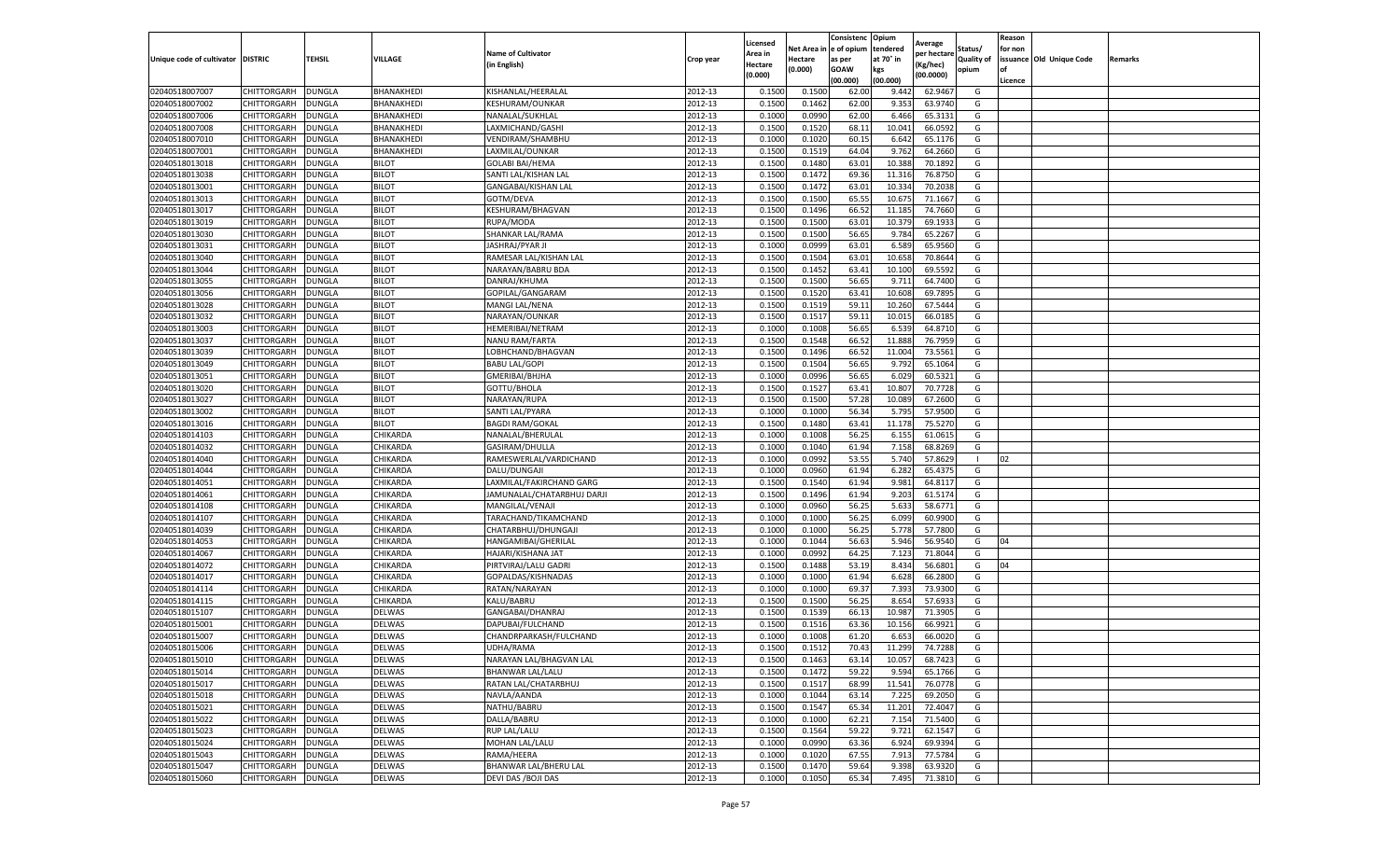|                           |                    |               |                 |                           |           | Licensed |         | Consistenc             | Opium     |                        |                   | Reason  |                          |                |
|---------------------------|--------------------|---------------|-----------------|---------------------------|-----------|----------|---------|------------------------|-----------|------------------------|-------------------|---------|--------------------------|----------------|
|                           |                    |               |                 | <b>Name of Cultivator</b> |           | Area in  |         | Net Area in e of opium | tendered  | Average<br>per hectare | Status/           | for non |                          |                |
| Unique code of cultivator | <b>DISTRIC</b>     | TEHSIL        | VILLAGE         | in English)               | Crop year | Hectare  | Hectare | as per                 | at 70° in | (Kg/hec                | <b>Quality of</b> |         | issuance Old Unique Code | <b>Remarks</b> |
|                           |                    |               |                 |                           |           | (0.000)  | (0.000) | <b>GOAW</b>            | kgs       | (00.0000)              | opium             |         |                          |                |
|                           |                    |               |                 |                           |           |          |         | (00.000)               | (00.000)  |                        |                   | Licence |                          |                |
| 02040518015061            | CHITTORGARH        | <b>DUNGLA</b> | DELWAS          | MITHU DAS/BHOJI DAS       | 2012-13   | 0.1500   | 0.1500  | 67.55                  | 10.92     | 72.8267                | G                 |         |                          |                |
| 02040518015073            | CHITTORGARH        | DUNGLA        | <b>DELWAS</b>   | WAKTA/NARAYAN             | 2012-13   | 0.1500   | 0.1470  | 59.22                  | 9.644     | 65.6054                | G                 |         |                          |                |
| 02040518015093            | CHITTORGARH        | DUNGLA        | <b>DELWAS</b>   | <b>BABRU/DEVA</b>         | 2012-13   | 0.1000   | 0.1040  | 66.13                  | 7.085     | 68.1250                | G                 |         |                          |                |
| 02040518015113            | CHITTORGARH        | <b>DUNGLA</b> | DELWAS          | KISHAN LAL/CHMPA LAL      | 2012-13   | 0.1500   | 0.1448  | 59.64                  | 9.985     | 68.9572                | G                 |         |                          |                |
| 02040518015119            | CHITTORGARH        | DUNGLA        | DELWAS          | LACHIRAM/ONKAR MEGWAL     | 2012-13   | 0.1500   | 0.1504  | 68.99                  | 11.649    | 77.4535                | G                 |         |                          |                |
| 02040518015120            | CHITTORGARH        | DUNGLA        | DELWAS          | SURESH/RATANLAL/SALUBAI   | 2012-13   | 0.1000   | 0.1026  | 62.21                  | 7.083     | 69.0351                | G                 |         |                          | NAME CHANGE    |
| 02040518015089            | CHITTORGARH        | <b>DUNGLA</b> | DELWAS          | <b>OUNKAR/BHAGWAN</b>     | 2012-13   | 0.1000   | 0.1020  | 63.14                  | 7.333     | 71.8922                | G                 |         |                          |                |
| 02040518015108            | CHITTORGARH        | DUNGLA        | DELWAS          | FULCHNAD/CHAMPA LAL       | 2012-13   | 0.1500   | 0.1008  | 63.36                  | 6.888     | 68.3333                | G                 |         |                          |                |
| 02040518015090            | CHITTORGARH        | DUNGLA        | DELWAS          | RUP LAL/SHAMBHULAL        | 2012-13   | 0.1000   | 0.0944  | 59.29                  | 5.793     | 61.3665                | G                 |         |                          |                |
| 02040518015030            | CHITTORGARH        | <b>DUNGLA</b> | DELWAS          | <b>OUNKAR LAL/RAM LAL</b> | 2012-13   | 0.1500   | 0.1487  | 59.29                  | 9.715     | 65.3329                | G                 |         |                          |                |
| 02040518015053            | CHITTORGARH        | <b>DUNGLA</b> | DELWAS          | NOKVKAND/MTHRA            | 2012-13   | 0.1000   | 0.0990  | 56.30                  | 6.394     | 64.5859                | G                 |         |                          |                |
| 02040518015072            | CHITTORGARH        | <b>DUNGLA</b> | <b>DELWAS</b>   | SANTOSHRAM/CHTRBHUJ       | 2012-13   | 0.1500   | 0.1485  | 59.64                  | 9.576     | 64.4848                | G                 |         |                          |                |
| 02040518015075            | CHITTORGARH        | DUNGLA        | DELWAS          | NANU RAM/BHERA            | 2012-13   | 0.1500   | 0.1482  | 56.30                  | 8.83      | 59.5884                | G                 |         |                          |                |
| 02040518015081            | CHITTORGARH        | DUNGLA        | DELWAS          | <b>OUNKAR/GANGA RAM</b>   | 2012-13   | 0.1500   | 0.1488  | 66.13                  | 11.65     | 78.3468                | G                 |         |                          |                |
| 02040518015087            | CHITTORGARH        | DUNGLA        | <b>DELWAS</b>   | BHART LAL/NATHU LAL       | 2012-13   | 0.1500   | 0.1520  | 63.14                  | 10.346    | 68.0658                | G                 |         |                          |                |
| 02040518015101            | CHITTORGARH        | <b>DUNGLA</b> | DELWAS          | CHGAN LAL/OUNKAR LAL      | 2012-13   | 0.1500   | 0.1500  | 68.99                  | 11.541    | 76.9400                | G                 |         |                          |                |
| 02040518015116            | CHITTORGARH        | <b>DUNGLA</b> | DELWAS          | NAVL SINGH/BHUVANI SINGH  | 2012-13   | 0.1500   | 0.1550  | 65.34                  | 10.93     | 70.5161                | G                 |         |                          |                |
| 02040518015002            | CHITTORGARH        | <b>DUNGLA</b> | DELWAS          | GAMERA/DALU               | 2012-13   | 0.1500   | 0.1472  | 59.64                  | 9.568     | 65.0000                | G                 |         |                          |                |
| 02040518015019            | CHITTORGARH        | DUNGLA        | DELWAS          | MANGI LAL/KAJOD           | 2012-13   | 0.1500   | 0.1518  | 60.14                  | 9.95      | 65.5929                | G                 |         |                          |                |
| 02040518015068            | CHITTORGARH        | DUNGLA        | DELWAS          | LAXMAN/FULI BAI           | 2012-13   | 0.1500   | 0.1551  | 62.21                  | 9.989     | 64.4036                | G                 |         |                          |                |
| 02040518015077            | CHITTORGARH        | <b>DUNGLA</b> | DELWAS          | NARAYAN/OUNKAR            | 2012-13   | 0.1500   | 0.1456  | 63.36                  | 10.436    | 71.6758                | G                 |         |                          |                |
| 02040518015082            | CHITTORGARH        | DUNGLA        | DELWAS          | MANGI LAL/KISHNA          | 2012-13   | 0.1500   | 0.0961  | 63.36                  | 6.580     | 68.4703                | G                 |         |                          |                |
| 02040518015096            | CHITTORGARH        | <b>DUNGLA</b> | DELWAS          | PEMA/NAVLA                | 2012-13   | 0.1000   | 0.1000  | 62.21                  | 6.692     | 66.9200                | G                 |         |                          |                |
| 02040518015100            | CHITTORGARH        | DUNGLA        | <b>DELWAS</b>   | BANSHI LAL/LALU BHIL      | 2012-13   | 0.1000   | 0.0945  | 66.13                  | 7.359     | 77.8730                | G                 |         |                          |                |
| 02040518015105            | CHITTORGARH        | DUNGLA        | DELWAS          | LAXMI LAL/NARAYAN         | 2012-13   | 0.1500   | 0.1496  | 56.30                  | 9.394     | 62.7941                | G                 |         |                          |                |
| 02040518015106            | CHITTORGARH        | DUNGLA        | DELWAS          | MOHAN LAL/OUNKAR LAL      | 2012-13   | 0.1500   | 0.1500  | 68.99                  | 11.866    | 79.1067                | G                 |         |                          |                |
| 02040518015112            | CHITTORGARH        | DUNGLA        | DELWAS          | DEVI LAL/OUNKAR LAL       | 2012-13   | 0.1500   | 0.1512  | 60.14                  | 10.01     | 66.2566                | G                 |         |                          |                |
| 02040518015098            | CHITTORGARH        | <b>DUNGLA</b> | DELWAS          | BHERA/SHVA                | 2012-13   | 0.1500   | 0.1520  | 61.20                  | 9.879     | 64.9934                | G                 |         |                          |                |
| 02040518015038            | CHITTORGARH        | <b>DUNGLA</b> | DELWAS          | BHVANI SHANKAR/HIMTRAM    | 2012-13   | 0.1500   | 0.1500  | 56.14                  | 9.351     | 62.3400                | G                 |         |                          |                |
| 02040518015039            | CHITTORGARH        | <b>DUNGLA</b> | DELWAS          | NANDU BAI / ASHARAM       | 2012-13   | 0.1000   | 0.1010  | 66.13                  | 7.614     | 75.3861                | G                 |         |                          |                |
| 02040518015078            | CHITTORGARH        | DUNGLA        | DELWAS          | BHURA/WAKTA               | 2012-13   | 0.1500   | 0.1463  | 63.14                  | 9.30      | 63.5680                | G                 |         |                          |                |
| 02040518015084            | CHITTORGARH        | DUNGLA        | DELWAS          | <b>HEERA LAL/LALU</b>     | 2012-13   | 0.1500   | 0.1488  | 60.14                  | 10.052    | 67.5538                | G                 |         |                          |                |
| 02040518015092            | CHITTORGARH        | DUNGLA        | DELWAS          | DALU/PEMA                 | 2012-13   | 0.1500   | 0.1410  | 62.21                  | 9.136     | 64.7943                | G                 |         |                          |                |
| 02040518015114            | CHITTORGARH        | DUNGLA        | <b>DELWAS</b>   | KAWAR LAL/BHANWAR LAL     | 2012-13   | 0.1500   | 0.1470  | 56.52                  | 9.794     | 66.6259                | G                 |         |                          |                |
| 02040518015109            | CHITTORGARH        | <b>DUNGLA</b> | DELWAS          | KESAR SINGH/BHANWAR SINGH | 2012-13   | 0.1500   | 0.1440  | 56.30                  | 9.362     | 65.0139                | G                 |         |                          |                |
| 02040518015056            | CHITTORGARH        | DUNGLA        | DELWAS          | SHANTILAL/NARAYAN         | 2012-13   | 0.1000   | 0.0957  | 60.14                  | 6.203     | 64.8171                | G                 |         |                          |                |
| 02040518015104            | CHITTORGARH        | <b>DUNGLA</b> | DELWAS          | DOLAT SINGH/LAXMAN SINGH  | 2012-13   | 0.1500   | 0.1476  | 56.30                  | 9.145     | 61.9580                | G                 |         |                          |                |
| 02040518015034            | CHITTORGARH        | DUNGLA        | DELWAS          | RATAN LAL/BHARTH LAL      | 2012-13   | 0.1000   | 0.1050  | 59.29                  | 6.48      | 61.7143                | G                 |         |                          |                |
| 02040518015036            | CHITTORGARH        | DUNGLA        | DELWAS          | NANDA/OUNKAR              | 2012-13   | 0.1500   | 0.1500  | 68.99                  | 11.689    | 77.9267                | G                 |         |                          |                |
| 02040518015040            | CHITTORGARH        | <b>DUNGLA</b> | <b>DELWAS</b>   | SHANKAR LAL/KALU          | 2012-13   | 0.1000   | 0.0972  | 59.29                  | 6.437     | 66.2243                | G                 |         |                          |                |
| 02040518015029            | CHITTORGARH        | DUNGLA        | <b>DELWAS</b>   | RAMESHVAR LAL/LAXMI LAL   | 2012-13   | 0.1500   | 0.1536  | 70.43                  | 11.933    | 77.6888                | G                 |         |                          |                |
| 02040518015035            | CHITTORGARH        | <b>DUNGLA</b> | DELWAS          | CHAMPA LAL/DEVA           | 2012-13   | 0.1500   | 0.1500  | 59.29                  | 8.851     | 59.0067                | G                 |         |                          |                |
| 02040518015086            | CHITTORGARH        | DUNGLA        | <b>DELWAS</b>   | DALLA/BHERA               | 2012-13   | 0.1000   | 0.0994  | 59.29                  | 6.437     | 64.7586                | G                 |         |                          |                |
| 02040518017008            | CHITTORGARH        | DUNGLA        | <b>DEVIPURA</b> | <b>OUNKAR/PEMA</b>        | 2012-13   | 0.1000   | 0.1000  | 60.24                  | 6.015     | 60.1500                | G                 |         |                          |                |
| 02040518017006            | <b>CHITTORGARH</b> | <b>DUNGLA</b> | DEVIPURA        | JEETMAL/RAMESHVAR LAL     | 2012-13   | 0.1000   | 0.0988  | 61.40                  | 6.421     | 64.9899                | G                 |         |                          |                |
| 02040518017001            | CHITTORGARH        | DUNGLA        | DEVIPURA        | CHANDU/GOKAL              | 2012-13   | 0.1500   | 0.1520  | 59.11                  | 9.23      | 60.7763                | G                 |         |                          |                |
| 02040518017004            | CHITTORGARH        | DUNGLA        | <b>DEVIPURA</b> | ROOPA/GOKAL               | 2012-13   | 0.1000   | 0.0990  | 65.27                  | 6.695     | 67.6263                | G                 |         |                          |                |
| 02040518017009            | CHITTORGARH        | <b>DUNGLA</b> | <b>DEVIPURA</b> | BAGDIBAI/KALU             | 2012-13   | 0.1500   | 0.1415  | 65.27                  | 9.362     | 66.1625                | G                 |         |                          |                |
| 02040518017015            | CHITTORGARH        | <b>DUNGLA</b> | <b>DEVIPURA</b> | RAM LAL/BHEEMA            | 2012-13   | 0.1000   | 0.1050  | 57.20                  | 6.325     | 60.2381                | G                 |         |                          |                |
| 02040518017012            | CHITTORGARH        | <b>DUNGLA</b> | <b>DEVIPURA</b> | <b>BHERU LAL/OUNKAR</b>   | 2012-13   | 0.1500   | 0.1410  | 68.31                  | 10.256    | 72.7376                | G                 |         |                          |                |
| 02040518017007            | CHITTORGARH        | <b>DUNGLA</b> | DEVIPURA        | VARDICHAND/KALU           | 2012-13   | 0.1500   | 0.1500  | 65.55                  | 10.666    | 71.1067                | G                 |         |                          |                |
| 02040518017003            | CHITTORGARH        | <b>DUNGLA</b> | DEVIPURA        | SAVI BAI/GOKAL            | 2012-13   | 0.1000   | 0.0988  | 59.11                  | 6.223     | 62.9858                | G                 |         |                          |                |
| 02040518017010            | CHITTORGARH        | <b>DUNGLA</b> | DEVIPURA        | BEEJRAM/NANA LAL          | 2012-13   | 0.1500   | 0.1440  | 65.55                  | 9.786     | 67.9583                | G                 |         |                          |                |
| 02040518019024            | <b>CHITTORGARH</b> | <b>DUNGLA</b> | <b>DUNGLA</b>   | JHECHAND/GODADH TELI      | 2012-13   | 0.1000   | 0.1020  | 68.21                  | 7.016     | 68.7843                | G                 |         |                          |                |
| 02040518019009            | CHITTORGARH        | <b>DUNGLA</b> | DUNGLA          | SANTI LAL/PYARA           | 2012-13   | 0.1500   | 0.1450  | 65.42                  | 10.15     | 70.0621                | G                 |         |                          |                |
| 02040518019006            | CHITTORGARH        | <b>DUNGLA</b> | DUNGLA          | LAXMAN/WAKTA              | 2012-13   | 0.1000   | 0.1023  | 60.32                  | 6.153     | 60.1466                | G                 |         |                          |                |
| 02040518019007            | CHITTORGARH        | <b>DUNGLA</b> | DUNGLA          | CHATRA/BABRU              | 2012-13   | 0.1000   | 0.1020  | 68.21                  | 7.172     | 70.3137                | G                 |         |                          |                |
| 02040518019008            | CHITTORGARH        | DUNGLA        | DUNGLA          | UDAI LAL/KISHANA          | 2012-13   | 0.1000   | 0.1001  | 65.42                  | 6.841     | 68.3417                | G                 |         |                          |                |
| 02040518019011            | <b>CHITTORGARH</b> | <b>DUNGLA</b> | <b>DUNGLA</b>   | SHANKAR LAL/BHERU TELI    | 2012-13   | 0.1000   | 0.0960  | 60.14                  | 5.980     | 62.2917                | G                 |         |                          |                |
|                           |                    |               |                 |                           |           |          |         |                        |           |                        |                   |         |                          |                |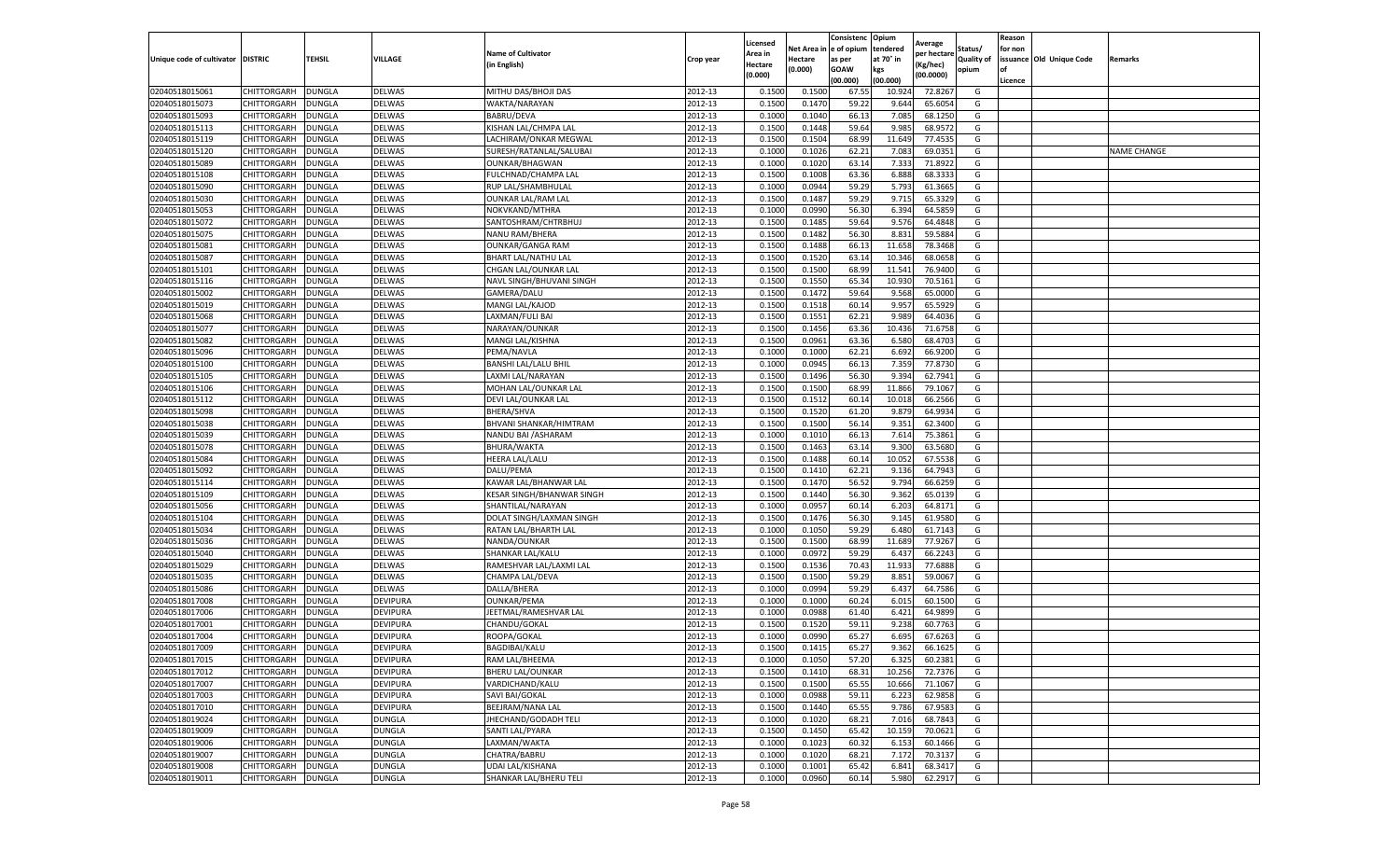|                           |                    |               |                  |                           |           | Licensed |         | Consistenc             | Opium     |                        |                   | Reason  |                          |                    |
|---------------------------|--------------------|---------------|------------------|---------------------------|-----------|----------|---------|------------------------|-----------|------------------------|-------------------|---------|--------------------------|--------------------|
|                           |                    |               |                  | <b>Name of Cultivator</b> |           | Area in  |         | Net Area in e of opium | tendered  | Average<br>oer hectare | Status/           | for non |                          |                    |
| Unique code of cultivator | <b>DISTRIC</b>     | TEHSIL        | VILLAGE          | in English)               | Crop year | Hectare  | Hectare | as per                 | at 70° in | (Kg/hec                | <b>Quality of</b> |         | issuance Old Unique Code | <b>Remarks</b>     |
|                           |                    |               |                  |                           |           | (0.000)  | (0.000) | <b>GOAW</b>            | kgs       | (00.0000)              | opium             |         |                          |                    |
|                           |                    |               |                  |                           |           |          |         | (00.000)               | (00.000)  |                        |                   | Licence |                          |                    |
| 02040518019021            | CHITTORGARH        | <b>DUNGLA</b> | <b>DUNGLA</b>    | CUNNI LAL/KALU LAL        | 2012-13   | 0.1500   | 0.1520  | 66.1                   | 10.427    | 68.5987                | G                 |         |                          |                    |
| 02040518019025            | CHITTORGARH        | DUNGLA        | <b>DUNGLA</b>    | KACRUMAL/DEVA             | 2012-13   | 0.1500   | 0.1464  | 66.17                  | 9.907     | 67.6708                | G                 |         |                          |                    |
| 02040518019027            | CHITTORGARH        | DUNGLA        | DUNGLA           | RAJMAL/RANG LAL           | 2012-13   | 0.1500   | 0.1520  | 66.17                  | 10.549    | 69.4013                | G                 |         |                          |                    |
| 02040518019013            | CHITTORGARH        | <b>DUNGLA</b> | DUNGLA           | HUDIBAI/BHANWAR LAL       | 2012-13   | 0.1000   | 0.1000  | 63.12                  | 7.367     | 73.6700                | G                 |         |                          |                    |
| 02040518019017            | CHITTORGARH        | DUNGLA        | DUNGLA           | HEERA LAL/BHERA(FITER)    | 2012-13   | 0.1000   | 0.1020  | 66.17                  | 7.071     | 69.3235                | G                 |         |                          |                    |
| 02040518019050            | CHITTORGARH        | DUNGLA        | <b>DUNGLA</b>    | DAL CHAND/DEVA            | 2012-13   | 0.1000   | 0.0988  | 63.12                  | 6.429     | 65.0709                | G                 |         |                          |                    |
| 02040518019014            | CHITTORGARH        | <b>DUNGLA</b> | <b>DUNGLA</b>    | SHANKER LAL/NARAYAN       | 2012-13   | 0.1000   | 0.1000  | 66.17                  | 6.778     | 67.7800                | G                 |         |                          |                    |
| 02040518019031            | CHITTORGARH        | DUNGLA        | DUNGLA           | HUKMI CHAND/BHAGVAN       | 2012-13   | 0.1000   | 0.1000  | 57.05                  | 6.055     | 60.5500                | G                 |         |                          |                    |
| 02040518019045            | CHITTORGARH        | DUNGLA        | DUNGLA           | <b>UDAI LAL/BALU</b>      | 2012-13   | 0.1500   | 0.1519  | 60.14                  | 9.631     | 63.4036                | G                 |         |                          |                    |
| 02040518019053            | CHITTORGARH        | <b>DUNGLA</b> | DUNGLA           | BHAGWANLAL/PAYARA         | 2012-13   | 0.1500   | 0.1519  | 62.57                  | 10.199    | 67.1429                | G                 |         |                          |                    |
| 02040518019055            | CHITTORGARH        | <b>DUNGLA</b> | DUNGLA           | BAGDIRAM/HEERA LAL        | 2012-13   | 0.1000   | 0.0120  | 60.14                  | 0.81      | 68.0000                | G                 |         |                          |                    |
| 02040518019061            | CHITTORGARH        | <b>DUNGLA</b> | DUNGLA           | AMBALAL/KISHNA            | 2012-13   | 0.1500   | 0.1530  | 65.42                  | 10.74     | 70.2484                | G                 |         |                          |                    |
| 02040518019026            | CHITTORGARH        | DUNGLA        | DUNGLA           | RATAN LAL/DEVA            | 2012-13   | 0.1500   | 0.1488  | 68.50                  | 10.41     | 69.9731                | G                 |         |                          |                    |
| 02040518019012            | CHITTORGARH        | DUNGLA        | DUNGLA           | HEERA LAL/BHERA SEKHAWAT  | 2012-13   | 0.1500   | 0.1500  | 60.14                  | 9.193     | 61.2867                | G                 |         |                          |                    |
| 02040518019005            | CHITTORGARH        | DUNGLA        | DUNGLA           | KELASHI BAI/BARDA TELI    | 2012-13   | 0.1500   | 0.1520  | 65.78                  | 10.412    | 68.5000                | G                 |         |                          |                    |
| 02040518019015            | CHITTORGARH        | <b>DUNGLA</b> | DUNGLA           | <b>BHERU LAL/BABRU</b>    | 2012-13   | 0.1500   | 0.1488  | 68.21                  | 10.660    | 71.6398                | G                 |         |                          |                    |
| 02040518019048            | CHITTORGARH        | <b>DUNGLA</b> | DUNGLA           | PUNAM CHAND/BHAGVAN LAL   | 2012-13   | 0.1500   | 0.1440  | 62.57                  | 8.939     | 62.0764                | G                 |         |                          |                    |
| 02040518019052            | CHITTORGARH        | <b>DUNGLA</b> | DUNGLA           | SHNATILAL/GOTILAL         | 2012-13   | 0.1000   | 0.1000  | 57.05                  | 5.729     | 57.2900                | G                 |         |                          |                    |
| 02040518019064            | CHITTORGARH        | DUNGLA        | DUNGLA           | JANI BAI /BHERU LAL       | 2012-13   | 0.1000   | 0.1000  | 56.72                  | 6.11      | 61.1800                | G                 |         |                          |                    |
| 02040518019065            | CHITTORGARH        | DUNGLA        | DUNGLA           | BADAMI/NAVLA              | 2012-13   | 0.1000   | 0.1000  | 62.57                  | 6.472     | 64.7200                | G                 |         |                          |                    |
| 02040518019062            | CHITTORGARH        | <b>DUNGLA</b> | <b>DUNGLA</b>    | UDA/SAVA                  | 2012-13   | 0.1000   | 0.1000  | 56.72                  | 6.644     | 66.4400                | G                 |         |                          |                    |
| 02040518019040            | CHITTORGARH        | DUNGLA        | DUNGLA           | UDAI LAL/NARAYAN LAL      | 2012-13   | 0.1000   | 0.1000  | 65.78                  | 6.888     | 68.8800                | G                 |         |                          |                    |
| 02040518019066            | CHITTORGARH        | <b>DUNGLA</b> | DUNGLA           | TARU/GASHI                | 2012-13   | 0.1000   | 0.1000  | 62.85                  | 6.177     | 61.7700                | -1                | 02      |                          |                    |
| 02040518019067            | CHITTORGARH        | DUNGLA        | DUNGLA           | GOTU/CHUNIYA              | 2012-13   | 0.1000   | 0.0990  | 63.58                  | 6.195     | 62.5758                |                   | 02      |                          |                    |
| 02040518019068            | CHITTORGARH        | DUNGLA        | <b>DUNGLA</b>    | LUNDA/CHUNA               | 2012-13   | 0.1500   | 0.1496  | 64.47                  | 9.523     | 63.6564                |                   | $_{02}$ |                          |                    |
| 02040518019069            | CHITTORGARH        | DUNGLA        | DUNGLA           | KANA/NATHU                | 2012-13   | 0.1000   | 0.1014  | 56.72                  | 5.858     | 57.7712                | G                 |         |                          |                    |
| 02040518020007            | CHITTORGARH        | DUNGLA        | DURGAKHEDA       | MANGI LAL/PYARE LAL       | 2012-13   | 0.1500   | 0.1498  | 62.89                  | 10.539    | 70.3538                | G                 |         |                          |                    |
| 02040518020011            | CHITTORGARH        | <b>DUNGLA</b> | DURGAKHEDA       | RODI LAL/NARAYANI BAI     | 2012-13   | 0.1000   | 0.0984  | 62.89                  | 7.232     | 73.4959                | G                 |         |                          |                    |
| 02040518020002            | CHITTORGARH        | <b>DUNGLA</b> | DURGAKHEDA       | LIMBHA/BHERA              | 2012-13   | 0.1500   | 0.1474  | 62.89                  | 10.943    | 74.2402                | G                 |         |                          |                    |
| 02040518020009            | CHITTORGARH        | <b>DUNGLA</b> | DURGAKHEDA       | RAM LAL/KISHNA            | 2012-13   | 0.1500   | 0.1500  | 57.32                  | 9.941     | 66.2733                | G                 |         |                          |                    |
| 02040518020013            | CHITTORGARH        | DUNGLA        | DURGAKHEDA       | BHAWARLAL/DOLI/CHENA      | 2012-13   | 0.1000   | 0.0960  | 54.18                  | 6.27      | 65.3854                | G                 | 05      |                          |                    |
| 02040518020014            | CHITTORGARH        | DUNGLA        | DURGAKHEDA       | GNESH/KISHNA              | 2012-13   | 0.1500   | 0.1432  | 62.89                  | 10.862    | 75.8520                | G                 |         |                          |                    |
| 02040518020016            | CHITTORGARH        | DUNGLA        | DURGAKHEDA       | LAXMI CHNAD/BAGGA         | 2012-13   | 0.1500   | 0.1479  | 62.89                  | 10.80     | 73.0764                | G                 |         |                          |                    |
| 02040518020006            | CHITTORGARH        | DUNGLA        | DURGAKHEDA       | <b>BHERA/OUNKAR</b>       | 2012-13   | 0.1000   | 0.0960  | 57.32                  | 6.567     | 68.4063                | G                 |         |                          |                    |
| 02040518020020            | CHITTORGARH        | <b>DUNGLA</b> | DURGAKHEDA       | SHANTI LAL/GANGA JI RAVAT | 2012-13   | 0.1500   | 0.1491  | 59.81                  | 9.540     | 63.9839                |                   | 02      |                          |                    |
| 02040518022027            | CHITTORGARH        | <b>DUNGLA</b> | FALASIYA         | NARAYAN/TOLIRAM           | 2012-13   | 0.1500   | 0.1512  | 62.01                  | 10.825    | 71.5939                | G                 |         |                          |                    |
| 02040518022001            | CHITTORGARH        | <b>DUNGLA</b> | FALASIYA         | MATRIBAI/BARDA            | 2012-13   | 0.1500   | 0.1526  | 56.27                  | 9.293     | 60.8978                | G                 |         |                          |                    |
| 02040518022005            | CHITTORGARH        | DUNGLA        | ALASIYA          | GALLA/NAVLA               | 2012-13   | 0.1500   | 0.1496  | 56.50                  | 9.61      | 64.2580                | G                 |         |                          |                    |
| 02040518022010            | CHITTORGARH        | DUNGLA        | FALASIYA         | BHURA LAL/LALU LAL        | 2012-13   | 0.1000   | 0.1005  | 56.50                  | 6.449     | 64.1692                | G                 |         |                          |                    |
| 02040518022026            | CHITTORGARH        | <b>DUNGLA</b> | FALASIYA         | PRTHA/WATHA               | 2012-13   | 0.1000   | 0.0986  | 56.50                  | 6.231     | 63.1947                | G                 |         |                          |                    |
| 02040518022028            | CHITTORGARH        | DUNGLA        | FALASIYA         | KHEMA/BHOLA GAYRI         | 2012-13   | 0.1000   | 0.0943  | 56.50                  | 5.989     | 63.5101                | G                 |         |                          |                    |
| 02040518022036            | CHITTORGARH        | <b>DUNGLA</b> | FALASIYA         | BHERULAL/NARAYAN          | 2012-13   | 0.1500   | 0.1512  | 56.56                  | 9.648     | 63.8095                | G                 |         |                          |                    |
| 02040518022051            | CHITTORGARH        | DUNGLA        | FALASIYA         | HEERIBAI/GASI LAL         | 2012-13   | 0.1000   | 0.0980  | 56.56                  | 6.424     | 65.5510                | G                 |         |                          | <b>NAME CHANGE</b> |
| 02040518022031            | CHITTORGARH        | <b>DUNGLA</b> | FALASIYA         | GOKAL/VAKTA               | 2012-13   | 0.1000   | 0.0987  | 56.56                  | 6.609     | 66.9605                | G                 |         |                          |                    |
| 02040518022055            | CHITTORGARH        | <b>DUNGLA</b> | FALASIYA         | PYARI BAI/MOTI GAYRI      | 2012-13   | 0.1500   | 0.1512  | 65.29                  | 11.071    | 73.2209                | G                 |         |                          |                    |
| 02040518022011            | CHITTORGARH        | DUNGLA        | FALASIYA         | HMERA/BHAGA               | 2012-13   | 0.1000   | 0.0988  | 56.56                  | 6.286     | 63.6235                | G                 |         |                          |                    |
| 02040518022022            | CHITTORGARH        | DUNGLA        | FALASIYA         | GIRDHARI/HAR LAL          | 2012-13   | 0.1000   | 0.1020  | 55.91                  | 6.454     | 63.2745                | G                 |         |                          |                    |
| 02040518022025            | CHITTORGARH        | <b>DUNGLA</b> | FALASIYA         | PAYARIBAI/DALU RAM        | 2012-13   | 0.1500   | 0.1520  | 56.53                  | 9.473     | 62.3224                | G                 |         |                          |                    |
| 02040518022029            | <b>CHITTORGARH</b> | <b>DUNGLA</b> | FALASIYA         | KALU/DALU GAYRI           | 2012-13   | 0.1500   | 0.1481  | 57.09                  | 9.289     | 62.7211                | G                 |         |                          |                    |
| 02040518022030            | CHITTORGARH        | <b>DUNGLA</b> | FALASIYA         | MITTHU KUWAR/NARSINGH     | 2012-13   | 0.1500   | 0.1470  | 55.91                  | 9.265     | 63.0272                | G                 |         |                          |                    |
| 02040518022032            | CHITTORGARH        | <b>DUNGLA</b> | FALASIYA         | RAM LAL/BHGGA             | 2012-13   | 0.1500   | 0.1470  | 55.91                  | 9.489     | 64.5510                | G                 |         |                          |                    |
| 02040518022033            | CHITTORGARH        | DUNGLA        | FALASIYA         | KANA/AMRA                 | 2012-13   | 0.1000   | 0.1026  | 56.56                  | 6.634     | 64.6589                | G                 |         |                          |                    |
| 02040518022034            | <b>CHITTORGARH</b> | <b>DUNGLA</b> | FALASIYA         | KALU/GASI GAYRI           | 2012-13   | 0.1500   | 0.1500  | 55.91                  | 9.137     | 60.9133                | G                 |         |                          |                    |
| 02040518022037            | <b>CHITTORGARH</b> | <b>DUNGLA</b> | FALASIYA         | NARAYANI BAI/WARDA        | 2012-13   | 0.1500   | 0.1474  | 57.09                  | 9.991     | 67.7815                | G                 |         |                          |                    |
| 02040518022046            | CHITTORGARH        | <b>DUNGLA</b> | FALASIYA         | BABRU/LALU RAM            | 2012-13   | 0.1000   | 0.0988  | 62.01                  | 7.105     | 71.9130                | G                 |         |                          |                    |
| 02040518022020            | CHITTORGARH        | <b>DUNGLA</b> | FALASIYA         | <b>BALU LAL/BHERA</b>     | 2012-13   | 0.1500   | 0.1456  | 57.09                  | 9.387     | 64.4712                | G                 |         |                          |                    |
| 02040518022054            | CHITTORGARH        | <b>DUNGLA</b> | FALASIYA         | PUSHPA/HAMERA             | 2012-13   | 0.1000   | 0.0992  | 56.50                  | 6.118     | 61.6734                | G                 |         |                          |                    |
| 02040518022056            | <b>CHITTORGARH</b> | DUNGLA        | FALASIYA         | <b>VENIRAM/PRTHA</b>      | 2012-13   | 0.1000   | 0.1012  | 57.09                  | 6.639     | 65.6028                | G                 |         |                          |                    |
| 02040518026053            | <b>CHITTORGARH</b> | <b>DUNGLA</b> | <b>GUMANPURA</b> | MODI RAM/HEMRAJ           | 2012-13   | 0.1500   | 0.1436  | 57.18                  | 9.925     | 69.1156                | G                 |         |                          | <b>NAME CHANGE</b> |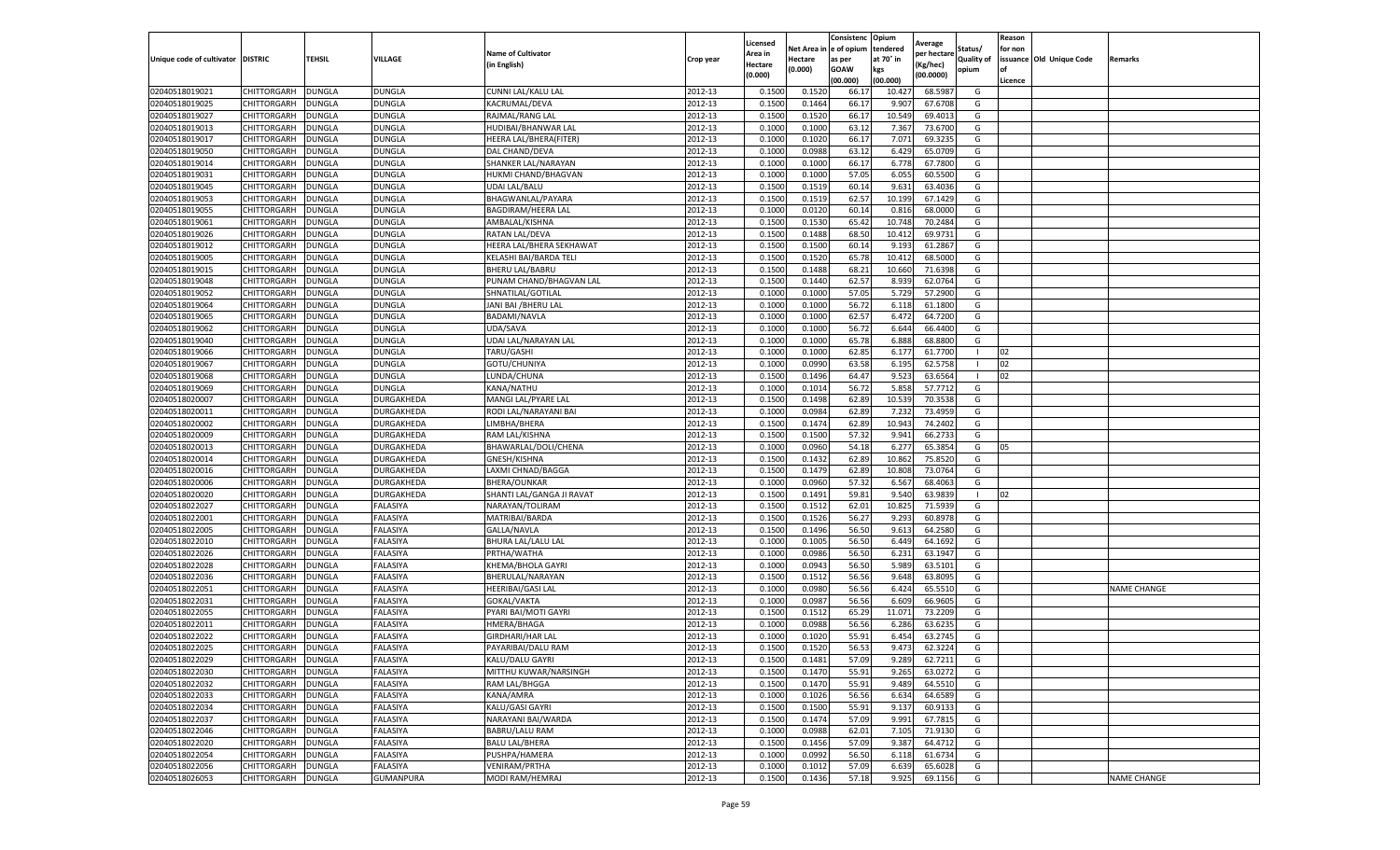|                                  |                                   |                                |                     |                                |                    | Licensed         |                  | Consistenc             | Opium          |                        |                   | Reason  |                          |                    |
|----------------------------------|-----------------------------------|--------------------------------|---------------------|--------------------------------|--------------------|------------------|------------------|------------------------|----------------|------------------------|-------------------|---------|--------------------------|--------------------|
|                                  |                                   |                                |                     | <b>Name of Cultivator</b>      |                    | Area in          |                  | Net Area in e of opium | tendered       | Average<br>per hectare | Status/           | for non |                          |                    |
| Unique code of cultivator        | <b>DISTRIC</b>                    | TEHSIL                         | VILLAGE             | in English)                    | Crop year          | Hectare          | Hectare          | as per                 | at 70° in      | (Kg/hec                | <b>Quality of</b> |         | issuance Old Unique Code | <b>Remarks</b>     |
|                                  |                                   |                                |                     |                                |                    | (0.000)          | (0.000)          | <b>GOAW</b>            | kgs            | (00.0000)              | opium             |         |                          |                    |
|                                  |                                   |                                |                     |                                |                    |                  |                  | (00.000)               | (00.000)       |                        |                   | Licence |                          |                    |
| 02040518026029                   | CHITTORGARH                       | <b>DUNGLA</b>                  | <b>GUMANPURA</b>    | PYARA/KANA                     | 2012-13            | 0.1000           | 0.0960           | 65.53                  | 7.171          | 74.6979                | G                 |         |                          |                    |
| 02040518026016                   | CHITTORGARH                       | DUNGLA                         | GUMANPURA           | SOLA/UDHA                      | 2012-13            | 0.1000           | 0.0990           | 62.56                  | 7.10           | 71.7677                | G                 |         |                          |                    |
| 02040518026005                   | CHITTORGARH                       | DUNGLA                         | GUMANPURA           | UDIBAI/NARU                    | 2012-13            | 0.1500           | 0.1500           | 59.84                  | 9.463          | 63.0867                | G                 |         |                          |                    |
| 02040518026022                   | CHITTORGARH                       | <b>DUNGLA</b>                  | GUMANPURA           | PURA/LAKHA                     | 2012-13            | 0.1500           | 0.1377           | 65.53                  | 10.110         | 73.4205                | G                 |         |                          |                    |
| 02040518026020                   | CHITTORGARH                       | <b>DUNGLA</b>                  | <b>GUMANPURA</b>    | RADIBAI/SHANKAR                | 2012-13            | 0.1000           | 0.1000           | 54.32                  | 6.068          | 60.6800                | G                 | 05      |                          | <b>NAME CHANGE</b> |
| 02040518026013                   | CHITTORGARH                       | DUNGLA                         | GUMANPURA           | NAVLA/NATHU                    | 2012-13            | 0.1500           | 0.1480           | 54.32                  | 9.242          | 62.4459                | G                 | 05      |                          |                    |
| 02040518026021                   | CHITTORGARH                       | DUNGLA                         | GUMANPURA           | RATANIBAI/KUKA                 | 2012-13            | 0.1500           | 0.1470           | 57.18                  | 9.647          | 65.6259                | G                 |         |                          |                    |
| 02040518026048                   | CHITTORGARH                       | DUNGLA                         | GUMANPURA           | NARAYAN/ONKAR                  | 2012-13            | 0.1000           | 0.0972           | 54.32                  | 6.161          | 63.3848                | G                 | 05      |                          |                    |
| 02040518029015                   | CHITTORGARH                       | DUNGLA                         | <b>JAJALWAS</b>     | RAM NARAYAN / MOHAN LAL        | 2012-13            | 0.1500           | 0.1485           | 64.47                  | 10.536         | 70.9495                | G                 |         |                          |                    |
| 02040518029001                   | CHITTORGARH                       | <b>DUNGLA</b>                  | <b>JAJALWAS</b>     | MADHAW DAS/BHAGVAN DAS         | 2012-13            | 0.1500           | 0.1514           | 64.47                  | 9.799          | 64.7226                | G                 |         |                          |                    |
| 02040518029002                   | CHITTORGARH                       | <b>DUNGLA</b>                  | JAJALWAS            | SOBHA LAL/GOTTU LAL            | 2012-13            | 0.1500           | 0.1500           | 61.40                  | 9.763          | 65.0867                | G                 |         |                          |                    |
| 02040518029005                   | CHITTORGARH                       | <b>DUNGLA</b>                  | JAJALWAS            | SEETA BAI/CHMPA LAL            | 2012-13            | 0.1500           | 0.1476           | 65.27                  | 11.34          | 76.8835                | G                 |         |                          |                    |
| 02040518029016                   | CHITTORGARH                       | DUNGLA                         | <b>JAJALWAS</b>     | SURAJMAL/SHRI LAL              | 2012-13            | 0.1500           | 0.1500           | 57.20                  | 9.11           | 60.793                 | G                 |         |                          |                    |
| 02040518029022                   | CHITTORGARH                       | DUNGLA                         | JAJALWAS            | RAMESVAR LAL/GOTI LAL          | 2012-13            | 0.1500           | 0.1482           | 70.15                  | 13.198         | 89.0553                | -1                | 02      |                          |                    |
| 02040518029026                   | CHITTORGARH                       | DUNGLA                         | JAJALWAS            | NANDRAM/LALU RAM               | 2012-13            | 0.1500           | 0.1520           | 62.68                  | 10.396         | 68.3947                | - 1               | 02      |                          |                    |
| 02040518029028                   | CHITTORGARH                       | <b>DUNGLA</b>                  | <b>JAJALWAS</b>     | JAGNNTH DAS/HANUMAN DAS        | 2012-13            | 0.1500           | 0.1444           | 60.87                  | 10.14          | 70.2770                | -1                | 02      |                          |                    |
| 02040518029033                   | CHITTORGARH                       | <b>DUNGLA</b>                  | JAJALWAS            | LAXMI LAL/CHMPA LAL            | 2012-13            | 0.1500           | 0.1480           | 57.20                  | 9.659          | 65.2635                | G                 |         |                          |                    |
| 02040518029034                   | CHITTORGARH                       | <b>DUNGLA</b>                  | JAJALWAS            | HEMRAJ/HANUMAN DAS             | 2012-13            | 0.1500           | 0.1518           | 63.19                  | 10.78          | 71.0606                | G                 |         |                          |                    |
| 02040518029035                   | CHITTORGARH                       | DUNGLA                         | JAJALWAS            | NANURAM/NARAYAN                | 2012-13            | 0.1500           | 0.1470           | 63.19                  | 10.706         | 72.8299                | G                 |         |                          | <b>NAME CHANGE</b> |
| 02040518029043                   | CHITTORGARH                       | DUNGLA                         | <b>JAJALWAS</b>     | NARAYAN LAL/UDAI LAL           | 2012-13            | 0.1500           | 0.1430           | 57.20                  | 8.727          | 61.0280                | G                 |         |                          |                    |
| 02040518029027                   | CHITTORGARH                       | <b>DUNGLA</b>                  | JAJALWAS            | KALU/GOUTAM MEGHWAL            | 2012-13            | 0.1500           | 0.1484           | 58.45                  | 9.477          | 63.8612                | G                 |         |                          |                    |
| 02040518029008                   | CHITTORGARH                       | DUNGLA                         | JAJALWAS            | <b>BAGDI RAM/WARDA</b>         | 2012-13            | 0.1500           | 0.1500           | 57.06                  | 9.268          | 61.7867                | G                 |         |                          |                    |
| 02040518029010                   | CHITTORGARH                       | <b>DUNGLA</b>                  | JAJALWAS            | DEVI LAL/DOLTRAM               | 2012-13            | 0.1500           | 0.1485           | 56.28                  | 9.552          | 64.3232                | G                 |         |                          |                    |
| 02040518029011                   | CHITTORGARH                       | DUNGLA                         | JAJALWAS            | MANGILAL/CHMPA LAL             | 2012-13            | 0.1000           | 0.1000           | 64.47                  | 7.202          | 72.0200                | G                 |         |                          | <b>NAME CHANGE</b> |
| 02040518029017                   | CHITTORGARH                       | DUNGLA                         | JAJALWAS            | KISHAN DAS/MOTI DAS            | 2012-13            | 0.1500           | 0.1491           | 61.40                  | 10.763         | 72.1865                | G                 |         |                          |                    |
| 02040518029019                   | CHITTORGARH                       | DUNGLA                         | JAJALWAS            | NATHU/MIYA CHAND               | 2012-13            | 0.1500           | 0.1495           | 56.28                  | 9.359          | 62.6020                | G                 |         |                          |                    |
| 02040518029023                   | CHITTORGARH                       | DUNGLA                         | <b>JAJALWAS</b>     | MANGI LAL/DOLATRAM             | 2012-13            | 0.1500           | 0.1440           | 57.06                  | 9.439          | 65.5486                | G                 |         |                          |                    |
| 02040518029024                   | CHITTORGARH                       | <b>DUNGLA</b>                  | JAJALWAS            | KRSHIYA/HANSA                  | 2012-13            | 0.1500           | 0.1500           | 56.28                  | 8.908          | 59.3867                | G                 |         |                          |                    |
| 02040518029030                   | CHITTORGARH                       | <b>DUNGLA</b>                  | JAJALWAS            | DEVI LAL/KALU MEGVAL           | 2012-13            | 0.1500           | 0.1504           | 64.47                  | 10.757         | 71.5226                | G                 |         |                          |                    |
| 02040518029037                   | CHITTORGARH                       | <b>DUNGLA</b>                  | JAJALWAS            | GENESH/GOPI LAL                | 2012-13            | 0.1500           | 0.1496           | 56.28                  | 9.021          | 60.3008                | G                 |         |                          |                    |
| 02040518029045                   | CHITTORGARH                       | DUNGLA                         | JAJALWAS            | BHARTH LAL/SOBHA LAL           | 2012-13            | 0.1500           | 0.1504           | 64.47                  | 10.34          | 68.7699                | G                 |         |                          |                    |
| 02040518029046                   | CHITTORGARH                       | DUNGLA                         | JAJALWAS            | SEETA RAM DAS/BHAGVAN DAS      | 2012-13            | 0.1500           | 0.1450           | 65.27                  | 11.226         | 77.4207                | G                 |         |                          |                    |
| 02040518029020                   | CHITTORGARH                       | DUNGLA                         | JAJALWAS            | JAGANNATH/LAXMAN               | 2012-13            | 0.1500           | 0.1470           | 65.27                  | 10.592         | 72.0544                | G                 |         |                          |                    |
| 02040518032003                   | CHITTORGARH                       | DUNGLA                         | JHADSHADRI-4        | KHUMI BAI/DHYARAM              | 2012-13            | 0.1000           | 0.0990           | 54.37                  | 5.445          | 55.0000                | G                 | 04      |                          |                    |
| 02040518032002                   | CHITTORGARH                       | <b>DUNGLA</b>                  | JHADSHADRI-4        | NARAYAN LAL/MODI BAI           | 2012-13            | 0.1000           | 0.1008           | 57.06                  | 6.317          | 62.6687                | G                 |         |                          |                    |
| 02040518032004                   | CHITTORGARH                       | <b>DUNGLA</b>                  | JHADSHADRI-4        | GASI/DAYARAM                   | 2012-13            | 0.1000           | 0.1000           | 59.13                  | 6.318          | 63.1800                | G                 |         |                          |                    |
| 02040518032005                   | CHITTORGARH                       | <b>DUNGLA</b>                  | JHADSHADRI-4        | HEERA/RAMA                     | 2012-13            | 0.1000           | 0.1000           | 62.10                  | 6.458          | 64.5800                | G                 |         |                          |                    |
| 02040518032007                   | CHITTORGARH                       | DUNGLA                         | <b>HADSHADRI-4</b>  | SANTI LAL/RAM LAL              | 2012-13            | 0.1000           | 0.1012           | 62.34                  | 6.599          | 65.2075                | G                 |         |                          |                    |
| 02040518032008                   | CHITTORGARH                       | DUNGLA                         | JHADSHADRI-4        | UDHERAM/KALU                   | 2012-13            | 0.1500           | 0.1520           | 59.13                  | 9.816          | 64.5789                | G                 |         |                          |                    |
| 02040518032010                   | CHITTORGARH                       | <b>DUNGLA</b>                  | JHADSHADRI-4        | BHAGVAN/NARAYAN                | 2012-13            | 0.1000           | 0.1000           | 62.34                  | 6.519          | 65.1900                | G                 |         |                          |                    |
| 02040518032012                   | CHITTORGARH                       | DUNGLA                         | JHADSHADRI-4        | BHERULAL/KISHANLAL             | 2012-13            | 0.1000           | 0.0462           | 64.08                  | 3.103          | 67.1645                | G                 |         |                          |                    |
| 02040518032014                   | CHITTORGARH                       | <b>DUNGLA</b>                  | JHADSHADRI-4        | WARDI CHAND/MANK LAL           | 2012-13            | 0.1500           | 0.1485           | 62.10                  | 9.830          | 66.1953                | G                 |         |                          |                    |
| 02040518032017                   | CHITTORGARH                       | DUNGLA                         | <b>IHADSHADRI-4</b> | AMRCHAND/JIVAN LAL             | 2012-13            | 0.1000           | 0.1040           | 64.52                  | 7.005          | 67.3558                | G                 |         |                          |                    |
| 02040518032013                   | CHITTORGARH                       | DUNGLA                         | JHADSHADRI-4        | RAM LAL/GOTTU                  | 2012-13            | 0.1000           | 0.1000           | 62.10                  | 6.565          | 65.6500                | G                 |         |                          |                    |
| 02040518032024                   | <b>CHITTORGARH</b>                | <b>DUNGLA</b>                  | JHADSHADRI-4        | KISHANLAL/HEERALAI             | 2012-13            | 0.1500           |                  |                        |                |                        | F                 |         |                          |                    |
| 02040518033016                   | CHITTORGARH                       | DUNGLA                         | KARANA              | HAR LAL/BHAGVAN                | 2012-13            | 0.1500           | 0.1566           | 65.78                  | 11.380         | 72.6692                | G                 |         |                          |                    |
| 02040518033030                   | CHITTORGARH                       | DUNGLA                         | KARANA              | <b>GORI SHANKER/MAGNI RAM</b>  | 2012-13            | 0.1000           | 0.1002           | 68.50                  | 7.241          | 72.2655                | G                 |         |                          |                    |
| 02040518033024                   | CHITTORGARH                       | <b>DUNGLA</b>                  | KARANA              | JAMUNALAL/OUNKAR LAL           | 2012-13            | 0.1000           | 0.1020           | 65.78                  | 7.114          | 69.7451                | G                 |         |                          |                    |
| 02040518033048                   | CHITTORGARH                       | <b>DUNGLA</b>                  | KARANA              | SHYAM LAL/MAGNI RAM            | 2012-13            | 0.1500           | 0.1482           | 65.25                  | 10.990         | 74.1565                | G                 |         |                          |                    |
| 02040518033034                   | CHITTORGARH                       | <b>DUNGLA</b>                  | KARANA              | MOHANIBAI/MOHAN LAL            | 2012-13            | 0.1500           | 0.1501           | 68.50                  | 11.469         | 76.4091                | G                 |         |                          | <b>NAME CHANGE</b> |
| 02040518033017                   | CHITTORGARH                       | <b>DUNGLA</b>                  | KARANA              | LAXMAN/OUKAR                   | 2012-13            | 0.1000           | 0.0992           | 65.25                  | 6.982          | 70.3831                | G                 |         |                          |                    |
|                                  |                                   |                                | KARANA              | KAVRIBAI/NANU RAM              |                    |                  |                  |                        |                |                        |                   |         |                          |                    |
| 02040518033107<br>02040518033073 | CHITTORGARH<br><b>CHITTORGARH</b> | <b>DUNGLA</b><br><b>DUNGLA</b> | KARANA              | MOTI/GOTTU                     | 2012-13<br>2012-13 | 0.1000<br>0.1000 | 0.1008<br>0.1000 | 65.25<br>53.46         | 7.047<br>6.293 | 69.9107<br>62.9300     | G<br>G            | 05      |                          |                    |
| 02040518033056                   | <b>CHITTORGARH</b>                | <b>DUNGLA</b>                  | KARANA              | RAM LAL/VENDI RAM              | 2012-13            | 0.1500           | 0.1495           | 63.40                  | 9.655          | 64.5819                | G                 |         |                          |                    |
|                                  |                                   |                                | KARANA              | KANHIYA LAL/HEERA LAL          |                    |                  |                  | 59.29                  |                |                        |                   |         |                          |                    |
| 02040518033072                   | CHITTORGARH                       | <b>DUNGLA</b>                  |                     |                                | 2012-13            | 0.1000           | 0.1000           |                        | 6.573          | 65.7300                | G                 |         |                          |                    |
| 02040518033070                   | <b>CHITTORGARH</b>                | <b>DUNGLA</b>                  | KARANA              | NHANRAJ/JAGANNATH<br>MOTI/KALU | 2012-13            | 0.1000           | 0.0984           | 56.14                  | 5.959          | 60.5589                | G<br>G            |         |                          |                    |
| 02040518033040                   | CHITTORGARH                       | <b>DUNGLA</b>                  | KARANA              |                                | 2012-13            | 0.1000           | 0.1045           | 63.40                  | 7.101          | 67.9522                |                   |         |                          |                    |
| 02040518033114                   | <b>CHITTORGARH</b>                | DUNGLA                         | KARANA              | BHANWAR LAL/SHAMBHU            | 2012-13            | 0.1500           | 0.1475           | 66.42                  | 10.504         | 71.2136                | G                 |         |                          |                    |
| 02040518033095                   | <b>CHITTORGARH</b>                | <b>DUNGLA</b>                  | KARANA              | DEVIBAI/CHUNA/NARAYAN          | 2012-13            | 0.1000           | 0.1000           | 59.29                  | 6.412          | 64.1200                | G                 |         |                          | <b>NAME CHANGE</b> |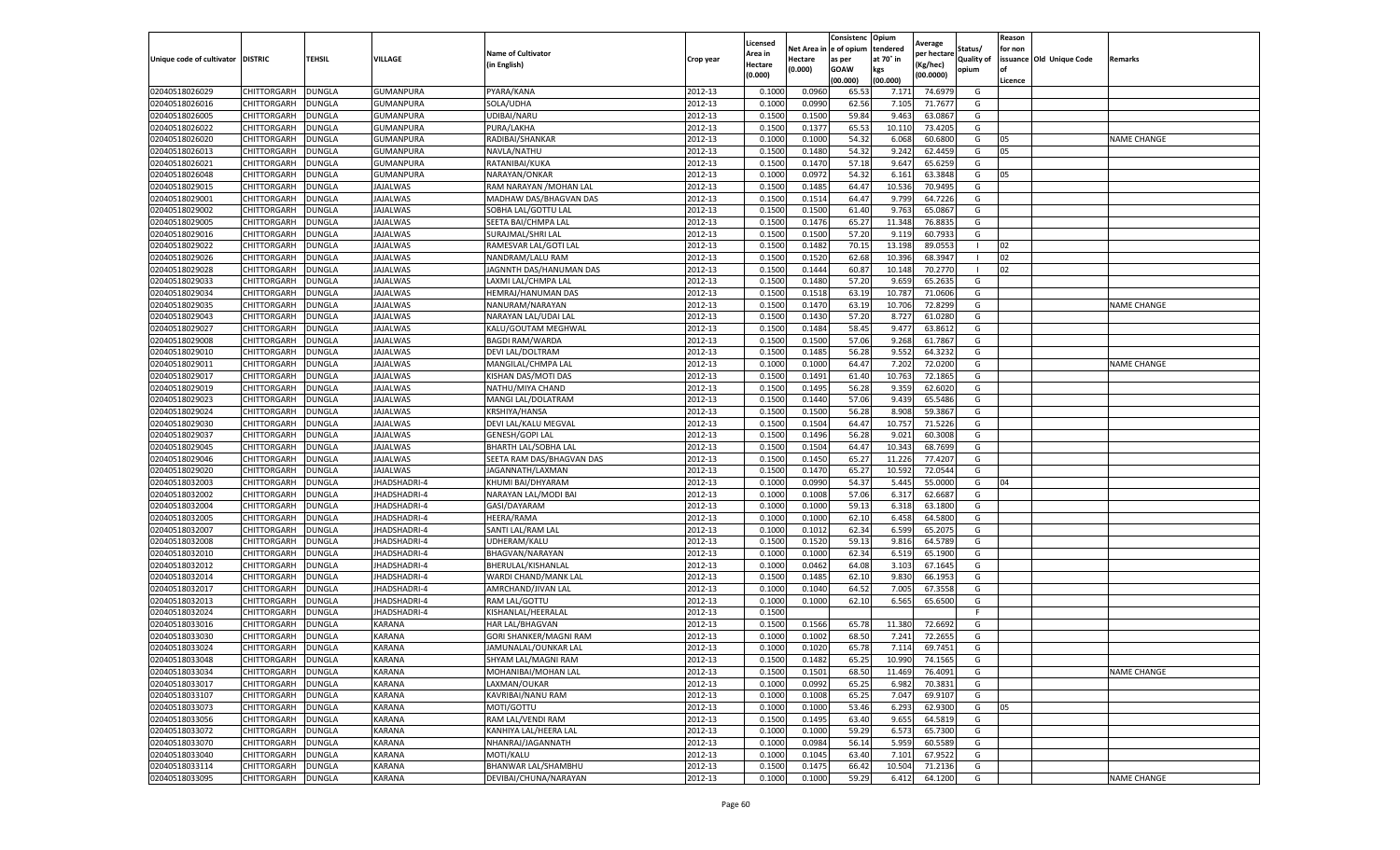|                           |                    |               |               |                            |           | Licensed       |                       | Consistenc Opium     |                       | Average     |                       | Reason  |                          |                    |
|---------------------------|--------------------|---------------|---------------|----------------------------|-----------|----------------|-----------------------|----------------------|-----------------------|-------------|-----------------------|---------|--------------------------|--------------------|
| Unique code of cultivator | <b>DISTRIC</b>     | TEHSIL        | VILLAGE       | <b>Name of Cultivator</b>  | Crop year | Area in        | Net Area i<br>Hectare | e of opium<br>as per | tendered<br>at 70° in | per hectare | Status/<br>Quality of | for non | issuance Old Unique Code | Remarks            |
|                           |                    |               |               | in English)                |           | <b>Hectare</b> | (0.000)               | <b>GOAW</b>          | kgs                   | Kg/hec)     | opium                 | of      |                          |                    |
|                           |                    |               |               |                            |           | (0.000)        |                       | (00.000)             | (00.000)              | (00.0000)   |                       | Licence |                          |                    |
| 02040518033090            | CHITTORGARH        | DUNGLA        | KARANA        | <b>BAGDI RAM/VARDA</b>     | 2012-13   | 0.1500         | 0.140                 | 63.40                | 9.066                 | 64.6648     | G                     |         |                          |                    |
| 02040518033088            | CHITTORGARH        | <b>DUNGLA</b> | KARANA        | SHANKER NATH/NAVAL NATH    | 2012-13   | 0.1000         | 0.0999                | 66.42                | 7.097                 | 71.0410     | G                     |         |                          |                    |
| 02040518033004            | CHITTORGARH        | <b>DUNGLA</b> | KARANA        | DEVA/GMERA                 | 2012-13   | 0.1000         | 0.1029                | 56.72                | 6.466                 | 62.8377     | G                     |         |                          |                    |
| 02040518033012            | CHITTORGARH        | <b>DUNGLA</b> | KARANA        | MANGI LAL/MAGNA            | 2012-13   | 0.1000         | 0.0990                | 63.40                | 7.119                 | 71.9091     | G                     |         |                          |                    |
| 02040518033027            | CHITTORGARH        | <b>DUNGLA</b> | KARANA        | NARAYAN/NANA               | 2012-13   | 0.1500         | 0.1470                | 65.25                | 11.102                | 75.5238     | G                     |         |                          |                    |
| 02040518033042            | CHITTORGARH        | DUNGLA        | KARANA        | KESURAM/BHARMAL            | 2012-13   | 0.1000         | 0.0957                | 56.14                | 6.416                 | 67.0428     | G                     |         |                          |                    |
| 02040518033091            | CHITTORGARH        | DUNGLA        | KARANA        | CHOGA LAL/SHVA             | 2012-13   | 0.1500         | 0.1470                | 63.40                | 9.863                 | 67.0952     | G                     |         |                          |                    |
| 02040518033113            | CHITTORGARH        | DUNGLA        | KARANA        | KESUEAM/NARAYAN LAL        | 2012-13   | 0.1000         | 0.0975                | 66.42                | 7.192                 | 73.7641     | G                     |         |                          |                    |
| 02040518033037            | CHITTORGARH        | <b>DUNGLA</b> | KARANA        | GAMRA/KALU                 | 2012-13   | 0.1000         | 0.0980                | 53.63                | 5.547                 | 56.6020     | G                     | 04      |                          |                    |
| 02040518033008            | CHITTORGARH        | DUNGLA        | KARANA        | MOHAN/UDA                  | 2012-13   | 0.1000         | 0.0992                | 56.14                | 6.360                 | 64.1129     | G                     |         |                          |                    |
| 02040518033043            | CHITTORGARH        | <b>DUNGLA</b> | KARANA        | KISHAN LAL/BHANWAR LAL     | 2012-13   | 0.1500         | 0.1473                | 68.50                | 11.146                | 75.6687     | G                     |         |                          |                    |
| 02040518033068            | CHITTORGARH        | <b>DUNGLA</b> | KARANA        | BHANWAR LAL/ASHARAM        | 2012-13   | 0.1500         | 0.1480                | 66.42                | 10.12                 | 68.4054     | G                     |         |                          |                    |
| 02040518034037            | CHITTORGARH        | DUNGLA        | KATERA        | BABU LAL/VARDI CHAND       | 2012-13   | 0.1500         | 0.1496                | 68.1                 | 9.993                 | 66.7981     | G                     |         |                          |                    |
| 02040518034001            | CHITTORGARH        | <b>DUNGLA</b> | KATERA        | MOTI LAL/HEERA NAND        | 2012-13   | 0.1500         | 0.1500                | 56.27                | 9.670                 | 64.4667     | G                     |         |                          |                    |
| 02040518034005            | CHITTORGARH        | DUNGLA        | KATERA        | DHANNA/KAJOD               | 2012-13   | 0.1000         | 0.1014                | 64.04                | 7.145                 | 70.4635     | G                     |         |                          |                    |
| 02040518034006            | CHITTORGARH        | <b>DUNGLA</b> | KATERA        | TOLI RAM/NAVAL RAM         | 2012-13   | 0.1500         | 0.1440                | 61.23                | 9.211                 | 63.9653     | G                     |         |                          |                    |
| 02040518034007            | CHITTORGARH        | DUNGLA        | KATERA        | HARNARAYAN/VIJAY RAM       | 2012-13   | 0.1500         | 0.1480                | 61.23                | 10.645                | 71.9257     | G                     |         |                          |                    |
| 02040518034011            | CHITTORGARH        | <b>DUNGLA</b> | KATERA        | BHAVANI SHANKER/BHEEM J    | 2012-13   | 0.1500         | 0.1512                | 61.23                | 10.007                | 66.1839     | G                     |         |                          |                    |
| 02040518034012            | CHITTORGARH        | <b>DUNGLA</b> | KATERA        | <b>UDAI LAL/DEV RAM</b>    | 2012-13   | 0.1500         | 0.1476                | 56.27                | 8.883                 | 60.1829     | G                     |         |                          |                    |
| 02040518034015            | CHITTORGARH        | DUNGLA        | KATERA        | OUNKAR/DHANRAJ             | 2012-13   | 0.1000         | 0.0988                | 61.23                | 5.87                  | 59.4939     | G                     |         |                          |                    |
| 02040518034021            | CHITTORGARH        | <b>DUNGLA</b> | KATERA        | NANI BAI/BHERA             | 2012-13   | 0.1500         | 0.1500                | 56.21                | 9.443                 | 62.9533     | G                     |         |                          |                    |
| 02040518034032            | CHITTORGARH        | <b>DUNGLA</b> | KATERA        | KSTURIBAI/KHEMRAJ          | 2012-13   | 0.1000         | 0.1000                | 64.54                | 6.740                 | 67.4000     | G                     |         |                          |                    |
| 02040518034035            | CHITTORGARH        | <b>DUNGLA</b> | KATERA        | AASA RAM/KAJOD             | 2012-13   | 0.1500         | 0.1495                | 56.16                | 9.17                  | 61.3378     | G                     |         |                          |                    |
| 02040518034036            | CHITTORGARH        | DUNGLA        | KATERA        | <b>BAGDI RAM/LIMBA</b>     | 2012-13   | 0.1500         | 0.1500                | 62.04                | 10.502                | 70.0133     | G                     |         |                          |                    |
| 02040518034040            | CHITTORGARH        | DUNGLA        | KATERA        | KHUB CHAND/GANGA RAM       | 2012-13   | 0.1500         | 0.1500                | 56.21                | 8.953                 | 59.6867     | G                     |         |                          |                    |
| 02040518034042            | CHITTORGARH        | DUNGLA        | KATERA        | <b>UDAI LAL/TOLI RAM</b>   | 2012-13   | 0.1500         | 0.1512                | 61.23                | 9.491                 | 62.7712     | G                     |         |                          |                    |
| 02040518034043            | CHITTORGARH        | DUNGLA        | KATERA        | RAM CHANDRA/VAJE RAM       | 2012-13   | 0.1500         | 0.1500                | 62.04                | 9.563                 | 63.7533     | G                     |         |                          |                    |
| 02040518034045            | CHITTORGARH        | <b>DUNGLA</b> | KATERA        | <b>OUNKAR LAL/TOLI RAM</b> | 2012-13   | 0.1500         | 0.1500                | 59.11                | 9.365                 | 62.4333     | G                     |         |                          |                    |
| 02040518034046            | CHITTORGARH        | <b>DUNGLA</b> | KATERA        | BHERU LAL/PARBHU LAL       | 2012-13   | 0.1500         | 0.1500                | 56.27                | 9.277                 | 61.8467     | G                     |         |                          |                    |
| 02040518034048            | CHITTORGARH        | DUNGLA        | <b>KATERA</b> | RAM CHANDRA/DHANNA BRAMAN  | 2012-13   | 0.1500         | 0.1480                | 68.11                | 12.211                | 82.5068     | G                     |         |                          |                    |
| 02040518034051            | CHITTORGARH        | DUNGLA        | KATERA        | SHANTI LAL/KAJOD           | 2012-13   | 0.1500         | 0.1495                | 56.27                | 9.333                 | 62.4281     | G                     |         |                          |                    |
| 02040518034054            | CHITTORGARH        | DUNGLA        | KATERA        | JAGDISH CHANDRA/BABRU      | 2012-13   | 0.1500         | 0.1520                | 56.27                | 9.277                 | 61.0329     | G                     |         |                          |                    |
| 02040518034057            | CHITTORGARH        | <b>DUNGLA</b> | KATERA        | PARAS RAM/GANGA RAM        | 2012-13   | 0.1500         | 0.1500                | 62.04                | 9.980                 | 66.5333     | G                     |         |                          |                    |
| 02040518034058            | CHITTORGARH        | <b>DUNGLA</b> | KATERA        | DAL CHAND/NARBDA SHANKER   | 2012-13   | 0.1000         | 0.0999                | 59.11                | 6.739                 | 67.4575     | G                     |         |                          |                    |
| 02040518034059            | CHITTORGARH        | <b>DUNGLA</b> | KATERA        | BHAGVAN LAL/SHANKER LAL    | 2012-13   | 0.1000         | 0.1008                | 64.54                | 6.749                 | 66.9544     | G                     |         |                          |                    |
| 02040518034060            | CHITTORGARH        | DUNGLA        | KATERA        | KISHNA/BHERA               | 2012-13   | 0.1500         | 0.1506                | 55.33                | 8.995                 | 59.7278     | G                     |         |                          |                    |
| 02040518034061            | CHITTORGARH        | <b>DUNGLA</b> | KATERA        | SHANKER/MOTI               | 2012-13   | 0.1000         | 0.1008                | 55.33                | 5.778                 | 57.3214     | G                     |         |                          |                    |
| 02040518034062            | CHITTORGARH        | DUNGLA        | KATERA        | VARDI CHAND/KAJOD          | 2012-13   | 0.1000         | 0.1000                | 51.26                | 5.485                 | 54.8500     | G                     | 04      |                          |                    |
| 02040518034063            | CHITTORGARH        | DUNGLA        | KATERA        | RAM CHANDRA/AMRAT RAM      | 2012-13   | 0.1500         | 0.1500                | 55.33                | 9.082                 | 60.5467     | G                     |         |                          |                    |
| 02040518034068            | CHITTORGARH        | <b>DUNGLA</b> | KATERA        | SHANTI LAL/NARBDA SHANKER  | 2012-13   | 0.1500         | 0.1500                | 62.04                | 10.050                | 67.0000     | G                     |         |                          |                    |
| 02040518034070            | <b>CHITTORGARH</b> | <b>DUNGLA</b> | KATERA        | GANGA RAM/VAJE RAM         | 2012-13   | 0.1500         | 0.1463                | 64.04                | 9.670                 | 66.0971     | G                     |         |                          |                    |
| 02040518034022            | CHITTORGARH        | DUNGLA        | KATERA        | SHANKER/PARMANAND          | 2012-13   | 0.1500         | 0.1500                | 61.64                | 9.642                 | 64.2800     | G                     |         |                          |                    |
| 02040518034039            | CHITTORGARH        | DUNGLA        | KATERA        | <b>BHAGVAN LAL/UDA</b>     | 2012-13   | 0.1500         | 0.1500                | 62.04                | 10.609                | 70.7267     | G                     |         |                          |                    |
| 02040518034029            | CHITTORGARH        | DUNGLA        | KATERA        | BHEEMA/NARAYAN             | 2012-13   | 0.1500         | 0.1480                | 56.21                | 9.403                 | 63.5338     | G                     |         |                          |                    |
| 02040518034056            | CHITTORGARH        | DUNGLA        | KATERA        | BHERU LAL/HEERA LAL        | 2012-13   | 0.1000         | 0.1000                | 55.33                | 6.568                 | 65.6800     | G                     |         |                          |                    |
| 02040518034018            | CHITTORGARH        | DUNGLA        | KATERA        | <b>BARDI BAI/KALU</b>      | 2012-13   | 0.1000         | 0.1000                | 55.33                | 6.023                 | 60.2300     | G                     |         |                          |                    |
| 02040518037036            | CHITTORGARH        | <b>DUNGLA</b> | KISHANKARERI  | NATHU LAL/DEV KISHAN       | 2012-13   | 0.1500         | 0.1530                | 62.34                | 9.930                 | 64.9020     | G                     |         |                          |                    |
| 02040518037042            | CHITTORGARH        | <b>DUNGLA</b> | KISHANKARERI  | MOTI LAL/LAXMAN            | 2012-13   | 0.1000         | 0.1012                | 62.34                | 6.626                 | 65.4743     | G                     |         |                          |                    |
| 02040518037002            | CHITTORGARH DUNGLA |               | KISHANKARERI  | HEERALAL/BHURA LAL         | 2012-13   | 0.1000         | 0.1008                | 60.08                | 6.377                 | 63.2639     | G                     |         |                          | <b>NAME CHANGE</b> |
| 02040518037006            | <b>CHITTORGARH</b> | <b>DUNGLA</b> | KISHANKARERI  | ROOPA/CHATARBHUJ           | 2012-13   | 0.1000         | 0.1000                | 67.56                | 6.544                 | 65.4400     | G                     |         |                          |                    |
| 02040518037009            | CHITTORGARH        | <b>DUNGLA</b> | KISHANKARERI  | <b>GENESH / GOKEL</b>      | 2012-13   | 0.1500         | 0.1518                | 68.63                | 10.667                | 70.2701     | G                     |         |                          |                    |
| 02040518037020            | <b>CHITTORGARH</b> | <b>DUNGLA</b> | KISHANKARERI  | CHTRBHUJ/KHEMRAJ           | 2012-13   | 0.1000         | 0.1036                | 64.52                | 7.060                 | 68.1467     | G                     |         |                          |                    |
| 02040518037022            | <b>CHITTORGARH</b> | <b>DUNGLA</b> | KISHANKARERI  | KHEMRAJ/NATHU              | 2012-13   | 0.1500         | 0.1539                | 60.08                | 9.793                 | 63.6322     | G                     |         |                          |                    |
| 02040518037004            | <b>CHITTORGARH</b> | <b>DUNGLA</b> | KISHANKARERI  | GOKAL/CHTRBHUJ             | 2012-13   | 0.1000         | 0.1000                | 64.52                | 6.682                 | 66.8200     | G                     |         |                          |                    |
| 02040518037021            | CHITTORGARH        | <b>DUNGLA</b> | KISHANKARERI  | MANGI LAL/LAXMAN           | 2012-13   | 0.1000         | 0.1000                | 57.06                | 6.228                 | 62.2800     | G                     |         |                          |                    |
| 02040518037029            | <b>CHITTORGARH</b> | DUNGLA        | KISHANKARERI  | KALU LAL/NATHU             | 2012-13   | 0.1500         | 0.1512                | 68.63                | 11.040                | 73.0159     | G                     |         |                          |                    |
| 02040518037008            | CHITTORGARH        | <b>DUNGLA</b> | KISHANKARERI  | PARBHU LAL/SHANKAR LAL     | 2012-13   | 0.1000         | 0.1000                | 56.67                | 6.072                 | 60.7200     | G                     |         |                          |                    |
| 02040518037010            | <b>CHITTORGARH</b> | <b>DUNGLA</b> | KISHANKARERI  | <b>MANGI LAL/GOKEL</b>     | 2012-13   | 0.1500         | 0.1500                | 68.63                | 10.559                | 70.3933     | G                     |         |                          |                    |
| 02040518037013            | <b>CHITTORGARH</b> | <b>DUNGLA</b> | KISHANKARERI  | MOHAN LAL/DEVA             | 2012-13   | 0.1000         | 0.1000                | 56.60                | 5.919                 | 59.1900     | G                     |         |                          |                    |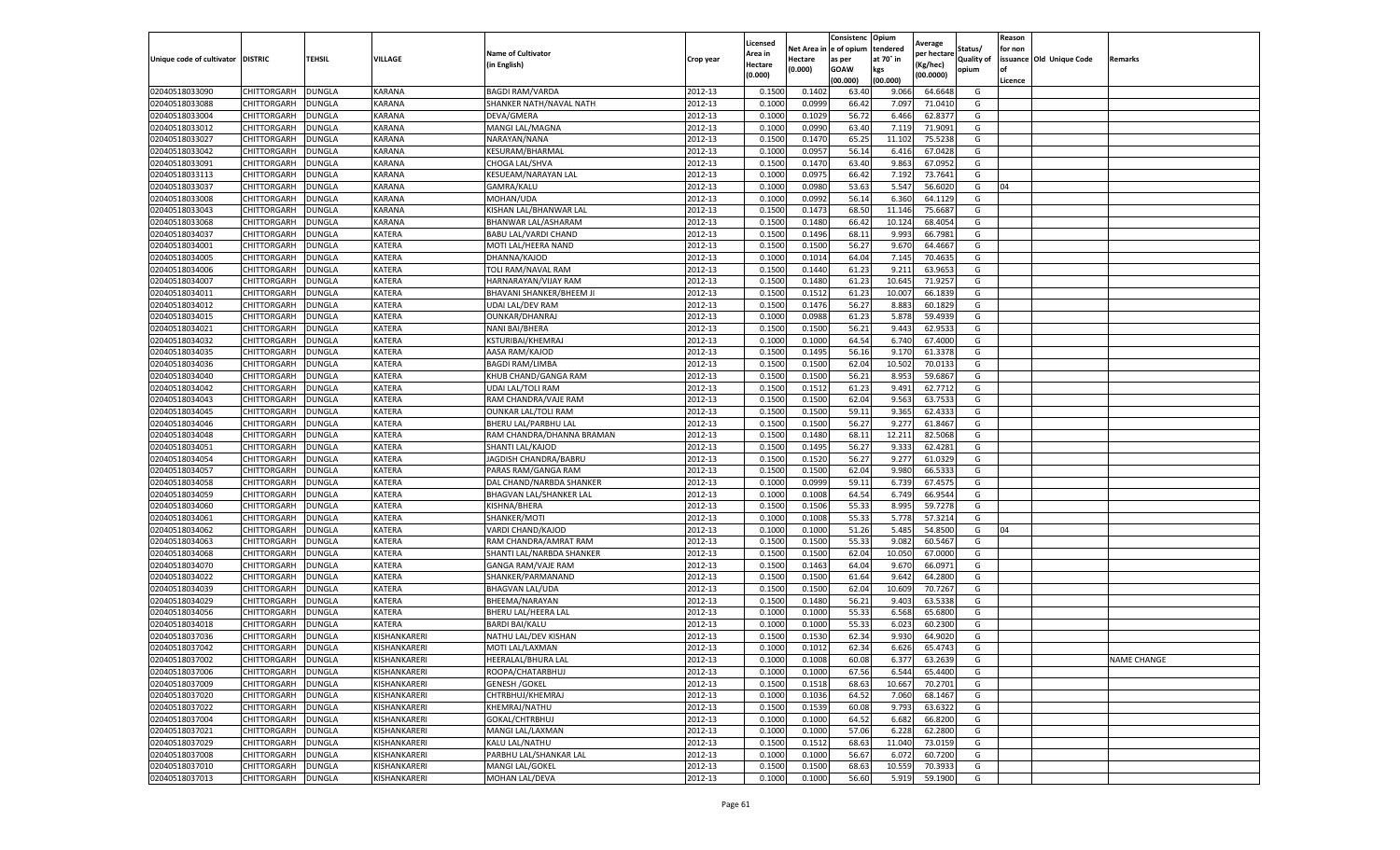|                                   |             |               |              |                           |           | Licensed |            | Consistenc  | Opium     |                        |                   | Reason  |                          |                    |
|-----------------------------------|-------------|---------------|--------------|---------------------------|-----------|----------|------------|-------------|-----------|------------------------|-------------------|---------|--------------------------|--------------------|
|                                   |             |               |              | <b>Name of Cultivator</b> |           | Area in  | Net Area i | e of opium  | tendered  | Average<br>per hectare | Status/           | for non |                          |                    |
| Unique code of cultivator DISTRIC |             | TEHSIL        | VILLAGE      | (in English)              | Crop year | Hectare  | Hectare    | as per      | at 70° in | (Kg/hec)               | <b>Quality of</b> |         | issuance Old Unique Code | Remarks            |
|                                   |             |               |              |                           |           | (0.000)  | (0.000)    | <b>GOAW</b> | kgs       | (00.0000)              | opium             | οf      |                          |                    |
|                                   |             |               |              |                           |           |          |            | (00.000     | (00.000)  |                        |                   | Licence |                          |                    |
| 02040518037014                    | CHITTORGARH | <b>DUNGLA</b> | KISHANKARERI | RUP LAL/SHRI LAL          | 2012-13   | 0.1000   | 0.102!     | 64.52       | 6.682     | 65.1902                | G                 |         |                          |                    |
| 02040518037049                    | CHITTORGARH | DUNGLA        | KISHANKARERI | SHANKAR/GANGA RAM         | 2012-13   | 0.100    | 0.1050     | 56.73       | 5.827     | 55.4952                | G                 | 04      |                          |                    |
| 02040518037011                    | CHITTORGARH | DUNGLA        | KISHANKARERI | MEGHRAJ/OUNKAR            | 2012-13   | 0.1500   | 0.1520     | 62.34       | 9.707     | 63.8618                | G                 |         |                          |                    |
| 02040518037016                    | CHITTORGARH | <b>DUNGLA</b> | KISHANKARERI | DAKHIBAI/BARDI CHAND      | 2012-13   | 0.1500   | 0.1500     | 60.08       | 9.724     | 64.8267                | G                 |         |                          | <b>NAME CHANGE</b> |
| 02040518039009                    | CHITTORGARH | DUNGLA        | LOTHIYANA    | HEERA LAL/JAI RAM         | 2012-13   | 0.1000   | 0.1015     | 60.32       | 6.575     | 64.7783                | G                 |         |                          |                    |
| 02040518039001                    | CHITTORGARH | DUNGLA        | LOTHIYANA    | MADHAV LAL/BHERU LAL      | 2012-13   | 0.1000   | 0.0999     | 60.32       | 6.894     | 69.0090                | G                 |         |                          |                    |
| 02040518039003                    | CHITTORGARH | DUNGLA        | LOTHIYANA    | KISHAN LAL/GIRDHARI       | 2012-13   | 0.1500   | 0.1452     | 60.32       | 8.789     | 60.5303                | G                 |         |                          |                    |
| 02040518039007                    | CHITTORGARH | DUNGLA        | LOTHIYANA    | <b>HEMRAJ/BHERU</b>       | 2012-13   | 0.100    | 0.1008     | 57.05       | 6.675     | 66.2202                | G                 |         |                          |                    |
| 02040518039004                    | CHITTORGARH | DUNGLA        | LOTHIYANA    | NARAYAN LAL/DAL CHAND     | 2012-13   | 0.1000   | 0.1000     | 57.05       | 6.292     | 62.9200                | G                 |         |                          |                    |
| 02040518039005                    | CHITTORGARH | <b>DUNGLA</b> | LOTHIYANA    | MOHAN LAL/BHERU LAL       | 2012-13   | 0.1000   | 0.1008     | 65.42       | 7.495     | 74.3552                | G                 |         |                          |                    |
| 02040518039006                    | CHITTORGARH | <b>DUNGLA</b> | LOTHIYANA    | <b>OUNKAR LAL/BHANA</b>   | 2012-13   | 0.1000   | 0.1008     | 63.12       | 7.042     | 69.8611                | G                 |         |                          |                    |
| 02040518039012                    | CHITTORGARH | DUNGLA        | LOTHIYANA    | MADHAV LAL/KISHNA         | 2012-13   | 0.1000   | 0.1044     | 56.61       | 6.381     | 61.1207                | G                 |         |                          |                    |
| 02040518039015                    | CHITTORGARH | DUNGLA        | LOTHIYANA    | KALU/ROOPA                | 2012-13   | 0.1000   | 0.1008     | 63.12       | 6.979     | 69.2361                | G                 |         |                          |                    |
| 02040518039018                    | CHITTORGARH | DUNGLA        | LOTHIYANA    | GOUTAM/LACHI RAM          | 2012-13   | 0.100    | 0.1007     | 62.78       | 6.906     | 68.5799                | G                 |         |                          |                    |
| 02040518039019                    | CHITTORGARH | DUNGLA        | LOTHIYANA    | RAM LAL/TARA CHAND        | 2012-13   | 0.1000   | 0.0204     | 60.32       | 1.482     | 72.6471                | G                 |         |                          |                    |
| 02040518039023                    | CHITTORGARH | DUNGLA        | LOTHIYANA    | KALU/KISHANA              | 2012-13   | 0.1500   | 0.1472     | 56.63       | 9.190     | 62.4321                | G                 |         |                          |                    |
| 02040518039028                    | CHITTORGARH | DUNGLA        | LOTHIYANA    | VARDI BAI/RATAN LAL       | 2012-13   | 0.1000   | 0.1040     | 60.04       | 6.982     | 67.1346                | G                 |         |                          |                    |
| 02040518039036                    | CHITTORGARH | DUNGLA        | LOTHIYANA    | KESARBAI/HEERALAL/KISHANA | 2012-13   | 0.1000   | 0.0160     | 65.42       | 1.206     | 75.3750                | G                 |         |                          |                    |
| 02040518039039                    | CHITTORGARH | DUNGLA        | LOTHIYANA    | MANGU/DEVA                | 2012-13   | 0.1000   | 0.1000     | 60.04       | 6.236     | 62.3600                | G                 |         |                          |                    |
| 02040518039050                    | CHITTORGARH | DUNGLA        | LOTHIYANA    | RAMBAKSH/SHO RAM          | 2012-13   | 0.1500   | 0.1520     | 56.52       | 9.713     | 63.9013                | G                 |         |                          |                    |
| 02040518039041                    | CHITTORGARH | DUNGLA        | LOTHIYANA    | KALU/SHORAM               | 2012-13   | 0.1000   | 0.1000     | 57.03       | 6.673     | 66.7300                | G                 |         |                          |                    |
| 02040518039026                    | CHITTORGARH | DUNGLA        | LOTHIYANA    | NAND RAM/JAI RAM          | 2012-13   | 0.1000   | 0.0992     | 60.04       | 6.450     | 65.0202                | G                 |         |                          |                    |
| 02040518039049                    | CHITTORGARH | <b>DUNGLA</b> | LOTHIYANA    | CHOGALAL/DALLI CHAND      | 2012-13   | 0.1000   | 0.1008     | 62.78       | 7.354     | 72.9563                | G                 |         |                          |                    |
| 02040518039053                    | CHITTORGARH | DUNGLA        | LOTHIYANA    | RUKMANIBAI/ANDA           | 2012-13   | 0.1000   | 0.1000     | 51.43       | 5.576     | 55.7600                | G                 | 04      |                          |                    |
| 02040518039021                    | CHITTORGARH | DUNGLA        | LOTHIYANA    | MANGI LAL/NAVLA           | 2012-13   | 0.1500   | 0.1392     | 47.62       | 7.000     | 50.2874                |                   | 02      |                          |                    |
| 02040518039032                    | CHITTORGARH | DUNGLA        | LOTHIYANA    | DEU BAI/PARTHA            | 2012-13   | 0.1000   | 0.1020     | 57.03       | 5.842     | 57.2745                | G                 |         |                          |                    |
| 02040518039025                    | CHITTORGARH | DUNGLA        | LOTHIYANA    | RAMESWARLAL/BHERA         | 2012-13   | 0.1000   | 0.1020     | 60.04       | 6.433     | 63.0686                | G                 |         |                          |                    |
| 02040518039027                    | CHITTORGARH | DUNGLA        | LOTHIYANA    | DEVILAL/DALCHAND          | 2012-13   | 0.1000   | 0.0187     | 68.21       | 1.452     | 77.6471                | G                 |         |                          |                    |
| 02040518039031                    | CHITTORGARH | <b>DUNGLA</b> | LOTHIYANA    | HEERA LAL/JETA            | 2012-13   | 0.1000   | 0.1021     | 42.36       | 4.820     | 47.2086                | -1                | 02      |                          |                    |
| 02040518039034                    | CHITTORGARH | <b>DUNGLA</b> | LOTHIYANA    | MADHO LAL/UDAI RAM        | 2012-13   | 0.1000   | 0.1020     | 53.24       | 5.940     | 58.2353                | G                 | 05      |                          |                    |
| 02040518039035                    | CHITTORGARH | DUNGLA        | LOTHIYANA    | BADRIBAI/GANESH KUMAR     | 2012-13   | 0.1000   | 0.1000     | 60.04       | 6.536     | 65.3600                | G                 |         |                          | <b>NAME CHANGE</b> |
| 02040518039030                    | CHITTORGARH | DUNGLA        | LOTHIYANA    | DHANRAJ/KISHNA            | 2012-13   | 0.1500   | 0.1505     | 57.03       | 9.638     | 64.0399                | G                 |         |                          |                    |
| 02040518039042                    | CHITTORGARH | DUNGLA        | LOTHIYANA    | RAM LAL/NAVLA             | 2012-13   | 0.100    | 0.1000     | 57.03       | 6.640     | 66.4000                | G                 |         |                          |                    |
| 02040518038011                    | CHITTORGARH | DUNGLA        | LUXMIPURA-4  | NARAYAN LAL/KANA          | 2012-13   | 0.1000   | 0.1020     | 63.46       | 6.881     | 67.4608                | G                 |         |                          |                    |
| 02040518038002                    | CHITTORGARH | <b>DUNGLA</b> | LUXMIPURA-4  | HEERALAL/CHAMPA LAL       | 2012-13   | 0.1500   | 0.1539     | 65.53       | 10.822    | 70.3184                | G                 |         |                          |                    |
| 02040518038005                    | CHITTORGARH | DUNGLA        | LUXMIPURA-4  | RAMESHVAR LAL/SAV LAL     | 2012-13   | 0.1500   | 0.1500     | 65.53       | 10.363    | 69.0867                | G                 |         |                          |                    |
| 02040518038014                    | CHITTORGARH | DUNGLA        | LUXMIPURA-4  | <b>OUNKAR/MOTI LAL</b>    | 2012-13   | 0.1000   | 0.1003     | 66.50       | 7.363     | 73.4098                | G                 |         |                          |                    |
| 02040518038003                    | CHITTORGARH | DUNGLA        | LUXMIPURA-4  | <b>OUNKAR/SAV RAM</b>     | 2012-13   | 0.1000   | 0.1020     | 66.50       | 7.572     | 74.2353                | G                 |         |                          |                    |
| 02040518038016                    | CHITTORGARH | DUNGLA        | LUXMIPURA-4  | HARLAL/GAMERA             | 2012-13   | 0.1500   | 0.1500     | 66.50       | 11.248    | 74.9867                | G                 |         |                          |                    |
| 02040518038013                    | CHITTORGARH | DUNGLA        | LUXMIPURA-4  | KALU RAM/RAMA             | 2012-13   | 0.1500   | 0.1518     | 62.49       | 10.052    | 66.2187                | G                 |         |                          |                    |
| 02040518038010                    | CHITTORGARH | DUNGLA        | LUXMIPURA-4  | BAGDI LAL/NARAYAN LAL     | 2012-13   | 0.1500   | 0.1505     | 62.49       | 9.998     | 66.4319                | G                 |         |                          |                    |
| 02040518038024                    | CHITTORGARH | <b>DUNGLA</b> | LUXMIPURA-4  | BANSHI LAL/NARAYAN        | 2012-13   | 0.1500   | 0.1485     | 62.49       | 9.927     | 66.8485                | G                 |         |                          |                    |
| 02040518038017                    | CHITTORGARH | DUNGLA        | LUXMIPURA-4  | <b>BAGDI RAM/DALU</b>     | 2012-13   | 0.1500   | 0.1500     | 57.91       | 9.597     | 63.9800                | G                 |         |                          |                    |
| 02040518040019                    | CHITTORGARH | DUNGLA        | MANGALWAD    | SHANKAR LAL/NATHU         | 2012-13   | 0.1000   | 0.1025     | 57.01       | 5.880     | 57.3659                | G                 |         |                          |                    |
| 02040518040014                    | CHITTORGARH | DUNGLA        | MANGALWAD    | PRATAPIBAI/CHAMPA LAL     | 2012-13   | 0.1000   | 0.1020     | 59.13       | 6.504     | 63.7647                | G                 |         |                          |                    |
| 02040518040022                    | CHITTORGARH | DUNGLA        | MANGALWAD    | PARBHU LAL/KHUMAN SALV    | 2012-13   | 0.100    | 0.1000     | 64.08       | 7.168     | 71.6800                | G                 |         |                          |                    |
| 02040518040013                    | CHITTORGARH | DUNGLA        | MANGALWAD    | BHANWAR LAL/KHUMAN        | 2012-13   | 0.1000   | 0.1024     | 62.10       | 7.195     | 70.2637                | G                 |         |                          |                    |
| 02040518040054                    | CHITTORGARH | <b>DUNGLA</b> | MANGALWAD    | DEVI SINGH/BAGH SINGH     | 2012-13   | 0.1000   | 0.1034     | 62.10       | 6.858     | 66.3250                | G                 |         |                          |                    |
| 02040518040004                    | CHITTORGARH | <b>DUNGLA</b> | MANGALWAD    | ALIRAM/LAXMAN             | 2012-13   | 0.1500   | 0.1550     | 57.01       | 9.993     | 64.4710                | G                 |         |                          |                    |
| 02040518040051                    | CHITTORGARH | DUNGLA        | MANGALWAD    | KESLASH/VARDA             | 2012-13   | 0.1000   | 0.1000     | 45.56       | 1.430     | 14.3000                |                   | 02      |                          |                    |
| 02040518040020                    | CHITTORGARH | <b>DUNGLA</b> | MANGALWAD    | NANDA/KISHNA              | 2012-13   | 0.1000   |            |             |           |                        | N                 |         |                          |                    |
| 02040518046016                    | CHITTORGARH | DUNGLA        | NALYAKHEDA   | DOLATRAM/SHANKAR GUJAR    | 2012-13   | 0.1500   | 0.1452     | 66.50       | 9.823     | 67.6515                | G                 |         |                          |                    |
| 02040518046005                    | CHITTORGARH | DUNGLA        | NALYAKHEDA   | SHREELAL/UDA              | 2012-13   | 0.1000   | 0.1000     | 57.06       | 6.016     | 60.1600                | G                 |         |                          |                    |
| 02040518046023                    | CHITTORGARH | <b>DUNGLA</b> | NALYAKHEDA   | ONKAR/RAJING              | 2012-13   | 0.1000   | 0.0922     | 53.32       | 5.081     | 55.1085                | G                 | 04      |                          |                    |
| 02040518046013                    | CHITTORGARH | <b>DUNGLA</b> | NALYAKHEDA   | LALU/BHANA GUJAR          | 2012-13   | 0.1000   | 0.1008     | 66.50       | 7.135     | 70.7837                | G                 |         |                          |                    |
| 02040518046024                    | CHITTORGARH | DUNGLA        | NALYAKHEDA   | UDA/RUPA                  | 2012-13   | 0.1000   | 0.1044     | 62.49       | 7.115     | 68.1513                | G                 |         |                          |                    |
| 02040518046012                    | CHITTORGARH | <b>DUNGLA</b> | NALYAKHEDA   | MANOHAIBAI/AMBALAL        | 2012-13   | 0.1000   | 0.0901     | 51.53       | 5.197     | 57.6804                | G                 | 05      |                          |                    |
| 02040518046025                    | CHITTORGARH | DUNGLA        | NALYAKHEDA   | SHOBHA LAL/KISHAN LAL     | 2012-13   | 0.1000   | 0.1019     | 62.49       | 6.722     | 65.9666                | G                 |         |                          |                    |
| 02040518046026                    | CHITTORGARH | <b>DUNGLA</b> | NALYAKHEDA   | BHERA/NARAYAN             | 2012-13   | 0.1000   | 0.0120     | 57.32       | 0.827     | 68.9167                | G                 |         |                          |                    |
|                                   |             |               |              |                           |           |          |            |             |           |                        |                   |         |                          |                    |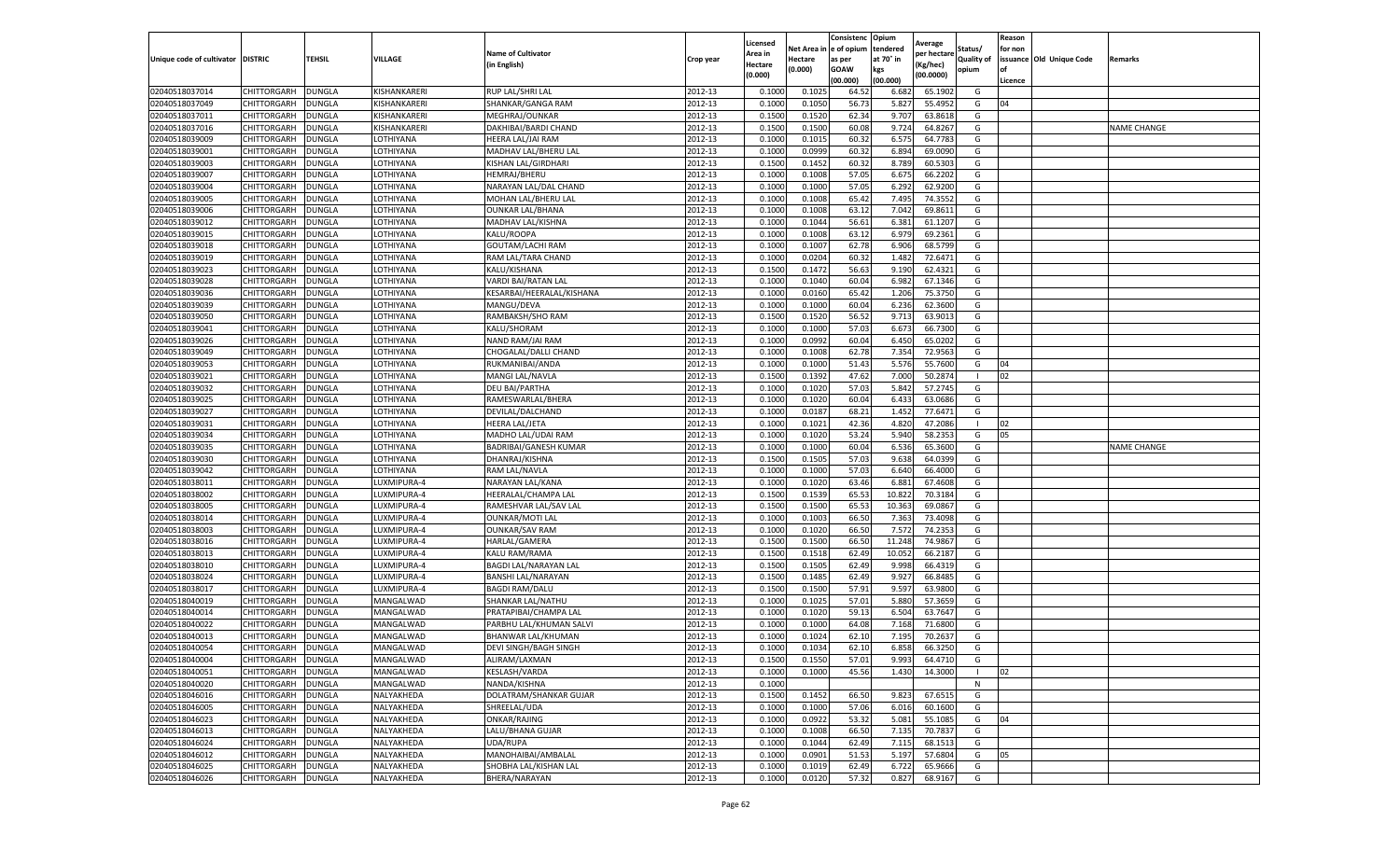|                                   |                    |               |                |                             |           | Licensed |          | Consistenc  | Opium     | Average     |                   | Reason  |                          |                    |
|-----------------------------------|--------------------|---------------|----------------|-----------------------------|-----------|----------|----------|-------------|-----------|-------------|-------------------|---------|--------------------------|--------------------|
|                                   |                    |               |                | <b>Name of Cultivator</b>   |           | Area in  | Net Area | e of opium  | tendered  | per hectarı | Status/           | for non |                          |                    |
| Unique code of cultivator DISTRIC |                    | TEHSIL        | VILLAGE        | (in English)                | Crop year | Hectare  | Hectare  | as per      | at 70° in | (Kg/hec)    | <b>Quality of</b> |         | issuance Old Unique Code | Remarks            |
|                                   |                    |               |                |                             |           | (0.000)  | (0.000)  | <b>GOAW</b> | kgs       | (00.0000)   | opium             | οf      |                          |                    |
|                                   |                    |               |                |                             |           |          |          | (00.000)    | (00.000)  |             |                   | Licence |                          |                    |
| 02040518049020                    | CHITTORGARH        | <b>DUNGLA</b> | <b>NOGAWAN</b> | <b>HEERA/LALU</b>           | 2012-13   | 0.1000   | 0.1008   | 60.16       | 6.489     | 64.3750     | G                 |         |                          |                    |
| 02040518049037                    | CHITTORGARH        | <b>DUNGLA</b> | <b>NOGAWAN</b> | MANGI LAL/SUKH LAL          | 2012-13   | 0.1000   | 0.1015   | 65.1        | 7.092     | 69.8719     | G                 |         |                          |                    |
| 02040518049040                    | CHITTORGARH        | <b>DUNGLA</b> | NOGAWAN        | BADAMIBAI/HEERALLALGUJAR    | 2012-13   | 0.1000   | 0.1000   | 65.15       | 7.064     | 70.6400     | G                 |         |                          |                    |
| 02040518049011                    | CHITTORGARH        | <b>DUNGLA</b> | NOGAWAN        | AMARATRAM/SHAMBHU           | 2012-13   | 0.1000   | 0.0920   | 56.13       | 6.407     | 69.6413     | G                 |         |                          |                    |
| 02040518049018                    | CHITTORGARH        | <b>DUNGLA</b> | NOGAWAN        | BHAGGA/CHATARBHUJ           | 2012-13   | 0.1000   | 0.1008   | 60.16       | 6.334     | 62.8373     | G                 |         |                          |                    |
| 02040518049019                    | CHITTORGARH        | DUNGLA        | NOGAWAN        | BHERU LAL/JAI CHAND         | 2012-13   | 0.1000   | 0.1022   | 67.55       | 7.276     | 71.1937     | G                 |         |                          |                    |
| 02040518049043                    | CHITTORGARH        | <b>DUNGLA</b> | <b>NOGAWAN</b> | MAGNIRAM/HEERALAL           | 2012-13   | 0.1000   | 0.1000   | 60.16       | 5.956     | 59.5600     | G                 |         |                          |                    |
| 02040518049044                    | CHITTORGARH        | DUNGLA        | NOGAWAN        | BADAMIBAI/LACHHIRAM         | 2012-13   | 0.1000   | 0.0990   | 62.31       | 6.729     | 67.9697     | G                 |         |                          | <b>NAME CHANGE</b> |
| 02040518049045                    | CHITTORGARH        | <b>DUNGLA</b> | NOGAWAN        | AMARCHAND/UDHA              | 2012-13   | 0.1000   | 0.1040   | 57.41       | 6.241     | 60.0096     | G                 |         |                          |                    |
| 02040518050001                    | CHITTORGARH        | <b>DUNGLA</b> | PALOD          | RAMLAL/PANALAL              | 2012-13   | 0.1000   | 0.1008   | 57.06       | 7.475     | 74.1567     | G                 |         |                          |                    |
| 02040518050015                    | CHITTORGARH        | <b>DUNGLA</b> | PALOD          | RAM CHANDRA/LAXMI CHAND     | 2012-13   | 0.1000   | 0.1026   | 60.08       | 6.574     | 64.0741     | G                 |         |                          |                    |
| 02040518050030                    | CHITTORGARH        | <b>DUNGLA</b> | PALOD          | SURAJMAL/TARA CHAND         | 2012-13   | 0.1500   | 0.1518   | 54.46       | 9.562     | 62.9908     | G                 | 05      |                          |                    |
| 02040518050032                    | CHITTORGARH        | DUNGLA        | PALOD          | RODIBAI/GOTU                | 2012-13   | 0.1000   | 0.0897   | 56.1        | 5.364     | 59.7993     | G                 |         |                          | <b>NAME CHANGE</b> |
| 02040518050036                    | CHITTORGARH        | <b>DUNGLA</b> | PALOD          | BHERU LAL/CHATARBHUJ        | 2012-13   | 0.1000   | 0.1004   | 56.13       | 6.287     | 62.6195     | G                 |         |                          |                    |
| 02040518050040                    | CHITTORGARH        | DUNGLA        | PALOD          | NAVLA/MAGNA                 | 2012-13   | 0.1500   | 0.1485   | 62.26       | 10.424    | 70.1953     | G                 |         |                          |                    |
| 02040518050043                    | CHITTORGARH        | <b>DUNGLA</b> | PALOD          | SHANKER PURI/RAM PURI       | 2012-13   | 0.1500   | 0.1509   | 60.19       | 9.699     | 64.2744     | G                 |         |                          |                    |
| 02040518050056                    | CHITTORGARH        | <b>DUNGLA</b> | PALOD          | <b>BHURIBAI/DEVA</b>        | 2012-13   | 0.1000   | 0.1036   | 56.13       | 6.335     | 61.1486     | G                 |         |                          | <b>NAME CHANGE</b> |
| 02040518050070                    | CHITTORGARH        | <b>DUNGLA</b> | PALOD          | KALU LAL/TEKA               | 2012-13   | 0.1000   | 0.1000   | 60.19       | 6.767     | 67.6700     | G                 |         |                          |                    |
| 02040518050084                    | CHITTORGARH        | DUNGLA        | PALOD          | BHERU/RAMA                  | 2012-13   | 0.1500   | 0.0418   | 60.19       | 2.898     | 69.3301     | G                 |         |                          |                    |
| 02040518050085                    | CHITTORGARH        | DUNGLA        | PALOD          | MOTI/LAKHMA                 | 2012-13   | 0.1500   | 0.1514   | 60.19       | 9.725     | 64.2338     | G                 |         |                          |                    |
| 02040518050089                    | CHITTORGARH        | <b>DUNGLA</b> | PALOD          | SHANKER/KALU                | 2012-13   | 0.1000   | 0.1020   | 59.31       | 6.592     | 64.6275     | G                 |         |                          |                    |
| 02040518050090                    | CHITTORGARH        | <b>DUNGLA</b> | PALOD          | <b>HEERA LAL/GANGA</b>      | 2012-13   | 0.1000   | 0.1008   | 59.31       | 6.405     | 63.5417     | G                 |         |                          |                    |
| 02040518050093                    | CHITTORGARH        | <b>DUNGLA</b> | PALOD          | TARA CHAND/MOHAN            | 2012-13   | 0.1500   | 0.1521   | 60.02       | 9.989     | 65.6739     | G                 |         |                          |                    |
| 02040518050105                    | CHITTORGARH        | <b>DUNGLA</b> | PALOD          | KALU/GANGA RAM              | 2012-13   | 0.1000   | 0.0999   | 55.60       | 5.743     | 57.487      | G                 |         |                          |                    |
| 02040518050071                    | CHITTORGARH        | DUNGLA        | PALOD          | PARBHU/OUNKAR               | 2012-13   | 0.1000   | 0.0999   | 62.26       | 6.617     | 66.2362     | G                 |         |                          |                    |
| 02040518050108                    | CHITTORGARH        | <b>DUNGLA</b> | PALOD          | CHOGA/PANNA                 | 2012-13   | 0.1500   | 0.1520   | 62.26       | 10.131    | 66.6513     | G                 |         |                          |                    |
| 02040518050049                    | CHITTORGARH        | DUNGLA        | PALOD          | <b>BAGDIRAM/LKHMA</b>       | 2012-13   | 0.1000   | 0.1008   | 62.26       | 6.644     | 65.9127     | G                 |         |                          |                    |
| 02040518050031                    | CHITTORGARH        | <b>DUNGLA</b> | PALOD          | SOHANIBAI/NARAYAN           | 2012-13   | 0.1000   | 0.1040   | 48.09       | 5.359     | 51.5288     | G                 | 04      |                          | <b>NAME CHANGE</b> |
| 02040518050035                    | CHITTORGARH        | <b>DUNGLA</b> | PALOD          | <b>BAGDI RAM/BABRU</b>      | 2012-13   | 0.1500   | 0.1512   | 62.78       | 10.834    | 71.6534     | G                 |         |                          |                    |
| 02040518050038                    | CHITTORGARH        | <b>DUNGLA</b> | PALOD          | MOHAN/OUNKAR                | 2012-13   | 0.1000   | 0.1024   | 57.06       | 6.692     | 65.3516     | G                 |         |                          |                    |
| 02040518050044                    | CHITTORGARH        | DUNGLA        | PALOD          | PANNA/OUNKAR                | 2012-13   | 0.1000   | 0.1020   | 57.06       | 6.415     | 62.892      | G                 |         |                          |                    |
| 02040518050045                    | CHITTORGARH        | DUNGLA        | PALOD          | <b>DHAPU BAI/KALU</b>       | 2012-13   | 0.1000   | 0.1020   | 56.1        | 6.078     | 59.5882     | G                 |         |                          |                    |
| 02040518050062                    | CHITTORGARH        | <b>DUNGLA</b> | PALOD          | RAMESHVAR LAL/UDA           | 2012-13   | 0.1000   | 0.1020   | 59.31       | 6.617     | 64.872      | G                 |         |                          |                    |
| 02040518050065                    | CHITTORGARH        | <b>DUNGLA</b> | PALOD          | <b>GAMERI BAI/JAI CHAND</b> | 2012-13   | 0.1000   | 0.1012   | 53.54       | 5.736     | 56.6798     | G                 | 04      |                          |                    |
| 02040518050069                    | CHITTORGARH        | <b>DUNGLA</b> | PALOD          | GOKAL/NANA                  | 2012-13   | 0.1000   | 0.1050   | 59.31       | 7.100     | 67.6190     | G                 |         |                          |                    |
| 02040518050076                    | CHITTORGARH        | <b>DUNGLA</b> | PALOD          | CHOGA LAL/NAVLA             | 2012-13   | 0.1000   | 0.1000   | 60.02       | 6.911     | 69.1100     | G                 |         |                          |                    |
| 02040518050080                    | CHITTORGARH        | <b>DUNGLA</b> | PALOD          | ANCHIBAI/NARAYAN            | 2012-13   | 0.1000   | 0.0987   | 57.06       | 6.024     | 61.0334     | G                 |         |                          |                    |
| 02040518050083                    | CHITTORGARH        | DUNGLA        | PALOD          | SHOHAN LAL/UDA              | 2012-13   | 0.1000   | 0.1009   | 56.86       | 6.344     | 62.8741     | G                 |         |                          |                    |
| 02040518050095                    | CHITTORGARH        | DUNGLA        | PALOD          | KALU/ROOPA                  | 2012-13   | 0.1500   | 0.1560   | 53.65       | 9.006     | 57.7308     | G                 | 05      |                          |                    |
| 02040518050004                    | CHITTORGARH        | <b>DUNGLA</b> | PALOD          | BHANWAR LAL/NATHU           | 2012-13   | 0.1500   | 0.1521   | 56.58       | 9.417     | 61.9132     | G                 |         |                          |                    |
| 02040518050013                    | CHITTORGARH        | <b>DUNGLA</b> | PALOD          | NARAYANI BAI/SAVA           | 2012-13   | 0.1000   | 0.1023   | 56.65       | 6.547     | 63.9980     | G                 |         |                          |                    |
| 02040518050029                    | CHITTORGARH        | <b>DUNGLA</b> | PALOD          | GOTU/VARDA                  | 2012-13   | 0.1000   | 0.0980   | 57.06       | 6.399     | 65.2959     | G                 |         |                          |                    |
| 02040518050046                    | CHITTORGARH        | <b>DUNGLA</b> | PALOD          | KAJOD/OUNKAR                | 2012-13   | 0.1000   | 0.1000   | 60.02       | 6.628     | 66.2800     | G                 |         |                          |                    |
| 02040518050054                    | CHITTORGARH        | DUNGLA        | PALOD          | BHANWAR LAL/MOHAN           | 2012-13   | 0.1500   | 0.1517   | 60.02       | 9.389     | 61.8919     | G                 |         |                          |                    |
| 02040518050059                    | CHITTORGARH        | <b>DUNGLA</b> | PALOD          | KANA/CHUNNI LAL             | 2012-13   | 0.1000   | 0.1008   | 57.06       | 6.146     | 60.9722     | G                 |         |                          |                    |
| 02040518050088                    | CHITTORGARH        | <b>DUNGLA</b> | PALOD          | NARAYAN/BHERA               | 2012-13   | 0.1000   | 0.0990   | 57.06       | 6.260     | 63.232      | G                 |         |                          |                    |
| 02040518050100                    | CHITTORGARH        | <b>DUNGLA</b> | PALOD          | BHANWARLAL/GOTU             | 2012-13   | 0.1000   | 0.0990   | 54.38       | 6.564     | 66.3030     | G                 | 05      |                          |                    |
| 02040518050106                    | CHITTORGARH        | <b>DUNGLA</b> | PALOD          | SHANKER/MOTI                | 2012-13   | 0.1000   | 0.0990   | 57.06       | 6.301     | 63.6465     | G                 |         |                          |                    |
| 02040518050091                    | <b>CHITTORGARH</b> | <b>DUNGLA</b> | PALOD          | NAVLA/LAXMAN                | 2012-13   | 0.1000   | 0.0972   | 56.13       | 5.805     | 59.7222     | G                 |         |                          |                    |
| 02040518050063                    | CHITTORGARH        | <b>DUNGLA</b> | PALOD          | SOHANIBAI/CHUNNI LAL        | 2012-13   | 0.1000   | 0.1012   | 55.87       | 6.186     | 61.1265     | G                 |         |                          |                    |
| 02040518050058                    | CHITTORGARH        | <b>DUNGLA</b> | PALOD          | CHOGA LAL/JAI CHAND         | 2012-13   | 0.1500   | 0.1500   | 62.78       | 10.296    | 68.6400     | G                 |         |                          |                    |
| 02040518051005                    | CHITTORGARH        | <b>DUNGLA</b> | PARANA         | <b>BANSI LAL/NATHU</b>      | 2012-13   | 0.1500   | 0.1406   | 68.12       | 11.629    | 82.7098     | G                 |         |                          |                    |
| 02040518051019                    | CHITTORGARH        | <b>DUNGLA</b> | PARANA         | MANGI LAL/RAMA              | 2012-13   | 0.1500   | 0.1480   | 61.91       | 10.419    | 70.3986     | G                 |         |                          |                    |
| 02040518051028                    |                    |               |                | SUJUDIDEVI/NARAYAN          | 2012-13   |          |          |             |           |             | G                 |         |                          |                    |
|                                   | CHITTORGARH        | <b>DUNGLA</b> | PARANA         |                             |           | 0.1500   | 0.1500   | 65.30       | 11.157    | 74.3800     |                   |         |                          |                    |
| 02040518051029                    | CHITTORGARH        | <b>DUNGLA</b> | PARANA         | SUNDAR LAL/SUKH LAL         | 2012-13   | 0.1000   | 0.1000   | 61.91       | 6.810     | 68.1000     | G                 |         |                          |                    |
| 02040518051035                    | CHITTORGARH        | <b>DUNGLA</b> | PARANA         | RAM NARAYAN/DEEP CHAND      | 2012-13   | 0.1500   | 0.1494   | 65.30       | 11.222    | 75.1138     | G                 |         |                          |                    |
| 02040518051009                    | CHITTORGARH        | <b>DUNGLA</b> | PARANA         | MHDAN LAL/DALU TELI         | 2012-13   | 0.1500   | 0.1554   | 65.30       | 11.511    | 74.0734     | G                 |         |                          |                    |
| 02040518051004                    | CHITTORGARH        | <b>DUNGLA</b> | PARANA         | BHAWARKUWER/GOVERDHAN SINGH | 2012-13   | 0.1000   | 0.1000   | 68.35       | 7.909     | 79.0900     | G                 |         |                          | <b>NAME CHANGE</b> |
| 02040518051011                    | CHITTORGARH        | <b>DUNGLA</b> | PARANA         | <b>HEERA LAL/BHIMA</b>      | 2012-13   | 0.1000   | 0.0990   | 65.30       | 7.416     | 74.9091     | G                 |         |                          |                    |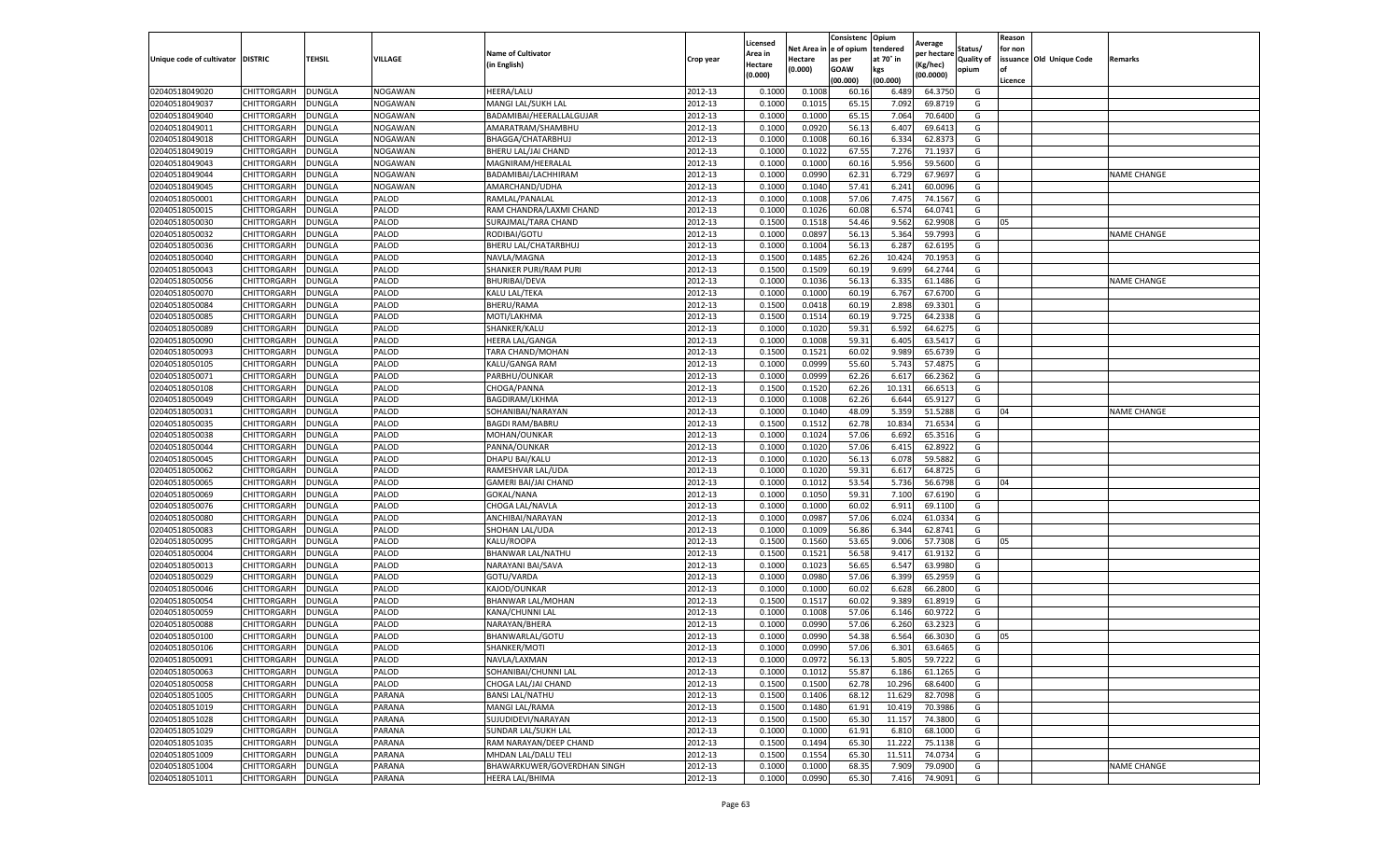|                           |                    |               |                |                              |           | Licensed |         | Consistenc             | Opium     |                        |                   | Reason  |                          |                    |
|---------------------------|--------------------|---------------|----------------|------------------------------|-----------|----------|---------|------------------------|-----------|------------------------|-------------------|---------|--------------------------|--------------------|
|                           |                    |               |                | <b>Name of Cultivator</b>    |           | Area in  |         | Net Area in e of opium | tendered  | Average<br>per hectare | Status/           | for non |                          |                    |
| Unique code of cultivator | <b>DISTRIC</b>     | TEHSIL        | VILLAGE        | in English)                  | Crop year | Hectare  | Hectare | as per                 | at 70° in | (Kg/hec                | <b>Quality of</b> |         | issuance Old Unique Code | <b>Remarks</b>     |
|                           |                    |               |                |                              |           | (0.000)  | (0.000) | <b>GOAW</b>            | kgs       | (00.0000)              | opium             |         |                          |                    |
|                           |                    |               |                |                              |           |          |         | (00.000)               | (00.000)  |                        |                   | Licence |                          |                    |
| 02040518051032            | CHITTORGARH        | <b>DUNGLA</b> | PARANA         | RAM SINGH/NATHU SINGH        | 2012-13   | 0.1000   | 0.1004  | 61.91                  | 7.067     | 70.3884                | G                 |         |                          |                    |
| 02040518051038            | CHITTORGARH        | DUNGLA        | PARANA         | <b>GANGA RAM/DOLA</b>        | 2012-13   | 0.1500   | 0.1485  | 58.35                  | 9.594     | 64.6061                | G                 |         |                          |                    |
| 02040518051047            | CHITTORGARH        | DUNGLA        | PARANA         | DEVI SINGH/MADHO SINGH       | 2012-13   | 0.1500   | 0.1560  | 56.27                  | 9.92      | 63.5897                | G                 |         |                          |                    |
| 02040518051045            | CHITTORGARH        | <b>DUNGLA</b> | PARANA         | PREMKUWER/NHARSINGH          | 2012-13   | 0.1500   | 0.1476  | 56.27                  | 9.156     | 62.0325                | G                 |         |                          | <b>NAME CHANGE</b> |
| 02040518051046            | CHITTORGARH        | DUNGLA        | PARANA         | DULESINGH/RAMSINGH/PRAMKUVAR | 2012-13   | 0.1500   | 0.1500  | 58.35                  | 9.686     | 64.573                 |                   | 02      |                          |                    |
| 02040518051007            | CHITTORGARH        | DUNGLA        | PARANA         | UDA/NARU                     | 2012-13   | 0.1500   | 0.1520  | 61.91                  | 10.763    | 70.8092                | G                 |         |                          |                    |
| 02040518051012            | CHITTORGARH        | <b>DUNGLA</b> | PARANA         | ROD SINGH/FHTE SINGH         | 2012-13   | 0.1500   | 0.1500  | 56.27                  | 9.108     | 60.7200                | G                 |         |                          |                    |
| 02040518051016            | CHITTORGARH        | DUNGLA        | PARANA         | PURA/RUPA                    | 2012-13   | 0.1500   | 0.1512  | 68.35                  | 11.385    | 75.2976                | G                 |         |                          |                    |
| 02040518051039            | CHITTORGARH        | DUNGLA        | PARANA         | MANGI LAL/VARDA              | 2012-13   | 0.1000   | 0.0987  | 68.35                  | 7.880     | 79.8379                | G                 |         |                          |                    |
| 02040518051021            | CHITTORGARH        | <b>DUNGLA</b> | PARANA         | <b>HAR LAL/KANA</b>          | 2012-13   | 0.1500   | 0.1500  | 68.35                  | 11.922    | 79.4800                | G                 |         |                          |                    |
| 02040518051034            | CHITTORGARH        | <b>DUNGLA</b> | PARANA         | MOHAN LAL/BHAGVATI LAL       | 2012-13   | 0.1000   | 0.1000  | 68.35                  | 7.577     | 75.7700                | G                 |         |                          |                    |
| 02040518051026            | CHITTORGARH        | <b>DUNGLA</b> | PARANA         | SHANKAR LAL/RAM LAL          | 2012-13   | 0.1500   | 0.1476  | 56.27                  | 9.662     | 65.4607                | G                 |         |                          |                    |
| 02040518051027            | CHITTORGARH        | DUNGLA        | PARANA         | AMBHA LAL/BHURA LAL          | 2012-13   | 0.1500   | 0.1500  | 61.91                  | 9.941     | 66.2733                | G                 |         |                          |                    |
| 02040518052002            | CHITTORGARH        | DUNGLA        | PARMESHWARPURA | MANGNIRAM/BHERU LAL          | 2012-13   | 0.1000   | 0.1008  | 63.36                  | 6.988     | 69.3254                | G                 |         |                          | <b>NAME CHANGE</b> |
| 02040518052003            | CHITTORGARH        | DUNGLA        | PARMESHWARPURA | KALULAL/SHANKAR LAL          | 2012-13   | 0.1000   | 0.1010  | 63.36                  | 6.580     | 65.1485                | G                 |         |                          |                    |
| 02040518052005            | CHITTORGARH        | <b>DUNGLA</b> | PARMESHWARPURA | <b>HAJARI/NANDA</b>          | 2012-13   | 0.1500   | 0.1500  | 60.34                  | 9.292     | 61.9467                | G                 |         |                          |                    |
| 02040518052009            | CHITTORGARH        | <b>DUNGLA</b> | PARMESHWARPURA | RATAN LAL/KISHNA             | 2012-13   | 0.1000   | 0.1000  | 63.36                  | 6.517     | 65.1700                | G                 |         |                          |                    |
| 02040518052014            | CHITTORGARH        | <b>DUNGLA</b> | PARMESHWARPURA | KALU /JODHA                  | 2012-13   | 0.1000   | 0.1000  | 63.26                  | 6.498     | 64.9800                | G                 |         |                          |                    |
| 02040518052015            | CHITTORGARH        | DUNGLA        | PARMESHWARPURA | GODHA/MOTI                   | 2012-13   | 0.1000   | 0.1020  | 63.26                  | 6.606     | 64.7647                | G                 |         |                          |                    |
| 02040518052016            | CHITTORGARH        | DUNGLA        | PARMESHWARPURA | RAM CHANDRA/KISHAN LAL       | 2012-13   | 0.1500   | 0.1480  | 57.62                  | 9.195     | 62.1284                | G                 |         |                          |                    |
| 02040518052020            | CHITTORGARH        | <b>DUNGLA</b> | PARMESHWARPURA | CHUNNI LAL/NARAYAN           | 2012-13   | 0.1000   | 0.1012  | 60.34                  | 6.327     | 62.5198                | G                 |         |                          |                    |
| 02040518052026            | CHITTORGARH        | DUNGLA        | PARMESHWARPURA | OUNKAR/JHECHAND              | 2012-13   | 0.1000   | 0.0960  | 57.62                  | 6.091     | 63.4479                | G                 |         |                          |                    |
| 02040518052006            | CHITTORGARH        | <b>DUNGLA</b> | PARMESHWARPURA | HANSRAJ/CHMPA                | 2012-13   | 0.1000   | 0.1008  | 60.34                  | 6.336     | 62.8571                | G                 |         |                          |                    |
| 02040518052011            | CHITTORGARH        | DUNGLA        | PARMESHWARPURA | TULSHIRAM/NANU DAS           | 2012-13   | 0.1000   | 0.0950  | 55.37                  | 5.656     | 59.5368                | G                 |         |                          |                    |
| 02040518052012            | CHITTORGARH        | DUNGLA        | PARMESHWARPURA | KISHAN LAL/HEMRAJ            | 2012-13   | 0.1000   | 0.1000  | 59.91                  | 6.308     | 63.0800                | G                 |         |                          |                    |
| 02040518052013            | CHITTORGARH        | DUNGLA        | PARMESHWARPURA | AMBHA LAL/SHANKAR LAL        | 2012-13   | 0.1500   | 0.1507  | 57.62                  | 9.153     | 60.7366                | G                 |         |                          |                    |
| 02040518052007            | CHITTORGARH        | DUNGLA        | PARMESHWARPURA | SORAM/BHANA                  | 2012-13   | 0.1000   | 0.1000  | 57.62                  | 6.075     | 60.7500                | G                 |         |                          |                    |
| 02040518052010            | CHITTORGARH        | <b>DUNGLA</b> | PARMESHWARPURA | SOSAR BAI/KALU LAI           | 2012-13   | 0.1000   | 0.1000  | 59.91                  | 6.299     | 62.9900                | G                 |         |                          |                    |
| 02040518052025            | CHITTORGARH        | <b>DUNGLA</b> | PARMESHWARPURA | SHANKAR LAL/KISHNA           | 2012-13   | 0.1000   | 0.1020  | 59.91                  | 6.582     | 64.5294                | G                 |         |                          |                    |
| 02040518052028            | CHITTORGARH        | <b>DUNGLA</b> | PARMESHWARPURA | GAMERA/BHERA                 | 2012-13   | 0.1000   | 0.1008  | 59.91                  | 6.222     | 61.7262                | G                 |         |                          |                    |
| 02040518052018            | CHITTORGARH        | DUNGLA        | PARMESHWARPURA | MATRALAL/VARDI CHAND         | 2012-13   | 0.1000   | 0.1008  | 57.23                  | 6.124     | 60.7540                | G                 |         |                          |                    |
| 02040518052038            | CHITTORGARH        | DUNGLA        | PARMESHWARPURA | BHAWRIBAI/RAMLAI             | 2012-13   | 0.1000   | 0.1008  | 59.91                  | 6.830     | 67.7579                | G                 |         |                          |                    |
| 02040518052039            | CHITTORGARH        | DUNGLA        | PARMESHWARPURA | GATTUBAI/BHURALAI            | 2012-13   | 0.1000   | 0.1000  | 59.84                  | 6.206     | 62.0600                | G                 |         |                          |                    |
| 02040518052040            | CHITTORGARH        | DUNGLA        | PARMESHWARPURA | <b>OUNKAR/BHAGVAN</b>        | 2012-13   | 0.1000   | 0.1012  | 57.62                  | 6.009     | 59.3775                | G                 |         |                          |                    |
| 02040518052041            | CHITTORGARH        | <b>DUNGLA</b> | PARMESHWARPURA | OUKAR/KISHNA/DAPUBAI         | 2012-13   | 0.1000   | 0.0998  | 63.36                  | 6.680     | 66.9339                | G                 | 08      |                          | TRANSFER/AALOD     |
| 02040518053019            | CHITTORGARH        | DUNGLA        | PIRANA         | PARASRAM/PREAM CHAND         | 2012-13   | 0.1000   | 0.0690  | 68.11                  | 5.089     | 73.7536                | G                 |         |                          |                    |
| 02040518053036            | CHITTORGARH        | <b>DUNGLA</b> | PIRANA         | SHAMBHU LAL/GANGA RAM        | 2012-13   | 0.1000   | 0.0980  | 64.08                  | 6.802     | 69.4082                | G                 |         |                          |                    |
| 02040518053006            | CHITTORGARH        | DUNGLA        | PIRANA         | SHYAM LAL/SHVRAM             | 2012-13   | 0.1000   | 0.1020  | 67.56                  | 7.268     | 71.2549                | G                 |         |                          |                    |
| 02040518053014            | CHITTORGARH        | DUNGLA        | PIRANA         | LACHHU BAI/PARSHRAM          | 2012-13   | 0.1000   | 0.1005  | 64.08                  | 7.223     | 71.8706                | G                 |         |                          |                    |
| 02040518053015            | CHITTORGARH        | <b>DUNGLA</b> | PIRANA         | <b>HEERA LAL/BHERA</b>       | 2012-13   | 0.1000   | 0.1000  | 56.32                  | 5.841     | 58.4100                | G                 |         |                          |                    |
| 02040518053045            | CHITTORGARH        | DUNGLA        | PIRANA         | GASHI LAL/CHUNNI LAL         | 2012-13   | 0.1000   | 0.1040  | 56.32                  | 6.372     | 61.2692                | G                 |         |                          |                    |
| 02040518053010            | CHITTORGARH        | <b>DUNGLA</b> | PIRANA         | SHVARAM/RAM JI               | 2012-13   | 0.1000   | 0.1000  | 56.32                  | 6.839     | 68.3900                | G                 |         |                          |                    |
| 02040518053065            | CHITTORGARH        | DUNGLA        | PIRANA         | GENESHLAL/MANA               | 2012-13   | 0.1000   | 0.1020  | 67.56                  | 7.654     | 75.0392                | G                 |         |                          |                    |
| 02040518053046            | CHITTORGARH        | DUNGLA        | PIRANA         | BAGDIRAM/LACHI RAM           | 2012-13   | 0.1000   | 0.0990  | 62.00                  | 6.545     | 66.1111                | G                 |         |                          |                    |
| 02040518053070            | <b>CHITTORGARH</b> | <b>DUNGLA</b> | PIRANA         | SOHURAMDAS/LAXMANDAS         | 2012-13   | 0.1000   | 0.0988  | 60.15                  | 7.055     | 71.4069                | G                 |         |                          |                    |
| 02040518053023            | CHITTORGARH        | DUNGLA        | PIRANA         | HANGAMIBAI/KISHAN LAL        | 2012-13   | 0.1000   | 0.1005  | 62.00                  | 7.21      | 71.8308                | G                 |         |                          |                    |
| 02040518053055            | CHITTORGARH        | DUNGLA        | PIRANA         | WARDI BAI/OUNKAR             | 2012-13   | 0.1000   | 0.1026  | 67.56                  | 6.534     | 63.6842                | G                 |         |                          |                    |
| 02040518053069            | CHITTORGARH        | <b>DUNGLA</b> | PIRANA         | BHERULAL/KISHANLAL           | 2012-13   | 0.1000   | 0.0490  | 60.15                  | 3.068     | 62.6122                | G                 |         |                          |                    |
| 02040518053040            | CHITTORGARH        | <b>DUNGLA</b> | PIRANA         | MANGU/BHURA                  | 2012-13   | 0.1000   | 0.0980  | 64.04                  | 7.136     | 72.8163                | G                 |         |                          |                    |
| 02040518053048            | CHITTORGARH        | <b>DUNGLA</b> | PIRANA         | <b>GOKAL/KANIRAM</b>         | 2012-13   | 0.1000   | 0.1000  | 53.59                  | 5.673     | 56.7300                | G                 | 04      |                          |                    |
| 02040518054005            | <b>CHITTORGARH</b> | <b>DUNGLA</b> | RAWATPURA      | GHASI/MODA                   | 2012-13   | 0.1500   | 0.1517  | 65.34                  | 10.678    | 70.3889                | G                 |         |                          |                    |
| 02040518054006            | CHITTORGARH        | <b>DUNGLA</b> | RAWATPURA      | RATAN LAL/BHERU LAL          | 2012-13   | 0.1000   | 0.1024  | 67.55                  | 7.382     | 72.0898                | G                 |         |                          |                    |
| 02040518054011            | <b>CHITTORGARH</b> | <b>DUNGLA</b> | RAWATPURA      | NANDA/LAXMAN                 | 2012-13   | 0.1000   | 0.1020  | 65.34                  | 7.150     | 70.0980                | G                 |         |                          |                    |
| 02040518054035            | <b>CHITTORGARH</b> | <b>DUNGLA</b> | RAWATPURA      | NARAYAN/PRTHA                | 2012-13   | 0.1000   | 0.1012  | 60.21                  | 6.718     | 66.3834                | G                 |         |                          |                    |
| 02040518054030            | <b>CHITTORGARH</b> | <b>DUNGLA</b> | RAWATPURA      | BHERULAL/BHELI               | 2012-13   | 0.1000   | 0.1025  | 56.24                  | 6.532     | 63.7268                | G                 |         |                          |                    |
| 02040518054004            | <b>CHITTORGARH</b> | <b>DUNGLA</b> | RAWATPURA      | <b>BHGGA/GOKEL</b>           | 2012-13   | 0.1000   | 0.1012  | 61.20                  | 7.073     | 69.8913                | G                 |         |                          |                    |
| 02040518054007            | CHITTORGARH        | <b>DUNGLA</b> | RAWATPURA      | <b>GULAB BAI/NARAYAN</b>     | 2012-13   | 0.1000   | 0.1000  | 61.20                  | 6.592     | 65.9200                | G                 |         |                          |                    |
| 02040518056001            | CHITTORGARH        | DUNGLA        | SARANGPURA     | RATANLAL/KALU LAL            | 2012-13   | 0.1000   | 0.0990  | 64.76                  | 6.957     | 70.2727                | G                 |         |                          |                    |
| 02040518056003            | <b>CHITTORGARH</b> | <b>DUNGLA</b> | SARANGPURA     | KUKA/BHERA                   | 2012-13   | 0.1000   | 0.1020  | 64.76                  | 6.911     | 67.7549                | G                 |         |                          |                    |
|                           |                    |               |                |                              |           |          |         |                        |           |                        |                   |         |                          |                    |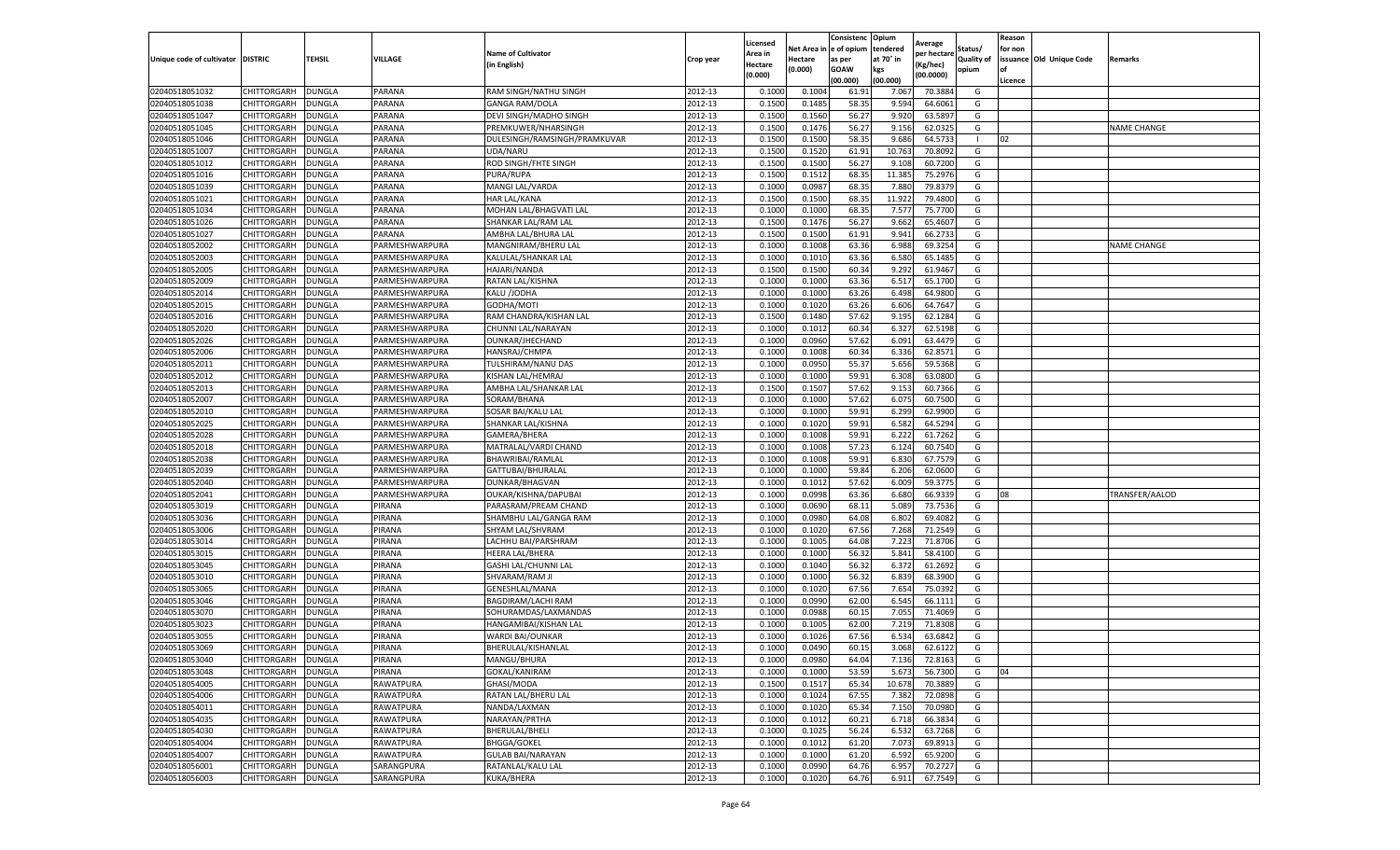|                           |                    |               |                 |                           |           | Licensed |         | Consistenc             | Opium     |                        |                   | Reason  |                          |                    |
|---------------------------|--------------------|---------------|-----------------|---------------------------|-----------|----------|---------|------------------------|-----------|------------------------|-------------------|---------|--------------------------|--------------------|
|                           |                    |               |                 | <b>Name of Cultivator</b> |           | Area in  |         | Net Area in e of opium | tendered  | Average<br>per hectare | Status/           | for non |                          |                    |
| Unique code of cultivator | <b>DISTRIC</b>     | TEHSIL        | VILLAGE         | in English)               | Crop year | Hectare  | Hectare | as per                 | at 70° in | (Kg/hec                | <b>Quality of</b> |         | issuance Old Unique Code | <b>Remarks</b>     |
|                           |                    |               |                 |                           |           | (0.000)  | (0.000) | <b>GOAW</b>            | kgs       | (00.0000)              | opium             |         |                          |                    |
|                           |                    |               |                 |                           |           |          |         | (00.000)               | (00.000)  |                        |                   | Licence |                          |                    |
| 02040518056004            | CHITTORGARH        | <b>DUNGLA</b> | SARANGPURA      | HAV LAL/GOTTU             | 2012-13   | 0.1000   | 0.1020  | 62.3                   | 6.721     | 65.8922                | G                 |         |                          |                    |
| 02040518056019            | CHITTORGARH        | DUNGLA        | SARANGPURA      | RAMIBAI/BHERULAL          | 2012-13   | 0.1000   | 0.1015  | 70.43                  | 7.425     | 73.1527                | G                 |         |                          |                    |
| 02040518056007            | CHITTORGARH        | DUNGLA        | SARANGPURA      | UDHE LAL/BHANWAR LAL      | 2012-13   | 0.1000   | 0.0980  | 59.82                  | 6.469     | 66.0102                | G                 |         |                          |                    |
| 02040518056005            | CHITTORGARH        | <b>DUNGLA</b> | SARANGPURA      | SHREELAL/HARIRAM          | 2012-13   | 0.1000   | 0.1013  | 62.42                  | 6.296     | 62.1520                | G                 |         |                          |                    |
| 02040518056014            | CHITTORGARH        | DUNGLA        | SARANGPURA      | GHERI LAL/GANGA RAM       | 2012-13   | 0.1000   | 0.1000  | 62.42                  | 6.501     | 65.0100                | G                 |         |                          |                    |
| 02040518056018            | CHITTORGARH        | DUNGLA        | SARANGPURA      | RAMJAN ALLI/ANAR ALLI     | 2012-13   | 0.1000   | 0.1050  | 56.15                  | 6.281     | 59.8190                | G                 |         |                          |                    |
| 02040518056008            | CHITTORGARH        | DUNGLA        | SARANGPURA      | SAHV LAL/BHURA LAL        | 2012-13   | 0.1000   | 0.1000  | 62.42                  | 6.403     | 64.0300                | G                 |         |                          |                    |
| 02040518056021            | CHITTORGARH        | DUNGLA        | SARANGPURA      | <b>OUNKAR LAL/NANA</b>    | 2012-13   | 0.1000   | 0.1000  | 59.82                  | 6.153     | 61.5300                | G                 |         |                          |                    |
| 02040518058010            | CHITTORGARH        | DUNGLA        | SETHWANA        | MANGI LAL/UDAI LAL        | 2012-13   | 0.1500   | 0.1505  | 61.40                  | 10.13     | 67.3156                | G                 |         |                          |                    |
| 02040518058023            | CHITTORGARH        | <b>DUNGLA</b> | SETHWANA        | HAR LAL/MANA              | 2012-13   | 0.1500   | 0.1480  | 68.31                  | 10.647    | 71.9392                | G                 |         |                          |                    |
| 02040518058008            | CHITTORGARH        | <b>DUNGLA</b> | SETHWANA        | HEERIBAI/OUNKAR DAS       | 2012-13   | 0.1000   | 0.1000  | 56.24                  | 5.745     | 57.4500                | G                 |         |                          | <b>NAME CHANGE</b> |
| 02040518058018            | CHITTORGARH        | <b>DUNGLA</b> | SETHWANA        | SHANKER/DHANNA            | 2012-13   | 0.1500   | 0.1500  | 61.40                  | 10.04     | 66.953                 | G                 |         |                          |                    |
| 02040518058025            | CHITTORGARH        | DUNGLA        | SETHWANA        | RATAN LAL/MOHAN DAS       | 2012-13   | 0.1500   | 0.1450  | 65.55                  | 10.39     | 71.6828                | G                 |         |                          |                    |
| 02040518058001            | CHITTORGARH        | DUNGLA        | SETHWANA        | MOHAN LAL/OUNKAR          | 2012-13   | 0.1000   | 0.1008  | 63.41                  | 7.102     | 70.4563                | G                 |         |                          |                    |
| 02040518058027            | CHITTORGARH        | DUNGLA        | SETHWANA        | LALIT KUMAR/OUNKAR LAL    | 2012-13   | 0.1500   | 0.1500  | 57.06                  | 8.983     | 59.8867                | G                 |         |                          |                    |
| 02040518059009            | CHITTORGARH        | <b>DUNGLA</b> | SUJAKHEDA       | TULSIRAM/MODA             | 2012-13   | 0.1500   | 0.1476  | 62.09                  | 10.112    | 68.5095                | G                 |         |                          |                    |
| 02040518059026            | CHITTORGARH        | <b>DUNGLA</b> | SUJAKHEDA       | KALULAL/BHERA             | 2012-13   | 0.1000   | 0.0950  | 56.60                  | 5.539     | 58.3053                | G                 |         |                          |                    |
| 02040518059033            | CHITTORGARH        | <b>DUNGLA</b> | SUJAKHEDA       | KAILASHBAI/SOHANLAL       | 2012-13   | 0.1000   | 0.1025  | 62.09                  | 6.901     | 67.3268                | G                 |         |                          |                    |
| 02040518059040            | CHITTORGARH        | DUNGLA        | SUJAKHEDA       | <b>BHURIBAI/MAGNIRAM</b>  | 2012-13   | 0.1000   | 0.1024  | 56.60                  | 6.12      | 59.7754                | G                 |         |                          |                    |
| 02040518059001            | CHITTORGARH        | DUNGLA        | SUJAKHEDA       | KALU/BHANA                | 2012-13   | 0.1000   | 0.0986  | 64.39                  | 6.844     | 69.4118                | G                 |         |                          |                    |
| 02040518059003            | CHITTORGARH        | <b>DUNGLA</b> | SUJAKHEDA       | SOSAR/KISHANA             | 2012-13   | 0.1000   | 0.0975  | 68.12                  | 7.337     | 75.2513                | G                 |         |                          |                    |
| 02040518059013            | CHITTORGARH        | DUNGLA        | SUJAKHEDA       | MAGNIRAM/KISHNA           | 2012-13   | 0.1000   | 0.1015  | 64.39                  | 7.037     | 69.3300                | G                 |         |                          |                    |
| 02040518059016            | CHITTORGARH        | <b>DUNGLA</b> | SUJAKHEDA       | NARAYAN/MODA              | 2012-13   | 0.1000   | 0.0988  | 56.31                  | 5.969     | 60.4150                | G                 |         |                          |                    |
| 02040518059019            | CHITTORGARH        | DUNGLA        | SUJAKHEDA       | RAMESHVAR LAL/KISHNA      | 2012-13   | 0.1500   | 0.1470  | 68.12                  | 11.035    | 75.0680                | G                 |         |                          |                    |
| 02040518059027            | CHITTORGARH        | DUNGLA        | SUJAKHEDA       | NARAYAN/KISHANA           | 2012-13   | 0.1000   | 0.0992  | 68.1                   | 7.201     | 72.5907                | G                 |         |                          |                    |
| 02040518059043            | CHITTORGARH        | DUNGLA        | SUJAKHEDA       | CHAMPA/PARTHA             | 2012-13   | 0.1000   | 0.0989  | 62.09                  | 6.555     | 66.2791                | G                 |         |                          |                    |
| 02040518059032            | CHITTORGARH        | DUNGLA        | SUJAKHEDA       | <b>UDA/KISHOR</b>         | 2012-13   | 0.1000   | 0.1012  | 62.09                  | 7.167     | 70.8202                | G                 |         |                          |                    |
| 02040518059036            | CHITTORGARH        | <b>DUNGLA</b> | SUJAKHEDA       | HAJARI/BHERA              | 2012-13   | 0.1000   | 0.1012  | 56.31                  | 6.194     | 61.2055                | G                 |         |                          |                    |
| 02040518060026            | CHITTORGARH        | <b>DUNGLA</b> | SUREDA          | MANGI LAL/PARTHA          | 2012-13   | 0.1000   | 0.0990  | 59.22                  | 6.269     | 63.3232                | G                 |         |                          |                    |
| 02040518060054            | CHITTORGARH        | <b>DUNGLA</b> | SUREDA          | DEVA/RAMA GUJR            | 2012-13   | 0.1000   | 0.0957  | 57.19                  | 5.891     | 61.5569                | G                 |         |                          |                    |
| 02040518060004            | CHITTORGARH        | DUNGLA        | SUREDA          | SHVA/NANDA                | 2012-13   | 0.1000   | 0.1003  | 61.20                  | 6.487     | 64.6760                | G                 |         |                          |                    |
| 02040518060013            | CHITTORGARH        | DUNGLA        | SUREDA          | MAGNI RAM/KASI RAM        | 2012-13   | 0.1000   | 0.1000  | 59.82                  | 6.179     | 61.7900                | G                 |         |                          |                    |
| 02040518060023            | CHITTORGARH        | DUNGLA        | SUREDA          | KALU/CHOKHA               | 2012-13   | 0.1000   | 0.0990  | 59.82                  | 6.281     | 63.4444                | G                 |         |                          |                    |
| 02040518060042            | CHITTORGARH        | DUNGLA        | SUREDA          | AMBHA LAL/HEERA LAL       | 2012-13   | 0.1000   | 0.0999  | 62.42                  | 6.162     | 61.6817                | G                 |         |                          |                    |
| 02040518060001            | CHITTORGARH        | <b>DUNGLA</b> | SUREDA          | RODI LAL/HEERA LAL        | 2012-13   | 0.1000   | 0.1000  | 59.82                  | 5.965     | 59.6500                | G                 |         |                          |                    |
| 02040518060025            | CHITTORGARH        | DUNGLA        | SUREDA          | LAXMAN/PRTHA              | 2012-13   | 0.1000   | 0.0990  | 64.76                  | 6.541     | 66.0707                | G                 |         |                          |                    |
| 02040518060047            | CHITTORGARH        | <b>DUNGLA</b> | SUREDA          | SOHANIBAI/LAXMI LAL       | 2012-13   | 0.1000   | 0.1012  | 67.55                  | 6.967     | 68.8439                | G                 |         |                          | <b>NAME CHANGE</b> |
| 02040518060029            | CHITTORGARH        | DUNGLA        | SUREDA          | KALU SINGH/LAXMAN SINGH   | 2012-13   | 0.1000   | 0.0990  | 64.76                  | 6.726     | 67.9394                | G                 |         |                          |                    |
| 02040518062098            | CHITTORGARH        | DUNGLA        | TALAWADA        | SANTI LAL/MOHAN LAL       | 2012-13   | 0.1500   | 0.1521  | 69.37                  | 11.416    | 75.0559                | G                 |         |                          |                    |
| 02040518062023            | CHITTORGARH        | <b>DUNGLA</b> | TALAWADA        | RAMLAL/PYAR CHAND         | 2012-13   | 0.1000   | 0.1020  | 68.13                  | 8.059     | 79.0098                | G                 |         |                          | <b>NAME CHANGE</b> |
| 02040518062001            | CHITTORGARH        | DUNGLA        | TALAWADA        | PREAM CHAND/GOTTU DHAKAD  | 2012-13   | 0.1500   | 0.1500  | 65.52                  | 10.86     | 72.4467                | G                 |         |                          |                    |
| 02040518062002            | CHITTORGARH        | <b>DUNGLA</b> | TALAWADA        | NIRBHE SINGH/AMAR SINGH   | 2012-13   | 0.1500   | 0.1505  | 65.52                  | 10.33     | 68.6578                | G                 |         |                          |                    |
| 02040518062004            | CHITTORGARH        | DUNGLA        | TALAWADA        | ANCHI BAI/RAM LAL         | 2012-13   | 0.1500   | 0.1499  | 65.52                  | 11.13     | 74.3029                | G                 |         |                          |                    |
| 02040518062008            | CHITTORGARH        | DUNGLA        | <b>TALAWADA</b> | PRBHULAL/BHANWAR LAL      | 2012-13   | 0.1500   | 0.1496  | 65.52                  | 10.97     | 73.3890                | G                 |         |                          |                    |
| 02040518062009            | CHITTORGARH        | <b>DUNGLA</b> | TALAWADA        | SANTI LAL/WARDI CHAND     | 2012-13   | 0.1000   | 0.1005  | 61.52                  | 6.925     | 68.9055                | G                 |         |                          |                    |
| 02040518062011            | CHITTORGARH        | DUNGLA        | TALAWADA        | LAXMAN SINGH/AMAR SINGH   | 2012-13   | 0.1500   | 0.1500  | 56.21                  | 8.913     | 59.4200                | G                 |         |                          |                    |
| 02040518062012            | CHITTORGARH        | DUNGLA        | TALAWADA        | RAJI BAI/PRTHA            | 2012-13   | 0.1500   | 0.1500  | 65.10                  | 11.19     | 74.6467                | G                 |         |                          |                    |
| 02040518062013            | CHITTORGARH        | <b>DUNGLA</b> | TALAWADA        | KESIBAI/NARAYAN           | 2012-13   | 0.1000   | 0.1000  | 56.21                  | 6.135     | 61.3500                | G                 |         |                          |                    |
| 02040518062014            | CHITTORGARH        | <b>DUNGLA</b> | <b>TALAWADA</b> | BHANWAR LAL/MOHAN LAL     | 2012-13   | 0.1500   | 0.1500  | 65.10                  | 11.002    | 73.3467                | G                 |         |                          |                    |
| 02040518062015            | CHITTORGARH        | <b>DUNGLA</b> | TALAWADA        | MADHU LAL/HUKMI CHAND     | 2012-13   | 0.1500   | 0.1470  | 69.37                  | 11.515    | 78.3333                | G                 |         |                          |                    |
| 02040518062016            | CHITTORGARH        | <b>DUNGLA</b> | TALAWADA        | NARAYAN/HARI RAM          | 2012-13   | 0.1500   | 0.1500  | 61.64                  | 10.338    | 68.9200                | G                 |         |                          |                    |
| 02040518062017            | <b>CHITTORGARH</b> | DUNGLA        | TALAWADA        | DEVI LAL/HAR LAL          | 2012-13   | 0.1500   | 0.1500  | 61.64                  | 10.338    | 68.9200                | G                 |         |                          |                    |
| 02040518062019            | CHITTORGARH        | <b>DUNGLA</b> | TALAWADA        | PARBHU LAL/GOTTU          | 2012-13   | 0.1500   | 0.1518  | 64.25                  | 10.565    | 69.5982                | G                 |         |                          |                    |
| 02040518062022            | <b>CHITTORGARH</b> | <b>DUNGLA</b> | TALAWADA        | KAJODH/BHANA              | 2012-13   | 0.1500   | 0.1440  | 65.52                  | 10.099    | 70.1319                | G                 |         |                          |                    |
| 02040518062024            | CHITTORGARH        | <b>DUNGLA</b> | TALAWADA        | UDHE LAL/NARAYN           | 2012-13   | 0.1500   | 0.1500  | 61.52                  | 10.32     | 68.8467                | G                 |         |                          |                    |
| 02040518062027            | <b>CHITTORGARH</b> | <b>DUNGLA</b> | TALAWADA        | <b>BHANAWAR LAL/MEGA</b>  | 2012-13   | 0.1500   | 0.1524  | 59.08                  | 10.01     | 65.6824                | G                 |         |                          |                    |
| 02040518062028            | CHITTORGARH        | <b>DUNGLA</b> | TALAWADA        | BHANWAR LAL/JAGNNTH       | 2012-13   | 0.1500   | 0.1496  | 68.13                  | 11.572    | 77.3529                | G                 |         |                          |                    |
| 02040518062029            | CHITTORGARH        | DUNGLA        | TALAWADA        | RATAN LAL/NARAYAN         | 2012-13   | 0.1500   | 0.1504  | 64.25                  | 10.996    | 73.1117                | G                 |         |                          |                    |
| 02040518062035            | <b>CHITTORGARH</b> | <b>DUNGLA</b> | TALAWADA        | JAGDISH CHAND/MOHAN LAL   | 2012-13   | 0.1500   | 0.1521  | 64.25                  | 10.509    | 69.0927                | G                 |         |                          |                    |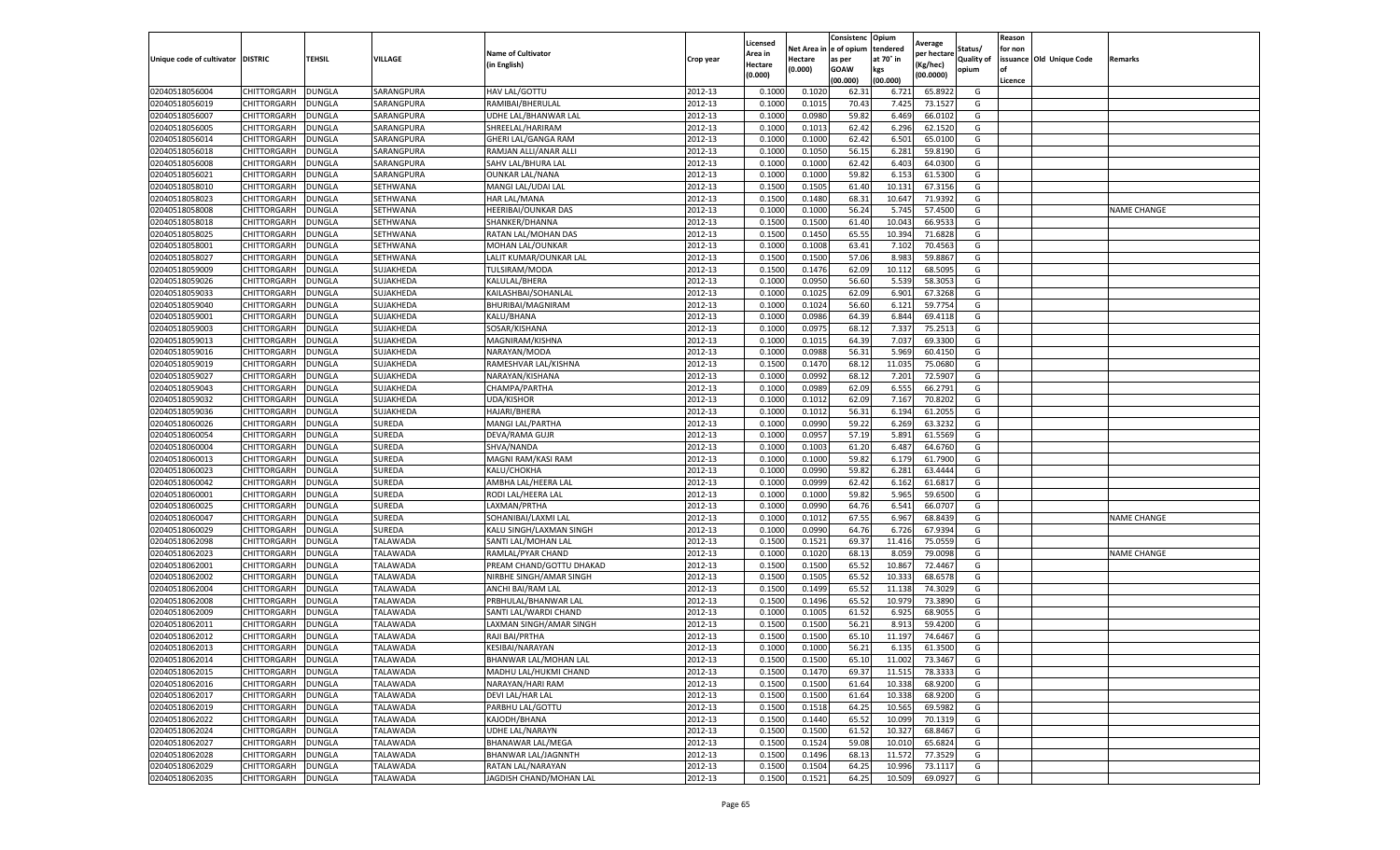|                           |                    |                  |                 |                             |           | Licensed |         | Consistenc             | Opium     |                        |                   | Reason  |                          |                    |
|---------------------------|--------------------|------------------|-----------------|-----------------------------|-----------|----------|---------|------------------------|-----------|------------------------|-------------------|---------|--------------------------|--------------------|
|                           |                    |                  |                 | <b>Name of Cultivator</b>   |           | Area in  |         | Net Area in e of opium | tendered  | Average<br>per hectare | Status/           | for non |                          |                    |
| Unique code of cultivator | <b>DISTRIC</b>     | TEHSIL           | VILLAGE         | in English)                 | Crop year | Hectare  | Hectare | as per                 | at 70° in | (Kg/hec                | <b>Quality of</b> |         | issuance Old Unique Code | <b>Remarks</b>     |
|                           |                    |                  |                 |                             |           | (0.000)  | (0.000) | <b>GOAW</b>            | kgs       | (00.0000)              | opium             |         |                          |                    |
|                           |                    |                  |                 |                             |           |          |         | (00.000)               | (00.000)  |                        |                   | Licence |                          |                    |
| 02040518062038            | CHITTORGARH        | <b>DUNGLA</b>    | TALAWADA        | LAL CHAND/KESRIMAL          | 2012-13   | 0.1000   | 0.1000  | 61.52                  | 6.758     | 67.5800                | G                 |         |                          |                    |
| 02040518062040            | CHITTORGARH        | DUNGLA           | TALAWADA        | LEELABAI/DULESHANKAR        | 2012-13   | 0.1500   | 0.1485  | 56.51                  | 9.62      | 64.801                 | G                 |         |                          |                    |
| 02040518062049            | CHITTORGARH        | DUNGLA           | TALAWADA        | GOPILAL/DAYARAM             | 2012-13   | 0.1500   | 0.1500  | 61.36                  | 10.11     | 67.4400                | G                 |         |                          |                    |
| 02040518062059            | CHITTORGARH        | <b>DUNGLA</b>    | TALAWADA        | BHAGWANLAL/LAXMAN           | 2012-13   | 0.1500   | 0.1495  | 64.25                  | 10.675    | 71.4047                | G                 |         |                          |                    |
| 02040518062060            | CHITTORGARH        | DUNGLA           | TALAWADA        | FAHTE SINGH/BHIM SINGH      | 2012-13   | 0.1000   | 0.0992  | 59.08                  | 6.406     | 64.5766                | G                 |         |                          |                    |
| 02040518062061            | CHITTORGARH        | DUNGLA           | TALAWADA        | UDHE LAL/DAL CHAND          | 2012-13   | 0.1500   | 0.1512  | 56.21                  | 9.636     | 63.7302                | G                 |         |                          |                    |
| 02040518062064            | CHITTORGARH        | <b>DUNGLA</b>    | TALAWADA        | NANU RAM/MOTI MEGVAL        | 2012-13   | 0.1000   | 0.0988  | 56.21                  | 6.031     | 61.0425                | G                 |         |                          |                    |
| 02040518062066            | CHITTORGARH        | DUNGLA           | TALAWADA        | NARAYAN/RADHA KISHAN        | 2012-13   | 0.1500   | 0.1520  | 69.37                  | 11.416    | 75.105                 | G                 |         |                          |                    |
| 02040518062068            | CHITTORGARH        | DUNGLA           | TALAWADA        | <b>BHAGIRTH/CHMPA LAL</b>   | 2012-13   | 0.1500   | 0.1426  | 65.10                  | 10.23     | 71.7391                | G                 |         |                          |                    |
| 02040518062071            | CHITTORGARH        | <b>DUNGLA</b>    | TALAWADA        | <b>GOPI LAL/DULA</b>        | 2012-13   | 0.1000   | 0.1000  | 69.37                  | 7.323     | 73.2300                | G                 |         |                          |                    |
| 02040518062080            | CHITTORGARH        | <b>DUNGLA</b>    | TALAWADA        | <b>BHANWAR LAL/DEVI LAL</b> | 2012-13   | 0.1500   | 0.1441  | 61.36                  | 10.02     | 69.5906                | G                 |         |                          |                    |
| 02040518062091            | CHITTORGARH        | <b>DUNGLA</b>    | TALAWADA        | TULSIRAM/BHANWAR LAL        | 2012-13   | 0.1500   | 0.1492  | 65.10                  | 10.65     | 71.4343                | G                 |         |                          |                    |
| 02040518062096            | CHITTORGARH        | DUNGLA           | TALAWADA        | MANGI LAL/DEVI LAL          | 2012-13   | 0.1500   | 0.1296  | 61.36                  | 9.09      | 70.1389                | G                 |         |                          |                    |
| 02040518062097            | CHITTORGARH        | DUNGLA           | TALAWADA        | UDHE LAL/JAGNNTH            | 2012-13   | 0.1500   | 0.1500  | 65.10                  | 10.425    | 69.5000                | G                 |         |                          |                    |
| 02040518062104            | CHITTORGARH        | DUNGLA           | TALAWADA        | PYARCHNAD/JAYCHAND          | 2012-13   | 0.1500   | 0.1502  | 61.64                  | 10.33     | 68.8282                | G                 |         |                          |                    |
| 02040518062106            | CHITTORGARH        | <b>DUNGLA</b>    | <b>TALAWADA</b> | PARBHULAL/MODA              | 2012-13   | 0.1500   | 0.1500  | 68.36                  | 11.13     | 74.2200                | G                 |         |                          |                    |
| 02040518062109            | CHITTORGARH        | <b>DUNGLA</b>    | TALAWADA        | NANURAM/MODA                | 2012-13   | 0.1500   | 0.1479  | 68.36                  | 11.797    | 79.7634                | G                 |         |                          |                    |
| 02040518062114            | CHITTORGARH        | <b>DUNGLA</b>    | TALAWADA        | FTHESINGH/NAHARSINGH        | 2012-13   | 0.1500   | 0.1500  | 64.31                  | 10.565    | 70.4333                | G                 |         |                          |                    |
| 02040518062115            | CHITTORGARH        | DUNGLA           | <b>TALAWADA</b> | RATANLAL\MOTILAL            | 2012-13   | 0.1000   | 0.1000  | 64.31                  | 7.249     | 72.4900                | G                 |         |                          |                    |
| 02040518062116            | CHITTORGARH        | DUNGLA           | TALAWADA        | KUBHERSINGH/BAWANISINGH     | 2012-13   | 0.1500   | 0.1500  | 64.31                  | 10.620    | 70.8000                | G                 |         |                          |                    |
| 02040518062107            | CHITTORGARH        | <b>DUNGLA</b>    | TALAWADA        | CHHUNILAL/BARDA             | 2012-13   | 0.1500   | 0.1508  | 61.64                  | 10.470    | 69.4297                | G                 |         |                          |                    |
| 02040518062048            | CHITTORGARH        | DUNGLA           | TALAWADA        | SEETA RAM/MANGI LAL         | 2012-13   | 0.1000   | 0.1000  | 68.36                  | 7.686     | 76.8600                | G                 |         |                          |                    |
| 02040518062092            | CHITTORGARH        | <b>DUNGLA</b>    | TALAWADA        | PRAHLAD/MOHAN LAL           | 2012-13   | 0.1500   | 0.1521  | 68.36                  | 11.240    | 73.8988                | G                 |         |                          |                    |
| 02040518062093            | CHITTORGARH        | DUNGLA           | TALAWADA        | MHDAN LAL/BHANWAR LAL       | 2012-13   | 0.1500   | 0.1495  | 64.54                  | 11.295    | 75.5518                | G                 |         |                          |                    |
| 02040518062095            | CHITTORGARH        | DUNGLA           | <b>TALAWADA</b> | GOPI LAL/MITHU LAL          | 2012-13   | 0.1500   | 0.1500  | 64.54                  | 10.704    | 71.3600                | G                 |         |                          |                    |
| 02040518062111            | CHITTORGARH        | DUNGLA           | TALAWADA        | HIRALAL/AWANTILAL           | 2012-13   | 0.1000   | 0.0975  | 61.36                  | 6.574     | 67.4256                | G                 |         |                          |                    |
| 02040518062031            | CHITTORGARH        | DUNGLA           | TALAWADA        | <b>JAY CHAND/KHEMA</b>      | 2012-13   | 0.1500   | 0.1500  | 54.22                  | 8.644     | 57.6267                | G                 | 05      |                          |                    |
| 02040518062037            | CHITTORGARH        | <b>DUNGLA</b>    | TALAWADA        | SURESH CHAND/HEERA LAL      | 2012-13   | 0.1500   | 0.1406  | 68.13                  | 10.61     | 75.5263                | G                 |         |                          |                    |
| 02040518062053            | CHITTORGARH        | <b>DUNGLA</b>    | TALAWADA        | SANKUBAI/RATAN LAL          | 2012-13   | 0.1500   | 0.1500  | 68.13                  | 11.008    | 73.3867                | G                 |         |                          | <b>NAME CHANGE</b> |
| 02040518062063            | CHITTORGARH        | <b>DUNGLA</b>    | TALAWADA        | <b>BHAGVTI LAL/JAGNNTH</b>  | 2012-13   | 0.1500   | 0.1495  | 64.31                  | 10.62     | 71.0368                | G                 |         |                          |                    |
| 02040518062065            | CHITTORGARH        | DUNGLA           | <b>TALAWADA</b> | PARASRAM/JAGNNTH            | 2012-13   | 0.1000   | 0.1000  | 65.24                  | 7.30      | 73.0700                | G                 |         |                          |                    |
| 02040518062069            | CHITTORGARH        | DUNGLA           | TALAWADA        | BHARIBAI/DEVI LAL           | 2012-13   | 0.1500   | 0.1500  | 61.91                  | 10.622    | 70.8133                | G                 |         |                          | <b>NAME CHANGE</b> |
| 02040518062075            | CHITTORGARH        | DUNGLA           | TALAWADA        | <b>GEETABAI/SOBHA LAI</b>   | 2012-13   | 0.1500   | 0.1484  | 61.91                  | 10.08     | 67.9380                | G                 |         |                          |                    |
| 02040518062077            | CHITTORGARH        | DUNGLA           | TALAWADA        | BHURA LAL/NARAYAN           | 2012-13   | 0.1500   | 0.1470  | 61.91                  | 10.286    | 69.9728                | G                 |         |                          |                    |
| 02040518062084            | CHITTORGARH        | <b>DUNGLA</b>    | TALAWADA        | GANGABAI/NANU RAM           | 2012-13   | 0.1500   | 0.1472  | 56.21                  | 9.186     | 62.4049                | G                 |         |                          |                    |
| 02040518062085            | CHITTORGARH        | DUNGLA           | TALAWADA        | CHTENDR SINGH/IANDR SINGH   | 2012-13   | 0.1500   | 0.1500  | 59.11                  | 9.54      | 63.6133                | G                 |         |                          |                    |
| 02040518062105            | CHITTORGARH        | <b>DUNGLA</b>    | TALAWADA        | PYAIBAI/BOHMAYA             | 2012-13   | 0.1000   | 0.0975  | 64.31                  | 7.148     | 73.3128                | G                 |         |                          | <b>NAME CHANGE</b> |
| 02040518062079            | CHITTORGARH        | DUNGLA           | TALAWADA        | LALA/NANA                   | 2012-13   | 0.1500   | 0.1470  | 56.21                  | 9.15      | 62.2721                | G                 |         |                          |                    |
| 02040518062032            | CHITTORGARH        | DUNGLA           | TALAWADA        | SHANKER LAL/DALU            | 2012-13   | 0.1500   | 0.1456  | 65.24                  | 10.28     | 70.6662                | G                 |         |                          |                    |
| 02040518062090            | CHITTORGARH        | <b>DUNGLA</b>    | <b>TALAWADA</b> | VIJERAM/MOTI LAL            | 2012-13   | 0.1000   | 0.0986  | 59.08                  | 6.465     | 65.5680                | G                 |         |                          |                    |
| 02040518062099            | CHITTORGARH        | DUNGLA           | TALAWADA        | MHDAN LAL/FULCHAND          | 2012-13   | 0.1500   | 0.1500  | 65.24                  | 10.699    | 71.3267                | G                 |         |                          |                    |
| 02040518062062            | CHITTORGARH        | <b>DUNGLA</b>    | TALAWADA        | KISHNA/BHAJJA               | 2012-13   | 0.1000   | 0.0960  | 61.91                  | 6.872     | 71.5833                | G                 |         |                          |                    |
| 02040518062070            | CHITTORGARH        | DUNGLA           | TALAWADA        | SANTI LAL/SHANKAR           | 2012-13   | 0.1500   | 0.1541  | 65.24                  | 11.53     | 74.8735                | G                 |         |                          |                    |
| 02040518062076            | CHITTORGARH        | <b>DUNGLA</b>    | <b>TALAWADA</b> | KAMLA BAI/MOHAN LAL         | 2012-13   | 0.1500   | 0.1508  | 64.54                  | 10.37     | 68.7865                | G                 |         |                          |                    |
| 02040518062088            | CHITTORGARH        | <b>DUNGLA</b>    | TALAWADA        | BHAGVANIBAI/NANA LAI        | 2012-13   | 0.1000   | 0.0990  | 59.08                  | 5.984     | 60.4444                | G                 |         |                          |                    |
| 02040518062089            | CHITTORGARH        | DUNGLA           | TALAWADA        | RAMESVAR LAL/RATAN LAL      | 2012-13   | 0.1500   | 0.1504  | 65.24                  | 11.14     | 74.1157                | G                 |         |                          |                    |
| 02040518062046            | CHITTORGARH        | DUNGLA           | TALAWADA        | <b>OUNKAR / DEVA SALVI</b>  | 2012-13   | 0.1500   | 0.1452  | 61.52                  | 10.51     | 72.3898                | G                 |         |                          |                    |
| 02040518063010            | CHITTORGARH        | <b>DUNGLA</b>    | TEELAKHEDA-4    | SHUVAGIBAI/MOTI LAL         | 2012-13   | 0.1500   | 0.1480  | 63.46                  | 9.592     | 64.8108                | G                 |         |                          |                    |
| 02040518063002            | CHITTORGARH        | <b>DUNGLA</b>    | TEELAKHEDA-4    | AMBHA LAL/BHANA             | 2012-13   | 0.1000   | 0.1015  | 63.46                  | 6.681     | 65.8227                | G                 |         |                          |                    |
| 02040518063003            | CHITTORGARH        | <b>DUNGLA</b>    | TEELAKHEDA-4    | KANNIRAM/OUNKAR             | 2012-13   | 0.1000   | 0.0990  | 57.91                  | 5.998     | 60.5859                | G                 |         |                          |                    |
| 02040518063019            | CHITTORGARH        | <b>DUNGLA</b>    | TEELAKHEDA-4    | <b>UDAI LAL/BHANA</b>       | 2012-13   | 0.1500   | 0.1508  | 57.91                  | 9.439     | 62.5928                | G                 |         |                          |                    |
| 02040518063012            | CHITTORGARH        | <b>DUNGLA</b>    | TEELAKHEDA-4    | PRYAR CHAND/BHANA           | 2012-13   | 0.1000   | 0.0999  | 57.91                  | 6.254     | 62.6026                | G                 |         |                          |                    |
| 02040518063014            | CHITTORGARH        | <b>DUNGLA</b>    | TEELAKHEDA-4    | NARAYAN DAS/POKHAR DAS      | 2012-13   | 0.1500   | 0.1500  | 63.46                  | 9.963     | 66.4200                | G                 |         |                          |                    |
| 02040518063005            | <b>CHITTORGARH</b> | <b>DUNGLA</b>    | TEELAKHEDA-4    | MANGI LAL/KANKU BAI         | 2012-13   | 0.1000   | 0.0986  | 63.46                  | 6.790     | 68.8641                | G                 |         |                          |                    |
| 02040518063009            | CHITTORGARH        | <b>DUNGLA</b>    | TEELAKHEDA-4    | <b>OUNKAR LAL/KALU</b>      | 2012-13   | 0.1000   | 0.1024  | 57.18                  | 5.890     | 57.5195                | G                 |         |                          |                    |
| 02040518063008            | CHITTORGARH        | <b>DUNGLA</b>    | TEELAKHEDA-4    | BHERULAL/SHORAM             | 2012-13   | 0.1000   | 0.1020  | 57.18                  | 5.873     | 57.5784                | G                 |         |                          |                    |
| 02040520006101            | CHITTORGARH        | <b>BADISADRI</b> | BADVAL-A        | JAGANNATH/BHURA             | 2012-13   | 0.1500   | 0.1530  | 57.52                  | 9.688     | 63.3203                | G                 |         |                          |                    |
| 02040520006083            | CHITTORGARH        | <b>BADISADRI</b> | BADVAL-A        | NARAYAN/FATHA               | 2012-13   | 0.1500   | 0.1500  | 60.46                  | 9.83      | 65.5867                | G                 |         |                          |                    |
| 02040520006085            | <b>CHITTORGARH</b> | <b>BADISADRI</b> | BADVAL-A        | SHANKERLAL/DALU             | 2012-13   | 0.1500   | 0.1508  | 65.24                  | 10.643    | 70.5769                | G                 |         |                          |                    |
|                           |                    |                  |                 |                             |           |          |         |                        |           |                        |                   |         |                          |                    |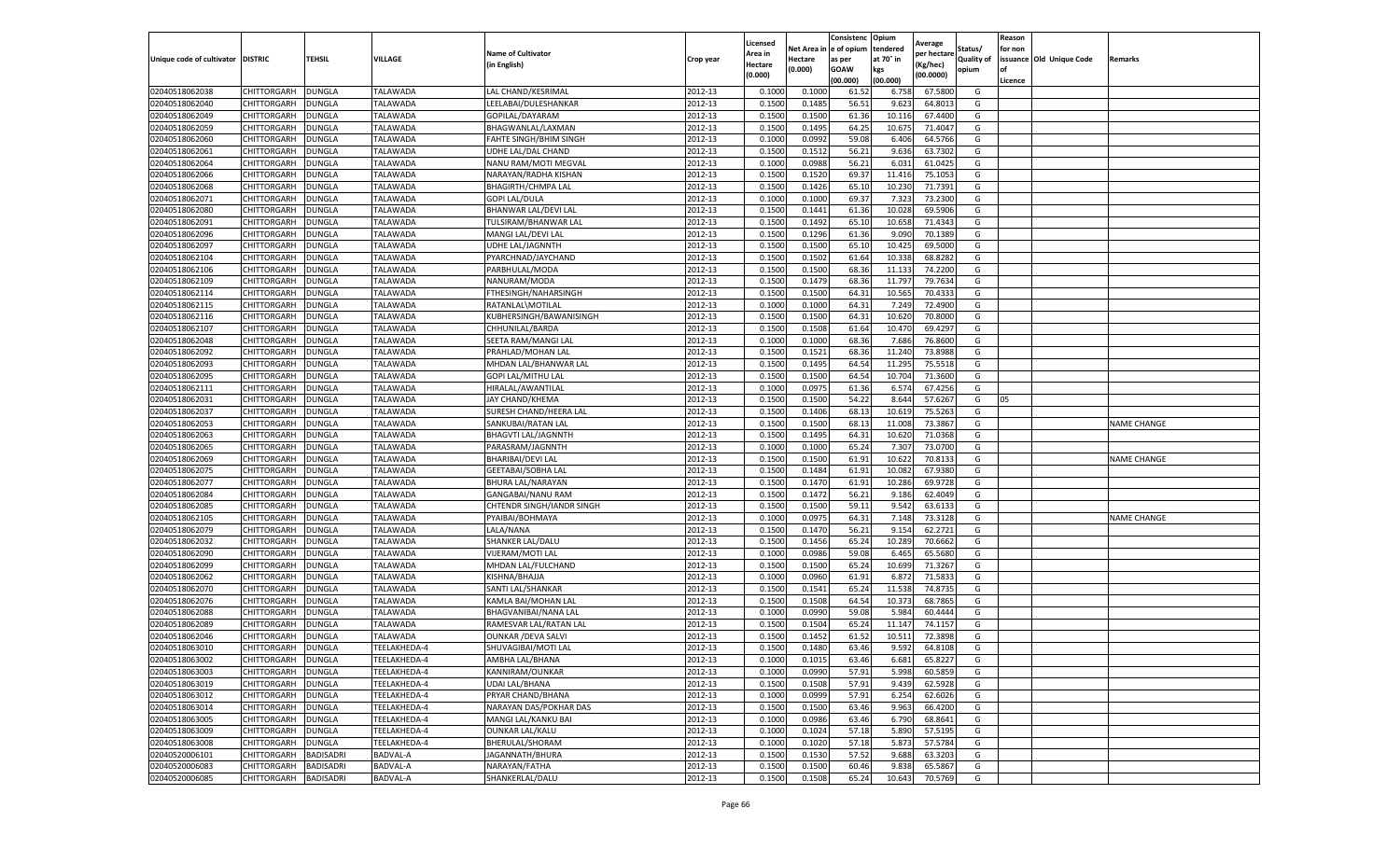|                                   |                    |                  |                 |                           |           | Licensed |         | Consistenc             | Opium     |                        |            | Reason  |                          |                |
|-----------------------------------|--------------------|------------------|-----------------|---------------------------|-----------|----------|---------|------------------------|-----------|------------------------|------------|---------|--------------------------|----------------|
|                                   |                    |                  |                 | <b>Name of Cultivator</b> |           | Area in  |         | Net Area in e of opium | tendered  | Average<br>per hectare | Status/    | for non |                          |                |
| Unique code of cultivator DISTRIC |                    | TEHSIL           | VILLAGE         | in English)               | Crop year | Hectare  | Hectare | as per                 | at 70° in | (Kg/hec                | Quality of |         | issuance Old Unique Code | <b>Remarks</b> |
|                                   |                    |                  |                 |                           |           | (0.000)  | (0.000) | <b>GOAW</b>            | kgs       | (00.0000)              | opium      |         |                          |                |
|                                   |                    |                  |                 |                           |           |          |         | (00.000)               | (00.000)  |                        |            | Licence |                          |                |
| 02040520006095                    | CHITTORGARH        | <b>BADISADRI</b> | BADVAL-A        | RAMLAL/BABRU              | 2012-13   | 0.1500   | 0.1520  | 59.07                  | 10.05     | 66.1184                | G          |         |                          |                |
| 02040520006097                    | CHITTORGARH        | <b>BADISADRI</b> | BADVAL-A        | KISHANLAL/KALU            | 2012-13   | 0.1500   | 0.1520  | 63.34                  | 10.65     | 70.1250                | G          |         |                          |                |
| 02040520006098                    | CHITTORGARH        | <b>BADISADRI</b> | BADVAL-A        | RAMCHANDRA/LAXMAN         | 2012-13   | 0.1500   | 0.1512  | 65.24                  | 11.02     | 72.9233                | G          |         |                          |                |
| 02040520006099                    | <b>CHITTORGARH</b> | <b>BADISADRI</b> | BADVAL-A        | MOHANLAL/SUKHLAL          | 2012-13   | 0.1500   | 0.1500  | 62.62                  | 10.180    | 67.8667                | G          |         |                          |                |
| 02040520006102                    | <b>CHITTORGARH</b> | <b>BADISADRI</b> | BADVAL-A        | KHEMRAJ/OUNKAR            | 2012-13   | 0.1500   | 0.1518  | 65.24                  | 10.72     | 70.6653                | G          |         |                          |                |
| 02040520006103                    | CHITTORGARH        | BADISADRI        | <b>BADVAL-A</b> | LAXMILAL/SUKHLAL          | 2012-13   | 0.1500   | 0.1517  | 60.24                  | 10.12     | 66.7106                | G          |         |                          |                |
| 02040520006108                    | CHITTORGARH        | <b>BADISADRI</b> | BADVAL-A        | HAJARI/NATHU              | 2012-13   | 0.1500   | 0.1500  | 65.01                  | 10.91     | 72.7467                | G          |         |                          |                |
| 02040520006111                    | CHITTORGARH        | BADISADRI        | BADVAL-A        | DEVILAL/BHABUI            | 2012-13   | 0.1500   | 0.1533  | 65.24                  | 10.81     | 70.5219                | G          |         |                          |                |
| 02040520006113                    | CHITTORGARH        | <b>BADISADRI</b> | BADVAL-A        | BHURALAL/NANDA            | 2012-13   | 0.1500   | 0.1500  | 60.24                  | 9.897     | 65.9800                | G          |         |                          |                |
| 02040520006114                    | CHITTORGARH        | <b>BADISADRI</b> | BADVAL-A        | SHIVLAL/BABRU             | 2012-13   | 0.1000   | 0.1014  | 63.34                  | 7.393     | 72.9093                | G          |         |                          |                |
| 02040520006115                    | CHITTORGARH        | <b>BADISADRI</b> | BADVAL-A        | LALURAM/OUNKAR            | 2012-13   | 0.1500   | 0.1548  | 59.07                  | 9.907     | 63.9987                | G          |         |                          |                |
| 02040520006116                    | CHITTORGARH        | <b>BADISADRI</b> | BADVAL-A        | MITHULAL/OUNKAR           | 2012-13   | 0.1500   | 0.1520  | 59.07                  | 9.78      | 64.4013                | G          |         |                          |                |
| 02040520006119                    | CHITTORGARH        | <b>BADISADRI</b> | BADVAL-A        | KHEMA/CHATARBHUJ          | 2012-13   | 0.1500   | 0.1517  | 63.34                  | 10.469    | 69.0112                | G          |         |                          |                |
| 02040520006121                    | CHITTORGARH        | BADISADRI        | BADVAL-A        | GABBA/BABRU               | 2012-13   | 0.1500   | 0.1525  | 59.07                  | 9.81      | 64.3541                | G          |         |                          |                |
| 02040520006129                    | CHITTORGARH        | <b>BADISADRI</b> | BADVAL-A        | JAGANNATH/HEERALAL        | 2012-13   | 0.1500   | 0.1558  | 63.34                  | 10.813    | 69.4031                | G          |         |                          |                |
| 02040520006133                    | CHITTORGARH        | <b>BADISADRI</b> | BADVAL-A        | SHRILAL/JAGANNATH         | 2012-13   | 0.1500   | 0.1520  | 63.34                  | 10.605    | 69.7697                | G          |         |                          |                |
| 02040520006134                    | CHITTORGARH        | <b>BADISADRI</b> | BADVAL-A        | SHOBHALAL/CHUNNILAL       | 2012-13   | 0.1500   | 0.1500  | 59.07                  | 9.991     | 66.6067                | G          |         |                          |                |
| 02040520006140                    | CHITTORGARH        | <b>BADISADRI</b> | BADVAL-A        | OUNKARLAL/JAYCHAND        | 2012-13   | 0.1000   | 0.1024  | 65.24                  | 7.083     | 69.1699                | G          |         |                          |                |
| 02040520006141                    | CHITTORGARH        | <b>BADISADRI</b> | BADVAL-A        | SUNDERBAI/SHANKERLAL      | 2012-13   | 0.1500   | 0.1519  | 63.31                  | 10.48     | 69.0059                | G          |         |                          |                |
| 02040520006147                    | CHITTORGARH        | <b>BADISADRI</b> | BADVAL-A        | UDAILAL/DOLA              | 2012-13   | 0.1500   | 0.1505  | 65.05                  | 10.49     | 69.7143                | G          |         |                          |                |
| 02040520006149                    | CHITTORGARH        | <b>BADISADRI</b> | BADVAL-A        | CHAMAN/GABBA JI           | 2012-13   | 0.1500   | 0.1546  | 63.31                  | 10.374    | 67.1022                | G          |         |                          |                |
| 02040520006150                    | CHITTORGARH        | <b>BADISADRI</b> | BADVAL-A        | KISHANLAL/KASHIRAM        | 2012-13   | 0.1000   | 0.1015  | 60.22                  | 6.624     | 65.2611                | G          |         |                          |                |
| 02040520006151                    | CHITTORGARH        | <b>BADISADRI</b> | BADVAL-A        | DHANRAJ/DEEPA             | 2012-13   | 0.1500   | 0.1550  | 63.31                  | 10.754    | 69.3806                | G          |         |                          |                |
| 02040520006148                    | CHITTORGARH        | <b>BADISADRI</b> | BADVAL-A        | BHANWARLAL/RAKBA          | 2012-13   | 0.1500   | 0.1485  | 63.31                  | 10.24     | 69.0034                | G          |         |                          |                |
| 02040520006174                    | CHITTORGARH        | <b>BADISADRI</b> | BADVAL-A        | <b>BHAGVAN/DEEPA</b>      | 2012-13   | 0.1500   | 0.1517  | 63.31                  | 10.564    | 69.6374                | G          |         |                          |                |
| 02040520006175                    | CHITTORGARH        | <b>BADISADRI</b> | BADVAL-A        | SHANKERLAL/HEMA           | 2012-13   | 0.1500   | 0.1550  | 60.22                  | 10.246    | 66.1032                | G          |         |                          |                |
| 02040520006176                    | CHITTORGARH        | BADISADRI        | BADVAL-A        | HEERALAL/OUNKAR           | 2012-13   | 0.1500   | 0.1514  | 63.30                  | 10.67     | 70.4822                | G          |         |                          |                |
| 02040520006177                    | CHITTORGARH        | <b>BADISADRI</b> | BADVAL-A        | ROOPABAI/SHRILAL          | 2012-13   | 0.1500   | 0.1302  | 63.30                  | 8.672     | 66.6052                | G          |         |                          |                |
| 02040520006078                    | CHITTORGARH        | <b>BADISADRI</b> | BADVAL-A        | SHANKER/GABBA             | 2012-13   | 0.1500   | 0.1520  | 63.30                  | 10.381    | 68.2961                | G          |         |                          |                |
| 02040520006091                    | CHITTORGARH        | <b>BADISADRI</b> | BADVAL-A        | CHENSINGH/DEVISINGH       | 2012-13   | 0.1500   | 0.1550  | 60.22                  | 10.17     | 65.6581                | G          |         |                          |                |
| 02040520006107                    | CHITTORGARH        | <b>BADISADRI</b> | BADVAL-A        | KESHURAM/HEERALAL         | 2012-13   | 0.1500   | 0.1512  | 65.05                  | 10.91     | 72.2156                | G          |         |                          |                |
| 02040520006106                    | CHITTORGARH        | <b>BADISADRI</b> | BADVAL-A        | CHOGALAL/RAMLAL           | 2012-13   | 0.1500   | 0.1520  | 65.05                  | 11.300    | 74.3421                | G          |         |                          |                |
| 02040520006109                    | CHITTORGARH        | <b>BADISADRI</b> | BADVAL-A        | MOHANLAL/KALU             | 2012-13   | 0.1500   | 0.1519  | 65.05                  | 10.566    | 69.5589                | G          |         |                          |                |
| 02040520006110                    | CHITTORGARH        | <b>BADISADRI</b> | BADVAL-A        | GOKAL/BHAGVAN             | 2012-13   | 0.1000   | 0.1000  | 63.30                  | 6.990     | 69.9000                | G          |         |                          |                |
| 02040520006112                    | CHITTORGARH        | <b>BADISADRI</b> | BADVAL-A        | RATANLAL/KASHIRAM         | 2012-13   | 0.1500   | 0.1504  | 63.30                  | 10.227    | 67.9987                | G          |         |                          |                |
| 02040520006118                    | CHITTORGARH        | <b>BADISADRI</b> | BADVAL-A        | AMRATIBAI/TULASHIRAM      | 2012-13   | 0.1500   | 0.1518  | 65.05                  | 10.74     | 70.7708                | G          |         |                          |                |
| 02040520006127                    | CHITTORGARH        | <b>BADISADRI</b> | BADVAL-A        | SHANKERLAL/POKHAR         | 2012-13   | 0.1500   | 0.1525  | 68.76                  | 11.79     | 77.3574                | G          |         |                          |                |
| 02040520006128                    | CHITTORGARH        | <b>BADISADRI</b> | BADVAL-A        | JAGANNATH/KANIRAM         | 2012-13   | 0.1500   | 0.1540  | 63.47                  | 10.645    | 69.1234                | G          |         |                          |                |
| 02040520006130                    | CHITTORGARH        | BADISADRI        | BADVAL-A        | SHANKERLAL/KASHIRAM       | 2012-13   | 0.1500   | 0.1520  | 60.22                  | 9.979     | 65.6513                | G          |         |                          |                |
| 02040520006132                    | CHITTORGARH        | <b>BADISADRI</b> | BADVAL-A        | DEVILAL/NARAYAN           | 2012-13   | 0.1500   | 0.1550  | 68.76                  | 12.072    | 77.8839                | G          |         |                          |                |
| 02040520006135                    | CHITTORGARH        | <b>BADISADRI</b> | BADVAL-A        | CHUNNILAL/KHEMRAJ         | 2012-13   | 0.1500   | 0.1518  | 65.84                  | 11.052    | 72.8063                | G          |         |                          |                |
| 02040520006136                    | CHITTORGARH        | <b>BADISADRI</b> | BADVAL-A        | RAMCHANDRA/JAGANNATH      | 2012-13   | 0.1500   | 0.1482  | 65.84                  | 10.77     | 72.6721                | G          |         |                          |                |
| 02040520006138                    | CHITTORGARH        | <b>BADISADRI</b> | BADVAL-A        | BHANWARLAL/NANDA          | 2012-13   | 0.1500   | 0.1512  | 63.47                  | 10.663    | 70.5225                | G          |         |                          |                |
| 02040520006139                    | CHITTORGARH        | <b>BADISADRI</b> | BADVAL-A        | HEERALAL/RAMLAL           | 2012-13   | 0.1500   | 0.1500  | 60.22                  | 10.02     | 66.8133                | G          |         |                          |                |
| 02040520006142                    | CHITTORGARH        | <b>BADISADRI</b> | BADVAL-A        | HEERALAL/KHEMRAJ          | 2012-13   | 0.1500   | 0.1420  | 60.24                  | 9.630     | 67.8169                | G          |         |                          |                |
| 02040520006144                    | CHITTORGARH        | BADISADRI        | BADVAL-A        | RAMESHVARLAL/BABRU        | 2012-13   | 0.1000   | 0.0990  | 63.47                  | 6.982     | 70.5253                | G          |         |                          |                |
| 02040520006152                    | CHITTORGARH        | <b>BADISADRI</b> | BADVAL-A        | KESHURAM/BHANA            | 2012-13   | 0.1000   | 0.1020  | 60.24                  | 6.885     | 67.5000                | G          |         |                          |                |
| 02040520006137                    | CHITTORGARH        | <b>BADISADRI</b> | BADVAL-A        | GOPAL/MOTILAL             | 2012-13   | 0.1500   | 0.1465  | 68.76                  | 10.943    | 74.6962                | G          |         |                          |                |
| 02040520006154                    | CHITTORGARH        | <b>BADISADRI</b> | <b>BADVAL-A</b> | DALICHAND/POKHAR          | 2012-13   | 0.1500   | 0.1476  | 57.52                  | 9.647     | 65.3591                | G          |         |                          |                |
| 02040520006094                    | CHITTORGARH        | <b>BADISADRI</b> | BADVAL-A        | BHANWARLAL/BALA           | 2012-13   | 0.1500   | 0.1520  | 65.84                  | 10.864    | 71.4737                | G          |         |                          |                |
| 02040520006079                    | <b>CHITTORGARH</b> | <b>BADISADRI</b> | BADVAL-A        | GOKAL/RAMLAL              | 2012-13   | 0.1500   | 0.1520  | 63.47                  | 10.491    | 69.0197                | G          |         |                          |                |
| 02040520006080                    | CHITTORGARH        | <b>BADISADRI</b> | BADVAL-A        | MOTILAL/BHAGVAN           | 2012-13   | 0.1500   | 0.1500  | 68.76                  | 11.571    | 77.1400                | G          |         |                          |                |
| 02040520006081                    | CHITTORGARH        | <b>BADISADRI</b> | BADVAL-A        | NARAYANLAL/BABRU          | 2012-13   | 0.1500   | 0.1520  | 65.84                  | 11.11     | 73.1447                | G          |         |                          |                |
| 02040520006082                    | <b>CHITTORGARH</b> | <b>BADISADRI</b> | BADVAL-A        | DEVILAL/KALU              | 2012-13   | 0.1500   | 0.1508  | 63.47                  | 10.581    | 70.1658                | G          |         |                          |                |
| 02040520006089                    | CHITTORGARH        | <b>BADISADRI</b> | BADVAL-A        | PYARCHAND/RAKBA           | 2012-13   | 0.1500   | 0.1514  | 60.24                  | 9.957     | 65.7662                | G          |         |                          |                |
| 02040520006181                    | <b>CHITTORGARH</b> | <b>BADISADRI</b> | BADVAL-A        | NATHU/DEVA                | 2012-13   | 0.1500   | 0.1530  | 65.84                  | 11.296    | 73.8301                | G          |         |                          |                |
| 02040520006029                    | CHITTORGARH        | <b>BADISADRI</b> | BADVAL-B        | CHAGNLAL/BHURA            | 2012-13   | 0.1500   | 0.1518  | 59.97                  | 10.092    | 66.4822                | G          |         |                          |                |
| 02040520006013                    | <b>CHITTORGARH</b> | <b>BADISADRI</b> | BADVAL-B        | JAGANNATH/NANDA           | 2012-13   | 0.1500   | 0.1512  | 59.70                  | 9.543     | 63.1151                | G          |         |                          |                |
| 02040520006003                    | <b>CHITTORGARH</b> | <b>BADISADRI</b> | BADVAL-B        | MITHULAL/KASHIRAM JANVA   | 2012-13   | 0.1500   | 0.1505  | 59.97                  | 10.049    | 66.7708                | G          |         |                          |                |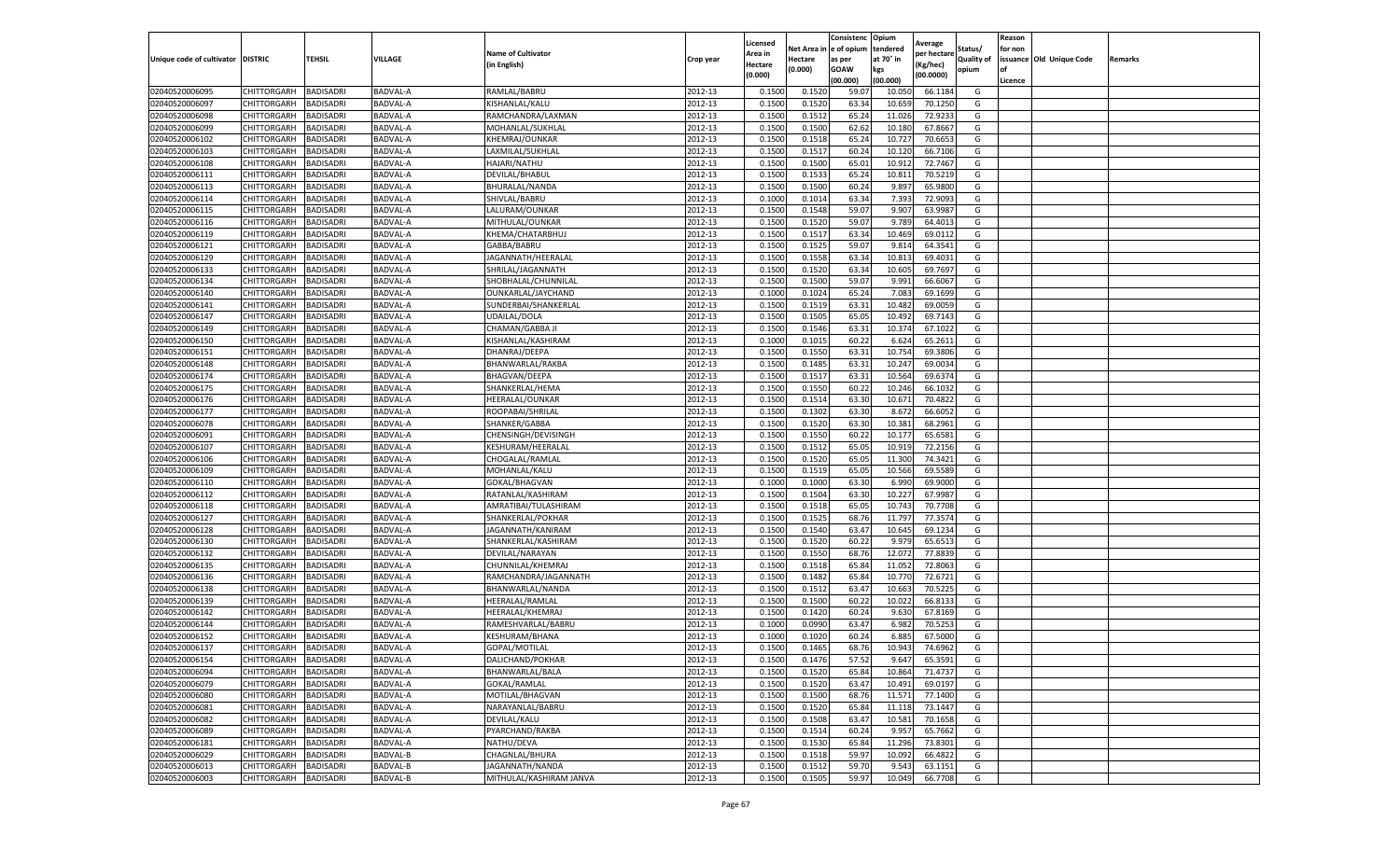|                           |                       |                  |                 |                            |           |                     |         | Consistenc             | Opium     |                        |                   | Reason  |                          |                |
|---------------------------|-----------------------|------------------|-----------------|----------------------------|-----------|---------------------|---------|------------------------|-----------|------------------------|-------------------|---------|--------------------------|----------------|
|                           |                       |                  |                 | <b>Name of Cultivator</b>  |           | Licensed<br>Area in |         | Net Area in e of opium | tendered  | Average<br>per hectare | Status/           | for non |                          |                |
| Unique code of cultivator | <b>DISTRIC</b>        | TEHSIL           | VILLAGE         | in English)                | Crop year | Hectare             | Hectare | as per                 | at 70° in | (Kg/hec                | <b>Quality of</b> |         | issuance Old Unique Code | <b>Remarks</b> |
|                           |                       |                  |                 |                            |           | (0.000)             | (0.000) | <b>GOAW</b>            | kgs       | (00.0000)              | opium             |         |                          |                |
|                           |                       |                  |                 |                            |           |                     |         | (00.000)               | (00.000)  |                        |                   | Licence |                          |                |
| 02040520006004            | CHITTORGARH           | <b>BADISADRI</b> | BADVAL-B        | <b>GERILAL/SUKHLAL</b>     | 2012-13   | 0.1500              | 0.1530  | 62.22                  | 10.426    | 68.1438                | G                 |         |                          |                |
| 02040520006007            | CHITTORGARH           | <b>BADISADRI</b> | <b>BADVAL-B</b> | MITHULAL/GANGARAM          | 2012-13   | 0.1000              | 0.1029  | 65.28                  | 7.302     | 70.9621                | G                 |         |                          |                |
| 02040520006009            | CHITTORGARH           | <b>BADISADRI</b> | <b>BADVAL-B</b> | SHANKERLAL/SUKHLAL         | 2012-13   | 0.1000              | 0.1020  | 65.28                  | 7.498     | 73.5098                | G                 |         |                          |                |
| 02040520006011            | CHITTORGARH           | <b>BADISADRI</b> | BADVAL-B        | KASHIRAM/BABRU             | 2012-13   | 0.1000              | 0.1015  | 65.28                  | 7.517     | 74.0591                | G                 |         |                          |                |
| 02040520006015            | CHITTORGARH           | <b>BADISADRI</b> | BADVAL-B        | MANGILAL/RAMJU PINJARA     | 2012-13   | 0.1500              | 0.1541  | 65.28                  | 11.321    | 73.4653                | G                 |         |                          |                |
| 02040520006018            | CHITTORGARH           | <b>BADISADRI</b> | BADVAL-B        | RADHESYAM/GABBA            | 2012-13   | 0.1500              | 0.1512  | 62.62                  | 10.27     | 67.923                 | G                 |         |                          |                |
| 02040520006030            | CHITTORGARH           | <b>BADISADRI</b> | BADVAL-B        | RADHA/VENDA                | 2012-13   | 0.1500              | 0.1548  | 59.70                  | 10.44     | 67.4935                | G                 |         |                          |                |
| 02040520006037            | CHITTORGARH           | BADISADRI        | BADVAL-B        | MANGILAL/MOHAN             | 2012-13   | 0.1500              | 0.1520  | 65.28                  | 10.82     | 71.2303                | G                 |         |                          |                |
| 02040520006038            | CHITTORGARH           | <b>BADISADRI</b> | BADVAL-B        | JAMAKLAL/GASI              | 2012-13   | 0.1500              | 0.1500  | 65.38                  | 10.582    | 70.5467                | G                 |         |                          |                |
| 02040520006161            | CHITTORGARH           | <b>BADISADRI</b> | BADVAL-B        | PARBHULAL/NATHU JANVA      | 2012-13   | 0.1500              | 0.1512  | 59.10                  | 9.785     | 64.7156                | G                 |         |                          |                |
| 02040520006053            | CHITTORGARH           | <b>BADISADRI</b> | BADVAL-B        | KISHANLAL/POKHAR           | 2012-13   | 0.1000              | 0.1008  | 62.22                  | 7.013     | 69.5734                | G                 |         |                          |                |
| 02040520006056            | CHITTORGARH           | <b>BADISADRI</b> | BADVAL-B        | CHATARBHUJ/RAMLAL          | 2012-13   | 0.1500              | 0.1530  | 62.62                  | 10.83     | 70.8039                | G                 |         |                          |                |
| 02040520006063            | CHITTORGARH           | <b>BADISADRI</b> | BADVAL-B        | TULASHIRAM/BABRU           | 2012-13   | 0.1500              | 0.1479  | 69.33                  | 11.44     | 77.4104                | G                 |         |                          |                |
| 02040520006064            | CHITTORGARH           | <b>BADISADRI</b> | BADVAL-B        | <b>BHERULAL/SHANKER</b>    | 2012-13   | 0.1500              | 0.1557  | 59.70                  | 10.695    | 68.6898                | G                 |         |                          |                |
| 02040520006065            | CHITTORGARH           | <b>BADISADRI</b> | BADVAL-B        | VENDIRAM/KASHIRAM          | 2012-13   | 0.1500              | 0.1505  | 62.62                  | 10.18     | 67.7010                | G                 |         |                          |                |
| 02040520006068            | CHITTORGARH           | <b>BADISADRI</b> | <b>BADVAL-B</b> | LAXMILAL/BABRU             | 2012-13   | 0.1500              | 0.1520  | 65.25                  | 11.31     | 74.4474                | G                 |         |                          |                |
| 02040520006071            | CHITTORGARH           | <b>BADISADRI</b> | BADVAL-B        | UDAILAL/CHOGALAL           | 2012-13   | 0.1500              | 0.1520  | 62.22                  | 10.693    | 70.3487                | G                 |         |                          |                |
| 02040520006163            | CHITTORGARH           | <b>BADISADRI</b> | BADVAL-B        | JAMNALAL/PARBHULAL         | 2012-13   | 0.1500              | 0.1500  | 62.53                  | 10.201    | 68.0067                | G                 |         |                          |                |
| 02040520006165            | CHITTORGARH           | <b>BADISADRI</b> | BADVAL-B        | PARBHUBAI/GEHRILAL         | 2012-13   | 0.1500              | 0.1520  | 69.33                  | 11.62     | 76.5000                | G                 |         |                          |                |
| 02040520006014            | CHITTORGARH           | <b>BADISADRI</b> | BADVAL-B        | KALUGIR/SHANKERGIR         | 2012-13   | 0.1500              | 0.1512  | 62.62                  | 10.35     | 68.4524                | G                 |         |                          |                |
| 02040520006042            | CHITTORGARH           | <b>BADISADRI</b> | BADVAL-B        | SAVAILAL/DEEPA             | 2012-13   | 0.1500              | 0.1500  | 65.38                  | 10.825    | 72.1667                | G                 |         |                          |                |
| 02040520006164            | CHITTORGARH           | <b>BADISADRI</b> | BADVAL-B        | RATANGIR/SHANKERGIR        | 2012-13   | 0.1500              | 0.1500  | 62.53                  | 10.28     | 68.5467                | G                 |         |                          |                |
| 02040520006168            | CHITTORGARH           | <b>BADISADRI</b> | BADVAL-B        | RAMCHANDRA/BAGDU           | 2012-13   | 0.1000              | 0.1020  | 69.33                  | 7.923     | 77.6765                | G                 |         |                          |                |
| 02040520006012            | CHITTORGARH           | <b>BADISADRI</b> | BADVAL-B        | MOHANLAL/CHAGANLAI         | 2012-13   | 0.1500              | 0.1520  | 62.72                  | 10.53     | 69.3224                | G                 |         |                          |                |
| 02040520006170            | CHITTORGARH           | <b>BADISADRI</b> | BADVAL-B        | BARDESINGH/KESARBAI        | 2012-13   | 0.1500              | 0.1500  | 71.31                  | 12.11     | 80.7533                | G                 |         |                          |                |
| 02040520006171            | CHITTORGARH           | <b>BADISADRI</b> | BADVAL-B        | NAVLA/GOUTAM               | 2012-13   | 0.1500              | 0.1520  | 62.72                  | 10.546    | 69.3816                | G                 |         |                          |                |
| 02040520006166            | CHITTORGARH           | BADISADRI        | BADVAL-B        | LAHRIBAI/MODIRAN           | 2012-13   | 0.1500              | 0.1482  | 65.74                  | 11.33     | 76.4845                | G                 |         |                          |                |
| 02040520006008            | CHITTORGARH           | <b>BADISADRI</b> | BADVAL-B        | DEVILAL/KANIRAM            | 2012-13   | 0.1500              | 0.1550  | 65.74                  | 10.800    | 69.6774                | G                 |         |                          |                |
| 02040520006023            | CHITTORGARH           | <b>BADISADRI</b> | BADVAL-B        | MITHULAL/TULSHIRAM         | 2012-13   | 0.1500              | 0.1550  | 65.74                  | 10.922    | 70.4645                | G                 |         |                          |                |
| 02040520006025            | CHITTORGARH           | <b>BADISADRI</b> | BADVAL-B        | PARBHULAL/DHULA            | 2012-13   | 0.1000              | 0.1014  | 68.26                  | 7.723     | 76.1637                | G                 |         |                          |                |
| 02040520006055            | CHITTORGARH           | <b>BADISADRI</b> | BADVAL-B        | NARAYANIBAI/KALURAM        | 2012-13   | 0.1500              | 0.1496  | 62.22                  | 10.12     | 67.6738                | G                 |         |                          |                |
| 02040520006061            | CHITTORGARH           | <b>BADISADRI</b> | BADVAL-B        | MOHANLAL/NARAYAN           | 2012-13   | 0.1500              | 0.1500  | 65.25                  | 10.785    | 71.9000                | G                 |         |                          |                |
| 02040520006062            | CHITTORGARH           | <b>BADISADRI</b> | BADVAL-B        | POKHARLAL/OUNKAR           | 2012-13   | 0.1500              | 0.1512  | 57.37                  | 9.745     | 64.4511                | G                 |         |                          |                |
| 02040520006169            | CHITTORGARH           | <b>BADISADRI</b> | BADVAL-B        | PANCHA/GANGA               | 2012-13   | 0.1500              | 0.1488  | 62.08                  | 10.323    | 69.3750                | G                 |         |                          |                |
| 02040520006158            | CHITTORGARH           | <b>BADISADRI</b> | BADVAL-B        | MANGILAL/DEEPA             | 2012-13   | 0.1500              | 0.1550  | 59.70                  | 10.055    | 64.8710                | G                 |         |                          |                |
| 02040520006072            | CHITTORGARH           | <b>BADISADRI</b> | BADVAL-B        | CHATARBHUJ/HEERA           | 2012-13   | 0.1000              | 0.1025  | 62.08                  | 6.643     | 64.8098                | G                 |         |                          |                |
| 02040520006070            | CHITTORGARH           | <b>BADISADRI</b> | BADVAL-B        | SHANKERLAL/RAMNATH BRANMAN | 2012-13   | 0.1500              | 0.1540  | 59.10                  | 9.85      | 63.9805                | G                 |         |                          |                |
| 02040520006005            | CHITTORGARH           | <b>BADISADRI</b> | BADVAL-B        | RAMLAL/ROOPA               | 2012-13   | 0.1500              | 0.1519  | 59.10                  | 9.701     | 63.8644                | G                 |         |                          |                |
| 02040520006033            | CHITTORGARH           | BADISADRI        | BADVAL-B        | UDAILAL/BABRU RAVAT        | 2012-13   | 0.1000              | 0.1020  | 62.08                  | 6.758     | 66.2549                | G                 |         |                          |                |
| 02040520006002            | CHITTORGARH           | <b>BADISADRI</b> | BADVAL-B        | PARASRAM/PARTAP KUMAR      | 2012-13   | 0.1500              | 0.1512  | 65.25                  | 10.449    | 69.1071                | G                 |         |                          |                |
| 02040520006016            | CHITTORGARH           | <b>BADISADRI</b> | BADVAL-B        | KISHANLAL/CHAGANLAL        | 2012-13   | 0.1500              | 0.1558  | 62.08                  | 10.651    | 68.3633                | G                 |         |                          |                |
| 02040520006017            | CHITTORGARH           | <b>BADISADRI</b> | BADVAL-B        | MOHANLAL/HEMA              | 2012-13   | 0.1000              | 0.1025  | 59.10                  | 6.307     | 61.5317                | G                 |         |                          |                |
| 02040520006022            | CHITTORGARH           | <b>BADISADRI</b> | BADVAL-B        | BADRILAL/DHULA MEGWAL      | 2012-13   | 0.1500              | 0.1485  | 62.08                  | 10.50     | 70.7677                | G                 |         |                          |                |
| 02040520006031            | CHITTORGARH           | <b>BADISADRI</b> | BADVAL-B        | MITHULAL/GASI              | 2012-13   | 0.1500              | 0.1518  | 65.25                  | 10.645    | 70.1252                | G                 |         |                          |                |
| 02040520006036            | CHITTORGARH           | <b>BADISADRI</b> | BADVAL-B        | SUKHLAL/HARIRAM            | 2012-13   | 0.1500              | 0.1505  | 65.25                  | 10.543    | 70.0532                | G                 |         |                          |                |
| 02040520006041            | CHITTORGARH           | BADISADRI        | BADVAL-B        | AMIRMOHMAD/EBRAHIM         | 2012-13   | 0.1000              | 0.1025  | 65.38                  | 7.08      | 69.1610                | G                 |         |                          |                |
| 02040520006039            | CHITTORGARH           | <b>BADISADRI</b> | <b>BADVAL-B</b> | MITHULAL/LAXMAN            | 2012-13   | 0.1500              | 0.1456  | 69.33                  | 11.984    | 82.3077                | G                 |         |                          |                |
| 02040520006045            | CHITTORGARH           | <b>BADISADRI</b> | BADVAL-B        | MITHULAL/POKHAR JOSHI      | 2012-13   | 0.1500              | 0.1500  | 62.00                  | 10.221    | 68.1400                | G                 |         |                          |                |
| 02040520006049            | CHITTORGARH BADISADRI |                  | BADVAL-B        | PARBHULAL/OUNKAR           | 2012-13   | 0.1500              | 0.1496  | 62.00                  | 9.938     | 66.4305                | G                 |         |                          |                |
| 02040520006067            | CHITTORGARH           | <b>BADISADRI</b> | BADVAL-B        | MAGNIRAM/NARAYAN           | 2012-13   | 0.1500              | 0.1518  | 65.38                  | 10.881    | 71.6798                | G                 |         |                          |                |
| 02040520006069            | <b>CHITTORGARH</b>    | <b>BADISADRI</b> | BADVAL-B        | GASHIRAM/JAGANNATH         | 2012-13   | 0.1500              | 0.1512  | 62.53                  | 10.112    | 66.8783                | G                 |         |                          |                |
| 02040520006074            | CHITTORGARH           | <b>BADISADRI</b> | BADVAL-B        | KISHANLAL/SAVARAM          | 2012-13   | 0.1500              | 0.1512  | 65.38                  | 10.778    | 71.2831                | G                 |         |                          |                |
| 02040520006157            | CHITTORGARH           | <b>BADISADRI</b> | BADVAL-B        | JASHRAJ/KASHIRAM           | 2012-13   | 0.1500              | 0.1512  | 62.53                  | 9.987     | 66.0516                | G                 |         |                          |                |
| 02040520006050            | <b>CHITTORGARH</b>    | <b>BADISADRI</b> | BADVAL-B        | BANSHILAL/TULASHIRAM       | 2012-13   | 0.1500              | 0.1549  | 62.22                  | 10.577    | 68.2828                | G                 |         |                          |                |
| 02040520006162            | CHITTORGARH           | <b>BADISADRI</b> | BADVAL-B        | SOHANLAL/TULSHIRAM         | 2012-13   | 0.1500              | 0.1500  | 69.33                  | 11.578    | 77.1867                | G                 |         |                          |                |
| 02040520006001            | CHITTORGARH           | <b>BADISADRI</b> | BADVAL-B        | NARAYANLAL/SHANKERLAL      | 2012-13   | 0.1500              | 0.1500  | 62.62                  | 10.905    | 72.7000                | G                 |         |                          |                |
| 02040520007005            | CHITTORGARH           | <b>BADISADRI</b> | BAGLOKAKHEDA    | SHANKER/SAVA               | 2012-13   | 0.1500              | 0.1464  | 61.15                  | 9.592     | 65.5191                | G                 |         |                          |                |
| 02040520007012            | CHITTORGARH           | <b>BADISADRI</b> | BAGLOKAKHEDA    | <b>UDAI LAL/JAY CHAND</b>  | 2012-13   | 0.1000              | 0.1012  | 62.28                  | 7.224     | 71.3834                | G                 |         |                          |                |
| 02040520007020            | <b>CHITTORGARH</b>    | <b>BADISADRI</b> | BAGLOKAKHEDA    | MODIRAM/GOUTAM             | 2012-13   | 0.1500              | 0.1500  | 62.28                  | 10.703    | 71.3533                | G                 |         |                          |                |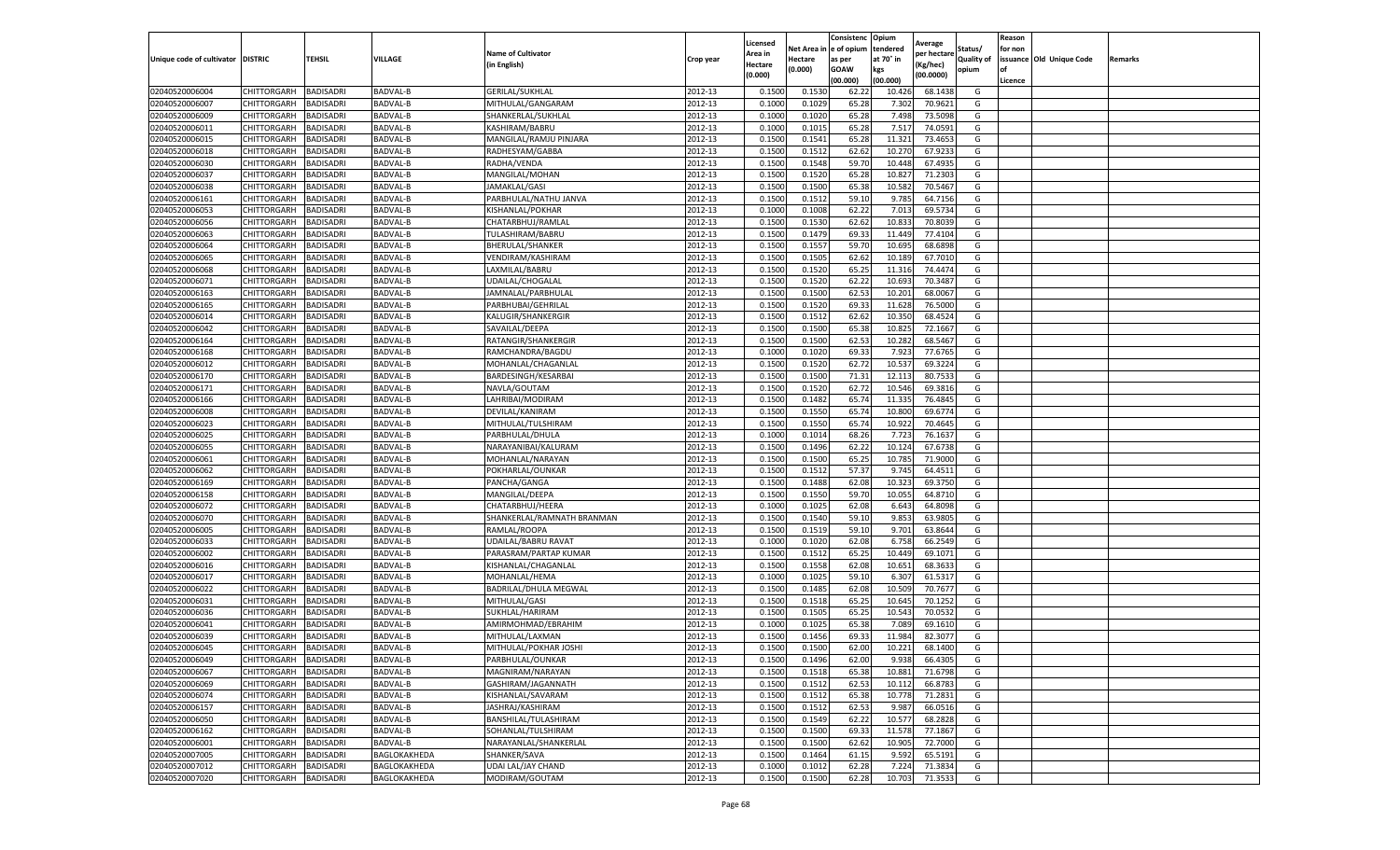|                           |                    |                  |                      |                           |           | Licensed |         | Consistenc             | Opium     |                        |                   | Reason  |                          |                    |
|---------------------------|--------------------|------------------|----------------------|---------------------------|-----------|----------|---------|------------------------|-----------|------------------------|-------------------|---------|--------------------------|--------------------|
|                           |                    |                  |                      | <b>Name of Cultivator</b> |           | Area in  |         | Net Area in e of opium | tendered  | Average<br>per hectare | Status/           | for non |                          |                    |
| Unique code of cultivator | <b>DISTRIC</b>     | TEHSIL           | VILLAGE              | in English)               | Crop year | Hectare  | Hectare | as per                 | at 70° in | (Kg/hec                | <b>Quality of</b> |         | issuance Old Unique Code | <b>Remarks</b>     |
|                           |                    |                  |                      |                           |           | (0.000)  | (0.000) | <b>GOAW</b>            | kgs       | (00.0000)              | opium             |         |                          |                    |
|                           |                    |                  |                      |                           |           |          |         | (00.000)               | (00.000)  |                        |                   | Licence |                          |                    |
| 02040520007024            | <b>CHITTORGARH</b> | <b>BADISADRI</b> | BAGLOKAKHEDA         | PREMKUVAR/SAVROOPSINGH    | 2012-13   | 0.1000   | 0.1025  | 62.28                  | 6.548     | 63.8829                | G                 |         |                          | <b>NAME CHANGE</b> |
| 02040520007007            | CHITTORGARH        | <b>BADISADRI</b> | BAGLOKAKHEDA         | JAGNNATHIBAI/NANDA        | 2012-13   | 0.1000   | 0.0988  | 64.12                  | 7.51      | 76.0223                | G                 |         |                          | <b>NAME CHANGE</b> |
| 02040520007015            | CHITTORGARH        | <b>BADISADRI</b> | BAGLOKAKHEDA         | NAVALKUNWAR/SHAMBHU SINGH | 2012-13   | 0.1000   | 0.0975  | 62.28                  | 6.780     | 69.5385                | G                 |         |                          |                    |
| 02040520009004            | CHITTORGARH        | <b>BADISADRI</b> | BANSHI               | MADANLAL/MOHANLAL         | 2012-13   | 0.1500   | 0.1500  | 57.01                  | 9.439     | 62.9267                | G                 |         |                          |                    |
| 02040520009034            | CHITTORGARH        | <b>BADISADRI</b> | <b>BANSHI</b>        | BHAGGA/NANDA              | 2012-13   | 0.1500   | 0.1472  | 60.11                  | 10.44     | 70.9375                | G                 |         |                          |                    |
| 02040520009005            | CHITTORGARH        | <b>BADISADRI</b> | <b>BANSHI</b>        | SANVARIBAI/DAMU/KISHANLAL | 2012-13   | 0.1000   | 0.1000  | 60.1                   | 7.162     | 71.6200                | G                 |         |                          |                    |
| 02040520009014            | CHITTORGARH        | <b>BADISADRI</b> | <b>BANSHI</b>        | BHERULAL/CHUNNILAL        | 2012-13   | 0.1500   | 0.1479  | 59.81                  | 10.296    | 69.6146                | G                 |         |                          |                    |
| 02040520009025            | CHITTORGARH        | BADISADRI        | <b>BANSHI</b>        | BASANTILAL/MOHANLAL       | 2012-13   | 0.1500   | 0.1512  | 59.26                  | 9.998     | 66.1243                | G                 |         |                          |                    |
| 02040520009031            | CHITTORGARH        | <b>BADISADRI</b> | <b>BANSHI</b>        | GOUTAMIBAI/SHANKERLAL     | 2012-13   | 0.1500   | 0.1512  | 60.16                  | 10.35     | 68.4921                | G                 |         |                          |                    |
| 02040520009017            | CHITTORGARH        | <b>BADISADRI</b> | BANSHI               | PARTHA/BHAGVAN            | 2012-13   | 0.1500   | 0.1513  | 60.12                  | 10.452    | 69.0813                | G                 |         |                          |                    |
| 02040520009035            | CHITTORGARH        | <b>BADISADRI</b> | <b>BANSHI</b>        | <b>BALDEV/SUKHLAL</b>     | 2012-13   | 0.1500   | 0.1500  | 59.81                  | 10.706    | 71.3733                | G                 |         |                          |                    |
| 02040520009011            | CHITTORGARH        | <b>BADISADRI</b> | BANSHI               | FATEHSINGH/CHATARSINGH    | 2012-13   | 0.1500   | 0.1518  | 59.81                  | 10.415    | 68.6100                | G                 |         |                          |                    |
| 02040520009039            | CHITTORGARH        | <b>BADISADRI</b> | <b>BANSHI</b>        | SHANKER/KISHNA            | 2012-13   | 0.1500   | 0.1512  | 65.01                  | 11.73     | 77.5794                | G                 |         |                          |                    |
| 02040520009040            | CHITTORGARH        | <b>BADISADRI</b> | <b>BANSHI</b>        | RAMSINGH/LACHMA           | 2012-13   | 0.1500   | 0.1517  | 65.01                  | 11.767    | 77.5676                | G                 |         |                          |                    |
| 02040520009020            | CHITTORGARH        | <b>BADISADRI</b> | <b>BANSHI</b>        | HIMMATSINGH/AMARSINGH     | 2012-13   | 0.1000   | 0.1000  | 59.81                  | 6.622     | 66.2200                | G                 |         |                          |                    |
| 02040520009041            | CHITTORGARH        | <b>BADISADRI</b> | BANSHI               | <b>OUNKAR/KANIRAM</b>     | 2012-13   | 0.1500   | 0.1501  | 55.49                  | 9.600     | 63.9574                | G                 |         |                          |                    |
| 02040520009042            | CHITTORGARH        | <b>BADISADRI</b> | <b>BANSHI</b>        | SHANKERLAL/HAJARILAL      | 2012-13   | 0.1500   | 0.1450  | 65.01                  | 10.931    | 75.3862                | G                 |         |                          |                    |
| 02040520009001            | CHITTORGARH        | <b>BADISADRI</b> | BANSHI               | OUNKAR/BHURA              | 2012-13   | 0.1500   |         |                        |           |                        | F.                |         |                          |                    |
| 02040520010007            | CHITTORGARH        | <b>BADISADRI</b> | ВНАВНАКАКНЕDА        | GOPI/PYARA                | 2012-13   | 0.1500   | 0.1512  | 59.88                  | 9.58      | 63.419                 | G                 |         |                          |                    |
| 02040520010009            | CHITTORGARH        | <b>BADISADRI</b> | ВНАВНАКАКНЕDА        | RAMESHVAR/KASHIRAM        | 2012-13   | 0.1500   | 0.1564  | 62.45                  | 10.759    | 68.7916                | G                 |         |                          |                    |
| 02040520010008            | CHITTORGARH        | <b>BADISADRI</b> | ВНАВНАКАКНЕDА        | NAGJIRAM/NATHU            | 2012-13   | 0.1500   | 0.1503  | 59.88                  | 10.342    | 68.8090                | G                 |         |                          |                    |
| 02040520010010            | CHITTORGARH        | <b>BADISADRI</b> | <b>ВНАВНАКАКНЕDA</b> | LAXMILAL/DEVA             | 2012-13   | 0.1500   | 0.1450  | 62.45                  | 10.679    | 73.6483                | G                 |         |                          |                    |
| 02040520010011            | CHITTORGARH        | <b>BADISADRI</b> | ВНАВНАКАКНЕДА        | BHERU LAL/KANI RAM        | 2012-13   | 0.1500   | 0.1421  | 62.45                  | 10.991    | 77.3469                | G                 |         |                          |                    |
| 02040520010001            | CHITTORGARH        | <b>BADISADRI</b> | ВНАВНАКАКНЕDА        | MATHARIBAI/BHANWARLAL     | 2012-13   | 0.1500   | 0.1535  | 66.21                  | 11.208    | 73.0163                | G                 |         |                          |                    |
| 02040520010002            | <b>CHITTORGARH</b> | <b>BADISADRI</b> | <b>ВНАВНАКАКНЕDA</b> | MOTILAL/LAXMAN            | 2012-13   | 0.1000   | 0.0999  | 66.21                  | 7.084     | 70.9109                | G                 |         |                          |                    |
| 02040520013069            | CHITTORGARH        | <b>BADISADRI</b> | BHANUJA              | RUKMANIBAI/MOTILAL        | 2012-13   | 0.1500   | 0.1504  | 65.25                  | 10.785    | 71.7088                | G                 |         |                          |                    |
| 02040520013002            | CHITTORGARH        | BADISADRI        | BHANUJA              | SOHANBAI/DALU             | 2012-13   | 0.1000   | 0.0960  | 65.25                  | 6.61      | 68.9375                | G                 |         |                          |                    |
| 02040520013016            | CHITTORGARH        | <b>BADISADRI</b> | BHANUJA              | <b>OUNKAR/GABBA</b>       | 2012-13   | 0.1500   | 0.1476  | 60.13                  | 9.543     | 64.6545                | G                 |         |                          |                    |
| 02040520013018            | CHITTORGARH        | <b>BADISADRI</b> | BHANUJA              | BHANWARLAL/RAMLAL         | 2012-13   | 0.1500   | 0.0736  | 65.25                  | 5.164     | 70.1630                | G                 |         |                          |                    |
| 02040520013058            | CHITTORGARH        | <b>BADISADRI</b> | BHANUJA              | NARAYAN/KHEMA             | 2012-13   | 0.1000   | 0.1008  | 63.13                  | 6.863     | 68.0853                | G                 |         |                          |                    |
| 02040520013001            | CHITTORGARH        | <b>BADISADRI</b> | BHANUJA              | JAMNALAL/PRATHVIRAJ       | 2012-13   | 0.1000   | 0.0950  | 63.13                  | 6.746     | 71.0105                | G                 |         |                          |                    |
| 02040520013053            | CHITTORGARH        | BADISADRI        | BHANUJA              | BHANWAR/DHULA             | 2012-13   | 0.1000   | 0.1008  | 60.13                  | 6.443     | 63.9187                | G                 |         |                          |                    |
| 02040520013054            | CHITTORGARH        | <b>BADISADRI</b> | BHANUJA              | SHYAMLAL/RAMLAL           | 2012-13   | 0.1000   | 0.1007  | 60.13                  | 6.494     | 64.4886                | G                 |         |                          |                    |
| 02040520013009            | CHITTORGARH        | <b>BADISADRI</b> | BHANUJA              | LALU/VARDA                | 2012-13   | 0.1000   | 0.0966  | 65.25                  | 6.693     | 69.2857                | G                 |         |                          |                    |
| 02040520013007            | CHITTORGARH        | <b>BADISADRI</b> | BHANUJA              | JAMNABAI/DEVILAL          | 2012-13   | 0.1000   | 0.0972  | 62.32                  | 6.232     | 64.1152                | G                 |         |                          |                    |
| 02040520013035            | CHITTORGARH        | <b>BADISADRI</b> | BHANUJA              | DEVISINGH/VIJAYSINGH      | 2012-13   | 0.1000   | 0.1020  | 62.32                  | 6.659     | 65.2843                | G                 |         |                          |                    |
| 02040520013037            | CHITTORGARH        | <b>BADISADRI</b> | BHANUJA              | HEERALAL/SUKHLAL          | 2012-13   | 0.1000   | 0.0992  | 62.32                  | 7.158     | 72.1573                | G                 |         |                          |                    |
| 02040520013059            | CHITTORGARH        | <b>BADISADRI</b> | BHANUJA              | CHAGANLAL/NARAYAN JANVA   | 2012-13   | 0.1000   | 0.1008  | 63.13                  | 6.520     | 64.6825                | G                 |         |                          |                    |
| 02040520013071            | CHITTORGARH        | BADISADRI        | BHANUJA              | DALICHAND/BHURA           | 2012-13   | 0.1000   |         |                        |           |                        | F                 |         |                          |                    |
| 02040520013076            | CHITTORGARH        | <b>BADISADRI</b> | BHANUJA              | <b>BHAGA/KUKA MOGIYA</b>  | 2012-13   | 0.1500   | 0.1508  | 60.13                  | 9.397     | 62.3143                | G                 |         | 02040520077013           | <b>TRANSFER</b>    |
| 02040520013072            | CHITTORGARH        | <b>BADISADRI</b> | BHANUJA              | RATANLAL/CHAMPA LAL       | 2012-13   | 0.1000   | 0.0988  | 57.31                  | 6.067     | 61.4069                | G                 |         | 02040520077010           | TRANSFER           |
| 02040520013073            | CHITTORGARH        | <b>BADISADRI</b> | BHANUJA              | MAGNIRAM/VARDA JAT        | 2012-13   | 0.1500   | 0.0500  | 63.13                  | 3.499     | 69.9800                | G                 |         | 02040520028040           | TRANSFER           |
| 02040520013074            | CHITTORGARH        | <b>BADISADRI</b> | BHANUJA              | SHANKERLAL/UDA            | 2012-13   | 0.1000   | 0.1008  | 53.61                  | 6.081     | 60.3274                | G                 | 05      | 02040520028027           | TRANSFER           |
| 02040520015013            | CHITTORGARH        | <b>BADISADRI</b> | BHOPATPURA           | HEERALAL/SAVALAL          | 2012-13   | 0.1000   | 0.0960  | 56.28                  | 6.207     | 64.6563                | G                 |         |                          |                    |
| 02040520015014            | <b>CHITTORGARH</b> | <b>BADISADRI</b> | BHOPATPURA           | NATRAM/SAVALAL            | 2012-13   | 0.1000   | 0.1020  | 56.28                  | 5.950     | 58.3333                | G                 |         |                          |                    |
| 02040520015012            | CHITTORGARH        | BADISADRI        | BHOPATPURA           | MANGILAL/NAVLA GAYRI      | 2012-13   | 0.1000   | 0.0990  | 56.28                  | 5.805     | 58.6364                | G                 |         |                          |                    |
| 02040520015021            | CHITTORGARH        | <b>BADISADRI</b> | BHOPATPURA           | KISHANGIR/KEVALGIF        | 2012-13   | 0.1000   | 0.1000  | 56.28                  | 6.480     | 64.8000                | G                 |         |                          |                    |
| 02040520015022            | CHITTORGARH        | <b>BADISADRI</b> | BHOPATPURA           | SHYANDI/JAYCHAND          | 2012-13   | 0.1000   | 0.1023  | 56.25                  | 6.051     | 59.1496                | G                 |         |                          |                    |
| 02040520015024            | CHITTORGARH        | <b>BADISADRI</b> | <b>BHOPATPURA</b>    | HAJARI/NAVLA              | 2012-13   | 0.1000   | 0.0960  | 56.25                  | 6.059     | 63.1146                | G                 |         |                          |                    |
| 02040520015025            | CHITTORGARH        | <b>BADISADRI</b> | BHOPATPURA           | BHAGWANI BAI/SURAJMAL     | 2012-13   | 0.1000   | 0.1000  | 58.38                  | 6.380     | 63.8000                | G                 |         |                          |                    |
| 02040520017033            | <b>CHITTORGARH</b> | <b>BADISADRI</b> | BOHEDAA              | SHANKERLAL/JAGANNATH      | 2012-13   | 0.1500   | 0.1506  | 63.37                  | 10.936    | 72.6162                | G                 |         |                          |                    |
| 02040520017001            | CHITTORGARH        | <b>BADISADRI</b> | BOHEDAA              | LAXMINARAYAN/SHANKERLAL   | 2012-13   | 0.1500   | 0.1500  | 60.54                  | 10.05     | 67.0000                | G                 |         |                          |                    |
| 02040520017009            | <b>CHITTORGARH</b> | <b>BADISADRI</b> | BOHEDAA              | BHAGVATILAL/CHUNNILAL     | 2012-13   | 0.1500   | 0.1443  | 62.54                  | 10.21     | 70.7692                | G                 |         |                          |                    |
| 02040520017012            | <b>CHITTORGARH</b> | <b>BADISADRI</b> | BOHEDAA              | KISHANLAL/MANNA           | 2012-13   | 0.1000   | 0.0989  | 60.54                  | 6.218     | 62.8716                | G                 |         |                          |                    |
| 02040520017013            | CHITTORGARH        | <b>BADISADRI</b> | BOHEDAA              | GASI/RAMA MOGYA           | 2012-13   | 0.1500   | 0.1500  | 60.54                  | 10.102    | 67.3467                | G                 |         |                          |                    |
| 02040520017025            | CHITTORGARH        | <b>BADISADRI</b> | BOHEDAA              | CHANDRASHEKHAR/MOHANLAL   | 2012-13   | 0.1000   | 0.0966  | 66.21                  | 7.321     | 75.7867                | G                 |         |                          |                    |
| 02040520017029            | CHITTORGARH        | <b>BADISADRI</b> | BOHEDAA              | KISHANLAL/OUNKAR          | 2012-13   | 0.1500   | 0.1466  | 62.54                  | 10.078    | 68.7449                | G                 |         |                          |                    |
| 02040520017034            | CHITTORGARH        | BADISADRI        | BOHEDAA              | DURGASHANKER/BHANWARLAL   | 2012-13   | 0.1000   | 0.0990  | 66.32                  | 7.542     | 76.1818                | G                 |         |                          |                    |
| 02040520017057            | <b>CHITTORGARH</b> | <b>BADISADRI</b> | BOHEDAA              | CHOGALAL/KISHNA           | 2012-13   | 0.1500   | 0.1482  | 62.54                  | 10.051    | 67.8205                | G                 |         |                          |                    |
|                           |                    |                  |                      |                           |           |          |         |                        |           |                        |                   |         |                          |                    |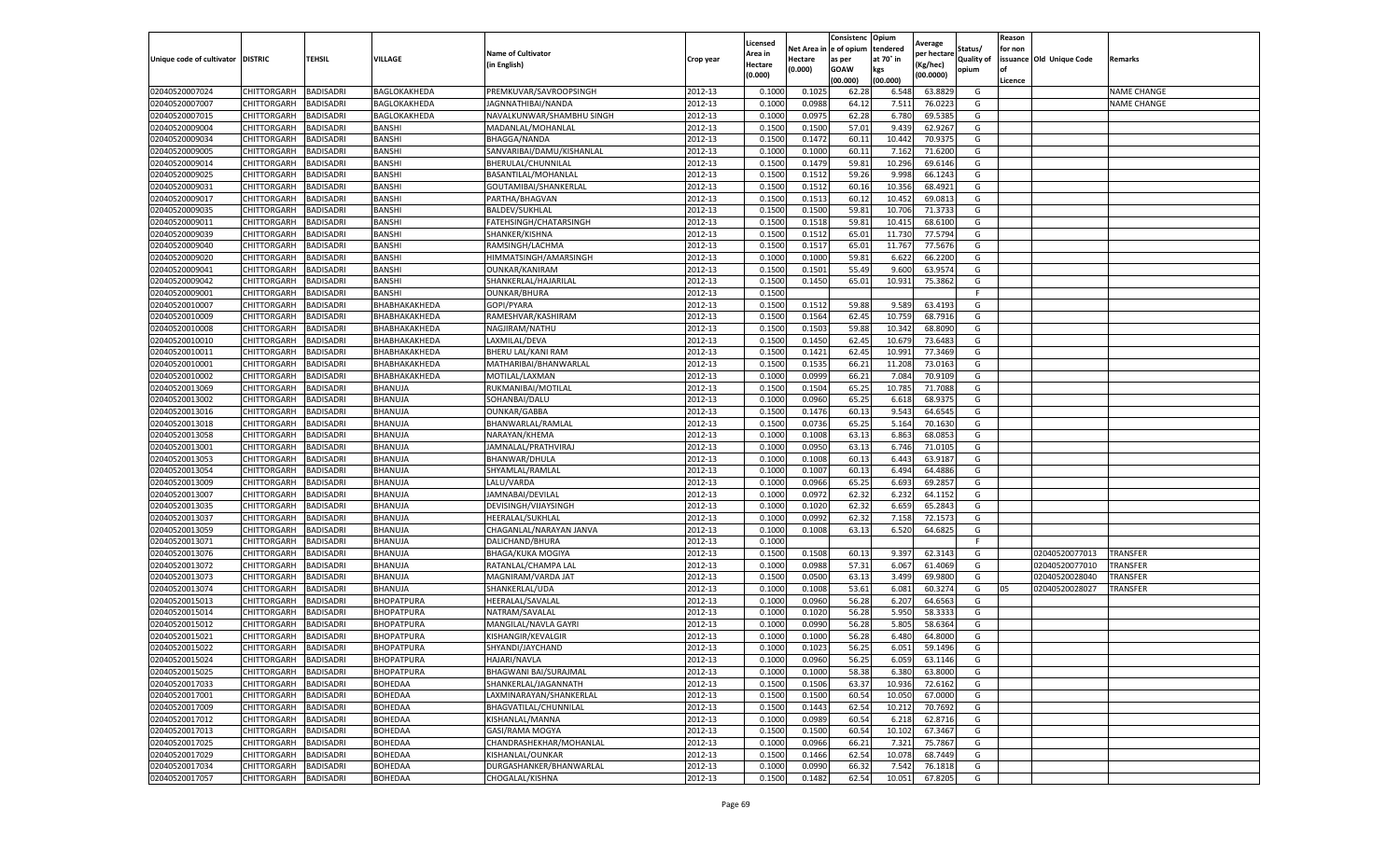|                                   |                       |                  |                |                            |           | Licensed |         | Consistenc             | Opium     |                        |                   | Reason  |                          |                |
|-----------------------------------|-----------------------|------------------|----------------|----------------------------|-----------|----------|---------|------------------------|-----------|------------------------|-------------------|---------|--------------------------|----------------|
|                                   |                       |                  |                | <b>Name of Cultivator</b>  |           | Area in  |         | Net Area in e of opium | tendered  | Average<br>per hectare | Status/           | for non |                          |                |
| Unique code of cultivator DISTRIC |                       | TEHSIL           | VILLAGE        | in English)                | Crop year | Hectare  | Hectare | as per                 | at 70° in | (Kg/hec                | <b>Quality of</b> |         | issuance Old Unique Code | <b>Remarks</b> |
|                                   |                       |                  |                |                            |           | (0.000)  | (0.000) | <b>GOAW</b>            | kgs       | (00.0000)              | opium             |         |                          |                |
|                                   |                       |                  |                |                            |           |          |         | (00.000)               | (00.000)  |                        |                   | Licence |                          |                |
| 02040520017071                    | CHITTORGARH           | <b>BADISADRI</b> | BOHEDAA        | SHOBHALAL/NATHU JOSHI      | 2012-13   | 0.1500   | 0.1470  | 62.54                  | 10.29     | 70.0136                | G                 |         |                          |                |
| 02040520017095                    | CHITTORGARH           | <b>BADISADRI</b> | <b>BOHEDAA</b> | PUSHPA/AMARATLAL           | 2012-13   | 0.1500   | 0.1500  | 60.54                  | 9.998     | 66.653                 | G                 |         |                          |                |
| 02040520017037                    | CHITTORGARH           | <b>BADISADRI</b> | BOHEDAA        | SHANKERLAL/VARDA           | 2012-13   | 0.1500   | 0.1416  | 56.78                  | 9.385     | 66.2782                | G                 |         |                          |                |
| 02040520017005                    | CHITTORGARH           | <b>BADISADRI</b> | BOHEDAA        | KISHANLAL/HEERALAL         | 2012-13   | 0.1500   | 0.1482  | 62.54                  | 11.096    | 74.8718                | G                 |         |                          |                |
| 02040520017107                    | CHITTORGARH           | <b>BADISADRI</b> | BOHEDAA        | KANHEYALAL/GOVARDHAN       | 2012-13   | 0.1500   | 0.1480  | 66.32                  | 11.265    | 76.1149                | G                 |         |                          |                |
| 02040520017116                    | CHITTORGARH           | <b>BADISADRI</b> | BOHEDAA        | SHANKERLAL/PARBHULAL       | 2012-13   | 0.1000   | 0.0986  | 57.52                  | 6.55      | 66.501                 | G                 |         |                          |                |
| 02040520017110                    | CHITTORGARH           | <b>BADISADRI</b> | <b>BOHEDAA</b> | POKHAR/BABRU               | 2012-13   | 0.1500   | 0.1500  | 63.22                  | 10.756    | 71.7067                | G                 |         |                          |                |
| 02040520017132                    | CHITTORGARH           | BADISADRI        | BOHEDAA        | AMRATIBAI/SHIVLAL          | 2012-13   | 0.1500   | 0.1500  | 63.22                  | 10.495    | 69.9667                | G                 |         |                          |                |
| 02040520017098                    | CHITTORGARH           | <b>BADISADRI</b> | BOHEDAA        | <b>BALU/PARBHU</b>         | 2012-13   | 0.1500   | 0.1500  | 63.22                  | 10.92     | 72.8533                | G                 |         |                          |                |
| 02040520017008                    | CHITTORGARH           | <b>BADISADRI</b> | BOHEDAA        | SUKHLAL/BAGDIRAM           | 2012-13   | 0.1500   | 0.1547  | 66.32                  | 11.795    | 76.2443                | G                 |         |                          |                |
| 02040520017032                    | CHITTORGARH           | <b>BADISADRI</b> | BOHEDAA        | GANESHIBAI/KISHANDAS       | 2012-13   | 0.1500   | 0.1505  | 63.22                  | 9.971     | 66.2525                | G                 |         |                          |                |
| 02040520017049                    | CHITTORGARH           | <b>BADISADRI</b> | BOHEDAA        | TULSHIBAI/OUNKAR           | 2012-13   | 0.1500   | 0.1520  | 65.72                  | 11.266    | 74.1184                | G                 |         |                          |                |
| 02040520017072                    | CHITTORGARH           | <b>BADISADRI</b> | BOHEDAA        | CHATARBHUJ/MOHAN SUTHAR    | 2012-13   | 0.1500   | 0.1496  | 65.72                  | 10.78     | 72.1056                | G                 |         |                          |                |
| 02040520017088                    | CHITTORGARH           | <b>BADISADRI</b> | BOHEDAA        | <b>BAGDIRAM/KHUMA JAT</b>  | 2012-13   | 0.1000   | 0.0950  | 68.73                  | 7.521     | 79.1684                | G                 |         |                          |                |
| 02040520017090                    | CHITTORGARH           | <b>BADISADRI</b> | BOHEDAA        | KESHRIMAL/PARBHULAL        | 2012-13   | 0.1500   | 0.1500  | 59.96                  | 10.416    | 69.4400                | G                 |         |                          |                |
| 02040520017092                    | CHITTORGARH           | <b>BADISADRI</b> | BOHEDAA        | BAGDIRAM/MITHULAL          | 2012-13   | 0.1500   | 0.1505  | 63.22                  | 10.007    | 66.491                 | G                 |         |                          |                |
| 02040520017002                    | CHITTORGARH           | <b>BADISADRI</b> | BOHEDAA        | GOKALCHAN/SHOHANLAL        | 2012-13   | 0.1000   | 0.0990  | 65.84                  | 7.478     | 75.5354                | G                 |         |                          |                |
| 02040520017004                    | CHITTORGARH           | <b>BADISADRI</b> | BOHEDAA        | CHOTHMAL/JAYCHAND          | 2012-13   | 0.1500   | 0.1518  | 66.32                  | 11.33     | 74.6443                | G                 |         |                          |                |
| 02040520017015                    | CHITTORGARH           | <b>BADISADRI</b> | BOHEDAA        | JAGANNATH/NARAYAN          | 2012-13   | 0.1500   | 0.1500  | 65.72                  | 11.717    | 78.1133                | G                 |         |                          |                |
| 02040520017018                    | CHITTORGARH           | <b>BADISADRI</b> | BOHEDAA        | UDIBAI/SHANKERLAI          | 2012-13   | 0.1000   | 0.1020  | 59.96                  | 6.955     | 68.1863                | G                 |         |                          |                |
| 02040520017023                    | CHITTORGARH           | <b>BADISADRI</b> | BOHEDAA        | DHANRAJ/KISHNA             | 2012-13   | 0.1500   | 0.1519  | 68.73                  | 11.890    | 78.2752                | G                 |         |                          |                |
| 02040520017040                    | CHITTORGARH           | <b>BADISADRI</b> | BOHEDAA        | HEMRAJ/NARAYAN             | 2012-13   | 0.1500   | 0.1470  | 65.72                  | 11.22     | 76.3878                | G                 |         |                          |                |
| 02040520017053                    | CHITTORGARH           | <b>BADISADRI</b> | BOHEDAA        | TEJSINGH/OUNKARSINGH       | 2012-13   | 0.1500   | 0.1520  | 63.48                  | 10.674    | 70.2237                | G                 |         |                          |                |
| 02040520017068                    | CHITTORGARH           | <b>BADISADRI</b> | BOHEDAA        | MOHANLAL/SHANKERLAL        | 2012-13   | 0.1000   | 0.1025  | 64.89                  | 7.119     | 69.4537                | G                 |         |                          |                |
| 02040520017081                    | CHITTORGARH           | <b>BADISADRI</b> | BOHEDAA        | BHANWARLAL/HARIRAM         | 2012-13   | 0.1500   | 0.1530  | 59.96                  | 10.407    | 68.0196                | G                 |         |                          |                |
| 02040520017084                    | CHITTORGARH           | <b>BADISADRI</b> | BOHEDAA        | MOHANLAL/CHUNNIALAI        | 2012-13   | 0.1000   | 0.1000  | 64.89                  | 7.407     | 74.0700                | G                 |         |                          |                |
| 02040520017030                    | CHITTORGARH           | BADISADRI        | BOHEDAA        | SHANKERLAL/NARAYAN         | 2012-13   | 0.1500   | 0.1450  | 59.96                  | 9.945     | 68.5862                | G                 |         |                          |                |
| 02040520017086                    | CHITTORGARH           | <b>BADISADRI</b> | BOHEDAA        | LAXMILAL/SURAJMAL          | 2012-13   | 0.1500   | 0.1482  | 64.89                  | 10.781    | 72.7463                | G                 |         |                          |                |
| 02040520017024                    | CHITTORGARH           | <b>BADISADRI</b> | BOHEDAA        | BHANA/KHUMA                | 2012-13   | 0.1000   | 0.0960  | 68.73                  | 7.904     | 82.3333                | G                 |         |                          |                |
| 02040520017003                    | CHITTORGARH           | <b>BADISADRI</b> | BOHEDAA        | LACHUDIBAI/NARAYAN         | 2012-13   | 0.1500   | 0.1485  | 63.48                  | 10.90     | 73.4007                | G                 |         |                          |                |
| 02040520017006                    | CHITTORGARH           | <b>BADISADRI</b> | BOHEDAA        | MATHURALAL/MOHANLAL        | 2012-13   | 0.1500   | 0.1496  | 63.48                  | 10.53     | 70.4412                | G                 |         |                          |                |
| 02040520017007                    | CHITTORGARH           | <b>BADISADRI</b> | BOHEDAA        | KANIRAM/NATHU              | 2012-13   | 0.1500   | 0.1500  | 64.89                  | 10.744    | 71.6267                | G                 |         |                          |                |
| 02040520017027                    | CHITTORGARH           | <b>BADISADRI</b> | BOHEDAA        | MADANPARSHAD/NARSINGHDAS   | 2012-13   | 0.1000   | 0.1008  | 60.46                  | 6.987     | 69.3155                | G                 |         |                          |                |
| 02040520017035                    | CHITTORGARH           | <b>BADISADRI</b> | BOHEDAA        | CHUNNILAL/KISHNA           | 2012-13   | 0.1000   | 0.0992  | 57.52                  | 5.801     | 58.4778                | G                 |         |                          |                |
| 02040520017038                    | CHITTORGARH           | <b>BADISADRI</b> | BOHEDAA        | SHOBHABAI/PARBHULAL        | 2012-13   | 0.1000   | 0.0990  | 57.52                  | 6.459     | 65.2424                | G                 |         |                          |                |
| 02040520017082                    | CHITTORGARH           | <b>BADISADRI</b> | BOHEDAA        | MEGHRAJ/BHOLIRAM           | 2012-13   | 0.1500   | 0.1505  | 63.48                  | 10.955    | 72.7907                | G                 |         |                          |                |
| 02040520017113                    | CHITTORGARH           | <b>BADISADRI</b> | BOHEDAA        | KANKUBAI/CHUNNILAL         | 2012-13   | 0.1000   | 0.1000  | 60.46                  | 6.918     | 69.1800                | G                 |         |                          |                |
| 02040520017112                    | CHITTORGARH           | <b>BADISADRI</b> | BOHEDAA        | BHERULAL/KISHNA            | 2012-13   | 0.1500   | 0.1482  | 60.46                  | 9.855     | 66.4980                | G                 |         |                          |                |
| 02040520017139                    | CHITTORGARH           | BADISADRI        | <b>BOHEDAA</b> | <b>BALU/DANU</b>           | 2012-13   | 0.1000   | 0.1014  | 68.73                  | 8.081     | 79.6943                | G                 |         |                          |                |
| 02040520017135                    | CHITTORGARH           | <b>BADISADRI</b> | BOHEDAA        | DHANRAJ/KALU               | 2012-13   | 0.1500   | 0.1470  | 65.84                  | 11.249    | 76.5238                | G                 |         |                          |                |
| 02040520017121                    | CHITTORGARH           | <b>BADISADRI</b> | BOHEDAA        | AATMARAM/SURAJMAL          | 2012-13   | 0.1000   | 0.1000  | 65.84                  | 7.581     | 75.8100                | G                 |         |                          |                |
| 02040520017123                    | CHITTORGARH           | <b>BADISADRI</b> | <b>BOHEDAA</b> | BHERUSINGH/KAJOD           | 2012-13   | 0.1000   | 0.0984  | 68.73                  | 7.531     | 76.5346                | G                 |         |                          |                |
| 02040520017108                    | CHITTORGARH           | <b>BADISADRI</b> | BOHEDAA        | BHANWARSINGH/SHAMBHUSINGH  | 2012-13   | 0.1500   | 0.1500  | 63.48                  | 10.764    | 71.7600                | G                 |         |                          |                |
| 02040520017150                    | CHITTORGARH           | <b>BADISADRI</b> | BOHEDAA        | SUKHA/NANA MOGIYA          | 2012-13   | 0.1500   | 0.1518  | 65.84                  | 11.503    | 75.7773                | G                 |         |                          |                |
| 02040520021034                    | CHITTORGARH           | <b>BADISADRI</b> | CHARANKHEDI    | HIMMATSINGH/SHANKERSINGH   | 2012-13   | 0.1000   | 0.0984  | 59.88                  | 6.724     | 68.3333                | G                 |         |                          |                |
| 02040520021023                    | CHITTORGARH           | BADISADRI        | CHARANKHEDI    | SAJJANBAI/RADHUDAN         | 2012-13   | 0.1000   | 0.1012  | 63.37                  | 6.916     | 68.3399                | G                 |         |                          |                |
| 02040520021038                    | CHITTORGARH           | <b>BADISADRI</b> | CHARANKHEDI    | MANGILAL/JALAM             | 2012-13   | 0.1000   | 0.0992  | 59.02                  | 6.703     | 67.5706                | G                 |         |                          |                |
| 02040520021031                    | CHITTORGARH           | <b>BADISADRI</b> | CHARANKHEDI    | GANGADAN/MAHADAN           | 2012-13   | 0.1000   | 0.1025  | 56.78                  | 6.846     | 66.7902                | G                 |         |                          |                |
| 02040520021040                    | CHITTORGARH BADISADRI |                  | CHARANKHEDI    | KHEMA/RAM                  | 2012-13   | 0.1000   | 0.1000  | 57.42                  | 6.464     | 64.6400                | G                 |         |                          |                |
| 02040520021043                    | CHITTORGARH           | <b>BADISADRI</b> | CHARANKHEDI    | <b>BAGDI RAM/VARDA</b>     | 2012-13   | 0.1500   | 0.1462  | 59.88                  | 8.982     | 61.4364                | G                 |         |                          |                |
| 02040520021044                    | <b>CHITTORGARH</b>    | <b>BADISADRI</b> | CHARANKHEDI    | SHANKER/KALU               | 2012-13   | 0.1500   | 0.1450  | 63.37                  | 10.175    | 70.1724                | G                 |         |                          |                |
| 02040520021047                    | CHITTORGARH           | <b>BADISADRI</b> | CHARANKHEDI    | MAAN SINGH/RODA SINGH      | 2012-13   | 0.1000   | 0.1000  | 59.02                  | 6.577     | 65.7700                | G                 |         |                          |                |
| 02040520021050                    | <b>CHITTORGARH</b>    | <b>BADISADRI</b> | CHARANKHEDI    | BHERU SINGH/LAL SINGH      | 2012-13   | 0.1000   | 0.0992  | 56.78                  | 6.416     | 64.6774                | G                 |         |                          |                |
| 02040520021002                    | <b>CHITTORGARH</b>    | <b>BADISADRI</b> | CHARANKHEDI    | CHUNNILAL/GOKAL            | 2012-13   | 0.1000   | 0.1020  | 56.78                  | 6.611     | 64.8137                | G                 |         |                          |                |
| 02040520021032                    | <b>CHITTORGARH</b>    | <b>BADISADRI</b> | CHARANKHEDI    | BADRIDAN/CHANDIDAN         | 2012-13   | 0.1000   | 0.1012  | 59.02                  | 6.686     | 66.0672                | G                 |         |                          |                |
| 02040520021039                    | <b>CHITTORGARH</b>    | <b>BADISADRI</b> | CHARANKHEDI    | RADHESHYAM/MOHANLAL SUTHAR | 2012-13   | 0.1000   | 0.1006  | 59.02                  | 6.720     | 66.7992                | G                 |         |                          |                |
| 02040520021001                    | CHITTORGARH           | <b>BADISADRI</b> | CHARANKHEDI    | <b>BADGDIRAM/GOTU</b>      | 2012-13   | 0.1000   | 0.0990  | 56.78                  | 6.343     | 64.0707                | G                 |         |                          |                |
| 02040520021005                    | CHITTORGARH           | <b>BADISADRI</b> | CHARANKHEDI    | SHYANIBAI/NANURAM          | 2012-13   | 0.1000   | 0.1000  | 63.37                  | 6.880     | 68.8000                | G                 |         |                          |                |
| 02040520021009                    | <b>CHITTORGARH</b>    | <b>BADISADRI</b> | CHARANKHEDI    | KHEMA/PITHA                | 2012-13   | 0.1000   | 0.0950  | 63.37                  | 6.735     | 70.8947                | G                 |         |                          |                |
|                                   |                       |                  |                |                            |           |          |         |                        |           |                        |                   |         |                          |                |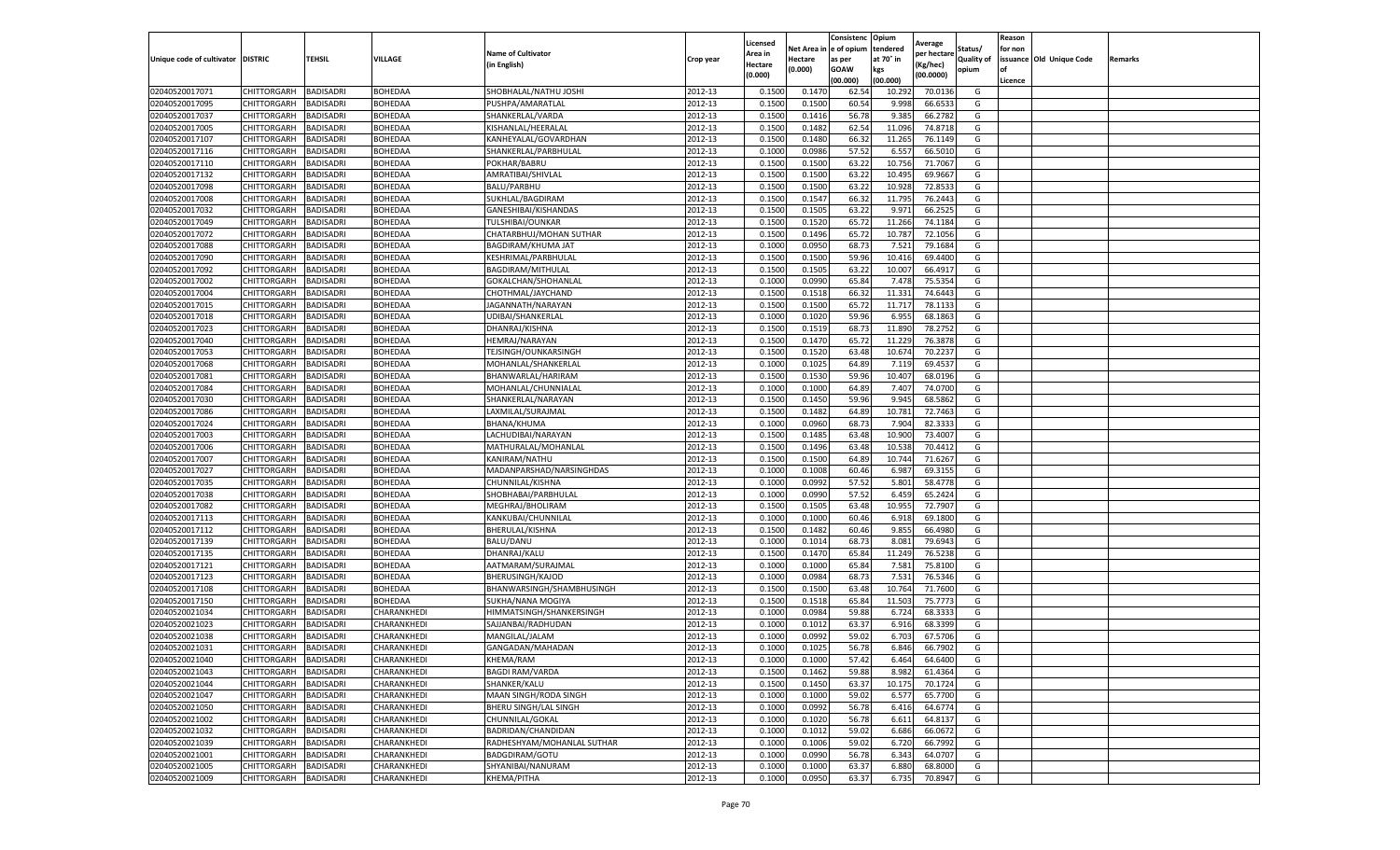|                           |                            |                  |                     |                                       |                    | Licensed         |                  | Consistenc             | Opium           |                        |                   | Reason  |                          |                |
|---------------------------|----------------------------|------------------|---------------------|---------------------------------------|--------------------|------------------|------------------|------------------------|-----------------|------------------------|-------------------|---------|--------------------------|----------------|
|                           |                            |                  |                     | <b>Name of Cultivator</b>             |                    | Area in          |                  | Net Area in e of opium | tendered        | Average<br>per hectare | Status/           | for non |                          |                |
| Unique code of cultivator | <b>DISTRIC</b>             | TEHSIL           | VILLAGE             | in English)                           | Crop year          | Hectare          | Hectare          | as per                 | at 70° in       | (Kg/hec                | <b>Quality of</b> |         | issuance Old Unique Code | <b>Remarks</b> |
|                           |                            |                  |                     |                                       |                    | (0.000)          | (0.000)          | <b>GOAW</b>            | kgs             | (00.0000)              | opium             |         |                          |                |
|                           |                            |                  |                     |                                       |                    |                  |                  | (00.000)               | (00.000)        |                        |                   | Licence |                          |                |
| 02040520021011            | CHITTORGARH                | <b>BADISADRI</b> | CHARANKHEDI         | GATTUBAI/VEERDAN                      | 2012-13            | 0.1000           | 0.1000           | 57.42                  | 6.251           | 62.5100                | G                 |         |                          |                |
| 02040520021025            | CHITTORGARH                | <b>BADISADRI</b> | CHARANKHEDI         | RATANDAN/RODDAN                       | 2012-13            | 0.1000           | 0.1012           | 57.42                  | 6.365           | 62.8953                | G                 |         |                          |                |
| 02040520021029            | CHITTORGARH                | <b>BADISADRI</b> | CHARANKHEDI         | GANPAT/MANGILAL                       | 2012-13            | 0.1000           | 0.1000           | 57.42                  | 6.62            | 66.2000                | G                 |         |                          |                |
| 02040520021045            | CHITTORGARH                | <b>BADISADRI</b> | CHARANKHEDI         | RADHA KISHAN/POKHAR                   | 2012-13            | 0.1500           | 0.1470           | 54.36                  | 9.179           | 62.4422                | G                 | 05      |                          | TRANSFER/DEVDA |
| 02040520027021            | CHITTORGARH                | <b>BADISADRI</b> | FACHAR              | SOVANIBAI/HEERA                       | 2012-13            | 0.1000           |                  |                        |                 |                        | F                 |         |                          |                |
| 02040520027012            | CHITTORGARH                | <b>BADISADRI</b> | FACHAR              | MOVANIBAI/PYARCHAND                   | 2012-13            | 0.1500           | 0.1450           | 59.33                  | 9.349           | 64.4759                | G                 |         |                          |                |
| 02040520027001            | CHITTORGARH                | <b>BADISADRI</b> | FACHAR              | SHANKER/KALU                          | 2012-13            | 0.1000           | 0.0960           | 59.33                  | 6.060           | 63.1250                | G                 |         |                          |                |
| 02040520027014            | CHITTORGARH                | BADISADRI        | FACHAR              | NARAYAN/GANESH                        | 2012-13            | 0.1500           | 0.1500           | 59.33                  | 9.671           | 64.4733                | G                 |         |                          |                |
| 02040520027022            | CHITTORGARH                | <b>BADISADRI</b> | FACHAR              | ROOPA/KISHNA                          | 2012-13            | 0.1500           | 0.1508           | 59.33                  | 9.086           | 60.2520                | G                 |         |                          |                |
| 02040520027016            | CHITTORGARH                | <b>BADISADRI</b> | FACHAR              | RAMCHANDRA/OUNKAR                     | 2012-13            | 0.1000           | 0.1000           | 56.18                  | 5.795           | 57.9500                | G                 |         |                          |                |
| 02040520027024            | CHITTORGARH                | <b>BADISADRI</b> | FACHAR              | RAMCHANDRA/NARAYAN                    | 2012-13            | 0.1000           | 0.1024           | 53.22                  | 5.558           | 54.2773                | G                 | 04      |                          |                |
| 02040520027023            | CHITTORGARH                | <b>BADISADRI</b> | <b>FACHAR</b>       | RAMESHVAR/NANDA                       | 2012-13            | 0.1000           | 0.0989           | 48.07                  | 4.93            | 49.8584                | G                 | 04      |                          |                |
| 02040520029032            | CHITTORGARH                | <b>BADISADRI</b> | <b>GAJANDEV</b>     | OUNKARLAL/KANIRAM                     | 2012-13            | 0.1500           | 0.1470           | 65.47                  | 10.99           | 74.7619                | G                 |         |                          |                |
| 02040520029040            | CHITTORGARH                | <b>BADISADRI</b> | <b>GAJANDEVI</b>    | MADANLAL/NATHULAL                     | 2012-13            | 0.1500           | 0.1500           | 62.47                  | 10.24           | 68.3000                | G                 |         |                          |                |
| 02040520029003            | CHITTORGARH                | <b>BADISADRI</b> | <b>GAJANDEVI</b>    | KISHANLAL/HARIRAM                     | 2012-13            | 0.1500           | 0.1484           | 59.29                  | 9.622           | 64.8383                | G                 |         |                          |                |
| 02040520029009            | CHITTORGARH                | <b>BADISADRI</b> | <b>GAJANDEVI</b>    | MANGILAL/BABRU                        | 2012-13            | 0.1000           | 0.0989           | 65.47                  | 7.043           | 71.2133                | G                 |         |                          |                |
| 02040520029010            | CHITTORGARH                | <b>BADISADRI</b> | <b>GAJANDEVI</b>    | MATHRIBAI/FULLCHAND                   | 2012-13            | 0.1500           | 0.0960           | 63.15                  | 6.649           | 69.2604                | G                 |         |                          |                |
| 02040520029011            | CHITTORGARH                | <b>BADISADRI</b> | GAJANDEVI           | SUNDERBAI/VAJERAM                     | 2012-13            | 0.1500           | 0.1400           | 59.32                  | 9.203           | 65.7357                | G                 |         |                          |                |
| 02040520029013            | CHITTORGARH                | <b>BADISADRI</b> | GAJANDEVI           | PYARIBAI/GOPILAL                      | 2012-13            | 0.1500           | 0.1440           | 62.47                  | 10.39           | 72.2014                | G                 |         |                          |                |
| 02040520029016            | CHITTORGARH                | <b>BADISADRI</b> | <b>GAJANDEVI</b>    | DALCHAND/TECKCHAND                    | 2012-13            | 0.1500           | 0.1485           | 59.29                  | 9.783           | 65.8788                | G                 |         |                          |                |
| 02040520029019            | CHITTORGARH                | <b>BADISADRI</b> | <b>GAJANDEVI</b>    | LAXMINARAYAN/PYARCHAND                | 2012-13            | 0.1000           | 0.1000           | 59.29                  | 6.336           | 63.3600                | G                 |         |                          |                |
| 02040520029027            | CHITTORGARH                | <b>BADISADRI</b> | GAJANDEVI           | RAMCHANDRA/BHOLIRAM                   | 2012-13            | 0.1000           | 0.0990           | 62.05                  | 6.755           | 68.2323                | G                 |         |                          |                |
| 02040520029028            | CHITTORGARH                | <b>BADISADRI</b> | <b>GAJANDEVI</b>    | NARAYAN/BHERA                         | 2012-13            | 0.1000           | 0.0960           | 57.23                  | 5.903           | 61.4896                | G                 |         |                          |                |
| 02040520029030            | CHITTORGARH                | <b>BADISADRI</b> | GAJANDEVI           | MOHANLAL/BHANWARLAL                   | 2012-13            | 0.1500           |                  |                        |                 |                        | F                 |         |                          |                |
| 02040520029031            | CHITTORGARH                | <b>BADISADRI</b> | GAJANDEVI           | UDAIRAM/BHAGVAN                       | 2012-13            | 0.1500           | 0.1476           | 57.24                  | 8.782           | 59.4986                | G                 |         |                          |                |
| 02040520029034            | CHITTORGARH                | <b>BADISADRI</b> | <b>GAJANDEVI</b>    | NANURAM/BHAGVAN                       | 2012-13            | 0.1500           | 0.1406           | 62.47                  | 9.683           | 68.8691                | G                 |         |                          |                |
| 02040520029035            | CHITTORGARH                | BADISADRI        | <b>GAJANDEVI</b>    | HANSRAJ/GASHI                         | 2012-13            | 0.1500           | 0.1488           | 62.47                  | 10.14           | 68.1922                | G                 |         |                          |                |
| 02040520029038            | CHITTORGARH                | <b>BADISADRI</b> | GAJANDEVI           | GOPILAL/PREMCHAND                     | 2012-13            | 0.1500           | 0.1462           | 68.73                  | 11.782          | 80.5882                | G                 |         |                          |                |
| 02040520029041            | CHITTORGARH                | <b>BADISADRI</b> | GAJANDEVI           | RAMESHVAR/VAJERAM                     | 2012-13            | 0.1500           | 0.1500           | 59.32                  | 9.601           | 64.0067                | G                 |         |                          |                |
| 02040520029002            | CHITTORGARH                | <b>BADISADRI</b> | <b>GAJANDEVI</b>    | GANGABAI/VARDA                        | 2012-13            | 0.1500           | 0.1485           | 57.24                  | 9.575           | 64.4781                | G                 |         |                          |                |
| 02040520029001            | CHITTORGARH                | <b>BADISADRI</b> | GAJANDEVI           | HARKUBAI/RAMLAL                       | 2012-13            | 0.1500           | 0.1449           | 63.15                  | 10.681          | 73.7129                | G                 |         |                          |                |
| 02040520029026            | CHITTORGARH                | <b>BADISADRI</b> | <b>GAJANDEVI</b>    | UTAMCHAND/MATARALAL                   | 2012-13            | 0.1500           | 0.1500           | 62.47                  | 10.397          | 69.3133                | G                 |         |                          |                |
| 02040520029044            | CHITTORGARH                | <b>BADISADRI</b> | <b>GAJANDEVI</b>    | GANGABAI/KANHIYALAL                   | 2012-13            | 0.1500           | 0.1440           | 57.24                  | 9.265           | 64.3403                | G                 |         |                          |                |
| 02040520029022            | CHITTORGARH                | <b>BADISADRI</b> | <b>GAJANDEVI</b>    | BHANWARLAL/BHOLIRAM                   | 2012-13            | 0.1000           | 0.0987           | 51.15                  | 5.539           | 56.1196                | G                 | 04      |                          |                |
| 02040520029005            | CHITTORGARH                | <b>BADISADRI</b> | <b>GAJANDEVI</b>    | UDAILAL/KASHIRAM                      | 2012-13            | 0.1000           | 0.0990           | 63.15                  | 6.847           | 69.1616                | G                 |         |                          |                |
| 02040520029006            | CHITTORGARH                | <b>BADISADRI</b> | <b>GAJANDEVI</b>    | FULLCHAN/MOHAN LAL                    | 2012-13            | 0.1500           | 0.1484           | 63.15                  | 10.55           | 71.1253                | G                 |         |                          |                |
| 02040520029014            | CHITTORGARH                | <b>BADISADRI</b> | GAJANDEVI           | NARAYANLAL/GHASI                      | 2012-13            | 0.1500           | 0.1480           | 65.47                  | 11.74           | 79.3716                | G                 |         |                          |                |
| 02040520029020            | CHITTORGARH                | <b>BADISADRI</b> | GAJANDEVI           | BABRULAL/OUNKARLAL                    | 2012-13            | 0.1500           | 0.1485           | 65.47                  | 11.33           | 76.3367                | G                 |         |                          |                |
| 02040520029023            | CHITTORGARH                | BADISADRI        | <b>GAJANDEVI</b>    | JERAJ/GASHI                           | 2012-13            | 0.1500           | 0.1512           | 63.1                   | 10.781          | 71.3029                | G                 |         |                          |                |
| 02040520029008            | CHITTORGARH                | <b>BADISADRI</b> | <b>GAJANDEVI</b>    | NANDLAL/KANIRAM                       | 2012-13            | 0.1500           | 0.1449           | 51.15                  | 8.440           | 58.2471                | G                 | 05      |                          |                |
| 02040520029039            | CHITTORGARH                | <b>BADISADRI</b> | GAJANDEVI           | RAMCHANDRA/SHANKERLAL                 | 2012-13            | 0.1500           | 0.1480           | 57.24                  | 9.567           | 64.6419                | G                 |         |                          |                |
| 02040520029021            | CHITTORGARH                | <b>BADISADRI</b> | <b>GAJANDEVI</b>    | NANDKISHOR/OUNKARLAL                  | 2012-13            | 0.1000           | 0.0952           | 68.73                  | 7.629           | 80.1366                | G                 |         |                          |                |
| 02040520036006            | CHITTORGARH                | <b>BADISADRI</b> | JAYSINGHPURA        | HEERALAL/SHIVLAL                      | 2012-13            | 0.1500           | 0.1500           | 62.31                  | 10.272          | 68.4800                | G                 |         |                          |                |
| 02040520036007            | CHITTORGARH                | <b>BADISADRI</b> | JAYSINGHPURA        | GOPILAL/PARTHA                        | 2012-13            | 0.1500           | 0.1500           | 62.31                  | 9.961           | 66.4067                | G                 |         |                          |                |
| 02040520036010            | <b>CHITTORGARH</b>         | <b>BADISADRI</b> | <b>JAYSINGHPURA</b> | BHANWARLAL/DAYARAM                    | 2012-13            | 0.1500           | 0.1512           | 62.31                  | 10.148          | 67.1164                | G                 |         |                          |                |
| 02040520036011            | CHITTORGARH                | BADISADRI        | JAYSINGHPURA        | SHANKERLAL/PYARCHAND                  | 2012-13            | 0.1500           | 0.1530           | 59.33                  | 10.44           | 68.2484                | G                 |         |                          |                |
| 02040520036017            | CHITTORGARH                | <b>BADISADRI</b> | <b>JAYSINGHPURA</b> | SHIVLAL/KASHIRAM                      | 2012-13            | 0.1500           | 0.1521           | 63.37                  | 10.664          | 70.1118                | G                 |         |                          |                |
| 02040520036025            | CHITTORGARH                | <b>BADISADRI</b> | JAYSINGHPURA        | BHERULAL/SHIVLAL                      | 2012-13            | 0.1500           | 0.1550           | 57.37                  | 9.933           | 64.0839                | G                 |         |                          |                |
|                           |                            |                  |                     |                                       |                    |                  |                  |                        |                 |                        |                   |         |                          |                |
| 02040520036031            | CHITTORGARH<br>CHITTORGARH | <b>BADISADRI</b> | <b>JAYSINGHPURA</b> | BHANWARDAS/HEERADAS<br>DHANRAJ/LAXMAN | 2012-13<br>2012-13 | 0.1000<br>0.1500 | 0.1014<br>0.1505 | 63.37<br>63.37         | 6.907<br>10.121 | 68.1164<br>67.2492     | G<br>G            |         |                          |                |
| 02040520036034            |                            | <b>BADISADRI</b> | JAYSINGHPURA        |                                       |                    |                  |                  |                        |                 |                        |                   |         |                          |                |
| 02040520036036            | <b>CHITTORGARH</b>         | <b>BADISADRI</b> | JAYSINGHPURA        | MANGILAL/OUNKERLAL                    | 2012-13            | 0.1000           | 0.0986           | 68.26                  | 7.343           | 74.4726                | G                 |         |                          |                |
| 02040520036040            | CHITTORGARH                | <b>BADISADRI</b> | JAYSINGHPURA        | TARCHAND/OUNKAR                       | 2012-13            | 0.1000           | 0.1020           | 63.37                  | 7.315           | 71.7157                | G                 |         |                          |                |
| 02040520036043            | CHITTORGARH                | <b>BADISADRI</b> | JAYSINGHPURA        | NARAYAN/GASHI                         | 2012-13            | 0.1000           | 0.1004           | 63.37                  | 6.808           | 67.8088                | G                 |         |                          |                |
| 02040520036046            | <b>CHITTORGARH</b>         | <b>BADISADRI</b> | JAYSINGHPURA        | CHUNNILAL/BHURA                       | 2012-13            | 0.1000           | 0.1044           | 62.24                  | 6.606           | 63.2759                | G                 |         |                          |                |
| 02040520036047            | CHITTORGARH                | <b>BADISADRI</b> | JAYSINGHPURA        | SHANTILAL/BHURALAL                    | 2012-13            | 0.1500           | 0.1496           | 68.26                  | 11.390          | 76.1364                | G                 |         |                          |                |
| 02040520036048            | <b>CHITTORGARH</b>         | <b>BADISADRI</b> | <b>JAYSINGHPURA</b> | MATHRIBAI/GOPILAL                     | 2012-13            | 0.1500           | 0.1519           | 62.24                  | 10.447          | 68.7755                | G                 |         |                          |                |
| 02040520036049            | CHITTORGARH                | <b>BADISADRI</b> | JAYSINGHPURA        | BHAGVANLAL/CHAMPALAL                  | 2012-13            | 0.1500           | 0.1540           | 62.24                  | 10.439          | 67.7857                | G                 |         |                          |                |
| 02040520036056            | CHITTORGARH                | <b>BADISADRI</b> | JAYSINGHPURA        | MANGILAL/SHIVLAL                      | 2012-13            | 0.1500           | 0.1520           | 62.24                  | 10.19           | 67.0921                | G                 |         |                          |                |
| 02040520036064            | <b>CHITTORGARH</b>         | <b>BADISADRI</b> | <b>JAYSINGHPURA</b> | SHANKER/GASHI                         | 2012-13            | 0.1500           | 0.1504           | 65.91                  | 10.772          | 71.6223                | G                 |         |                          |                |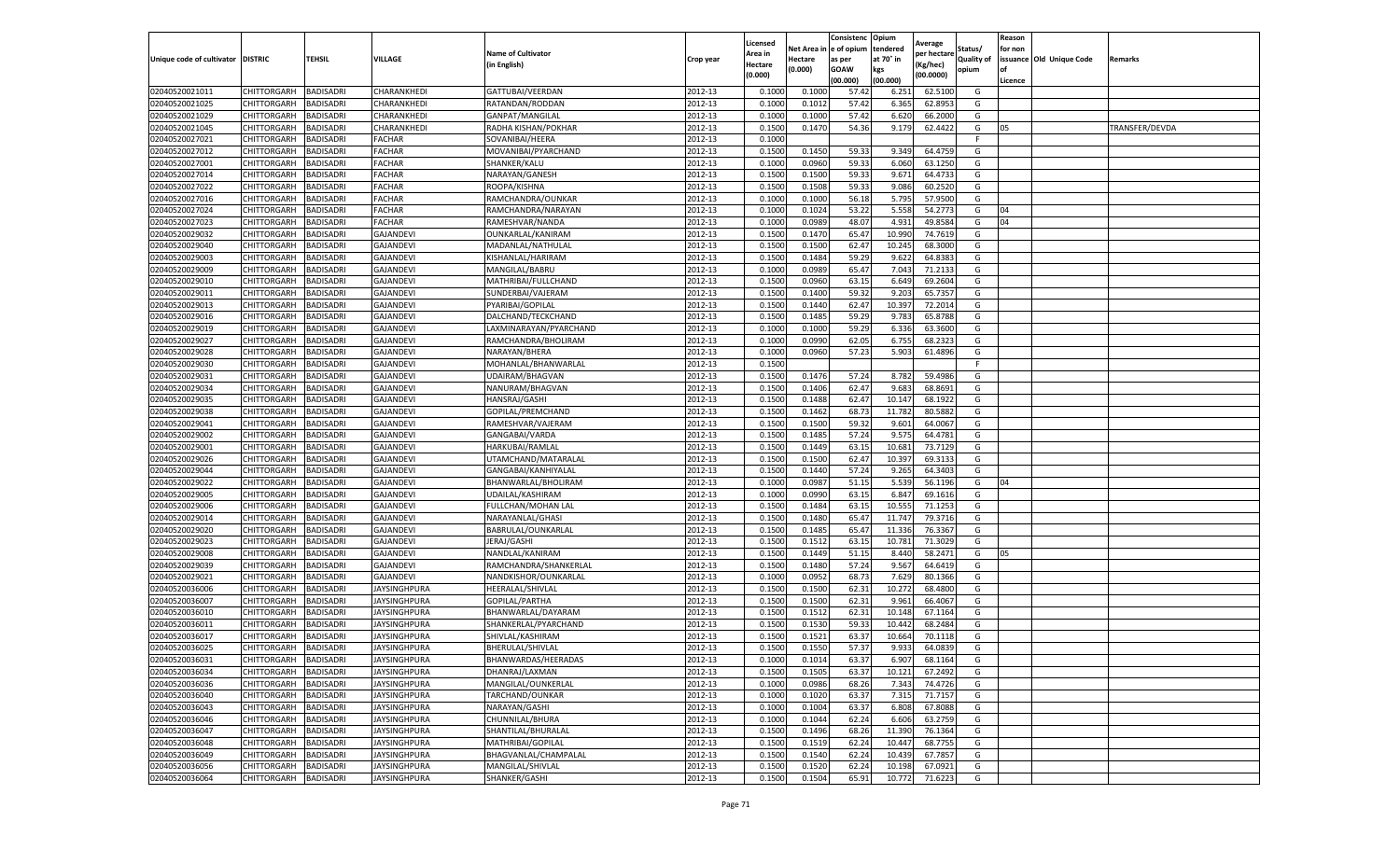|                                   |                    |                  |                     |                           |           | Licensed |         | Consistenc             | Opium     |                        |                   | Reason  |                          |                |
|-----------------------------------|--------------------|------------------|---------------------|---------------------------|-----------|----------|---------|------------------------|-----------|------------------------|-------------------|---------|--------------------------|----------------|
|                                   |                    |                  |                     | <b>Name of Cultivator</b> |           | Area in  |         | Net Area in e of opium | tendered  | Average<br>per hectare | Status/           | for non |                          |                |
| Unique code of cultivator DISTRIC |                    | TEHSIL           | VILLAGE             | in English)               | Crop year | Hectare  | Hectare | as per                 | at 70° in | (Kg/hec                | <b>Quality of</b> |         | issuance Old Unique Code | <b>Remarks</b> |
|                                   |                    |                  |                     |                           |           | (0.000)  | (0.000) | <b>GOAW</b>            | kgs       | (00.0000)              | opium             |         |                          |                |
|                                   |                    |                  |                     |                           |           |          |         | (00.000)               | (00.000)  |                        |                   | Licence |                          |                |
| 02040520036065                    | CHITTORGARH        | <b>BADISADRI</b> | <b>JAYSINGHPURA</b> | DALCHAND/KHUMAN           | 2012-13   | 0.1000   | 0.1000  | 62.24                  | 6.704     | 67.0400                | G                 |         |                          |                |
| 02040520036067                    | CHITTORGARH        | <b>BADISADRI</b> | JAYSINGHPURA        | PARBHULAL/DAYARAM         | 2012-13   | 0.1500   | 0.1520  | 62.54                  | 10.587    | 69.6513                | G                 |         |                          |                |
| 02040520036074                    | CHITTORGARH        | <b>BADISADRI</b> | JAYSINGHPURA        | RAMLAL/LAXMAN             | 2012-13   | 0.1500   | 0.1519  | 68.26                  | 11.039    | 72.6728                | G                 |         |                          |                |
| 02040520036076                    | CHITTORGARH        | <b>BADISADRI</b> | JAYSINGHPURA        | UTAMCHAND/DAYARAM         | 2012-13   | 0.1000   | 0.0990  | 59.33                  | 6.306     | 63.6970                | G                 |         |                          |                |
| 02040520036086                    | CHITTORGARH        | <b>BADISADRI</b> | <b>JAYSINGHPURA</b> | HEERALAL/KISHNA SUTHAR    | 2012-13   | 0.1000   | 0.0990  | 65.91                  | 7.024     | 70.9495                | G                 |         |                          |                |
| 02040520036089                    | CHITTORGARH        | <b>BADISADRI</b> | JAYSINGHPURA        | MOHANLAL/LAXMAN           | 2012-13   | 0.1500   | 0.1500  | 62.54                  | 10.015    | 66.7667                | G                 |         |                          |                |
| 02040520036096                    | CHITTORGARH        | <b>BADISADRI</b> | <b>JAYSINGHPURA</b> | JAGDISHDAS/BHANWARDAS     | 2012-13   | 0.1500   | 0.1504  | 62.54                  | 10.024    | 66.6489                | G                 |         |                          |                |
| 02040520036050                    | CHITTORGARH        | BADISADRI        | JAYSINGHPURA        | BHAGVAN/DAYARAM           | 2012-13   | 0.1000   | 0.1010  | 62.54                  | 6.862     | 67.9406                | G                 |         |                          |                |
| 02040520036023                    | CHITTORGARH        | <b>BADISADRI</b> | JAYSINGHPURA        | PARTAPIBAI/MOTILAL        | 2012-13   | 0.1500   | 0.1475  | 62.37                  | 9.774     | 66.2644                | G                 |         |                          |                |
| 02040520036107                    | CHITTORGARH        | <b>BADISADRI</b> | JAYSINGHPURA        | MITHULAL/SEETARAM         | 2012-13   | 0.1500   | 0.1520  | 62.37                  | 9.970     | 65.5921                | G                 |         |                          |                |
| 02040520036068                    | CHITTORGARH        | <b>BADISADRI</b> | JAYSINGHPURA        | MOHANLAL/SHIVAARAM        | 2012-13   | 0.1500   |         |                        |           |                        | F.                |         |                          |                |
| 02040520036110                    | CHITTORGARH        | <b>BADISADRI</b> | JAYSINGHPURA        | SAVALAL/PREMCHAND         | 2012-13   | 0.1500   | 0.1472  | 65.91                  | 10.81     | 73.4986                | G                 |         |                          |                |
| 02040520036039                    | CHITTORGARH        | <b>BADISADRI</b> | <b>JAYSINGHPURA</b> | RANGLAL/BHANWARLAL        | 2012-13   | 0.1500   | 0.1500  | 59.33                  | 9.595     | 63.9667                | G                 |         |                          |                |
| 02040520036015                    | CHITTORGARH        | <b>BADISADRI</b> | JAYSINGHPURA        | HUKMICHAND/JEEVRAM        | 2012-13   | 0.1000   | 0.1020  | 65.74                  | 7.316     | 71.7255                | G                 |         |                          |                |
| 02040520036009                    | CHITTORGARH        | <b>BADISADRI</b> | JAYSINGHPURA        | BHANWARLAL/PREMCHAND      | 2012-13   | 0.1500   | 0.1494  | 59.33                  | 10.273    | 68.7617                | G                 |         |                          |                |
| 02040520036069                    | CHITTORGARH        | <b>BADISADRI</b> | <b>JAYSINGHPURA</b> | MANGILAL/GASHI            | 2012-13   | 0.1500   | 0.1550  | 62.00                  | 10.602    | 68.4000                | G                 |         |                          |                |
| 02040520036106                    | CHITTORGARH        | <b>BADISADRI</b> | JAYSINGHPURA        | SUKHLAL/CHUNNILAL         | 2012-13   | 0.1500   | 0.1530  | 62.00                  | 10.283    | 67.2092                | G                 |         |                          |                |
| 02040520036109                    | CHITTORGARH        | <b>BADISADRI</b> | JAYSINGHPURA        | JAMANASINGH/BABRU         | 2012-13   | 0.1500   | 0.1500  | 62.00                  | 10.27     | 68.4933                | G                 |         |                          |                |
| 02040520036082                    | CHITTORGARH        | <b>BADISADRI</b> | JAYSINGHPURA        | RAMLAL/NARAYAN            | 2012-13   | 0.1000   | 0.1020  | 57.37                  | 6.65      | 65.2451                | G                 |         |                          |                |
| 02040520036020                    | CHITTORGARH        | BADISADRI        | <b>JAYSINGHPURA</b> | NANALAL/NARAYAN           | 2012-13   | 0.1500   | 0.1500  | 66.18                  | 10.201    | 68.0067                | G                 |         |                          |                |
| 02040520036029                    | CHITTORGARH        | <b>BADISADRI</b> | JAYSINGHPURA        | RANGLAL/DHANRAJ           | 2012-13   | 0.1500   | 0.1500  | 66.18                  | 10.182    | 67.8800                | G                 |         |                          |                |
| 02040520036066                    | CHITTORGARH        | <b>BADISADRI</b> | JAYSINGHPURA        | PARBHULAL/BHOLIRAM        | 2012-13   | 0.1500   | 0.1504  | 66.18                  | 10.636    | 70.7181                | G                 |         |                          |                |
| 02040520036083                    | CHITTORGARH        | <b>BADISADRI</b> | JAYSINGHPURA        | RATANLAL/BHANWARLAL       | 2012-13   | 0.1000   | 0.1000  | 66.18                  | 7.951     | 79.5100                | G                 |         |                          |                |
| 02040520036102                    | CHITTORGARH        | <b>BADISADRI</b> | <b>JAYSINGHPURA</b> | CHAMPALAL/BHANWARLAL      | 2012-13   | 0.1500   | 0.1525  | 66.18                  | 11.005    | 72.1639                | G                 |         |                          |                |
| 02040520036087                    | CHITTORGARH        | <b>BADISADRI</b> | JAYSINGHPURA        | DHANRAJ/OUNKAR DHAKAD     | 2012-13   | 0.1500   | 0.1500  | 68.26                  | 11.809    | 78.7267                | G                 |         |                          |                |
| 02040520036058                    | CHITTORGARH        | <b>BADISADRI</b> | <b>JAYSINGHPURA</b> | TULSIRAM/GOPAL            | 2012-13   | 0.1000   | 0.1026  | 59.22                  | 6.345     | 61.8421                | G                 |         |                          |                |
| 02040520036070                    | CHITTORGARH        | <b>BADISADRI</b> | JAYSINGHPURA        | HARKUBAI/CHAMPALAI        | 2012-13   | 0.1500   | 0.1505  | 65.91                  | 11.129    | 73.9468                | G                 |         |                          |                |
| 02040520036104                    | CHITTORGARH        | <b>BADISADRI</b> | <b>JAYSINGHPURA</b> | RAMESHVARLAL/MANGILAL     | 2012-13   | 0.1000   | 0.0966  | 62.37                  | 6.522     | 67.5155                | G                 |         |                          |                |
| 02040520036112                    | CHITTORGARH        | <b>BADISADRI</b> | JAYSINGHPURA        | MOTILAL/PREMCHNAD         | 2012-13   | 0.1500   | 0.1504  | 62.37                  | 10.389    | 69.0758                | G                 |         |                          |                |
| 02040520036113                    | CHITTORGARH        | <b>BADISADRI</b> | <b>JAYSINGHPURA</b> | MODILAL/BHANWARLAL        | 2012-13   | 0.1500   | 0.1508  | 65.91                  | 11.176    | 74.1114                | G                 |         |                          |                |
| 02040520036114                    | CHITTORGARH        | <b>BADISADRI</b> | JAYSINGHPURA        | BAGDIRAM/OUNKARDAS        | 2012-13   | 0.1500   | 0.1500  | 59.22                  | 9.568     | 63.7867                | G                 |         |                          |                |
| 02040520036120                    | CHITTORGARH        | <b>BADISADRI</b> | <b>JAYSINGHPURA</b> | BANSHILAL/KASHIRAM        | 2012-13   | 0.1500   | 0.1500  | 65.74                  | 11.063    | 73.7533                | G                 |         |                          |                |
| 02040520036121                    | CHITTORGARH        | <b>BADISADRI</b> | JAYSINGHPURA        | <b>BHOLIRAM/MEGHA</b>     | 2012-13   | 0.1500   | 0.1480  | 59.22                  | 9.89      | 66.8243                | G                 |         |                          |                |
| 02040520036122                    | CHITTORGARH        | <b>BADISADRI</b> | JAYSINGHPURA        | RODILAL/GOKAL             | 2012-13   | 0.1500   | 0.1470  | 62.31                  | 9.667     | 65.7619                | G                 |         |                          |                |
| 02040520036123                    | CHITTORGARH        | <b>BADISADRI</b> | <b>JAYSINGHPURA</b> | NANURAM/HEERA             | 2012-13   | 0.1000   | 0.1000  | 62.31                  | 6.525     | 65.2500                | G                 |         |                          |                |
| 02040520036071                    | CHITTORGARH        | <b>BADISADRI</b> | JAYSINGHPURA        | CHUNNILAL/OUNKAR          | 2012-13   | 0.1500   |         |                        |           |                        | F                 |         |                          |                |
| 02040520036100                    | CHITTORGARH        | <b>BADISADRI</b> | JAYSINGHPURA        | RATANLAL/BABRU            | 2012-13   | 0.1500   | 0.1496  | 59.22                  | 9.518     | 63.6230                | G                 |         |                          |                |
| 02040520036001                    | CHITTORGARH        | <b>BADISADRI</b> | JAYSINGHPURA        | SANTOSHRAM/OUNKARLAL      | 2012-13   | 0.1500   |         |                        |           |                        | F                 |         |                          |                |
| 02040520036003                    | CHITTORGARH        | BADISADRI        | JAYSINGHPURA        | BADAMIBAI/NARAYANLAL      | 2012-13   | 0.1500   |         |                        |           |                        | F.                |         |                          |                |
| 02040520036013                    | CHITTORGARH        | <b>BADISADRI</b> | JAYSINGHPURA        | JEEVRAM/MOTI              | 2012-13   | 0.1500   |         |                        |           |                        | F.                |         |                          |                |
| 02040520036022                    | CHITTORGARH        | <b>BADISADRI</b> | JAYSINGHPURA        | BAGDIRAM/SEETARAM         | 2012-13   | 0.1500   |         |                        |           |                        | F                 |         |                          |                |
| 02040520036028                    | CHITTORGARH        | <b>BADISADRI</b> | JAYSINGHPURA        | NARAYAN/KHUMAN            | 2012-13   | 0.1500   |         |                        |           |                        | F                 |         |                          |                |
| 02040520036030                    | CHITTORGARH        | <b>BADISADRI</b> | JAYSINGHPURA        | BHURA/DAYARAM             | 2012-13   | 0.1500   |         |                        |           |                        | F                 |         |                          |                |
| 02040520036032                    | CHITTORGARH        | BADISADRI        | JAYSINGHPURA        | HEERALAL/DAYARAM          | 2012-13   | 0.1500   |         |                        |           |                        | F                 |         |                          |                |
| 02040520036042                    | CHITTORGARH        | <b>BADISADRI</b> | <b>JAYSINGHPURA</b> | UDAILAL/SHIVRAJ           | 2012-13   | 0.1500   |         |                        |           |                        | F                 |         |                          |                |
| 02040520036060                    | CHITTORGARH        | BADISADRI        | JAYSINGHPURA        | PREMCHAND/BHERA           | 2012-13   | 0.1500   |         |                        |           |                        | F.                |         |                          |                |
| 02040520036092                    | CHITTORGARH        | <b>BADISADRI</b> | JAYSINGHPURA        | NARAYAN/PARTHA            | 2012-13   | 0.1500   |         |                        |           |                        | F.                |         |                          |                |
| 02040520036012                    | CHITTORGARH        | <b>BADISADRI</b> | JAYSINGHPURA        | HEERALAL/PARTHA DHADOLIYA | 2012-13   | 0.1500   |         |                        |           |                        | F.                |         |                          |                |
| 02040520034051                    | CHITTORGARH        | <b>BADISADRI</b> | JARKHANA            | MOHANLAL/DHANRAJ          | 2012-13   | 0.1500   | 0.1421  | 59.21                  | 8.712     | 61.3089                | G                 |         |                          |                |
|                                   | CHITTORGARH        | <b>BADISADRI</b> | <b>JARKHANA</b>     | LALCHAND/NANDLAL          | 2012-13   | 0.1500   | 0.1540  | 59.21                  | 9.837     | 63.8766                | G                 |         |                          |                |
| 02040520034054<br>02040520034005  |                    |                  | <b>JARKHANA</b>     |                           | 2012-13   |          | 0.0980  | 64.34                  | 7.068     | 72.1224                | G                 |         |                          |                |
|                                   | <b>CHITTORGARH</b> | <b>BADISADRI</b> |                     | LALCHAND/JEETMAL          |           | 0.1000   |         |                        |           | 64.2900                |                   |         |                          |                |
| 02040520034010                    | CHITTORGARH        | <b>BADISADRI</b> | <b>JARKHANA</b>     | RAMRATAN/GAMNDIRAM        | 2012-13   | 0.1000   | 0.1000  | 59.21                  | 6.429     |                        | G                 |         |                          |                |
| 02040520034013                    | CHITTORGARH        | <b>BADISADRI</b> | <b>JARKHANA</b>     | BADAMIBAI/KHEMRAJ         | 2012-13   | 0.1000   | 0.0960  | 57.48                  | 6.052     | 63.0417                | G                 |         |                          |                |
| 02040520034034                    | <b>CHITTORGARH</b> | <b>BADISADRI</b> | <b>JARKHANA</b>     | LAHRIBAI/RAMLAL/BHOLIRAM  | 2012-13   | 0.1000   | 0.1029  | 57.48                  | 6.175     | 60.0097                | G                 |         |                          |                |
| 02040520034071                    | CHITTORGARH        | <b>BADISADRI</b> | JARKHANA            | RAJARAM/JEETMAL           | 2012-13   | 0.1000   | 0.0986  | 65.23                  | 6.868     | 69.6552                | G                 |         |                          |                |
| 02040520034073                    | <b>CHITTORGARH</b> | <b>BADISADRI</b> | <b>JARKHANA</b>     | SHOBHALAL/NANDLAL         | 2012-13   | 0.1000   | 0.1036  | 59.99                  | 6.299     | 60.8012                | G                 |         |                          |                |
| 02040520034106                    | CHITTORGARH        | <b>BADISADRI</b> | <b>JARKHANA</b>     | OUNKARLAL/BHANWARLAL      | 2012-13   | 0.1000   | 0.0972  | 59.99                  | 6.385     | 65.6893                | G                 |         |                          |                |
| 02040520034107                    | CHITTORGARH        | BADISADRI        | <b>JARKHANA</b>     | BALKISHAN/HEERALAL        | 2012-13   | 0.1000   | 0.0960  | 65.23                  | 6.765     | 70.4688                | G                 |         |                          |                |
| 02040520034066                    | <b>CHITTORGARH</b> | <b>BADISADRI</b> | <b>JARKHANA</b>     | DADAMCHAND/BHAGIRATH      | 2012-13   | 0.1000   | 0.0990  | 62.38                  | 7.022     | 70.9293                | G                 |         |                          |                |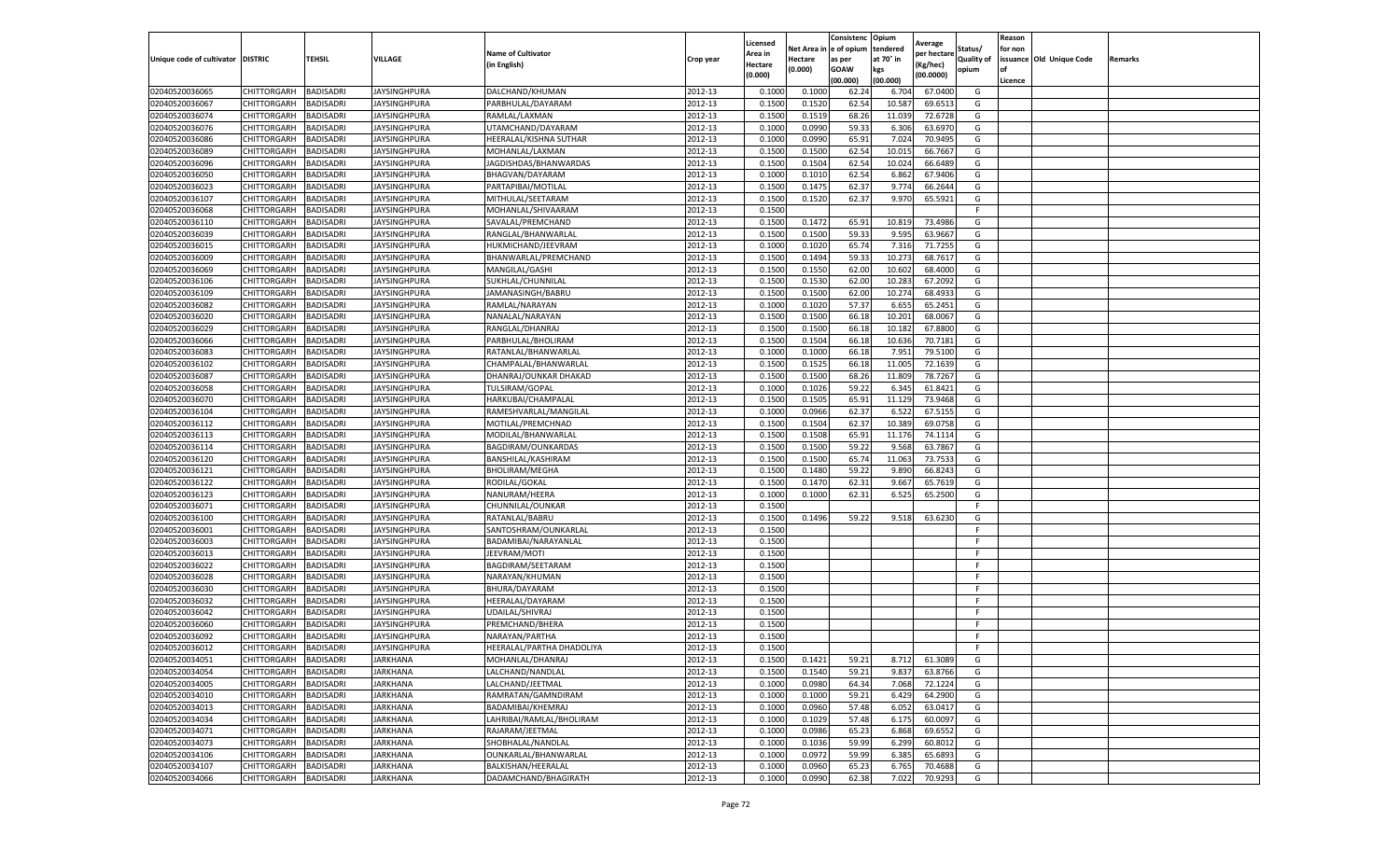|                                  |                            |                  |                  |                                         |           | Licensed |                  | Consistenc             | Opium     |                        |                   | Reason  |                          |                |
|----------------------------------|----------------------------|------------------|------------------|-----------------------------------------|-----------|----------|------------------|------------------------|-----------|------------------------|-------------------|---------|--------------------------|----------------|
|                                  |                            |                  |                  | <b>Name of Cultivator</b>               |           | Area in  |                  | Net Area in e of opium | tendered  | Average<br>per hectare | Status/           | for non |                          |                |
| Unique code of cultivator        | <b>DISTRIC</b>             | TEHSIL           | VILLAGE          | in English)                             | Crop year | Hectare  | Hectare          | as per                 | at 70° in | (Kg/hec                | <b>Quality of</b> |         | issuance Old Unique Code | <b>Remarks</b> |
|                                  |                            |                  |                  |                                         |           | (0.000)  | (0.000)          | <b>GOAW</b>            | kgs       | (00.0000)              | opium             |         |                          |                |
|                                  |                            |                  |                  |                                         |           |          |                  | (00.000)               | (00.000)  |                        |                   | Licence |                          |                |
| 02040520034083                   | CHITTORGARH                | <b>BADISADRI</b> | <b>JARKHANA</b>  | HAJARILAL/UDA                           | 2012-13   | 0.1000   | 0.1000           | 57.48                  | 6.085     | 60.8500                | G                 |         |                          |                |
| 02040520034084                   | CHITTORGARH                | <b>BADISADRI</b> | <b>JARKHANA</b>  | RAMKELASH/SHRIRAM                       | 2012-13   | 0.1500   | 0.1500           | 63.16                  | 10.18     | 67.9133                | G                 |         |                          |                |
| 02040520034099                   | CHITTORGARH                | <b>BADISADRI</b> | JARKHANA         | SHANTILAL/SHRIRAM                       | 2012-13   | 0.1000   | 0.1000           | 59.99                  | 6.805     | 68.0500                | G                 |         |                          |                |
| 02040520034110                   | CHITTORGARH                | <b>BADISADRI</b> | <b>JARKHANA</b>  | DHANRAJ/SHRI RAM                        | 2012-13   | 0.1000   | 0.1000           | 59.99                  | 6.445     | 64.4500                | G                 |         |                          |                |
| 02040520034118                   | CHITTORGARH                | <b>BADISADRI</b> | JARKHANA         | PYARIBAI/GOKAL                          | 2012-13   | 0.1000   | 0.1035           | 63.16                  | 6.821     | 65.9034                | G                 |         |                          |                |
| 02040520034053                   | CHITTORGARH                | <b>BADISADRI</b> | JARKHANA         | JANIBAI/NAGJIRAM                        | 2012-13   | 0.1500   | 0.1485           | 63.16                  | 9.826     | 66.1684                | G                 |         |                          |                |
| 02040520034056                   | CHITTORGARH                | <b>BADISADRI</b> | JARKHANA         | MOHANLAL/AMRA                           | 2012-13   | 0.1000   | 0.0990           | 57.37                  | 6.221     | 62.8384                | G                 |         |                          |                |
| 02040520034125                   | CHITTORGARH                | BADISADRI        | JARKHANA         | SURESH/HJARI                            | 2012-13   | 0.1000   | 0.1000           | 67.06                  | 7.626     | 76.2600                | G                 |         |                          |                |
| 02040520034059                   | CHITTORGARH                | <b>BADISADRI</b> | <b>JARKHANA</b>  | BULAKBAI/RAMKISHAN                      | 2012-13   | 0.1000   | 0.0990           | 51.69                  | 5.120     | 51.7172                | -1                | 02      |                          |                |
| 02040520034046                   | CHITTORGARH                | <b>BADISADRI</b> | JARKHANA         | LACHHIRAM/RAMLAL                        | 2012-13   | 0.1500   | 0.1504           | 63.16                  | 10.358    | 68.8697                | G                 |         |                          |                |
| 02040520034057                   | CHITTORGARH                | <b>BADISADRI</b> | JARKHANA         | BAPULAL/KISHANLAL                       | 2012-13   | 0.1000   | 0.0946           | 59.99                  | 6.496     | 68.6681                | G                 |         |                          |                |
| 02040520034065                   | CHITTORGARH                | <b>BADISADRI</b> | <b>JARKHANA</b>  | RAMESHVARLAL/KISHANRAM                  | 2012-13   | 0.1000   | 0.0968           | 62.72                  | 6.729     | 69.5145                | G                 |         |                          |                |
| 02040520034101                   | CHITTORGARH                | <b>BADISADRI</b> | JARKHANA         | RAMNARAYAN/GAMNDIRAM                    | 2012-13   | 0.1000   | 0.1020           | 53.21                  | 5.671     | 55.5980                | G                 | 04      |                          |                |
| 02040520034062                   | CHITTORGARH                | <b>BADISADRI</b> | JARKHANA         | RAMLAL/MODA                             | 2012-13   | 0.1000   | 0.1036           | 60.37                  | 6.770     | 65.3475                | G                 |         |                          |                |
| 02040520034116                   | CHITTORGARH                | <b>BADISADRI</b> | JARKHANA         | MOHAN LAL/PARTHA MEGHWAL                | 2012-13   | 0.1000   | 0.0999           | 60.37                  | 6.554     | 65.6056                | G                 |         |                          |                |
| 02040520034017                   | CHITTORGARH                | <b>BADISADRI</b> | <b>JARKHANA</b>  | NARBADIBAI/BHAGIRATH                    | 2012-13   | 0.1000   | 0.1020           | 60.37                  | 6.736     | 66.0392                | G                 |         |                          |                |
| 02040520034025                   | CHITTORGARH                | <b>BADISADRI</b> | JARKHANA         | RAMRATAN/BACHRAJ                        | 2012-13   | 0.1000   | 0.1026           | 54.50                  | 5.830     | 56.8226                |                   | 02      |                          |                |
| 02040520034070                   | CHITTORGARH                | <b>BADISADRI</b> | JARKHANA         | HARLAL/CHAMPALAL                        | 2012-13   | 0.1000   | 0.1020           | 65.23                  | 7.250     | 71.0784                | G                 |         |                          |                |
| 02040520034015                   | CHITTORGARH                | <b>BADISADRI</b> | JARKHANA         | BHORIRAM/BHAGIRATH                      | 2012-13   | 0.1000   | 0.0999           | 57.37                  | 6.221     | 62.2723                | G                 |         |                          |                |
| 02040520034023                   | CHITTORGARH                | <b>BADISADRI</b> | JARKHANA         | MANGILAL/MEGHRAJ                        | 2012-13   | 0.1500   | 0.1530           | 60.37                  | 9.97      | 65.1634                | G                 |         |                          |                |
| 02040520034043                   | CHITTORGARH                | <b>BADISADRI</b> | <b>JARKHANA</b>  | GOVINDRAM/SHIVRAM                       | 2012-13   | 0.1000   | 0.0986           | 57.48                  | 6.397     | 64.8783                | G                 |         |                          |                |
| 02040520034047                   | CHITTORGARH                | <b>BADISADRI</b> | JARKHANA         | ROSHANLAL/HEERALAL                      | 2012-13   | 0.1000   | 0.0980           | 62.72                  | 7.060     | 72.0408                | G                 |         |                          |                |
| 02040520034001                   | CHITTORGARH                | <b>BADISADRI</b> | <b>JARKHANA</b>  | RAMRATAN/DHANRAJ                        | 2012-13   | 0.1500   | 0.1480           | 59.97                  | 8.773     | 59.2770                | G                 |         |                          |                |
| 02040520034002                   | CHITTORGARH                | <b>BADISADRI</b> | JARKHANA         | SHANKERLAL/BHERULAL                     | 2012-13   | 0.1000   | 0.1025           | 65.23                  | 7.138     | 69.6390                | G                 |         |                          |                |
| 02040520034127                   | CHITTORGARH                | <b>BADISADRI</b> | JARKHANA         | PARTHVIRAJ/CHATARBHU.                   | 2012-13   | 0.1000   | 0.1023           | 59.97                  | 6.751     | 65.9922                | G                 |         |                          |                |
| 02040520037017                   | CHITTORGARH                | <b>BADISADRI</b> | <b>JIYAKHEDI</b> | JAMKUBAI/PYARA                          | 2012-13   | 0.1000   | 0.0986           | 66.11                  | 6.819     | 69.1582                | G                 |         |                          |                |
| 02040520037004                   | CHITTORGARH                | BADISADRI        | <b>JIYAKHEDI</b> | <b>KELA/NAVLA</b>                       | 2012-13   | 0.1000   | 0.1025           | 61.57                  | 6.843     | 66.7610                | G                 |         |                          |                |
| 02040520037007                   | CHITTORGARH                | <b>BADISADRI</b> | <b>IIYAKHEDI</b> | MAGNIRAM/CHATARBHUJ                     | 2012-13   | 0.1000   | 0.0990           | 61.57                  | 6.711     | 67.7879                | G                 |         |                          |                |
| 02040520037001                   | CHITTORGARH                | <b>BADISADRI</b> | <b>IIYAKHEDI</b> | GULAB/KANA                              | 2012-13   | 0.1000   | 0.1000           | 66.11                  | 6.857     | 68.5700                | G                 |         |                          |                |
| 02040520037006                   | CHITTORGARH                | <b>BADISADRI</b> | <b>JIYAKHEDI</b> | JAGDISH/OUNKARLAI                       | 2012-13   | 0.1000   | 0.1000           | 66.11                  | 6.951     | 69.5100                | G                 |         |                          |                |
| 02040520037008                   | CHITTORGARH                | <b>BADISADRI</b> | <b>IIYAKHEDI</b> | BHURALAL/JAGANNATH                      | 2012-13   | 0.1500   | 0.1510           | 61.57                  | 9.666     | 64.0132                | G                 |         |                          |                |
| 02040520037012                   | CHITTORGARH                | <b>BADISADRI</b> | <b>JIYAKHEDI</b> | HARLAL/DEVJI                            | 2012-13   | 0.1000   | 0.1004           | 66.18                  | 7.129     | 71.0060                | G                 |         |                          |                |
| 02040520037016                   | CHITTORGARH                | <b>BADISADRI</b> | <b>JIYAKHEDI</b> | MOHAN/BHAJYA                            | 2012-13   | 0.1000   | 0.1020           | 57.31                  | 6.214     | 60.9216                | G                 |         |                          |                |
| 02040520037018                   | CHITTORGARH                | <b>BADISADRI</b> | JIYAKHEDI        | <b>HEERAGIR/TOLIGIR</b>                 | 2012-13   | 0.1000   | 0.1020           | 61.57                  | 6.755     | 66.2255                | G                 |         |                          |                |
| 02040520037009                   | CHITTORGARH                | <b>BADISADRI</b> | <b>IIYAKHEDI</b> | UDA/CHATARBHUJ                          | 2012-13   | 0.1000   | 0.1020           | 63.20                  | 6.934     | 67.9804                | G                 |         |                          |                |
| 02040520037025                   | CHITTORGARH                | <b>BADISADRI</b> | <b>IIYAKHEDI</b> | OUNKAR/GOTU                             | 2012-13   | 0.1500   | 0.1554           | 65.25                  | 10.682    | 68.7387                | G                 |         |                          |                |
| 02040520037003                   | CHITTORGARH                | <b>BADISADRI</b> | IIYAKHEDI        | OUNKAR/FULLA                            | 2012-13   | 0.1500   | 0.1470           | 63.20                  | 10.32     | 70.2041                | G                 |         |                          |                |
| 02040520037013                   | CHITTORGARH                | <b>BADISADRI</b> | <b>IYAKHEDI</b>  |                                         | 2012-13   | 0.1000   | 0.1000           | 66.18                  | 6.675     | 66.7500                | G                 |         |                          |                |
|                                  |                            |                  | <b>JIYAKHEDI</b> | GOUTAM/HAMERA                           | 2012-13   | 0.1500   |                  | 60.13                  | 9.595     |                        |                   |         |                          |                |
| 02040520037020                   | CHITTORGARH                | BADISADRI        | <b>JIYAKHEDI</b> | BAGDIRAM/BHOLARAM                       | 2012-13   | 0.1500   | 0.1530<br>0.1457 |                        | 10.040    | 62.7124<br>68.9087     | G<br>G            |         |                          |                |
| 02040520037014                   | CHITTORGARH                | <b>BADISADRI</b> |                  | CHAMPALAL/NAVLA                         |           |          |                  | 66.18                  |           |                        |                   |         |                          |                |
| 02040520037010<br>02040520037026 | CHITTORGARH                | <b>BADISADRI</b> | <b>IYAKHEDI</b>  | NARAYANGIR/AMRATGIR<br>GANESHGIR/TOLGIR | 2012-13   | 0.1000   | 0.0992           | 63.20                  | 6.654     | 67.0766<br>68.2759     | G                 |         |                          |                |
| 02040520037027                   | CHITTORGARH<br>CHITTORGARH | <b>BADISADRI</b> | <b>JIYAKHEDI</b> |                                         | 2012-13   | 0.1000   | 0.1015<br>0.1500 | 66.18                  | 6.930     |                        | G                 |         |                          |                |
|                                  |                            | <b>BADISADRI</b> | <b>IYAKHEDI</b>  | CHAGANLAL/PRATHVIRAJ                    | 2012-13   | 0.1500   |                  | 66.11                  | 11.106    | 74.0400                | G                 |         |                          |                |
| 02040520037028                   | CHITTORGARH                | <b>BADISADRI</b> | JIYAKHEDI        | LACHIRAM/KUKA                           | 2012-13   | 0.1000   | 0.1000           | 63.20                  | 7.015     | 70.1500                | G                 |         |                          |                |
| 02040520037029                   | <b>CHITTORGARH</b>         | <b>BADISADRI</b> | JIYAKHEDI        | PARBHU LAL/CHUNNI LAL                   | 2012-13   | 0.1000   | 0.0990           | 68.73                  | 7.138     | 72.1010                | G                 |         |                          |                |
| 02040520038006                   | CHITTORGARH                | BADISADRI        | KACHUMRA         | PARTVIRAJ/BHOLA                         | 2012-13   | 0.1500   | 0.1488           | 62.21                  | 10.416    | 70.0000                | G                 |         |                          |                |
| 02040520038026                   | CHITTORGARH                | <b>BADISADRI</b> | KACHUMRA         | BADRIBAI/VAJERAM                        | 2012-13   | 0.1000   | 0.1000           | 59.05                  | 6.791     | 67.9100                | G                 |         |                          |                |
| 02040520038027                   | CHITTORGARH                | <b>BADISADRI</b> | KACHUMRA         | MOHANLAL/GULAB                          | 2012-13   | 0.1000   | 0.1025           | 62.21                  | 7.074     | 69.0146                | G                 |         |                          |                |
| 02040520038035                   | CHITTORGARH BADISADRI      |                  | KACHUMRA         | GEETABAI/SHANKERDAS                     | 2012-13   | 0.1000   | 0.1000           | 59.05                  | 6.226     | 62.2600                | G                 |         |                          |                |
| 02040520038045                   | CHITTORGARH                | <b>BADISADRI</b> | KACHUMRA         | BHERA/DEVA                              | 2012-13   | 0.1000   | 0.1000           | 57.17                  | 6.321     | 63.2100                | G                 |         |                          |                |
| 02040520038020                   | <b>CHITTORGARH</b>         | <b>BADISADRI</b> | KACHUMRA         | BHURADAN/DHULJI                         | 2012-13   | 0.1500   | 0.1494           | 65.24                  | 10.578    | 70.8032                | G                 |         |                          |                |
| 02040520038003                   | <b>CHITTORGARH</b>         | <b>BADISADRI</b> | KACHUMRA         | SHANKER/ROOPA                           | 2012-13   | 0.1000   | 0.0992           | 65.24                  | 7.065     | 71.2198                | G                 |         |                          |                |
| 02040520038005                   | CHITTORGARH                | <b>BADISADRI</b> | KACHUMRA         | LAXMAN/VAKTA                            | 2012-13   | 0.1500   | 0.1502           | 59.05                  | 9.954     | 66.2716                | G                 |         |                          |                |
| 02040520038058                   | <b>CHITTORGARH</b>         | <b>BADISADRI</b> | KACHUMRA         | KISHNA/NATHU                            | 2012-13   | 0.1000   | 0.1000           | 61.15                  | 7.006     | 70.0600                | G                 |         |                          |                |
| 02040520038059                   | CHITTORGARH                | <b>BADISADRI</b> | KACHUMRA         | KALURAM/PREMCHAND                       | 2012-13   | 0.1000   | 0.1000           | 56.21                  | 6.231     | 62.3100                | G                 |         |                          |                |
| 02040520038057                   | <b>CHITTORGARH</b>         | <b>BADISADRI</b> | KACHUMRA         | SHANKER/OUNKAR                          | 2012-13   | 0.1000   | 0.1000           | 61.15                  | 6.901     | 69.0100                | G                 |         |                          |                |
| 02040520041004                   | CHITTORGARH                | <b>BADISADRI</b> | KAROLI           | MADAN LAL/DHANRAJ                       | 2012-13   | 0.1500   | 0.1512           | 60.12                  | 9.31      | 61.5741                | G                 |         |                          |                |
| 02040520041019                   | CHITTORGARH                | <b>BADISADRI</b> | KAROLI           | MOTILAL/NATHU LAL                       | 2012-13   | 0.1000   | 0.1015           | 57.14                  | 6.171     | 60.7980                | G                 |         |                          |                |
| 02040520041027                   | <b>CHITTORGARH</b>         | <b>BADISADRI</b> | <b>KAROLI</b>    | <b>VENDI RAM/RATAN LAL</b>              | 2012-13   | 0.1000   | 0.1012           | 56.57                  | 5.996     | 59.2490                | G                 |         |                          |                |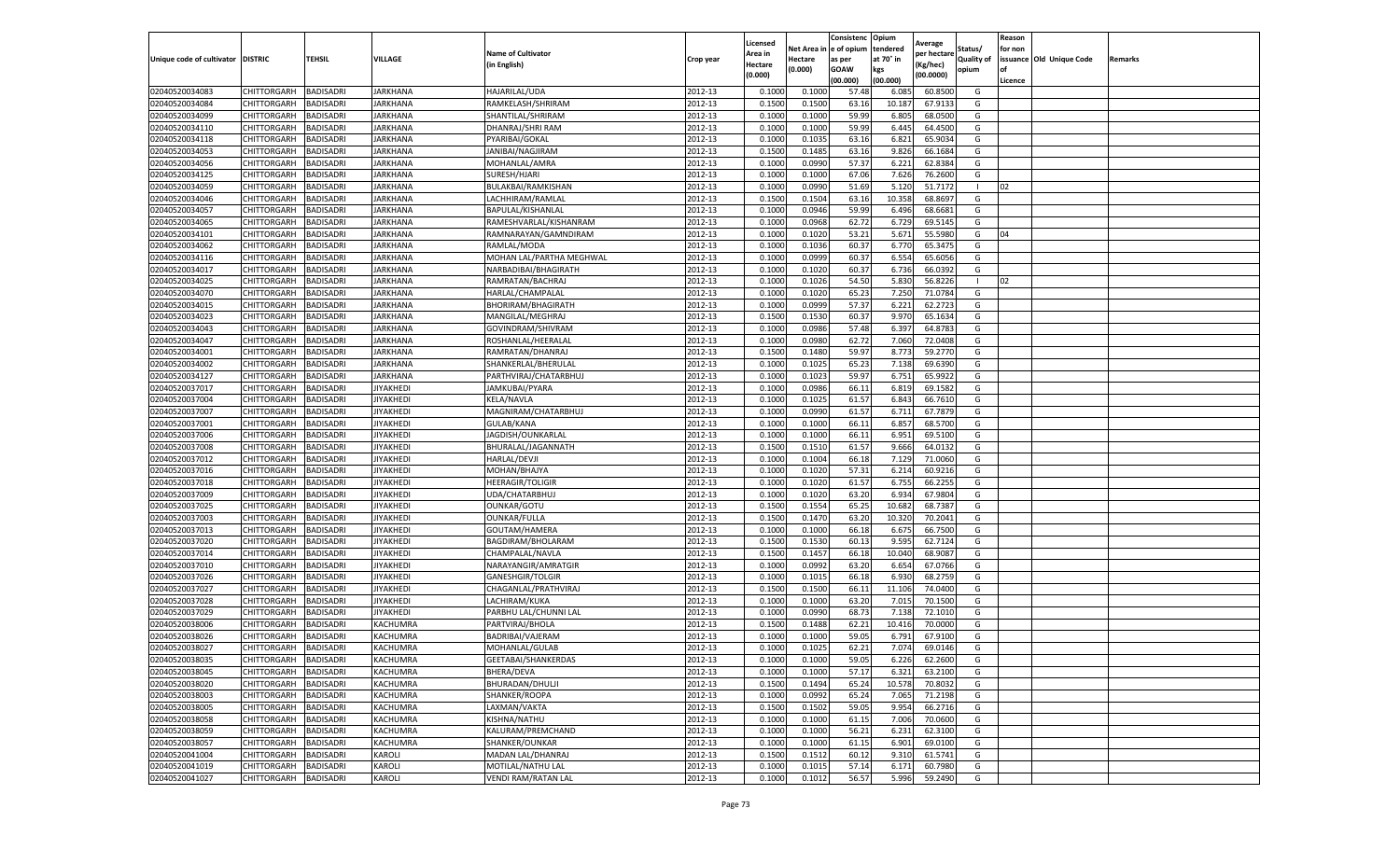|                                  |                            |                        |                            |                                             |                    | Licensed           | Net Area i       | Consistenc<br>e of opium | Opium<br>tendered | Average               | Status/           | Reason<br>for non |                          |         |
|----------------------------------|----------------------------|------------------------|----------------------------|---------------------------------------------|--------------------|--------------------|------------------|--------------------------|-------------------|-----------------------|-------------------|-------------------|--------------------------|---------|
| Unique code of cultivator        | <b>DISTRIC</b>             | <b>TEHSIL</b>          | VILLAGE                    | <b>Name of Cultivator</b>                   | Crop year          | \rea in            | Hectare          | as per                   | at 70° in         | per hectare           | <b>Quality of</b> |                   | issuance Old Unique Code | Remarks |
|                                  |                            |                        |                            | (in English)                                |                    | Hectare<br>(0.000) | 0.000)           | <b>GOAW</b>              | kgs               | (Kg/hec)<br>(00.0000) | opium             | of                |                          |         |
|                                  |                            |                        |                            |                                             |                    |                    |                  | (00.000)                 | (00.000)          |                       |                   | Licence           |                          |         |
| 02040520041030                   | CHITTORGARH                | BADISADRI              | KAROLI                     | MOHANLAL/NANDA/NAVLIBAI                     | 2012-13            | 0.100              | 0.1003           | 56.8                     | 6.069             | 60.2083               | G                 |                   |                          |         |
| 02040520041023                   | CHITTORGARH                | BADISADRI              | KAROLI                     | NARAYAN/MAGNI RAM                           | 2012-13            | 0.1000             | 0.0986           | 56.76                    | 5.960             | 60.4462               | G                 |                   |                          |         |
| 02040520041017                   | CHITTORGARH                | <b>BADISADRI</b>       | KAROLI                     | <b>BARDI BAI/BAJERAM</b>                    | 2012-13            | 0.1000             | 0.1034           | 56.81                    | 6.209             | 60.0484               | G                 |                   |                          |         |
| 02040520041003                   | CHITTORGARH                | BADISADRI              | KAROLI                     | BHAVANISHANKER/NATHU LAL                    | 2012-13            | 0.1000             | 0.0950           | 60.04                    | 6.141             | 64.6421               | G                 |                   |                          |         |
| 02040520041011<br>02040520041021 | CHITTORGARH<br>CHITTORGARH | BADISADRI<br>BADISADRI | KAROLI<br>KAROLI           | <b>GANESH LAL/BADRI LAL</b>                 | 2012-13<br>2012-13 | 0.1000<br>0.1000   | 0.0990<br>0.0990 | 56.69<br>59.27           | 5.944<br>6.554    | 60.0404<br>66.2020    | G<br>G            |                   |                          |         |
| 02040520041001                   | CHITTORGARH                | BADISADRI              | KAROLI                     | BHERU LAL/NANDLAL<br>LAXMI LAL/LACHMI CHAND | 2012-13            | 0.100              | 0.1020           | 57.06                    | 6.252             | 61.2941               | G                 |                   |                          |         |
| 02040520041014                   | CHITTORGARH                | BADISADRI              | KAROLI                     | SURAJMAL/JAVAHARMAL                         | 2012-13            | 0.1000             | 0.1025           | 60.04                    | 6.424             | 62.6732               | G                 |                   |                          |         |
| 02040520044004                   | CHITTORGARH                | BADISADRI              | KHAKHRIYAKHEDA             | BABRU/SAVA LAL                              | 2012-13            | 0.1000             | 0.0912           | 60.04                    | 5.412             | 59.3421               | G                 |                   |                          |         |
| 02040520044006                   | CHITTORGARH                | BADISADRI              | KHAKHRIYAKHEDA             | GHASI/NARAYAN                               | 2012-13            | 0.1000             | 0.0990           | 56.20                    | 6.037             | 60.9798               | G                 |                   |                          |         |
| 02040520044001                   | CHITTORGARH                | BADISADRI              | KHAKHRIYAKHEDA             | HAGAMI BAI/PARTHA                           | 2012-13            | 0.1000             | 0.0950           | 62.49                    | 6.258             | 65.8737               | G                 |                   |                          |         |
| 02040520044003                   | CHITTORGARH                | BADISADRI              | KHAKHRIYAKHEDA             | DAYA RAM/GAMERA                             | 2012-13            | 0.1000             | 0.0984           | 56.62                    | 5.872             | 59.6748               | G                 |                   |                          |         |
| 02040520044011                   | CHITTORGARH                | BADISADRI              | KHAKHRIYAKHEDA             | NATHU LAL/PARBHU LAL                        | 2012-13            | 0.1000             | 0.0966           | 60.04                    | 5.858             | 60.6418               | G                 |                   |                          |         |
| 02040520044019                   | CHITTORGARH                | BADISADRI              | KHAKHRIYAKHEDA             | VENDI RAM/PARTHA GAYRI                      | 2012-13            | 0.1000             | 0.0988           | 62.49                    | 6.597             | 66.7713               | G                 |                   |                          |         |
| 02040520044023                   | CHITTORGARH                | BADISADRI              | KHAKHRIYAKHEDA             | HEERA/HUKMA                                 | 2012-13            | 0.1000             | 0.0990           | 53.48                    | 5.256             | 53.0909               | G                 | 04                |                          |         |
| 02040520045030                   | CHITTORGARH                | <b>BADISADRI</b>       | KHARDEVLA                  | MAANSINGH/NAVLASINGH                        | 2012-13            | 0.1000             | 0.1000           | 65.24                    | 6.766             | 67.6600               | G                 |                   |                          |         |
| 02040520045075                   | CHITTORGARH                | BADISADRI              | KHARDEVLA                  | GOVINDSINGH/BHEEMSINGH                      | 2012-13            | 0.1000             | 0.0960           | 53.70                    | 6.444             | 67.1250               | G                 | 05                |                          |         |
| 02040520045072                   | CHITTORGARH                | BADISADRI              | KHARDEVLA                  | DHANNA/VARDA                                | 2012-13            | 0.1000             | 0.0990           | 60.00                    | 6.266             | 63.2929               | G                 |                   |                          |         |
| 02040520045074                   | CHITTORGARH                | BADISADRI              | KHARDEVLA                  | KANIRAM/BHERA                               | 2012-13            | 0.1500             | 0.1470           | 61.15                    | 10.037            | 68.2789               | G                 |                   |                          |         |
| 02040520045026                   | CHITTORGARH                | BADISADRI              | KHARDEVLA                  | SHYAMSINGH/BHURSINGH                        | 2012-13            | 0.100              | 0.1024           | 56.97                    | 6.633             | 64.7754               | G                 |                   |                          |         |
| 02040520045034                   | CHITTORGARH                | BADISADRI              | KHARDEVLA                  | BABRU/RAMA                                  | 2012-13            | 0.1000             | 0.0960           | 64.12                    | 6.824             | 71.0833               | G                 |                   |                          |         |
| 02040520045081                   | CHITTORGARH                | BADISADRI              | KHARDEVLA                  | GAMERA/RAMA                                 | 2012-13            | 0.1000             | 0.1023           | 59.05                    | 6.681             | 65.3079               | G                 |                   |                          |         |
| 02040520052030                   | CHITTORGARH                | BADISADRI              | LIKODA                     | NANDA/MODA                                  | 2012-13            | 0.1500             | 0.1500           | 56.18                    | 9.518             | 63.4533               | G                 |                   |                          |         |
| 02040520052005                   | CHITTORGARH                | BADISADRI              | LIKODA                     | <b>BHAGVAN/SAVA</b>                         | 2012-13            | 0.1000             | 0.1025           | 56.22                    | 5.839             | 56.9659               | G                 | 04                |                          |         |
| 02040520052023                   | CHITTORGARH                | BADISADRI              | LIKODA                     | RAMCHANDRA/GOPAL                            | 2012-13            | 0.1000             | 0.0962           | 56.22                    | 6.024             | 62.6195               | G                 |                   |                          |         |
| 02040520052024                   | CHITTORGARH                | BADISADRI              | LIKODA                     | NARAYAN/GOPAL                               | 2012-13            | 0.100              | 0.0992           | 59.51                    | 6.028             | 60.7661               | G                 |                   |                          |         |
| 02040520052016                   | CHITTORGARH                | BADISADRI              | LIKODA                     | LAXMAN/BALU                                 | 2012-13            | 0.100              | 0.0980           | 63.14                    | 6.567             | 67.0102               | G                 |                   |                          |         |
| 02040520052009                   | CHITTORGARH                | BADISADRI              | LIKODA                     | BAGDIRAM/CHUNNILAL                          | 2012-13            | 0.1000             | 0.0980           | 59.51                    | 6.444             | 65.7551               | G                 |                   |                          |         |
| 02040520052051                   | CHITTORGARH                | BADISADRI              | LIKODA                     | FULL CHAND/NATHU                            | 2012-13            | 0.1500             | 0.1481           | 63.14                    | 9.796             | 66.1445               | G                 |                   |                          |         |
| 02040520052004                   | CHITTORGARH                | BADISADRI              | LIKODA                     | BHANWARLAL/SAVA                             | 2012-13            | 0.1000             | 0.0930           | 63.14                    | 6.359             | 68.3763               | G                 |                   |                          |         |
| 02040520052031                   | CHITTORGARH                | BADISADRI              | LIKODA                     | BHURA/VENDA                                 | 2012-13            | 0.100              | 0.0990           | 56.22                    | 6.192             | 62.5455               | G                 |                   |                          |         |
| 02040520052034                   | CHITTORGARH                | BADISADRI              | LIKODA                     | MANGIYA/SAVA                                | 2012-13            | 0.100              | 0.0984           | 62.3                     | 6.775             | 68.8516               | G                 |                   |                          |         |
| 02040520052037                   | CHITTORGARH                | BADISADRI              | LIKODA                     | LAXMIBAI/KISHANA                            | 2012-13            | 0.1000             | 0.0960           | 54.13                    | 5.312             | 55.3333               | G                 | 04                |                          |         |
| 02040520051008                   | CHITTORGARH                | BADISADRI              | LAXMIPURA 5                | GISHALAL/RAMLAL                             | 2012-13            | 0.1500             | 0.1491           | 69.17                    | 11.028            | 73.9638               | G                 |                   |                          |         |
| 02040520051058                   | CHITTORGARH                | BADISADRI              | LAXMIPURA 5                | SHANTOSHLAL/GOPILAL                         | 2012-13            | 0.1500             |                  |                          |                   |                       | F                 |                   |                          |         |
| 02040520051001                   | CHITTORGARH                | BADISADRI              | LAXMIPURA 5                | HEERALAL/BHANWARLAL                         | 2012-13            | 0.1000             | 0.1000           | 65.22                    | 7.165             | 71.6500               | G                 |                   |                          |         |
| 02040520051003                   | CHITTORGARH                | BADISADRI              | LAXMIPURA 5                | SURESH/NARAYAN                              | 2012-13            | 0.1000             | 0.0986           | 65.22                    | 7.034             | 71.3387               | G                 |                   |                          |         |
| 02040520051004                   | CHITTORGARH                | BADISADRI              | LAXMIPURA 5                | BHANWARLAL/BHAGVAN                          | 2012-13            | 0.1000             | 0.0960           | 63.27                    | 6.526             | 67.9792               | G                 |                   |                          |         |
| 02040520051011                   | CHITTORGARH                | BADISADRI              | LAXMIPURA 5                | RADHESHYAM/PREMCHAND                        | 2012-13            | 0.1500             | 0.1496           | 63.27                    | 9.780             | 65.3743               | G                 |                   |                          |         |
| 02040520051012                   | CHITTORGARH<br>CHITTORGARH | BADISADRI<br>BADISADRI | LAXMIPURA 5<br>LAXMIPURA 5 | MUYLIBAI/CHAMPALAL                          | 2012-13            | 0.1000<br>0.1000   |                  |                          |                   | 74.1331               | F.                |                   |                          |         |
| 02040520051014<br>02040520051017 | CHITTORGARH                | BADISADRI              | LAXMIPURA 5                | BHANWARLAL/SAVALAL<br>GOPILAL/BHOLIRAM      | 2012-13<br>2012-13 | 0.1500             | 0.0992<br>0.1488 | 65.91<br>59.67           | 7.354<br>9.462    | 63.5887               | G<br>G            |                   |                          |         |
| 02040520051019                   | CHITTORGARH                | BADISADRI              | LAXMIPURA 5                | KISHANLAL/BHAGVANLAL                        | 2012-13            | 0.1000             | 0.1003           | 59.67                    | 6.581             | 65.6132               | G                 |                   |                          |         |
| 02040520051022                   | CHITTORGARH                | BADISADRI              | LAXMIPURA 5                | RANGLAL/SHANKERLAL                          | 2012-13            | 0.1000             | 0.0980           | 56.28                    | 5.909             | 60.2959               | G                 | 06                |                          |         |
| 02040520051023                   | CHITTORGARH                | BADISADRI              | LAXMIPURA 5                | BHAGCHAND/RAMA                              | 2012-13            | 0.100              | 0.0990           | 65.91                    | 6.817             | 68.8586               | G                 |                   |                          |         |
| 02040520051024                   | CHITTORGARH                | BADISADRI              | LAXMIPURA 5                | BHANWARLAL/BHERULAL                         | 2012-13            | 0.1500             | 0.1469           | 59.67                    | 9.206             | 62.6685               | G                 |                   |                          |         |
| 02040520051025                   | CHITTORGARH                | BADISADRI              | LAXMIPURA 5                | RAMCHANDRA/NARAYAN DHANOTIYA                | 2012-13            | 0.1000             | 0.1032           | 65.91                    | 7.354             | 71.2597               | G                 |                   |                          |         |
| 02040520051026                   | CHITTORGARH                | <b>BADISADRI</b>       | LAXMIPURA 5                | SEETARAM/MOTILAL                            | 2012-13            | 0.1500             | 0.1500           | 69.17                    | 10.573            | 70.4867               | G                 |                   |                          |         |
| 02040520051031                   | CHITTORGARH                | <b>BADISADRI</b>       | LAXMIPURA 5                | JAGANNATHIBAI/GHASI                         | 2012-13            | 0.1000             | 0.1000           | 65.91                    | 7.231             | 72.3100               | G                 |                   |                          |         |
| 02040520051034                   | CHITTORGARH                | <b>BADISADRI</b>       | LAXMIPURA 5                | NATHU/KALU                                  | 2012-13            | 0.1000             | 0.0994           | 65.91                    | 6.676             | 67.1630               | G                 |                   |                          |         |
| 02040520051035                   | CHITTORGARH                | BADISADRI              | LAXMIPURA 5                | RAMCHANDRA/NARAYAN SAKVADIYA                | 2012-13            | 0.1000             | 0.1010           | 63.27                    | 6.634             | 65.6832               | G                 |                   |                          |         |
| 02040520051039                   | CHITTORGARH                | <b>BADISADRI</b>       | LAXMIPURA 5                | UDAIRAM/BHERA                               | 2012-13            | 0.1000             | 0.1000           | 67.77                    | 7.522             | 75.2200               | G                 |                   |                          |         |
| 02040520051041                   | CHITTORGARH                | <b>BADISADRI</b>       | LAXMIPURA 5                | SHANTILAL/DALCHAND                          | 2012-13            | 0.1500             |                  |                          |                   |                       | F.                |                   |                          |         |
| 02040520051042                   | CHITTORGARH                | BADISADRI              | LAXMIPURA 5                | MOTILAL/BHAGVANLAL                          | 2012-13            | 0.1000             | 0.1009           | 66.10                    | 6.950             | 68.8801               | G                 |                   |                          |         |
| 02040520051045                   | CHITTORGARH                | BADISADRI              | LAXMIPURA 5                | MANGILAL/KISHNA                             | 2012-13            | 0.1500             | 0.1480           | 66.10                    | 10.500            | 70.9459               | G                 |                   |                          |         |
| 02040520051046                   | CHITTORGARH                | BADISADRI              | LAXMIPURA 5                | MANGILAL/LAXMAN                             | 2012-13            | 0.1500             | 0.1495           | 63.27                    | 10.313            | 68.9833               | G                 |                   |                          |         |
| 02040520051047                   | CHITTORGARH                | BADISADRI              | LAXMIPURA 5                | BABRI/HEERALAL                              | 2012-13            | 0.1500             | 0.1500           | 66.10                    | 9.943             | 66.2867               | G                 |                   |                          |         |
| 02040520051050                   | CHITTORGARH                | BADISADRI              | LAXMIPURA 5                | GOPILAL/BHERA                               | 2012-13            | 0.1500             | 0.1474           | 59.67                    | 9.735             | 66.0448               | G                 |                   |                          |         |
| 02040520051052                   | CHITTORGARH                | <b>BADISADRI</b>       | LAXMIPURA 5                | RAMLAL/BHERA                                | 2012-13            | 0.1500             |                  |                          |                   |                       | F.                |                   |                          |         |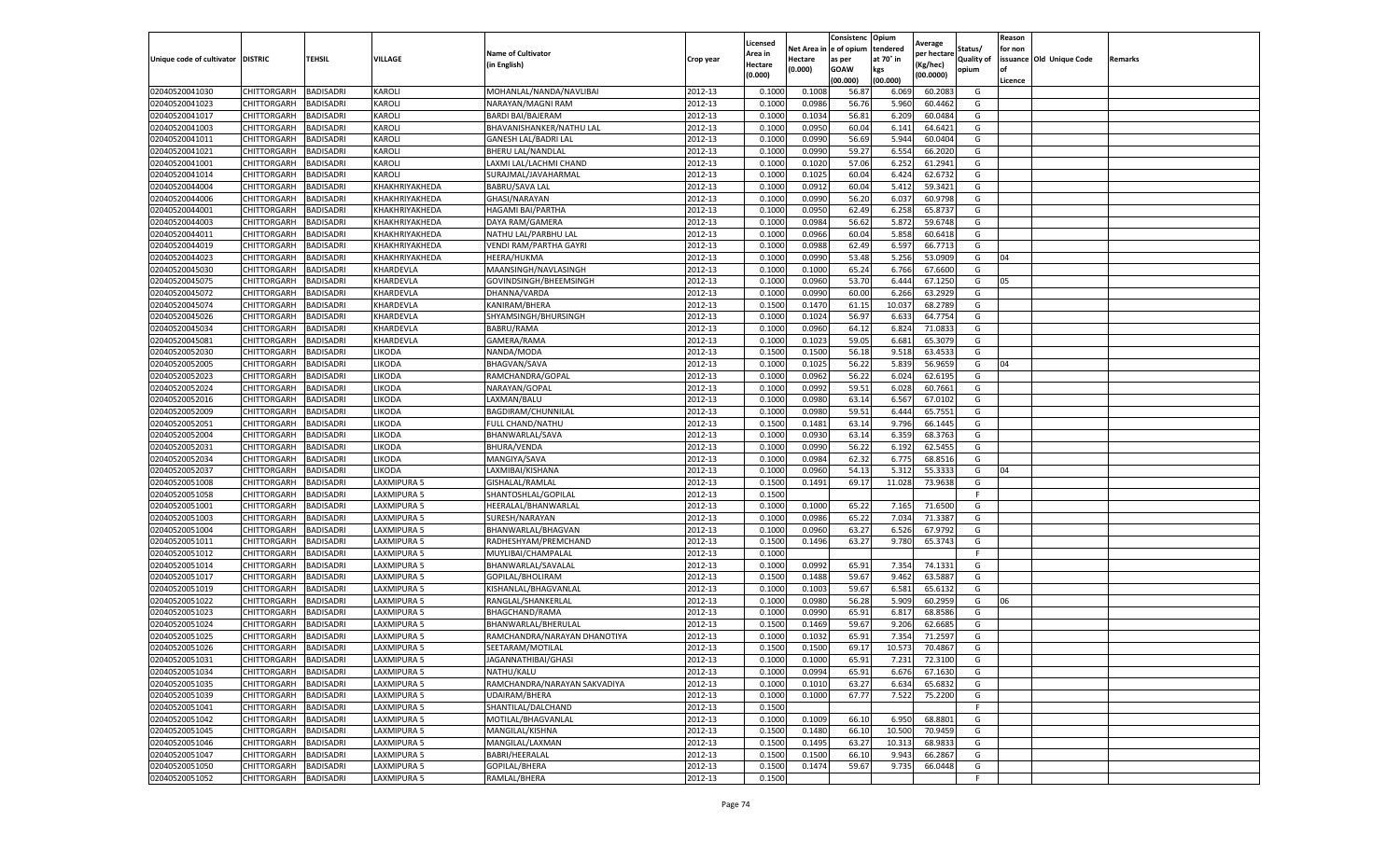|                                   |                    |                  |             |                              |           | Licensed |         | Consistenc             | Opium     |                        |                   | Reason  |                          |                 |
|-----------------------------------|--------------------|------------------|-------------|------------------------------|-----------|----------|---------|------------------------|-----------|------------------------|-------------------|---------|--------------------------|-----------------|
|                                   |                    |                  |             | <b>Name of Cultivator</b>    |           | Area in  |         | Net Area in e of opium | tendered  | Average<br>per hectare | Status/           | for non |                          |                 |
| Unique code of cultivator DISTRIC |                    | TEHSIL           | VILLAGE     | in English)                  | Crop year | Hectare  | Hectare | as per                 | at 70° in | (Kg/hec                | <b>Quality of</b> |         | issuance Old Unique Code | <b>Remarks</b>  |
|                                   |                    |                  |             |                              |           | (0.000)  | (0.000) | <b>GOAW</b>            | kgs       | (00.0000)              | opium             |         |                          |                 |
|                                   |                    |                  |             |                              |           |          |         | (00.000)               | (00.000)  |                        |                   | Licence |                          |                 |
| 02040520051053                    | CHITTORGARH        | <b>BADISADRI</b> | LAXMIPURA 5 | SUKHLAL/KHEMRAJ              | 2012-13   | 0.1000   | 0.1040  | 67.77                  | 7.213     | 69.3558                | G                 |         |                          |                 |
| 02040520051054                    | CHITTORGARH        | <b>BADISADRI</b> | LAXMIPURA 5 | <b>BHAGCHAND/PYARA</b>       | 2012-13   | 0.1500   | 0.1512  | 66.10                  | 10.463    | 69.1997                | G                 |         |                          |                 |
| 02040520051061                    | CHITTORGARH        | <b>BADISADRI</b> | LAXMIPURA 5 | HARIRAM/JAYRAM               | 2012-13   | 0.1000   | 0.1012  | 62.42                  | 6.661     | 65.8202                | G                 |         |                          |                 |
| 02040520051064                    | CHITTORGARH        | <b>BADISADRI</b> | LAXMIPURA 5 | PREMCHAND/SAVALAL            | 2012-13   | 0.1500   | 0.1507  | 66.30                  | 10.722    | 71.1480                | G                 |         |                          |                 |
| 02040520051066                    | CHITTORGARH        | <b>BADISADRI</b> | LAXMIPURA 5 | NIRBHYARAM/BHANWARLAL        | 2012-13   | 0.1000   | 0.1000  | 59.67                  | 6.359     | 63.5900                | G                 |         |                          |                 |
| 02040520051068                    | CHITTORGARH        | <b>BADISADRI</b> | LAXMIPURA 5 | SHANTILAL/MANGILAI           | 2012-13   | 0.1500   | 0.1500  | 66.10                  | 10.21     | 68.1133                | G                 |         |                          |                 |
| 02040520051069                    | CHITTORGARH        | <b>BADISADRI</b> | LAXMIPURA 5 | DEVILAL/RATANLAL             | 2012-13   | 0.1000   | 0.1025  | 67.77                  | 7.745     | 75.5610                | G                 |         |                          |                 |
| 02040520051070                    | CHITTORGARH        | BADISADRI        | LAXMIPURA 5 | DEVILAL/NANDA                | 2012-13   | 0.1500   | 0.1500  | 67.77                  | 10.93     | 72.8667                | G                 |         |                          |                 |
| 02040520051074                    | CHITTORGARH        | <b>BADISADRI</b> | LAXMIPURA 5 | SANTOSHLAL/BHANWARLAL        | 2012-13   | 0.1500   |         |                        |           |                        | F                 |         |                          |                 |
| 02040520051002                    | CHITTORGARH        | <b>BADISADRI</b> | LAXMIPURA 5 | PYARRIBAI/GASI               | 2012-13   | 0.1500   |         |                        |           |                        | F.                |         |                          |                 |
| 02040520051005                    | CHITTORGARH        | <b>BADISADRI</b> | LAXMIPURA 5 | <b>BHOLIBAI/RAMLAL</b>       | 2012-13   | 0.1000   | 0.1015  | 66.30                  | 7.056     | 69.5172                | G                 |         |                          |                 |
| 02040520051007                    | CHITTORGARH        | <b>BADISADRI</b> | LAXMIPURA 5 | RAMCHANDRA/TOLIRAM           | 2012-13   | 0.1500   | 0.1520  | 68.32                  | 10.629    | 69.9276                | G                 |         |                          |                 |
| 02040520051013                    | CHITTORGARH        | <b>BADISADRI</b> | LAXMIPURA 5 | NAKSATRAMAL/BHERULAL         | 2012-13   | 0.1500   | 0.1000  | 66.30                  | 7.028     | 70.2800                | G                 |         |                          |                 |
| 02040520051073                    | CHITTORGARH        | <b>BADISADRI</b> | LAXMIPURA 5 | MANGIBAI//KASHIRAM           | 2012-13   | 0.1500   | 0.1482  | 62.42                  | 9.969     | 67.2672                | G                 |         |                          |                 |
| 02040520051018                    | CHITTORGARH        | <b>BADISADRI</b> | LAXMIPURA 5 | SURESH/PARBHULAL             | 2012-13   | 0.1500   | 0.1488  | 66.21                  | 10.064    | 67.6344                | G                 |         |                          |                 |
| 02040520051010                    | CHITTORGARH        | <b>BADISADRI</b> | LAXMIPURA 5 | PREMNARAYAN/MANGILAL         | 2012-13   | 0.1500   | 0.1488  | 66.30                  | 10.381    | 69.7648                | G                 |         |                          |                 |
| 02040520051009                    | CHITTORGARH        | <b>BADISADRI</b> | LAXMIPURA 5 | BADRILAL/MOTI                | 2012-13   | 0.1500   | 0.1499  | 68.32                  | 10.65     | 71.1007                | G                 |         |                          |                 |
| 02040520051048                    | CHITTORGARH        | <b>BADISADRI</b> | LAXMIPURA 5 | UDAILAL/NARAYAN              | 2012-13   | 0.1000   | 0.1000  | 62.42                  | 6.563     | 65.6300                | G                 |         |                          |                 |
| 02040520051038                    | CHITTORGARH        | <b>BADISADRI</b> | AXMIPURA 5  | JAYRAM/TECKA                 | 2012-13   | 0.1000   | 0.0990  | 68.32                  | 7.047     | 71.1818                | G                 |         |                          |                 |
| 02040520051006                    | CHITTORGARH        | <b>BADISADRI</b> | LAXMIPURA 5 | UDAIRAM/MOTI                 | 2012-13   | 0.1500   |         |                        |           |                        | F.                |         |                          |                 |
| 02040520051021                    | CHITTORGARH        | <b>BADISADRI</b> | LAXMIPURA 5 | JAYRAM/MOTI                  | 2012-13   | 0.1500   | 0.1491  | 66.30                  | 10.381    | 69.6244                | G                 |         |                          |                 |
| 02040520051055                    | CHITTORGARH        | <b>BADISADRI</b> | LAXMIPURA 5 | NARAYAN/PARTHVIRAJ           | 2012-13   | 0.1500   | 0.1516  | 62.42                  | 10.014    | 66.0554                | G                 |         |                          |                 |
| 02040520051059                    | CHITTORGARH        | <b>BADISADRI</b> | LAXMIPURA 5 | SHANTILAL/PARTHVIRAJ         | 2012-13   | 0.1500   | 0.1505  | 56.28                  | 8.908     | 59.1894                | G                 |         |                          |                 |
| 02040520051067                    | CHITTORGARH        | <b>BADISADRI</b> | LAXMIPURA 5 | RAMNARAYAN/UDAIRAM           | 2012-13   | 0.1500   | 0.1480  | 63.27                  | 9.961     | 67.3041                | G                 |         |                          |                 |
| 02040520051078                    | CHITTORGARH        | <b>BADISADRI</b> | LAXMIPURA 5 | GOUTAM/KHEMA                 | 2012-13   | 0.1000   | 0.1025  | 56.28                  | 6.303     | 61.4927                | G                 |         | 02040520088003           | TRANSFER        |
| 02040520051079                    | <b>CHITTORGARH</b> | <b>BADISADRI</b> | LAXMIPURA 5 | BARDICHAND/CHATRA            | 2012-13   | 0.1000   | 0.0992  | 56.81                  | 6.111     | 61.6028                | G                 |         | 02040520088004           | <b>TRANSFER</b> |
| 02040520051080                    | CHITTORGARH        | <b>BADISADRI</b> | LAXMIPURA 5 | MOHAN/BABRU                  | 2012-13   | 0.1000   | 0.0992  | 54.17                  | 5.889     | 59.3649                | G                 | 05      | 02040520088026           | TRANSFER        |
| 02040520051081                    | CHITTORGARH        | <b>BADISADRI</b> | LAXMIPURA 5 | RADHESHYAM/MITHU             | 2012-13   | 0.1500   | 0.1320  | 63.27                  | 8.442     | 63.9545                | G                 |         | 02040520088023           | TRANSFER        |
| 02040520051082                    | CHITTORGARH        | <b>BADISADRI</b> | LAXMIPURA 5 | KALU/OUNKARLAL               | 2012-13   | 0.1000   | 0.0994  | 51.33                  | 5.316     | 53.4809                | G                 | 04      | 02040520088016           | <b>TRANSFER</b> |
| 02040520055009                    | CHITTORGARH        | <b>BADISADRI</b> | MAHUDA      | <b>BADRI LAL/GOKAL</b>       | 2012-13   | 0.1000   | 0.1008  | 65.66                  | 7.429     | 73.7004                | G                 |         |                          |                 |
| 02040520055003                    | CHITTORGARH        | <b>BADISADRI</b> | MAHUDA      | RAMESHVAR/KISHAN LAL         | 2012-13   | 0.1500   | 0.1462  | 62.12                  | 10.14     | 69.3776                | G                 |         |                          |                 |
| 02040520055008                    | CHITTORGARH        | <b>BADISADRI</b> | MAHUDA      | MOHANI/SHANKER               | 2012-13   | 0.1500   | 0.1482  | 69.32                  | 11.557    | 77.9825                | G                 |         |                          |                 |
| 02040520055013                    | CHITTORGARH        | <b>BADISADRI</b> | MAHUDA      | PANNALAL/HAR LAL             | 2012-13   | 0.1500   | 0.1520  | 62.12                  | 10.427    | 68.598                 | G                 |         |                          |                 |
| 02040520055025                    | CHITTORGARH        | <b>BADISADRI</b> | MAHUDA      | <b>OUNKAR /JAYRAM</b>        | 2012-13   | 0.1500   | 0.1472  | 65.66                  | 11.012    | 74.8098                | G                 |         |                          |                 |
| 02040520055026                    | CHITTORGARH        | <b>BADISADRI</b> | MAHUDA      | UDAILAL/CHANDA               | 2012-13   | 0.1500   | 0.1452  | 69.32                  | 11.656    | 80.2755                | G                 |         |                          |                 |
| 02040520055028                    | CHITTORGARH        | <b>BADISADRI</b> | MAHUDA      | SHANTI LAL/BHERU LAL         | 2012-13   | 0.1500   | 0.1466  | 66.21                  | 11.208    | 76.4529                | G                 |         |                          |                 |
| 02040520055031                    | CHITTORGARH        | <b>BADISADRI</b> | MAHUDA      | BHERU LAL/NAVLA              | 2012-13   | 0.1000   | 0.0930  | 69.32                  | 7.269     | 78.1613                | G                 |         |                          |                 |
| 02040520055014                    | CHITTORGARH        | <b>BADISADRI</b> | MAHUDA      | KISHAN LAL/JAGANNATH         | 2012-13   | 0.1500   | 0.1502  | 62.12                  | 10.11     | 67.3569                | G                 |         |                          |                 |
| 02040520055004                    | CHITTORGARH        | BADISADRI        | MAHUDA      | <b>BAGDI RAM/BHAGVAN LAI</b> | 2012-13   | 0.1500   | 0.1495  | 62.12                  | 10.800    | 72.2408                | G                 |         |                          |                 |
| 02040520055007                    | CHITTORGARH        | <b>BADISADRI</b> | MAHUDA      | SHAMBHU LAL/PREM CHAND       | 2012-13   | 0.1500   | 0.1484  | 66.21                  | 11.246    | 75.7817                | G                 |         |                          |                 |
| 02040520055016                    | CHITTORGARH        | <b>BADISADRI</b> | MAHUDA      | SUSILA BAI/BHERU LAL         | 2012-13   | 0.1500   | 0.1450  | 57.42                  | 9.441     | 65.1103                | G                 |         |                          |                 |
| 02040520055023                    | CHITTORGARH        | <b>BADISADRI</b> | MAHUDA      | MANGI LAL/KAJODLAL           | 2012-13   | 0.1500   | 0.1474  | 65.66                  | 11.003    | 74.6472                | G                 |         |                          |                 |
| 02040520055033                    | CHITTORGARH        | <b>BADISADRI</b> | MAHUDA      | UDAILAL/HEERALAL             | 2012-13   | 0.1500   | 0.1504  | 65.66                  | 11.125    | 73.9694                | G                 |         |                          |                 |
| 02040520055002                    | CHITTORGARH        | <b>BADISADRI</b> | MAHUDA      | MANDAK/BHAGIRATH             | 2012-13   | 0.1500   | 0.1544  | 59.88                  | 10.74     | 69.5855                | G                 |         |                          |                 |
| 02040520055039                    | <b>CHITTORGARH</b> | <b>BADISADRI</b> | MAHUDA      | DHAPUBAI/MANGILAL            | 2012-13   | 0.1500   | 0.1438  | 65.66                  | 11.106    | 77.2323                | G                 |         |                          |                 |
| 02040520055046                    | CHITTORGARH        | BADISADRI        | MAHUDA      | KANI RAM/MOTI                | 2012-13   | 0.1500   | 0.1551  | 69.32                  | 12.40     | 80.0000                | G                 |         |                          |                 |
| 02040520055015                    | CHITTORGARH        | <b>BADISADRI</b> | MAHUDA      | RATAN LAL/LAXMAN             | 2012-13   | 0.1500   | 0.1442  | 62.45                  | 10.11     | 70.1595                | G                 |         |                          |                 |
| 02040520060004                    | CHITTORGARH        | <b>BADISADRI</b> | NAGGAKHEDI  | LALCHAND/RAMCHANDRA          | 2012-13   | 0.1000   | 0.0980  | 59.87                  | 6.124     | 62.4898                | G                 |         |                          |                 |
| 02040520060012                    | CHITTORGARH        | <b>BADISADRI</b> | NAGGAKHEDI  | CHENRAM/OUNKARLAL            | 2012-13   | 0.1000   | 0.0972  | 62.05                  | 6.267     | 64.4753                | G                 |         |                          |                 |
| 02040520060021                    | CHITTORGARH        | <b>BADISADRI</b> | NAGGAKHEDI  | BHERULAL/HAJARILAL           | 2012-13   | 0.1000   | 0.1012  | 62.05                  | 6.347     | 62.7174                | G                 |         |                          |                 |
| 02040520060024                    | <b>CHITTORGARH</b> | <b>BADISADRI</b> | NAGGAKHEDI  | JEETMAL/BHEEMA               | 2012-13   | 0.1000   | 0.1015  | 62.05                  | 6.604     | 65.0640                | G                 |         |                          |                 |
| 02040520060027                    | <b>CHITTORGARH</b> | <b>BADISADRI</b> | NAGGAKHEDI  | NETRAM/BHOLIRAM MEGHWAL      | 2012-13   | 0.1000   | 0.0986  | 57.23                  | 5.846     | 59.2901                | G                 |         |                          |                 |
| 02040520060028                    | CHITTORGARH        | <b>BADISADRI</b> | NAGGAKHEDI  | RAMSINGH/RAMCHANDRA          | 2012-13   | 0.1000   | 0.0980  | 62.05                  | 6.400     | 65.3061                | G                 |         |                          |                 |
| 02040520060030                    | <b>CHITTORGARH</b> | <b>BADISADRI</b> | NAGGAKHEDI  | RAMNARAYN/BHAGIRATH          | 2012-13   | 0.1500   | 0.1505  | 59.87                  | 9.750     | 64.7841                | G                 |         |                          |                 |
| 02040520060034                    | CHITTORGARH        | <b>BADISADRI</b> | NAGGAKHEDI  | SHYANDIBAI/HEERALAL          | 2012-13   | 0.1000   | 0.1000  | 59.87                  | 6.423     | 64.2300                | G                 |         |                          |                 |
| 02040520060020                    | CHITTORGARH        | <b>BADISADRI</b> | NAGGAKHEDI  | NANDLAL/MAGNIRAM             | 2012-13   | 0.1000   | 0.0990  | 57.23                  | 6.41      | 64.7475                | G                 |         |                          |                 |
| 02040520060013                    | CHITTORGARH        | <b>BADISADRI</b> | NAGGAKHEDI  | DADAMCHAND/HAJARI            | 2012-13   | 0.1000   | 0.1036  | 59.87                  | 6.509     | 62.8282                | G                 |         |                          |                 |
| 02040520060019                    | CHITTORGARH        | <b>BADISADRI</b> | NAGGAKHEDI  | RAMLAL/NAVALRAM              | 2012-13   | 0.1000   | 0.0969  | 59.87                  | 5.867     | 60.5470                | G                 |         |                          |                 |
| 02040520060022                    | <b>CHITTORGARH</b> | <b>BADISADRI</b> | NAGGAKHEDI  | LOBHCHAND/HAJARILAL          | 2012-13   | 0.1000   | 0.0900  | 57.23                  | 5.551     | 61.6778                | G                 |         |                          |                 |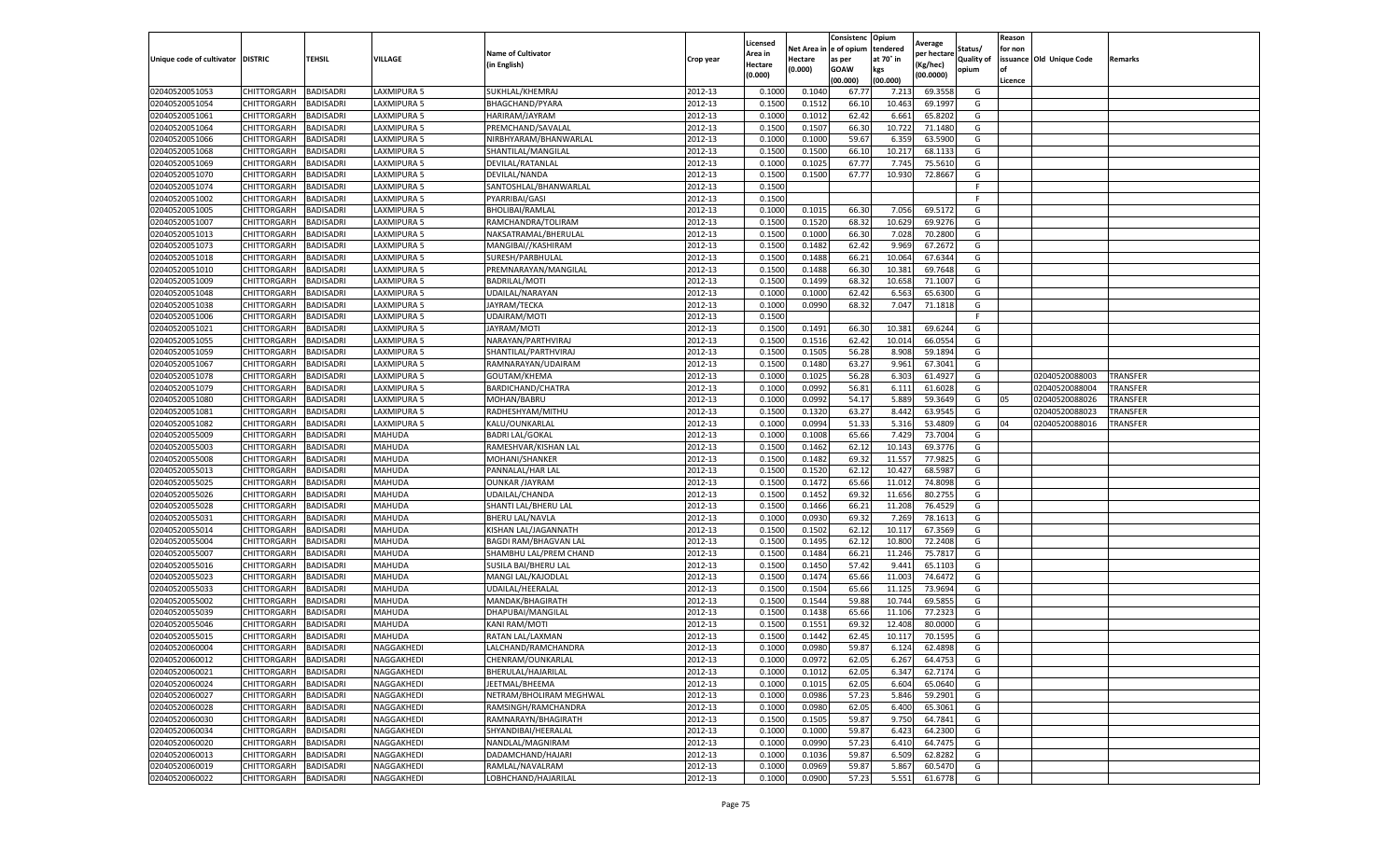|                                   |             |                  |               |                           |           | Licensed |            | Consistenc  | Opium     | Average     |                   | Reason  |                          |         |
|-----------------------------------|-------------|------------------|---------------|---------------------------|-----------|----------|------------|-------------|-----------|-------------|-------------------|---------|--------------------------|---------|
|                                   |             |                  |               | <b>Name of Cultivator</b> |           | Area in  | Net Area i | e of opium  | tendered  | per hectare | Status/           | for non |                          |         |
| Unique code of cultivator DISTRIC |             | TEHSIL           | VILLAGE       | (in English)              | Crop year | Hectare  | Hectare    | as per      | at 70° in | (Kg/hec)    | <b>Quality of</b> |         | issuance Old Unique Code | Remarks |
|                                   |             |                  |               |                           |           | (0.000)  | (0.000)    | <b>GOAW</b> | kgs       | (00.0000)   | opium             |         |                          |         |
|                                   |             |                  |               |                           |           |          |            | (00.000     | (00.000)  |             |                   | Licence |                          |         |
| 02040520060005                    | CHITTORGARH | BADISADRI        | NAGGAKHEDI    | NAGJIRAM/DOLA             | 2012-13   | 0.1000   | 0.0980     | 57.23       | 5.968     | 60.8980     | G                 |         |                          |         |
| 02040520060009                    | CHITTORGARH | BADISADRI        | NAGGAKHEDI    | PREMCHAND/LALCHAND        | 2012-13   | 0.100    | 0.1026     | 57.31       | 6.149     | 59.9318     | G                 |         |                          |         |
| 02040520060023                    | CHITTORGARH | BADISADRI        | NAGGAKHEDI    | AMRATRAM/MAGANIRAM        | 2012-13   | 0.1000   | 0.1000     | 57.31       | 6.034     | 60.3400     | G                 |         |                          |         |
| 02040520060002                    | CHITTORGARH | BADISADRI        | NAGGAKHEDI    | LABHCHAND/LALU            | 2012-13   | 0.1000   | 0.1000     | 59.29       | 6.590     | 65.9000     | G                 |         |                          |         |
| 02040520060039                    | CHITTORGARH | BADISADRI        | NAGGAKHEDI    | PYARIBAI/BHERULAL         | 2012-13   | 0.1500   | 0.1500     | 57.31       | 9.587     | 63.9133     | G                 |         |                          |         |
| 02040520101002                    | CHITTORGARH | BADISADRI        | NALVAI        | NARAYAN/BHOLA             | 2012-13   | 0.1500   | 0.1449     | 65.98       | 9.963     | 68.7578     | G                 |         |                          |         |
| 02040520101029                    | CHITTORGARH | BADISADRI        | <b>NALVAI</b> | UDA/FATEHRAM              | 2012-13   | 0.1500   | 0.1479     | 68.23       | 11.024    | 74.5368     | G                 |         |                          |         |
| 02040520101001                    | CHITTORGARH | BADISADRI        | <b>NALVAI</b> | NANDA/MIYARAM             | 2012-13   | 0.100    | 0.1007     | 68.3        | 7.515     | 74.6276     | G                 |         |                          |         |
| 02040520101003                    | CHITTORGARH | BADISADRI        | <b>NALVAI</b> | HARLAL/BHOLA              | 2012-13   | 0.1000   | 0.1000     | 65.98       | 7.145     | 71.4500     | G                 |         |                          |         |
| 02040520101005                    | CHITTORGARH | <b>BADISADRI</b> | NALVAI        | DHANNIBAI/UDA             | 2012-13   | 0.1000   | 0.1020     | 65.98       | 7.145     | 70.0490     | G                 |         |                          |         |
| 02040520101008                    | CHITTORGARH | BADISADRI        | <b>NALVAI</b> | JANIBAI/PYARA             | 2012-13   | 0.1500   | 0.1440     | 62.22       | 9.431     | 65.4931     | G                 |         |                          |         |
| 02040520101010                    | CHITTORGARH | BADISADRI        | <b>NALVAI</b> | KALU/VARDA GODAVALA       | 2012-13   | 0.1000   | 0.0988     | 65.22       | 6.932     | 70.1619     | G                 |         |                          |         |
| 02040520101011                    | CHITTORGARH | BADISADRI        | <b>NALVAI</b> | NARAYAN/MALA              | 2012-13   | 0.1500   | 0.1502     | 62.22       | 9.173     | 61.0719     | G                 |         |                          |         |
| 02040520101012                    | CHITTORGARH | BADISADRI        | <b>NALVAI</b> | VARDICHAND/TEKA           | 2012-13   | 0.1500   | 0.1482     | 62.22       | 9.182     | 61.9568     | G                 |         |                          |         |
| 02040520101014                    | CHITTORGARH | BADISADRI        | NALVAI        | NANDA/KEVLIYA             | 2012-13   | 0.1500   | 0.1380     | 63.28       | 9.148     | 66.2899     | G                 |         |                          |         |
| 02040520101016                    | CHITTORGARH | BADISADRI        | NALVAI        | DEVILAL/FATEHLAL          | 2012-13   | 0.1500   | 0.1472     | 65.22       | 9.988     | 67.8533     | G                 |         |                          |         |
| 02040520101017                    | CHITTORGARH | BADISADRI        | NALVAI        | SHOBHALAL/PARTHVIRAJ      | 2012-13   | 0.1500   | 0.1450     | 68.23       | 10.517    | 72.5310     | G                 |         |                          |         |
| 02040520101018                    | CHITTORGARH | BADISADRI        | <b>NALVAI</b> | NARAYAN/HARLAL            | 2012-13   | 0.1000   | 0.0975     | 65.22       | 6.643     | 68.1333     | G                 |         |                          |         |
| 02040520101019                    | CHITTORGARH | BADISADRI        | <b>NALVAI</b> | SHRILAL/LALULAL           | 2012-13   | 0.1500   | 0.1462     | 69.25       | 10.546    | 72.1341     | G                 |         |                          |         |
| 02040520101021                    | CHITTORGARH | BADISADRI        | <b>NALVAI</b> | GASI/SAVA                 | 2012-13   | 0.1000   | 0.0975     | 69.25       | 7.251     | 74.3692     | G                 |         |                          |         |
| 02040520101024                    | CHITTORGARH | BADISADRI        | NALVAI        | BALURAM/KALU              | 2012-13   | 0.1500   | 0.1476     | 65.98       | 10.180    | 68.9702     | G                 |         |                          |         |
| 02040520101042                    | CHITTORGARH | BADISADRI        | NALVAI        | GANPAT/VAKTAJ             | 2012-13   | 0.1500   | 0.1425     | 65.63       | 9.254     | 64.9404     | G                 |         |                          |         |
| 02040520101045                    | CHITTORGARH | <b>BADISADRI</b> | <b>NALVAI</b> | GASI/BHURA MOGIYA         | 2012-13   | 0.1500   | 0.1422     | 59.28       | 8.528     | 59.9719     | G                 |         |                          |         |
| 02040520101049                    | CHITTORGARH | BADISADRI        | <b>NALVAI</b> | <b>OUNKAR/MIYARAM</b>     | 2012-13   | 0.1000   | 0.1008     | 65.98       | 7.182     | 71.2500     | G                 |         |                          |         |
| 02040520101054                    | CHITTORGARH | BADISADRI        | <b>NALVAI</b> | RAMSINGH/LALU             | 2012-13   | 0.1000   | 0.0990     | 65.63       | 6.938     | 70.0808     | G                 |         |                          |         |
| 02040520101057                    | CHITTORGARH | BADISADRI        | <b>NALVAI</b> | <b>OUNKAR/PEMA MOGIYA</b> | 2012-13   | 0.1000   | 0.0986     | 65.63       | 6.619     | 67.1298     | G                 |         |                          |         |
| 02040520101060                    | CHITTORGARH | BADISADRI        | NALVAI        | GANESH/LALU MOGIYA        | 2012-13   | 0.1000   | 0.0926     | 69.25       | 6.430     | 69.4384     | G                 |         |                          |         |
| 02040520101062                    | CHITTORGARH | BADISADRI        | NALVAI        | MANGILAL/RATNA            | 2012-13   | 0.1000   | 0.1014     | 65.63       | 6.713     | 66.2032     | G                 |         |                          |         |
| 02040520101068                    | CHITTORGARH | BADISADRI        | NALVAI        | SHYAMLAL/UDA              | 2012-13   | 0.1500   | 0.1440     | 62.42       | 9.185     | 63.7847     | G                 |         |                          |         |
| 02040520101070                    | CHITTORGARH | BADISADRI        | <b>NALVAI</b> | NARAYAN/BHOLA MOGIYA      | 2012-13   | 0.1500   | 0.1500     | 69.25       | 10.556    | 70.3733     | G                 |         |                          |         |
| 02040520101071                    | CHITTORGARH | BADISADRI        | NALVAI        | KAMLI/NARAYAN             | 2012-13   | 0.1000   | 0.0988     | 68.23       | 7.145     | 72.3178     | G                 |         |                          |         |
| 02040520101074                    | CHITTORGARH | BADISADRI        | <b>NALVAI</b> | MOVAN/KALU                | 2012-13   | 0.1500   | 0.1375     | 62.22       | 9.031     | 65.6800     | G                 |         |                          |         |
| 02040520101075                    | CHITTORGARH | BADISADRI        | <b>NALVAI</b> | MOHAN/BHOLA               | 2012-13   | 0.1000   | 0.1000     | 65.32       | 6.644     | 66.4400     | G                 |         |                          |         |
| 02040520101083                    | CHITTORGARH | BADISADRI        | NALVAI        | PARTHVIRAJ/NATHU          | 2012-13   | 0.1000   | 0.0990     | 65.32       | 6.765     | 68.3333     | G                 |         |                          |         |
| 02040520101040                    | CHITTORGARH | <b>BADISADRI</b> | <b>NALVAI</b> | ROSHANLAL/PARTHVIRAJ      | 2012-13   | 0.1000   | 0.0980     | 65.32       | 6.663     | 67.9898     | G                 |         |                          |         |
| 02040520101061                    | CHITTORGARH | BADISADRI        | <b>NALVAI</b> | GEETABAI/RAMLAL           | 2012-13   | 0.1500   | 0.1384     | 65.32       | 9.770     | 70.5925     | G                 |         |                          |         |
| 02040520101036                    | CHITTORGARH | BADISADRI        | <b>NALVAI</b> | NATHULAL/NANDA            | 2012-13   | 0.1000   | 0.1018     | 59.28       | 6.267     | 61.5619     | G                 |         |                          |         |
| 02040520101085                    | CHITTORGARH | BADISADRI        | <b>NALVAI</b> | GOUTAM/KISHNA             | 2012-13   | 0.1000   | 0.1008     | 62.22       | 6.435     | 63.8393     | G                 |         |                          |         |
| 02040520101086                    | CHITTORGARH | BADISADRI        | <b>NALVAI</b> | MANGIBAI/RAMSINGH         | 2012-13   | 0.1500   | 0.1456     | 59.28       | 8.689     | 59.6772     | G                 |         |                          |         |
| 02040520101015                    | CHITTORGARH | BADISADRI        | <b>NALVAI</b> | PEMA/CHAMPALAL            | 2012-13   | 0.1000   | 0.1023     | 69.34       | 7.310     | 71.4565     | G                 |         |                          |         |
| 02040520101028                    | CHITTORGARH | BADISADRI        | NALVAI        | KALU/CHENA                | 2012-13   | 0.1000   | 0.0960     | 69.34       | 6.845     | 71.3021     | G                 |         |                          |         |
| 02040520101032                    | CHITTORGARH | BADISADRI        | NALVAI        | MAGNIRAM/LALU             | 2012-13   | 0.1500   | 0.1504     | 65.24       | 9.870     | 65.6250     | G                 |         |                          |         |
| 02040520101034                    | CHITTORGARH | BADISADRI        | NALVAI        | DEVILAL/SHANKER           | 2012-13   | 0.1000   | 0.0975     | 62.21       | 6.390     | 65.5385     | G                 |         |                          |         |
| 02040520101037                    | CHITTORGARH | BADISADRI        | NALVAI        | ROOPA/CHAMPA              | 2012-13   | 0.1500   | 0.1392     | 69.34       | 10.480    | 75.2874     | G                 |         |                          |         |
| 02040520101048                    | CHITTORGARH | BADISADRI        | <b>NALVAI</b> | BADRILAL/KASHIRAM         | 2012-13   | 0.1000   | 0.0966     | 63.28       | 6.599     | 68.3126     | G                 |         |                          |         |
| 02040520101058                    | CHITTORGARH | BADISADRI        | NALVAI        | NATHIBAI/SHANKER          | 2012-13   | 0.150    | 0.1462     | 65.31       | 9.992     | 68.3447     | G                 |         |                          |         |
| 02040520101059                    | CHITTORGARH | BADISADRI        | NALVAI        | KALU/TULCHA MOGIYA        | 2012-13   | 0.1500   | 0.1430     | 65.31       | 9.461     | 66.1608     | G                 |         |                          |         |
| 02040520101065                    | CHITTORGARH | <b>BADISADRI</b> | NALVAI        | SHRILAL/KALU              | 2012-13   | 0.1500   | 0.1482     | 69.34       | 10.401    | 70.1822     | G                 |         |                          |         |
| 02040520101076                    | CHITTORGARH | <b>BADISADRI</b> | NALVAI        | RAJU/PARTHA               | 2012-13   | 0.1000   | 0.1008     | 62.21       | 6.594     | 65.4167     | G                 |         |                          |         |
| 02040520101080                    | CHITTORGARH | BADISADRI        | <b>NALVAI</b> | RAMKUMARI/MOTILAL         | 2012-13   | 0.1000   | 0.0988     | 63.28       | 6.572     | 66.5182     | G                 |         |                          |         |
| 02040520101081                    | CHITTORGARH | BADISADRI        | <b>NALVAI</b> | BHERULAL/PARTHVIRAJ       | 2012-13   | 0.1000   | 0.1008     | 69.34       | 7.390     | 73.3135     | G                 |         |                          |         |
| 02040520101009                    | CHITTORGARH | BADISADRI        | <b>NALVAI</b> | BHOLI/NARAYAN             | 2012-13   | 0.1000   | 0.1032     | 63.28       | 6.238     | 60.4457     | G                 |         |                          |         |
| 02040520101047                    | CHITTORGARH | BADISADRI        | NALVAI        | DALICHAND/NANDA           | 2012-13   | 0.1000   | 0.0987     | 65.31       | 6.596     | 66.8288     | G                 |         |                          |         |
| 02040520101072                    | CHITTORGARH | <b>BADISADRI</b> | NALVAI        | RAJMAL/MAGNIRAM           | 2012-13   | 0.1000   | 0.1012     | 66.31       | 6.754     | 66.7391     | G                 |         |                          |         |
| 02040520101077                    | CHITTORGARH | BADISADRI        | NALVAI        | KALU/KHUMA                | 2012-13   | 0.1500   |            |             |           |             | N                 |         |                          |         |
| 02040520101038                    | CHITTORGARH | BADISADRI        | <b>NALVAI</b> | ONKAR/DALU                | 2012-13   | 0.1500   | 0.1482     | 71.08       | 11.038    | 74.4804     | G                 |         |                          |         |
| 02040520101051                    | CHITTORGARH | BADISADRI        | <b>NALVAI</b> | NANDA/MOTI MOGYA          | 2012-13   | 0.1500   | 0.1470     | 59.28       | 9.341     | 63.5442     | G                 |         |                          |         |
| 02040520101033                    | CHITTORGARH | BADISADRI        | <b>NALVAI</b> | SAVA/DOLA                 | 2012-13   | 0.1000   | 0.1030     | 63.28       | 6.717     | 65.2136     | G                 |         |                          |         |
| 02040520101087                    | CHITTORGARH | <b>BADISADRI</b> | NALVAI        | SAVASINGH/KISHANSINGH     | 2012-13   | 0.1500   | 0.1440     | 65.31       | 9.908     | 68.8056     | G                 |         |                          |         |
|                                   |             |                  |               |                           |           |          |            |             |           |             |                   |         |                          |         |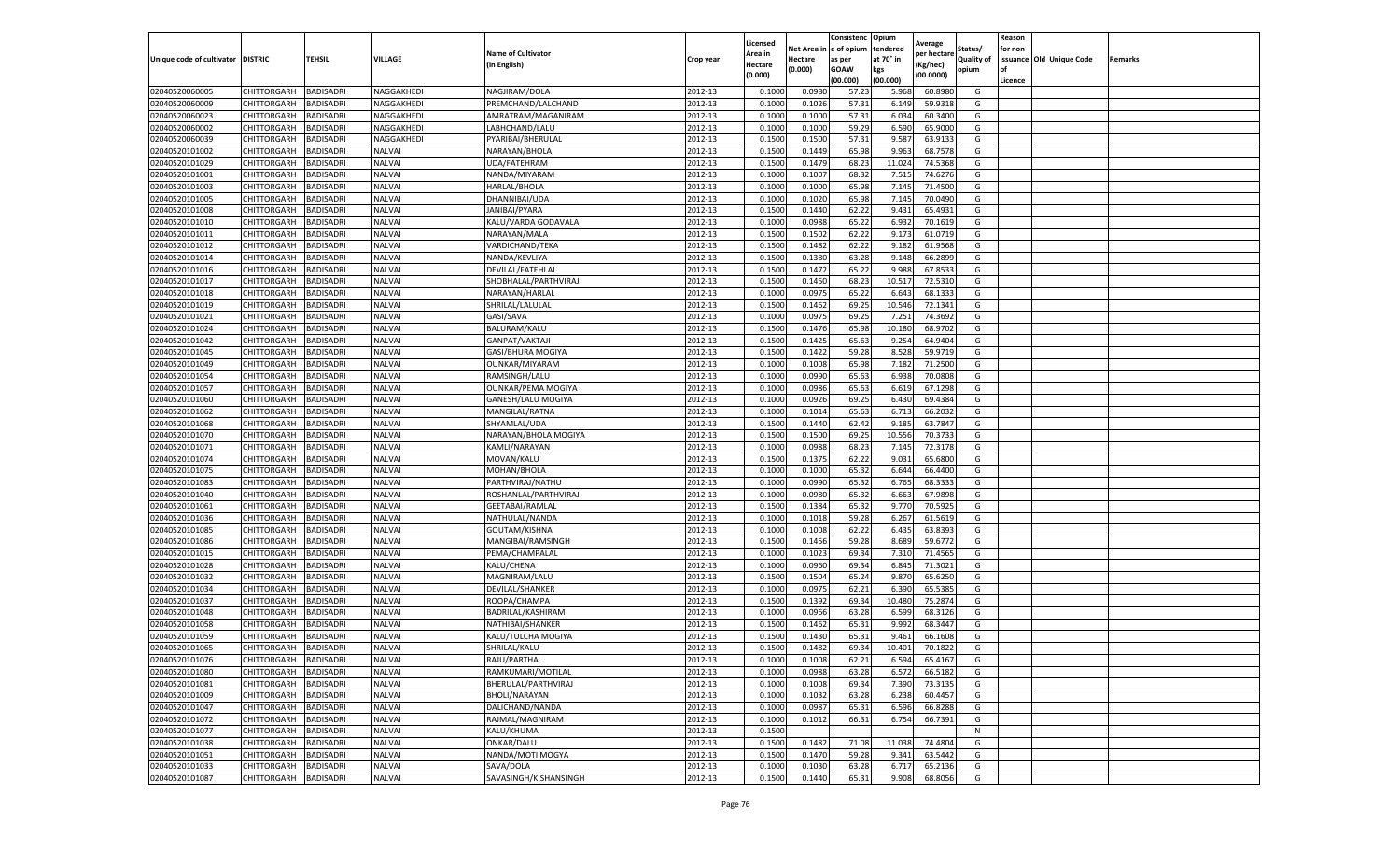|                                   |                    |                  |                  |                              |           | Licensed |          | Consistenc   | Opium     | Average     |                   | Reason  |                          |                    |
|-----------------------------------|--------------------|------------------|------------------|------------------------------|-----------|----------|----------|--------------|-----------|-------------|-------------------|---------|--------------------------|--------------------|
|                                   |                    |                  |                  | <b>Name of Cultivator</b>    |           | Area in  | Net Area | n e of opium | tendered  | per hectarı | Status/           | for non |                          |                    |
| Unique code of cultivator DISTRIC |                    | TEHSIL           | VILLAGE          | (in English)                 | Crop year | Hectare  | Hectare  | as per       | at 70° in | (Kg/hec)    | <b>Quality of</b> |         | issuance Old Unique Code | Remarks            |
|                                   |                    |                  |                  |                              |           | (0.000)  | (0.000)  | <b>GOAW</b>  | kgs       | (00.0000)   | opium             | οf      |                          |                    |
|                                   |                    |                  |                  |                              |           |          |          | (00.000)     | (00.000)  |             |                   | Licence |                          |                    |
| 02040520101067                    | CHITTORGARH        | <b>BADISADRI</b> | <b>NALVAI</b>    | <b>GULAB/KALU</b>            | 2012-13   | 0.1500   | 0.1440   | 66.3         | 9.984     | 69.3333     | G                 |         |                          |                    |
| 02040520101090                    | CHITTORGARH        | <b>BADISADR</b>  | <b>NALVAI</b>    | SHAMBHULAL/GANGA RAM         | 2012-13   | 0.1500   | 0.1476   | 66.3         | 9.729     | 65.9146     | G                 |         |                          |                    |
| 02040520101091                    | CHITTORGARH        | <b>BADISADRI</b> | <b>NALVAI</b>    | RATANLAL/NANDLAL             | 2012-13   | 0.1500   | 0.1464   | 66.3         | 10.041    | 68.5861     | G                 |         |                          |                    |
| 02040520101031                    | CHITTORGARH        | <b>BADISADRI</b> | <b>NALVAI</b>    | SHRILAL/HARLAL               | 2012-13   | 0.1500   |          |              |           |             | F                 |         |                          |                    |
| 02040520101092                    | CHITTORGARH        | <b>BADISADRI</b> | <b>NALVAI</b>    | NARAYAN/KESURAM              | 2012-13   | 0.1000   | 0.0986   | 68.23        | 7.135     | 72.3631     | G                 |         | 02040520077004           | TRANSFER           |
| 02040520101093                    | CHITTORGARH        | <b>BADISADR</b>  | NALVAI           | JUMMA/SAFISHAH               | 2012-13   | 0.1000   | 0.0945   | 59.28        | 5.750     | 60.8466     | G                 |         | 02040520077022           | TRANSFER           |
| 02040520069008                    | CHITTORGARH        | BADISADRI        | PARLIYA          | KISHNA/BABRU                 | 2012-13   | 0.1000   | 0.1000   | 56.25        | 6.509     | 65.0900     | G                 |         |                          | TRANSFER/NALWAI    |
| 02040520069036                    | CHITTORGARH        | BADISADRI        | PARLIYA          | SOHAN SINGH/HARI SINGH       | 2012-13   | 0.1000   | 0.1012   | 54.26        | 6.317     | 62.4209     | G                 | 05      |                          |                    |
| 02040520069013                    | CHITTORGARH        | <b>BADISADRI</b> | PARLIYA          | PYAR CHAND/SHANKER SINGH     | 2012-13   | 0.1000   | 0.0988   | 59.17        | 6.382     | 64.5951     | G                 |         |                          | TRANSFER/UMMEDPURA |
| 02040520069037                    | CHITTORGARH        | <b>BADISADRI</b> | PARLIYA          | HAMERSINGH/GAMER SINGH       | 2012-13   | 0.1000   | 0.0990   | 62.49        | 7.293     | 73.6667     | G                 |         |                          | TRANSFER/NALWAI    |
| 02040520069039                    | CHITTORGARH        | <b>BADISADRI</b> | PARLIYA          | CHUNNI LAL/OUNKAR            | 2012-13   | 0.1000   | 0.1014   | 56.25        | 6.147     | 60.6213     | G                 |         |                          | TRANSFER/KHERDEVLA |
| 02040520069022                    | CHITTORGARH        | <b>BADISADR</b>  | PARLIYA          | GOVARDHANKUNWAR/HARI SINGH   | 2012-13   | 0.1000   | 0.1015   | 68.86        | 7.939     | 78.2167     | G                 |         |                          | TRANSFER/UMMEDPURA |
| 02040520069033                    | CHITTORGARH        | <b>BADISADR</b>  | PARLIYA          | CHUNNILAL/BHERA              | 2012-13   | 0.1000   | 0.1008   | 49.35        | 5.540     | 54.9603     |                   | 02      |                          |                    |
| 02040520078001                    | CHITTORGARH        | <b>BADISADRI</b> | RATHODO KA KHEDA | SAKUBAI/BHANWARLAL           | 2012-13   | 0.1000   | 0.0980   | 63.14        | 7.072     | 72.163      | G                 |         |                          |                    |
| 02040520078002                    | CHITTORGARH        | BADISADRI        | RATHODO KA KHEDA | RAMIBAI/GANGARAM             | 2012-13   | 0.1500   | 0.1482   | 59.51        | 9.139     | 61.6667     | G                 |         |                          |                    |
| 02040520078008                    | CHITTORGARH        | <b>BADISADRI</b> | RATHODO KA KHEDA | GHANSHYAMSINGH/MOHABATHSINGH | 2012-13   | 0.1500   | 0.1529   | 59.51        | 9.343     | 61.1053     | G                 |         |                          |                    |
| 02040520078009                    | CHITTORGARH        | <b>BADISADRI</b> | RATHODO KA KHEDA | PREMCHAND/BABRU              | 2012-13   | 0.1500   | 0.1520   | 56.18        | 9.125     | 60.0329     | G                 |         |                          |                    |
| 02040520078010                    | CHITTORGARH        | <b>BADISADRI</b> | RATHODO KA KHEDA | RAMCHANDRA/JAGANNATH         | 2012-13   | 0.1500   | 0.1520   | 59.51        | 9.768     | 64.2632     | G                 |         |                          |                    |
| 02040520078007                    | CHITTORGARH        | <b>BADISADR</b>  | RATHODO KA KHEDA | JAGNNATH/GANGARAM            | 2012-13   | 0.1000   | 0.1024   | 57.20        | 6.080     | 59.3750     | G                 |         |                          |                    |
| 02040520083002                    | CHITTORGARH        | BADISADRI        | SANGRIYA         | VARDA/BHERA                  | 2012-13   | 0.1000   | 0.1000   | 62.38        | 7.129     | 71.2900     | G                 |         |                          |                    |
| 02040520083007                    | CHITTORGARH        | <b>BADISADRI</b> | SANGRIYA         | RUKAMNIBAI/RAMA              | 2012-13   | 0.1000   | 0.1007   | 59.12        | 6.444     | 63.9921     | G                 |         |                          |                    |
| 02040520083001                    | CHITTORGARH        | <b>BADISADRI</b> | SANGRIYA         | RAMA/KUKA                    | 2012-13   | 0.1500   | 0.1500   | 59.12        | 9.257     | 61.7133     | G                 |         |                          |                    |
| 02040520083014                    | CHITTORGARH        | <b>BADISADRI</b> | SANGRIYA         | AMBALAL/DAYARAM              | 2012-13   | 0.1000   | 0.1002   | 64.34        | 7.399     | 73.8423     | G                 |         |                          |                    |
| 02040520083017                    | CHITTORGARH        | <b>BADISADR</b>  | SANGRIYA         | RADHESHYAM/RAMLAL            | 2012-13   | 0.1000   | 0.0999   | 62.38        | 6.586     | 65.9259     | G                 |         |                          |                    |
| 02040520083029                    | CHITTORGARH        | <b>BADISADR</b>  | SANGRIYA         | RADHAKISHAN/SORAM            | 2012-13   | 0.1000   | 0.0984   | 59.21        | 6.242     | 63.4350     | G                 |         |                          |                    |
| 02040520083040                    | CHITTORGARH        | <b>BADISADR</b>  | SANGRIYA         | NANDA/GOMA                   | 2012-13   | 0.1000   | 0.1000   | 56.45        | 6.185     | 61.8500     | G                 |         |                          |                    |
| 02040520083005                    | CHITTORGARH        | BADISADRI        | SANGRIYA         | SANKAR/GOTU                  | 2012-13   | 0.1000   | 0.1020   | 53.21        | 5.663     | 55.5196     | G                 | 04      |                          |                    |
| 02040520083009                    | CHITTORGARH        | <b>BADISADRI</b> | SANGRIYA         | NOJIBAI/VARDA                | 2012-13   | 0.1000   | 0.0975   | 56.45        | 6.161     | 63.1897     | G                 |         |                          |                    |
| 02040520083016                    | CHITTORGARH        | <b>BADISADRI</b> | SANGRIYA         | SEETARAM/NAVLA               | 2012-13   | 0.1000   | 0.1015   | 67.06        | 7.281     | 71.7340     | G                 |         |                          |                    |
| 02040520083018                    | CHITTORGARH        | <b>BADISADRI</b> | SANGRIYA         | BHERULAL/GANESHRAM           | 2012-13   | 0.1500   | 0.1455   | 59.12        | 8.691     | 59.7320     | G                 |         |                          |                    |
| 02040520083020                    | CHITTORGARH        | <b>BADISADR</b>  | SANGRIYA         | OUNKARLAL/PANNALAL           | 2012-13   | 0.1500   | 0.1470   | 59.21        | 9.35      | 63.6395     | G                 |         |                          |                    |
| 02040520083021                    | CHITTORGARH        | BADISADRI        | SANGRIYA         | SHRILAL/GANESH GUJAR         | 2012-13   | 0.1500   | 0.1488   | 56.45        | 9.580     | 64.3817     | G                 |         |                          |                    |
| 02040520083034                    | CHITTORGARH        | BADISADRI        | SANGRIYA         | LALIBAI/SHANKER              | 2012-13   | 0.1500   | 0.1485   | 67.06        | 10.85     | 73.0909     | G                 |         |                          |                    |
| 02040520083033                    | CHITTORGARH        | BADISADRI        | SANGRIYA         | RAMLAL/KANA                  | 2012-13   | 0.1000   | 0.0975   | 62.38        | 6.835     | 70.1026     | G                 |         |                          |                    |
| 02040520083035                    | CHITTORGARH        | <b>BADISADRI</b> | SANGRIYA         | GORILAL/OUNKAR               | 2012-13   | 0.1000   | 0.0960   | 56.45        | 5.927     | 61.7396     | G                 |         |                          |                    |
| 02040520083024                    | CHITTORGARH        | <b>BADISADRI</b> | SANGRIYA         | SHANKER/KHEMA                | 2012-13   | 0.1000   | 0.1000   | 64.34        | 6.471     | 64.7100     | G                 |         |                          |                    |
| 02040520083047                    | CHITTORGARH        | <b>BADISADRI</b> | SANGRIYA         | CHATARBHUJ/HANSA             | 2012-13   | 0.1000   | 0.0999   | 64.34        | 7.381     | 73.8839     | G                 |         |                          |                    |
| 02040520083041                    | CHITTORGARH        | <b>BADISADR</b>  | SANGRIYA         | MOTI/VARDA                   | 2012-13   | 0.1000   | 0.1003   | 64.34        | 7.399     | 73.7687     | G                 |         |                          |                    |
| 02040520083010                    | CHITTORGARH        | BADISADRI        | SANGRIYA         | RADHESHYAM/NANDA             | 2012-13   | 0.1000   | 0.1020   | 59.12        | 6.233     | 61.1078     | G                 |         |                          |                    |
| 02040520083011                    | CHITTORGARH        | <b>BADISADRI</b> | SANGRIYA         | RUKAMNIBAI/RAMLAL VYAS       | 2012-13   | 0.1000   | 0.1008   | 59.12        | 6.351     | 63.0060     | G                 |         |                          |                    |
| 02040520085003                    | CHITTORGARH        | <b>BADISADR</b>  | SARTHLA          | <b>BABRU/HAJARI</b>          | 2012-13   | 0.1000   | 0.0990   | 59.27        | 7.189     | 72.6162     | G                 |         |                          |                    |
| 02040520085007                    | CHITTORGARH        | <b>BADISADRI</b> | SARTHLA          | AMBALAL/MAGNIRAM             | 2012-13   | 0.1500   | 0.1488   | 57.06        | 9.920     | 66.6667     | G                 |         |                          |                    |
| 02040520085009                    | CHITTORGARH        | <b>BADISADR</b>  | SARTHLA          | GASI/NARAYAN                 | 2012-13   | 0.1000   | 0.0968   | 59.27        | 6.266     | 64.7314     | G                 |         |                          |                    |
| 02040520085012                    | CHITTORGARH        | BADISADRI        | SARTHLA          | VARDA/LALU                   | 2012-13   | 0.1000   | 0.1003   | 57.96        | 6.044     | 60.2592     | G                 |         |                          |                    |
| 02040520085005                    | CHITTORGARH        | <b>BADISADRI</b> | SARTHLA          | UDAILAL/RATANLAL             | 2012-13   | 0.1000   | 0.0990   | 59.27        | 6.808     | 68.7677     | G                 |         |                          |                    |
| 02040520085035                    | CHITTORGARH        | BADISADRI        | SARTHLA          | SUKH LAL/KISHAN LAI          | 2012-13   | 0.1500   | 0.1504   | 57.40        | 8.782     | 58.3910     | G                 |         |                          |                    |
| 02040520085004                    | CHITTORGARH        | <b>BADISADRI</b> | SARTHLA          | KANHIYALAL/MANGILAL          | 2012-13   | 0.1000   | 0.0986   | 60.42        | 6.845     | 69.4219     | G                 |         |                          |                    |
| 02040520085048                    | CHITTORGARH        | <b>BADISADRI</b> | SARTHLA          | GODAWRIBAI/VARDI CHAND       | 2012-13   | 0.1500   | 0.1554   | 57.12        | 9.384     | 60.3861     | G                 |         |                          |                    |
| 02040520085049                    | CHITTORGARH        | <b>BADISADRI</b> | SARTHLA          | BABRU/UDA                    | 2012-13   | 0.1500   | 0.1496   | 57.32        | 8.852     | 59.1711     | G                 |         |                          |                    |
| 02040520085040                    | CHITTORGARH        | <b>BADISADRI</b> | SARTHLA          | MATHRI/SHANKER               | 2012-13   | 0.1000   | 0.1000   | 59.27        | 5.961     | 59.6100     | G                 |         |                          |                    |
| 02040520085051                    | <b>CHITTORGARH</b> | <b>BADISADRI</b> | SARTHLA          | PARTAPSINGH/VISHAMSINGH      | 2012-13   | 0.1000   | 0.0975   | 56.03        | 5.563     | 57.0564     | G                 |         |                          |                    |
| 02040520089038                    | <b>CHITTORGARH</b> | <b>BADISADRI</b> | SOMPUR           | NARAYAN/MODA                 | 2012-13   | 0.1500   | 0.1443   | 62.26        | 9.713     | 67.3112     | G                 |         |                          |                    |
| 02040520089001                    | CHITTORGARH        | <b>BADISADRI</b> | SOMPUR           | DEVA/DUNGA                   | 2012-13   | 0.1000   | 0.1035   | 56.16        | 6.426     | 62.0870     | G                 |         |                          |                    |
| 02040520089010                    | CHITTORGARH        | <b>BADISADRI</b> | SOMPUR           | DEVI LAL/MOTI LAL            | 2012-13   | 0.1000   | 0.1012   | 60.18        | 7.729     | 76.3735     | G                 |         |                          |                    |
| 02040520089013                    | CHITTORGARH        | <b>BADISADRI</b> | SOMPUR           | PURA/KISHNA                  | 2012-13   | 0.1500   | 0.1479   | 60.18        | 9.491     | 64.1717     | G                 |         |                          |                    |
| 02040520089020                    | CHITTORGARH        | <b>BADISADRI</b> | SOMPUR           | NARAYAN/GANGA RAM            | 2012-13   | 0.1000   | 0.1008   | 54.15        | 6.452     | 64.0079     | G                 | 05      |                          |                    |
| 02040520089023                    | CHITTORGARH        | <b>BADISADRI</b> | SOMPUR           | <b>HUDDI BAI/KUKA</b>        | 2012-13   | 0.1000   | 0.1020   | 66.47        | 7.568     | 74.1961     | G                 |         |                          |                    |
| 02040520089029                    | CHITTORGARH        | <b>BADISADRI</b> | SOMPUR           | VARDA/BHERA                  | 2012-13   | 0.1000   | 0.1000   | 56.16        | 6.531     | 65.3100     | G                 | 06      |                          |                    |
| 02040520089040                    | CHITTORGARH        | <b>BADISADRI</b> | SOMPUR           | DEVILAL/GANGARAM             | 2012-13   | 0.1000   | 0.1023   | 56.16        | 6.266     | 61.2512     | G                 |         |                          |                    |
|                                   |                    |                  |                  |                              |           |          |          |              |           |             |                   |         |                          |                    |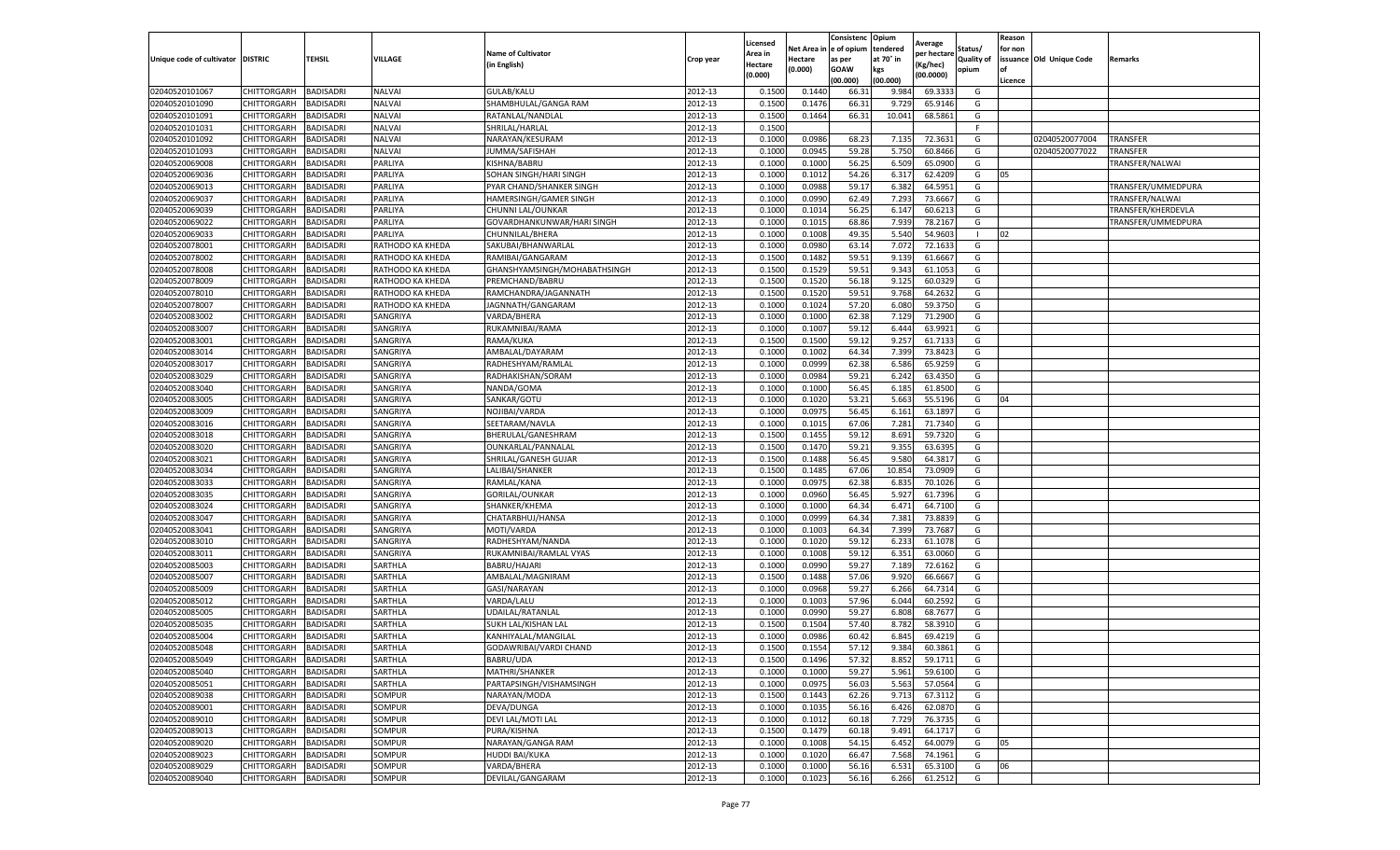|                                   |             |                  |                  |                                  |           | Licensed |            | Consistenc  | Opium     | Average     |                   | Reason  |                          |         |
|-----------------------------------|-------------|------------------|------------------|----------------------------------|-----------|----------|------------|-------------|-----------|-------------|-------------------|---------|--------------------------|---------|
|                                   |             |                  |                  | <b>Name of Cultivator</b>        |           | Area in  | Net Area i | e of opium  | tendered  | per hectare | Status/           | for non |                          |         |
| Unique code of cultivator DISTRIC |             | TEHSIL           | VILLAGE          | (in English)                     | Crop year | Hectare  | Hectare    | as per      | at 70° in | (Kg/hec)    | <b>Quality of</b> |         | issuance Old Unique Code | Remarks |
|                                   |             |                  |                  |                                  |           | (0.000)  | (0.000)    | <b>GOAW</b> | kgs       | (00.0000)   | opium             | οf      |                          |         |
|                                   |             |                  |                  |                                  |           |          |            | (00.000     | (00.000)  |             |                   | Licence |                          |         |
| 02040520089019                    | CHITTORGARH | BADISADRI        | SOMPUR           | MOHAN DAS/NAVAL DAS              | 2012-13   | 0.1000   | 0.1008     | 56.28       | 6.368     | 63.1746     | G                 |         |                          |         |
| 02040520089033                    | CHITTORGARH | BADISADRI        | SOMPUR           | SHANKER/NARAYAN                  | 2012-13   | 0.100    | 0.1036     | 58.38       | 6.413     | 61.9015     | G                 |         |                          |         |
| 02040520089037                    | CHITTORGARH | BADISADRI        | SOMPUR           | MATHURALAL/KAJOD                 | 2012-13   | 0.1000   | 0.0988     | 68.23       | 7.466     | 75.5668     | G                 |         |                          |         |
| 02040520089039                    | CHITTORGARH | BADISADRI        | SOMPUR           | GHISIBAI/NARAYAN                 | 2012-13   | 0.1000   | 0.0986     | 58.38       | 6.555     | 66.4807     | G                 |         |                          |         |
| 02040520089041                    | CHITTORGARH | BADISADRI        | SOMPUR           | NAVALA/KISHNA                    | 2012-13   | 0.1000   | 0.1020     | 66.47       | 7.169     | 70.2843     | G                 |         |                          |         |
| 02040520089042                    | CHITTORGARH | BADISADRI        | SOMPUR           | LALURAM/GOPAL                    | 2012-13   | 0.1000   | 0.1023     | 62.26       | 6.929     | 67.7322     | G                 |         |                          |         |
| 02040520091016                    | CHITTORGARH | BADISADRI        | <b>SUKHPURA</b>  | SAGARMAL/SHANKER LAI             | 2012-13   | 0.1500   | 0.1470     | 62.49       | 10.552    | 71.7823     | G                 |         |                          |         |
| 02040520091002                    | CHITTORGARH | BADISADRI        | SUKHPURA         | UDAI LAL/BHANWAR LAI             | 2012-13   | 0.1500   | 0.1500     | 62.49       | 10.668    | 71.1200     | G                 |         |                          |         |
| 02040520091007                    | CHITTORGARH | BADISADRI        | SUKHPURA         | <b>GEETA BAI/DHANRAJ</b>         | 2012-13   | 0.1000   | 0.1050     | 62.12       | 7.073     | 67.3619     | G                 |         |                          |         |
| 02040520091013                    | CHITTORGARH | BADISADRI        | SUKHPURA         | RAMESHVAR/UDAI RAM               | 2012-13   | 0.1500   | 0.1518     | 65.73       | 11.193    | 73.7352     | G                 |         |                          |         |
| 02040520091021                    | CHITTORGARH | BADISADRI        | SUKHPURA         | <b>GOUTAM LAL/RAM LAL</b>        | 2012-13   | 0.1000   | 0.1008     | 59.27       | 6.723     | 66.6964     | G                 |         |                          |         |
| 02040520091024                    | CHITTORGARH | BADISADRI        | SUKHPURA         | NANU RAM/HANSHRAJ                | 2012-13   | 0.1500   | 0.1496     | 62.12       | 10.587    | 70.7687     | G                 |         |                          |         |
| 02040520091025                    | CHITTORGARH | BADISADRI        | <b>SUKHPURA</b>  | KALU SINGH/VARDA RAVAT           | 2012-13   | 0.1500   | 0.1488     | 56.20       | 9.385     | 63.0712     | G                 |         |                          |         |
| 02040520091010                    | CHITTORGARH | BADISADRI        | SUKHPURA         | SANKUBAI/SHANKARLAL              | 2012-13   | 0.1500   | 0.1512     | 65.73       | 11.033    | 72.9696     | G                 |         |                          |         |
| 02040520091012                    | CHITTORGARH | BADISADRI        | SUKHPURA         | CHAGAN LAL/BHANWAR LAL           | 2012-13   | 0.1000   | 0.1020     | 62.12       | 6.780     | 66.4706     | G                 |         |                          |         |
| 02040520091004                    | CHITTORGARH | BADISADRI        | SUKHPURA         | JEEV RAM/DAL CHAND               | 2012-13   | 0.1500   | 0.1494     | 62.02       | 10.800    | 72.2892     | G                 |         |                          |         |
| 02040520091009                    | CHITTORGARH | BADISADRI        | SUKHPURA         | RANG LAL/PYAR CHAND              | 2012-13   | 0.1000   | 0.1000     | 59.27       | 6.808     | 68.0800     | G                 |         |                          |         |
| 02040520091014                    | CHITTORGARH | BADISADRI        | SUKHPURA         | DINESH CHAND/CHAGAN LAL          | 2012-13   | 0.1000   | 0.1001     | 62.12       | 6.736     | 67.2927     | G                 |         |                          |         |
| 02040520091020                    | CHITTORGARH | BADISADRI        | SUKHPURA         | MANGI LAL/DHANRAJ                | 2012-13   | 0.1000   | 0.0988     | 62.12       | 6.984     | 70.688      | G                 |         |                          |         |
| 02040520091023                    | CHITTORGARH | BADISADRI        | <b>SUKHPURA</b>  | RAMNARAYAN/HAR LAI               | 2012-13   | 0.1000   | 0.1015     | 68.86       | 8.017     | 78.9852     | G                 |         |                          |         |
| 02040520091011                    | CHITTORGARH | BADISADRI        | SUKHPURA         | <b>BARAJ KUNWAR/PARTAP SINGH</b> | 2012-13   | 0.1000   | 0.1015     | 59.08       | 6.473     | 63.7734     | G                 |         |                          |         |
| 02040520096033                    | CHITTORGARH | BADISADRI        | UMMEDPURA        | BHANWARLAL/KISHNA                | 2012-13   | 0.1500   | 0.1500     | 65.90       | 10.761    | 71.7400     | G                 |         |                          |         |
| 02040520096018                    | CHITTORGARH | BADISADRI        | <b>UMMEDPURA</b> | SHANTILAL/RAMA                   | 2012-13   | 0.1000   | 0.1000     | 62.27       | 6.779     | 67.7900     | G                 |         |                          |         |
| 02040520096003                    | CHITTORGARH | BADISADRI        | UMMEDPURA        | DEVILAL/UDAIRAM                  | 2012-13   | 0.1500   | 0.1521     | 65.90       | 9.960     | 65.4832     | G                 |         |                          |         |
| 02040520096013                    | CHITTORGARH | BADISADRI        | UMMEDPURA        | GOPILAL/MOTILAL                  | 2012-13   | 0.1500   | 0.1485     | 65.53       | 10.784    | 72.6195     | G                 |         |                          |         |
| 02040520096014                    | CHITTORGARH | BADISADRI        | <b>UMMEDPURA</b> | MANGILAL/MOTILAL                 | 2012-13   | 0.1000   | 0.0988     | 62.27       | 6.618     | 66.9838     | G                 |         |                          |         |
| 02040520096016                    | CHITTORGARH | BADISADRI        | UMMEDPURA        | HEERALAL/KISHNA                  | 2012-13   | 0.1000   | 0.0999     | 67.06       | 7.520     | 75.2753     | G                 |         |                          |         |
| 02040520096020                    | CHITTORGARH | BADISADRI        | UMMEDPURA        | DHANRAJ/CHAGANLAI                | 2012-13   | 0.1500   | 0.1500     | 62.27       | 10.488    | 69.9200     | G                 |         |                          |         |
| 02040520096023                    | CHITTORGARH | BADISADRI        | <b>UMMEDPURA</b> | SARJUBAI/VIJAYRAM                | 2012-13   | 0.1000   | 0.0994     | 65.90       | 7.108     | 71.5091     | G                 |         |                          |         |
| 02040520096028                    | CHITTORGARH | BADISADRI        | <b>UMMEDPURA</b> | BHURALAL/NARAYAN                 | 2012-13   | 0.1500   | 0.1360     | 62.29       | 9.219     | 67.7868     | G                 |         |                          |         |
| 02040520096047                    | CHITTORGARH | BADISADRI        | UMMEDPURA        | BHANWARLAL/KISHNAJI SANGITLA     | 2012-13   | 0.1500   | 0.1462     | 62.29       | 10.100    | 69.0834     | G                 |         |                          |         |
| 02040520096038                    | CHITTORGARH | BADISADRI        | <b>UMMEDPURA</b> | RANGLAL/CHAGANLAL                | 2012-13   | 0.1000   | 0.0992     | 60.24       | 6.842     | 68.9718     | G                 |         |                          |         |
| 02040520096041                    | CHITTORGARH | BADISADRI        | UMMEDPURA        | MATHRA/CHAMPALAL                 | 2012-13   | 0.100    | 0.1025     | 62.27       | 6.930     | 67.6098     | G                 |         |                          |         |
| 02040520096049                    | CHITTORGARH | BADISADRI        | UMMEDPURA        | RATANLAL/DHANRAJ                 | 2012-13   | 0.1000   | 0.0988     | 62.28       | 6.860     | 69.4332     | G                 |         |                          |         |
| 02040520096050                    | CHITTORGARH | BADISADRI        | <b>UMMEDPURA</b> | UDAILAL/BAGDIRAM                 | 2012-13   | 0.1000   | 0.1014     | 65.90       | 7.127     | 70.2860     | G                 |         |                          |         |
| 02040520096006                    | CHITTORGARH | BADISADRI        | UMMEDPURA        | SHAMBHULAL/PARBHULAL             | 2012-13   | 0.1000   | 0.1023     | 62.28       | 6.842     | 66.8817     | G                 |         |                          |         |
| 02040520096046                    | CHITTORGARH | BADISADRI        | UMMEDPURA        | JEYRAM/HARLAL DHAKAD             | 2012-13   | 0.1000   | 0.0990     | 62.62       | 7.121     | 71.9293     | G                 |         |                          |         |
| 02040520096019                    | CHITTORGARH | BADISADRI        | UMMEDPURA        | HUKMA/PARTHA                     | 2012-13   | 0.1000   | 0.1008     | 62.28       | 6.895     | 68.4028     | G                 |         |                          |         |
| 02040520096001                    | CHITTORGARH | BADISADRI        | UMMEDPURA        | HEERALAL/MOTI DHAKAD             | 2012-13   | 0.1500   | 0.1490     | 65.90       | 10.695    | 71.7785     | G                 |         |                          |         |
| 02040520096002                    | CHITTORGARH | BADISADRI        | UMMEDPURA        | FULLCHAND/VARDICHAND             | 2012-13   | 0.1000   | 0.1024     | 60.24       | 6.635     | 64.7949     | G                 |         |                          |         |
| 02040520096009                    | CHITTORGARH | BADISADRI        | UMMEDPURA        | RAMCHANDRA/PYARA                 | 2012-13   | 0.1000   | 0.1000     | 62.28       | 7.020     | 70.2000     | G                 |         |                          |         |
| 02040520096010                    | CHITTORGARH | BADISADRI        | UMMEDPURA        | CHAGANLAL/LOTAL                  | 2012-13   | 0.1000   | 0.1000     | 60.24       | 6.592     | 65.9200     | G                 |         |                          |         |
| 02040520096012                    | CHITTORGARH | BADISADRI        | UMMEDPURA        | BHANWARKLAL/VARDICHAND           | 2012-13   | 0.1000   | 0.1008     | 65.53       | 7.330     | 72.7183     | G                 |         |                          |         |
| 02040520096017                    | CHITTORGARH | BADISADRI        | <b>UMMEDPURA</b> | SHANTILAL/GHASI                  | 2012-13   | 0.1000   | 0.1000     | 60.24       | 6.566     | 65.6600     | G                 |         |                          |         |
| 02040520096021                    | CHITTORGARH | BADISADRI        | <b>UMMEDPURA</b> | SEETARAM/MOTI                    | 2012-13   | 0.1000   | 0.0990     | 62.29       | 6.852     | 69.2121     | G                 |         |                          |         |
| 02040520096032                    | CHITTORGARH | BADISADRI        | UMMEDPURA        | RATANLAL/VARDICHAND              | 2012-13   | 0.100    | 0.1008     | 62.28       | 7.082     | 70.2579     | G                 |         |                          |         |
| 02040520096045                    | CHITTORGARH | BADISADRI        | UMMEDPURA        | PARASRAM/HEERALAL DHAKAD         | 2012-13   | 0.1500   | 0.1480     | 65.53       | 10.756    | 72.6757     | G                 |         |                          |         |
| 02040520096048                    | CHITTORGARH | <b>BADISADRI</b> | <b>UMMEDPURA</b> | RADHESHYAM/DAYARAM DHAKAD        | 2012-13   | 0.1000   | 0.1025     | 65.53       | 7.246     | 70.6927     | G                 |         |                          |         |
| 02040520096025                    | CHITTORGARH | <b>BADISADRI</b> | UMMEDPURA        | CHAMPALAL/NARAYAN                | 2012-13   | 0.1500   | 0.1400     | 62.29       | 9.815     | 70.1071     | G                 |         |                          |         |
| 02040520096053                    | CHITTORGARH | BADISADRI        | <b>UMMEDPURA</b> | BHURIBAI/KAJOD                   | 2012-13   | 0.1000   | 0.1015     | 65.53       | 7.059     | 69.5468     | G                 |         |                          |         |
| 02040520096052                    | CHITTORGARH | BADISADRI        | <b>UMMEDPURA</b> | SHOBHALAL/HEERALAL               | 2012-13   | 0.1000   | 0.1020     | 62.29       | 6.799     | 66.6569     | G                 |         |                          |         |
| 02040520096004                    | CHITTORGARH | BADISADRI        | <b>UMMEDPURA</b> | MOHANLAL/KISHNA                  | 2012-13   | 0.1000   | 0.0990     | 60.24       | 6.747     | 68.1515     | G                 |         |                          |         |
| 02040520096061                    | CHITTORGARH | BADISADRI        | <b>UMMEDPURA</b> | RATAN LAL/HEERA                  | 2012-13   | 0.1000   | 0.0986     | 62.62       | 6.754     | 68.4990     | G                 |         |                          |         |
| 02040520096062                    | CHITTORGARH | <b>BADISADRI</b> | <b>UMMEDPURA</b> | CHUNNILAL/KISHNA                 | 2012-13   | 0.1500   | 0.1500     | 59.81       | 9.834     | 65.5600     | G                 |         |                          |         |
| 02040520097034                    | CHITTORGARH | BADISADRI        | UTHEL            | HEERALAL/DAYARAM                 | 2012-13   | 0.1500   | 0.1394     | 65.29       | 10.353    | 74.2683     | G                 |         |                          |         |
| 02040520097022                    | CHITTORGARH | BADISADRI        | UTHEL            | CHAGANLAL/DAYARAM                | 2012-13   | 0.1500   | 0.1360     | 65.29       | 10.232    | 75.2353     | G                 |         |                          |         |
| 02040520097041                    | CHITTORGARH | BADISADRI        | UTHEL            | DALICHAND/GASI                   | 2012-13   | 0.1000   | 0.0999     | 63.27       | 6.842     | 68.4885     | G                 |         |                          |         |
| 02040520097024                    | CHITTORGARH | BADISADRI        | UTHEL            | UDA/GOKAL                        | 2012-13   | 0.1500   | 0.1444     | 63.27       | 10.295    | 71.2950     | G                 |         |                          |         |
| 02040520097019                    | CHITTORGARH | <b>BADISADRI</b> | UTHEL            | <b>BHANU/RAMA</b>                | 2012-13   | 0.1500   | 0.1482     | 66.21       | 10.177    | 68.6707     | G                 |         |                          |         |
|                                   |             |                  |                  |                                  |           |          |            |             |           |             |                   |         |                          |         |